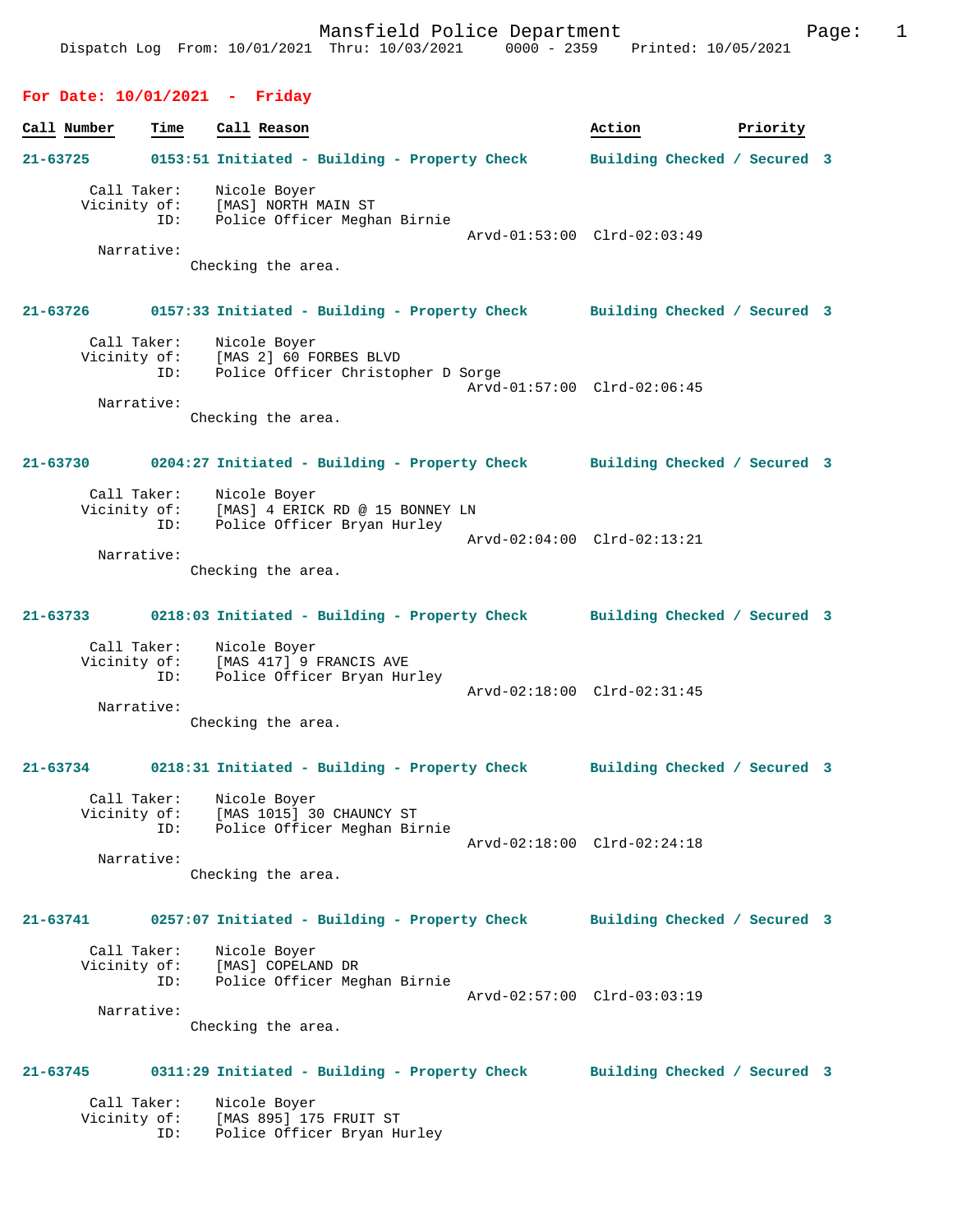Dispatch Log From: 10/01/2021 Thru: 10/03/2021 0000 - 2359 Printed: 10/05/2021

 Arvd-03:11:00 Clrd-03:19:39 Narrative: Checking the area. **21-63746 0316:02 Initiated - Building - Property Check Building Checked / Secured 3** Call Taker: Nicole Boyer Vicinity of: [MAS 153] 50 WEST ST ID: Police Officer Meghan Birnie Arvd-03:16:00 Clrd-03:21:11 Narrative: Checking the area. **21-63747 0319:53 Initiated - Building - Property Check Building Checked / Secured 3** Call Taker: Nicole Boyer Vicinity of: [MAS 834] 261 CHAUNCY ST ID: Police Officer Christopher D Sorge Arvd-03:19:00 Clrd-03:20:18 Narrative: Checking the area. **21-63748 0320:24 Initiated - Building - Property Check Building Checked / Secured 3** Call Taker: Nicole Boyer<br>Vicinity of: [MAS 219] 12 of: [MAS 219] 12 GILES PL<br>ID: Police Officer Christo Inno 22, 12, 22<br>Police Officer Christopher D Sorge Arvd-03:20:00 Clrd-03:20:41 Narrative: Checking the area. **21-63768 0815:00 Initiated - Community Policing Services Rendered 3**  Call Taker: Dispatcher Jacques Ryan Location/Address: [MAS 253] 330 PRATT ST Apt. #A ID: Detective Kenneth E Wright Arvd-08:15:00 Clrd-08:32:32 ID: Detective Derek M McCune Disp-08:15:33 Arvd-08:15:38 Clrd-08:32:34 ID: Detective  $-$  Disp-08:15:33<br>Narrative: Community policing at St. Mary's **21-63769 0815 Initiated - Parking Violations Services Rendered 3**  Call Taker: Animal Control Steven Simonds Location/Address: [MAS] 242 NORTH MAIN ST @ 16 OLD COLONY WAY ID: Animal Control Steven Simonds Arvd-08:16:11 Clrd-08:28:34 Narrative: checking area for parking violations **21-63783 0922:29 Initiated - Motor Vehicle Stop Citation / Warning Issued 3** Call Taker: Dispatcher Jacques Ryan Location/Address: [MAS H3876] 1630 WEST ST ID: Police Officer Beau J Palanza Arvd-09:22:00 Clrd-09:30:30 Vehicle: WHI 2007 FORD F150 Reg: PC MA 2GLF34 VIN: 1FTRF12297NA59572 Narrative: mvst Narrative: Citation to the operator for speed

**21-63790 0937:57 Initiated - Motor Vehicle Stop Citation / Warning Issued 3**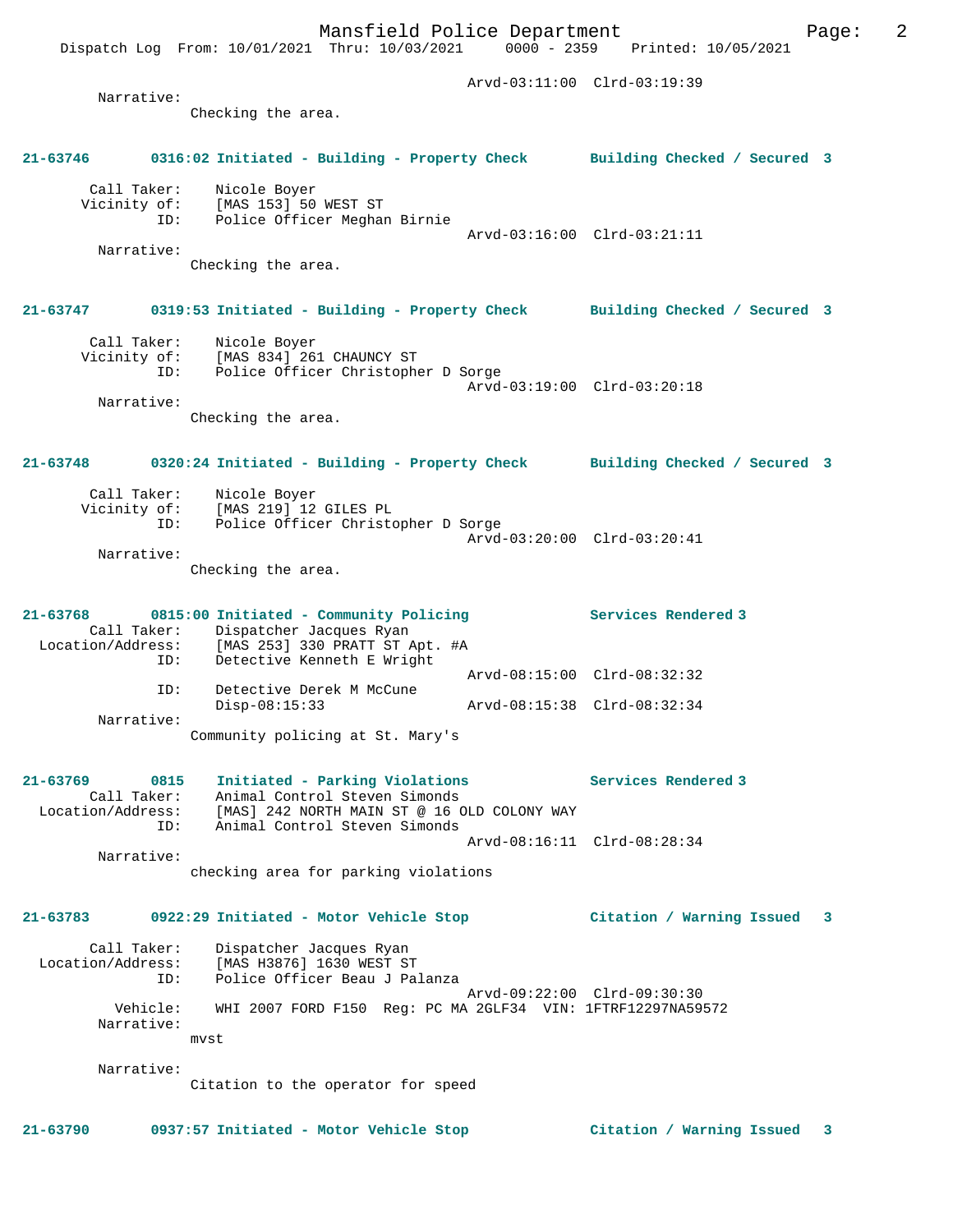Mansfield Police Department Fage: 3 Dispatch Log From: 10/01/2021 Thru: 10/03/2021 0000 - 2359 Printed: 10/05/2021 Call Taker: Dispatcher Jacques Ryan Location/Address: [MAS H2910] 150 BALCOM ST ID: Police Officer Beau J Palanza Arvd-09:37:00 Clrd-09:43:01 Vehicle: GRY 2015 MAZD CX5 Reg: PC MA 36BC76 VIN: JM3KE4CYXF0453822 Narrative: MVST Narrative: Citation to the RO for speed **21-63807 1108:18 Initiated - Building - Property Check Building Checked / Secured 3** Call Taker: Emily Archer Location/Address: [MAS 1040] 10 RESERVOIR ST Apt. #ST ID: Police Officer Beau J Palanza Arvd-11:08:00 Clrd-11:14:46 Narrative: Checking the area. **21-63808 1111 Initiated - Parking Violations Services Rendered 3**  Call Taker: Animal Control Steven Simonds Location/Address: [MAS] 242 NORTH MAIN ST @ 16 OLD COLONY WAY ID: Animal Control Steven Simonds Arvd-11:15:41 Clrd-11:46:26 Narrative: checking area for parking violations Narrative: tagged MA 379YK2 on pratt for overtime parking Narrative: tagged MA 858JR2 on west cottage for overtime parking **21-63816 1157:47 Initiated - Building - Property Check Building Checked / Secured 3** Call Taker: Emily Archer<br>Location/Address: [MAS 2] 60 F [MAS 2] 60 FORBES BLVD ID: Police Officer Beau J Palanza Arvd-11:57:00 Clrd-12:01:48 Narrative: Checking the area. **21-63817 1158:41 Initiated - Building - Property Check Building Checked / Secured 3** Call Taker: Emily Archer Location/Address: [MAS 12] 250 EAST ST ID: Police Officer Bryan Hurley Arvd-11:58:00 Clrd-12:08:58 Narrative: Checking the area. **21-63818 1201:16 Initiated - Motor Vehicle Stop Citation / Warning Issued 3** Call Taker: Emily Archer<br>Vicinity of: [MAS] 120 NO Vicinity of: [MAS] 120 NORTH MAIN ST ID: Sergeant Robert S Pierce Arvd-12:01:00 Clrd-12:07:35 Vehicle: BLK 2017 JEEP UT WRANGL Reg: PC MA 118EF8 VIN: 1C4AJWBG3HL506012 Narrative: MVST Narrative: Citation issued for a red light violation at 140 at Norfolk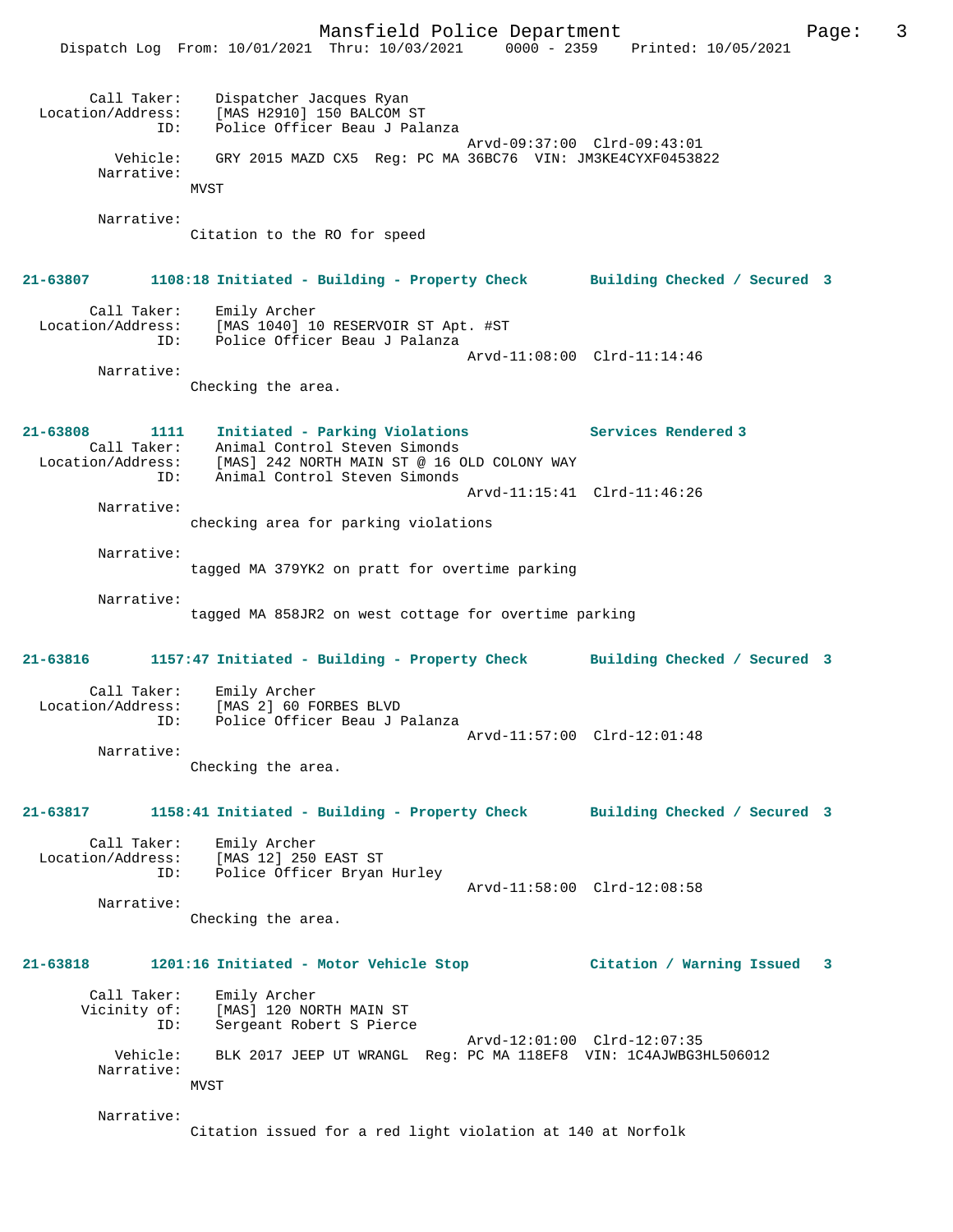Disp-12:57:52 Arvd-12:58:41 Clrd-13:02:19 Narrative: Checking on a 911 hang up. Contact made?: Y Cellphone? (y/n): N Uncertainty radius: Narrative: Main Entrance by the rotarty, secuirty will meet officer. Narrative: M1 states no issues there, he is clear. **21-63838 1342 Initiated - Parking Violations Services Rendered 3**  Call Taker: Animal Control Steven Simonds Location/Address: [MAS] 255 NORTH MAIN ST @ 8 COTTAGE ST ID: Animal Control Steven Simonds Arvd-13:43:54 Clrd-13:54:27 Narrative: checking area for parking violations **21-63839 1344:23 Initiated - Community Policing Services Rendered 3**  Call Taker: Emily Archer Location/Address: [MAS 1002] 250 EAST ST ID: Police Officer Bryan Hurley Arvd-13:44:00 Clrd-14:00:32 Narrative: Assisting with bus dismissal. **21-63843 1357:27 Initiated - Building - Property Check Building Checked / Secured 3** Call Taker: Emily Archer Location/Address: [MAS 840] 280 SCHOOL ST ID: Police Officer Beau J Palanza Arvd-13:57:00 Clrd-14:12:24 Narrative: Checking the area. **21-63851 1444:55 Initiated - Building - Property Check Building Checked / Secured 3** Call Taker: Emily Archer Location/Address: [MAS 4] 31 HAMPSHIRE ST ID: Police Officer Beau J Palanza Arvd-14:44:00 Clrd-14:50:38 Narrative: Checking the area. **21-63859 1521:23 Walk-In - Fraud or Identity Theft Incident Report 1**  Call Taker: Civilian William Galarneau<br>Location/Address: [MAS H325] 123 SHAWMUT AVE [MAS H325] 123 SHAWMUT AVE ID: Police Officer Bryan Hurley Disp-15:24:43 Arvd-15:30:55 Clrd-15:44:55 Narrative: walk in reports check fraud. Narrative:

See OF for further

ID: Sergeant Robert S Pierce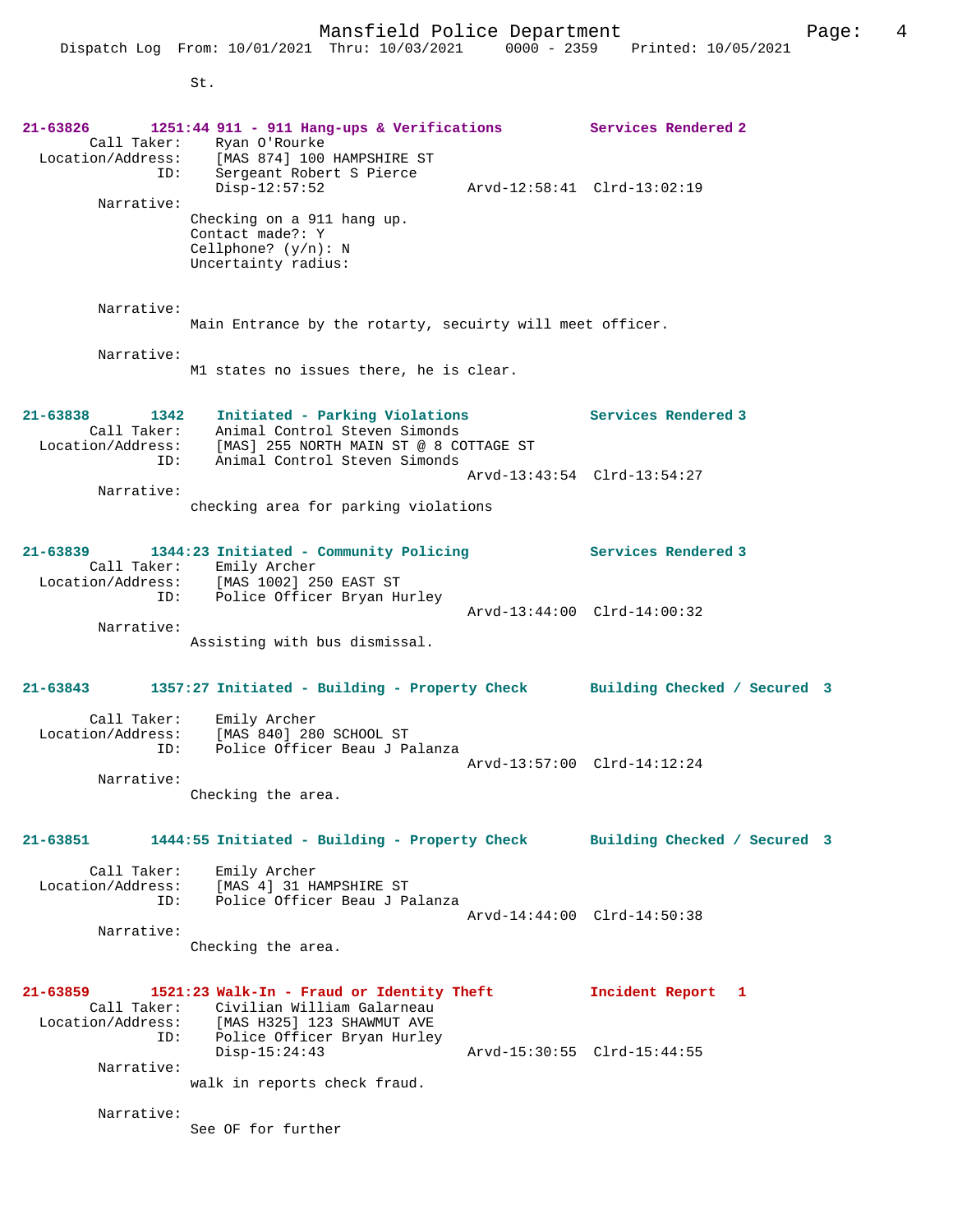|                                         | Refer To Incident: 21MAS-1072-OF                                                                                                                     |               |                               |
|-----------------------------------------|------------------------------------------------------------------------------------------------------------------------------------------------------|---------------|-------------------------------|
| ID:                                     | 21-63860 1524:15 Alarm - Assist Fire Department<br>Call Taker: CARLY MORIARTY<br>Location/Address: [MAS 332] 240 EAST ST<br>Sergeant Robert S Pierce |               | Services Rendered 2           |
|                                         | $Disp-15:25:06$                                                                                                                                      |               | $Clrd-15:30:54$               |
| ID:                                     | Police Officer Beau J Palanza<br>Disp-15:28:20                                                                                                       |               | Arvd-15:28:22 Clrd-15:34:06   |
| Narrative:                              | Assisting the FD with a fire related incident. Nature:<br>masterbox activation                                                                       |               |                               |
| 21-63861                                | 1533:00 Phone - Well Being Check<br>Call Taker: Fournier Elin<br>Location/Address: [MAS H2912] 67 CORAL ST<br>ID: Police Officer Beau J Palanza      |               | Services Rendered 3           |
| ID:                                     | $Disp-15:38:03$<br>Sergeant Robert S Pierce                                                                                                          |               | Arvd-15:44:14 Clrd-15:48:49   |
| Narrative:                              | $Disp-15:38:17$                                                                                                                                      |               | Arvd-15:45:00 Clrd-15:48:53   |
|                                         | Elder services requesting WBC. Missed meals on wheels this<br>morning and unable to get in touch with her.<br>Last contacted yesterday               |               |                               |
| Narrative:                              | M1 reports he spoke to resident. She will make contact with<br>Elder Services                                                                        |               |                               |
|                                         |                                                                                                                                                      |               |                               |
| 21-63866                                | 1600:50 Phone - Motor Veh Acc - No Injury                                                                                                            |               | Investigated - Report Taken 1 |
| Call Taker:<br>ID:                      | Fournier Elin<br>Location/Address: [MAS 244A] 4 SOUTH MAIN ST<br>Police Officer Danielle C Titus<br>$Disp-16:02:41$                                  |               | Arvd-16:08:56 Clrd-16:24:48   |
| ID:<br>Vehicle:<br>Vehicle:             | Detective Derek M McCune<br>$Disp-16:02:48$<br>GRY 2018 CHRY VA PACIFI Reg: PC MA 77GE99 VIN: 2C4RC1BG6JR117748                                      |               | Arvd-16:08:16 Clrd-16:24:48   |
| Narrative:                              | RED 2013 HYUN SONATA Req: PC MA 2PTX47 VIN: 5NPEC4AC8DH535230<br>Reported 2 car MVA with no injuries                                                 |               |                               |
| Refer To Accident:                      | $21MAS-286-AC$                                                                                                                                       |               |                               |
| 21-63888                                | 1759:25 Phone - Disturbance / Gathering                                                                                                              |               | Investigated - Report Taken 1 |
| Call Taker:<br>Location/Address:<br>ID: | Savannah Karch<br>[MAS]<br>Police Officer William C Trudell                                                                                          |               |                               |
| ID:                                     | $Disp-18:02:11$<br>Police Officer Jay J Sparrow                                                                                                      |               | $Clrd-18:04:23$               |
| ID:                                     | $Disp-18:02:17$<br>Police Officer Danielle C Titus                                                                                                   | Arvd-18:11:44 | $Clrd-18:25:19$               |
| ID:                                     | $Disp-18:03:31$<br>Detective Derek M McCune                                                                                                          |               | Arvd-18:06:44 Clrd-18:25:19   |
| Narrative:                              | $Disp-18:04:27$                                                                                                                                      |               | Arvd-18:06:42 Clrd-18:25:19   |

Narrative:

Narrative: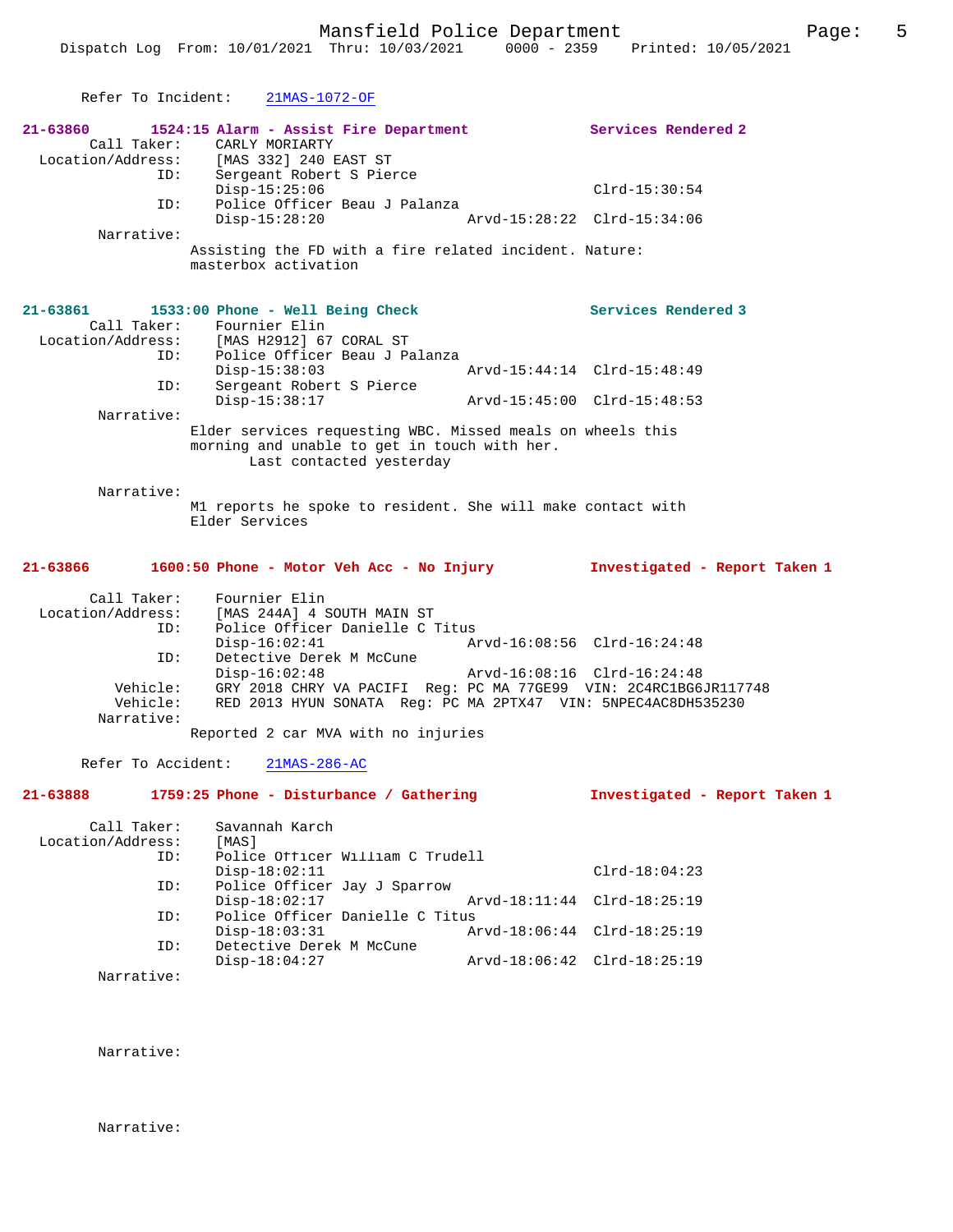|                                                     | Refer To Incident: 21MAS-1074-OF                                                                                                                                                              |                                                            |   |
|-----------------------------------------------------|-----------------------------------------------------------------------------------------------------------------------------------------------------------------------------------------------|------------------------------------------------------------|---|
| 21-63897                                            | 1904:42 Initiated - Follow up Investigation Not Home / No Answer                                                                                                                              |                                                            | 3 |
|                                                     | Call Taker: George Burton<br>Location/Address: [MAS] 466 WILLIAMS ST<br>ID: Police Officer Danielle C Titus                                                                                   |                                                            |   |
| Narrative:                                          | Conducting a follow up in the area to a previously reported<br>incident.                                                                                                                      | Arvd-19:04:00 Clrd-19:17:27                                |   |
| Narrative:                                          | M12 reports the family she wanted to speak to is not home.<br>Unit clear                                                                                                                      |                                                            |   |
|                                                     | 21-63908 2011:19 Phone - Assist Fire Department Services Rendered 2<br>Call Taker: George Burton<br>Location/Address: [MAS H3897] 24 HORACE ST Apt. #2<br>ID: Police Officer Danielle C Titus |                                                            |   |
| Narrative:                                          | $Disp-20:13:12$<br>Arvd-20:17:26 Clrd-20:21:05<br>Assisting the FD with a fire related incident. Nature: Alarm                                                                                |                                                            |   |
|                                                     | Sounding with an odor                                                                                                                                                                         |                                                            |   |
| 21-63912                                            | 2022:08 Initiated - Building - Property Check Building Checked / Secured 3                                                                                                                    |                                                            |   |
|                                                     | Call Taker: George Burton<br>Location/Address: [MAS 417] 9 FRANCIS AVE<br>Detective Derek M McCune<br>ID:                                                                                     |                                                            |   |
| Narrative:                                          | Checking the area.                                                                                                                                                                            | Arvd-20:22:00 Clrd-20:29:01                                |   |
| Narrative:                                          | Buildings secure. Unit clear                                                                                                                                                                  |                                                            |   |
|                                                     | 21-63924 2115:45 Initiated - Assist Other Agency Services Rendered 3<br>Call Taker: George Burton                                                                                             |                                                            |   |
| Narrative:                                          | Location: [MAS] PURCHASE STREET @ CHURCH STREET<br>ID: animal control Jeffrey S Collins<br>animal control Jeffrey S Collins<br>$Disp-21:15:59$                                                | Arvd-21:30:00 Clrd-21:50:13                                |   |
| Narrative:                                          | ACO call in Easton<br>2150 ACO Cleared, wife arrived on scene and has taken                                                                                                                   |                                                            |   |
|                                                     | animals.                                                                                                                                                                                      |                                                            |   |
| 21-63930<br>Call Taker:<br>Location/Address:<br>ID: | 2204:43 911 - Motor Veh Acc - No Injury<br>Michael Mezhberg<br>[MAS 305] 64 COPELAND DR<br>Police Officer Danielle C Titus                                                                    | Incident Report 1                                          |   |
| ID:                                                 | $Disp-22:07:05$<br>Police Officer William C Trudell<br>$Disp-22:07:13$                                                                                                                        | Arvd-22:10:05 Clrd-22:51:42<br>Arvd-22:10:42 Clrd-22:27:56 |   |
| Vehicle:<br>Vehicle:<br>Narrative:                  | BLU 2015 LNDR EVOQUE Reg: PC MA 1WZL15 VIN: SALVP2BG4FH980973<br>GRY 2017 DODG 2D CHALLENGER Reg: PC TX KZG0293 VIN: 2C3CDZAG6HH573191                                                        |                                                            |   |
|                                                     | Reports vehicle rear-ended him in the parking lot of the<br>establishment. 2017 Dodge Challenger vs Rangerover.                                                                               |                                                            |   |
| Refer To Accident:                                  | $21MAS-287-AC$                                                                                                                                                                                |                                                            |   |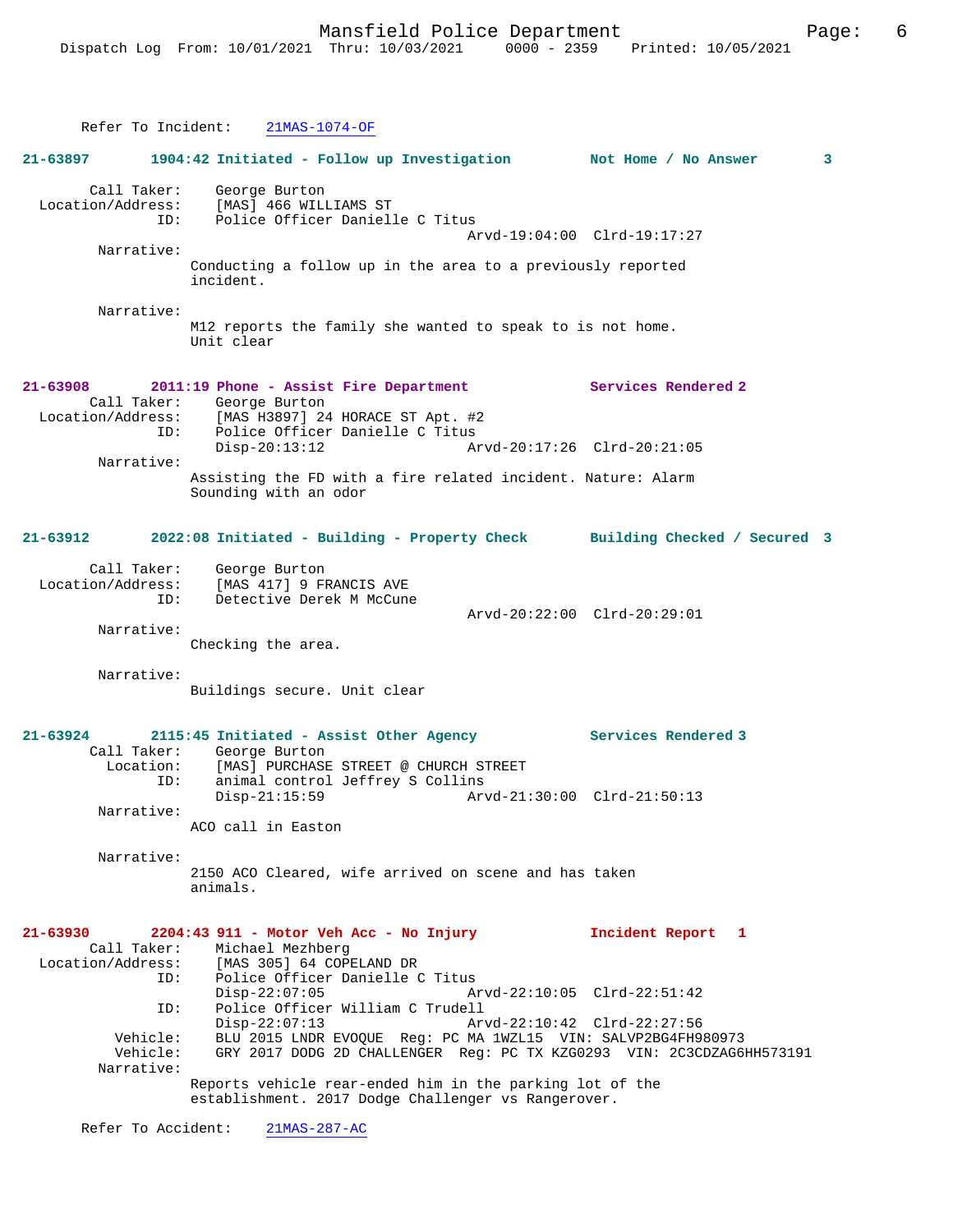Dispatch Log From: 10/01/2021 Thru: 10/03/2021 0000 - 2359 Printed: 10/05/2021

| 21-63933                                     | 2232:25 Initiated - Building - Property Check                                                                                                                                                                   | Building Checked / Secured 3                               |   |  |
|----------------------------------------------|-----------------------------------------------------------------------------------------------------------------------------------------------------------------------------------------------------------------|------------------------------------------------------------|---|--|
| Call Taker:<br>Location/Address:             | George Burton<br>[MAS 1002] 250 EAST ST<br>Detective Derek M McCune<br>ID:                                                                                                                                      | Arvd-22:32:00 Clrd-22:43:57                                |   |  |
| Narrative:                                   | Checking the area.                                                                                                                                                                                              |                                                            |   |  |
| Narrative:                                   | Building checked. Unit clear                                                                                                                                                                                    |                                                            |   |  |
| 21-63938<br>Call Taker:<br>Location/Address: | 2310:17 911 - Suspicious Actv / Persn / Veh<br>Nicole Boyer<br>[MAS] OLD FARM RD                                                                                                                                | Gone on Arrival 2                                          |   |  |
|                                              | Police Officer William C Trudell<br>ID:<br>$Disp-23:11:29$<br>Police Officer Danielle C Titus<br>ID:                                                                                                            | Arvd-23:19:59 Clrd-23:22:10                                |   |  |
| Narrative:                                   | $Disp-23:11:33$                                                                                                                                                                                                 | $Clrd-23:22:07$                                            |   |  |
|                                              | Old Silver Pontiac was circling the area and currently has<br>stopped                                                                                                                                           |                                                            |   |  |
| Narrative:                                   | No longer has eyes on the vehicle. CP states there was a<br>diry blonde woman in the car and was possibly with a male.<br>They were on their phones.                                                            |                                                            |   |  |
| Narrative:                                   | CP states the driver saw the CP and they drove off and then<br>slowed down again, and should still be on Old Farm Rd. CP<br>saw them circling the area for 40 minutes prior to this.                            |                                                            |   |  |
| Narrative:                                   | No vehicles matching the description.                                                                                                                                                                           |                                                            |   |  |
|                                              | For Date: $10/02/2021$ - Saturday                                                                                                                                                                               |                                                            |   |  |
| $21 - 63945$<br>Location/Address:            | 0015:54 Initiated - Assist Citizen - P S A<br>Call Taker: Michael Mezhberg<br>[MAS 1040] 10 RESERVOIR ST Apt. #ST<br>Police Officer David W Kinahan<br>ID:                                                      | Assisted Party                                             | 3 |  |
| Narrative:                                   |                                                                                                                                                                                                                 | Arvd-00:15:00 Clrd-00:18:12                                |   |  |
|                                              | Transporting one male party from Xfinity center to this<br>location.                                                                                                                                            |                                                            |   |  |
| 21-63949<br>Call Taker:<br>Location/Address: | 0030:41 911 - Motor Veh Acc - No Injury<br>Michael Mezhberg<br>[MAS] MILL ST @ STEARNS AVE<br>Police Officer Meghan Birnie<br>ID:                                                                               | Incident Report 1                                          |   |  |
|                                              | $Disp-00:32:57$<br>Police Officer Danielle C Titus<br>ID:                                                                                                                                                       | Arvd-00:36:30 Clrd-01:13:10                                |   |  |
| Vehicle:<br>Towed:<br>Narrative:             | $Disp-00:33:04$<br>Police Officer Jay J Sparrow<br>ID:<br>$Disp-00:34:33$<br>RED 2010 HOND ACCORD Req: PC MA 8MN787 VIN: 1HGCP2F42AA146962<br>For: Accident By: Central Street Garage To: Central Street Garage | Arvd-00:38:41 Clrd-00:48:09<br>Arvd-00:38:54 Clrd-01:13:13 |   |  |
|                                              | Assisting with a report of an MVA on the town line.                                                                                                                                                             |                                                            |   |  |
| Narrative:                                   | 10/02/2021 0031 GOYETTE, NICHOLAS<br>another caller states someone running from the scene. Nissan<br>Altima with airbag deployment, blocking road.                                                              |                                                            |   |  |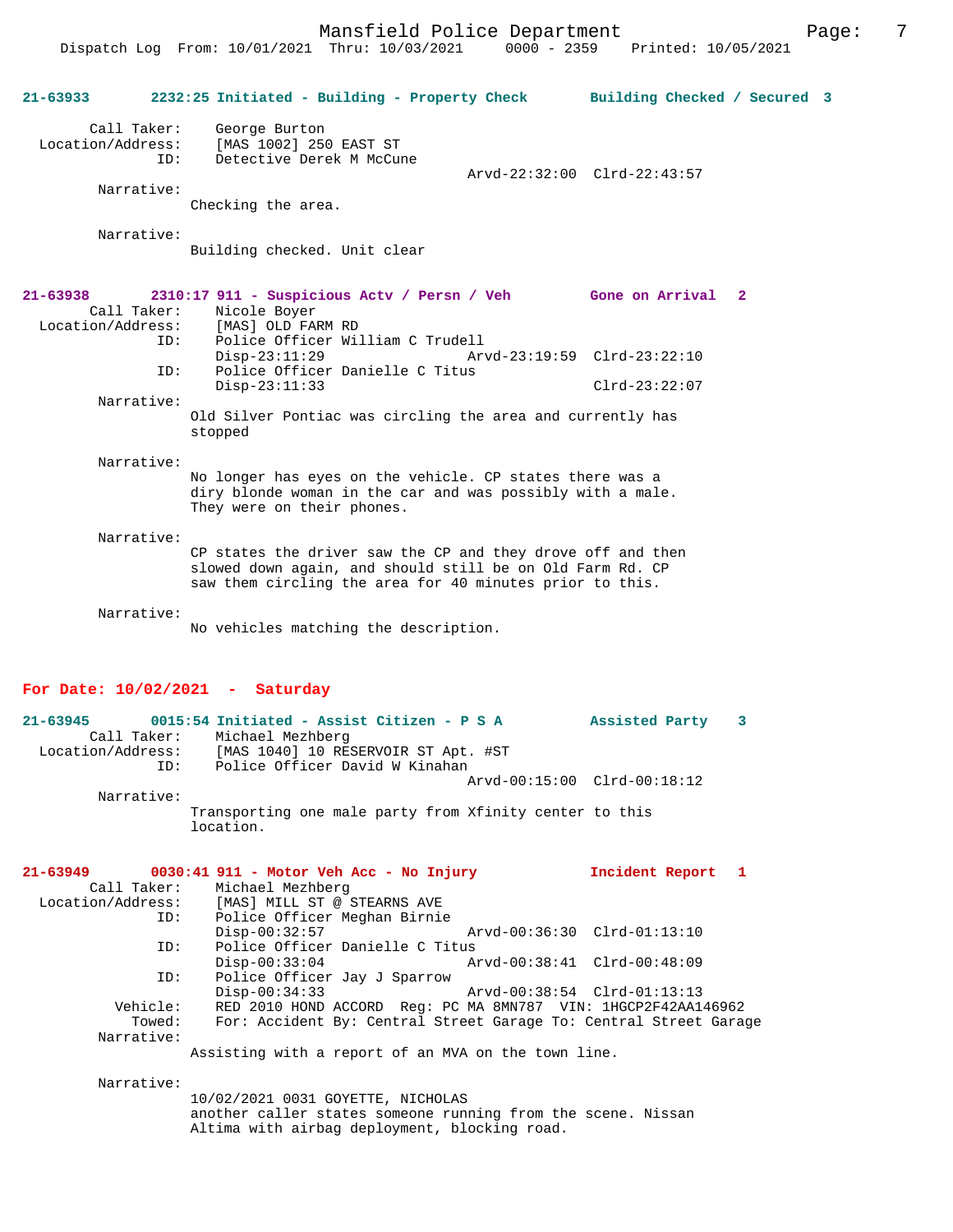|                                                     | Mansfield Police Department<br>Dispatch Log From: 10/01/2021 Thru: 10/03/2021                                                                     | 0000 - 2359 Printed: 10/05/2021 | 8<br>Page: |
|-----------------------------------------------------|---------------------------------------------------------------------------------------------------------------------------------------------------|---------------------------------|------------|
|                                                     | Caller will remain in the area.                                                                                                                   |                                 |            |
|                                                     | Desc: backpack, hat and gray clothes running from the scene<br>towards Mansfield towards 106                                                      |                                 |            |
| Narrative:                                          | M4 on scene requesting tow.                                                                                                                       |                                 |            |
| Narrative:                                          | M12 will be checking the area for the party that took off<br>prior to arrival. This accident is confirmed to be in<br>Mansfield.                  |                                 |            |
| Narrative:                                          | Tow on scene.                                                                                                                                     |                                 |            |
| Narrative:                                          | M12 checked Colony Dr, Old Stable, Old North Trial, Erick<br>Rd, Bonney Ave, Stearns Ave, unable to locate any party<br>matching the description. |                                 |            |
| Narrative:                                          | Vehicle towed, OF taken.                                                                                                                          |                                 |            |
| Narrative:                                          | Sqt. Pierce ordered do not release vehicle to RO until RO<br>speaks with Ofc. Birnie.                                                             |                                 |            |
| Refer To Incident:                                  | $21MAS-1078-OF$                                                                                                                                   |                                 |            |
| 21-63970<br>Call Taker:<br>Location/Address:<br>ID: | 0140:21 Initiated - Follow up Investigation Services Rendered 3<br>Michael Mezhberg<br>[MAS 411] 60 FORBES BLVD<br>Police Officer Bryan Hurley    |                                 |            |
| Narrative:                                          |                                                                                                                                                   | Arvd-01:40:00 Clrd-01:56:32     |            |
|                                                     | Conducting a follow up in the area to a previously reported<br>incident.                                                                          |                                 |            |
| 21-63984                                            | 0226:43 911 - Disturbance / Gathering                                                                                                             | Investigated - Report Taken 1   |            |
| Call Taker:<br>Location/Address:<br>ID:             | Nicole Boyer<br>[MAS 2]<br>Police Officer Bryan Hurley<br>$Disp-02:27:52$                                                                         | Arvd-02:31:14 Clrd-02:53:28     |            |
| ID:<br>ID:                                          | Police Officer Danielle C Titus<br>$Disp-02:27:58$<br>Police Officer Jay J Sparrow                                                                | Arvd-02:31:33 Clrd-02:53:30     |            |
| Narrative:                                          |                                                                                                                                                   | Arvd-02:32:07 Clrd-02:58:37     |            |

Narrative:

Narrative:

Narrative:

Narrative: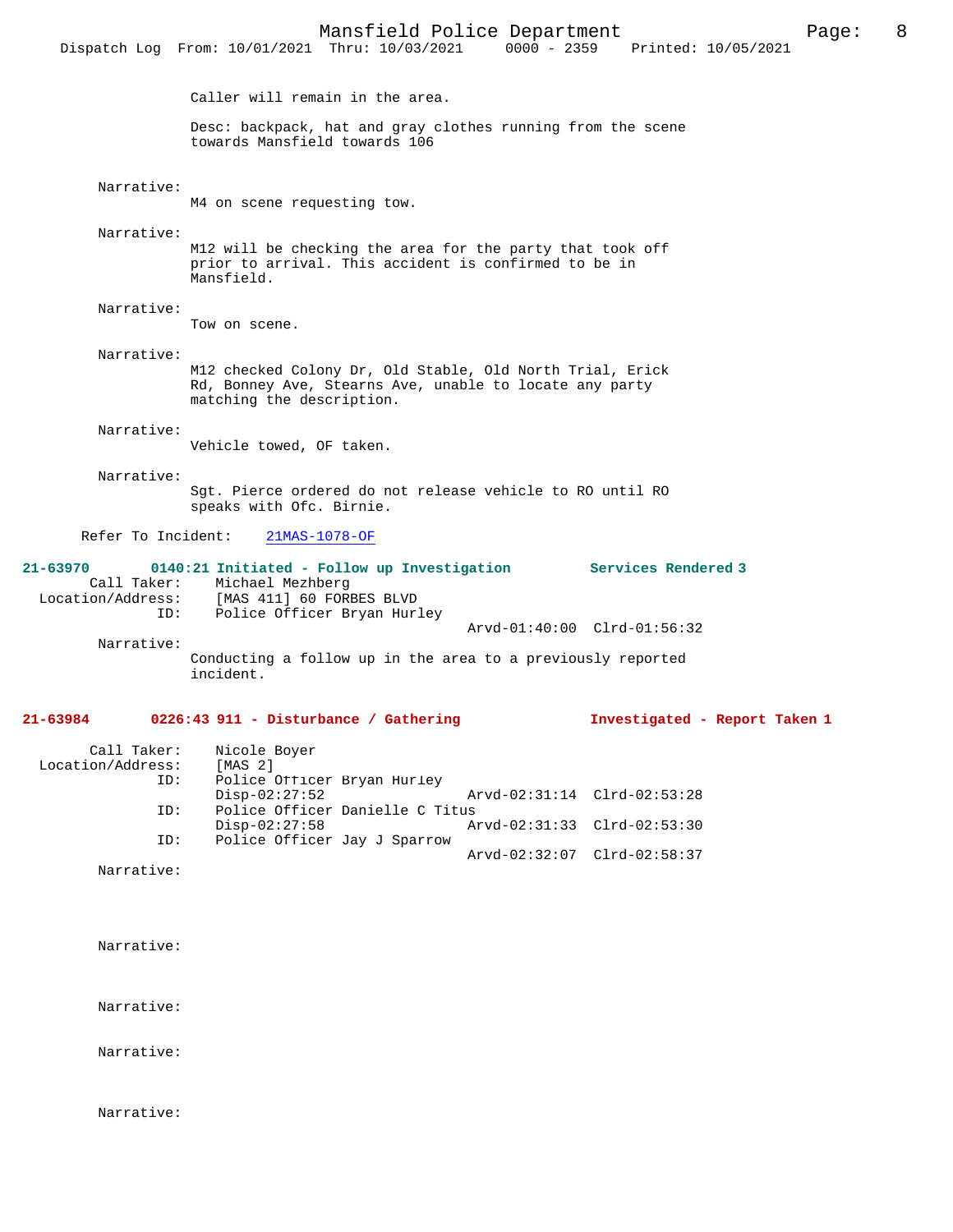Narrative:

Narrative:

Refer To Incident: 21MAS-1079-OF

**21-63986 0301:20 911 - Disturbance / Gathering Investigated - No Report 1** Call Taker: Nicole Boyer<br>.on/Address: [MAS] Location/Address:<br>ID: Police Officer Meghan Birnie<br>Disp-03:02:32 Disp-03:02:32 Arvd-03:05:50 Clrd-03:21:23<br>TD: Police Officer Danielle C Titus ID: Police Officer Danielle C Titus Disp-03:02:39 Arvd-03:05:52 Clrd-03:21:28<br>TD: Police Officer Jav J Sparrow Police Officer Jay J Sparrow Arvd-03:06:56 Clrd-03:21:26 Narrative:

Narrative:

Narrative:

Narrative:

Narrative:

**21-63989 0346:56 Initiated - Building - Property Check Building Checked / Secured 3** Call Taker: Michael Mezhberg Vicinity of: [MAS 170] 255 HOPE ST ID: Police Officer Meghan Birnie Arvd-03:46:00 Clrd-03:55:50 Narrative: Checking the park and the library. **21-63990 0433:37 Walk-In - Missing Person Assisted Party 1**  Call Taker: Support Staff Langston W Puller<br>Location/Address: [MAS 108B] 885 SOUTH MAIN ST ess: [MAS 108B] 885 SOUTH MAIN ST<br>ID: Police Officer Bryan Hurley Police Officer Bryan Hurley<br>Disp-04:35:35 Disp-04:35:35 Arvd-04:35:40 Clrd-05:06:00<br>TD: Police Officer Danielle C Titus Police Officer Danielle C Titus<br>Disp-05:05:47 A Disp-05:05:47 Arvd-05:05:52 Clrd-05:12:59<br>ID: Police Officer Jav J Sparrow Police Officer Jay J Sparrow<br>Disp-05:05:59 Disp-05:05:59 Arvd-05:06:04 Clrd-05:41:47<br>ID: Police Officer Brvan Hurley Police Officer Bryan Hurley<br>Disp-05:41:37 Disp-05:41:37 Arvd-05:41:44 Clrd-05:42:26 Narrative: Party reporting her husband has not been in contact with her since the concert ended. Party reports his friends spoke

with officers at xfinity to report they could not get in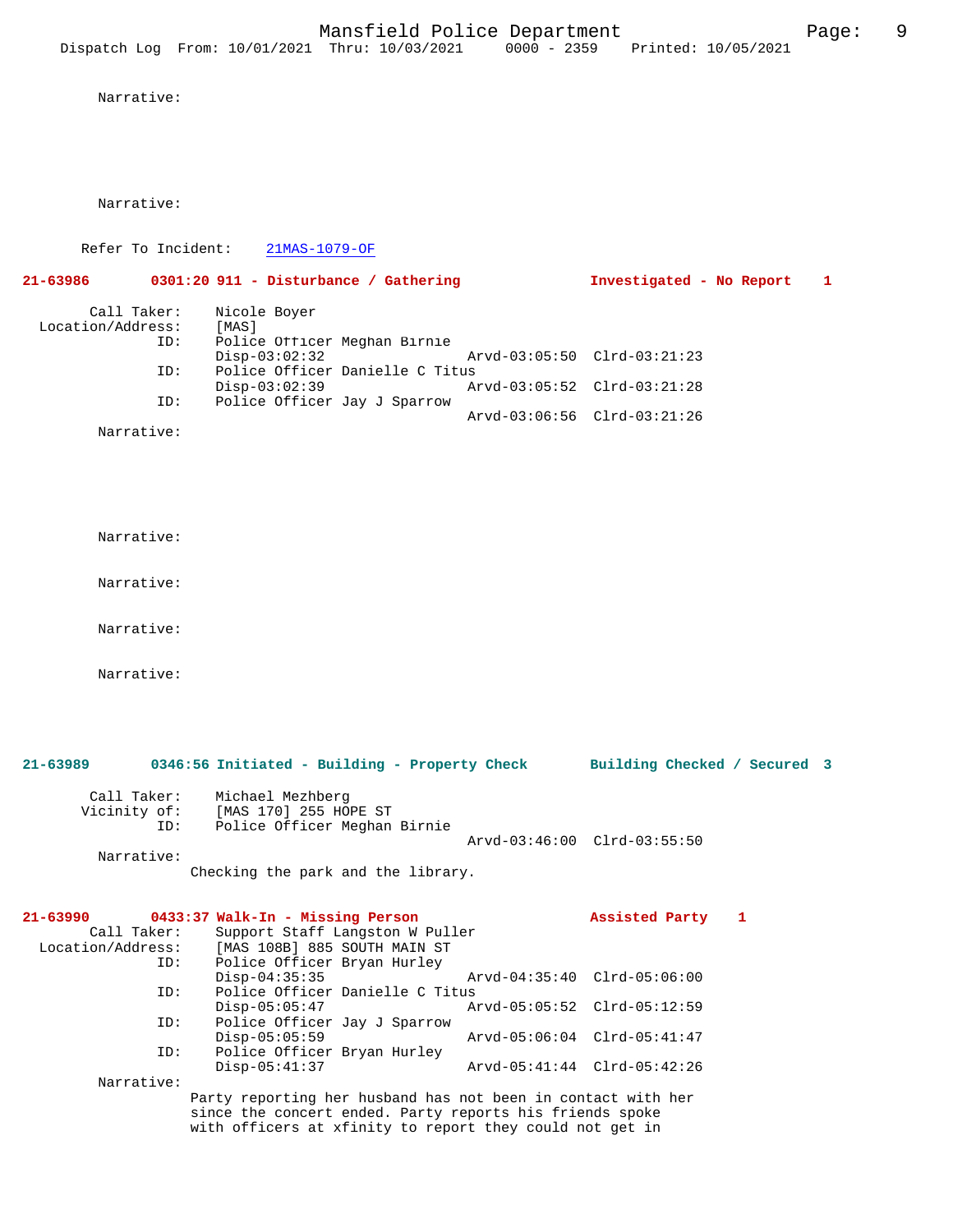Mansfield Police Department Page: 10 Dispatch Log From: 10/01/2021 Thru: 10/03/2021 contact with him. Ofc. Hurley to assist. Narrative: Party described as wearing black sweatshirt with a red shark on it, black pants, colorful hat, with a beard and a scar on the left side of his face. Narrative: units checking the area. Narrative: mobil, honey dew, and cumberland farms check negative Narrative: red roof checks negative Narrative: fulton's pond checks negative Narrative: Party may have been on scene for a burglar alarm at 30 Chauncy approximately 0100 hours. At the time reported he would be travelling toward Foxboro. Narrative: M12 reports Cumberland Farms in Norton, as well as 905 S Main St check negative. Narrative: M12 reports Fairfield checks negative. Narrative: Party called his wife, will be at the Citgo on South Main St. Narrative: Male party reunited with his family, not requesting medical **21-63996 0529:50 Initiated - Building - Property Check Building Checked / Secured 3** Call Taker: Michael Mezhberg Location/Address: [MAS 820C] 31 PLYMOUTH ST<br>
ID: Officer KYLE J MELLO Officer KYLE J MELLO Arvd-05:29:00 Clrd-05:51:27 Narrative: Checking the area. **21-64002 0729:39 Phone - 911 Hang-ups & Verifications Confirmed misdial/Accdntl Call** Call Taker: Emily Archer Vicinity of: [MAS] 1 OLD COLONY WAY Apt. #K1<br>ID: Police Officer Danielle C Titus Police Officer Danielle C Titus Disp-07:31:48 Clrd-07:32:41 ID: Police Officer Bryan Hurley Disp-07:32:38 Arvd-07:39:34 Clrd-07:47:31 Narrative: Checking on a 911 hang up. Contact made?:Y Cellphone? (y/n):Y Uncertainty radius:65 meters, one call back and the caller answered and said hello then hung up. Number is not in house. Second call back with no answer. Narrative: Third call back attempted, caller states something is wrong with her iphone and provided her address.

**2**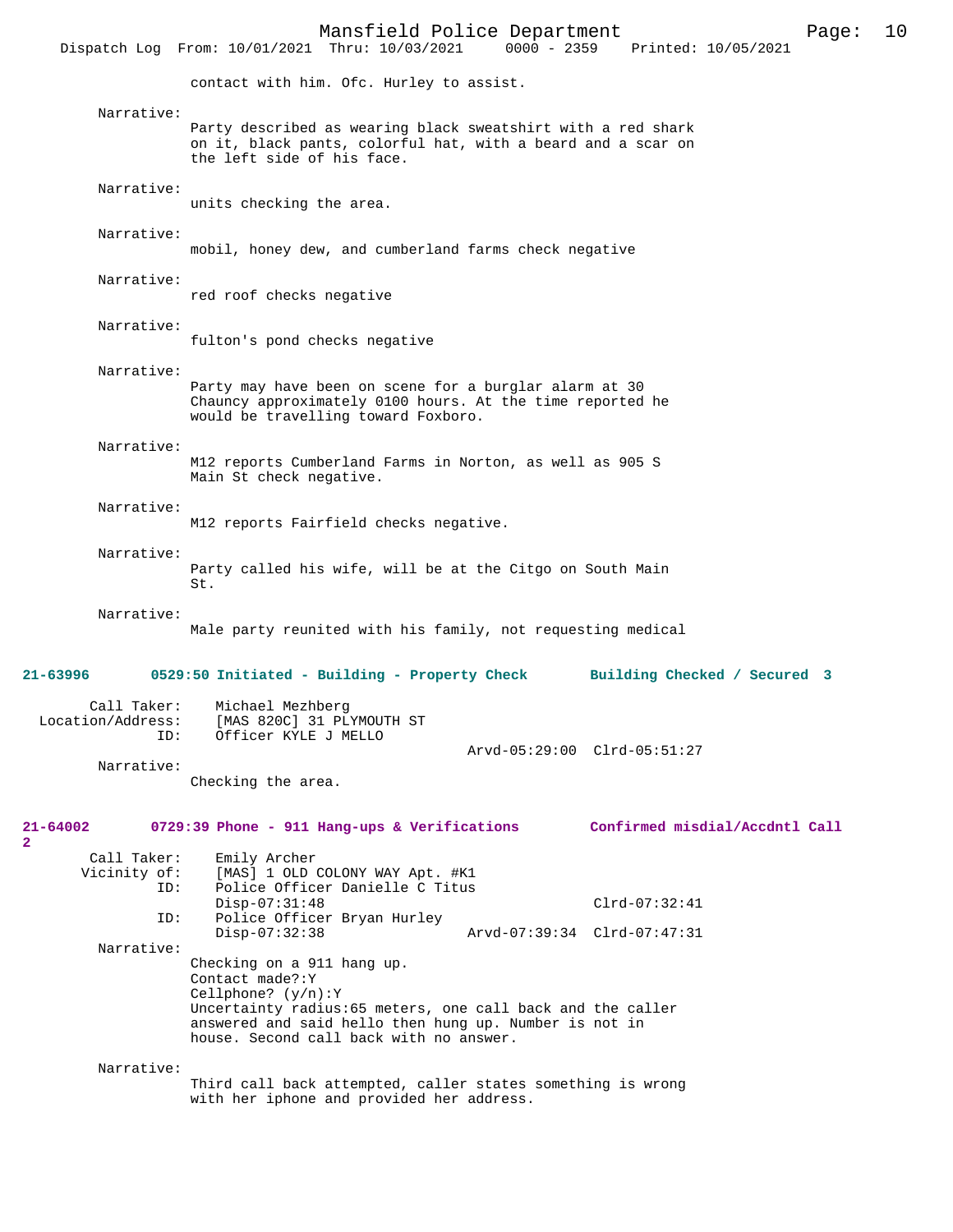Mansfield Police Department Page: 11 Dispatch Log From: 10/01/2021 Thru: 10/03/2021 **21-64003 0755:36 Initiated - Building - Property Check Building Checked / Secured 3** Call Taker: Fournier Elin Location/Address: [MAS 820C] 31 PLYMOUTH ST ID: Officer Robert C Martin Arvd-07:55:00 Clrd-08:09:36 Narrative: Checking the area. **21-64014 0934:42 Phone - Vandalism Investigated - Report Taken 3** Call Taker: Chelsey Ferstler Location/Address: [MAS 4] 31 HAMPSHIRE ST<br>ID: Police Officer David W P Police Officer David W Kinahan<br>Disp-09:38:44 / Disp-09:38:44 Arvd-09:47:56 Clrd-10:17:12 Vehicle: GRY 2016 CADI ATS Reg: PC MA 6AW882 VIN: 1G6AG5RX3G0105240 Narrative: CP reports vehicle was damaged overnight, looks like someone kicked door, can see foot print Narrative: vehicle is a grey 2016 cadillac ats Narrative: CP is outside main entrance Narrative: M7 reports damage happened over night, report taken Refer To Incident: 21MAS-1081-OF **21-64015 0945:38 Initiated - Building - Property Check Building Checked / Secured 3** Call Taker: Fournier Elin Location/Address: [MAS 820C] 31 PLYMOUTH ST<br>ID: Officer Robert C Martin Officer Robert C Martin Arvd-09:45:00 Clrd-11:05:46 Narrative: Checking the area. **21-64018 0952:15 Other - Assist Fire Department Cancelled Enroute 2**  Call Taker: Kerri Bishop Location/Address: [MAS H4491] 27 HIGHLAND AVE<br>TD: Police Officer Gregg S Kenne Police Officer Gregg S Kennedy<br>Disp-09:54:38 Disp-09:54:38 Arvd-09:58:41 Clrd-09:58:43 Narrative: Assisting the FD with a fire related incident. Nature: assist columbia gas on scene to gain entry for odor investigation. Narrative: Assisting the FD with a fire related incident. Nature: gas leak. Narrative: PD cancelled en route by gas company **21-64026 1042:51 Initiated - Motor Vehicle Stop Citation / Warning Issued 3** Call Taker: Fournier Elin<br>Vicinity of: [MAS 164] 175 [MAS 164] 175 NORTH MAIN ST ID: Police Officer Gregg S Kennedy Arvd-10:42:00 Clrd-10:48:49 Vehicle: WHI 2015 NISS ALTIMA Reg: PC MA 8ZZJ90 VIN: 1N4AL3AP6FN305948 Narrative: Out with MVST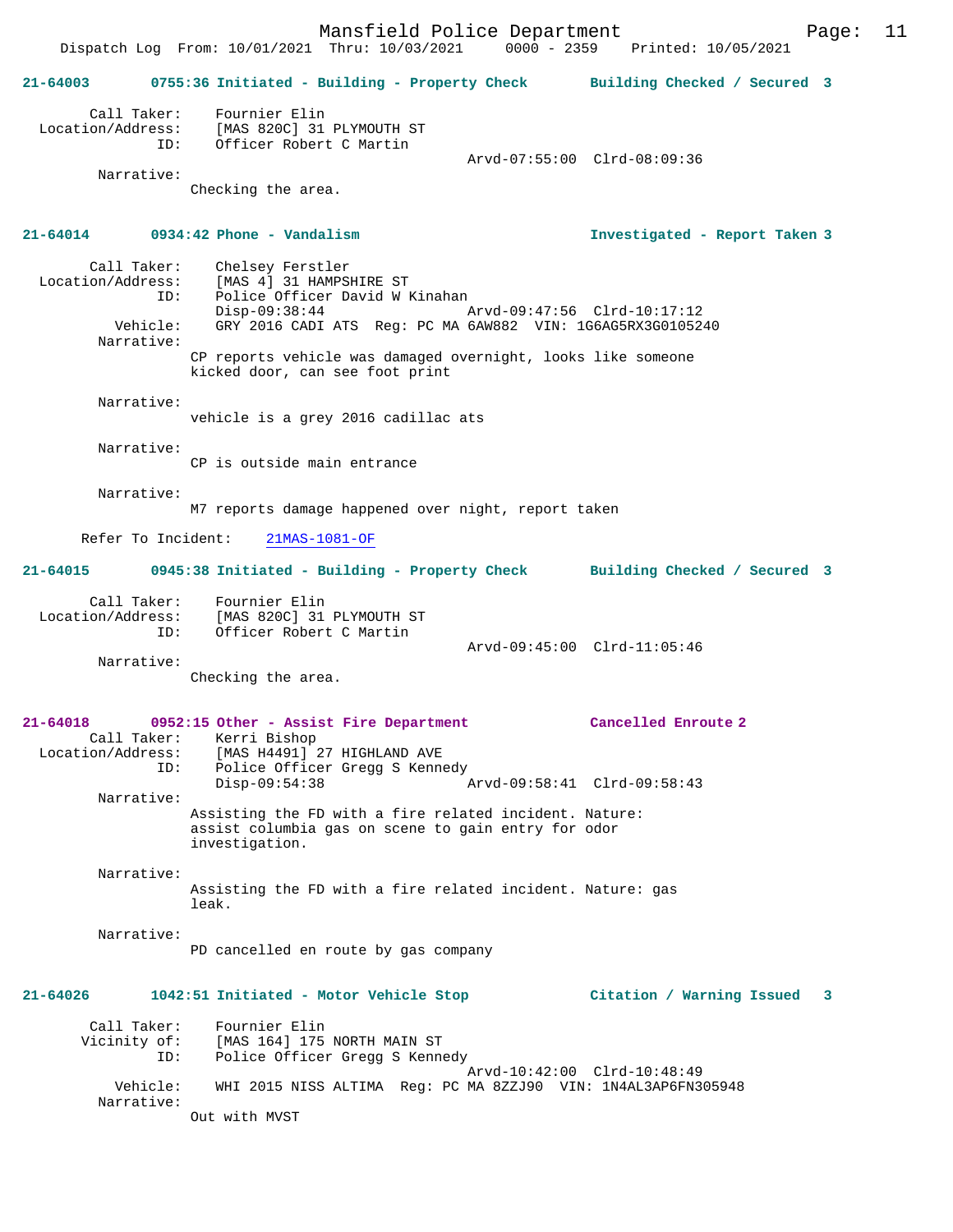Narrative:

Citation issued to the RO for failure to inspect

Dispatch Log From: 10/01/2021 Thru: 10/03/2021 0000 - 2359 Printed: 10/05/2021

| $21 - 64034$<br>Narrative:<br>Narrative:                                    | 1106:48 Phone - Noise Complaint<br>Call Taker: Chelsey Ferstler<br>Location/Address: [MAS] 388 GILBERT ST<br>ID: Police Officer David W Kinahan<br>$Disp-11:09:09$<br>cp reports neighbor has been working on his house since 6 am<br>and the noise is too loud<br>caller does not want to speak with an officer<br>M7 reports he spoke with the resident who stated that he<br>started at 0800 this morning and noise is not excessive at<br>this time | Spoken To<br>Arvd-11:22:07 Clrd-11:31:18 | $\mathbf{2}$ |
|-----------------------------------------------------------------------------|---------------------------------------------------------------------------------------------------------------------------------------------------------------------------------------------------------------------------------------------------------------------------------------------------------------------------------------------------------------------------------------------------------------------------------------------------------|------------------------------------------|--------------|
| 21-64036<br>ID:                                                             | 1131:32 Initiated - Assist Citizen - P S A Services Rendered 3<br>Call Taker: Fournier Elin<br>Location/Address: [MAS] 660 EAST ST @ 25 FRANKLIN ST<br>Police Officer Beau J Palanza                                                                                                                                                                                                                                                                    |                                          |              |
|                                                                             |                                                                                                                                                                                                                                                                                                                                                                                                                                                         | Arvd-11:31:00 Clrd-11:36:17              |              |
| Narrative:                                                                  | Assisting with motorcycle traffic                                                                                                                                                                                                                                                                                                                                                                                                                       |                                          |              |
| Narrative:                                                                  | Traffic all set, M5 clear                                                                                                                                                                                                                                                                                                                                                                                                                               |                                          |              |
| 21-64037                                                                    | 1131:04 Phone - 911 Hang-ups & Verifications Confirmed misdial/Accdntl Call                                                                                                                                                                                                                                                                                                                                                                             |                                          |              |
| $\overline{\mathbf{2}}$<br>Call Taker:<br>Vicinity of:<br>ID:<br>Narrative: | Emily Archer<br>[MAS] 310 EAST ST<br>Sergeant Robert S Pierce<br>$Disp-11:34:10$                                                                                                                                                                                                                                                                                                                                                                        | Arvd-11:36:31 Clrd-11:38:57              |              |
|                                                                             | Checking on a 911 hang up.<br>Contact made?:N<br>Cellphone? $(y/n):Y$<br>Uncertainty radius:10 meters in the parking lot by the<br>soccer field, two call backs, no answer.                                                                                                                                                                                                                                                                             |                                          |              |
| Narrative:                                                                  | M1 reports no issues                                                                                                                                                                                                                                                                                                                                                                                                                                    |                                          |              |
| 21-64038                                                                    | 1144:08 Initiated - Building - Property Check                                                                                                                                                                                                                                                                                                                                                                                                           | Building Checked / Secured 3             |              |
| ID:                                                                         | Call Taker: Fournier Elin<br>Location/Address: [MAS 820C] 31 PLYMOUTH ST<br>Officer Robert C Martin                                                                                                                                                                                                                                                                                                                                                     | Arvd-11:44:00 Clrd-11:54:37              |              |
| Narrative:                                                                  | Checking the area.                                                                                                                                                                                                                                                                                                                                                                                                                                      |                                          |              |
| 21-64039                                                                    | 1148:22 Initiated - Building - Property Check                                                                                                                                                                                                                                                                                                                                                                                                           | Building Checked / Secured 3             |              |
| ID:                                                                         | Call Taker: Fournier Elin<br>Location/Address: [MAS 840] 280 SCHOOL ST<br>Police Officer David W Kinahan                                                                                                                                                                                                                                                                                                                                                | Arvd-11:48:00 Clrd-12:25:06              |              |
| Narrative:                                                                  | Checking the area.                                                                                                                                                                                                                                                                                                                                                                                                                                      |                                          |              |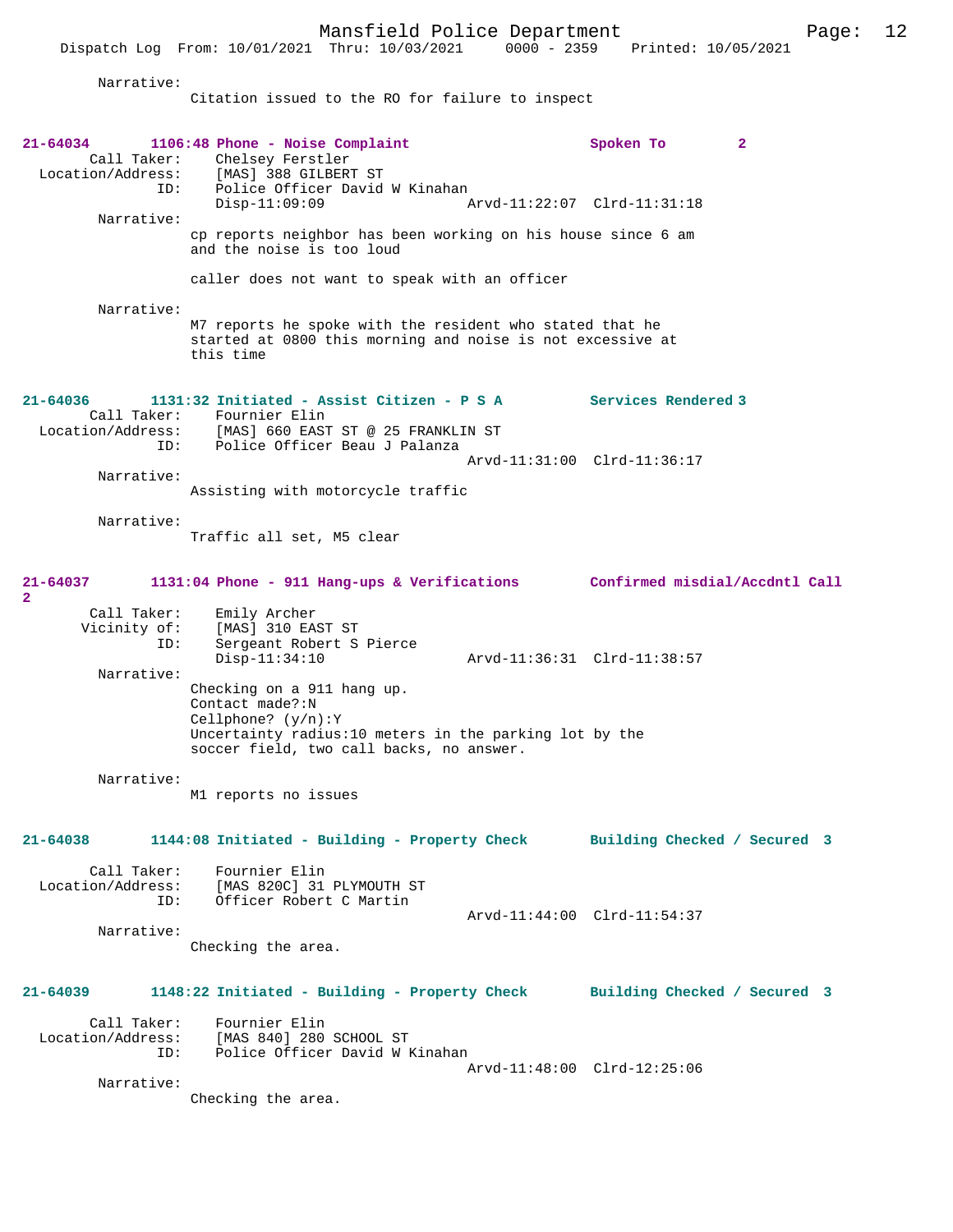Mansfield Police Department Page: 13 Dispatch Log From: 10/01/2021 Thru: 10/03/2021 0000 - 2359 Printed: 10/05/2021 **21-64040 1151:26 Initiated - Building - Property Check Building Checked / Secured 3** Call Taker: Fournier Elin Location/Address: [MAS 253] 330 PRATT ST Apt. #A ID: Police Officer Beau J Palanza Arvd-11:51:00 Clrd-11:59:05 Narrative: Checking the area. **21-64043 1221:16 Initiated - Building - Property Check Building Checked / Secured 3** Call Taker: Fournier Elin Vicinity of: [MAS 281A] 1 CROCKER ST<br>ID: Police Officer Gregg S 1 Police Officer Gregg S Kennedy Arvd-12:21:00 Clrd-12:24:48 Narrative: Checking the area. **21-64060 1404:14 Initiated - Building - Property Check Building Checked / Secured 3** Call Taker: Fournier Elin Location/Address: [MAS 820C] 31 PLYMOUTH ST ID: Officer Robert C Martin Arvd-14:04:00 Clrd-14:28:46 Narrative: Checking the area. **21-64064 1432:12 Initiated - Building - Property Check Building Checked / Secured 3** Call Taker: Fournier Elin Location/Address: [MAS 894] 905 SOUTH MAIN ST Apt. #C ID: Police Officer David W Kinahan Arvd-14:32:00 Clrd-14:46:47 Narrative: Checking the area. **21-64065 1437:16 Walk-In - Assist Citizen - P S A Spoken To 3**  Call Taker: Support Staff Thomas Plunkett<br>tion/Address: [MAS H4821] Location/Address: ID: Police Officer Gregg S Kennedy<br>Disp-14:40:49  $Nrvd-14:47:54$  Clrd-15:02:19 Narrative: Narrative: Narrative: Narrative: **21-64070 1503:30 Initiated - Suspicious Actv / Persn / Veh Spoken To 2**  Call Taker: Fournier Elin Location/Address: [MAS] RTE 140 NB ID: Police Officer David W Kinahan Arvd-15:03:00 Clrd-15:04:54 Narrative: Out with two male parties that were walking in the median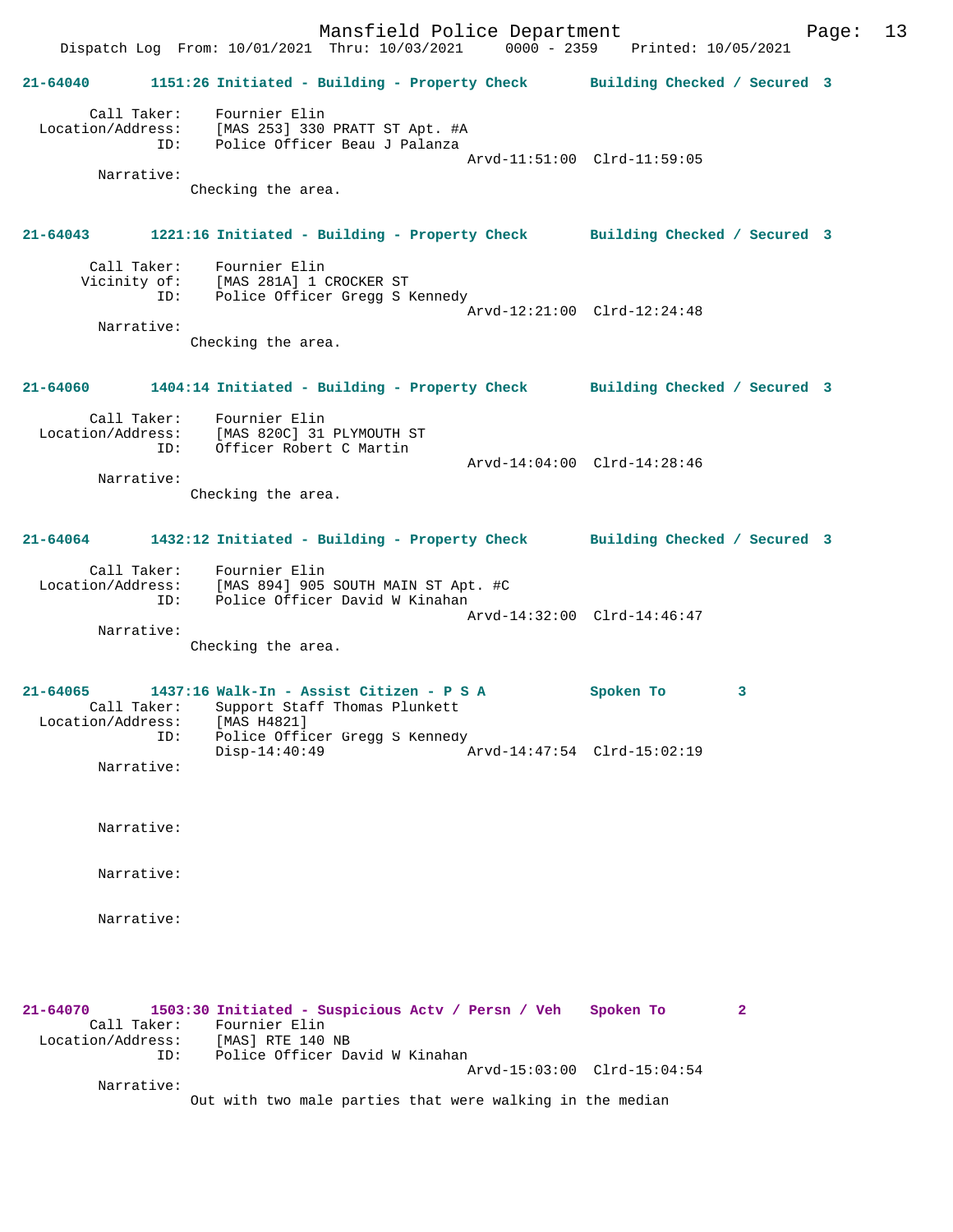|                                                                 | Mansfield Police Department<br>Page:<br>$0000 - 2359$<br>Dispatch Log From: 10/01/2021 Thru: 10/03/2021<br>Printed: 10/05/2021                                                                                                                                             | 14 |
|-----------------------------------------------------------------|----------------------------------------------------------------------------------------------------------------------------------------------------------------------------------------------------------------------------------------------------------------------------|----|
| 21-64071<br>Call Taker:<br>Location/Address:<br>ID:<br>Vehicle: | 1504:18 Radio - Xfinity Event<br>Arrest(s) Made<br>$\mathbf{2}$<br>Support Staff Matthew Todesco<br>[MAS 108B] 885 SOUTH MAIN ST<br>imc imc<br>$Disp-17:48:30$<br>Arvd-17:49:01 Clrd-10/03/2021 @ 00:42:20<br>GRY 2017 GMC SIERRA Reg: PC MA 6DS562 VIN: 3GTU2PEJ2HG504904 |    |
| Vehicle:<br>Narrative:                                          | Req: MA 416T<br>All accident, incident, and arrest numbers are associated<br>with the Chris Stapleton show.                                                                                                                                                                |    |
| Narrative:                                                      | Blue Team is responding to Lot 6 by the walkway for the 911<br>accidental. Officers reports confirmed accidental.                                                                                                                                                          |    |
| Narrative:                                                      | Red Team reports a 911 accidental in lot 9 by a white Dodge<br>Ram. Officers report thee call is accidental.                                                                                                                                                               |    |
| Narrative:                                                      | Det Kerr is responding to the white lot for a 911<br>accidental, Det Kerr reports confirmed accidental.                                                                                                                                                                    |    |
| Narrative:                                                      | Blue and Red Teams are clearing the lanes in theit lots.                                                                                                                                                                                                                   |    |
| Narrative:                                                      | 911 call from Lot 10 by the rest rooms. All officers are<br>clear confirmed accidental                                                                                                                                                                                     |    |
| Narrative:                                                      | Blue team responding to Lot 6 by a black Nissan for a 911<br>accidental. Blue Team confirms the call was accidental.                                                                                                                                                       |    |
| Narrative:                                                      | Blue team responding to Lot 6 by a White Jeep for a 911<br>accidental. Blue Team confirms the call was accidental                                                                                                                                                          |    |
| Narrative:                                                      | Officers are checking the VIP lot for a 911 accidental.<br>Officers confirmed accidental.                                                                                                                                                                                  |    |
| Narrative:                                                      | Lot officers are starting the push                                                                                                                                                                                                                                         |    |
| Narrative:                                                      |                                                                                                                                                                                                                                                                            |    |
| Narrative:                                                      | Per C2 no more buses or campers at 19:15                                                                                                                                                                                                                                   |    |
| Narrative:                                                      | 6,100 through the gate                                                                                                                                                                                                                                                     |    |
| Narrative:                                                      | Officers are trying to get the cars into the property.                                                                                                                                                                                                                     |    |
| Narrative:                                                      | 10,200 through the gates at $19:50$                                                                                                                                                                                                                                        |    |
| Narrative:                                                      | Officers Sorge and Kinahan are off at the McKenna Gate with<br>a fight in progress, Ofc Sorge reports that this was a<br>verbal argument. The two have been sent into the show.<br>Officers have been canceled                                                             |    |
| Narrative:                                                      | 12,350 through the door                                                                                                                                                                                                                                                    |    |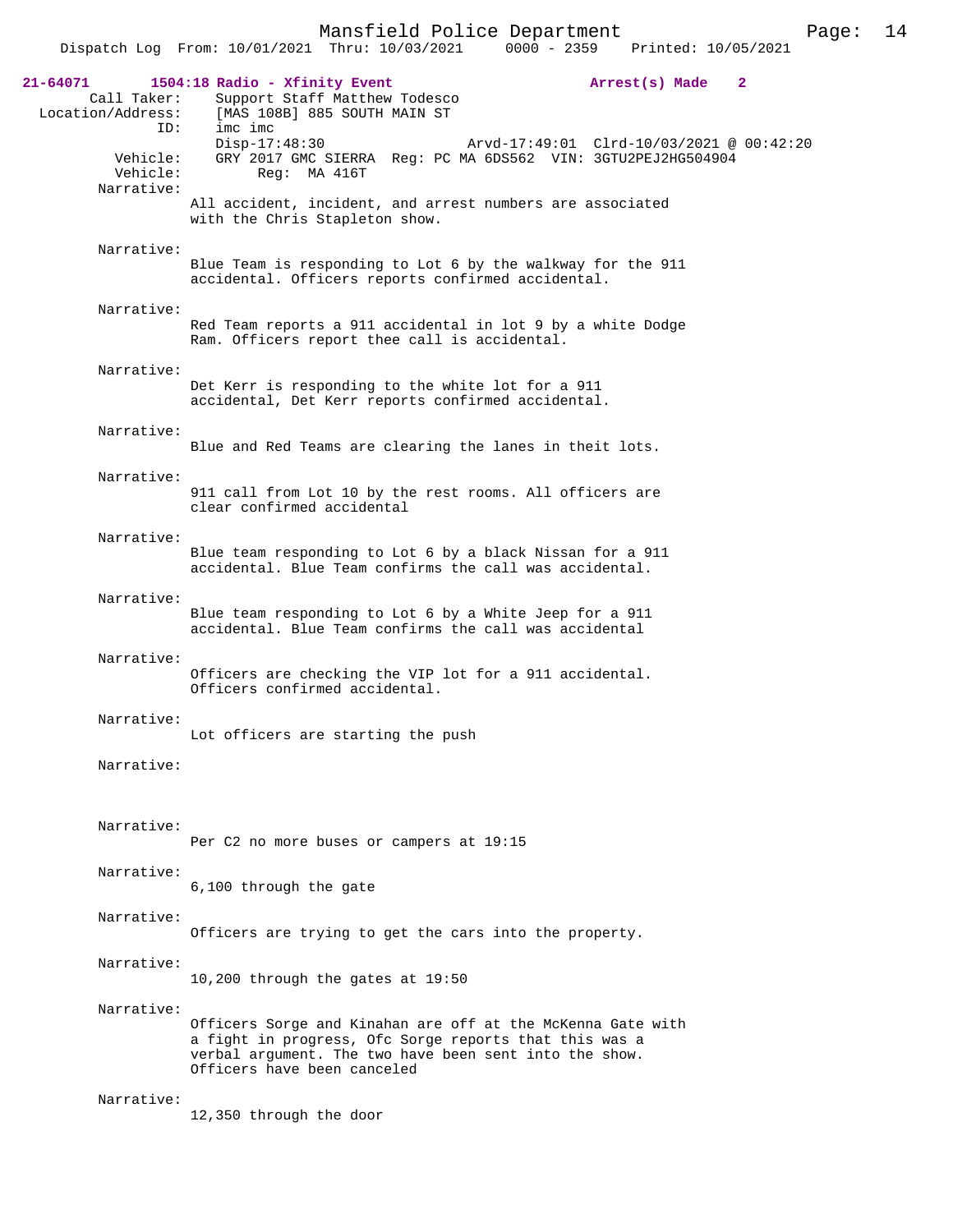|            | Dispatch Log From: 10/01/2021 Thru: 10/03/2021                                                    | Mansfield Police Department | $0000 - 2359$ | Printed: 10/05/2021 | Page: | 15 |
|------------|---------------------------------------------------------------------------------------------------|-----------------------------|---------------|---------------------|-------|----|
| Narrative: |                                                                                                   |                             |               |                     |       |    |
|            |                                                                                                   |                             |               |                     |       |    |
| Narrative: | 16,600 throught the gate at 20:25                                                                 |                             |               |                     |       |    |
| Narrative: | Venue officers responding to Section 3 for a unruly patron                                        |                             |               |                     |       |    |
| Narrative: |                                                                                                   |                             |               |                     |       |    |
| Narrative: |                                                                                                   |                             |               |                     |       |    |
| Narrative: |                                                                                                   |                             |               |                     |       |    |
| Narrative: |                                                                                                   |                             |               |                     |       |    |
|            | Lot Command reports he is en route with one PC                                                    |                             |               |                     |       |    |
| Narrative: | Venue officers are checking the upper lawn for a 911 hang<br>up.                                  |                             |               |                     |       |    |
|            | T1 is transporting one male and one female to the station<br>starting miles/time 18314.2/21:08    |                             |               |                     |       |    |
| Narrative: | Officers are responding to the lawn under light 7 for a<br>intoxicated female.                    |                             |               |                     |       |    |
| Narrative: | T1 off at the station ending miles/time 18318.1/21:18                                             |                             |               |                     |       |    |
| Narrative: | Officers are off at the back of 9 for patrons unwilling to<br>move.                               |                             |               |                     |       |    |
| Narrative: | MT1 transporting one male to the station starting miles/time<br>13967.6/21:28                     |                             |               |                     |       |    |
| Narrative: | Compound reports security ust took in an ejection and MFD is<br>checking that party at this time. |                             |               |                     |       |    |
| Narrative: |                                                                                                   |                             |               |                     |       |    |
|            | Officers are responding to the back of section 12 to assist<br>with an evection.                  |                             |               |                     |       |    |
| Narrative: | Officers responding to the back of 14 for an unruly female.                                       |                             |               |                     |       |    |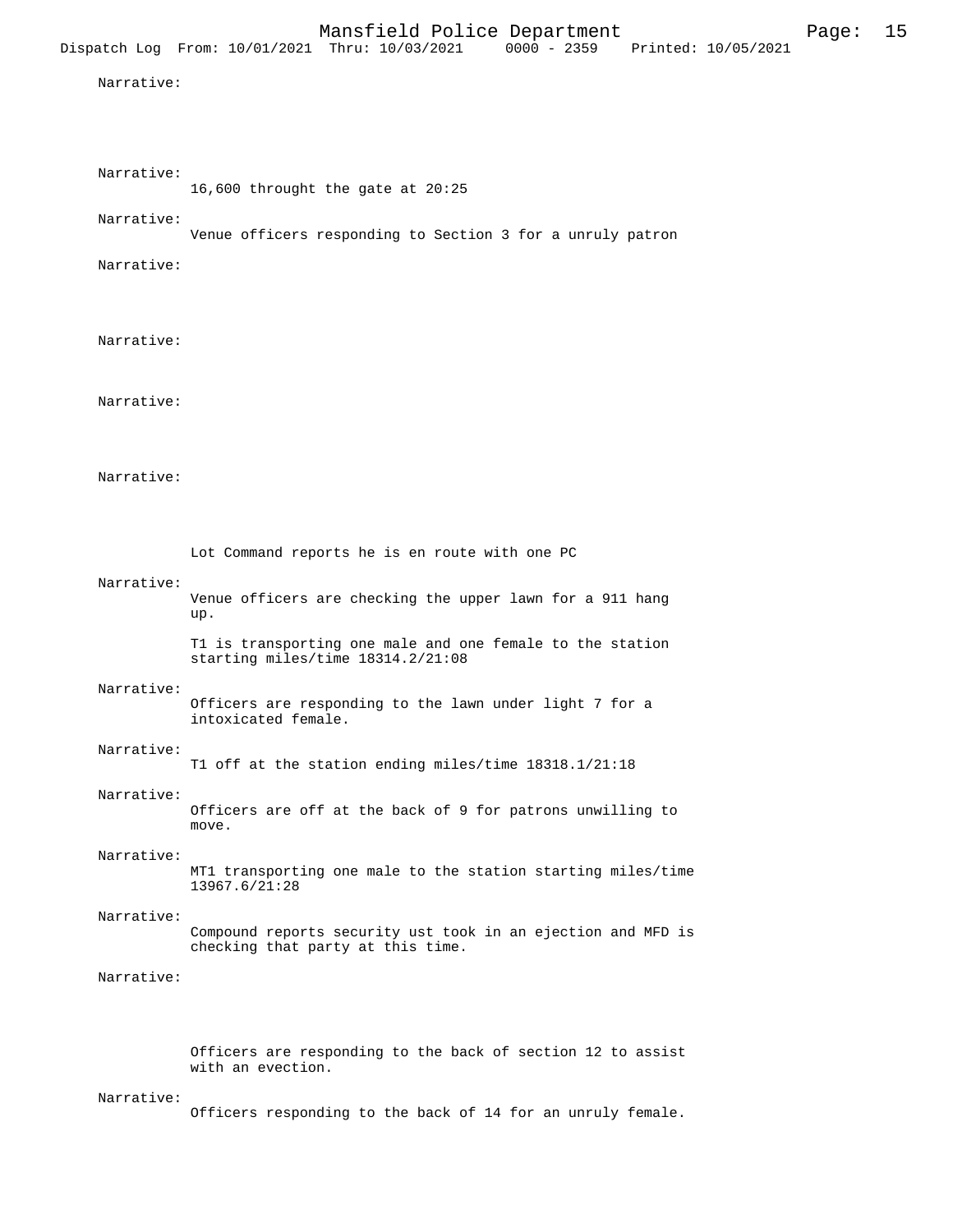Dispatch Log From: 10/01/2021 Thru: 10/03/2021

Also responding to section 10 or 4 for a 911 call. Officers checked the area and confirmed no issues.

Narrative:

Officers are checking the area for a suspicious male maybe looking into cars. skinny male with a blue shirt and backpack. Cart 2 reports the male is GOA, Red Team is checking the area.

Narrative:

Narrative:

 Narrative: Venue reports they are walking to section 9 for the report of an unruly patron. The party has left at this time. No issues.

Narrative:

Security is en route with 6. Det Lattanzio advised.

Narrative:

Narrative:

Officers are responding behind section 4 for the report of someone trying to fight employees.

Officers are responding to sections 14/15 for the reported 911 hang up. Officers confirmed accidental.

Narrative:

Officers are off at the opening of Section 3 for the unruly patrons. Ofc Ellender reports two trespassed

#### Narrative:

22:59 House Lights

Narrative:

Red Team is responding to the back of the red white blue lot for a past hit & run. MA/DL 416T suspect car is MA/PC 6DS562.Report taken

#### Narrative:

Narrative:

Officers are going to the front gate for a male reporting a missing female. Officers are clear husband and wife are together.

Narrative:

Blue Team reports they checked the VIP lot for a 911 hang up. Unfounded

Narrative: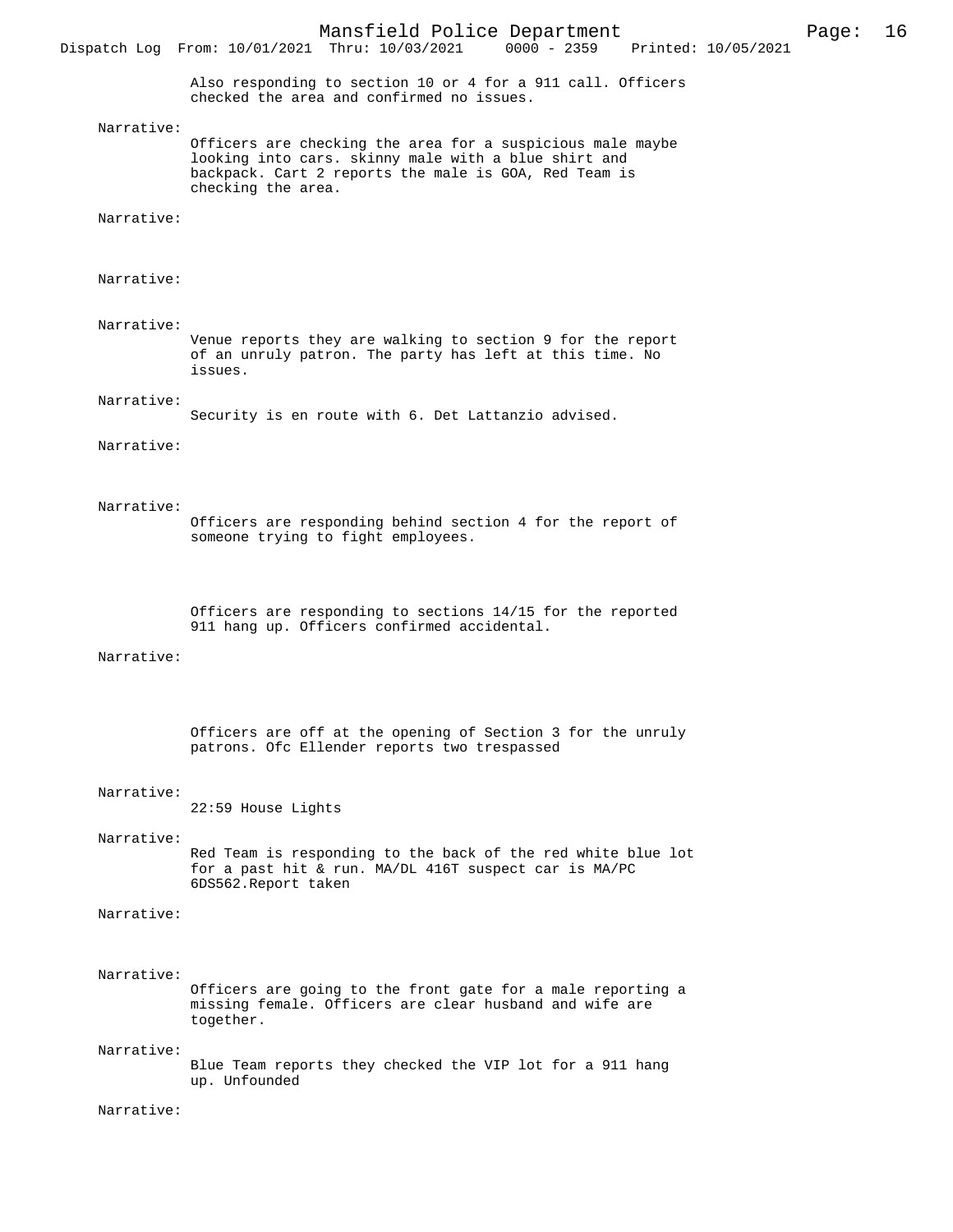Refer To Accident: 21MAS-289-AC Refer To P/C: 21MAS-382-AR P/C: HESKETH, JOHN Address: 75 JANEBAR CIR PLYMOUTH, MA Age: 51 Charges: PROTECTIVE CUSTODY Refer To P/C: 21MAS-383-AR P/C: WALLACE, SAMUEL J Address: 546 ENGLAND NBHD WOODSTOCK, CT Age: 31 Charges: PROTECTIVE CUSTODY Refer To P/C: 21MAS-384-AR P/C: GLENN, ERIN KATHLEEN<br>Address: 546 ENGLISH NEIGHBOR 546 ENGLISH NEIGHBORHOOD RD OTHER, CT Age: 35 Charges: PROTECTIVE CUSTODY Refer To P/C: 21MAS-385-AR P/C: LOPES, DENNIS T<br>Address: 401 OLD RIVER RI Address: 401 OLD RIVER RD Apt. #2 MANVILLE, RI Age: 34 Charges: PROTECTIVE CUSTODY Refer To P/C: 21MAS-386-AR P/C: WHIITCOMB, MARLANA<br>Address: 7 OLSEN RD LANES 7 OLSEN RD LANESBOROUGH, MA Age: 27<br>Charges: PRC PROTECTIVE CUSTODY Refer To P/C: 21MAS-387-AR P/C: DEMATTIA, ANTHONY MICHAEL Address: 202 COLLEGE ST CHICOPEE, MA Age: 34 Charges: PROTECTIVE CUSTODY Refer To Arrest: 21MAS-388-AR **21-64075 1545:48 Initiated - Building - Property Check Building Checked / Secured 3** Call Taker: Fournier Elin<br>Location/Address: [MAS 820C] 31 ess: [MAS 820C] 31 PLYMOUTH ST<br>ID: Officer Robert C Martin Officer Robert C Martin Arvd-15:45:00 Clrd-16:15:32 Narrative: Checking the area. **21-64083 1713:05 Phone - 911 Hang-ups & Verifications Confirmed misdial/Accdntl Call** Call Taker: William Casey<br>Location/Address: [MAS 43] 137 1 ess: [MAS 43] 137<sup>'</sup>MILL ST<br>ID: Police Officer Danie Police Officer Danielle C Titus<br>Disp-17:17:47 A Disp-17:17:47 Arvd-17:30:07 Clrd-17:33:42 Narrative: Checking on a 911 hang up. Contact made?:yes Cellphone?  $(y/n):yes, call will be waiting at camp site$ Uncertainty radius:LS1 Narrative: M12 reports confirmed accidental **21-64089 1728:59 Phone - Well Being Check Spoken To 3**  Call Taker: Emily Archer Location/Address: [MAS H6758] 152 CENTRAL ST ID: Police Officer Meghan Birnie Disp-17:35:02 Arvd-17:41:20 Clrd-18:07:55<br>TD: Police Officer William C Trudell Police Officer William C Trudell<br>Disp-17:35:08 Ar Disp-17:35:08 Arvd-17:43:34 Clrd-18:07:51

ID: Police Officer Jay J Sparrow

**2**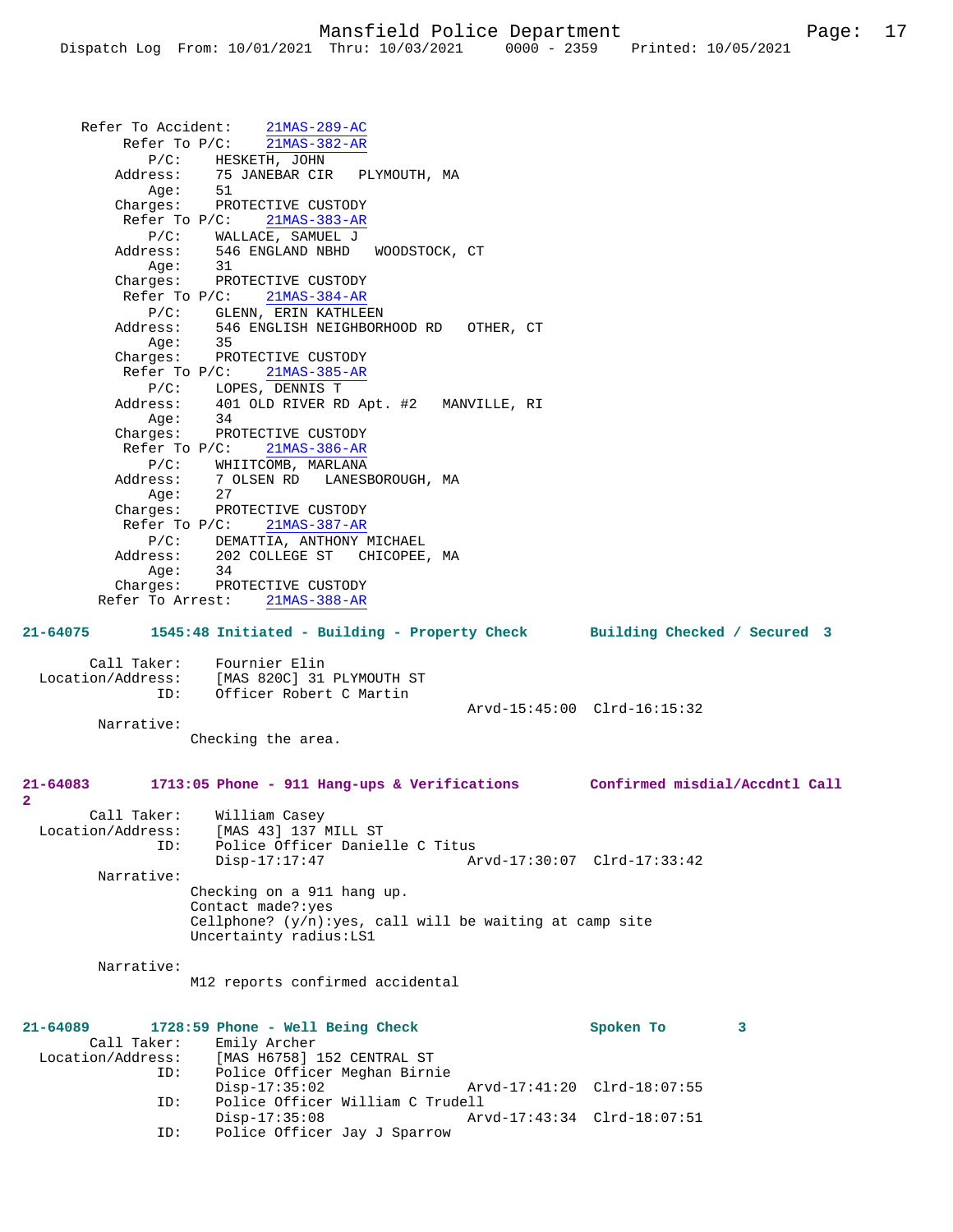Mansfield Police Department Page: 18 Dispatch Log From: 10/01/2021 Thru: 10/03/2021 Disp-17:42:53 Arvd-17:42:56 Clrd-18:07:53 Vehicle: GRY 2010 TOYT COROLL Reg: PC MA 3DR867 VIN: 2T1BU4EEXAC391772 Vehicle: BLU 2008 CHRY CO SEBRING Reg: PC MA 3LBW79 VIN: 1C3LC65M98N630265 Narrative: Caller requesting a well being check on her friend. Her mother passed away last week and has not been taking the death well. Calling party went to the house today at 1PM, she did not answer the door. Calling party last heard from the female on Thursday. Narrative: M5 reports another vehicle came into the driveway Narrative: Officers speaking with involved party. Narrative: Involved party was sleeping, has a nephew coming over. **21-64092 1752:29 Initiated - Building - Property Check Building Checked / Secured 3** Call Taker: Fournier Elin Location/Address: [MAS 820C] 31 PLYMOUTH ST ID: Police Officer Bryan Hurley Arvd-17:52:00 Clrd-18:07:29 Narrative: Checking the area. **21-64104 1929:41 911 - 911 Hang-ups & Verifications Confirmed misdial/Accdntl Call 2**  Call Taker: Michael Mezhberg<br>Location/Address: [MAS] 5 SUZANNE ] Location/Address: [MAS] 5 SUZANNE LN ID: Police Officer Danielle C Titus Disp-19:31:43 Clrd-19:32:14 ID: Police Officer William C Trudell Disp-19:32:21 Arvd-19:45:42 Clrd-19:48:26 Narrative: Checking on a 911 hang up. Contact made?: Yes Cellphone? (y/n): Yes Uncertainty radius: 32m Spoke with caller who states accidentally activated while working on iPhone. No emergency. **21-64107 1945:26 Initiated - Building - Property Check Building Checked / Secured 3** Call Taker: TARA LAKO Location/Address: [MAS 820C] 31 PLYMOUTH ST Police Officer Bryan Hurley Arvd-19:45:00 Clrd-19:57:52 Narrative: Checking the area. **21-64110 2021:08 Initiated - Follow up Investigation Services Rendered 3**  Call Taker: Michael Mezhberg Location/Address: [MAS] 466 WILLIAMS ST ID: Police Officer Danielle C Titus Arvd-20:21:00 Clrd-20:28:49 Narrative: Conducting a follow up in the area to a previously reported incident. Narrative: Ofc Titus reports the parties do not know who was operating the vehicle from the accident a few days ago. They report it was a friend of a friend driving.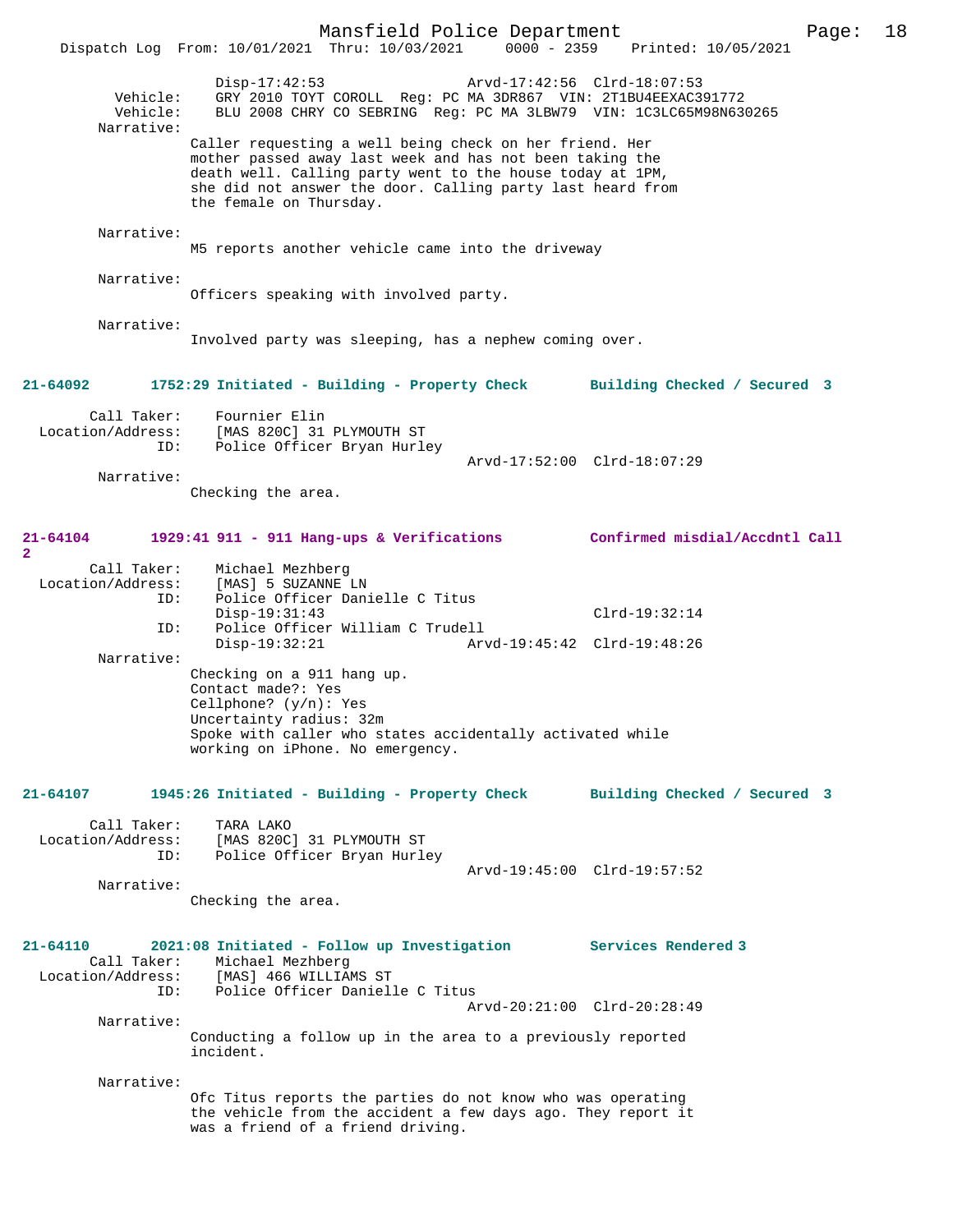Mansfield Police Department Fage: 19

| $21 - 64118$                     | 2036:32 Phone - Trespassing / Unwanted Person Services Rendered 1                                                       |                          |
|----------------------------------|-------------------------------------------------------------------------------------------------------------------------|--------------------------|
| Call Taker:                      | George Burton                                                                                                           |                          |
| Location/Address:<br>ID:         | [MAS 969A140] 321 SCHOOL ST Apt. #A140<br>Police Officer William C Trudell                                              |                          |
|                                  | $Disp-20:40:34$<br>Arvd-20:44:17 Clrd-21:13:26                                                                          |                          |
| ID:                              | Police Officer Jay J Sparrow                                                                                            |                          |
| Vehicle:                         | $Disp-20:40:47$<br>Arvd-20:46:21 Clrd-21:13:28<br>BLU 2010 OT Req: RI JW139 VIN: 4S4BRBKC7A3344597                      |                          |
| Narrative:                       |                                                                                                                         |                          |
|                                  | CP reporting aprox 30-40 male with beard taking pictures of                                                             |                          |
|                                  | underage girls                                                                                                          |                          |
| Narrative:                       |                                                                                                                         |                          |
|                                  | Male is in a blue subaru hatchback with RI plates                                                                       |                          |
| Narrative:                       |                                                                                                                         |                          |
|                                  | CP reports male has been caught on camera before a few                                                                  |                          |
|                                  | months ago doing same                                                                                                   |                          |
| Narrative:                       |                                                                                                                         |                          |
|                                  | NAPD to check with officer who ran plate to see if any                                                                  |                          |
|                                  | notable activity occurred, checking with MECC as well                                                                   |                          |
| Narrative:                       |                                                                                                                         |                          |
|                                  | NAPD reports no activity documented with the involved or                                                                |                          |
|                                  | plate.                                                                                                                  |                          |
| Narrative:                       |                                                                                                                         |                          |
|                                  | Ofc Trudell requesting notification be made to Wakefield, RI                                                            |                          |
|                                  | PD to attempt to identify the operator of the vehicle                                                                   |                          |
|                                  | involved so management can trespass the male.                                                                           |                          |
| Narrative:                       |                                                                                                                         |                          |
|                                  | SEMRECC spoke with Sgt Nappa, phone number passed along to                                                              |                          |
|                                  | Ofc Trudell for him to follow up directly with Sgt Nappa.                                                               |                          |
| Refer To Incident:               | 21MAS-1083-OF                                                                                                           |                          |
|                                  |                                                                                                                         |                          |
| $21 - 64116$<br>Call Taker:      | 2037:22 Initiated - Community Policing<br>TARA LAKO                                                                     | Services Rendered 3      |
| Location/Address:                | [MAS 330] 250 EAST ST                                                                                                   |                          |
| ID:                              | Police Officer Danielle C Titus                                                                                         |                          |
| Narrative:                       | Arvd-20:37:00 Clrd-20:40:50                                                                                             |                          |
|                                  | Ofc Titus dispatched to another call                                                                                    |                          |
|                                  |                                                                                                                         |                          |
| 21-64133                         | 2130:23 Phone - Erratic Oper MV / Road Rage                                                                             | Unfounded/Unverifed<br>3 |
|                                  |                                                                                                                         |                          |
| Call Taker:<br>Location/Address: | Dispatcher Judge Katrina<br>[MAS 992G] 660 EAST ST Apt. #8                                                              |                          |
| ID:                              | Police Officer Jay J Sparrow                                                                                            |                          |
|                                  | $Disp-21:37:55$<br>Arvd-21:46:30 Clrd-21:46:33                                                                          |                          |
| Narrative:                       | Motorist called to report an erratic oper following behind                                                              |                          |
|                                  | her. He ran a stop sign and when she honked at him he                                                                   |                          |
|                                  | stopped in the middle of the roadway and started yelling out                                                            |                          |
|                                  | the window. She states he ended up behind her, riding her                                                               |                          |
|                                  | bumper and flashing his high beams. The mv was a blue Chevy<br>Silverado and was last seen turning onto Potash. She has |                          |
|                                  | continued home but wanted to report it.                                                                                 |                          |
| Narrative:                       |                                                                                                                         |                          |
|                                  | Ofc Sparrow reports area checks negative for any vehicle                                                                |                          |
|                                  | matching description                                                                                                    |                          |
|                                  |                                                                                                                         |                          |

**21-64132 2133:11 Initiated - Disabled Motor Vehicle Services Rendered 3**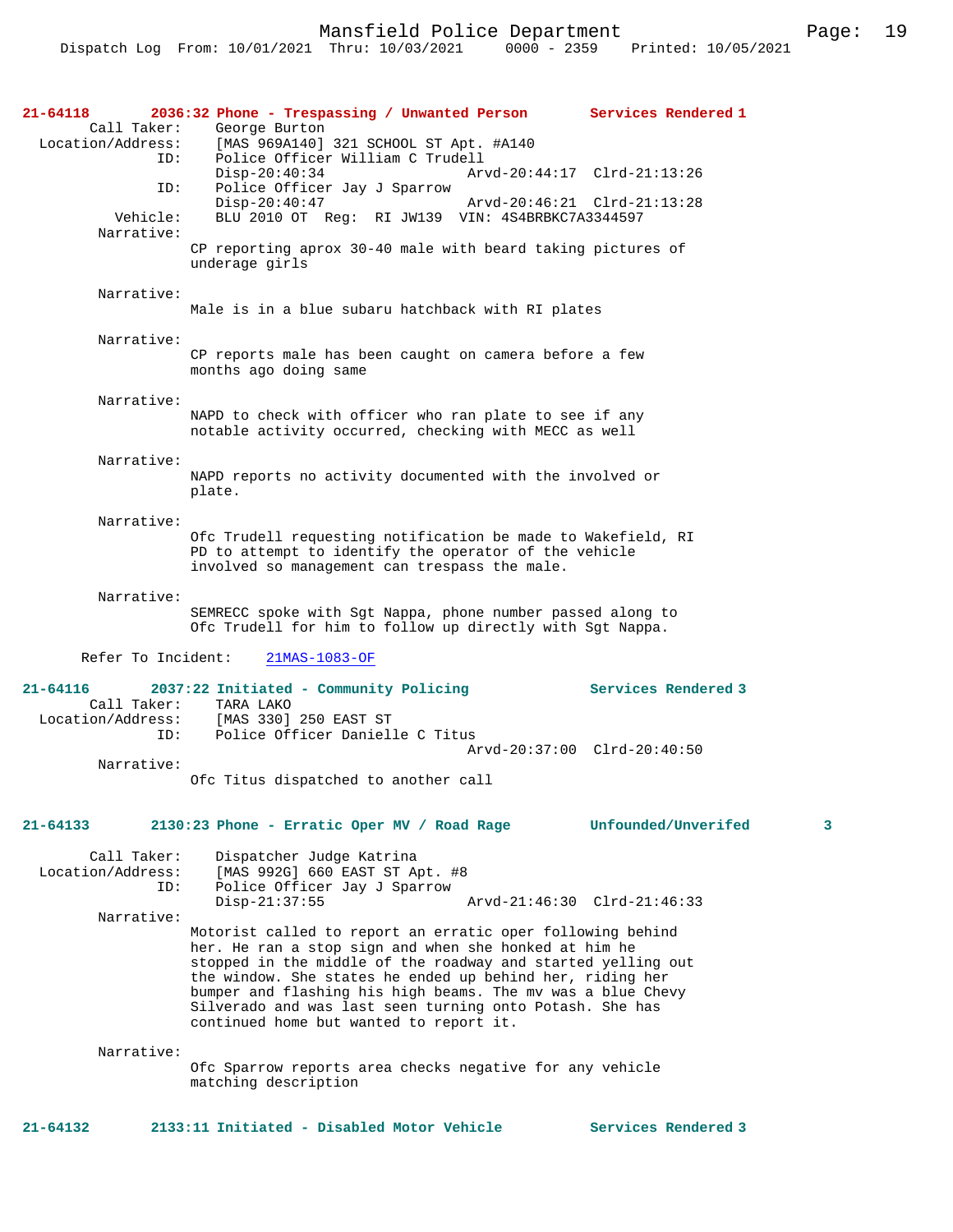Mansfield Police Department Page: 20 Dispatch Log From: 10/01/2021 Thru: 10/03/2021 Call Taker: TARA LAKO Location/Address: [MAS U7] CHAUNCY ST<br>ID: Police Officer Danie Police Officer Danielle C Titus Arvd-21:33:00 Clrd-21:38:31 ID: Police Officer Meghan Birnie Disp-21:35:14 Arvd-21:35:16 Clrd-21:38:30 Vehicle: WHI 2006 HOND VA ODYSSE Reg: PC MA 3RG174 VIN: 5FNRL38406B408015 Narrative: Ofc Titus checking on a DMV Narrative: Ofc Titus reports speaking with the operator who pulled over after having an issue with one of the children unbuckling their seatbelt. Issue has been resolved and they are continuing on their way. **21-64136 2149:12 Initiated - Building - Property Check Building Checked / Secured 3** Call Taker: TARA LAKO<br>Location/Address: [MAS 820C ess: [MAS 820C] 31 PLYMOUTH ST<br>ID: Police Officer Brvan Hurle Police Officer Bryan Hurley Arvd-21:49:00 Clrd-22:04:33 Narrative: Checking the area. **21-64137 2149:29 911 - Disturbance / Gathering Incident Report 1**  Call Taker: Dispatcher Judge Katrina<br>Location/Address: [MAS 840G100] 280 SCHOOL [MAS 840G100] 280 SCHOOL ST Apt. #G100 ID: Police Officer William C Trudell Disp-21:51:32 Arvd-21:55:21 Clrd-22:04:17<br>ID: Police Officer Meghan Birnie Police Officer Meghan Birnie<br>Disp-21:51:37 Disp-21:51:37 Arvd-21:56:45 Clrd-22:04:21<br>ID: Police Officer Jav J Sparrow Police Officer Jay J Sparrow Disp-21:51:56 Arvd-21:55:28 Clrd-22:04:19<br>Vehicle: RLK 2014 IMPALA Req: RI EK6 VIN: 201125S3XE9155499 BLK 2014 IMPALA Reg: RI FK6 VIN: 2G1125S3XE9155499 Narrative: Rp called to report a female in the restaurant causing a disturbance. She threw spaghetti at the bar and is yelling at staff. She is currently still inside speaking w/ the manager. Narrative: She keeps going out to her mv, a black Chevy, parked out front. Narrative: She is a w/f, grey hair, wearing a hoodie and black pants. Narrative: Ofc Trudell reports speaking with management who do not wish to pursue any further actions, female is on her way, see report for further. Refer To Incident: 21MAS-1084-OF **21-64154 2259:49 Phone - 911 Hang-ups & Verifications Confirmed misdial/Accdntl Call 2**  Call Taker: NICHOLAS GOYETTE Location/Address: [MAS 430] 16 ERICK RD Apt. #23 ID: Police Officer Jay J Sparrow Disp-23:03:53 Arvd-23:08:20 Clrd-23:17:45<br>TD: Police Officer William C Trudell Police Officer William C Trudell<br>Disp-23:04:11 Arv Disp-23:04:11 Arvd-23:09:44 Clrd-23:17:43 Narrative: Caller states he dialed accidentally, seemed hesistant and sounded a bit off. Narrative: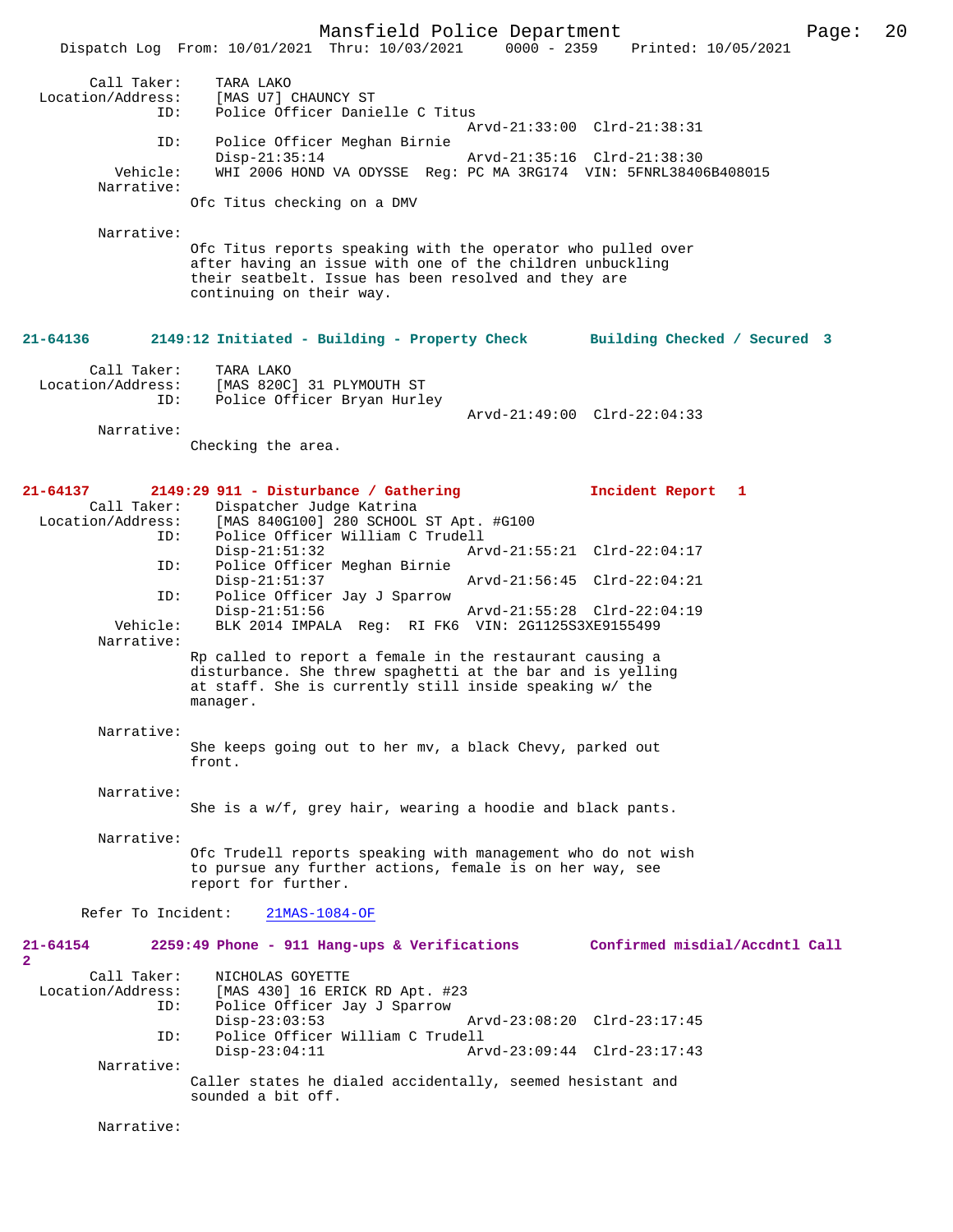Ofc Trudell reports the male has been drinking but checks ok, he apologized for dialing 911.

| $21 - 64155$      |             | 2259:57 Phone - Erratic Oper MV / Road Rage                                                              |                             | Incident Report | $\overline{\mathbf{3}}$ |
|-------------------|-------------|----------------------------------------------------------------------------------------------------------|-----------------------------|-----------------|-------------------------|
|                   | Call Taker: | George Burton                                                                                            |                             |                 |                         |
| Location/Address: |             | [MAS 160] 80 NORTH MAIN ST                                                                               |                             |                 |                         |
|                   | ID:         | Police Officer Danielle C Titus                                                                          |                             |                 |                         |
|                   |             | $Disp-23:04:18$                                                                                          | Arvd-23:05:18 Clrd-23:34:16 |                 |                         |
|                   | ID:         | Police Officer Meghan Birnie                                                                             |                             |                 |                         |
|                   |             | $Disp-23:04:23$                                                                                          | Arvd-23:05:19 Clrd-23:34:15 |                 |                         |
|                   | ID:         | Police Officer Jay J Sparrow                                                                             |                             |                 |                         |
|                   |             | $Disp-23:26:38$                                                                                          | Arvd-23:26:40 Clrd-23:34:14 |                 |                         |
|                   | ID:         | Police Officer Danielle C Titus                                                                          |                             |                 |                         |
|                   |             | $Disp-23:34:27$                                                                                          | Arvd-23:34:29 Clrd-23:42:29 |                 |                         |
|                   | Narrative:  |                                                                                                          |                             |                 |                         |
|                   |             | CP reports he was in crosswalk and was almost struck by                                                  |                             |                 |                         |
|                   |             | vehicle                                                                                                  |                             |                 |                         |
|                   |             |                                                                                                          |                             |                 |                         |
|                   | Narrative:  |                                                                                                          |                             |                 |                         |
|                   |             | CP states all he got was black car. Language barrier with CP                                             |                             |                 |                         |
|                   |             |                                                                                                          |                             |                 |                         |
|                   | Narrative:  |                                                                                                          |                             |                 |                         |
|                   |             | Ofc Birnie reports they will be responding to the Catman                                                 |                             |                 |                         |
|                   |             | Cafe due to a past incident.                                                                             |                             |                 |                         |
|                   | Narrative:  |                                                                                                          |                             |                 |                         |
|                   |             |                                                                                                          |                             |                 |                         |
|                   |             | Ofc Titus reports she will be taking a walk down North Main                                              |                             |                 |                         |
|                   |             | to see if she can locate any cameras near the crosswalk<br>where the RP states the vehicle sped through. |                             |                 |                         |
|                   |             |                                                                                                          |                             |                 |                         |
|                   | Narrative:  |                                                                                                          |                             |                 |                         |
|                   |             | Ofc Birnie reports when speaking with the bartender she                                                  |                             |                 |                         |
|                   |             | stated she was familiar with the male party and there were                                               |                             |                 |                         |
|                   |             | no issues tonight                                                                                        |                             |                 |                         |
|                   |             |                                                                                                          |                             |                 |                         |
|                   | Narrative:  |                                                                                                          |                             |                 |                         |
|                   |             |                                                                                                          |                             |                 |                         |
|                   |             |                                                                                                          |                             |                 |                         |

Refer To Incident: 21MAS-1085-OF

Vicinity of: [MAS] 506 SOUTH MAIN ST

### **For Date: 10/03/2021 - Sunday**

| $21 - 64166$                                    | 0009:09 Initiated - Building - Property Check                                                                                                                                                                           | Building Checked / Secured 3 |   |
|-------------------------------------------------|-------------------------------------------------------------------------------------------------------------------------------------------------------------------------------------------------------------------------|------------------------------|---|
| Call Taker:<br>ID:<br>Narrative:                | NICHOLAS GOYETTE<br>Location/Address: [MAS 820C] 31 PLYMOUTH ST<br>Officer Raymond E Maigret<br>Checking the area.                                                                                                      | Arvd-00:09:00 Clrd-00:22:58  |   |
| $21 - 64169$<br>Location/Address:<br>Narrative: | 0019:32 Phone - Disabled Motor Vehicle<br>Call Taker: George Burton<br>[MAS 10] 885 S MAIN ST<br>CP reports his limo has break problems. He is pulled over on<br>the grass on right side of driveway. He is calling for | Referred to Other Agency     | 3 |
|                                                 | private tow. Call given to the command post<br>$21-64173$ 0034:16 Phone - Missing Person<br>Call Taker: George Burton                                                                                                   | Incident Report 1            |   |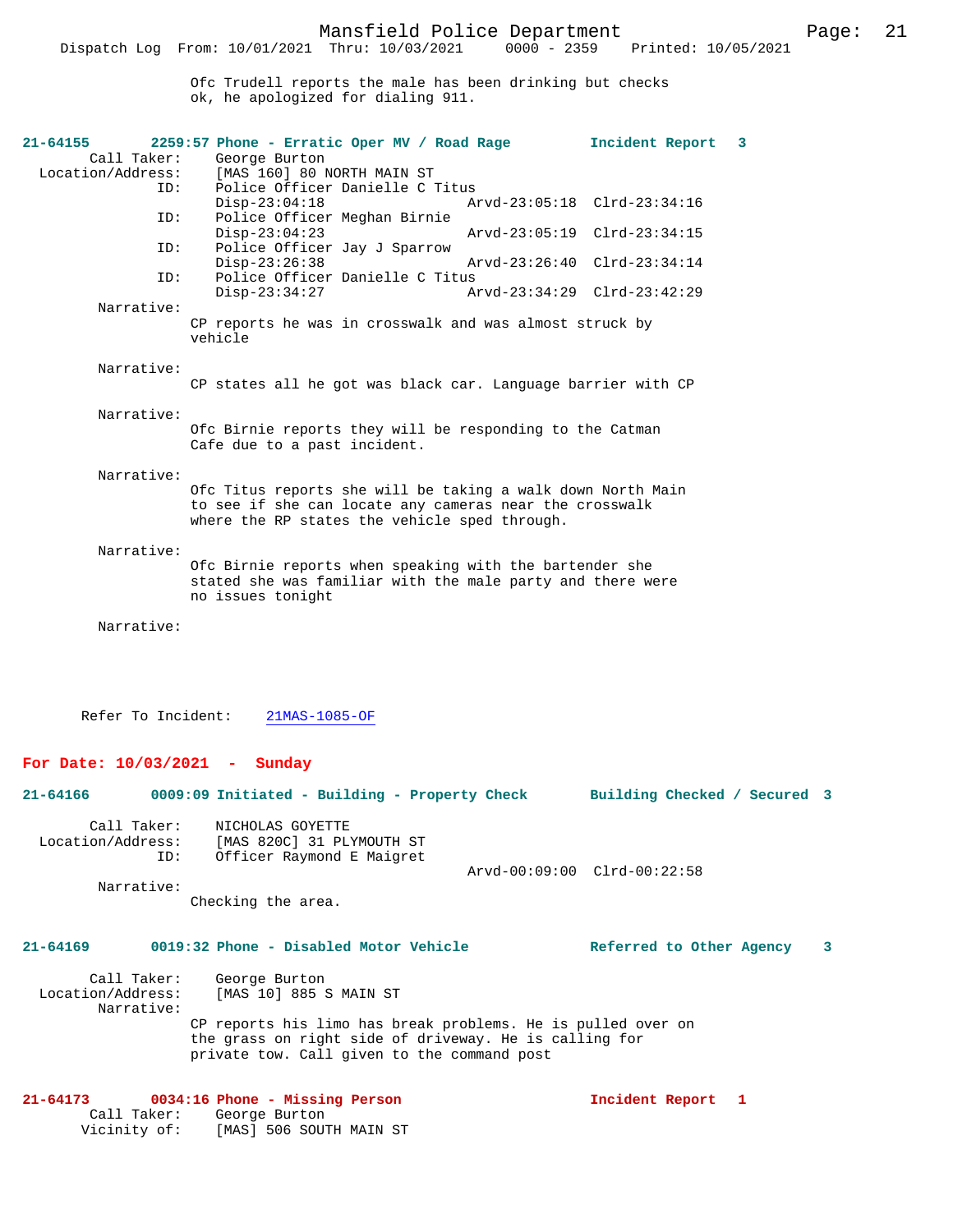Mansfield Police Department Page: 22 Dispatch Log From: 10/01/2021 Thru: 10/03/2021 ID: Police Officer Meghan Birnie Disp-00:37:52 Arvd-00:43:54 Clrd-00:56:11<br>TD: Police Officer Bryan Hurley Police Officer Bryan Hurley<br>Disp-00:37:56 Disp-00:37:56 <br>Detective David D Kerr Marvd-00:43:09 Clrd-00:55:56 Detective David D Kerr<br>Disp-00:40:56 Disp-00:40:56 Arvd-00:47:35 Clrd-00:56:04 Narrative: CP reports his girlfriend ran off from him into the woods Narrative: Ofc Hurley reports the male and female were picked up by an Uber and staying at a hotel room in Walpole, see report for further. Refer To Incident: 21MAS-1086-OF **21-64175 0046:22 Initiated - Building - Property Check Building Checked / Secured 3** Call Taker: TARA LAKO Location/Address: [MAS] 3 LONGWOOD CIR @ 16 JEFFERSON RD<br>TD: Police Officer Mark O'Connor Police Officer Mark O'Connor Arvd-00:46:00 Clrd-00:52:31 Narrative: Checking the area. **21-64180 0054:11 Initiated - Building - Property Check Building Checked / Secured 3** Call Taker: TARA LAKO Location/Address: [MAS 139] 265 FRUIT ST ID: Police Officer Mark O'Connor Arvd-00:54:00 Clrd-01:33:36 Vehicle: BLU 2021 TIGUAN Reg: RI RT234 VIN: 3VV2B7AX6MM096499 Narrative: Checking the area. Narrative: Ofc O'Connor checking on a vehicle Ofc O'Connor reports the operator ran out of gas coming home from the concert. Narrative: Ofc O'Connor reports he will be transporting the RO to the Mobil, SM 928.0 Narrative: EM 930.8 Narrative: Ofc O'Connor reports he will be transporting the RO back to the airport, SM 930.8 Narrative: EM 933.6 Narrative: Ofc O'Connor reports the RO is now on their way **21-64182 0102:15 Initiated - Building - Property Check Building Checked / Secured 3** Call Taker: TARA LAKO<br>Location/Address: [MAS 411] [MAS 411] 60 FORBES BLVD ID: Police Officer Bryan Hurley Arvd-01:02:00 Clrd-01:11:11 Narrative: Checking the area.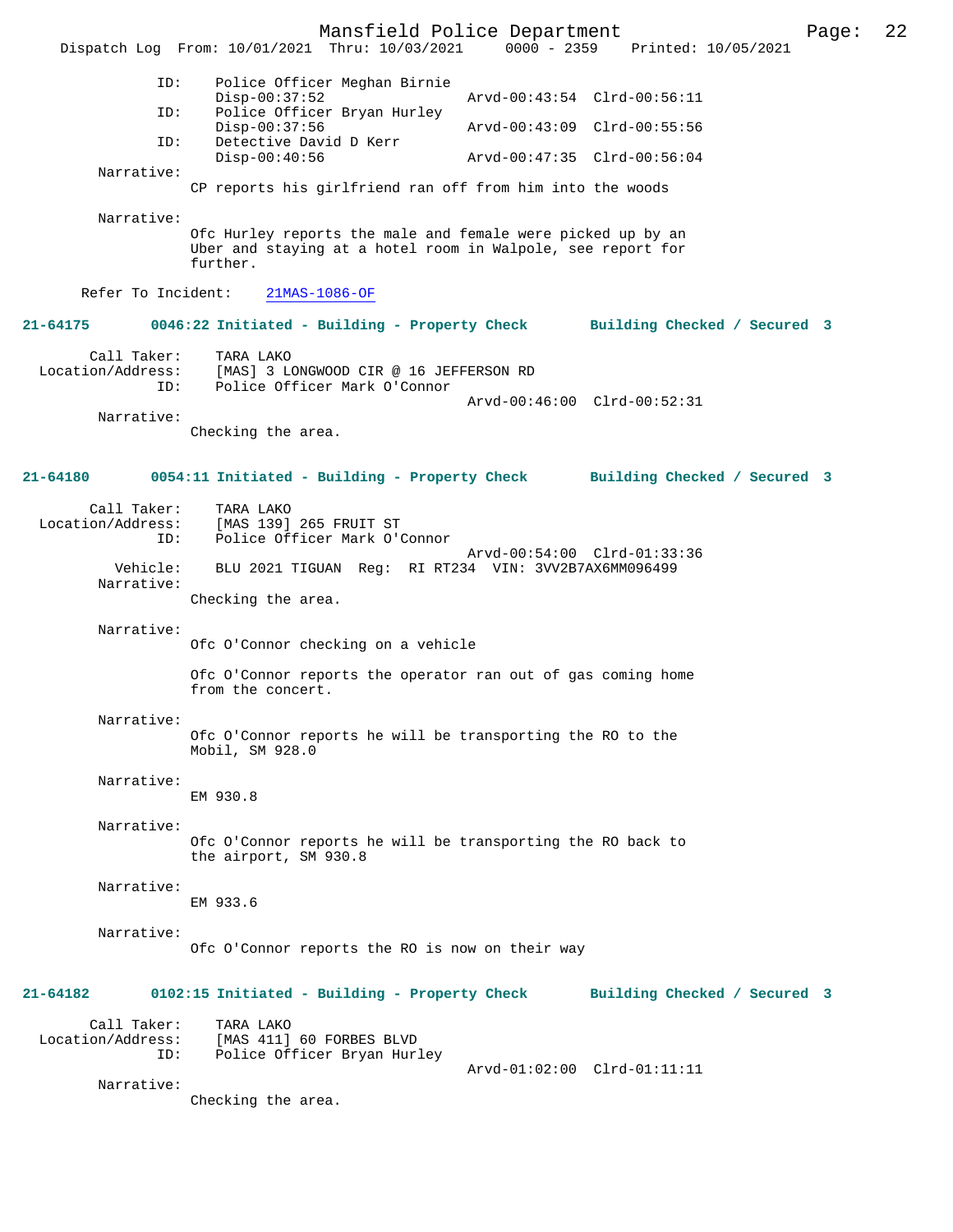Mansfield Police Department Page: 23 Dispatch Log From: 10/01/2021 Thru: 10/03/2021 **21-64184 0111:20 Initiated - Building - Property Check Building Checked / Secured 3** Call Taker: TARA LAKO Location/Address: [MAS 322] 31 HAMPSHIRE ST ID: Police Officer Bryan Hurley Arvd-01:11:00 Clrd-01:26:15 Narrative: Checking the area. Narrative: Ofc Hurley reports speaking with the clerk and advised them if they have any issues with the parking lot to give MPD a call. **21-64190 0128:39 Initiated - Building - Property Check Building Checked / Secured 3** Call Taker: TARA LAKO Location/Address: [MAS 907E] 390 WEST ST ID: Police Officer Bryan Hurley Arvd-01:28:00 Clrd-01:40:43 Vehicle: GRN 1998 SUBA LL FORRESTER Reg: NY KNP4701 VIN: JF1SF6353WH705070 Narrative: Checking the area. Narrative: Out with vehicle in the lot. Narrative: Ofc Hurley reports speaking with the RO who is on a road trip and was getting some sleep, his brother lives in Mansfield and was waiting for him to wake up. RO was advised he needed to move along **21-64194 0141:46 Initiated - Building - Property Check Building Checked / Secured 3** Call Taker: Stephen Martell<br>Location/Address: [MAS 840] 280 S ess: [MAS 840] 280 SCHOOL ST<br>ID: Police Officer Bryan Hu: Police Officer Bryan Hurley Arvd-01:41:00 Clrd-01:50:36 Narrative: Checking the area. **21-64197 0146:32 Initiated - Building - Property Check Building Checked / Secured 3** Call Taker: TARA LAKO<br>Location/Address: [MAS 417] [MAS 417] 9 FRANCIS AVE ID: Police Officer Mark O'Connor Arvd-01:46:00 Clrd-01:55:50 Vehicle: BLK 2019 ALTIMA Reg: RI 1CK576 VIN: 1N4BL4CW8KC148038 Narrative: Checking the area. Narrative: Checking on a vehicle in the lot near the enclave Narrative: Vehicle checks ok, does not appear to have been running in the past couple hours, parked in an unusual spot in front of Cedar Heights. **21-64201 0202:04 Initiated - Building - Property Check Building Checked / Secured 3** Call Taker: TARA LAKO<br>Location/Address: [MAS 820C [MAS 820C] 31 PLYMOUTH ST ID: Officer Raymond E Maigret Arvd-02:02:00 Clrd-02:12:07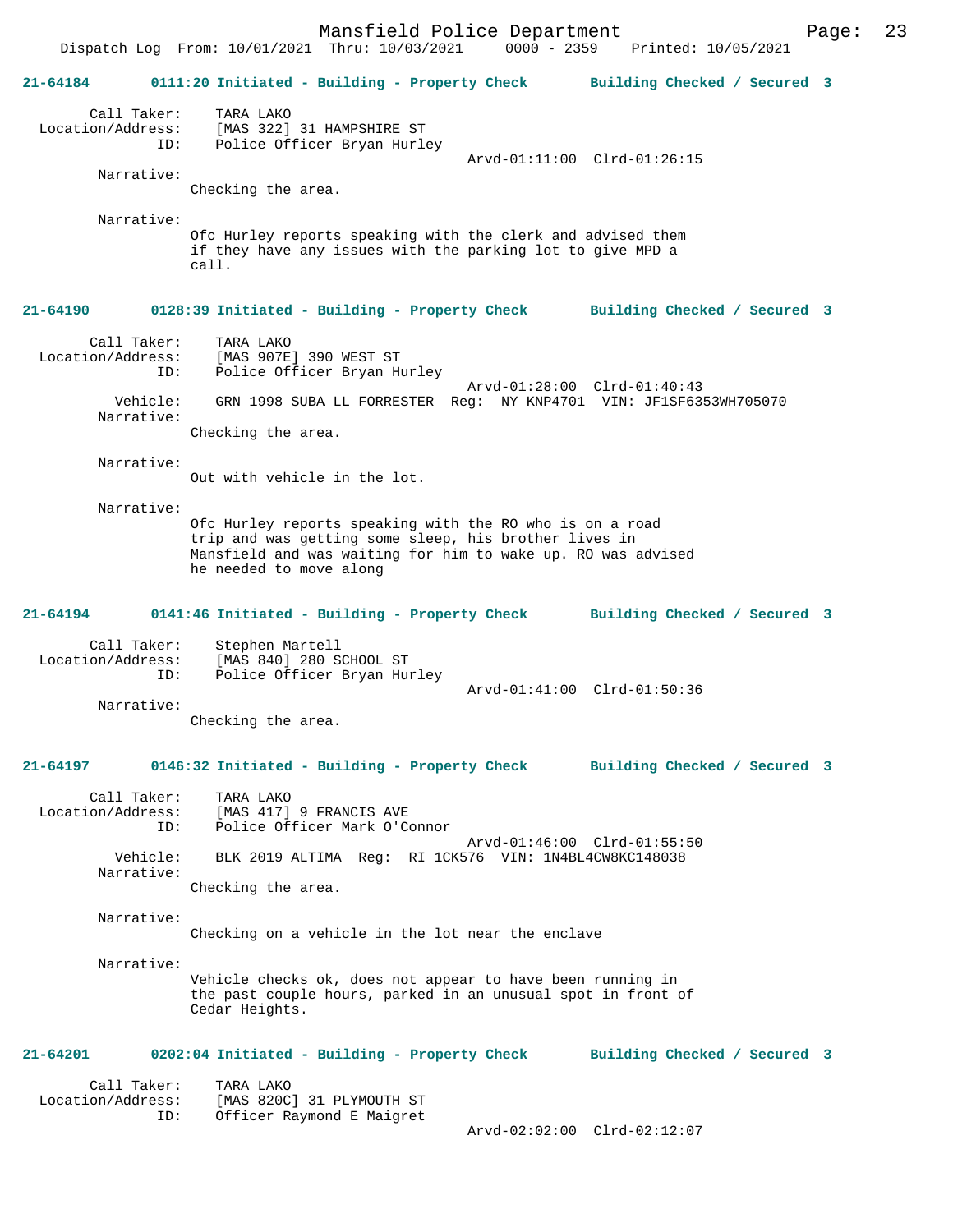Mansfield Police Department Fage: 24 Dispatch Log From: 10/01/2021 Thru: 10/03/2021 0000 - 2359 Printed: 10/05/2021 Narrative: Checking the area. **21-64204 0236:27 Initiated - Building - Property Check Building Checked / Secured 3** Call Taker: TARA LAKO Location/Address: [MAS 226E] 125 HIGH ST Apt. #1-4 ID: Police Officer Meghan Birnie Arvd-02:36:00 Clrd-02:42:27 Narrative: Checking the area. **21-64206 0242:34 Initiated - Building - Property Check Building Checked / Secured 3** Call Taker: TARA LAKO Location/Address: [MAS] COPELAND DR ID: Police Officer Meghan Birnie Arvd-02:42:00 Clrd-02:46:19 Narrative: Checking the area. **21-64207 0246:41 Initiated - Building - Property Check Building Checked / Secured 3** Call Taker: TARA LAKO Location/Address: [MAS 992] 660 EAST ST ID: Police Officer Mark O'Connor Arvd-02:46:00 Clrd-02:47:02 Narrative: Checking the area. **21-64208 0251:50 Initiated - Building - Property Check Building Checked / Secured 3** Call Taker: TARA LAKO Location/Address: [MAS] 4 ERICK RD @ 15 BONNEY LN ID: Police Officer Mark O'Connor Arvd-02:51:00 Clrd-03:01:09 Narrative: Checking the area. **21-64209 0252:19 Initiated - Building - Property Check Building Checked / Secured 3** Call Taker: TARA LAKO Location/Address: [MAS] NORTH MAIN ST ID: Police Officer Meghan Birnie Arvd-02:52:00 Clrd-02:59:27 Narrative: Checking the area. **21-64213 0400:31 Initiated - Building - Property Check Building Checked / Secured 3** Call Taker: TARA LAKO Location/Address: [MAS 820C] 31 PLYMOUTH ST ID: Officer Raymond E Maigret Arvd-04:00:00 Clrd-04:12:25 Narrative: Checking the area. **21-64217 0609:18 Initiated - Building - Property Check Building Checked / Secured 3** Call Taker: TARA LAKO Location/Address: [MAS 820C] 31 PLYMOUTH ST ID: Officer Raymond E Maigret Arvd-06:09:00 Clrd-06:20:21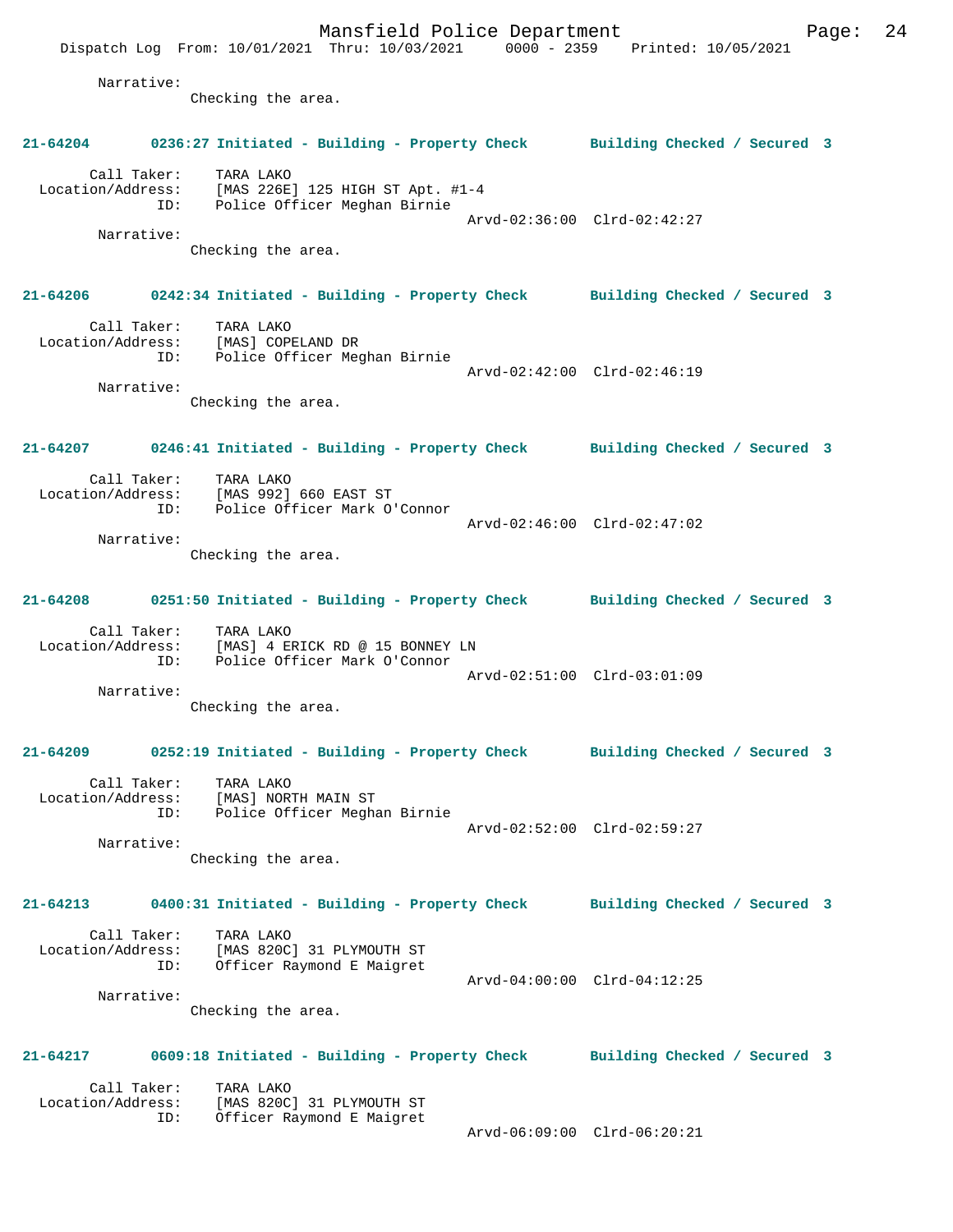Dispatch Log From: 10/01/2021 Thru: 10/03/2021 0000 - 2359 Printed: 10/05/2021 Narrative: Checking the area. **21-64234 0842:30 Initiated - Building - Property Check Building Checked / Secured 3** Call Taker: Sergeant Jeffrey G Bombard Location/Address: [MAS 820C] 31 PLYMOUTH ST ID: Sergeant Jeffrey G Bombard Arvd-08:42:00 Clrd-08:49:18 Narrative: Checking the area.

### **21-64237 0914:04 Initiated - Building - Property Check Building Checked / Secured 3**

| Call Taker:       | William Casey                  |                             |
|-------------------|--------------------------------|-----------------------------|
| Location/Address: | [MAS 840] 280 SCHOOL ST        |                             |
| ID:               | Police Officer Gregg S Kennedy |                             |
|                   |                                | Arvd-09:14:00 Clrd-09:26:17 |
| Narrative:        |                                |                             |

Checking the area.

#### **21-64252 1002:57 Phone - Suspicious Actv / Persn / Veh Services Rendered 2**  Call Taker: Kerri Bishop<br>Location/Address: [MAS H2697] [MAS H2697] 3 MAVERICK DR @ 1441 WEST ST ID: Police Officer Gregg S Kennedy Disp-10:06:59 Arvd-10:14:29 Clrd-10:18:55 Vehicle: BLU 2010 NISS ALTIMA Reg: PC MA 45HP56 VIN: 1N4AL2AP3AN444891 Narrative: caller reports vehicle parked on the side of the road for 5 -6 days, hasn't moved.

Narrative:

vehicle parked legally, not a road hazard.

### **21-64256 1055:00 Initiated - Building - Property Check Building Checked / Secured 3** Call Taker: Sergeant Jeffrey G Bombard<br>Location/Address: [MAS 820C] 31 PLYMOUTH ST [MAS 820C] 31 PLYMOUTH ST ID: Sergeant Jeffrey G Bombard Arvd-10:55:00 Clrd-11:02:23 Narrative: Checking the area.

| 21-64268          |            | 1221:43 Phone - Well Being Check |  |                             | Services Rendered 3 |
|-------------------|------------|----------------------------------|--|-----------------------------|---------------------|
|                   |            | Call Taker: Kerri Bishop         |  |                             |                     |
| Location/Address: |            | [MAS 1019]                       |  |                             |                     |
|                   | ID:        | Police Officer Gregg S Kennedy   |  |                             |                     |
|                   |            | $Disp-12:27:45$                  |  | Arvd-12:32:13 Clrd-12:36:27 |                     |
|                   | ID:        | Police Officer Joshua S Ellender |  |                             |                     |
|                   |            | $Disp-12:27:49$                  |  | Arvd-12:32:11 Clrd-12:36:31 |                     |
|                   | Narrative: |                                  |  |                             |                     |

Narrative:

Narrative: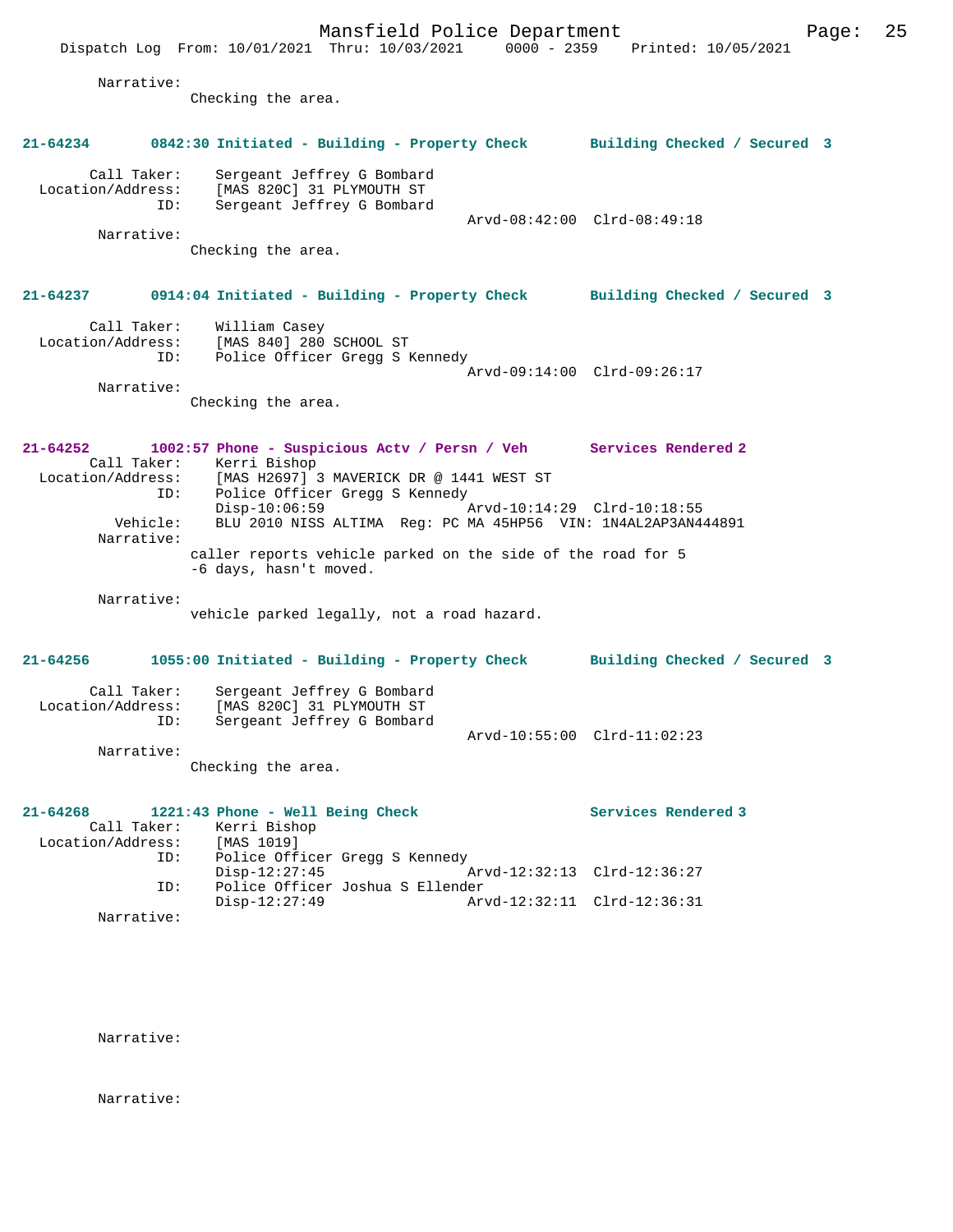Dispatch Log From: 10/01/2021 Thru: 10/03/2021 0000 - 2359 Printed: 10/05/2021

**21-64267 1223:39 Phone - 911 Hang-ups & Verifications Confirmed misdial/Accdntl Call 2**  Call Taker: Robert Stewart Vicinity of: [MAS H1159] 263 OTIS ST ID: Sergeant Robert S Pierce Disp-12:28:15 Arvd-12:32:19 Clrd-12:33:54 Narrative: Checking on a 911 hang up. Contact made?: yes, at the otis street complex by the baseball fields. Cellphone? (y/n): yes Uncertainty radius: 65 meters **21-64269 1235:45 Phone - Assist Fire Department Services Rendered 2**  Call Taker: William Casey<br>Location/Address: [MAS H9956] 13 [MAS H9956] 135 CENTRAL ST ID: Police Officer Jay J Sparrow<br>Disp-12:39:10 Disp-12:39:10 Arvd-12:42:05 Clrd-12:45:09 Narrative: Assisting the FD with a fire related incident. Nature:illegal burn **21-64270 1239:40 Initiated - Building - Property Check Building Checked / Secured 3** Call Taker: Sergeant Jeffrey G Bombard Location/Address: [MAS 820C] 31 PLYMOUTH ST ID: Sergeant Jeffrey G Bombard Arvd-12:39:00 Clrd-12:47:04 Narrative: Checking the area. **21-64271 1240:20 Initiated - Motor Vehicle Stop Citation / Warning Issued 3** Call Taker: William Casey Location/Address: [MAS] WEST ST Police Officer Joshua S Ellender Arvd-12:40:00 Clrd-12:47:56 Vehicle: GRY 2022 G70 Reg: PC MA 3CTD84 VIN: KMTG54TE1NU088279 Narrative: Out with mvst Narrative: Citation issued for speed **21-64273 1252:09 Initiated - Motor Vehicle Stop Citation / Warning Issued 3** Call Taker: CARLY MORIARTY Location/Address: [MAS] 200 CHAUNCY ST @ 234 CENTRAL ST Police Officer Jay J Sparrow Arvd-12:52:00 Clrd-12:57:01<br>Vehicle: GRY 2015 SUBA SW OUTBACK Reg: PC MA 7706VT Vehicle: GRY 2015 SUBA SW OUTBACK Reg: PC MA 7706VT Narrative: Mvs with Ma reg 7706VT-citation issued for failure to stop at a red light **21-64281 1351:07 Radio - Disturbance / Gathering Services Rendered 1**  Call Taker: CARLY MORIARTY<br>Location/Address: [MAS 330] 250 B [MAS 330] 250 EAST ST ID: Police Officer Jay J Sparrow Disp-13:51:43 Arvd-13:53:28 Clrd-14:03:33<br>ID: Police Officer Joshua S Ellender ID: Police Officer Joshua S Ellender Disp-13:51:48 Arvd-13:55:31 Clrd-14:03:39 ID: Sergeant Robert S Pierce Disp-13:52:47 Arvd-13:55:35 Clrd-14:02:01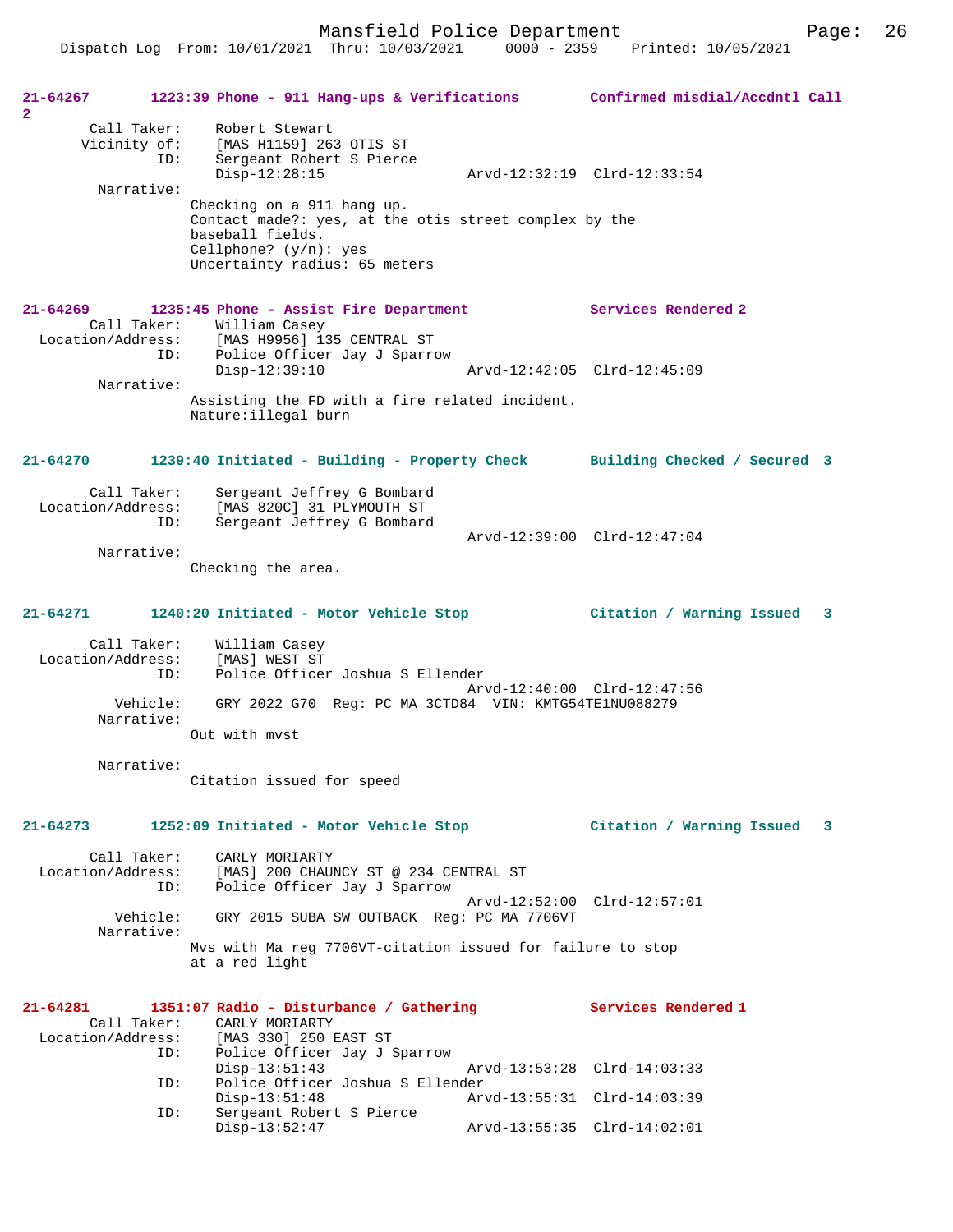Mansfield Police Department Page: 27 Dispatch Log From: 10/01/2021 Thru: 10/03/2021 0000 - 2359 Printed: 10/05/2021 ID: Police Officer Michael N Fenore Disp-13:53:55 Arvd-13:53:57 Clrd-14:03:36 Police Officer Nicole P Newport<br>TD: Police Officer Gregg S Kennedy Police Officer Gregg S Kennedy<br>Disp-13:56:15 Disp-13:56:15 Arvd-13:56:17 Clrd-14:01:26 Narrative: Fd requesting Pd for a disturbance between 2-4 males at Alumni field Narrative: Angry parent exchanging words with a coach about the game and comments that were said **21-64286 1425:21 Phone - Disabled Motor Vehicle Services Rendered 3**  Call Taker: William Casey<br>Location/Address: [MAS 849B110A] [MAS 849B110A] 287 SCHOOL ST Apt. #B110 ID: Police Officer Jay J Sparrow Disp-14:26:48 Arvd-14:30:47 Clrd-14:38:06 ID: Police Officer Michael N Fenore Disp-14:35:06 Arvd-14:35:08 Clrd-15:46:26 Police Officer Nicole P Newport Vehicle: GRY 2018 HYUN ELANGT Reg: PC MA 97WA55 VIN: KMHH35LEXJU023869 Vehicle: BLU 1986 FORD MEDHVY Reg: CO MA V48910 VIN: 1FDMF60H1GVA45014 Narrative: Reported DMV in the area. fire onsited **21-64289 1435:05 Initiated - Building - Property Check Building Checked / Secured 3** Call Taker: Sergeant Jeffrey G Bombard Location/Address: [MAS 820C] 31 PLYMOUTH ST ID: Sergeant Jeffrey G Bombard Arvd-14:35:00 Clrd-14:42:35 Narrative: Checking the area. **21-64295 1526:09 Phone - Well Being Check Services Rendered 3**  Call Taker: William Casey Location/Address: [MAS 907A] 390 WEST ST Apt. #B ID: Police Officer Gregg S Kennedy<br>Disp-15:29:18 Disp-15:29:18 Arvd-15:36:36 Clrd-15:39:09 Vehicle: GRY 2014 TOYT RAV4 Reg: PC MA 5WL787 VIN: 2T3RFREV2EW173083 Narrative: cp reports children, they keep turning it on and off. no adult in the car. Narrative: Adult in the car with the kids **21-64296 1533:16 Phone - Assist Fire Department Services Rendered 2**  Call Taker: William Casey<br>Location/Address: [MAS] 21 OXFORD RD Location/Address: [MAS] 21 OXFORD RD ID: Police Officer Jay J Sparrow Disp-15:34:13 Arvd-15:39:30 Clrd-15:48:22 Narrative: Assisting the FD with a fire related incident. Nature:lock out **21-64301 1616:11 Phone - Assist Fire Department Services Rendered 2**  Call Taker: William Casey<br>Location/Address: [MAS 291] 8 C [MAS 291] 8 COUNTY ST ID: Police Officer William C Trudell Disp-16:17:10 Arvd-16:25:36 Clrd-16:33:26 Narrative: Assisting the FD with a fire related incident. Nature:Fire alarm activation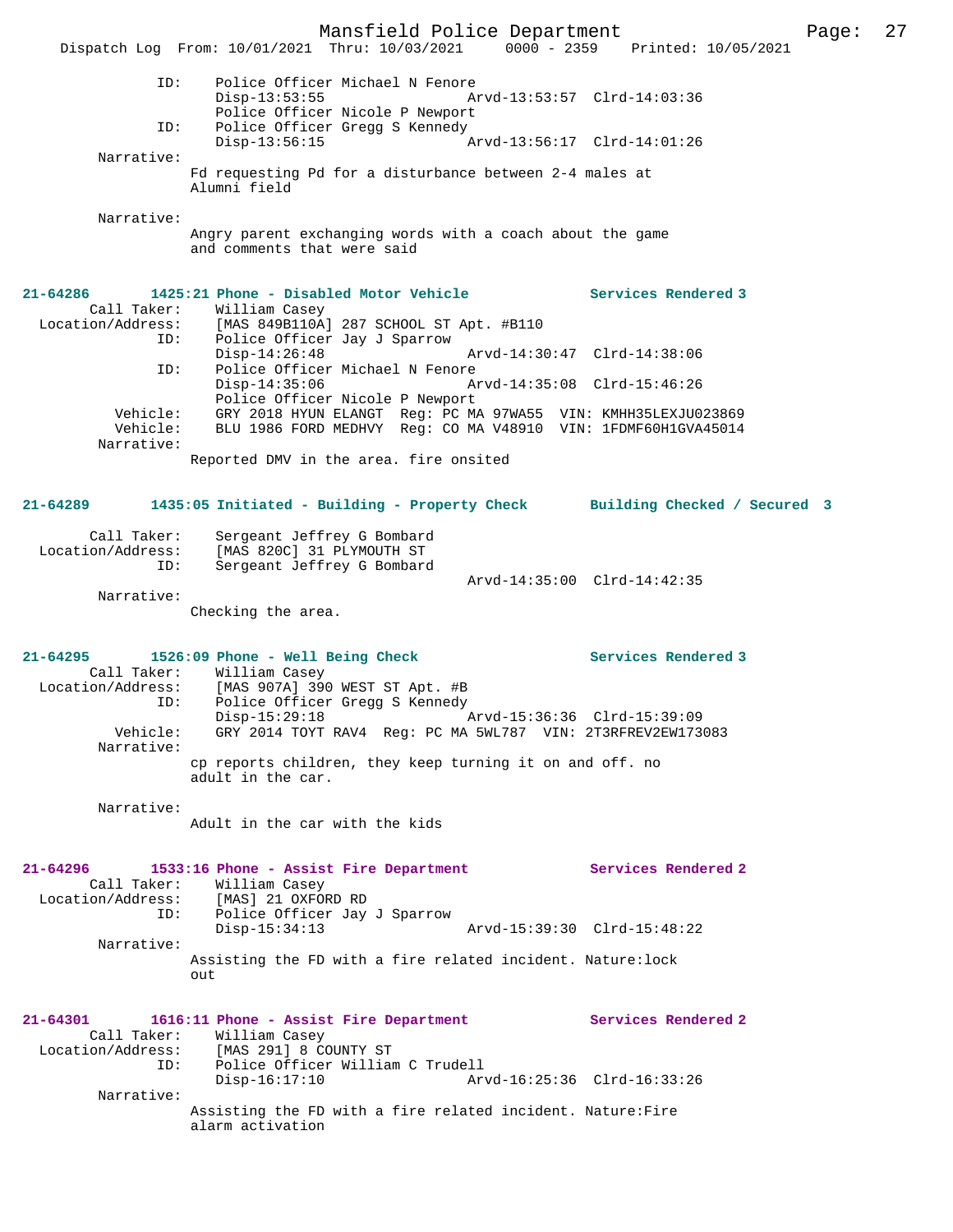Mansfield Police Department Page: 28

**21-64307 1633:55 Phone - Follow up Investigation Services Rendered 3**  Call Taker: William Casey<br>Location/Address: [MAS 969A140] [MAS 969A140] 321 SCHOOL ST Apt. #A140 ID: Police Officer William C Trudell Disp-16:34:21 Arvd-16:40:23 Clrd-16:48:44 Narrative: Conducting a follow up in the area to a previously reported incident. **21-64318 1701:23 Initiated - Building - Property Check Services Rendered 3**  Call Taker: William Casey Location/Address: [MAS 820C] 31 PLYMOUTH ST ID: Officer Andrew T Littig Jr. Arvd-17:01:00 Clrd-17:17:36 Narrative: Checking the area. **21-64320 1706:46 Initiated - Building - Property Check Services Rendered 3**  Call Taker: CARLY MORIARTY<br>Location/Address: [MAS 840] 280 9 ess: [MAS 840] 280 SCHOOL ST<br>ID: Police Officer Joshua S Police Officer Joshua S Ellender Arvd-17:06:00 Clrd-17:24:13 Narrative: Checking the area. **21-64344 1821:34 Initiated - Building - Property Check Building Checked / Secured 3** Call Taker: William Casey Location/Address: [MAS 1002] 250 EAST ST ID: Police Officer Nicole P Newport Arvd-18:21:00 Clrd-18:41:23 Narrative: Checking the area. **21-64347 1843:55 Initiated - Building - Property Check Building Checked / Secured 3** Call Taker: William Mouyos Location/Address: [MAS] 4 ERICK RD @ 15 BONNEY LN<br>ID: Police Officer Nicole P Newport Police Officer Nicole P Newport Arvd-18:43:00 Clrd-18:58:12 Narrative: Checking the area. **21-64358 1924:59 Phone - 911 Hang-ups & Verifications Confirmed misdial/Accdntl Call 2**  Call Taker: Kerri Bishop<br>Location/Address: [MAS H2881] ess: [MAS H2881] 242 WILLIAMS ST<br>ID: Police Officer Joshua S Elle Police Officer Joshua S Ellender Disp-19:26:38 Clrd-19:27:27 ID: Police Officer William C Trudell Disp-19:27:21 Arvd-19:27:25 Clrd-19:33:18 Narrative: Checking on a 911 hang up. Contact made?: no answer on call back x2 Cellphone? (y/n):y Uncertainty radius: 65 meters Narrative: verified accidental **21-64369 2011:42 Phone - 911 Hang-ups & Verifications Confirmed misdial/Accdntl Call 2**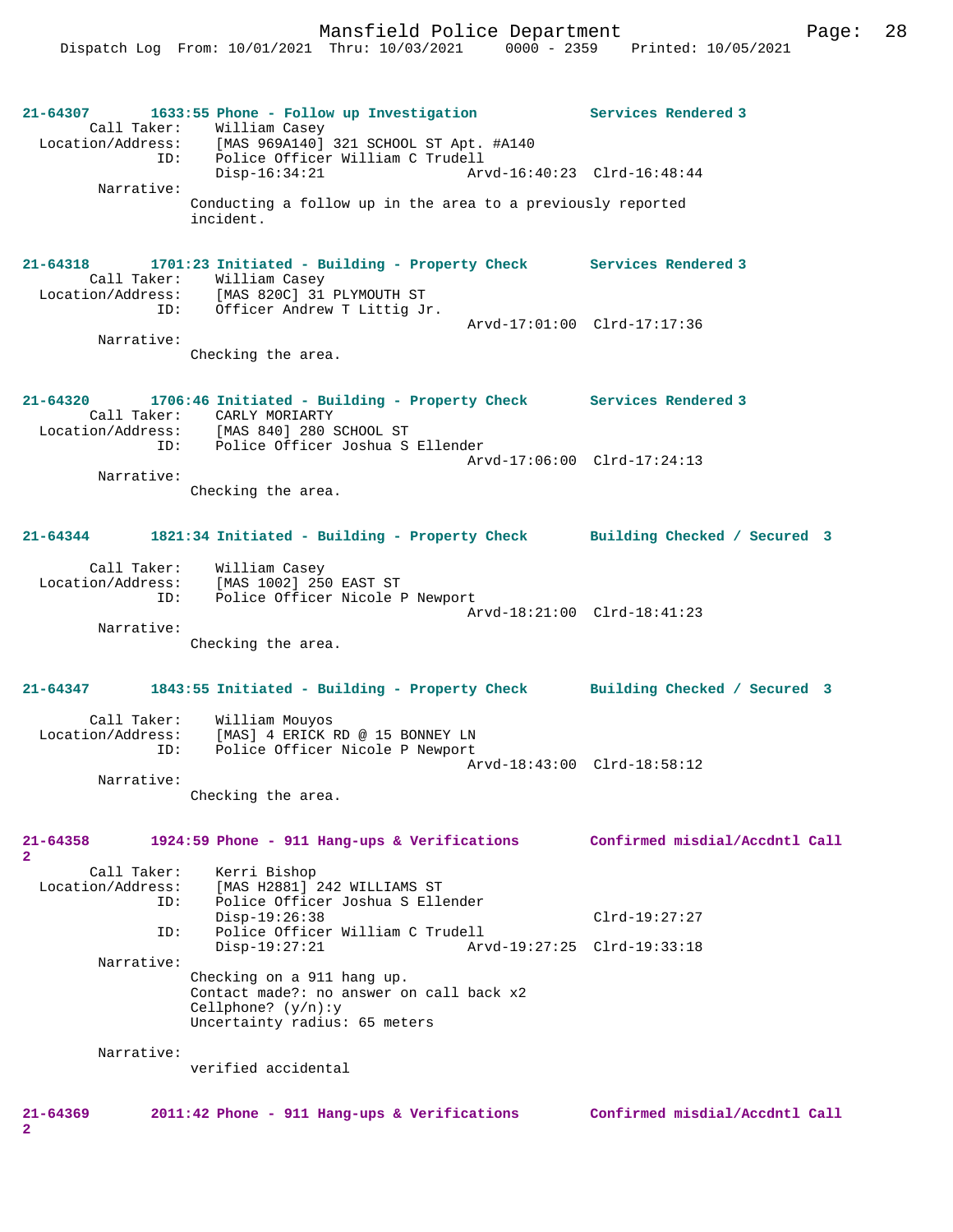Mansfield Police Department Fage: 29 Dispatch Log From: 10/01/2021 Thru: 10/03/2021 0000 - 2359 Printed: 10/05/2021 Call Taker: Kerri Bishop<br>ion/Address: [MAS H1268] Location/Address: [MAS H1268] 300 WEST ST ID: Police Officer William C Trudell Disp-20:13:39 Arvd-20:19:58 Clrd-20:22:47 ID: Police Officer Joshua S Ellender Disp-20:15:10 Arvd-20:19:07 Clrd-20:22:49 Narrative: Checking on a 911 hang up. Contact made?: no answer on call back x2 Cellphone? (y/n): y Uncertainty radius: confirmed on rapid SOS only. **21-64374 2026:51 Initiated - Building - Property Check Building Checked / Secured 3** Call Taker: William Mouyos Location/Address: [MAS 2] 60 FORBES BLVD ID: Police Officer Joshua S Ellender Arvd-20:26:00 Clrd-20:30:52 Narrative: Checking the area. **21-64375 2030:58 Initiated - Building - Property Check Building Checked / Secured 3** Call Taker: Ryan O'Rourke<br>Location/Address: [MAS 322] 31 B [MAS 322] 31 HAMPSHIRE ST ID: Police Officer Joshua S Ellender Arvd-20:30:00 Clrd-20:45:43 Narrative: Checking the area. **21-64380 2052:53 Initiated - Building - Property Check Building Checked / Secured 3** Call Taker: William Mouyos Location/Address: [MAS 1040] 10 RESERVOIR ST Apt. #ST ID: Police Officer Joshua S Ellender Arvd-20:52:00 Clrd-20:59:36 Narrative:

Checking the area.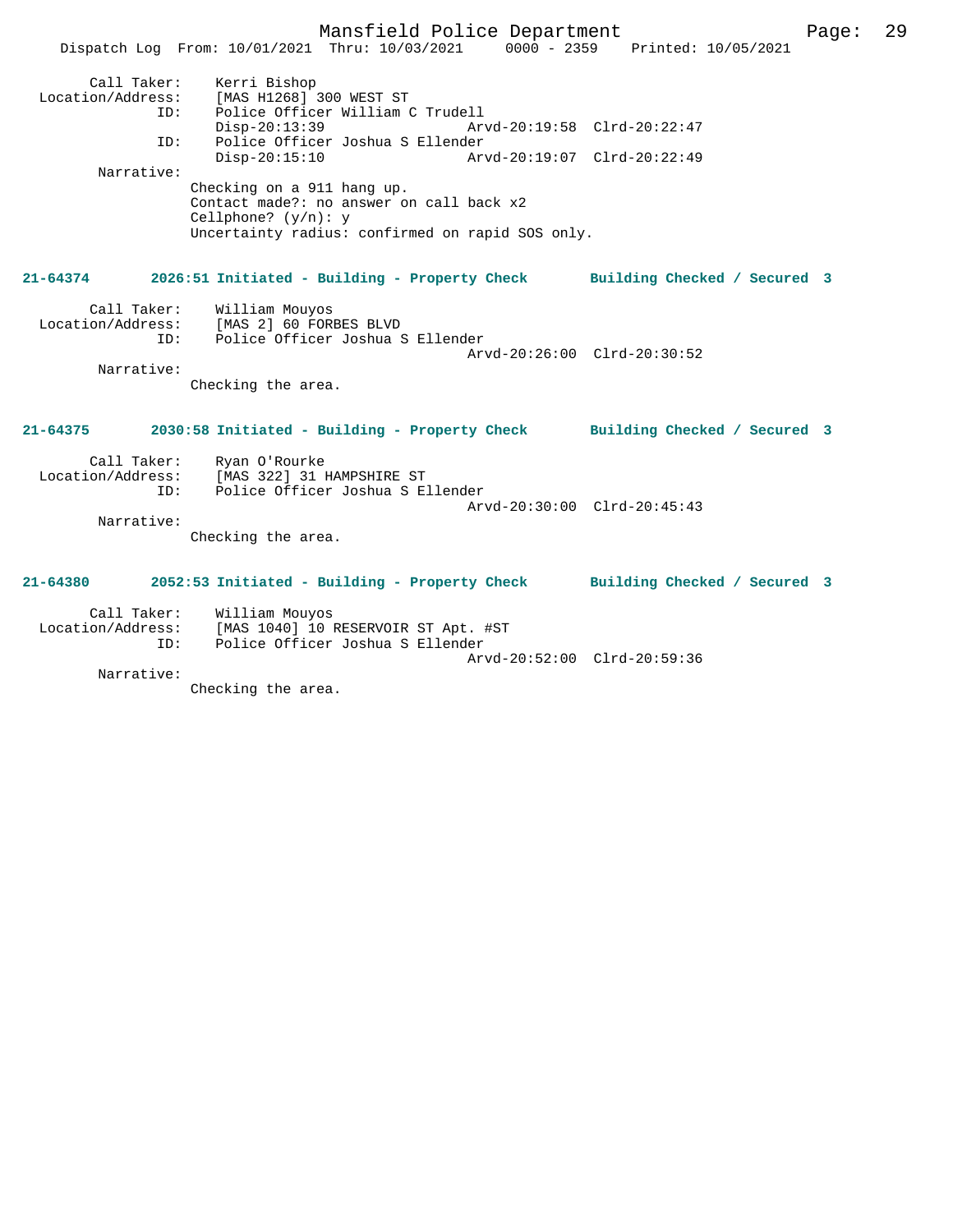Mansfield Police Department Fage: 1 Dispatch Log From: 10/04/2021 Thru: 10/10/2021 0000 - 2359 Printed: 10/12/2021 **For Date: 10/04/2021 - Monday Call Number Time Call Reason Action Priority 21-64452 0151 Initiated - Building - Property Check Building Checked / Secured 3** Call Taker: Sergeant Robert S Pierce Location/Address: [MAS 1015] 30 CHAUNCY ST ID: Sergeant Robert S Pierce Arvd-01:55:03 Clrd-01:59:31 Narrative: Checking the area **21-64457 0202:58 Initiated - Building - Property Check Building Checked / Secured 3** Call Taker: William Mouyos Location/Address: [MAS 1002] 250 EAST ST ID: Police Officer Meghan Birnie Arvd-02:02:00 Clrd-02:13:50 Narrative: Checking the area. **21-64460 0213:59 Initiated - Building - Property Check Building Checked / Secured 3** Call Taker: William Mouyos<br>Location/Address: [MAS 170] 255 ]  $[MAS 170] 255 HOPE ST$  ID: Police Officer Meghan Birnie Arvd-02:13:00 Clrd-02:16:46 Vehicle: BLU 2020 TOYT UT HIGHLA Reg: PC MA 1RFH36 VIN: 5TDGBRCH9LS505034 Narrative: Checking the area. Narrative: checking on mv Narrative: spoke to party making an out of country call **21-64461 0223:28 Initiated - Building - Property Check Building Checked / Secured 3** Call Taker: William Mouyos Location/Address: [MAS] PLYMOUTH ST ID: Police Officer Mark O'Connor Arvd-02:23:00 Clrd-02:33:56 Narrative: Checking the area. **21-64464 0237:09 Initiated - Building - Property Check Building Checked / Secured 3** Call Taker: William Mouyos<br>Location/Address: [MAS] NORTH MA [MAS] NORTH MAIN ST ID: Police Officer Derek M Stark Arvd-02:37:00 Clrd-02:40:25 Narrative: Checking the area. **21-64465 0237:40 Initiated - Building - Property Check Building Checked / Secured 3** Call Taker: William Mouyos Location/Address: [MAS 2] 60 FORBES BLVD ID: Police Officer Mark O'Connor Arvd-02:37:00 Clrd-02:53:23 Narrative:

Checking the area.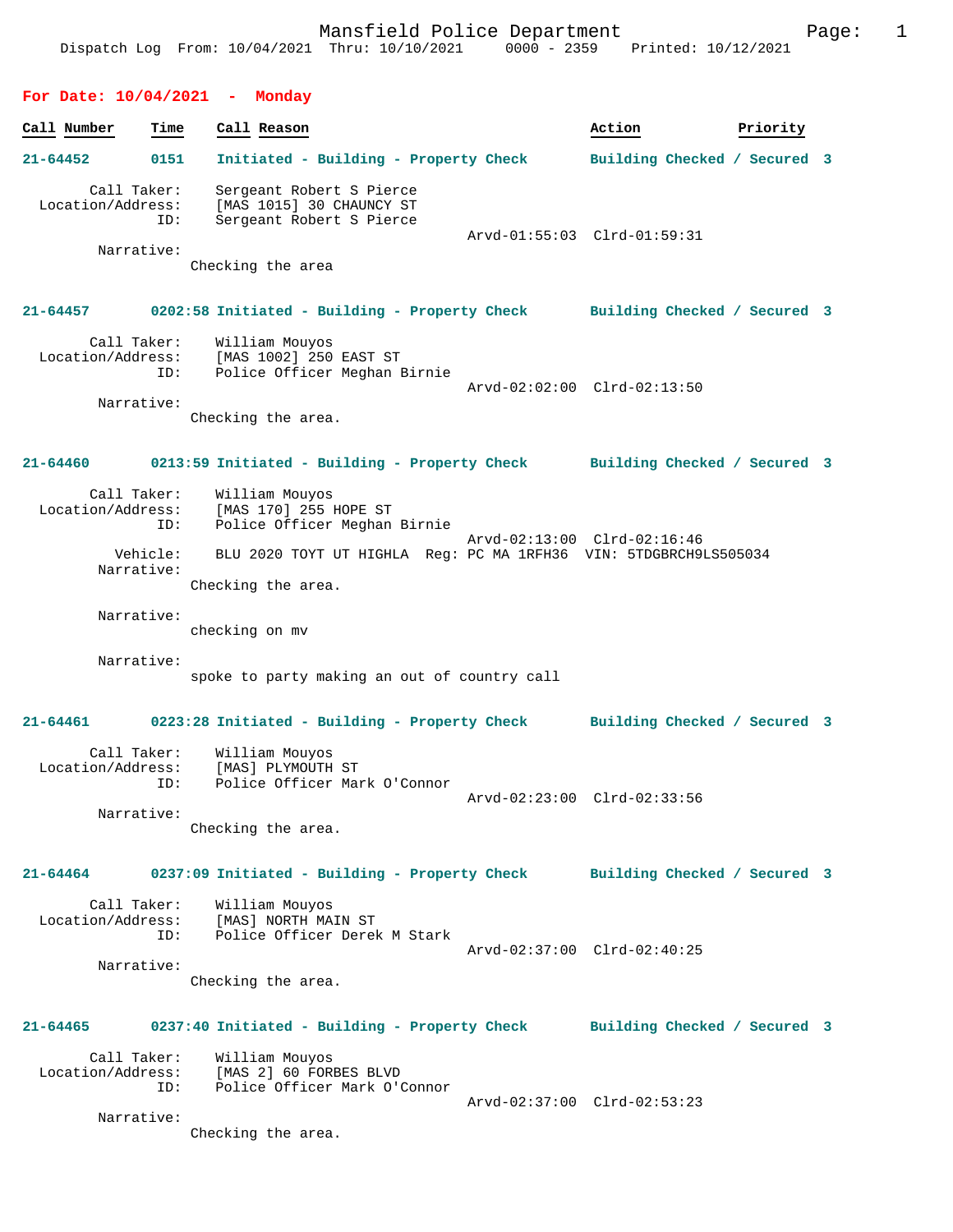**21-64466 0240:40 Initiated - Building - Property Check Building Checked / Secured 3** Call Taker: William Mouyos Location/Address: [MAS 139] 265 FRUIT ST Police Officer Derek M Stark Arvd-02:40:00 Clrd-02:43:52 Narrative: Checking the area. **21-64468 0253:31 Initiated - Building - Property Check Building Checked / Secured 3** Call Taker: Nicole Boyer<br>Vicinity of: [MAS 4] 31 H [MAS 4] 31 HAMPSHIRE ST ID: Police Officer Mark O'Connor Arvd-02:53:00 Clrd-03:02:41 Narrative: Checking the area. **21-64470 0254:43 Initiated - Building - Property Check Building Checked / Secured 3** Call Taker: William Mouyos<br>Location/Address: [MAS 281A] 1 C ess: [MAS 281A] 1 CROCKER ST<br>ID: Police Officer Derek M : Police Officer Derek M Stark Arvd-02:54:00 Clrd-03:06:56 **21-64472 0309:22 Initiated - Building - Property Check Building Checked / Secured 3** Call Taker: William Mouyos Location/Address: [MAS 1040] 10 RESERVOIR ST Apt. #ST Police Officer Mark O'Connor Arvd-03:09:00 Clrd-03:14:46 Narrative: Checking the area. **21-64473 0311 Initiated - Building - Property Check Building Checked / Secured 3** Call Taker: Police Officer Derek M Stark Location/Address: [MAS 219] 12 GILES PL ID: Police Officer Derek M Stark Arvd-03:11:17 Clrd-03:11:25 Narrative: Checking the area. **21-64474 0315:12 Initiated - Building - Property Check Building Checked / Secured 3** Call Taker: William Mouyos<br>Location/Address: [MAS] 4 ERICK [MAS] 4 ERICK RD @ 15 BONNEY LN ID: Police Officer Meghan Birnie Arvd-03:15:00 Clrd-03:20:41 Narrative: Checking the area. **21-64476 0328:00 Initiated - Building - Property Check Building Checked / Secured 3** Call Taker: William Mouyos Location/Address: [MAS 834] 261 CHAUNCY ST ID: Police Officer Derek M Stark Arvd-03:28:00 Clrd-03:41:36 Narrative: Checking the area. **21-64478 0353 Initiated - Building - Property Check Building Checked / Secured 3**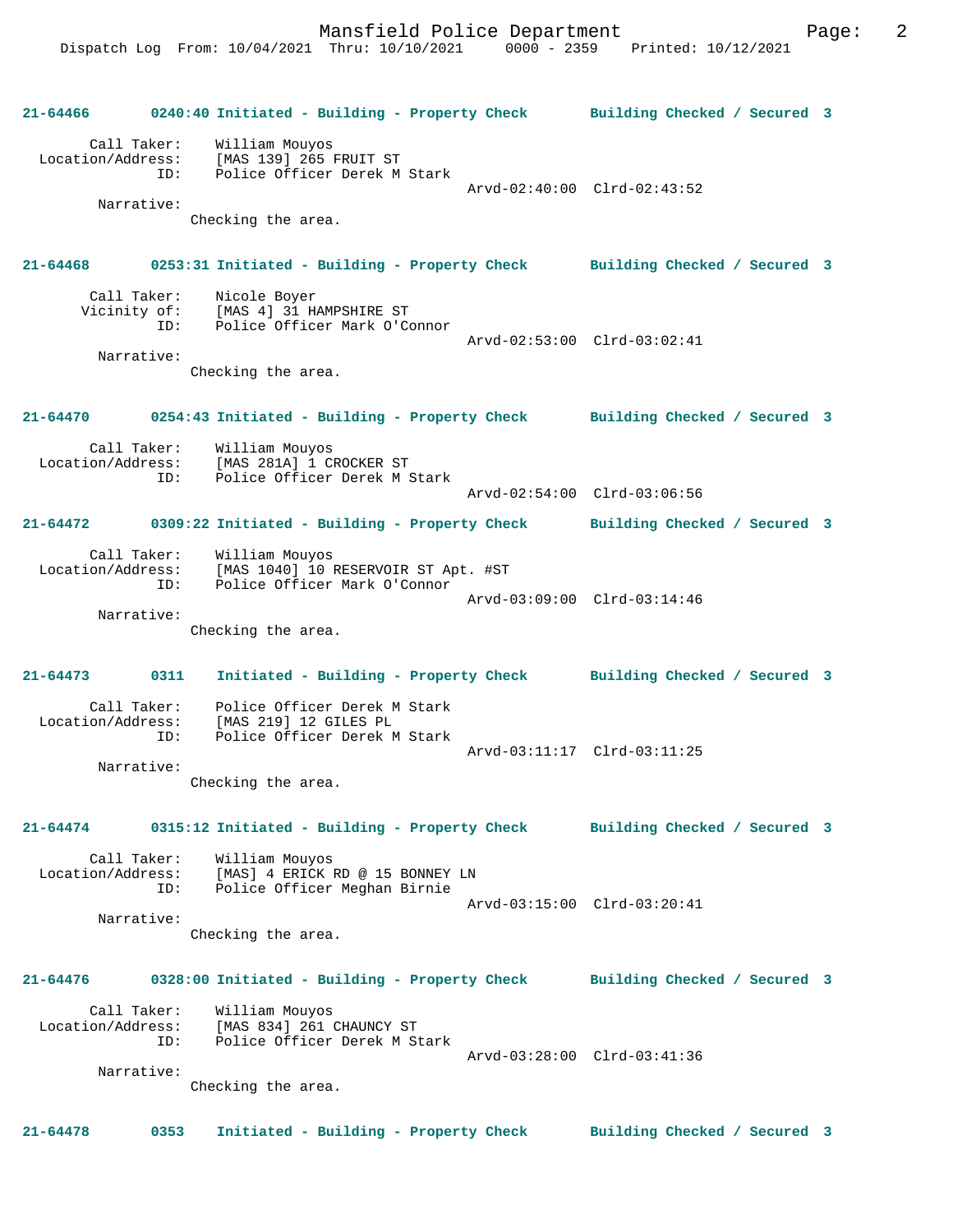Mansfield Police Department Page: 3 Dispatch Log From: 10/04/2021 Thru: 10/10/2021 0000 - 2359 Printed: 10/12/2021 Call Taker: Police Officer Derek M Stark Location/Address: [MAS 814] 50 WEST CHURCH ST ID: Police Officer Derek M Stark Arvd-03:53:34 Clrd-03:58:06 Narrative: Checking the area. **21-64479 0400:35 Initiated - Suspicious Actv / Persn / Veh Investigated - No Report 2** Call Taker: Michael Mezhberg Location/Address: [MAS 927] 50 PLYMOUTH ST Police Officer Mark O'Connor Arvd-04:00:00 Clrd-04:05:22 ID: Police Officer Derek M Stark Disp-04:02:51 Arvd-04:02:55 Clrd-04:05:22<br>Vehicle: RED 2008 CHRY VA TOWN Req: PC MA 158FW6 VIN: 2A8HR54P78R RED 2008 CHRY VA TOWN Reg: PC MA 158FW6 VIN: 2A8HR54P78R736456 Narrative: Checking on a m/v. Narrative: Vehicle shows clear, nothing suspicious, appears that he parked to go walking or hunting in the woods. **21-64504 0740 Initiated - Parking Violations Services Rendered 3**  Call Taker: Animal Control Steven Simonds<br>Location/Address: [MAS] 242 NORTH MAIN ST @ 16 ( [MAS] 242 NORTH MAIN ST @ 16 OLD COLONY WAY ID: Animal Control Steven Simonds Arvd-07:42:02 Clrd-07:46:35 ID: Animal Control Steven Simonds Disp-07:48:27 Clrd-08:02:09 Narrative: checking area for parking violations **21-64505 0745 Initiated - Speed Trailer/Signs Deployed Services Rendered 3**  Call Taker: Animal Control Steven Simonds<br>cion/Address: [MAS] ESSEX ST Location/Address:<br>ID: ID: ......<br>Animal Control Steven Simonds Arvd-07:46:35 Clrd-07:48:19 Narrative: changing batteries on speed signs **21-64516 0854:40 Phone - Assist Citizen - P S A Spoken To 3**  Call Taker: William Casey<br>Location/Address: [MAS] 109 OAKI [MAS] 109 OAKLAND ST ID: Detective Patrick J Pennie Disp-08:57:34 Arvd-09:07:36 Clrd-09:16:39 Narrative: CP reports a bicycle was left on her property. color white and would like it removed Narrative: M8 reports spoke with RP, white Trek mountain bike on corner of Oakland and Kirkland st. requested contact with DPW to pick up, will not fit in cruiser. Narrative: DPW notified. **21-64521 0930:58 Initiated - Serve Warrant Arrest(s) Made 3**  Call Taker: Kerri Bishop Location/Address: [MAS H4324] 122 RUMFORD AVE Apt. #2R ID: Sergeant Robert S Pierce Arvd-09:30:00 Clrd-09:52:41<br>TD: Detective Patrick J Pennie Detective Patrick J Pennie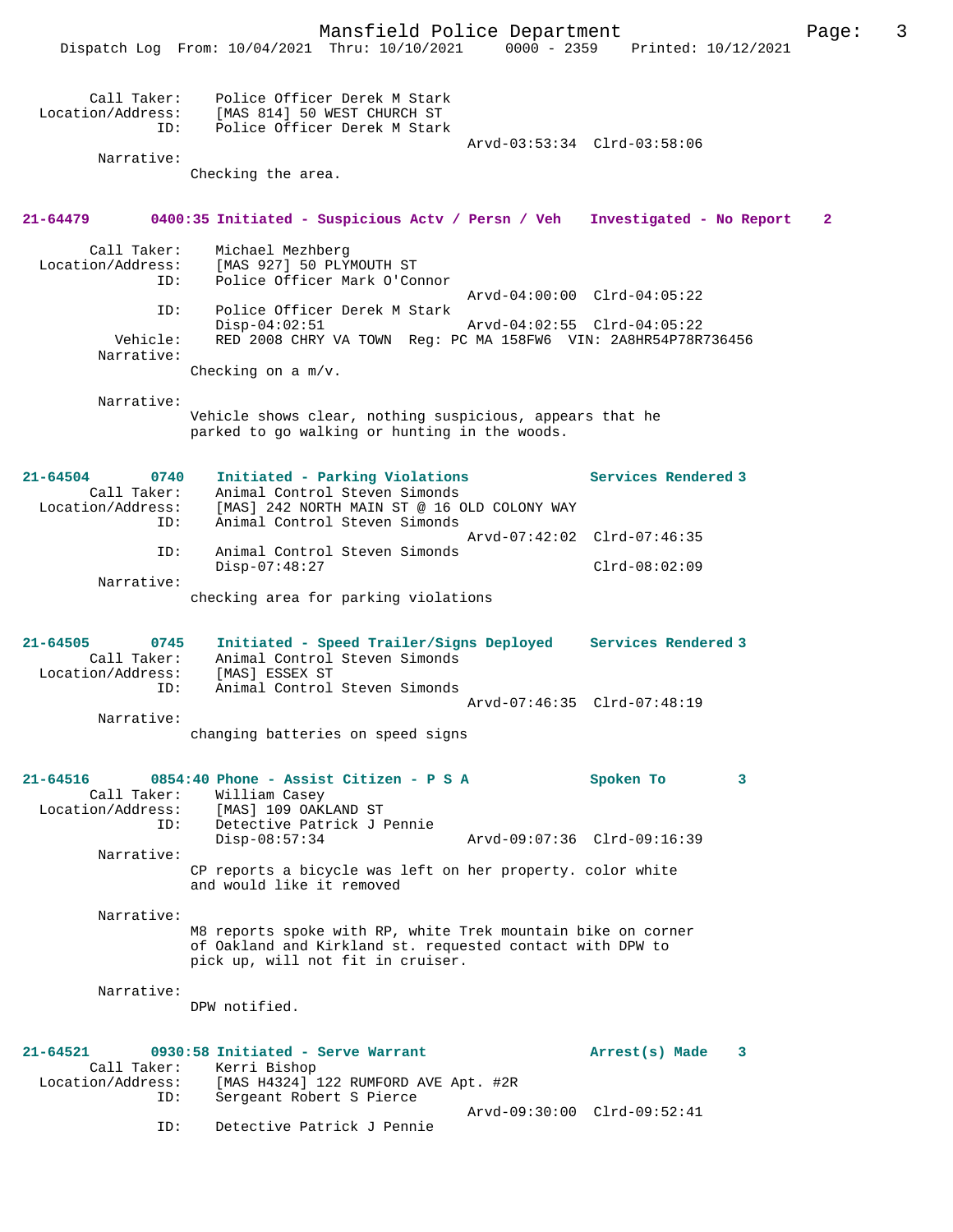Mansfield Police Department Page: 4 Dispatch Log From: 10/04/2021 Thru: 10/10/2021 0000 - 2359 Disp-09:33:05 Arvd-09:35:24 Clrd-10:51:55 ID: Police Officer Michael T Fitzgerald Disp-09:33:09 Arvd-09:34:10 Clrd-09:52:38<br>TD: Police Officer Michael T Fitzgerald Police Officer Michael T Fitzgerald<br>Disp-09:53:09 Arvd-0 Disp-09:53:09 Arvd-09:53:12 Clrd-10:51:58 Narrative: M1, M8 and M15 responding to attempt to serve arrest warrant. Narrative: M1 reports male party in custody. M8 to transport to station. Narrative: M8 off at the station for booking. M15 to assist. Refer To Arrest: 21MAS-389-AR Arrest: COLLINS, STEVEN M<br>Address: 122 RUMFORD AVE Ap 122 RUMFORD AVE Apt. #2R MANSFIELD, MA Age:<br>Charges: 57<br>Warrant arrest Warrant of Apprehension **21-64531 1005 Initiated - Parking Violations Services Rendered 3**  Call Taker: Animal Control Steven Simonds Location/Address: [MAS] 43 NORTH MAIN ST @ 13 PARK ST ID: Animal Control Steven Simonds Arvd-10:06:19 Clrd-10:31:45 Narrative: checking area for parking violations Narrative: tagged MA 1LXN12 on rumford ave for overtime parking **21-64539 1058:36 Initiated - Building - Property Check Building Checked / Secured 3** Call Taker: Jarred Kohler Location/Address: [MAS 1002] 250 EAST ST Police Officer Michael T Fitzgerald Arvd-10:58:00 Clrd-11:04:50 Narrative: Checking the area.] **21-64553 1253 Initiated - Parking Violations Services Rendered 3**  Call Taker: Animal Control Steven Simonds Location/Address: [MAS] 255 NORTH MAIN ST @ 8 COTTAGE ST ID: Animal Control Steven Simonds Arvd-12:53:39 Clrd-13:11:00 Narrative: checking area for parking violations Narrative: tagged MA 2PGP16 on cottage for overtime parking **21-64561 1321:53 Initiated - Motor Vehicle Stop Arrest(s) Made 3**  Call Taker: Kerri Bishop Location/Address: [MAS] 75 PRATT ST @ 33 NEWTON ST ID: Police Officer Michael T Fitzgerald Arvd-13:21:00 Clrd-14:26:56 ID: Sergeant Robert S Pierce Disp-13:26:02 Clrd-13:33:23 ID: Detective Patrick J Pennie Disp-13:28:55 Arvd-13:32:43 Clrd-14:26:15<br>ID: Sergeant Robert S Pierce Sergeant Robert S Pierce<br>Disp-13:37:25 Disp-13:37:25 Arvd-13:37:28 Clrd-14:26:59<br>Vehicle: 2021 GMC SW TERRAIN Req: PC EGW5849 VIN: 3GKALVEV7ML 2021 GMC SW TERRAIN Reg: PC EGW5849 VIN: 3GKALVEV7ML312598 Narrative: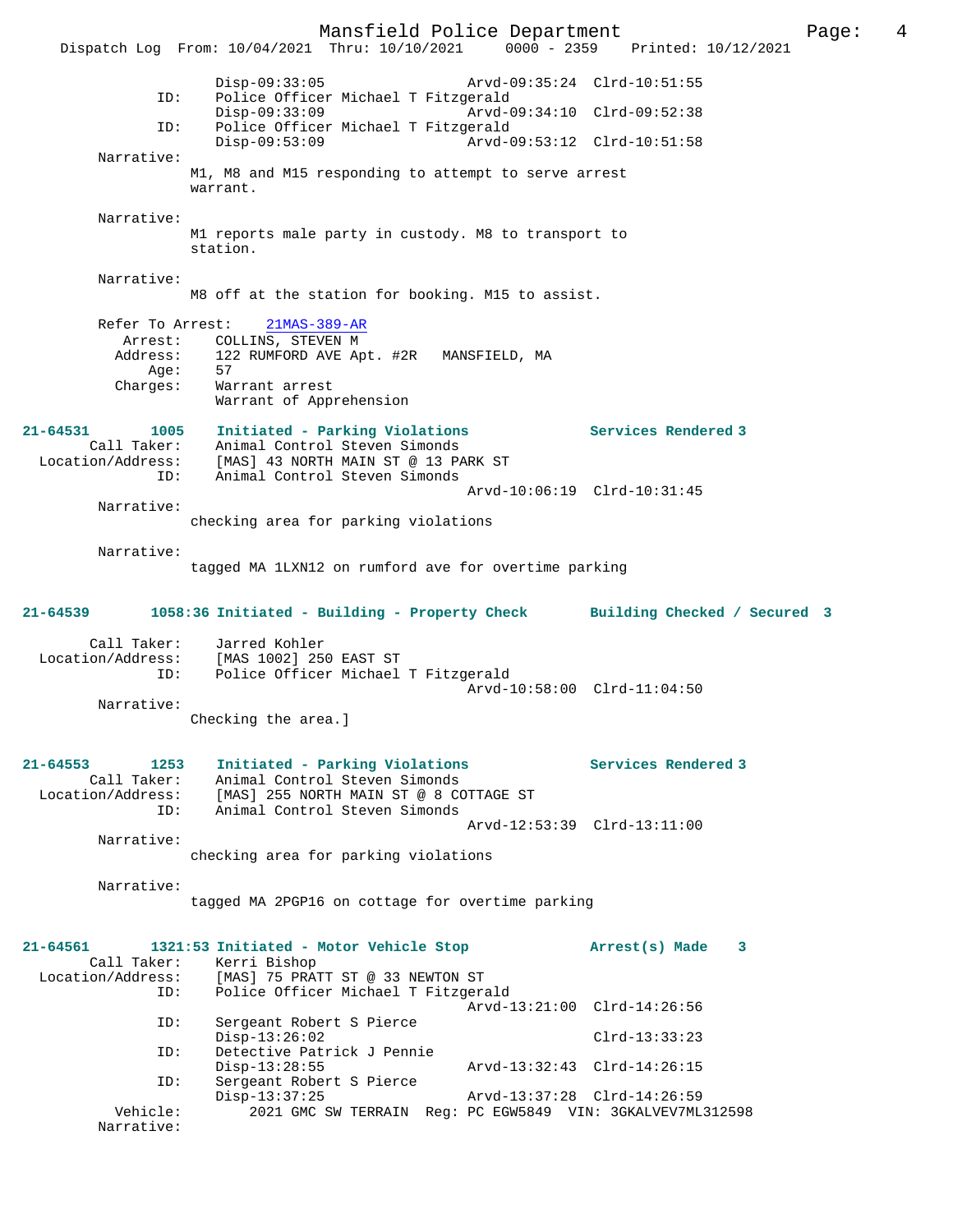Mansfield Police Department Page: 5 Dispatch Log From: 10/04/2021 Thru: 10/10/2021 0000 - 2359 Printed: 10/12/2021 MVST Narrative: M15 requested 2nd unit to respond, M1 enroute. Narrative: M8 reports M15 has 1 female party in custody. M8 transporting to station s/m 1085.4. Narrative: M8 off at station e/m 1086.4 Refer To Arrest: 21MAS-390-AR Arrest: CADET, MARIE J Address: 4 BIRD ST Apt. #8 FOXBORO, MA<br>Age: 41 Aqe: Charges: Warrant arrest **21-64571 1411:41 Walk-In - Assist Citizen - P S A Spoken To 3**  Call Taker: Support Staff Matthew Todesco<br>Location/Address: [MAS 418E] 29 FRANCIS AVE Apt. Location/Address: [MAS 418E] 29 FRANCIS AVE Apt. #10 ID: Police Officer Gregg S Kennedy ID: Police Officer Gregg S Kennedy<br>Disp-14:12:12 Arvd-14:22:05 Clrd-14:32:51 **21-64576 1433:24 Phone - Motor Veh Acc - Hit & Run Assisted Party 1**  Call Taker: Dispatcher Jacques Ryan<br>Location/Address: [MAS 840D105] 280 SCHOOI Location Cocynes Ayan<br>Ess: [MAS 840D105] 280 SCHOOL ST Apt. #D105<br>ID: Police Officer Gregg S Kennedy ID: Police Officer Gregg S Kennedy  $Disp-14:35:16$  Vehicle: BLU 2012 LEXS ES350 Reg: PC MA 9AA721 VIN: JTHBK1EG6C2511170 Vehicle: GRY 2021 SUBA UT CROSSTREK Reg: PC MA 1ZRD71 VIN: JF2GTAPC2M8293341 Narrative: CP states a vehicle hit a vehicle in the parking lot and drove off towards Best Buy Narrative: M14 reports very minor damage, will be reaching out to the RO of vehicle that left the scene to attempt paperwork transfer. **21-64605 1923:44 Initiated - Building - Property Check Building Checked / Secured 3** Call Taker: Chelsey Ferstler Location/Address: [MAS] NORTH MAIN ST ID: Police Officer Andrew J Kelley Arvd-19:23:00 Clrd-19:26:57 Narrative: Traffic enforcement in the area. **21-64607 1927:00 Initiated - Motor Vehicle Stop Citation / Warning Issued 3**

Call Taker: Chelsey Ferstler<br>Location/Address: [MAS] 6 HIGHLAND [MAS] 6 HIGHLAND AVE @ 91 CHAUNCY ST ID: Police Officer Andrew J Kelley Arvd-19:27:00 Clrd-19:31:04 Vehicle: BLK 2015 LEXS LS460 Reg: PC MA 15JJ34 VIN: JTHCL5EF7F5024854 Narrative:

mv stop, failure to inspect, RO cited

**21-64609 1931:11 Initiated - Building - Property Check Building Checked / Secured 3**

Call Taker: Chelsey Ferstler<br>Location/Address: [MAS] COPELAND D ess: [MAS] COPELAND DR<br>TD: Police Officer And Police Officer Andrew J Kelley Arvd-19:31:00 Clrd-19:34:51

Narrative:

Checking the area.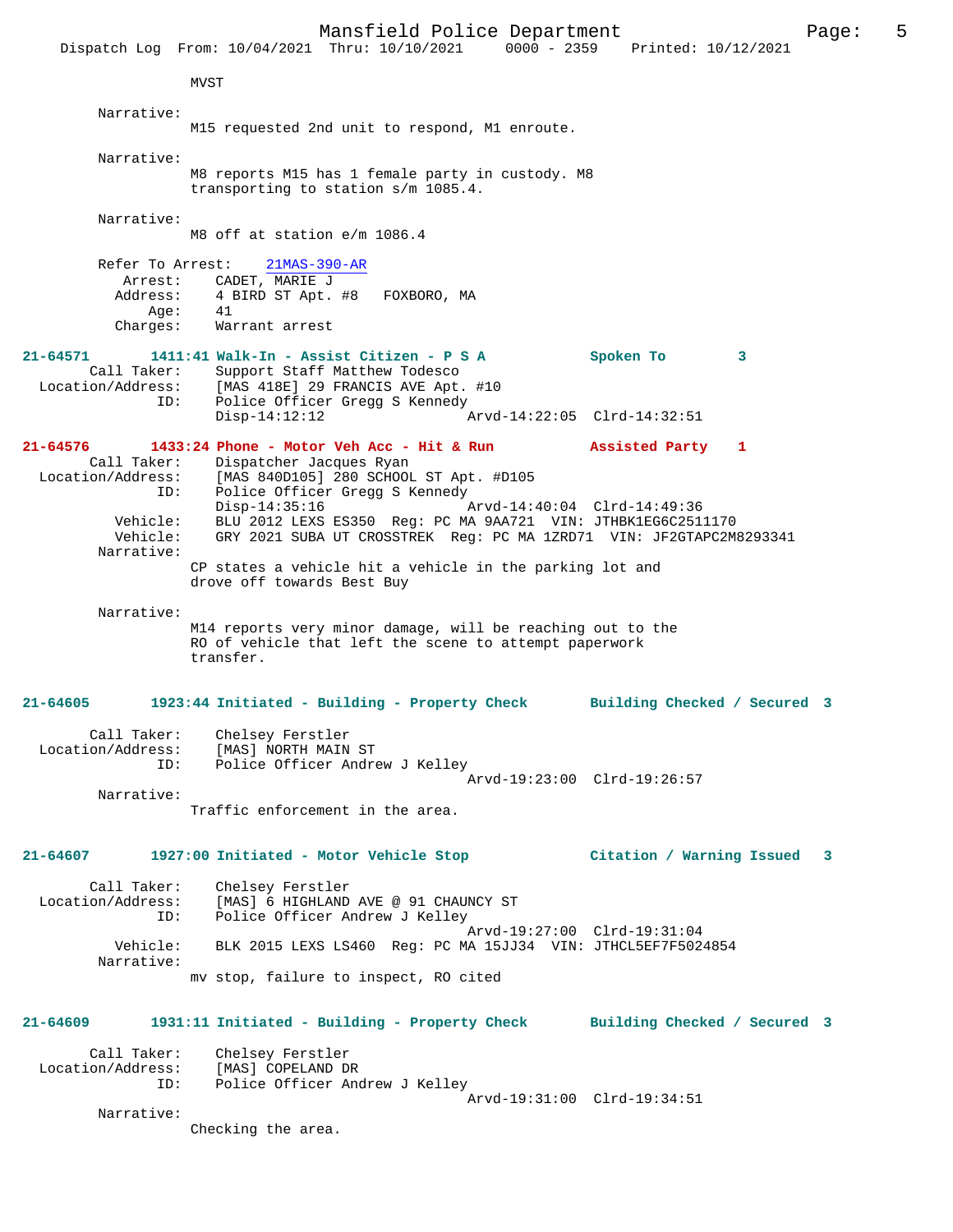**21-64614 1959 Initiated - Building - Property Check Building Checked / Secured 3** Call Taker: Police Officer Andrew J Kelley Location/Address: [MAS 65] 30 CHAUNCY ST ID: Police Officer Andrew J Kelley Arvd-20:00:17 Clrd-20:01:39 Narrative: Checking the area. **21-64616 2029:57 Initiated - Building - Property Check Building Checked / Secured 3** Call Taker: Chelsey Ferstler<br>Location/Address: [MAS 1002] 250 E ess: [MAS 1002] 250 EAST ST<br>ID: Police Officer William Police Officer William C Trudell Arvd-20:29:00 Clrd-20:44:03 Narrative: Checking the area. **21-64618 2049:18 Initiated - Building - Property Check Building Checked / Secured 3** Call Taker: Chelsey Ferstler Location/Address: [MAS 2] 60 FORBES BLVD Police Officer Joshua S Ellender Arvd-20:49:00 Clrd-20:54:28 Narrative: Checking the area. **21-64621 2101:37 Initiated - Building - Property Check Building Checked / Secured 3** Call Taker: Chelsey Ferstler Location/Address: [MAS 1040] 10 RESERVOIR ST Apt. #ST ID: Police Officer Joshua S Ellender Arvd-21:01:00 Clrd-21:07:23 Narrative: Checking the area. **21-64628 2141 Initiated - Building - Property Check Building Checked / Secured 3** Call Taker: Sergeant Jeffrey G Bombard Location/Address: [MAS H5858] 10 MYSTIC LN ID: Sergeant Jeffrey G Bombard Arvd-21:42:18 Clrd-21:46:27 Narrative: Checking the area. **21-64632 2151:11 Initiated - Building - Property Check Building Checked / Secured 3** Call Taker: Chelsey Ferstler Location/Address: [MAS 4] 31 HAMPSHIRE ST ID: Police Officer David J Pepicelli Arvd-21:51:00 Clrd-22:04:43 Narrative: Checking the area. **21-64633 2152:45 Initiated - Building - Property Check Building Checked / Secured 3** Call Taker: Chelsey Ferstler Location/Address: [MAS 417] 9 FRANCIS AVE ID: Police Officer William C Trudell Arvd-21:52:00 Clrd-22:05:03 Narrative: Checking the area.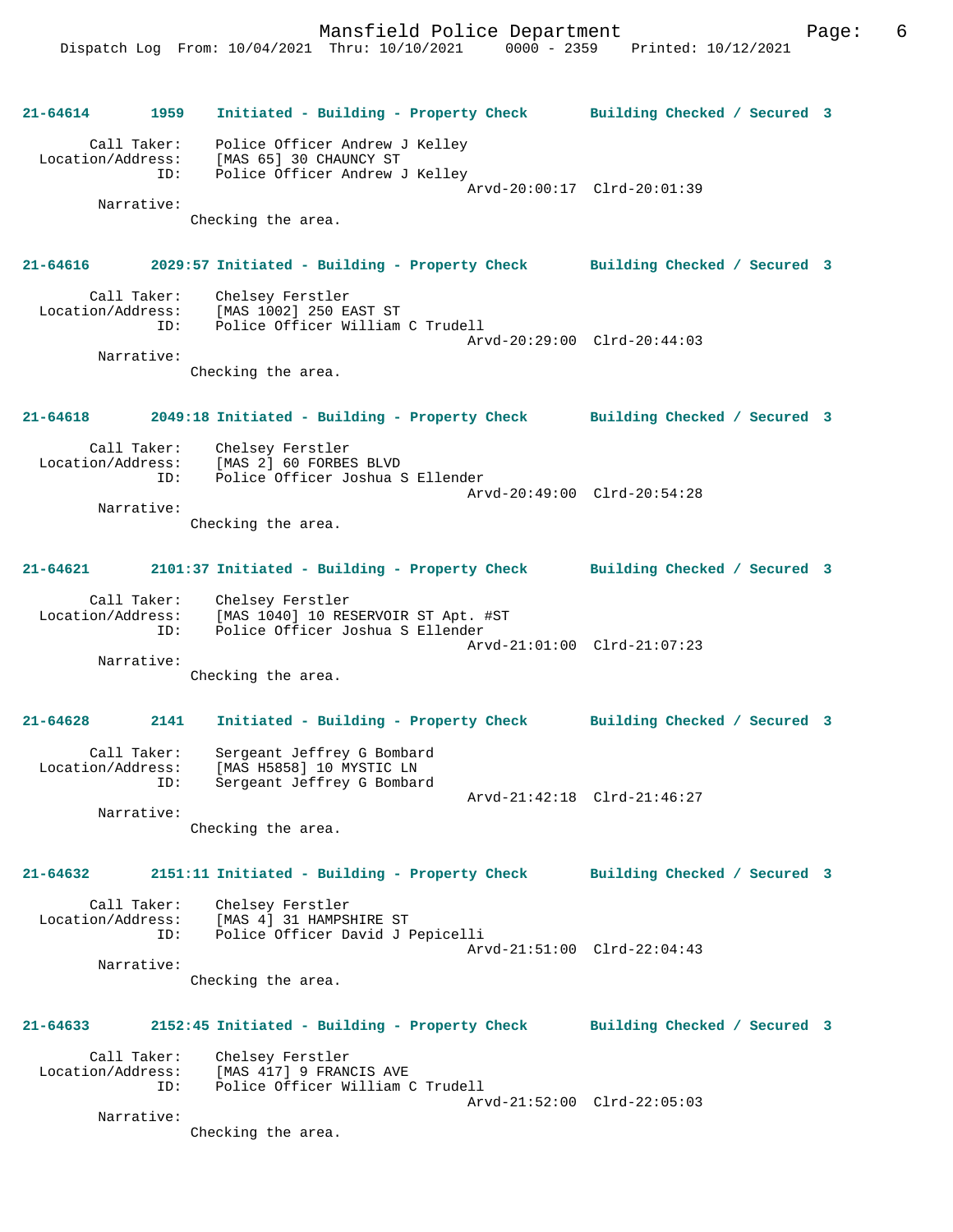# **21-64636 2204:20 Initiated - Building - Property Check Building Checked / Secured 3** Call Taker: Chelsey Ferstler Location/Address: [MAS 281A] 1 CROCKER ST ID: Police Officer Andrew J Kelley Arvd-22:04:00 Clrd-22:19:30 Narrative: Checking the area. **21-64638 2221:08 Phone - Well Being Check Spoken To 3**  Call Taker: Robert Stewart<br>tion/Address: [MAS 1024] Location/Address:<br>ID: ID: Police Officer David J Pepicelli Disp-22:24:15 Arvd-22:25:40 Clrd-22:33:11

ID: Police Officer Andrew J Kelley<br>Disp-22:24:21  $\bar{x}$  Arvd-22:25:38 Clrd-22:33:14 Narrative:

Narrative:

**21-64643 2316:35 911 - 911 Hang-ups & Verifications Confirmed misdial/Accdntl Call 2**  Call Taker: TARA LAKO Location/Address: [MAS] 3 MYSTIC LN ID: Police Officer William C Trudell Disp-23:19:00 Arvd-23:26:48 Clrd-23:30:04 ID: Police Officer David J Pepicelli Disp-23:24:58 Arvd-23:26:49 Clrd-23:30:02 Narrative: Checking on a 911 hang up. Contact made?: no, multiple times going to voicemail Cellphone? (y/n): yes Uncertainty radius: 95% of 5 meters

### **21-64647 2330:39 Initiated - Building - Property Check Building Checked / Secured 3**

| Call Taker:       | Chelsey Ferstler                 |                             |  |
|-------------------|----------------------------------|-----------------------------|--|
| Location/Address: | [MAS H5858] 10 MYSTIC LN         |                             |  |
| TD:               | Police Officer William C Trudell |                             |  |
|                   |                                  | Arvd-23:30:00 Clrd-23:31:00 |  |
| Narrative:        |                                  |                             |  |

Checking the area.

### **For Date: 10/05/2021 - Tuesday**

| 21-64651          |                                                                                        |  |  | 0034:32 Phone - Assist Fire Department |                             |  | Services Rendered 2 |
|-------------------|----------------------------------------------------------------------------------------|--|--|----------------------------------------|-----------------------------|--|---------------------|
| Call Taker:       | Chelsey Ferstler                                                                       |  |  |                                        |                             |  |                     |
| Location/Address: |                                                                                        |  |  | [MAS H1133] 647 NORTH MAIN ST          |                             |  |                     |
| ID:               |                                                                                        |  |  | Police Officer Mark O'Connor           |                             |  |                     |
|                   | $Disp-00:35:34$                                                                        |  |  |                                        | Arvd-00:41:17 Clrd-01:54:04 |  |                     |
| ID:               |                                                                                        |  |  | Police Officer Derek M Stark           |                             |  |                     |
|                   | $Disp-00:47:40$                                                                        |  |  |                                        | Arvd-00:55:28 Clrd-01:54:01 |  |                     |
| ID:               | Lieutenant Thomas R Connor                                                             |  |  |                                        |                             |  |                     |
|                   | $Disp-01:16:05$                                                                        |  |  |                                        | Arvd-01:20:37 Clrd-01:23:51 |  |                     |
| Narrative:        |                                                                                        |  |  |                                        |                             |  |                     |
|                   | Assisting the FD with a fire related incident. Nature: wires<br>down electrical hazard |  |  |                                        |                             |  |                     |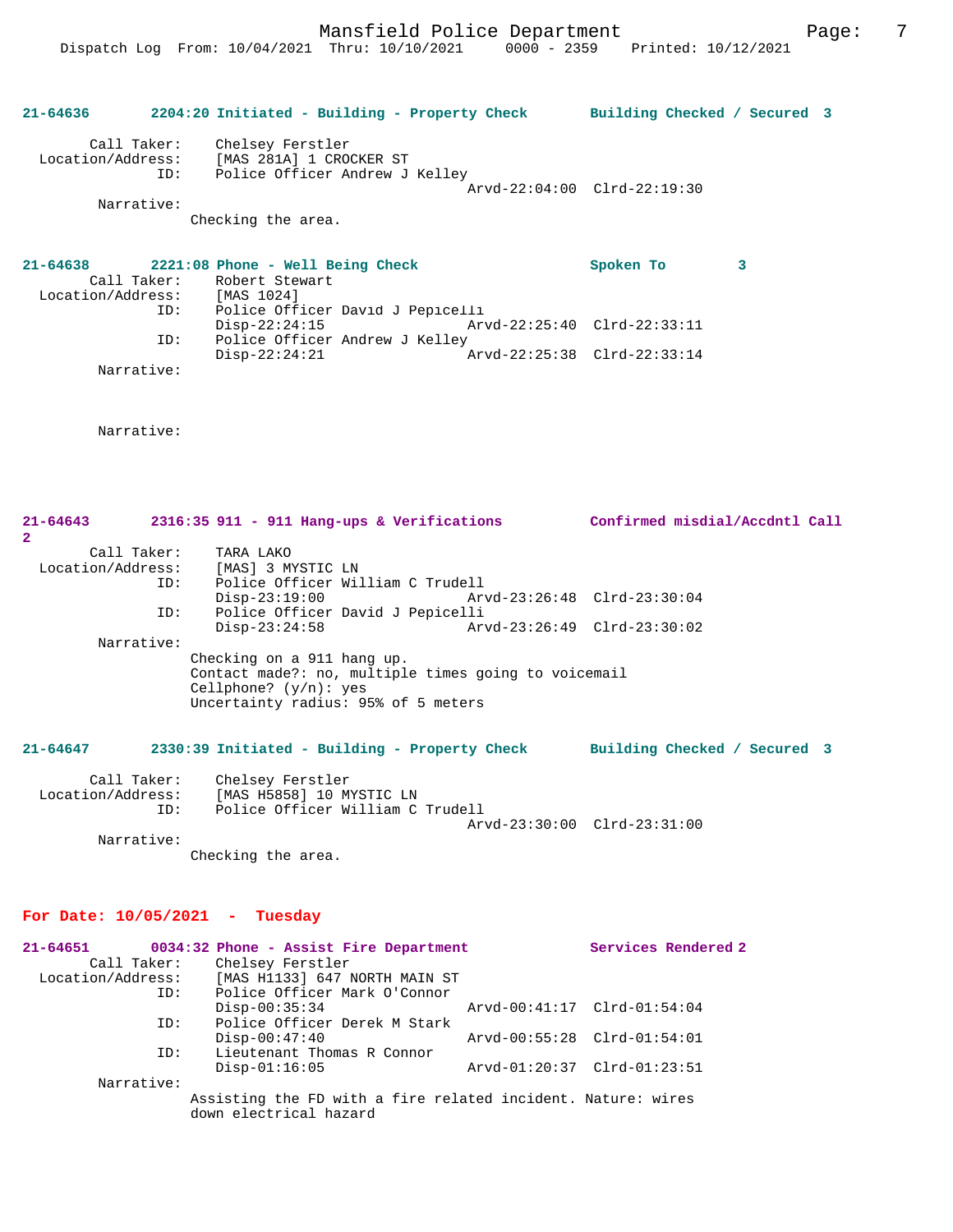Mansfield Police Department Fage: 8 Dispatch Log From: 10/04/2021 Thru: 10/10/2021 0000 - 2359 Printed: 10/12/2021 Narrative: M8 requesting 2nd car to location, street will be shut down Narrative: M1 reports all residents have left for evening, residence inhabitable until power is back on Narrative: Light department on scene **21-64673 0158:05 Phone - Assist Fire Department Services Rendered 2**  Call Taker: Chelsey Ferstler<br>Location/Address: [MAS H4953] 22 G لتعديد بين المستحدة<br>Exs: [MAS H4953] 22 GLEN ST<br>ID: Police Officer Mark O'O Police Officer Mark O'Connor<br>Disp-01:59:02 Disp-01:59:02 Arvd-02:02:37 Clrd-02:08:55 Narrative: Assisting the FD with a fire related incident. Nature: automatic fire alarm **21-64676 0201:03 Initiated - Building - Property Check Building Checked / Secured 3** Call Taker: Chelsey Ferstler Location/Address: [MAS 170] 255 HOPE ST ID: Police Officer Derek M Stark Arvd-02:01:00 Clrd-02:04:59 Narrative: Checking the area/ and Memorial Park **21-64677 0205:07 Initiated - Building - Property Check Building Checked / Secured 3** Call Taker: Chelsey Ferstler<br>Location/Address: [MAS 1002] 250 E Location/Address: [MAS 1002] 250 EAST ST ID: Police Officer Derek M Stark Arvd-02:05:00 Clrd-02:20:27 Narrative: Checking the area. Narrative: Located open door to high school field shed by gym. Appears to be an oversight. Door secured. **21-64680 0212:41 Initiated - Building - Property Check Building Checked / Secured 3** Call Taker: Chelsey Ferstler Location/Address: [MAS 2] 60 FORBES BLVD ID: Police Officer Christopher D Sorge Arvd-02:12:00 Clrd-02:19:14 Narrative: Checking the area. **21-64683 0228:03 Initiated - Building - Property Check Building Checked / Secured 3** Call Taker: Chelsey Ferstler Location/Address: [MAS] 4 ERICK RD @ 15 BONNEY LN ID: Police Officer Derek M Stark Arvd-02:28:00 Clrd-02:36:56 Narrative: Checking the area. **21-64686 0232:51 Initiated - Building - Property Check Building Checked / Secured 3** Call Taker: Chelsey Ferstler<br>Location/Address: [MAS] NORTH MAIN ess: [MAS] NORTH MAIN ST<br>ID: Police Officer Mark Police Officer Mark O'Connor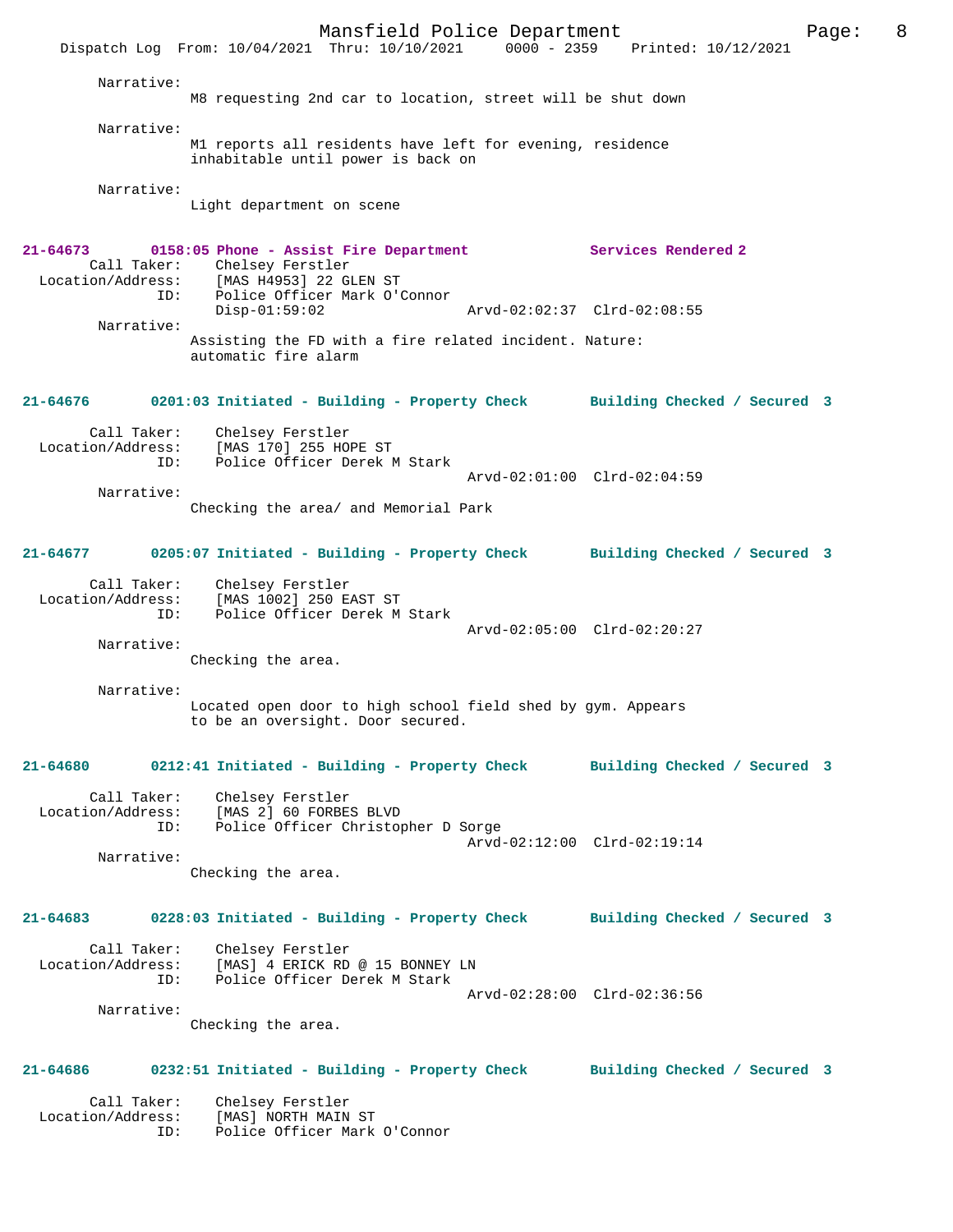Arvd-02:32:00 Clrd-02:39:35

# **21-64687 0240:10 Initiated - Building - Property Check Building Checked / Secured 3**

 Call Taker: Chelsey Ferstler Location/Address: [MAS 226E] 125 HIGH ST Apt. #1-4<br>ID: Police Officer Mark O'Connor ID: Police Officer Mark O'Connor Arvd-02:40:00 Clrd-02:50:25 Narrative:

Checking the area.

Checking the area.

Narrative:

# **21-64689 0255:42 Initiated - Building - Property Check Building Checked / Secured 3**

 Call Taker: JEFFREY KEEFE Vicinity of: [MAS 219] 12 GILES PL ID: Police Officer Mark O'Connor Arvd-02:55:00 Clrd-03:05:33

 Narrative: Checking the area.

# **21-64690 0256:52 Initiated - Building - Property Check Building Checked / Secured 3**

| Call Taker:<br>Vicinity of: | JEFFREY KEEFE<br>[MAS 4] 31 HAMPSHIRE ST |                             |  |
|-----------------------------|------------------------------------------|-----------------------------|--|
| ID:                         | Police Officer Christopher D Sorge       |                             |  |
|                             |                                          | Arvd-02:56:00 Clrd-03:01:35 |  |
| Narrative:                  |                                          |                             |  |

Checking the area.

## **21-64692 0301:41 Initiated - Building - Property Check Spoken To 3**  Call Taker: Chelsey Ferstler<br>Location/Address: [MAS 907E] 390 W ess: [MAS 907E] 390 WEST ST<br>ID: Police Officer Christop Police Officer Christopher D Sorge Arvd-03:01:00 Clrd-03:07:47 ID: Police Officer Mark O'Connor Disp-03:05:45 Clrd-03:07:45 Vehicle: BLU 2001 HOND CIVIC Reg: PC MA 3JMN94 VIN: 2HGES26791H604662 Narrative:

Checking the area.

 Narrative: checking on vehicle

Narrative:

spoke to RO, is sleeping, has work in a few hours.

**21-64694 0318:18 Initiated - Building - Property Check Building Checked / Secured 3** Call Taker: Chelsey Ferstler

| Location/Address: | [MAS] MYSTIC LN              |                             |  |
|-------------------|------------------------------|-----------------------------|--|
| TD:               | Police Officer Derek M Stark |                             |  |
|                   |                              | Arvd-03:18:00 Clrd-03:25:25 |  |
| Narrative:        |                              |                             |  |
|                   | Checking the area.           |                             |  |

# **21-64696 0345:19 Initiated - Building - Property Check Building Checked / Secured 3**

Call Taker: Chelsey Ferstler<br>Location/Address: [MAS 992] 660 EA ess: [MAS 992] 660 EAST ST<br>ID: Police Officer Derek N Police Officer Derek M Stark Arvd-03:45:00 Clrd-03:54:05

Narrative: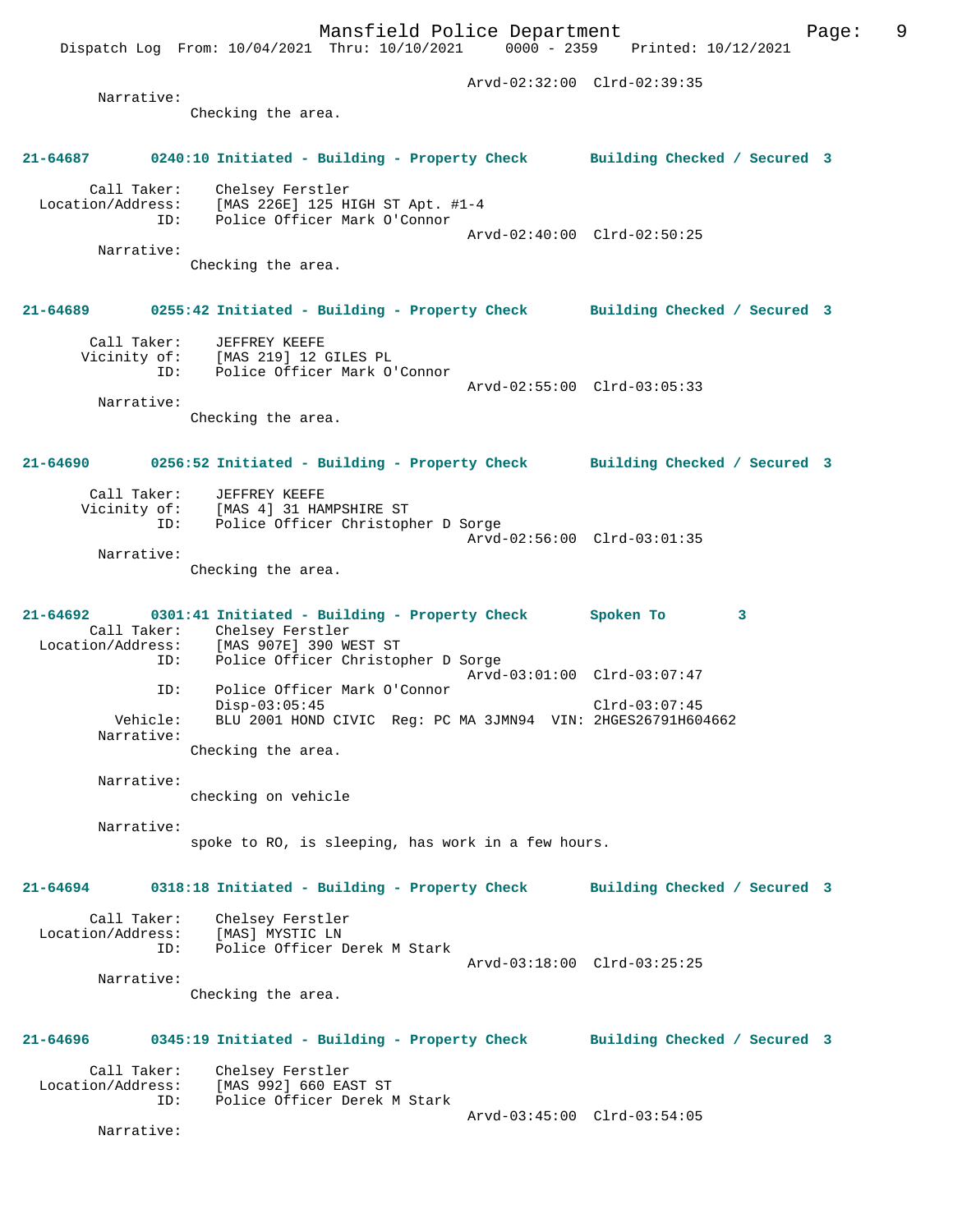Mansfield Police Department Form Page: 10 Dispatch Log From: 10/04/2021 Thru: 10/10/2021 0000 - 2359 Printed: 10/12/2021 Checking the area. **21-64697 0403 Initiated - Building - Property Check Building Checked / Secured 3** Call Taker: Police Officer Derek M Stark Location/Address: [MAS] JEFFERSON RD ID: Police Officer Derek M Stark Arvd-04:03:28 Clrd-04:04:49 Narrative: Checking the area. **21-64699 0434 Initiated - Building - Property Check Building Checked / Secured 3** Call Taker: Police Officer Derek M Stark Location/Address: [MAS 139] 265 FRUIT ST ID: Police Officer Derek M Stark Arvd-04:34:28 Clrd-04:37:15 Narrative: Checking the area. **21-64715 0701:05 Phone - Assist Fire Department Referred to Other Agency 2** Call Taker: Dispatcher Jacques Ryan<br>Location/Address: [MAS] 31 SUFFOLK RD ess: [MAS] 31 SUFFOLK RD<br>ID: Police Officer Chris Police Officer Christopher D Sorge Disp-07:02:10 Arvd-07:06:23 Clrd-07:20:41 Narrative: Assisting FD with a medical incident. Nature:masterbox activation **21-64718 0722 Initiated - Speed Trailer/Signs Deployed Services Rendered 3**  Call Taker: Animal Control Steven Simonds Location/Address: [MAS] ESSEX ST Narrative: changing batteries on speed signs **21-64719 0723 Initiated - Speed Trailer/Signs Deployed Services Rendered 3**  Call Taker: Animal Control Steven Simonds Location/Address: [MAS] ESSEX ST ID: Animal Control Steven Simonds Arvd-07:23:26 Clrd-07:30:48 Narrative: changing batteries on speed signs **21-64723 0730 Initiated - Parking Violations Services Rendered 3**  Call Taker: Animal Control Steven Simonds Location/Address: [MAS] 43 NORTH MAIN ST @ 13 PARK ST ID: Animal Control Steven Simonds Arvd-07:40:51 Clrd-08:04:21 Narrative: checking area for parking violations **21-64734 0904:55 Initiated - Motor Vehicle Stop Citation / Warning Issued 3** Call Taker: Dispatcher Jacques Ryan Location/Address: [MAS] 15 WEST ST @ 33 UNION ST<br>ID: Police Officer Derek M Stark Police Officer Derek M Stark Arvd-09:04:00 Clrd-09:12:13<br>Vebicle: WHI 2015 TOYT UT HIGHLA Reg: PC MA 3SR554 VIN: 5TODKRFB8 WHI 2015 TOYT UT HIGHLA Reg: PC MA 3SR554 VIN: 5TDDKRFH8FS166740 Narrative: MVST Narrative: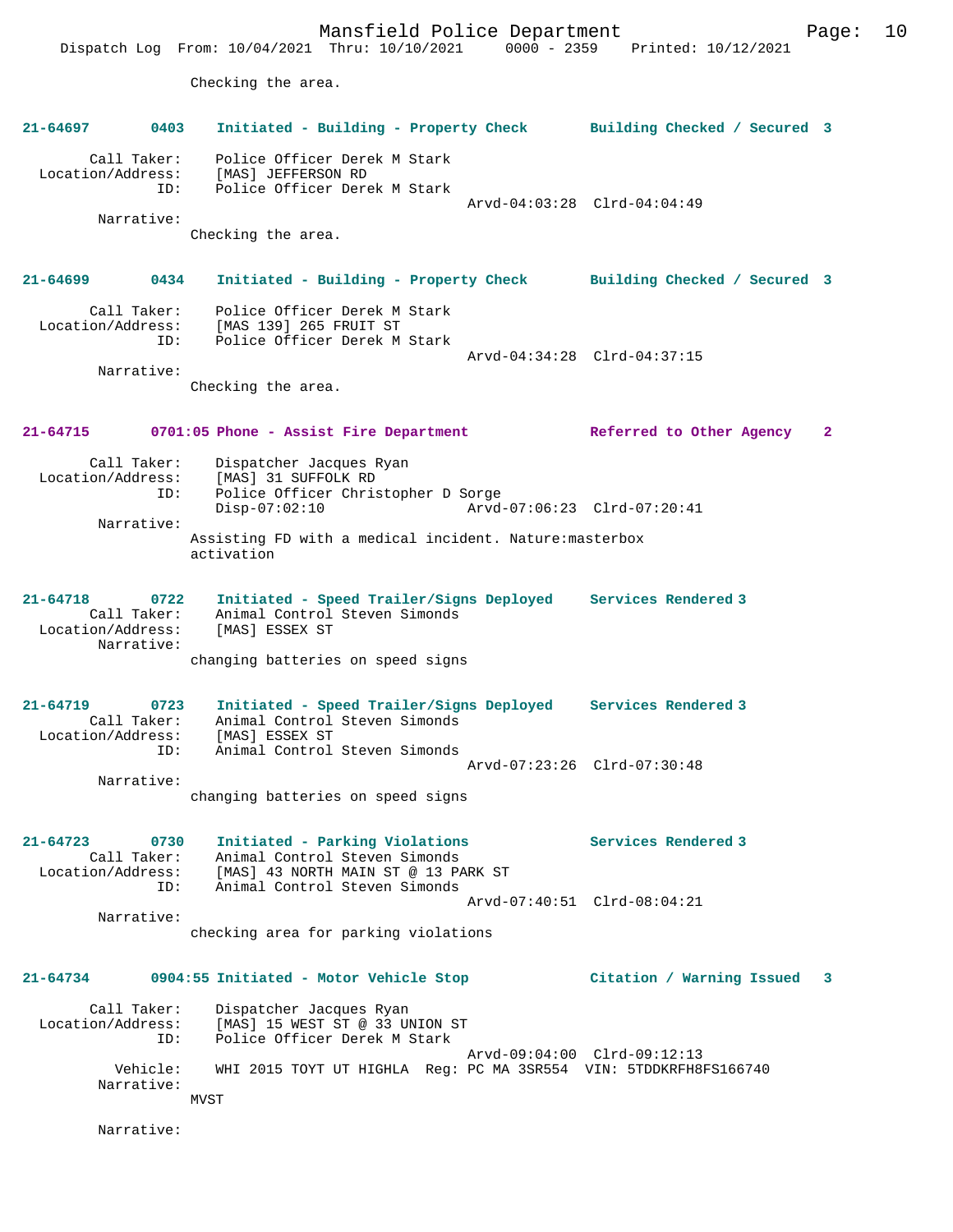Citation to the operator for speed on West st

# **21-64735 0920:25 Initiated - Motor Vehicle Stop Citation / Warning Issued 3**

 Call Taker: Dispatcher Jacques Ryan Location/Address: [MAS] 28 SCHOOL ST @ 67 CORAL ST<br>TD: Police Officer Derek M Stark Police Officer Derek M Stark Arvd-09:20:00 Clrd-09:27:13 Vehicle: BLK 1998 JEEP UT WRANGL Reg: PAS MA VT4V21 VIN: 1J4FY29PXWP751308 Narrative: MVST

# **21-64737 0928:02 Initiated - Motor Vehicle Stop Citation / Warning Issued 3**

 Call Taker: Dispatcher Jacques Ryan Location/Address: [MAS] 28 SCHOOL ST @ 67 CORAL ST<br>TD: Police Officer Derek M Stark Police Officer Derek M Stark Arvd-09:28:00 Clrd-09:37:38 Vehicle: BLK 2021 PORS CAYENNE Reg: PC MA 3SPA89 VIN: WP1AG2AY0MDA34324 Narrative: mvst

Narrative:

Citation to the operator for speed

# **21-64738 0933:11 Initiated - Motor Vehicle Stop Citation / Warning Issued 3**

| Call Taker:       | Dispatcher Jacques Ryan                           |
|-------------------|---------------------------------------------------|
| Location/Address: | [MAS] 54 CHAUNCY ST @ 363 NORTH MAIN ST           |
| ID:               | Police Officer David J Pepicelli                  |
|                   | Arvd-09:33:00 Clrd-09:41:56                       |
| ID:               | Police Officer Derek M Stark                      |
|                   | $Disp-09:39:27$<br>$Clrd-09:41:53$                |
| Vehicle:          | BLU 2010 ESC Req: RI HU641 VIN: 1FMCU9DG9AKC93654 |
| Narrative:        |                                                   |
|                   | MVST                                              |

 Narrative: Citation to the operator for hands-free violation and failure to yeild

# **21-64741 0946:13 Initiated - Assist Other Agency Services Rendered 3**  Call Taker: Dispatcher Jacques Ryan Location/Address: [MAS H6608] 119 CHAUNCY ST ID: Police Officer Derek M Stark Arvd-09:46:00 Clrd-09:48:44 Narrative:

Assisting MELD with a truck in the road

# **21-64745 0953:31 Initiated - Motor Vehicle Stop Citation / Warning Issued 3**

 Call Taker: Dispatcher Jacques Ryan Location/Address: [MAS] 430 WEST ST @ 8 SOUTH WALNUT ST ID: Police Officer Derek M Stark Arvd-09:53:00 Clrd-09:59:30 Vehicle: WHI 2002 MERC UT MOUNTA Reg: PC MA 8DH234 VIN: 4M2DU86W42UJ19658 Narrative: MVST

Narrative:

Citation to the operator for speed

# **21-64748 1000:30 Initiated - Follow up Investigation Services Rendered 3**  Call Taker: Dispatcher Jacques Ryan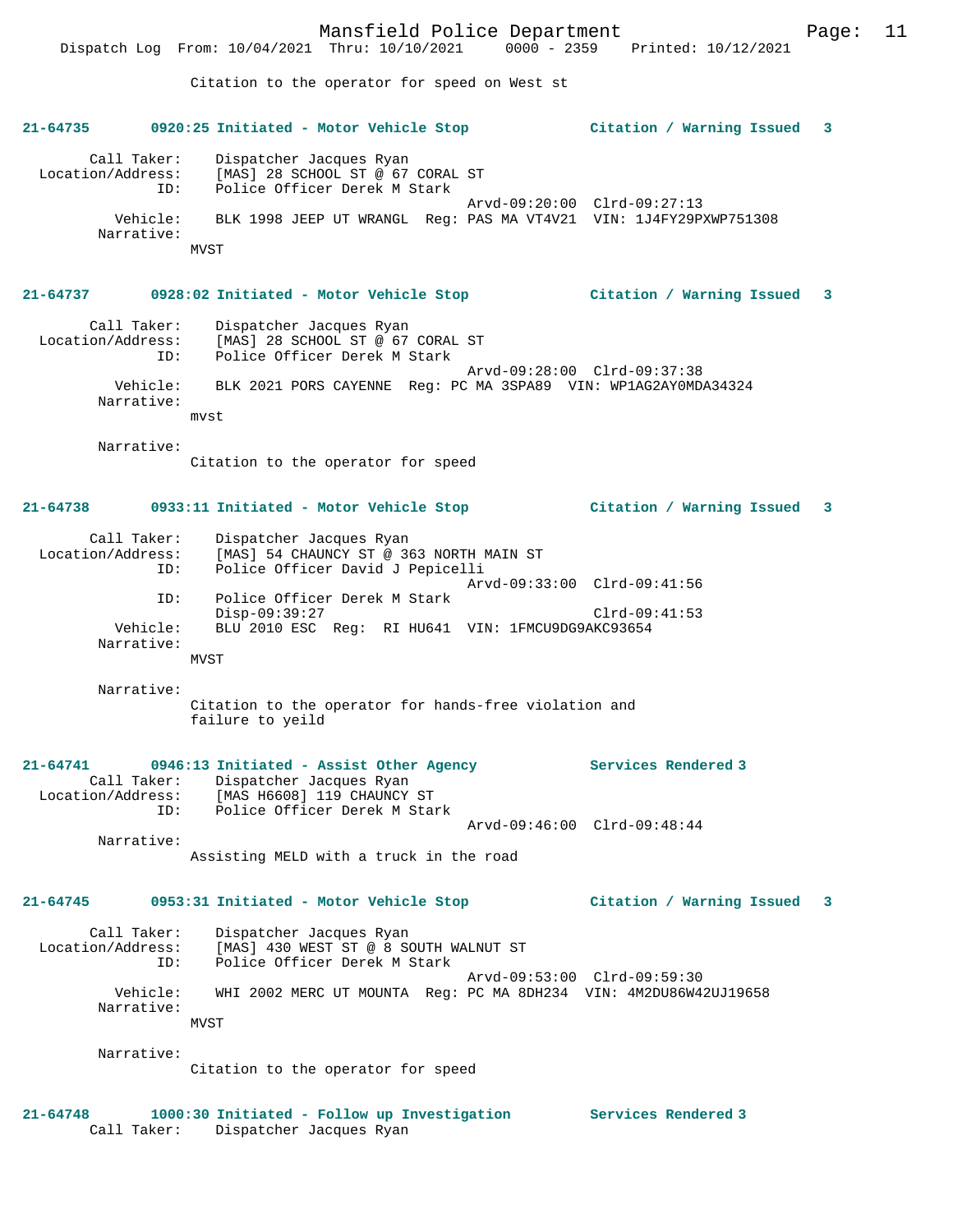Mansfield Police Department Page: 12 Dispatch Log From: 10/04/2021 Thru: 10/10/2021 0000 - 2359 Printed: 10/12/2021 Location/Address: [MAS] SOUTH WALNUT ST ID: Police Officer Derek M Stark Arvd-10:00:00 Clrd-10:05:10 Narrative: Conducting a follow up in the area from a walk-in complaint about a tree company. Narrative: Pathfinder is the tree company working with MELD. Roadway is clear. **21-64763 1105:07 Initiated - Motor Vehicle Stop Citation / Warning Issued 3** Call Taker: Dispatcher Jacques Ryan<br>Location/Address: [MAS H5035] 300 BALCOM : [MAS H5035] 300 BALCOM ST ID: Police Officer Derek M Stark Arvd-11:05:00 Clrd-11:08:22 Vehicle: GRY 2013 BMW 5SERI Reg: PC MA 342FW4 VIN: WBAXH5C57DD108767 Narrative: MVST **21-64767 1118:33 Phone - Motor Veh Acc - No Injury Services Rendered 1**  Call Taker: George Burton<br>Location/Address: [MAS 820C] 31 Location/Address: [MAS 820C] 31 PLYMOUTH ST Police Officer Derek M Stark<br>Disp-11:21:14 Disp-11:21:14 Arvd-11:24:37 Clrd-11:55:00 ID: Police Officer David J Pepicelli Disp-11:21:27 Arvd-11:22:50 Clrd-11:54:57 Vehicle: 2013 VOLV TR Reg: AP TX R548523 Vehicle: WHI 2020 WABA TT Reg: TR TX 195C284 Vehicle: BLU 2016 FORD F150 Reg: PC MA 1FVZ69 VIN: 1FTFW1EF9GFC87485 Narrative: 2 CAR MVA. NO INJURIES. TT VS. PICKUP. VEHICLES WILL BE BY BAY DOORS Narrative: Assisted with a paper exchange **21-64769 1133:12 Initiated - Follow up Investigation Investigated - Report Taken 3** Call Taker: Dispatcher Jacques Ryan<br>.on/Address: [MAS] Location/Address:<br>ID: Police Officer Nicole P Newport Arvd-11:33:00 Clrd-11:33:45 Police Officer Michael N Fenore Narrative: Refer To Field Int: 21MAS-92-FI **21-64770 1135 Initiated - Parking Violations Services Rendered 3**  Call Taker: Animal Control Steven Simonds Location/Address: [MAS] 255 NORTH MAIN ST @ 8 COTTAGE ST ID: Animal Control Steven Simonds Arvd-11:35:24 Clrd-12:17:40 Narrative: checking area for parking violations Narrative: tagged MA 316TD5 on rumford for overtime parking **21-64775 1207 Initiated - Building - Property Check Building Checked / Secured 3** Call Taker: Police Officer Derek M Stark Location/Address: [MAS 840] 280 SCHOOL ST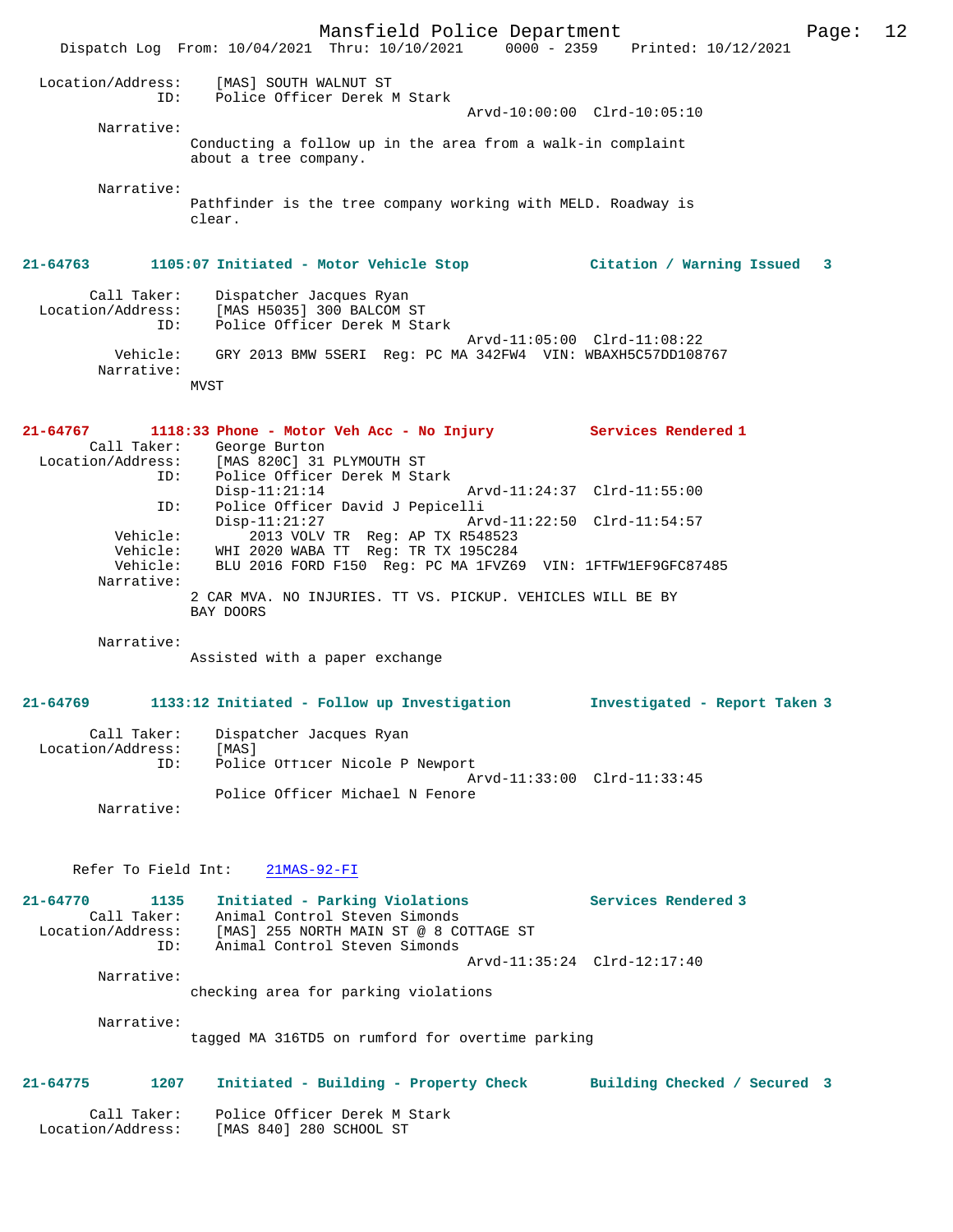Mansfield Police Department Form Page: 13 Dispatch Log From: 10/04/2021 Thru: 10/10/2021 0000 - 2359 Printed: 10/12/2021 ID: Police Officer Derek M Stark Arvd-12:07:26 Clrd-13:05:17 Narrative: Checking the area. **21-64776 1221:46 Initiated - Motor Vehicle Stop Citation / Warning Issued 3** Call Taker: Dispatcher Jacques Ryan Location/Address: [MAS] 35 CHAUNCY ST ID: Police Officer Beau J Palanza Arvd-12:21:00 Clrd-12:27:22 Vehicle: WHI 2014 HYUN CO VELOST Reg: PC MA 714HH1 VIN: KMHTC6ADXEU211243 Narrative: MVST **21-64788 1305 Initiated - Building - Property Check Building Checked / Secured 3** Call Taker: Police Officer Derek M Stark Location/Address: [MAS] 321 SCHOOL ST ID: Police Officer Derek M Stark Arvd-13:07:02 Clrd-13:07:16 Narrative: Checking the area. **21-64791 1311:48 Phone - Suspicious Actv / Persn / Veh Unfounded/Unverifed 2** Call Taker: George Burton Location/Address: [MAS 65] ID: Police Officer Beau J Palanza Disp-13:16:11 Arvd-13:17:26 Clrd-13:28:25<br>ID: Detective Patrick J Pennie Detective Patrick J Pennie<br>Disp-13:16:24 Disp-13:16:24 Arvd-13:21:48 Clrd-13:40:26 ID: Police Officer David J Pepicelli Disp-13:16:27 Arvd-13:21:49 Clrd-13:40:32 ID: Police Officer Derek M Stark Disp-13:18:01 Arvd-13:29:58 Clrd-13:38:17<br>ID: Police Officer Beau J Palanza Police Officer Beau J Palanza Disp-13:29:53 Arvd-13:29:57 Clrd-13:40:32 BLU 2000 JEEP GRACHE Reg: PC MA 3EAY44 VIN: 1J4GW48S5YC402644 Narrative: Narrative: Narrative: Narrative: Refer To Field Int: 21MAS-93-FI **21-64801 1359 Initiated - Parking Violations Services Rendered 3**  Call Taker: Animal Control Steven Simonds Location/Address: [MAS] 242 NORTH MAIN ST @ 16 OLD COLONY WAY<br>ID: Animal Control Steven Simonds Animal Control Steven Simonds Arvd-14:00:06 Clrd-14:35:35 Narrative: checking area for parking violations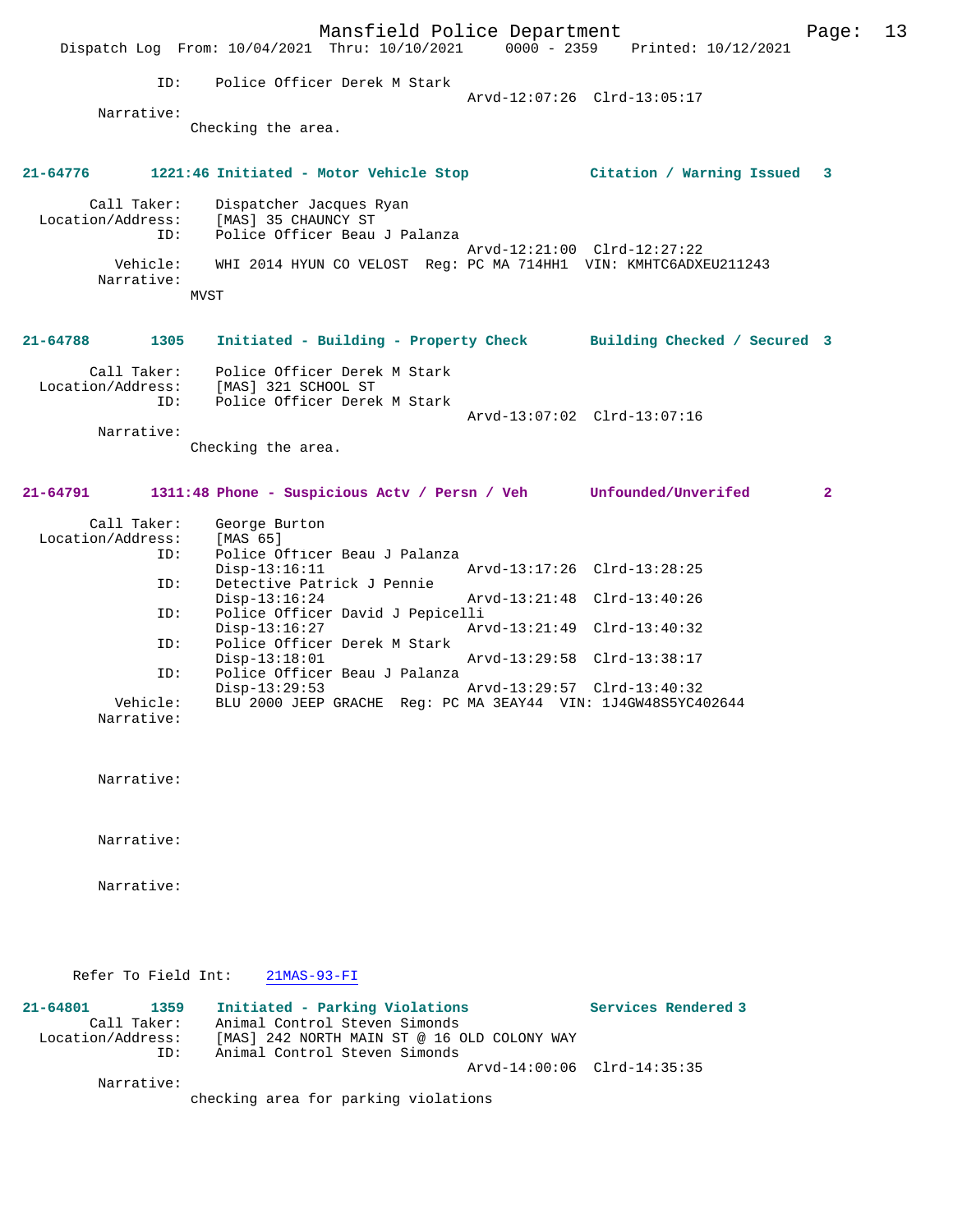Mansfield Police Department Page: 14 Dispatch Log From: 10/04/2021 Thru: 10/10/2021 0000 - 2359 Printed: 10/12/2021 **21-64805 1418:58 Phone - 911 Hang-ups & Verifications Confirmed misdial/Accdntl Call 2**  Call Taker: NICHOLAS GOYETTE Location/Address: [MAS H107] 241 SOUTH MAIN ST ID: Police Officer Beau J Palanza Disp-14:20:51 Arvd-14:23:10 Clrd-14:25:14 Narrative: Checking on a 911 accidental, caller states no emergency Contact made?: yes Cellphone? (y/n): yes **21-64807 1435:38 Initiated - Motor Vehicle Stop Citation / Warning Issued 3** Call Taker: Dispatcher Jacques Ryan Location/Address: [MAS H1685] 147 CHAUNCY ST ID: Police Officer Beau J Palanza Arvd-14:35:00 Clrd-14:42:06 Vehicle: GRY 2010 FORD F150 Reg: PAV MA PERERA VIN: 1FTEX1E8XAFA00687 Narrative: **MVST**  Narrative: Citation to the operator for speed **21-64808 1435:43 Phone - Well Being Check Services Rendered 3**  Call Taker: NICHOLAS GOYETTE Location/Address: [MAS H5350] 10 ERICK RD Apt. #29 ID: Detective Patrick J Pennie Arvd-14:46:37 Clrd-15:13:54 Narrative: Bristol Elder Services requesting check on party, did not answer or phone for meals on wheels delivery. Unk on any medical issues, caller did not have the records. Narrative: M8 is going reach out to the resident's niece to try and seek his location Narrative: Resident was sleeping **21-64809 1453:25 Walk-In - Fraud or Identity Theft Investigated - Report Taken 1** Call Taker: Support Staff Matthew Todesco Location/Address: [MAS H1916] 11 MAYFLOWER DR Police Officer Derek M Stark Disp-14:55:24 Arvd-14:55:32 Clrd-15:47:06 Narrative: Walk in looking to report a check that was stolen from the mail and cashed . Ofc. Stark to speak with victim. Refer To Incident: 21MAS-1090-OF **21-64812 1510:14 Phone - Animal Complaints Services Rendered 3**  Call Taker: NICHOLAS GOYETTE Vicinity of: [MAS] 512 SOUTH MAIN ST ID: Police Officer Beau J Palanza Arvd-15:15:42 Clrd-15:22:57 ID: Police Officer David J Pepicelli Arvd-15:18:28 Clrd-15:22:57 Narrative: 2 pitbulls ran out from behind 512 S main and attacked a man

and his dog, neither of which were injured. He was able to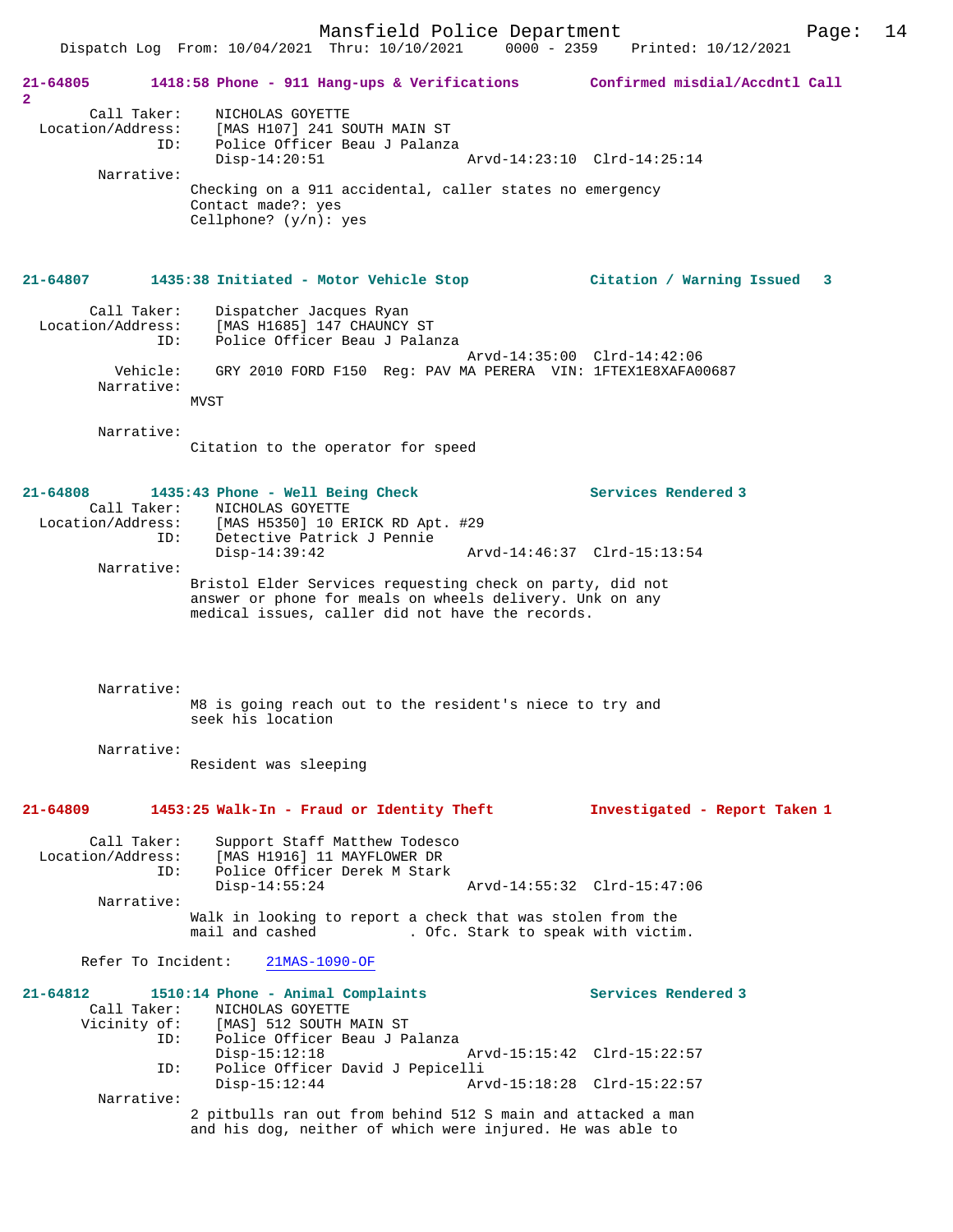Mansfield Police Department Page: 15 Dispatch Log From: 10/04/2021 Thru: 10/10/2021 escape. Caller is available to speak to officers if needed, no longer on scene. Narrative: M5 is attempting to speak to the homeowner now Narrative: Homeowner states the dogs were always in the backyard and never left. **21-64823 1620:47 Phone - Animal Complaints Services Rendered 3**  Call Taker: <br> NICHOLAS GOYETTE<br>
Location/Address: [MAS] 4 ERICK RD [MAS] 4 ERICK RD @ 15 BONNEY LN ID: Police Officer Andrew J Kelley<br>Disp-16:24:12 P Disp-16:24:12 Arvd-16:32:10 Clrd-16:40:23 Narrative: Caller reports a dead animal in the roadway by the condos, will be on scene in a red sox jacket to point out to officer Narrative: Animal was removed from the roadway **21-64828 1655:46 Phone - 911 Hang-ups & Verifications Confirmed misdial/Accdntl Call 2**  Call Taker: NICHOLAS GOYETTE Location/Address: [MAS H2443] 379 PRATT ST Police Officer Danielle C Titus Disp-16:58:11 Clrd-17:03:28<br>TD: Police Officer Andrew J Kelley Police Officer Andrew J Kelley<br>Disp-16:58:14 A Disp-16:58:14 Arvd-17:01:34 Clrd-17:03:28 Narrative: Checking on a 911 hang up. Called back, female w/ language barrier states no emergency, tough to tell by tone if there is one or not. Contact made?: yes Cellphone? (y/n): yes Uncertainty radius: Narrative: Confirmed accidental by the female caller **21-64840 1721:54 Phone - 911 Hang-ups & Verifications Unfounded/Unverifed 2** Call Taker: NICHOLAS GOYETTE Location/Address: [MAS 927] 50 PLYMOUTH ST Police Officer David J Pepicelli<br>Disp-17:25:33 Arv Disp-17:25:33 Arvd-17:33:51 Clrd-17:36:55 Narrative: Checking on a 911 hang up, mapping over tennis court. Contact made?: no Cellphone? (y/n): yes Uncertainty radius: 21m **21-64841 1734:22 Initiated - Community Policing Services Rendered 3**  Call Taker: Dispatcher Jacques Ryan Location/Address: [MAS 12] 250 EAST ST ID: Police Officer Andrew J Kelley Arvd-17:34:00 Clrd-19:13:59 **21-64851 1840:31 Initiated - Building - Property Check Building Checked / Secured 3** Call Taker: Dispatcher Jacques Ryan<br>Location/Address: [MAS 840] 280 SCHOOL ST [MAS 840] 280 SCHOOL ST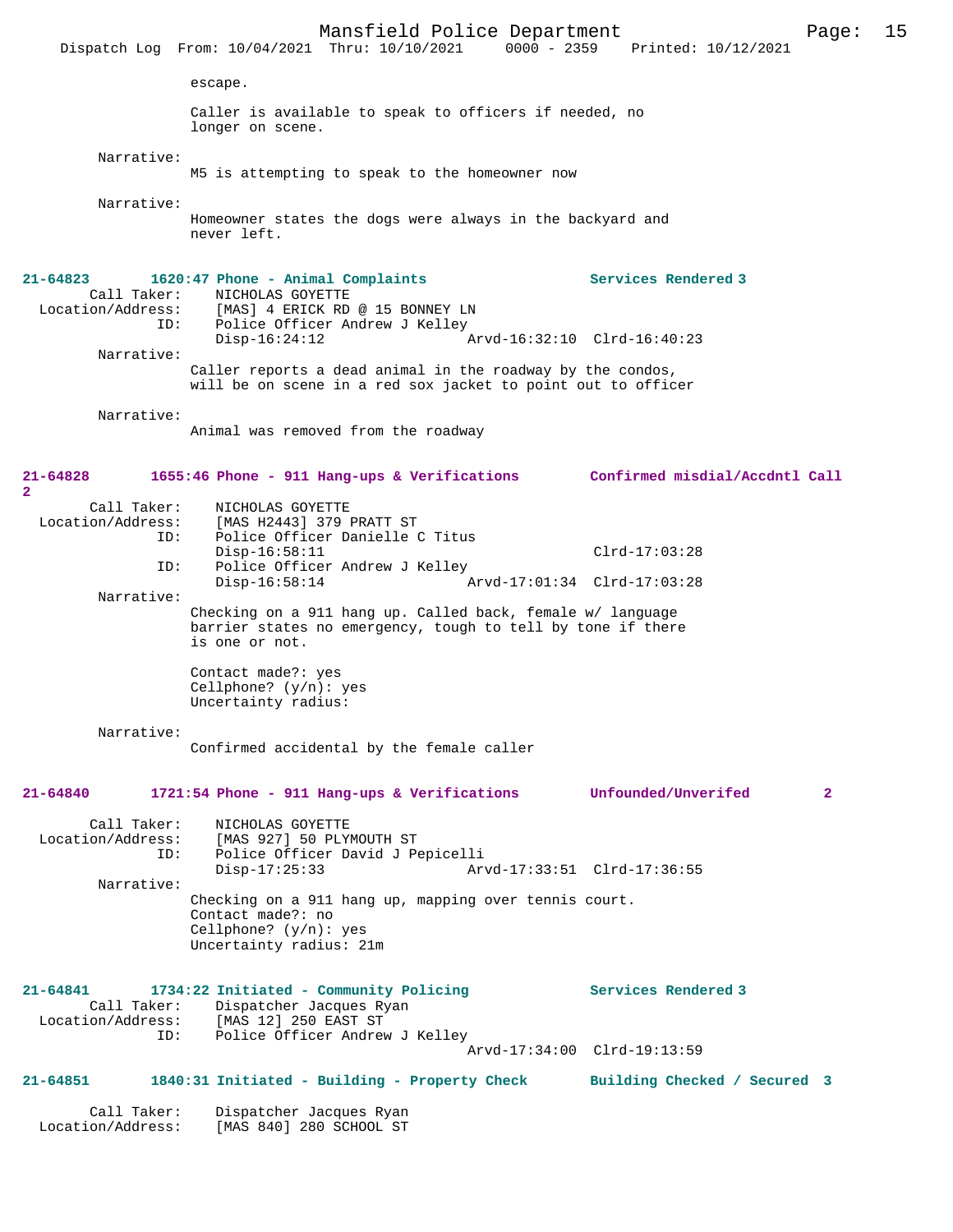Mansfield Police Department Page: 16 Dispatch Log From: 10/04/2021 Thru: 10/10/2021 0000 - 2359 Printed: 10/12/2021 ID: Police Officer David J Pepicelli Arvd-18:40:00 Clrd-19:03:35 Narrative: Checking the area. **21-64856 1903:46 Initiated - Building - Property Check Building Checked / Secured 3** Call Taker: Chelsey Ferstler Location/Address: [MAS 1042] 321 SCHOOL ST ID: Police Officer David J Pepicelli Arvd-19:03:00 Clrd-19:04:00 Narrative: Checking the area. **21-64862 1942:55 Initiated - Building - Property Check Services Rendered 3**  Call Taker: Chelsey Ferstler Location/Address: [MAS 4] 31 HAMPSHIRE ST ID: Police Officer David J Pepicelli Arvd-19:42:00 Clrd-20:04:03 Vehicle: GRY 2011 HOND ACCORD Reg: PC MA 1BHB55 VIN: 1HGCP2F80BA082795 Narrative: Checking the area. Narrative: speaking with hotel manager, abandoned vehicle has been in parking lot for a few months Narrative: M11 advised he spoke to the manager about what they have to do to get the vehicle removed. Narrative: Foxboro PD spoke with the RO. She was advised to call MPD **21-64872 2008:17 Initiated - Building - Property Check Building Checked / Secured 3** Call Taker: Chelsey Ferstler Location/Address: [MAS 281A] 1 CROCKER ST ID: Police Officer Danielle C Titus Arvd-20:08:00 Clrd-20:19:08 Narrative: Checking the area. **21-64875 2028:28 Initiated - Building - Property Check Building Checked / Secured 3** Call Taker: Chelsey Ferstler Location/Address: [MAS] MYSTIC LN ID: Police Officer Andrew J Kelley Arvd-20:28:00 Clrd-20:35:17 Narrative: Checking the area. **21-64887 2100:55 Initiated - Building - Property Check Building Checked / Secured 3** Call Taker: Chelsey Ferstler Location/Address: [MAS 992] 660 EAST ST ID: Police Officer Andrew J Kelley Arvd-21:00:00 Clrd-21:06:57 Narrative: Checking the area. **21-64890 2115:28 Phone - Suspicious Actv / Persn / Veh Spoken To 2**  Call Taker: George Burton Location/Address: [MAS H3454] 48 CASA DR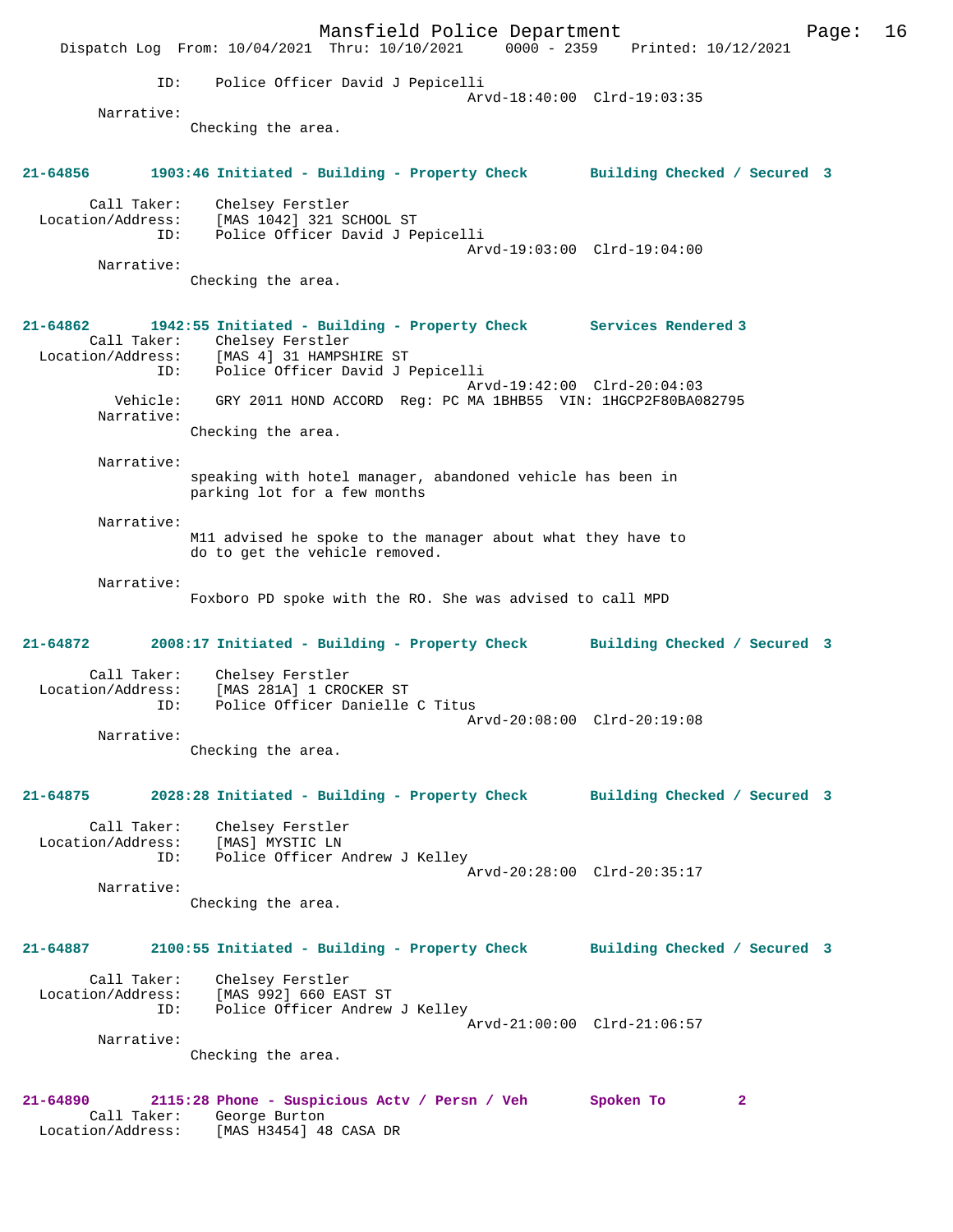Mansfield Police Department Page: 17 Dispatch Log From: 10/04/2021 Thru: 10/10/2021 ID: Police Officer David J Pepicelli Disp-21:17:55 Arvd-21:20:22 Clrd-21:37:24<br>TD: Police Officer Andrew J Kelley Police Officer Andrew J Kelley<br>Disp-21:17:58 Disp-21:17:58 Arvd-21:20:24 Clrd-21:37:32 Narrative: CP reports male sitting on neighbor's door step and ringing doorbell Narrative: CP states she has been texting with her neighbor. Neighbor stated male was knocking and ringing door bell for aprox 10 minutes Narrative: M13 spoke with male party, states he was using a dating app called grinder, looking to speak with a female who does not reside at this location. Male party left in uber. **21-64901 2210:57 Phone - Motor Veh Acc - w/Injury Services Rendered 1**  Call Taker: APRIL LEHANE<br>Vicinity of: [MAS 924] 45 [MAS 924] 454 CHAUNCY ST ID: Police Officer David J Pepicelli Disp-22:12:40 Arvd-22:19:26 Clrd-22:32:53<br>TD: Police Officer Andrew J Kelley Police Officer Andrew J Kelley<br>Disp-22:14:24 Disp-22:14:24 Arvd-22:16:51 Clrd-22:40:10<br>ID: Sergeant Jeffrey G Bombard Sergeant Jeffrey G Bombard<br>Disp-22:20:22 Disp-22:20:22 Arvd-22:20:26 Clrd-22:28:23 Vehicle: GRN 2006 TOYT CAMRY Reg: PC MA 2BEL95 VIN: 4T1BE32K16U142543 Towed: For: Accident By: Central Street Garage<br>Released To: MORIN On: 10/06/2021 @ 1540 MORIN On: 10/06/2021 @ 1540 Narrative: check area for MVA possibly in Foxboro. Reported to be right on the town line Narrative: Central on scene Refer To Accident: 21MAS-294-AC **21-64906 2249:46 Initiated - Building - Property Check Building Checked / Secured 3** Call Taker: Chelsey Ferstler<br>Location/Address: [MAS 226E] 125 H [MAS 226E] 125 HIGH ST Apt. #1-4 ID: Police Officer Danielle C Titus Arvd-22:49:00 Clrd-22:54:25 Narrative: Checking the area. **21-64909 2308:00 Initiated - Building - Property Check Building Checked / Secured 3** Call Taker: Chelsey Ferstler Location/Address: [MAS] 30 CHAUNCY ST Police Officer Danielle C Titus Arvd-23:08:00 Clrd-23:12:14 **21-64911 2333 Initiated - Building - Property Check Building Checked / Secured 3** Call Taker: Police Officer Andrew J Kelley Location/Address: [MAS 253] 330 PRATT ST Apt. #A ID: Police Officer Andrew J Kelley Arvd-23:34:34 Clrd-23:34:52 Narrative: Checking the area.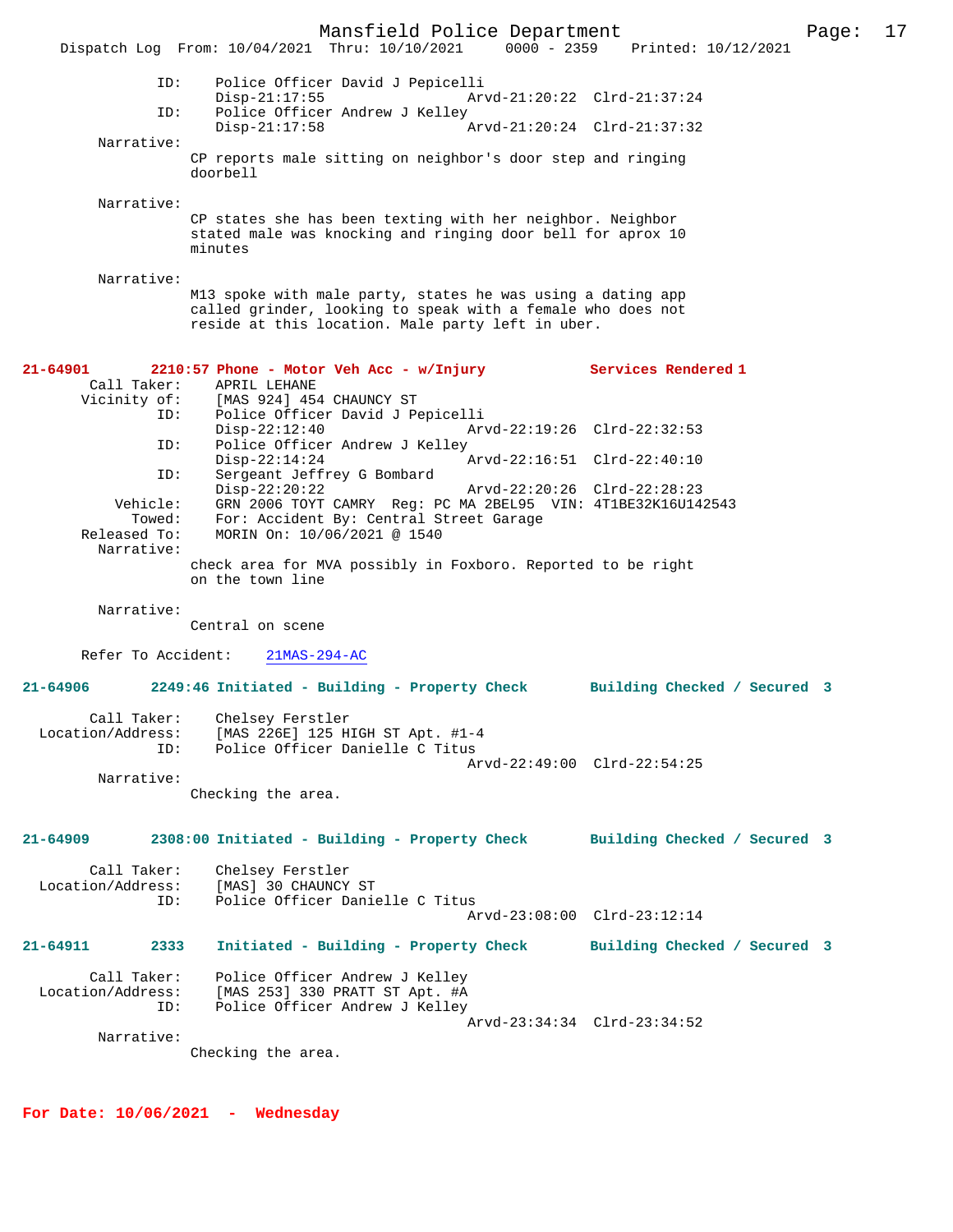Mansfield Police Department Fage: 18 Dispatch Log From: 10/04/2021 Thru: 10/10/2021 0000 - 2359 Printed: 10/12/2021 **21-64931 0108:14 Initiated - Building - Property Check Building Checked / Secured 3** Call Taker: Chelsey Ferstler Location/Address: [MAS 281A] 1 CROCKER ST ID: Police Officer Bryan Hurley Arvd-01:08:00 Clrd-01:20:53 Narrative: Checking the area. Refer To Field Int: 21MAS-94-FI **21-64934 0116:56 Initiated - Building - Property Check Building Checked / Secured 3** Call Taker: Chelsey Ferstler Location/Address: [MAS 417] 9 FRANCIS AVE<br>TD: Police Officer Mark O'Co Police Officer Mark O'Connor Arvd-01:16:00 Clrd-01:29:19 Narrative: Checking the area. **21-64940 0133:01 Initiated - Building - Property Check Building Checked / Secured 3** Call Taker: Chelsey Ferstler Location/Address: [MAS 834] 261 CHAUNCY ST ID: Police Officer Bryan Hurley Arvd-01:33:00 Clrd-01:40:37 Narrative: Checking the area. **21-64942 0145:10 Initiated - Building - Property Check Building Checked / Secured 3** Call Taker: Chelsey Ferstler Location/Address: [MAS] 4 ERICK RD @ 15 BONNEY LN ID: Police Officer Mark O'Connor Arvd-01:45:00 Clrd-01:55:18 Narrative: Checking the area. **21-64945 0200:16 Initiated - Building - Property Check Building Checked / Secured 3** Call Taker: Chelsey Ferstler Location/Address: [MAS 1002] 250 EAST ST ID: Police Officer Mark O'Connor Arvd-02:00:00 Clrd-02:08:22 Narrative: Checking the area. **21-64948 0208:35 Initiated - Building - Property Check Building Checked / Secured 3** Call Taker: Chelsey Ferstler<br>Location/Address: [MAS 1015] 30 CH. [MAS 1015] 30 CHAUNCY ST ID: Police Officer Bryan Hurley Arvd-02:08:00 Clrd-02:10:53 Narrative: Checking the area. Cumberland Farm's is now open 24 hours **21-64950 0213:11 Initiated - Building - Property Check Building Checked / Secured 3** Call Taker: Chelsey Ferstler Location/Address: [MAS 2] 60 FORBES BLVD ID: Police Officer Derek M Stark Arvd-02:13:00 Clrd-02:26:22 Narrative: Checking the area.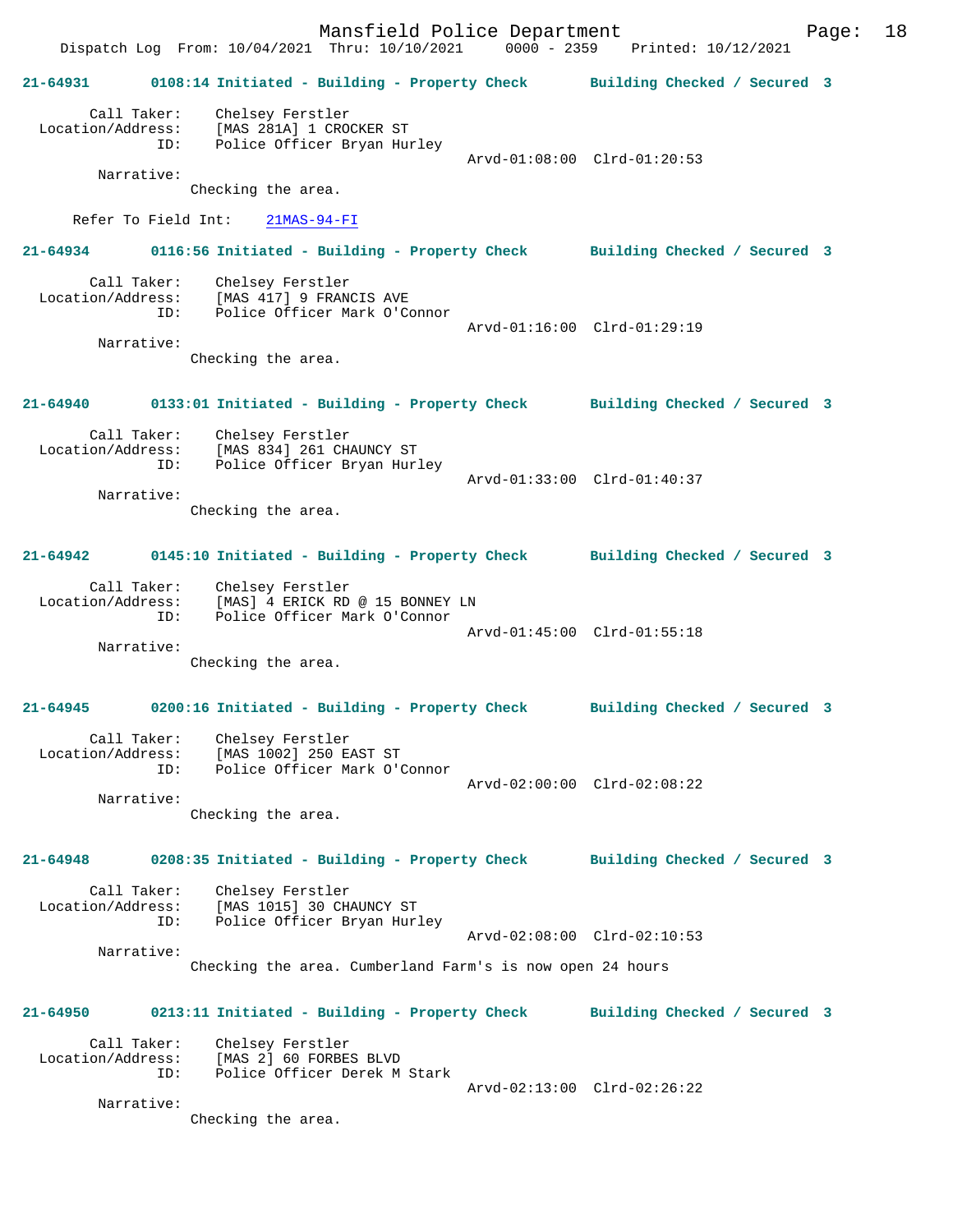**21-64952 0230:38 Initiated - Building - Property Check Building Checked / Secured 3** Call Taker: Chelsey Ferstler Location/Address: [MAS 4] 31 HAMPSHIRE ST ID: Police Officer Derek M Stark Arvd-02:30:00 Clrd-02:36:24 Narrative: Checking the area. **21-64958 0236:23 Initiated - Building - Property Check Building Checked / Secured 3** Call Taker: Chelsey Ferstler Location/Address: [MAS] MYSTIC LN<br>ID: Police Officer M Police Officer Mark O'Connor Arvd-02:36:00 Clrd-02:37:55 Narrative: Checking the area. **21-64960 0246:56 Initiated - Building - Property Check Building Checked / Secured 3** Call Taker: Chelsey Ferstler Location/Address: [MAS] MYSTIC LN ID: Police Officer Mark O'Connor Arvd-02:46:00 Clrd-02:51:34 Narrative: Checking the area. **21-64962 0250:49 Initiated - Building - Property Check Building Checked / Secured 3** Call Taker: Chelsey Ferstler Location/Address: [MAS 927] 50 PLYMOUTH ST ID: Police Officer Derek M Stark Arvd-02:50:00 Clrd-02:56:32 Narrative: Checking the area. **21-64963 0302:59 Initiated - Building - Property Check Building Checked / Secured 3** Call Taker: Chelsey Ferstler Location/Address: [MAS 840] 280 SCHOOL ST ID: Police Officer Derek M Stark Arvd-03:02:00 Clrd-03:18:51 Narrative: Checking the area. Narrative: MELD working at Spirit Halloween. **21-64965 0323:26 Initiated - Building - Property Check Building Checked / Secured 3** Call Taker: Chelsey Ferstler Location/Address: [MAS 1040] 10 RESERVOIR ST Apt. #ST ID: Police Officer Derek M Stark Arvd-03:23:00 Clrd-03:34:32 Narrative: Checking the area. **21-64983 0651 Initiated - Parking Violations Services Rendered 3**  Call Taker: Animal Control Steven Simonds Location/Address: [MAS] 250 EAST ST ID: Animal Control Steven Simonds Arvd-06:52:31 Clrd-08:22:06

Narrative: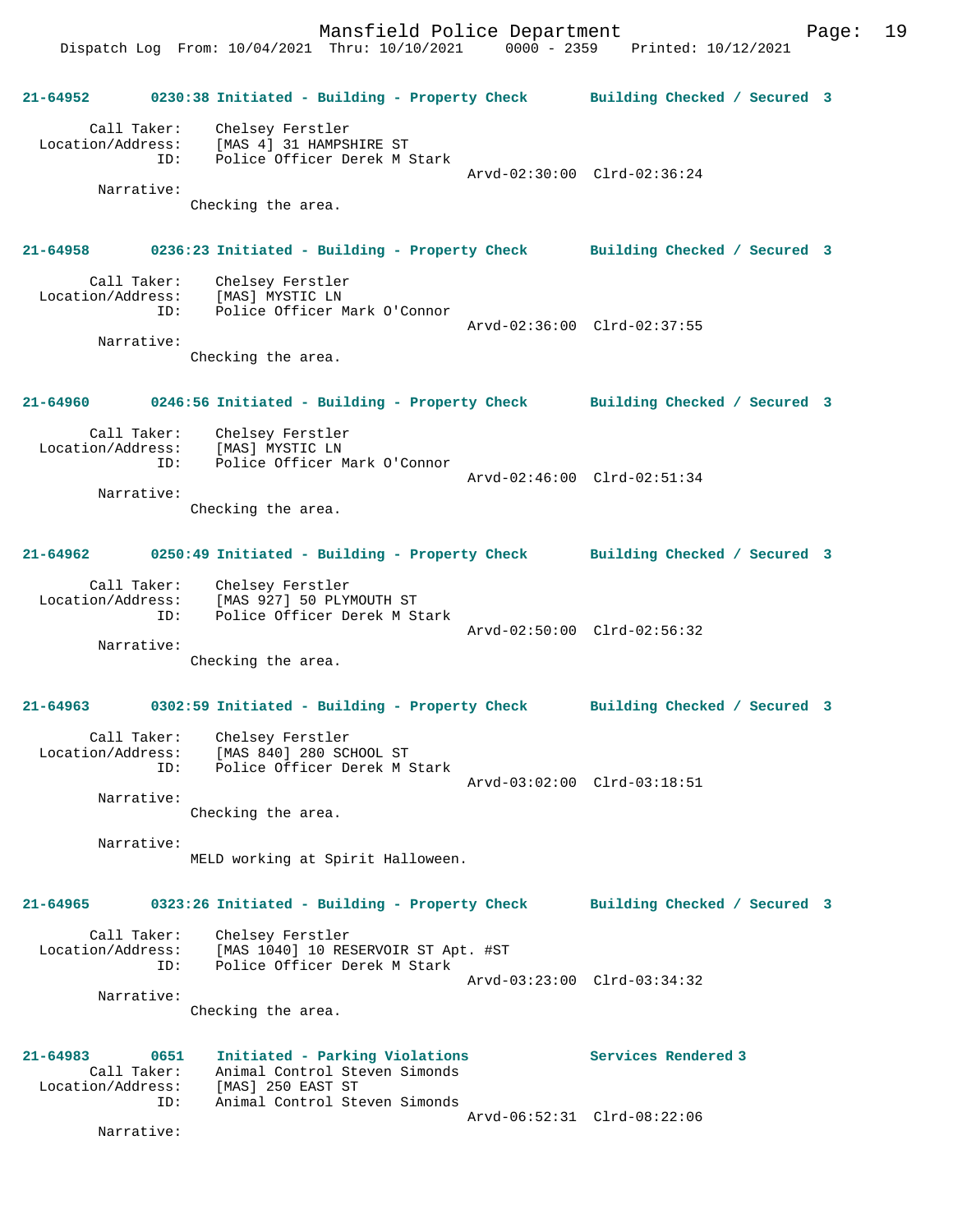SCHOOL CROSSING COVERAGE. QMS/jj

| $21 - 65000$<br>Call Taker:<br>Location/Address: [MAS] BIRD RD | $0746:37$ Phone - Assist Citizen - P S A<br>Savannah Karch                                                                                      | Services Rendered 3          |
|----------------------------------------------------------------|-------------------------------------------------------------------------------------------------------------------------------------------------|------------------------------|
|                                                                | ID: Lieutenant Thomas R Connor<br>$Disp-08:01:01$                                                                                               | Arvd-08:01:07 Clrd-08:01:10  |
| Narrative:                                                     | caller reporting a full gas tank on the left side of the<br>road near the high tension wires.                                                   |                              |
| Narrative:                                                     | ML2 checking on gas can.                                                                                                                        |                              |
| Narrative:                                                     | ML2 will be removing can.                                                                                                                       |                              |
| 21-65004<br>$\mathbf{2}$                                       | 0820:29 Phone - 911 Hang-ups & Verifications Confirmed misdial/Accdntl Call                                                                     |                              |
| Call Taker:<br>ID:                                             | Savannah Karch<br>Location/Address: [MAS 451B] 500 EAST ST<br>Police Officer Beau J Palanza<br>$Disp-08:28:03$                                  | Arvd-08:33:42 Clrd-08:33:43  |
| Narrative:                                                     | Checking on a 911 hang up.<br>Contact made?: caller will be in blue mitsubishi<br>Cellphone? $(y/n): y$<br>Uncertainty radius:                  |                              |
| 21-65010                                                       | 0839:29 Initiated - Building - Property Check Building Checked / Secured 3                                                                      |                              |
| ID:                                                            | Call Taker: Ryan O'Rourke<br>Vicinity of: [MAS H5858] 10 MYSTIC LN<br>Police Officer Beau J Palanza                                             |                              |
| Narrative:                                                     | Checking the area.                                                                                                                              | Arvd-08:39:00 Clrd-08:42:00  |
| 21-65014<br>0900<br>Call Taker:<br>Location/Address:<br>ID:    | Initiated - Speed Trailer/Signs Deployed Services Rendered 3<br>Animal Control Steven Simonds<br>[MAS] WEST ST<br>Animal Control Steven Simonds |                              |
|                                                                |                                                                                                                                                 | Arvd-09:00:45 Clrd-09:07:45  |
| Narrative:                                                     | changing batteries on speed signs                                                                                                               |                              |
| $21 - 65022$                                                   | 0943:28 Initiated - Building - Property Check                                                                                                   | Building Checked / Secured 3 |
| Call Taker:<br>ID:                                             | Ryan O'Rourke<br>Vicinity of: [MAS] 4 ERICK RD @ 15 BONNEY LN<br>Police Officer Beau J Palanza                                                  |                              |
| Narrative:                                                     | Checking the area.                                                                                                                              | Arvd-09:43:00 Clrd-09:55:15  |
| 21-65025                                                       | 0949:41 Initiated - Motor Vehicle Stop                                                                                                          | Citation / Warning Issued 3  |
| Call Taker:<br>Vicinity of:<br>ID:                             | Ryan O'Rourke<br>[MAS] 100 CHAUNCY ST @ 20 WINTHROP AVE<br>Police Officer David W Kinahan                                                       | Arvd-09:49:00 Clrd-09:59:02  |
| ID:                                                            | Police Officer Derek M Stark                                                                                                                    |                              |
| Vehicle:                                                       | $Disp-09:51:34$<br>WHI 2016 NISS VA NV500 Req: CO MA S19149 VIN: 1N6BF0LY9GN813436                                                              | Arvd-09:51:41 Clrd-09:52:25  |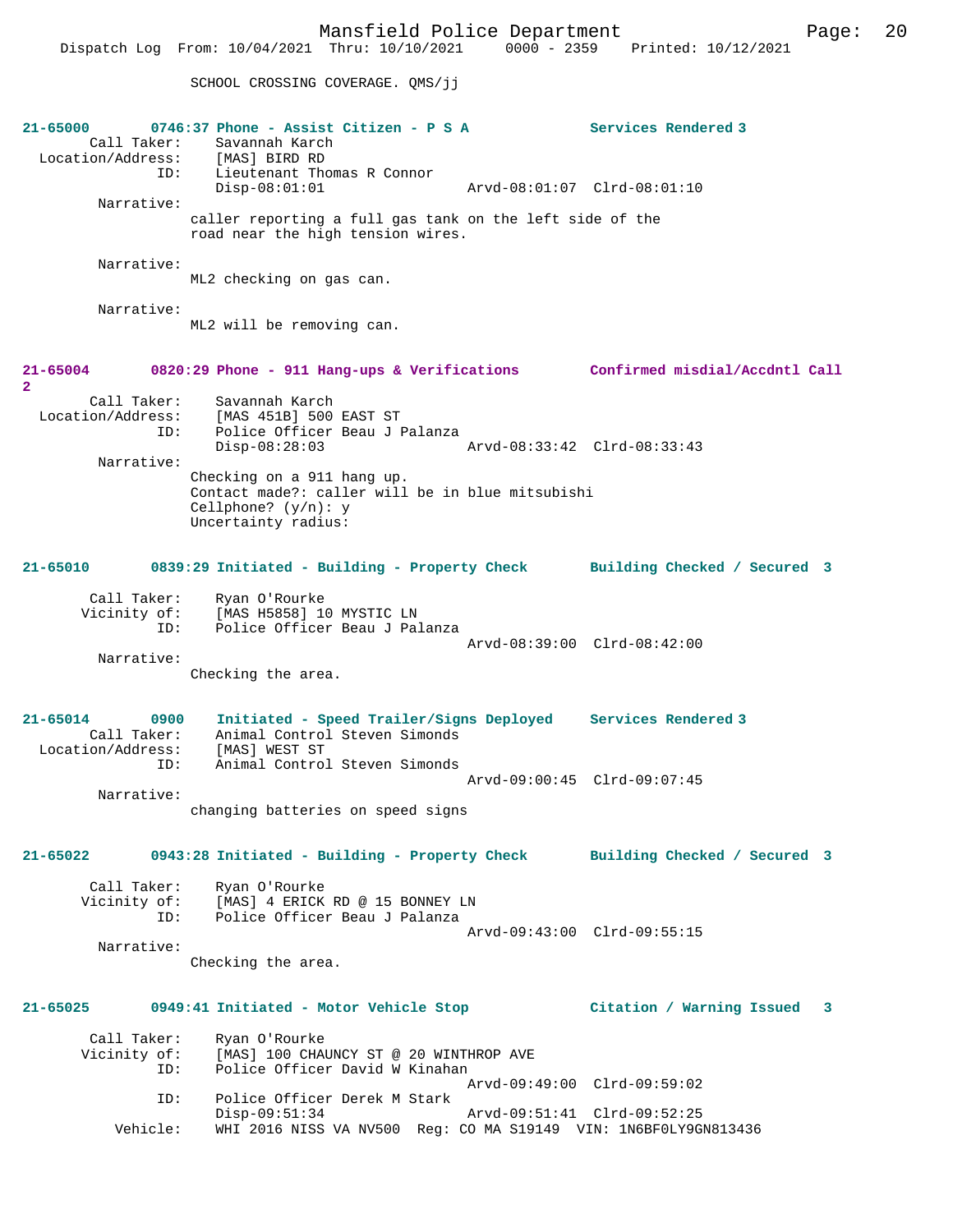Mansfield Police Department Page: 21 Dispatch Log From: 10/04/2021 Thru: 10/10/2021 Narrative: mv stop. Narrative: citation issued to the owner for inspection sticker. **21-65026 0952:25 Phone - Motor Veh Acc - No Injury Investigated - Report Taken 1** Call Taker: Robert Stewart<br>Location/Address: [MAS 840J110A] ess: [MAS 840J110A] 280 SCHOOL ST Apt. #J110<br>ID: Police Officer David W Kinahan ID: Police Officer David W Kinahan Disp-09:59:13 <br>
Vehicle: WHI 2019 MAZD CX3 Reg: PC MA 2VEK30 VIN: JM1DKFB70K14076 Vehicle: WHI 2019 MAZD CX3 Reg: PC MA 2VEK30 VIN: JM1DKFB70K1407600 SIL 2020 RENEGADE Reg: RI VX458 VIN: ZACNJBBBXLPL69196 Narrative: Caller reporting a two car MVA no injuries. Caller in the parking lot will wave down the officer. Refer To Accident: 21MAS-295-AC **21-65033 0959:50 Initiated - Motor Vehicle Stop Investigated - Report Taken 3** Call Taker: Ryan O'Rourke<br>Vicinity of: [MAS 1002] 25 [MAS 1002] 250 EAST ST ID: Police Officer David J Pepicelli Arvd-09:59:00 Clrd-10:31:19<br>ID: Police Officer Beau J Palanza Police Officer Beau J Palanza<br>Disp-10:09:25 Disp-10:09:25 Arvd-10:09:27 Clrd-10:33:43<br>ID: Police Officer Derek M Stark Police Officer Derek M Stark<br>Disp-10:23:10 Disp-10:23:10 Arvd-10:28:05 Clrd-10:33:46<br>Vehicle: BLU 2004 TOYT ST SCION Reg: PC MA 1EZT66 VIN: JTKKT604944 ehicle: BLU 2004 TOYT ST SCION Reg: PC MA 1EZT66 VIN: JTKKT604940065188<br>Towed: For: Unlicensed Operation By: Central Street Garage To: Central S Towed: For: Unlicensed Operation By: Central Street Garage To: Central Street Garage Released To: FERRAZ On: 10/06/2021 @ 1135 FERRAZ On: 10/06/2021 @ 1135 Narrative: mv stop Narrative: Central St ntfd for tow, unlicensed operation. Narrative: Stop for speeding in school zone. Narrative: Central St on scene. Narrative: M11 transporting one to the station. SM:39290.5 1029 M5 transporting one to the station SM:61958 1029. Narrative: M11 EM:39291.2 1031 M5 EM:61958 1033 Refer To Summons: 21MAS-392-AR Summons: ARAUJO-MENEZES, SONIA<br>Address: 374 PEARL ST STOUGH 374 PEARL ST STOUGHTON, MA Age: 51<br>Charges: UNI UNLICENSED OPERATION OF MV SPEEDING RATE OF SPEED EXCEEDING POSTED LIMIT (38MPH IN 20MPH ZONE) **21-65036 1006:39 Initiated - Building - Property Check Building Checked / Secured 3** Call Taker: Ryan O'Rourke<br>Location/Address: [MAS 4] 31 HA ess: [MAS 4] 31 HAMPSHIRE ST<br>ID: Detective Patrick J Pen Detective Patrick J Pennie Arvd-10:06:00 Clrd-10:12:56 Narrative: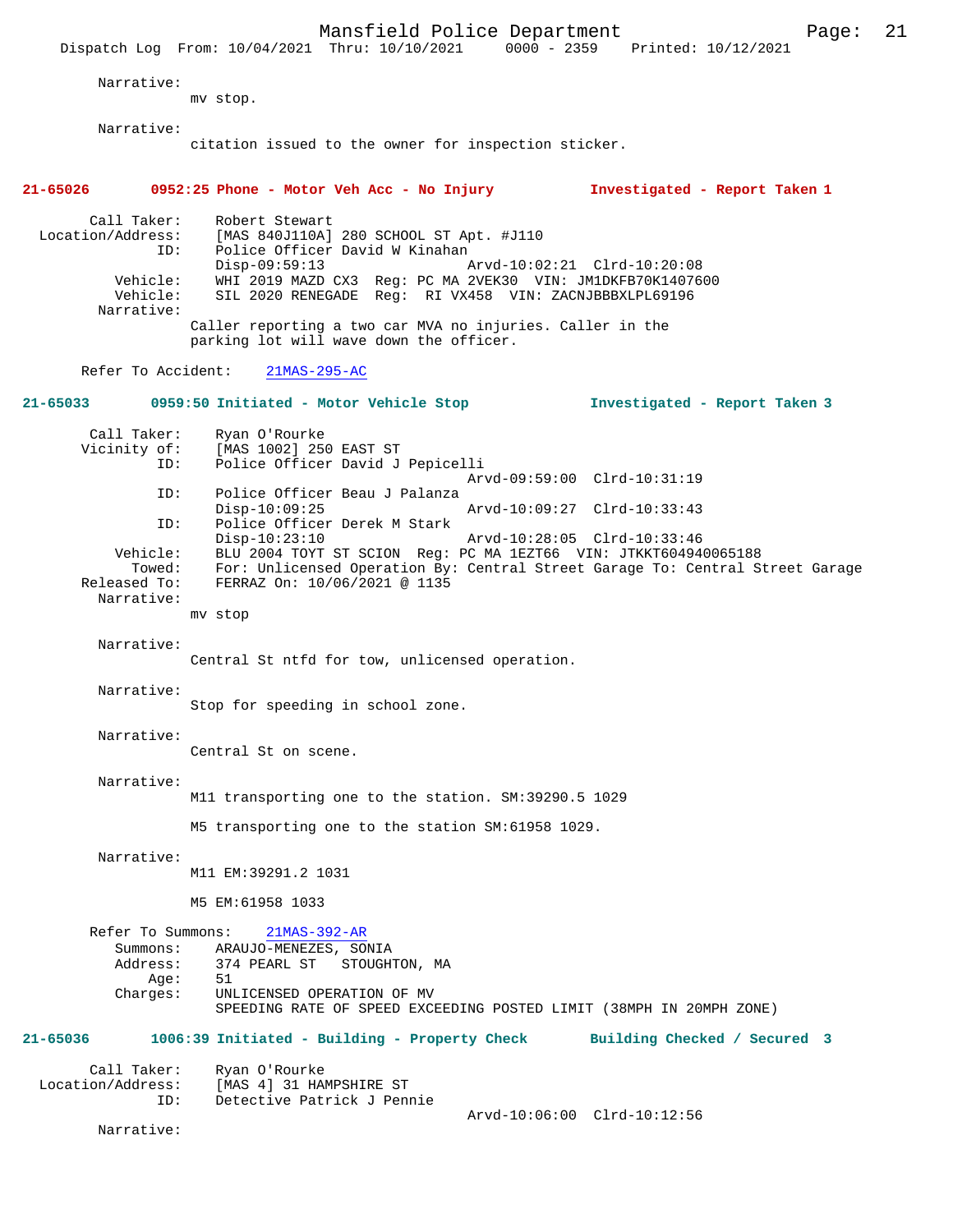Checking the area.

| 21-65040                                         | 1016:24 Initiated - Assist Citizen - P S A                                                                                                                                        | Investigated - Report Taken 3                              |
|--------------------------------------------------|-----------------------------------------------------------------------------------------------------------------------------------------------------------------------------------|------------------------------------------------------------|
| Call Taker:<br>Vicinity of:<br>ID:               | Ryan O'Rourke<br>[MAS 840I100] 280 SCHOOL ST Apt. #I100<br>Detective Patrick J Pennie                                                                                             | Arvd-10:16:00 Clrd-11:00:10                                |
| ID:<br>Vehicle:<br>Vehicle:<br>Narrative:        | Police Officer David W Kinahan<br>$Disp-10:20:22$<br>GRY 2015 ACUR ILX Reg: PC MA<br>VIN:<br>GRY 2017 AUDI Q5 Req: PC MA<br>VIN:<br>report of a female party that is disoriented. | Arvd-10:22:20 Clrd-11:00:08                                |
| Narrative:                                       | M7 and M8 speaking with R0 of vehicle.                                                                                                                                            |                                                            |
| Narrative:                                       | M8 rpts party was showing signs of intoxication. PC,<br>attempting to contact parents to pick up party.                                                                           |                                                            |
| Narrative:                                       | M8 rpts party picked up by parents. See OF for further.                                                                                                                           |                                                            |
| Refer To Incident:                               | $21MAS-1091-OF$                                                                                                                                                                   |                                                            |
| $21 - 65041$<br>Call Taker:<br>Location/Address: | 1022:59 Walk-In - Assist Citizen - P S A<br>Support Staff Matthew Todesco<br>[MAS 451B] 500 EAST ST                                                                               | Services Rendered 3                                        |
| ID:<br>ID:                                       | Police Officer David J Pepicelli<br>$Disp-10:31:24$<br>Police Officer Derek M Stark                                                                                               | $Clrd-10:36:49$                                            |
| Narrative:                                       | $Disp-10:36:32$                                                                                                                                                                   | Arvd-10:36:36 Clrd-10:48:16                                |
|                                                  | RP into get belongings, Ofc Pepicelli into assist                                                                                                                                 |                                                            |
| Narrative:                                       | Ofc Stark assisted.                                                                                                                                                               |                                                            |
| $21 - 65045$<br>3                                | 1033:20 Phone - Well Being Check                                                                                                                                                  | Investigated - No Action Req.                              |
| Call Taker:<br>Location/Address:<br>ID:<br>ID:   | Robert Stewart<br>[MAS H1603] 506 BIRD RD<br>Police Officer Beau J Palanza<br>$Disp-10:36:49$<br>Police Officer Derek M Stark<br>$Disp-10:48:28$                                  | Arvd-10:44:02 Clrd-10:56:00<br>Arvd-10:48:31 Clrd-10:56:01 |
| Narrative:                                       | Caller requesting a well being check on her friend who she<br>hasnt heard from since yesterday. Caller states that she was<br>suppose to meet her this morning.                   |                                                            |
| Narrative:                                       | M5 rpts no answer at door, garage door is open with no<br>vehicle inside.                                                                                                         |                                                            |
| Narrative:                                       | Cp called back and stated the female is at a doctors appt                                                                                                                         |                                                            |
| 21-65048                                         | 1104:30 Initiated - Motor Vehicle Stop                                                                                                                                            | Citation / Warning Issued 3                                |
| Call Taker:<br>Vicinity of:<br>ID:               | Ryan O'Rourke<br>[MAS 966] 99 MAPLE ST<br>Police Officer Beau J Palanza                                                                                                           |                                                            |
| Vehicle:                                         | GRY 2011 TOYT CAMRY Reg: PC MA 5AB378 VIN: 4T1BF3EK5BU183924                                                                                                                      | Arvd-11:04:00 Clrd-11:09:44                                |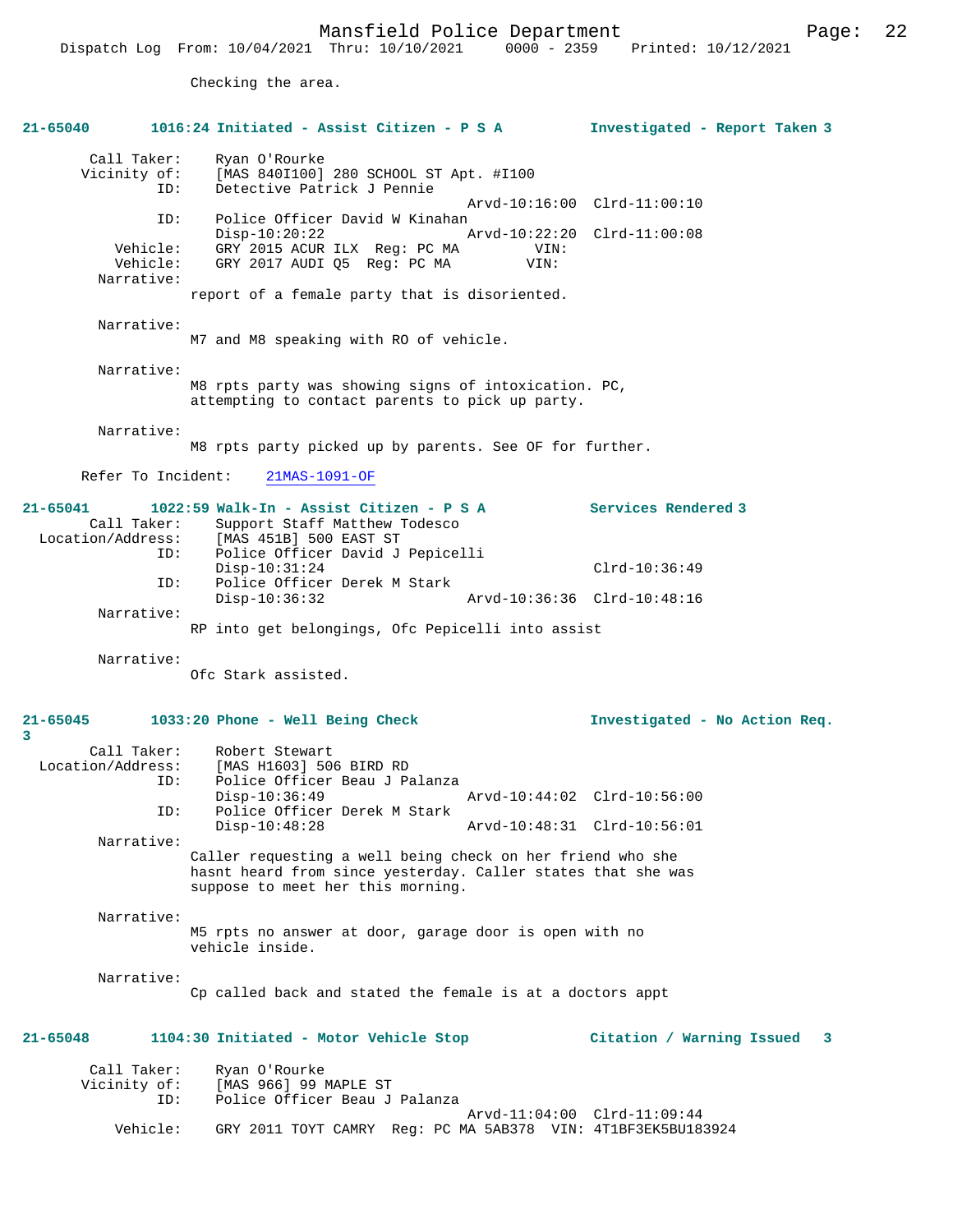|                                                                 | Mansfield Police Department<br>Dispatch Log From: 10/04/2021 Thru: 10/10/2021                                                                                            | $0000 - 2359$ | Printed: 10/12/2021         | Page: | 23 |
|-----------------------------------------------------------------|--------------------------------------------------------------------------------------------------------------------------------------------------------------------------|---------------|-----------------------------|-------|----|
| Narrative:                                                      | mv stop.                                                                                                                                                                 |               |                             |       |    |
| Narrative:                                                      | citation issued to operator.                                                                                                                                             |               |                             |       |    |
| $21 - 65049$<br>1105<br>Call Taker:<br>Location/Address:<br>ID: | Initiated - Follow up Investigation<br>Police Officer Derek M Stark<br>[MAS 451B] 500 EAST ST<br>Police Officer Derek M Stark                                            |               | Services Rendered 3         |       |    |
| Narrative:                                                      | Conducting a follow up in the area to a previously reported<br>incident.                                                                                                 |               | Arvd-11:06:00 Clrd-11:43:17 |       |    |
| $21 - 65052$                                                    | 1105:50 Phone - Trespassing / Unwanted Person                                                                                                                            |               | Investigated - No Report    | 1     |    |
| Call Taker:<br>Location/Address:<br>ID:                         | Dispatcher Jacques Ryan<br>[MAS 1018] 600 EAST ST<br>Police Officer Beau J Palanza<br>$Disp-11:11:03$                                                                    |               | Arvd-11:14:00 Clrd-11:30:14 |       |    |
| Narrative:                                                      | Report of male party living in one of the garages in one of<br>the bays towards the back.                                                                                |               |                             |       |    |
| Narrative:                                                      | Male party may not be there at this time and CP is in the<br>church, shes at the parish office                                                                           |               |                             |       |    |
| Narrative:                                                      | M5 reporting the male party was not on scene but there is<br>evidence that he is living in there. M5 following up with<br>Father Mike at the parrish                     |               |                             |       |    |
| Narrative:                                                      | M5 spoke with the parrish, they do not want party living<br>there. M5 will attempt to contact party.                                                                     |               |                             |       |    |
| Narrative:                                                      | M5 rpts contact made with involved party. he will be<br>removing his belongings in the next couple days                                                                  |               |                             |       |    |
| 21-65050<br>1107<br>ID:                                         | Initiated - Parking Violations<br>Call Taker: Animal Control Steven Simonds<br>Location/Address: [MAS] 255 NORTH MAIN ST @ 8 COTTAGE ST<br>Animal Control Steven Simonds |               | Services Rendered 3         |       |    |
| Narrative:                                                      | checking area for parking violations                                                                                                                                     |               | Arvd-11:07:20 Clrd-11:32:23 |       |    |
| $21 - 65053$                                                    | 1117:10 911 - Assist Fire Department<br>Call Taker: Ryan O'Rourke<br>Location/Address: [MAS H2215] 32 LANCASHIRE DR<br>ID: Detective Patrick J Pennie                    |               | Services Rendered 2         |       |    |
| Narrative:                                                      | $Disp-11:18:23$<br>Assisting the FD with a fire related incident. Nature: Fire<br>alarms souding, no smoke no fire.                                                      |               | Arvd-11:29:07 Clrd-11:32:00 |       |    |
| 21-65055                                                        | 1124:39 Initiated - Disabled Motor Vehicle Services Rendered 3<br>Call Taker: Ryan O'Rourke<br>Location/Address: [MAS 195A] 254 CHAUNCY ST                               |               |                             |       |    |
| Vehicle:                                                        | ID: Police Officer David W Kinahan<br>Reg: AP NJ 201093T                                                                                                                 |               | Arvd-11:24:00 Clrd-13:25:37 |       |    |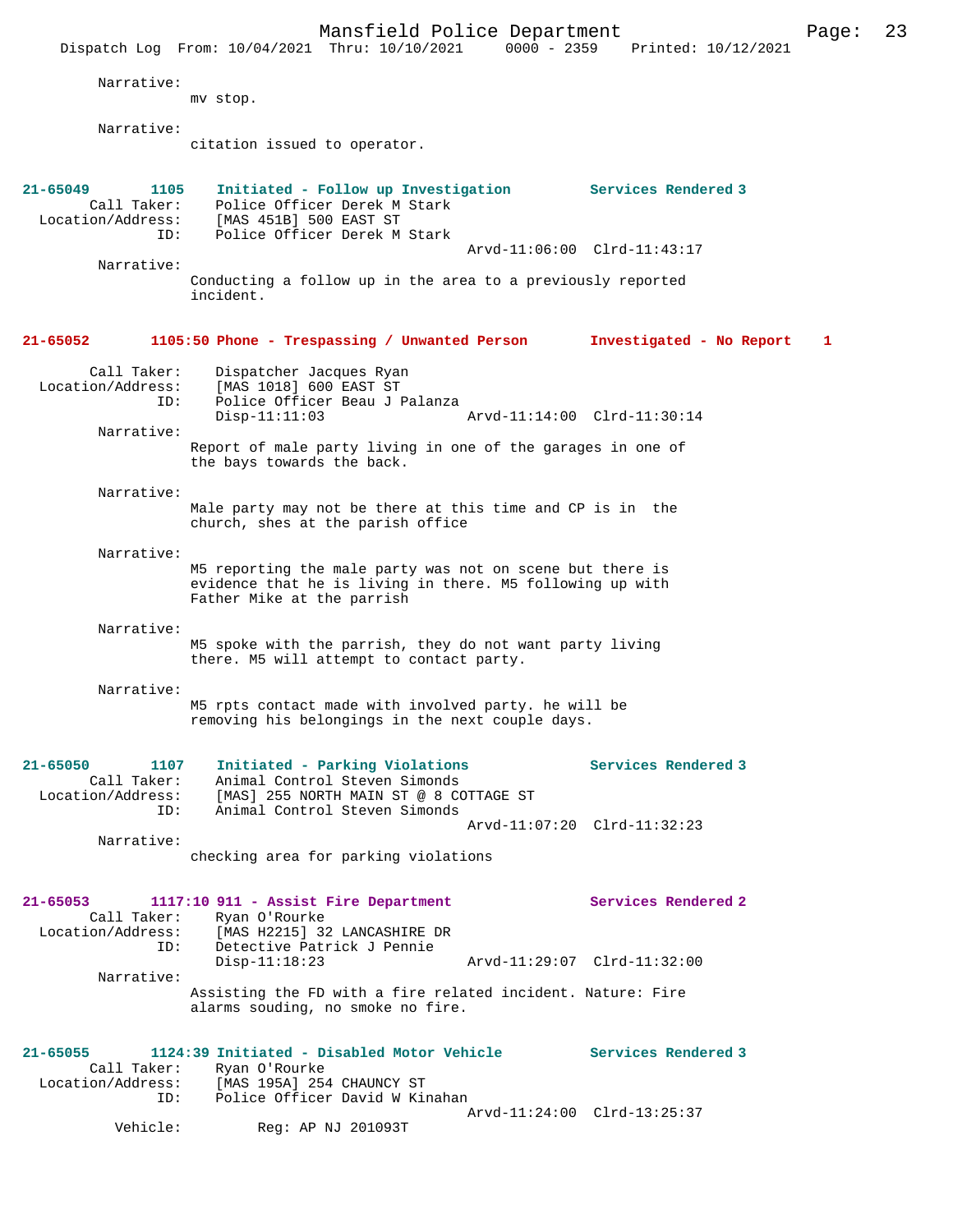Mansfield Police Department Page: 24 Dispatch Log From: 10/04/2021 Thru: 10/10/2021 0000 - 2359 Printed: 10/12/2021 Narrative: Reported DMV in the area. **21-65058 1140:49 Phone - Suspicious Actv / Persn / Veh Investigated - No Report 2** Call Taker: Robert Stewart<br>Vicinity of: [MAS H5109] 5 0 [MAS H5109] 5 CONCETTA DR ID: Police Officer Derek M Stark Disp-11:44:14 Arvd-11:49:13 Clrd-12:14:54 ID: Detective Patrick J Pennie Disp-11:44:20 Arvd-11:49:05 Clrd-12:14:56<br>Vehicle: GRY 2003 CHEV CO MONCAR Reg: PC MA 48FX05 VIN: 2G1WX12K1 GRY 2003 CHEV CO MONCAR Reg: PC MA 48FX05 VIN: 2G1WX12K139395450 Narrative: Caller reporting a white car in the area. Male party smoking cigarettes in the car has been there for 4hrs. Narrative: vehicle unoccupied, area checked and unable to find the operator. **21-65061 1156:02 Phone - 911 Hang-ups & Verifications Confirmed misdial/Accdntl Call 2**  Call Taker: Savannah Karch<br>Location/Address: [MAS 891B] 75 B ess: [MAS 891B] 75 FORBES BLVD<br>ID: Police Officer Beau J Pala Police Officer Beau J Palanza<br>Disp-12:00:02 Disp-12:00:02 Arvd-12:05:07 Clrd-12:08:58 Narrative: Checking on a 911 hang up. Contact made?: yes, employee testing phone lines no emergency Cellphone? (y/n): Uncertainty radius: **21-65068 1237:57 Initiated - Building - Property Check Building Checked / Secured 3** Call Taker: Ryan O'Rourke<br>Location/Address: [MAS 982] 111 ess: [MAS 982] 111 HOPE ST<br>ID: Police Officer Beau J Police Officer Beau J Palanza Arvd-12:37:00 Clrd-12:46:21 Narrative: Checking the area. **21-65079 1320 Initiated - Child Safety Seat Program Services Rendered 3**  Call Taker: Animal Control Steven Simonds Location/Address: [MAS 12] 250 EAST ST ID: Animal Control Steven Simonds Arvd-13:22:46 Clrd-13:23:16 Narrative: school crossing coverage **21-65092 1437:30 Initiated - Building - Property Check Building Checked / Secured 3** Call Taker: Ryan O'Rourke Vicinity of: [MAS 418] 21 FRANCIS AVE ID: Police Officer Beau J Palanza Arvd-14:37:00 Clrd-14:52:02 Narrative: Checking the area. **21-65095 1442:39 Phone - Suspicious Actv / Persn / Veh Unfounded/Unverifed 2** Call Taker: Savannah Karch Location/Address: [MAS] 170 SCHOOL ST @ 100 RTE 140 NB ID: Detective Patrick J Pennie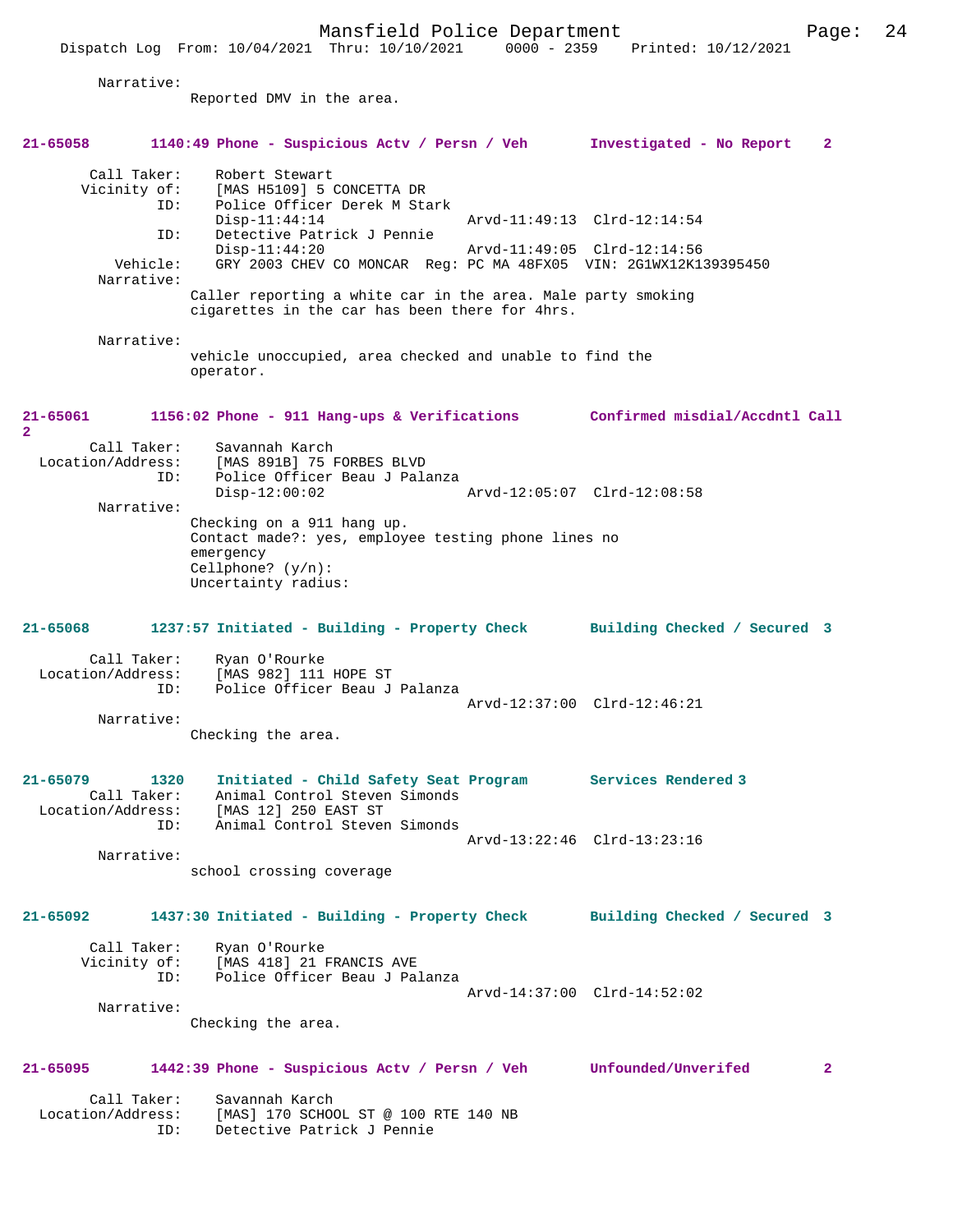|                                                  | Mansfield Police Department<br>Dispatch Log From: 10/04/2021 Thru: 10/10/2021                                                                                               | $0000 - 2359$ | Printed: 10/12/2021            | Page: | 25 |
|--------------------------------------------------|-----------------------------------------------------------------------------------------------------------------------------------------------------------------------------|---------------|--------------------------------|-------|----|
|                                                  | Disp-14:44:26                                                                                                                                                               |               |                                |       |    |
| Narrative:                                       | caller reporting an elderly female party walking down the<br>breakdown lane on 140 headed towards home depot                                                                |               |                                |       |    |
| $21 - 65099$<br>Call Taker:<br>ID:               | 1509:42 Initiated - Parking Violations<br>Jarred Kohler<br>Location/Address: [MAS 333] 245 EAST ST<br>Detective Kenneth E Wright                                            |               | Spoken To<br>3                 |       |    |
| Narrative:                                       |                                                                                                                                                                             |               | Arvd-15:09:00 Clrd-15:26:22    |       |    |
|                                                  | talking with parents about parking in the fire lane.                                                                                                                        |               |                                |       |    |
| 21-65103<br>$\mathbf{2}$                         | 1546:22 Phone - 911 Hang-ups & Verifications                                                                                                                                |               | Confirmed misdial/Accdntl Call |       |    |
| Call Taker:<br>Location/Address:<br>ID:          | Savannah Karch<br>[MAS] 125 HIGH ST<br>Detective Patrick J Pennie                                                                                                           |               |                                |       |    |
| ID:                                              | $Disp-15:47:52$<br>Police Officer Derek M Stark                                                                                                                             |               | $Clrd-15:48:48$                |       |    |
| Narrative:                                       | $Disp-15:48:38$                                                                                                                                                             |               | Arvd-15:52:58 Clrd-15:58:49    |       |    |
|                                                  | Checking on a 911 hang up.<br>Contact made?: 911 hang up no contact made, on call back goes<br>to phone tree no contact made<br>Cellphone? $(y/n)$ :<br>Uncertainty radius: |               |                                |       |    |
| $21 - 65110$<br>ID:                              | 1636:48 Phone - Neighbor Dispute<br>Call Taker: Savannah Karch<br>Location/Address: [MAS] 57 MONAHAN LN<br>Police Officer Jay J Sparrow                                     |               | Spoken To<br>3                 |       |    |
| Narrative:                                       | $Disp-16:41:23$                                                                                                                                                             |               | Arvd-16:54:28 Clrd-17:09:28    |       |    |
|                                                  | caller wishing to speak with someone in regards to the<br>exterminating company "Mosquito Joe" used for repellant in<br>the neighborhood                                    |               |                                |       |    |
| Narrative:                                       | M5 stated he spoke with homeowner, they were concerned about<br>the spray used. they will be contacting Mosquito Joes<br>regarding what was sprayed.                        |               |                                |       |    |
| $21 - 65116$<br>Call Taker:<br>Location/Address: | 1722:54 Phone - Erratic Oper MV / Road Rage<br>Savannah Karch<br>[MAS 840K] 280 SCHOOL ST Apt. #K                                                                           |               | Services Rendered 3            |       |    |
| ID:                                              | Police Officer David J Pepicelli<br>$Disp-17:24:02$                                                                                                                         |               | $Clrd-17:26:17$                |       |    |
| ID:                                              | Police Officer Danielle C Titus<br>$Disp-17:24:05$                                                                                                                          |               | $Clrd-17:26:15$                |       |    |
| ID:                                              | Police Officer Danielle C Titus<br>$Disp-17:27:05$                                                                                                                          |               | Arvd-17:29:46 Clrd-17:35:42    |       |    |
| ID:                                              | Police Officer David J Pepicelli<br>$Disp-17:27:07$                                                                                                                         |               | Arvd-17:29:53 Clrd-17:35:40    |       |    |
| Vehicle:<br>Narrative:                           | WHI 2013 MERZ CO C Req: PAS MA NE74WV VIN: WDDGJ7HBXDG090366                                                                                                                |               |                                |       |    |
|                                                  | caller reporting a white honda speeding around the lot white<br>caucasian male with a beard driving the vehicle                                                             |               |                                |       |    |

Narrative:

vehicle headed out the qdoba exit caller unable to make out the license plate

Narrative:

M11 out with two vehicles in front of Kohls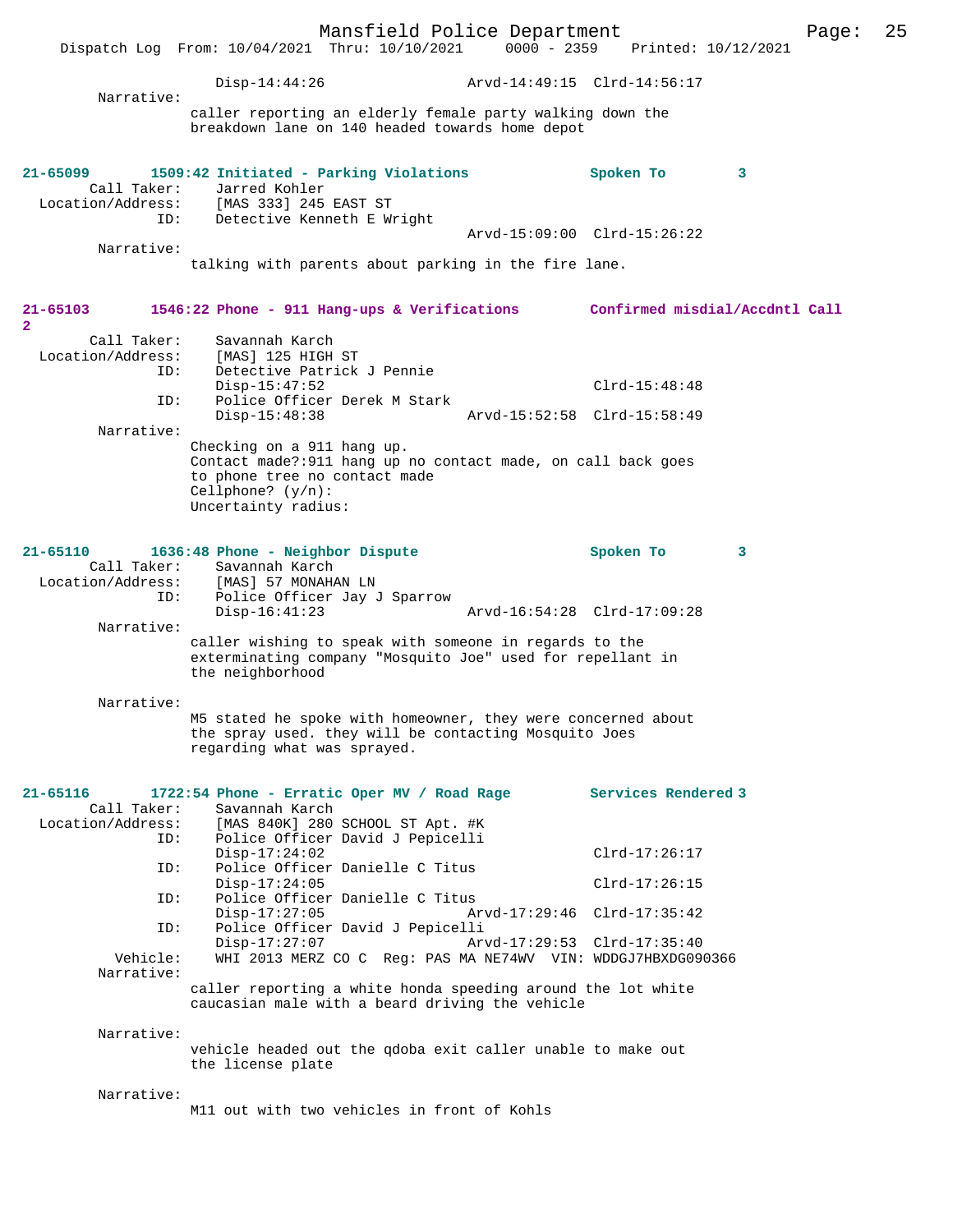Narrative:

Party spoken to and advised of the complaints, party states he will take it easy going through the lots.

| 21-65120<br>Call Taker:                               | 1742:01 911 - Assist Fire Department<br>Ryan O'Rourke<br>Location/Address: [MAS H5359] 8 ESSEX ST                                                                                                                   | Services Rendered 2          |
|-------------------------------------------------------|---------------------------------------------------------------------------------------------------------------------------------------------------------------------------------------------------------------------|------------------------------|
| ID:<br>Narrative:                                     | Police Officer Jay J Sparrow<br>$Disp-17:43:15$                                                                                                                                                                     | Arvd-17:47:03 Clrd-17:52:26  |
|                                                       | Assisting the FD with a fire related incident. Nature: CO<br>detector sounding.                                                                                                                                     |                              |
| 21-65123<br>Call Taker:                               | 1801:57 Phone - Suspicious Actv / Persn / Veh Gone on Arrival 2<br>Robert Stewart<br>Vicinity of: [MAS 840K] 280 SCHOOL ST Apt. #K                                                                                  |                              |
| ID:<br>ID:                                            | Police Officer Danielle C Titus<br>$Disp-18:03:48$<br>Police Officer David J Pepicelli                                                                                                                              | Arvd-18:06:52 Clrd-18:18:18  |
| Narrative:                                            | $Disp-18:03:56$                                                                                                                                                                                                     | Arvd-18:09:37 Clrd-18:18:14  |
|                                                       | Caller reporting an erratic operator. possibly on West St or<br>school St. Caller no longer behind the vehicle                                                                                                      |                              |
| Narrative:                                            | M13 rpts checks of property, no vehicle matching description<br>found.                                                                                                                                              |                              |
| 21-65124<br>ID:                                       | 1806:19 Phone - Well Being Check<br>Call Taker: Savannah Karch<br>Location/Address: [MAS] 277 FRANKLIN ST                                                                                                           | Services Rendered 3          |
| ID:                                                   | Police Officer Jay J Sparrow<br>$Disp-18:09:32$<br>Sergeant Jeffrey G Bombard                                                                                                                                       | Arvd-18:12:49 Clrd-18:18:48  |
| Vehicle:<br>Vehicle:<br>Narrative:                    | $Disp-18:10:46$<br>Arvd-18:15:18 Clrd-18:18:46<br>BLK 2017 SUBA ST OUTBAC Reg: PAS MA US388K VIN: 4S4BSANC0H3295733<br>BLK 2016 FORD FOCUS Req: PC MA 5ZN963 VIN: 1FADP3F27GL316047                                 |                              |
|                                                       | Caller requesting well being check on employee who may have<br>been intoxicated on a zoom training call, she had slurred<br>speech and they witnessed her fall over while on the call<br>and the video disconnected |                              |
| Narrative:                                            | M5 states party was working in back of the house in office<br>and she checks fine.                                                                                                                                  |                              |
| $21 - 65132$                                          | 1837:46 Initiated - Building - Property Check                                                                                                                                                                       | Building Checked / Secured 3 |
| Call Taker:<br>Location/Address:<br>ID:               | Stephen Martell<br>[MAS 1042] 321 SCHOOL ST<br>Police Officer Danielle C Titus                                                                                                                                      | Arvd-18:37:00 Clrd-18:40:36  |
| Narrative:                                            | Checking the area.                                                                                                                                                                                                  |                              |
| 21-65134<br>2                                         | 1843:05 Phone - 911 Hang-ups & Verifications Confirmed misdial/Accdntl Call                                                                                                                                         |                              |
| Call Taker:<br>Location/Address:<br>ID:<br>Narrative: | Robert Stewart<br>[MAS 131] 141 NORTH MAIN ST<br>Police Officer David J Pepicelli<br>$Disp-18:44:27$                                                                                                                | Arvd-18:46:13 Clrd-18:47:42  |
|                                                       | Checking on a 911 hang up.<br>Contact made?: yes, will meet officer out front                                                                                                                                       |                              |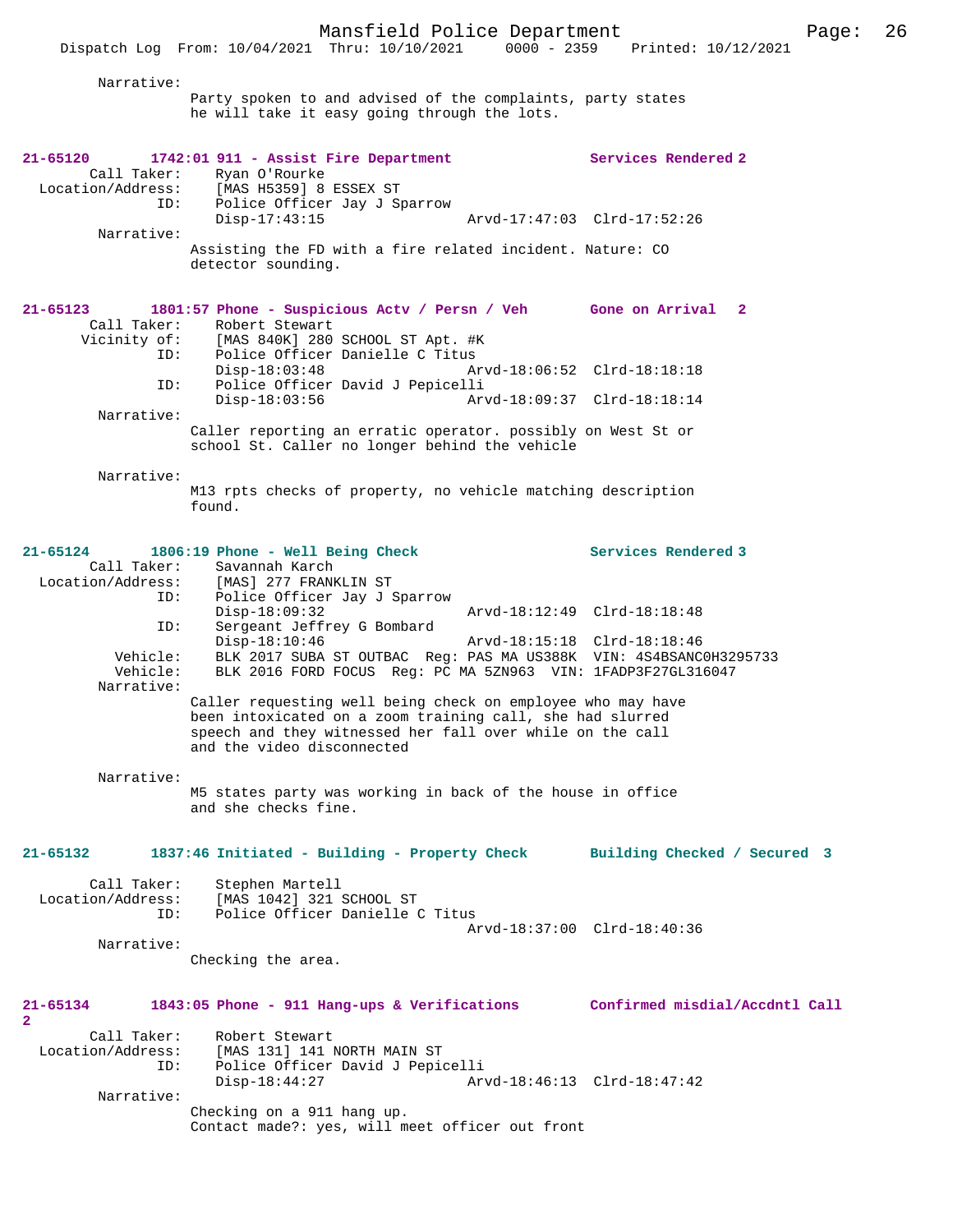Cellphone? (y/n): yea Uncertainty radius: 10 **21-65137 1854:21 Initiated - Follow up Investigation Services Rendered 3**  Call Taker: Stephen Martell<br>Location/Address: [MAS H6449] 700 ES: [MAS H6449] 700 WARE ST<br>ID: Police Officer Michael 1 Police Officer Michael N Fenore Arvd-18:54:00 Clrd-19:23:46 Police Officer Nicole P Newport Narrative: Conducting a follow up in the area to a previously reported incident. **21-65141 1916:26 Initiated - Parking Violations Citation / Warning Issued 3** Call Taker: Stephen Martell<br>Location/Address: [MAS] 126 NORTH ess: [MAS] 126 NORTH MAIN ST @ 10 VILLA ST<br>ID: Police Officer David J Pepicelli Police Officer David J Pepicelli Arvd-19:16:00 Clrd-19:17:17 Vehicle: GRY 1999 GMC SIERRA Reg: PC MA 658XSD VIN: 2GTEK19T0X1509040 Narrative: Cite for parking violation. **21-65143 1924:30 Initiated - Parking Violations Citation / Warning Issued 3** Call Taker: Stephen Martell Location/Address: [MAS] 8 COTTAGE ST @ 255 NORTH MAIN ST ID: Police Officer David J Pepicelli Arvd-19:24:00 Clrd-19:25:28 Vehicle: BLK 2016 BMW 5SERI Reg: PC MA 3FA299 VIN: WBA5A7C53GG144899 Narrative: parked 20ft from an intersection and blocking a cross walk. **21-65147 2022:28 Initiated - Follow up Investigation Building Checked / Secured 3** Call Taker: Stephen Martell<br>ion/Address: [MAS] BONNEY LN Location/Address: ID: Police Officer Michael N Fenore Arvd-20:22:00 Clrd-20:28:57 Police Officer Nicole P Newport Narrative: Conducting a follow up in the area to a previously reported incident. **21-65148 2024:55 Initiated - Building - Property Check Building Checked / Secured 3** Call Taker: Stephen Martell<br>Location/Address: [MAS 322] 31 HA [MAS 322] 31 HAMPSHIRE ST ID: Police Officer Danielle C Titus Arvd-20:24:00 Clrd-20:35:24 Narrative: Checking the area. **21-65151 2107:20 Initiated - Building - Property Check Building Checked / Secured 3** Call Taker: Stephen Martell<br>Location/Address: [MAS 411] 60 FO [MAS 411] 60 FORBES BLVD ID: Police Officer Danielle C Titus Arvd-21:07:00 Clrd-21:20:46 Narrative: Checking the area. **21-65153 2127:36 Initiated - Building - Property Check Building Checked / Secured 3**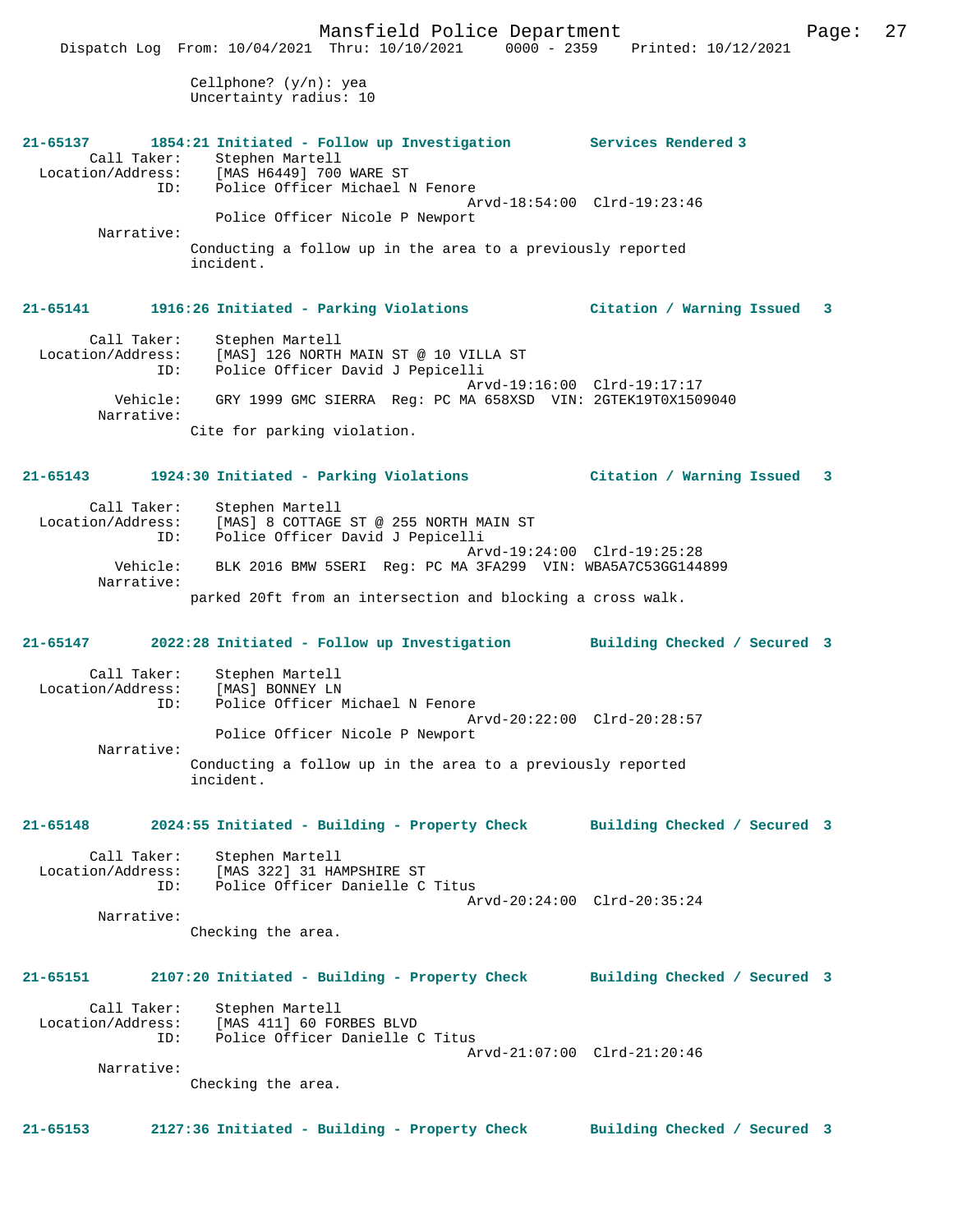Mansfield Police Department Form Page: 28 Dispatch Log From: 10/04/2021 Thru: 10/10/2021 0000 - 2359 Printed: 10/12/2021 Call Taker: Jarred Kohler Location/Address: [MAS] 905 SOUTH MAIN ST ID: Police Officer Danielle C Titus Arvd-21:27:00 Clrd-21:37:08 Narrative: Checking the area. **21-65161 2147:43 Initiated - Building - Property Check Building Checked / Secured 3** Call Taker: Stephen Martell Location/Address: [MAS 1015] 30 CHAUNCY ST Police Officer David J Pepicelli Arvd-21:47:00 Clrd-22:00:33 Narrative: Checking the area. Narrative: . Narrative: . **21-65164 2155:03 Initiated - Building - Property Check Building Checked / Secured 3** Call Taker: Jarred Kohler Location/Address: [MAS H5858] 10 MYSTIC LN ID: Police Officer Jay J Sparrow Arvd-21:55:00 Clrd-21:57:54 Narrative: Checking the area. **21-65165 2203:54 Initiated - Building - Property Check Building Checked / Secured 3** Call Taker: Stephen Martell Location/Address: [MAS 1026] 300 NORTH MAIN ST Police Officer David J Pepicelli Arvd-22:03:00 Clrd-22:18:23 ID: Police Officer Jay J Sparrow Disp-22:04:37 Arvd-22:07:35 Clrd-22:18:23 Narrative: Checking the area. Narrative: found open doors on the ground level, will be checking inside. Narrative: checked the area,large amount of plumbing supplies were left in the space, all appears in order. both doors secured. **For Date: 10/07/2021 - Thursday 21-65193 0114:39 Initiated - Building - Property Check Building Checked / Secured 3** Call Taker: Stephen Martell<br>Location/Address: [MAS 1018] 600 1 Location/Address: [MAS 1018] 600 EAST ST ID: Police Officer Bryan Hurley ID: Police Officer Bryan Hurley<br>Arvd-01:14:00 Clrd-01:22:44 Narrative:

Checking the area.

**21-65195 0124:01 Initiated - Building - Property Check Building Checked / Secured 3**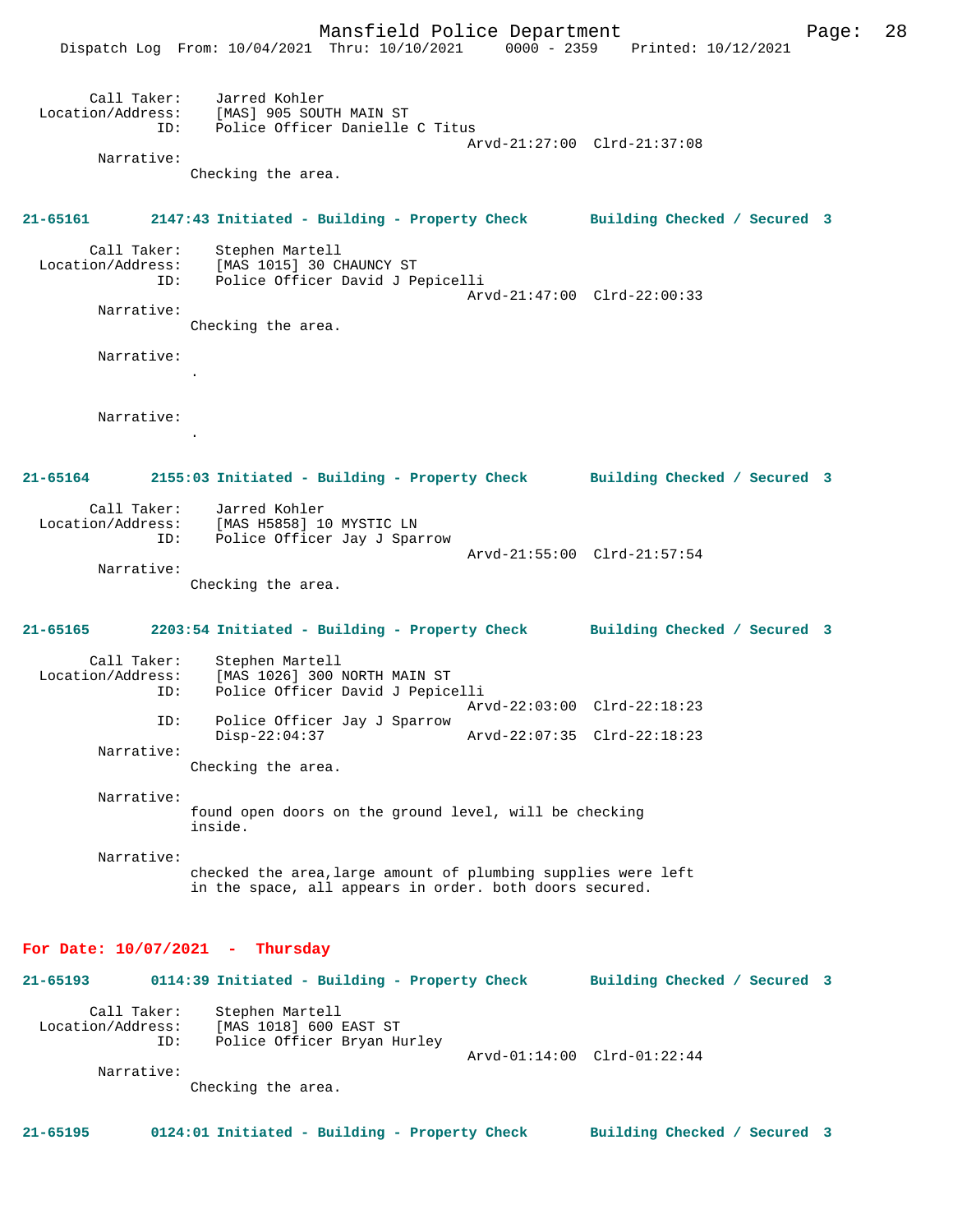Dispatch Log From: 10/04/2021 Thru: 10/10/2021 0000 - 2359 Printed: 10/12/2021

| Call Taker:<br>Location/Address:                 | ID:        | Stephen Martell<br>[MAS 253] 330 PRATT ST Apt. #A<br>Police Officer Bryan Hurley                                             |                             | Arvd-01:24:00 Clrd-01:31:22  |              |  |
|--------------------------------------------------|------------|------------------------------------------------------------------------------------------------------------------------------|-----------------------------|------------------------------|--------------|--|
| Narrative:                                       |            | Checking the area.                                                                                                           |                             |                              |              |  |
| 21-65199                                         |            | 0133:56 Initiated - Building - Property Check                                                                                |                             | Building Checked / Secured 3 |              |  |
| Call Taker:<br>Location/Address:                 | ID:        | Stephen Martell<br>[MAS 1040] 10 RESERVOIR ST Apt. #ST<br>Police Officer Meghan Birnie                                       |                             |                              |              |  |
| Narrative:                                       | Vehicle:   | BLK 2018 HOND HR-V Reg: PC MA 2GFJ73 VIN: 3CZRU6H33JM720981                                                                  | Arvd-01:33:00 Clrd-01:42:53 |                              |              |  |
|                                                  |            | Checking the area.                                                                                                           |                             |                              |              |  |
| 21-65200                                         |            | 0135:01 Initiated - Building - Property Check                                                                                |                             | Building Checked / Secured 3 |              |  |
| Call Taker:<br>Location/Address:                 | ID:        | Stephen Martell<br>[MAS 834] 261 CHAUNCY ST<br>Police Officer Christopher D Sorge                                            |                             |                              |              |  |
| Narrative:                                       |            | Checking the area.                                                                                                           | Arvd-01:35:00 Clrd-01:41:48 |                              |              |  |
| Narrative:                                       |            | spoke to the ro of a vehicle in the area, advised to move<br>along.                                                          |                             |                              |              |  |
| $21 - 65204$<br>Call Taker:<br>Location/Address: |            | 0201:34 Phone - Noise Complaint<br>JEFFREY KEEFE<br>[MAS 432] 12 BONNEY LN Apt. #12                                          |                             | Spoken To                    | $\mathbf{2}$ |  |
|                                                  | ID:<br>ID: | Police Officer Bryan Hurley<br>$Disp-02:04:40$<br>Police Officer Meghan Birnie                                               | Arvd-02:08:20 Clrd-02:17:38 |                              |              |  |
|                                                  |            | $Disp-02:05:02$                                                                                                              | Arvd-02:08:18 Clrd-02:17:38 |                              |              |  |
| Narrative:                                       |            | Cp is reporting that his upstairs neighbors are making a lot<br>of noise above him stomping and thowing things on the floor. |                             |                              |              |  |
| 21-65212                                         |            | 0220:37 Initiated - Building - Property Check                                                                                |                             | Building Checked / Secured 3 |              |  |
| Call Taker:<br>Location/Address:                 | ID:        | Stephen Martell<br>[MAS H5858] 10 MYSTIC LN<br>Police Officer Bryan Hurley                                                   | Arvd-02:20:00 Clrd-02:25:43 |                              |              |  |
| Narrative:                                       |            |                                                                                                                              |                             |                              |              |  |
|                                                  |            | Checking the area.                                                                                                           |                             |                              |              |  |
| 21-65213                                         |            | 0223:02 Initiated - Building - Property Check Building Checked / Secured 3                                                   |                             |                              |              |  |
| Call Taker:<br>Location/Address:                 | ID:        | Stephen Martell<br>[MAS 2] 60 FORBES BLVD<br>Police Officer Meghan Birnie                                                    | Arvd-02:23:00 Clrd-02:30:18 |                              |              |  |
| Narrative:                                       |            | Checking the area.                                                                                                           |                             |                              |              |  |
| 21-65214                                         |            | 0230:24 Initiated - Building - Property Check                                                                                |                             | Building Checked / Secured 3 |              |  |
| Call Taker:<br>Location/Address:                 |            | Stephen Martell<br>[MAS 4] 31 HAMPSHIRE ST                                                                                   |                             |                              |              |  |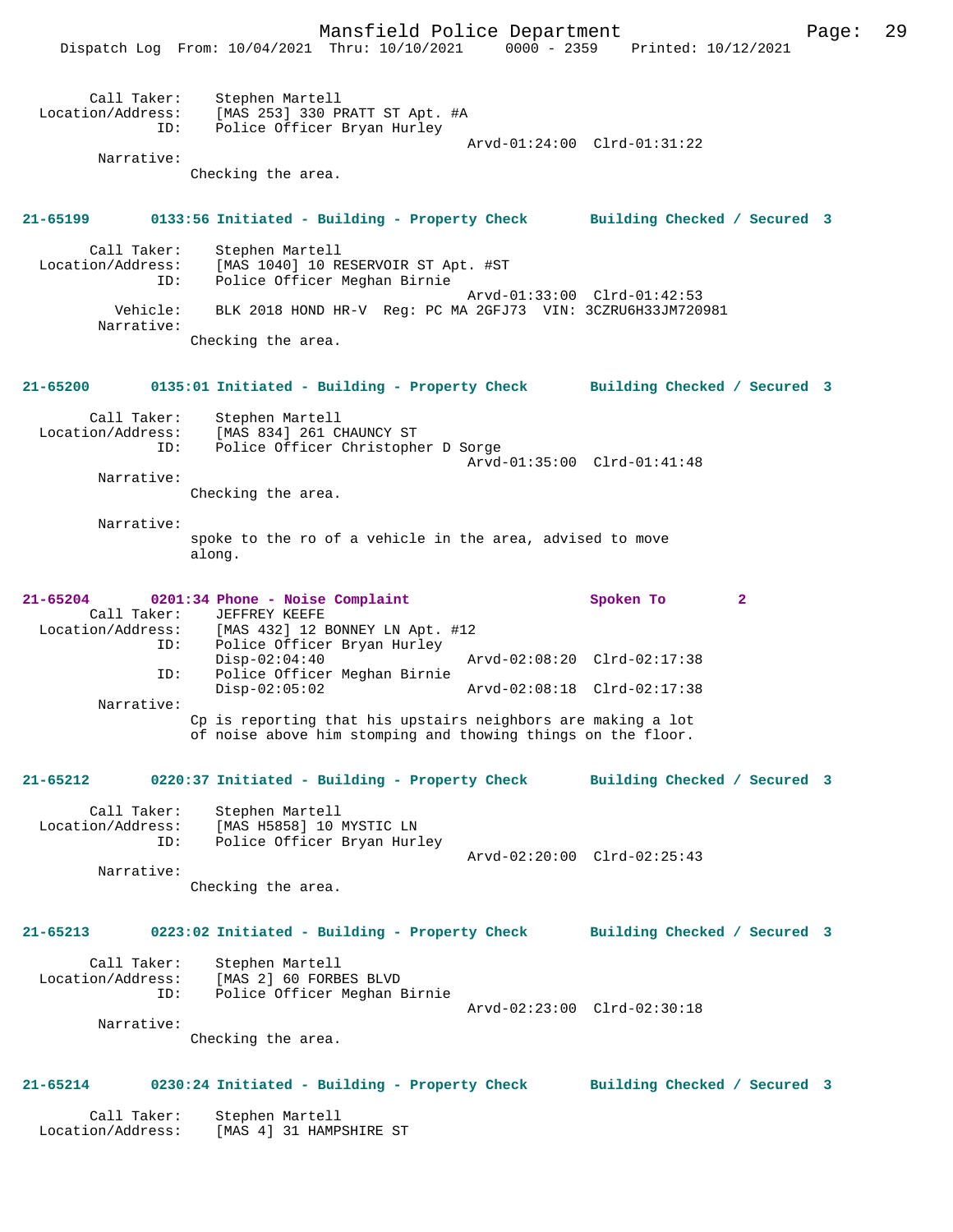Mansfield Police Department Fage: 30 Dispatch Log From: 10/04/2021 Thru: 10/10/2021 0000 - 2359 Printed: 10/12/2021 ID: Police Officer Meghan Birnie Arvd-02:30:00 Clrd-02:37:35 Narrative: Checking the area. **21-65216 0251:32 Initiated - Building - Property Check Building Checked / Secured 3** Call Taker: Stephen Martell Location/Address: [MAS 417] 9 FRANCIS AVE ID: Police Officer Bryan Hurley Arvd-02:51:00 Clrd-03:09:28 Narrative: Checking the area. **21-65217 0255:52 Initiated - Building - Property Check Building Checked / Secured 3** Call Taker: Stephen Martell Location/Address: [MAS 219] 12 GILES PL ID: Police Officer Christopher D Sorge Arvd-02:55:00 Clrd-02:59:00 Narrative: Checking the area. **21-65246 0715:50 Phone - Road Hazards Referred to Other Agency 3** Call Taker: Dispatcher Jacques Ryan Location/Address: [MAS] 100 FORBES BLVD @ 377 CHAUNCY ST ID: Police Officer Christopher D Sorge<br>Disp-07:18:23 Arvd- Disp-07:18:23 Arvd-07:24:05 Clrd-07:28:56 Narrative: CP reports that the traffic light is not cycling correctly Narrative: M8 requesting DPW, lights are confirmed not going yellow. **21-65249 0740 Initiated - Parking Violations Services Rendered 3**  Call Taker: Animal Control Steven Simonds<br>Location/Address: [MAS] 43 NORTH MAIN ST @ 13 PA ess: [MAS] 43 NORTH MAIN ST @ 13 PARK ST<br>ID: Animal Control Steven Simonds ID: ......<br>Animal Control Steven Simonds Arvd-07:40:17 Clrd-08:31:30 Narrative: checking area for parking violations **21-65255 0813:07 Phone - Motor Veh Acc - No Injury Investigated - Report Taken 1** Call Taker: Dispatcher Jacques Ryan Location/Address: [MAS 181A] 150 OAKLAND ST ID: Police Officer Michael T Fitzgerald Disp-08:14:44 Clrd-08:27:15<br>ID: Detective Patrick J Pennie Detective Patrick J Pennie Disp-08:14:47 Clrd-08:27:18<br>ID: Police Officer David W Kinahan ID: Police Officer David W Kinahan Disp-08:15:07 Arvd-08:19:58 Clrd-08:49:34<br>ID: Police Officer Andrew J Kelley Police Officer Andrew J Kelley<br>Disp-08:28:43 Disp-08:28:43 Arvd-08:28:45 Clrd-08:49:35<br>Vehicle: BLU 2021 CHEV UT TAHOE Reg: PC MA 2VRM19 VIN: 1GNSKNKD6M BLU 2021 CHEV UT TAHOE Reg: PC MA 2VRM19 VIN: 1GNSKNKD6MR267233 Vehicle: GRY 2016 FORD BU TRANSI Reg: BU MA 105976 VIN: 1FMZK1ZM8GKB38795 Narrative: MV rear ended a school van Narrative: See AC for further Refer To Accident: 21MAS-296-AC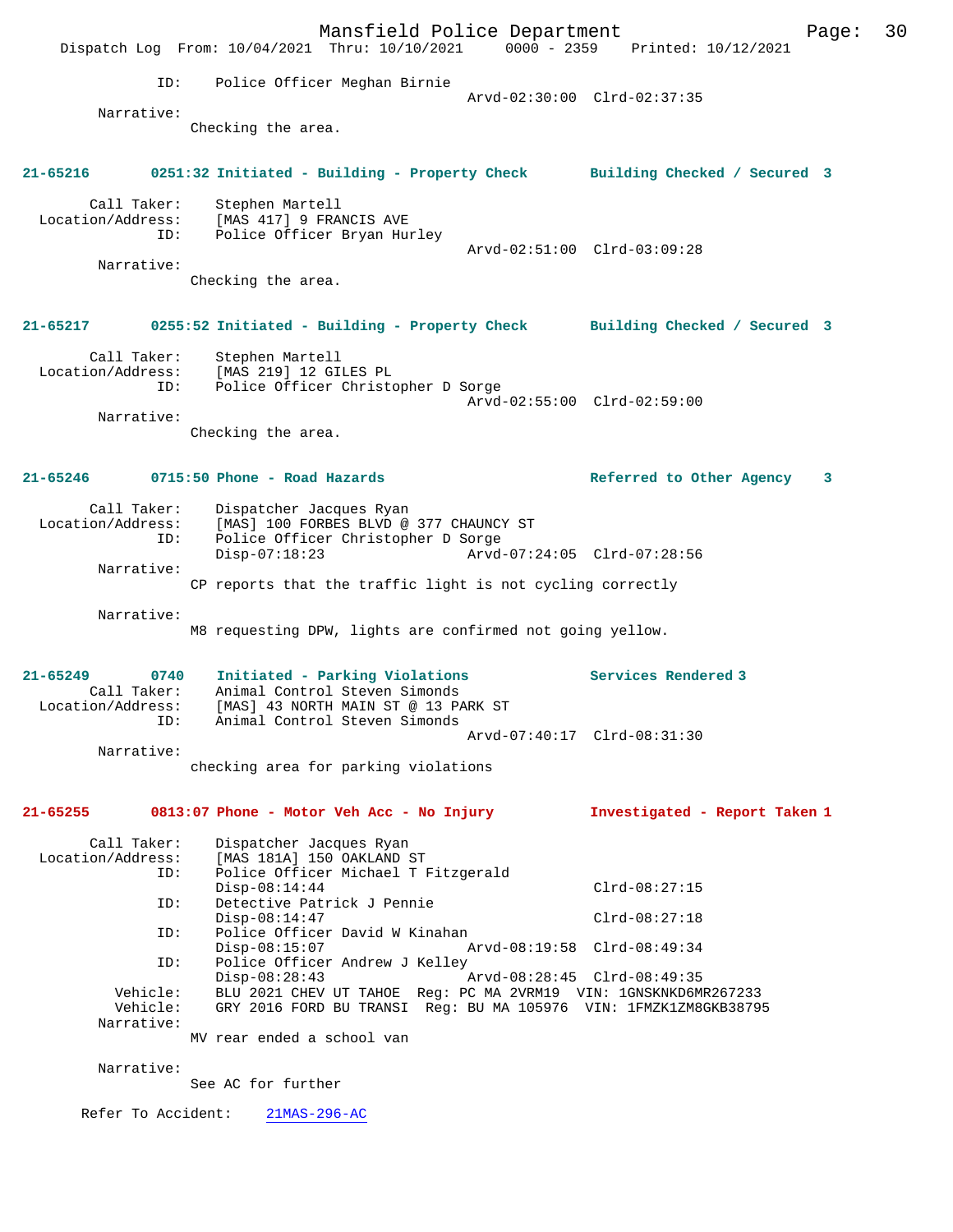Mansfield Police Department Page: 31 Dispatch Log From: 10/04/2021 Thru: 10/10/2021 0000 - 2359 Printed: 10/12/2021 **21-65269 0918:05 Initiated - Building - Property Check Building Checked / Secured 3** Call Taker: Jarred Kohler Location/Address: [MAS 4] 31 HAMPSHIRE ST ID: Police Officer Beau J Palanza Arvd-09:18:00 Clrd-09:24:36 Narrative: Checking the area. **21-65273 0931:36 Initiated - Motor Vehicle Stop Citation / Warning Issued 3** Call Taker: Jarred Kohler Vicinity of: [MAS] 575 WEST ST Police Officer Beau J Palanza Arvd-09:31:00 Clrd-09:37:07<br>Vehicle: RED 2016 LEXS UT RX350 Req: PC MA 9TX359 VIN: 2T2BZMCA7G RED 2016 LEXS UT RX350 Reg: PC MA 9TX359 VIN: 2T2BZMCA7GC032515 Narrative: out with mvst Narrative: citation issued to the RO for speed. **21-65277 0934:14 Phone - 911 Hang-ups & Verifications Confirmed misdial/Accdntl Call 2**  Call Taker: Jennifer Napolitano Location/Address: [MAS 288] 30 WINTHROP AVE ID: Police Officer Michael T Fitzgerald Disp-09:39:35 Arvd-09:46:29 Clrd-09:49:24 Narrative: Checking on a 911 accidental. Having trouble with his phone. Contact made?: yes Cellphone? (y/n): yes Uncertainty radius: 65 meters **21-65301 1036:15 Phone - Assist Fire Department Services Rendered 2**  Call Taker: Jarred Kohler Location/Address: [MAS] 31 OXFORD RD ID: Police Officer Beau J Palanza Disp-10:37:44 Clrd-10:45:20 Narrative: Assisting the FD with a fire related incident. Nature: fire alarm activation **21-65308 1105 Initiated - Parking Violations Services Rendered 3**  Call Taker: Animal Control Steven Simonds Location/Address: [MAS] 242 NORTH MAIN ST @ 16 OLD COLONY WAY ID: Animal Control Steven Simonds Arvd-11:05:46 Clrd-11:41:08 Narrative: checking area for parking violations Narrative: tagged ma 3px619 on west church for overtime parking **21-65314 1125:13 Phone - Assist Fire Department Services Rendered 2**  Call Taker: William Casey Location/Address: [MAS 49] 249 NORTH MAIN ST ID: Detective Patrick J Pennie Disp-11:25:54 Arvd-11:30:06 Clrd-11:36:21 Narrative: Assisting the FD with a fire related incident. Nature:FIre alarm **21-65315 1126:19 Initiated - Motor Vehicle Stop Arrest(s) Made 3**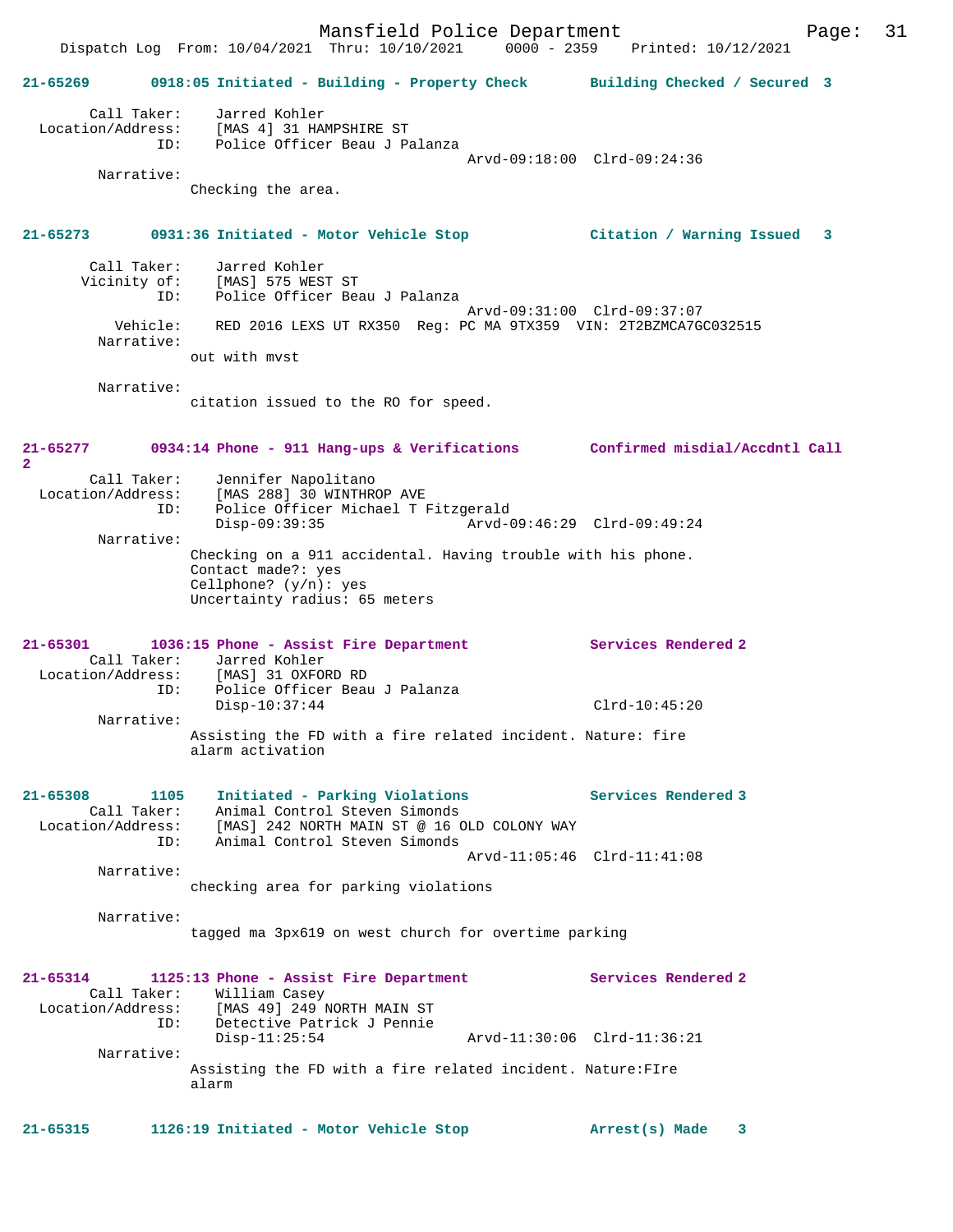Dispatch Log From: 10/04/2021 Thru: 10/10/2021 Call Taker: William Casey Location/Address: [MAS] 1565 WEST ST ID: Police Officer Beau J Palanza Arvd-11:26:00 Clrd-13:47:16<br>TD: Sergeant Robert S Pierce Sergeant Robert S Pierce Disp-11:29:26 Arvd-11:29:29 Clrd-12:24:43 Vehicle: GRY 2015 FORD FOCUS Reg: PC MA 234D90 VIN: 1FADP3F24FL246442 Towed: For: Other By: Central Street Garage To: Central Street Garage Released To: QUINN On: 10/07/2021 @ 1607 Narrative: Out with mvst Narrative: One party in custody enroute to station sm:62082 Narrative: Em:62087 Narrative: Central st enroute Narrative: Central st has that vehicle Narrative: M5 transporting to attleboro district court, starting mileage 62087 Narrative: EM:62096 Narrative: MA PC 234D90 has been released to the owner. Refer To Arrest: 21MAS-393-AR Arrest: QUINN, CONNOR STEPHEN<br>Address: 6 PLAIN ST ATTLEBOR 6 PLAIN ST – ATTLEBORO, MA<br>20 Age: Charges: STRAIGHT WARRANT SPEEDING RATE OF SPEED EXCEEDING POSTED LIMIT **21-65323 1226 Initiated - Parking Violations Services Rendered 3**  Call Taker: Animal Control Steven Simonds Location/Address: [MAS] 242 NORTH MAIN ST @ 16 OLD COLONY WAY ID: Animal Control Steven Simonds Arvd-12:26:27 Clrd-12:42:59 Narrative: checking area for parking violations **21-65331 1323:08 Phone - Trespassing / Unwanted Person Services Rendered 1**  Call Taker: Matthew Cunningham<br>ion/Address: [MAS 2] Location/Address: ID: Sergeant Robert S Pierce Disp-13:24:56 Arvd-13:24:59 Clrd-13:41:22<br>TD: Detective Patrick J Pennie Detective Patrick J Pennie Disp-13:25:12 Clrd-13:25:43<br>ID: Police Officer Michael T Fitzgerald Clrd-13:25:43 Police Officer Michael T Fitzgerald<br>Disp-13:25:34 Arvd-1 Disp-13:25:34 Arvd-13:27:01 Clrd-13:41:25 Narrative:

Narrative:

**21-65337 1416:55 Initiated - Disabled Motor Vehicle Services Rendered 3**  Call Taker: William Casey<br>Location/Address: [MAS] 377 NOR: [MAS] 377 NORTH MAIN ST @ 44 CROCKER ST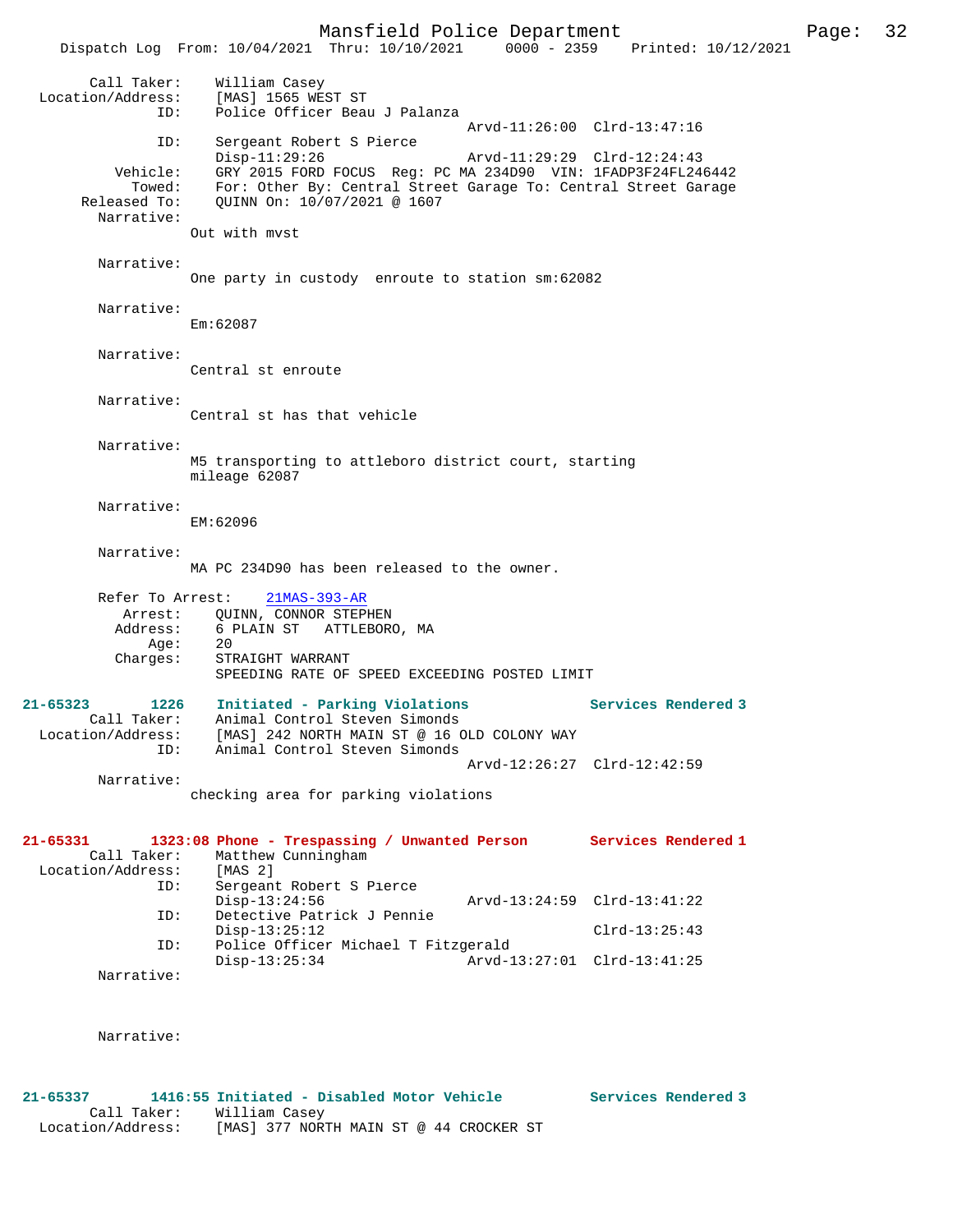Mansfield Police Department Page: 33 Dispatch Log From: 10/04/2021 Thru: 10/10/2021 0000 - 2359 Printed: 10/12/2021 ID: Police Officer Michael T Fitzgerald Arvd-14:16:00 Clrd-15:42:08<br>TD: Detective Patrick J Pennie Detective Patrick J Pennie<br>Disp-15:07:56 Disp-15:07:56 Arvd-15:11:19 Clrd-15:42:01 ID: Police Officer Beau J Palanza Disp-15:25:36 Arvd-15:29:35 Clrd-15:42:04 Narrative: Reported DMV in the area. Narrative: Chris' enroute Narrative: Tow on location **21-65350 1501:08 Initiated - Follow up Investigation Services Rendered 3**  Call Taker: William Casey Location/Address: [MAS 253] 330 PRATT ST Apt. #A ID: Police Officer Beau J Palanza Arvd-15:01:00 Clrd-15:05:58 Narrative: Conducting a follow up in the area to a previously reported incident. **21-65352 1501:53 Initiated - Building - Property Check Building Checked / Secured 3** Call Taker: William Casey Location/Address: [MAS] MYSTIC LN ID: Detective Patrick J Pennie Arvd-15:01:00 Clrd-15:06:30 Narrative: Checking the area. **21-65353 1514:43 Initiated - Building - Property Check Building Checked / Secured 3** Call Taker: William Casey Location/Address: [MAS 840] 280 SCHOOL ST<br>ID: Police Officer Beau J Pa Police Officer Beau J Palanza Arvd-15:14:00 Clrd-15:25:26 Narrative: Checking the area. **21-65354 1526:10 Phone - Assist Fire Department Services Rendered 2**  Call Taker: William Casey Location/Address: [MAS 416] 26 EDGEWOOD ST ID: Sergeant Robert S Pierce Disp-15:31:42 Arvd-15:31:44 Clrd-15:38:26 Narrative: Assisting the FD with a fire related incident. Nature:Fire alarm activation Narrative: M1 advised **21-65363 1600:33 911 - Motor Veh Acc - No Injury Services Rendered 1**  Call Taker: Michael Mezhberg Vicinity of: [MAS 1005A] 292 CHAUNCY ST Vicinity of: [MAS 1005A] 292 CHAUNCY ST<br>ID: Police Officer Danielle C Titus<br>Disp-16:03:12 Arvd-16:11:21 Clrd-17:01:56 Disp-16:03:12 Arvd-16:11:21 Clrd-17:01:56 Vehicle: RED 2005 TOYT PRIUS Reg: PC MA 3BEA17 VIN: JTDKB22U957014668 Towed: For: Unlicensed Operation By: Central Street Garage To: Central Street Garage Released To: AFONSO On: 10/08/2021 @ 1240 Vehicle: GRY 2017 FORD UT EXPLORER Reg: PC MA 5KW416 VIN: 1FM5K8D81HGB75466 Narrative: MVA two vehicles, no injuries, occurred on Rt 106. Vehicles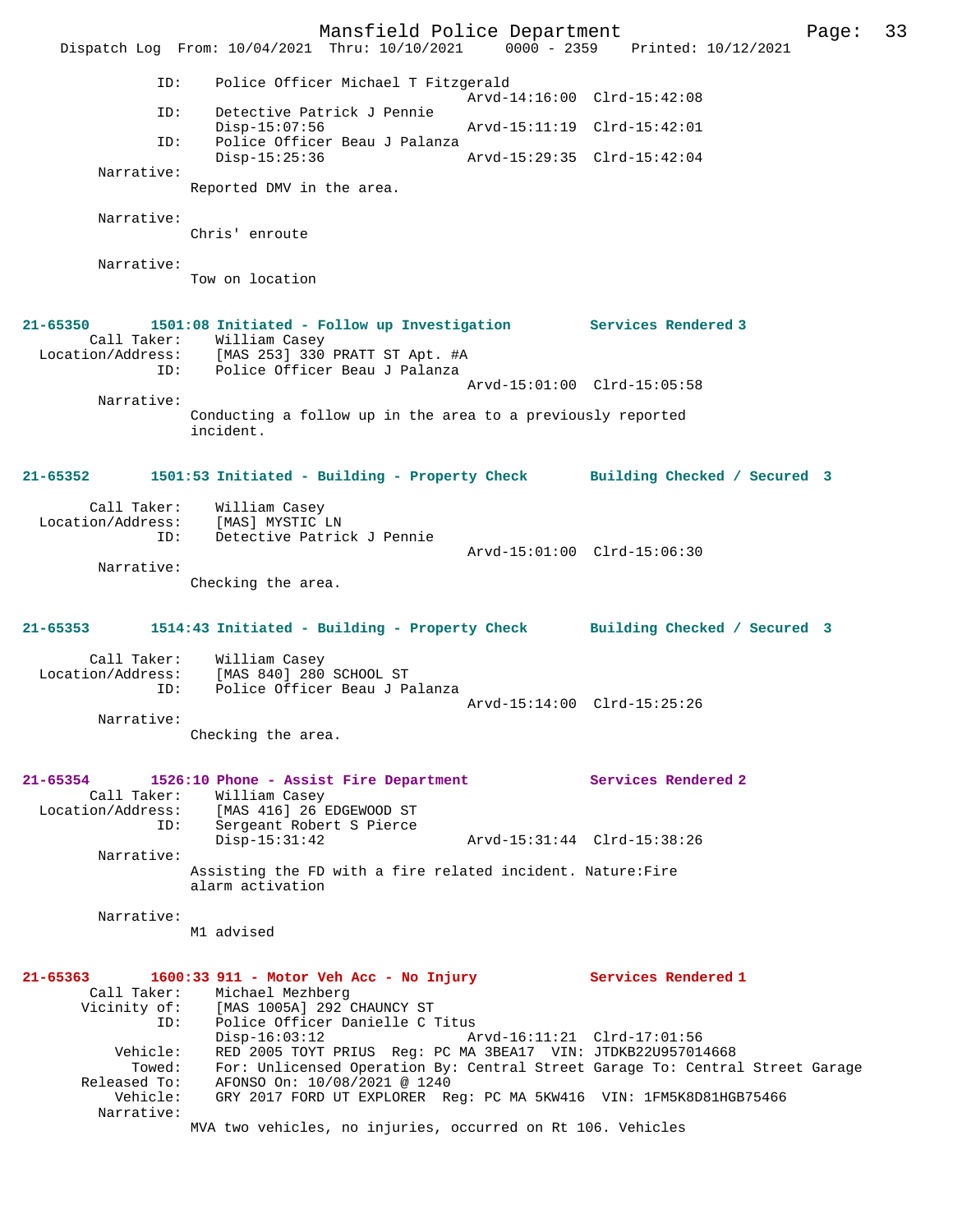Mansfield Police Department Page: 34 Dispatch Log From: 10/04/2021 Thru: 10/10/2021 0000 - 2359 Printed: 10/12/2021 are pulled over to the side Narrative: Tow requested, central st enroute Narrative: Refer To Accident: 21MAS-298-AC Refer To Summons: 21MAS-394-AR Summons: PEREIRA-PORTO, LIVIA Address: 31 OOLAH AVE Apt. #1 NORWOOD, MA Age: 28<br>Charges: UNL UNLICENSED OPERATION OF MV STOP/YIELD, FAIL TO **21-65371 1645:10 Phone - Assist Fire Department Services Rendered 2**  Call Taker: William Casey Location/Address: [MAS 416] 26 EDGEWOOD ST Narrative: Assisting the FD with a fire related incident. Nature:Fire alarm Narrative: Fire to handle per M1 **21-65382 1741:41 Initiated - Building - Property Check Building Checked / Secured 3** Call Taker: William Casey Location/Address: [MAS 840] 280 SCHOOL ST ID: Police Officer Jay J Sparrow Arvd-17:41:00 Clrd-17:41:54 Narrative: Checking the area. **21-65384 1752:54 Phone - 911 Hang-ups & Verifications Confirmed misdial/Accdntl Call 2**  Call Taker: Jennifer Napolitano<br>Location/Address: [MAS H3662] 795R WAR und University Additional Ses:<br>Location (Addition/Addition/Additional<br>Location Police officer David J Pe ID: Police Officer David J Pepicelli Disp-17:55:01 Arvd-17:58:59 Clrd-18:02:38 Narrative: Checking on a 911 accidental. Contact made?: yes Cellphone? (y/n): yes Uncertainty radius: 13 meters **21-65397 1929:52 Initiated - Building - Property Check Building Checked / Secured 3** Call Taker: Aaron Figueroa<br>Location/Address: [MAS 139] 265 ess: [MAS 139] 265 FRUIT ST<br>ID: Police Officer David J Police Officer David J Pepicelli Arvd-19:29:00 Clrd-19:32:43 Narrative: Checking the area. **21-65399 1935:42 Initiated - Building - Property Check Building Checked / Secured 3** Call Taker: Aaron Figueroa<br>Location/Address: [MAS 451] 500 LMAS 4511 500 EAST ST ID: Police Officer David J Pepicelli Arvd-19:35:00 Clrd-19:53:39 Narrative: Checking the area.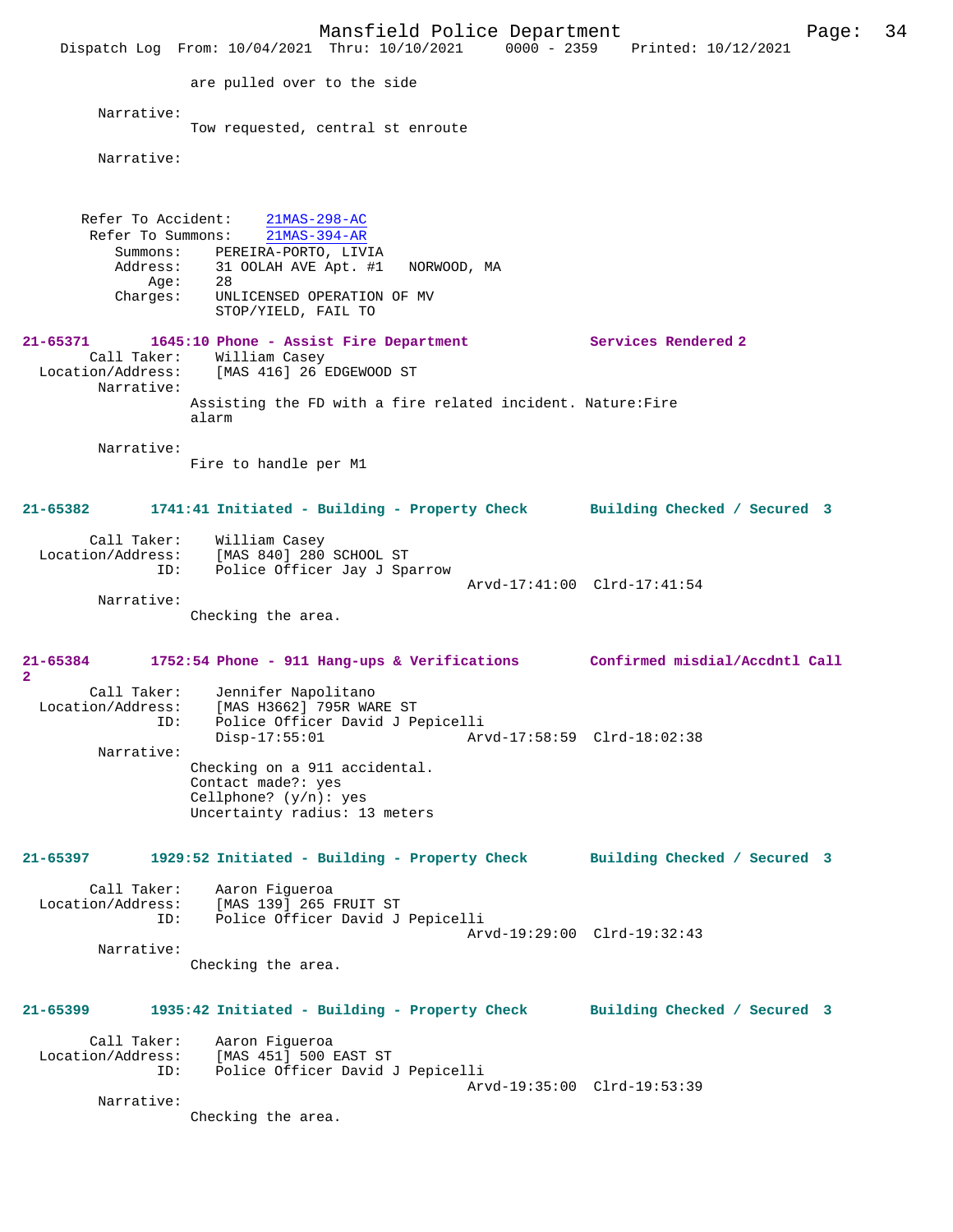Mansfield Police Department Page: 35

 Dispatch Log From: 10/04/2021 Thru: 10/10/2021 0000 - 2359 Printed: 10/12/2021 **21-65405 2010:37 Initiated - Building - Property Check Building Checked / Secured 3** Call Taker: Aaron Figueroa Location/Address: [MAS H5858] 10 MYSTIC LN ID: Police Officer David J Pepicelli Arvd-20:10:00 Clrd-20:10:54 Narrative: Checking the area. **21-65410 2029:58 Initiated - Building - Property Check Building Checked / Secured 3** Call Taker: APRIL LEHANE Location/Address: [MAS 927] 50 PLYMOUTH ST Police Officer William C Trudell Arvd-20:29:00 Clrd-20:44:33 Vehicle: GRY 2012 MAZD 3 Reg: PC MA 2JXN56 VIN: JM1BL1V86C1538642 Narrative: Checking the area. Narrative: M10 off with a vehicle, Advised 3 teens who are now on their way **21-65417 2128:05 Initiated - Building - Property Check Building Checked / Secured 3** Call Taker: Aaron Figueroa Location/Address: [MAS 987A] 125 HIGH ST Apt. #1-4 ID: Police Officer Danielle C Titus Arvd-21:28:00 Clrd-21:32:17 Narrative: Checking the area. **21-65421 2153:16 Initiated - Building - Property Check Building Checked / Secured 3** Call Taker: APRIL LEHANE Location/Address: [MAS 907E] 390 WEST ST Police Officer William C Trudell Arvd-21:53:00 Clrd-22:08:41 Narrative: Checking the area. **21-65424 2203:30 Initiated - Building - Property Check Building Checked / Secured 3** Call Taker: APRIL LEHANE Location/Address: [MAS 1002] 250 EAST ST ID: Police Officer David J Pepicelli Arvd-22:03:00 Clrd-22:33:18 Narrative: Checking the area. **21-65425 2206:56 Initiated - Building - Property Check Building Checked / Secured 3** Call Taker: APRIL LEHANE Location/Address: [MAS 1015] 30 CHAUNCY ST ID: Police Officer Danielle C Titus Arvd-22:06:00 Clrd-22:10:19 Narrative: Checking the area. **21-65426 2209:24 Initiated - Building - Property Check Building Checked / Secured 3** Call Taker: APRIL LEHANE Location/Address: [MAS 322] 31 HAMPSHIRE ST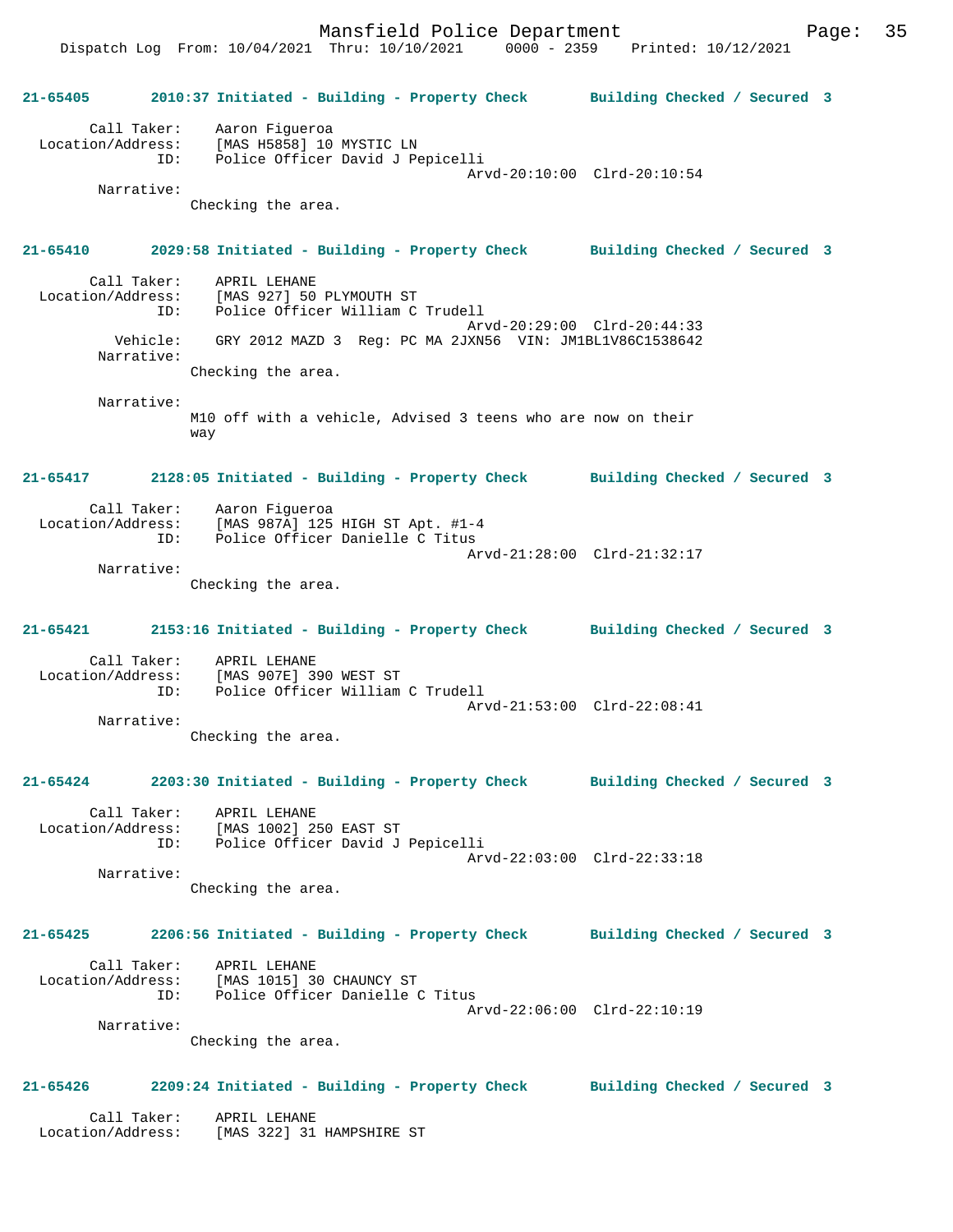Mansfield Police Department Form Page: 36 Dispatch Log From: 10/04/2021 Thru: 10/10/2021 0000 - 2359 Printed: 10/12/2021 ID: Police Officer Jay J Sparrow Arvd-22:09:00 Clrd-22:14:14 Narrative: Checking the area. **21-65427 2214:19 Initiated - Building - Property Check Building Checked / Secured 3** Call Taker: APRIL LEHANE Location/Address: [MAS 411] 60 FORBES BLVD ID: Police Officer Jay J Sparrow Arvd-22:14:00 Clrd-22:19:02 Narrative: Checking the area. **21-65430 2245:26 Initiated - Building - Property Check Building Checked / Secured 3** Call Taker: Aaron Figueroa Location/Address: [MAS 1018] 600 EAST ST ID: Police Officer David J Pepicelli Arvd-22:45:00 Clrd-23:19:35 Narrative: Checking the area. **For Date: 10/08/2021 - Friday 21-65451 0148:12 Initiated - Building - Property Check Building Checked / Secured 3** Call Taker: Aaron Figueroa<br>! Location/Address: [MAS 944C100] [MAS 944C100] 905 SOUTH MAIN ST Apt. #100 ID: Sergeant Brian P Thibault Arvd-01:48:00 Clrd-01:51:55 Narrative: Checking the area. **21-65456 0153:36 Initiated - Building - Property Check Building Checked / Secured 3** Call Taker: Aaron Figueroa<br>Location/Address: [MAS 1040] 10 E ess: [MAS 1040] 10 RESERVOIR ST Apt. #ST<br>ID: Sergeant Brian P Thibault Sergeant Brian P Thibault Arvd-01:53:00 Clrd-02:02:58 **21-65463 0245:44 Initiated - Building - Property Check Building Checked / Secured 3** Call Taker: Aaron Figueroa<br>Location/Address: [MAS 331A] 255 ess: [MAS 331A] 255 EAST ST<br>TD: Sergeant Brian P Thibay Sergeant Brian P Thibault Arvd-02:45:00 Clrd-03:02:11<br>ID: Police Officer Meghan Birnie Police Officer Meghan Birnie<br>Disp-02:48:47 Disp-02:48:47 Arvd-02:48:49 Clrd-03:02:08<br>ID: Police Officer Derek M Stark Police Officer Derek M Stark<br>Disp-02:57:34 Disp-02:57:34 Arvd-02:57:39 Clrd-02:59:17 Narrative: Checking the area. Narrative: M1 advsied open door Narrative: M4 advsied making entry Narrative: M12 advised key holder on location Narrative: Mark Parlan 3 minutes ETA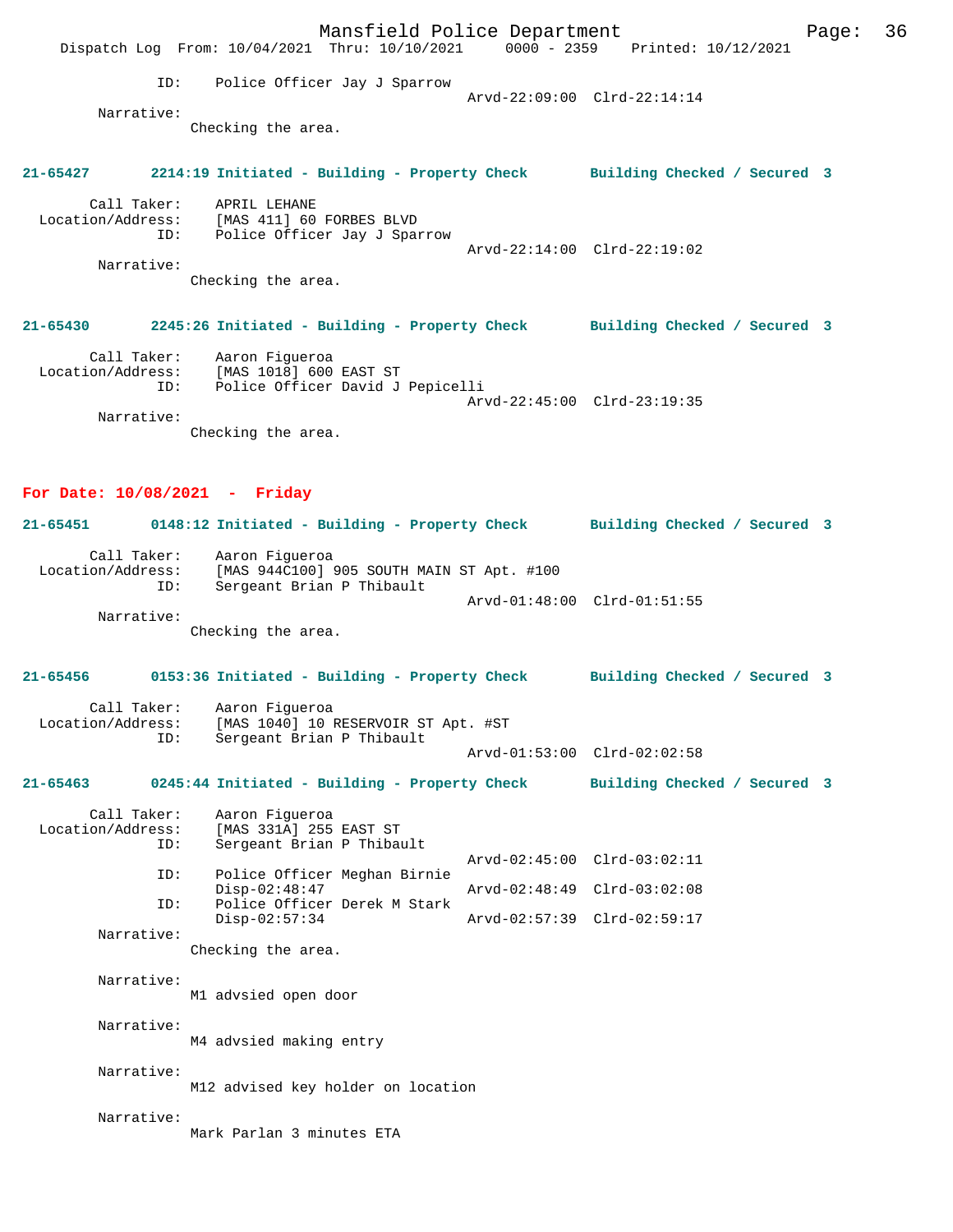**21-65465 0303:27 Initiated - Building - Property Check Building Checked / Secured 3** Call Taker: Aaron Figueroa Location/Address: [MAS] NORTH MAIN ST<br>ID: Police Officer Derek Police Officer Derek M Stark Arvd-03:03:00 Clrd-03:15:22 Narrative: Checking the area. **21-65466 0303:46 Initiated - Building - Property Check Building Checked / Secured 3** Call Taker: Aaron Figueroa<br>Location/Address: [MAS 1002] 250 [MAS 1002] 250 EAST ST ID: Police Officer Meghan Birnie Arvd-03:03:00 Clrd-03:10:51 Narrative: Checking the area. **21-65467 0305:12 Initiated - Building - Property Check Building Checked / Secured 3** Call Taker: Aaron Figueroa<br>Location/Address: [MAS 1015] 30 ess: [MAS 1015] 30 CHAUNCY ST<br>TD: Sergeant Brian P Thibault Sergeant Brian P Thibault Arvd-03:05:00 Clrd-03:09:07 Narrative: Checking the area. **21-65468 0310:56 Initiated - Building - Property Check Building Checked / Secured 3** Call Taker: Aaron Figueroa Location/Address: [MAS 982] 111 HOPE ST ID: Police Officer Meghan Birnie Arvd-03:10:00 Clrd-03:16:53 Narrative: Checking the area. **21-65469 0316:00 Initiated - Building - Property Check Building Checked / Secured 3** Call Taker: Aaron Figueroa Location/Address: [MAS 987] 125 HIGH ST ID: Sergeant Brian P Thibault Arvd-03:16:00 Clrd-03:18:11 Narrative: Checking the area. **21-65471 0320:09 Initiated - Building - Property Check Building Checked / Secured 3** Call Taker: Aaron Figueroa<br>Location/Address: [MAS 2] 60 FORE [MAS 2] 60 FORBES BLVD ID: Police Officer Derek M Stark Arvd-03:20:00 Clrd-03:23:56 Narrative: Checking the area. **21-65477 0325:26 Initiated - Building - Property Check Building Checked / Secured 3** Call Taker: Aaron Figueroa<br>.on/Address: [MAS] MYSTIC LN Location/Address: ID: Police Officer Meghan Birnie Arvd-03:25:00 Clrd-03:28:23 Narrative: Checking the area.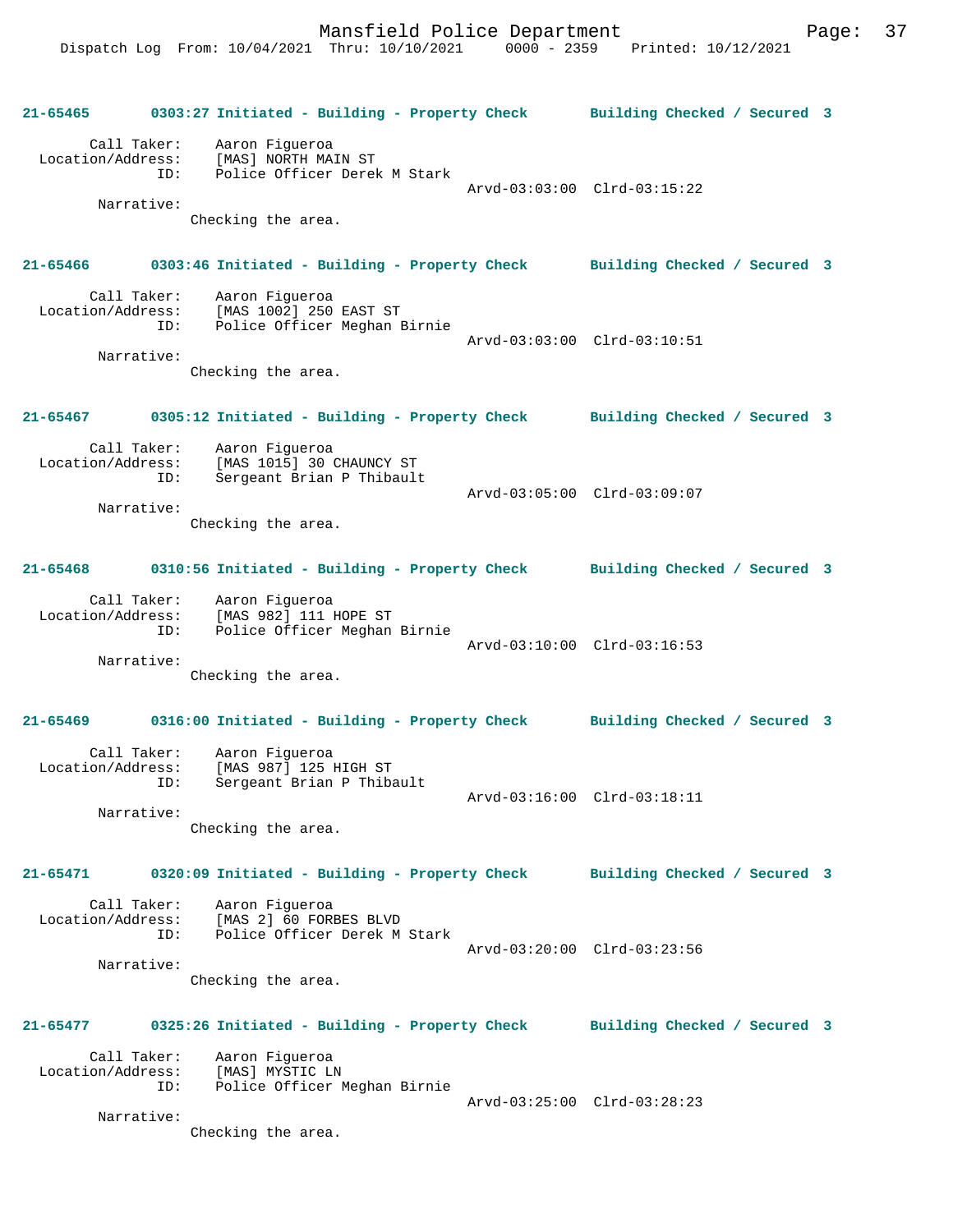**21-65478 0326:25 Initiated - Building - Property Check Building Checked / Secured 3** Call Taker: Aaron Figueroa Location/Address: [MAS] COPELAND DR. ID: Sergeant Brian P Thibault Arvd-03:26:00 Clrd-03:35:14 Narrative: Checking the area. **21-65479 0326:43 Initiated - Building - Property Check Building Checked / Secured 3** Call Taker: Aaron Figueroa<br>Location/Address: [MAS 4] 31 HAM [MAS 4] 31 HAMPSHIRE ST ID: Police Officer Derek M Stark Arvd-03:26:00 Clrd-03:30:37 Narrative: Checking the area. **21-65482 0335 Initiated - Building - Property Check Building Checked / Secured 3** Call Taker: Police Officer Derek M Stark Location/Address: [MAS] PLYMOUTH ST ID: Police Officer Derek M Stark Arvd-03:36:15 Clrd-03:36:24 Narrative: Check of the street lights, no new lights out. **21-65483 0336:41 Initiated - Building - Property Check Building Checked / Secured 3** Call Taker: Aaron Figueroa Location/Address: [MAS 927] 50 PLYMOUTH ST ID: Police Officer Derek M Stark Arvd-03:36:00 Clrd-03:46:10 Narrative: Checking the area. **21-65484 0346 Initiated - Building - Property Check Building Checked / Secured 3** Call Taker: Police Officer Derek M Stark Location/Address: [MAS] 321 SCHOOL ST ID: Police Officer Derek M Stark Arvd-03:48:21 Clrd-03:48:30 Narrative: 30 minute parking sign knocked over in front of store. **21-65485 0348:49 Initiated - Building - Property Check Building Checked / Secured 3** Call Taker: Aaron Figueroa<br>Location/Address: [MAS 840] 280 SCHOOL ST Location/Address: [MAS 840] 280 SCHOOL ST ID: Police Officer Derek M Stark Arvd-03:48:00 Clrd-04:03:35 Narrative: Checking the area. **21-65496 0606:00 Initiated - Motor Vehicle Stop Citation / Warning Issued 3** Call Taker: Aaron Figueroa Location/Address: [MAS 122] 99 COPELAND DR ID: Sergeant Brian P Thibault Arvd-06:06:00 Clrd-06:23:28 Vehicle: BLK 2017 KIA FORTE Reg: PC MA 1NSV99 VIN: 3KPFL4A71HE023729 Narrative: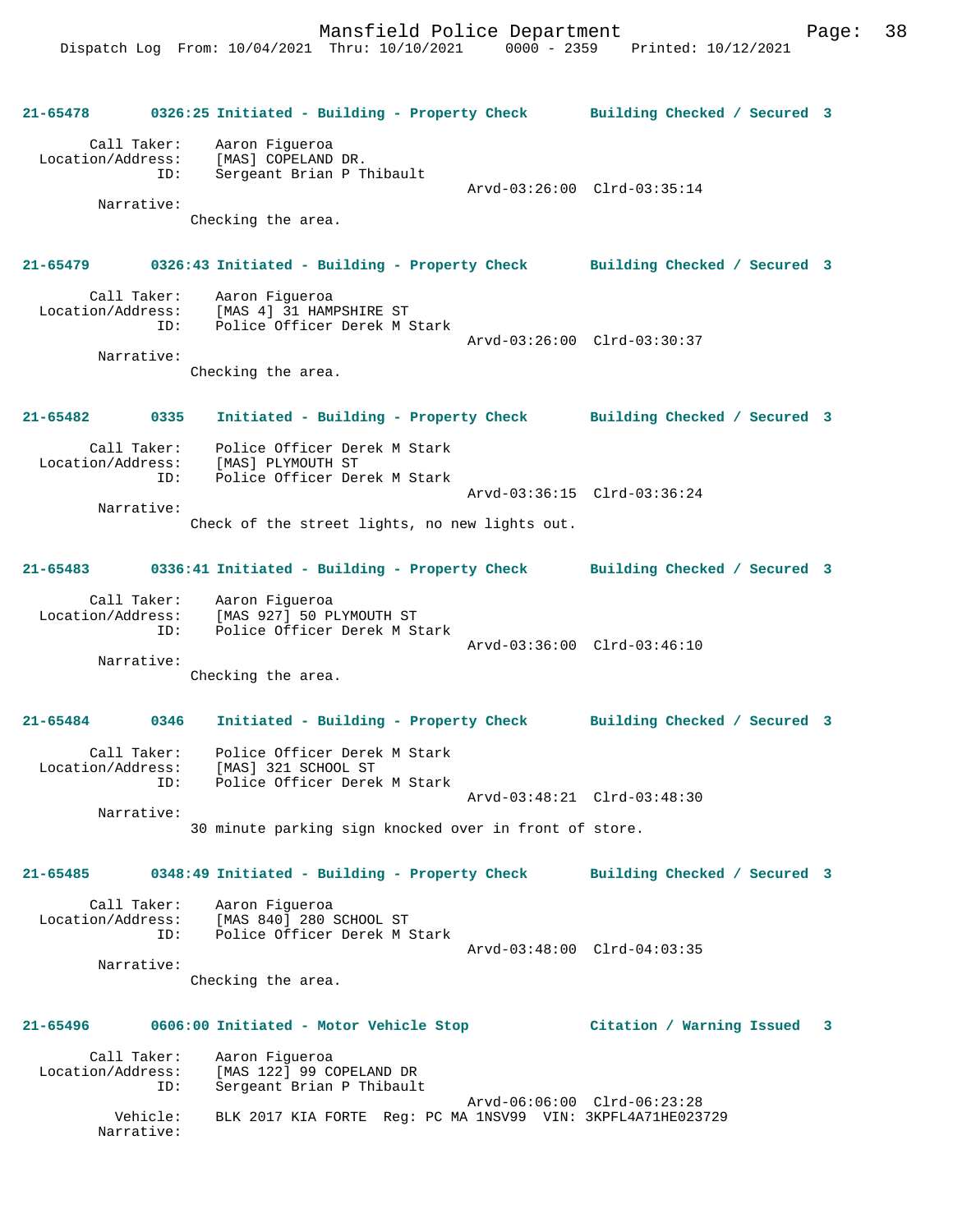Mansfield Police Department Page: 39 Dispatch Log From: 10/04/2021 Thru: 10/10/2021 M1 advised the off with the RO who has alternate tranportation enroute. Vehicle will be a DMV in the parking  $1<sub>0</sub>$  Narrative: M1 advised citation issued to RO for suspended license and unreg motor vehicle Refer To Summons: 21MAS-395-AR Summons: SIMMONS, DAVID JOHN<br>Address: 106 STEARNS AVE MA 106 STEARNS AVE MANSFIELD, MA Age: 22<br>Charges: LIC LICENSE SUSPENDED, OP MV WITH **21-65528 0951:12 Initiated - Building - Property Check Building Checked / Secured 3** Call Taker: Fournier Elin Location/Address: [MAS 840] 280 SCHOOL ST Police Officer Michael T Fitzgerald Arvd-09:51:00 Clrd-10:00:55 Narrative: Checking the area. **21-65529 0958:25 Phone - Vandalism Investigated - Report Taken 3** Call Taker: William Casey<br>Location/Address: [MAS] 194 MIL ess: [MAS] 194 MILL ST<br>ID: Police Officer Bea Police Officer Beau J Palanza<br>Disp-10:03:18 Disp-10:03:18 Arvd-10:05:07 Clrd-10:15:59 Narrative: cp reports a truck drove over his lawn last week and would like to make a report Narrative: M5 reports it was a bernie and phylls truck. Will be reaching out. Clear Refer To Incident: 21MAS-1099-OF **21-65537 1046:49 Initiated - Building - Property Check Building Checked / Secured 3** Call Taker: Fournier Elin<br>ion/Address: [MAS 2] 60 FORBES BLVD Location/Address: ID: Police Officer Michael T Fitzgerald Arvd-10:46:00 Clrd-10:47:09 Narrative: Checking the area. **21-65549 1141:02 Walk-In - Assist Citizen - P S A Incident Report 3**  Call Taker: Support Staff Heather A Sullivan Location/Address: [MAS H4620] 501 STEARNS AVE<br>ID: Police Officer Beau J Palan: Police Officer Beau J Palanza<br>Disp-11:41:46 Arvd-11:46:43 Clrd-12:02:30 Narrative: walk in reporting an ongoing issue with a roomate. Refer To Incident: 21MAS-1100-OF **21-65551 1150:03 Other - Child Safety Seat Program Assisted Party 3**  Call Taker: Support Staff Heather A Sullivan<br>Location/Address: [MAS 451B] 500 EAST ST ess: [MAS 451B] 500 EAST ST<br>TD: Support Staff Heather 2 Support Staff Heather A Sullivan<br>Disp-11:51:45 Arv Disp-11:51:45 Arvd-11:51:49 Clrd-11:55:00 Narrative: assisting a walk in with a car seat installation. **21-65562 1226:52 Initiated - Building - Property Check Building Checked / Secured 3**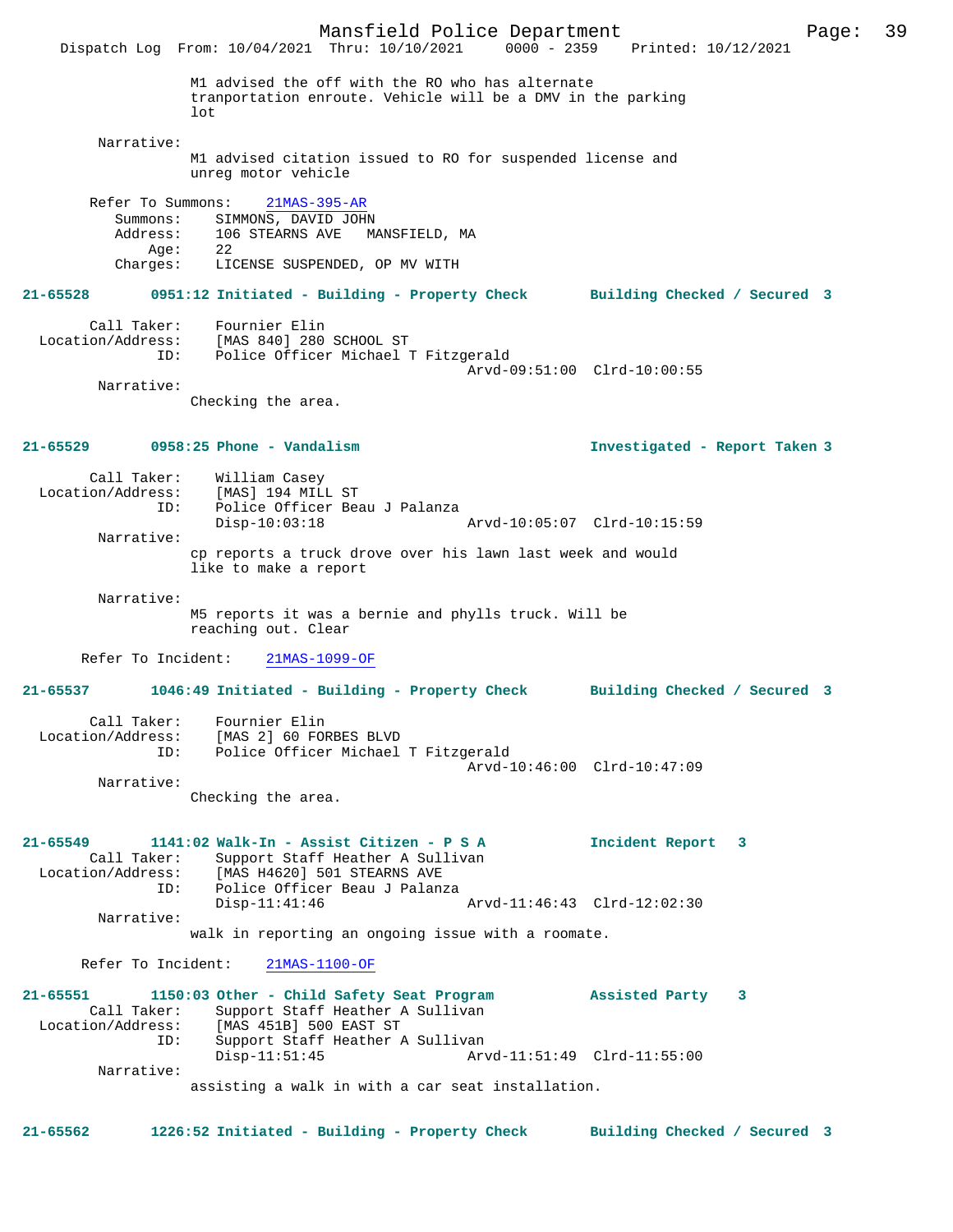Dispatch Log From: 10/04/2021 Thru: 10/10/2021 0000 - 2359 Printed: 10/12/2021 Call Taker: Fournier Elin Location/Address: [MAS 927] 50 PLYMOUTH ST ID: Police Officer Michael T Fitzgerald Arvd-12:26:00 Clrd-12:29:53 Narrative: Checking the area. **21-65576 1342:31 Initiated - Motor Vehicle Stop Citation / Warning Issued 3** Call Taker: Fournier Elin Vicinity of: [MAS H1398] 545 MAPLE ST<br>ID: Police Officer Beau J Pal Police Officer Beau J Palanza Arvd-13:42:00 Clrd-13:48:07 Vehicle: GRY 2015 HOND ACCORD Reg: PC MA 99L810 VIN: 1HGCR2F89FA123988 Narrative: Out with MVST Narrative: Citation issued to RO for speed **21-65590 1422:48 Phone - Erratic Oper MV / Road Rage Unfounded/Unverifed 3** Call Taker: William Casey<br>Location/Address: [MAS] PRATT S' ess: [MAS] PRATT ST<br>ID: Police Officer Police Officer Gregg S Kennedy Disp-14:27:08 Arvd-14:30:40 Clrd-14:34:36 Vehicle: GRY 2011 CHRY VA TOWN & COUNT Reg: PC MA 4VCB50 VIN: 2A4RR6DG6BR798546 Narrative: cp reports she is infront a man drinking and driving Narrative: currently on chauncy headed towards NA and cannot see the vehicle anymore Narrative: M14 reports nothing in the area of Chauncy, heading towards Plain to investigate Narrative: M1 reports vehicle is parked at 98 Plain St, units clear **21-65594 1446:01 Phone - 911 Hang-ups & Verifications Confirmed misdial/Accdntl Call** Call Taker: William Casey<br>Location/Address: [MAS] 1814 WE ess: [MAS] 1814 WEST ST<br>ID: Police Officer Gree Police Officer Gregg S Kennedy<br>Disp-14:47:40 Disp-14:47:40 Arvd-14:59:28 Clrd-14:59:31 Narrative: Checking on a 911 hang up. Contact made?:yes Cellphone? (y/n):yes Uncertainty radius: Narrative: confirmed accidental.

Mansfield Police Department Form Page: 40

# **21-65597 1502:17 Other - Xfinity Event Arrest(s) Made 2**  Call Taker: Support Staff Devon M DiMascio<br>Location/Address: [MAS 108B] 885 SOUTH MAIN ST [MAS 108B] 885 SOUTH MAIN ST ID: Sergeant Brian P Thibault Disp-15:08:06 Arvd-15:08:19 Clrd-10/09/2021 @ 00:50:07 Narrative: The following call log is for all incidents that occur at the Xfinity Center for the SLIPKNOT concert 10/8/21.

**2**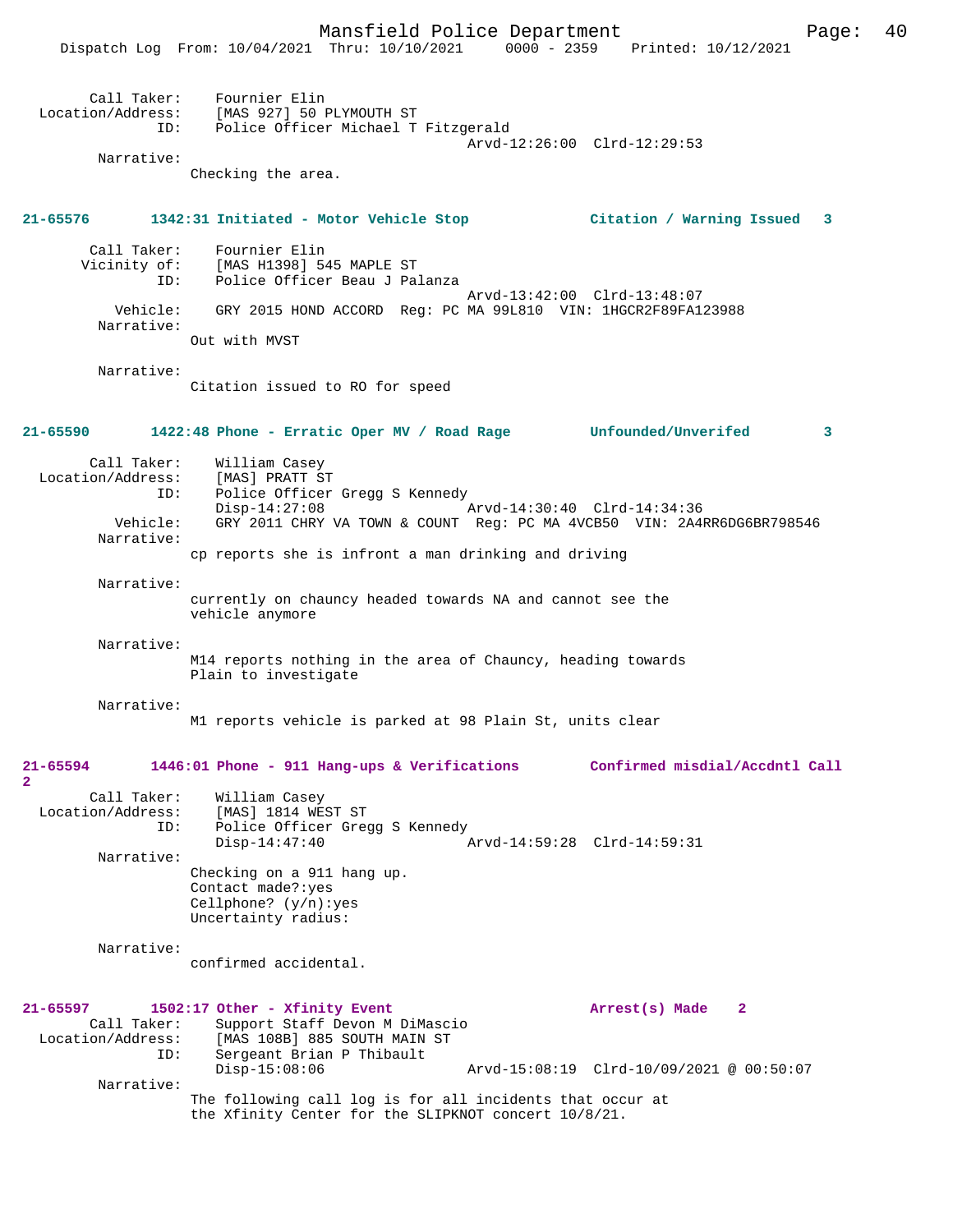Narrative: One of the tour buses broke down and needed an escort. Ofc. Ventola picked up the crew on the bus and escorted the crew into the venue. Completed at @ 1515hrs.

#### Narrative:

911 hang up in the area of lot 10. Red team in the area to respond. Red team clears with no issues.

## Narrative:

911 hang up in the area of sectioon 5 and 6 in the venue. Venue Commander Ellender has been notified and is checking the area. No answer on callback. No evidence of distress in the area nor anyone flagging venua command down. Ofc. Ellender cleared the area.

## Narrative:

Security requests police presence to lot 3 for a bootlegger that needs to be trespassed. Blue team to be notified. Blue team is clear party was trespassed.

## Narrative:

Red team reports a car broken down in the lane split MA/PC (9ME891) they are waiting for Triple A to arrive.

#### Narrative:

4600 patrons through the gate at 1845hrs.

## Narrative:

6300 patrons through the gate at 1905hrs.

#### Narrative:

7200 patrons through the gate at 1922hrs.

#### Narrative:

8210 patrons through the gate at 1943hrs.

#### Narrative:

911 hang up in the venue sections 5 and 6. Venue Commander Ofc. Ellender has been notified. Ofc. Ellender clears with no issue in the area.

#### Narrative:

8670 patrons through the gate at 2011hrs.

# Narrative:

9170 patrons through the gate at 2024hrs.

#### Narrative:

Ofc. Seaward assisted in helping patron find their vehicle in lot 11. MA/PC (5EB420).

#### Narrative:

Control reported a Black Chevy on a hit and run from a building accident from Rumford Ave. There is supposedy heavey damage to the front of the vehicle and it has a Quebec license plate (WV). Traffic command was notified of the situation.

#### Narrative:

E911 Hangup, mapping over entire venue. Music can be heard in background. Log Item Only.

#### Narrative:

SEMRECC reports noise complaint rec'd from 425 Gilbert St.

## Narrative: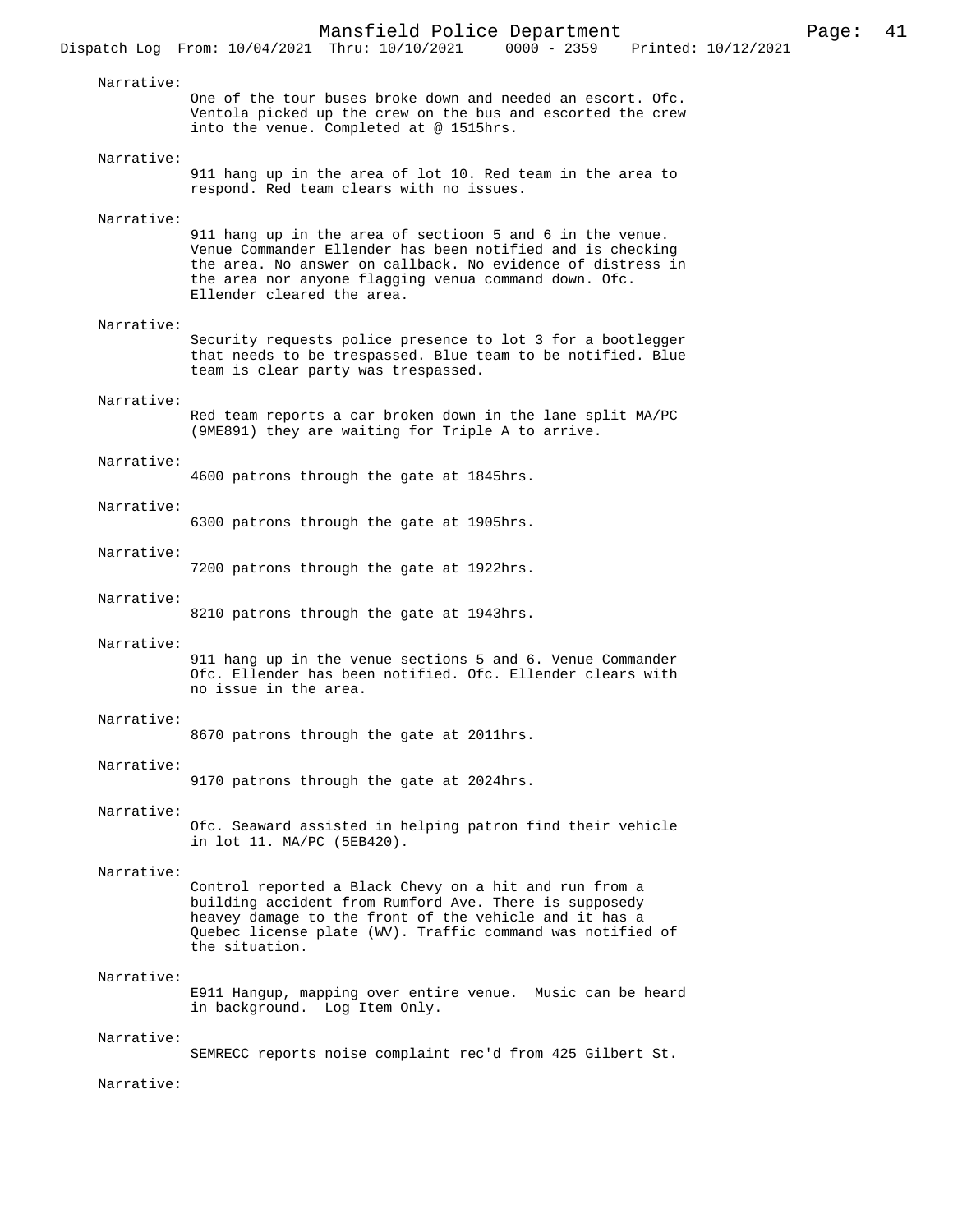```
 Narrative:
```
 Narrative: FD requesting PD assistance with possible harrassment issue by lower concession bathrooms. Ofc. Ellender reports female reunited with parent.

Narrative:

M7 reports minor MVA paper exchange only: MA/PC1BHN35 owner/OP & NY EAJ1003 / SA1260110

Narrative:

Red Team reports assisting with an ejection at the MCKenna Gate.

Narrative:

LTC for Jennifer Menslage 04/23/99 turned into CP. CP was able to obtain phone number and contact card holder and return it to her.

Narrative:

```
 Narrative:
```

```
 Narrative: 
           MT2 transporting 1 female back to the station SM/T - 
           13983/0029hrs. EM/T 13987/0036hrs
```
Narrative:

Detail Secure at 0047hrs

|              | Refer To Summons: | $21MAS-396-AR$                                                           |
|--------------|-------------------|--------------------------------------------------------------------------|
|              |                   | Summons: DEREWIANY, CRAIG                                                |
|              |                   | Address: 186 HIGHLAND ST TAUNTON, MA                                     |
|              | 34<br>Aqe:        |                                                                          |
|              | Charges:          | A&B                                                                      |
|              | Refer To Arrest:  | 21MAS-397-AR                                                             |
|              |                   | Arrest: CRONIN, BRETT N                                                  |
|              |                   | Address: 1 MONSON PL MILFORD, NH                                         |
|              | 30<br>Aqe:        |                                                                          |
|              | Charges:          | ASSAULT                                                                  |
|              |                   | Refer To P/C: 21MAS-398-AR                                               |
|              |                   | P/C: MANNING, SHEILA                                                     |
|              |                   | Address: 26 BLUEBERRY LN HUDSON, MA                                      |
|              | Aqe:              | 31                                                                       |
|              | Charges:          | PROTECTIVE CUSTODY                                                       |
| 21-65602     |                   | 1555:10 Phone - 911 Hang-ups & Verifications<br>Unfounded/Unverifed<br>2 |
| Call Taker:  |                   | William Casey                                                            |
| Vicinity of: |                   | [MAS] 321 SCHOOL ST                                                      |

| Vicinity of: | [MAS] 321 SCHOOL ST        |                                     |                 |
|--------------|----------------------------|-------------------------------------|-----------------|
| ID:          |                            | Police Officer Michael T Fitzgerald |                 |
|              | Disp-15:57:08              |                                     | $Clrd-16:19:28$ |
| Narrative:   |                            |                                     |                 |
|              | Checking on a 911 hang up. |                                     |                 |
|              | Contact made?:no           |                                     |                 |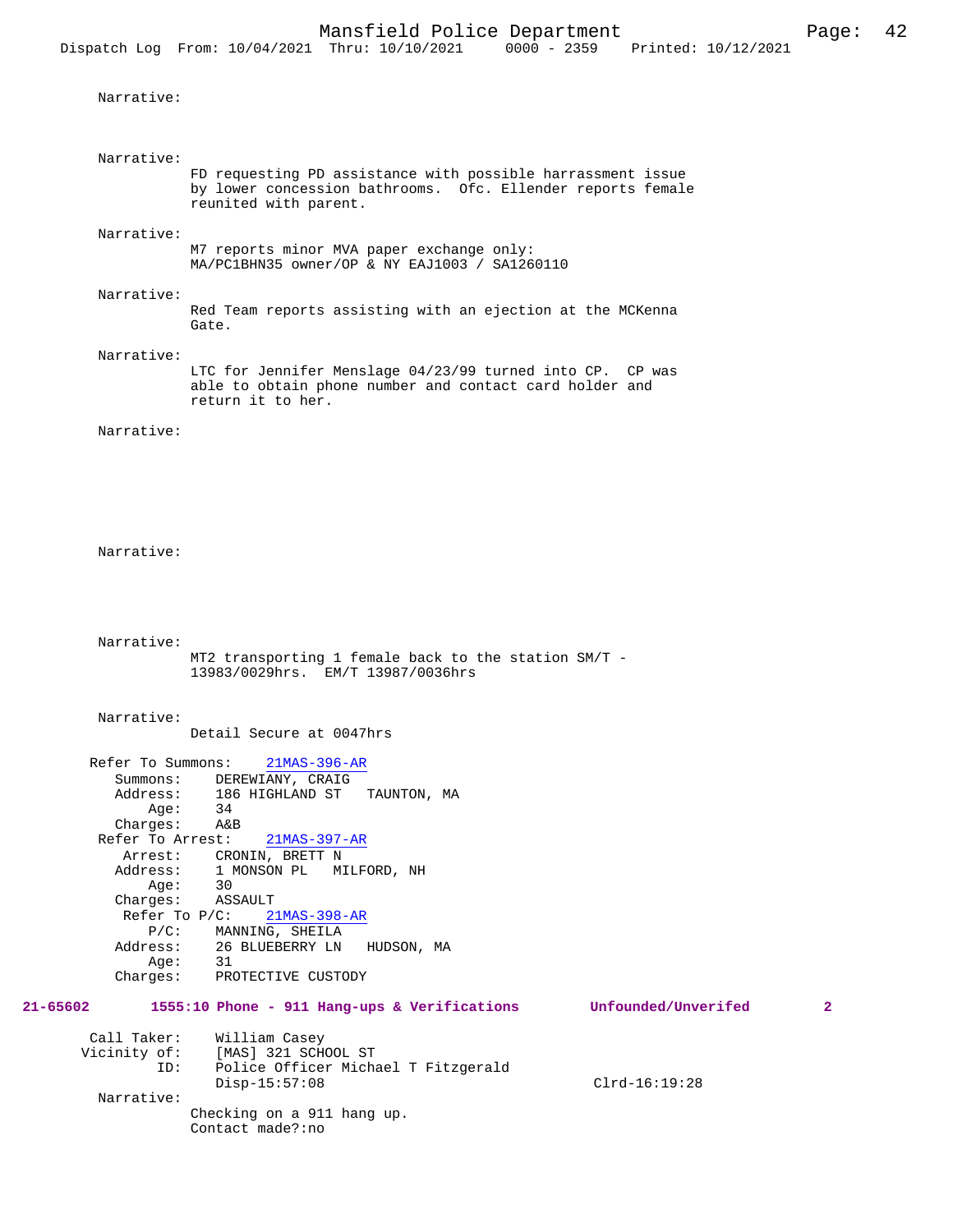|                                                  | Mansfield Police Department<br>Dispatch Log From: 10/04/2021 Thru: 10/10/2021                                                                            |                             | 0000 - 2359 Printed: 10/12/2021 | Page: | 43 |
|--------------------------------------------------|----------------------------------------------------------------------------------------------------------------------------------------------------------|-----------------------------|---------------------------------|-------|----|
|                                                  | Cellphone? $(y/n):yes$<br>Uncertainty radius: 32m at 90%                                                                                                 |                             |                                 |       |    |
| Narrative:                                       | unfounded                                                                                                                                                |                             |                                 |       |    |
| 21-65622                                         | 1800:32 Phone - Building - Property Check                                                                                                                |                             | Building Checked / Secured 3    |       |    |
| Call Taker:<br>Location/Address:<br>Narrative:   | Josesph Shebertes<br>[MAS 820C] 31 PLYMOUTH ST                                                                                                           |                             |                                 |       |    |
|                                                  | Radford Check completed.                                                                                                                                 |                             |                                 |       |    |
| ID:                                              | 21-65632 1847:44 Initiated - Community Policing<br>Call Taker: Josesph Shebertes<br>Location/Address: [MAS 12] 250 EAST ST<br>Detective Kenneth E Wright |                             | Services Rendered 3             |       |    |
| ID:                                              | Detective Kenneth E Wright                                                                                                                               |                             | Arvd-18:47:00 Clrd-18:48:47     |       |    |
| Narrative:                                       | $Disp-18:49:40$                                                                                                                                          | Arvd-18:49:42 Clrd-19:37:21 |                                 |       |    |
|                                                  | Community policing                                                                                                                                       |                             |                                 |       |    |
| 21-65635                                         | 1906:30 Initiated - Building - Property Check Building Checked / Secured 3                                                                               |                             |                                 |       |    |
| Call Taker:<br>Location/Address:<br>ID:          | TARA LAKO<br>[MAS] 4 ERICK RD @ 15 BONNEY LN<br>Police Officer Danielle C Titus                                                                          |                             | Arvd-19:06:00 Clrd-19:15:48     |       |    |
| Narrative:                                       | Checking the area.                                                                                                                                       |                             |                                 |       |    |
| 21-65640                                         | 1942:40 Initiated - Building - Property Check                                                                                                            |                             | Building Checked / Secured 3    |       |    |
| Call Taker:<br>ID:                               | TARA LAKO<br>Location/Address: [MAS 840] 280 SCHOOL ST<br>Police Officer William C Trudell                                                               |                             | Arvd-19:42:00 Clrd-20:04:38     |       |    |
| Narrative:                                       | Checking the area.                                                                                                                                       |                             |                                 |       |    |
| $21 - 65643$<br>Call Taker:<br>Location/Address: | 2004:07 Radio - Suspicious Actv / Persn / Veh Services Rendered 2<br>TARA LAKO<br>[MAS 820C] 31 PLYMOUTH ST                                              |                             |                                 |       |    |
| ID:<br>Vehicle:                                  | Police Officer William C Trudell<br>$Disp-20:04:48$<br>YEL/BRO 2003 PTRB TR 330 Req: CO MA J71918 VIN: 2NPNLZ9X93M801947                                 |                             | Arvd-20:05:39 Clrd-20:10:10     |       |    |
| Narrative:                                       | Deputy Jesse reporting a fuel truck in the lot for the past<br>5 minutes, Ofc Trudell responding to the location.                                        |                             |                                 |       |    |
| Narrative:                                       | Ofc Trudell reports the truck is on scene filling up the<br>trucks                                                                                       |                             |                                 |       |    |
| Narrative:                                       | Deputy Jesse reports speaking with Steve who states the fuel<br>truck is ok to be on scene filling the trucks.                                           |                             |                                 |       |    |
| 21-65646                                         | 2013:11 Phone - 911 Hang-ups & Verifications                                                                                                             |                             | Building Checked / Secured 2    |       |    |
| Call Taker:<br>Location/Address:<br>ID:          | Dispatcher Jacques Ryan<br>[MAS 12] 250 EAST ST<br>Detective Kenneth E Wright                                                                            |                             |                                 |       |    |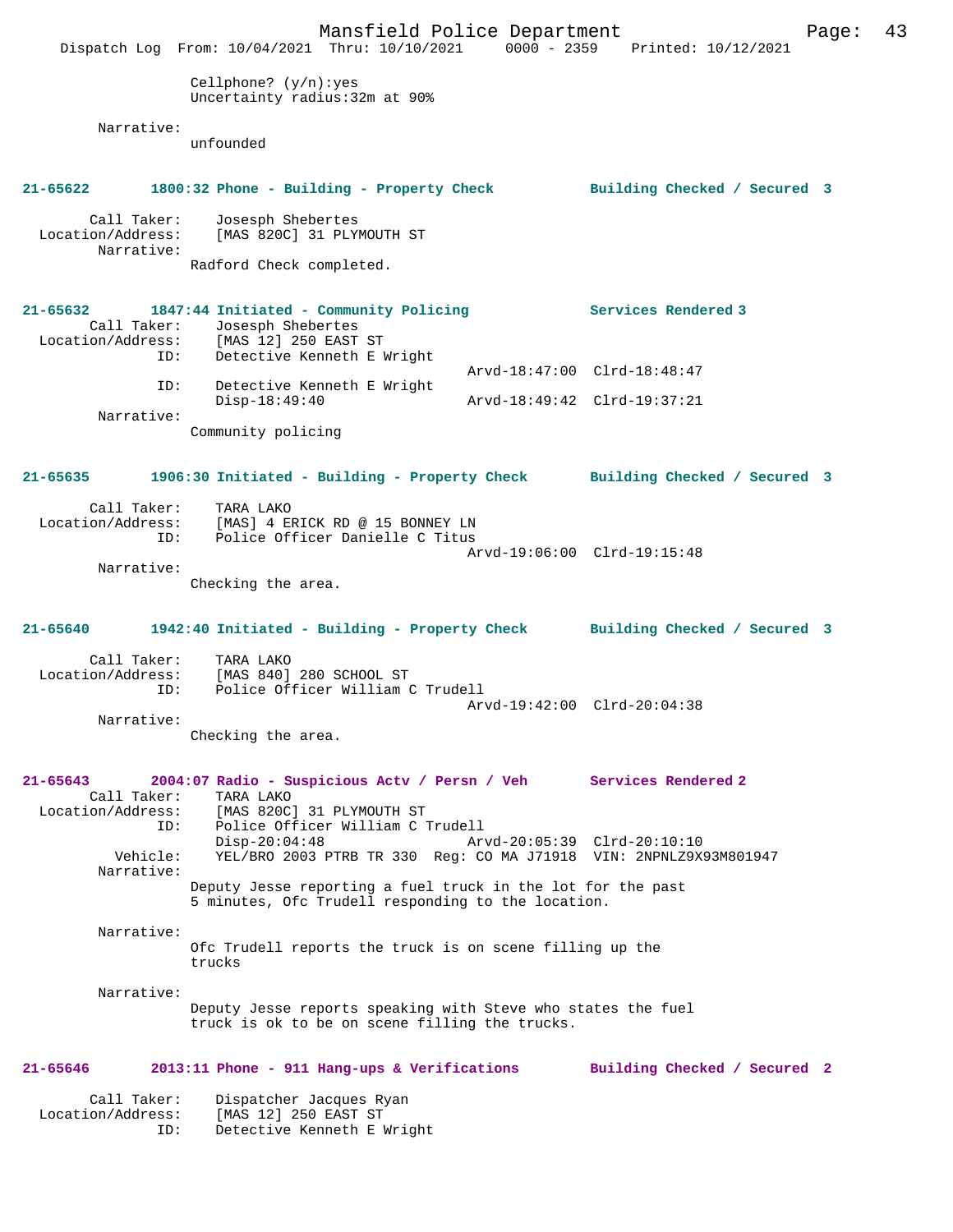|                                                     | Mansfield Police Department<br>Dispatch Log From: 10/04/2021 Thru: 10/10/2021                                                                                                                | $0000 - 2359$ | Printed: 10/12/2021         | Page: | 44 |
|-----------------------------------------------------|----------------------------------------------------------------------------------------------------------------------------------------------------------------------------------------------|---------------|-----------------------------|-------|----|
|                                                     | $Disp-20:16:33$                                                                                                                                                                              |               | Arvd-20:16:35 Clrd-20:32:58 |       |    |
| Narrative:                                          | Checking on a 911 hang up. At the football field<br>Contact made?:no<br>Cellphone? $(y/n):yes$<br>Uncertainty radius: 41 meters - its pinging on the football<br>field                       |               |                             |       |    |
| Narrative:                                          | Det McCune reports he is on the field and does not see any<br>issues at this time.                                                                                                           |               |                             |       |    |
| Narrative:                                          | Made contact with the calling party on callback - she is in<br>the stand wearing green - it was hard hearing her but she<br>said if an officer comes by that she would make herself<br>known |               |                             |       |    |
| 21-65647<br>Call Taker:<br>Location/Address:        | 2030:57 Phone - Suspicious Actv / Persn / Veh<br>Dispatcher Jacques Ryan<br>[MAS H2112] 359 BALCOM ST                                                                                        |               | Incident Report 2           |       |    |
| ID:<br>ID:                                          | Police Officer William C Trudell<br>$Disp-20:32:54$<br>Detective Kenneth E Wright                                                                                                            |               | Arvd-20:35:57 Clrd-21:01:03 |       |    |
| ID:                                                 | $Disp-20:33:04$<br>Police Officer Jay J Sparrow                                                                                                                                              |               | Arvd-20:37:22 Clrd-21:10:05 |       |    |
| Narrative:                                          | $Disp-20:33:23$                                                                                                                                                                              |               | Arvd-20:34:53 Clrd-20:43:10 |       |    |
|                                                     | CP reporting someone running from her house                                                                                                                                                  |               |                             |       |    |
| Narrative:                                          | CP reports they were running toward bungay st                                                                                                                                                |               |                             |       |    |
| Narrative:                                          | Male party wearing Grey sweatshirt                                                                                                                                                           |               |                             |       |    |
| Narrative:                                          | CP's son is back in the house now and instructed to lock the<br>doors                                                                                                                        |               |                             |       |    |
| Narrative:                                          | Ofc Sparrow reports checking the area of Bungay as well as<br>the entire length of Gilbert, nothing showing                                                                                  |               |                             |       |    |
| Narrative:                                          | Det Wright reports area has been checked, as well as the<br>wooded area towards Forest Park, negative findings                                                                               |               |                             |       |    |
| Refer To Incident:                                  | 21MAS-1101-OF                                                                                                                                                                                |               |                             |       |    |
| 21-65650<br>Call Taker:<br>Location/Address:<br>ID: | 2042:13 911 - Motor Veh Acc - Hit & Run<br>TARA LAKO<br>[MAS 974] 214 RUMFORD AVE<br>Police Officer Danielle C Titus                                                                         |               | Incident Report 1           |       |    |
| ID:                                                 | $Disp-20:43:05$<br>Police Officer Jay J Sparrow                                                                                                                                              |               | Arvd-20:43:55 Clrd-21:47:00 |       |    |
| ID:                                                 | $Disp-20:43:18$<br>Detective Kenneth E Wright                                                                                                                                                |               | Arvd-20:51:12 Clrd-21:47:02 |       |    |
| ID:                                                 | $Disp-21:18:07$<br>Police Officer William C Trudell                                                                                                                                          |               | Arvd-21:30:22 Clrd-21:46:10 |       |    |
| Narrative:                                          | $Disp-21:18:11$                                                                                                                                                                              |               | Arvd-21:30:27 Clrd-21:46:13 |       |    |
|                                                     | A black Chevy F10 pick up, early 90s, down toward Fulton<br>Pond, unable to see the plate. Front of the building.                                                                            |               |                             |       |    |
| Narrative:                                          | Multiple 911 calls for a vehicle that drove into the                                                                                                                                         |               |                             |       |    |

building then fled the area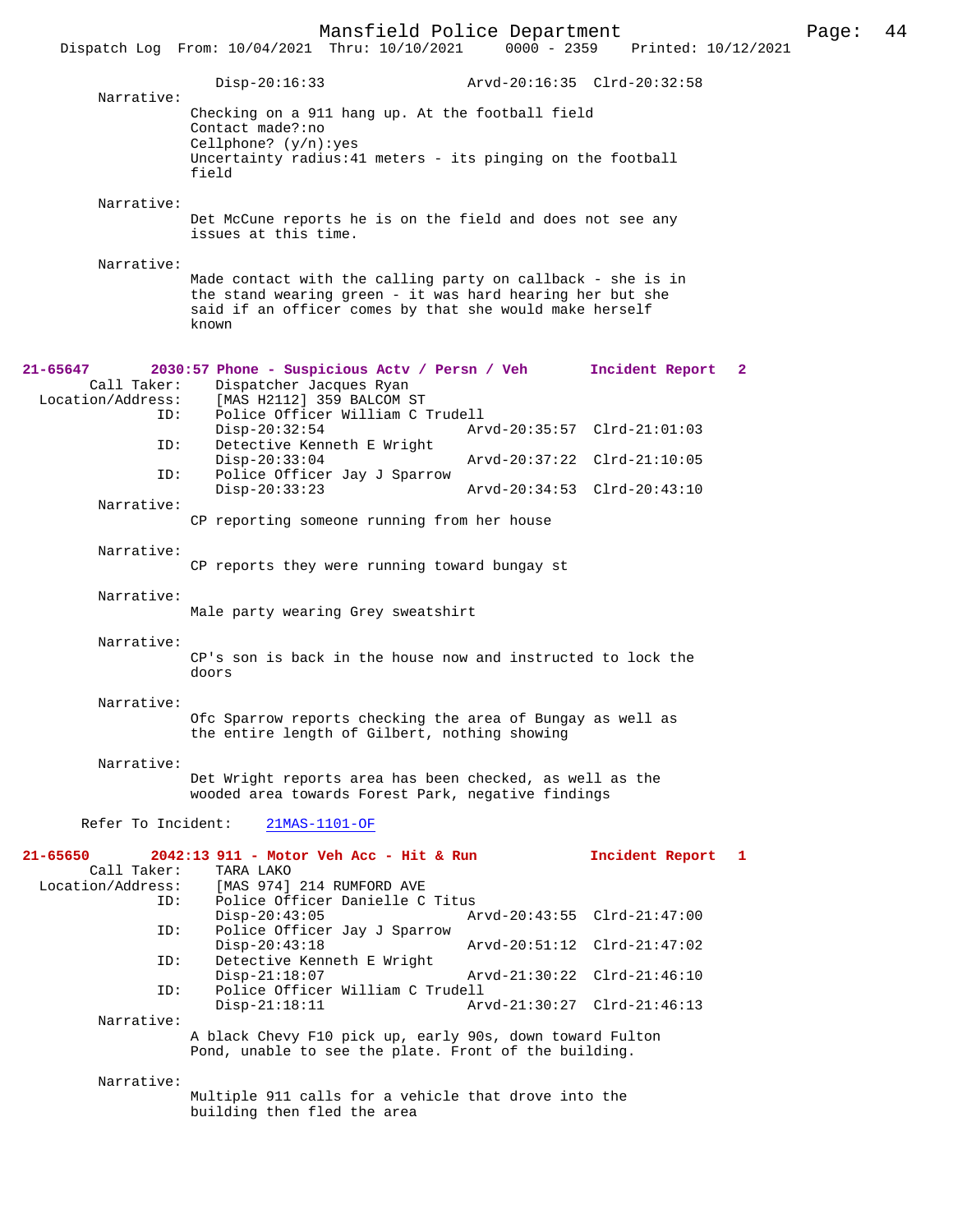|                                                     |                                                                                                                                                                                                                                                                                                                                                                                      | Mansfield Police Department      |               |                                                |   | Page:        | 45 |
|-----------------------------------------------------|--------------------------------------------------------------------------------------------------------------------------------------------------------------------------------------------------------------------------------------------------------------------------------------------------------------------------------------------------------------------------------------|----------------------------------|---------------|------------------------------------------------|---|--------------|----|
|                                                     | Dispatch Log From: 10/04/2021 Thru: 10/10/2021                                                                                                                                                                                                                                                                                                                                       |                                  | $0000 - 2359$ | Printed: 10/12/2021                            |   |              |    |
| Narrative:                                          | Ofc Titus reports MELD will need to respond for a struck<br>light pole and the pole went through a resident's window,<br>MELD en route                                                                                                                                                                                                                                               |                                  |               |                                                |   |              |    |
|                                                     | Ofc Titus reports a partial Quebec plate of QMV                                                                                                                                                                                                                                                                                                                                      |                                  |               |                                                |   |              |    |
| Narrative:                                          | Ofc Titus reports checking the area of Rumford Ave, and will<br>respond back to the location to speak with witnesses                                                                                                                                                                                                                                                                 |                                  |               |                                                |   |              |    |
| Narrative:                                          | Ofc Titus requesting DPW to respond for the glass on the<br>roadway as well as the sidewalk, Andy from DPW will have<br>someone respond                                                                                                                                                                                                                                              |                                  |               |                                                |   |              |    |
| Narrative:                                          | Ofc Titus reports finding a drivers license in the area, no<br>records found on the license given. Name on license comes<br>back to a juvenile out of Mansfield.                                                                                                                                                                                                                     |                                  |               |                                                |   |              |    |
| Narrative:                                          | GBC sent to surrounding area to assist in searching for the<br>suspect $m/v$ .                                                                                                                                                                                                                                                                                                       |                                  |               |                                                |   |              |    |
| Narrative:                                          | Ofc Titus reports MELD has been on scene and removing the<br>light post                                                                                                                                                                                                                                                                                                              |                                  |               |                                                |   |              |    |
| Narrative:                                          | Det Wright reports speaking with the parents who called the<br>son on the phone who denied any involvement. Parents were<br>advised of the fake ID and will be going to the pick up the<br>son to speak with him face to face. Det Wright reports the<br>parents were very receptive and will be giving Det Wright a<br>call on his cell if they receive any additional information. |                                  |               |                                                |   |              |    |
| Narrative:                                          | Ofc Titus reports all units clear, MELD has removed the<br>light and DPW is cleaning up the glass at this time.                                                                                                                                                                                                                                                                      |                                  |               |                                                |   |              |    |
| Narrative:                                          | Juvenile possibly involved came to the station and was<br>released to his mother at 0030 hours                                                                                                                                                                                                                                                                                       |                                  |               |                                                |   |              |    |
| Refer To Incident:                                  | 21MAS-1102-OF                                                                                                                                                                                                                                                                                                                                                                        |                                  |               |                                                |   |              |    |
| 21-65656                                            | 2136:35 Phone - Assist Fire Department                                                                                                                                                                                                                                                                                                                                               |                                  |               | Referred to Other Agency                       |   | $\mathbf{2}$ |    |
| Call Taker:<br>Location/Address:<br>Narrative:      | TARA LAKO<br>[MAS H3446] 27 NORTHRIDGE RD<br>Assisting the FD with a fire related incident. Nature:                                                                                                                                                                                                                                                                                  |                                  |               |                                                |   |              |    |
|                                                     | Automatic fire alarm called in by alarm company                                                                                                                                                                                                                                                                                                                                      |                                  |               |                                                |   |              |    |
| Narrative:                                          | Per OIC Ofc Sparrow, MFD to handle                                                                                                                                                                                                                                                                                                                                                   |                                  |               |                                                |   |              |    |
| 21-65658<br>Call Taker:<br>Location/Address:<br>ID: | 2143:51 Phone - Noise Complaint<br>Dispatcher Jacques Ryan<br>[MAS H2620] 429 GILBERT ST<br>Detective Kenneth E Wright                                                                                                                                                                                                                                                               |                                  |               | Spoken To                                      | 2 |              |    |
| ID:                                                 | $Disp-21:46:20$<br>$Disp-21:46:25$                                                                                                                                                                                                                                                                                                                                                   | Police Officer William C Trudell |               | $Clrd-21:56:46$<br>Arvd-22:05:09 Clrd-22:05:12 |   |              |    |
| ID:                                                 | Police Officer Jay J Sparrow<br>$Disp-21:48:17$                                                                                                                                                                                                                                                                                                                                      |                                  |               | Arvd-21:58:05 Clrd-22:05:10                    |   |              |    |
| Narrative:                                          | Party at the residence is getting rowdy                                                                                                                                                                                                                                                                                                                                              |                                  |               |                                                |   |              |    |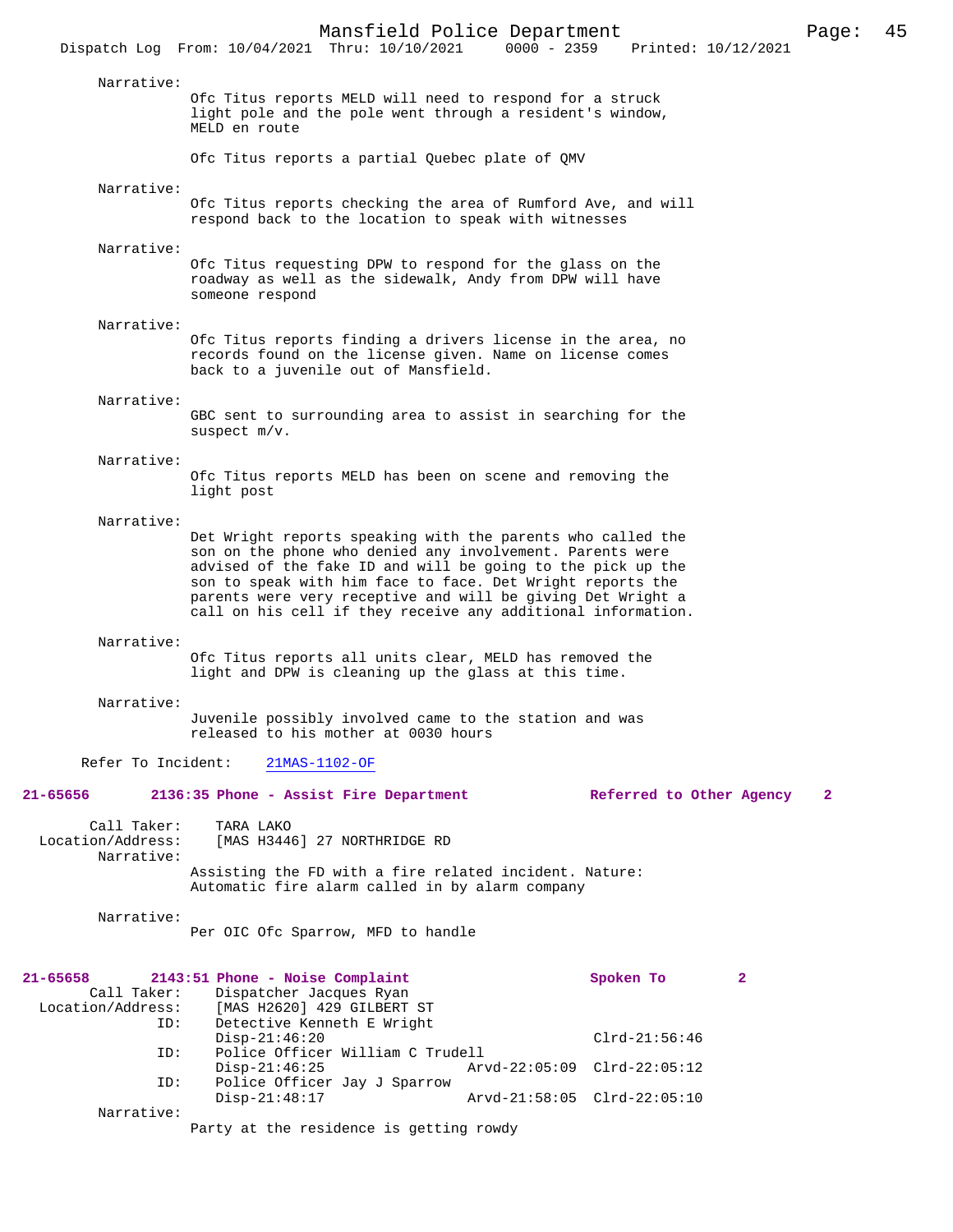Narrative: Ofc Trudell reports there is a gathering in the backyard watching the Red Sox game, parties have been advised of the noise complaint and will be quieting down. **21-65660 2154:52 Phone - Motor Veh Acc - Hit & Run Services Rendered 1**  Dispatcher Jacques Ryan Location/Address: [MAS 12] 250 EAST ST ID: Detective Kenneth E Wright Disp-21:56:56 Arvd-22:00:16 Clrd-23:19:46<br>ID: Police Officer Danielle C Titus Police Officer Danielle C Titus<br>Disp-22:04:16 A Arvd-22:06:50 Clrd-10/09/2021 @ 00:03:53 ID: Police Officer Jay J Sparrow Disp-22:40:37 Arvd-22:49:02 Clrd-23:11:18<br>TD: Police Officer William C Trudell ID: Police Officer William C Trudell Disp-22:40:41 Arvd-22:49:04 Clrd-23:11:16<br>Vehicle: GRN 2003 CHEV S TRUCK Reg: PC MA 1YRE57 VIN: 1GCCS14H538 GRN 2003 CHEV S TRUCK Reg: PC MA 1YRE57 VIN: 1GCCS14H538165870 Narrative: Near the pathway between a soccer and football field, CP will be in green truck. Caller states he will wave the officer down Narrative: Det Wright reports the vehicle involved in the hit and run from call 21-65650 may possibly be the involved suspect vehicle of this MVA hit and run as well Narrative: Ofc Sparrow reports he and Ofc Trudell will be responding to the residence of possible juvenile who may have been involved in the MVA, also to check the well being if he was injured if he was indeed involved Narrative: Ofc Trudell reports there is no answer at the door, a light is on upstairs in what appears to be a young male's bedroom, packages on the front stoop Narrative: Ofc Sparrow reports there were two males that walked by a window inside the house Narrative: Ofc Sparrow reports the sister came to the door and she states her brother and his friend are not home at this time, and at another residence at an unknown address **21-65677 2305:40 911 - Suspicious Actv / Persn / Veh Building Checked / Secured 2** Call Taker: ROBERT BOLGER<br>Location/Address: [MAS 840] 280 ess: [MAS 840] 280 SCHOOL ST<br>ID: Police Officer William ( Police Officer William C Trudell Disp-23:12:01 Clrd-23:15:00 ID: Police Officer Jay J Sparrow Disp-23:12:07 Arvd-23:19:55 Clrd-23:29:41<br>Vehicle: GRY 2020 BMW CO Z4 Reg: PC MA 8GF293 VIN: WBAHF3C02LWW68 GRY 2020 BMW CO Z4 Reg: PC MA 8GF293 VIN: WBAHF3C02LWW68086 Narrative: CP reports heard an alarm sounding and it has stopped and saw several vehicles leaving the area. Will meet officers in front of Qdoba in a silver BMW. Narrative: Per OIC Ofc Sparrow this will be a delayed response, all units tied up on other calls Narrative: Ofc Sparrow reports Kohl's checks secure, no alarms sounding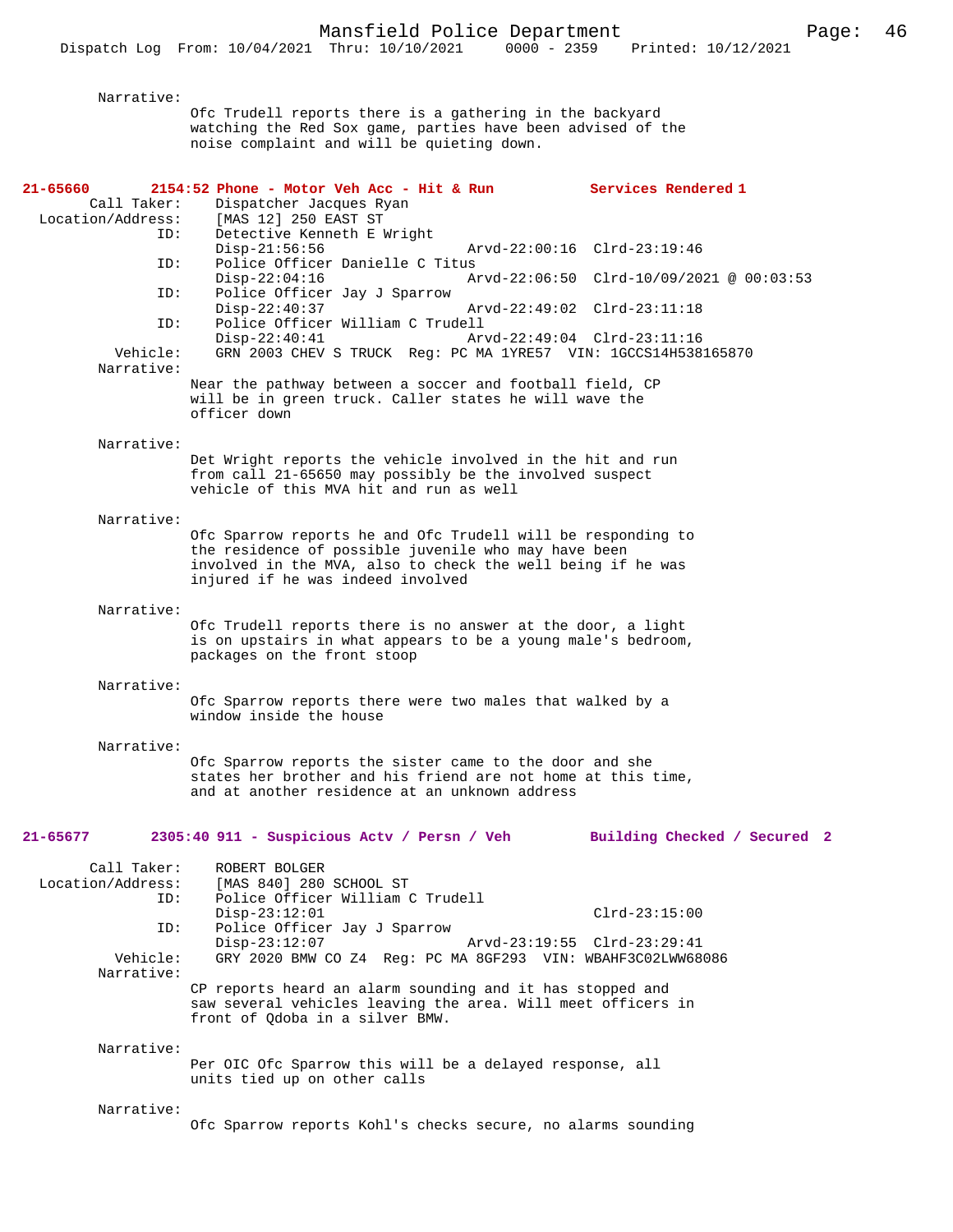or cars in the area.

| $21 - 65679$                      | 2315:15 Initiated - Disabled Motor Vehicle                                            | Services Rendered 3                            |
|-----------------------------------|---------------------------------------------------------------------------------------|------------------------------------------------|
| Call Taker:                       | TARA LAKO                                                                             |                                                |
|                                   | Vicinity of: [MAS H4129] 770 WARE ST                                                  |                                                |
| ID:                               | Police Officer William C Trudell                                                      |                                                |
|                                   |                                                                                       | Arvd-23:15:00 Clrd-23:26:16                    |
| Vehicle:<br>Narrative:            | WHI 2016 TOYT CAMRY Req: PC MA 160VZJ VIN: 4T1BF1FK0GU121793                          |                                                |
|                                   | Ofc Trudell reports he will be off with a vehicle waiting on<br>AAA from a flat tire. |                                                |
| Narrative:                        | Ofc Trudell will be responding to another call                                        |                                                |
| For Date: $10/09/2021$ - Saturday |                                                                                       |                                                |
| 21-65687                          | 0019:41 911 - 911 Hang-ups & Verifications                                            | $\overline{\mathbf{2}}$<br>Unfounded/Unverifed |
| Call Taker:                       | Aaron Figueroa                                                                        |                                                |

 Location/Address: [MAS H3365] 94 MILL ST ID: Police Officer Meghan Birnie Disp-00:29:07 Arvd-00:33:55 Clrd-00:39:53 ID: Police Officer Mark O'Connor Disp-00:29:11 Arvd-00:33:59 Clrd-00:39:54 Vehicle: GRY 2015 HOND Accord EX Reg: CT 689AYC VIN: 1HGCR2F78FA044464 Narrative: Checking on a 911 hang up, nothing after callbacks x4 Contact made?: n Cellphone? (y/n): y Uncertainty radius: 6 meters centered on the road

 Narrative: Ofc O'Connor reports a vehicle in the driveway with a CT registration

 Narrative: Ofc Birnie reports no answer at the door, house is in darkness. Nobody in the area flagging the officers down.

## **21-65707 0123:32 Initiated - Building - Property Check Building Checked / Secured 3**

| Call Taker:       | TARA LAKO                    |                             |  |
|-------------------|------------------------------|-----------------------------|--|
| Location/Address: | [MAS 1015] 30 CHAUNCY ST     |                             |  |
| ID:               | Police Officer Meghan Birnie |                             |  |
|                   |                              | Arvd-01:23:00 Clrd-01:28:00 |  |
| Narrative:        |                              |                             |  |

Checking the area.

## **21-65708 0124:14 Initiated - Follow up Investigation Services Rendered 3**  Call Taker: TARA LAKO<br>Location/Address: [ATT 1] 2 ess: [ATT 1] 211 PARK ST<br>ID: Detective David D Ke Detective David D Kerr Arvd-01:24:00 Clrd-01:58:23 Narrative: Det Kerr responding to pick up an officer as well as a prisoner

Narrative:

Narrative: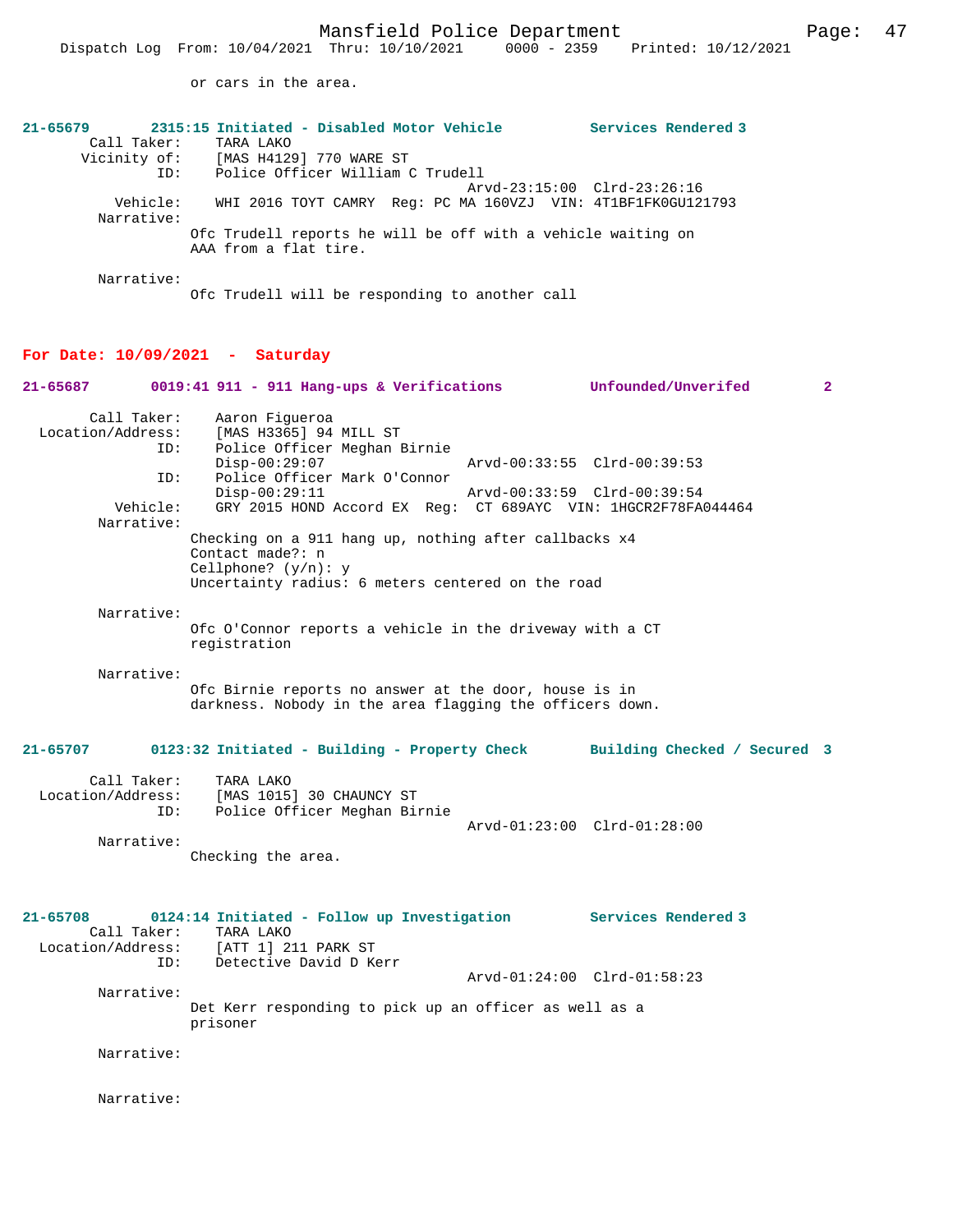Narrative:

| 21-65712                         |      | 0134:12 Initiated - Building - Property Check Building Checked / Secured 3                                                                                                                       |                             |                              |  |
|----------------------------------|------|--------------------------------------------------------------------------------------------------------------------------------------------------------------------------------------------------|-----------------------------|------------------------------|--|
| Call Taker:<br>Location/Address: |      | TARA LAKO<br>[MAS] 4 ERICK RD @ 15 BONNEY LN                                                                                                                                                     |                             |                              |  |
| Narrative:                       | ID:  | Police Officer Mark O'Connor                                                                                                                                                                     | Arvd-01:34:00 Clrd-01:47:57 |                              |  |
|                                  |      | Checking the area.                                                                                                                                                                               |                             |                              |  |
| $21 - 65723$<br>Call Taker:      |      | 0147:31 Initiated - Suspicious Actv / Persn / Veh Services Rendered 2<br>TARA LAKO<br>Vicinity of: [MAS H3103] 163 EAST ST                                                                       |                             |                              |  |
|                                  | ID:  | Police Officer Meghan Birnie                                                                                                                                                                     | Arvd-01:47:00 Clrd-01:51:39 |                              |  |
|                                  | ID:  | Police Officer Mark O'Connor<br>$Disp-01:48:06$                                                                                                                                                  | Arvd-01:49:55 Clrd-01:51:41 |                              |  |
| Narrative:                       |      | Ofc Birnie out with two males walking.                                                                                                                                                           |                             |                              |  |
| Narrative:                       |      | Ofc Birnie reports parties check ok, spoke with mother of<br>the juvenile via telephone and she is ok with him taking an<br>Uber with his 19 year old cousin back to their home on<br>Gilbert St |                             |                              |  |
| 21-65726                         | 0148 | Initiated - Building - Property Check Building Checked / Secured 3                                                                                                                               |                             |                              |  |
| Call Taker:<br>Location/Address: | ID:  | Police Officer Derek M Stark<br>[MAS 411] 60 FORBES BLVD<br>Police Officer Derek M Stark                                                                                                         |                             |                              |  |
| Narrative:                       |      | Checking the area.                                                                                                                                                                               | Arvd-01:49:10 Clrd-01:56:03 |                              |  |
| Narrative:                       |      | Desk staff reports at capacity, mostly concert attendies.                                                                                                                                        |                             |                              |  |
| 21-65731                         |      | 0201:15 Initiated - Building - Property Check                                                                                                                                                    |                             | Building Checked / Secured 3 |  |
| Call Taker:<br>Location/Address: | ID:  | TARA LAKO<br>[MAS 322] 31 HAMPSHIRE ST<br>Police Officer Derek M Stark                                                                                                                           | Arvd-02:01:00 Clrd-02:08:43 |                              |  |
| Narrative:                       |      | Checking the area.                                                                                                                                                                               |                             |                              |  |
| 21-65734                         |      | 0210:45 Initiated - Building - Property Check Building Checked / Secured 3                                                                                                                       |                             |                              |  |
| Call Taker:<br>Location/Address: | ID:  | Stephen Martell<br>[MAS 417] 9 FRANCIS AVE<br>Police Officer Mark O'Connor                                                                                                                       | Arvd-02:10:00 Clrd-02:18:47 |                              |  |
| Narrative:                       |      | Checking the area.                                                                                                                                                                               |                             |                              |  |
| 21-65735                         |      | 0212:20 Initiated - Building - Property Check                                                                                                                                                    |                             | Building Checked / Secured 3 |  |
| Call Taker:<br>Location/Address: | ID:  | Stephen Martell<br>[MAS] NORTH MAIN ST<br>Police Officer Meghan Birnie                                                                                                                           |                             |                              |  |
|                                  |      |                                                                                                                                                                                                  | Arvd-02:12:00 Clrd-02:24:27 |                              |  |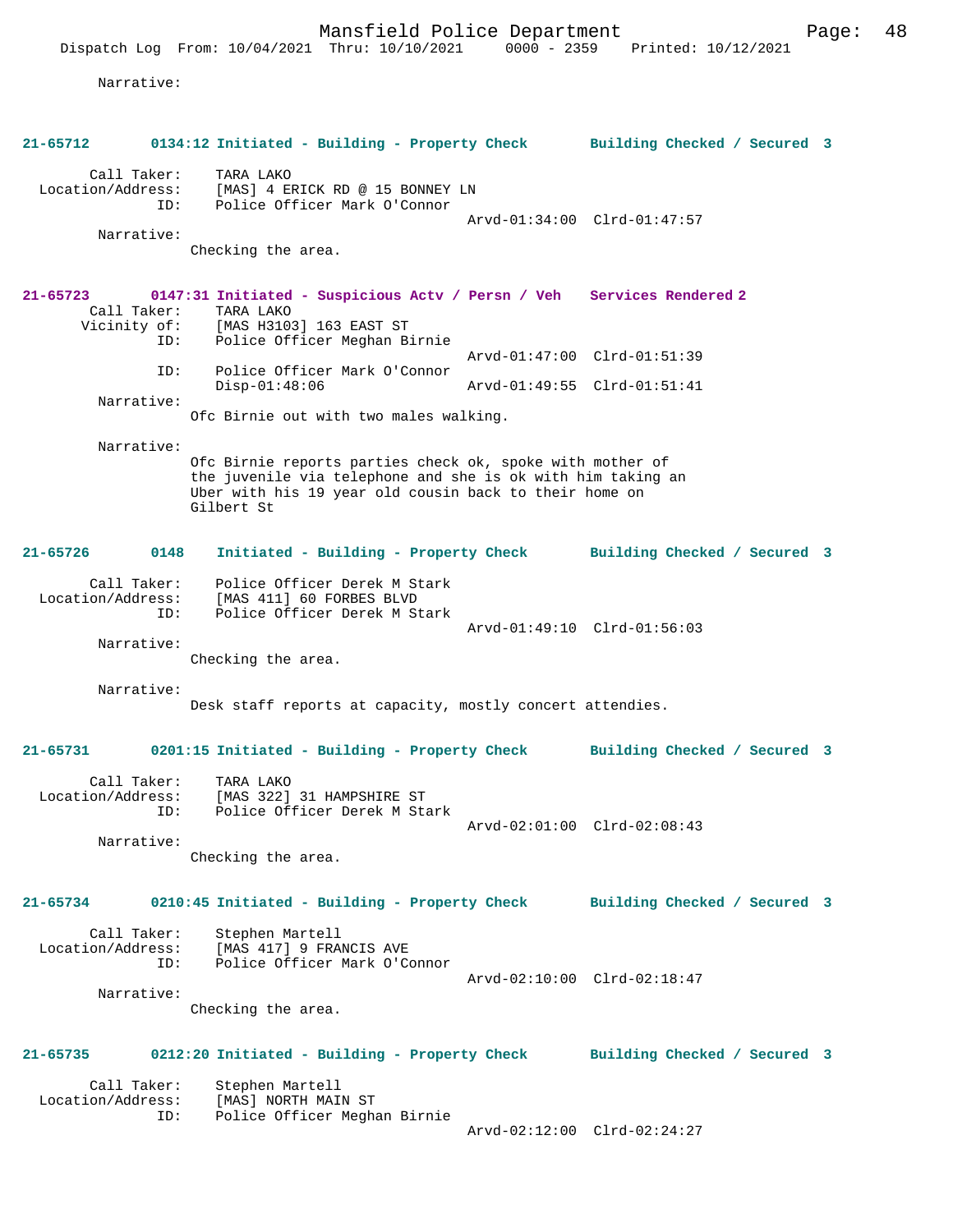Mansfield Police Department Fage: 49 Dispatch Log From: 10/04/2021 Thru: 10/10/2021 0000 - 2359 Printed: 10/12/2021 Narrative: Checking the area. **21-65736 0214 Initiated - Building - Property Check Building Checked / Secured 3** Call Taker: Police Officer Derek M Stark Location/Address: [MAS] 11 NORFOLK ST ID: Police Officer Derek M Stark Arvd-02:15:28 Clrd-02:24:07 Narrative: Checking the area. **21-65738 0216:19 Initiated - Building - Property Check Building Checked / Secured 3** Call Taker: TARA LAKO Location/Address: [MAS 820C] 31 PLYMOUTH ST ID: Police Officer William C Trudell Arvd-02:16:00 Clrd-02:27:39 Narrative: Checking the area. **21-65743 0228 Initiated - Building - Property Check Building Checked / Secured 3** Call Taker: Police Officer Derek M Stark Location/Address: [MAS] PLYMOUTH ST Police Officer Derek M Stark Arvd-02:29:38 Clrd-02:29:53 Narrative: Check of the street lights, no new damage or outages. **21-65742 0229:18 Initiated - Building - Property Check Building Checked / Secured 3** Call Taker: TARA LAKO Location/Address: [MAS] MYSTIC LN ID: Police Officer Mark O'Connor Arvd-02:29:00 Clrd-02:35:19 Narrative: Checking the area. **21-65744 0230:18 Initiated - Building - Property Check Building Checked / Secured 3** Call Taker: TARA LAKO Location/Address: [MAS 927] 50 PLYMOUTH ST Police Officer Derek M Stark Arvd-02:30:00 Clrd-02:32:12 Narrative: Checking the area. **21-65745 0230:51 911 - Noise Complaint Spoken To 2**  Call Taker: Michael Mezhberg Vicinity of: [MAS] 427 GILBERT ST<br>ID: Police Officer Derek Police Officer Derek M Stark<br>Disp-02:32:19 Disp-02:32:19 Arvd-02:37:12 Clrd-02:45:17 ID: Police Officer Meghan Birnie Disp-02:32:23 Arvd-02:37:53 Clrd-02:45:21 Narrative: Hears loud talking/music in the vicinity. Narrative: Ofc Stark reports the parties at 437 Gilbert have been advised

**21-65747 0232:08 911 - 911 Hang-ups & Verifications Unfounded/Unverifed 2**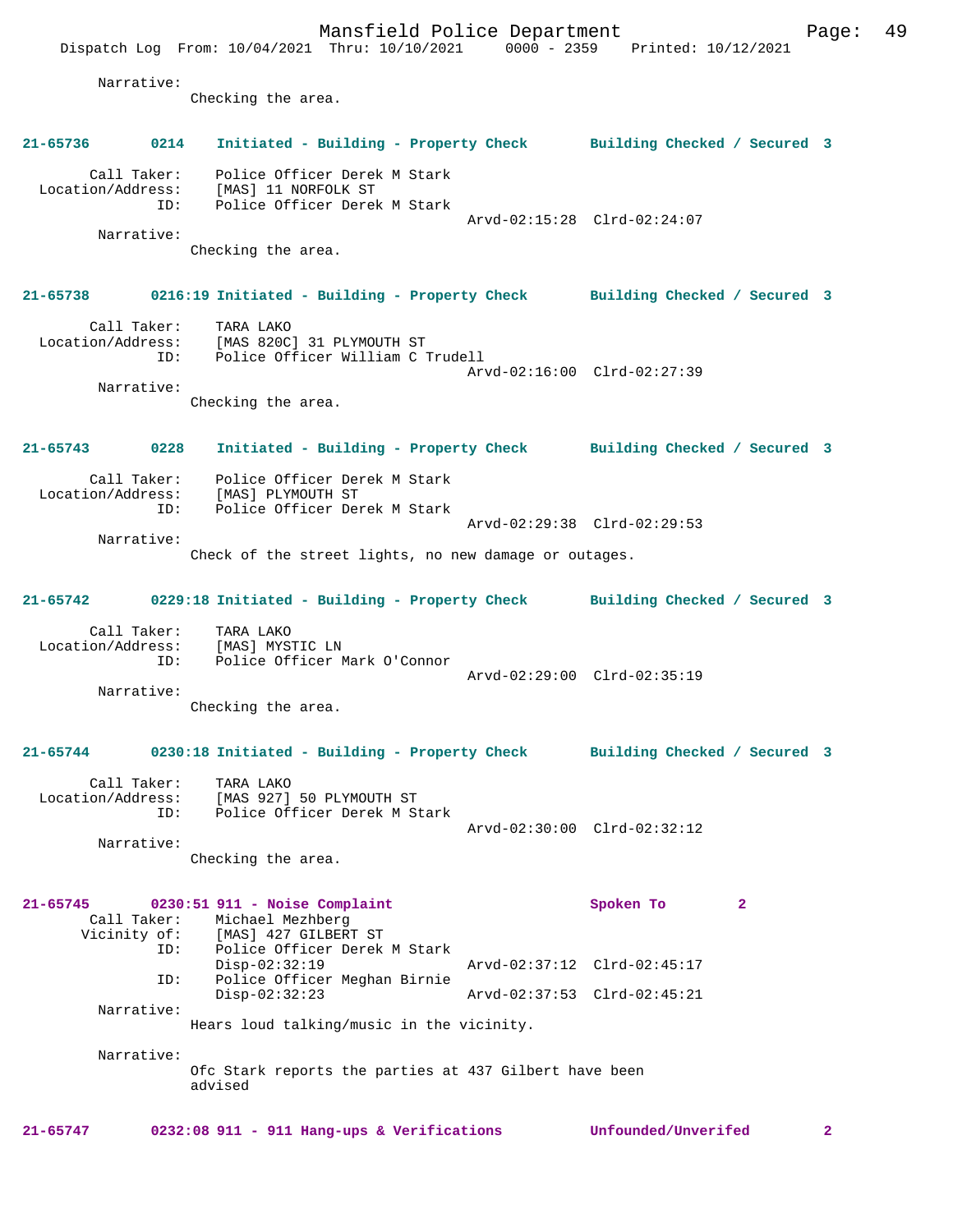|                                         | Dispatch Log From: 10/04/2021 Thru: 10/10/2021                                                                                                                                    | 0000 - 2359                 | Printed: 10/12/2021          |  |
|-----------------------------------------|-----------------------------------------------------------------------------------------------------------------------------------------------------------------------------------|-----------------------------|------------------------------|--|
| Call Taker:<br>ID:                      | Aaron Figueroa<br>Location/Address: [MAS H3781] 23 HALL ST<br>Police Officer Mark O'Connor                                                                                        |                             |                              |  |
| ID:                                     | $Disp-02:35:44$<br>Lieutenant Thomas R Connor                                                                                                                                     | Arvd-02:41:22 Clrd-02:45:58 |                              |  |
|                                         | $Disp-02:35:47$                                                                                                                                                                   | Arvd-02:42:29 Clrd-02:46:00 |                              |  |
| Narrative:                              | Checking on a 911 open line, nothing on callback x3<br>Contact made?:<br>n<br>Cellphone? $(y/n)$ :<br>y<br>Uncertainty radius: 4.7m                                               |                             |                              |  |
|                                         |                                                                                                                                                                                   |                             |                              |  |
| Narrative:                              | Lt Connor reports no answer at the door, nothing appears out<br>of sorts.                                                                                                         |                             |                              |  |
|                                         | 21-65751 0254:40 Initiated - Building - Property Check Building Checked / Secured 3                                                                                               |                             |                              |  |
| ID:                                     | Call Taker: TARA LAKO<br>Location/Address: [MAS 204] 26 OTIS ST<br>Police Officer Derek M Stark                                                                                   |                             |                              |  |
| Narrative:                              |                                                                                                                                                                                   | Arvd-02:54:00 Clrd-03:09:09 |                              |  |
|                                         | Checking the area.                                                                                                                                                                |                             |                              |  |
|                                         | 21-65752 0307:45 Initiated - Building - Property Check Building Checked / Secured 3                                                                                               |                             |                              |  |
| ID:                                     | Call Taker: TARA LAKO<br>Location/Address: [MAS 139] 265 FRUIT ST<br>Police Officer Mark O'Connor                                                                                 | Arvd-03:07:00 Clrd-03:09:32 |                              |  |
| Narrative:                              |                                                                                                                                                                                   |                             |                              |  |
|                                         | Checking the area.                                                                                                                                                                |                             |                              |  |
|                                         | 21-65753 0312:39 Initiated - Building - Property Check Building Checked / Secured 3                                                                                               |                             |                              |  |
| Call Taker:<br>Location/Address:<br>ID: | TARA LAKO<br>[MAS 1002] 250 EAST ST<br>Police Officer Mark O'Connor                                                                                                               |                             |                              |  |
| Narrative:                              |                                                                                                                                                                                   | Arvd-03:12:00 Clrd-03:17:41 |                              |  |
|                                         | Checking the area.                                                                                                                                                                |                             |                              |  |
| 21-65755                                | 0313:24 Initiated - Building - Property Check                                                                                                                                     |                             | Building Checked / Secured 3 |  |
| Call Taker:<br>Location/Address:<br>ID: | TARA LAKO<br>[MAS] COPELAND DR<br>Police Officer Meghan Birnie                                                                                                                    |                             |                              |  |
| ID:                                     | Police Officer Derek M Stark                                                                                                                                                      |                             | Arvd-03:13:00 Clrd-03:25:30  |  |
| ID:                                     | $Disp-03:15:58$<br>Police Officer Mark O'Connor                                                                                                                                   |                             | Arvd-03:19:20 Clrd-03:25:34  |  |
|                                         | $Disp-03:17:47$                                                                                                                                                                   |                             | Arvd-03:17:49 Clrd-03:25:32  |  |
| Vehicle:<br>Narrative:                  | BLK 2014 JEEP LL CHEROKEE Reg: PC NH 4269025 VIN: 1C4PJMBB5EW179772<br>Checking the area.                                                                                         |                             |                              |  |
| Narrative:                              | Checking on a vehicle in front of the Dollar General,<br>occupied times four                                                                                                      |                             |                              |  |
| Narrative:                              |                                                                                                                                                                                   |                             |                              |  |
|                                         | Ofc Birnie reports parties check ok, they went to the<br>concert tonight and were sleeping. RO has been made aware of<br>her expired license and will be taking care of it in the |                             |                              |  |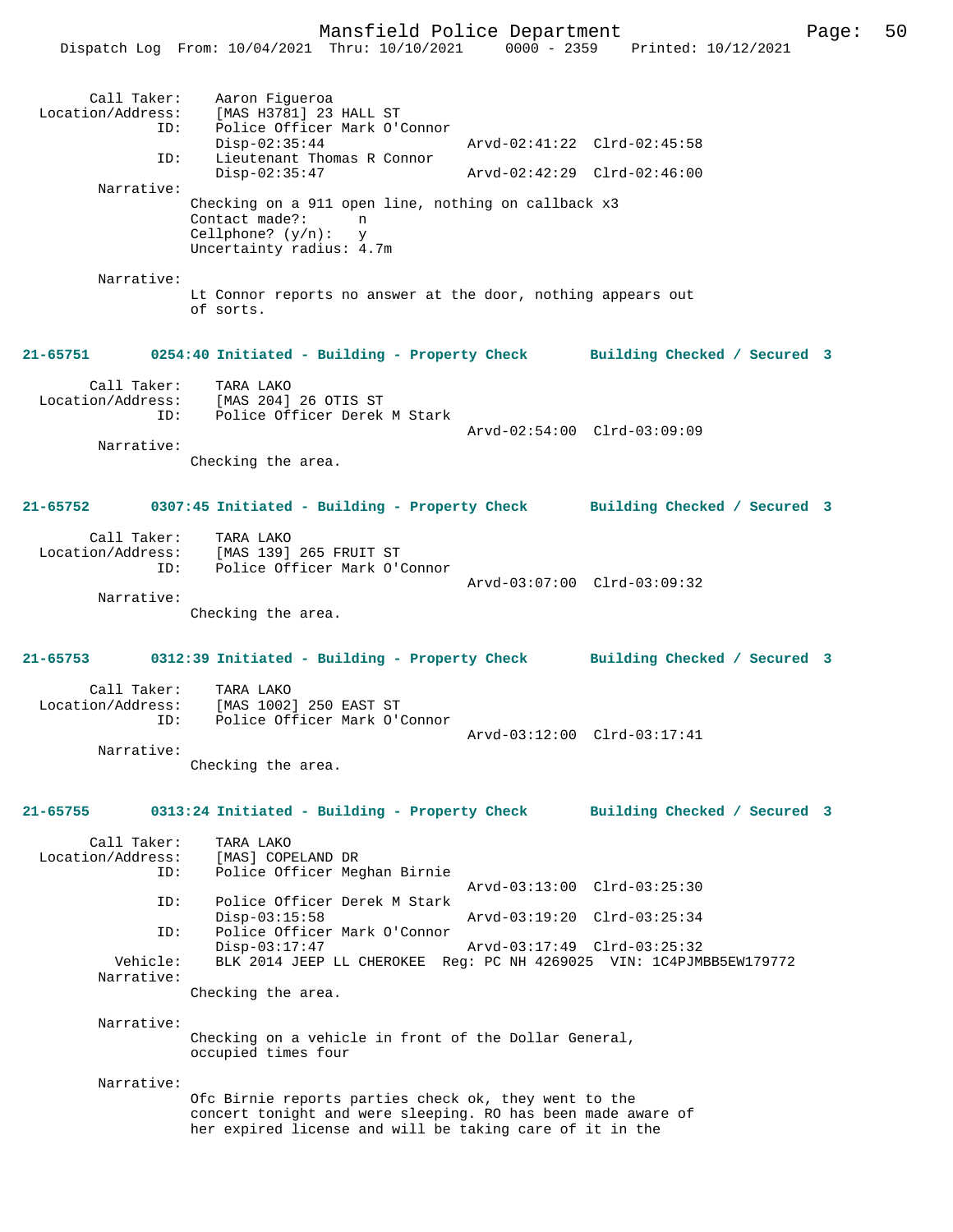Mansfield Police Department Page: 51 Dispatch Log From: 10/04/2021 Thru: 10/10/2021 0000 - 2359 Printed: 10/12/2021 morning. **21-65760 0351:58 Initiated - Building - Property Check Building Checked / Secured 3** Call Taker: TARA LAKO Location/Address: [MAS 1040] 10 RESERVOIR ST Apt. #ST ID: Police Officer Derek M Stark Arvd-03:51:00 Clrd-03:57:50 Narrative: Checking the area. **21-65761 0422:05 Initiated - Building - Property Check Building Checked / Secured 3** Call Taker: TARA LAKO Location/Address: [MAS 840] 280 SCHOOL ST ID: Police Officer Derek M Stark Arvd-04:22:00 Clrd-04:39:51 Narrative: Checking the area. **21-65762 0422:31 Initiated - Building - Property Check Building Checked / Secured 3** Call Taker: TARA LAKO Location/Address: [MAS 153] 50 WEST ST ID: Police Officer Meghan Birnie Arvd-04:22:00 Clrd-04:29:29 Narrative: Checking the area. **21-65764 0528:47 Initiated - Building - Property Check Building Checked / Secured 3** Call Taker: TARA LAKO Location/Address: [MAS 820C] 31 PLYMOUTH ST ID: Police Officer William C Trudell Arvd-05:28:00 Clrd-05:43:49 Narrative: Checking the area. **21-65775 0702:58 Initiated - Motor Vehicle Stop Citation / Warning Issued 3** Call Taker: Kerri Bishop Location/Address: [MAS] 235 CENTRAL ST ID: Police Officer Meghan Birnie Arvd-07:02:00 Clrd-07:08:34 Vehicle: WHI 2020 CHEV SILVER Reg: PC MA 7WA836 VIN: 1GCRYEED6LZ364402 Narrative: MVST **21-65780 0746:48 Other - Erratic Oper MV / Road Rage Gone on Arrival 3**  Call Taker: Kerri Bishop Location/Address: [MAS] 464 SCHOOL ST @ 10 PLYMOUTH ST ID: Police Officer Joshua S Ellender Disp-07:50:34 Arvd-07:55:28 Clrd-07:59:02 Vehicle: GRY 2009 NISS ALTIMA Reg: PC MA 3ATF59 VIN: 1N4AL21E59N560989 Narrative: Mansfield R36 reports erratic operation of silver nissan altima heading into Mansfield on School St. from Attleboro, illegal passing and aggressive driving, **21-65796 1056:58 Walk-In - Assist Citizen - P S A Spoken To 3**  Call Taker: Support Staff Heather A Sullivan Location/Address: [MAS H5471] 17 FULTON ST ID: Police Officer Joshua S Ellender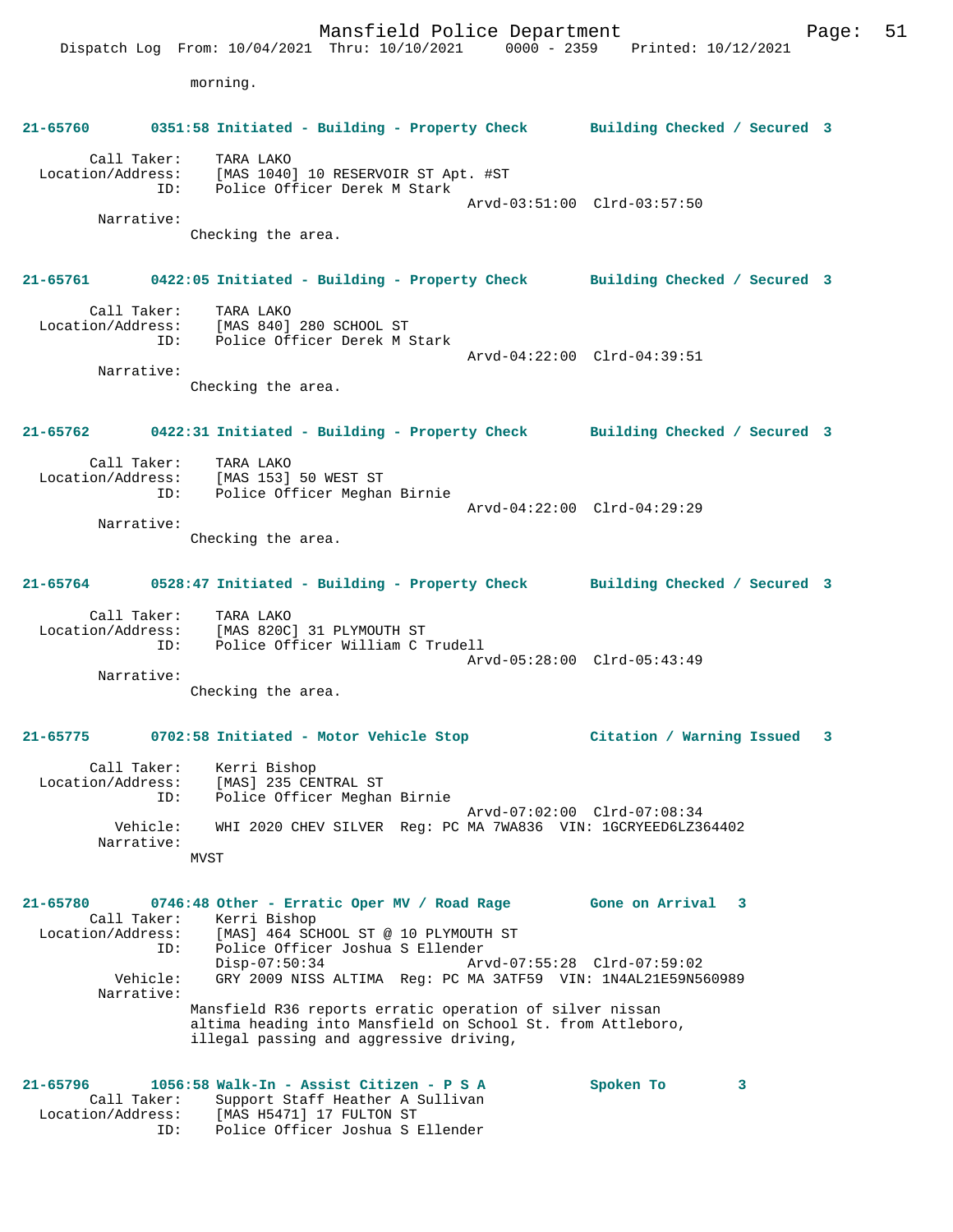Mansfield Police Department Page: 52 Dispatch Log From: 10/04/2021 Thru: 10/10/2021 Disp-10:57:47 Arvd-11:00:02 Clrd-11:11:11 Narrative: walk requesting to make a report. He lost wallet 10/8/21 which included his license. **21-65802 1120:51 Phone - 911 Hang-ups & Verifications Not Home / No Answer 2** Call Taker: Jennifer Napolitano Location/Address: [MAS 418E] 29 FRANCIS AVE Apt. #5 ID: Police Officer Michael T Fitzgerald Disp-11:25:01 Arvd-11:29:33 Clrd-11:35:46<br>ID: Police Officer Joshua S Ellender ID: Police Officer Joshua S Ellender Disp-11:25:06 Arvd-11:29:35 Clrd-11:35:44 Narrative: Checking on a 911 hang up. Says he didn't call and hung up twice very agitated Contact made?: yes Cell phone? (y/n): yes Uncertainty radius: 65 meters Narrative: M3 reports party not coming to the door. **21-65804 1127:23 Phone - Suspicious Actv / Persn / Veh Gone on Arrival 2**  Call Taker: George Burton Vicinity of: [MAS 871] 789 EAST ST ID: Indo Well World Control of the Sergeant Robert S Pierce<br>Disp-11:30:58 Disp-11:30:58 Arvd-11:34:00 Clrd-11:40:17 Narrative: CP reports a silver jeep wrangler (no plate given) is following a female that got out of passenger side Narrative: White female wearing all black Narrative: Possibly arguing at this time. CP is no longer there Narrative: M1 reports check of the area, nothing found, will check back from the Easton line **21-65807 1138:51 Phone - Animal Complaints Cancelled Enroute 3**  Call Taker: Jennifer Napolitano Location/Address: [MAS] 39 WILLOW ST ID: Police Officer Joshua S Ellender Disp-11:42:13 Clrd-11:45:29 Narrative: Cat stuck halfway in the furnace. Fell through the vent. Narrative: Caller reports will be cutting the duct work to get the cat out, cancelling response. **21-65819 1234:21 Initiated - Building - Property Check Building Checked / Secured 3** Call Taker: Kerri Bishop Location/Address: [MAS 982] 111 HOPE ST ID: Police Officer Michael T Fitzgerald Arvd-12:34:00 Clrd-12:37:46 Narrative: Checking the area. **21-65842 1520:25 Phone - Assist Fire Department Assisted Party 2**  Call Taker: Kerri Bishop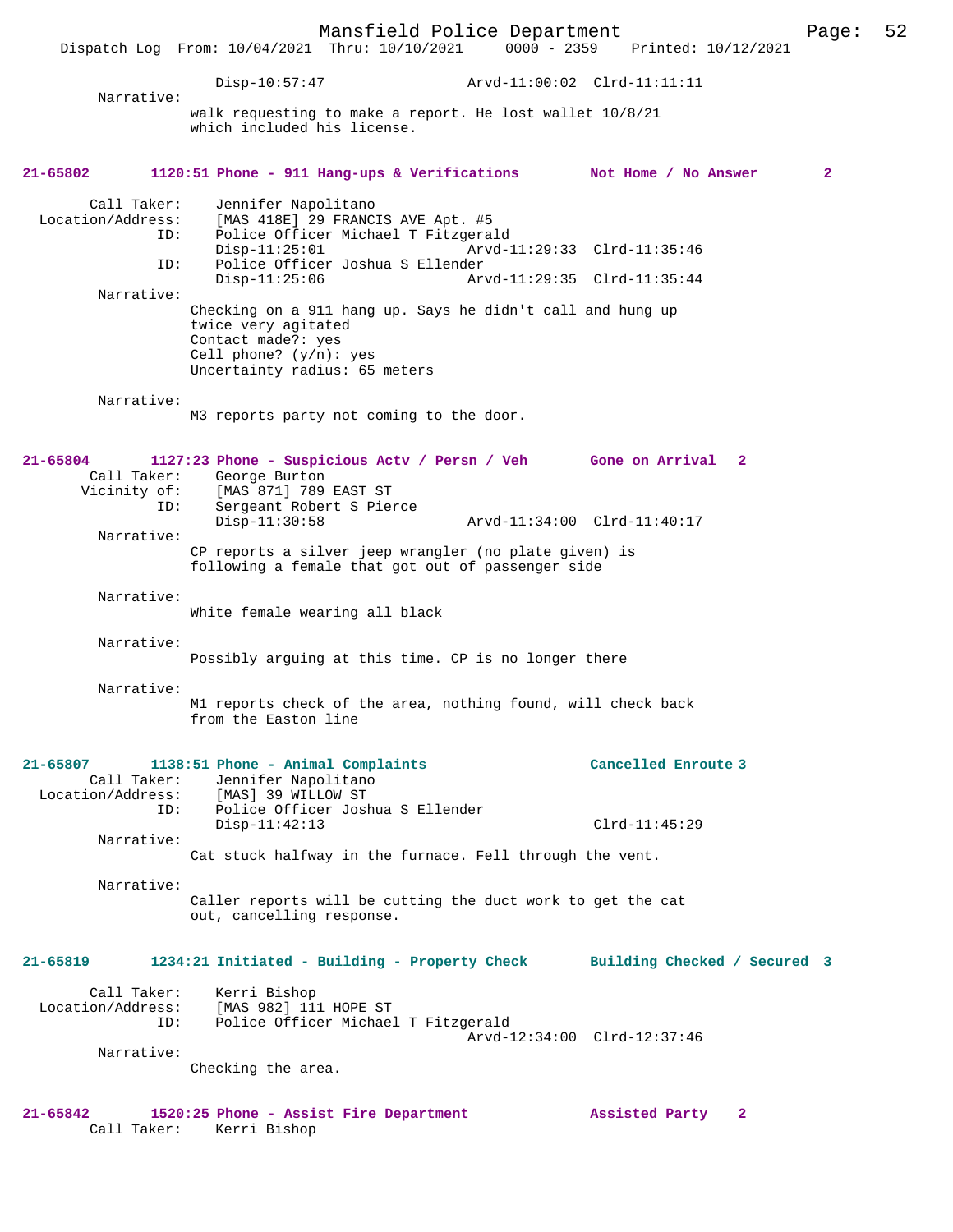Mansfield Police Department Page: 53 Dispatch Log From: 10/04/2021 Thru: 10/10/2021 0000 - 2359 Printed: 10/12/2021 Location/Address: [MAS] 332 ELM ST ID: Police Officer Gregg S Kennedy Disp-15:22:05 Arvd-15:28:33 Clrd-15:34:14 Narrative: Assisting the FD with a fire related incident. Nature: tree branch that fell on wire to residence. wire is not down at this time. Narrative: MELD notified and enroute **21-65860 1636:56 911 - Disturbance / Gathering Spoken To 1**  Call Taker: Fournier Elin Location/Address: [MAS 417H] 19 FRANCIS AVE Apt. #1905 Police Officer William C Trudell<br>Disp-16:40:20 Ary Disp-16:40:20 Arvd-16:52:55 Clrd-17:02:00<br>ID: Police Officer Jav J Sparrow Police Officer Jay J Sparrow Disp-16:40:28 Arvd-16:52:37 Clrd-17:01:58 Narrative: CP reports moving company throwing stuff off the balcony and its landing on the caller's porch. Narrative: M5 reports spoke with RP and advised to contact management. **21-65861 1639:20 Phone - Vandalism Spoken To 3**  Call Taker: Fournier Elin<br>Location/Address: [MAS 942C] 10 [MAS 942C] 10 CONNORS AVE Apt. #301B ID: Police Officer Jay J Sparrow Disp-17:03:06 Arvd-17:05:40 Clrd-17:12:33<br>ID: Police Officer William C Trudell Police Officer William C Trudell<br>Disp-17:03:15 Arv Disp-17:03:15 Arvd-17:05:42 Clrd-17:12:36 Narrative: CP reports two weeks ago his tires were slashed and would like to file a report Narrative: M10 reports vandalism reported was already fixed. Vehicle is also not on scene. **21-65864 1652:00 911 - 911 Hang-ups & Verifications Confirmed misdial/Accdntl Call 2**  Call Taker: Fournier Elin Location/Address: [MAS] 31 OXFORD RD Police Officer Andrew J Kelley<br>Disp-17:02:36 Disp-17:02:36 Arvd-17:07:46 Clrd-17:10:31 Narrative: Checking on a 911 accidental. Hit the emergency button by accident. Will meet outside Contact made?: yes Cellphone? (y/n): yes Uncertainty radius: **21-65867 1721:06 Initiated - Building - Property Check Building Checked / Secured 3** Call Taker: Kerri Bishop<br>Location/Address: [MAS 840] 28 [MAS 840] 280 SCHOOL ST ID: Police Officer Andrew J Kelley Arvd-17:21:00 Clrd-17:29:37 Narrative: Checking the area. **21-65878 1859:49 Initiated - Building - Property Check Building Checked / Secured 3** Call Taker: Aaron Figueroa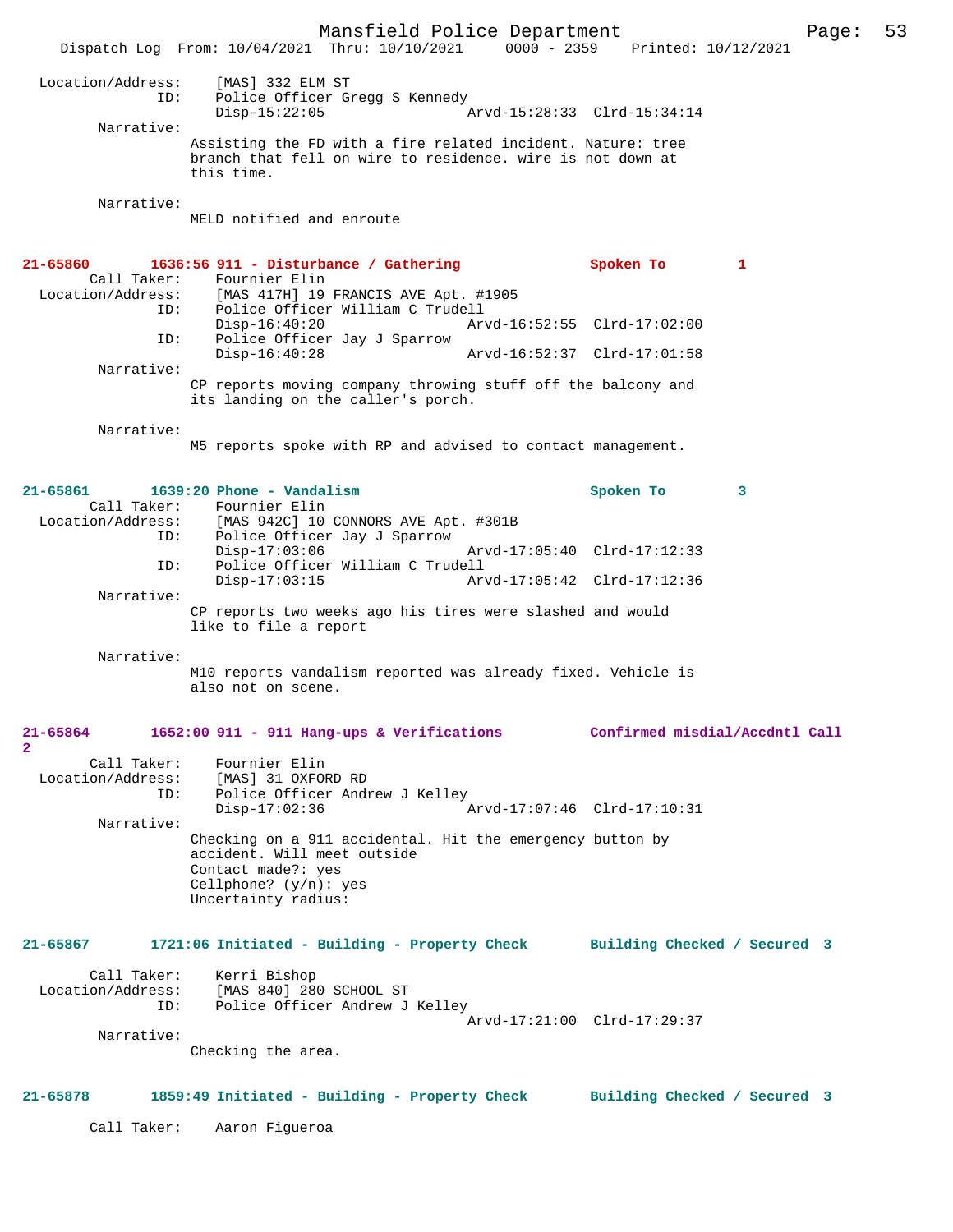Mansfield Police Department Form Page: 54 Dispatch Log From: 10/04/2021 Thru: 10/10/2021 0000 - 2359 Printed: 10/12/2021 Location/Address: [MAS 944C100] 905 SOUTH MAIN ST Apt. #100 ID: Police Officer Andrew J Kelley Arvd-18:59:00 Clrd-19:13:36 Narrative: Checking the area. **21-65883 1929:04 Initiated - Building - Property Check Building Checked / Secured 3** Call Taker: Aaron Figueroa Location/Address: [MAS 820C] 31 PLYMOUTH ST ID: Officer JOHN SILVA Arvd-19:29:00 Clrd-19:38:44 Narrative: Checking the area. **21-65887 1945:36 911 - Disturbance / Gathering Unfounded/Unverifed 1** Call Taker: Nicole Boyer Location/Address: [MAS] 18 NORTH WHITE PINE LN ID: Police Officer Andrew J Kelley Disp-19:54:37 Arvd-20:05:06 Clrd-20:08:54 Narrative: Kids keep knocking on the door and ringing on the door bell. **21-65898 2025:56 Initiated - Building - Property Check Building Checked / Secured 3** Call Taker: Aaron Figueroa Location/Address: [MAS 820C] 31 PLYMOUTH ST ID: Officer JOHN SILVA Arvd-20:25:00 Clrd-20:35:14 Narrative: Checking the area. **21-65900 2036:23 Initiated - Community Policing Services Rendered 3**  Call Taker: Aaron Figueroa Location/Address: [MAS 12] 250 EAST ST ID: Police Officer Derek M Stark Arvd-20:36:00 Clrd-21:17:22 Narrative: Semi-Pro Football Game, few parking complaints in rear lot. Approximately 100 people in attendance. **21-65908 2123:33 Initiated - Building - Property Check Building Checked / Secured 3** Call Taker: Aaron Figueroa Location/Address: [MAS 820C] 31 PLYMOUTH ST ID: Officer JOHN SILVA Arvd-21:23:00 Clrd-21:35:26 Narrative: Checking the area. **21-65912 2143:46 Walk-In - Assist Citizen - P S A Incident Report 3**  Call Taker: Support Staff Langston W Puller<br>Location/Address: [MAS 907] 390 WEST ST Apt. #A ess: [MAS 907] 390 WEST ST Apt. #A<br>ID: Police Officer Derek M Stark ID: Police Officer Derek M Stark Disp-21:47:30 Arvd-21:53:09 Clrd-22:38:54 Narrative: walk-in looking to speak with an officer regarding unintentional damage to her mother's vehicle that occured at Home Depot involving an employee Narrative: See OF for further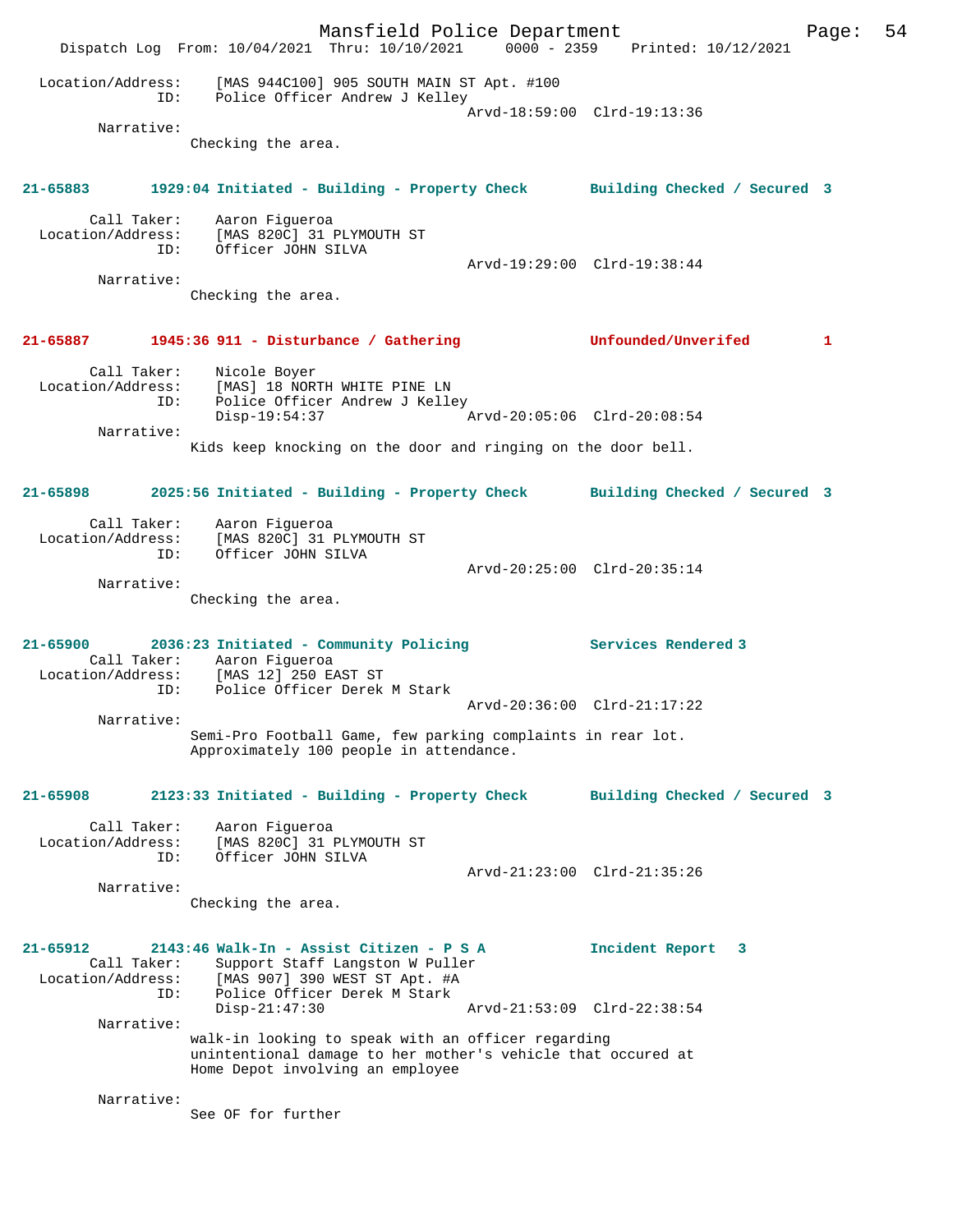Mansfield Police Department Page: 55 Dispatch Log From: 10/04/2021 Thru: 10/10/2021 Refer To Incident: 21MAS-1106-OF **21-65931 2327:45 Initiated - Building - Property Check Building Checked / Secured 3** Call Taker: Aaron Figueroa<br>Location/Address: [MAS 820C] 31 [MAS 820C] 31 PLYMOUTH ST ID: Officer JOHN SILVA Arvd-23:27:00 Clrd-23:37:08 Narrative: Checking the area. **21-65934 2341:46 911 - Motor Veh Acc - No Injury Spoken To 1**  Call Taker: Dispatcher Judge Katrina<br>Vicinity of: [MAS H5159] 27 CORBANE DP of: [MAS H5159] 27 CORBANE DR<br>ID: Police Officer Joshua S E. Police Officer Joshua S Ellender Disp-23:44:04 Clrd-23:45:24<br>ID: Police Officer Derek M Stark Clrd-23:45:24 Police Officer Derek M Stark<br>Disp-23:44:30 Disp-23:44:30 Arvd-23:47:39 Clrd-10/10/2021 @ 00:24:40<br>TD: Police Officer Meghan Birnie Police Officer Meghan Birnie Disp-23:45:03 Arvd-23:49:56 Clrd-10/10/2021 @ 00:24:39 Vehicle: BLU 1999 TOYT COROL Reg: PC MA 1AVV66 VIN: 2T1BR12E7XC127731 Towed: For: Accident By: Central Street Garage To: Central Street Garage Released To: DEGIROLAMO On: 10/10/2021 @ 0356 Narrative: Recd a call for a mv into a tree, poss injuries. Narrative: M12 request wrecker Narrative: Gave to Central Street Narrative: Central street is on location Narrative: M4 has male party in custody, M12 waiting for tow. Narrative: M12 advised party at 32 regarding property damage. Refer To Accident:  $\frac{21\text{MAS}-299-\text{AC}}{21\text{MAS}-399-\text{AR}}$ Refer To Arrest: Arrest: DEGIROLAMO, SAMUEL PAUL Address: 45 SPRING ST MANSFIELD, MA<br>Age: 18 Age:<br>:Charges OUI-LIQUOR OR .08% NEGLIGENT OPERATION OF MOTOR VEHICLE LIQUOR, PERSON UNDER 21 POSSESS **For Date: 10/10/2021 - Sunday 21-65943 0032:55 Initiated - Follow up Investigation Services Rendered 3**  Call Taker: Aaron Figueroa Location: [MAS] STURDY MEMORIAL HOSPITAL ID: Police Officer Meghan Birnie Arvd-00:32:00 Clrd-08:57:08 ID: Police Officer Mark O'Connor Disp-02:09:01 Arvd-02:30:52 Clrd-04:48:10 Narrative: Conducting a follow up in the area to a previously reported incident. Narrative: M8 enroute to station with 1m SM 1433.7

Narrative: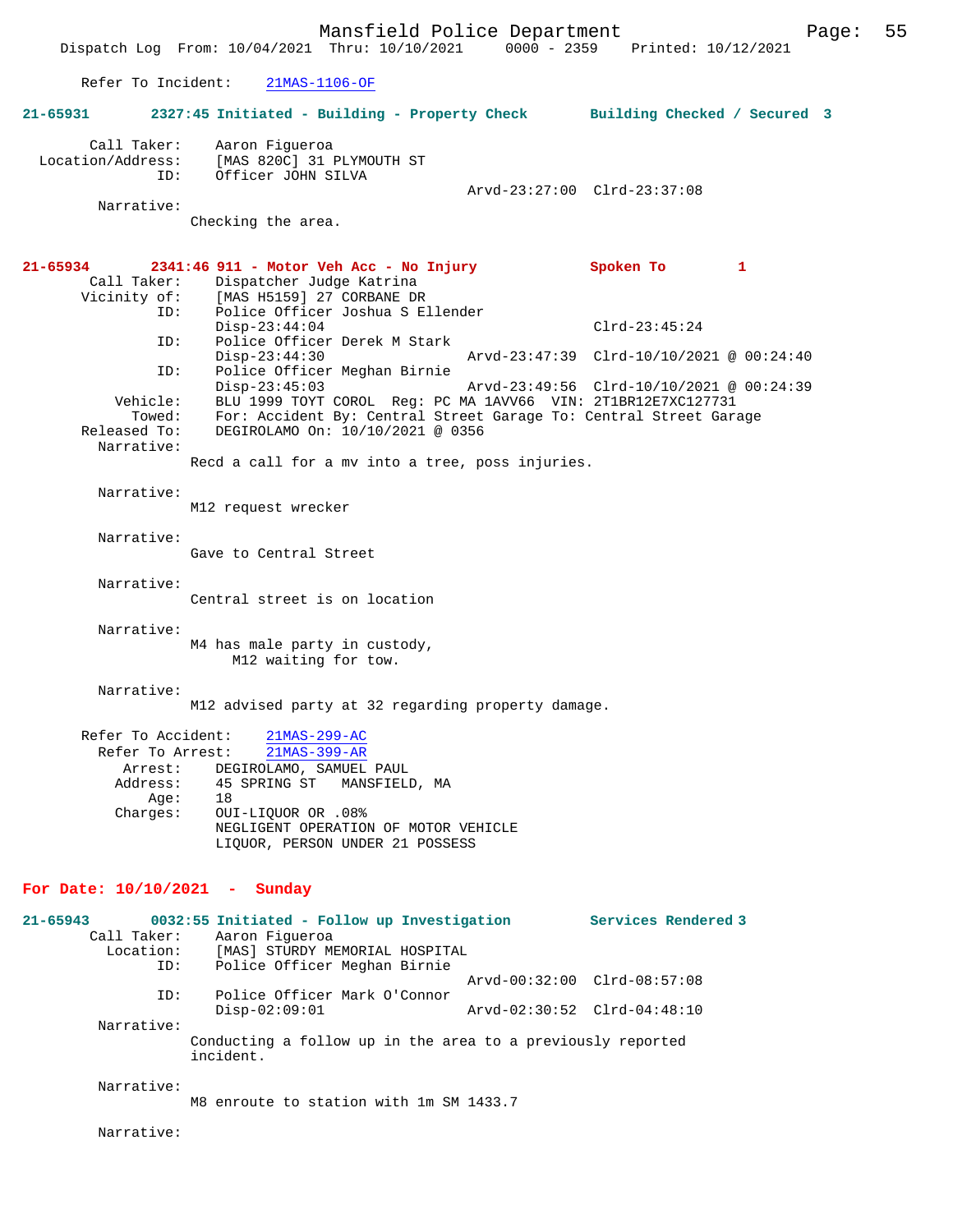Mansfield Police Department Page: 56 Dispatch Log From: 10/04/2021 Thru: 10/10/2021 0000 - 2359 Printed: 10/12/2021 EM 1443.9 **21-65963 0116:18 Initiated - Building - Property Check Building Checked / Secured 3** Call Taker: Aaron Figueroa Location/Address: [MAS 417] 9 FRANCIS AVE<br>TD: Police Officer Derek M 9 Police Officer Derek M Stark Arvd-01:16:00 Clrd-01:27:45 Narrative: Checking the area. **21-65964 0118:30 Initiated - Building - Property Check Building Checked / Secured 3** Call Taker: Aaron Figueroa Location/Address: [MAS 2] 60 FORBES BLVD ID: Police Officer Mark O'Connor Arvd-01:18:00 Clrd-01:31:29 Narrative: Checking the area. Checking the area. **21-65966 0129:18 Initiated - Building - Property Check Building Checked / Secured 3** Call Taker: Aaron Figueroa<br>Location/Address: [MAS 281A] 1 CI Location/Address: [MAS 281A] 1 CROCKER ST ID: Police Officer Derek M Stark Arvd-01:29:00 Clrd-01:35:34 Narrative: Checking the area. **21-65967 0131:42 Initiated - Building - Property Check Building Checked / Secured 3** Call Taker: Aaron Figueroa<br>Location/Address: [MAS 4] 31 HAM ess: [MAS 4] 31 HAMPSHIRE ST<br>ID: Police Officer Mark O'C Police Officer Mark O'Connor Arvd-01:31:00 Clrd-01:46:30<br>ID: Police Officer Derek M Stark Police Officer Derek M Stark Disp-01:36:40 Clrd-01:36:46 Vehicle: GRY 2021 HOND CR-V Reg: PC MA 969DJ1 VIN: 2HKRW2H51MH628725 Narrative: Checking the area. Narrative: M8 speaking with an individual in a vehicle **21-65972 0200:41 911 - Well Being Check Services Rendered 3**  Call Taker: TARA LAKO Location/Address: [MAS] 27 DEER PATH LN Sergeant David Schepis Disp-02:05:59 Arvd-02:13:11 Clrd-02:22:41<br>TD: Police Officer Mark O'Connor Police Officer Mark O'Connor Disp-02:06:31 Clrd-02:06:41 ID: Police Officer Derek M Stark Disp-02:06:38 Arvd-02:13:13 Clrd-02:40:21 Narrative: RP stating he wants to press charges from a past assault that occurred at Patriot's Place. RP was asked multiple times if he needed any medical attention and he gave a different answer each time. Narrative: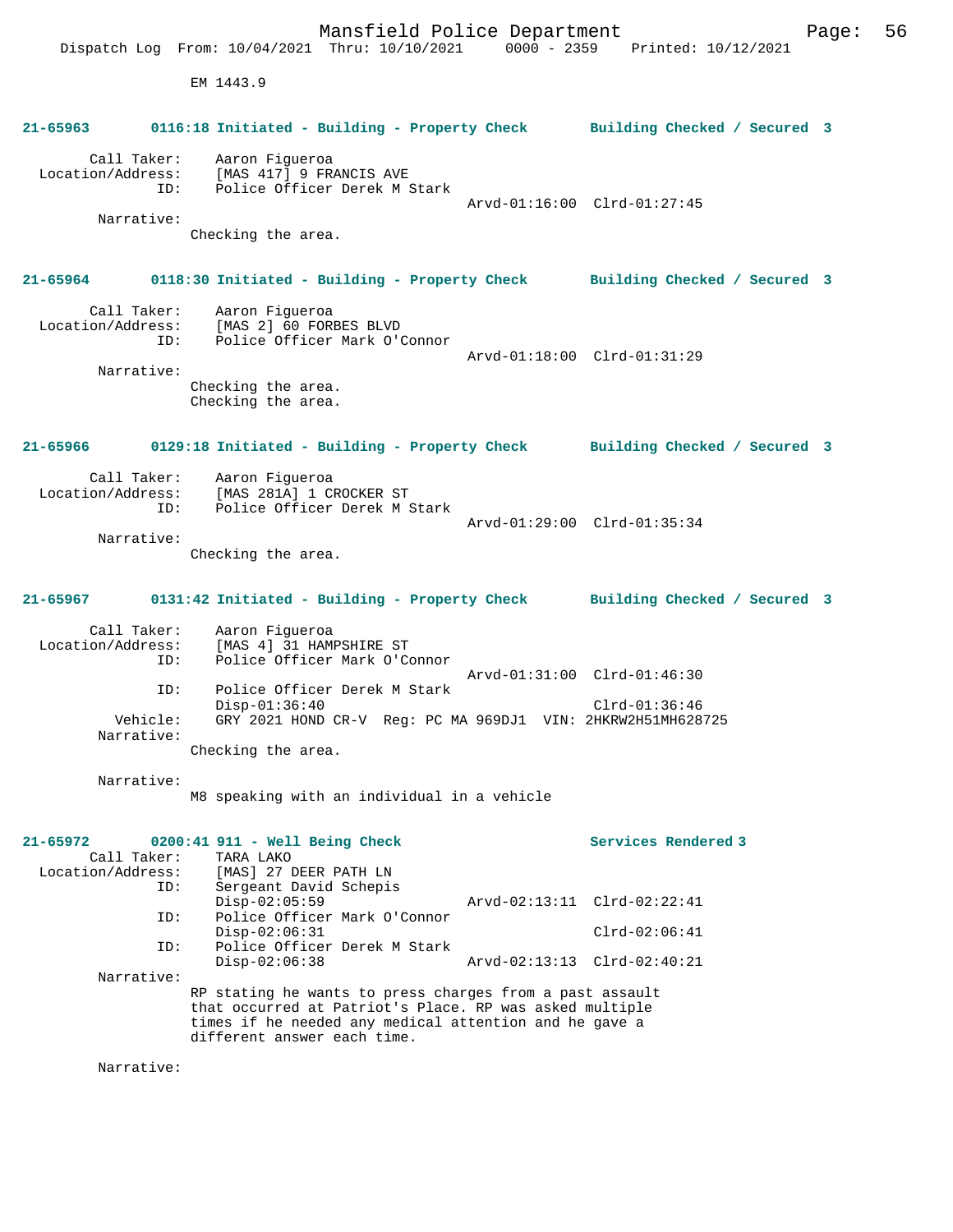Mansfield Police Department<br>Thru: 10/10/2021 0000 - 2359 Printed: 10/12/2021 Dispatch Log From: 10/04/2021 Thru: 10/10/2021 **21-65971 0201:01 Initiated - Building - Property Check Building Checked / Secured 3** Call Taker: Aaron Figueroa Location/Address: [MAS 820C] 31 PLYMOUTH ST ID: Police Officer William C Trudell Arvd-02:01:00 Clrd-02:23:38 Narrative: Checking the area. **21-65984 0324:05 Initiated - Suspicious Actv / Persn / Veh Unfounded/Unverifed 2** Call Taker: Aaron Figueroa<br>Location/Address: [MAS] NORTH MA ess: [MAS] NORTH MAIN ST<br>ID: Police Officer Derek Police Officer Derek M Stark Arvd-03:24:00 Clrd-03:31:23 Narrative: M12 advised two men were spotted face to face. There is a considerable time delay **21-65987 0338:17 Initiated - Building - Property Check Building Checked / Secured 3** Call Taker: Aaron Figueroa Location/Address: ID: Police Officer Derek M Stark Arvd-03:38:00 Clrd-03:41:50 Narrative: Checking the area. **21-65989 0352:06 Initiated - Building - Property Check Building Checked / Secured 3** Call Taker: Aaron Figueroa Location/Address: [MAS 1002] 250 EAST ST ID: Police Officer Derek M Stark Arvd-03:52:00 Clrd-04:10:59 Narrative: Checking the area. Narrative: Large amount of trash left in high school parking lot including several empty alcohol containers. **21-65990 0419:00 Initiated - Building - Property Check Building Checked / Secured 3** Call Taker: Aaron Figueroa<br>Location/Address: [MAS 1040] 10 1 [MAS 1040] 10 RESERVOIR ST Apt. #ST ID: Police Officer Derek M Stark Arvd-04:19:00 Clrd-04:29:09 Narrative: Checking the area. **21-65991 0444:00 Initiated - Building - Property Check Building Checked / Secured 3** Call Taker: Aaron Figueroa Location/Address: [MAS 840] 280 SCHOOL ST Police Officer Derek M Stark Arvd-04:44:00 Clrd-04:59:14 Narrative: Checking the area. **21-65992 0444:23 Initiated - Building - Property Check Building Checked / Secured 3** Call Taker: Aaron Figueroa Location/Address: [MAS 820C] 31 PLYMOUTH ST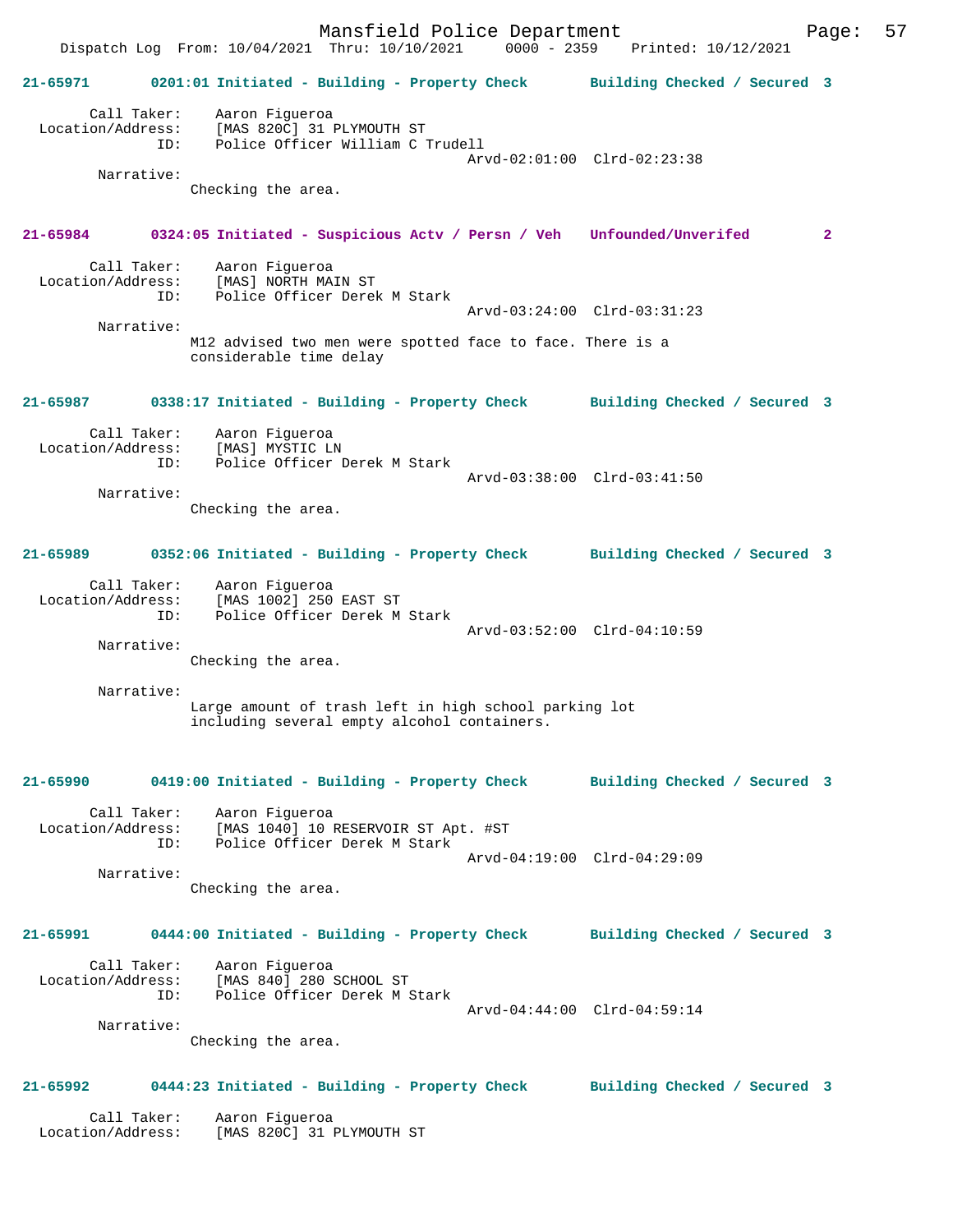Mansfield Police Department<br>Thru: 10/10/2021 0000 - 2359 Printed: 10/12/2021 Dispatch Log From: 10/04/2021 Thru: 10/10/2021 ID: Police Officer William C Trudell Arvd-04:44:00 Clrd-05:29:39 Narrative: Checking the area. **21-65996 0632:09 Initiated - Building - Property Check Building Checked / Secured 3** Call Taker: Aaron Figueroa Location/Address: [MAS 820C] 31 PLYMOUTH ST ID: Police Officer Mark O'Connor Arvd-06:32:00 Clrd-07:03:23 Narrative: Checking the area. **21-66003 0802:33 Phone - 911 Hang-ups & Verifications Confirmed misdial/Accdntl Call 2**  Call Taker: Emily Archer Location/Address: [MAS H1471] 167 YORK RD ID: Police Officer Gregg S Kennedy  $\bar{P}_{AYd-08:20:04}$  Clrd-08:23:17 Narrative: North Attleboro PD recieved 911 hang up, no answer on call backs. Contact made?:N Cellphone? (y/n):Y Narrative: Child caller on the line. Narrative: Child disconnected, two more call backs attempted, no answer. Narrative: M14 confirmed accidental by child, parents were unaware. **21-66009 0824:00 911 - 911 Hang-ups & Verifications Unfounded/Unverifed 2** Call Taker: Kerri Bishop Location/Address: [MAS 927] 50 PLYMOUTH ST ID: Police Officer Gregg S Kennedy<br>Disp-08:26:55 Disp-08:26:55 Arvd-08:29:28 Clrd-08:34:04 Narrative: Checking on a 911 hang up. Contact made?: yes, by field 23, in the back, will make herself known, by a tent for Hopkinton. Cellphone? (y/n): y Uncertainty radius:7 meters Narrative: M14 reports area checks negative, nobody flagging him down and no issues **21-66014 0852:35 Initiated - Building - Property Check Building Checked / Secured 3** Call Taker: Fournier Elin<br>Location/Address: [MAS 820C] 31 ess: [MAS 820C] 31 PLYMOUTH ST<br>ID: Detective Anthony R Lattal Detective Anthony R Lattanzio Arvd-08:52:00 Clrd-08:59:40 Narrative: Checking the area. Narrative: Area checks secure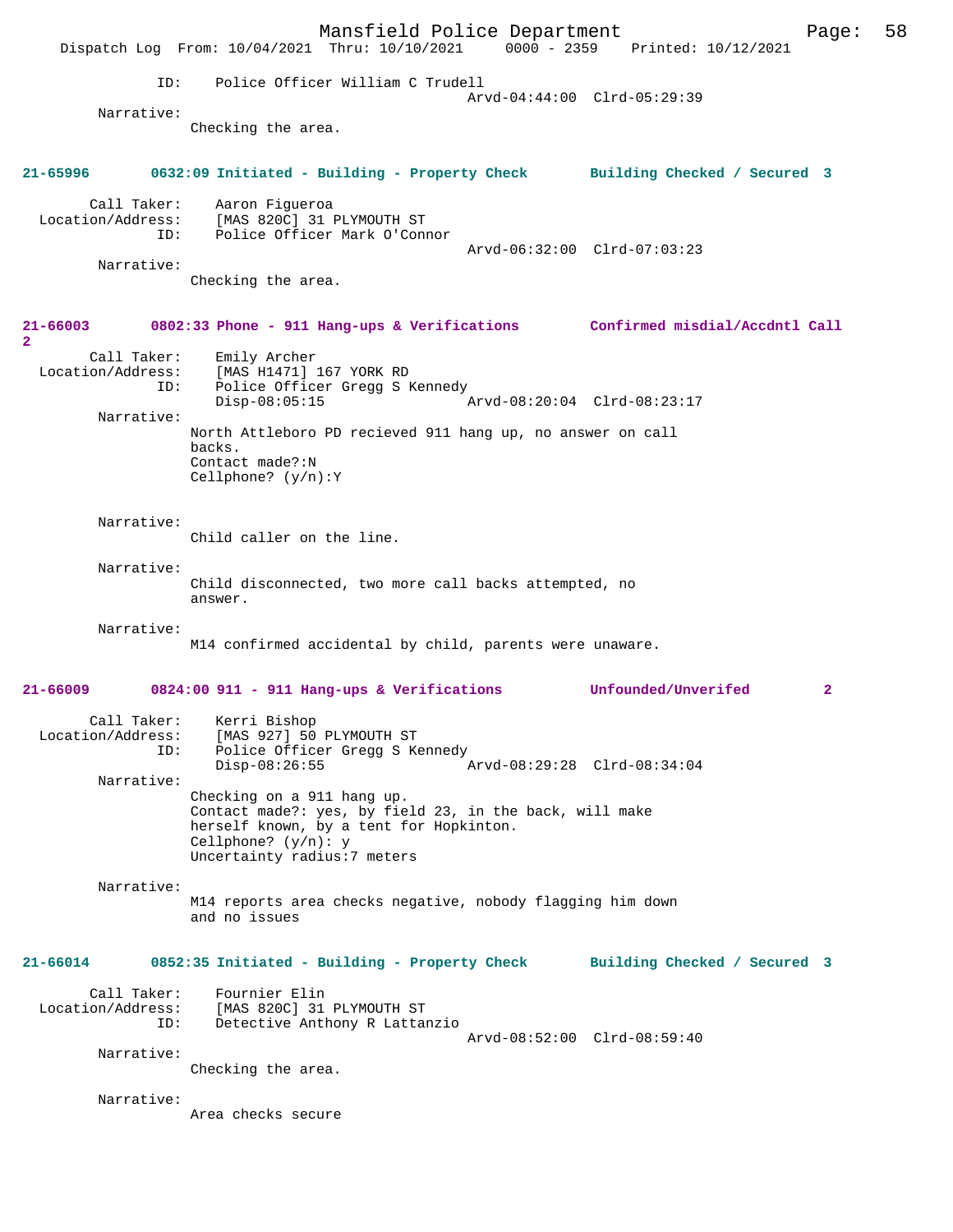Dispatch Log From: 10/04/2021 Thru: 10/10/2021 0000 - 2359 Printed: 10/12/2021

**21-66032 1021:39 Phone - 911 Hang-ups & Verifications Confirmed misdial/Accdntl Call 2**  Call Taker: Emily Archer Location/Address: [MAS] 206 LAWNDALE RD ID: Police Officer Joshua S Ellender Disp-10:23:15 Arvd-10:29:41 Clrd-10:32:45 Narrative: Caller accidental called Contact made?:Y Cellphone? (y/n): Caller states they were at a family party and accidentally dialed Narrative: Caller reporting she is afraid of the police and will be at the front door. Refer To Field Int: 21MAS-95-FI **21-66033 1023:42 Initiated - Building - Property Check Building Checked / Secured 3** Call Taker: Fournier Elin Location/Address: [MAS 4] 31 HAMPSHIRE ST ID: Police Officer Gregg S Kennedy Arvd-10:23:00 Clrd-10:28:02 Narrative: Checking the area. **21-66046 1126:16 Initiated - Building - Property Check Building Checked / Secured 3** Call Taker: Fournier Elin Location/Address: [MAS 820C] 31 PLYMOUTH ST Detective Anthony R Lattanzio Arvd-11:26:00 Clrd-11:40:22 Narrative: Checking the area. **21-66053 1206:50 Initiated - Building - Property Check Building Checked / Secured 3** Call Taker: Fournier Elin Location/Address: [MAS 281A] 1 CROCKER ST<br>ID: Police Officer Mark O'Co Police Officer Mark O'Connor Arvd-12:06:00 Clrd-12:21:41 Narrative: Checking the area. **21-66054 1215:57 Phone - 911 Hang-ups & Verifications Confirmed misdial/Accdntl Call 2**  Call Taker: Kerri Bishop Location/Address: [MAS 907A] 390 WEST ST Apt. #B Police Officer Gregg S Kennedy<br>Disp-12:20:38 Disp-12:20:38 Arvd-12:25:48 Clrd-12:28:02 Narrative: Checking on a 911 hang up. Contact made?: caller reports accidental, will meet officer at the front of the store. Cellphone? (y/n):y Uncertainty radius: 35 meters **21-66056 1230:24 Other - 911 Hang-ups & Verifications Unfounded/Unverifed 2** Call Taker: Kerri Bishop<br>Location/Address: [MAS 927] 50 ess: [MAS 927] 50 PLYMOUTH ST<br>ID: Police Officer Gregg S Ke Police Officer Gregg S Kennedy Disp-12:32:42 Arvd-12:35:02 Clrd-12:43:03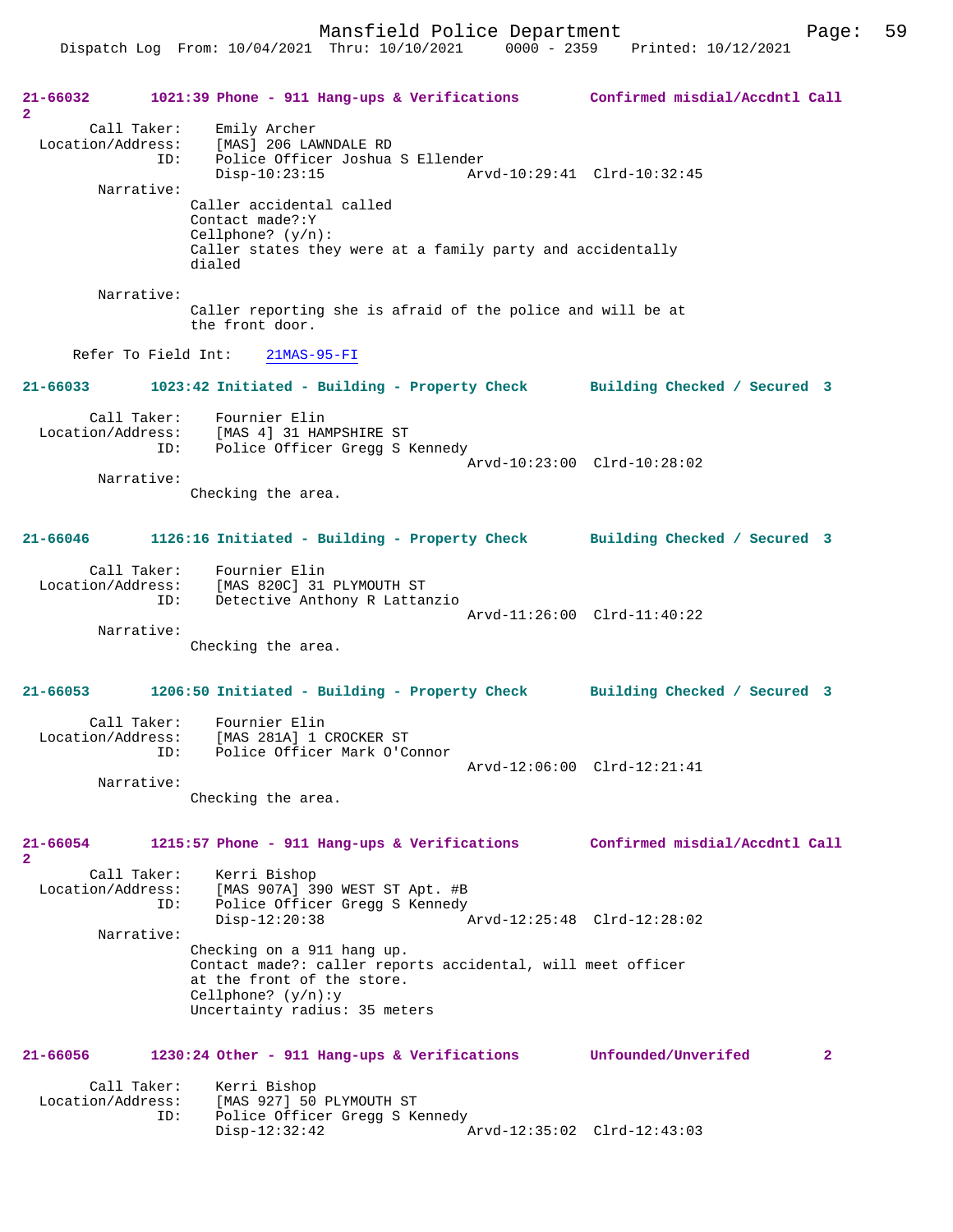Narrative:

Checking on a 911 hang up. Contact made?: no answer on call back x2, pinging to the back left field. Cellphone? (y/n):y Uncertainty radius: 8 meters

| 21-66059 | 1235:30 Phone - Well Being Check | Unfounded/Unverifed |  |
|----------|----------------------------------|---------------------|--|
|          |                                  |                     |  |

| Call Taker:<br>Location/Address:<br>ID: | Emily Archer<br>[MAS]<br>Police Officer Mark O'Connor         |
|-----------------------------------------|---------------------------------------------------------------|
|                                         | Arvd-12:48:55 Clrd-13:02:52<br>$Disp-12:46:19$                |
| ID:                                     | Police Officer Joshua S Ellender                              |
|                                         | Arvd-12:49:03 Clrd-13:02:51<br>$Disp-12:48:58$                |
| Vehicle:<br>Narrative:                  | RED 2015 NISS ALTIMA Req: PC MA 3AAT71 VIN: 1N4AL3AP0FC222124 |

Narrative:

Narrative:

| 21-66060<br>2     |             | 1238:18 Phone - 911 Hang-ups & Verifications |  |                                                         | Confirmed misdial/Accdntl Call |  |
|-------------------|-------------|----------------------------------------------|--|---------------------------------------------------------|--------------------------------|--|
|                   | Call Taker: | Fournier Elin                                |  |                                                         |                                |  |
| Location/Address: |             | [MAS 237B] 31 OXFORD RD                      |  |                                                         |                                |  |
|                   | ID:         | Police Officer Gregg S Kennedy               |  |                                                         |                                |  |
|                   |             | $Disp-12:43:32$                              |  | Arvd-12:47:24 Clrd-12:50:35                             |                                |  |
|                   | Narrative:  |                                              |  |                                                         |                                |  |
|                   |             |                                              |  | Checking on a 911 hang up. Dialed accidentally from the |                                |  |
|                   |             | basketball tournament                        |  |                                                         |                                |  |
|                   |             | Contact made?: yes                           |  |                                                         |                                |  |
|                   |             | Cellphone? $(y/n): 65$ meters                |  |                                                         |                                |  |
|                   |             | Uncertainty radius:                          |  |                                                         |                                |  |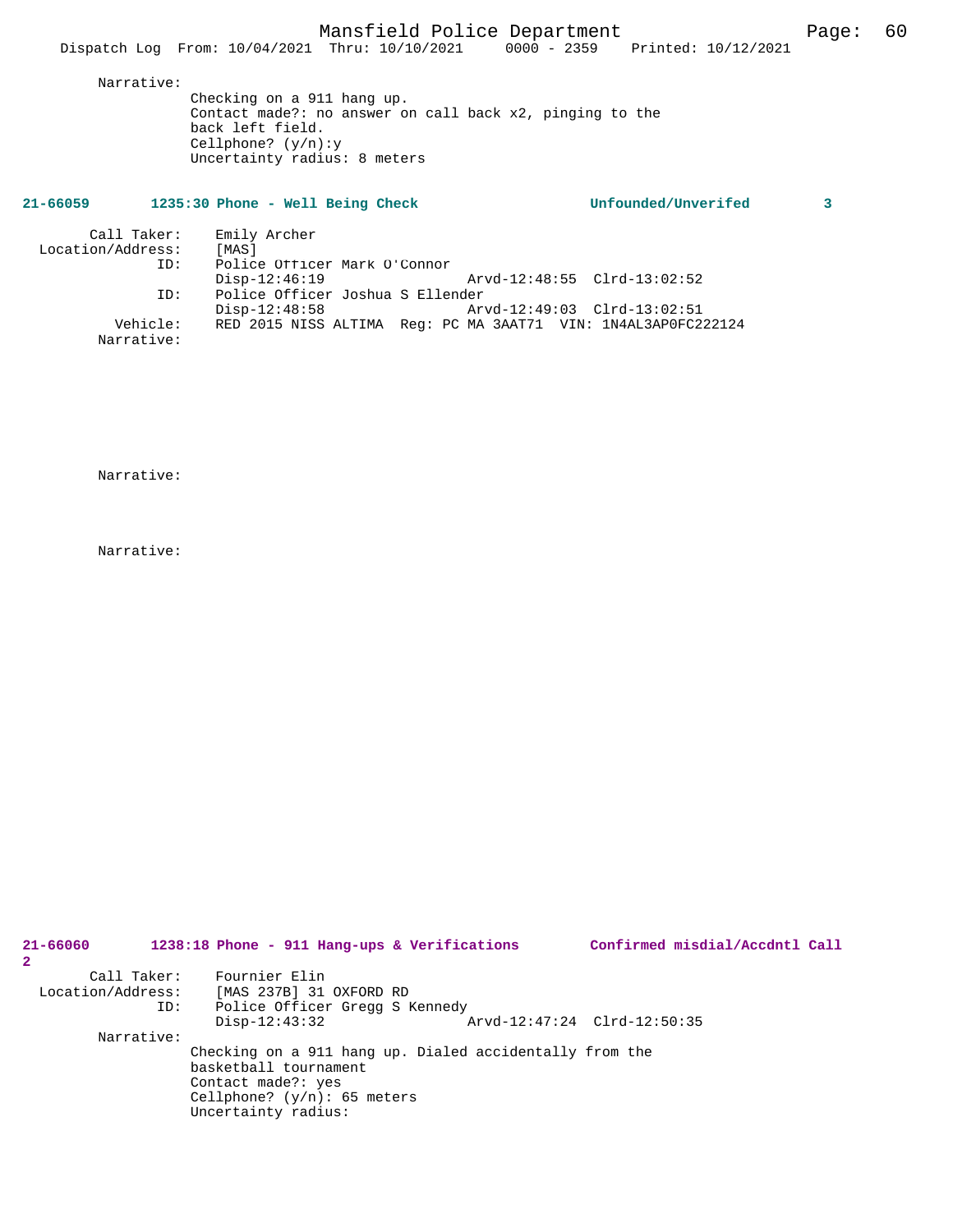Mansfield Police Department Form Page: 61 Dispatch Log From: 10/04/2021 Thru: 10/10/2021 0000 - 2359 Printed: 10/12/2021 Narrative: M14 reports confirmed accidental **21-66068 1407:25 Initiated - Building - Property Check Building Checked / Secured 3** Call Taker: Fournier Elin<br>Location/Address: [MAS 820C] 31 [MAS 820C] 31 PLYMOUTH ST ID: Detective Anthony R Lattanzio Arvd-14:07:00 Clrd-14:19:47 Narrative: Checking the area. **21-66072 1422:33 Cellular - 911 Hang-ups & Verifications Confirmed misdial/Accdntl Call 2**  Call Taker: Kerri Bishop Location/Address: [MAS H1209] 360 OTIS ST<br>TD: Police Officer Joshua S Police Officer Joshua S Ellender Disp-14:25:39 Arvd-14:34:21 Clrd-14:38:42 Narrative: Checking on a 911 hang up. Contact made?: yes, stated accidental, doing work at residence in the back yard. Cellphone? (y/n):y Uncertainty radius :65 meters Narrative: M3 reports confirmed accidental **21-66075 1439:49 Phone - Animal Complaints Spoken To 3**  Call Taker: Kerri Bishop<br>Location/Address: [MAS H541] 36 ess: [MAS H541] 368 ELM ST<br>ID: Police Officer Grega S Police Officer Gregg S Kennedy<br>Disp-14:44:11  $I$  Disp-14:44:11 Arvd-14:50:10 Clrd-14:52:37 Narrative: caller reports issue with the neighbors dogs barking all day long. States on going issue that she has reported to the ACO several times with no results. Narrative: M14 reports no dogs barking at this time, dogs are secured inside the home in kennels. **21-66076 1445:43 Phone - Motor Veh Acc - No Injury Investigated - Report Taken 1** Call Taker: Kerri Bishop<br>Location/Address: [MAS H2624] [MAS H2624] 160 GILBERT ST ID: Police Officer Joshua S Ellender Disp-14:48:18 Arvd-14:53:04 Clrd-15:37:26<br>ID: Police Officer Mark O'Connor Police Officer Mark O'Connor Disp-14:48:24 Arvd-14:56:04 Clrd-15:35:43<br>ID: Lieutenant Thomas R Connor Lieutenant Thomas R Connor<br>Disp-14:48:30 Disp-14:48:30 Arvd-14:53:26 Clrd-14:53:27<br>Vehicle: BLU 2011 FORD F250 Req: PC MA 91V220 VIN: 1FT7X2B68BEA25 Vehicle: BLU 2011 FORD F250 Reg: PC MA 91V220 VIN: 1FT7X2B68BEA25807<br>Vehicle: BLK 2001 TR U6X16E Reg: TRN MA E88358 VIN: 1R9UF16241P000439 BLK 2001 TR U6X16E Reg: TRN MA E88358 VIN: 1R9UF16241P000439 Narrative: mva with out PI, p/up with a trailer vs pole, pole is still standing. Narrative: caller reports pole #25. Narrative: MELD notified and enroute Narrative: M3 reports damage to the guy wire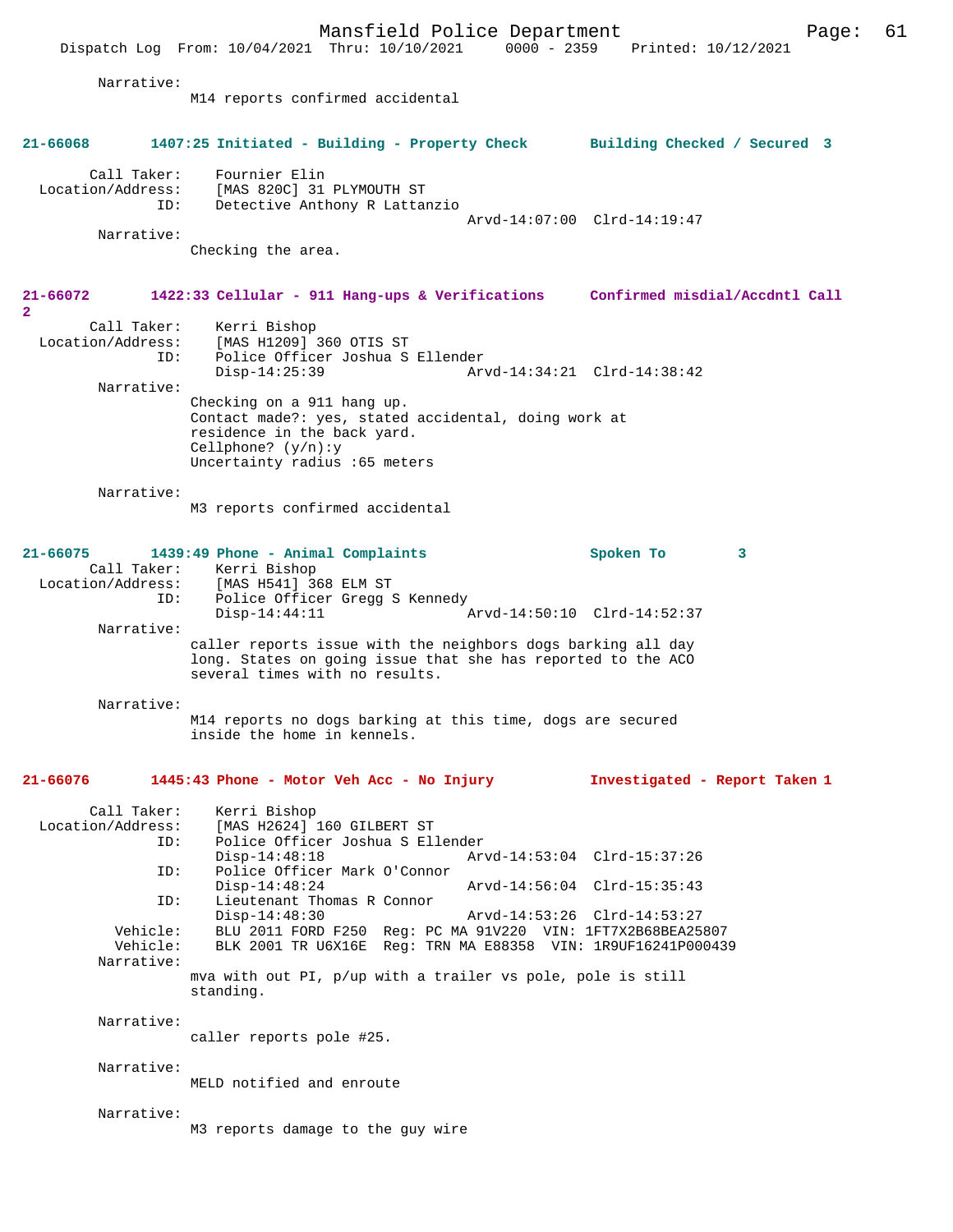Narrative: M3 reports MELD on scene Refer To Accident: 21MAS-301-AC **21-66078 1451:48 Phone - Suspicious Actv / Persn / Veh Unfounded/Unverifed 2** Call Taker: Emily Archer Location/Address: [MAS 907] 390 WEST ST Apt. #A ID: Police Officer Gregg S Kennedy<br>Disp-14:54:35 Disp-14:54:35 Arvd-14:58:52 Clrd-15:02:59<br>TD: Lieutenant Thomas R Connor Lieutenant Thomas R Connor<br>Disp-14:58:49 Arvd-14:58:53 Clrd-15:02:16 Narrative: Caller reporting 5 minutes ago, an operator in a black four door SUV, was acting very odd. Wanted him to come closer to the vehicle, possibly to sell something. There was a young child in the back seat. Narrative: Operator of the vehicle had dark hair, thick hispanic accent. No plate given. Narrative: Caller reports vehicle was directly infront of the home depot. Main exit. Narrative: He drove towards Staples. Narrative: M14 area checks negative both units clear **21-66093 1649:00 Phone - Disturbance / Gathering Incident Report 1**  Call Taker: Kerri Bishop<br>Location/Address: [MAS 840K] 2  $[MAS 840K]$  280 SCHOOL ST Apt. #K ID: Police Officer Andrew J Kelley<br>Disp-16:53:07 Disp-16:53:07 <br>Detective Patrick J Pennie Marvd-16:58:26 Clrd-17:18:28 Detective Patrick J Pennie Disp-16:53:14 Arvd-16:58:23 Clrd-17:18:25<br>Vehicle: WHI 2015 KIA SORENTO Reg: PC MA 8PG815 VIN: 5XYKTCA60FG5 WHI 2015 KIA SORENTO Reg: PC MA 8PG815 VIN: 5XYKTCA60FG582673 Narrative: caller reports two customers attempting to use \$1600 in gift cards and they are on a list of people to not accept gift cards from. Parties are refusing to leave the store. white female in 30s in black and white zipped top, white male in 30s with white t-shirt with yellow letters that says "thats all folks". Narrative: Parties in parking lot trying to facilitate a ride. Manager reports they were at another local kohls today attempting to purchase \$1400 worth of electronics. Narrative: M13 reports they kohls loss prevention will be taking out a trespass on the two parties Refer To Incident: 21MAS-1108-OF **21-66105 1833:06 Phone - 911 Hang-ups & Verifications Confirmed misdial/Accdntl Call 2**  Call Taker: Kerri Bishop<br>Location/Address: [MAS H3913] Location/Address: [MAS H3913] 48 JAKES WAY Detective Patrick J Pennie Disp-18:36:17 Arvd-18:40:57 Clrd-18:43:44 Narrative: Checking on a 911 hang up.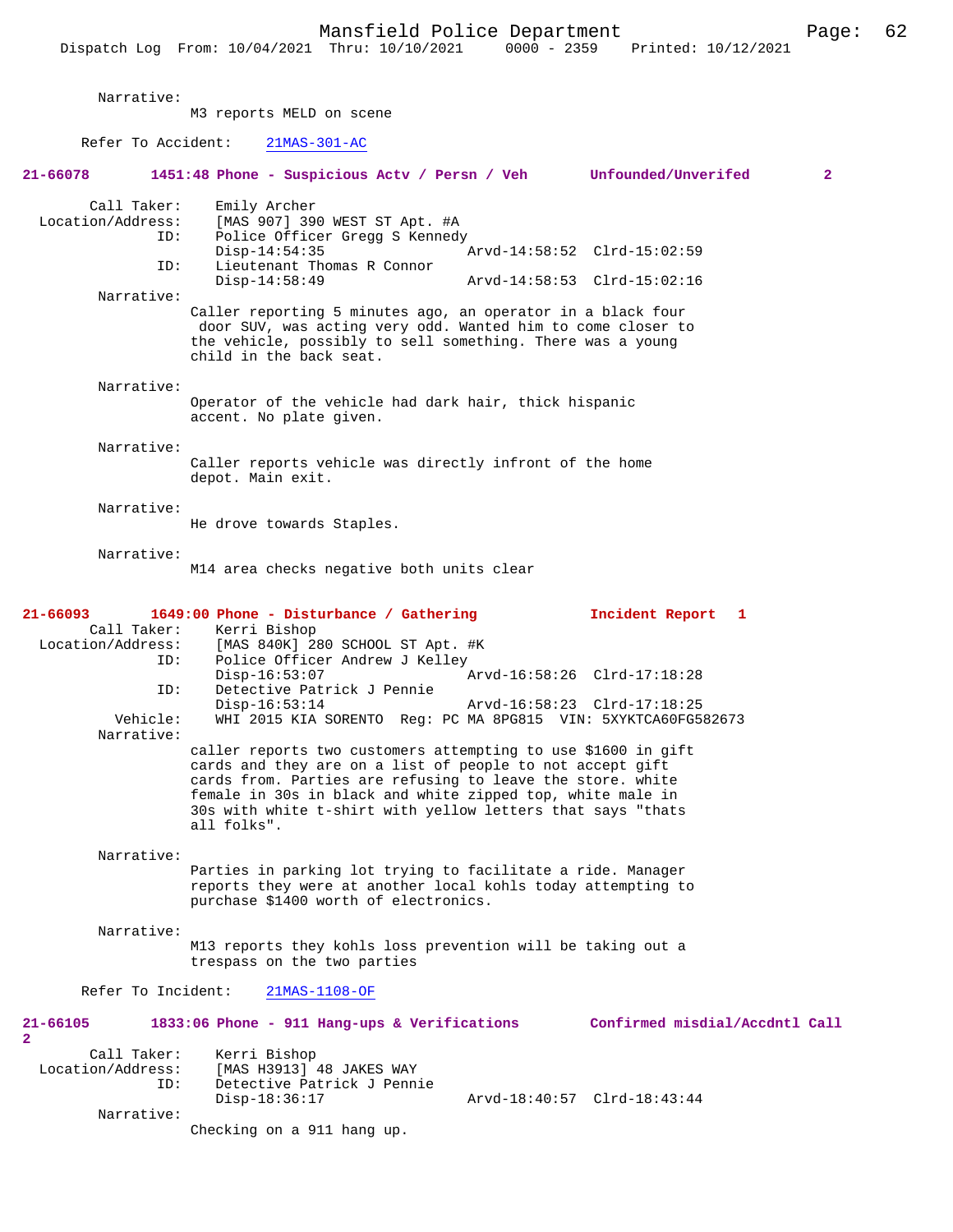Mansfield Police Department Page: 63 Dispatch Log From: 10/04/2021 Thru: 10/10/2021 0000 - 2359 Printed: 10/12/2021 Contact made?:yes states accidental. Cellphone? (y/n):y Uncertainty radius:4 meters **21-66114 1919:41 Initiated - Building - Property Check Building Checked / Secured 3** Call Taker: Nicole Boyer Vicinity of: [MAS] NORTH MAIN ST ID: Police Officer Andrew J Kelley Arvd-19:19:00 Clrd-19:21:48 Narrative: Checking the area. **21-66115 1921:56 Initiated - Building - Property Check Building Checked / Secured 3** Call Taker: Nicole Boyer Vicinity of: [MAS 1015] 30 CHAUNCY ST<br>ID: Police Officer Andrew J B Police Officer Andrew J Kelley Arvd-19:21:00 Clrd-19:25:03 Narrative: Checking the area. **21-66119 2025:47 Radio - Assist Fire Department Referred to Other Agency 2** Call Taker: Nicole Boyer Location/Address: [MAS H471] 150 RUMFORD AVE Apt. #1 Police Officer Andrew J Kelley<br>Disp-20:27:19  $\arcd.20:31:03$  Clrd-20:35:55 Narrative: Assisting the FD with a fire related incident. Nature: Masterbox activation **21-66134 2201:40 Phone - Disturbance / Gathering Services Rendered 1**  Call Taker: Nicole Boyer<br>Location/Address: [MAS 281A] 1 ess: [MAS 281A] 1 CROCKER ST<br>ID: Police Officer Andrew J Police Officer Andrew J Kelley<br>Disp-22:03:26 Disp-22:03:26 Arvd-22:08:44 Clrd-22:14:58<br>ID: Detective Patrick J Pennie Detective Patrick J Pennie<br>Disp-22:03:30 Disp-22:03:30 Arvd-22:08:45 Clrd-22:14:58 Narrative: Passenger is causing a disturbance on train number 2816 Narrative: MBTA police was notified. Narrative: Patron didn't have any money and didn't know where he was going. This has been taken care of and he is on his way.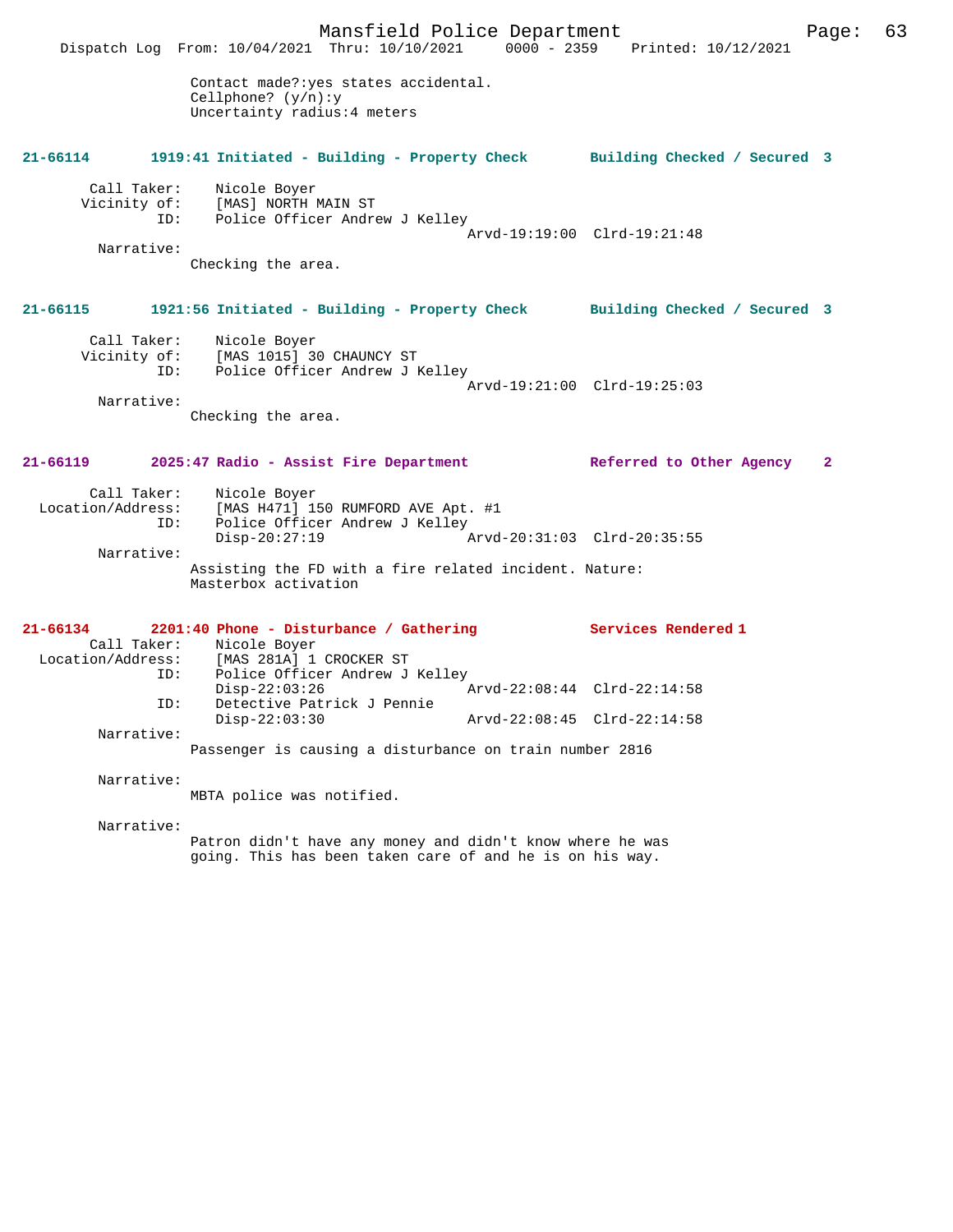**For Date: 10/11/2021 - Monday Call Number Time Call Reason Action Action Priority 21-66145 0047:25 911 - Noise Complaint Unfounded/Unverifed 2** Call Taker: JEFFREY KEEFE<br>Vicinity of: [MAS H5217A] of: [MAS H5217A] 36 SOUTH MAIN ST<br>ID: Police Officer Derek M Stark Police Officer Derek M Stark<br>Disp-00:48:15 Disp-00:48:15 Arvd-00:52:15 Clrd-01:07:49<br>ID: Police Officer Mark O'Connor Police Officer Mark O'Connor Disp-00:51:49 Clrd-00:51:54<br>ID: Police Officer Mark O'Connor Police Officer Mark O'Connor Disp-00:59:06 Enrt-00:59:06 Clrd-01:07:49 Narrative: Loud noises in the area. States sounds like fireworks or a backfire. Narrative: Second caller from coral st. Narrative: M-12 nothing showing at this time from South Main to Wilson to Coral and Dean. Narrative: Surrounding areas check negative, unfounded at this time. **21-66147 0050:03 Phone - 911 Hang-ups & Verifications Investigated - No Report 2** Call Taker: William Mouyos<br>Location/Address: [MAS H135] 154 [MAS H135] 154 STEARNS AVE ID: Police Officer Mark O'Connor Disp-00:52:00 Arvd-00:53:59 Clrd-00:57:57 Narrative: Checking on a 911 hang up. Contact made?: no Cellphone? (y/n): yes Uncertainty radius: 12 meter 90% no answer on callback Narrative: spoke to caller states no emergency Narrative: Searched the area and didn't see any dmv. Spoke with someone in the area and they stated they didn't call 911. The area checks. **21-66153 0110:37 Initiated - Building - Property Check Building Checked / Secured 3** Call Taker: Nicole Boyer<br>Vicinity of: [MAS] NORTH I of: [MAS] NORTH MAIN ST<br>ID: Police Officer Derel Police Officer Derek M Stark Arvd-01:10:00 Clrd-01:16:46 Narrative: Checking the area. **21-66154 0111:41 Initiated - Building - Property Check Building Checked / Secured 3** Call Taker: Nicole Boyer<br>Location/Address: [MAS 834] 23 [MAS 834] 231 CHAUNCY ST @ 12 GILES PL ID: Police Officer Mark O'Connor Arvd-01:11:00 Clrd-01:19:20 Narrative: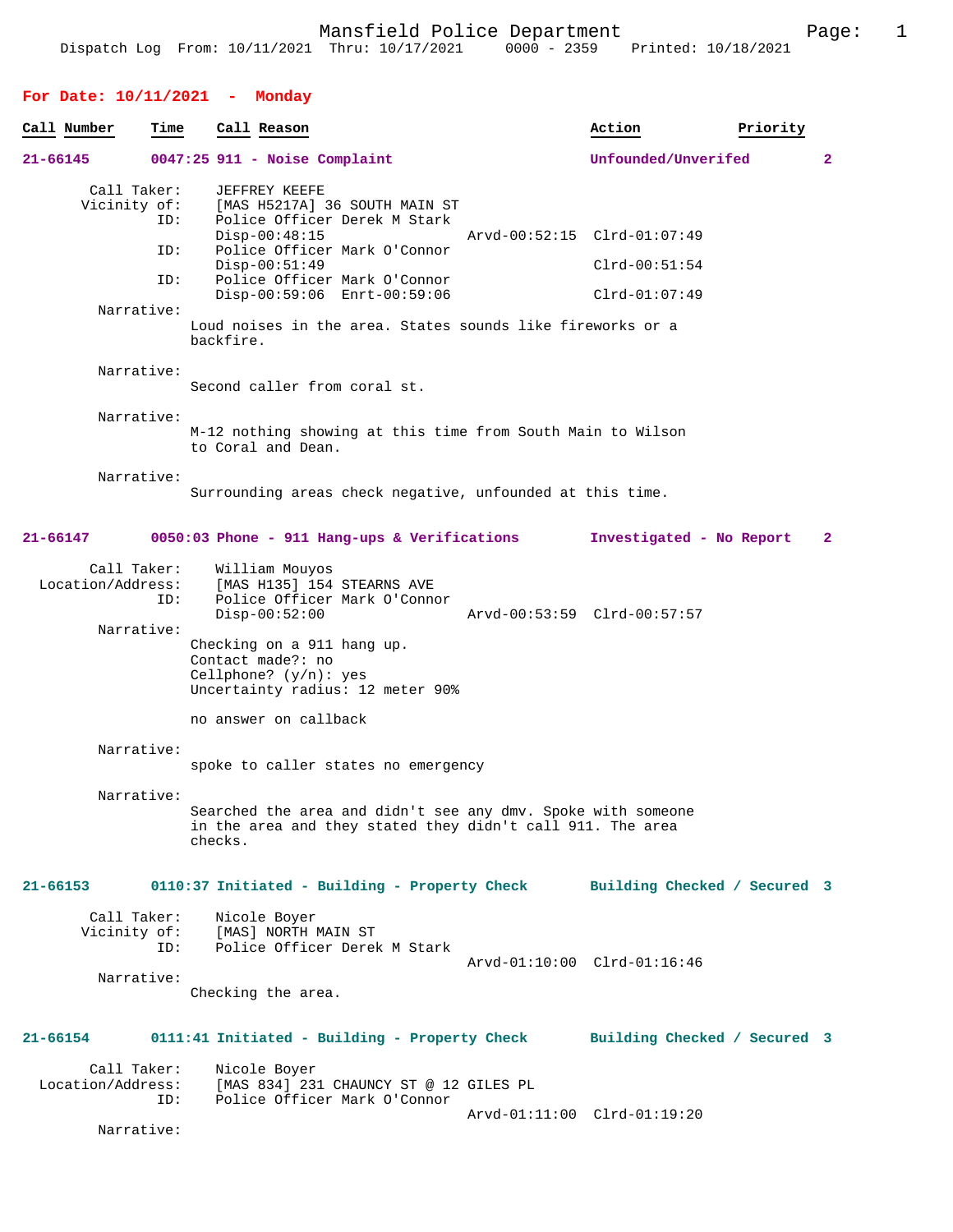Checking the area.

| 21-66158                                  | 0118:17 Initiated - Motor Vehicle Stop                                                                                                               | Citation / Warning Issued 3  |
|-------------------------------------------|------------------------------------------------------------------------------------------------------------------------------------------------------|------------------------------|
| Call Taker:<br>Vicinity of:<br>ID:        | Nicole Boyer<br>[MAS 296E] 219 NORTH MAIN ST<br>Police Officer Derek M Stark                                                                         | Arvd-01:18:00 Clrd-01:26:46  |
| ID:<br>Vehicle:<br>Narrative:             | Police Officer Mark O'Connor<br>Disp-01:19:35 Enrt-01:19:35 Arvd-01:20:12 Clrd-01:26:46<br>GRY 2010 ACUR TL Req: PC MA 742VP4 VIN: 19UUA9F58AA009550 |                              |
|                                           | out with an myst                                                                                                                                     |                              |
| Narrative:                                | Citation given to the operator for speed.                                                                                                            |                              |
| 21-66161                                  | 0129:02 Initiated - Building - Property Check                                                                                                        | Building Checked / Secured 3 |
| Call Taker:<br>Location/Address:<br>ID:   | Nicole Boyer<br>[MAS 170] 255 HOPE ST<br>Police Officer Derek M Stark                                                                                | Arvd-01:29:00 Clrd-01:37:55  |
| Narrative:                                | Checking the area.                                                                                                                                   |                              |
| $21 - 66164$                              | 0133:52 Initiated - Building - Property Check                                                                                                        | Building Checked / Secured 3 |
| Call Taker:<br>Vicinity of:<br>ID:<br>ID: | Nicole Boyer<br>[MAS 2] 60 FORBES BLVD<br>Police Officer Mark O'Connor<br>Sergeant John R Armstrong                                                  | Arvd-01:33:00 Clrd-01:40:45  |
| Vehicle:<br>Narrative:                    | Disp-01:38:13 Enrt-01:38:13<br>GRY 2005 INFI G35 Reg: PC MA 1FGR89 VIN: JNKCV51F25M306663<br>Checking the area.                                      | $Clrd-01:40:49$              |
| 21-66171                                  | 0152:50 Initiated - Building - Property Check                                                                                                        | Building Checked / Secured 3 |
| Call Taker:<br>Vicinity of:<br>ID:        | Nicole Boyer<br>[MAS 12] 250 EAST ST<br>Police Officer Derek M Stark                                                                                 |                              |
| Narrative:                                | Checking the area.                                                                                                                                   | Arvd-01:52:00 Clrd-02:13:12  |
| 21-66172                                  | 0154:49 Initiated - Building - Property Check                                                                                                        | Building Checked / Secured 3 |
| Call Taker:<br>Vicinity of:<br>ID:        | Nicole Boyer<br>[MAS 4] 31 HAMPSHIRE ST<br>Police Officer Mark O'Connor                                                                              |                              |
| Narrative:                                | Checking the area.                                                                                                                                   | Arvd-01:54:00 Clrd-02:09:13  |
| Narrative:                                | Spoke with the front desk regarding people possibly parking                                                                                          |                              |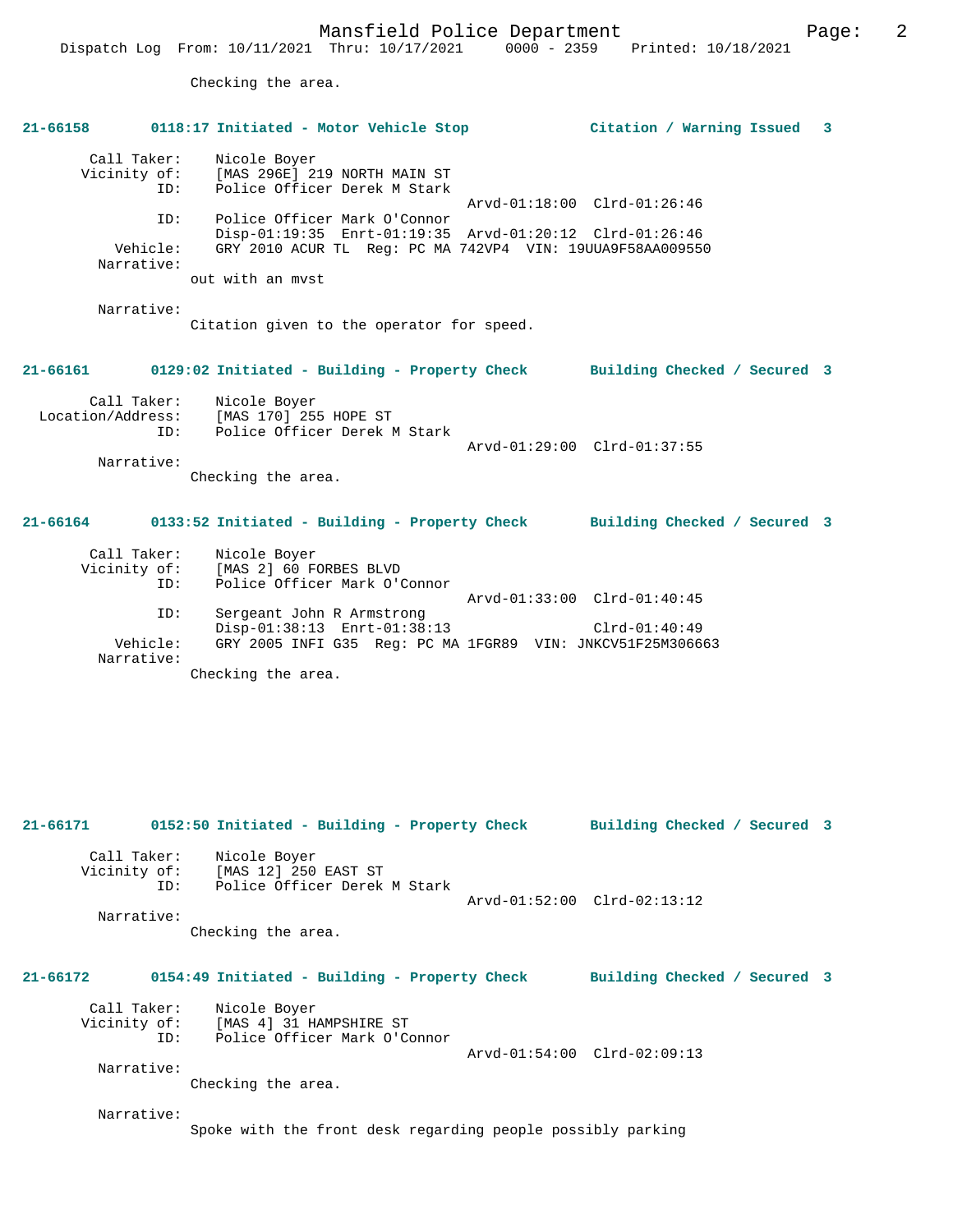Mansfield Police Department Page: 3 Dispatch Log From: 10/11/2021 Thru: 10/17/2021 and sleeping in their vehicles. They were advised to call in if they notice anything. **21-66178 0213:15 Initiated - Building - Property Check Building Checked / Secured 3** Call Taker: Nicole Boyer<br>Vicinity of: [MAS 927] 50 of: [MAS 927] 50 PLYMOUTH ST<br>TD: Police Officer Mark O'Com Police Officer Mark O'Connor Arvd-02:13:00 Clrd-02:25:13 Narrative: Checking the area. **21-66180 0229:05 Initiated - Building - Property Check Building Checked / Secured 3** Call Taker: Nicole Boyer<br>Vicinity of: [MAS] MYSTIC of: [MAS] MYSTIC LN<br>TD: Police Officer I Police Officer Derek M Stark Arvd-02:29:00 Clrd-02:37:16 Narrative: Checking the area. **21-66184 0253:19 Initiated - Building - Property Check Building Checked / Secured 3** Call Taker: Nicole Boyer<br>Vicinity of: [MAS 1040] 10  $[MAS 1040] 10 RESERVOIR ST Apt. #ST$  ID: Police Officer Mark O'Connor Arvd-02:53:00 Clrd-03:01:48 Narrative: Checking the area. **21-66189 0326:48 Initiated - Suspicious Actv / Persn / Veh Investigated - No Report 2** Call Taker: Nicole Boyer<br>Vicinity of: [MAS] OAK ST Vicinity of:<br>ID: Police Officer Mark O'Connor Arvd-03:26:00 Clrd-03:40:12 ID: Police Officer Derek M Stark Disp-03:28:47 Enrt-03:28:47 Arvd-03:32:20 Clrd-03:40:17 Vehicle: WHI 1999 CHEV PV E/1 Reg: PC AR ABB47W VIN: 1GBFG15R9X1152869 Narrative: White Chevy utility van with no tags Narrative: Van is occupied, checking on the occupied. Narrative: Spoke with the party, and stated he was staying there for the night. He spoke with the trustess of the land they approved of him being there. 21-66191 0341:31 Other - LE Team Activation Services Rendered 1<br>Call Taker: Support Staff Heather A Sullivan ll Taker: Support Staff Heather A Sullivan<br>Location: [BOS] MULTIPLE LOCATIONS Lon: [BOS] MULTIPLE LOCATIONS<br>TD: Police Officer Michael T Police Officer Michael T Fitzgerald<br>Disp-03:43:28 Arvd-C Disp-03:43:28 Arvd-03:43:37 Clrd-18:46:50<br>ID: Police Officer Joshua S Ellender Police Officer Joshua S Ellender<br>Disp-04:43:04 Ar Disp-04:43:04 Arvd-04:43:08 Clrd-15:58:01 ID: Police Officer Michael N Fenore Disp-05:03:51 Arvd-05:03:55 Clrd-17:22:24 Police Officer David W Kinahan<br>ID: Sergeant David Schepis Sergeant David Schepis Disp-05:05:48 Arvd-05:05:53 Clrd-15:57:57 Narrative:

Metro- Boston Marathon.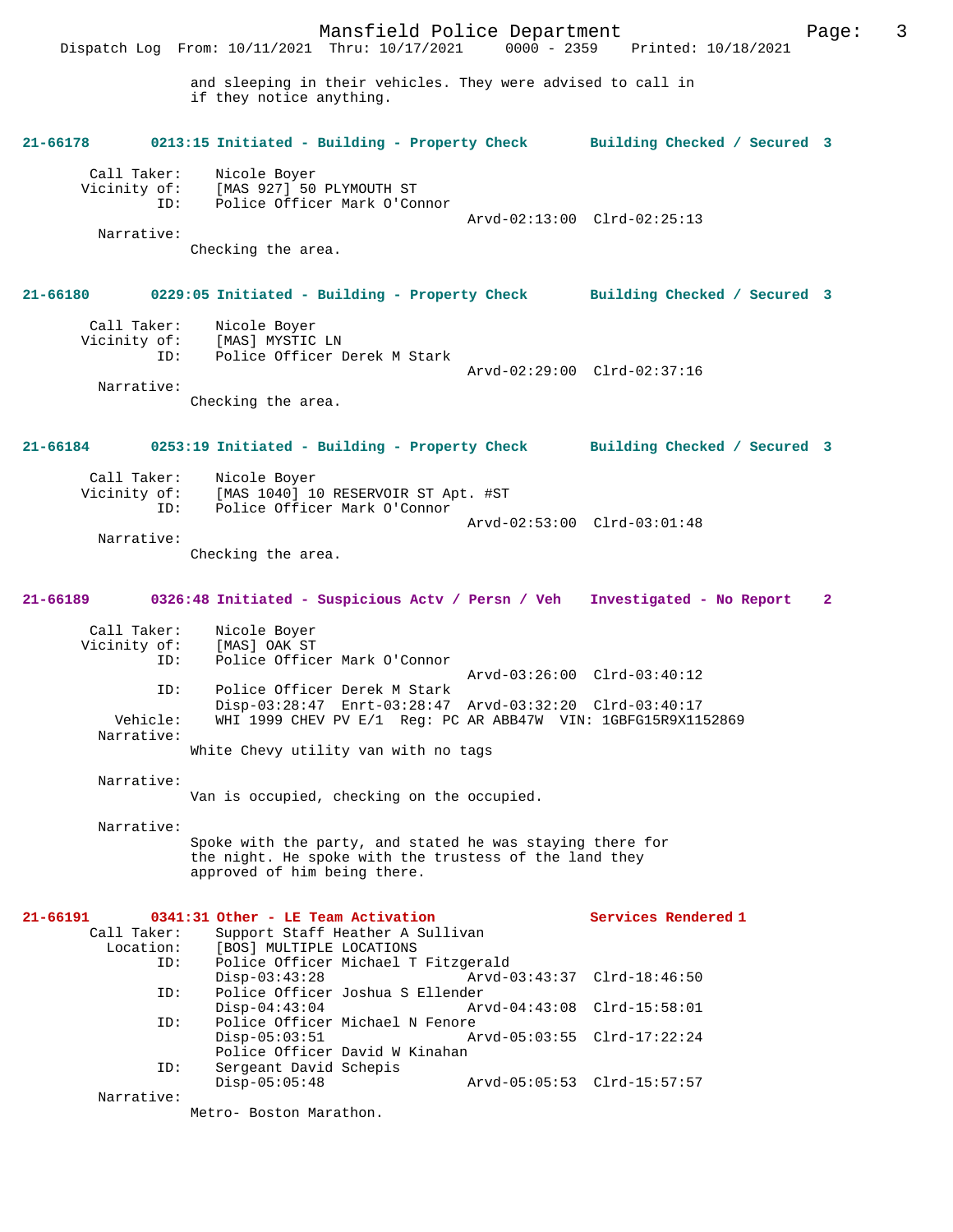Refer To Incident: 21MAS-1116-OF

| $21 - 66192$<br>Call Taker:<br>Location/Address:        | 0351:56 Phone - Well Being Check<br>Josesph Shebertes<br>[MAS H4668] 136 FRUIT ST                                             | Assisted Party                                            | 3 |   |
|---------------------------------------------------------|-------------------------------------------------------------------------------------------------------------------------------|-----------------------------------------------------------|---|---|
| ID:                                                     | Police Officer Derek M Stark<br>$Disp-03:53:25$                                                                               | Arvd-03:59:19 Clrd-04:20:26                               |   |   |
| ID:                                                     | Police Officer Mark O'Connor<br>$Disp-03:53:30$                                                                               | Arvd-03:59:17 Clrd-04:20:23                               |   |   |
| Narrative:                                              | caller reports male party possibly sleeping on the side<br>walk, grey swetshirt and shorts, heavy set.                        |                                                           |   |   |
| Narrative:                                              | Male party was walking. He has a prosthetic, and fell. Will<br>be giving a courtesy transport back to his home.               |                                                           |   |   |
| Narrative:                                              | Starting to transport the male party SM: 58327                                                                                |                                                           |   |   |
| Narrative:                                              | Off at Charlene. Same mileage of 58327                                                                                        |                                                           |   |   |
| Narrative:                                              | no injuries party will remain in for the duration                                                                             |                                                           |   |   |
| $21 - 66195$                                            | 0523:41 Initiated - Motor Vehicle Stop                                                                                        | Citation / Warning Issued                                 |   | 3 |
| Call Taker:<br>Vicinity of:<br>ID:                      | Nicole Boyer<br>[MAS 1015] 30 CHAUNCY ST<br>Police Officer Derek M Stark                                                      |                                                           |   |   |
| ID:                                                     | Police Officer Mark O'Connor                                                                                                  | Arvd-05:23:00 Clrd-05:31:15                               |   |   |
| Vehicle:<br>Narrative:                                  | WHI 2002 MITS LANCER Reg: PC MA 9MA292 VIN: JA3AJ26E32U023170                                                                 | Arvd-05:25:46 Clrd-05:31:15                               |   |   |
| Narrative:                                              | Out with an myst<br>Citation given to RO for speeding.                                                                        |                                                           |   |   |
| 21-66216<br>Call Taker:<br>Location/Address:<br>ID:     | 0858:52 Initiated - Building - Property Check<br>Emily Archer<br>[MAS 1002] 250 EAST ST<br>Police Officer Gregg S Kennedy     | <b>Services Rendered 3</b><br>Arvd-08:58:00 Clrd-09:04:12 |   |   |
| Narrative:                                              | Checking the area.                                                                                                            |                                                           |   |   |
| $21 - 66217$<br>Location/Address:<br>ID:                | 0904:58 Initiated - Animal Complaints<br>Call Taker: Emily Archer<br>[MAS H2897] 4 NECCO RD<br>Police Officer Gregg S Kennedy | Services Rendered 3                                       |   |   |
| Narrative:                                              | Caller located a lost dog, its in her house.                                                                                  | Arvd-09:04:00 Clrd-09:11:36                               |   |   |
| Narrative:                                              | Dog reunited with owner.                                                                                                      |                                                           |   |   |
| $21 - 66218$<br>Call Taker:<br>Location/Address:<br>ID: | 0908:55 Phone - Assist Citizen - P S A<br>CARLY MORIARTY<br>[MAS] 17 FULTON PL Apt. #6<br>Police Officer Andrew J Kelley      | Services Rendered 3                                       |   |   |
| Narrative:                                              | $Disp-09:42:12$                                                                                                               | Arvd-09:45:09 Clrd-09:45:23                               |   |   |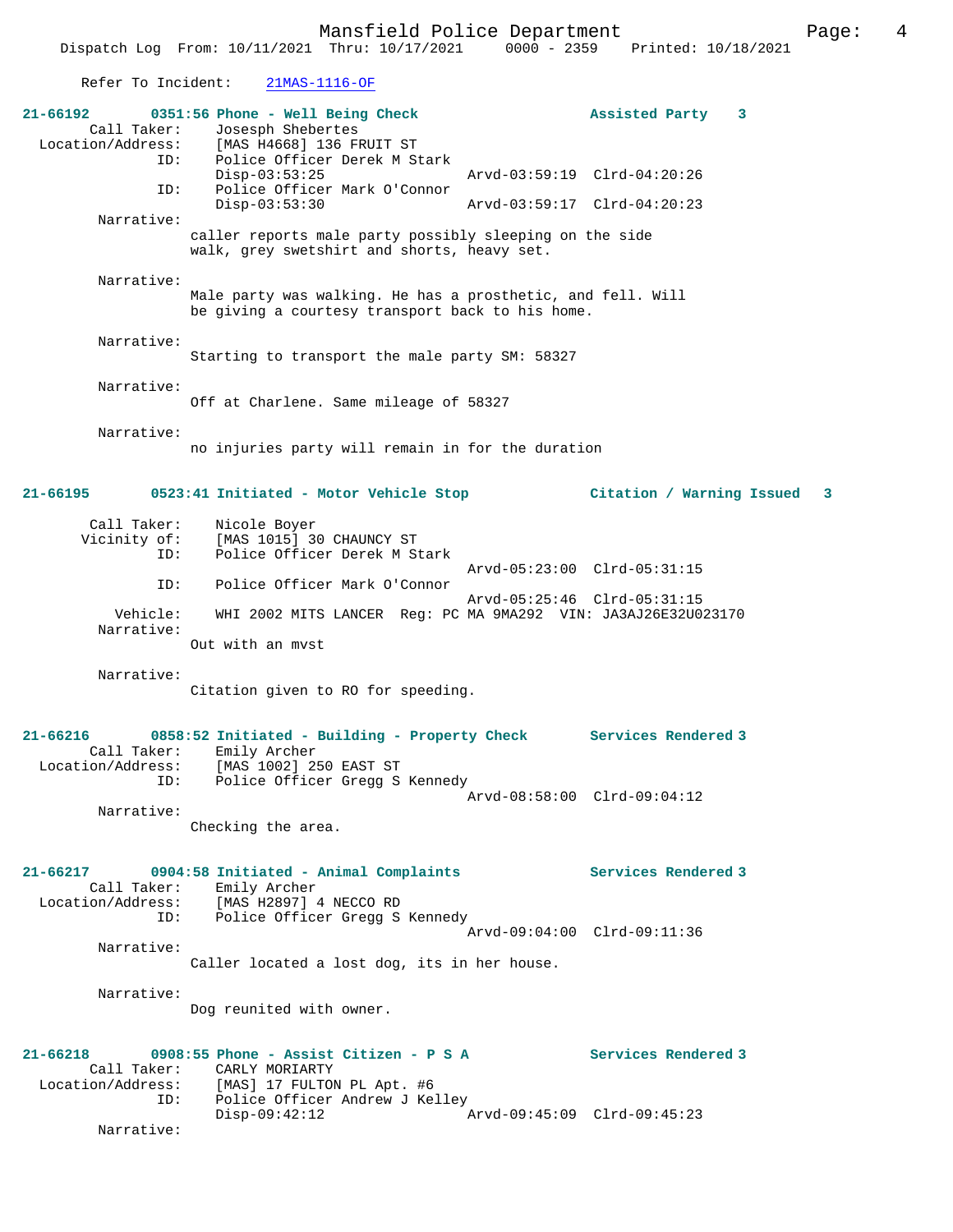Mansfield Police Department<br>Thru: 10/17/2021 0000 - 2359 Printed: 10/18/2021 Dispatch Log From: 10/11/2021 Thru: 10/17/2021 Mother calling regarding her son who she requested a WBC on the previous day. Mother still has not heard from her son and she would like to speak to an officer regarding her options. Narrative: M13 en route to see if the vehicle is at the address. Narrative: M13 states vehicle is not there, en route to station to make phone call. Narrative: M13 attempted to call mother back two times and left a voicemail **21-66219 0911:07 Phone - Suspicious Actv / Persn / Veh Services Rendered 2**  Call Taker: Savannah Karch<br>Location/Address: [MAS] 2 BELLA \ ess: [MAS] 2 BELLA VISTA AVE<br>ID: Police Officer Beau J P Police Officer Beau J Palanza<br>Disp-09:12:22 Disp-09:12:22 Arvd-09:13:25 Clrd-09:17:56 ID: Police Officer Gregg S Kennedy Disp-09:12:58 Clrd-09:18:08 Narrative: caller reporting a man in an unmarked vehicle is disconneting wires outside of his home Narrative: M5 states male is a Comcast worker. Narrative: M5 states male provided Comcast credentials and is providing service to 1 Bella Vista. **21-66237 1043:32 Phone - Assist Fire Department Services Rendered 2**  Call Taker: Emily Archer<br>Location/Address: [MAS] 115 WE [MAS] 115 WEST ST ID: Police Officer Gregg S Kennedy<br>Disp-10:44:09 Disp-10:44:09 Arvd-10:57:33 Clrd-11:02:05<br>TD: Sergeant Brian P Thibault Sergeant Brian P Thibault<br>Disp-10:52:16 Disp-10:52:16 Arvd-10:52:18 Clrd-11:02:03 Narrative: Assisting the FD with a fire related incident. Nature:electrical hazard. Narrative: Meld notified. Narrative: M1 states neapren balloon hit the transformer and lost power and came back on again. No active fire. Narrative: M1 states MELD to be advised that this call is a higher priority than the telephone pole incident. Meld advised. Narrative: M1 states clear, MELD evaluated, switched out the fuse, and they will be en route to the pole location on Jewell Street. **21-66246 1152:35 Phone - Motor Veh Acc - No Injury Services Rendered 1**  Call Taker: Savannah Karch<br>Location/Address: [MAS] 21 OTIS & ess: [MAS] 21 OTIS ST @ 24 BALCOM ST<br>ID: Sergeant Brian P Thibault Sergeant Brian P Thibault Disp-11:53:44 Clrd-11:54:08<br>Th: Police Officer Andrew J Kelley Police Officer Andrew J Kelley<br>Disp-11:54:04 A Disp-11:54:04 Arvd-12:02:26 Clrd-12:19:51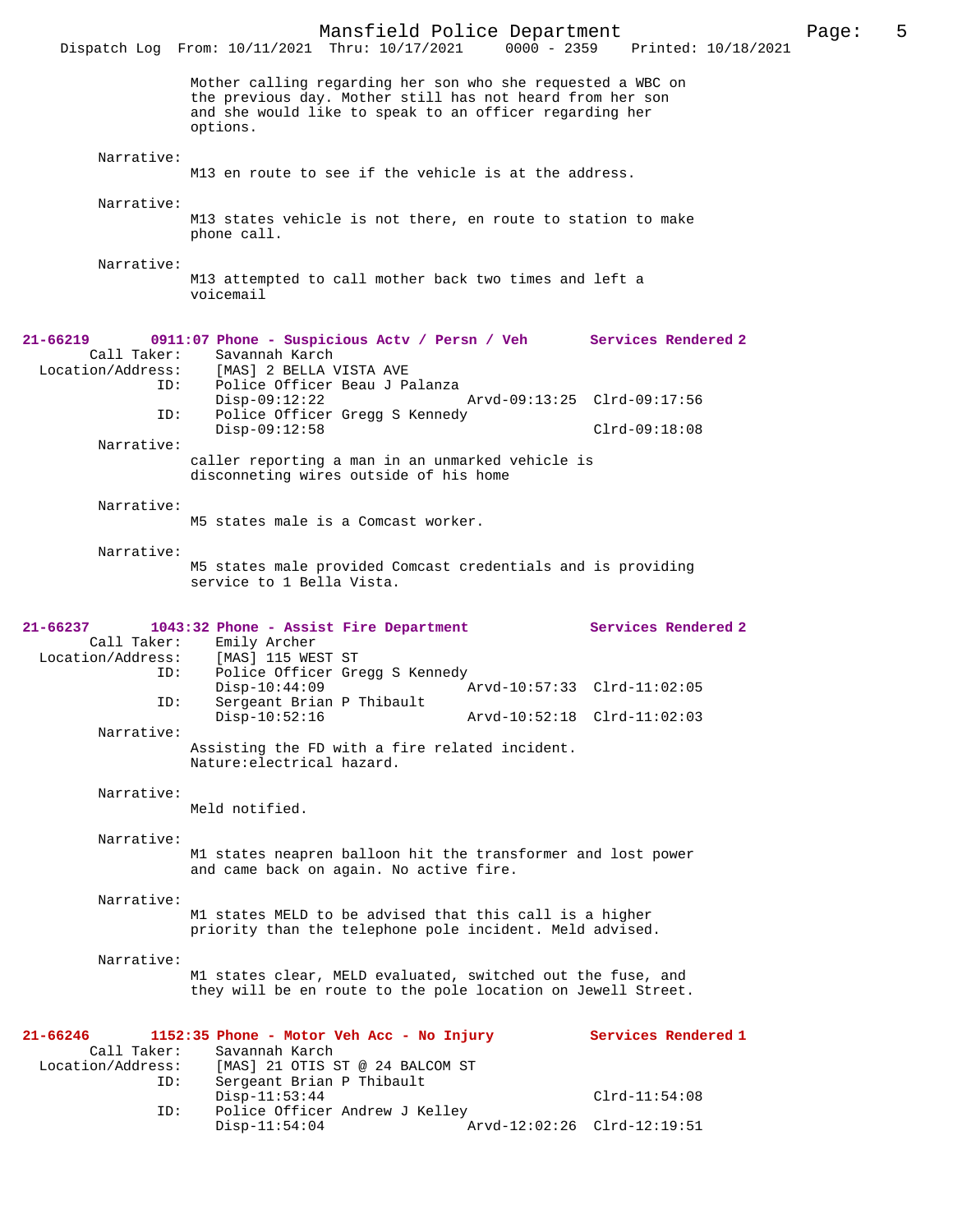|                                                       | Mansfield Police Department<br>Dispatch Log From: 10/11/2021 Thru: 10/17/2021                                                                                                                                                                  | 0000 - 2359 Printed: 10/18/2021 | 6<br>Page:   |
|-------------------------------------------------------|------------------------------------------------------------------------------------------------------------------------------------------------------------------------------------------------------------------------------------------------|---------------------------------|--------------|
| Vehicle:<br>Vehicle:<br>Narrative:                    | GRY 2018 NISS FRONTIER Reg: PC MA 9EJ842 VIN: 1N6AD0EV6JN728176<br>WHI 2008 BMW 5SERI Reg: PC MA 43JM26 VIN: WBANV13588BZ48972                                                                                                                 |                                 |              |
|                                                       | singe car mva no injuries                                                                                                                                                                                                                      |                                 |              |
| Narrative:                                            | operator wants DPW notified because of the bee keeping<br>material that fell on the road way.                                                                                                                                                  |                                 |              |
| Narrative:                                            | M 13 assisted in paper exchange, damage under 1000.                                                                                                                                                                                            |                                 |              |
| Narrative:                                            | M13 spoke with DPW direct and stated rain should handle the<br>issue on the ground                                                                                                                                                             |                                 |              |
| 21-66249                                              | 1203:32 Phone - Suspicious Acty / Persn / Veh Unfounded/Unverifed                                                                                                                                                                              |                                 | $\mathbf{2}$ |
| Call Taker:<br>Location/Address:<br>ID:               | Savannah Karch<br>[MAS] 375 WEST ST<br>Police Officer Beau J Palanza                                                                                                                                                                           |                                 |              |
|                                                       | $Disp-12:05:03$                                                                                                                                                                                                                                | Arvd-12:14:17 Clrd-12:23:37     |              |
| Narrative:                                            | caller reporting an elderly male party driving around in<br>circles in the neighborhood, appears confused                                                                                                                                      |                                 |              |
| Narrative:                                            | M5 spoke to the reporting party, he states the calling party<br>spoke to the operator, he was having car troubles and was<br>lost. Partial plate of V244H, black Cadillac left towards<br>140S 5 minutes ago. M 5 checked the area, unfounded. |                                 |              |
| 21-66252<br>Call Taker:<br>Location/Address:<br>ID:   | 1220:53 Initiated - Building - Property Check<br>Emily Archer<br>[MAS H5395] 58 OTIS ST<br>Police Officer Andrew J Kelley                                                                                                                      | Services Rendered 3             |              |
| Narrative:                                            | Front desk recieved a call about an open door.                                                                                                                                                                                                 | Arvd-12:20:00 Clrd-12:25:57     |              |
| Narrative:                                            |                                                                                                                                                                                                                                                |                                 |              |
|                                                       | M13 states spoke to workers on scene, they have the door<br>open to keep airflow going. He is clear.                                                                                                                                           |                                 |              |
| 21-66260<br>Call Taker:<br>Location/Address:<br>ID:   | 1251:51 Phone - 911 Hang-ups & Verifications<br>Savannah Karch<br>[MAS] 314 EAST ST<br>Police Officer Gregg S Kennedy                                                                                                                          | Services Rendered 2             |              |
| Narrative:                                            | $Disp-12:53:23$                                                                                                                                                                                                                                | Arvd-12:55:40 Clrd-12:57:37     |              |
|                                                       | Checking on a 911 hang up.<br>Contact made?: no, negative answer on call back x2<br>Cellphone? $(y/n)$ :<br>Uncertainty radius: 5 meters 95%                                                                                                   |                                 |              |
| Narrative:                                            | M14 states no issues, kids in the area playing.                                                                                                                                                                                                |                                 |              |
| 21-66262<br>2                                         | 1257:17 Phone - 911 Hang-ups & Verifications                                                                                                                                                                                                   | Confirmed misdial/Accdntl Call  |              |
| Call Taker:<br>Location/Address:<br>ID:<br>Narrative: | William Casey<br>[MAS 191] 71 MAPLE ST<br>Police Officer Gregg S Kennedy<br>$Disp-13:00:27$                                                                                                                                                    | Arvd-13:02:51 Clrd-13:03:42     |              |
|                                                       | Checking on a 911 hang up.                                                                                                                                                                                                                     |                                 |              |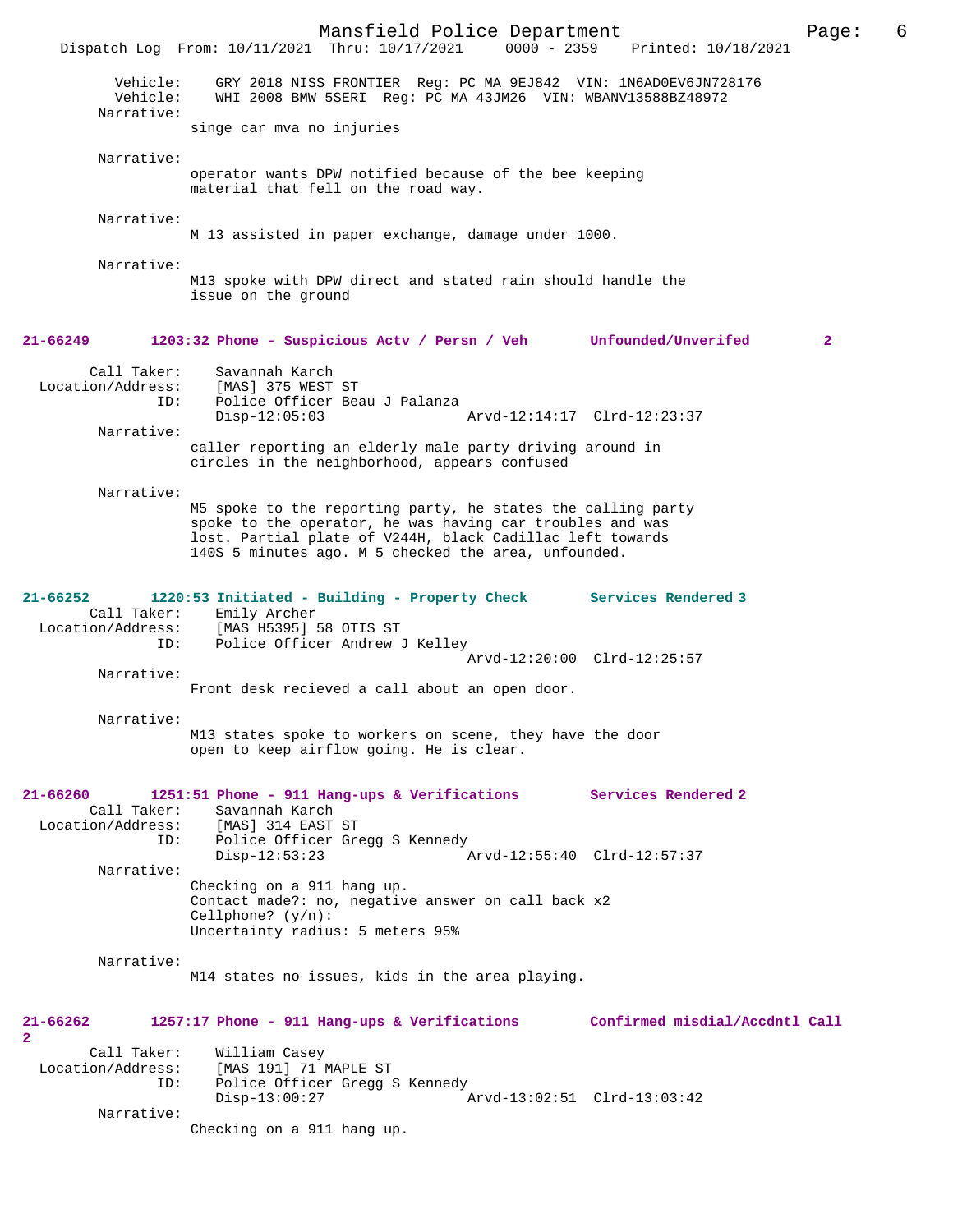Mansfield Police Department Page: 7<br>Thru: 10/17/2021 0000 - 2359 Printed: 10/18/2021 Dispatch Log From: 10/11/2021 Thru: 10/17/2021 Contact made?:yes Cellphone?  $(y/n)$ : yes party will be in back lot on francis ave Uncertainty radius: Narrative: M14 states confirmed accidental. **21-66264 1304:44 Phone - Animal Complaints Services Rendered 3**  Call Taker: Savannah Karch<br>.on/Address: [MAS] COUNTY ST Location/Address:<br>ID: Police Officer Gregg S Kennedy<br>Disp-13:07:18 Disp-13:07:18 Arvd-13:10:06 Clrd-13:13:54 Narrative: caller walking her dog reporting a strange acting racoon Narrative: M14 states animal walked into the woods, he is clear. **21-66270 1407:07 Phone - Trespassing / Unwanted Person Spoken To 1**  Call Taker: Savannah Karch<br>Location/Address: [MAS 2] 60 FORE ess: [MAS 2] 60 FORBES BLVD<br>ID: Police Officer Beau J J Police Officer Beau J Palanza<br>Disp-14:09:32 Arvd-14:15:02 Clrd-14:23:50 ID: Police Officer Gregg S Kennedy Disp-14:09:42 Clrd-14:11:32<br>TD: Police Officer Andrew J Kelley Police Officer Andrew J Kelley<br>Disp-14:13:34 A Disp-14:13:34 Arvd-14:15:00 Clrd-14:23:51<br>TD: Police Officer Beau J Palanza Police Officer Beau J Palanza Disp-14:24:31 Arvd-14:24:34 Clrd-14:30:07 Narrative: employee reporting a guest that checked out over an hour ago is still on the property and she believes he may be under the influence Narrative: M13 states male was standing across the street and has an Uber that is a few minutes away. Narrative: M5 will remain on scene until the man leaves the area. Narrative: M5 states male party has been picked up, he is clear. **21-66273 1414:37 Phone - Suspicious Actv / Persn / Veh Services Rendered 2**  Call Taker: Fournier Elin<br>Location/Address: [MAS] 3 LEWIS [MAS] 3 LEWIS RD ID: Police Officer Gregg S Kennedy Disp-14:18:53 <br>
D: Officer David Lydon <br>
D: Officer David Lydon Officer David Lydon Disp-14:23:15 Clrd-14:24:47<br>Vehicle: GRY 2021 HYUN UT SANTA FE Reg: PC MA 682KZ4 VIN: 5NMS3DA Vehicle: GRY 2021 HYUN UT SANTA FE Reg: PC MA 682KZ4 VIN: 5NMS3DAJ0MH341810 Narrative: CP reports someone pulled infront of his house and was taking pictures of his house and children. When confronted, female stated she was on official town business. Narrative: She has since vacated the property Narrative: Calling party states the vehice went up Maple Street into Easton. Easton PD advised. Narrative: M14 advised that the female is a town employee. He advised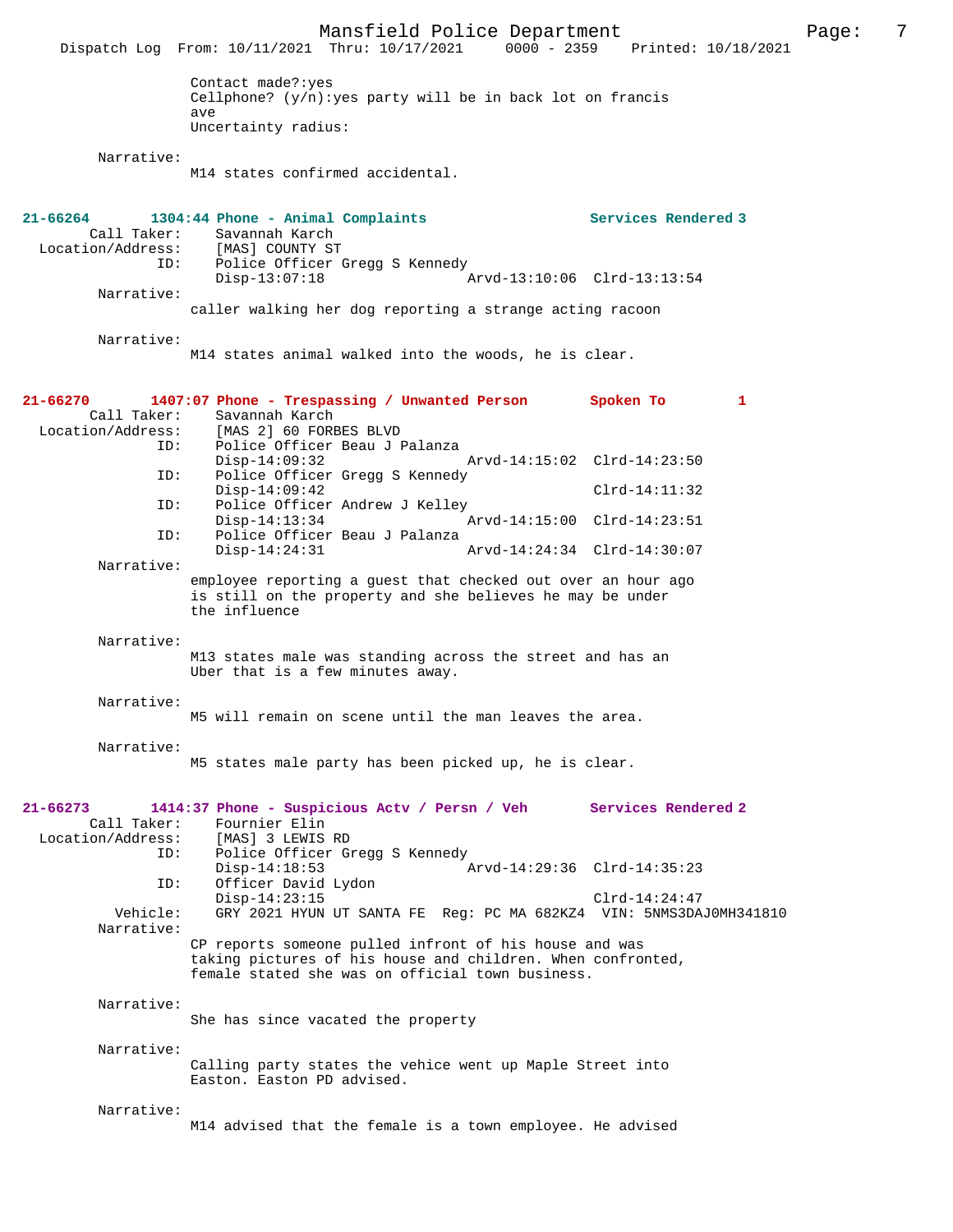the reporting party and is satisfied with that response.

| 21-66275<br>Call Taker:                                 | 1424:36 Phone - Suspicious Actv / Persn / Veh<br>Fournier Elin<br>Location/Address: [MAS] 3 SERENA ALLEN WAY                                                    | Spoken To<br>2              |
|---------------------------------------------------------|-----------------------------------------------------------------------------------------------------------------------------------------------------------------|-----------------------------|
| ID:<br>ID:                                              | Sergeant Brian P Thibault<br>$Disp-14:28:12$<br>Police Officer Beau J Palanza                                                                                   | $Clrd-14:32:20$             |
| Narrative:                                              | $Disp-14:32:14$                                                                                                                                                 | Arvd-14:38:51 Clrd-14:46:38 |
| Narrative:                                              | CP also stated the neighbors wife was at his home today<br>asking to use his vehicle                                                                            |                             |
| Narrative:                                              | M5 states they spoke to both parties and they check.                                                                                                            |                             |
| $21 - 66279$<br>Call Taker:                             | 1439:30 Initiated - Suspicious Actv / Persn / Veh Services Rendered 2<br>Emily Archer<br>Location/Address: [MAS 982] 111 HOPE ST                                |                             |
| ID:                                                     | Sergeant Brian P Thibault                                                                                                                                       | Arvd-14:39:00 Clrd-15:02:20 |
| Narrative:                                              | M1 on foot.                                                                                                                                                     |                             |
| Narrative:                                              | Off collecting information on a group of juveniles.                                                                                                             |                             |
| Narrative:                                              | M1 spoke to about 8/9 youths around a container. Will be<br>doing contacting the proper people.                                                                 |                             |
|                                                         | See FI for further                                                                                                                                              |                             |
| Refer To Field Int:                                     | $21MAS-96-FI$                                                                                                                                                   |                             |
| $21 - 66289$<br>$\overline{2}$                          | 1543:54 911 - 911 Hang-ups & Verifications Confirmed misdial/Accdntl Call                                                                                       |                             |
| Call Taker:<br>Location/Address:<br>ID:                 | Fournier Elin<br>[MAS 840D105] 280 SCHOOL ST Apt. #D105<br>Police Officer Beau J Palanza<br>$Disp-15:46:27$                                                     | Arvd-15:57:10 Clrd-15:58:38 |
| Narrative:                                              | Checking on a 911 accidental. Verizon employee setting up a<br>phone. No services required<br>Contact made?: Yes<br>Cellphone? $(y/n)$ :<br>Uncertainty radius: |                             |
| Narrative:                                              | M5 states confirmed accidental.                                                                                                                                 |                             |
| $21 - 66303$<br>Call Taker:<br>Location/Address:<br>ID: | 1718:05 Walk-In - Assist Citizen - P S A<br>Support Staff Heather A Sullivan<br>[MAS H5025]<br>Police Officer Danielle C Titus                                  | Spoken To<br>3              |
| Narrative:                                              | $Disp-17:23:37$                                                                                                                                                 | Arvd-17:33:25 Clrd-17:59:31 |
|                                                         |                                                                                                                                                                 |                             |

Narrative: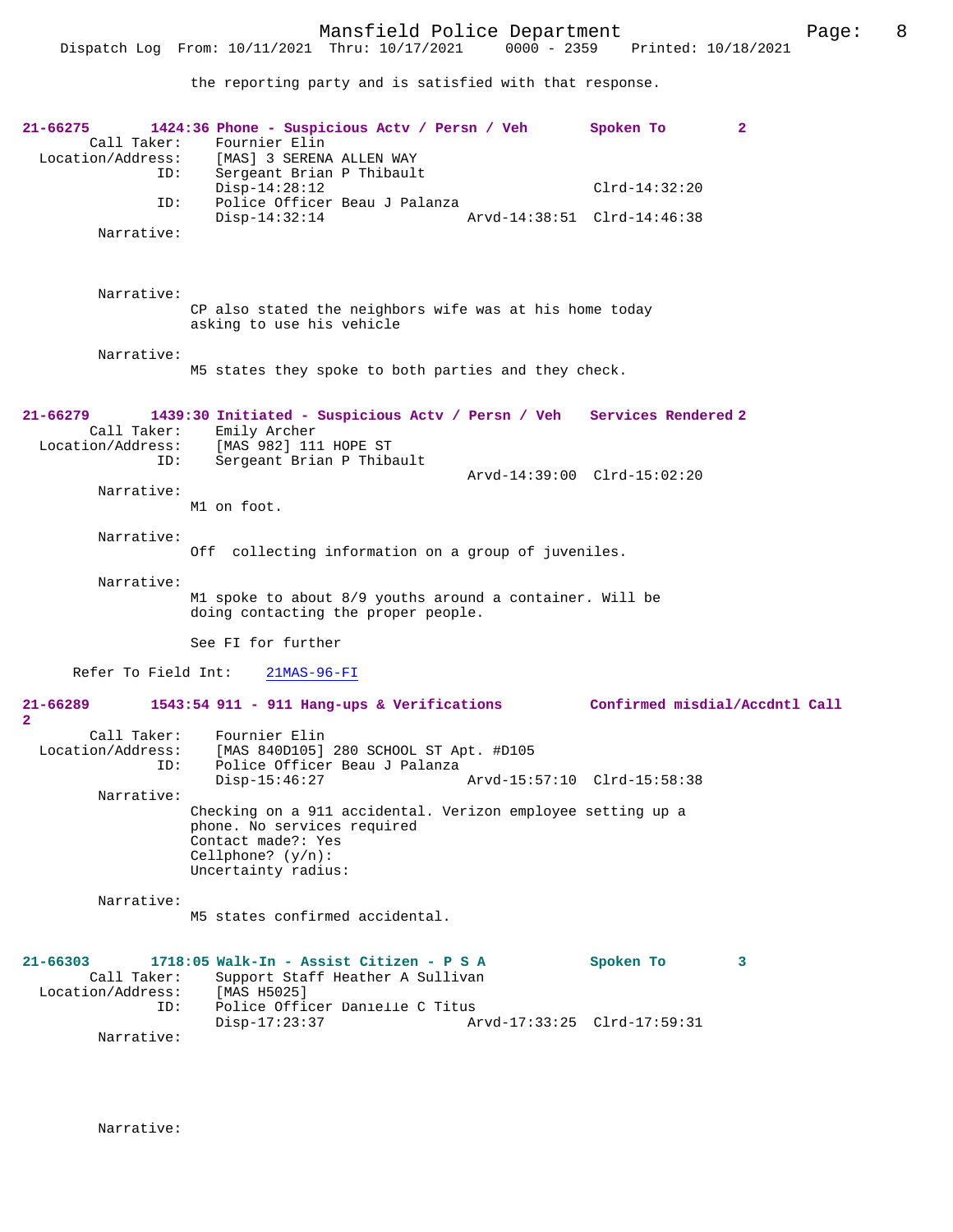**21-66304 1721:37 Initiated - Follow up Investigation Services Rendered 3**  Call Taker: Emily Archer Location/Address: [MAS] 214 RUMFORD AVE ID: Police Officer Danielle C Titus Arvd-17:21:00 Clrd-17:22:38 Narrative: M12 states she was approached by a witness who saw a accident last week and will write a witness statement. **21-66317 1923:57 911 - 911 Hang-ups & Verifications Confirmed misdial/Accdntl Call 2**  Call Taker: Ryan O'Rourke Location/Address: [MAS H822] 20 DEER PATH LN Police Officer Beau J Palanza<br>Disp-19:30:11 Disp-19:30:11 Arvd-19:35:10 Clrd-19:37:18 Narrative: Checking on a 911 hang up. Contact made?: Y Cellphone? (y/n): Y Uncertainty radius: **21-66320 1950:30 Other - Assist Citizen - P S A Services Rendered 3**  Call Taker: Support Staff Heather A Sullivan Location/Address: [MAS 451B] 500 EAST ST ID: Police Officer Joshua S Ellender Disp-19:51:50 Arvd-19:51:53 Clrd-20:01:20 ID: Police Officer Joshua S Ellender Disp-20:06:25 Arvd-20:06:26 Clrd-21:06:31 ID: Patrolman Keith Kennedy Disp-20:10:06 Clrd-20:10:09 Narrative: caller stating she hasn't heard from her son in 1 month. Has been working with the PD the past 2 days. Ofc. Ellender to speak with the CP. Narrative: M3 heading back to station to enter party as missng. Narrative: North Attleborough Police reports they have located the party at their Pineapple Inn. States he checks OK and will reach out to family. GBC message cancelled. Narrative: M3 clear, message left for mother. Refer To Incident: 21MAS-1117-OF **21-66329 2027:44 Initiated - Building - Property Check Building Checked / Secured 3** Call Taker: NICHOLAS GOYETTE Location/Address: [MAS 411] 60 FORBES BLVD Police Officer Danielle C Titus Arvd-20:27:00 Clrd-20:33:27 Narrative: Checking the area. **21-66330 2033:33 Initiated - Building - Property Check Building Checked / Secured 3** Call Taker: NICHOLAS GOYETTE Location/Address: [MAS 322] 31 HAMPSHIRE ST ID: Police Officer Danielle C Titus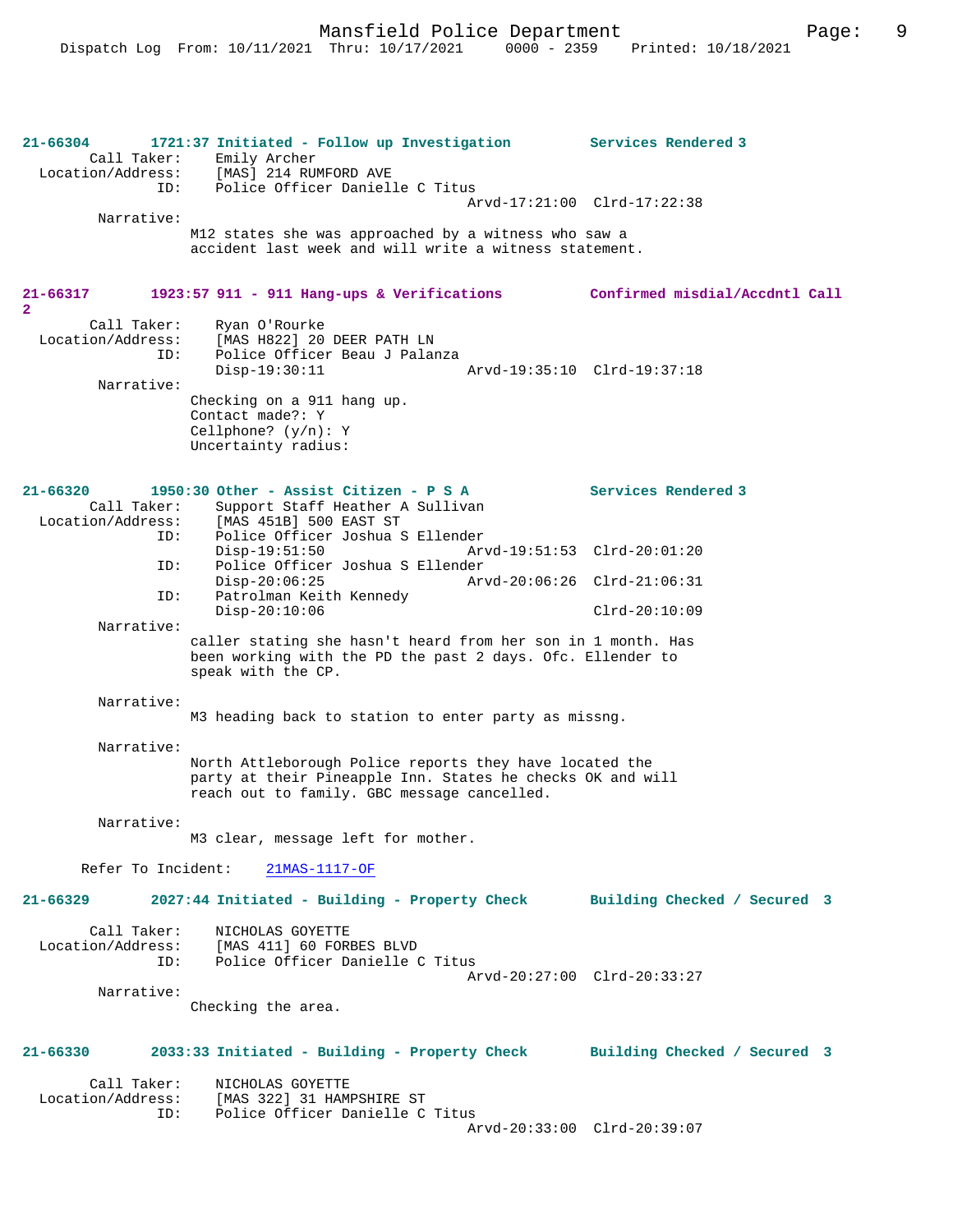|                                                                                     | Dispatch Log From: 10/11/2021 Thru: 10/17/2021                                                                                      | Mansfield Police Department                                          | 0000 - 2359 Printed: 10/18/2021 | Page:        | 10 |
|-------------------------------------------------------------------------------------|-------------------------------------------------------------------------------------------------------------------------------------|----------------------------------------------------------------------|---------------------------------|--------------|----|
| Narrative:                                                                          | Checking the area.                                                                                                                  |                                                                      |                                 |              |    |
| 21-66331                                                                            | 2037:43 911 - Suspicious Actv / Persn / Veh Unfounded/Unverifed                                                                     |                                                                      |                                 | $\mathbf{2}$ |    |
| Call Taker:<br>Location/Address:<br>ID:                                             | Ryan O'Rourke<br>$Disp-20:39:12$                                                                                                    | [MAS 11A] 172 NORTH MAIN ST Apt. #1<br>Police Officer Beau J Palanza | Arvd-20:43:02 Clrd-21:22:33     |              |    |
| ID:                                                                                 | $Disp-20:39:16$                                                                                                                     | Police Officer Danielle C Titus                                      | Arvd-20:43:16 Clrd-21:22:32     |              |    |
| Narrative:                                                                          | caller rpts loud knocking on door, she is unsure who it is                                                                          |                                                                      |                                 |              |    |
| Narrative:                                                                          | caller believes the knocking sound is coming from Apt. 4.                                                                           |                                                                      |                                 |              |    |
| Narrative:                                                                          | caller rpts the sound is like a door slamming.                                                                                      |                                                                      |                                 |              |    |
| Narrative:                                                                          | M12 reports checking thoroughly, spoke to multiple neighbors<br>who reported hearing the same but nobody confessed to making<br>it. |                                                                      |                                 |              |    |
| 21-66334                                                                            | 2110:52 Initiated - Motor Vehicle Stop                                                                                              |                                                                      | Citation / Warning Issued       | 3            |    |
| Call Taker:<br>Location/Address:<br>ID:                                             | NICHOLAS GOYETTE<br>[MAS U7] CHAUNCY ST                                                                                             | Police Officer Joshua S Ellender                                     |                                 |              |    |
| Vehicle:<br>Narrative:                                                              |                                                                                                                                     | GRY 2016 HOND CIVIC Reg: PC MA 8RE212 VIN: 19XFC2F59GE230976         | Arvd-21:10:00 Clrd-21:15:35     |              |    |
|                                                                                     | Out with a mvst. RO cited for failure to stop N. main 2<br>Chauncy.                                                                 |                                                                      |                                 |              |    |
| 21-66337                                                                            | 2126:28 Initiated - Building - Property Check                                                                                       |                                                                      | Building Checked / Secured 3    |              |    |
| Call Taker:<br>ID:                                                                  | NICHOLAS GOYETTE<br>Location/Address: [MAS 417] 9 FRANCIS AVE                                                                       | Police Officer Beau J Palanza                                        |                                 |              |    |
| Narrative:                                                                          | Checking the area.                                                                                                                  |                                                                      | Arvd-21:26:00 Clrd-21:38:54     |              |    |
| 21-66338 2130:42 Initiated - Building - Property Check Building Checked / Secured 3 |                                                                                                                                     |                                                                      |                                 |              |    |
|                                                                                     | Call Taker: NICHOLAS GOYETTE<br>Location/Address: [MAS 840] 280 SCHOOL ST<br>ID:                                                    | Police Officer Danielle C Titus                                      |                                 |              |    |
| Narrative:                                                                          | Checking the area.                                                                                                                  |                                                                      | Arvd-21:30:00 Clrd-21:45:05     |              |    |
| 21-66342                                                                            | 2203:49 Initiated - Building - Property Check Building Checked / Secured 3                                                          |                                                                      |                                 |              |    |
| Call Taker:                                                                         | NICHOLAS GOYETTE<br>Location/Address: [MAS] 4 ERICK RD @ 15 BONNEY LN<br>ID: Police Officer Beau J Palanza                          |                                                                      |                                 |              |    |
| Narrative:                                                                          |                                                                                                                                     |                                                                      | Arvd-22:03:00 Clrd-22:19:22     |              |    |

Checking the area.

**21-66343 2210:34 Initiated - Building - Property Check Building Checked / Secured 3**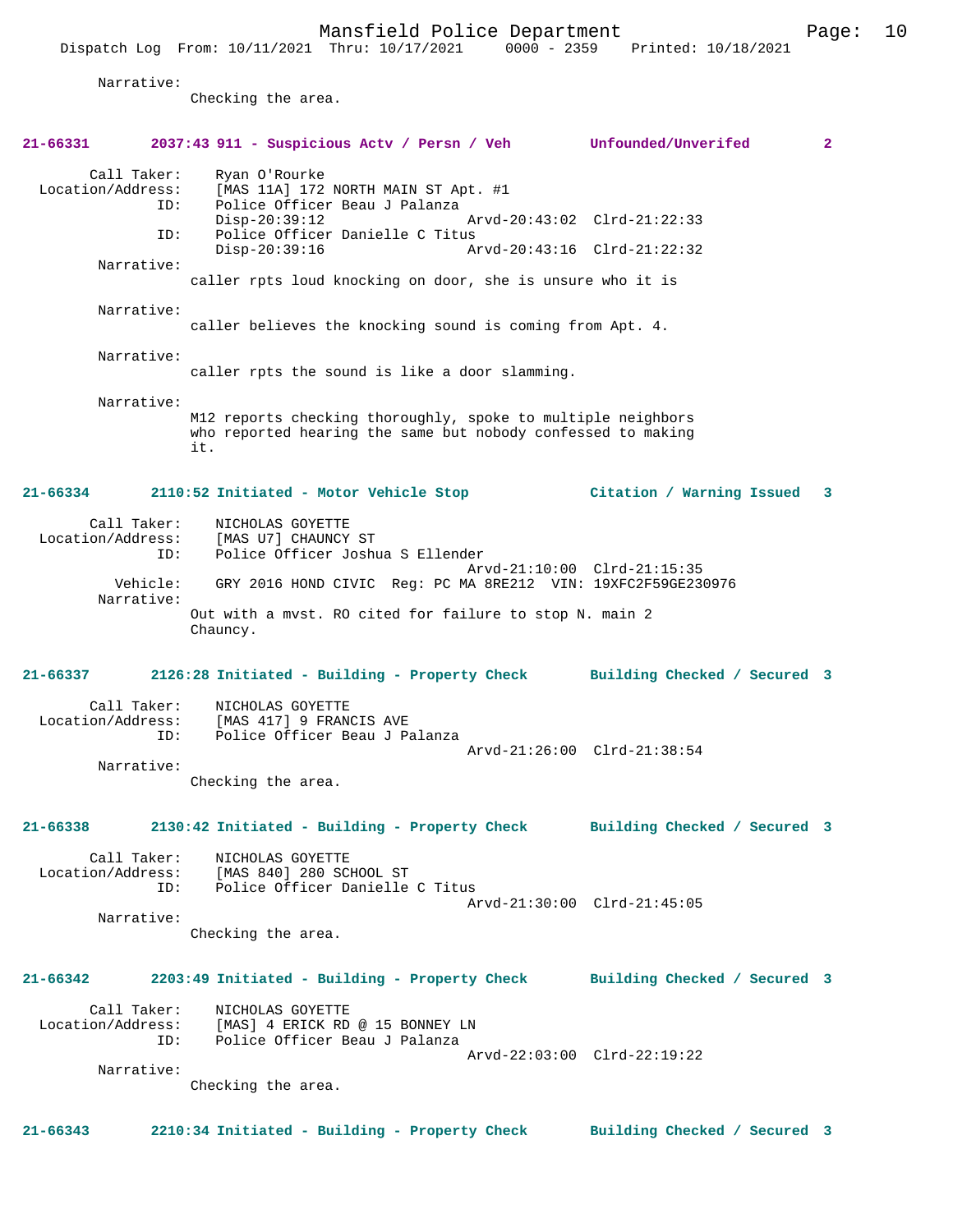Mansfield Police Department Page: 11

| Call Taker:       | NICHOLAS GOYETTE                |
|-------------------|---------------------------------|
| Location/Address: | [MAS 907E] 390 WEST ST          |
| TD:               | Police Officer Danielle C Titus |
|                   | Arvd-22:10:00 Clrd-22:25:07     |
| Narrative:        |                                 |

Checking the area.

## **21-66348 2234:48 Initiated - Building - Property Check Building Checked / Secured 3**

| Call Taker:       | NICHOLAS GOYETTE              |  |
|-------------------|-------------------------------|--|
| Location/Address: | [MAS 1002] 250 EAST ST        |  |
| TD:               | Police Officer Beau J Palanza |  |
|                   | Arvd-22:34:00 Clrd-22:49:32   |  |
| Narrative:        |                               |  |

Checking the area.

## **For Date: 10/12/2021 - Tuesday**

| 21-66355          | 0016:01 911 - Suspicious Actv / Persn / Veh Arrest(s) Made                                                        |  |                             | $\mathbf{2}$ |
|-------------------|-------------------------------------------------------------------------------------------------------------------|--|-----------------------------|--------------|
| Call Taker:       | TARA LAKO                                                                                                         |  |                             |              |
| Location/Address: | [MAS] 5 BRANCH ST @ 53 EAST ST                                                                                    |  |                             |              |
| ID:               | Police Officer Christopher D Sorge                                                                                |  |                             |              |
|                   | $Disp-00:17:30$                                                                                                   |  | Arvd-00:23:55 Clrd-04:33:49 |              |
| ID:               | Police Officer Mark O'Connor                                                                                      |  |                             |              |
|                   | $Disp-00:17:32$                                                                                                   |  | Arvd-00:23:55 Clrd-02:23:17 |              |
| ID:               | Police Officer Bryan Hurley                                                                                       |  |                             |              |
|                   | $Disp-00:55:52$                                                                                                   |  | Arvd-00:55:53 Clrd-02:23:29 |              |
| Vehicle:          | WHI 2015 CHEV SILVER Reg: PC MA 2YXH31 VIN: 3GCUKREC3FG253708                                                     |  |                             |              |
| Towed:            | For: Arrest By: Central Street Garage To: Central Street Garage                                                   |  |                             |              |
| Released To:      | MCCLELLAN On: 10/14/2021 @ 1832                                                                                   |  |                             |              |
| Narrative:        |                                                                                                                   |  |                             |              |
|                   |                                                                                                                   |  |                             |              |
|                   | RP reporting a white truck in the roadway running with<br>someone inside the vehicle. RP is a DoorDash driver and |  |                             |              |
|                   | states it has been there for the past 15 minutes                                                                  |  |                             |              |
|                   |                                                                                                                   |  |                             |              |
| Narrative:        |                                                                                                                   |  |                             |              |
|                   | M11 reports conducting FST with RO                                                                                |  |                             |              |
|                   |                                                                                                                   |  |                             |              |
| Narrative:        |                                                                                                                   |  |                             |              |
|                   |                                                                                                                   |  |                             |              |
|                   | M11 reports RO in custody. Tow requested.                                                                         |  |                             |              |
|                   |                                                                                                                   |  |                             |              |
| Narrative:        |                                                                                                                   |  |                             |              |
|                   | M11 en route to the station with the party.                                                                       |  |                             |              |
|                   |                                                                                                                   |  |                             |              |
| Narrative:        |                                                                                                                   |  |                             |              |
|                   | M11 off at the station.                                                                                           |  |                             |              |
|                   |                                                                                                                   |  |                             |              |
| Narrative:        |                                                                                                                   |  |                             |              |
|                   | Central st on scene.                                                                                              |  |                             |              |
|                   |                                                                                                                   |  |                             |              |
| Narrative:        |                                                                                                                   |  |                             |              |
|                   |                                                                                                                   |  |                             |              |
|                   |                                                                                                                   |  |                             |              |
|                   |                                                                                                                   |  |                             |              |
| Narrative:        |                                                                                                                   |  |                             |              |
|                   |                                                                                                                   |  |                             |              |
|                   |                                                                                                                   |  |                             |              |
| Narrative:        |                                                                                                                   |  |                             |              |
|                   | MA PC 2YXH31 has been released to the Mother.                                                                     |  |                             |              |
|                   |                                                                                                                   |  |                             |              |
| Refer To Arrest:  | $21MAS-400-AR$                                                                                                    |  |                             |              |
| Arrest:           | MCCLELLAN, JOHN                                                                                                   |  |                             |              |
| Address:          | 29 BRADFORD TER PLYMOUTH, MA                                                                                      |  |                             |              |
| Aqe:              | 34                                                                                                                |  |                             |              |
| Charges:          | OUI-LIQUOR OR .08%, 2ND OFFENSE                                                                                   |  |                             |              |
|                   | NEGLIGENT OPERATION OF MOTOR VEHICLE                                                                              |  |                             |              |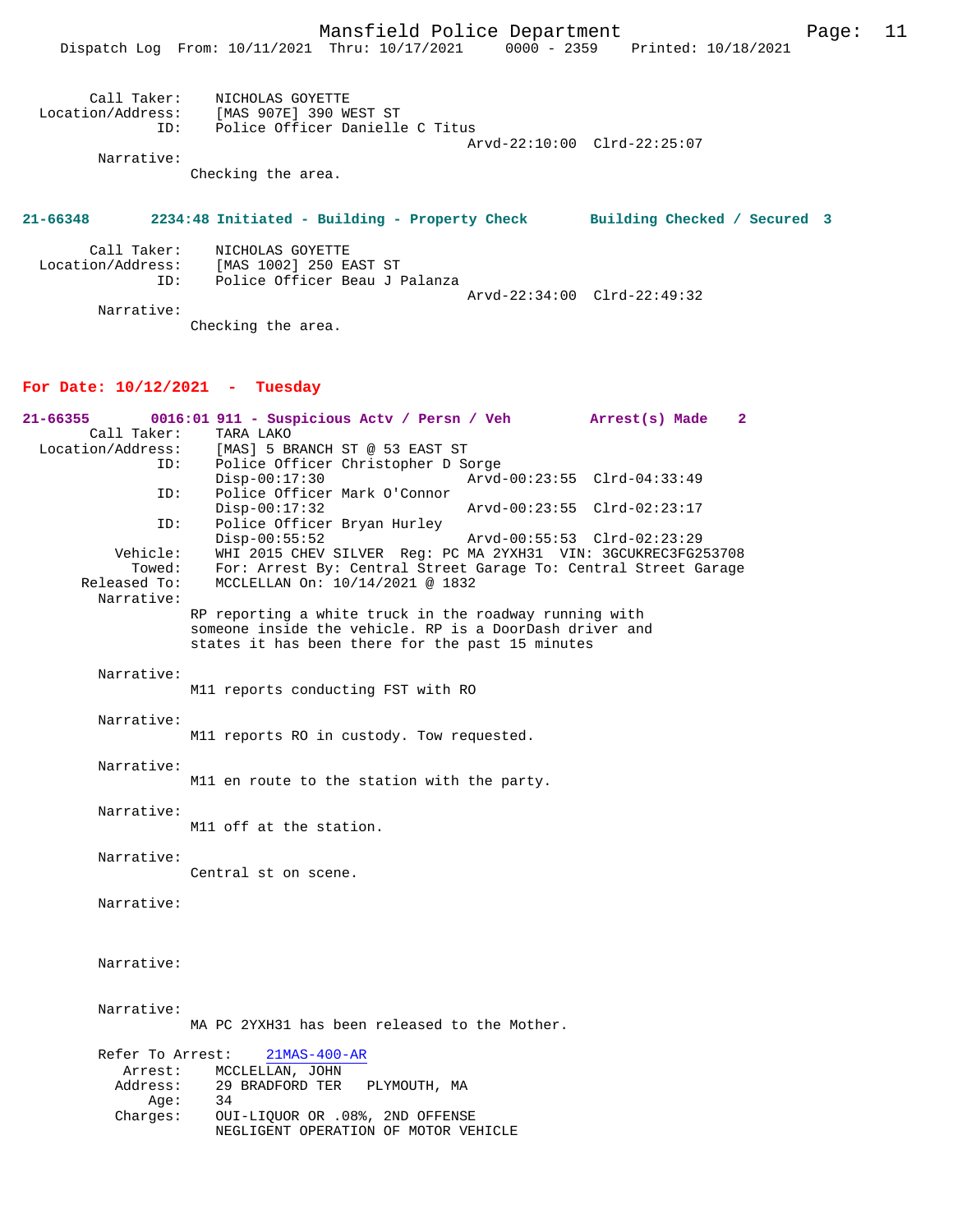Mansfield Police Department Page: 12 Dispatch Log From: 10/11/2021 Thru: 10/17/2021 0000 - 2359 Printed: 10/18/2021 Warrant arrest **21-66384 0237:48 Initiated - Building - Property Check Building Checked / Secured 3** Call Taker: NICHOLAS GOYETTE Location/Address: [MAS 417] 9 FRANCIS AVE ID: Police Officer Mark O'Connor Arvd-02:37:00 Clrd-02:47:21 Narrative: Checking the area. **21-66385 0239:24 Initiated - Building - Property Check Building Checked / Secured 3** Call Taker: NICHOLAS GOYETTE Location/Address: [MAS 411] 60 FORBES BLVD ID: Police Officer Bryan Hurley Arvd-02:39:00 Clrd-02:48:28 Narrative: Checking the area. **21-66389 0253:55 Initiated - Building - Property Check Building Checked / Secured 3** Call Taker: NICHOLAS GOYETTE Location/Address: [MAS 322] 31 HAMPSHIRE ST ID: Police Officer Bryan Hurley Arvd-02:53:00 Clrd-03:00:23 Narrative: Checking the area. **21-66392 0341:52 Initiated - Building - Property Check Building Checked / Secured 3** Call Taker: NICHOLAS GOYETTE Location/Address: [MAS] MYSTIC LN ID: Police Officer Mark O'Connor Arvd-03:41:00 Clrd-03:43:50 Narrative: Checking the area. **21-66393 0347:32 Initiated - Building - Property Check Building Checked / Secured 3** Call Taker: NICHOLAS GOYETTE Location/Address: [MAS] FRANKLIN ST ID: Police Officer Mark O'Connor Arvd-03:47:00 Clrd-03:54:02 Narrative: Checking the area. Searched storaged shed area, nothing found at this time. **21-66395 0356:36 Initiated - Building - Property Check Building Checked / Secured 3** Call Taker: NICHOLAS GOYETTE Location/Address: [MAS 1002] 250 EAST ST ID: Police Officer Mark O'Connor Arvd-03:56:00 Clrd-04:00:07 Narrative: Checking the area. **21-66397 0359:47 Initiated - Building - Property Check Building Checked / Secured 3** Call Taker: NICHOLAS GOYETTE<br>Location/Address: [MAS 840] 280 SC ess: [MAS 840] 280 SCHOOL ST<br>ID: Police Officer Brvan Hum Police Officer Bryan Hurley Arvd-03:59:00 Clrd-04:14:11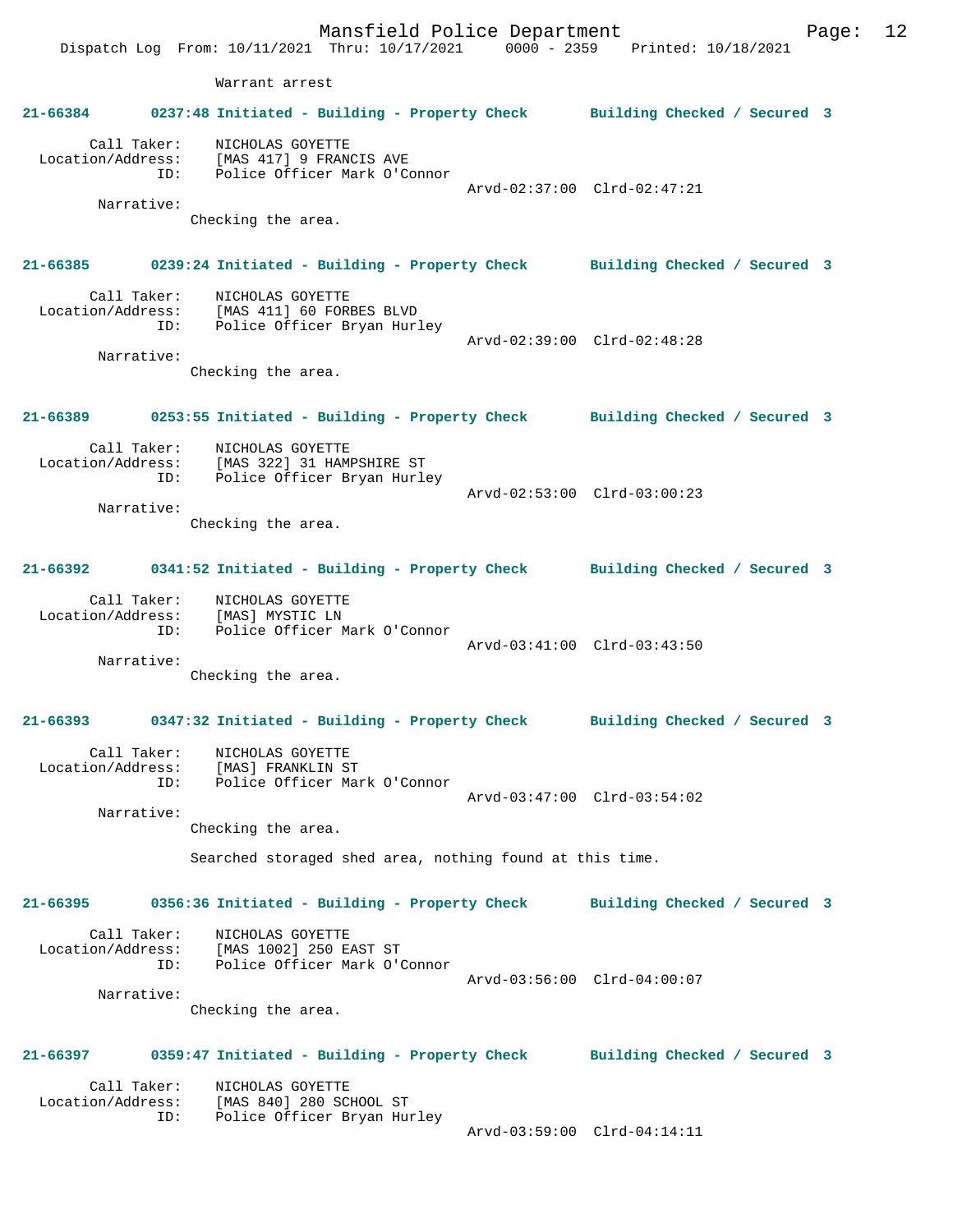Mansfield Police Department Fage: 13 Dispatch Log From: 10/11/2021 Thru: 10/17/2021 0000 - 2359 Printed: 10/18/2021 Narrative: Checking the area. **21-66417 0717 Initiated - Speed Trailer/Signs Deployed Services Rendered 3**  Call Taker: Animal Control Steven Simonds Location/Address: [MAS] ESSEX ST Animal Control Steven Simonds Arvd-07:17:28 Clrd-07:39:16 Narrative: changing batteries on speed sign **21-66419 0733:23 Phone - Assist Fire Department Cancelled Enroute 2**  Call Taker: MATTHEW BOMES Location/Address: [MAS H1920] 31 CARRIAGE HOUSE LN ID: Police Officer Mark O'Connor Disp-07:34:33 Clrd-07:39:51 Narrative: Assisting the FD with a fire related incident. Nature:fire alarm **21-66422 0740:27 Phone - 911 Hang-ups & Verifications Unfounded/Unverifed 2** Call Taker: Dispatcher Jacques Ryan<br>Location/Address: [MAS 964] 145 PLYMOUTH 3 ess: [MAS 964] 145 PLYMOUTH ST<br>ID: Police Officer Brvan Hurle Police Officer Bryan Hurley Disp-07:44:18 Arvd-07:54:34 Clrd-08:00:26 Narrative: Checking on a 911 hang up. Language barrier, Unwilling to provide their exact location Contact made?:yes Cellphone? (y/n):yes Uncertainty radius:65 **21-66423 0743 Initiated - Parking Violations Services Rendered 3**  Call Taker: Animal Control Steven Simonds<br>Location/Address: [MAS] 43 NORTH MAIN ST @ 13 PA ess: [MAS] 43 NORTH MAIN ST @ 13 PARK ST<br>ID: Animal Control Steven Simonds Animal Control Steven Simonds Arvd-07:43:25 Clrd-08:38:42 Narrative: checking area for parking violations **21-66426 0753:10 Phone - 911 Hang-ups & Verifications Unfounded/Unverifed 2** Call Taker: Dispatcher Jacques Ryan Location/Address: [MAS 2] 60 FORBES BLVD ID: Police Officer David W Kinahan<br>Disp-08:01:07 Disp-08:01:07 Arvd-08:06:58 Clrd-08:17:58 Narrative: Checking on a 911 hang up. No answer on callback $(x2)$ Contact made?:no Cellphone? (y/n):yes Uncertainty radius:15 meters Narrative: checked the area and checked with the front desk no problems noted **21-66456 1057:26 Phone - Assist Other Agency Services Rendered 3**  Call Taker: APRIL LEHANE<br>Location/Address: [MAS] RESERV ess: [MAS] RESERVOIR ST<br>ID: Sergeant John R Arm Sergeant John R Armstrong<br>Disp-10:58:37 Disp-10:58:37 Arvd-11:03:07 Clrd-11:11:02<br>TD: Police Officer David W Kinahan Police Officer David W Kinahan Arvd-10:59:08 Clrd-11:11:10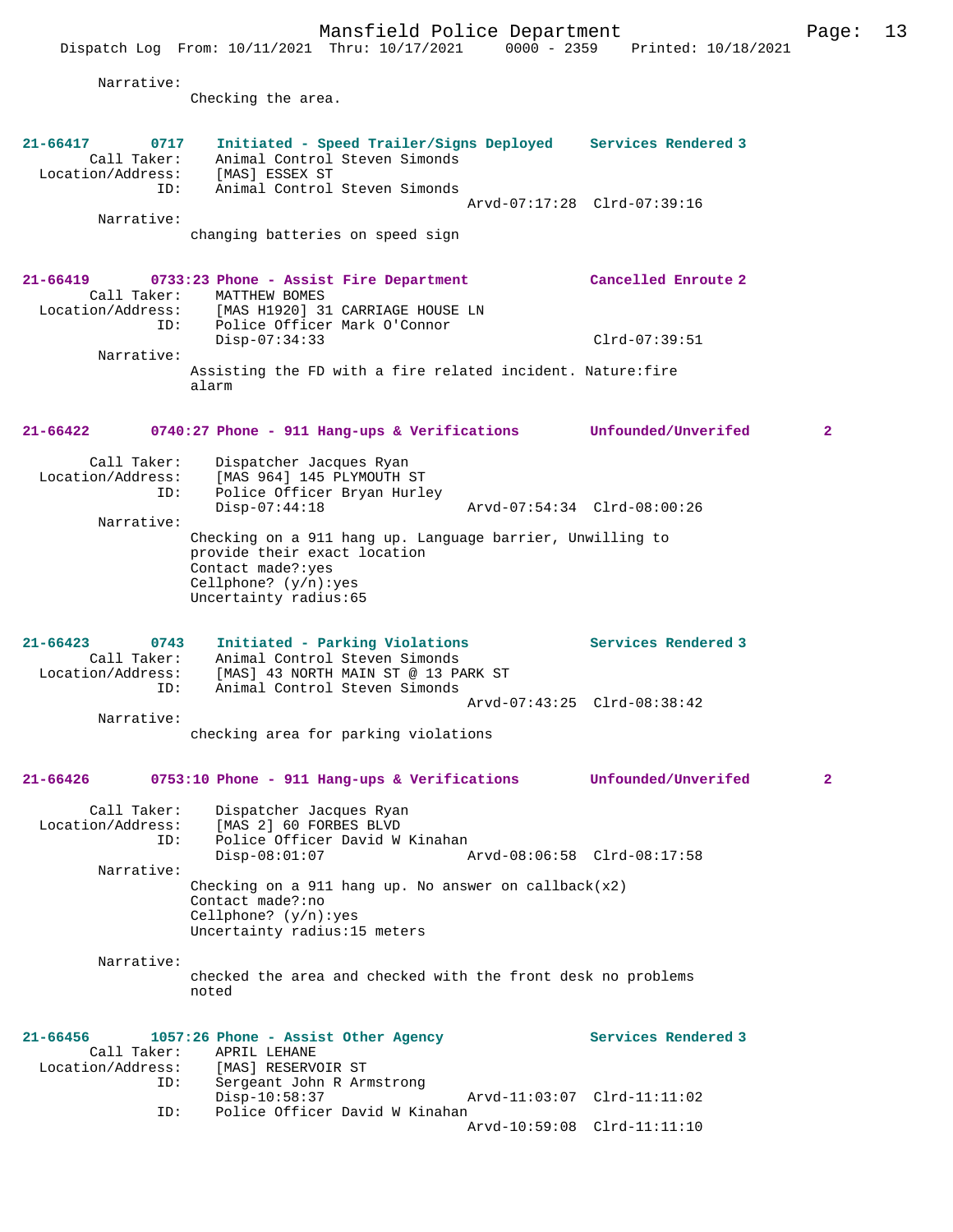Mansfield Police Department Page: 14 Dispatch Log From: 10/11/2021 Thru: 10/17/2021 Narrative: Norton looking for a male seen leaving vacant house heading towards Reservoir St **21-66461 1134 Initiated - Parking Violations Services Rendered 3**  Call Taker: Animal Control Steven Simonds<br>Location/Address: [MAS] 242 NORTH MAIN ST @ 16 C Location/Address: [MAS] 242 NORTH MAIN ST @ 16 OLD COLONY WAY ID: Animal Control Steven Simonds Arvd-11:34:24 Clrd-11:58:57 Narrative: checking area for parking violations Narrative: tagged MA 3PX619 on west church for overtime parking **21-66467 1151:09 Walk-In - Community Policing Services Rendered 3**  Call Taker: Support Staff Matthew Todesco<br>Location/Address: [MAS 451B] 500 EAST ST [MAS 451B] 500 EAST ST Narrative: Two stickers handed out. **21-66470 1221:15 Phone - Motor Veh Acc - Hit & Run Incident Report 1**  Call Taker: MATTHEW BOMES<br>ion/Address: [MAS 100] Location/Address: ID: Sergeant John R Armstrong Disp-12:23:17 Arvd-12:25:05 Clrd-12:52:21 ID: Sergeant Brian P Thibault<br>Disp-12:23:24 Disp-12:23:24 Arvd-12:24:48 Clrd-12:35:14<br>TD: Police Officer Beau J Palanza Police Officer Beau J Palanza<br>Disp-12:25:44 Disp-12:25:44 Arvd-12:27:50 Clrd-12:33:50 Narrative: vehicle has left the scene possibly a black niss. SUV Narrative: RP states a blk SUV west on chauncy st with a possible "5" in the plate Narrative: Narrative: RP will not be transported by fire at this time Narrative: Refer To Incident: 21MAS-1120-OF **21-66473 1228 Initiated - Parking Violations Services Rendered 3**  Animal Control Steven Simonds Location/Address: [MAS] 255 NORTH MAIN ST @ 8 COTTAGE ST Animal Control Steven Simonds Arvd-12:29:05 Clrd-12:44:16 Narrative: checking area for parking violations Narrative: tagged MA 371MY7 on crocker for overtime parking Narrative: tagged MA 9YZ442 on old colony way behind grain mill for overtime parking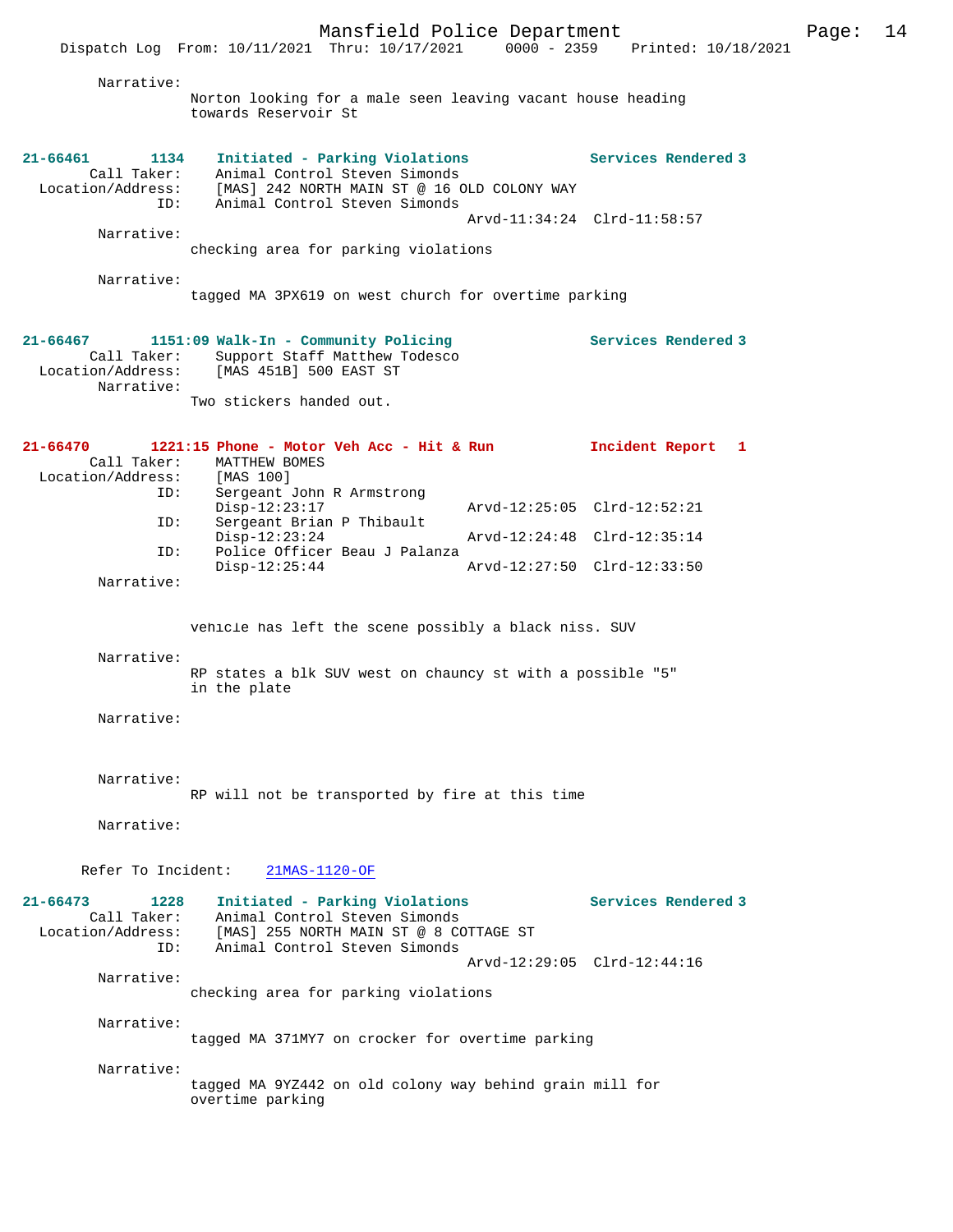Mansfield Police Department Form Page: 15 Dispatch Log From: 10/11/2021 Thru: 10/17/2021 0000 - 2359 Printed: 10/18/2021 **21-66487 1349:15 Phone - 911 Hang-ups & Verifications Confirmed misdial/Accdntl Call 2**  Call Taker: Dispatcher Jacques Ryan Location/Address: [MAS H2323] 17 ERICK RD Apt. #6 ID: Police Officer Beau J Palanza Disp-13:55:24 Arvd-13:59:30 Clrd-14:00:39 Narrative: Checking on a 911 hang up.Caller will meet the officer at the front door. Caller states she will wait but is in a hurry. Contact made?:yes Cellphone? (y/n):yes Uncertainty radius: **21-66492 1359 Initiated - Parking Violations Services Rendered 3**  Call Taker: Animal Control Steven Simonds Location/Address: [MAS] 126 NORTH MAIN ST @ 10 VILLA ST ID: Animal Control Steven Simonds Arvd-14:00:09 Clrd-14:29:52 Narrative: checking area for parking violations **21-66531 1709:53 Phone - Suspicious Actv / Persn / Veh Spoken To 2**  Call Taker: Savannah Karch<br>Location/Address: [MAS 840D110A] ess: [MAS 840D110A] 280 SCHOOL ST Apt. #D110<br>ID: Lieutenant Thomas R Connor Instance<br>Lieutenant Thomas R Connor<br>Disp-17:11:23 Disp-17:11:23 Arvd-17:12:54 Clrd-17:21:59 ID: Police Officer Michael N Fenore Disp-17:12:14 Arvd-17:12:54 Clrd-17:30:25 Police Officer Nicole P Newport<br>ID: Sergeant Jeffrey G Bombard Sergeant Jeffrey G Bombard Arvd-17:17:27 Clrd-17:30:23<br>Vehicle: BLU 2008 FORD FOCUS Req: PC MA 9593KD VIN: 1FAHP35N38W21 BLU 2008 FORD FOCUS Reg: PC MA 9593KD VIN: 1FAHP35N38W216640 Narrative: caller reporting elderly female party stating that shes been kidnapped. daughter with proper identification states that her mother has dementia **21-66535 1740:50 Initiated - Motor Vehicle Stop Citation / Warning Issued 3** Call Taker: Savannah Karch<br>Location/Address: [MAS] RTE 140 M Location/Address: [MAS] RTE 140 NB ID: Police Officer Joshua S Ellender Arvd-17:40:00 Clrd-17:49:47<br>ID: Police Officer Joshua S Ellender<br>Arvd-17:40:00 Clrd-17:49:47 Vehicle: WHI 2013 DODG RAM Reg: PC MA 9JZ651 VIN: 1C6RR7GTXDS714970 Narrative: motor vehicle stop in the area. Narrative: citation issued to the operator for red light violation. **21-66540 1747:41 Initiated - Assist Citizen - P S A Services Rendered 3**  Call Taker: MATTHEW BOMES<br>Location/Address: [ATT 3] 88 N.I ess: [ATT 3] 88 N.MAIN Apt. #ST<br>ID: Police Officer David J Pen Police Officer David J Pepicelli Arvd-17:47:00 Clrd-18:18:21

 Narrative: Transporting 1 female from Attleboro Dist. court back to her

residence 3963.4 @ 1747

Narrative:

E/M 39647.6

**21-66543 1809:31 Phone - Noise Complaint Spoken To 2**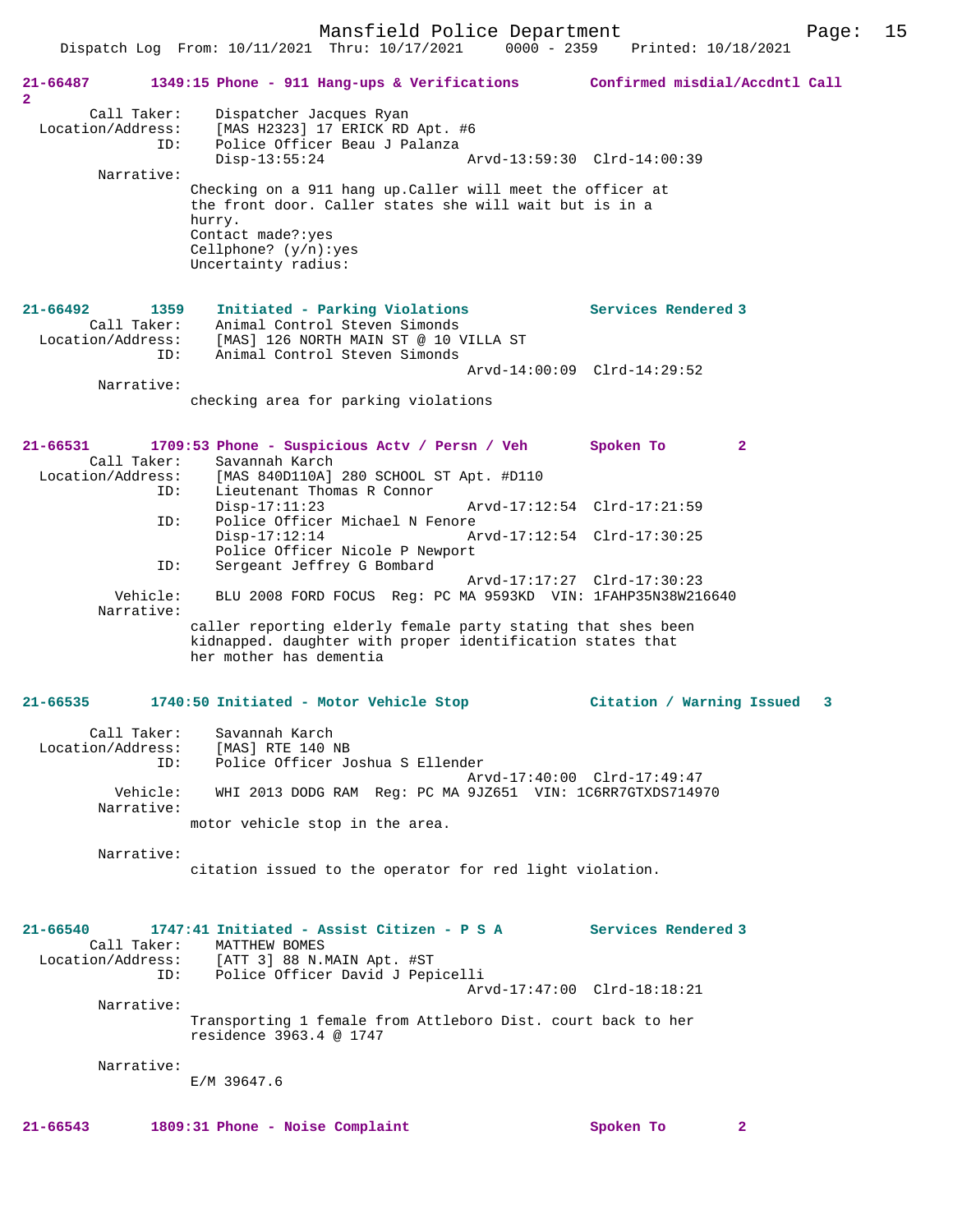Mansfield Police Department Page: 16 Dispatch Log From:  $10/11/2021$  Thru:  $10/17/2021$  0000 - 2359 Call Taker: Dispatcher Jacques Ryan Location/Address: [MAS 108B] OAK ST ID: Police Officer Danielle C Titus<br>Disp-18:15:42 Disp-18:15:42 Arvd-18:30:30 Clrd-18:45:24 Sergeant Jeffrey G Bombard Arvd-18:30:46 Clrd-18:45:23 Vehicle: WHI 1999 CHEV E/1 Reg: ZZ AR ABB47W VIN: 1GBFG15R9X1152869 Narrative: Mansfield side of oak st, on the walking trails. report of a van being there for 3 days from sun up to sun down and they have big speakers and playing loud music Narrative: M12 and M1 spoke to party, he was advised of the noise complaint. **21-66547 1838:34 Phone - Well Being Check Services Rendered 3**  Call Taker: Dispatcher Jacques Ryan<br>.on/Address: [MAS] OAK ST Location/Address:<br>ID: Police Officer Danielle C Titus<br>Disp-18:45:30 A Disp-18:45:30 Arvd-18:45:40 Clrd-18:53:26<br>ID: Sergeant Jeffrey G Bombard Sergeant Jeffrey G Bombard Disp-18:45:38 Arvd-18:45:40 Clrd-18:53:26 Narrative: Report of two male parties, one male is in 20s shirtless blue short no shoes, older male party with a cowboy hat on was seen possible under the influence Narrative: M1 reports the gentleman in the cowboy hat was the owner of the van parked at the conservation area. En route to speak to the other party. Narrative: M1 reports speaking to the other involved in front of 140 Oak. Male party was looking for his dog and was advised of complaints about being in the roadway. **21-66554 1857:00 Initiated - Building - Property Check Services Rendered 3**  Call Taker: JEFFREY KEEFE<br>Location/Address: [MAS 1042] 32 ess: [MAS 1042] 321 SCHOOL ST<br>ID: Police Officer Danielle C Police Officer Danielle C Titus Arvd-18:57:00 Clrd-19:00:54 Narrative: Checking the area. **21-66560 1922:57 Phone - Suspicious Actv / Persn / Veh Spoken To 2**  Call Taker: Emily Archer<br>Location/Address: [MAS 11A] 17 [MAS 11A] 172 NORTH MAIN ST Apt. #1 ID: Police Officer David J Pepicelli Disp-19:25:09 Arvd-19:26:19 Clrd-19:57:30 Narrative: Caller reporting she hears loud knocking coming from upstairs. Narrative: Caller reporting she heard a scream last night after the police left. She reported the same thing last time. Narrative: M11 heard a knocking in the next room over. Spoke to the CP the cp had children in the next room over. **21-66562 1930:25 Phone - Assist Fire Department Services Rendered 2**  Call Taker: JEFFREY KEEFE<br>Vicinity of: [MAS] 17 FRANO [MAS] 17 FRANCIS AVE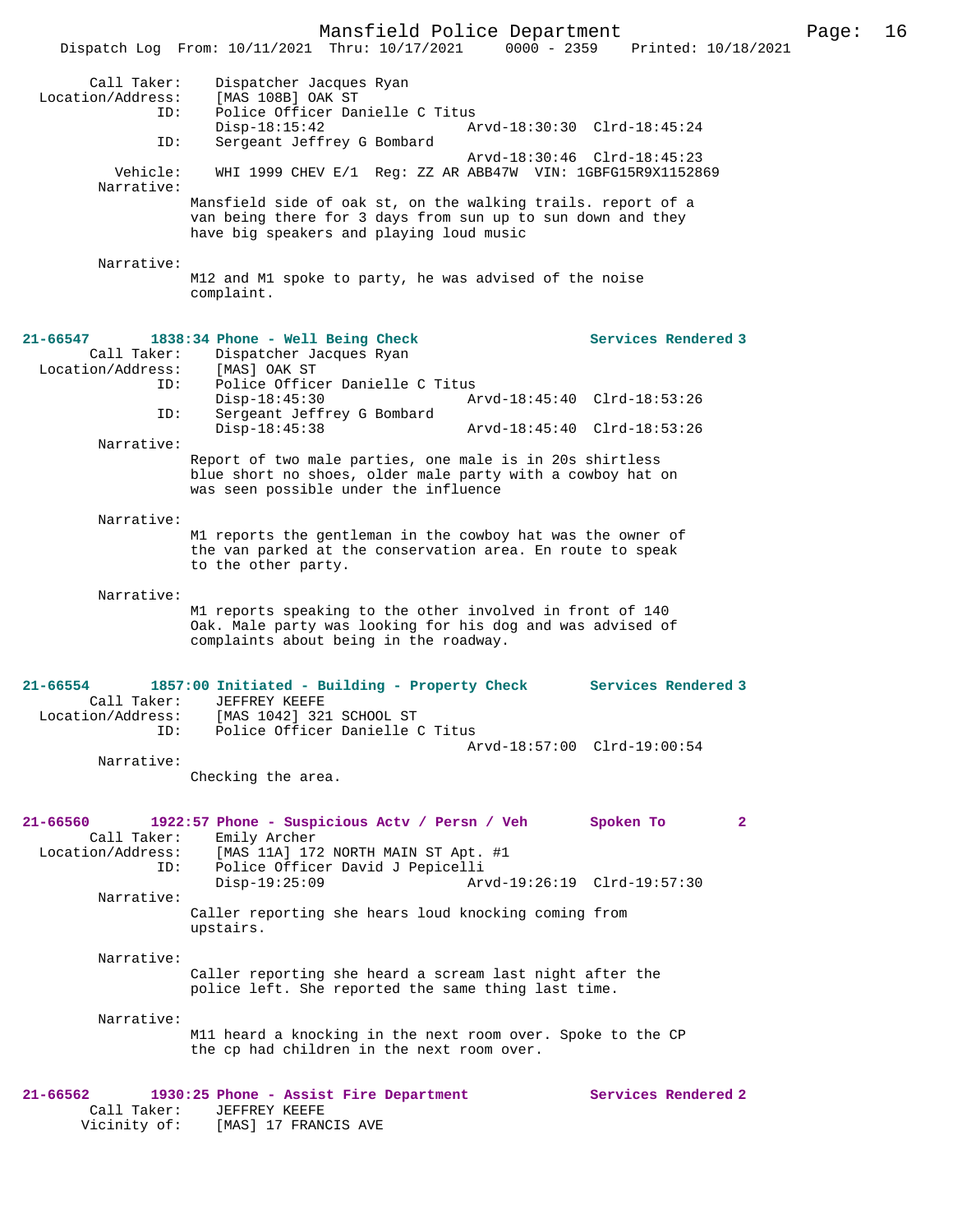Mansfield Police Department Page: 17 Dispatch Log From: 10/11/2021 Thru: 10/17/2021 0000 - 2359 Printed: 10/18/2021 ID: Police Officer Joshua S Ellender Disp-19:31:29 Arvd-19:38:30 Clrd-19:55:33 Narrative: Assisting the FD with a fire related incident. Nature: Master BOx **21-66563 2004:12 Initiated - Building - Property Check Building Checked / Secured 3** Call Taker: JEFFREY KEEFE Vicinity of: [MAS] MYSTIC LN ID: Police Officer Joshua S Ellender Arvd-20:04:00 Clrd-20:08:42 Narrative: Checking the area. **21-66564 2008:56 Initiated - Building - Property Check Services Rendered 3**  Call Taker: Stephen Martell<br>.on/Address: [MAS 840] 280 SCHOOL ST Location/Address: [MAS 840] 280 SCHOOL ST ID: Police Officer Danielle C Titus Arvd-20:08:00 Clrd-20:17:47 Narrative: Checking the area. **21-66568 2033:30 Phone - 911 Hang-ups & Verifications Confirmed misdial/Accdntl Call 2**  Call Taker: Emily Archer Location/Address: [MAS H597] 569 NORTH MAIN ST ID: Police Officer Danielle C Titus<br>Disp-20:35:32 Am Disp-20:35:32 Arvd-20:41:24 Clrd-20:42:41 Narrative: Checking on a 911 hang up. Contact made?:Y Cellphone? (y/n):Y Caller reporting accidental dial. **21-66570 2048:56 Initiated - Building - Property Check Services Rendered 3**  Call Taker: JEFFREY KEEFE Vicinity of: [MAS 2] 60 FORBES BLVD ID: Police Officer Danielle C Titus Arvd-20:48:00 Clrd-20:53:04 Narrative: Checking the area. **21-66574 2108:31 Initiated - Building - Property Check Services Rendered 3**  Call Taker: JEFFREY KEEFE Vicinity of: [MAS 4] 31 HAMPSHIRE ST<br>ID: Police Officer Danielle Police Officer Danielle C Titus Arvd-21:08:00 Clrd-21:12:26 Narrative: Checking the area. **21-66579 2140:49 Phone - Erratic Oper MV / Road Rage Services Rendered 3**  Call Taker: JEFFREY KEEFE Vicinity of: [MAS] EASTMAN ST ID: Police Officer Joshua S Ellender Disp-21:41:56 Arvd-21:45:42 Clrd-22:05:51 Narrative: Budget truck reported to be all over the road inbound from easton. Narrative: Budget rental truck was returned to the yard in Easton and the driver was picked up.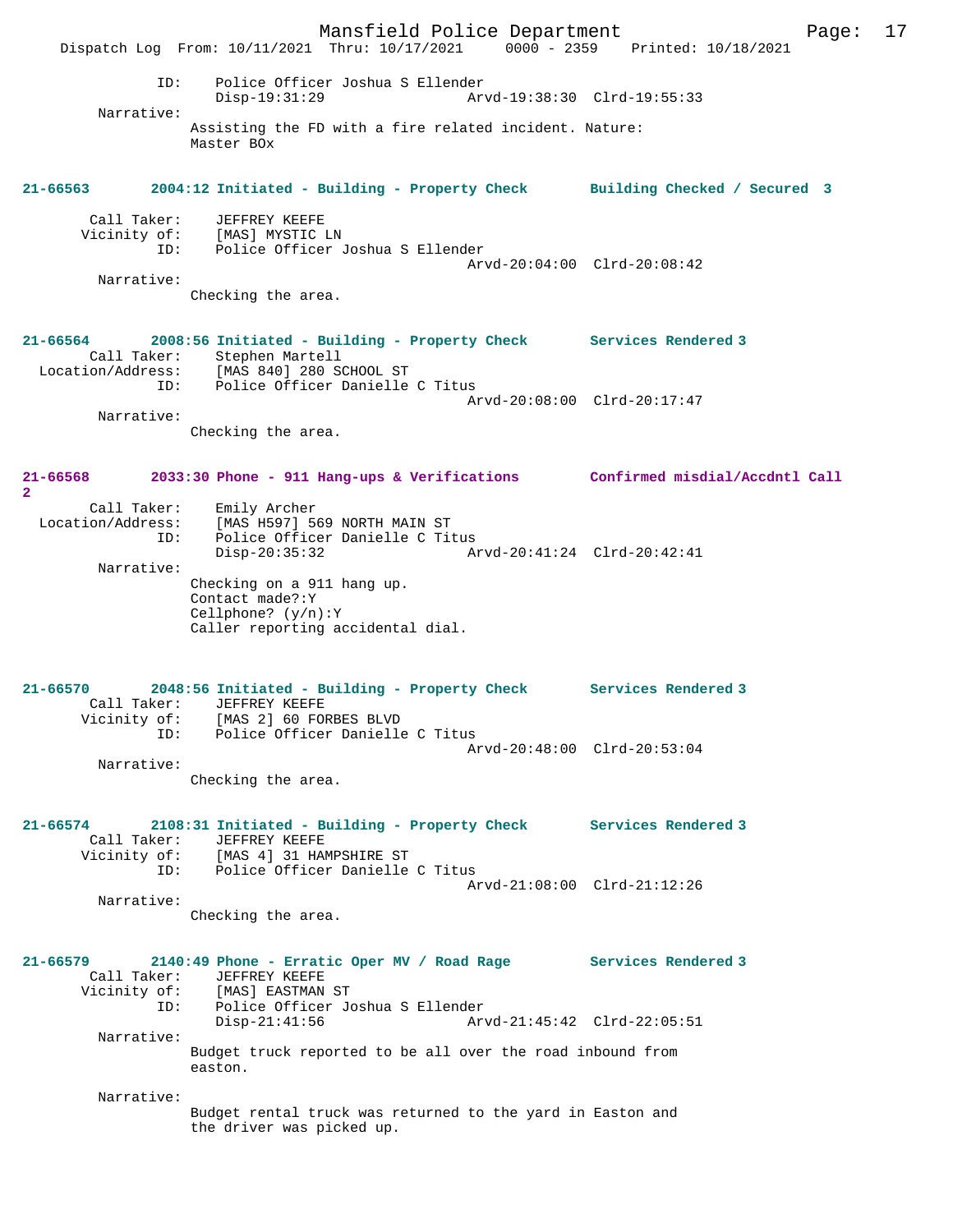### **For Date: 10/13/2021 - Wednesday**

| 21-66604<br>Call Taker:              | 0110:26 Initiated - Motor Vehicle Stop Services Rendered 3<br>JEFFREY KEEFE<br>Location/Address: [MAS] 1 SCHOOL ST @ 20 COPELAND DR         |                     |
|--------------------------------------|---------------------------------------------------------------------------------------------------------------------------------------------|---------------------|
| Vehicle:                             | ID: Police Officer Christopher D Sorge<br>Arvd-01:10:00 Clrd-01:13:29<br>GRY 2014 SUBA UT CROSST Req: PAS MA VT41172 VIN: JF2GPAGC9E8204466 |                     |
| Narrative:                           | Verbal for failure to stop for a red light.                                                                                                 |                     |
| $21 - 66606$<br>Call Taker:          | 0116:35 Initiated - Building - Property Check Services Rendered 3<br>JEFFREY KEEFE                                                          |                     |
| Vicinity of:                         | [MAS 834] 261 CHAUNCY ST<br>ID: Police Officer Christopher D Sorge<br>Arvd-01:16:00 Clrd-01:21:01                                           |                     |
| Narrative:                           | Checking the area.                                                                                                                          |                     |
| Call Taker:                          | 21-66610 0120:25 Initiated - Building - Property Check Services Rendered 3<br>JEFFREY KEEFE<br>Vicinity of: [MAS 417] 9 FRANCIS AVE         |                     |
|                                      | ID: Police Officer Bryan Hurley<br>Arvd-01:20:00 Clrd-01:28:07                                                                              |                     |
| Narrative:                           | Checking the area.                                                                                                                          |                     |
|                                      | 21-66611 0121:30 Initiated - Motor Vehicle Stop Services Rendered 3                                                                         |                     |
| Call Taker:                          | <b>JEFFREY KEEFE</b><br>Vicinity of: [MAS] 200 CHAUNCY ST @ 234 CENTRAL ST<br>ID: Police Officer Christopher D Sorge                        |                     |
| Narrative:                           | Arvd-01:21:00 Clrd-01:25:16<br>Vehicle: GRY 2021 NISS ROGUE SPORT Reg: PC MA 3YES61 VIN: JN1BJ1AW3MW662112                                  |                     |
|                                      | Verbal for failure to activate headlights.                                                                                                  |                     |
|                                      | 21-66613 0126:10 Initiated - Motor Vehicle Stop<br>Call Taker: JEFFREY KEEFE                                                                | Arrest(s) Made<br>3 |
| ID:                                  | Vicinity of: [MAS] 400 RTE 140 NB @ 287 CHAUNCY ST<br>Sergeant David Schepis                                                                |                     |
| ID:                                  | Arvd-01:26:00 Clrd-02:11:32<br>Police Officer Christopher D Sorge                                                                           |                     |
| ID:                                  | $Disp-01:28:51$<br>Arvd-01:29:52 Clrd-02:11:32<br>Police Officer Bryan Hurley                                                               |                     |
| Vehicle:                             | $Disp-01:49:06$<br>Arvd-01:49:08 Clrd-02:11:26<br>BLU 2020 ALTIMA Req: RI 1AZ837 VIN: 1N4BL4EV8LN301284                                     |                     |
| Towed:<br>Released To:<br>Narrative: | For: Other By: Central Street Garage To: Central Street Garage<br>GAUDREAU On: 10/13/2021 @ 1428                                            |                     |
|                                      | 1 female in custody, SM - 39690.2                                                                                                           |                     |
| Narrative:                           | MVST with one custody.                                                                                                                      |                     |
| Narrative:                           | Tow is on scene                                                                                                                             |                     |
| Narrative:                           | EM: 39692.8                                                                                                                                 |                     |
| Narrative:                           | Prisoner was released.                                                                                                                      |                     |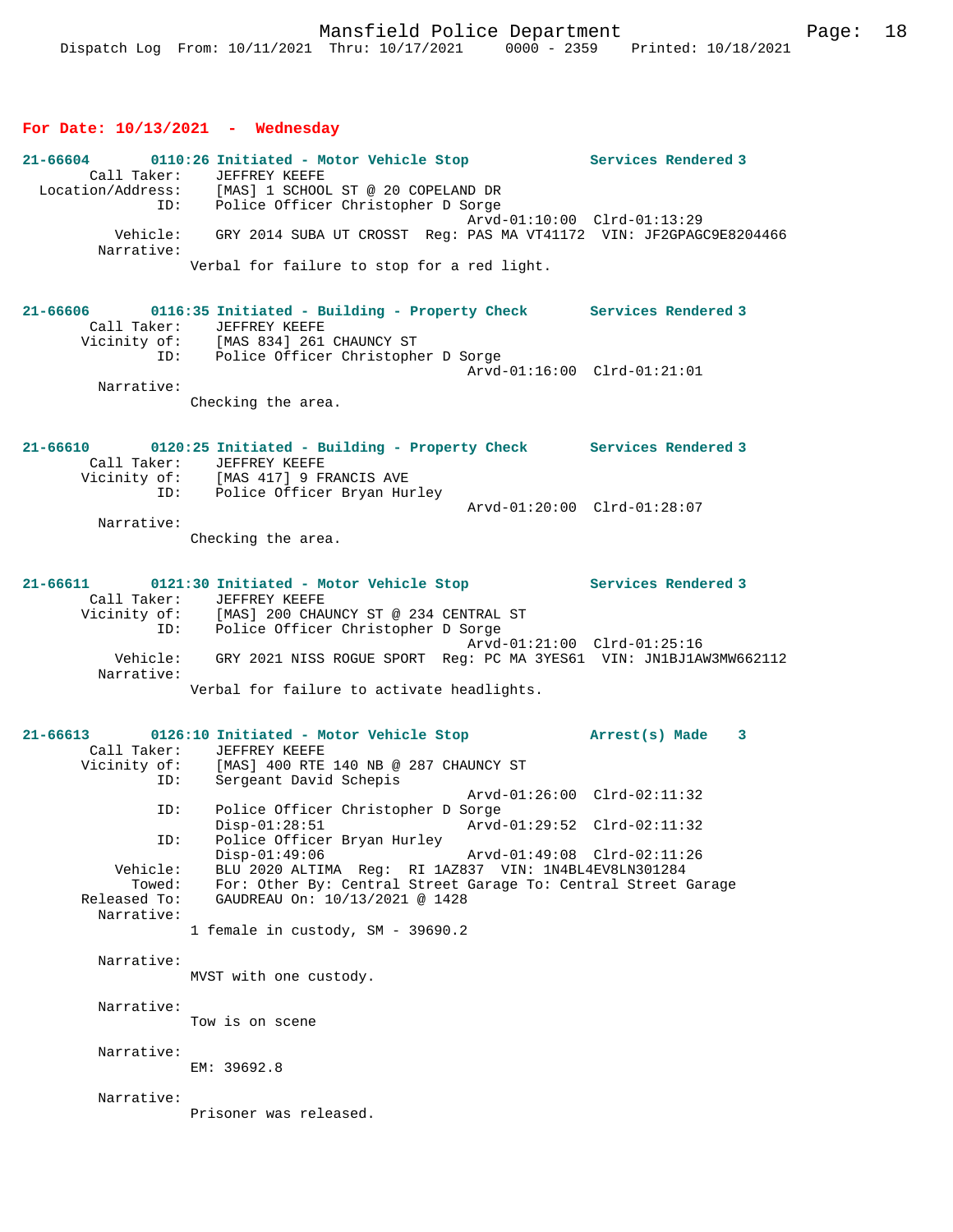Mansfield Police Department Page: 19 Dispatch Log From: 10/11/2021 Thru: 10/17/2021 0000 - 2359 Printed: 10/18/2021 Refer To Arrest: 21MAS-402-AR Arrest: GAUDREAU, MELINDA SILVA Address: 185 MAUREEN CIR MAPLEVILLE, RI Age: 53 Charges: OUI-LIQUOR OR .08%, 3RD OFFENSE NEGLIGENT OPERATION OF MOTOR VEHICLE MARKED LANES VIOLATION **21-66625 0306:18 Initiated - Building - Property Check Services Rendered 3**  Call Taker: JEFFREY KEEFE Vicinity of: [MAS] NORTH MAIN ST ID: Police Officer Meghan Birnie Arvd-03:06:00 Clrd-03:12:13 Narrative: Checking the area. **21-66626 0317:51 Initiated - Building - Property Check Building Checked / Secured 3** Call Taker: JEFFREY KEEFE Vicinity of: [MAS] COPELAND DR ID: Police Officer Meghan Birnie Arvd-03:17:00 Clrd-03:26:57 Narrative: Checking the area. **21-66629 0434:58 Initiated - Building - Property Check Building Checked / Secured 3** Call Taker: JEFFREY KEEFE Vicinity of: [MAS H5858] 10 MYSTIC LN ID: Police Officer Bryan Hurley Arvd-04:34:00 Clrd-04:49:15 Narrative: Checking the area. **21-66650 0727 Initiated - Speed Trailer/Signs Deployed Services Rendered 3**  Call Taker: Animal Control Steven Simonds Location/Address: [MAS] MILL ST ID: Animal Control Steven Simonds Arvd-07:28:00 Clrd-07:32:21 Narrative: changing batteries on speed signs **21-66651 0732 Initiated - Parking Violations Services Rendered 3**  Call Taker: Animal Control Steven Simonds Location/Address: [MAS] 43 NORTH MAIN ST @ 13 PARK ST ID: Animal Control Steven Simonds Arvd-07:32:44 Clrd-08:42:05 Narrative: checking area for parking violations **21-66653 0811:42 Phone - Assist Fire Department Services Rendered 2**  Call Taker: Jarred Kohler Location/Address: [MAS 1019] 792 WEST ST Apt. #G209 ID: Police Officer Beau J Palanza Disp-08:13:09 Arvd-08:20:42 Clrd-08:37:00 Narrative: Assisting the FD with a fire related incident. Nature: fire alarm sounding, occupant is deaf and neighbors can't raise him. Narrative: no issues, fire to handle. **21-66667 0852 Initiated - Speed Trailer/Signs Deployed Services Rendered 3**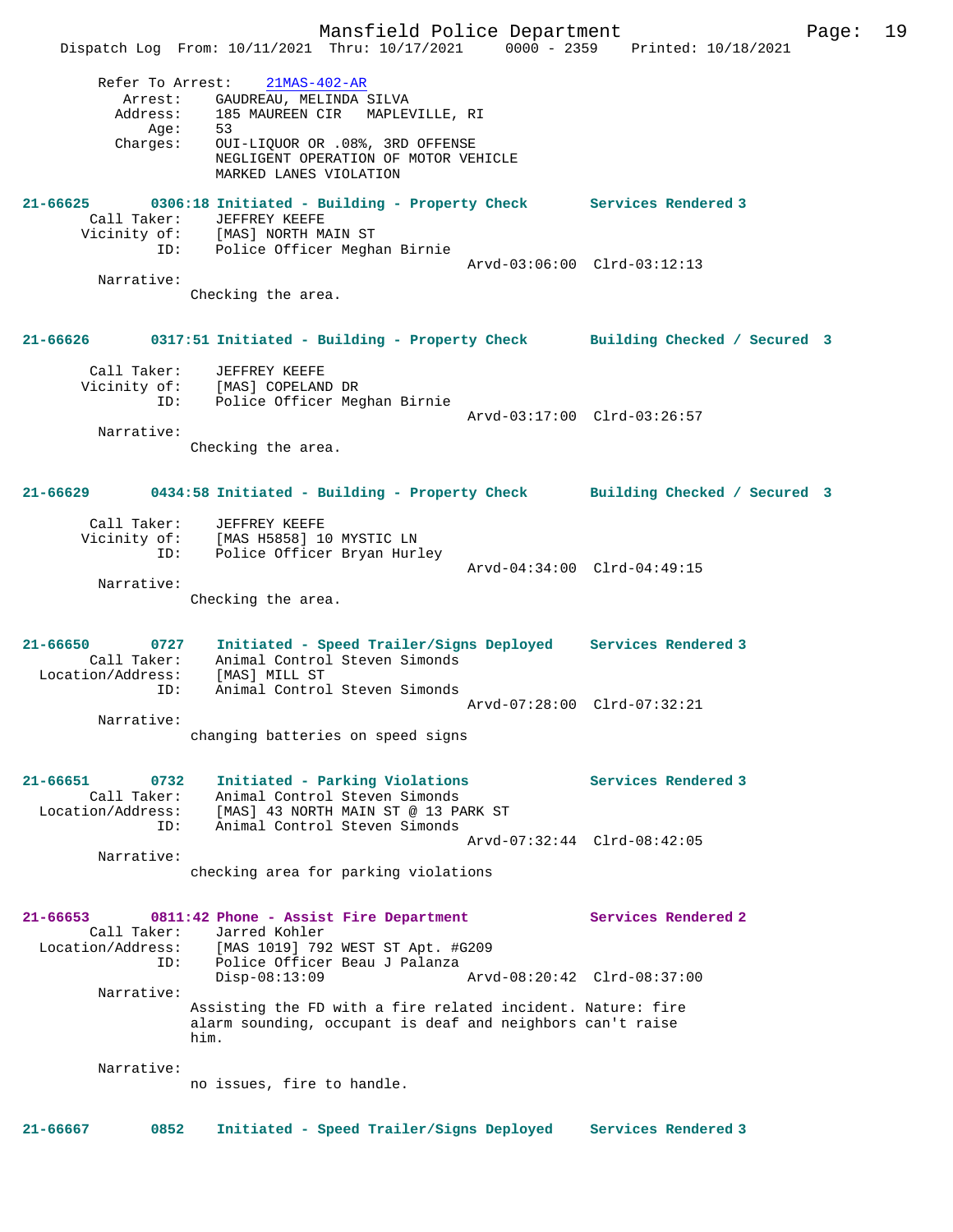Mansfield Police Department Page: 20 Dispatch Log From: 10/11/2021 Thru: 10/17/2021 0000 - 2359 Printed: 10/18/2021 Call Taker: Animal Control Steven Simonds Location/Address: [MAS] WEST ST ID: Animal Control Steven Simonds Arvd-08:52:24 Clrd-09:12:45 Narrative: changing batteries on speed signs **21-66672 0936:46 Initiated - Building - Property Check Building Checked / Secured 3** Call Taker: Jarred Kohler Location/Address: [MAS 907E] 390 WEST ST ID: Police Officer Beau J Palanza Arvd-09:36:00 Clrd-09:44:36 Narrative: Checking the area. **21-66677 0946:34 Initiated - Building - Property Check Building Checked / Secured 3** Call Taker: Jarred Kohler Location/Address: [MAS H5858] 10 MYSTIC LN ID: Police Officer David J Pepicelli Arvd-09:46:00 Clrd-09:46:49 Narrative: Checking the area. **21-66689 1053 Initiated - Parking Violations Services Rendered 3**  Call Taker: Animal Control Steven Simonds Location/Address: [MAS] 242 NORTH MAIN ST @ 16 OLD COLONY WAY ID: Animal Control Steven Simonds Arvd-10:54:07 Clrd-11:03:32 Narrative: checking area for parking violations **21-66691 1101:36 Initiated - Building - Property Check Building Checked / Secured 3** Call Taker: Jarred Kohler Location/Address: [MAS 4] 31 HAMPSHIRE ST ID: Police Officer Beau J Palanza Arvd-11:01:00 Clrd-11:04:38 Narrative: Checking the area. **21-66693 1102:05 911 - Motor Veh Acc - No Injury Services Rendered 1**  Call Taker: MATTHEW BOMES Location/Address: [MAS 969A160] 321 SCHOOL ST Apt. #A160 ID: Police Officer Beau J Palanza Disp-11:04:50 Arvd-11:08:15 Clrd-11:24:47 Vehicle: BLK 2012 VERSA Reg: RI SI591 VIN: 3N1CN7AP4CL908139 Vehicle: BLK 2014 FORD FIESTA Reg: PC MA 35GY81 VIN: 3FADP4BJ1EM156102 Narrative: 2 car MVC in the parking lot no injuries Narrative: damage under 1000, officer assisting with a paper exchange **21-66708 1145:30 Phone - Assist Fire Department Services Rendered 2**  Call Taker: Jarred Kohler Location/Address: [MAS 453] 651 SOUTH MAIN ST ID: Police Officer Beau J Palanza Disp-11:46:32 Clrd-11:46:53<br>ID: Police Officer David J Pepicelli ID: Police Officer David J Pepicelli Disp-11:46:50 Arvd-11:51:38 Clrd-12:04:44 Narrative: Assisting the FD with a fire related incident. Nature: fire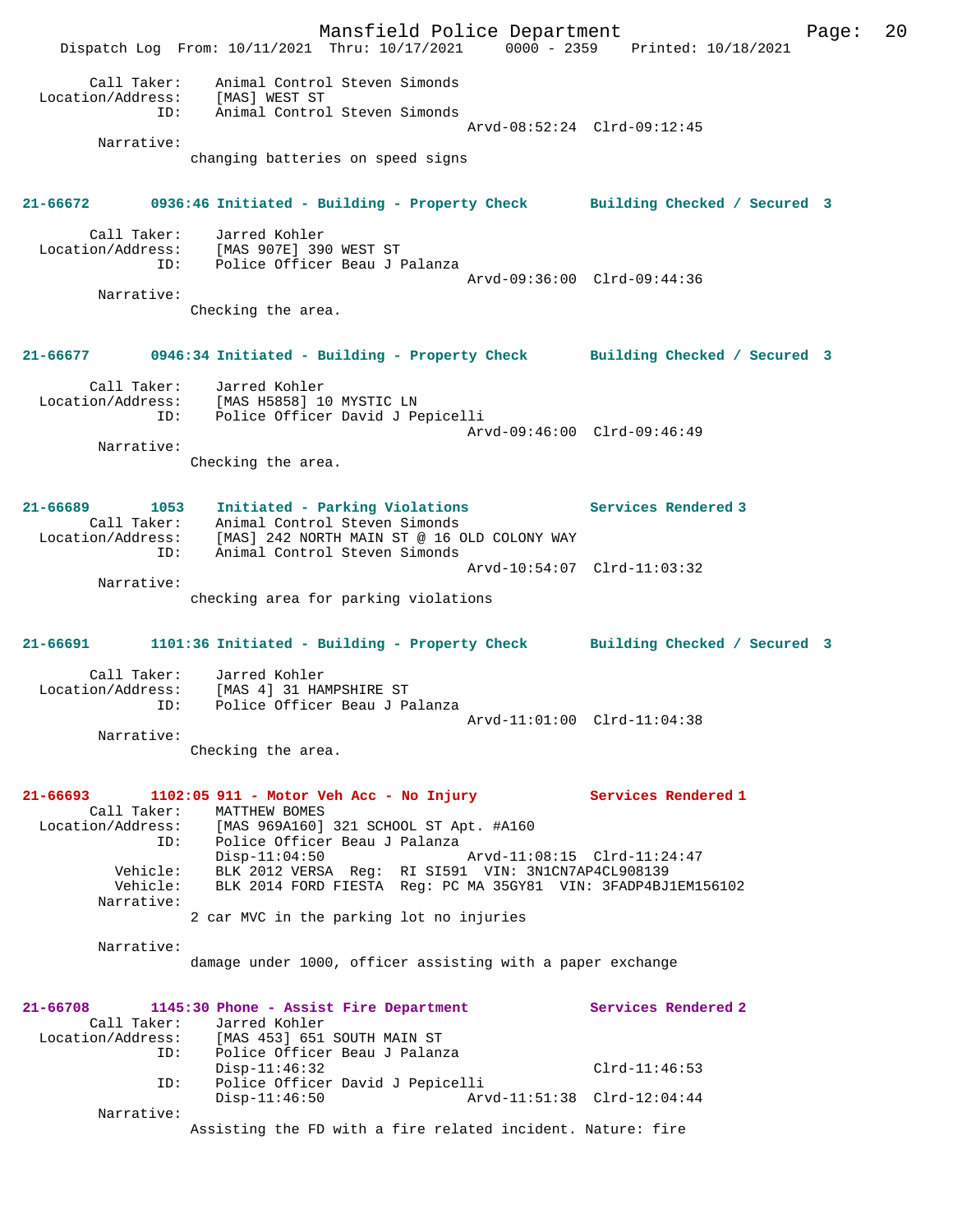alarm activation

| 21-66722<br>Call Taker:                                           | 1325<br>Initiated - Parking Violations<br>Animal Control Steven Simonds<br>Location/Address: [MAS] 255 NORTH MAIN ST @ 8 COTTAGE ST<br>ID:<br>Animal Control Steven Simonds                                                                                           | Services Rendered 3                      |
|-------------------------------------------------------------------|-----------------------------------------------------------------------------------------------------------------------------------------------------------------------------------------------------------------------------------------------------------------------|------------------------------------------|
| Narrative:                                                        | checking area for parking violations                                                                                                                                                                                                                                  | Arvd-13:25:39 Clrd-13:59:39              |
| 21-66723                                                          | 1335:32 911 - Motor Veh Acc - No Injury                                                                                                                                                                                                                               | Investigated - Report Taken 1            |
| Call Taker:<br>Location/Address:<br>ID:<br>Vehicle:<br>Narrative: | MATTHEW BOMES<br>[MAS 1005B] 292 CHAUNCY ST Apt. #150<br>Police Officer David W Kinahan<br>$Disp-13:38:08$<br>Police Officer David J Pepicelli<br>ID:<br>$Disp-13:38:13$<br>GRY 2007 FORD EDGE Reg: PC MA 66J830 VIN: 2FMDK48C27BB40590<br>car vs. building no injury | Arvd-13:45:21 Clrd-14:10:00              |
| Narrative:                                                        | building inspector notified                                                                                                                                                                                                                                           |                                          |
| Narrative:                                                        | Minor damage to the vehicle, no injuries, no damage to the<br>building.                                                                                                                                                                                               |                                          |
|                                                                   | See AC for further                                                                                                                                                                                                                                                    |                                          |
|                                                                   | Refer To Accident: 21MAS-305-AC                                                                                                                                                                                                                                       |                                          |
| 21-66736                                                          | 1501:46 Initiated - Follow up Investigation Services Rendered 3<br>Call Taker: Jarred Kohler<br>Location/Address: [MAS] 10 ERICK RD Apt. #38<br>ID:<br>Sergeant Robert S Pierce                                                                                       |                                          |
| Narrative:                                                        | Conducting a follow up in the area to a previously reported<br>incident.                                                                                                                                                                                              | Arvd-15:01:00 Clrd-15:08:14              |
| $21 - 66738$<br>Call Taker:<br>Location/Address:                  | 1522:12 Walk-In - Follow up Investigation<br>Support Staff Matthew Todesco<br>[MAS H5025] 24 BALCOM ST<br>ID: Police Officer David W Kinahan                                                                                                                          | Services Rendered 3                      |
| Narrative:                                                        | $Disp-15:23:05$                                                                                                                                                                                                                                                       | Arvd-15:23:08 Clrd-16:30:22              |
|                                                                   | Conducting a follow up in the area to a previously reported<br>incident.                                                                                                                                                                                              |                                          |
| $21 - 66749$                                                      | 1614:13 Phone - Assist Fire Department                                                                                                                                                                                                                                | Investigated - No Report<br>$\mathbf{2}$ |
| Call Taker:<br>Location/Address:<br>ID:                           | Jarred Kohler<br>[MAS] 1 FRANCIS AVE @ 245 OAKLAND ST<br>Police Officer David J Pepicelli<br>$Disp-16:15:36$                                                                                                                                                          | Arvd-16:20:00 Clrd-16:22:54              |
| Narrative:                                                        | Assisting the FD with a fire related incident. Nature: light<br>smoke outside                                                                                                                                                                                         |                                          |
| Narrative:                                                        | units checked the area with negative results                                                                                                                                                                                                                          |                                          |
|                                                                   |                                                                                                                                                                                                                                                                       |                                          |
| $21 - 66754$                                                      | 1639:09 Phone - Erratic Oper MV / Road Rage                                                                                                                                                                                                                           | Gone on Arrival<br>3                     |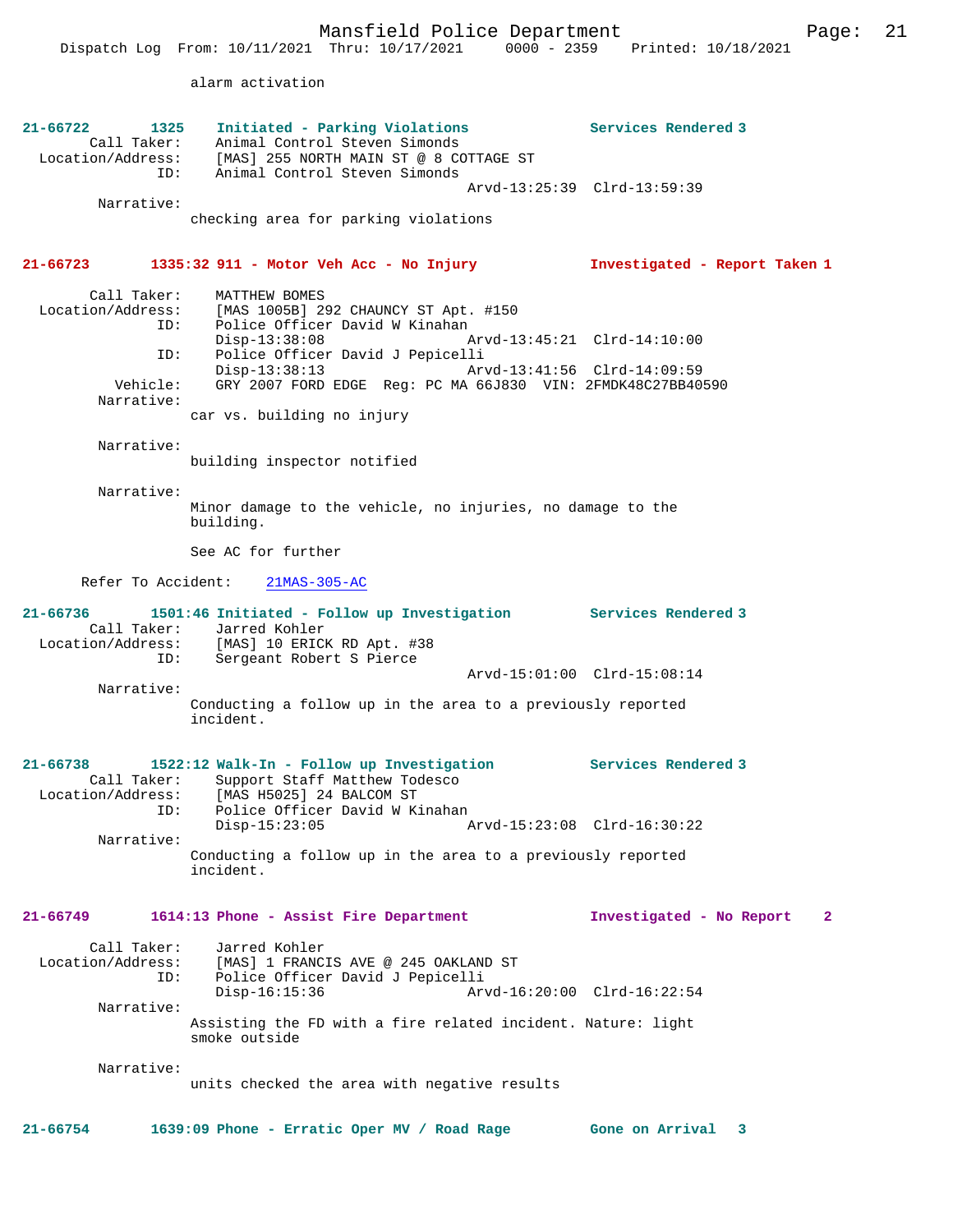Mansfield Police Department Page: 22 Dispatch Log From: 10/11/2021 Thru: 10/17/2021 0000 - 2359 Printed: 10/18/2021

Call Taker: Stephen Martell<br>Location/Address: [MAS 451] 500 E Location/Address: [MAS 451] 500 EAST ST ID: Police Officer David J Pepicelli Disp-16:41:08 Arvd-16:43:16 Clrd-16:44:54<br>Vehicle: BLU 2009 PONT ST VIBE Req: PC MA 5WY963 VIN: 5Y2SM67049Z BLU 2009 PONT ST VIBE Reg: PC MA 5WY963 VIN: 5Y2SM67049Z400738 Narrative: Rp stated the vehicle behind her is swerving in and out of the lane. Currently turned into bristol liquor store Narrative: caller continued on Narrative: vehicle GOA **21-66755 1646:39 Initiated - Motor Vehicle Stop Summons 3**  Call Taker: Jarred Kohler<br>.on/Address: [MAS] PRATT ST Location/Address:<br>ID: Police Officer David J Pepicelli Arvd-16:46:00 Clrd-17:01:16 Vehicle: GRY 2016 JEEP CHEROK Reg: PC MA 6FF673 VIN: 1C4PJMDS1GW175346 Narrative: out with mvst Narrative: Summons for unlicensed, party attempting to renew vehicle on line. Narrative: Narrative: owner able to renew reg on line, lic op taking controll of the vehicle. One vehicle parked in the PD parkinglot and will make arrangements. Refer To Summons: 21MAS-404-AR Summons: HARVEY, JACK RYAN Address: 19 BANK ST Apt. #5 NORTH ATTLEBORO, MA<br>Ade: 29 Age:<br>:Charges UNLICENSED OPERATION OF MV **21-66762 1726:16 Initiated - Building - Property Check Building Checked / Secured 3** Call Taker: Jarred Kohler Location/Address: [MAS 840] 280 SCHOOL ST<br>ID: Police Officer Jav J Sp. Police Officer Jay J Sparrow Arvd-17:26:00 Clrd-17:42:02 Narrative: Checking the area. **21-66763 1730:36 Walk-In - Assist Citizen - P S A Spoken To 3**  Call Taker: Support Staff Matthew Gately<br>Location/Address: [MAS H4821] 622 NORTH MAIN S' [MAS H4821] 622 NORTH MAIN ST Narrative: Walk in would like to speak with an officer about court processes. Sgt. Bombard spoke with the RP and advised her. **21-66780 1944:50 Initiated - Building - Property Check Building Checked / Secured 3** Call Taker: Stephen Martell<br>Location/Address: [MAS 4] 31 HAMP ess: [MAS 4] 31 HAMPSHIRE ST<br>ID: Police Officer William ( Police Officer William C Trudell

Arvd-19:44:00 Clrd-19:49:06

Narrative:

Checking the area.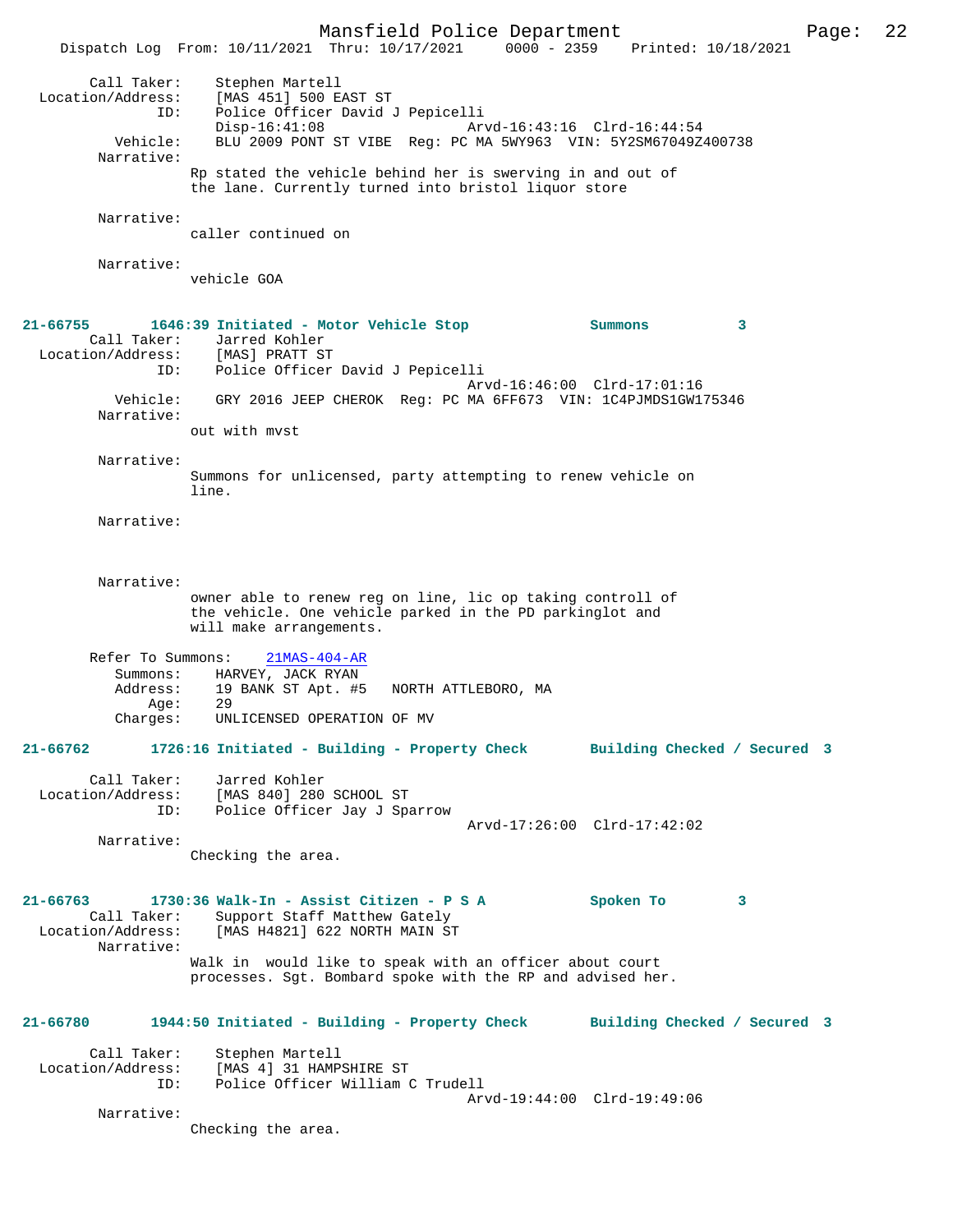Mansfield Police Department Page: 23

Dispatch Log From: 10/11/2021 Thru: 10/17/2021 0000 - 2359 Printed: 10/18/2021

**21-66782 1948:23 Initiated - Building - Property Check Building Checked / Secured 3** Call Taker: Stephen Martell Location/Address: [MAS H5858] 10 MYSTIC LN Police Officer David J Pepicelli Arvd-19:48:00 Clrd-19:48:47 Narrative: Checking the area. **21-66784 1950:48 Initiated - Building - Property Check Building Checked / Secured 3** Call Taker: Stephen Martell<br>Location/Address: [MAS 2] 60 FORB [MAS 2] 60 FORBES BLVD ID: Police Officer William C Trudell Arvd-19:50:00 Clrd-19:53:50 Narrative: Checking the area. **21-66787 1956:08 Initiated - Building - Property Check Building Checked / Secured 3** Call Taker: Stephen Martell Location/Address: [MAS 840] 280 SCHOOL ST Police Officer William C Trudell Arvd-19:56:00 Clrd-20:06:15 Narrative: Checking the area. **21-66790 2001:14 Phone - Erratic Oper MV / Road Rage Gone on Arrival 3**  Call Taker: JEFFREY KEEFE<br>Location/Address: [MAS] FRANKLIN ess: [MAS] FRANKLIN ST<br>ID: Police Officer Day ID: Police Officer David J Pepicelli Disp-20:04:09 Arvd-20:06:07 Clrd-20:13:01 ID: Police Officer William C Trudell Disp-20:06:23 Arvd-20:12:34 Clrd-20:13:01 Narrative: CP reporting a blue sedan 3cbc57 traveling at a low rate of speed. Narrative: east st passing windsor Narrative: in mansfield on franklin heading inbound **21-66793 2014:34 Initiated - Building - Property Check Building Checked / Secured 3** Call Taker: Stephen Martell<br>Location/Address: [MAS 281A] 1 CR [MAS 281A] 1 CROCKER ST ID: Police Officer Danielle C Titus Arvd-20:14:00 Clrd-20:27:59 Narrative: Checking the area. **21-66794 2038:47 911 - Missing Person Services Rendered 1**  Call Taker: Aaron Figueroa<br>ion/Address: [MAS 424A] Location/Address:<br>ID: Police Officer David J Pepicelli Disp-20:43:10 Clrd-20:43:57<br>TD: Police Officer Danielle C Titus Police Officer Danielle C Titus<br>Disp-20:43:18 Ar Disp-20:43:18 Arvd-20:46:55 Clrd-22:51:52<br>ID: Police Officer William C Trudell Police Officer William C Trudell<br>Disp-20:43:54 Disp-20:43:54 Arvd-20:52:28 Clrd-10/14/2021 @ 01:17:53 ID: Police Officer David J Pepicelli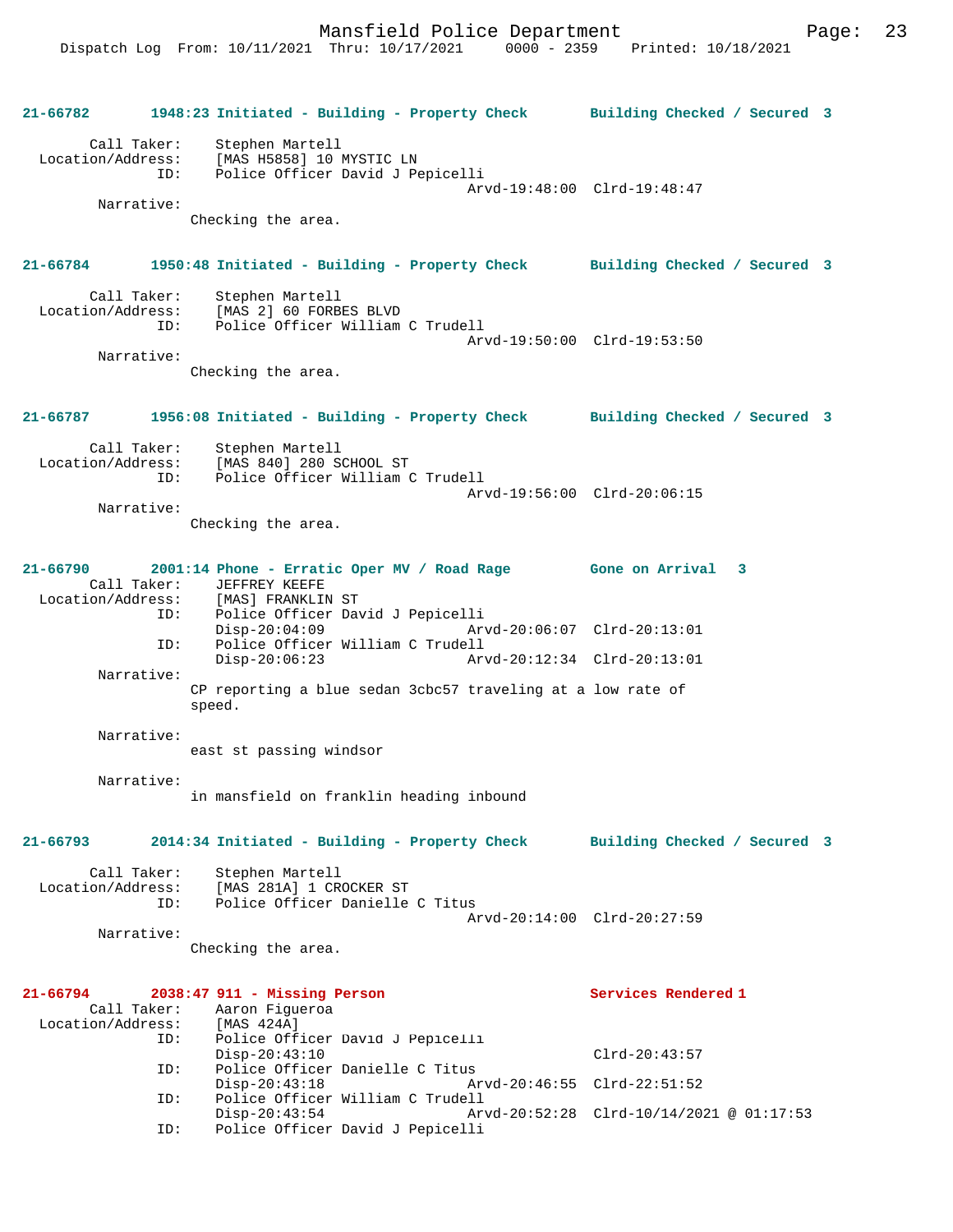Mansfield Police Department Page: 24 Dispatch Log From:  $10/11/2021$  Thru:  $10/17/2021$  Disp-20:55:30 Arvd-21:03:38 Clrd-23:10:45 ID: Police Officer Jay J Sparrow Disp-20:56:34 <br>
D: Sergeant David Schepis Arvd-20:56:36 Clrd-21:40:38 Sergeant David Schepis<br>Disp-23:23:35 Disp-23:23:35 Arvd-23:28:42 Clrd-23:37:43<br>ID: Police Officer David J Pepicelli Police Officer David J Pepicelli<br>Disp-23:25:25 Disp-23:25:25<br>
Disp-23:25:25<br>
Delice Officer Meghan Birnie<br>
Delice Officer Meghan Birnie Police Officer Meghan Birnie<br>Disp-01:04:41 Disp-01:04:41 Arvd-01:17:41 Clrd-10/14/2021 @ 01:17:53<br>ID: Police Officer Bryan Hurley Police Officer Bryan Hurley<br>Disp-01:04:44 Disp-01:04:44 Arvd-01:17:44 Clrd-10/14/2021 @ 01:17:53<br>ID: Sergeant David Schepis Sergeant David Schepis<br>Disp-01:18:53 Disp-01:18:53 Arvd-01:18:56 Clrd-10/14/2021 @ 02:11:10 Narrative: Narrative: Narrative: Narrative: Narrative: M5 Narrative: 13 YOM had went to, he possibly lives at station pointe.

.

Narrative:

Narrative:

Narrative:

Narrative:

Narrative: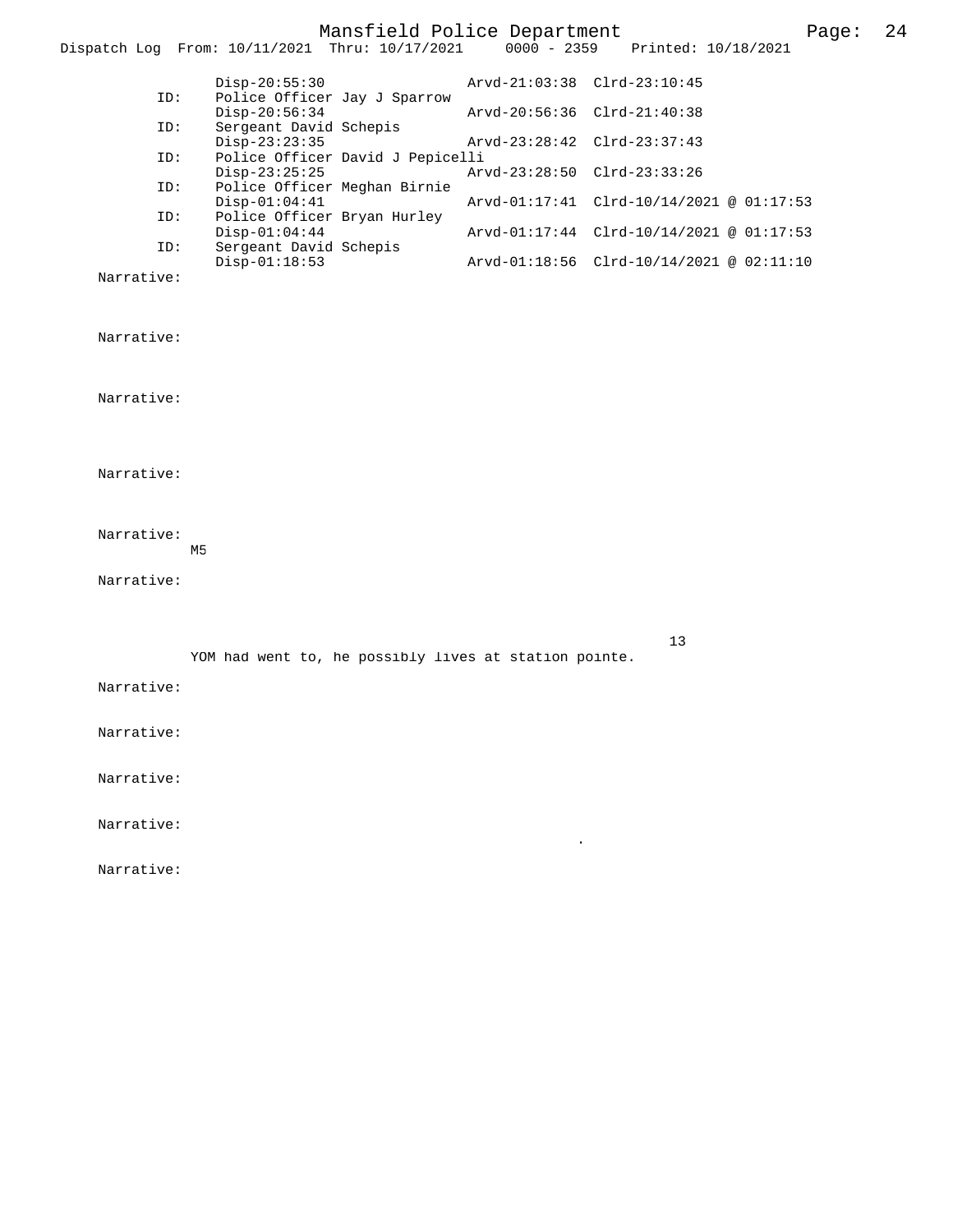| Narrative:               |                     |  |
|--------------------------|---------------------|--|
| Narrative:<br>Narrative: | M1                  |  |
| Narrative:               |                     |  |
| Narrative:               |                     |  |
| Narrative:               |                     |  |
| Narrative:               |                     |  |
| Narrative:               |                     |  |
| Narrative:               |                     |  |
| Narrative:               |                     |  |
| Narrative:               |                     |  |
| Narrative:               |                     |  |
| Narrative:               |                     |  |
| Narrative:               |                     |  |
| Refer To Incident:       | $21MAS - 1128 - OF$ |  |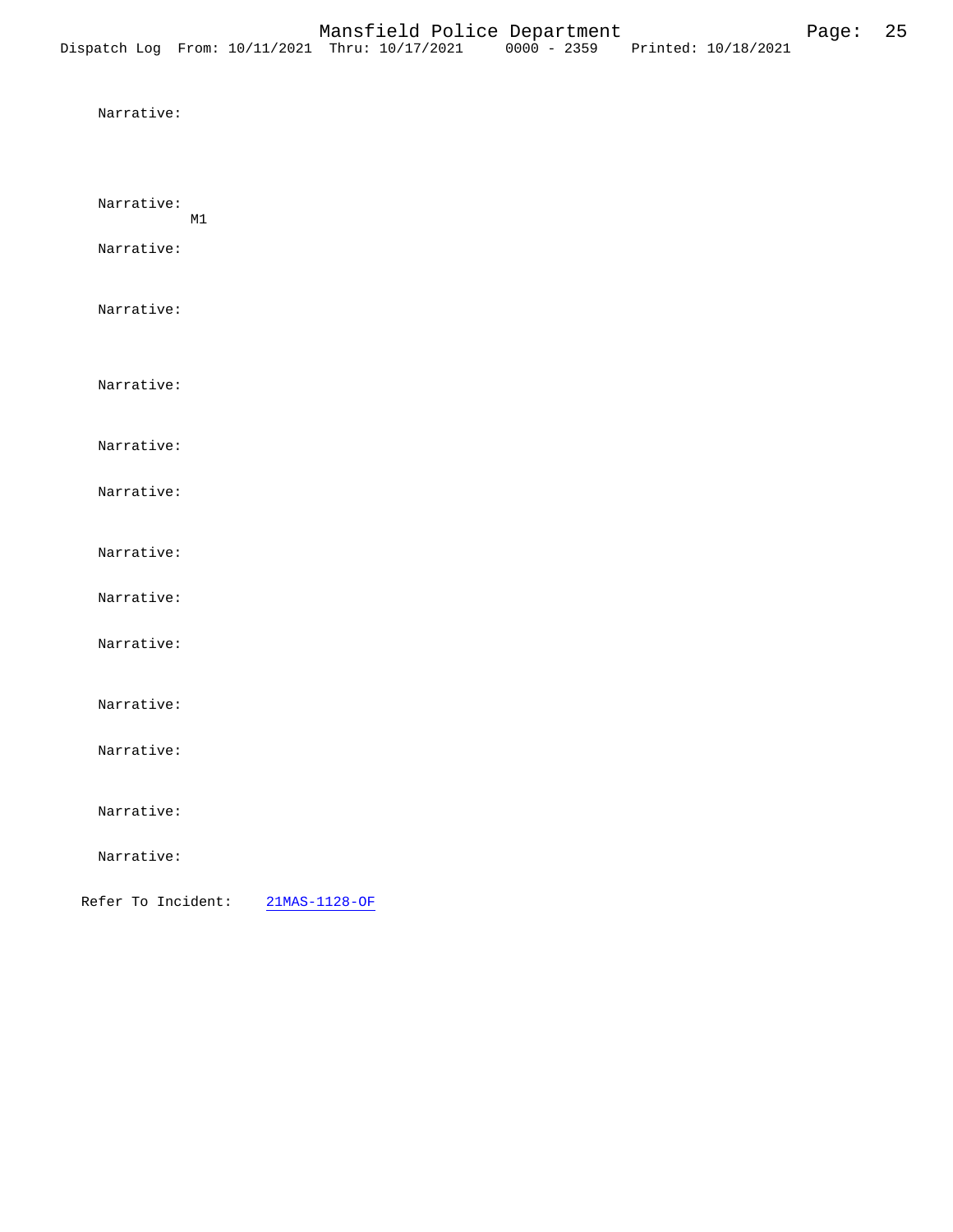|              | $2112:54$ 911 - Noise Complaint                           |                             | Services Rendered 2            |
|--------------|-----------------------------------------------------------|-----------------------------|--------------------------------|
|              | Call Taker: Aaron Figueroa                                |                             |                                |
|              | Location/Address: [MAS 1026] 300 NORTH MAIN ST            |                             |                                |
| ID:          | Sergeant David Schepis                                    |                             |                                |
|              | $Disp-23:13:49$                                           |                             | Arvd-23:15:40 Clrd-23:21:54    |
| Narrative:   |                                                           |                             |                                |
|              | Loud music going on in the lobby of the building. Caller  |                             |                                |
|              | states it is possible a party.                            |                             |                                |
|              |                                                           |                             |                                |
| Narrative:   |                                                           |                             |                                |
|              | M1 advised earlier, deferred due to priority incident.    |                             |                                |
|              |                                                           |                             |                                |
|              |                                                           |                             |                                |
|              |                                                           |                             |                                |
| $21 - 66803$ | $2137:24$ 911 - 911 Hang-ups & Verifications              |                             | Confirmed misdial/Accdntl Call |
| $\mathbf{2}$ |                                                           |                             |                                |
|              | Call Taker: Aaron Figueroa                                |                             |                                |
|              | Location/Address: [MAS 417H] 19 FRANCIS AVE Apt. #10      |                             |                                |
| ID:          | Police Officer Jay J Sparrow                              |                             |                                |
|              | $Disp-21:40:46$                                           | Arvd-21:41:29 Clrd-21:42:18 |                                |
| Narrative:   |                                                           |                             |                                |
|              | Checking on a 911 misdial, caller was taking a case off a |                             |                                |
|              | phone and it dialed 911                                   |                             |                                |
|              | Contact made?: y<br>Cellphone? $(y/n): y$                 |                             |                                |
|              |                                                           |                             |                                |

| $21 - 66814$                     |     | 2307:55 911 - 911 Hang-ups & Verifications                                                          |                                                      | Building Checked / Secured 2 |  |
|----------------------------------|-----|-----------------------------------------------------------------------------------------------------|------------------------------------------------------|------------------------------|--|
| Call Taker:<br>Location/Address: | ID: | Aaron Figueroa<br>[MAS 401A] 360 FORBES BLVD<br>Police Officer David J Pepicelli<br>$Disp-23:10:59$ |                                                      | Arvd-23:16:46 Clrd-23:25:13  |  |
| Narrative:                       |     |                                                                                                     |                                                      |                              |  |
|                                  |     | Contact made?: $n$<br>Cellphone? $(y/n): y$<br>Uncertainty radius: 65m                              | Checking on a 911 abandoned, nothing on 2 call backs |                              |  |

### **For Date: 10/14/2021 - Thursday**

| 21-66833                         |     | 0109:35 Initiated - Building - Property Check                                     | Building Checked / Secured 3 |  |
|----------------------------------|-----|-----------------------------------------------------------------------------------|------------------------------|--|
| Call Taker:<br>Location/Address: | ID: | Stephen Martell<br>[MAS 424] 149 OAKLAND ST<br>Police Officer Christopher D Sorge |                              |  |
| Narrative:                       |     |                                                                                   | Arvd-01:09:00 Clrd-02:11:17  |  |

Checking the area.

### **21-66841 0205:23 Initiated - Building - Property Check Building Checked / Secured 3**

| Call Taker:       | Stephen Martell        |
|-------------------|------------------------|
| Location/Address: | [MAS 2] 60 FORBES BLVD |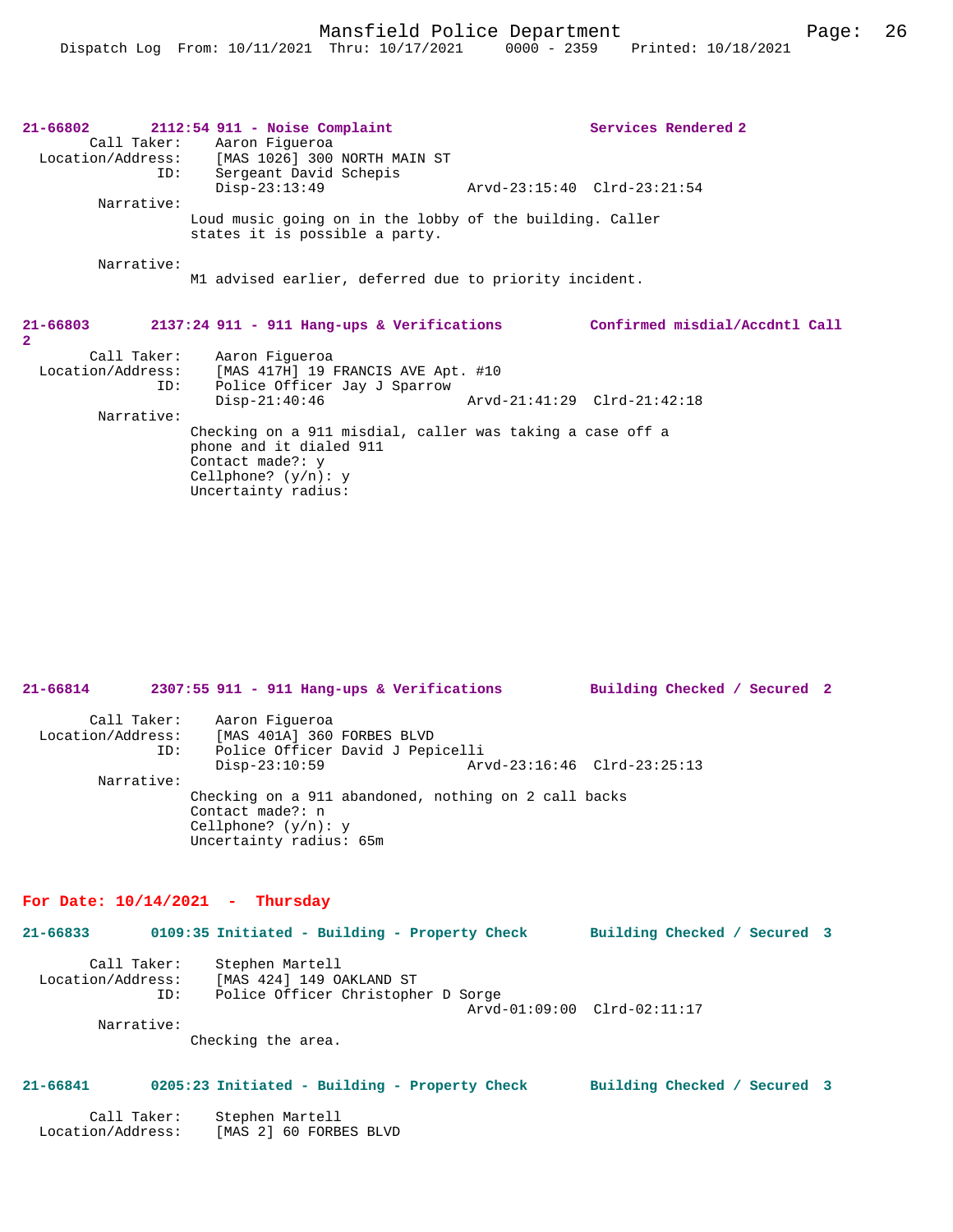Mansfield Police Department Fage: 27 Dispatch Log From: 10/11/2021 Thru: 10/17/2021 0000 - 2359 Printed: 10/18/2021 ID: Police Officer Bryan Hurley Arvd-02:05:00 Clrd-02:14:42 Narrative: Checking the area. **21-66844 0229:32 Initiated - Building - Property Check Building Checked / Secured 3** Call Taker: Stephen Martell Location/Address: [MAS 834] 261 CHAUNCY ST ID: Police Officer Christopher D Sorge Arvd-02:29:00 Clrd-02:37:55 Narrative: Checking the area. **21-66847 0245:31 Initiated - Building - Property Check Building Checked / Secured 3** Call Taker: Stephen Martell Location/Address: [MAS 1002] 250 EAST ST ID: Police Officer Meghan Birnie Arvd-02:45:00 Clrd-02:52:58 Narrative: Checking the area. **21-66848 0255:32 Initiated - Building - Property Check Building Checked / Secured 3** Call Taker: Stephen Martell Location/Address: [MAS 840] 280 SCHOOL ST<br>ID: Police Officer Bryan Hum Police Officer Bryan Hurley Arvd-02:55:00 Clrd-03:07:35 ID: Police Officer Christopher D Sorge Disp-03:03:12 Arvd-03:04:52 Clrd-03:07:35 Narrative: Checking the area. **21-66849 0309:40 Initiated - Building - Property Check Building Checked / Secured 3** Call Taker: Stephen Martell<br>Location/Address: [MAS 1014] COPE [MAS 1014] COPELAND DR ID: Police Officer Christopher D Sorge Arvd-03:09:00 Clrd-03:18:01 Narrative: Checking the area. **21-66850 0313:30 Initiated - Building - Property Check Building Checked / Secured 3** Call Taker: Stephen Martell Location/Address: [MAS 895] 175 FRUIT ST ID: Police Officer Meghan Birnie Arvd-03:13:00 Clrd-03:19:32 Narrative: Checking the area. **21-66851 0318:09 Initiated - Building - Property Check Building Checked / Secured 3** Call Taker: Stephen Martell<br>Location/Address: [MAS 281A] 1 CR ess: [MAS 281A] 1 CROCKER ST<br>ID: Police Officer Christop Police Officer Christopher D Sorge Arvd-03:18:00 Clrd-03:29:16 Narrative: Checking the area. **21-66852 0319:41 Initiated - Building - Property Check Building Checked / Secured 3**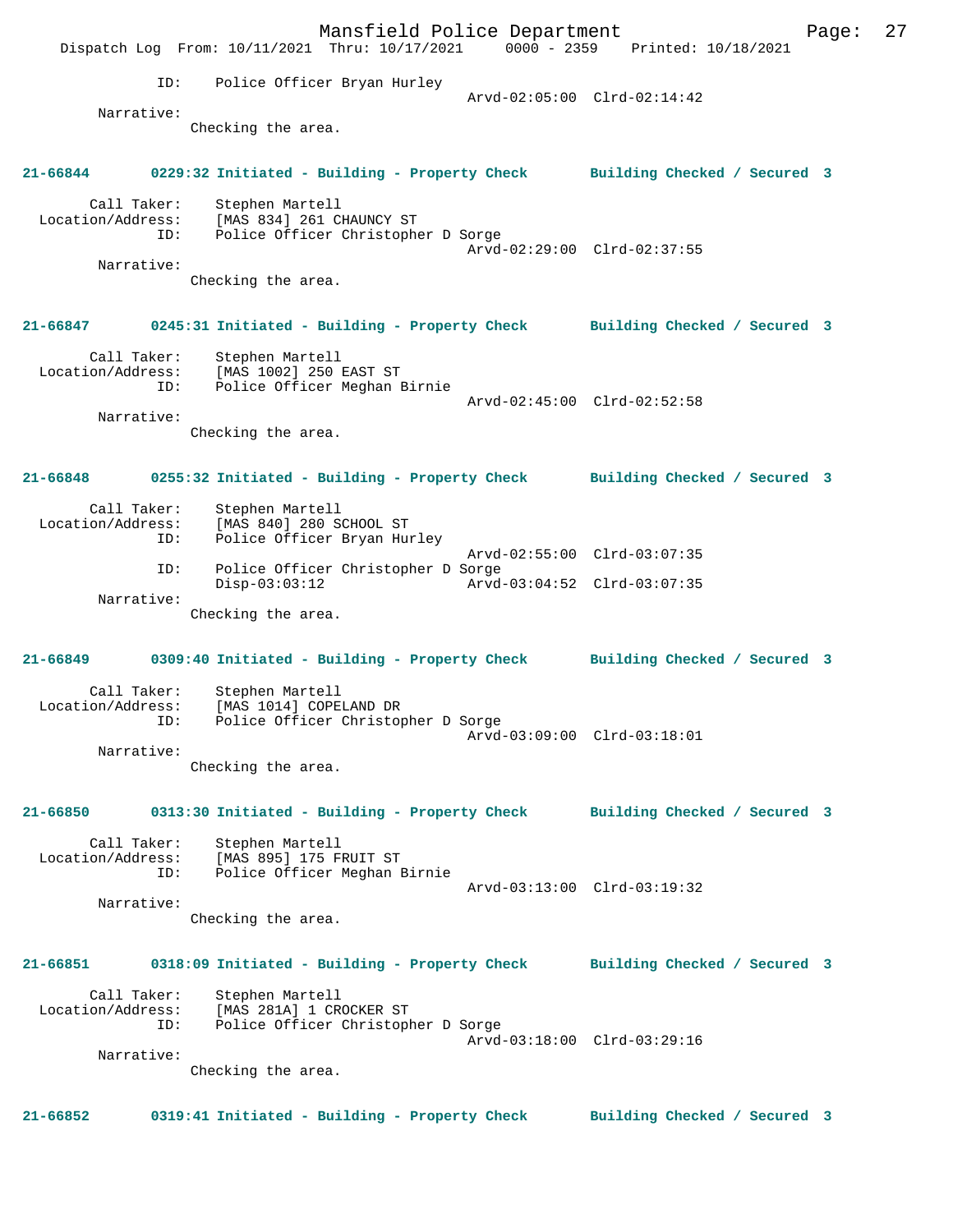Mansfield Police Department Page: 28 Dispatch Log From: 10/11/2021 Thru: 10/17/2021 0000 - 2359 Printed: 10/18/2021 Call Taker: Stephen Martell Location/Address: [MAS 139] 265 FRUIT ST ID: Police Officer Meghan Birnie Arvd-03:19:00 Clrd-03:22:37 Narrative: Checking the area. **21-66855 0337:59 Initiated - Building - Property Check Building Checked / Secured 3** Call Taker: Stephen Martell Location/Address: [MAS] PLYMOUTH ST ID: Police Officer Bryan Hurley Arvd-03:37:00 Clrd-03:44:32 Narrative: Checking the area. **21-66856 0342:58 Initiated - Building - Property Check Building Checked / Secured 3** Call Taker: Stephen Martell Location/Address: [MAS] MYSTIC LN ID: Police Officer Meghan Birnie Arvd-03:42:00 Clrd-03:46:00 Narrative: Checking the area. **21-66857 0344:40 Initiated - Building - Property Check Building Checked / Secured 3** Call Taker: Stephen Martell Location/Address: [MAS 4] 31 HAMPSHIRE ST ID: Police Officer Bryan Hurley Arvd-03:44:00 Clrd-03:51:56 Narrative: Checking the area. **21-66886 0731 Initiated - Speed Trailer/Signs Deployed Services Rendered 3**  Call Taker: Animal Control Steven Simonds Location/Address: [MAS] MILL ST ID: Animal Control Steven Simonds Arvd-07:33:16 Clrd-07:42:35 Narrative: changing batteries on speed signs **21-66889 0753 Initiated - Parking Violations Services Rendered 3**  Call Taker: Animal Control Steven Simonds Location/Address: [MAS] 43 NORTH MAIN ST @ 13 PARK ST ID: Animal Control Steven Simonds Arvd-07:53:15 Clrd-08:08:10 Narrative: checking area for parking violations **21-66891 0818:24 Phone - Assist Fire Department Services Rendered 2**  Call Taker: Dispatcher Alyson Vico Location/Address: [MAS] 241 FRANCIS AVE Apt. #A ID: Police Officer Beau J Palanza Disp-08:19:37 Arvd-08:25:48 Clrd-08:39:25 Narrative: Assisting FD with a medical incident. Nature: Fire alarm **21-66894 0828 Initiated - Speed Trailer/Signs Deployed Services Rendered 3**  Call Taker: Animal Control Steven Simonds Location/Address: [MAS] WEST ST ID: Animal Control Steven Simonds Arvd-08:29:05 Clrd-08:36:08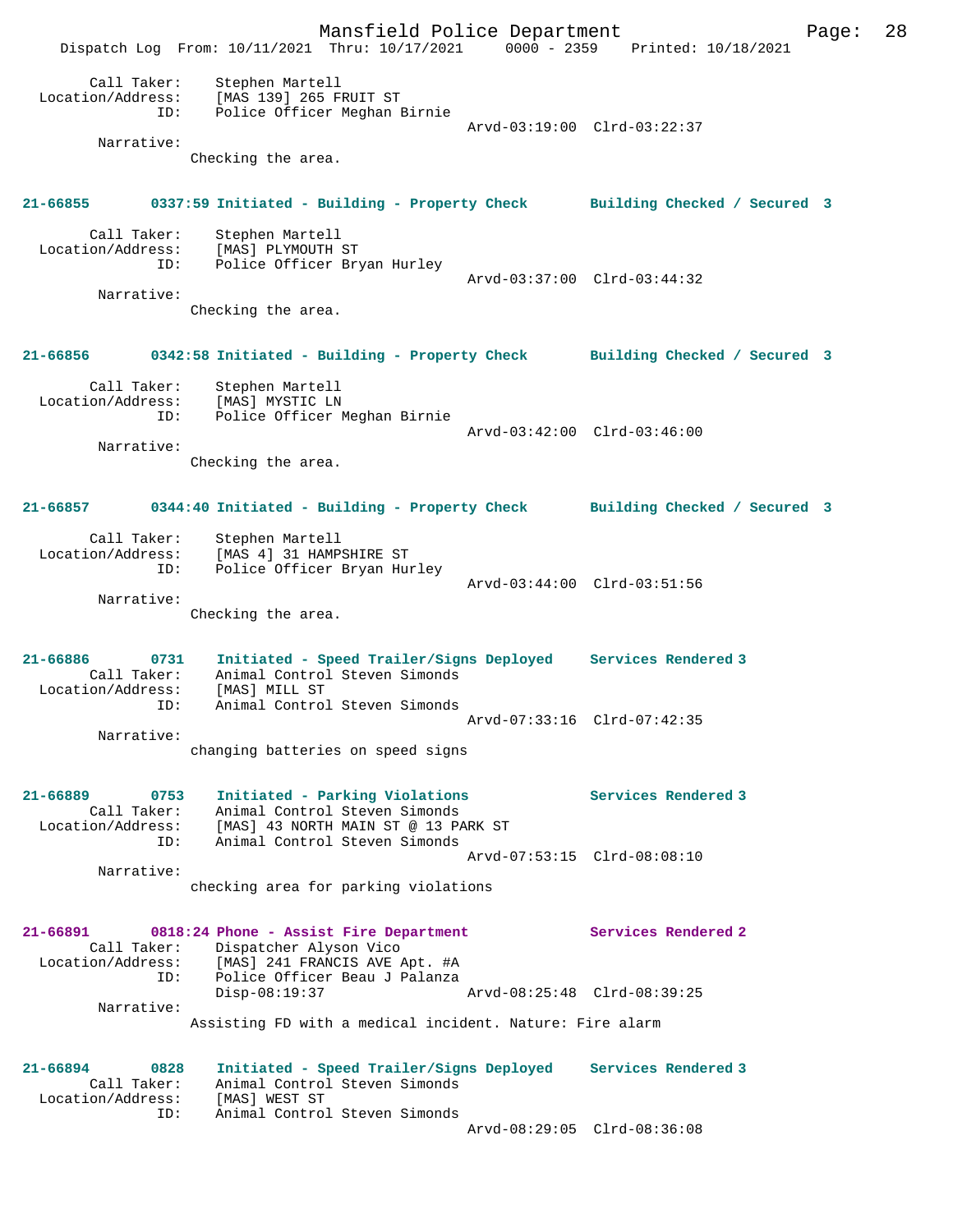Mansfield Police Department Page: 29 Dispatch Log From: 10/11/2021 Thru: 10/17/2021 0000 - 2359 Printed: 10/18/2021 Narrative: changing batteries on speed sign **21-66917 1004:50 Initiated - Motor Vehicle Stop Citation / Warning Issued 3** Call Taker: Dispatcher Alyson Vico Vicinity of: [MAS] 130 BALCOM ST @ 2 CLAIRE AVE ID: Police Officer David J Pepicelli Arvd-10:04:00 Clrd-10:10:44 Vehicle: WHI 2021 SUBA CROSSTREK Reg: PC MA 3BSX24 VIN: JF2GTABCXM8346200 Narrative: M11 is off with a MVST. Narrative: Citation issued to the RO. **21-66921 1022:27 Initiated - Building - Property Check Building Checked / Secured 3** Call Taker: Dispatcher Alyson Vico<br>Location/Address: [MAS 840] 280 SCHOOL ST Location/Address: [MAS 840] 280 SCHOOL ST ID: Police Officer David J Pepicelli Arvd-10:22:00 Clrd-10:45:19 Narrative: Checking the area. Narrative: Checked re-leef. **21-66928 1053 Initiated - Parking Violations Services Rendered 3**  Call Taker: Animal Control Steven Simonds Location/Address: [MAS] 242 NORTH MAIN ST @ 16 OLD COLONY WAY ID: Animal Control Steven Simonds Arvd-10:54:03 Clrd-11:59:42 Narrative: checking area for parking violations Narrative: tagged MA 4WD897 on main for restrictive parking **21-66929 1101:53 Phone - 911 Hang-ups & Verifications Confirmed misdial/Accdntl Call 2**  Call Taker: Jarred Kohler Location/Address: [MAS 858] 245 OAKLAND ST<br>ID: Police Officer Beau J Pal Police Officer Beau J Palanza<br>Disp-11:04:39 Disp-11:04:39 Arvd-11:10:11 Clrd-11:12:27 Narrative: Checking on a 911 hang up. Employee accidentally dialed Contact made?: yes Cellphone? (y/n): no Uncertainty radius: **21-66931 1122:09 Initiated - Motor Vehicle Stop Citation / Warning Issued 3** Call Taker: Jarred Kohler Location/Address: [MAS] SPRING ST ID: Police Officer David J Pepicelli Arvd-11:22:00 Clrd-11:26:00 Vehicle: RED 2019 INFI UT QX50 Reg: PC MA 1BHZ17 VIN: 3PCAJ5M16KF104448 Narrative: out with mvst Narrative:

citation issued for hands free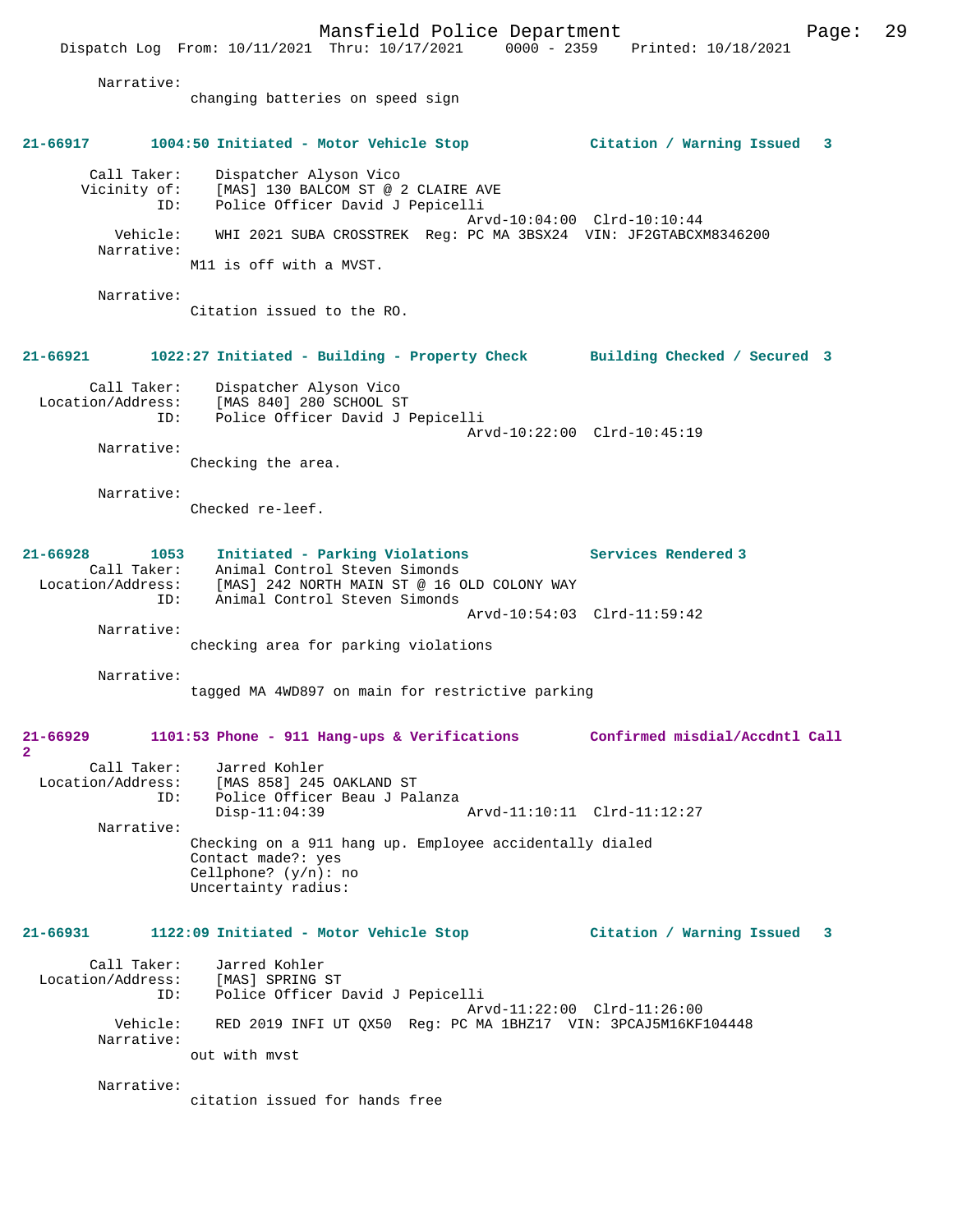Mansfield Police Department Fage: 30 Dispatch Log From: 10/11/2021 Thru: 10/17/2021 0000 - 2359 Printed: 10/18/2021 **21-66932 1125:04 Initiated - Building - Property Check Building Checked / Secured 3** Call Taker: Jarred Kohler Location/Address: [MAS] 4 ERICK RD @ 15 BONNEY LN ID: Police Officer Beau J Palanza Arvd-11:25:00 Clrd-11:34:13 Narrative: Checking the area. **21-66933 1126:34 Phone - Assist Other Agency Spoken To 3**  Call Taker: Dispatcher Jacques Ryan Location/Address: [MAS H1306] 43 SOUTH WALNUT ST Police Officer David J Pepicelli<br>Disp-11:33:14 Arv Disp-11:33:14 Arvd-11:33:34 Clrd-11:40:59 Narrative: Somerset PD wants an officer to head to this address to get contact info for a party that may be at this location Narrative: The number on file is no longer in service, Somerset PD needs to get in contact with this party for a case they are on Narrative: M11 spoke with party's significant other. Involved party is at right now. Significant other will advised involved party to contact Somerset PD direct. **21-66939 1152:20 Phone - Assist Fire Department Referred to Other Agency 2** Call Taker: Dispatcher Alyson Vico<br>Location/Address: [MAS] 241 FRANCIS AVE Location Carryson VICO<br>Ess: [MAS] 241 FRANCIS AVE Apt. #A<br>TD: Police Officer Beau J Palanza Police Officer Beau J Palanza<br>Disp-11:54:17 Disp-11:54:17 Arvd-11:56:09 Clrd-12:00:53 Narrative: Assisting the FD with a fire related incident. Nature: fire alarm activation. **21-66946 1220 Initiated - Parking Violations Services Rendered 3**  Call Taker: Animal Control Steven Simonds Location/Address: [MAS] 255 NORTH MAIN ST @ 8 COTTAGE ST ID: Animal Control Steven Simonds Arvd-12:21:08 Clrd-12:49:36 Narrative: checking area for parking violations Narrative: tagged MA 7EY570 on thomas street for blocking hydrant **21-66953 1303:54 Phone - Well Being Check Services Rendered 3**  Call Taker: Jarred Kohler Vicinity of: [MAS] 1375 WEST ST ID: Police Officer Gregg S Kennedy Disp-13:06:25 Arvd-13:13:38 Clrd-13:20:23<br>ID: Sergeant Robert S Pierce .<br>Sergeant Robert S Pierce<br>Disp-13:15:27 Arvd-13:16:32 Clrd-13:29:42 Narrative: male with red hair walking down the street asking for directions to Rhode Island. Narrative: Short sleeved blue shirt, dungaries. Carrying a pouch. Narrative: M1 is off with the involved party, west @ timberline.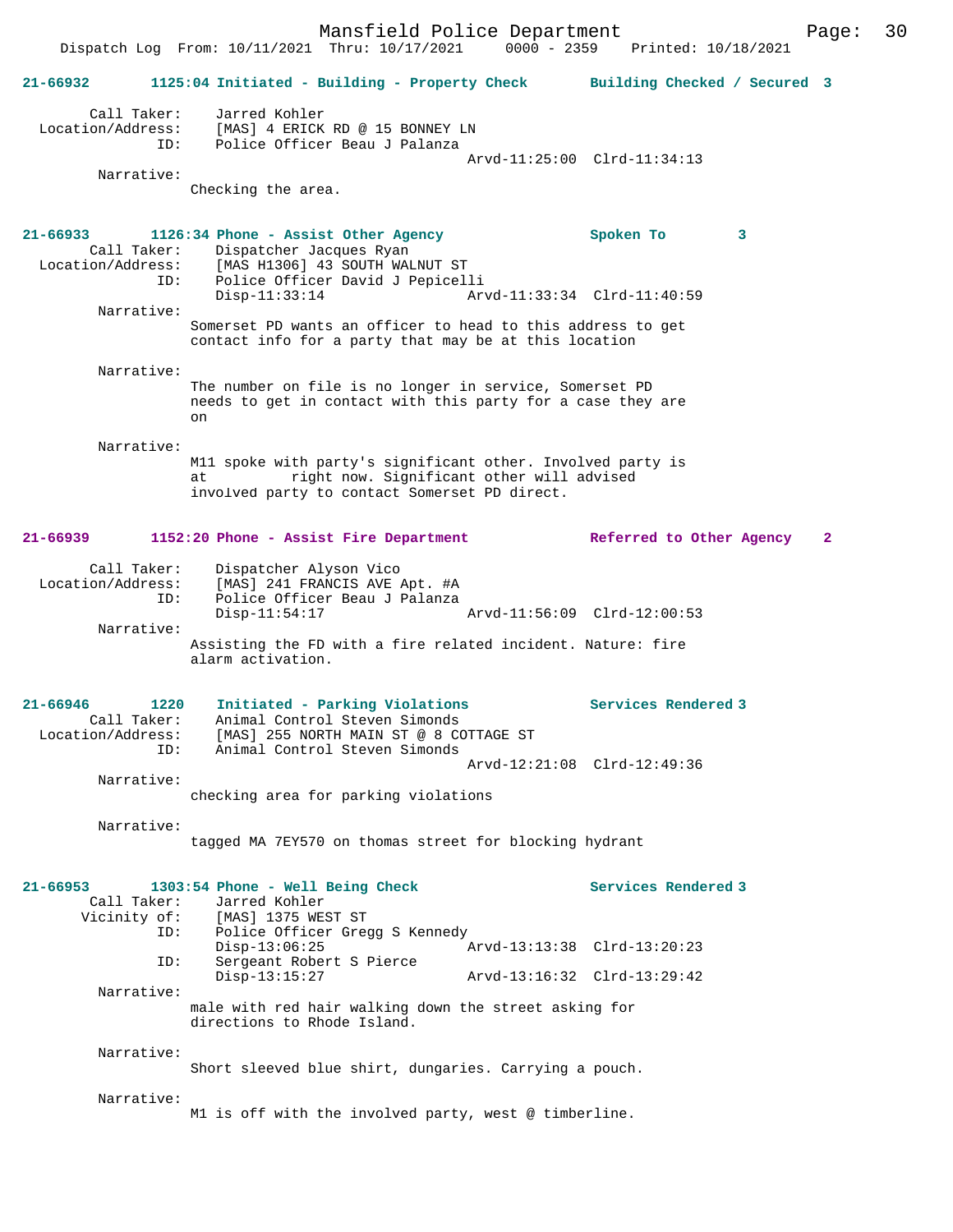| Narrative:        |                                                                                                                                                                                                                                   |                             |   |
|-------------------|-----------------------------------------------------------------------------------------------------------------------------------------------------------------------------------------------------------------------------------|-----------------------------|---|
|                   | M1 has spoken with the involved party, party works for<br>amazon out of Pawtucket RI. His motorcycle has broken down<br>and is trying to find a way back to work. M1 will be<br>providing a curtesy transport to North Attleboro. |                             |   |
| Narrative:        | Involved party has been dropped off at richardson ave, he is<br>now on foot making his way back to Pawtucket RI.                                                                                                                  |                             |   |
| $21 - 66956$      | 1329:49 Initiated - Building - Property Check                                                                                                                                                                                     | Services Rendered 3         |   |
| Call Taker:       | Dispatcher Alyson Vico                                                                                                                                                                                                            |                             |   |
|                   | Vicinity of: [MAS 1002] 250 EAST ST                                                                                                                                                                                               |                             |   |
|                   | ID: Police Officer Beau J Palanza                                                                                                                                                                                                 |                             |   |
|                   |                                                                                                                                                                                                                                   | Arvd-13:29:00 Clrd-13:40:40 |   |
| TD:               | Police Officer Beau J Palanza                                                                                                                                                                                                     |                             |   |
|                   | $Disp-13:40:50$                                                                                                                                                                                                                   | Arvd-13:40:51 Clrd-14:01:23 |   |
| Narrative:        |                                                                                                                                                                                                                                   |                             |   |
|                   | Checking the area.                                                                                                                                                                                                                |                             |   |
| $21 - 66969$      | 1419:58 Phone - Assist Other Agency                                                                                                                                                                                               | Spoken To                   | 3 |
| Call Taker:       | Dispatcher Alyson Vico                                                                                                                                                                                                            |                             |   |
| Location/Address: | [MAS]                                                                                                                                                                                                                             |                             |   |
| ID:               | Police Officer Gregg S Kennedy                                                                                                                                                                                                    |                             |   |
|                   | $Disp-14:21:05$                                                                                                                                                                                                                   | Arvd-14:23:19 Clrd-14:30:36 |   |
| ID:               | Sergeant Robert S Pierce                                                                                                                                                                                                          |                             |   |

- Disp-14:23:24 Clrd-14:30:39 Vehicle: WHI 2018 JEEP GRANDC Reg: PC MA 78TJ50 VIN: 1C4RJFCG3JC174578 Narrative:
- Narrative:

Narrative:

| 21-66978          |     | 1509:31 Phone - Animal Complaints                      |                             | Services Rendered 3 |
|-------------------|-----|--------------------------------------------------------|-----------------------------|---------------------|
| Call Taker:       |     | Jarred Kohler                                          |                             |                     |
| Location/Address: |     | [MAS H3452] 107 CHURCH ST                              |                             |                     |
|                   | ID: | animal control Jeffrey S Collins                       |                             |                     |
|                   |     | $Disp-15:10:56$                                        | Arvd-15:21:19 Clrd-15:21:21 |                     |
| Narrative:        |     |                                                        |                             |                     |
|                   |     | caller found a lost dog, golden doodle.                |                             |                     |
| Narrative:        |     |                                                        |                             |                     |
|                   |     | Dogs tag has address attachted, will be returning dog. |                             |                     |

| $21 - 66988$<br>Call Taker:<br>Location/Address:<br>Narrative: | 1612:19 Phone - Suspicious Acty / Persn / Veh<br>Spoken To<br>Jarred Kohler<br>[MAS] OAK ST                                                             |  |
|----------------------------------------------------------------|---------------------------------------------------------------------------------------------------------------------------------------------------------|--|
|                                                                | Caller reporting a male party living in the conservation<br>area in a white conversion van. Party has been there for<br>multiple weeks now.             |  |
| Narrative:                                                     | M1 advised party has already been spoken to, there are no<br>signs on scene stating he is not allowed to be there. Ml<br>will be following up with DPW. |  |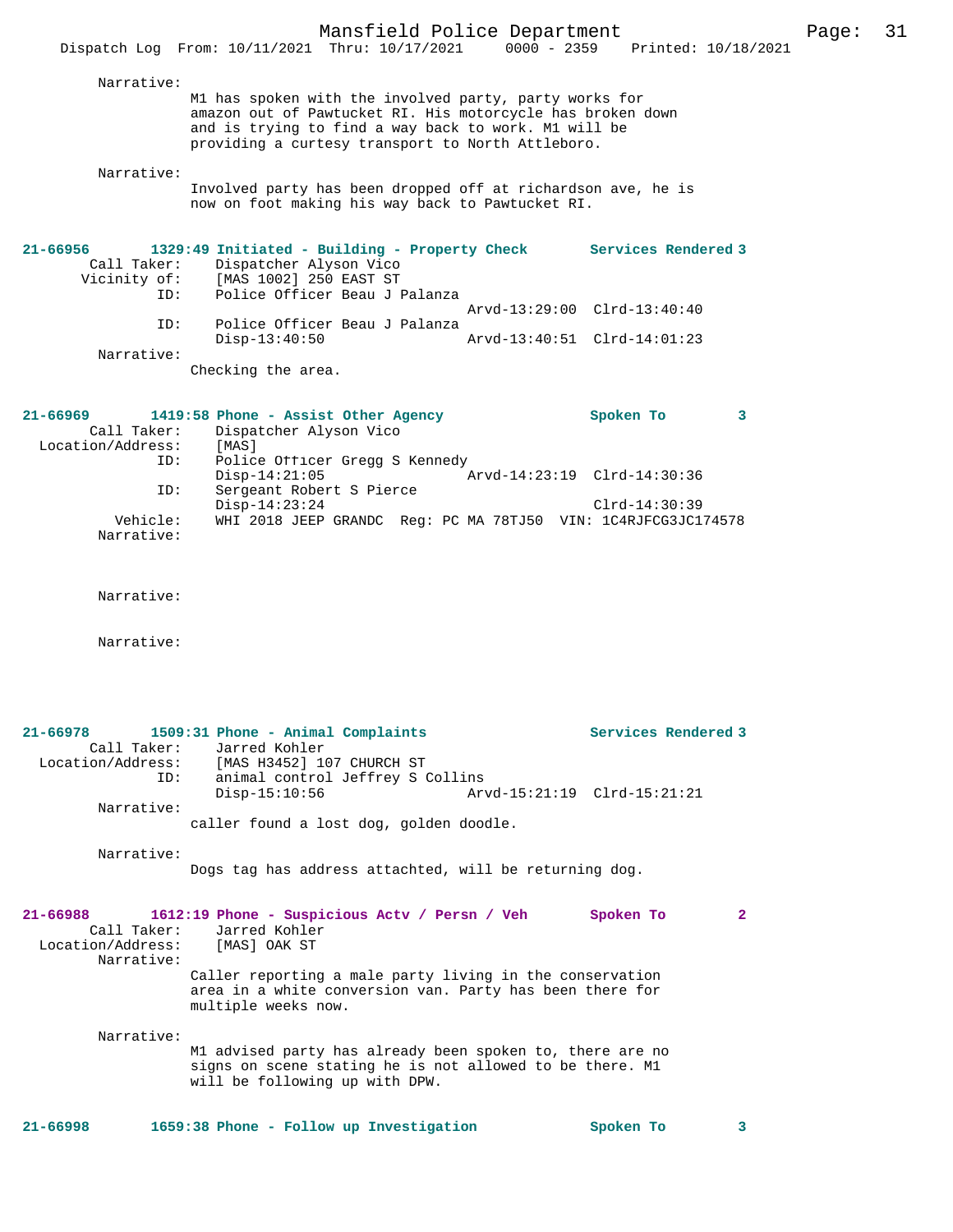|                                         |                                                                                                                                                                  | Mansfield Police Department |                             |                                 | Page: | 32 |
|-----------------------------------------|------------------------------------------------------------------------------------------------------------------------------------------------------------------|-----------------------------|-----------------------------|---------------------------------|-------|----|
|                                         | Dispatch Log From: 10/11/2021 Thru: 10/17/2021                                                                                                                   |                             |                             | 0000 - 2359 Printed: 10/18/2021 |       |    |
| Call Taker:<br>Location/Address:<br>ID: | Dispatcher Alyson Vico<br>[MAS] OAK ST<br>Sergeant John R Armstrong                                                                                              |                             |                             |                                 |       |    |
| ID:                                     | $Disp-17:02:43$<br>Police Officer William C Trudell                                                                                                              |                             | Arvd-17:08:30 Clrd-17:17:55 |                                 |       |    |
|                                         | $Disp-17:02:47$                                                                                                                                                  |                             | Arvd-17:08:33 Clrd-17:17:58 |                                 |       |    |
| Narrative:                              | M1 and M10 are off speaking with involved male party in<br>regards to camping in that area overnight. No one allowed<br>there between the hours of 11pm and 7am. |                             |                             |                                 |       |    |
| Narrative:                              |                                                                                                                                                                  |                             |                             |                                 |       |    |
|                                         | Involved party has been spoken to. He states he will be<br>leaving the area. M1 will be checking the area later.                                                 |                             |                             |                                 |       |    |
| $21 - 67000$<br>3                       | 1703:37 Phone - Animal Complaints                                                                                                                                |                             |                             | Investigated - No Action Req.   |       |    |
| Call Taker:<br>Location/Address:<br>ID: | Dispatcher Alyson Vico<br>[MAS] S MAIN ST @ RTE 140 NB<br>Police Officer Jay J Sparrow                                                                           |                             |                             |                                 |       |    |
| Narrative:                              | $Disp-17:04:58$                                                                                                                                                  |                             | Arvd-17:08:41 Clrd-17:10:02 |                                 |       |    |
|                                         | M1 on cited a deceased animal, either a dog or coyote.                                                                                                           |                             |                             |                                 |       |    |
| Narrative:                              | M5 reports animal is a dead deer.                                                                                                                                |                             |                             |                                 |       |    |
| $21 - 67009$                            | 1740:23 Phone - Disturbance / Gathering                                                                                                                          |                             |                             | Investigated - No Report        | 1     |    |
| Call Taker:<br>Location/Address:<br>ID: | Dispatcher Jacques Ryan<br>[MAS] 149 OAKLAND ST<br>Police Officer Danielle C Titus                                                                               |                             |                             |                                 |       |    |
| ID:                                     | $Disp-17:43:23$<br>Police Officer Jay J Sparrow                                                                                                                  |                             | Arvd-17:47:29 Clrd-18:04:57 |                                 |       |    |
| Narrative:                              | $Disp-17:43:27$                                                                                                                                                  |                             | Arvd-17:46:28 Clrd-18:04:55 |                                 |       |    |
|                                         | Report of juveniles causing a disturbance                                                                                                                        |                             |                             |                                 |       |    |
| Narrative:                              | Two left into the woods and three are on sweat street                                                                                                            |                             |                             |                                 |       |    |
| Narrative:                              | 5 kids are on sweat street making cars go around them and<br>they are throwing acorns at the leasing manager                                                     |                             |                             |                                 |       |    |
| Narrative:                              | The children are sitting with the manager now on the wall<br>near house number 11                                                                                |                             |                             |                                 |       |    |
| Narrative:                              | Black jeans and a timberland sweatshirt, another is wearing<br>black and orange shorts and the rest are wearing all black                                        |                             |                             |                                 |       |    |
| Narrative:                              | They are now on hope street                                                                                                                                      |                             |                             |                                 |       |    |
| Narrative:                              | M5 reports he spoke with the building manager, kids are on<br>the way back to station point via the path on hope street.                                         |                             |                             |                                 |       |    |
| Narrative:                              | M5 will be heading over to check station point.                                                                                                                  |                             |                             |                                 |       |    |
| Narrative:                              | M5 reports there are kids everywhere, unsure which ones were<br>involved. Units are clear.                                                                       |                             |                             |                                 |       |    |
|                                         |                                                                                                                                                                  |                             |                             |                                 |       |    |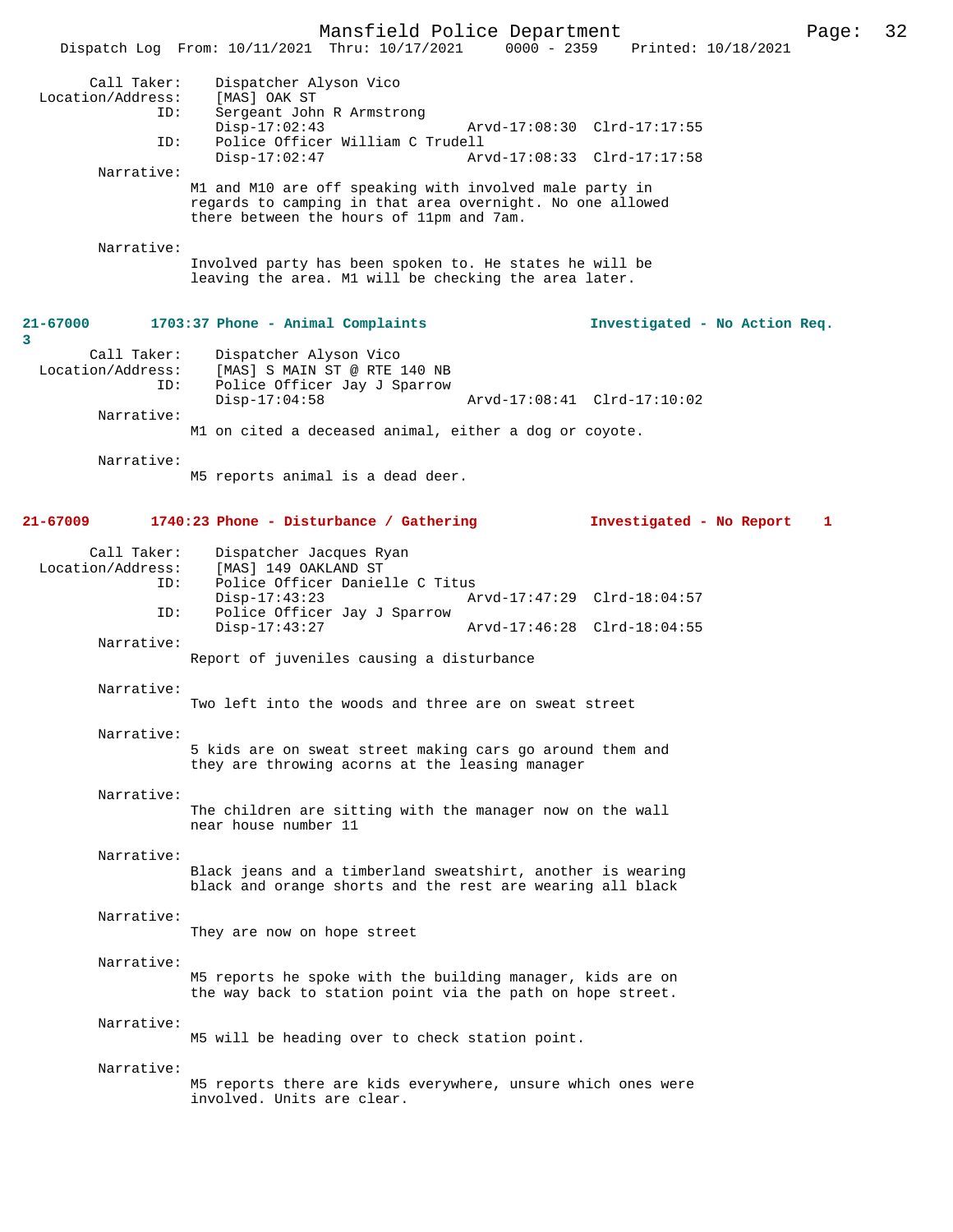Dispatch Log From: 10/11/2021 Thru: 10/17/2021 0000 - 2359 Printed: 10/18/2021 **21-67021 1815:45 Phone - Well Being Check Services Rendered 3**  Call Taker: NICHOLAS GOYETTE Location: [MAS] INDUSTRIAL PARK ID: Police Officer William C Trudell Disp-18:21:42 Clrd-18:31:05 ID: Police Officer Jay J Sparrow Disp-18:22:09 Clrd-18:31:03<br>Vehicle: BLK 2010 NISS FRONTI Req: PC MA 1RFL10 VIN: 1N6AD0EV4AC4 BLK 2010 NISS FRONTI Reg: PC MA 1RFL10 VIN: 1N6AD0EV4AC413775 Narrative: Caller states her mother has not arrived home to Taunton from working in the Mansfield Industrial park. This is unusual and she is worried. She is not sure where she works in the park, but they make signs. She operates a Black Nissan Frontier and would like MPD to just check the area in case she is still around or broken down. Narrative: Caller reports mother has arrived home **21-67026 1833:57 Phone - Road Hazards Unfounded/Unverifed 3** Call Taker: Savannah Karch<br>Location/Address: [MAS] WARE ST Loundan Karch<br>[MAS] WARE ST<br>Police ID: Police Officer Danielle C Titus<br>Disp-18:36:30 A Disp-18:36:30 Arvd-18:47:45 Clrd-18:52:23 Narrative: caller reporting a dark colored van parked at the end of driveway wiht ladders sticking off of the end but are impeding traffin going by **21-67028 1857:37 Initiated - Building - Property Check Building Checked / Secured 3** Call Taker: Aaron Figueroa<br>Location/Address: [MAS] 4 ERICK ] ess: [MAS] 4 ERICK RD @ 15 BONNEY LN<br>ID: Police Officer Danielle C Titus Police Officer Danielle C Titus Arvd-18:57:00 Clrd-19:07:32 Narrative: Checking the area. **21-67031 1944:55 Initiated - Building - Property Check Building Checked / Secured 3** Call Taker: Aaron Figueroa Location/Address: [MAS 2] 60 FORBES BLVD<br>TD: Police Officer William Police Officer William C Trudell Arvd-19:44:00 Clrd-19:47:48 Narrative: Checking the area. **21-67032 1948:54 Initiated - Building - Property Check Building Checked / Secured 3** Call Taker: Aaron Figueroa Location/Address: [MAS 4] 31 HAMPSHIRE ST Police Officer William C Trudell Arvd-19:48:00 Clrd-19:51:56 Narrative: Checking the area. **21-67033 2014:31 Initiated - Building - Property Check Building Checked / Secured 3** Call Taker: Aaron Figueroa<br>ion/Address: [MAS] MYSTIC LN Location/Address: ID: Police Officer Danielle C Titus Arvd-20:14:00 Clrd-20:22:56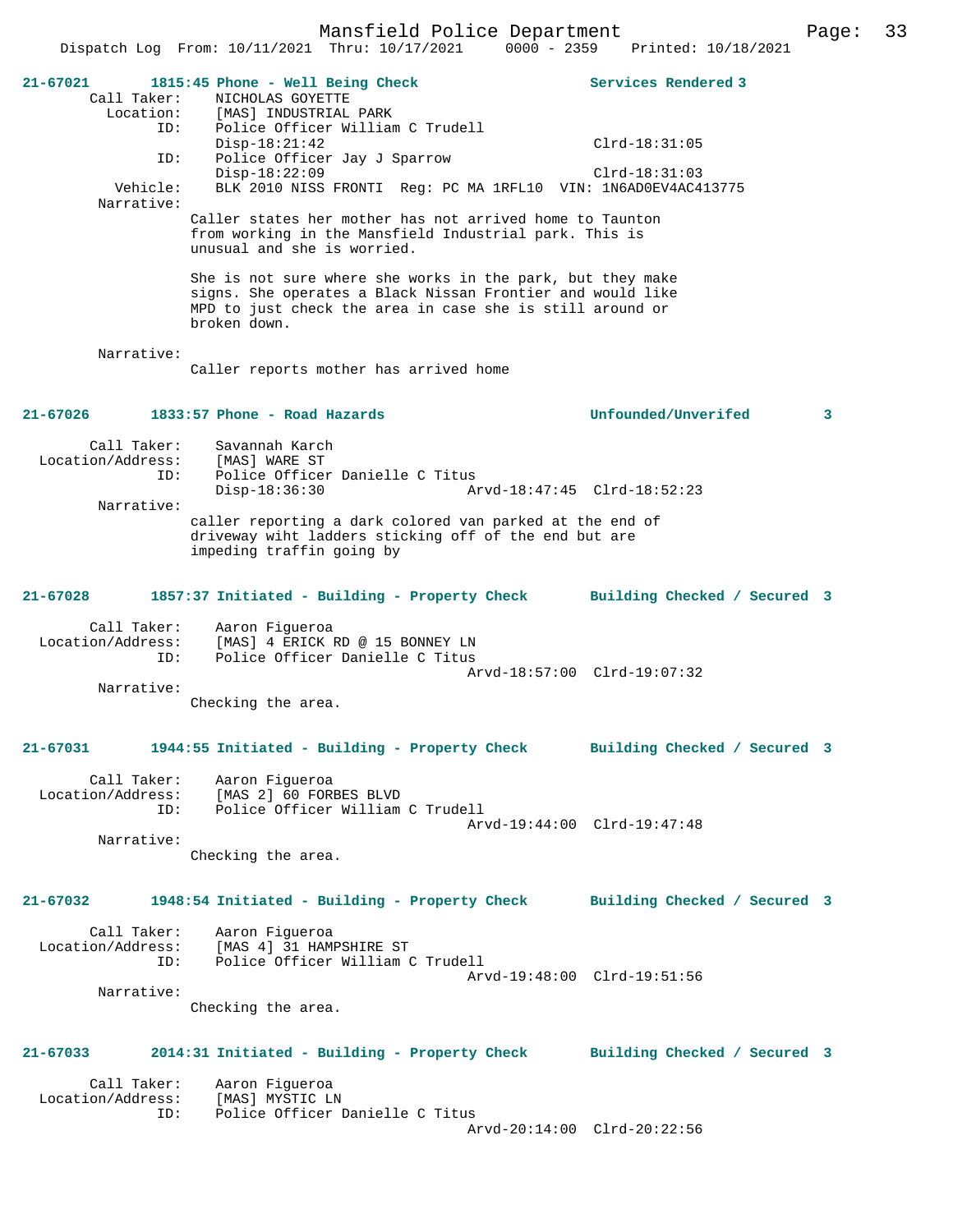Checking the area.

| $21 - 67041$<br>Call Taker:<br>Location/Address: | 2142:00 911 - Suspicious Actv / Persn / Veh Services Rendered 2<br>JEFFREY KEEFE<br>[MAS H4566]                                                    |                             |                                |              |
|--------------------------------------------------|----------------------------------------------------------------------------------------------------------------------------------------------------|-----------------------------|--------------------------------|--------------|
| ID:                                              | Police Officer Danielle C Titus<br>$Disp-21:43:31$                                                                                                 |                             | Arvd-21:48:56 Clrd-22:22:09    |              |
| ID:                                              | Police Officer Jay J Sparrow<br>$Disp-21:43:35$                                                                                                    |                             | Arvd-21:52:34 Clrd-22:22:04    |              |
| ID:                                              | Sergeant John R Armstrong<br>$Disp-21:52:38$                                                                                                       |                             | Arvd-21:52:41 Clrd-22:22:01    |              |
| Narrative:                                       |                                                                                                                                                    |                             |                                |              |
| Narrative:                                       |                                                                                                                                                    |                             |                                |              |
| Narrative:                                       |                                                                                                                                                    |                             |                                |              |
| Narrative:                                       |                                                                                                                                                    |                             |                                |              |
| Narrative:                                       |                                                                                                                                                    |                             |                                |              |
| $21 - 67042$<br>Location/Address:<br>ID:         | 2146:40 Phone - Suspicious Actv / Persn / Veh Spoken To<br>Call Taker: Chelsey Ferstler<br>[MAS 424C] 149 OAKLAND ST<br>Detective Patrick J Pennie |                             |                                | $\mathbf{2}$ |
| ID:                                              | $Disp-21:51:50$<br>Police Officer William C Trudell<br>$Disp-21:51:53$                                                                             | Arvd-21:56:53 Clrd-21:58:48 | Arvd-21:55:28 Clrd-21:58:47    |              |
| Narrative:                                       | behind building D1 in parking lot by dumpsters, cp reports<br>about 5 people looking into vehicles with flaslights                                 |                             |                                |              |
| Narrative:                                       | M11 advised the parties are out looking for their nerf<br>bullets and have been advised of the complaint and are<br>taking it inside.              |                             |                                |              |
| 21-67061<br>2                                    | 2345:35 Phone - 911 Hang-ups & Verifications                                                                                                       |                             | Confirmed misdial/Accdntl Call |              |
| Location/Address:<br>ID:                         | Call Taker: Chelsey Ferstler<br>[MAS H5702] 59 LANCASHIRE DR<br>Police Officer Bryan Hurley<br>$Disp-23:48:09$                                     |                             | Arvd-23:57:07 Clrd-23:59:36    |              |
| Narrative:                                       | Checking on a 911 hang up.<br>Contact made?: yes<br>Cellphone? $(y/n): ye$ s<br>Uncertainty radius:                                                |                             |                                |              |

### **For Date: 10/15/2021 - Friday**

| 21-67085          |     | 0122:12 Initiated - Building - Property Check | Services Rendered 3         |  |
|-------------------|-----|-----------------------------------------------|-----------------------------|--|
| Call Taker:       |     | Aaron Fiqueroa                                |                             |  |
| Location/Address: |     | [MAS 417] 9 FRANCIS AVE                       |                             |  |
|                   | TD: | Police Officer Mark O'Connor                  |                             |  |
|                   |     |                                               | Arvd-01:22:00 Clrd-01:35:48 |  |
| Narrative:        |     |                                               |                             |  |

Checking the area.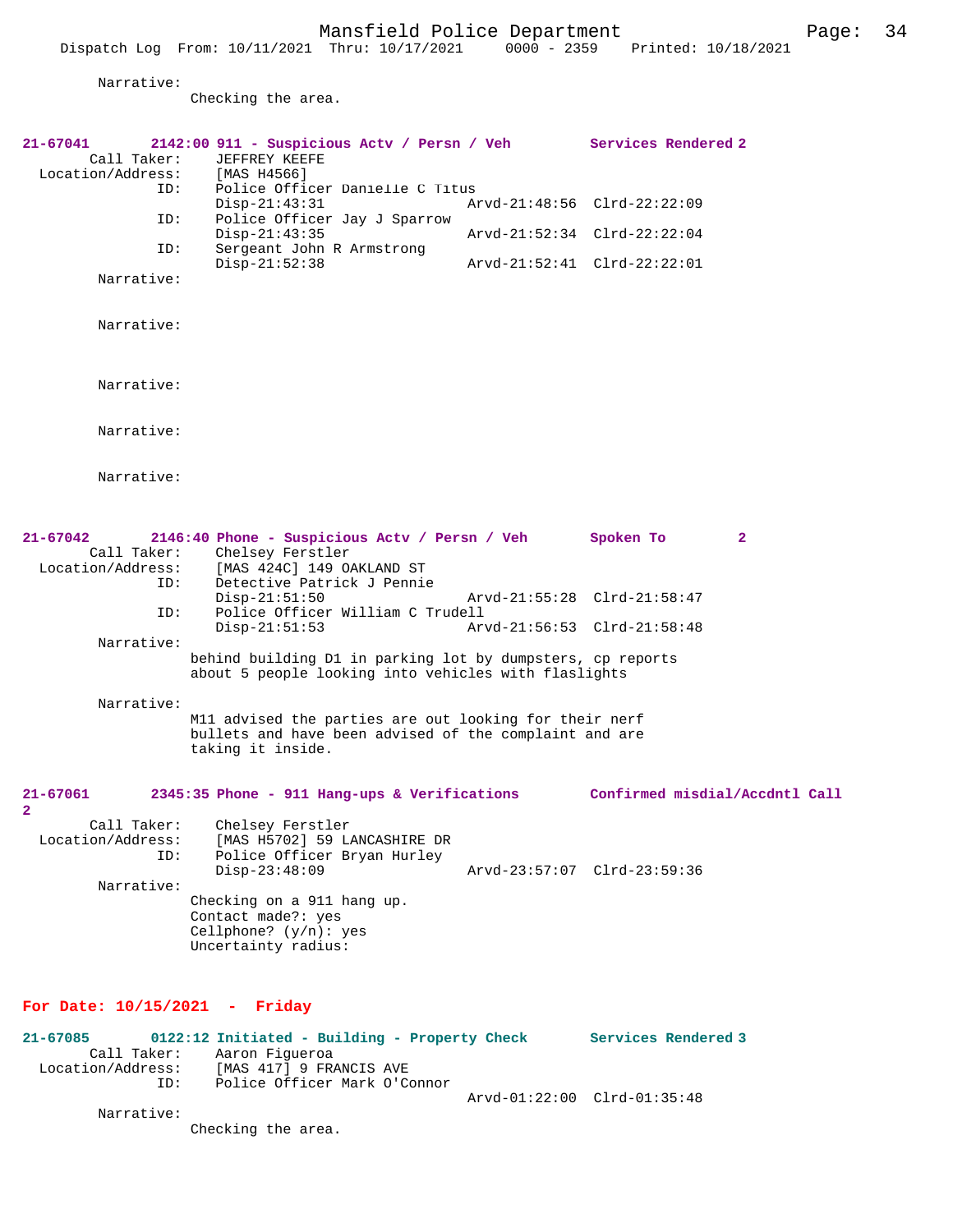Narrative: M8 advised there is a lumber truck parked at the second entrance that is partly blocking the entrance and blocking the sidewalk.

### **21-67087 0138:05 Initiated - Building - Property Check Building Checked / Secured 3** Call Taker: Aaron Figueroa Location/Address: [MAS 834] 261 CHAUNCY ST ID: Police Officer Bryan Hurley Arvd-01:38:00 Clrd-01:46:11 Narrative: Checking the area.

## **21-67088 0140:12 Initiated - Building - Property Check Building Checked / Secured 3**

 Call Taker: Aaron Figueroa Location/Address: [MAS 1040] 10 RESERVOIR ST Apt. #ST ID: Police Officer Derek M Stark Arvd-01:40:00 Clrd-01:47:49 Narrative:

Checking the area.

### **21-67090 0153:56 Initiated - Building - Property Check Building Checked / Secured 3**

| Call Taker:       | Aaron Fiqueroa               |                             |  |
|-------------------|------------------------------|-----------------------------|--|
| Location/Address: | [MAS 4] 31 HAMPSHIRE ST      |                             |  |
| TD:               | Police Officer Derek M Stark |                             |  |
|                   |                              | Arvd-01:53:00 Clrd-02:01:29 |  |
| Narrative:        |                              |                             |  |

Checking the area.

# **21-67091 0155:14 Initiated - Building - Property Check Building Checked / Secured 3**

 Call Taker: Aaron Figueroa Location/Address: [MAS 1002] 250 EAST ST ID: Police Officer Mark O'Connor Arvd-01:55:00 Clrd-02:06:41

Narrative:

Checking the area.

#### **21-67093 0205:55 Initiated - Building - Property Check Services Rendered 3**  Call Taker: Aaron Figueroa Location/Address: [MAS 2] 60 FORBES BLVD ID: Police Officer Derek M Stark Arvd-02:05:00 Clrd-02:22:04 ID: Police Officer Bryan Hurley Disp-02:14:22 Arvd-02:14:55 Clrd-02:22:03<br>Vehicle: BLK 2018 MERZ VA METRIS Reg: CO MA W63789 VIN: WD4PG2EE9. BLK 2018 MERZ VA METRIS Reg: CO MA W63789 VIN: WD4PG2EE9J3429556 Narrative: Checking the area.

 Narrative: M12 advised M2 has plates of a vehicle

### **21-67095 0214:58 Initiated - Building - Property Check Building Checked / Secured 3**

 Call Taker: Aaron Figueroa Location/Address: [MAS] NORTH MAIN ST ID: Police Officer Meghan Birnie

Arvd-02:14:00 Clrd-02:25:29

 Narrative: Checking the area.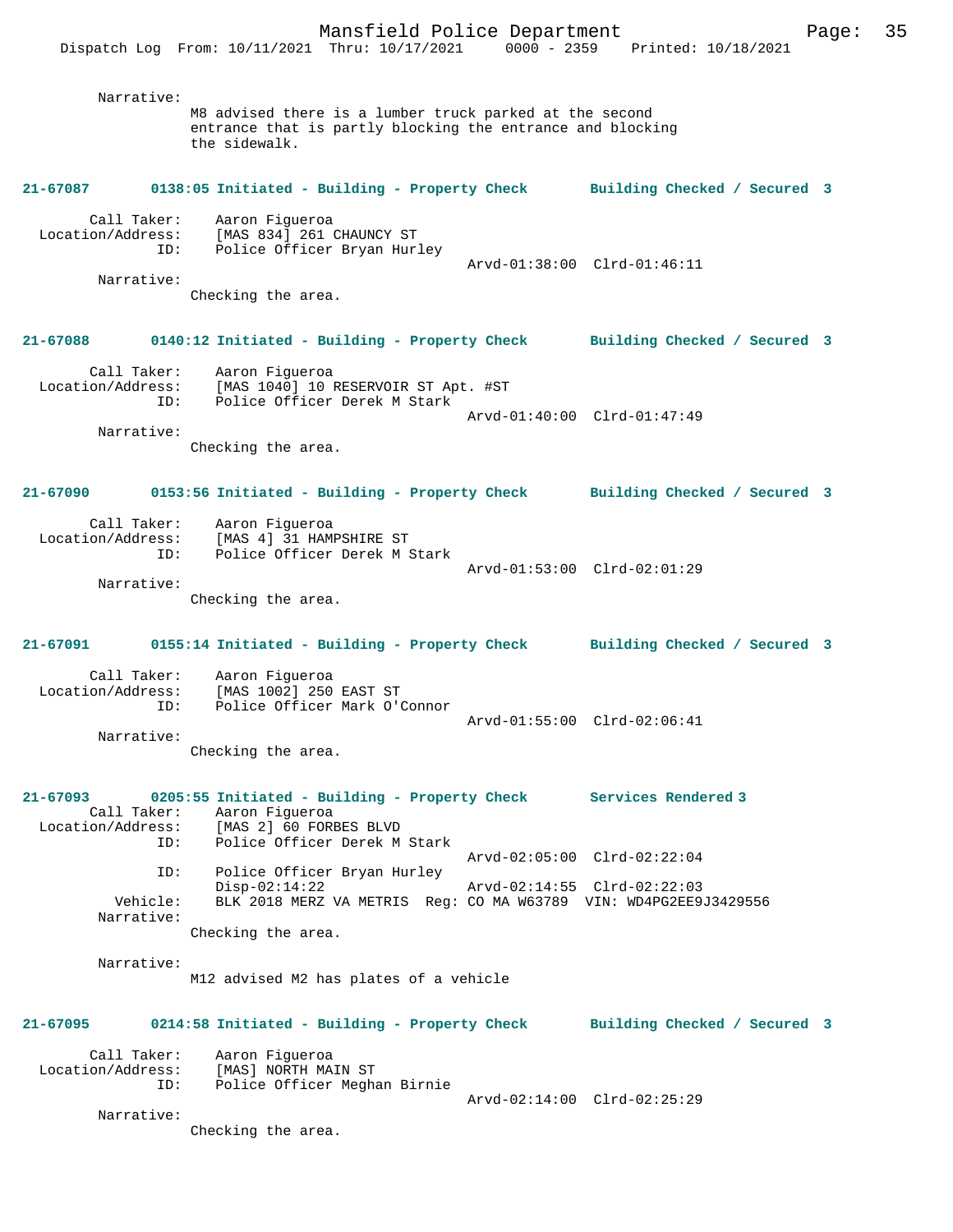| 21-67096                 | 0220:11 Initiated - Building - Property Check Building Checked / Secured 3                                     |                             |  |
|--------------------------|----------------------------------------------------------------------------------------------------------------|-----------------------------|--|
|                          | Call Taker: Aaron Figueroa<br>Location/Address: [MAS] MYSTIC LN<br>ID: Police Officer Mark O'Connor            | Arvd-02:20:00 Clrd-02:24:32 |  |
| Narrative:               | Checking the area.                                                                                             |                             |  |
|                          | 21-67098 0240:21 Initiated - Building - Property Check Building Checked / Secured 3                            |                             |  |
|                          | Call Taker: Aaron Figueroa<br>Location/Address: [MAS 1015] 30 CHAUNCY ST<br>Police Officer Bryan Hurley<br>ID: | Arvd-02:40:00 Clrd-02:50:11 |  |
| Narrative:               | Checking the area.                                                                                             |                             |  |
| 21-67101                 | 0311:29 Initiated - Building - Property Check Building Checked / Secured 3                                     |                             |  |
|                          | Call Taker: Aaron Figueroa<br>Location/Address: [MAS 927] 50 PLYMOUTH ST<br>ID: Police Officer Derek M Stark   | Arvd-03:11:00 Clrd-03:25:01 |  |
| Narrative:               | Checking the area.                                                                                             |                             |  |
| 21-67102                 | 0314:26 Initiated - Building - Property Check Building Checked / Secured 3                                     |                             |  |
| Location/Address:<br>ID: | Call Taker: Aaron Figueroa<br>[MAS] COPELAND DR<br>.<br>Police Officer Meghan Birnie                           | Arvd-03:14:00 Clrd-03:19:15 |  |
| Narrative:               | Checking the area.                                                                                             |                             |  |
|                          |                                                                                                                |                             |  |
| 21-67103                 | 0330:27 Initiated - Building - Property Check Building Checked / Secured 3<br>Call Taker: Aaron Figueroa       |                             |  |
| Location/Address:        | [MAS 930] OAK ST<br>ID: Police Officer Derek M Stark                                                           | Arvd-03:30:00 Clrd-03:37:16 |  |
| Narrative:               | Checking the area.                                                                                             |                             |  |
| 21-67106                 | 0349:25 Initiated - Building - Property Check Building Checked / Secured 3                                     |                             |  |
|                          | Call Taker: Aaron Figueroa<br>Location/Address: [MAS 992] 660 EAST ST<br>ID: Police Officer Mark O'Connor      | Arvd-03:49:00 Clrd-03:49:56 |  |
| Narrative:               | Checking the area.                                                                                             |                             |  |
| 21-67107                 | 0353:36 Initiated - Building - Property Check Building Checked / Secured 3                                     |                             |  |
| Location/Address:        | Call Taker: Aaron Figueroa<br>[MAS 281A] 1 CROCKER ST<br>ID:<br>Police Officer Bryan Hurley                    |                             |  |
| Narrative:               | Checking the area.                                                                                             | Arvd-03:53:00 Clrd-04:05:10 |  |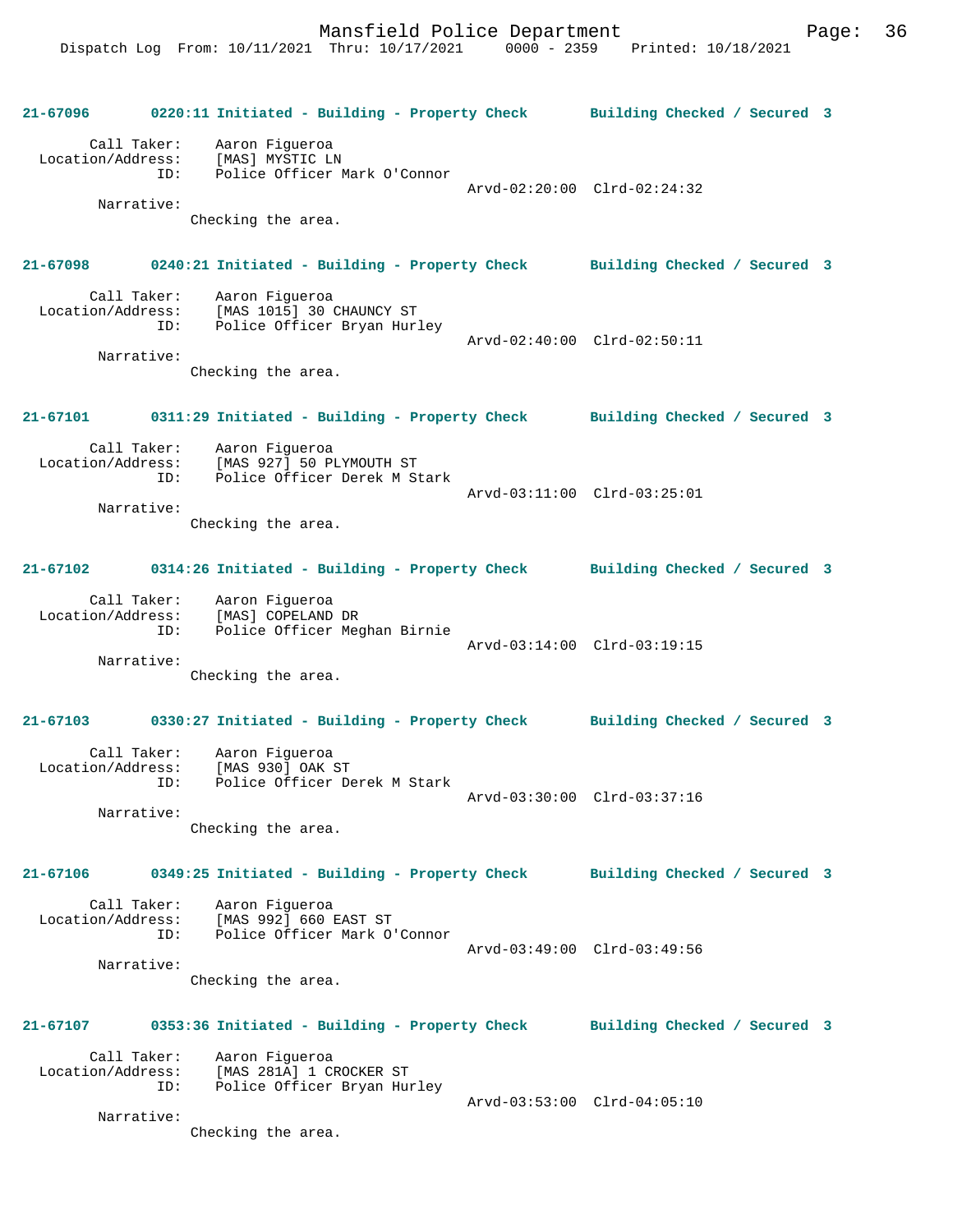Dispatch Log From: 10/11/2021 Thru: 10/17/2021 0000 - 2359 Printed: 10/18/2021 **21-67108 0356:58 Initiated - Building - Property Check Building Checked / Secured 3** Call Taker: Aaron Figueroa Location/Address: [MAS 139] 265 FRUIT ST Police Officer Mark O'Connor Arvd-03:56:00 Clrd-04:01:00 Narrative: Checking the area. **21-67109 0357:23 Initiated - Building - Property Check Building Checked / Secured 3** Call Taker: Aaron Figueroa<br>Location/Address: [MAS 907E] 390 ess: [MAS 907E] 390 WEST ST<br>ID: Police Officer Derek M Police Officer Derek M Stark Arvd-03:57:00 Clrd-04:00:46 Narrative: Checking the area. **21-67110 0415:50 Initiated - Building - Property Check Building Checked / Secured 3** Call Taker: Aaron Figueroa Location/Address: [MAS 840] 280 SCHOOL ST ID: Police Officer Derek M Stark Arvd-04:15:00 Clrd-04:24:26 Narrative: Checking the area. **21-67111 0433:25 Walk-In - Assist Citizen - P S A Assisted Party 3**  Call Taker: Support Staff Langston W Puller<br>ion/Address: [MAS H4566] Location/Address:<br>ID: Sergeant David Schepis<br>Disp-04:34:41 Disp-04:34:41 Arvd-04:34:47 Clrd-04:40:01 Narrative: Narrative: . **21-67112 0445:54 Radio - Assist Citizen - P S A Services Rendered 3**  Call Taker: Aaron Figueroa Location/Address: [MAS H4566] ID: Police Officer Mark O'Connor

Disp-04:46:51 Arvd-04:51:35 Clrd-05:16:04<br>ID: Police Officer Brvan Hurley Police Officer Bryan Hurley Disp-04:51:39 <br>D: Sergeant David Schepis <br>D: Sergeant David Schepis D1Sp-v<del>1: J1: J2</del><br>Sergeant David Schepis<br>Disp-05:09:48 Disp-05:09:48 Arvd-05:09:51 Clrd-05:16:06 Narrative:

Narrative:

**21-67136 0731 Initiated - Parking Violations Services Rendered 3**  Call Taker: Animal Control Steven Simonds Location/Address: [MAS] 43 NORTH MAIN ST @ 13 PARK ST ID: Animal Control Steven Simonds Arvd-07:31:33 Clrd-08:11:35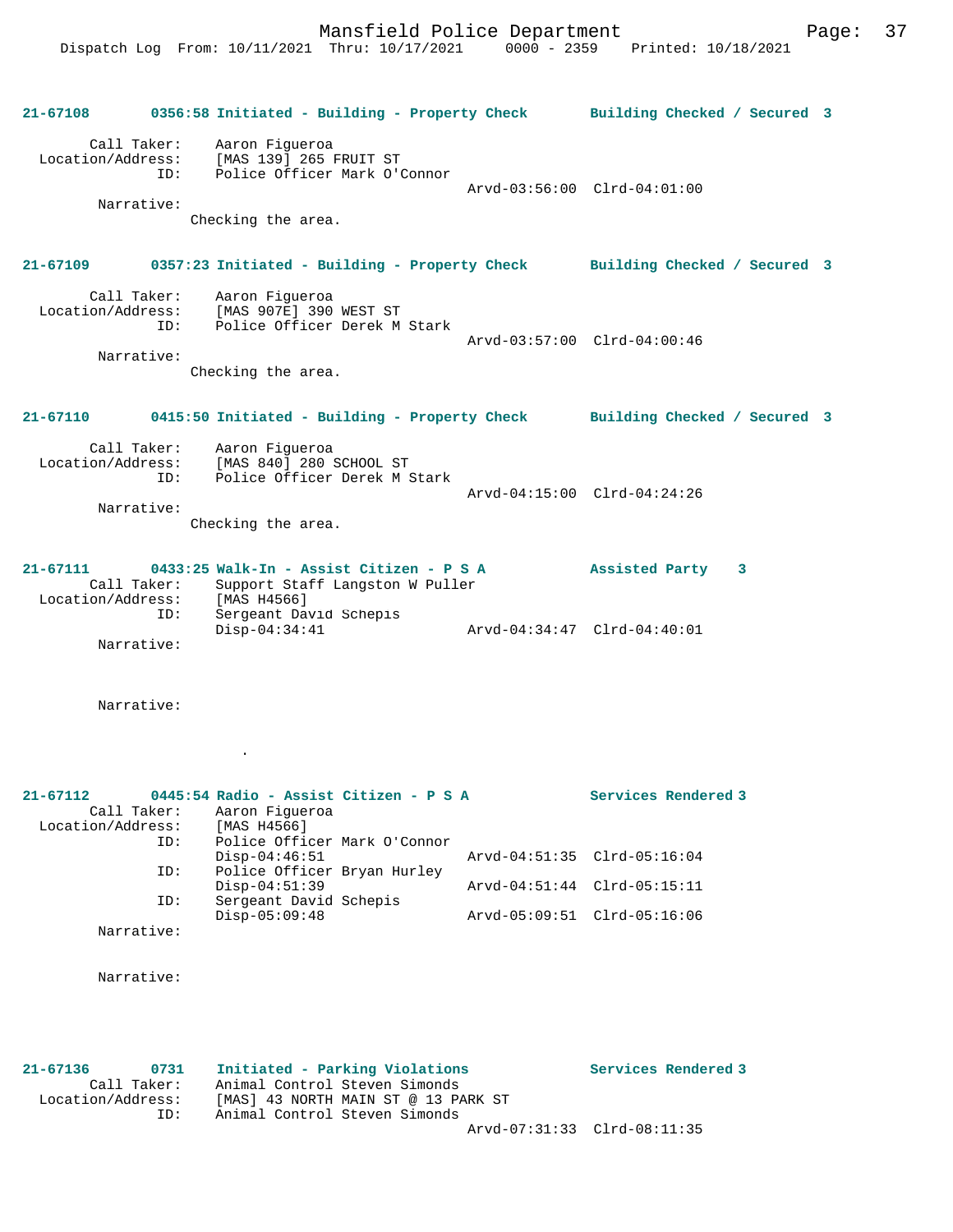Dispatch Log From: 10/11/2021 Thru: 10/17/2021

 Narrative: checking area for parking violations **21-67154 0842:53 Phone - Suspicious Actv / Persn / Veh Services Rendered 2**  Call Taker: Jennifer Napolitano<br>Location/Address: [MAS] 3 MAVERICK DR Address: [MAS] 3 MAVERICK DR @ 1441 WEST ST<br>Vehicle: BLU 2010 NISS ALTIMA Req: PC MA 4 Vehicle: BLU 2010 NISS ALTIMA Reg: PC MA 45HP56 VIN: 1N4AL2AP3AN444891 Narrative: Vehicle parked on the corner for a couple days. No one around or in it that he can tell. Narrative: M12 reports he has responded for that vehicle, not a road hazard and spoke to the RO of the vehicle. Their driveway was just redone and parks it on the street for the time being. **21-67160 0909:12 Initiated - Building - Property Check Building Checked / Secured 3** Call Taker: Josesph Shebertes Location/Address: [MAS 911A] 20 CHURCH ST ID: Police Officer Joshua S Ellender Arvd-09:09:00 Clrd-09:12:13 Narrative: Checking the area. **21-67161 0912:18 Initiated - Building - Property Check Building Checked / Secured 3** Call Taker: Josesph Shebertes Location/Address: [MAS 441] 29 DEAN ST Police Officer Joshua S Ellender Arvd-09:12:00 Clrd-09:16:09 Narrative: Checking the area. **21-67162 0913:59 Initiated - Building - Property Check Building Checked / Secured 3** Call Taker: Josesph Shebertes Location/Address: [MAS 840] 280 SCHOOL ST ID: Police Officer Gregg S Kennedy Arvd-09:13:00 Clrd-09:31:27 Narrative: Checking the area. **21-67171 1003:06 Initiated - Building - Property Check Building Checked / Secured 3** Call Taker: Josesph Shebertes Location/Address: [MAS 1016] 4 ERICK RD Police Officer Mark O'Connor Arvd-10:03:00 Clrd-10:09:39 Narrative: Checking the area. **21-67172 1003:18 Radio - LE Team Activation Investigated - Report Taken 1** Call Taker: Support Staff Matthew Todesco<br>Location/Address: [MAS 451B] 500 EAST ST Ess: [MAS 451B] 500 EAST ST<br>ID: Police Officer Joshua ID: Police Officer Joshua S Ellender Disp-10:04:13 Arvd-10:04:17 Clrd-16:45:43 Narrative: Sgt Schepis and Ofc Ellender are responding for a METRO call out. Refer To Incident: 21MAS-1133-OF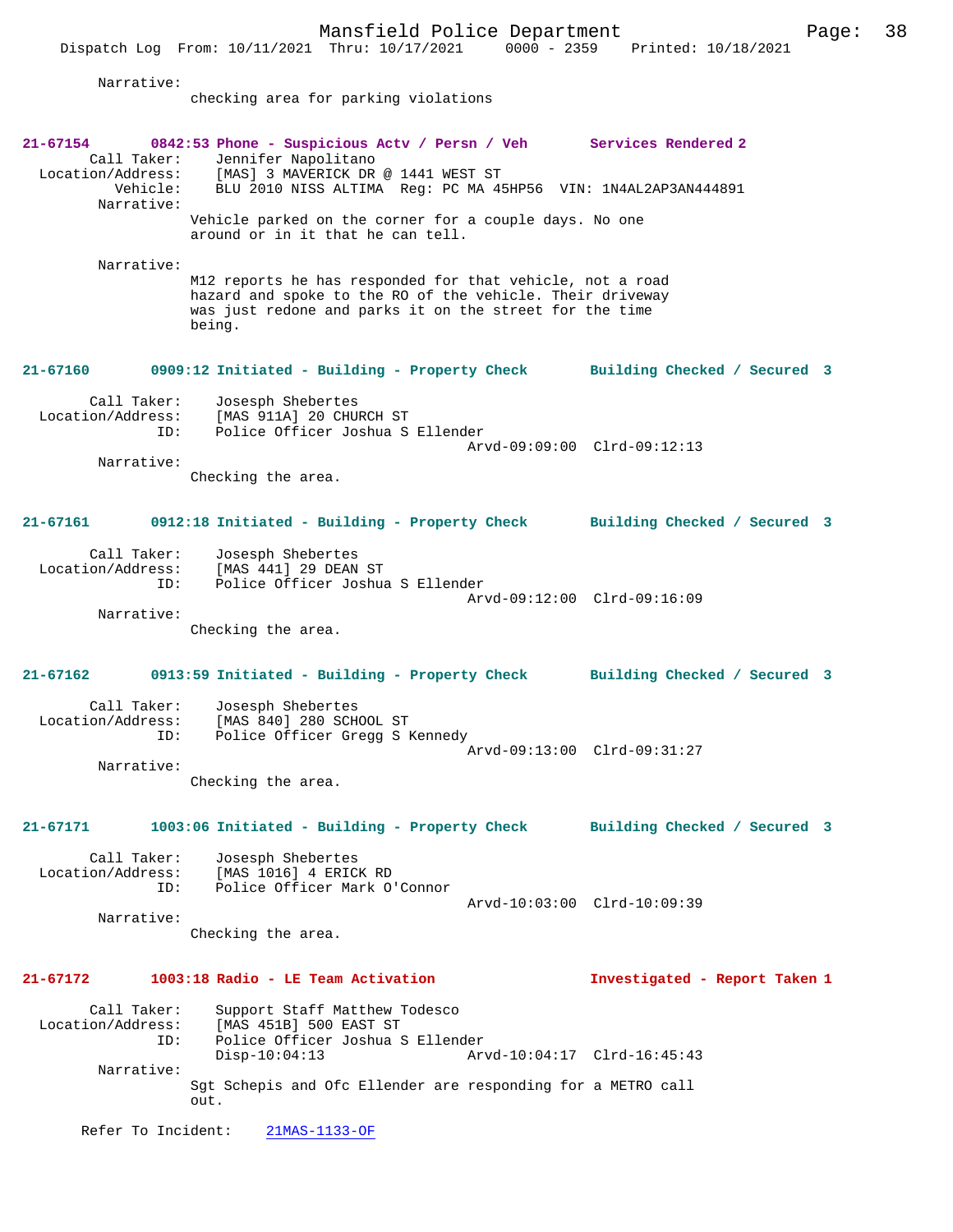Dispatch Log From: 10/11/2021 Thru: 10/17/2021 0000 - 2359 Printed: 10/18/2021 **21-67174 1006 Initiated - Speed Trailer/Signs Deployed Services Rendered 3**  Call Taker: Police Officer David W Kinahan Location/Address: [MAS 1008] 1 OLD COLONY WAY Apt. #105 ID: Police Officer David W Kinahan Arvd-10:07:21 Clrd-10:07:40 Narrative: Speed Trailer deployed **21-67177 1026:37 Initiated - Building - Property Check Building Checked / Secured 3** Call Taker: Josesph Shebertes<br>Location/Address: [MAS 4] 31 HAMPSH ess: [MAS 4] 31 HAMPSHIRE ST<br>ID: Police Officer Gregg S K Police Officer Gregg S Kennedy Arvd-10:26:00 Clrd-10:42:59 Narrative: Checking the area. **21-67178 1046:45 Initiated - Motor Vehicle Stop Citation / Warning Issued 3** Call Taker: Josesph Shebertes Location/Address: [MAS 12] 250 EAST ST ID: Sergeant Robert S Pierce Arvd-10:46:00 Clrd-10:54:00 Vehicle: BLK 2015 HOND UT PILOT Reg: PC MA 1EP792 VIN: 5FNYF4H34FB063068 Narrative: MVST Narrative: Citation issued to the registered owner **21-67181 1047 Initiated - Speed Trailer/Signs Deployed Services Rendered 3**  Call Taker: Police Officer David W Kinahan Location/Address: [MAS H5366] 114 ESSEX ST ID: Police Officer David W Kinahan Arvd-10:48:53 Clrd-10:52:14 Narrative: Remove Speed Signs from the Area. **21-67179 1048 Initiated - Parking Violations Services Rendered 3**  Call Taker: Animal Control Steven Simonds Location/Address: [MAS] 242 NORTH MAIN ST @ 16 OLD COLONY WAY ID: Animal Control Steven Simonds Arvd-10:48:33 Clrd-12:12:13 Narrative: checking area for parking violations Narrative: tagged CT AP76969 on Rumford Ave for overtime parking **21-67183 1054:25 Initiated - Building - Property Check Building Checked / Secured 3** Call Taker: Savannah Karch Location/Address: [MAS 2] 60 FORBES BLVD ID: Police Officer Gregg S Kennedy Arvd-10:54:00 Clrd-11:00:06 Narrative: Checking the area. **21-67197 1229:20 911 - 911 Hang-ups & Verifications Confirmed misdial/Accdntl Call 2**  Call Taker: MATTHEW BOMES Location/Address: [MAS 871] 789 EAST ST

ID: Detective Sgt Donald MacLean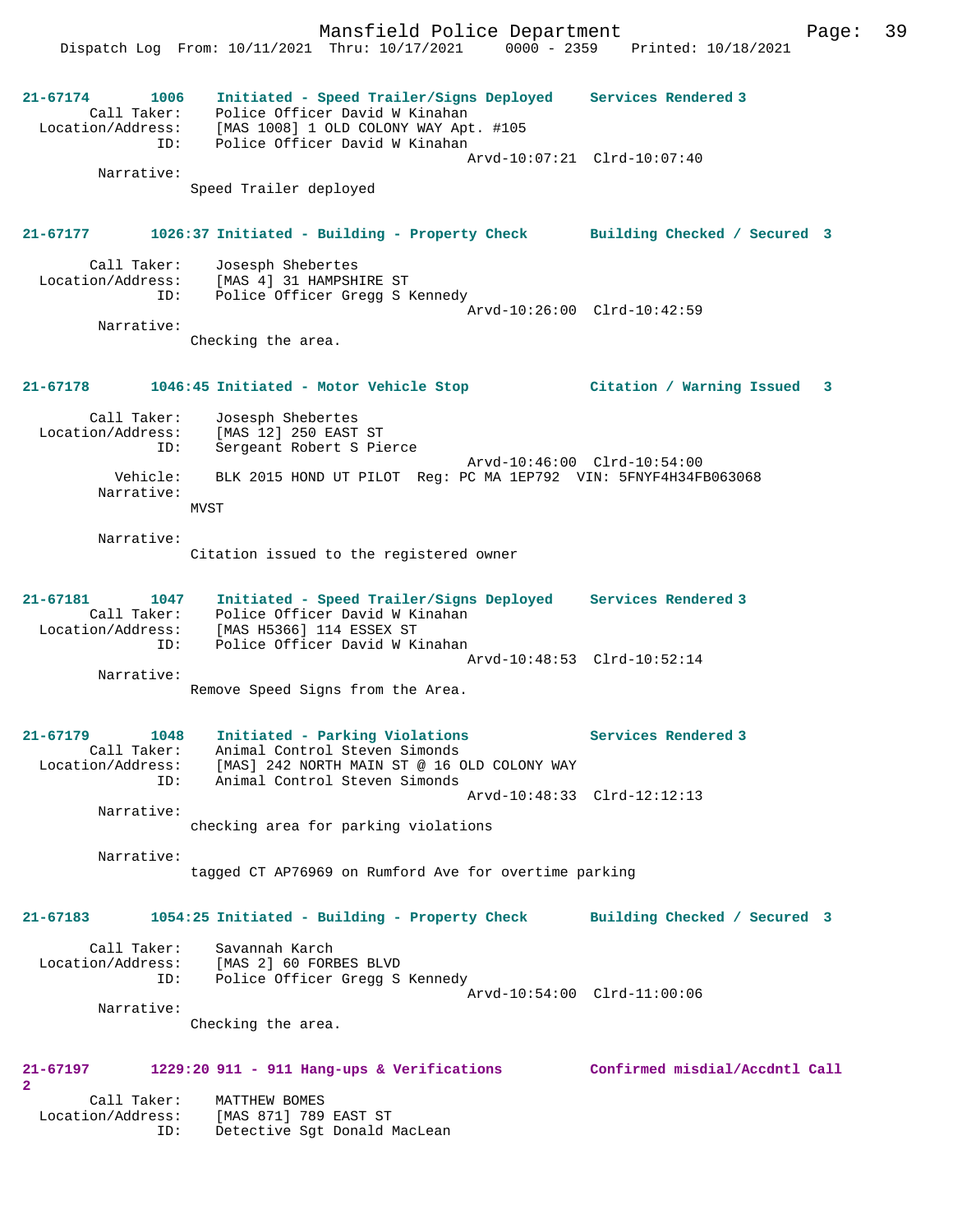|                                                                       | Mansfield Police Department<br>Dispatch Log From: 10/11/2021 Thru: 10/17/2021 0000 - 2359 Printed: 10/18/2021                                                                                            |                                                    | Page:        | 40 |
|-----------------------------------------------------------------------|----------------------------------------------------------------------------------------------------------------------------------------------------------------------------------------------------------|----------------------------------------------------|--------------|----|
| Narrative:                                                            | $Disp-12:34:09$<br>Checking on a 911 hang up.<br>Contact made?: $y$<br>Cellphone? $(y/n):y$<br>Uncertainty radius: 9 meters<br>party having problems with her phone                                      |                                                    |              |    |
| $21 - 67201$<br>ID:                                                   | 1252:43 Initiated - Follow up Investigation<br>Call Taker: Jennifer Napolitano<br>Location/Address: [MAS 12] 250 EAST ST<br>Detective Kenneth E Wright                                                   | Incident Report 3                                  |              |    |
|                                                                       |                                                                                                                                                                                                          | Arvd-12:52:00 Clrd-15:38:16                        |              |    |
| Narrative:                                                            | Conducting a follow up in the area to a previously reported<br>incident.                                                                                                                                 |                                                    |              |    |
| Refer To Field Int:                                                   | $21MAS-97-FI$                                                                                                                                                                                            |                                                    |              |    |
| 21-67204                                                              | $1310:08$ 911 - 911 Hang-ups & Verifications                                                                                                                                                             | Unfounded/Unverifed                                | $\mathbf{2}$ |    |
| Call Taker:<br>ID:<br>Narrative:                                      | MATTHEW BOMES<br>Location/Address: [MAS] 110 FORBES BLVD<br>Sergeant Robert S Pierce<br>$Disp-13:13:07$<br>Checking on a 911 hang up.<br>Contact made?:n<br>Cellphone? $(y/n):y$                         | Arvd-13:15:45 Clrd-13:19:36                        |              |    |
| Narrative:                                                            | Uncertainty radius: 9 meters<br>spoke to a couple employees, no emergencies. will be clr.                                                                                                                |                                                    |              |    |
| 21-67211                                                              | 1354:09 911 - 911 Hang-ups & Verifications Confirmed misdial/Accdntl Call                                                                                                                                |                                                    |              |    |
| $\mathbf{2}$<br>Call Taker:<br>Location/Address:<br>ID:               | MATTHEW BOMES<br>[MAS 862A] 1108 SCHOOL ST<br>Sergeant Robert S Pierce<br>$Disp-13:58:28$                                                                                                                | Arvd-14:04:31 Clrd-14:25:29                        |              |    |
| Narrative:                                                            | Checking on a 911 hang up.<br>Contact made?: yes spoke to peggy<br>Cellphone? $(y/n):n$<br>Uncertainty radius:<br>$781 - 622 - 4567$<br>spoke with the party, she stated no one called from there        |                                                    |              |    |
|                                                                       |                                                                                                                                                                                                          |                                                    |              |    |
| $21 - 67220$<br>Call Taker:<br>Location/Address:<br>ID:<br>Narrative: | 1416:30 Phone - 911 Hang-ups & Verifications<br>Jennifer Napolitano<br>[MAS 10C] 305 FORBES BLVD<br>Police Officer Gregg S Kennedy<br>$Disp-14:19:33$<br>Checking on a 911 hang up.<br>Contact made?: no | Unfounded/Unverifed<br>Arvd-14:25:08 Clrd-14:28:08 | $\mathbf{2}$ |    |
| Narrative:                                                            | Cellphone? $(y/n): y$<br>Uncertainty radius: 65 meters<br>nothing showing all checks ok                                                                                                                  |                                                    |              |    |
|                                                                       |                                                                                                                                                                                                          |                                                    |              |    |
| $21 - 67263$                                                          | 1832:04 Initiated - Motor Vehicle Stop                                                                                                                                                                   | Citation / Warning Issued                          | 3            |    |
| Call Taker:                                                           | Josesph Shebertes                                                                                                                                                                                        |                                                    |              |    |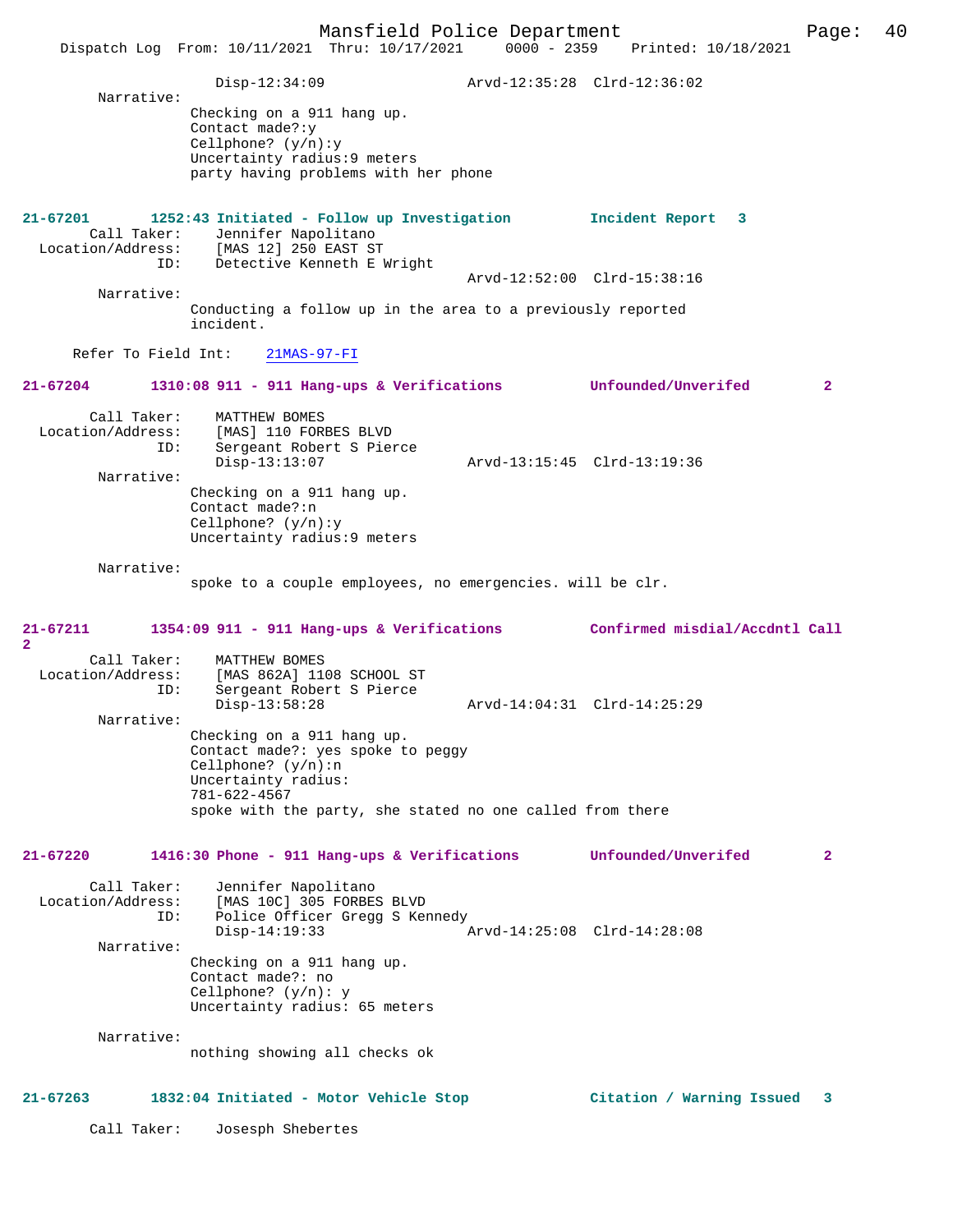Mansfield Police Department Page: 41 Dispatch Log From: 10/11/2021 Thru: 10/17/2021 0000 - 2359 Printed: 10/18/2021 Location/Address: [MAS] COPELAND DR ID: Police Officer Joshua S Ellender Arvd-18:32:00 Clrd-18:35:08 Vehicle: WHI 2018 JEEP WRANGLER Reg: PC MA 2AMK43 VIN: 1C4HJWEG9JL829268 Narrative: MVST Narrative: Citation issued for failure to stop **21-67268 1853:04 Initiated - Building - Property Check Building Checked / Secured 3** Call Taker: Matthew Cunningham Location/Address: [MAS 840] 280 SCHOOL ST ID: Police Officer Joshua S Ellender Arvd-18:53:00 Clrd-19:14:57 Narrative: Checking the area. Narrative: Area secure. **21-67270 1909:48 Initiated - Building - Property Check Building Checked / Secured 3** Call Taker: Matthew Cunningham Location/Address: [MAS 820C] 31 PLYMOUTH ST ID: Police Officer Derek M Stark Arvd-19:09:00 Clrd-19:11:49 Narrative: Checking the area. Narrative: Clear of the check **21-67280 2101:12 Initiated - Building - Property Check Building Checked / Secured 3** Call Taker: Matthew Cunningham Location/Address: [MAS 820C] 31 PLYMOUTH ST<br>ID: Police Officer Derek M Sta Police Officer Derek M Stark Arvd-21:01:00 Clrd-21:10:41 Narrative: Checking the area. **21-67292 2145:36 911 - Suspicious Actv / Persn / Veh Spoken To 2**  Call Taker: MATTHEW BOMES<br>Location/Address: [MAS] 24 WAYS [MAS] 24 WAYSIDE DR ID: Police Officer William C Trudell Disp-21:51:26 Arvd-22:17:35 Clrd-22:18:02<br>ID: Sergeant John R Armstrong Sergeant John R Armstrong<br>Disp-21:56:40 Disp-21:56:40 Arvd-21:58:26 Clrd-22:05:48<br>ID: Police Officer Joshua S Ellender ID: Police Officer Joshua S Ellender Disp-22:07:54 Arvd-22:07:58 Clrd-22:18:19 Vehicle: GRY 2006 NISS ALTIMA Reg: PC MA 1GZG78 VIN: 1N4AL11E16C196703 Vehicle: RED 2007 FORD FUSION Reg: PC MA 1ERB36 VIN: 3FAHP08Z17R120083 Narrative: caller stated there were 2 vehicles that came up his driveway 1 was a large pickup truck with LED headlights x3 people, vehicles are now on old farm road. Narrative: No vehicles found in the area, units clear. **21-67297 2209:14 Initiated - Building - Property Check Building Checked / Secured 3** Call Taker: Matthew Cunningham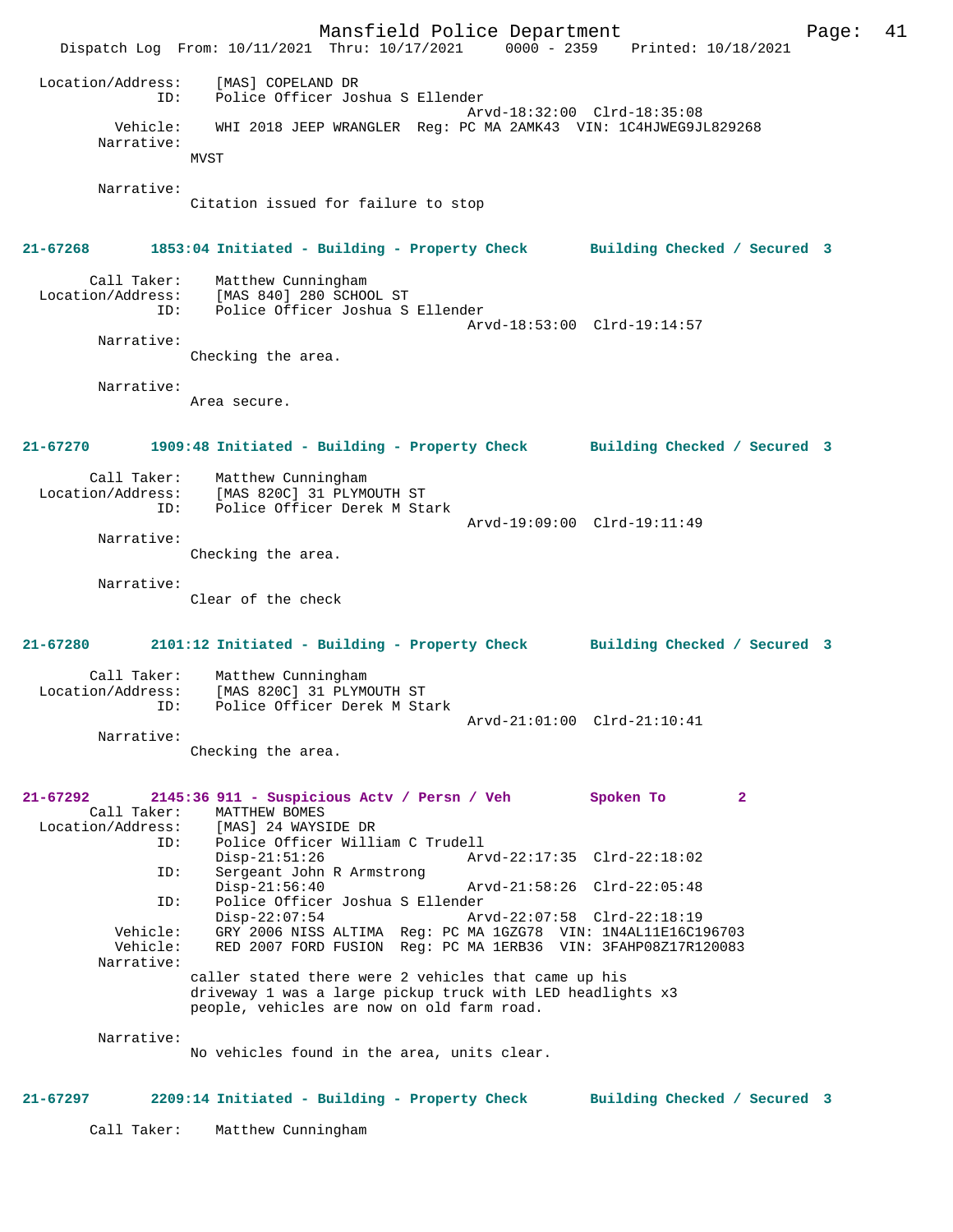Mansfield Police Department Page: 42 Dispatch Log From: 10/11/2021 Thru: 10/17/2021 0000 - 2359 Printed: 10/18/2021 Location/Address: [MAS 1002] 250 EAST ST ID: Detective Anthony R Lattanzio Arvd-22:09:00 Clrd-22:42:04 Narrative: Checking the area. **21-67300 2238:22 Initiated - Building - Property Check Building Checked / Secured 3** Call Taker: Jennifer Napolitano<br>Location/Address: [MAS 4] 31 HAMPSHIRI ess: [MAS 4] 31 HAMPSHIRE ST<br>ID: Police Officer Joshua S Police Officer Joshua S Ellender Arvd-22:38:00 Clrd-22:42:16 Narrative: Checking the area. **For Date: 10/16/2021 - Saturday 21-67316 0032:55 911 - Noise Complaint Building Checked / Secured 2** Call Taker: JEFFREY KEEFE<br>Vicinity of: [NON] 410 SOU [NON] 410 SOUTH WORCESTER ST ID: Patrolman John P WorrallJ Disp-00:36:39 Arvd-01:00:22 Clrd-01:00:26<br>TD: Executive Lieutepant Erancis W Archer JP Executive Lieutenant Francis W Archer JR<br>Disp-00:54:39 Arvd-00:54: Disp-00:54:39 Arvd-00:54:41 Clrd-00:54:48 Narrative: Cp reported a truck in the area making loud noises. **21-67318 0034:59 Phone - Noise Complaint Building Checked / Secured 2** Call Taker: JEFFREY KEEFE<br>Vicinity of: [MAS 417] 15 B of: [MAS 417] 15 FRANCIS AVE Apt. #15<br>ID: Executive Lieutenant Francis W Are ID: Executive Lieutenant Francis W Archer JR Disp-00:48:10 Arvd-00:49:28 Clrd-00:53:09 Narrative: CP reported third floor out on the patio. Making loud noises. Narrative: advised oic, no FPD units available. M1 advised to stack the call. Narrative: ML1 responding. **21-67340 0138:40 Initiated - Follow up Investigation Building Checked / Secured 3** Call Taker: Stephen Martell<br>Location/Address: [MAS 65] 30 CHA ess: [MAS 65] 30 CHAUNCY ST<br>ID: Police Officer Meghan ] Police Officer Meghan Birnie Arvd-01:38:00 Clrd-01:39:35 Narrative: Conducting a follow up in the area to a previously reported incident. Checked the area of cumberland farms and mobile, spoke to the staff. No one matching the B&E suspect in the area tonight. **21-67350 0220:01 Initiated - Building - Property Check Building Checked / Secured 3** Call Taker: Stephen Martell<br>Location/Address: [MAS 820C] 31 P ess: [MAS 820C] 31 PLYMOUTH ST<br>ID: Police Officer William C . Police Officer William C Trudell Arvd-02:20:00 Clrd-02:30:19 Narrative: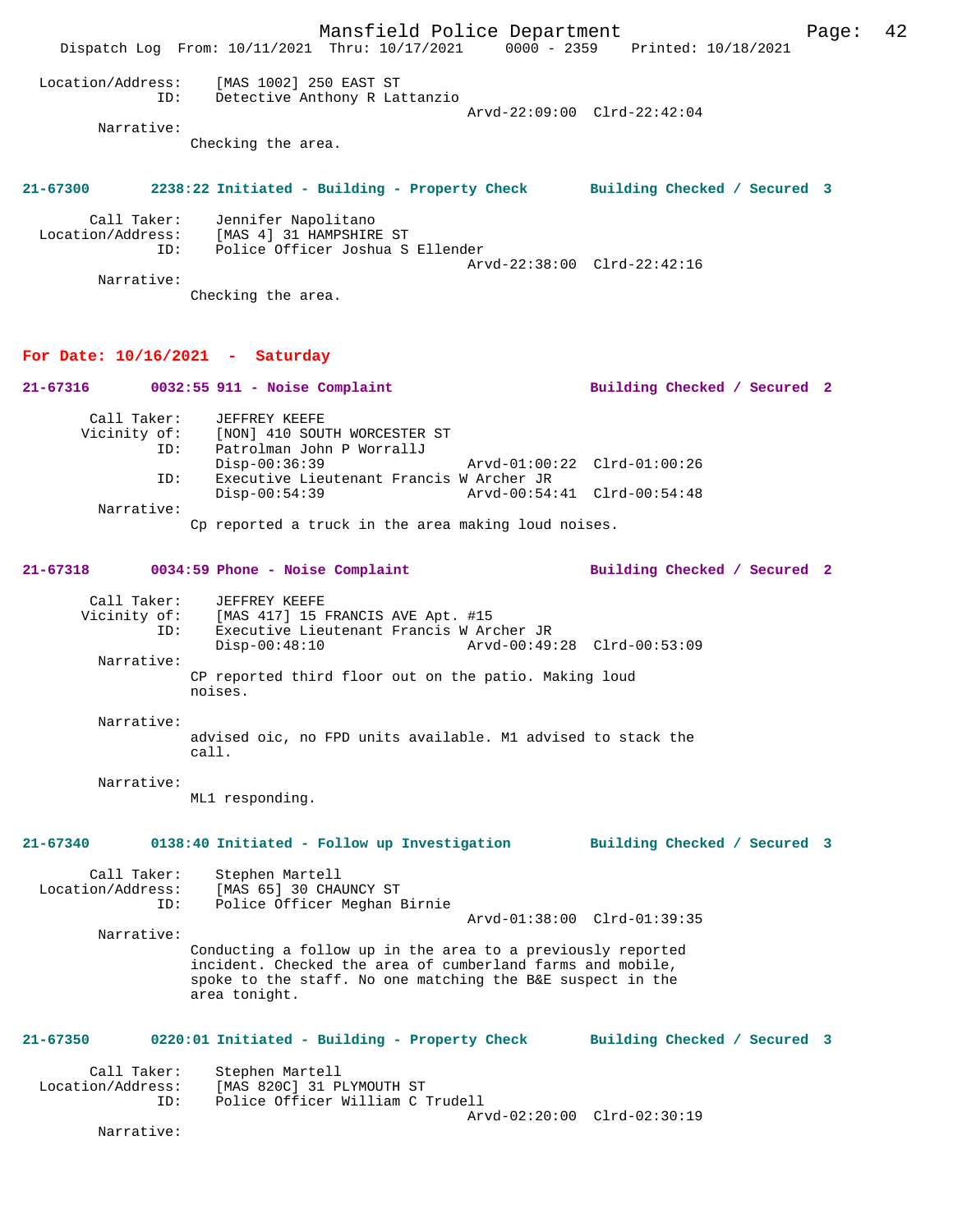Mansfield Police Department Fage: 43 Dispatch Log From: 10/11/2021 Thru: 10/17/2021 0000 - 2359 Printed: 10/18/2021 Checking the area. **21-67356 0306:48 Initiated - Building - Property Check Building Checked / Secured 3** Call Taker: Stephen Martell Location/Address: [MAS 1002] 250 EAST ST<br>TD: Police Officer Meghan I Police Officer Meghan Birnie Arvd-03:06:00 Clrd-03:17:14 Narrative: Checking the area.\ **21-67357 0308:16 911 - 911 Hang-ups & Verifications Building Checked / Secured 2** Call Taker: JEFFREY KEEFE<br>Vicinity of: [MAS 127F] 31 [MAS 127F] 31 SUFFOLK RD ID: Police Officer Mark O'Connor Disp-03:10:02 Arvd-03:17:24 Clrd-03:21:56 Narrative: Checking on a 911 hang up. Contact made?: None Cellphone? (y/n): 911 only phone Uncertainty radius: 28 meters Narrative: appears to be no emergency in the area, no one attempted to flag the unit down. Unit clear. **21-67358 0321:10 Initiated - Building - Property Check Building Checked / Secured 3** Call Taker: Stephen Martell<br>Location/Address: [MAS 982] 111 H Location/Address: [MAS 982] 111 HOPE ST ID: Police Officer Meghan Birnie Arvd-03:21:00 Clrd-03:26:13 Narrative: Checking the area. **21-67359 0324:36 Initiated - Building - Property Check Building Checked / Secured 3** Call Taker: Stephen Martell Location/Address: [MAS 2] 60 FORBES BLVD ID: Police Officer Mark O'Connor Arvd-03:24:00 Clrd-03:28:19 Narrative: Checking the area. **21-67360 0328:25 Initiated - Building - Property Check Building Checked / Secured 3** Call Taker: Stephen Martell<br>Location/Address: [MAS 4] 31 HAMP ess: [MAS 4] 31 HAMPSHIRE ST<br>ID: Police Officer Mark O'Co Police Officer Mark O'Connor Arvd-03:28:00 Clrd-03:34:00 Narrative: Checking the area. **21-67362 0339:07 Initiated - Building - Property Check Building Checked / Secured 3** Call Taker: Stephen Martell Location/Address: [MAS 139] 265 FRUIT ST ID: Police Officer Meghan Birnie Arvd-03:39:00 Clrd-03:45:36 Narrative: Checking the area.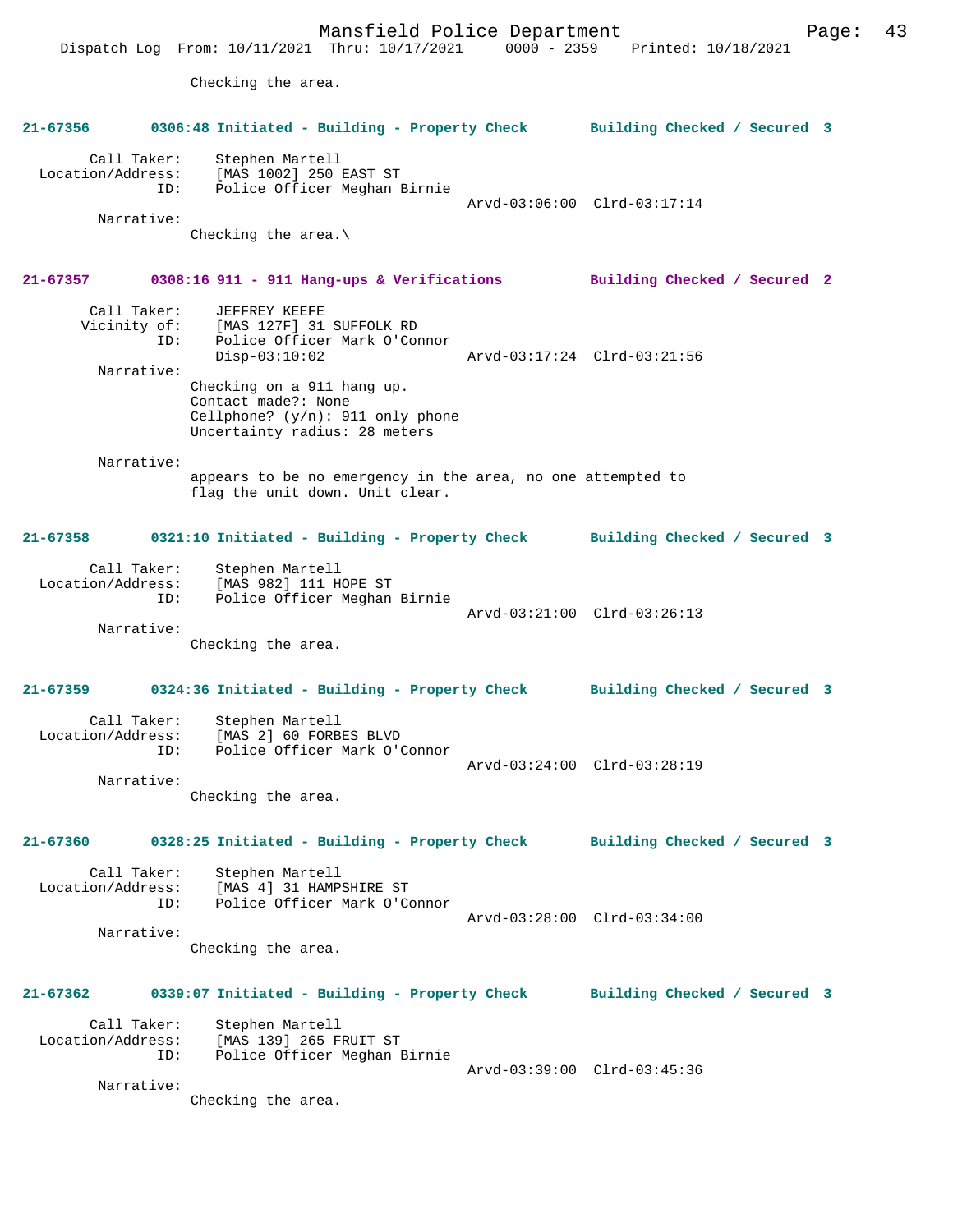Mansfield Police Department Form Page: 44 Dispatch Log From: 10/11/2021 Thru: 10/17/2021 0000 - 2359 Printed: 10/18/2021 **21-67363 0349:33 Initiated - Building - Property Check Building Checked / Secured 3** Call Taker: Stephen Martell Location/Address: [MAS] OAK ST ID: Police Officer Mark O'Connor Arvd-03:49:00 Clrd-03:57:13 Narrative: Checking the area. **21-67364 0401:58 Initiated - Building - Property Check Building Checked / Secured 3** Call Taker: Stephen Martell Location/Address: [MAS 927] 50 PLYMOUTH ST<br>TD: Police Officer Mark O'Con Police Officer Mark O'Connor Arvd-04:01:00 Clrd-04:16:36 Narrative: Checking the area. **21-67366 0404:31 Initiated - Building - Property Check Building Checked / Secured 3** Call Taker: Stephen Martell Location/Address: [MAS 1016] 4 ERICK RD ID: Police Officer Meghan Birnie Arvd-04:04:00 Clrd-04:09:15 Narrative: Checking the area. **21-67367 0409:25 Initiated - Building - Property Check Building Checked / Secured 3** Call Taker: Stephen Martell Location/Address: [MAS] MYSTIC LN ID: Police Officer Meghan Birnie Arvd-04:09:00 Clrd-04:12:25 Narrative: Checking the area. **21-67368 0410:42 Initiated - Building - Property Check Building Checked / Secured 3** Call Taker: Stephen Martell Location/Address: [MAS 281A] 1 CROCKER ST ID: Police Officer Derek M Stark Arvd-04:10:00 Clrd-04:24:31 Narrative: Checking the area. **21-67369 0416:44 Initiated - Building - Property Check Building Checked / Secured 3** Call Taker: Stephen Martell Location/Address: [MAS 840] 280 SCHOOL ST Police Officer Mark O'Connor Arvd-04:16:00 Clrd-04:27:38 Narrative: Checking the area.\ **21-67370 0417:56 Initiated - Building - Property Check Building Checked / Secured 3** Call Taker: Stephen Martell Location/Address: [MAS 820C] 31 PLYMOUTH ST ess. I'm own, it is not the contract of the police Officer William C Trudell Arvd-04:17:00 Clrd-04:52:12 Narrative: Checking the area.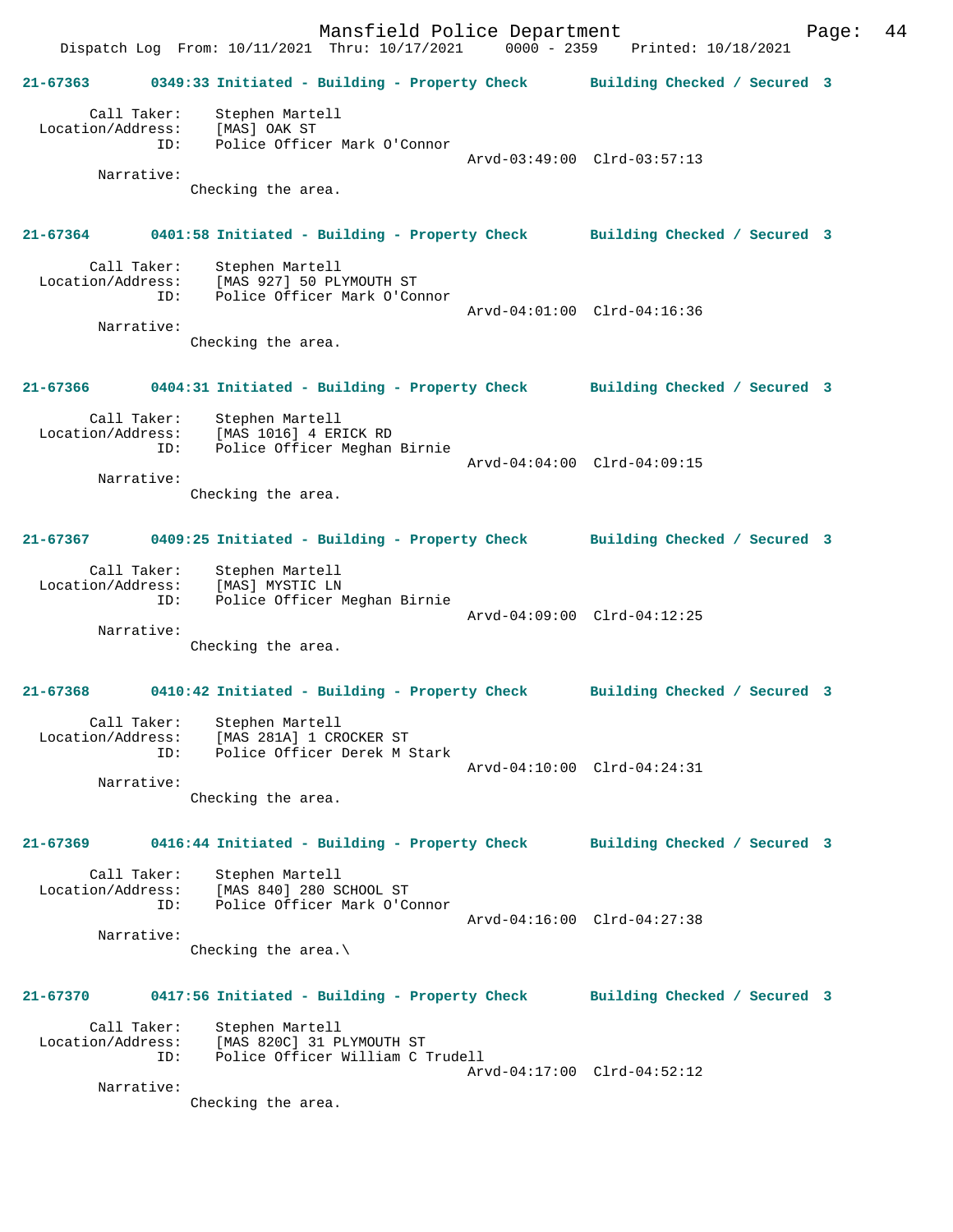Mansfield Police Department Page: 45 Dispatch Log From: 10/11/2021 Thru: 10/17/2021 **21-67372 0613:31 Initiated - Building - Property Check Building Checked / Secured 3** Call Taker: Stephen Martell<br>Location/Address: [MAS 820C] 31 P [MAS 820C] 31 PLYMOUTH ST ID: Police Officer William C Trudell Arvd-06:13:00 Clrd-06:28:06 Narrative: Checking the area. **21-67380 0716:50 Phone - 911 Hang-ups & Verifications Confirmed misdial/Accdntl Call 2**  Call Taker: Kerri Bishop<br>Location/Address: [MAS H2123] ess: [MAS H2123] 516 FRUIT ST<br>ID: Sergeant John R Armstrong Sergeant John R Armstrong<br>Disp-07:20:00 Disp-07:20:00 Arvd-07:24:21 Clrd-07:26:20 ID: Police Officer Meghan Birnie Disp-07:20:05 Arvd-07:24:38 Clrd-07:26:22 Narrative: Checking on a 911 hang up. Contact made?: no answer on call back, picked up and hung up on second try Cellphone? (y/n): y Uncertainty radius: 19 meters Narrative: Spoke to homewoner, stated it was her 2 yo son. **21-67384 0909:56 Initiated - Building - Property Check Building Checked / Secured 3** Call Taker: Ryan O'Rourke Location/Address: [MAS 820C] 31 PLYMOUTH ST Detective Patrick J Pennie Arvd-09:09:00 Clrd-09:21:40 Narrative: Checking the area. **21-67387 0941:31 Initiated - Motor Vehicle Stop Citation / Warning Issued 3** Call Taker: Ryan O'Rourke<br>Location/Address: [MAS] 1814 WES [MAS] 1814 WEST ST @ 6 OLD FARM RD ID: Police Officer Gregg S Kennedy Arvd-09:41:00 Clrd-09:46:45 Vehicle: GRY 2019 SUBA IMPREZ Reg: PC MA 1NMK95 VIN: 4S3GKAM65K3622673 Narrative: mv stop. Narrative: citation issued to the RO for speed. **21-67389 0943:24 Phone - 911 Hang-ups & Verifications Confirmed misdial/Accdntl Call 2**  Call Taker: William Casey<br>Location/Address: [MAS H5556] 1 ess: [MAS H5556] 14 HIDDEN LN<br>TD: Police Officer David J Pe Police Officer David J Pepicelli Disp-09:44:51 Clrd-09:46:04 Narrative: Checking on a 911 hang up. Contact made?:NA made contact with party stated it was accidental Cellphone? (y/n):yes Uncertainty radius: Narrative: No response.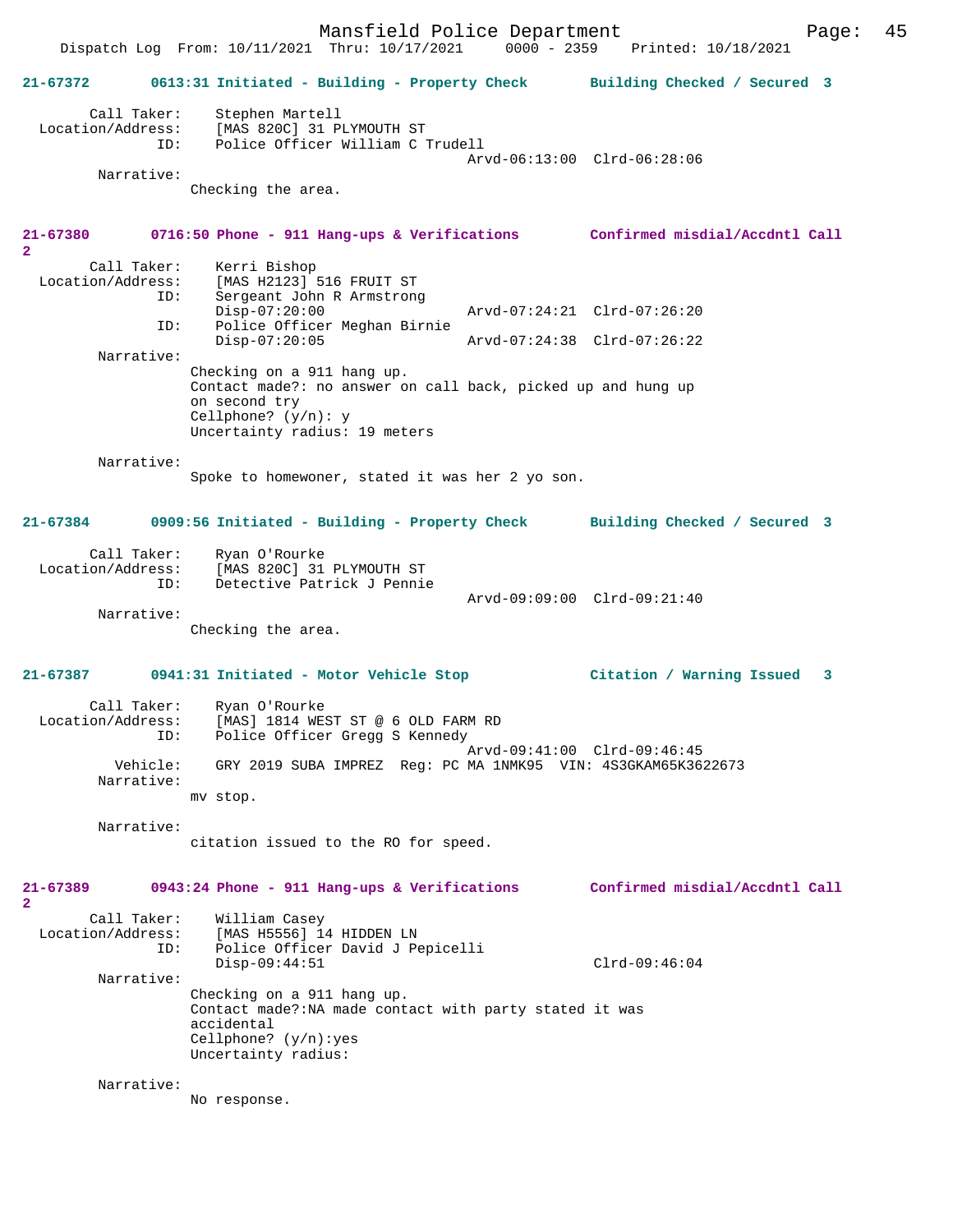Dispatch Log From: 10/11/2021 Thru: 10/17/2021 0000 - 2359 Printed: 10/18/2021 **21-67392 0951:42 Initiated - Motor Vehicle Stop Citation / Warning Issued 3** Call Taker: Ryan O'Rourke Vicinity of: [MAS] RTE 140 NB ID: Police Officer David J Pepicelli Arvd-09:51:00 Clrd-10:02:37 Vehicle: GRY 2020 HOND ACCORD Reg: PC MA 6AC679 VIN: 1HGCV1F19LA103986 Narrative: mv stop for expired reg. Narrative: Operator will renew road side. **21-67394 1004:10 Initiated - Building - Property Check Building Checked / Secured 3** Call Taker: Ryan O'Rourke Location/Address: [MAS 1002] 250 EAST ST ID: Police Officer Michael T Fitzgerald Arvd-10:04:00 Clrd-10:13:43 Narrative: Checking the area. **21-67398 1020:29 Initiated - Motor Vehicle Stop Citation / Warning Issued 3** Call Taker: Ryan O'Rourke Vicinity of: [MAS 25A] 355 NORTH MAIN ST<br>ID: Police Officer David J Pepic Police Officer David J Pepicelli Arvd-10:20:00 Clrd-10:33:13 ID: Police Officer Gregg S Kennedy<br>Disp-10:22:24 Disp-10:22:24 Arvd-10:23:39 Clrd-10:27:24 Vehicle: GRY 2015 LEXS ES350 Reg: PC MA 7VE368 VIN: JTHBK1GG5F2192166 Narrative: mv stop. **21-67400 1026:11 Initiated - Building - Property Check Building Checked / Secured 3**

Call Taker: Ryan O'Rourke Vicinity of: [MAS 417] 9 FRANCIS AVE<br>ID: [Dolice Officer Michael I Police Officer Michael T Fitzgerald Arvd-10:26:00 Clrd-10:34:07 Narrative:

Checking the area.

**21-67401 1027:35 Phone - Assist Other Agency Referred to Other Agency 3**

 Call Taker: Ryan O'Rourke Location/Address: [MAS] FORBES BLVD ID: Police Officer Gregg S Kennedy Disp-10:28:27 Arvd-10:28:31 Clrd-11:01:47 ID: Police Officer David J Pepicelli Disp-10:33:28 Arvd-10:33:30 Clrd-10:53:23 Vehicle: GRY 2019 HYUN 4D ELANTRA Reg: NY JGU8487 VIN: 5NPD84LF2KH473146 Narrative: assisting Foxborough PD with a hit and run.

Narrative:

M14 requesting a Rescue to evaluate female party.

Narrative:

M11 will be checking the surrounding streets for plates possibly in the roadway.

Narrative:

M11 rpts accident occured at Forbes and Commercial, unable to locate a license plate.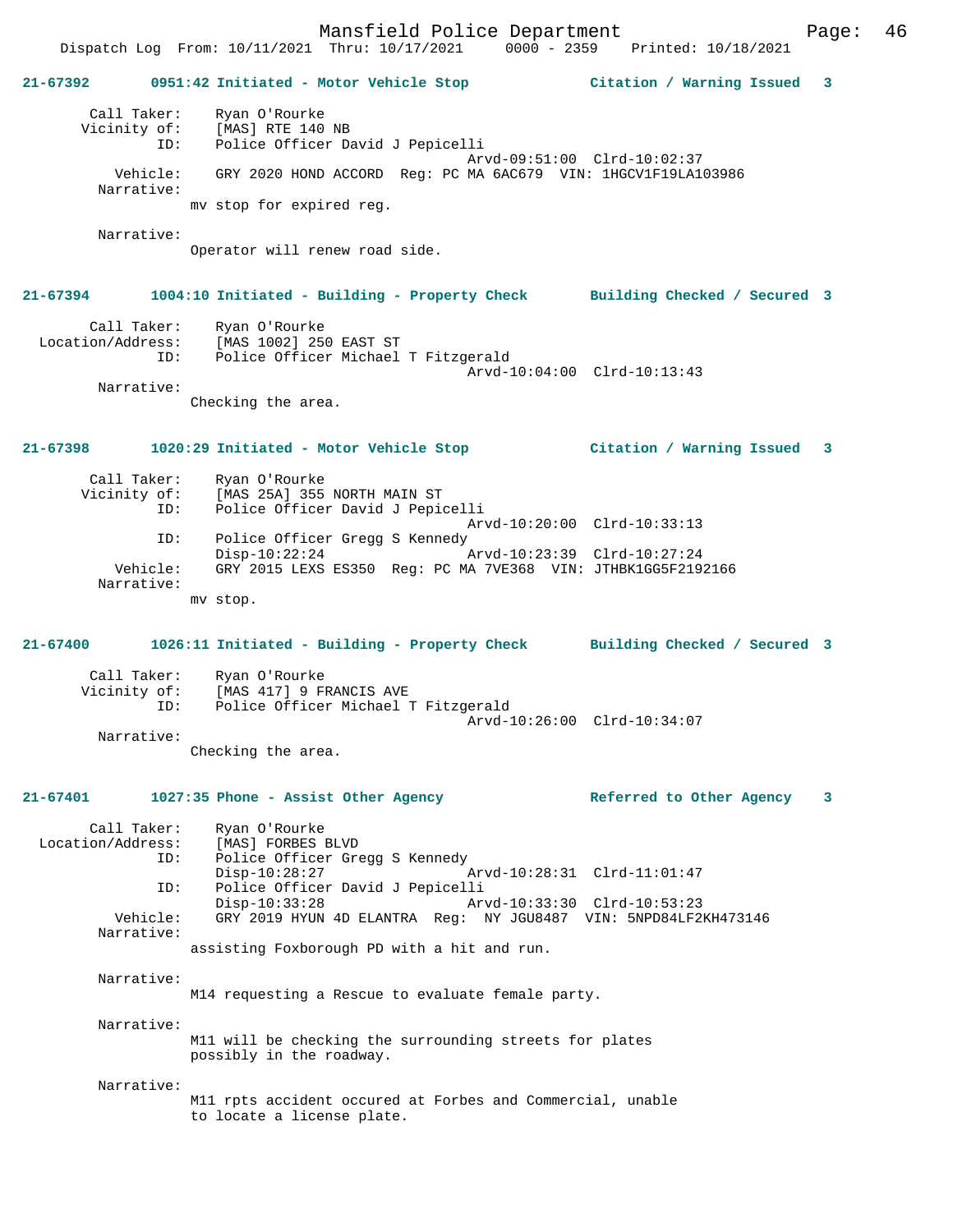**21-67409 1128:48 Initiated - Building - Property Check Building Checked / Secured 3** Call Taker: Ryan O'Rourke Vicinity of: [MAS] 4 ERICK RD @ 15 BONNEY LN ID: Police Officer Michael T Fitzgerald Arvd-11:28:00 Clrd-11:36:48 Narrative: Checking the area. **21-67410 1130:12 Initiated - Building - Property Check Building Checked / Secured 3** Call Taker: Ryan O'Rourke Location/Address: [MAS 820C] 31 PLYMOUTH ST ID: Detective Patrick J Pennie Arvd-11:30:00 Clrd-11:45:19 Narrative: Checking the area. **21-67413 1149:37 Initiated - Motor Vehicle Stop Citation / Warning Issued 3** Call Taker: Ryan O'Rourke Vicinity of: [MAS] 99 SOUTH MAIN ST @ 35 SPRING ST ID: Police Officer Michael T Fitzgerald Arvd-11:49:00 Clrd-11:53:06 Vehicle: BLU 2005 SUBA LEGACY Reg: PC MA 812VK7 VIN: 4S3BL676756212587 Narrative: mv stop. Narrative: citation to the RO for failure to inspect. **21-67415 1154:37 Phone - Assist Citizen - P S A Spoken To 3**  Call Taker: Support Staff Thomas Plunkett Location/Address: [MAS H4155] 12 COUNTY ST ID: Police Officer David J Pepicelli Arvd-11:57:50 Clrd-12:00:35 Narrative: CP requested extra patrols at his address and garage after the occupants of the house heard noices in the garage. Speaking with Ofc. Pepicelli Narrative: CP reports suspicious activity at and around garage last night. Believes someone was in and around garage, motion sensors activated. CP out of town and doesn't wish to file a report at this time. Requests extra patrols between midnight and 0500 hrs in the area of 12 and 14 County St. **21-67418 1203:58 Initiated - Building - Property Check Building Checked / Secured 3** Call Taker: Ryan O'Rourke Vicinity of: [MAS 944C100] 905 SOUTH MAIN ST Apt. #100 ID: Police Officer Gregg S Kennedy Arvd-12:03:00 Clrd-12:09:28 Narrative: Checking the area. **21-67422 1245:22 Initiated - Motor Vehicle Stop Citation / Warning Issued 3** Call Taker: Ryan O'Rourke<br>Location/Address: [MAS] 18 NORTH ess: [MAS] 18 NORTH MAIN ST @ 12 HIGH ST<br>ID: Police Officer David J Pepicelli Police Officer David J Pepicelli Arvd-12:45:00 Clrd-12:51:06 Vehicle: BLU 2015 BMW 320 Reg: PC MA 1TWE56 VIN: WBA3C3C53FP663461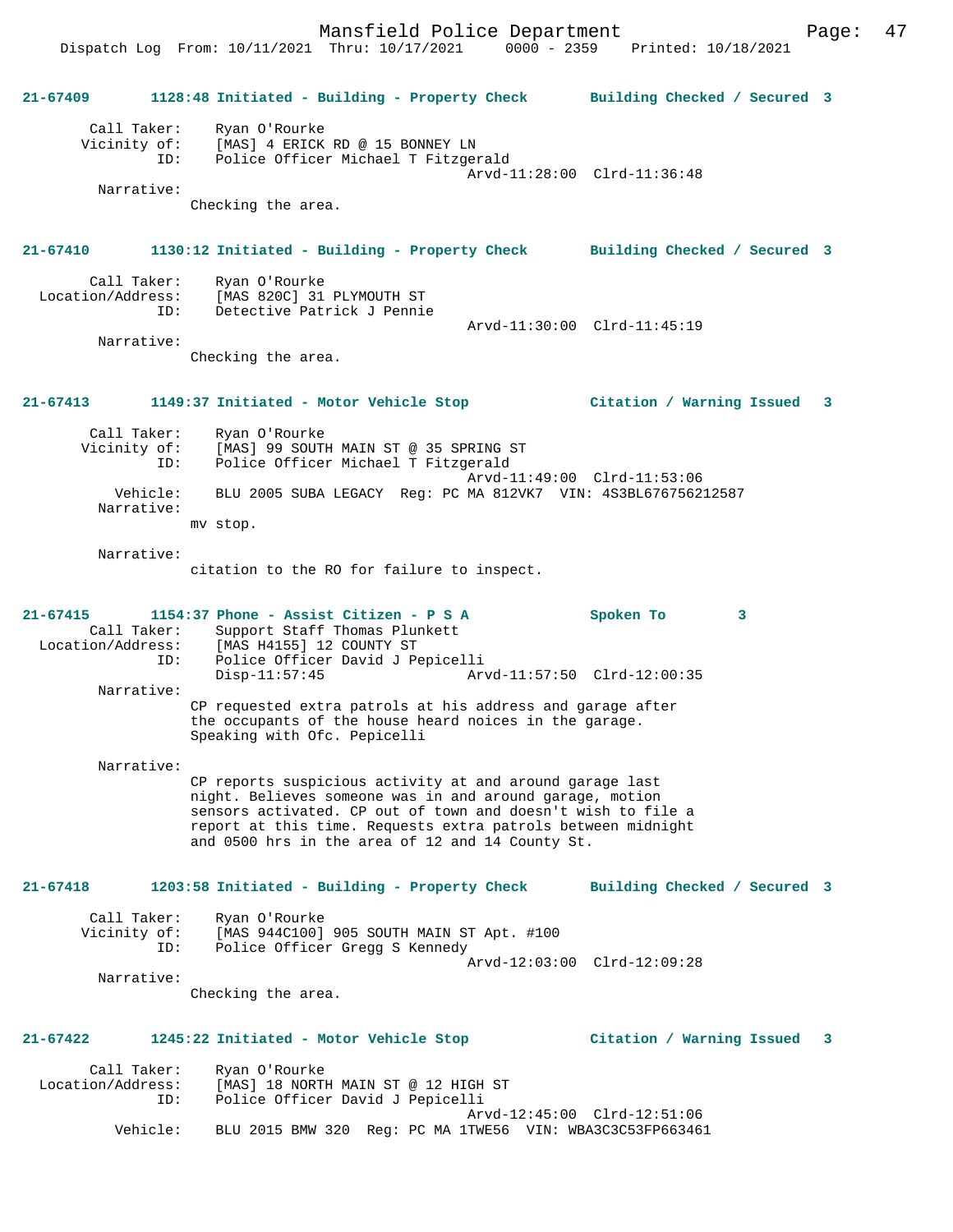|                                                       | Mansfield Police Department<br>Dispatch Log From: 10/11/2021 Thru: 10/17/2021                                                                                                            | Page:<br>0000 - 2359 Printed: 10/18/2021 | 48 |
|-------------------------------------------------------|------------------------------------------------------------------------------------------------------------------------------------------------------------------------------------------|------------------------------------------|----|
| Narrative:                                            | mv stop.                                                                                                                                                                                 |                                          |    |
| Narrative:                                            | citation to the operator for speed on North Main.                                                                                                                                        |                                          |    |
| 21-67426                                              | 1255:37 Phone - 911 Hang-ups & Verifications Confirmed misdial/Accdntl Call                                                                                                              |                                          |    |
| 2                                                     |                                                                                                                                                                                          |                                          |    |
| Call Taker:<br>Location/Address:<br>ID:<br>Narrative: | Kerri Bishop<br>[MAS 927] 50 PLYMOUTH ST<br>Police Officer Gregg S Kennedy<br>$Disp-12:58:28$                                                                                            | Arvd-13:02:58 Clrd-13:06:19              |    |
|                                                       | Checking on a 911 hang up.<br>Contact made?: no answer on call back x2, pinging to the<br>middle of the middle group of fields.<br>Cellphone? $(y/n):y$<br>Uncertainty radius: 11 meters |                                          |    |
| $21 - 67430$                                          | 1311:27 Initiated - Motor Vehicle Stop                                                                                                                                                   | Services Rendered 3                      |    |
| Call Taker:<br>ID:                                    | Ryan O'Rourke<br>Vicinity of: [MAS 1002] 250 EAST ST<br>Police Officer David J Pepicelli                                                                                                 |                                          |    |
| Vehicle:<br>Narrative:                                | WHI 2019 LEXS NX300 Req: PC MA 1NPL59 VIN: JTJBARBZ1K2182530                                                                                                                             | Arvd-13:11:00 Clrd-13:37:28              |    |
|                                                       | mv stop for expired reg.                                                                                                                                                                 |                                          |    |
| Narrative:                                            | RO was having issue renewing reg online, M11 will be giving<br>courtesey ride to 6 Sturbridge to get another vehicle.<br>Vehicle will remain in school parking lot.                      |                                          |    |
| Narrative:                                            | Citation issued to RO for unregistered vehicle. Enroute to<br>sturbridge and complete                                                                                                    |                                          |    |
| 21-67431<br>$\overline{\mathbf{2}}$                   | 1311:37 Phone - 911 Hang-ups & Verifications                                                                                                                                             | Confirmed misdial/Accdntl Call           |    |
| Location/Address:<br>ID:                              | Call Taker: Kerri Bishop<br>[MAS 255] 377 CHAUNCY ST<br>Police Officer Gregg S Kennedy<br>$Disp-13:14:23$                                                                                | Arvd-13:16:03 Clrd-13:18:55              |    |
| Narrative:                                            |                                                                                                                                                                                          |                                          |    |
|                                                       | Checking on a 911 hang up.<br>Contact made?: caller reports accidental, will meet officer<br>out front<br>Cellphone? $(y/n): y$                                                          |                                          |    |
|                                                       | Uncertainty radius: 65 meters                                                                                                                                                            |                                          |    |
| 21-67440                                              | 1401:28 Initiated - Building - Property Check                                                                                                                                            | Building Checked / Secured 3             |    |
| Call Taker:<br>Location/Address:<br>ID:               | Ryan O'Rourke<br>[MAS 820C] 31 PLYMOUTH ST<br>Detective Patrick J Pennie                                                                                                                 |                                          |    |
| Narrative:                                            | Checking the area.                                                                                                                                                                       | Arvd-14:01:00 Clrd-14:11:11              |    |
| 21-67446<br>$\overline{a}$                            | 1418:08 Phone - 911 Hang-ups & Verifications                                                                                                                                             | Confirmed misdial/Accdntl Call           |    |
| Call Taker:<br>Location/Address:                      | William Casey<br>[MAS H4053] 1360 EAST ST                                                                                                                                                |                                          |    |
| ID:                                                   | Police Officer Michael T Fitzgerald<br>$Disp-14:20:25$                                                                                                                                   | Arvd-14:28:57 Clrd-14:30:54              |    |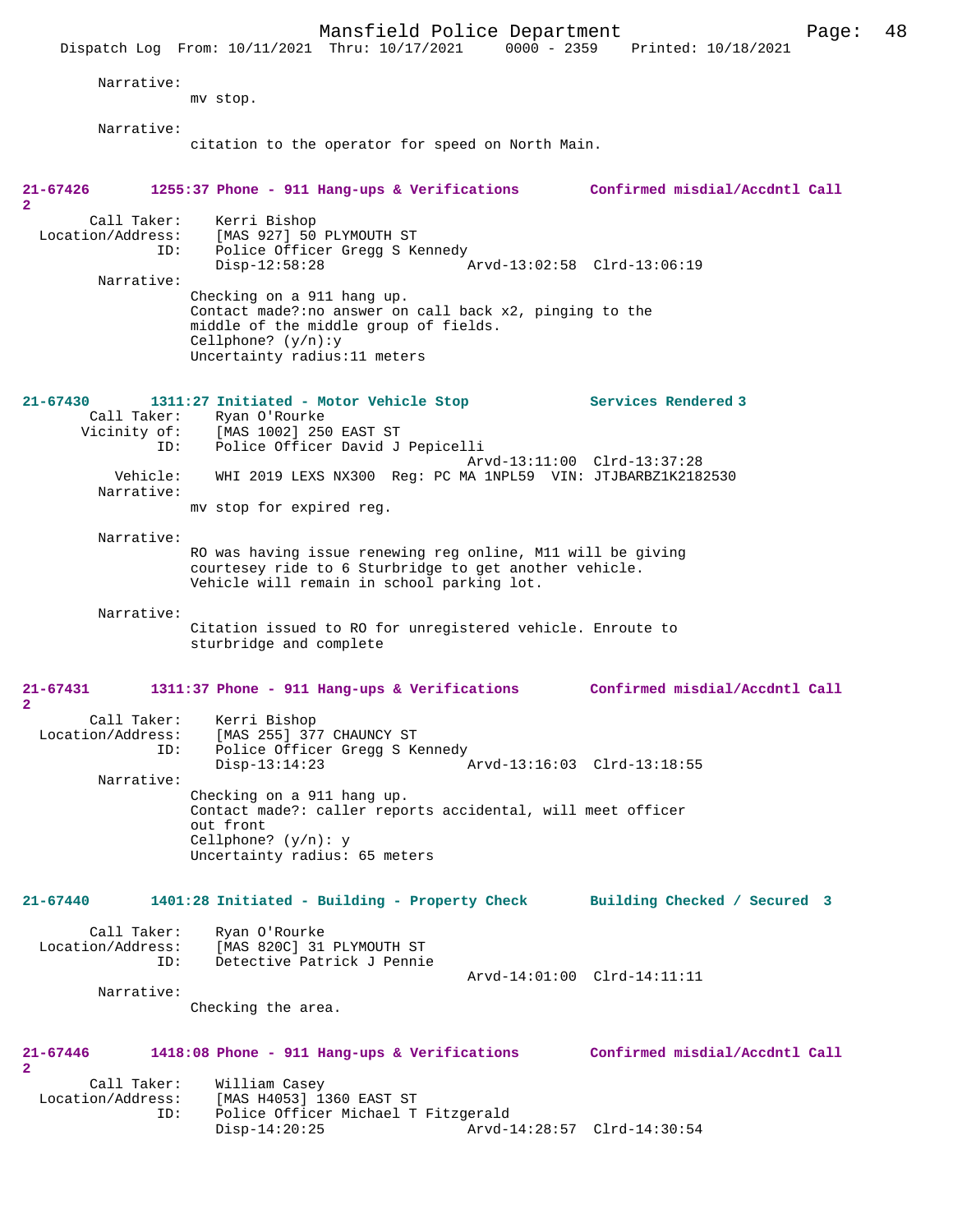Mansfield Police Department Page: 49 Dispatch Log From: 10/11/2021 Thru: 10/17/2021 Narrative: Checking on a 911 hang up. Contact made?:yes Cellphone? (y/n):yes Uncertainty radius:10m @ 95% **21-67448 1441:15 Phone - Suspicious Actv / Persn / Veh Investigated - No Report 2** Call Taker: APRIL LEHANE<br>Location/Address: [MAS 253] 33  $IMAS$  253] 330 PRATT ST Apt. #A ID: Police Officer David J Pepicelli Disp-14:42:30 <br>D: Sergeant Robert S Pierce<br>D: Sergeant Robert S Pierce Sergeant Robert S Pierce Disp-14:42:35 Arvd-14:44:23 Clrd-14:51:00<br>TD: Police Officer Michael T Fitzgerald Police Officer Michael T Fitzgerald<br>Disp-14:46:49 Arvd-1 Disp-14:46:49 Arvd-14:47:30 Clrd-14:51:02 Narrative: Female running in and out of traffic. White female with dirty blonde hair. 17 years old. Narrative: Black and green top and shorts Narrative: M1 rpts speaking with individual, she stated she was autistic and was going through some things. **21-67461 1700:13 Initiated - Building - Property Check Building Checked / Secured 3** Call Taker: Ryan O'Rourke Location/Address: [MAS 820C] 31 PLYMOUTH ST ID: Police Officer Derek M Stark Arvd-17:00:00 Clrd-17:10:11 Narrative: Checking the area. **21-67464 1716:56 Initiated - Building - Property Check Building Checked / Secured 3** Call Taker: Ryan O'Rourke<br>Location/Address: [MAS 840] 280 ess: [MAS 840] 280 SCHOOL ST<br>ID: Police Officer Joshua S Police Officer Joshua S Ellender Arvd-17:16:00 Clrd-17:30:31<br>ID: Police Officer Andrew J Kelley Police Officer Andrew J Kelley Arvd-17:25:00 Clrd-17:31:15<br>Vebicle: GRY 2017 NISS ROGUES Reg: PC MA 9FJS80 VIN: JNIBJ1CR0HW1 GRY 2017 NISS ROGUES Reg: PC MA 9FJS80 VIN: JN1BJ1CR0HW120513 Narrative: Checking the area. Narrative: checking on a vehicle behind bertuccis. Narrative: vehicle checks. Narrative: Conducting a follow up in the area to a previously reported incident. **21-67468 1731:24 Initiated - Follow up Investigation Investigated - No Report 3** Call Taker: Ryan O'Rourke<br>Location/Address: [MAS 840K] 280 [MAS 840K] 280 SCHOOL ST Apt. #K ID: Police Officer Andrew J Kelley Arvd-17:31:00 Clrd-17:40:49 Narrative: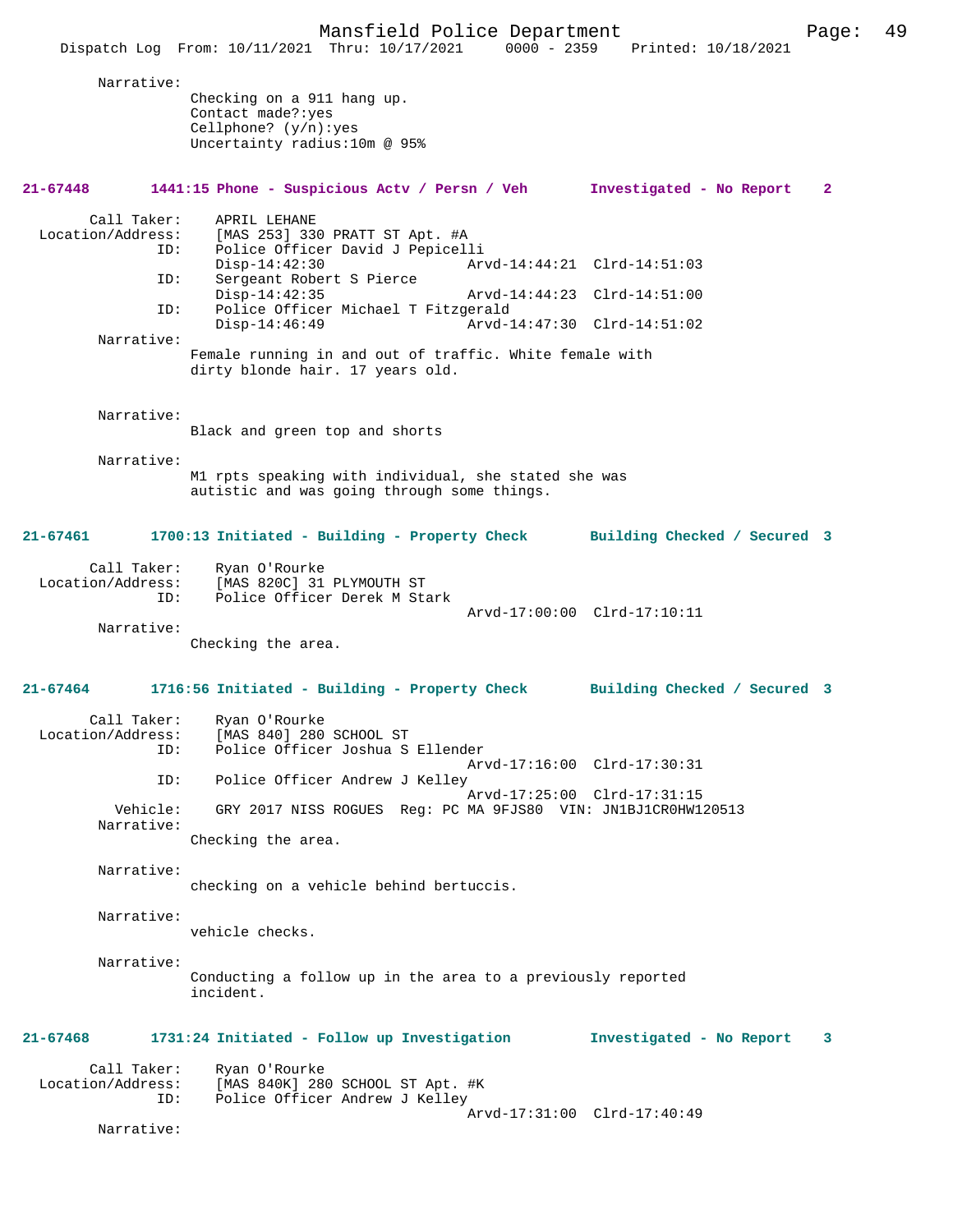Conducting a follow up in the area to a previously reported incident.

| 21-67475                                       | 1813:35 Phone - Disturbance / Gathering                                                                                                      | Incident Report 1           |   |
|------------------------------------------------|----------------------------------------------------------------------------------------------------------------------------------------------|-----------------------------|---|
| Call Taker:<br>Location/Address:               | Kerri Bishop<br>[MAS H1279] 97 HOPE ST                                                                                                       |                             |   |
| ID:                                            | Sergeant Jeffrey G Bombard                                                                                                                   |                             |   |
| ID:                                            | $Disp-18:14:32$<br>Police Officer Andrew J Kelley                                                                                            | Arvd-18:15:34 Clrd-19:08:03 |   |
| ID:                                            | $Disp-18:14:36$<br>Police Officer Joshua S Ellender                                                                                          | Arvd-18:16:21 Clrd-19:01:47 |   |
|                                                | $Disp-18:18:05$<br>Arvd-18:21:16 Clrd-19:08:05                                                                                               |                             |   |
| ID:                                            | Police Officer David J Pepicelli<br>$Disp-18:26:37$                                                                                          | Arvd-18:26:41 Clrd-19:01:49 |   |
| Narrative:                                     | caller reprots group of approx 8 kids pulled a knife on a                                                                                    |                             |   |
|                                                | younger child attempting to steal a bike.                                                                                                    |                             |   |
| Narrative:                                     |                                                                                                                                              |                             |   |
|                                                | black sweater blue shorts blond hair was the juvenile with<br>the knife. Ish towards the library                                             |                             |   |
| Narrative:                                     |                                                                                                                                              |                             |   |
|                                                | walking towards the woods across from the park.                                                                                              |                             |   |
| Narrative:                                     |                                                                                                                                              |                             |   |
|                                                | caller reports juvenile with the knife is hiding in the<br>woods across from the park. other juveniles left the area<br>towards the library. |                             |   |
| Narrative:                                     |                                                                                                                                              |                             |   |
|                                                | Search of Cottage and Church negative.                                                                                                       |                             |   |
| Narrative:                                     |                                                                                                                                              |                             |   |
|                                                | M1 rpts no knife was shown, possible occurred a couple days<br>ago. waiting on juveniles mother to pick him up.                              |                             |   |
| Narrative:                                     |                                                                                                                                              |                             |   |
|                                                | Mother arrived at 1849.                                                                                                                      |                             |   |
| Narrative:                                     |                                                                                                                                              |                             |   |
|                                                | Ofc Kelley reports the two males left with the parent.                                                                                       |                             |   |
| Refer To Incident:                             | $21MAS-1137-OF$                                                                                                                              |                             |   |
| $21 - 67483$                                   | 1836:43 Alarm - Assist Fire Department                                                                                                       | Referred to Other Agency    | 2 |
| Call Taker:<br>Location/Address:<br>Narrative: | Ryan O'Rourke<br>[MAS 421] 21 EAST ST                                                                                                        |                             |   |
|                                                | Assisting the FD with a fire related incident. Nature:<br>Masterbox activation.                                                              |                             |   |
| Narrative:                                     |                                                                                                                                              |                             |   |
|                                                | Burnt food on the stove.                                                                                                                     |                             |   |
| $21 - 67488$                                   | 1857:50 Phone - Follow up Investigation                                                                                                      | Spoken To                   | 3 |
| Call Taker:<br>Location/Address:               | Jennifer Napolitano<br>[MAS 417G]                                                                                                            |                             |   |
| ID:                                            | Police Officer Andrew J Kelley                                                                                                               |                             |   |
| ID:                                            | $Disp-19:03:00$<br>Police Officer David J Pepicelli                                                                                          | Arvd-19:05:10 Clrd-19:16:37 |   |
|                                                | $Disp-19:03:06$                                                                                                                              | Arvd-19:05:14 Clrd-19:16:38 |   |
| Narrative:                                     | Wants to speak with an officer regarading the knife incident                                                                                 |                             |   |
|                                                | at Memorial Park a little wjhile ago.                                                                                                        |                             |   |
| Narrative:                                     |                                                                                                                                              |                             |   |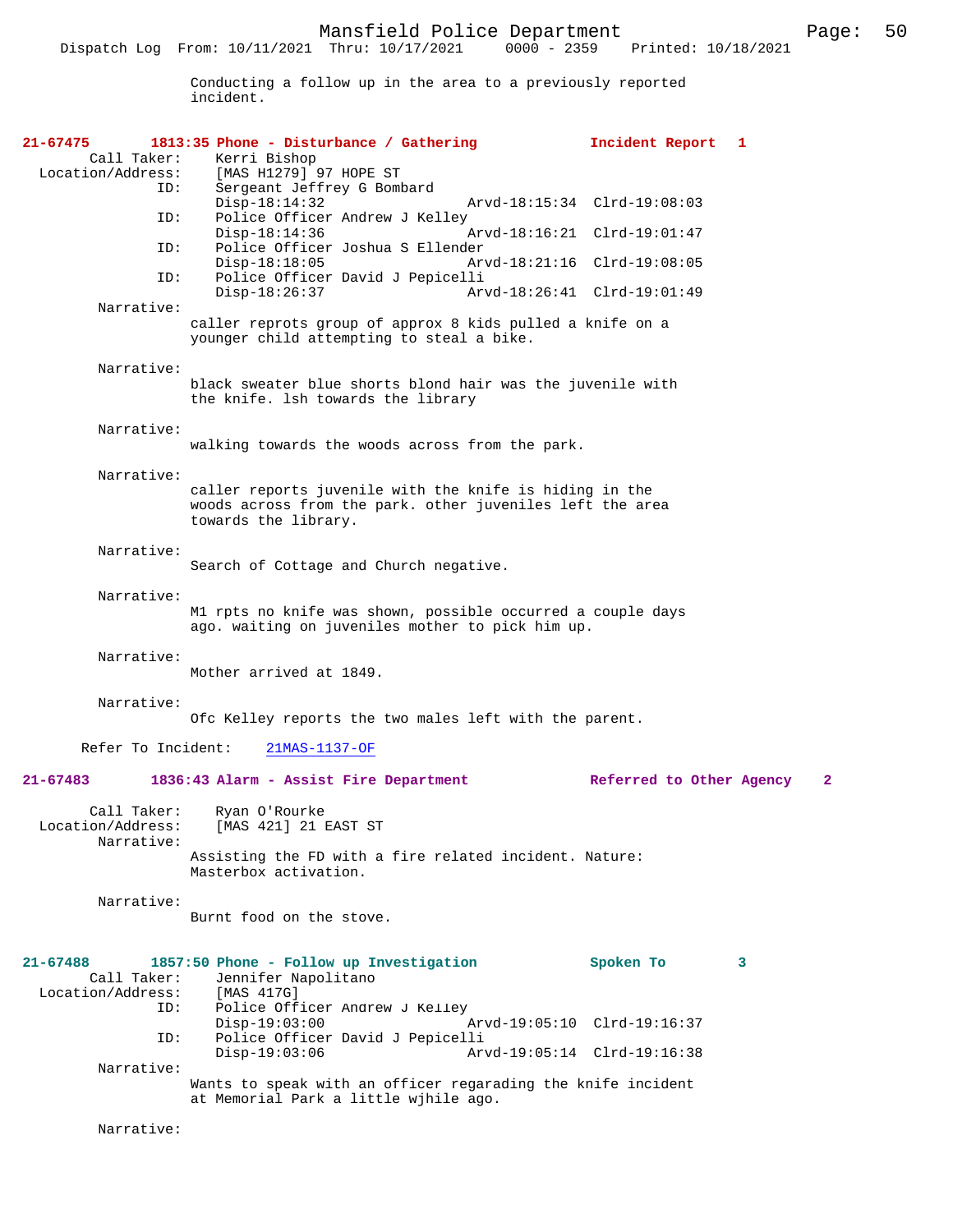Ofc Kelley reports speaking both the RP and her son. The RP thought the incident involved another child.

| 21-67491                                                   | 1908:08 Initiated - Motor Vehicle Stop                                                                                                                                                                                          | Citation / Warning Issued   | 3 |
|------------------------------------------------------------|---------------------------------------------------------------------------------------------------------------------------------------------------------------------------------------------------------------------------------|-----------------------------|---|
| Call Taker:<br>TD:<br>Narrative:                           | TARA LAKO<br>Location/Address: [MAS] 200 RTE 140 SB @ 90 NORFOLK ST<br>Police Officer Joshua S Ellender<br>Vehicle: GRY 2010 HYUN ELANTRA Req: PC MA 1JNR74 VIN: KMHDU4AD5AU826640<br>Citation issued for speed at 140 at West. | Arvd-19:08:00 Clrd-19:13:13 |   |
| $21 - 67492$                                               | 1923:25 Initiated - Building - Property Check Building Checked / Secured 3                                                                                                                                                      |                             |   |
| Call Taker:<br>Narrative:                                  | TARA LAKO<br>Location/Address: [MAS] MYSTIC LN<br>ID: Police Officer David J Pepicelli<br>Checking the area.                                                                                                                    | Arvd-19:23:00 Clrd-19:36:19 |   |
| $21 - 67495$                                               | 1936:26 Initiated - Building - Property Check Building Checked / Secured 3                                                                                                                                                      |                             |   |
| Call Taker:<br>ID:<br>Narrative:                           | TARA LAKO<br>Location/Address: [MAS 1041] 175 FRUIT ST<br>Police Officer David J Pepicelli<br>Checking the area.                                                                                                                | Arvd-19:36:00 Clrd-19:54:08 |   |
| $21 - 67501$<br>Call Taker:<br>Location/Address: [MAS 428] | 2036:39 Phone - 911 Hang-ups & Verifications Services Rendered 2<br>Jennifer Napolitano                                                                                                                                         |                             |   |
| ID:<br>ID:                                                 | Police Officer Andrew J Kelley<br>$Disp-20:38:03$<br>Sergeant Jeffrey G Bombard                                                                                                                                                 | Arvd-20:43:09 Clrd-20:47:48 |   |
| Narrative:                                                 | $Disp-20:38:37$                                                                                                                                                                                                                 | Arvd-20:43:11 Clrd-20:47:49 |   |

Narrative:

Narrative:

Narrative:

**21-67505 2105:01 Radio - Well Being Check Spoken To 3**  Call Taker: TARA LAKO Location/Address: [MAS] THOMAS ST ID: Police Officer Andrew J Kelley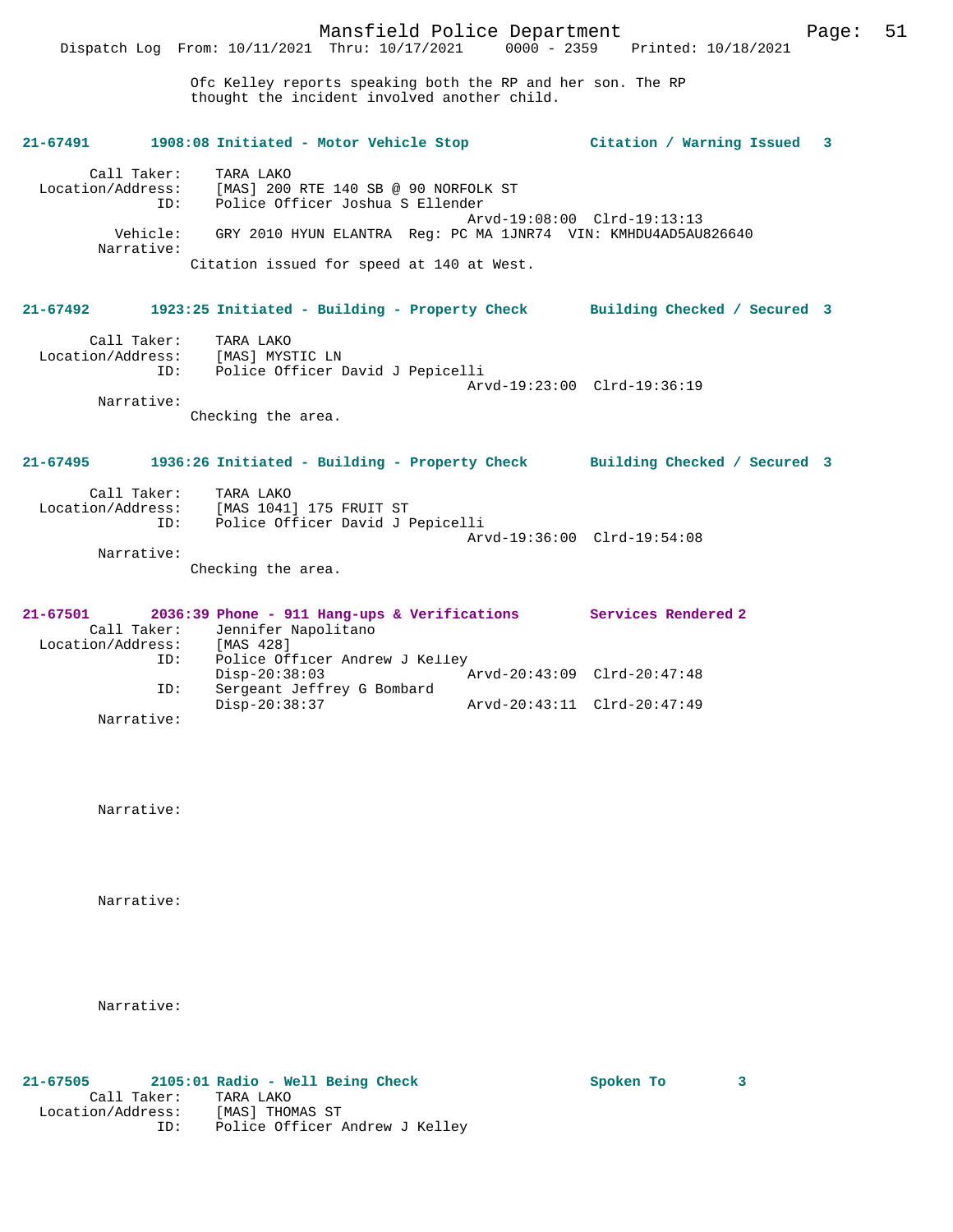Mansfield Police Department Page: 52 Dispatch Log From: 10/11/2021 Thru: 10/17/2021 Disp-21:06:21 Arvd-21:06:29 Clrd-21:13:41 ID: Police Officer David J Pepicelli Disp-21:06:25 Arvd-21:06:30 Clrd-21:13:39 Narrative: Well being check on a white male party in his 50's wearing a baseball hat and button down shirt, walking into traffic, possibly intoxicated Narrative: Ofc Kelly reports they have the male at the corner of North Main and Thomas Narrative: Ofc Kelly reports the male had been drinking, but checks ok. His wife was sleeping upstairs and has now taken custody of him for the night. **21-67506 2107:56 Initiated - Building - Property Check Building Checked / Secured 3** Call Taker: TARA LAKO Location/Address: [MAS 820C] 31 PLYMOUTH ST Police Officer Derek M Stark Arvd-21:07:00 Clrd-21:08:17 Narrative: Checking the area. **21-67510 2134:35 Phone - Disturbance / Gathering Incident Report 1**  Call Taker: Jennifer Napolitano<br>Location/Address: [MAS 4] 31 HAMPSHIRE [MAS 4] 31 HAMPSHIRE ST ID: Police Officer Joshua S Ellender Disp-21:35:58 Arvd-21:37:01 Clrd-22:20:14<br>ID: Police Officer Andrew J Kelley Police Officer Andrew J Kelley<br>Disp-21:36:03 Disp-21:36:03 Arvd-21:40:33 Clrd-22:20:18 ID: Police Officer David J Pepicelli Disp-21:36:47 Arvd-21:40:35 Clrd-22:20:17<br>TD: Sergeant Jeffrey G Bombard Sergeant Jeffrey G Bombard<br>Disp-21:41:17 Arvd-21:41:20 Clrd-22:20:15 Vehicle: SIL 2013 SONATA Reg: RI NZ584 VIN: 5NPEB4AC3DH696622 Narrative: 3 parties verbally assaulting employees in the hotel. Believe they are in room 204. Narrative: Male party tried to steal from the front desk and walking around the hotel with a case of beer. Narrative: Sitting in the bar area Narrative: Underage kids are also drinking. Narrative: Sgt Bombard reports the male party is making arrangements to leave for the night, officers standing by Narrative: Sgt Bombard reports speaking with the parents, the family is gathering belongings and will be leaving Refer To Incident: 21MAS-1138-OF **21-67521 2223:10 Initiated - Building - Property Check Building Checked / Secured 3** Call Taker: TARA LAKO Location/Address: [MAS 2] 60 FORBES BLVD Police Officer Joshua S Ellender Arvd-22:23:00 Clrd-22:31:53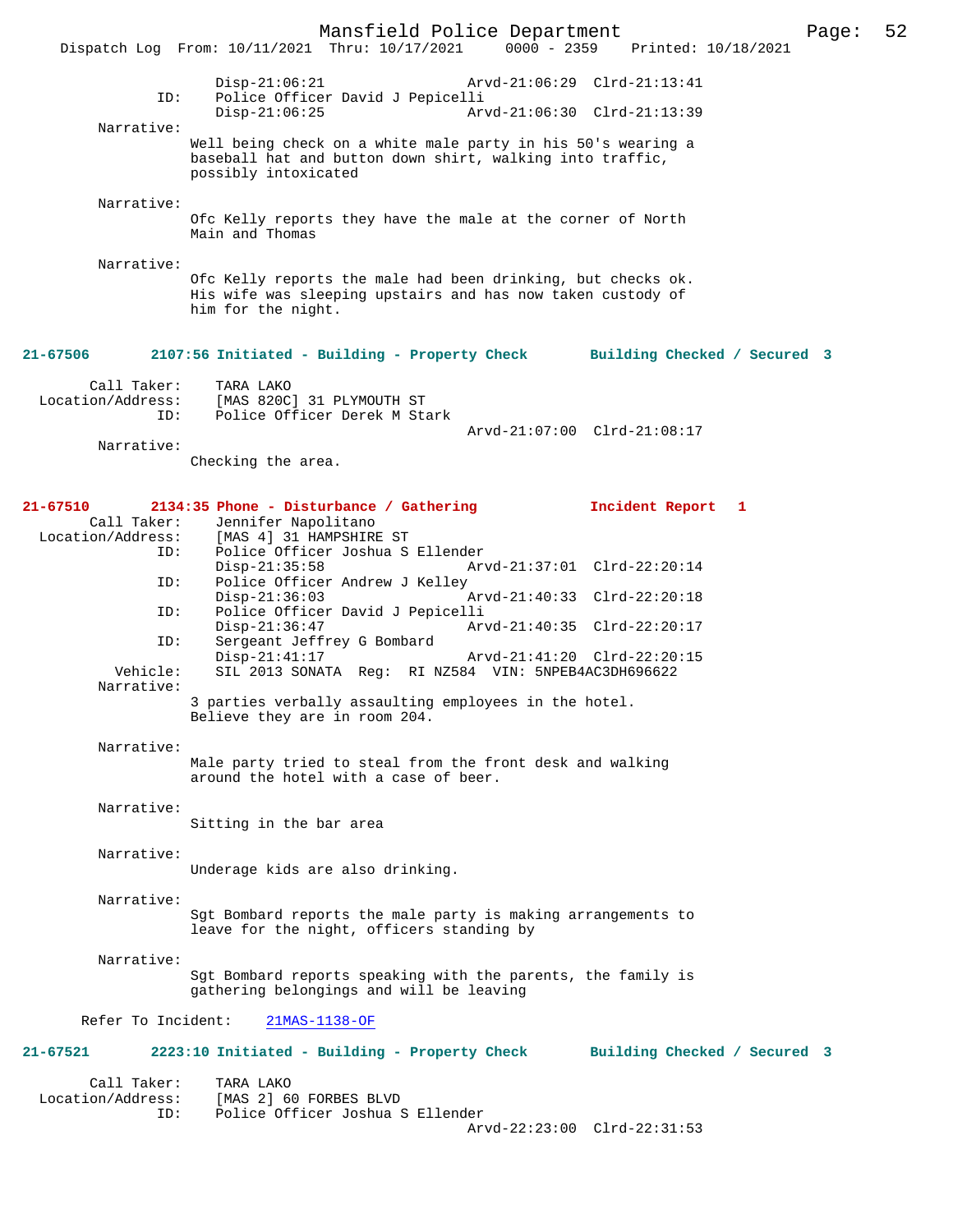Vehicle: BLU 2007 HYUN SONATA Reg: PC MA 3CK296 VIN: 5NPEU46F67H163634 Narrative:

Out checking on 2 male parties behind the building

Narrative:

Ofc Ellender reports the two males have parents on their way to pick them up, officers standing by

Narrative:

Ofc Ellender reports the males were smoking marijuana, both males were picked up by their parents, the vehicle will stay behind NRG labs

**21-67528 2314:03 Initiated - Building - Property Check Building Checked / Secured 3**

| Call Taker:<br>Location/Address:<br>TD: | TARA LAKO<br>[MAS 820C] 31 PLYMOUTH ST<br>Police Officer Derek M Stark |                             |  |
|-----------------------------------------|------------------------------------------------------------------------|-----------------------------|--|
|                                         |                                                                        | Arvd-23:14:00 Clrd-23:25:59 |  |
| Narrative:                              |                                                                        |                             |  |

Checking the area.

#### **For Date: 10/17/2021 - Sunday**

| $21 - 67552$ | 0048:34 Initiated - Motor Vehicle Stop                                          |                             | Summons | 3 |  |
|--------------|---------------------------------------------------------------------------------|-----------------------------|---------|---|--|
| Call Taker:  | TARA LAKO                                                                       |                             |         |   |  |
|              | Location/Address: [MAS] 86 EASTMAN ST @ 0 AUTUMN LN                             |                             |         |   |  |
| ID:          | Police Officer Christopher D Sorge                                              |                             |         |   |  |
|              |                                                                                 | Arvd-00:48:00 Clrd-01:10:19 |         |   |  |
| ID:          | Police Officer Mark O'Connor                                                    |                             |         |   |  |
|              | $Disp-00:50:21$                                                                 | Arvd-01:04:11 Clrd-01:10:20 |         |   |  |
| Vehicle:     | MOPED                                                                           |                             |         |   |  |
| Towed:       | For: Unregistered/Uninsured By: Central Street Garage To: Central Street Garage |                             |         |   |  |
| Released To: | OVERLOCK On: 10/17/2021 @ 1319                                                  |                             |         |   |  |
| Narrative:   |                                                                                 |                             |         |   |  |
|              | Out with a moped                                                                |                             |         |   |  |
|              |                                                                                 |                             |         |   |  |
| Narrative:   |                                                                                 |                             |         |   |  |
|              | Ofc Sorge requesting a tow, operator is suspended, Central                      |                             |         |   |  |
|              | St is en route                                                                  |                             |         |   |  |
| Narrative:   |                                                                                 |                             |         |   |  |
|              | Ofc O'Connor reports Central St is on location                                  |                             |         |   |  |
|              |                                                                                 |                             |         |   |  |
| Narrative:   |                                                                                 |                             |         |   |  |
|              | Ofc Sorge reports Central St has the vehicle.                                   |                             |         |   |  |
|              | Ofc Sorge reports the male was offered a ride to 5 corners                      |                             |         |   |  |
|              | in Easton and originally accepted and then declined and                         |                             |         |   |  |
|              | stated he would walk.                                                           |                             |         |   |  |
|              | Ofc Sorge issued a citation for marked lanes, unlicensed                        |                             |         |   |  |
|              | operation of a moped, and unregistered moped.                                   |                             |         |   |  |
|              |                                                                                 |                             |         |   |  |
| Narrative:   |                                                                                 |                             |         |   |  |
|              | Vehicle released to OVERLOCK, Richard, tow only                                 |                             |         |   |  |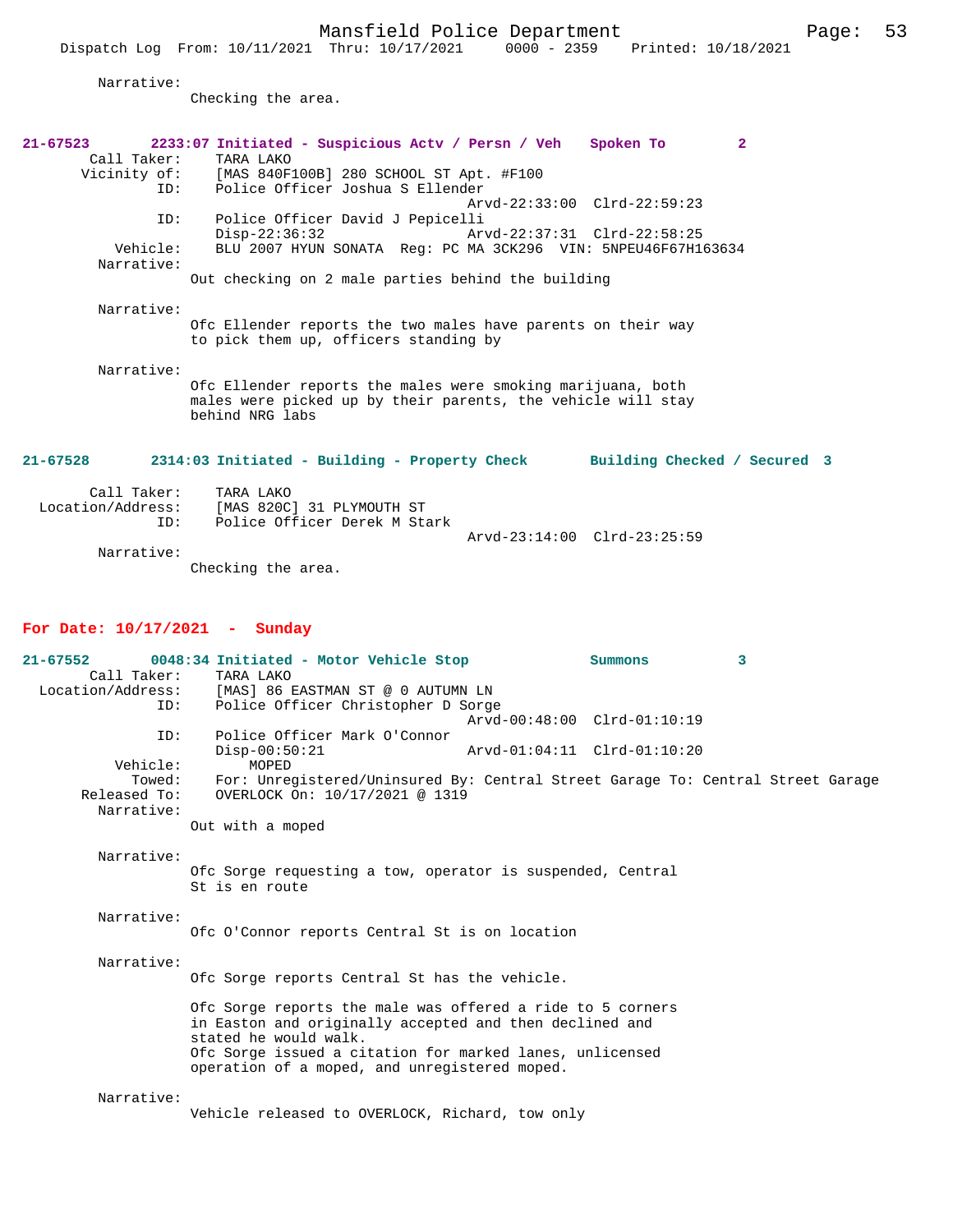Mansfield Police Department Fage: 54 Dispatch Log From: 10/11/2021 Thru: 10/17/2021 0000 - 2359 Printed: 10/18/2021 Refer To Summons: 21MAS-406-AR Summons: OVERLOCK, RICHARD G Address: 9 CLARENCE AVE TAUNTON, MA  $Age: 46$  Charges: MARKED LANES VIOLATION MOPED OPERATION BY UNLIC -17 MOPED VIOLATION **21-67564 0102:59 Initiated - Building - Property Check Building Checked / Secured 3** Call Taker: TARA LAKO Location/Address: [MAS] NORTH MAIN ST ID: Police Officer Derek M Stark Arvd-01:02:00 Clrd-01:14:55 Narrative: Checking the area. **21-67581 0130:54 Initiated - Building - Property Check Building Checked / Secured 3** Call Taker: TARA LAKO Location/Address: [MAS 820C] 31 PLYMOUTH ST ID: Detective Patrick J Pennie Arvd-01:30:00 Clrd-01:44:33 Narrative: Checking the area. **21-67576 0132:26 Initiated - Building - Property Check Building Checked / Secured 3** Call Taker: TARA LAKO Location/Address: [MAS 840] 280 SCHOOL ST ID: Police Officer Mark O'Connor Arvd-01:32:00 Clrd-01:49:21 Narrative: Checking the area. **21-67577 0134:26 Initiated - Building - Property Check Building Checked / Secured 3** Call Taker: TARA LAKO Location/Address: [MAS 1002] 250 EAST ST ID: Police Officer Derek M Stark Arvd-01:34:00 Clrd-01:38:24 Narrative: Checking the area. **21-67583 0151:32 Initiated - Building - Property Check Building Checked / Secured 3** Call Taker: TARA LAKO Location/Address: [MAS] NORTH MAIN ST ID: Police Officer Christopher D Sorge Arvd-01:51:00 Clrd-01:58:55 Narrative: Checking the area. **21-67584 0158:03 Initiated - Building - Property Check Building Checked / Secured 3** Call Taker: TARA LAKO Location/Address: [MAS] 4 ERICK RD @ 15 BONNEY LN ID: Police Officer Derek M Stark Arvd-01:58:00 Clrd-02:13:45 Narrative: Checking the area. **21-67592 0237:38 Initiated - Building - Property Check Building Checked / Secured 3**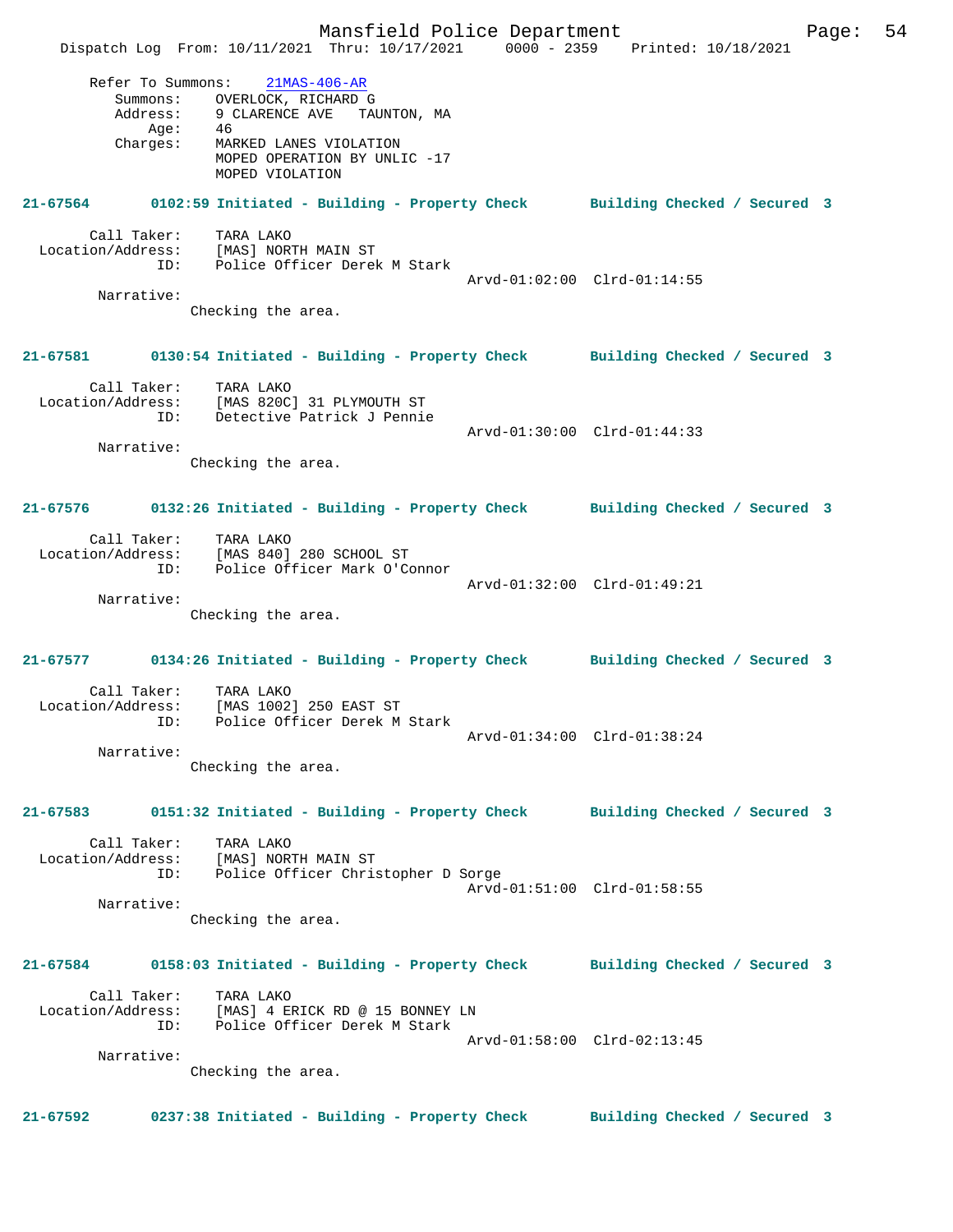|                                  |                                                                                               | Mansfield Police Department |                             | Page: | 55 |
|----------------------------------|-----------------------------------------------------------------------------------------------|-----------------------------|-----------------------------|-------|----|
|                                  | Dispatch Log From: 10/11/2021 Thru: 10/17/2021 0000 - 2359 Printed: 10/18/2021                |                             |                             |       |    |
| ID:<br>Narrative:                | Call Taker: TARA LAKO<br>Location/Address: [MAS] MYSTIC LN<br>Police Officer Derek M Stark    |                             | Arvd-02:37:00 Clrd-02:46:02 |       |    |
|                                  | Checking the area.                                                                            |                             |                             |       |    |
|                                  | 21-67597 0303:59 Initiated - Building - Property Check Building Checked / Secured 3           |                             |                             |       |    |
| ID:                              | Call Taker: TARA LAKO<br>Location/Address: [MAS] MAYFLOWER DR<br>Police Officer Derek M Stark |                             | Arvd-03:03:00 Clrd-03:09:30 |       |    |
| Narrative:                       | Checking the area.                                                                            |                             |                             |       |    |
|                                  | 21-67599 0308:38 911 - Assist Other Agency                                                    |                             | Referred to Other Agency    | 3     |    |
| Call Taker:<br>Location/Address: | TARA LAKO                                                                                     |                             |                             |       |    |
| ID:                              | Police Officer Christopher D Sorge<br>$Disp-03:09:51$                                         |                             |                             |       |    |

Narrative:

**21-67601 0312:15 Initiated - Building - Property Check Building Checked / Secured 3** Call Taker: TARA LAKO Location/Address: [MAS 411] 60 FORBES BLVD ID: Police Officer Mark O'Connor Arvd-03:12:00 Clrd-03:19:30 Narrative: Checking the area. **21-67602 0319:41 Initiated - Building - Property Check Building Checked / Secured 3** Call Taker: TARA LAKO<br>Location/Address: [MAS 322] Location/Address: [MAS 322] 31 HAMPSHIRE ST ID: Police Officer Mark O'Connor Arvd-03:19:00 Clrd-03:25:09 Narrative: Checking the area. **21-67604 0327:02 Initiated - Building - Property Check Building Checked / Secured 3** Call Taker: TARA LAKO Location/Address: [MAS 907E] 390 WEST ST ID: Police Officer Mark O'Connor Arvd-03:27:00 Clrd-03:35:57 Narrative: Checking the area. **21-67606 0330:58 Initiated - Building - Property Check Building Checked / Secured 3** Call Taker: TARA LAKO<br>Location/Address: [MAS 411] Lous HANO<br>Ess: [MAS 411] 60 FORBES BLVD<br>ID: Police Officer Christophe Police Officer Christopher D Sorge Arvd-03:30:00 Clrd-03:41:55

Narrative: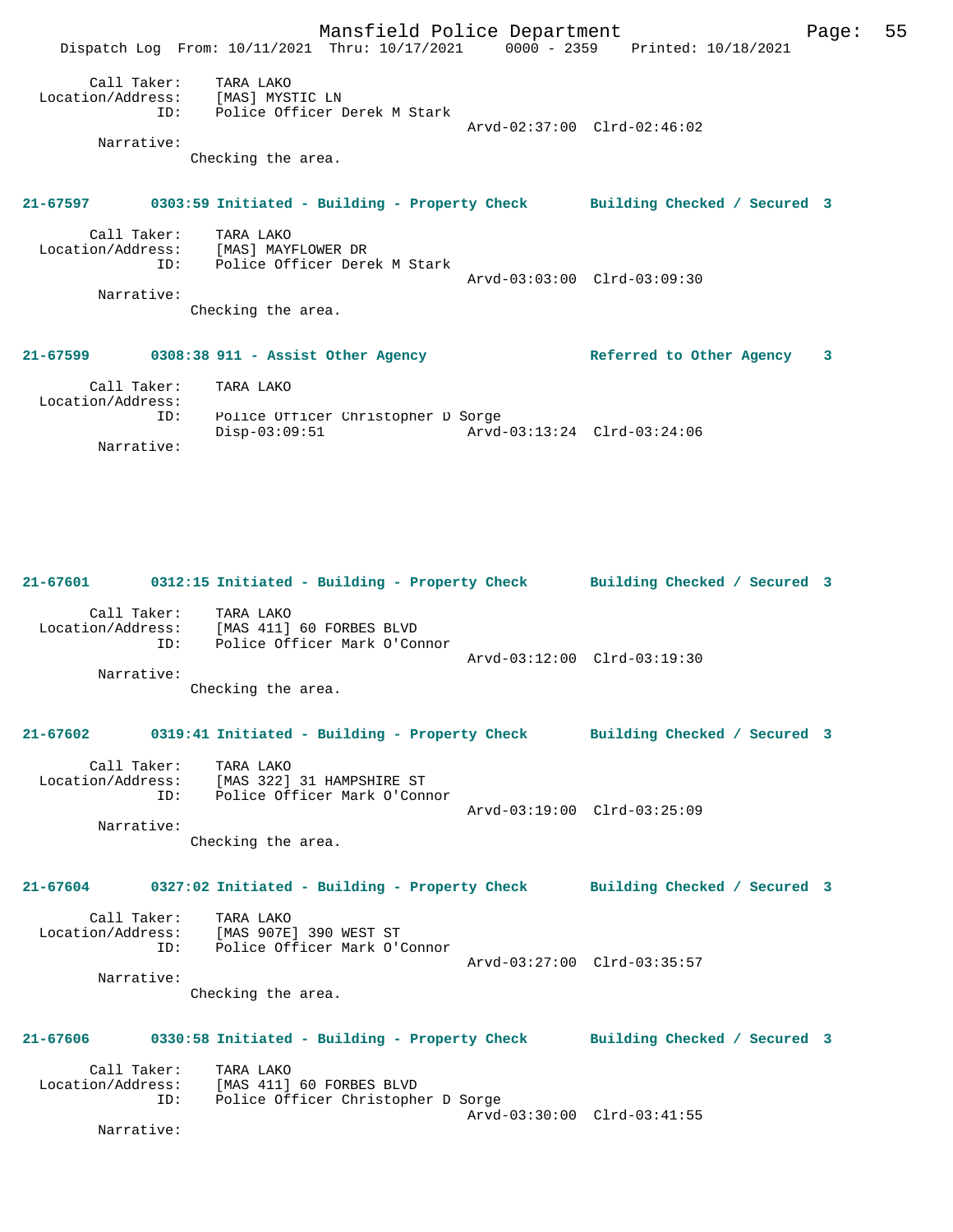Mansfield Police Department<br>Thru: 10/17/2021 0000 - 2359 Printed: 10/18/2021 Dispatch Log From: 10/11/2021 Thru: 10/17/2021 Ofc Sorge checking the hotels **21-67605 0336:02 Initiated - Building - Property Check Building Checked / Secured 3** Call Taker: Michael Mezhberg Location/Address: [MAS 1040] 10 RESERVOIR ST Apt. #ST<br>TD: Police Officer Mark O'Connor Police Officer Mark O'Connor Arvd-03:36:00 Clrd-03:43:31 Narrative: Checking the area. **21-67608 0349:08 Initiated - Building - Property Check Building Checked / Secured 3** Call Taker: TARA LAKO Location/Address: [MAS 820C] 31 PLYMOUTH ST Detective Patrick J Pennie Arvd-03:49:00 Clrd-03:57:29 Narrative: Checking the area. **21-67609 0516:47 Phone - Well Being Check Referred to Other Agency 3** Call Taker: Fournier Elin<br>Location/Address: [MAS 2] 60 FOI ess: [MAS 2] 60 FORBES BLVD Apt. #322<br>ID: Police Officer Christopher D Sore Police Officer Christopher D Sorge Disp-05:19:11 Arvd-05:23:34 Clrd-05:56:50<br>TD: Police Officer Mark O'Connor Police Officer Mark O'Connor<br>Disp-05:19:14 Disp-05:19:14 Arvd-05:23:31 Clrd-06:09:12<br>TD: Sergeant John R Armstrong Sergeant John R Armstrong<br>Disp-05:27:10 Disp-05:27:10 Arvd-05:27:13 Clrd-05:56:53 Narrative: CP reports a water leak coming from room 322. Staff attempted to knock and call without any success Narrative: Unable to make entry due to chair against the door Narrative: M1 advises they have made entry, attempting to raise someone. Narrative: Ofc Sorge reports this is a water issue with the toilet Narrative: Ofc O'Connor reports electrical inspector is on site as well as maintenance **21-67610 0544:56 911 - Assist Fire Department Referred to Other Agency 2** Call Taker: Nicole Boyer Location/Address: [MAS H2733] 613 NORTH MAIN ST ID: Police Officer Derek M Stark Disp-05:46:04 Arvd-05:48:40 Clrd-05:57:35 Narrative: Assisting the FD with a fire related incident. Nature: A neighbor called in for hearing an alarm at the neighbors house and sees a black box with a red blinking light Narrative: Ofc Stark reports a single detector that was left outside, appears to be an old malfunctioning one, attempting to raise someone at the residence Narrative: Ofc Stark reports unable to raise anyone at the residence,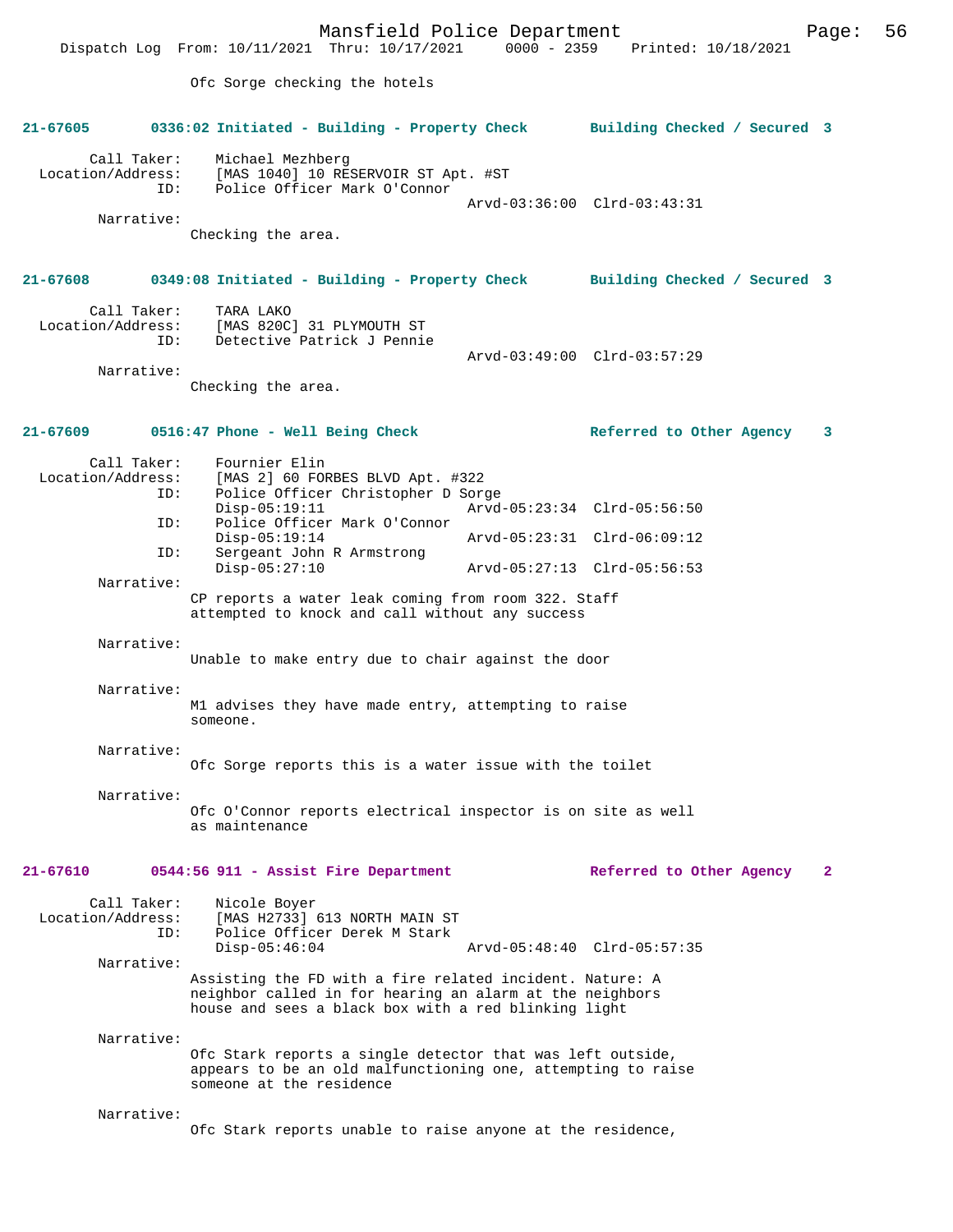Mansfield Police Department Page: 57 Dispatch Log From: 10/11/2021 Thru: 10/17/2021 0000 - 2359 Printed: 10/18/2021 MFD disabled the detector **21-67611 0605:29 Initiated - Building - Property Check Building Checked / Secured 3** Call Taker: TARA LAKO Location/Address: [MAS 820C] 31 PLYMOUTH ST ID: Detective Patrick J Pennie Arvd-06:05:00 Clrd-06:17:29 Narrative: Checking the area. **21-67617 0722:18 Initiated - Building - Property Check Building Checked / Secured 3** Call Taker: Josesph Shebertes Location/Address: [MAS 820C] 31 PLYMOUTH ST ID: Detective Patrick J Pennie Arvd-07:22:00 Clrd-07:29:20 Narrative: Checking the area. **21-67622 0830:07 Phone - Suspicious Actv / Persn / Veh Unfounded/Unverifed 2** Call Taker: Ryan O'Rourke<br>Location/Address: [MAS] PLYMOUTI ess: [MAS] PLYMOUTH ST<br>ID: Police Officer Day Police Officer David J Pepicelli Disp-08:34:15 Arvd-08:40:42 Clrd-08:50:35<br>ID: Police Officer Andrew J Kellev Police Officer Andrew J Kelley<br>Disp-08:34:17 Disp-08:34:17 <br>Disp-08:34:17 Arvd-08:43:51 Clrd-08:50:23<br>Vehicle: RED 2006 TOYT COROLL Reg: PAS MA US3310 VIN: 2T1BR30E56C RED 2006 TOYT COROLL Reg: PAS MA US3310 VIN: 2T1BR30E56C563359 Narrative: cp rpts a 4 door red corrolla us3310 driving around in the industrial park, cp rpts young white males in vehicle driving slow by her while walking her dogs, she was passed multiple times by the vehicle. Narrative: nothing showing in the surrounding area, both units will be clear. **21-67624 0843:02 Initiated - Building - Property Check Building Checked / Secured 3** Call Taker: Josesph Shebertes<br>Location/Address: [MAS] MAYFLOWER DI Location/Address: [MAS] MAYFLOWER DR ID: Police Officer Joshua S Ellender Arvd-08:43:00 Clrd-08:47:05 Narrative: Checking the area. **21-67632 0859:12 Initiated - Motor Vehicle Stop Spoken To 3**  Call Taker: Josesph Shebertes Location/Address: [MAS] 1810 WEST ST @ 1 BUNGAY ST ID: Police Officer David J Pepicelli Arvd-08:59:00 Clrd-09:02:59 Vehicle: BLU 2016 NISS SESL Reg: PC MA 3RC757 VIN: 1N4AA6AP0GC375644 Narrative: MVST Narrative: will be clr. **21-67643 0955:24 Initiated - Building - Property Check Services Rendered 3**  Call Taker: Josesph Shebertes Location/Address: [MAS 170] 255 HOPE ST ID: Police Officer Andrew J Kelley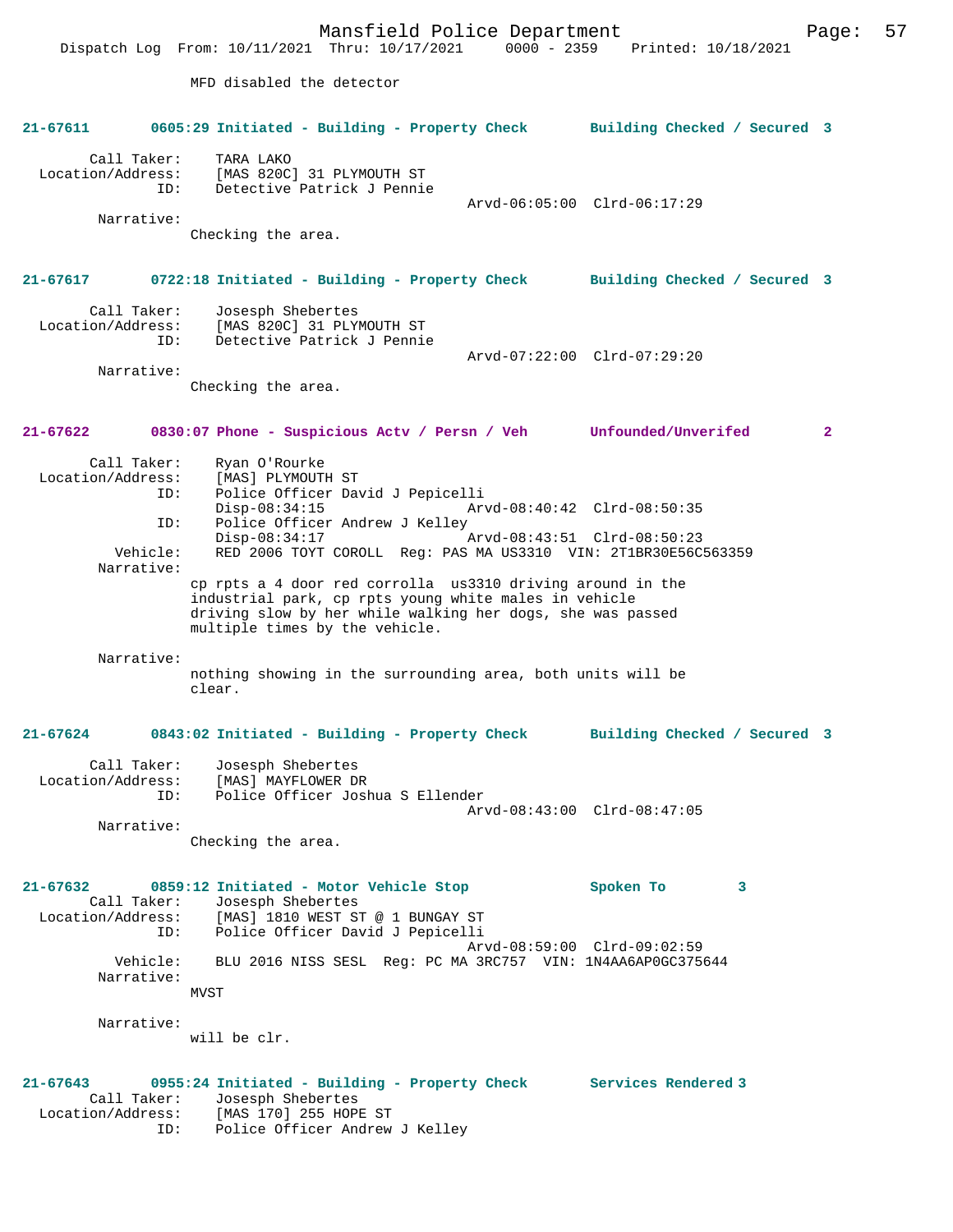Arvd-09:55:00 Clrd-10:03:08 Narrative: Checking the park and library **21-67645 1009:57 911 - Motor Veh Acc - No Injury Services Rendered 1**  Call Taker: Ryan O'Rourke<br>Vicinity of: [MAS 840] 280 Vicinity of: [MAS 840] 280 SCHOOL ST ID: Police Officer David J Pepicelli Disp-10:11:41 Arvd-10:15:50 Clrd-10:31:01 Vehicle: BLU 2014 CHEV MALIBU Reg: PC MA 9YE594 VIN: 1G11B5SL1EF112516 Vehicle: BLU 2022 HOND VA ODYSSEY Reg: PAV MA PESK VIN: 5FNRL6H74NB006525 Narrative: caller rpts 2 car mva minor in nature. no pi. Narrative: M11 reports paper exchange only. Narrative: paper exchange complete. **21-67647 1025:03 Initiated - Building - Property Check Building Checked / Secured 3** Call Taker: Josesph Shebertes Location/Address: [MAS 820C] 31 PLYMOUTH ST ID: Sergeant John R Armstrong Arvd-10:25:00 Clrd-10:37:08 Narrative: Checking the area. **21-67650 1037:35 Initiated - Road Hazards Removed Hazard 3**  Call Taker: Josesph Shebertes Location/Address: [MAS] 660 EAST ST @ 25 FRANKLIN ST ID: Police Officer Andrew J Kelley Arvd-10:37:00 Clrd-10:38:58 Narrative: will be out with a hazard in the roadway Narrative: hazard removed **21-67655 1116:11 Initiated - Building - Property Check Building Checked / Secured 3** Call Taker: Josesph Shebertes Location/Address: [MAS 907E] 390 WEST ST ID: Police Officer David J Pepicelli Arvd-11:16:00 Clrd-11:23:21 Narrative: Checking the area. **21-67659 1141:41 Initiated - Community Policing Services Rendered 3**  Call Taker: Josesph Shebertes Location/Address: [MAS] OTIS ST ID: Police Officer David J Pepicelli Arvd-11:41:00 Clrd-12:09:51 Narrative: will be out for community policing. **21-67663 1208:05 Walk-In - Follow up Investigation Spoken To 3**  Call Taker: Support Staff Thomas Plunkett Location/Address: [MAS 451B] 500 EAST ST ID: Police Officer Joshua S Ellender Disp-12:09:13 Arvd-12:09:18 Clrd-12:24:43 Narrative: Conducting a follow up with family of prior incident,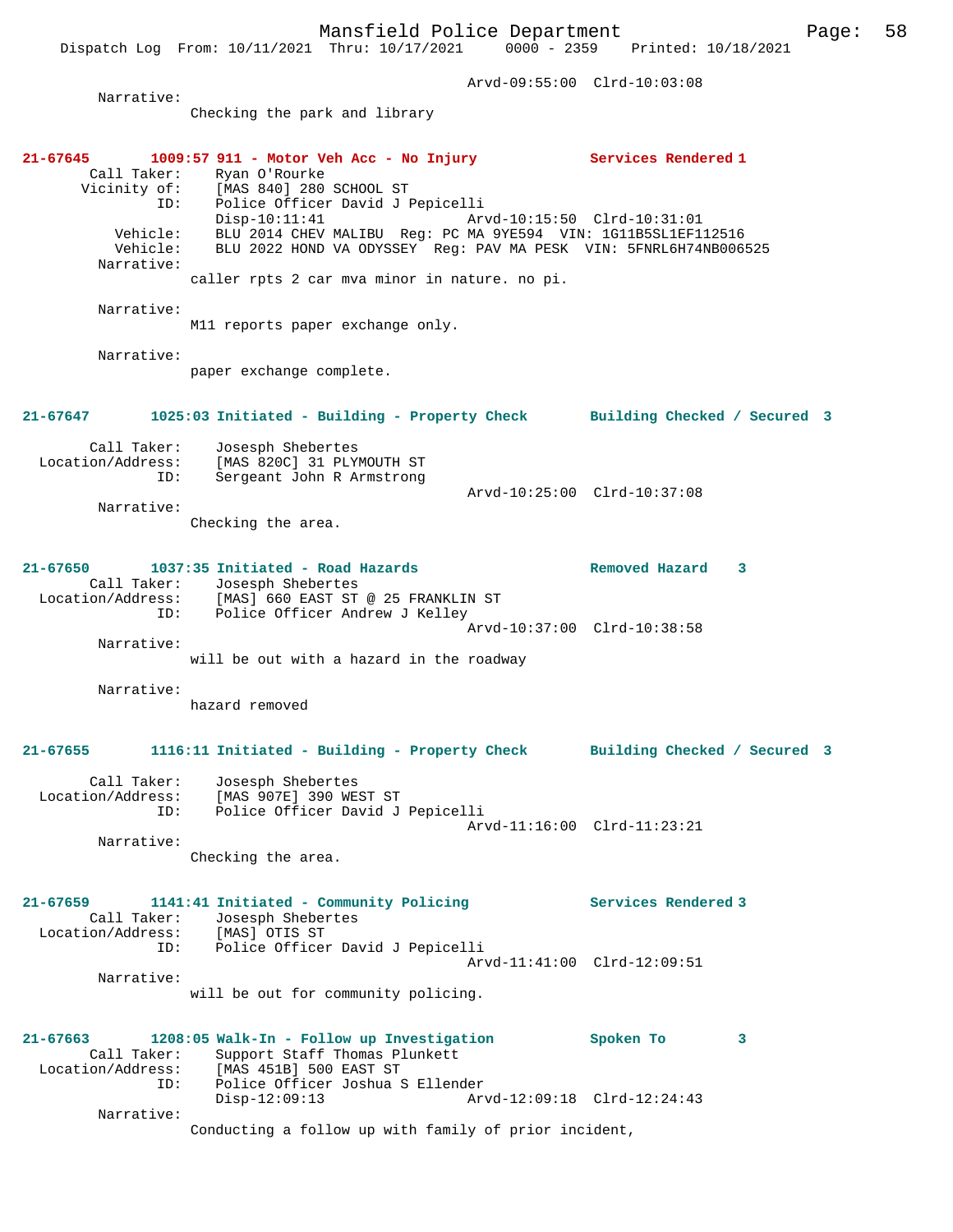Mansfield Police Department Page: 59 Dispatch Log From: 10/11/2021 Thru: 10/17/2021 0000 - 2359 Printed: 10/18/2021 speaking with Ofc. Ellender **21-67671 1235:40 Initiated - Motor Vehicle Stop Citation / Warning Issued 3** Call Taker: Josesph Shebertes Vicinity of: [MAS]<sup>[100</sup> RTE 140 NB @ 170 SCHOOL ST Police Officer David J Pepicelli Arvd-12:35:00 Clrd-12:43:32 Vehicle: WHI 2017 HOND UT PILOT Reg: PC MA 741GS8 VIN: 5FNYF6H07HB022826 MVST

Narrative:

Narrative:

citation issued to the RO for redlight violation.

#### **21-67672 1236:16 Initiated - Building - Property Check Building Checked / Secured 3**

Call Taker: Josesph Shebertes<br>Location/Address: [MAS 820C] 31 PLY Locations: [MAS 820C] 31 PLYMOUTH ST<br>ID: Sergeant John R Armstrong Sergeant John R Armstrong Arvd-12:36:00 Clrd-12:47:13 Narrative:

Checking the area.

#### **21-67737 1508:02 Initiated - Building - Property Check Building Checked / Secured 3**

| Call Taker:<br>Location/Address:<br>ID: | Josesph Shebertes<br>[MAS 820C] 31 PLYMOUTH ST<br>Sergeant John R Armstrong |                             |  |
|-----------------------------------------|-----------------------------------------------------------------------------|-----------------------------|--|
|                                         |                                                                             | Arvd-15:08:00 Clrd-15:17:12 |  |
| Narrative:                              |                                                                             |                             |  |

Checking the area.

**21-67767 1655:07 Phone - 911 Hang-ups & Verifications Confirmed misdial/Accdntl Call 2** 

Call Taker: Jennifer Napolitano<br>Location/Address: [MAS H4505] 48 JACOE ess: [MAS H4505] 48 JACOB DR<br>ID: Police Officer David J P ID: Police Officer David J Pepicelli Arvd-17:09:28 Clrd-17:11:34 Narrative: Checking on a 911 hang up. Butt dialed by mistake per the caller Contact made?: yes Cellphone? (y/n): y Uncertainty radius: 33 meters

## **21-67784 1756:11 Initiated - Motor Vehicle Stop Citation / Warning Issued 3**

Call Taker: Josesph Shebertes<br>Vicinity of: [MAS] 77 WEST ST [MAS] 77 WEST ST ID: Police Officer Joshua S Ellender Arvd-17:56:00 Clrd-18:00:57 Vehicle: BLK 2010 HOND UT CRV Reg: PC MA 865WE5 VIN: 5J6RE4H30AL065908 Narrative: MVST

Narrative:

citation issued to the RO for failure to yield.

#### **21-67828 2031:09 911 - Motor Veh Acc - No Injury Citation / Warning Issued 1**

| Call Taker:  | JEFFREY KEEFE |                                  |  |
|--------------|---------------|----------------------------------|--|
| Vicinity of: |               | [MAS] S MAIN ST @ RTE 140 SB     |  |
| TD:          |               | Police Officer Joshua S Ellender |  |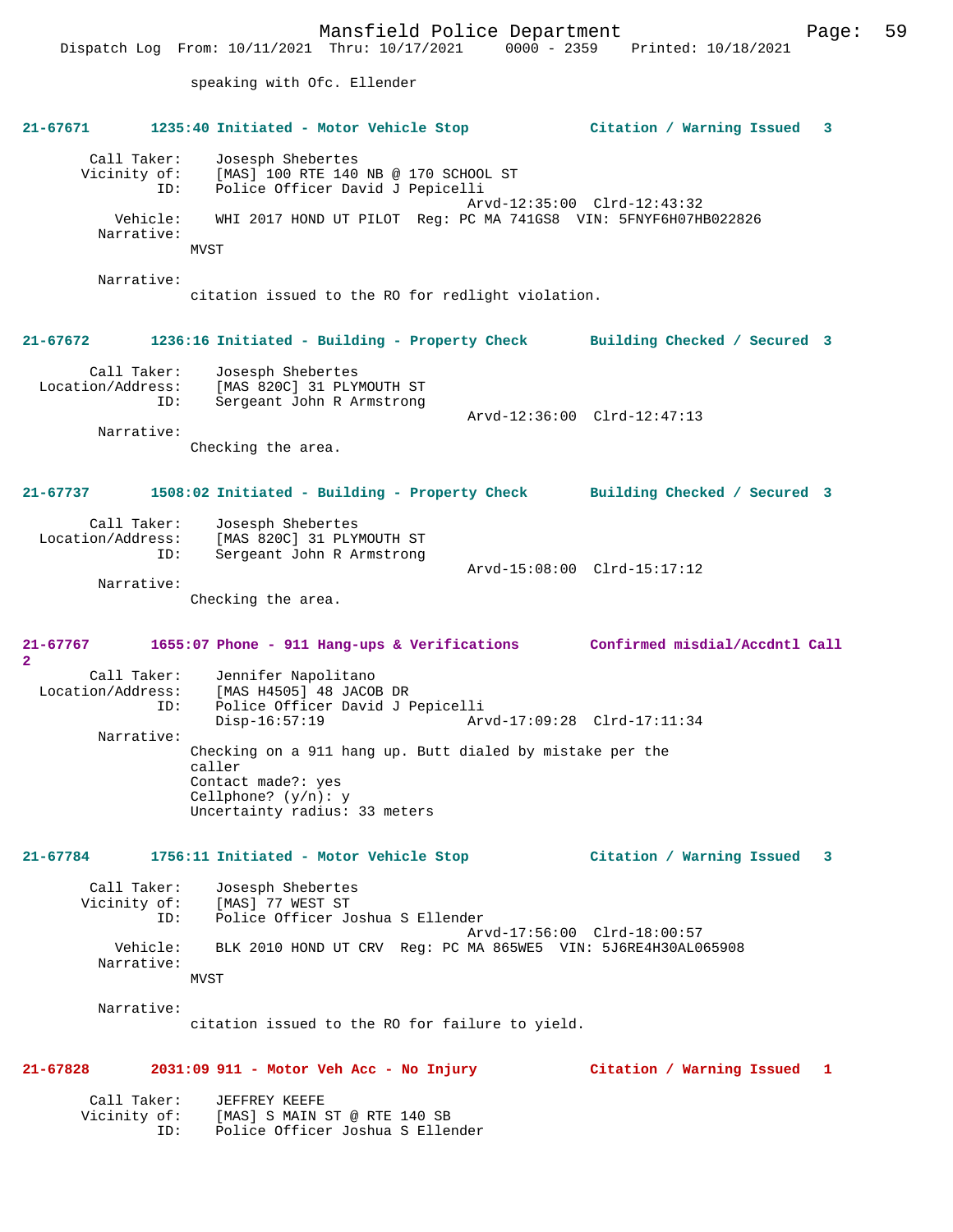Mansfield Police Department Page: 60 Dispatch Log From: 10/11/2021 Thru: 10/17/2021 Disp-20:34:54 Arvd-20:40:01 Clrd-21:01:50 ID: Police Officer Danielle C Titus<br>Disp-20:34:59 A Disp-20:34:59 Arvd-20:40:24 Clrd-21:01:47 Vehicle: GRY 2012 TOYT YARIS Reg: PC MA 32F130 VIN: JTDKTUD37CD531785 Vehicle: BLK 2018 GMC SIERRA Reg: CO MA R82793 VIN: 3GTU2PEC3JG608051 Narrative: CP reported a monor MVA two vehicle. Narrative: On the ramp by 140 south. Narrative: 140 south ramp continuing onto 140 south Narrative: Citation issued to operator of GMC for failure to use care and caution when passing Refer To Accident: 21MAS-307-AC **21-67850 2252:46 911 - 911 Hang-ups & Verifications Confirmed misdial/Accdntl Call** Call Taker: JEFFREY KEEFE<br>Location/Address: [MAS 418B] 23 [MAS 418B] 23 FRANCIS AVE Apt. #05 ID: Police Officer Andrew J Kelley Disp-22:55:23 Arvd-22:57:33 Clrd-23:04:51<br>ID: Police Officer Danielle C Titus Police Officer Danielle C Titus Disp-22:55:49 Arvd-22:59:14 Clrd-23:04:48<br>TD: Police Officer Joshua S Ellender ID: Police Officer Joshua S Ellender Disp-23:04:18 Arvd-23:04:20 Clrd-23:04:46 Narrative: Checking on a 911 hang up. Contact made?: no Cellphone? (y/n): yes Uncertainty radius: 65 meters ran number for location Narrative: M1 reports a group of kids in the area, do not appear to be in distress Narrative: M3 reports one of the children accidentally called from their mothers phone. No services required, units clear

**2**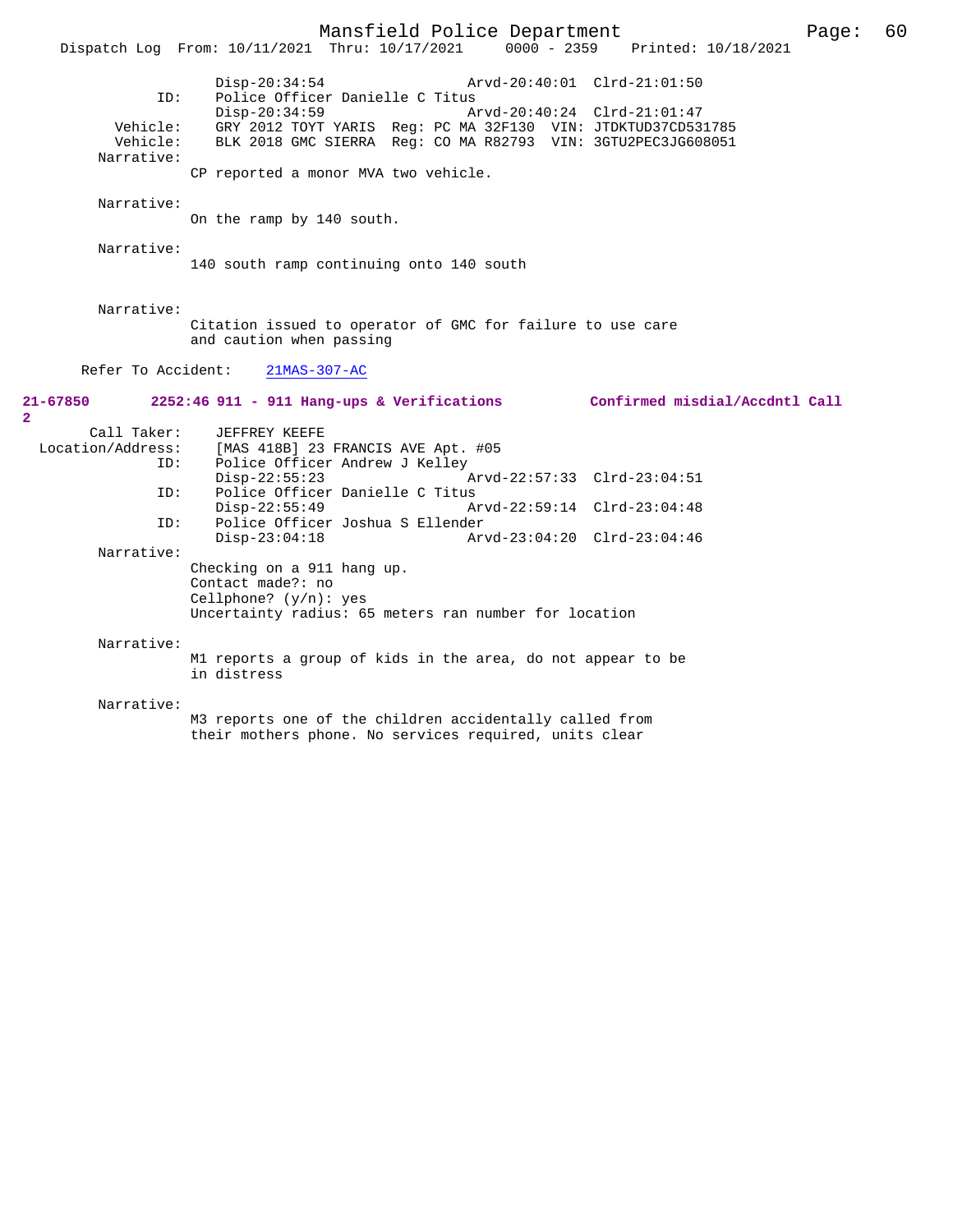# **For Date: 10/18/2021 - Monday**

| Call Number                      | Time                   | Call Reason                                                                                                                      | Action                      | Priority |
|----------------------------------|------------------------|----------------------------------------------------------------------------------------------------------------------------------|-----------------------------|----------|
| 21-67889                         |                        | 0156:58 Initiated - Erratic Oper MV / Road Rage                                                                                  | Unfounded/Unverifed         | 3        |
| Call Taker:<br>Location/Address: | ID:                    | Fournier Elin<br>[MAS] EASTMAN ST<br>Police Officer Mark O'Connor                                                                |                             |          |
|                                  | Narrative:             |                                                                                                                                  | Arvd-01:56:00 Clrd-01:57:48 |          |
|                                  |                        | M8 reports a black and red motorcycle traveling at approx 90<br>mph, unable to pursue                                            |                             |          |
|                                  | Narrative:             | No further description                                                                                                           |                             |          |
| 21-67901                         |                        | 0223:48 Initiated - Motor Vehicle Stop                                                                                           | Citation / Warning Issued   | 3        |
| Location/Address:                | Call Taker:<br>ID:     | Fournier Elin<br>[MAS] RTE 140 NB<br>Police Officer Christopher D Sorge                                                          |                             |          |
|                                  |                        |                                                                                                                                  | Arvd-02:23:00 Clrd-02:32:27 |          |
|                                  | ID:                    | Police Officer Bryan Hurley<br>$Disp-02:25:46$                                                                                   | Arvd-02:25:50 Clrd-02:32:25 |          |
|                                  | Vehicle:<br>Narrative: | GRY 2016 DODG CHARGER Req: PC MA 5ZK672 VIN: 2C3CDXJG7GH313367                                                                   |                             |          |
|                                  |                        | Out with MVST                                                                                                                    |                             |          |
|                                  | Narrative:             | Citation issued to the operator for failure to stop at red<br>light                                                              |                             |          |
| 21-67909                         |                        | 0338:17 Initiated - Building - Property Check Building Checked / Secured 3                                                       |                             |          |
| Location/Address:                | Call Taker:<br>ID:     | Fournier Elin<br>[MAS 840] 280 SCHOOL ST<br>Police Officer Bryan Hurley                                                          |                             |          |
|                                  | Narrative:             | Checking the area.                                                                                                               | Arvd-03:38:00 Clrd-03:43:27 |          |
|                                  |                        |                                                                                                                                  |                             |          |
| 21-67936<br>Call Taker:          | 0814                   | Initiated - Speed Trailer/Signs Deployed Services Rendered 3<br>Animal Control Steven Simonds<br>Location/Address: [MAS] WEST ST |                             |          |
|                                  | ID:                    | Animal Control Steven Simonds                                                                                                    | Arvd-08:14:59 Clrd-08:21:27 |          |
|                                  | Narrative:             | changing out batteries on speed signs                                                                                            |                             |          |
| 21-67941                         |                        | 0831:49 Phone - Assist Fire Department                                                                                           | Services Rendered 2         |          |
|                                  | Call Taker:            | Emily Archer<br>Location/Address: [MAS] 115 NORTH MAIN ST Apt. #1                                                                |                             |          |
|                                  | ID:                    | Detective Derek M McCune<br>$Disp-08:32:48$                                                                                      | Arvd-08:35:19 Clrd-08:57:45 |          |
|                                  | Narrative:             | Assisting the FD with a fire related incident. Nature: indoor<br>odor of gas                                                     |                             |          |
|                                  | Narrative:             | M8 states investigating odor in the basement.                                                                                    |                             |          |
|                                  | Narrative:             |                                                                                                                                  |                             |          |
|                                  |                        | M8 states they checked the apartment and business, unable to<br>locate the odor, he is clear.                                    |                             |          |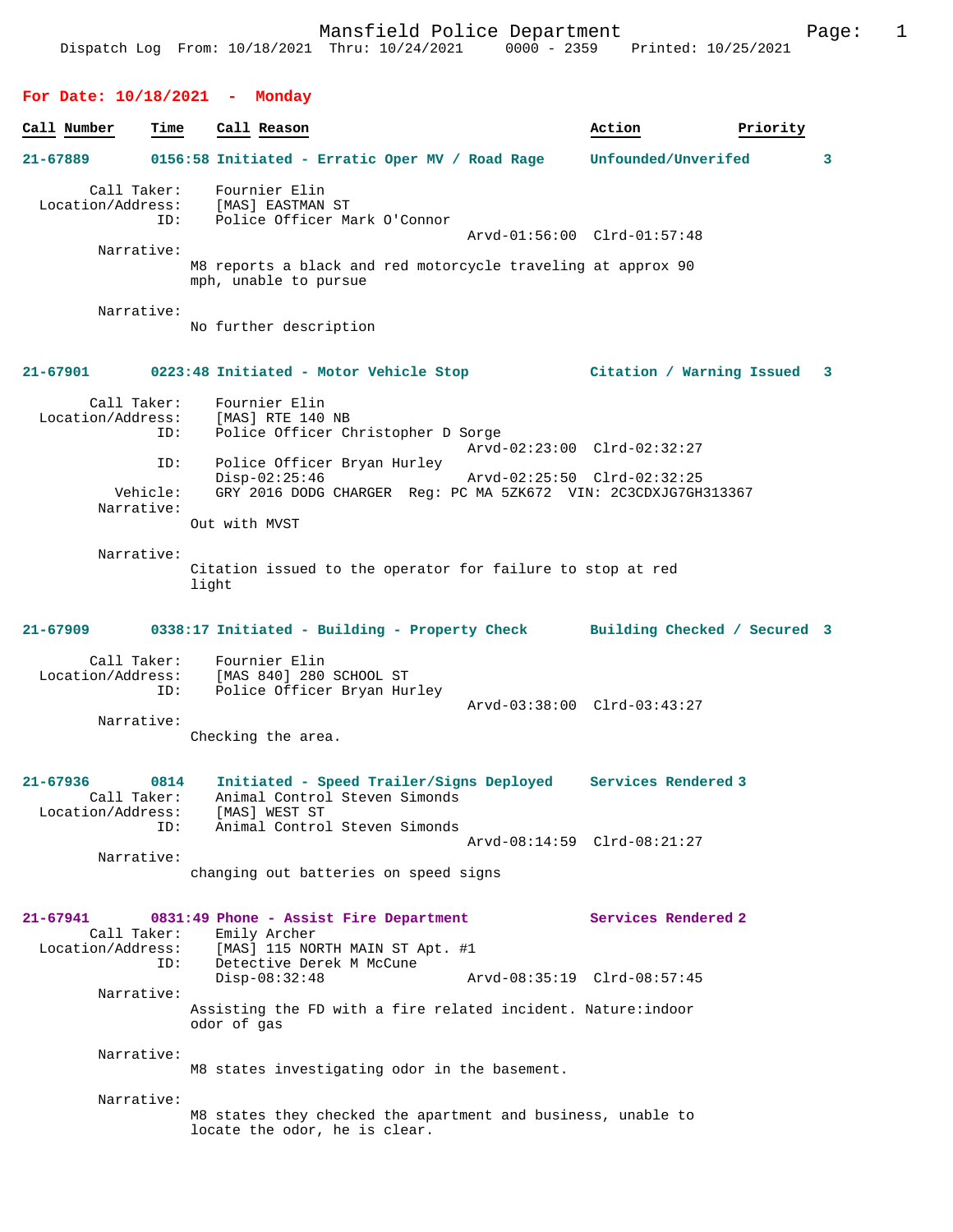**21-67943 0832 Initiated - Speed Trailer/Signs Deployed Services Rendered 3**  Call Taker: Animal Control Steven Simonds Location/Address: [MAS] MILL ST ID: Animal Control Steven Simonds Arvd-08:32:53 Clrd-08:43:21 Narrative: changing batteries on speed signs **21-67950 0852 Initiated - Parking Violations Services Rendered 3**  Call Taker: Animal Control Steven Simonds Location/Address: [MAS] 43 NORTH MAIN ST @ 13 PARK ST ID: Animal Control Steven Simonds Arvd-08:52:37 Clrd-09:08:37 Narrative: checking area for parking violations **21-67968 1108 Initiated - Parking Violations Services Rendered 3**  Call Taker: Animal Control Steven Simonds Location/Address: [MAS] 242 NORTH MAIN ST @ 16 OLD COLONY WAY ID: Animal Control Steven Simonds Arvd-11:08:34 Clrd-12:09:39 Narrative: checking area for parking violations Narrative: tagged MA COMM NEHVAC on fulton for restrictive parking **21-67985 1217 Initiated - Traffic / Roadway Complaint Services Rendered 2**  Call Taker: Police Officer David W Kinahan Location/Address: [MAS H3698] 20 JAKES WAY ID: Police Officer David W Kinahan Arvd-12:24:17 Clrd-12:29:45 Narrative: Officer Kinahan out to speak to the resident requesting a Caution Children Sign. **21-67986 1225:48 Initiated - Building - Property Check Building Checked / Secured 3** Call Taker: William Casey Location/Address: [MAS] 905 SOUTH MAIN ST ID: Police Officer Andrew J Kelley Arvd-12:25:00 Clrd-12:28:33 Narrative: Checking the area. **21-67989 1233:30 Phone - Animal Complaints Unfounded/Unverifed 3** Call Taker: Savannah Karch Location/Address: [MAS] 421 FRANKLIN ST @ 491 MAPLE ST ID: animal control Jeffrey S Collins Disp-12:36:26 Arvd-12:40:41 Clrd-12:51:24 Narrative: caller reporting a small white dog wandering in the street Narrative: ACO states checked the area, unfounded. **21-67993 1255:46 Initiated - Follow up Investigation Services Rendered 3**  Call Taker: Emily Archer Location/Address: [MAS H4720] 106 NORTH MAIN ST ID: Detective Anthony R Lattanzio

Arvd-12:55:00 Clrd-14:31:04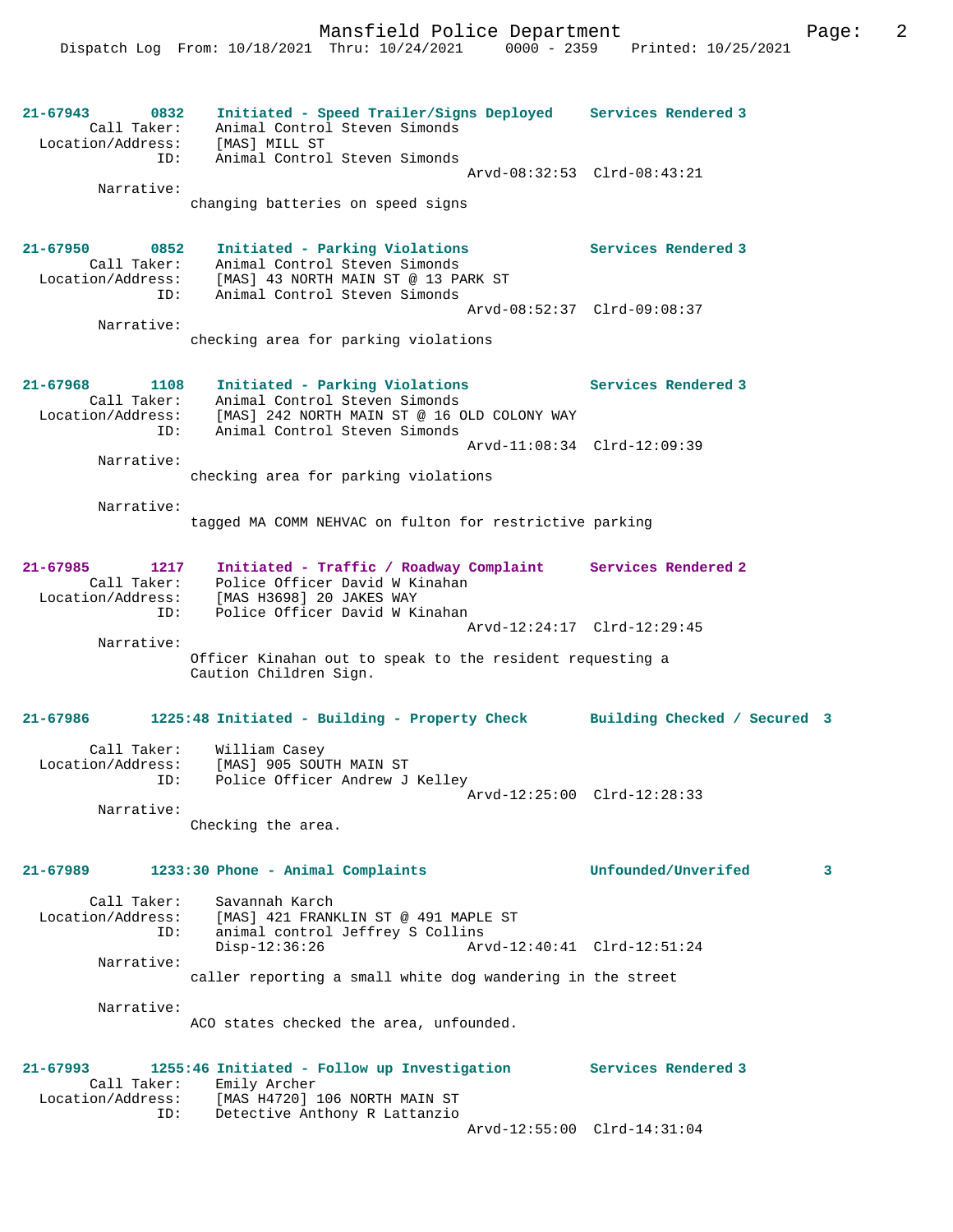Dispatch Log From: 10/18/2021 Thru: 10/24/2021 0000 - 2359 Printed: 10/25/2021 Narrative: Conducting a follow up in the area to a previously reported incident. **21-67994 1258:02 Initiated - Motor Vehicle Stop Citation / Warning Issued 3** Call Taker: Emily Archer Location/Address: [MAS] 163 EAST ST @ 4 KEMP FARM WAY ID: Sergeant Brian P Thibault Arvd-12:58:00 Clrd-13:05:27 Vehicle: WHI 2021 COROLLA Reg: RI 1DA341 VIN: 5YFS4MCE0MP084828 Narrative: MVST Narrative: Citation issued for speeding in the school zone, he is clear. **21-67995 1300:38 Phone - Suspicious Actv / Persn / Veh Services Rendered 2**  Call Taker: William Casey Location/Address: [MAS] 44 JACOB DR ID: Detective Derek M McCune<br>Disp-13:03:03 Arvd-13:15:38 Clrd-13:20:52 Vehicle: BLK 2014 HOND CIVIC Reg: PC MA 4RJ494 VIN: 19XFB2F58EE073666 Narrative: Cp reports an unoccupied vehicle parked infront of the residence all day. black vehicle Narrative: M8 states vehicle appears to be in good working condition, vehicle is secure, no one around. Narrative: M8 states he is clear. **21-68000 1322 Initiated - Parking Violations Services Rendered 3**  Call Taker: Animal Control Steven Simonds Location/Address: [MAS] 126 NORTH MAIN ST @ 10 VILLA ST ID: Animal Control Steven Simonds Arvd-13:23:04 Clrd-13:39:20 Narrative: checking area for parking violations **21-68002 1345:34 Initiated - Community Policing Services Rendered 3**  Call Taker: Emily Archer Location/Address: [MAS 1002] 250 EAST ST ID: Police Officer Beau J Palanza Arvd-13:45:00 Clrd-13:58:54 Narrative: M5 assisting with the busses. **21-68019 1441:31 Initiated - Follow up Investigation Services Rendered 3**  Call Taker: Emily Archer<br>Location/Address: [MAS H4566] Location/Address: [MAS H4566] ID: Police Officer Michael N Fenore Arvd-14:41:00 Clrd-15:36:41 Police Officer Nicole P Newport Narrative:

**21-68020 1451:18 Initiated - Motor Vehicle Stop Citation / Warning Issued 3**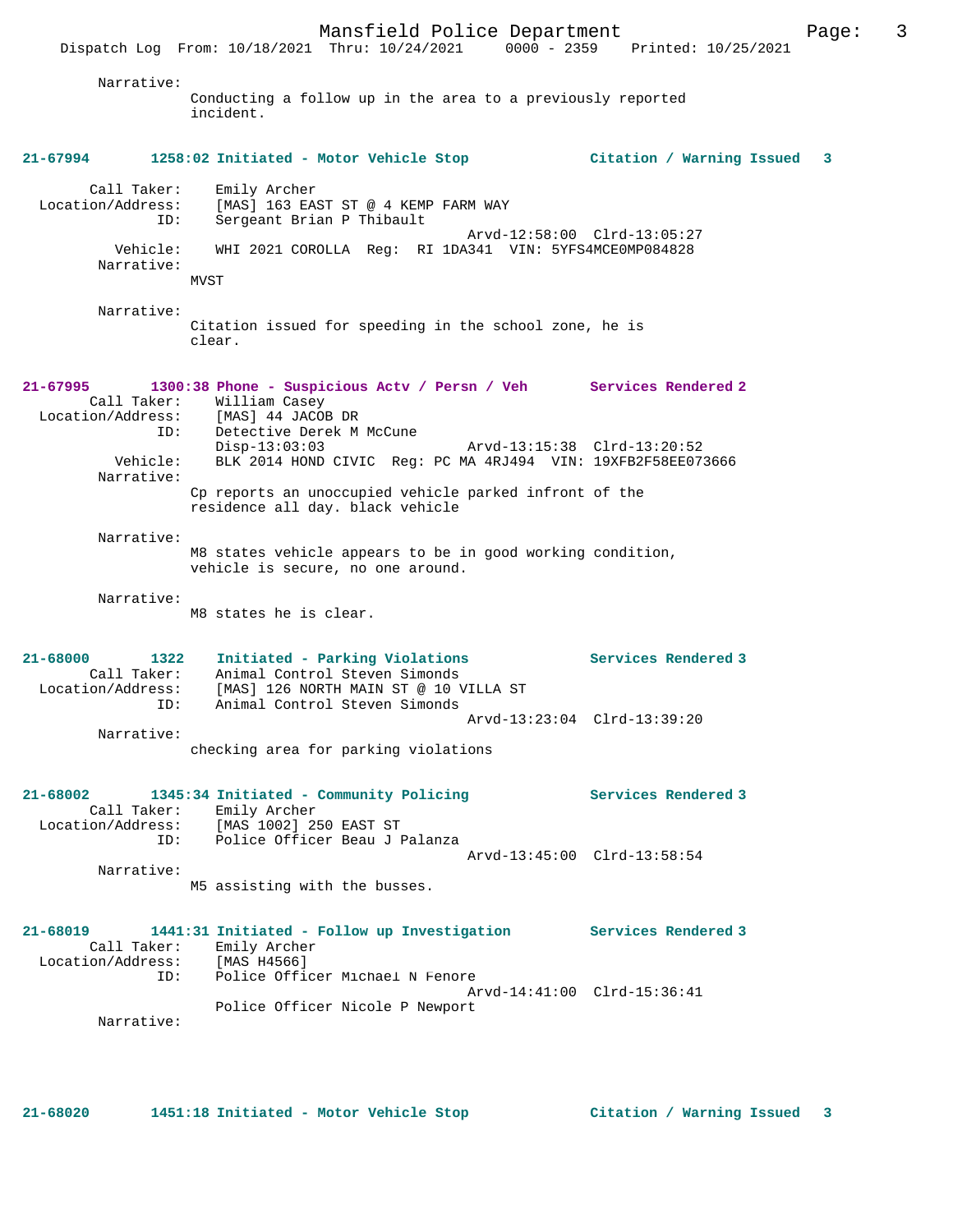Mansfield Police Department Form Page: 4 Dispatch Log From: 10/18/2021 Thru: 10/24/2021 0000 - 2359 Printed: 10/25/2021 Call Taker: William Casey Location/Address: [MAS] 555 MAPLE ST ID: Police Officer Beau J Palanza Arvd-14:51:00 Clrd-14:55:57 Vehicle: GRY 2020 HOND UT CR-V Reg: PC MA 1FLC92 VIN: 2HKRW2H59LH622525 Narrative: Out with mvst Narrative: M states citation issued for speeding. **21-68022 1453:23 Phone - Motor Veh Acc - No Injury Services Rendered 1**  Call Taker: William Casey Location/Address: [MAS 65] 30 CHAUNCY ST ID: Detective Derek M McCune<br>Disp-14:55:29 Disp-14:55:29 Arvd-14:59:23 Clrd-15:08:38 ID: Sergeant Brian P Thibault Disp-14:55:46 Arvd-15:06:09 Clrd-15:08:39 ID: Police Officer Beau J Palanza Disp-14:58:14 Arvd-15:06:07 Clrd-15:08:35 Vehicle: BLK 2014 TOYT CAMRY Reg: PC MA 88GP98 VIN: 4T1BD1FK8EU139929 BLU 2012 HOND ACCORD Reg: PAS MA LG830 VIN: 1HGCP3F81CA010480 Narrative: mva hit and run. Black toyota took of after, took left towards the train station from the dunkin donuts Narrative: Cp will be sitting in the dunkin donuts parking lot waiting for officers Narrative: M8 states is not a hit and run. Male party exchanged information and then left the area when the cops were mentioned. Narrative: M1 states they checked the address of the operator of the Toyota and no one answered. There was only one other car in the driveway. Narrative: M8 clear, the damage is minor and RP had all info from other party. **21-68050 1729:49 Phone - Road Hazards Services Rendered 3**  Call Taker: William Casey Location/Address: [MAS] 31 WEST ST @ 31 RUMFORD AVE ID: Police Officer David J Pepicelli Arvd-17:41:18 Clrd-17:41:58 Narrative: Cp reporting a large amount of glass going across the road Narrative: M11 states leaving email with DPW. **21-68051 1732:34 Phone - 911 Hang-ups & Verifications Unfounded/Unverifed 2** Call Taker: William Casey Location/Address: [MAS] 393 NORTH MAIN ST ID: Police Officer Jay J Sparrow Disp-17:34:10 Arvd-17:41:25 Clrd-17:43:22 Narrative: Checking on a 911 hang up. Contact made?:no Cellphone? (y/n):yes

Uncertainty radius:22m @ 95%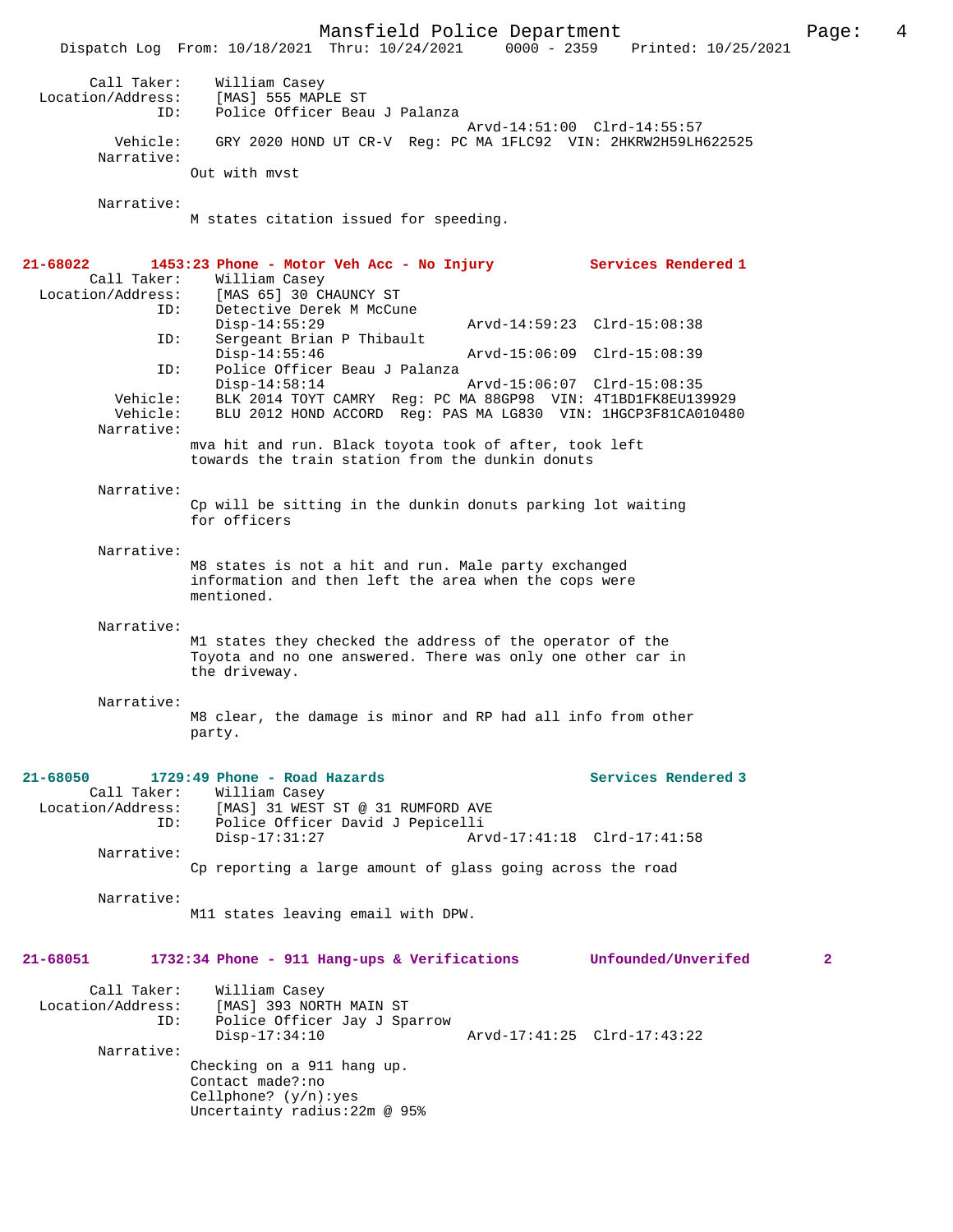Dispatch Log From: 10/18/2021 Thru: 10/24/2021

 Narrative: M5 states area search unfounded, no one flagged him down. **21-68068 1934:59 911 - Road Hazards Services Rendered 3**  Call Taker: Michael Mezhberg<br>Location/Address: [MAS H934] 0 AUTI ess: [MAS H934] 0 AUTUMN LN @ 86 EASTMAN ST<br>ID: Police Officer Joshua S Ellender Police Officer Joshua S Ellender<br>Disp-19:37:37 Ar Disp-19:37:37 Arvd-19:40:46 Clrd-19:46:17 Narrative: Reports debris scattered on rt 106. Narrative: Appears to be styrofoam from a box Narrative: The big piece has been moved out of the way. **21-68076 2023:12 Phone - Assist Citizen - P S A Services Rendered 3**  Call Taker: Fournier Elin<br>Location/Address: [MAS 417H] 19 ess: [MAS 417H] 19 FRANCIS AVE Apt. #1<br>ID: Police Officer Joshua S Ellender ID: Police Officer Joshua S Ellender Disp-20:27:41 Arvd-20:34:15 Clrd-20:43:15<br>ID: Police Officer Danielle C Titus Police Officer Danielle C Titus Disp-20:27:45 Clrd-20:34:06<br>TD: Sergeant Jeffrey G Bombard Sergeant Jeffrey G Bombard Arvd-20:33:02 Clrd-20:43:15 Narrative: CP reports he is locked out of his apartment and his roomates are inside. He is on the lease Narrative: CP made it into the apartment before units arrival Narrative: All parties have been advised **21-68077 2024:32 Initiated - Building - Property Check Building Checked / Secured 3** Call Taker: Nicole Boyer Vicinity of: [MAS 1042] 321 SCHOOL ST ID: Police Officer Danielle C Titus Arvd-20:24:00 Clrd-20:26:55 Narrative: Checking the area. **21-68080 2043:30 Initiated - Building - Property Check Building Checked / Secured 3** Call Taker: Nicole Boyer Vicinity of: [MAS 2] 60 FORBES BLVD<br>ID: Police Officer Danielle Police Officer Danielle C Titus Arvd-20:43:00 Clrd-20:47:25 Narrative: Checking the area. **21-68081 2049:02 Initiated - Motor Vehicle Stop Citation / Warning Issued 3** Call Taker: Nicole Boyer<br>Vicinity of: [MAS] 47 OAK of: [MAS] 47 OAKLAND ST @ 57 CHARLES ST<br>ID: Police Officer Joshua S Ellender Police Officer Joshua S Ellender Arvd-20:49:00 Clrd-20:54:42<br>Vebicle: RRO 2011 HOND CIVIC Req: PC MA 3GVZ89 VIN: 19XEA1E55BE04 BRO 2011 HOND CIVIC Reg: PC MA 3GVZ89 VIN: 19XFA1F55BE046157 Narrative: Out with an mvst Narrative: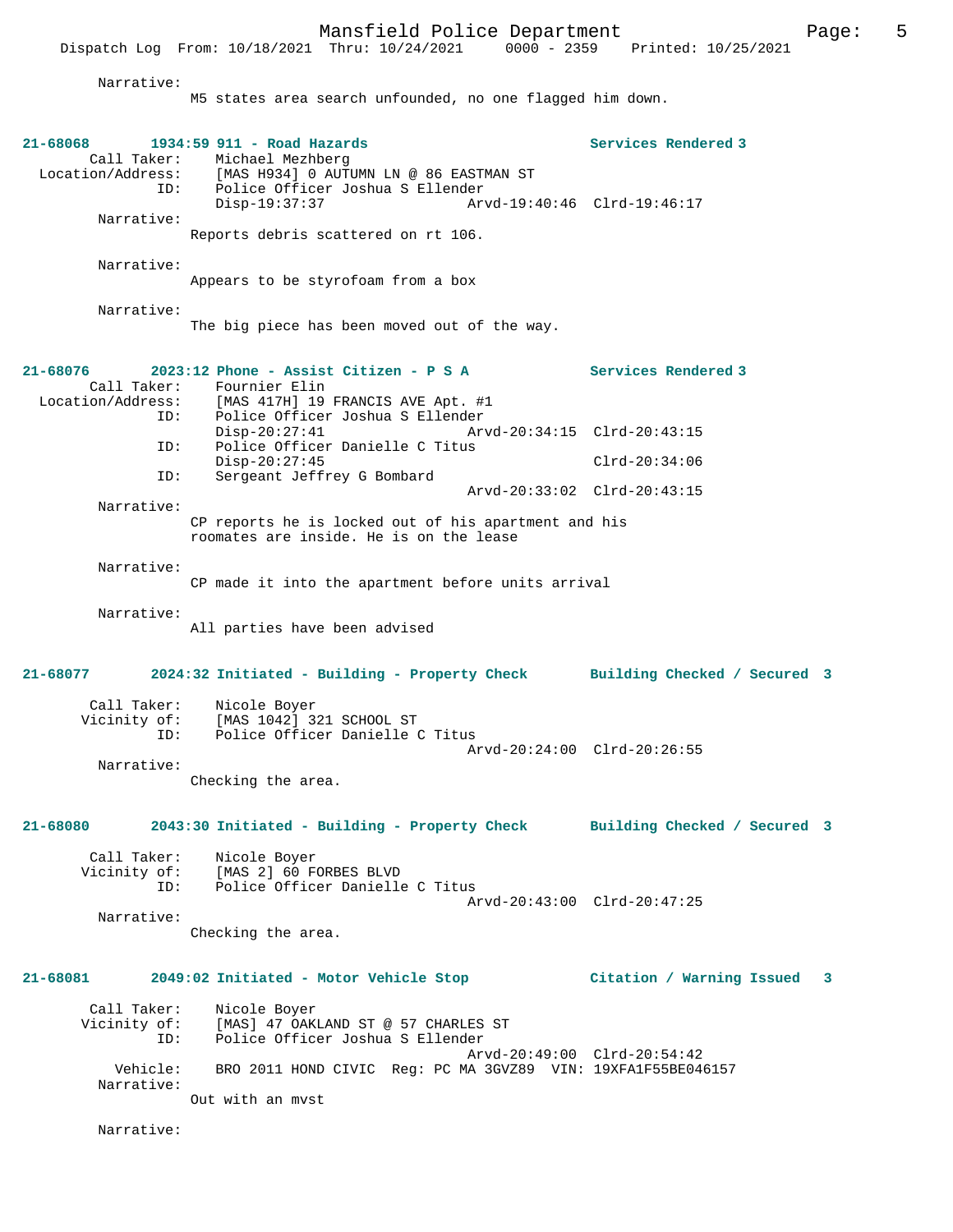Mansfield Police Department Page: 6 Dispatch Log From: 10/18/2021 Thru: 10/24/2021 0000 - 2359 Printed: 10/25/2021 Citation given to operator for speed. **21-68082 2054:58 Initiated - Building - Property Check Building Checked / Secured 3** Call Taker: Nicole Boyer Vicinity of: [MAS 4] 31 HAMPSHIRE ST<br>ID: Police Officer Jav J Spa Police Officer Jay J Sparrow Arvd-20:54:00 Clrd-20:59:20 Narrative: Checking the area. **21-68084 2115:08 Initiated - Building - Property Check Building Checked / Secured 3** Call Taker: Nicole Boyer Vicinity of: [MAS 840] 280 SCHOOL ST ID: Police Officer Danielle C Titus Arvd-21:15:00 Clrd-21:26:11 Narrative: Checking the area. **21-68090 2201:08 Initiated - Building - Property Check Building Checked / Secured 3** Call Taker: Nicole Boyer<br>Vicinity of: [MAS 1040] 1 of: [MAS 1040] 10 RESERVOIR ST Apt. #ST<br>ID: Police Officer Danielle C Titus Police Officer Danielle C Titus Arvd-22:01:00 Clrd-22:05:53 Narrative: Checking the area. **21-68091 2203:46 Initiated - Building - Property Check Building Checked / Secured 3** Call Taker: Nicole Boyer Vicinity of: [MAS] 4 ERICK RD @ 15 BONNEY LN ID: Police Officer Joshua S Ellender Arvd-22:03:00 Clrd-22:14:28 Narrative: Checking the area. **21-68092 2213:17 Initiated - Building - Property Check Building Checked / Secured 3** Call Taker: Nicole Boyer Vicinity of: [MAS 987A] 125 HIGH ST Apt. #1-4<br>ID: Police Officer David J Pepicelli Police Officer David J Pepicelli Arvd-22:13:00 Clrd-22:24:18 Narrative: Checking the area. **21-68093 2214:34 Initiated - Building - Property Check Building Checked / Secured 3** Call Taker: Nicole Boyer Vicinity of: [MAS] MYSTIC LN<br>TD: Police Officer Police Officer Joshua S Ellender Arvd-22:14:00 Clrd-22:18:05 Narrative: Checking the area. **21-68094 2221:31 Initiated - Building - Property Check Building Checked / Secured 3** Call Taker: Nicole Boyer Location/Address: [MAS] MAYFLOWER DR<br>ID: Police Officer Jos] Police Officer Joshua S Ellender Arvd-22:21:00 Clrd-22:22:00 Narrative: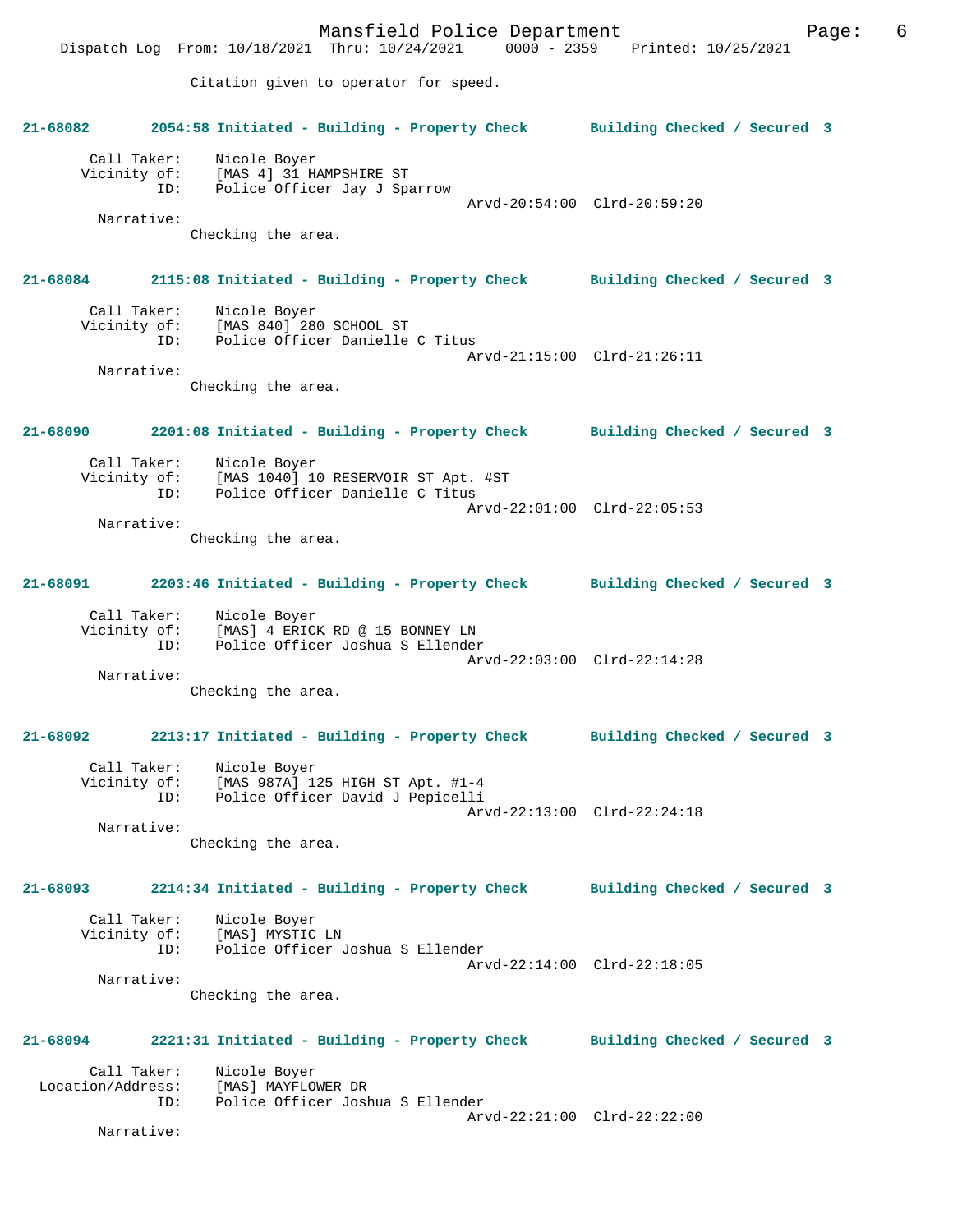Mansfield Police Department Fage: 7 Dispatch Log From: 10/18/2021 Thru: 10/24/2021 0000 - 2359 Printed: 10/25/2021 Checking the area. Narrative: House checks clear **21-68095 2230:28 Initiated - Building - Property Check Building Checked / Secured 3** Call Taker: Nicole Boyer Vicinity of: [MAS] FRUIT ST ID: Police Officer Jay J Sparrow Arvd-22:30:00 Clrd-22:37:22 Narrative: Checking the area. **21-68102 2251:02 Initiated - Building - Property Check Building Checked / Secured 3** Call Taker: Nicole Boyer Vicinity of: [MAS 907E] 390 WEST ST<br>ID: Police Officer Jay J Sp Police Officer Jay J Sparrow Arvd-22:51:00 Clrd-22:59:14 Narrative: Checking the area.

## **For Date: 10/19/2021 - Tuesday**

| $21 - 68120$      | 0106:52 Initiated - Follow up Investigation                              |  | Spoken To                                                     |  |
|-------------------|--------------------------------------------------------------------------|--|---------------------------------------------------------------|--|
| Call Taker:       | Nicole Boyer                                                             |  |                                                               |  |
| Location/Address: | [MAS 820C] 31 PLYMOUTH ST                                                |  |                                                               |  |
|                   | Sergeant Jeffrey G Bombard<br>ID:                                        |  |                                                               |  |
|                   |                                                                          |  | Arvd-01:06:00 Clrd-01:16:38                                   |  |
|                   | Police Officer Christopher D Sorge<br>ID:                                |  |                                                               |  |
|                   |                                                                          |  | Arvd-01:07:53 Clrd-01:16:38                                   |  |
| Vehicle:          |                                                                          |  | BLK 2018 TOYT TACOMA Req: PC MA 9DX947 VIN: 3TMCZ5AN0JM179262 |  |
| Vehicle:          |                                                                          |  | GRY 2021 TOYT TACOMA Req: PC MA 2BSP47 VIN: 3TYSX5EN7MT008934 |  |
| Narrative:        |                                                                          |  |                                                               |  |
|                   | Conducting a follow up in the area to a previously reported<br>incident. |  |                                                               |  |
| Narrative:        |                                                                          |  |                                                               |  |

Follow up on a road rage incident. One is an employee at radford. Occurred at Forbes and West. Both parties have been spoken to and are both going home.

#### **21-68126 0119:16 Initiated - Building - Property Check Building Checked / Secured 3**

| Call Taker:<br>Vicinity of: | Nicole Boyer<br>[MAS] MAYFLOWER DR |                             |  |
|-----------------------------|------------------------------------|-----------------------------|--|
| TD:                         | Police Officer Bryan Hurley        | Arvd-01:19:00 Clrd-01:25:09 |  |

Narrative:

Checking the area.

## **21-68128 0122:03 Initiated - Motor Vehicle Stop Citation / Warning Issued 3**

 Call Taker: Nicole Boyer Vicinity of: [MAS] 550 FORBES BLVD @ 10 PLYMOUTH ST ID: Police Officer Christopher D Sorge Arvd-01:22:00 Clrd-01:29:03 Vehicle: WHI 2020 DODG UT DURANG Reg: PC MA 7984TG VIN: 1C4RDJDG6LC432779 Narrative: Out with an mvst

Narrative:

Citation given to the RO for a failure to stop at stop sign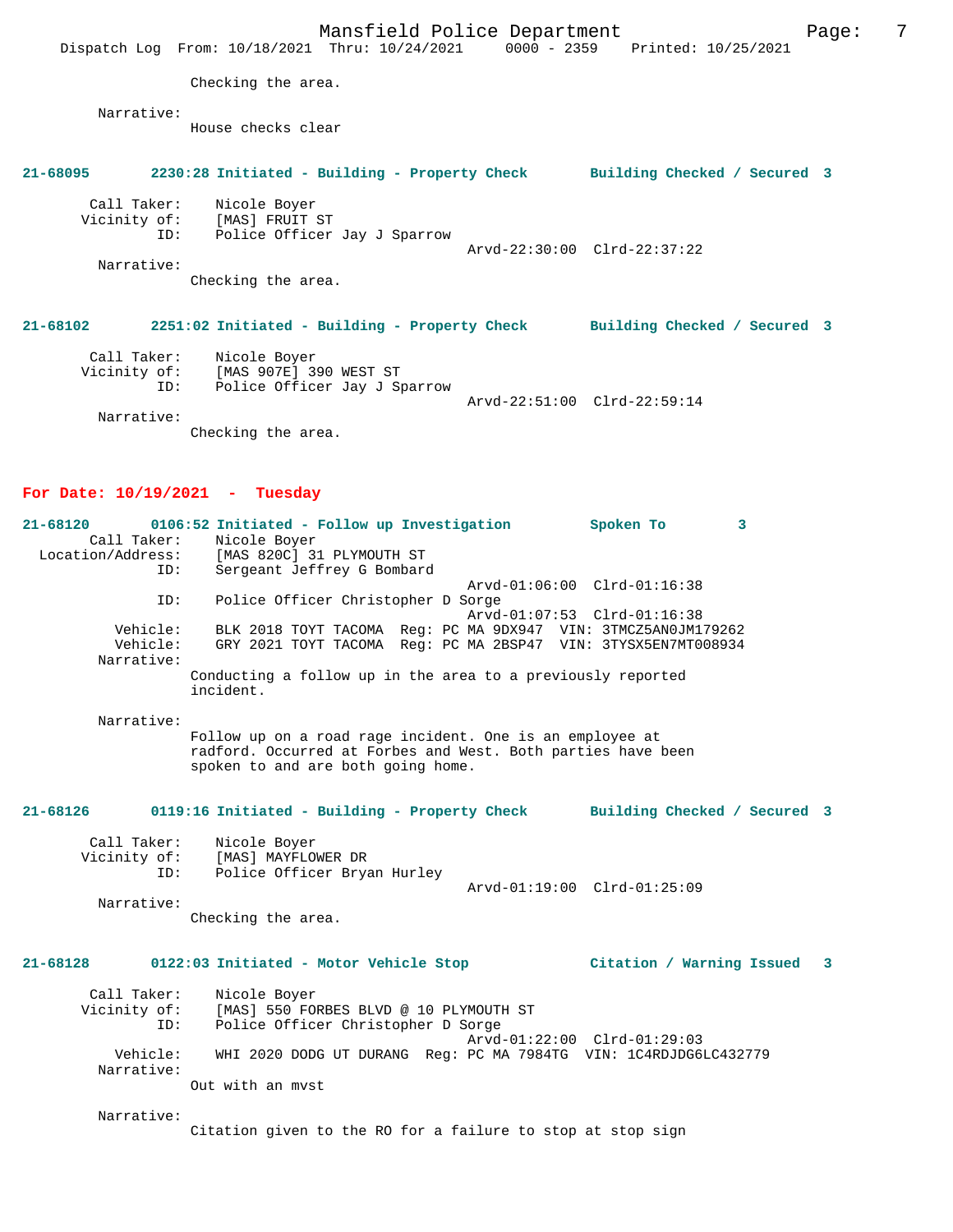|              |                                         | 21-68131 0128:58 911 - Motor Veh Acc - No Injury                                                | Investigated - No Report                                                            | 1 |
|--------------|-----------------------------------------|-------------------------------------------------------------------------------------------------|-------------------------------------------------------------------------------------|---|
|              | Call Taker:<br>ID:                      | TARA LAKO<br>Location/Address: [MAS] NORTH MAIN ST<br>Police Officer Bryan Hurley               |                                                                                     |   |
|              | ID:                                     | Police Officer Meghan Birnie                                                                    | Arvd-01:32:25 Clrd-01:41:23                                                         |   |
|              | Narrative:                              | Disp-01:33:39 Enrt-01:33:39 Arvd-01:33:54 Clrd-01:41:01                                         |                                                                                     |   |
|              |                                         | CP states she heard what sounded like an accident from<br>behind her address                    |                                                                                     |   |
|              | Narrative:                              | Nothing found on Fuller and Pratt and will continue to look                                     |                                                                                     |   |
|              | Narrative:                              | M4 checked the area, nothing found, no debris found.                                            |                                                                                     |   |
|              | Narrative:                              | RP stated it sounded like a car struck a building, but units<br>are unable to find any damage.  |                                                                                     |   |
| $21 - 68138$ |                                         |                                                                                                 | 0145:08 Initiated - Building - Property Check Building Checked / Secured 3          |   |
|              | ID:                                     | Call Taker: Nicole Boyer<br>Vicinity of: [MAS 417] 9 FRANCIS AVE<br>Police Officer Bryan Hurley | Arvd-01:45:00 Clrd-01:53:27                                                         |   |
|              | Narrative:                              | Checking the area.                                                                              |                                                                                     |   |
| 21-68140     |                                         |                                                                                                 | 0148:28 Initiated - Building - Property Check Building Checked / Secured 3          |   |
|              | Call Taker:<br>ID:                      | Nicole Boyer<br>Vicinity of: [MAS] NORTH MAIN ST<br>Police Officer Meghan Birnie                | Arvd-01:48:00 Clrd-01:48:47                                                         |   |
|              | Narrative:                              |                                                                                                 |                                                                                     |   |
|              |                                         | Checking the area.                                                                              |                                                                                     |   |
|              |                                         |                                                                                                 | 21-68147 0158:42 Initiated - Building - Property Check Building Checked / Secured 3 |   |
|              | Vicinity of:<br>ID:                     | Call Taker: Nicole Boyer<br>[MAS 2] 60 FORBES BLVD<br>Police Officer Christopher D Sorge        |                                                                                     |   |
|              | Narrative:                              |                                                                                                 | Arvd-01:58:00 Clrd-02:06:02                                                         |   |
|              |                                         | Checking the area.                                                                              |                                                                                     |   |
| $21 - 68148$ |                                         | 0203:08 Initiated - Building - Property CheckQ                                                  | Building Checked / Secured 3                                                        |   |
|              | Call Taker:<br>Location/Address:<br>ID: | Michael Mezhberg<br>[MAS] MYSTIC LN<br>Police Officer Bryan Hurley                              |                                                                                     |   |
|              | Narrative:                              | Checking the area.                                                                              | Arvd-02:03:00 Clrd-02:07:07                                                         |   |
| 21-68155     |                                         | 0228:41 Initiated - Building - Property Check                                                   | Building Checked / Secured 3                                                        |   |
|              | Call Taker:<br>Vicinity of:<br>ID:      | Nicole Boyer<br>[MAS 895] 175 FRUIT ST<br>Police Officer Bryan Hurley                           |                                                                                     |   |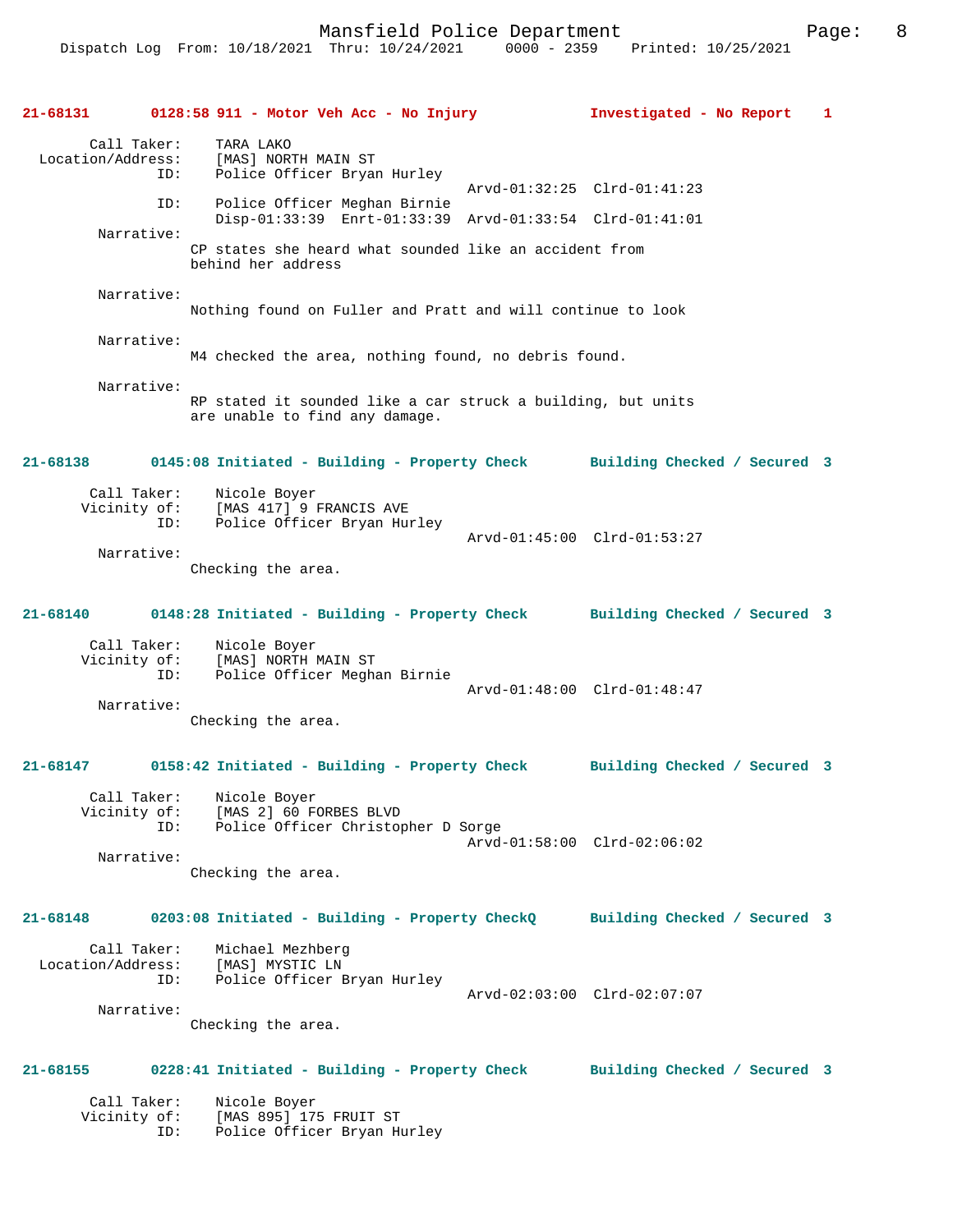Arvd-02:28:00 Clrd-02:33:36 Narrative: Checking the area. **21-68161 0259:08 911 - Assist Fire Department Services Rendered 2**  Call Taker: Nicole Boyer<br>Location/Address: [MAS] 181 EAS Location/Address: [MAS] 181 EAST ST ID: Police Officer Meghan Birnie Disp-03:00:28 Arvd-03:08:55 Clrd-03:10:28 Narrative: Assisting the FD with a fire related incident. Nature: Fire alarm sounding, no smoke or flames **21-68162 0312:34 Initiated - Building - Property Check Building Checked / Secured 3** Call Taker: Nicole Boyer Vicinity of: [MAS] COPELAND DR ID: Police Officer Meghan Birnie Arvd-03:12:00 Clrd-03:19:21 Narrative: Checking the area. **21-68163 0318:57 Initiated - Building - Property Check Building Checked / Secured 3** Call Taker: Nicole Boyer<br>Vicinity of: Vicinity of: [MAS] 4 ERICK RD @ 15 BONNEY LN OT: IMASI & ANION AD & 10 DOMANDION: Police Officer Bryan Hurley Arvd-03:18:00 Clrd-03:27:43 Narrative: Checking the area. **21-68164 0319:28 Initiated - Building - Property Check Building Checked / Secured 3** Call Taker: Nicole Boyer Vicinity of: [MAS 1015] 30 CHAUNCY ST ID: Police Officer Meghan Birnie Arvd-03:19:00 Clrd-03:24:40 Narrative: Checking the area. **21-68166 0354:14 Initiated - Assist Other Agency Services Rendered 3**  Call Taker: Nicole Boyer<br>Vicinity of: [MAS] NORTH 9 Vicinity of: [MAS] NORTH ST ID: Police Officer Bryan Hurley Arvd-03:54:00 Clrd-04:05:40 Narrative: Looking for a male party in a grey hoodie that attempted B&E on Highland St. in Easton. Narrative: Easton updated description of a male in a grey hoodie, with a surgical mask, grey sweats, socks & slides **21-68169 0445:28 Phone - Animal Complaints Services Rendered 3**  Call Taker: TARA LAKO Location/Address: [MAS] RTE 140 NB ID: Police Officer Christopher D Sorge Disp-04:50:55 Arvd-04:55:18 Clrd-04:58:03 Narrative: RP reports an animal in the middle of the ramp Narrative: It was a coyote, and has been moved aside. Contact Mass DOT for removal.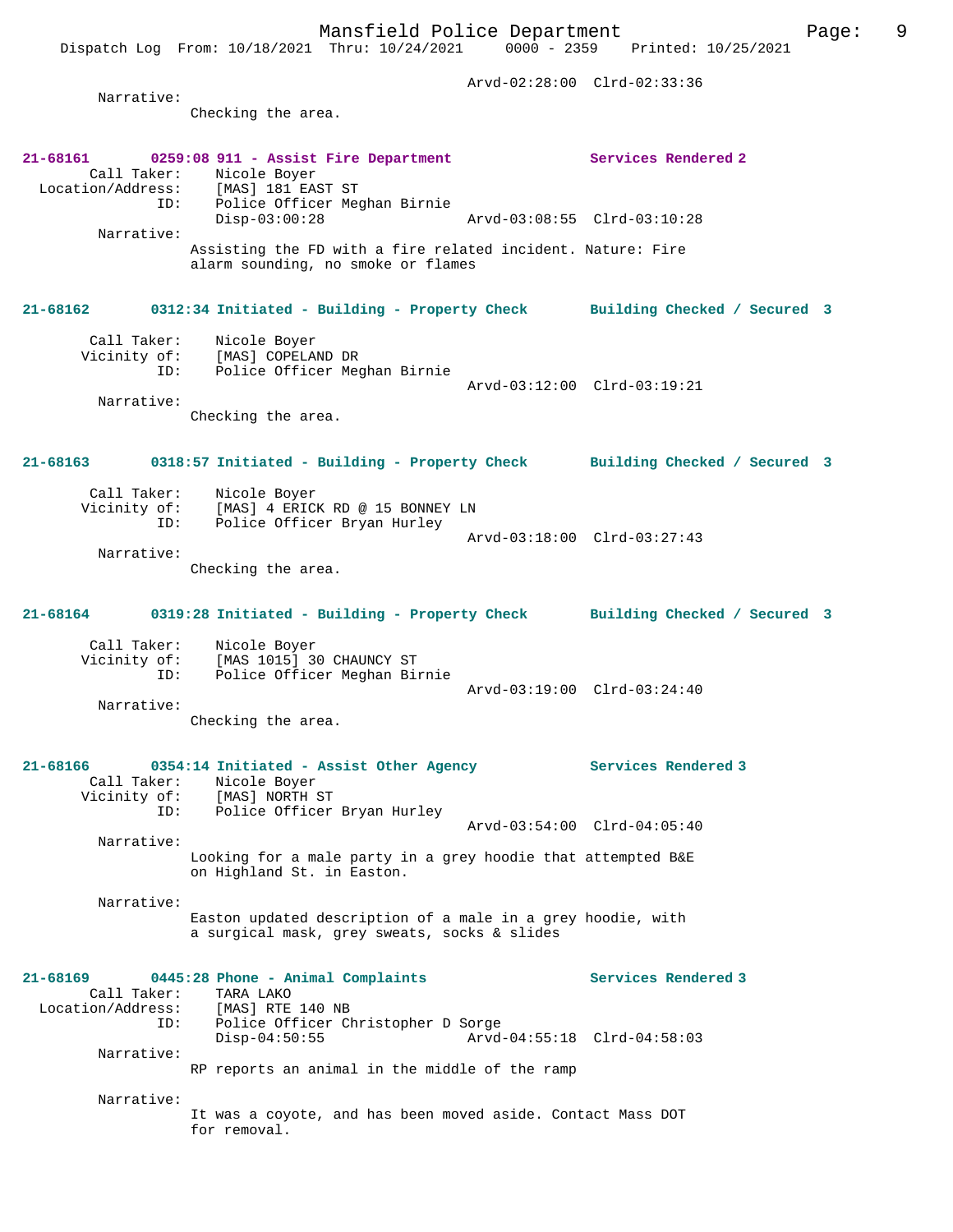| $21 - 68178$<br>ID:                                         | 0653:38 Phone - Assist Fire Department<br>Call Taker: Jarred Kohler<br>Location/Address: [MAS] 26 ESSEX ST<br>Police Officer Bryan Hurley | Services Rendered 2              |
|-------------------------------------------------------------|-------------------------------------------------------------------------------------------------------------------------------------------|----------------------------------|
| Narrative:                                                  | $Disp-06:54:31$                                                                                                                           | Arvd-06:59:55 Clrd-07:42:51      |
|                                                             | Assisting the FD with a fire related incident. Nature: burst<br>pipe                                                                      |                                  |
| 21-68185<br>0734<br>Call Taker:<br>Location/Address:<br>ID: | Initiated - Parking Violations<br>Animal Control Steven Simonds<br>[MAS] 43 NORTH MAIN ST @ 13 PARK ST<br>Animal Control Steven Simonds   | Services Rendered 3              |
| ID:                                                         | Animal Control Steven Simonds                                                                                                             | Arvd-07:34:54 Clrd-07:52:27      |
| Narrative:                                                  | $Disp-07:55:30$                                                                                                                           | Arvd-07:55:33 Clrd-08:04:19      |
|                                                             | checking area for parking violations                                                                                                      |                                  |
| 21-68191<br>$\overline{2}$                                  | 0808:49 Phone - 911 Hang-ups & Verifications Confirmed misdial/Accdntl Call                                                               |                                  |
| Call Taker:<br>Location/Address:<br>ID:                     | Emily Archer<br>[MAS 15C1] 89 FORBES BLVD Apt. #1000<br>Police Officer Beau J Palanza                                                     |                                  |
| Narrative:                                                  | $Disp-08:10:18$                                                                                                                           | Arvd-08:19:57 Clrd-08:23:56      |
|                                                             | Checking on a 911 accidental<br>Contact made?: Y<br>Cellphone? $(y/n):N$<br>Employee accidentally dialed.                                 |                                  |
| Narrative:                                                  | M5 confirmed accidental                                                                                                                   |                                  |
| $21 - 68210$<br>$\overline{2}$                              | 0917:07 Phone - 911 Hang-ups & Verifications Confirmed misdial/Accdntl Call                                                               |                                  |
| Call Taker:<br>Location/Address:<br>ID:                     | NICHOLAS GOYETTE<br>[MAS 889] 20 CABOT BLVD Apt. #105<br>Police Officer Beau J Palanza                                                    |                                  |
| Narrative:                                                  | $Disp-09:19:14$                                                                                                                           | Arvd-09:23:18 Clrd-09:24:23      |
|                                                             | Checking on a 911, business dialed to confirm address worked<br>but did not notify prior via non-emergency line                           |                                  |
| Narrative:                                                  | m5 confirmed accidental                                                                                                                   |                                  |
|                                                             |                                                                                                                                           |                                  |
| $21 - 68224$                                                | 1018:01 Initiated - Building - Property Check                                                                                             | Building Checked / Secured 3     |
| Call Taker:                                                 | Jarred Kohler<br>Location/Address: [MAS 4] 31 HAMPSHIRE ST                                                                                |                                  |
| ID:                                                         | Police Officer Beau J Palanza                                                                                                             | Arvd-10:18:00 Clrd-10:26:13      |
| Narrative:                                                  | Checking the area.                                                                                                                        |                                  |
| 21-68235                                                    | 1054:56 Initiated - Motor Vehicle Stop                                                                                                    | Citation / Warning Issued<br>- 3 |
| Call Taker:<br>Vicinity of:                                 | Jarred Kohler<br>[MAS H1685] 147 CHAUNCY ST                                                                                               |                                  |
| ID:                                                         | Police Officer David W Kinahan                                                                                                            | Arvd-10:54:00 Clrd-11:01:48      |
|                                                             |                                                                                                                                           |                                  |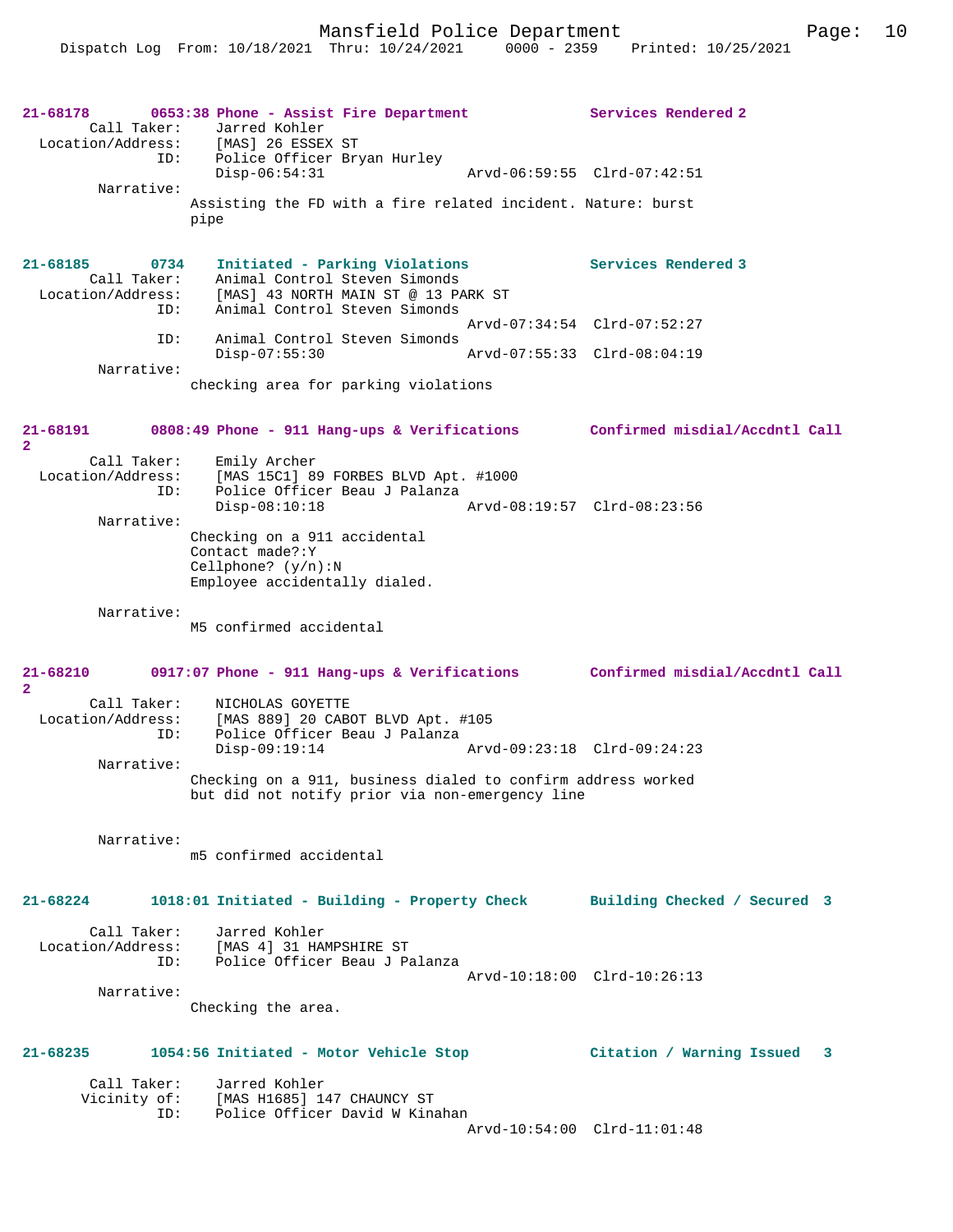Mansfield Police Department Page: 11 Dispatch Log From: 10/18/2021 Thru: 10/24/2021 0000 - 2359 Printed: 10/25/2021 Vehicle: WHI 2019 CHEV SILVER Reg: CO MA V65456 VIN: 1HTKHPVM7KH489252 Narrative: out with mvst Narrative: citation issued to the corporation for failure to inspect. **21-68239 1109:46 Initiated - Motor Vehicle Stop Citation / Warning Issued 3** Call Taker: Jarred Kohler Location/Address: [MAS] 173 CHAUNCY ST @ 12 PERKINS AVE ID: Police Officer David W Kinahan Arvd-11:09:00 Clrd-11:48:15<br>Vehicle: BLU 2012 HYUN ELANTRA Req: PC MA 1NBD48 VIN: 5NPDH4AE9CH BLU 2012 HYUN ELANTRA Reg: PC MA 1NBD48 VIN: 5NPDH4AE9CH072009 Narrative: out with mvst Narrative: M7 moved vehicle into lot, working on registration issue Narrative: citation issued for hands free and expired reg. Reg renewed curbside. **21-68243 1131:16 Initiated - Building - Property Check Building Checked / Secured 3** Call Taker: Jarred Kohler Location/Address: [MAS 2] 60 FORBES BLVD ID: Police Officer Beau J Palanza Arvd-11:31:00 Clrd-11:40:19 Narrative: Checking the area. **21-68245 1142:33 Initiated - Building - Property Check Building Checked / Secured 3** Call Taker: Emily Archer Location/Address: [MAS 281A] 1 CROCKER ST ID: Police Officer Michael T Fitzgerald Arvd-11:42:00 Clrd-11:46:48 Narrative: Checking the area. **21-68248 1148 Initiated - Parking Violations Services Rendered 3**  Call Taker: Animal Control Steven Simonds Location/Address: [MAS] 242 NORTH MAIN ST @ 16 OLD COLONY WAY ID: Animal Control Steven Simonds Arvd-11:48:51 Clrd-11:57:11 Narrative: checking area for parking violations **21-68255 1148 Initiated - Parking Violations Services Rendered 3**  Call Taker: Animal Control Steven Simonds Location/Address: [MAS] 126 NORTH MAIN ST @ 10 VILLA ST ID: Animal Control Steven Simonds Arvd-12:15:35 Clrd-12:48:22 Narrative: checking area for parking violations Narrative: tagged MA 2RSP64 on old colony way for overtime parking **21-68258 1258:04 Initiated - Building - Property Check Building Checked / Secured 3** Call Taker: Jarred Kohler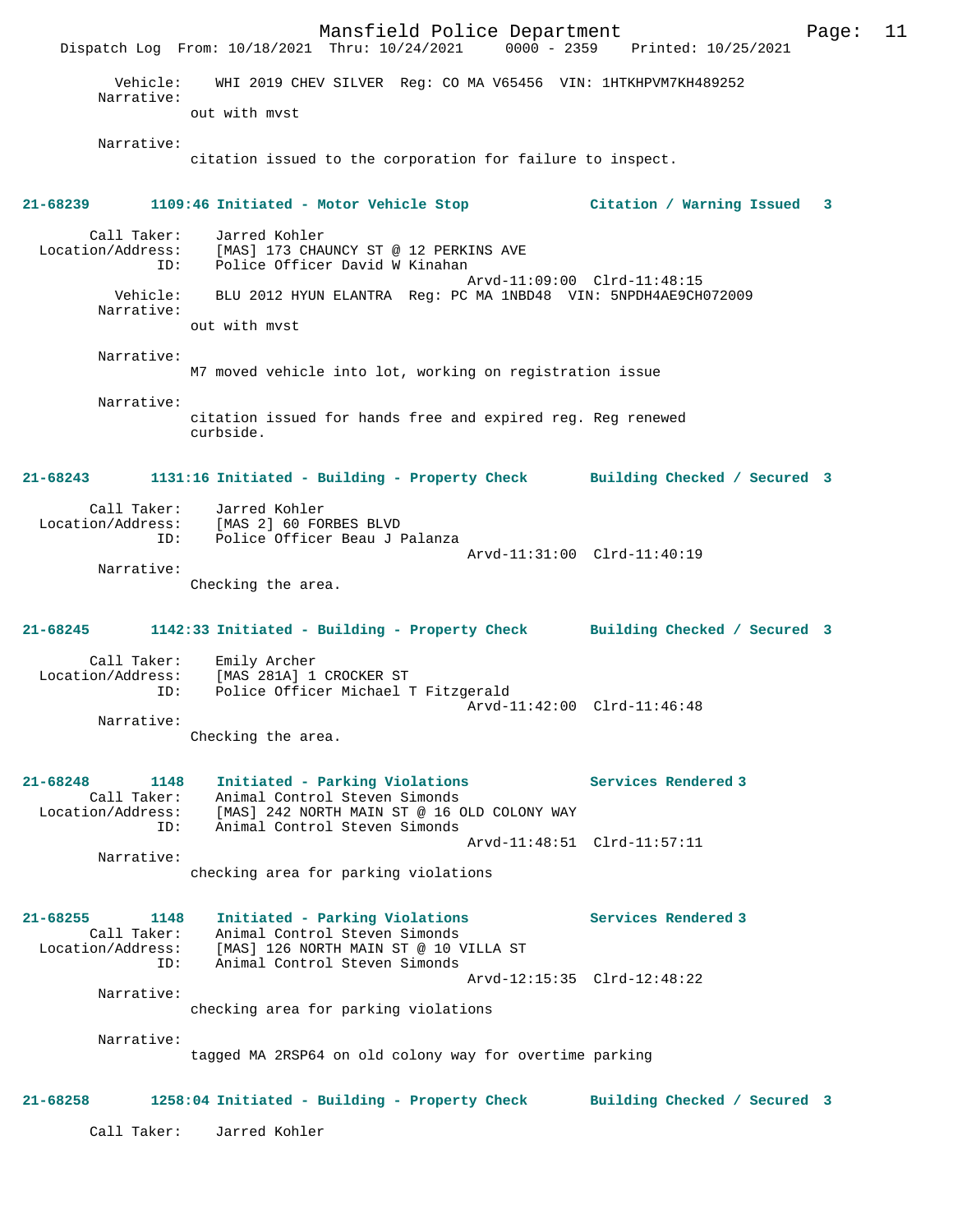Mansfield Police Department Page: 12 Dispatch Log From: 10/18/2021 Thru: 10/24/2021 0000 - 2359 Printed: 10/25/2021 Location/Address: [MAS 907E] 390 WEST ST ID: Police Officer Beau J Palanza Arvd-12:58:00 Clrd-13:00:33 Narrative: Checking the area. **21-68270 1341:52 Initiated - Community Policing Services Rendered 3**  Call Taker: Jarred Kohler Location/Address: [MAS 1002] 250 EAST ST ID: Detective Derek M McCune Arvd-13:41:00 Clrd-13:59:04 Narrative: out for Bus **21-68274 1405:21 Walk-In - Fraud or Identity Theft Investigated - Report Taken 1** Call Taker: Support Staff Matthew Todesco Location/Address: [MAS 946] 631 EAST ST<br>ID: Detective Derek M McCu Detective Derek M McCune<br>Disp-14:08:04 Disp-14:08:04 Arvd-14:11:21 Clrd-14:45:22 Narrative: RP into the station to report fraud, Det McCune into speak with the RP. Narrative: See OF for further Refer To Incident: 21MAS-1144-OF **21-68278 1414:07 Initiated - Motor Vehicle Stop Citation / Warning Issued 3** Call Taker: Jarred Kohler Location/Address: [MAS] 100 CHAUNCY ST @ 20 WINTHROP AVE ID: Police Officer Michael T Fitzgerald Arvd-14:14:00 Clrd-14:18:07 Vehicle: BLK 2012 MERZ UT GL450 Reg: PC MA 314M70 VIN: 4JGBF7BE7CA792747 Narrative: out with mvst Narrative: citation issued to the RO for failure to stop and failure to slow **21-68288 1448:58 Initiated - Building - Property Check Building Checked / Secured 3** Call Taker: Jarred Kohler Location/Address: [MAS 840] 280 SCHOOL ST ID: Police Officer Beau J Palanza Arvd-14:48:00 Clrd-15:05:33 Narrative: Checking the area. **21-68295 1538:18 Phone - Suspicious Actv / Persn / Veh Unfounded/Unverifed 2** Call Taker: Dispatcher Alyson Vico Location/Address: [MAS 281A] 1 CROCKER ST<br>ID: Police Officer Michael 1 ID: Police Officer Michael T Fitzgerald Disp-15:42:02 Arvd-15:46:33 Clrd-16:02:16 Narrative: Caller reporting a suspicious bag left behind and unattended. Caller states the bag is right underneath the electronic sign that says south station Narrative: unable to locate.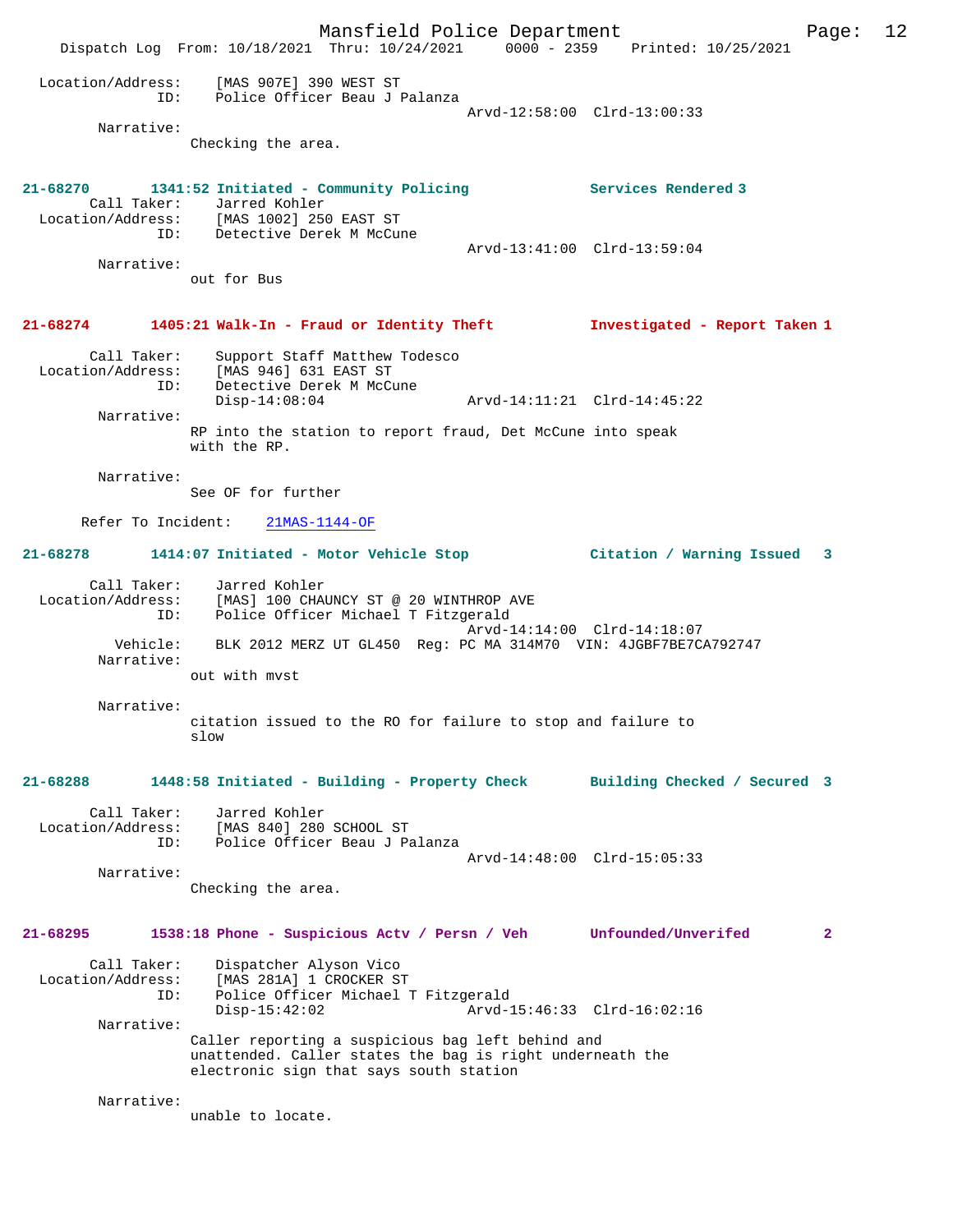Mansfield Police Department Fage: 13

| 21-68296<br>$\mathbf{2}$                                | 1549:26 Phone - 911 Hang-ups & Verifications Confirmed misdial/Accdntl Call                                                                                      |                             |   |
|---------------------------------------------------------|------------------------------------------------------------------------------------------------------------------------------------------------------------------|-----------------------------|---|
| Call Taker:<br>Location/Address:<br>ID:                 | Emily Archer<br>[MAS 1005B] 292 CHAUNCY ST Apt. #150<br>Police Officer Beau J Palanza<br>$Disp-15:50:42$                                                         |                             |   |
| Narrative:                                              | Checking on a 911 hang up.<br>Contact made?: Y<br>Cellphone? $(y/n):N$<br>Receptionist accidentally dialed, no issues.                                           |                             |   |
| Narrative:                                              | confirmed accidental                                                                                                                                             |                             |   |
| 21-68297<br>Call Taker:<br>Location/Address:            | 1553:36 Phone - Disturbance / Gathering<br>Dispatcher Alyson Vico<br>[MAS 985A] 1 NORTH MAIN ST                                                                  | Services Rendered 1         |   |
| ID:                                                     | Sergeant Robert S Pierce<br>$Disp-15:55:56$                                                                                                                      | Arvd-15:57:41 Clrd-16:06:06 |   |
| ID:<br>ID:                                              | Detective Derek M McCune<br>$Disp-15:55:58$<br>Police Officer Beau J Palanza                                                                                     | Arvd-15:57:43 Clrd-16:06:05 |   |
| Narrative:                                              | $Disp-15:59:14$                                                                                                                                                  | $Clrd-16:06:08$             |   |
|                                                         | Caller reporting a patient that is refusing to leave,<br>stating he is being verbally aggressive towards staff.                                                  |                             |   |
| Narrative:                                              | Wearing a blue button up shirt, 36 YO white male maybee 200<br>punds.                                                                                            |                             |   |
| Narrative:                                              | Caller states they asked him to put a mask on, and situation<br>escalated from there.                                                                            |                             |   |
| Narrative:                                              | party refused to wear a mask and has left the area.                                                                                                              |                             |   |
| $21 - 68314$<br>Call Taker:<br>Location/Address:<br>ID: | 1802:14 Phone - Suspicious Actv / Persn / Veh Services Rendered 2<br>Dispatcher Alyson Vico<br>[MAS 907A] 390 WEST ST Apt. #B<br>Police Officer Danielle C Titus |                             |   |
| ID:                                                     | Disp-18:03:30 Arvd-18:11:19 Clrd-18:38:37<br>Police Officer Jay J Sparrow                                                                                        |                             |   |
| Narrative:                                              | $Disp-18:03:33$<br>Caller reporting 3 people pan handled money out of her<br>special needs sons. They got him to venmo him the money.                            | Arvd-18:11:06 Clrd-18:38:27 |   |
| Narrative:                                              | Caller states they are right by the west street entrance,<br>mother, father, and a high school aged son. Also playing the<br>violin.                             |                             |   |
| Narrative:                                              | CP is right in front of them as well.                                                                                                                            |                             |   |
| Narrative:                                              | dispute was over \$5, parties returned the money to the<br>caller                                                                                                |                             |   |
| 21-68321                                                | 1856:44 Initiated - Motor Vehicle Stop                                                                                                                           | Citation / Warning Issued   | 3 |
| Call Taker:                                             | George Burton                                                                                                                                                    |                             |   |

Location/Address: [MAS] 600 WEST ST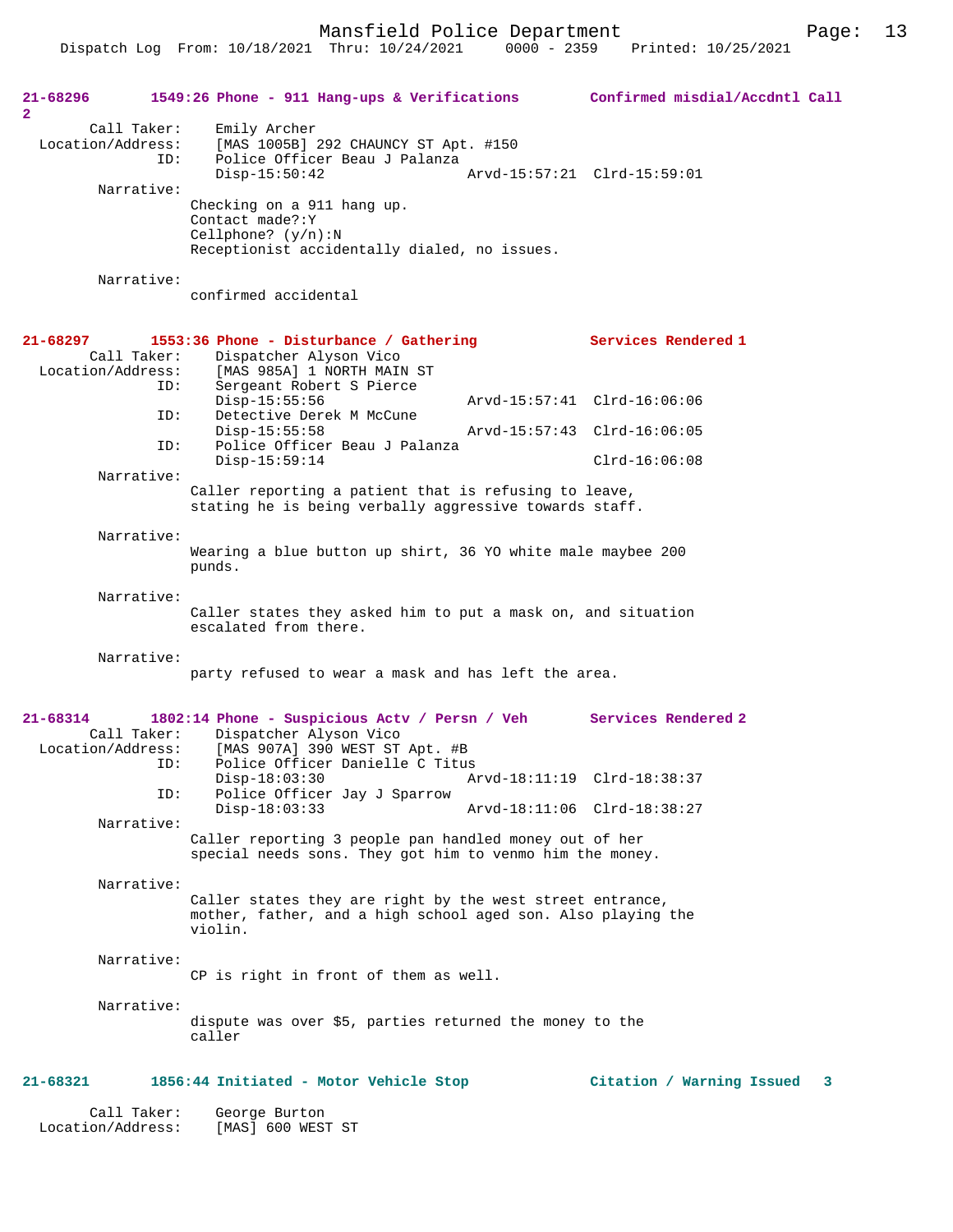Mansfield Police Department Form Page: 14 Dispatch Log From: 10/18/2021 Thru: 10/24/2021 0000 - 2359 Printed: 10/25/2021 ID: Police Officer Jay J Sparrow Arvd-18:56:00 Clrd-19:03:32<br>Vehicle: GRY 2018 FORD FUSION Reg: PC MA 8SX446 VIN: 3FA6P0HD0JR28 GRY 2018 FORD FUSION Reg: PC MA 8SX446 VIN: 3FA6P0HD0JR281642 Narrative: out with mvst Narrative: Citation issued to R/O for speed **21-68325 1922:16 Initiated - Building - Property Check Building Checked / Secured 3** Call Taker: George Burton<br>Location/Address: [MAS H5858] 10 ess: [MAS<sup>]</sup>H5858] 10 MYSTIC LN<br>ID: Police Officer David J Pe Police Officer David J Pepicelli Arvd-19:22:00 Clrd-19:24:40 Narrative: Checking the area. **21-68327 1925:08 Initiated - Building - Property Check Building Checked / Secured 3** Call Taker: George Burton Location/Address: [MAS] MAYFLOWER DR ID: Police Officer David J Pepicelli Arvd-19:25:00 Clrd-19:28:20 Narrative: Checking the area. **21-68328 1926:03 Phone - Suspicious Actv / Persn / Veh Gone on Arrival 2**  Call Taker: Emily Archer<br>ion/Address: [MAS] BIRD RD Location/Address:<br>ID: Police Officer David J Pepicelli<br>Disp-19:29:50 Arv Disp-19:29:50 Arvd-19:37:15 Clrd-19:45:06 ID: Police Officer William C Trudell Disp-19:29:59 Arvd-19:35:58 Clrd-19:45:06 Narrative: Caller reporting possibly intoxicated female driver, driving a gray Honda accord. Caller is no longer behind the vehicle. He observed her stopping in the middle of the road. The caller had a converstation with the operator about why she was driving that way and then called us. Narrative: Both cars checked the area. Nothing found. **21-68331 1955:02 Initiated - Building - Property Check Building Checked / Secured 3** Call Taker: George Burton Location/Address: [MAS 139] 265 FRUIT ST Police Officer David J Pepicelli Arvd-19:55:00 Clrd-19:57:28 Narrative: Checking the area. **21-68332 1957:45 Initiated - Building - Property Check Building Checked / Secured 3** Call Taker: George Burton Location/Address: [MAS 1041] 175 FRUIT ST ID: Police Officer David J Pepicelli Arvd-19:57:00 Clrd-20:20:46 Narrative: Checking the area. **21-68333 1959:00 Phone - 911 Hang-ups & Verifications Confirmed misdial/Accdntl Call 2**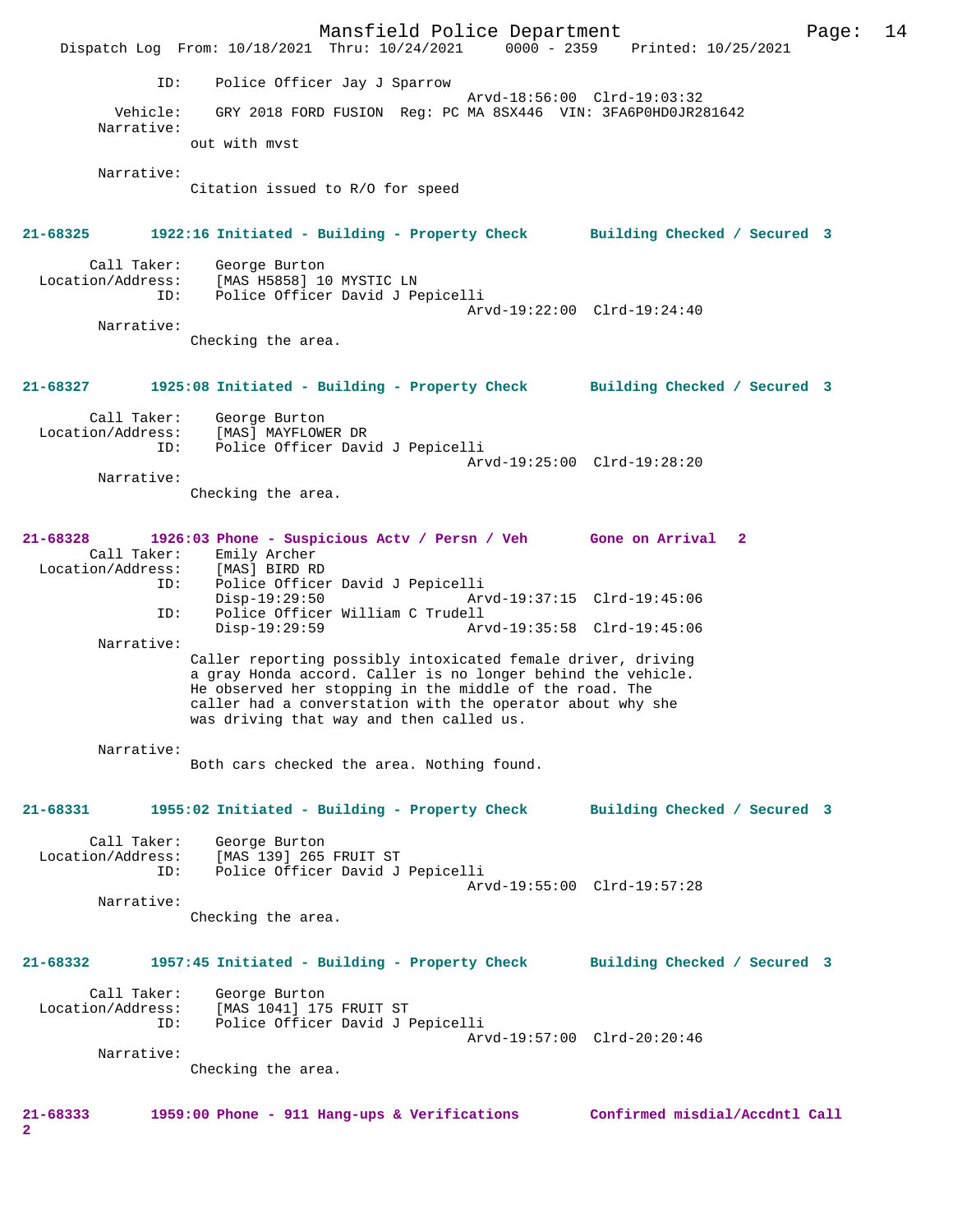Mansfield Police Department Page: 15 Dispatch Log From: 10/18/2021 Thru: 10/24/2021 0000 - 2359 Printed: 10/25/2021 Call Taker: Emily Archer<br>Location/Address: [MAS] 1132 S [MAS] 1132 SCHOOL ST ID: Police Officer Jay J Sparrow<br>Disp-20:01:17 Disp-20:01:17 Arvd-20:03:05 Clrd-20:04:32 Narrative: Checking on a 911 accidental Contact made?:Y Cellphone? (y/n):Y Caller is new to the phone and dialed accidentally by pressing the side button. Narrative: Confirmed accidental **21-68334 2006:13 Initiated - Building - Property Check Building Checked / Secured 3** Call Taker: George Burton Location/Address: [MAS 969A120] 321 SCHOOL ST Apt. #A120 ID: Police Officer Jay J Sparrow Arvd-20:06:00 Clrd-20:09:58 Narrative: Checking the area. **21-68338 2038:37 Initiated - Building - Property Check Building Checked / Secured 3** Call Taker: George Burton Location/Address: [MAS 281A] 1 CROCKER ST ID: Police Officer Danielle C Titus Arvd-20:38:00 Clrd-20:58:19 Narrative: Checking the area. **21-68339 2041:00 Initiated - Building - Property Check Building Checked / Secured 3** Call Taker: George Burton Location/Address: [MAS 2] 60 FORBES BLVD Police Officer William C Trudell Arvd-20:41:00 Clrd-20:44:00 Narrative: Checking the area. **21-68340 2056:56 Initiated - Building - Property Check Building Checked / Secured 3** Call Taker: George Burton<br>.on/Address: [MAS 840] 280 SCHOOL ST Location/Address: [MAS 840] 280 SCHOOL ST ID: Police Officer Jay J Sparrow Arvd-20:56:00 Clrd-21:09:48 Narrative: Checking the area. **21-68341 2108:09 Initiated - Building - Property Check Building Checked / Secured 3** Call Taker: George Burton Location/Address: [MAS 927] 50 PLYMOUTH ST Police Officer William C Trudell Arvd-21:08:00 Clrd-21:10:10 Narrative: Checking the area. **21-68342 2111:32 Initiated - Building - Property Check Building Checked / Secured 3** Call Taker: George Burton Location/Address: [MAS 814] 50 WEST CHURCH ST ID: Police Officer Danielle C Titus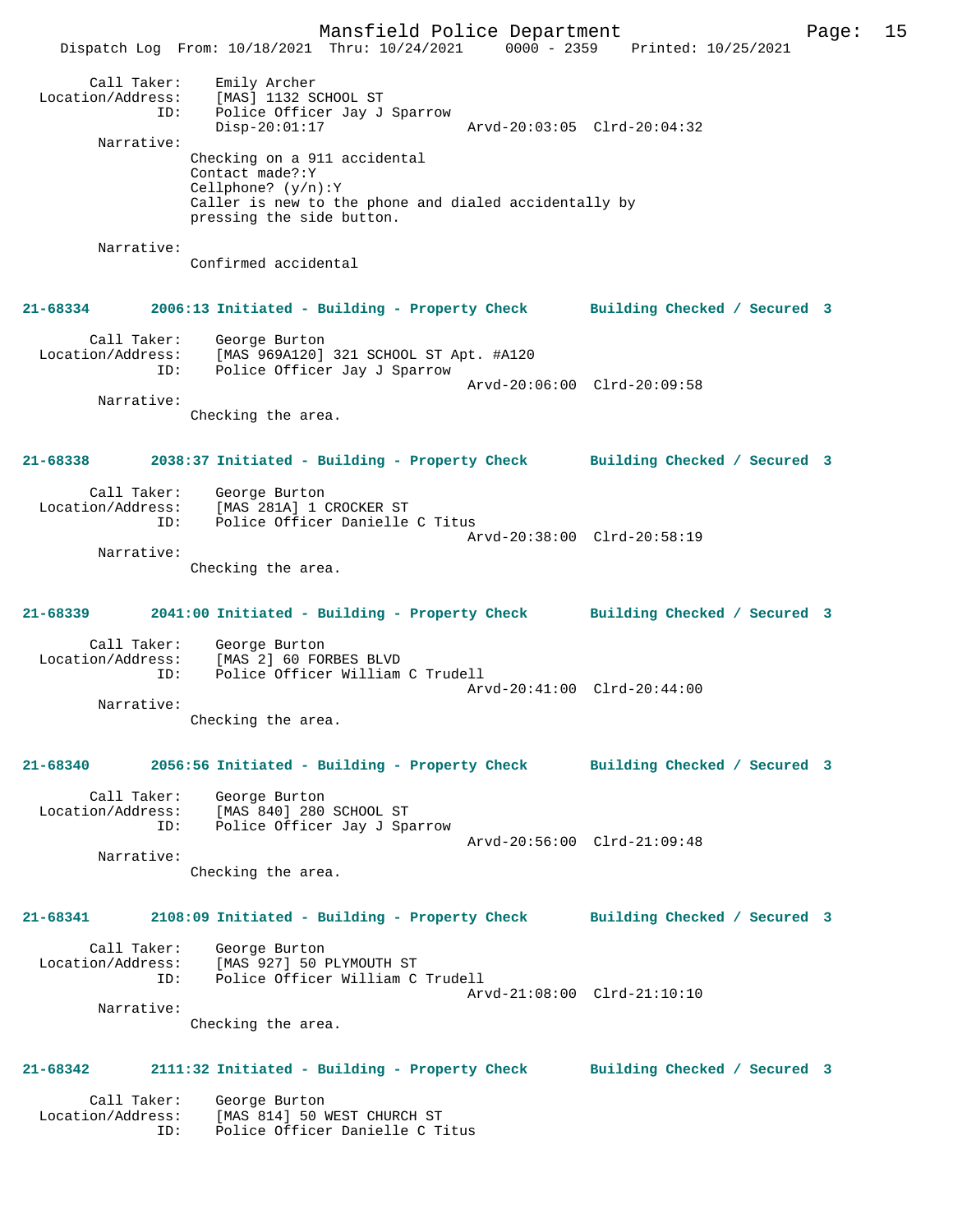Mansfield Police Department Page: 16 Dispatch Log From: 10/18/2021 Thru: 10/24/2021 Arvd-21:11:00 Clrd-21:15:49 Narrative: Checking the area. **21-68344 2114:37 Initiated - Building - Property Check Building Checked / Secured 3** Call Taker: George Burton Location/Address: [MAS 1002] 250 EAST ST<br>ID: Police Officer William Police Officer William C Trudell Arvd-21:14:00 Clrd-21:22:18 Narrative: Checking the area. **21-68345 2119:07 Phone - Motor Veh Acc - No Injury Investigated - Report Taken 1** Call Taker: Emily Archer<br>Location/Address: [MAS] 571 SC [MAS] 571 SCHOOL ST ID: Police Officer Jay J Sparrow Disp-21:20:32 Arvd-21:22:55 Clrd-21:34:43<br>Vehicle: GRN 2003 NISS ALTIMA Reg: PC MA 9EK611 VIN: 1N4AL11D13C3 GRN 2003 NISS ALTIMA Reg: PC MA 9EK611 VIN: 1N4AL11D13C343640 Narrative: Caller reporting deer vs vehicle. Narrative: M5 reports no tow is needed. Vehicle is drivable. Unit clear Refer To Accident: 21MAS-308-AC **21-68348 2205:18 Initiated - Building - Property Check Building Checked / Secured 3** Call Taker: George Burton Location/Address: [MAS 1002] 250 EAST ST Police Officer David J Pepicelli Arvd-22:05:00 Clrd-22:56:37 Narrative: Checking the area. **21-68353 2305:56 Phone - Assist Fire Department Unfounded/Unverifed 2** Call Taker: George Burton<br>Location/Address: [MAS 417C] 5 E [MAS 417C] 5 FRANCIS AVE Apt. #526 ID: Police Officer David J Pepicelli Disp-23:07:24 Arvd-23:09:44 Clrd-23:23:24 Narrative: Assisting the FD with a fire related incident. Nature: Smoke in the apartment Narrative: M11 reports call is unfounded. Clear and in service **For Date: 10/20/2021 - Wednesday 21-68379 0138:17 Initiated - Building - Property Check Building Checked / Secured 3** Call Taker: George Burton Location/Address: [MAS 982] 111 HOPE ST ID: Police Officer Meghan Birnie Arvd-01:38:00 Clrd-01:43:30 Narrative: Checking the area.

### **21-68384 0145:02 Initiated - Building - Property Check Building Checked / Secured 3**

Call Taker: George Burton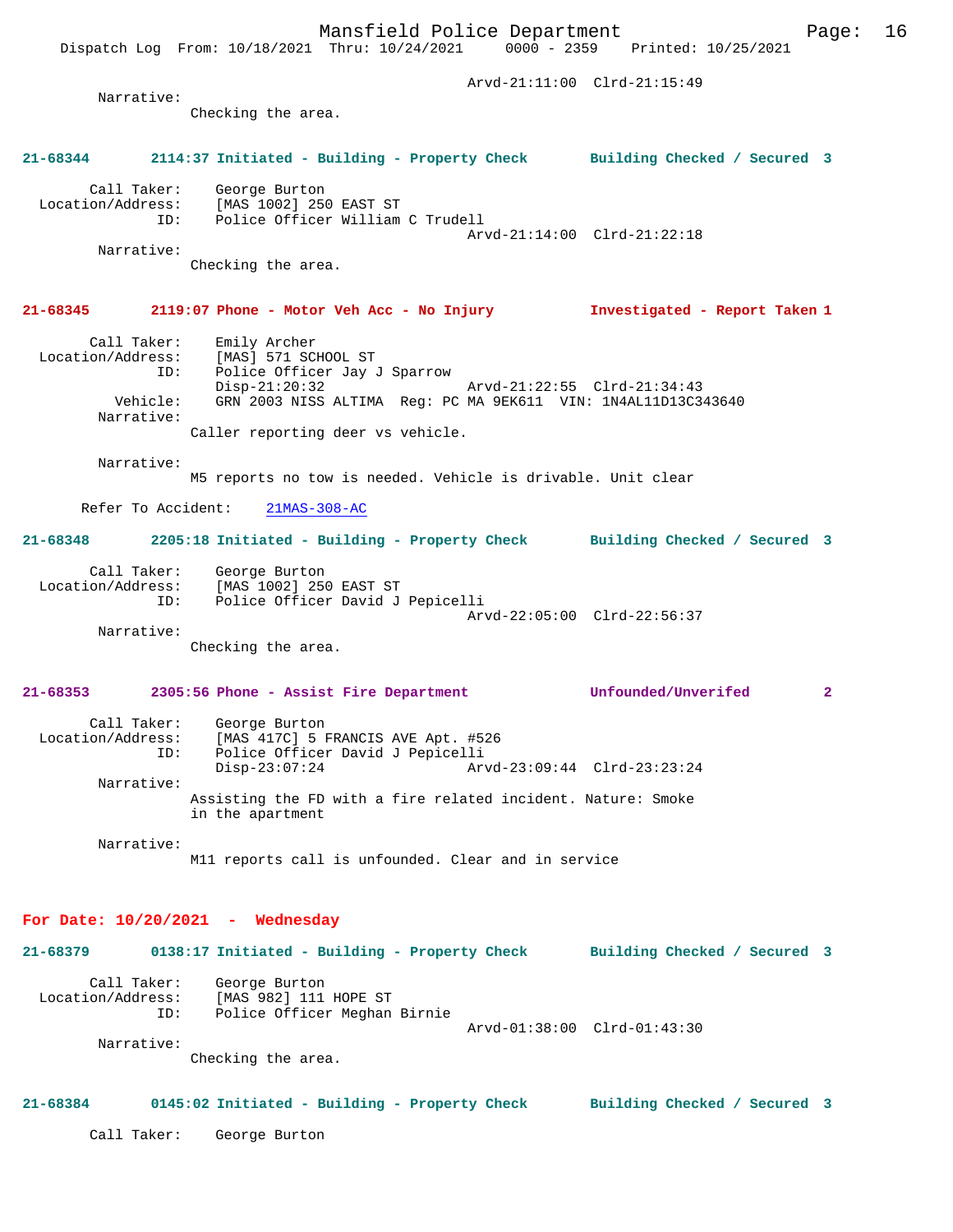Mansfield Police Department Page: 17 Dispatch Log From: 10/18/2021 Thru: 10/24/2021 Location/Address: [MAS 840] 280 SCHOOL ST ID: Police Officer Bryan Hurley Arvd-01:45:00 Clrd-01:58:36 Narrative: Checking the area. **21-68385 0145:38 Initiated - Building - Property Check Building Checked / Secured 3** Call Taker: George Burton<br>Location/Address: [MAS] NORTH MA ess: [MAS] NORTH MAIN ST<br>ID: Police Officer Chris Police Officer Christopher D Sorge Arvd-01:45:00 Clrd-01:48:42 Narrative: Checking the area. **21-68386 0148:52 Initiated - Building - Property Check Building Checked / Secured 3** Call Taker: George Burton Location/Address: [MAS 281A] 1 CROCKER ST Police Officer Christopher D Sorge Arvd-01:48:00 Clrd-02:00:07 Narrative: Checking the area. **21-68388 0153:44 Initiated - Building - Property Check Building Checked / Secured 3** Call Taker: George Burton<br>Location/Address: [MAS 139] 265 ess: [MAS 139] 265 FRUIT ST<br>ID: Police Officer Meghan B Police Officer Meghan Birnie Arvd-01:53:00 Clrd-02:02:06 Narrative: Checking the area. **21-68398 0227:48 Initiated - Building - Property Check Building Checked / Secured 3** Call Taker: George Burton<br>.on/Address: [MAS] FORBES BLVD Location/Address:<br>ID: Police Officer Christopher D Sorge Arvd-02:27:00 Clrd-02:37:00 **21-68400 0237:13 Initiated - Suspicious Actv / Persn / Veh Arrest(s) Made 2**  Call Taker: George Burton<br>Location/Address: [MAS 2] 60 FOI ess: [MAS 2] 60 FORBES BLVD<br>ID: Police Officer Christop Police Officer Christopher D Sorge Arvd-02:37:00 Clrd-05:34:36 ID: Police Officer Bryan Hurley Disp-02:39:28 Arvd-02:39:34 Clrd-04:01:28 BLK 2017 JAGU Xe Premium Reg: CT AZ03567 VIN: SAJAD4BG3HA956803 Narrative: M10 out with suspicious vehicle in parking lot. Report of male sleeping in running vehicle behind the hotel. Narrative: M10 reports 1 in custody Narrative: M10 and M2 transporting 1 to the station in custody Narrative: M10 and M2 arriving the station with 1 in custody Narrative: Refer To Arrest: 21MAS-408-AR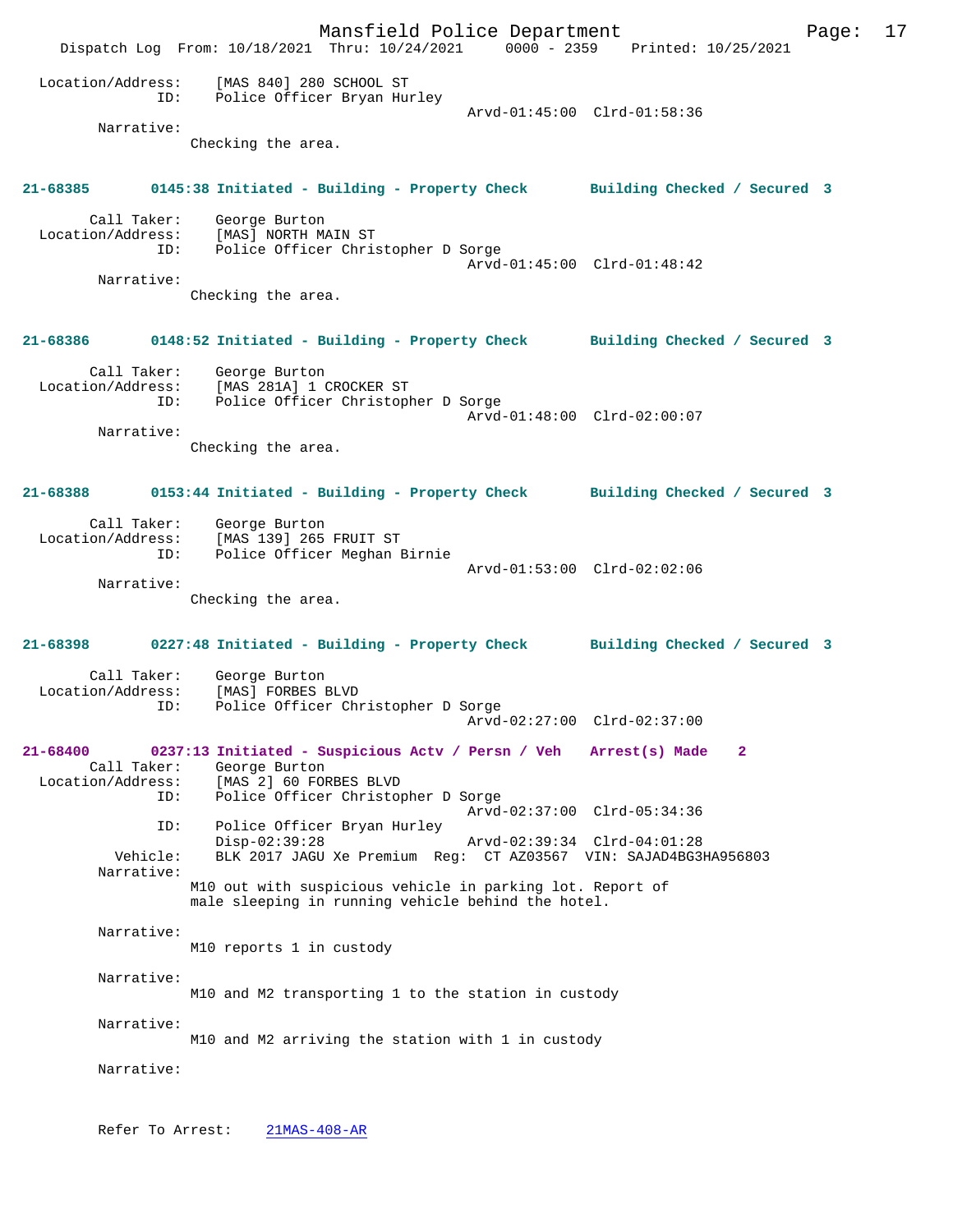Mansfield Police Department Page: 18 Dispatch Log From: 10/18/2021 Thru: 10/24/2021 0000 - 2359 Printed: 10/25/2021 Arrest: NAVEDO, ANGEL MANUEL,III Address: 16 WILBUR ST HARTFORD, CT Age: 28 Charges: STRAIGHT WARRANT **21-68404 0542:49 Phone - Assist Citizen - P S A Building Checked / Secured 3** Call Taker: Nicole Boyer Location/Address: [MAS 1011] 50 WOOD AVE ID: Police Officer Christopher D Sorge Disp-05:49:17 Arvd-05:53:43 Clrd-05:57:38<br>Vehicle: BLK 2019 1500 CLASSIC Req: PC MA 194P80 VIN: 1C6RR7GG0KS BLK 2019 1500 CLASSIC Reg: PC MA 194P80 VIN: 1C6RR7GG0KS739411 Narrative: Bay door opened and the alarm went off, CP went over to grab a desk from the building. CP will be in a black Ram, all the lights are on and doors are open. Narrative: HOME & COMMERCIAL SECURITY CALLED IN FOR THE ALARM ACTIVATION. ZONE: TWO INTERIOR FROM STAIRWELL 1 & 2, KEYHOLDER: MARY REQUESTED DISPATCH, REFERENCE: 2535. CB# 888-250-5611 Narrative: M10 reports CP set alarm off because he was 15 mins early to storage facility. Building checks out fine. **21-68405 0545:17 Initiated - Motor Vehicle Stop Citation / Warning Issued 3** Call Taker: George Burton Location/Address: [MAS] INGRID DR ID: Police Officer Bryan Hurley Arvd-05:45:00 Clrd-05:53:31 Vehicle: GRY 2016 NISS FRONTI Reg: PC MA 2TH190 VIN: 1N6AD0EV2GN724411 Narrative: out with mvst Narrative: Citation to R/O for speeding. Infraction happened at West/Maverick **21-68406 0550:01 Initiated - Building - Property Check Building Checked / Secured 3** Call Taker: George Burton Location/Address: [MAS] MAYFLOWER DR ID: Police Officer Meghan Birnie Arvd-05:50:00 Clrd-05:54:04 Narrative: Checking the area. **21-68408 0622:10 Initiated - Motor Vehicle Stop Citation / Warning Issued 3** Call Taker: George Burton Location/Address: [MAS] INGRID DR ID: Police Officer Bryan Hurley Arvd-06:22:00 Clrd-06:35:45 Vehicle: GRY 2008 FORD ESCAPE Reg: PC MA 1MPK77 VIN: 1FMCU93148KE68125 Narrative: out with mvst Narrative: Citation to operator for speed. Infraction happened at West/Maverick **21-68415 0653:39 Phone - Noise Complaint Spoken To 2**  Call Taker: Dispatcher Jacques Ryan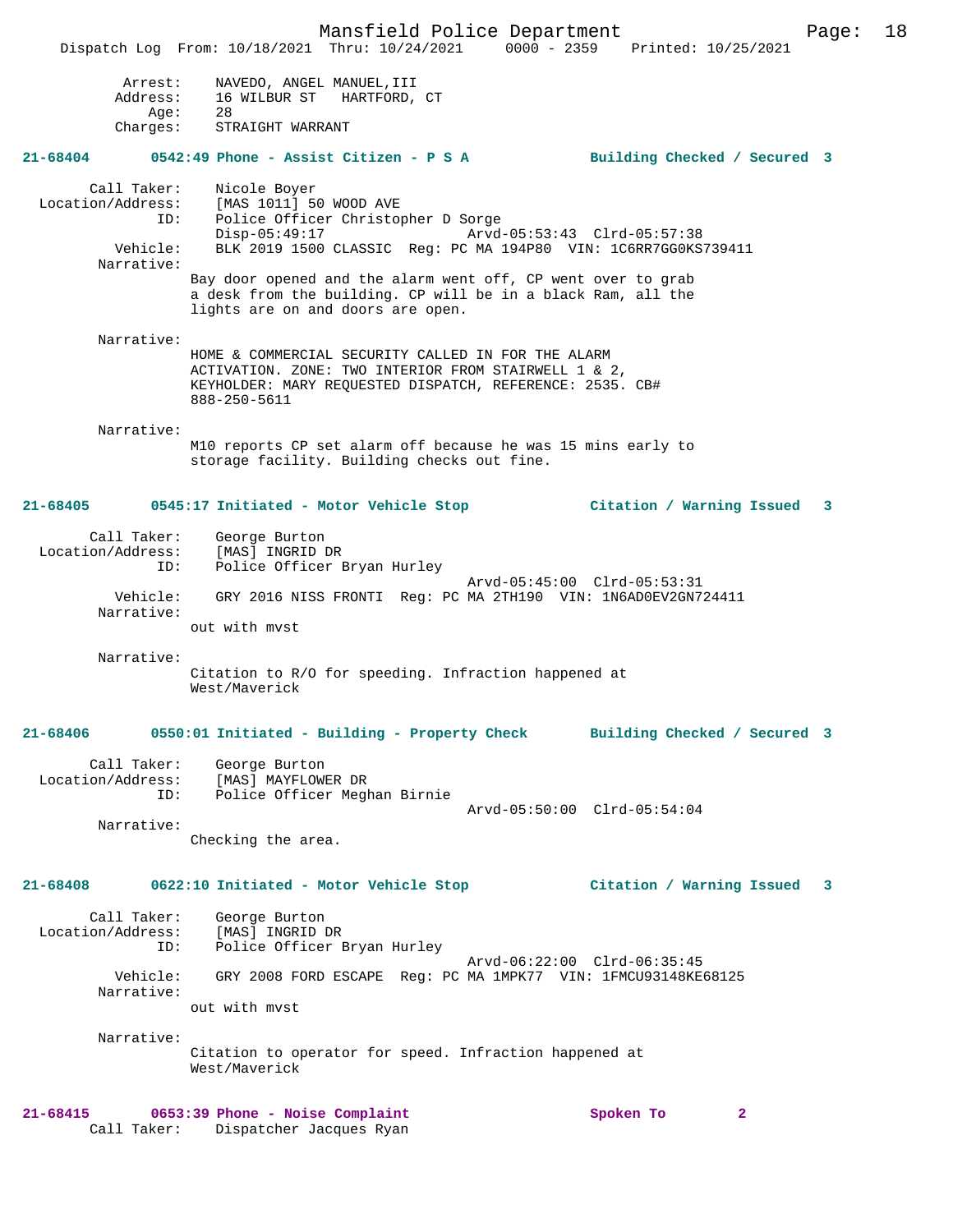Mansfield Police Department Page: 19 Dispatch Log From: 10/18/2021 Thru: 10/24/2021 Location/Address: [MAS 1026] 300 NORTH MAIN ST ID: Police Officer Christopher D Sorge Disp-06:57:32 Arvd-07:03:58 Clrd-07:07:13 Narrative: Report a noise complaint at the commercial unit on first floor. Caller complaining construction starting early in the morning Narrative: spoke to the workers, they were advised of the hours to start work **21-68427 0757 Initiated - Parking Violations Services Rendered 3**  Call Taker: Animal Control Steven Simonds Location/Address: [MAS] 43 NORTH MAIN ST @ 13 PARK ST ID: Animal Control Steven Simonds Arvd-07:58:10 Clrd-07:58:35 ID: Animal Control Steven Simonds<br>Disp-08:02:37 Disp-08:02:37 Arvd-08:44:02 Clrd-08:47:58 Narrative: checking area for parking violations **21-68428 0758 Initiated - Speed Trailer/Signs Deployed Services Rendered 3**  Call Taker: Animal Control Steven Simonds Location/Address: [MAS] MILL ST<br>D: Animal Control Inimal Control Steven Simonds Arvd-07:58:35 Clrd-08:02:34 Narrative: changing batteries on speed sign **21-68447 0938:15 Initiated - Motor Vehicle Stop Citation / Warning Issued 3** Call Taker: MATTHEW BOMES Vicinity of: [MAS 267] 165 NORTH MAIN ST<br>ID: Police Officer David J Pepi Police Officer David J Pepicelli Arvd-09:38:00 Clrd-09:49:03 Vehicle: BLU 2018 JEEP GRAND CHEROK Reg: PC MA 1APR18 VIN: 1C4RJFCG1JC318497 Narrative: Ma 1APR18 Warning will be mailed to the operator **21-68454 1001 Initiated - Parking Violations Services Rendered 3**  Call Taker: Animal Control Steven Simonds Location/Address: [MAS] 34 SOUTH MAIN ST @ 4 WEBB PL ID: Animal Control Steven Simonds Arvd-10:01:44 Clrd-10:34:29 Narrative: checking area for parking violations Narrative: tagged MA COMM 763567, MA 2SDR39, MA 778ZL3 for restrictive parking **21-68457 1014:20 Initiated - Building - Property Check Building Checked / Secured 3** Call Taker: MATTHEW BOMES Location/Address: [MAS 840] 280 SCHOOL ST ID: Police Officer Meghan Birnie Arvd-10:14:00 Clrd-10:37:23 Narrative: Checking the area. doing a walk through of LL Bean **21-68460 1028:49 Initiated - Building - Property Check Building Checked / Secured 3** Call Taker: MATTHEW BOMES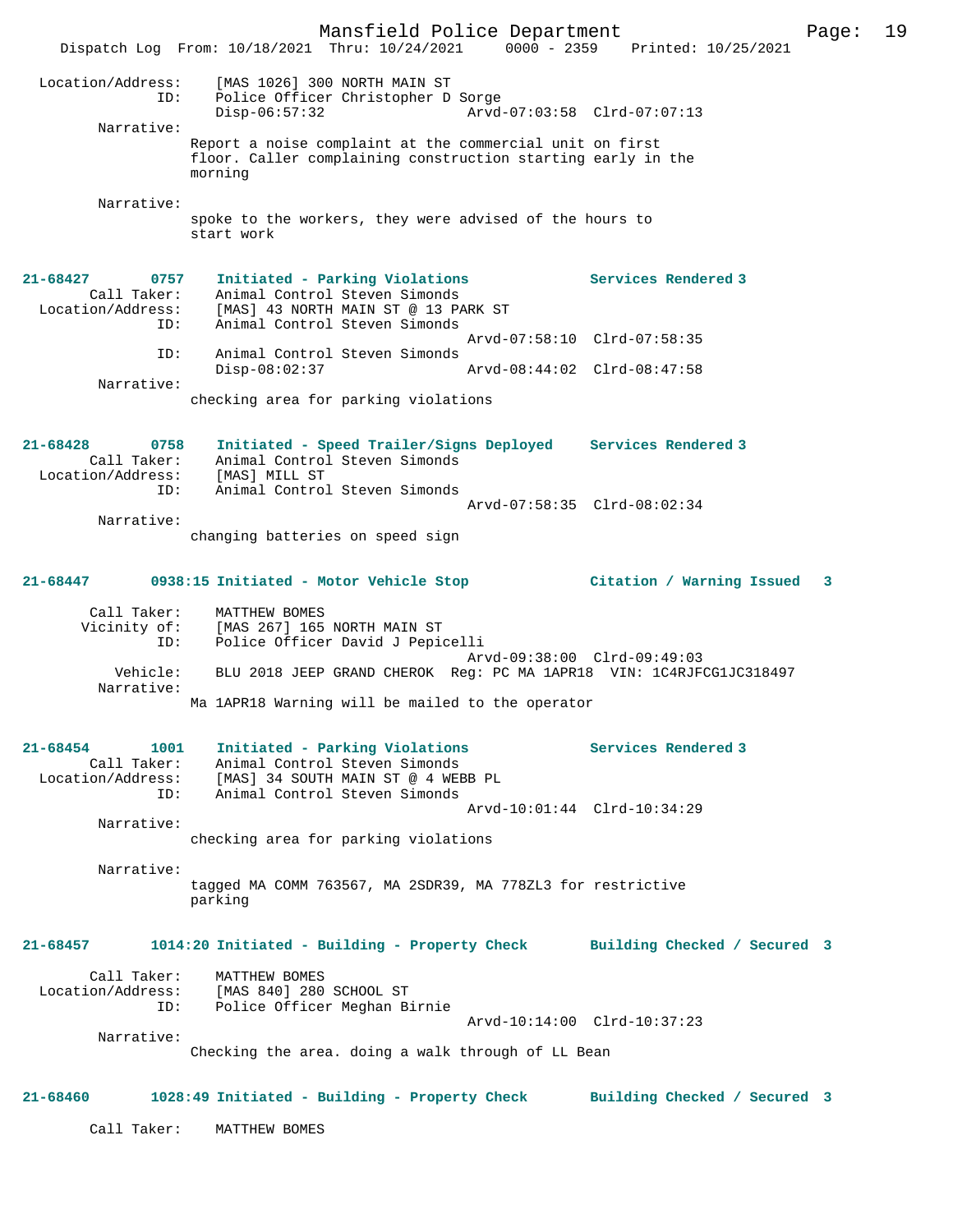Mansfield Police Department Page: 20 Dispatch Log From: 10/18/2021 Thru: 10/24/2021 0000 - 2359 Vicinity of: [MAS] 4 ERICK RD @ 15 BONNEY LN ID: Police Officer Beau J Palanza Arvd-10:28:00 Clrd-10:41:31 Narrative: Checking the area. **21-68471 1106:59 Phone - 911 Hang-ups & Verifications Confirmed misdial/Accdntl Call 2**  Call Taker: Dispatcher Alyson Vico Location/Address: [MAS 332] 240 EAST ST ID: Detective Derek M McCune Disp-11:11:40 Arvd-11:13:51 Clrd-11:13:54 Narrative: Checking on a 911 hang up. Contact made?: No cellphone? (y/n): yes 774-372-1444 Uncertainty radius: 65 meters **21-68487 1244:18 Phone - Animal Complaints Services Rendered 3**  Call Taker: Dispatcher Jacques Ryan Location/Address: [MAS H1245] 85 FRANKLIN ST ID: animal control Jeffrey S Collins<br>Disp-12:45:55 Ary Arvd-12:52:09 Clrd-12:52:52 Narrative: Caller reporting on the side of the road he has an abandon dog in his possession Narrative: Caller will be in a black jeep cherokee Narrative: looking like an old dog ACO1 is taking it to the vet to scan i<sub>t</sub> Narrative: The dog did have a micro chip it came back to a party in Cranston Ri. **21-68493 1255:45 Initiated - Building - Property Check Building Checked / Secured 3** Call Taker: MATTHEW BOMES Location/Address: [MAS] 34 MAYFLOWER DR ID: Police Officer Beau J Palanza Arvd-12:55:00 Clrd-13:00:09 Narrative: Checking the area. **21-68510 1348 Initiated - Parking Violations Services Rendered 3**  Call Taker: Animal Control Steven Simonds Location/Address: [MAS] 242 NORTH MAIN ST @ 16 OLD COLONY WAY Animal Control Steven Simonds Arvd-13:48:48 Clrd-14:24:12 Narrative: checking area for parking violations Narrative: tagged MA 2evx15 at one mansfield for overtime parking **21-68516 1410:58 Walk-In - Suspicious Actv / Persn / Veh Services Rendered 2**  Call Taker: Support Staff Matthew Todesco<br>.on/Address: [MAS] 98 HIGH ST Location/Address: ID: Police Officer Beau J Palanza Disp-14:13:56 Arvd-14:22:58 Clrd-14:33:26 Narrative: RP into speak with an officer in regards to people ringing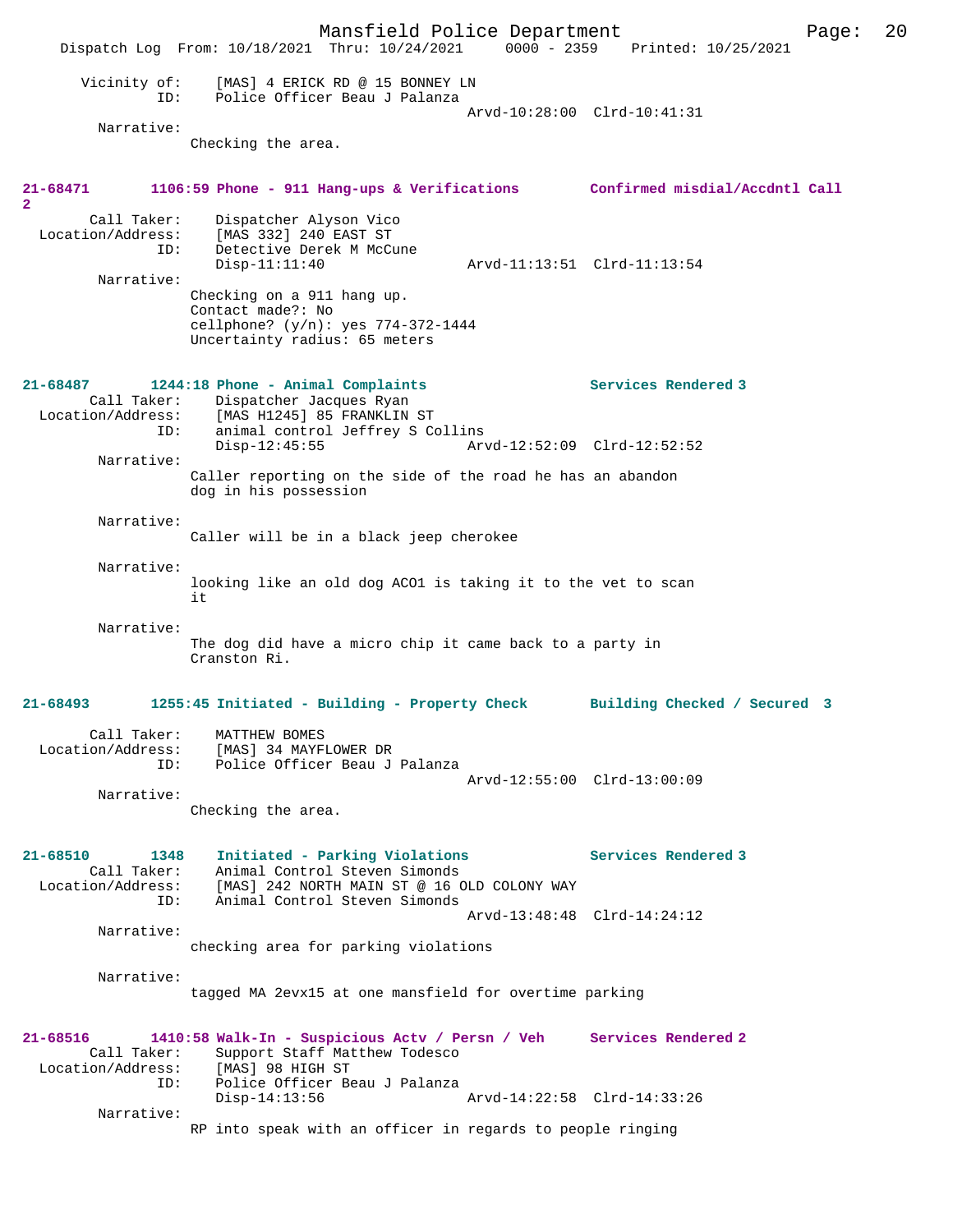the doorbell or knocking at night, Ofc Palanza is responding to the station to speak with the RP.

| 21-68525<br>Call Taker:<br>Location/Address:<br>ID: | 1423:51 Phone - 911 Hang-ups & Verifications<br>Dispatcher Jacques Ryan<br>[MAS 982] 111 HOPE ST<br>Police Officer David J Pepicelli                                                           |                             | Services Rendered 2     |   |
|-----------------------------------------------------|------------------------------------------------------------------------------------------------------------------------------------------------------------------------------------------------|-----------------------------|-------------------------|---|
| ID:                                                 | $Disp-14:28:12$<br>Police Officer Meghan Birnie                                                                                                                                                |                             | $Clrd-14:29:42$         |   |
| Narrative:                                          | $Disp-14:29:37$                                                                                                                                                                                | Arvd-14:31:47 Clrd-14:34:10 |                         |   |
|                                                     | Checking on a 911 hang up. Caller is a student at the park.<br>Student stated he would wave the officer down.<br>Contact made?: yes<br>Cellphone? $(y/n):yes$<br>Uncertainty radius: 30 meters |                             |                         |   |
| 21-68533<br>Call Taker:<br>Location/Address:<br>ID: | 1444:12 Phone - Disturbance / Gathering<br>Dispatcher Alyson Vico<br>[MAS 849A110A] 287 SCHOOL ST Apt. #A110<br>Police Officer Meghan Birnie                                                   |                             | Spoken To               | 1 |
| ID:                                                 | $Disp-14:45:38$<br>Sergeant Robert S Pierce                                                                                                                                                    | Arvd-14:47:55 Clrd-14:59:19 |                         |   |
| Vehicle:<br>Narrative:                              | $Disp-14:46:12$<br>BRO 2004 LEXS UT RX Req: PC MA 32K580 VIN: JTJHA31U940023699                                                                                                                | Arvd-14:55:31 Clrd-14:59:19 |                         |   |
|                                                     | Caller is reporting a customer is refusing to leave and<br>being beligerant. Involved party wanted employees to call<br>the police.                                                            |                             |                         |   |
| Narrative:                                          | Described as a larger built male 5'11" white and grizzly<br>looking.                                                                                                                           |                             |                         |   |
| Narrative:                                          | Sitting in front of store now.                                                                                                                                                                 |                             |                         |   |
| Narrative:                                          | officer speaking with the male party he states he is having<br>phone problems                                                                                                                  |                             |                         |   |
| Narrative:                                          | male party was trespassed verbaly                                                                                                                                                              |                             |                         |   |
| 21-68548                                            | 1602:36 911 - Well Being Check                                                                                                                                                                 |                             | Transported to Hospital | 3 |
| Call Taker:<br>Location/Address:<br>ID:             | MATTHEW BOMES<br>[MAS H811]<br>Police Officer Danielle C Titus                                                                                                                                 |                             |                         |   |
| ID:                                                 | $Disp-16:03:18$<br>Police Officer Andrew J Kelley                                                                                                                                              | Arvd-16:10:57               | $Clrd-16:43:12$         |   |
| ID:                                                 | $Disp-16:03:23$<br>Sergeant Robert S Pierce                                                                                                                                                    | Arvd-16:10:59               | $Clrd-16:43:12$         |   |
| Vehicle:<br>Narrative:                              |                                                                                                                                                                                                | Arvd-16:14:05               | $Clrd-16:17:35$         |   |

Narrative:

Narrative: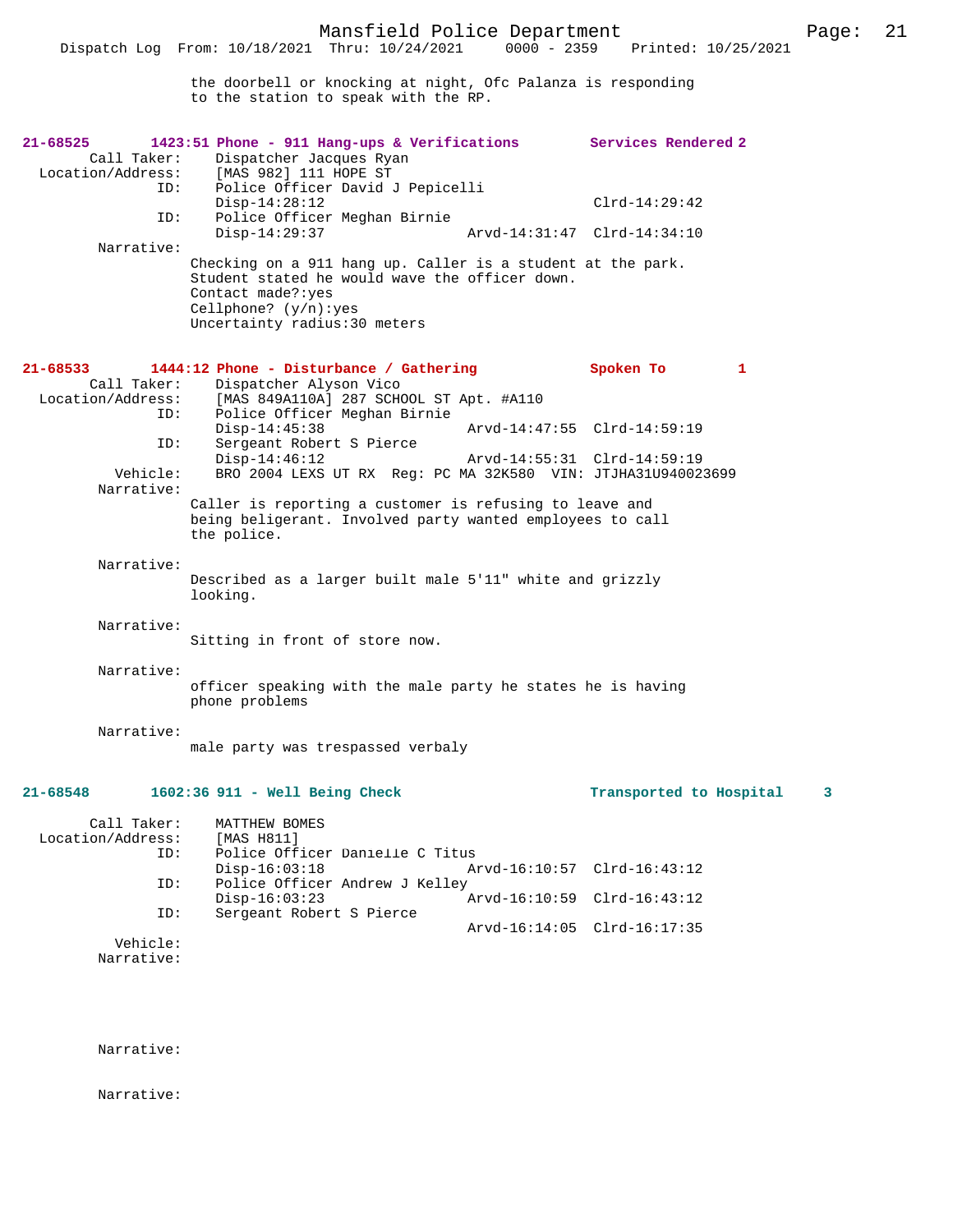```
 Refer To Incident: 21MAS-1147-OF
21-68549 1603:25 Phone - 911 Hang-ups & Verifications Unfounded/Unverifed 2
       Call Taker: William Casey
 Location/Address: [MAS] 276 ELM ST<br>ID: Sergeant Robert S
                    Sergeant Robert S Pierce
               Disp-16:06:11 Clrd-16:13:54<br>ID: Sergeant Robert S Pierce
                    Sergeant Robert S Pierce
                                                  Arvd-16:17:40 Clrd-16:21:52
                  Checking on a 911 hang up.
                  Contact made?:no
```
Narrative:

Narrative:

checked the area no one came out, no problems

Uncertainty radius:5m @ 95%, 2 attemps on call back no

**21-68552 1632:04 Walk-In - Fraud or Identity Theft Incident Report 1** 

Call Taker: Support Staff Matthew Gately<br>Location/Address: [MAS H6514] 255 WILLIAMS ST Location/Address: [MAS H6514] 255 WILLIAMS ST ID: Sergeant Robert S Pierce Disp-16:34:20 Arvd-16:44:04 Clrd-16:57:59 Narrative: Walk in reports fraud, Sgt. Pierce will be in to speak with the RP.

Narrative:

See OF for further.

Cellphone? (y/n):yes

answer

Refer To Incident: 21MAS-1148-OF

**21-68556 1724:20 Phone - Motor Veh Acc - No Injury Transported to Hospital 1**

Call Taker: Dispatcher Alyson Vico<br>Location/Address: [MAS H5491] 97 GILBERT ess: [MAS H5491] 97 GILBERT ST<br>ID: Sergeant Robert S Pierce Sergeant Robert S Pierce Disp-17:26:01 Arvd-17:35:06 Clrd-18:01:02 ID: Police Officer Andrew J Kelley Disp-17:26:57 Arvd-17:35:06 Clrd-18:01:02<br>Vehicle: BLK 2015 JEEP UT WRANGL Reg: PC MA 8JD434 VIN: 1C4BJWDG21 Vehicle: BLK 2015 JEEP UT WRANGL Reg: PC MA 8JD434 VIN: 1C4BJWDG2FL722772 Narrative:

Caller reporting a MV crashed into her mailbox.

Narrative:

Caller in a black jeep

Narrative:

officers reporting no property damage to the area,

| 21-68566    | 1812:22 Phone - Motor Veh Acc - No Injury                                                         |                                                               | Services Rendered 1 |
|-------------|---------------------------------------------------------------------------------------------------|---------------------------------------------------------------|---------------------|
| Call Taker: | Dispatcher Jacques Ryan                                                                           |                                                               |                     |
|             | Vicinity of: [MAS] 54 CHAUNCY ST @ 363 NORTH MAIN ST                                              |                                                               |                     |
| ID:         | Police Officer Danielle C Titus                                                                   |                                                               |                     |
|             | $Disp-18:14:07$                                                                                   | Arvd-18:18:12 Clrd-18:34:19                                   |                     |
| ID:         | Sergeant Robert S Pierce                                                                          |                                                               |                     |
|             | $Disp-18:14:13$                                                                                   | Arvd-18:19:28 Clrd-18:29:31                                   |                     |
| Vehicle:    |                                                                                                   | BLK 2014 NISS ROGUE Req: PC MA 98LB41 VIN: 5N1AT2MV8EC753452  |                     |
| Vehicle:    |                                                                                                   | GRY 2013 NISS SENTRA Req: PC MA 246BF1 VIN: 3N1AB7AP6DL706582 |                     |
| Narrative:  |                                                                                                   |                                                               |                     |
|             | 2 car MVA no injuries, both cars are off to the side and<br>possibly will move to the gas station |                                                               |                     |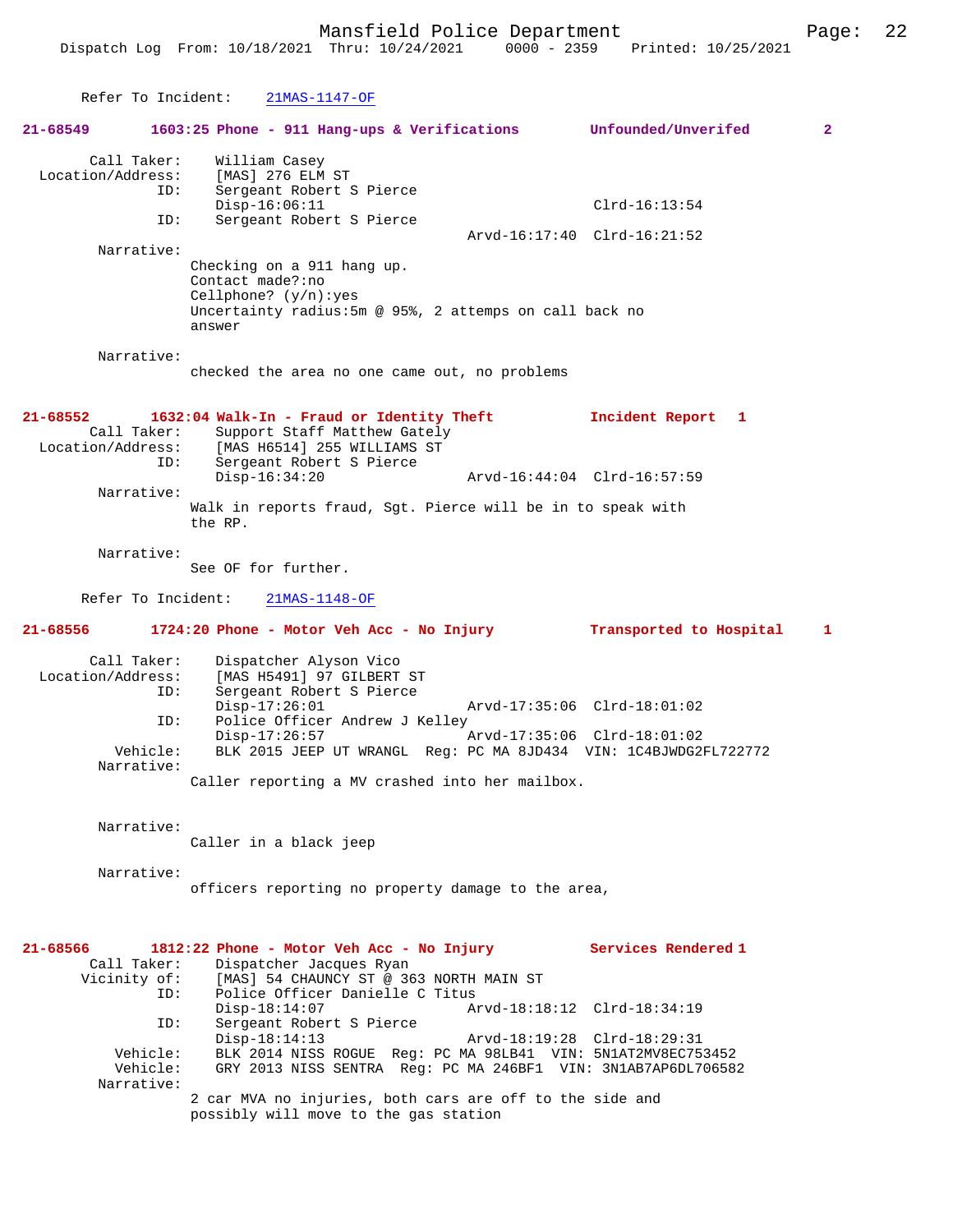Mansfield Police Department Page: 23 Dispatch Log From: 10/18/2021 Thru: 10/24/2021 Narrative: Caller in a Nissan Rogue, Eastbound on Chauncy right at N. Main Narrative: Damage under a thousand. paper exchange only **21-68572 1910:27 911 - Disturbance / Gathering Services Rendered 1**  Call Taker: Aaron Figueroa<br>Location/Address: [MAS 418B] 23 1 ess: [MAS 418B] 23 FRANCIS AVE Apt. #2309<br>ID: Police Officer Danielle C Titus Police Officer Danielle C Titus<br>Disp-19:12:18 A Arvd-19:18:48 Clrd-19:29:38 Narrative: Caller is reporting that there some kids ding dong ditching the building. The caller believes that she knows the kids names. Narrative: Several youths rang door bells in one hallway then ran outside most likely in the direction of memorial park. **21-68578 1934:01 Phone - 911 Hang-ups & Verifications Services Rendered 2**  Call Taker: Emily Archer Location/Address: [MAS 907A] 390 WEST ST Apt. #B Sergeant Robert S Pierce<br>Disp-19:36:02 Disp-19:36:02 Arvd-19:43:52 Clrd-19:47:33 Narrative: Checking on a 911 hang up. Contact made?:Y Cellphone? (y/n):Y Caller reporting he accidentally dialed, he is by register 5. Narrative: checked the area nothing showing Narrative: Caller states he is a delivery driver and is located at 76 Angell Street in blue Hyundai Volster and will be making other deliveries. **21-68580 1947:21 Phone - Motor Veh Acc - No Injury Services Rendered 1**  Call Taker: Emily Archer<br>Location/Address: [MAS 849B110 [MAS 849B110A] 287 SCHOOL ST Apt. #B110 ID: Sergeant John R Armstrong Disp-19:48:33 Clrd-19:48:47<br>ID: Sergeant Robert S Pierce Sergeant Robert S Pierce<br>Disp-19:48:44 Disp-19:48:44 Arvd-19:49:57 Clrd-20:02:19 Vehicle: Reg: NY KKG818<br>Vehicle: 2006 TOYT SD AVA Vehicle: 2006 TOYT SD AVA Reg: PC NJ K97KNN VIN: 4T1BK36B96U113147 Narrative: Caller reporting his vehicle was hit in the parking lot. Caller is in a black Acura. The other vehicles operator did exchange information. Narrative: Additional information given to the caller. **21-68582 1958:49 Phone - 911 Hang-ups & Verifications Services Rendered 2**  Call Taker: Emily Archer Location/Address: [MAS] 47 CHAUNCY ST ID: Police Officer Andrew J Kelley<br>Disp-20:01:23 Disp-20:01:23 Arvd-20:08:06 Clrd-20:08:46 Narrative: Checking on a 911 hang up.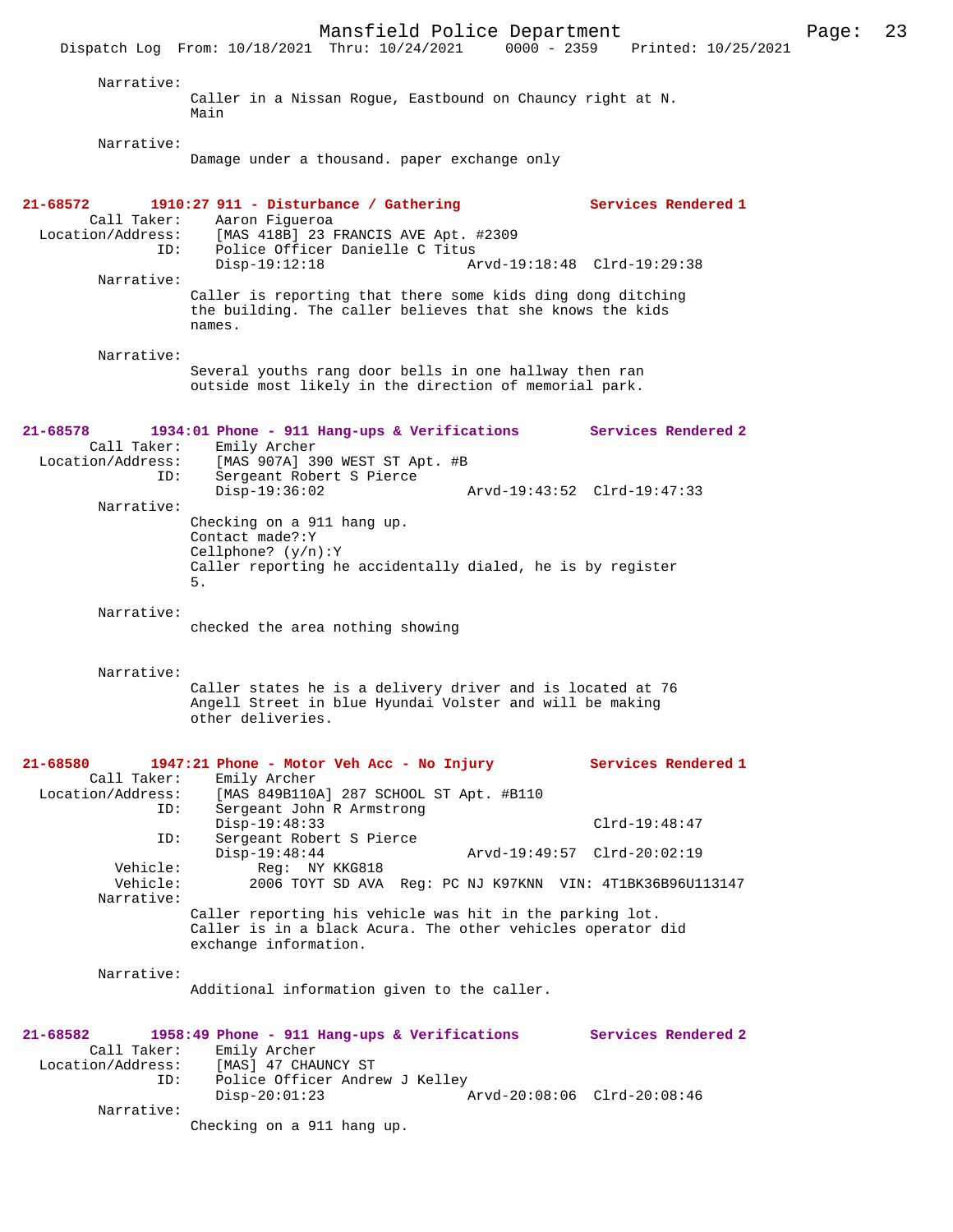Mansfield Police Department Form Page: 24 Dispatch Log From: 10/18/2021 Thru: 10/24/2021 0000 - 2359 Printed: 10/25/2021 Contact made?:Y Cellphone? (y/n):Y Caller dialed 911 and states he did not dial this time. **21-68585 2034:44 Initiated - Building - Property Check Services Rendered 3**  Call Taker: JEFFREY KEEFE Location/Address: [MAS 907E] 390 WEST ST ID: Police Officer William C Trudell Arvd-20:34:00 Clrd-20:49:41 Narrative: Checking the area. **21-68586 2035:04 Initiated - Building - Property Check Building Checked / Secured 3** Call Taker: JEFFREY KEEFE Vicinity of: [MAS 417] 9 FRANCIS AVE ID: Police Officer Danielle C Titus Arvd-20:35:00 Clrd-20:42:22 Narrative: Checking the area. **21-68588 2052:33 Initiated - Building - Property Check Services Rendered 3**  Call Taker: JEFFREY KEEFE<br>Location/Address: [MAS] NORTH MAIN ST Location/Address: [MAS] NORTH MAIN ST ID: Police Officer Andrew J Kelley Arvd-20:52:00 Clrd-20:57:44 Narrative: Checking the area. **21-68590 2102:46 Initiated - Building - Property Check Services Rendered 3**  Call Taker: JEFFREY KEEFE Vicinity of: [MAS H1695] 34 MAYFLOWER DR ID: Police Officer Danielle C Titus Arvd-21:02:00 Clrd-21:06:35 Narrative: Checking the area. **21-68591 2109:07 Initiated - Building - Property Check Secured Building 3**  Call Taker: JEFFREY KEEFE Vicinity of: [MAS] MYSTIC LN ID: Police Officer Danielle C Titus Arvd-21:09:00 Clrd-21:11:40 Narrative: Checking the area. **21-68592 2128:21 Initiated - Building - Property Check Services Rendered 3**  Call Taker: JEFFREY KEEFE Vicinity of: [MAS] COPELAND DR OI: IMASI COREDAND DA<br>ID: Police Officer Andrew J Kelley Arvd-21:28:00 Clrd-21:30:39 Narrative: Checking the area. **21-68598 2157:09 Initiated - Building - Property Check Services Rendered 3**  Call Taker: JEFFREY KEEFE<br>Vicinity of: [MAS 840] 280 [MAS 840] 280 SCHOOL ST ID: Police Officer William C Trudell Arvd-21:57:00 Clrd-22:20:24 Narrative: Checking the area. **21-68604 2210:32 Phone - Assist Other Agency Unfounded/Unverifed 3**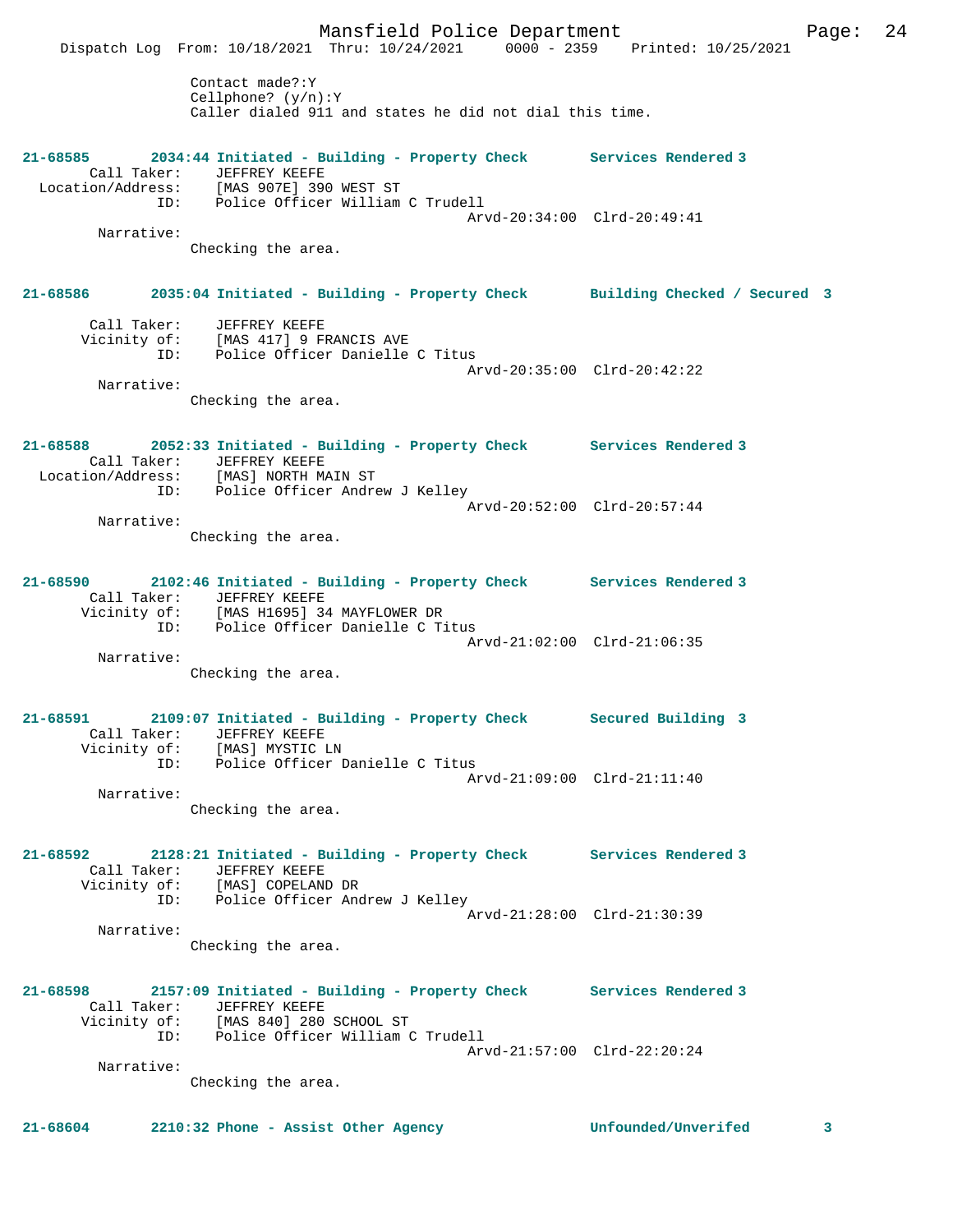|                                   | Dispatch Log From: 10/18/2021 Thru: 10/24/2021 0000 - 2359 Printed: 10/25/2021 |
|-----------------------------------|--------------------------------------------------------------------------------|
| Call Taker:                       | JEFFREY KEEFE                                                                  |
|                                   | Vicinity of: [MAS] CENTRAL ST                                                  |
| ID:                               | Police Officer Andrew J Kelley                                                 |
|                                   | $Disp-22:12:35$<br>Arvd-22:16:32 Clrd-22:32:28                                 |
| ID:                               | Police Officer William C Trudell                                               |
|                                   | Arvd-22:20:54 Clrd-22:40:30<br>$Disp-22:20:52$                                 |
| Narrative:                        |                                                                                |
|                                   | Check the area for a red jeep liberty. Involved in a<br>preveous hit and run.  |
| Narrative:                        |                                                                                |
|                                   | Red roof was checked by M10                                                    |
|                                   |                                                                                |
| Narrative:                        |                                                                                |
|                                   | Red jeep with heavy front end damage.                                          |
|                                   |                                                                                |
| Narrative:                        |                                                                                |
|                                   |                                                                                |
|                                   |                                                                                |
|                                   |                                                                                |
|                                   |                                                                                |
|                                   |                                                                                |
|                                   |                                                                                |
| For Date: $10/21/2021$ - Thursday |                                                                                |
| 21-68616                          | 0038:22 Initiated - Building - Property Check<br>Building Checked / Secured 3  |
| Narrative:                        | State police notified.<br>M10 reports checks are negative.                     |

| Call Taker:  | JEFFREY KEEFE                |                             |  |
|--------------|------------------------------|-----------------------------|--|
| Vicinity of: | [MAS 240A] 189 CHAUNCY ST    |                             |  |
| TD:          | Police Officer Derek M Stark |                             |  |
|              |                              | Arvd-00:38:00 Clrd-01:05:27 |  |
|              |                              |                             |  |

Narrative:

Checking the area.

Narrative:

Staff reporting angry customers as gas pumps are down. Staff attemping to fix issues and customers advised of other gas locations.

| 21-68622          |             | 0056:04 Phone - Noise Complaint                                           |                                 | Spoken To |  |
|-------------------|-------------|---------------------------------------------------------------------------|---------------------------------|-----------|--|
|                   | Call Taker: | Stephen Martell                                                           |                                 |           |  |
| Location/Address: |             | [MAS 202] 16 OLD COLONY WAY                                               |                                 |           |  |
|                   | ID:         | Police Officer Bryan Hurley                                               |                                 |           |  |
|                   |             | $Disp-00:57:44$                                                           | Arvd-01:00:35 Clrd-01:02:13     |           |  |
|                   | ID:         | Police Officer Mark O'Connor                                              |                                 |           |  |
|                   |             | $Disp-00:57:49$                                                           | $Arvd-01:00:30$ $Clrd-01:02:13$ |           |  |
|                   | Narrative:  |                                                                           |                                 |           |  |
|                   |             | Rp states that quests leaving the catman are being loud and<br>loitering. |                                 |           |  |

Narrative:

Parties were advised to move along.

| $21 - 68623$ |             | 0104:36 Initiated - Building - Property Check |                             | Services Rendered 3 |
|--------------|-------------|-----------------------------------------------|-----------------------------|---------------------|
|              | Call Taker: | JEFFREY KEEFE                                 |                             |                     |
| Vicinity of: |             | [MAS] NORTH MAIN ST                           |                             |                     |
|              | ID:         | Police Officer Bryan Hurley                   |                             |                     |
|              |             |                                               | Arvd-01:04:00 Clrd-01:16:32 |                     |
|              | Narrative:  |                                               |                             |                     |
|              |             | Checking the area.                            |                             |                     |

## **21-68624 0106:48 Initiated - Building - Property Check Services Rendered 3**  Call Taker: JEFFREY KEEFE Vicinity of: [MAS 417] 9 FRANCIS AVE ID: Police Officer Mark O'Connor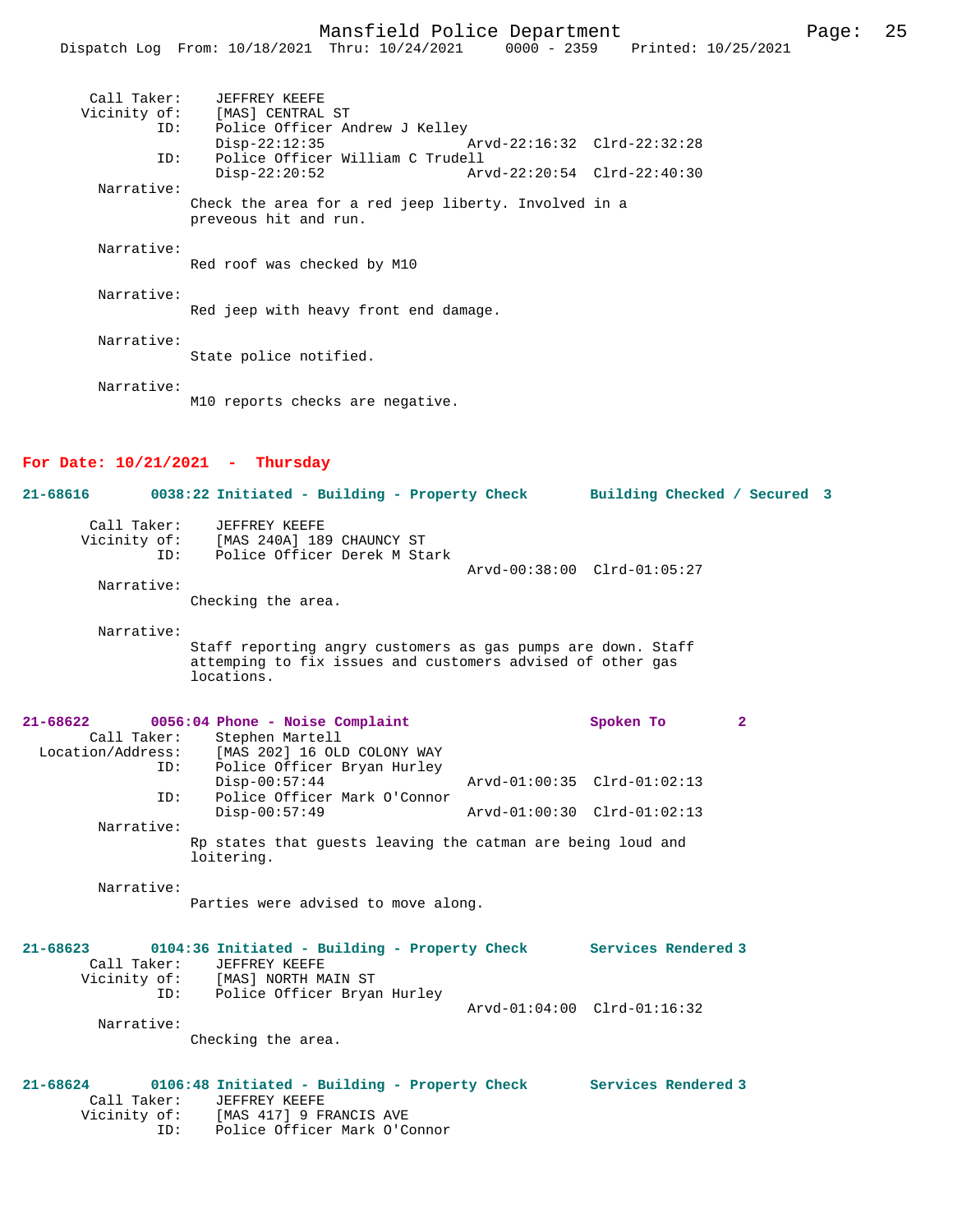Dispatch Log From: 10/18/2021 Thru: 10/24/2021 0000 - 2359 Printed: 10/25/2021

 Arvd-01:06:00 Clrd-01:12:41 Narrative: Checking the area. **21-68638 0134:22 Initiated - Building - Property Check Services Rendered 3**  Call Taker: Aaron Figueroa Location/Address: [MAS 834] 261 CHAUNCY ST ID: Police Officer Bryan Hurley Arvd-01:34:00 Clrd-01:43:12 Narrative: Checking the area. **21-68639 0135:03 Initiated - Building - Property Check Services Rendered 3**  Call Taker: NICHOLAS GOYETTE Location/Address: [MAS 1002] 250 EAST ST ID: Police Officer Mark O'Connor Arvd-01:35:00 Clrd-01:42:42 Narrative: Checking the area. **21-68646 0152:06 Initiated - Building - Property Check Services Rendered 3**  Call Taker: JEFFREY KEEFE Vicinity of: [MAS] 4 ERICK RD @ 15 BONNEY LN ID: Police Officer Mark O'Connor Arvd-01:52:00 Clrd-01:57:27 Narrative: Checking the area. **21-68652 0214:06 Initiated - Building - Property Check Services Rendered 3**  Call Taker: JEFFREY KEEFE Vicinity of: [MAS 1040] 10 RESERVOIR ST Apt. #ST ID: Police Officer Derek M Stark Arvd-02:14:00 Clrd-02:19:06 Narrative: Checking the area. **21-68654 0221:52 Initiated - Suspicious Actv / Persn / Veh Services Rendered 2**  Call Taker: JEFFREY KEEFE Vicinity of: [MAS 1040] 10 RESERVOIR ST Apt. #ST ID: Police Officer Derek M Stark Arvd-02:21:00 Clrd-02:30:21 Vehicle: 2013 HYUN SD SENATA Reg: PC ME VIN: 5XYZUDLB9DG061315 Narrative: Checking on a vehicle. Narrative: Guests area outside smoking at this time. **21-68656 0226:03 Initiated - Building - Property Check Services Rendered 3**  Call Taker: JEFFREY KEEFE Location/Address: [MAS] MYSTIC LN ID: Police Officer Mark O'Connor Arvd-02:26:00 Clrd-02:30:52<br>Vebicle: 2013 HVIN SD Reg: PC ME 130AVH VIN: 5XYZUDLB9DG061314 Vehicle: 2013 HYUN SD Reg: PC ME 130AYH VIN: 5XYZUDLB9DG061315 Narrative: Checking the area. **21-68660 0230:56 Initiated - Building - Property Check Services Rendered 3**  Call Taker: JEFFREY KEEFE Vicinity of: [MAS] MAYFLOWER DR ID: Police Officer Mark O'Connor Arvd-02:30:00 Clrd-02:34:07 Narrative: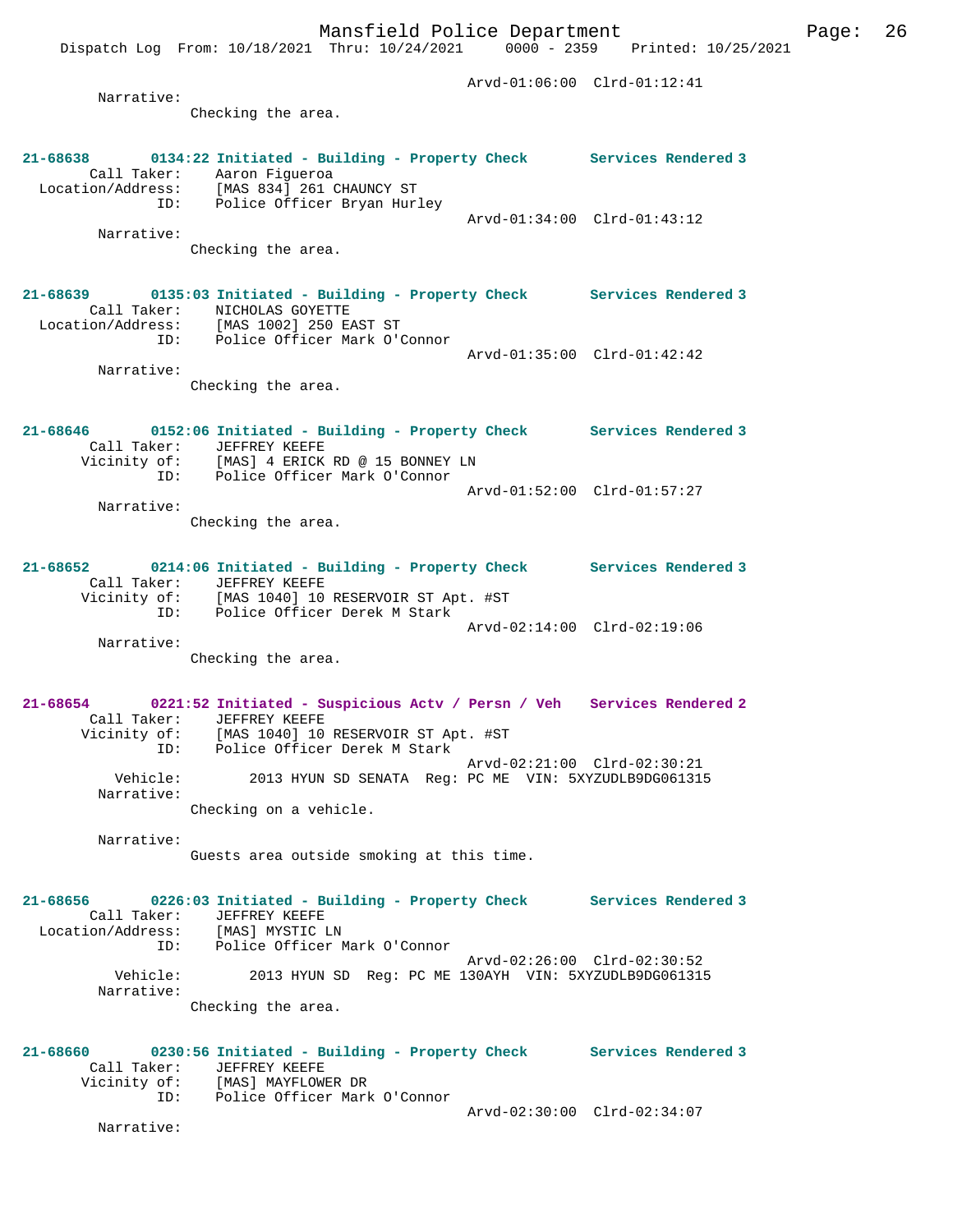Checking the area.

**21-68662 0234:14 Initiated - Building - Property Check Services Rendered 3**  Call Taker: JEFFREY KEEFE Vicinity of: [MAS 4] 31 HAMPSHIRE ST ID: Police Officer Derek M Stark Arvd-02:34:00 Clrd-02:40:30 Narrative: Checking the area. **21-68665 0240:41 Initiated - Building - Property Check Building Checked / Secured 3** Call Taker: JEFFREY KEEFE Vicinity of: [MAS 2] 60 FORBES BLVD ID: Police Officer Derek M Stark Arvd-02:40:00 Clrd-03:13:04 Narrative: Checking the area. **21-68670 0349:24 Initiated - Building - Property Check Building Checked / Secured 3** Call Taker: JEFFREY KEEFE Vicinity of: [MAS 840] 280 SCHOOL ST<br>ID: Police Officer Derek M 9 Police Officer Derek M Stark Arvd-03:49:00 Clrd-04:11:46<br>Vehicle: WHI 2004 LEXS ES330 Reg: PC MA 2GMC54 VIN: JTHBA30G84000 Vehicle: WHI 2004 LEXS ES330 Reg: PC MA 2GMC54 VIN: JTHBA30G840001177 Narrative: Checking the area. Narrative: Vehicle listed was unoccupied in the lot in front of Pet CO. **21-68671 0446:06 Phone - Noise Complaint Unfounded/Unverifed 2** Call Taker: Stephen Martell<br>Vicinity of: [MAS] 150 RUMFORD AVE Vicinity of: [MAS] 150 RUMFORD AVE ID: Police Officer Mark O'Connor Disp-04:48:06 Arvd-04:49:07 Clrd-04:51:50 ID: Police Officer Bryan Hurley Disp-04:48:13 Arvd-04:48:15 Clrd-04:51:12 Narrative: Rp reports a street bike is making laps in the area with a loud exhaust **21-68672 0518:02 911 - Assist Fire Department Services Rendered 2**  Call Taker: JEFFREY KEEFE Location/Address: [MAS] 8 MAVERICK DR ID: Police Officer Derek M Stark Disp-05:19:27 Arvd-05:25:05 Clrd-06:33:28 Narrative: Assisting the FD with a fire related incident. Nature: Water emergency toilet running. **21-68694 0733 Initiated - Parking Violations Services Rendered 3**  Call Taker: Animal Control Steven Simonds Location/Address: [MAS] 43 NORTH MAIN ST @ 13 PARK ST ID: Animal Control Steven Simonds Arvd-07:34:21 Clrd-08:12:50 Narrative: checking area for parking violations **21-68706 0851:02 Initiated - Building - Property Check Building Checked / Secured 3**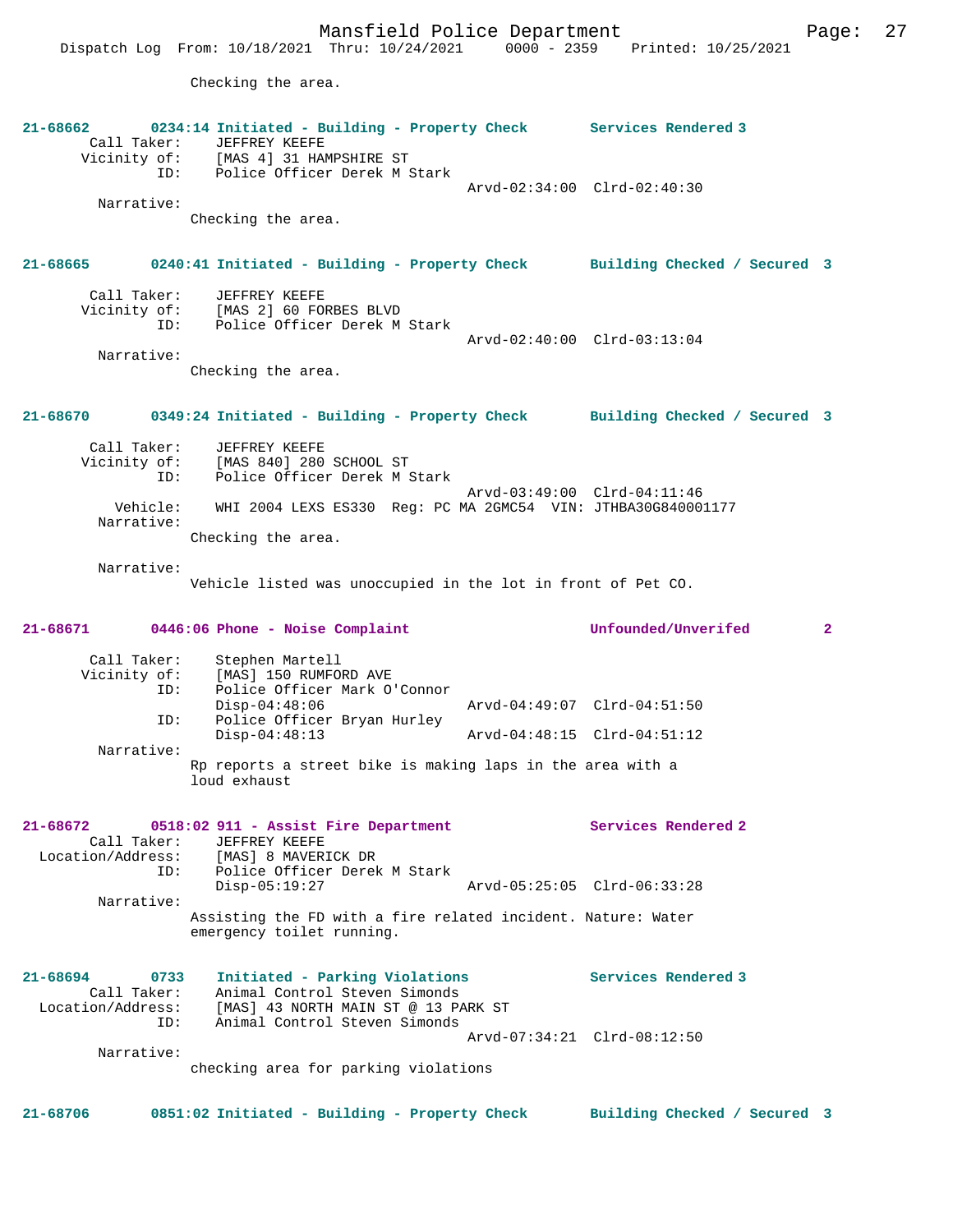Mansfield Police Department Page: 28 Dispatch Log From: 10/18/2021 Thru: 10/24/2021 0000 - 2359 Printed: 10/25/2021 Call Taker: Dispatcher Alyson Vico Vicinity of: [MAS 418] 21 FRANCIS AVE ID: Police Officer Michael T Fitzgerald Arvd-08:51:00 Clrd-08:58:14 Narrative: Checking the area. **21-68711 0908:05 Phone - Road Hazards Referred to Other Agency 3** Call Taker: Jarred Kohler Location/Address: [MAS] 167 WEST ST @ 20 COPELAND DR Narrative: Caller reported glass in the roadway, DPW notified and enroute. **21-68717 0936:57 Phone - Motor Veh Acc - No Injury Services Rendered 1**  Call Taker: Jarred Kohler<br>Location/Address: [MAS 86] 549 1 ess: [MAS 86] 549 ELM ST<br>ID: Police Officer Davio Police Officer David W Kinahan<br>Disp-09:38:50 Disp-09:38:50 Arvd-09:44:19 Clrd-10:02:22 Vehicle: WHI 2006 HINO HIN268 Reg: CO MA S87365 VIN: 5PVNE8JT862S12074 Narrative: delivery truck stuck the building, no injuries Narrative: M7 reports damage was very minor, paperwork has been exchanged. **21-68718 0939:50 Initiated - Motor Vehicle Stop Citation / Warning Issued 3** Call Taker: Dispatcher Alyson Vico Vicinity of: [MAS] RTE 140 SB ID: Police Officer Gregg S Kennedy Arvd-09:39:00 Clrd-09:44:54 Vehicle: WHI 2013 HOND CO ACCORD Reg: PC MA 2HAN75 VIN: 1HGCT1B78DA007462 Narrative: M14 is off with a MVST. Narrative: Citation issued to the operator for failure to stop 140 @ School. **21-68733 1017 Initiated - Parking Violations Services Rendered 3**  Call Taker: Animal Control Steven Simonds Location/Address: [MAS] 242 NORTH MAIN ST @ 16 OLD COLONY WAY ID: Animal Control Steven Simonds Arvd-10:57:17 Clrd-11:10:05 Narrative: checking area for parking violations **21-68724 1028:21 Walk-In - Follow up Investigation Services Rendered 3**  Call Taker: Support Staff Matthew Todesco Location/Address: [MAS 451B] 500 EAST ST Police Officer David W Kinahan<br>Disp-10:28:59 A Disp-10:28:59 Arvd-10:46:08 Clrd-10:55:59 Narrative: Conducting a follow up in the area to a previously reported incident. **21-68726 1044:25 Initiated - Building - Property Check Building Checked / Secured 3** Call Taker: Dispatcher Jacques Ryan Location/Address: [MAS] 4 ERICK RD @ 15 BONNEY LN ID: Police Officer Michael T Fitzgerald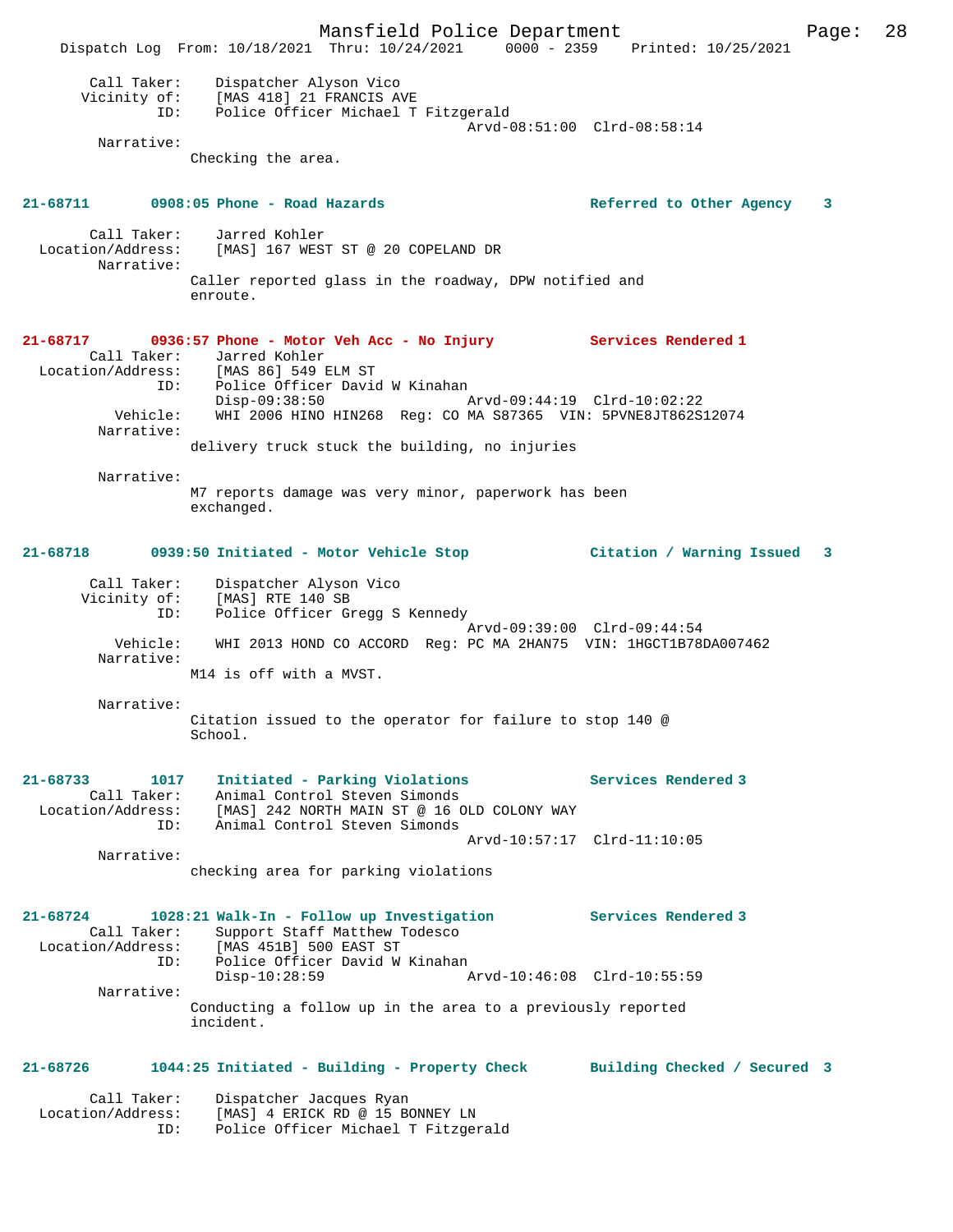Arvd-10:44:00 Clrd-10:52:08 Narrative: Traffic enforcement in the area. **21-68727 1045:12 Phone - Assist Fire Department Services Rendered 2**  Call Taker: APRIL LEHANE<br>Location/Address: [MAS H4679] Location/Address: [MAS H4679] 7 ATWOOD ST ID: Police Officer Andrew J Kelley Disp-10:45:53 Clrd-10:51:11 ID: Sergeant Robert S Pierce Disp-10:51:06 Arvd-10:51:08 Clrd-10:57:18 Narrative: Assisting the FD with a fire related incident. Nature:fire alarm **21-68728 1046:33 Initiated - Building - Property Check Building Checked / Secured 3** Call Taker: Dispatcher Jacques Ryan Location/Address: [MAS 840] 280 SCHOOL ST ID: Police Officer Gregg S Kennedy Arvd-10:46:00 Clrd-10:46:00 Narrative: Checking the area. **21-68729 1046:43 Initiated - Building - Property Check Services Rendered 3**  Call Taker: Savannah Karch Location/Address: [MAS 840] 280 SCHOOL ST ID: Police Officer Gregg S Kennedy Arvd-10:46:00 Clrd-11:05:27 Narrative: Checking the area. **21-68736 1106:21 Initiated - Motor Vehicle Stop Citation / Warning Issued 3** Call Taker: William Casey Location/Address: [MAS] COPELAND DR<br>ID: Sergeant Robert S Sergeant Robert S Pierce Arvd-11:06:00 Clrd-11:11:20 Vehicle: BLK 2021 HOND HR-V Reg: PC MA 26YJ90 VIN: 3CZRU6H13MM734009 Narrative: Out with mvst Narrative: Citation to RO **21-68738 1130:38 Initiated - Building - Property Check Building Checked / Secured 3** Call Taker: William Casey Location/Address: [MAS 982] 111 HOPE ST ID: Police Officer Michael T Fitzgerald Arvd-11:30:00 Clrd-11:34:05 Narrative: Checking the area.

| $21 - 68743$      |     | 1144:45 Phone - Suspicious Actv / Persn / Veh              |                             | Services Rendered 2 |
|-------------------|-----|------------------------------------------------------------|-----------------------------|---------------------|
| Call Taker:       |     | Savannah Karch                                             |                             |                     |
| Location/Address: |     | [MAS] 150 RUMFORD AVE                                      |                             |                     |
|                   | ID: | Police Officer Michael T Fitzgerald                        |                             |                     |
|                   |     | $Disp-11:49:05$                                            | Arvd-11:52:37 Clrd-11:57:52 |                     |
|                   | ID: | Sergeant Robert S Pierce                                   |                             |                     |
|                   |     | $Disp-11:49:09$                                            | Arvd-11:53:51 Clrd-11:57:39 |                     |
| Narrative:        |     |                                                            |                             |                     |
|                   |     | caller reporting a black backpack with what looks like zip |                             |                     |

caller reporting a black backpack with what looks like zip ties on it that has been left behind and seems suspicious.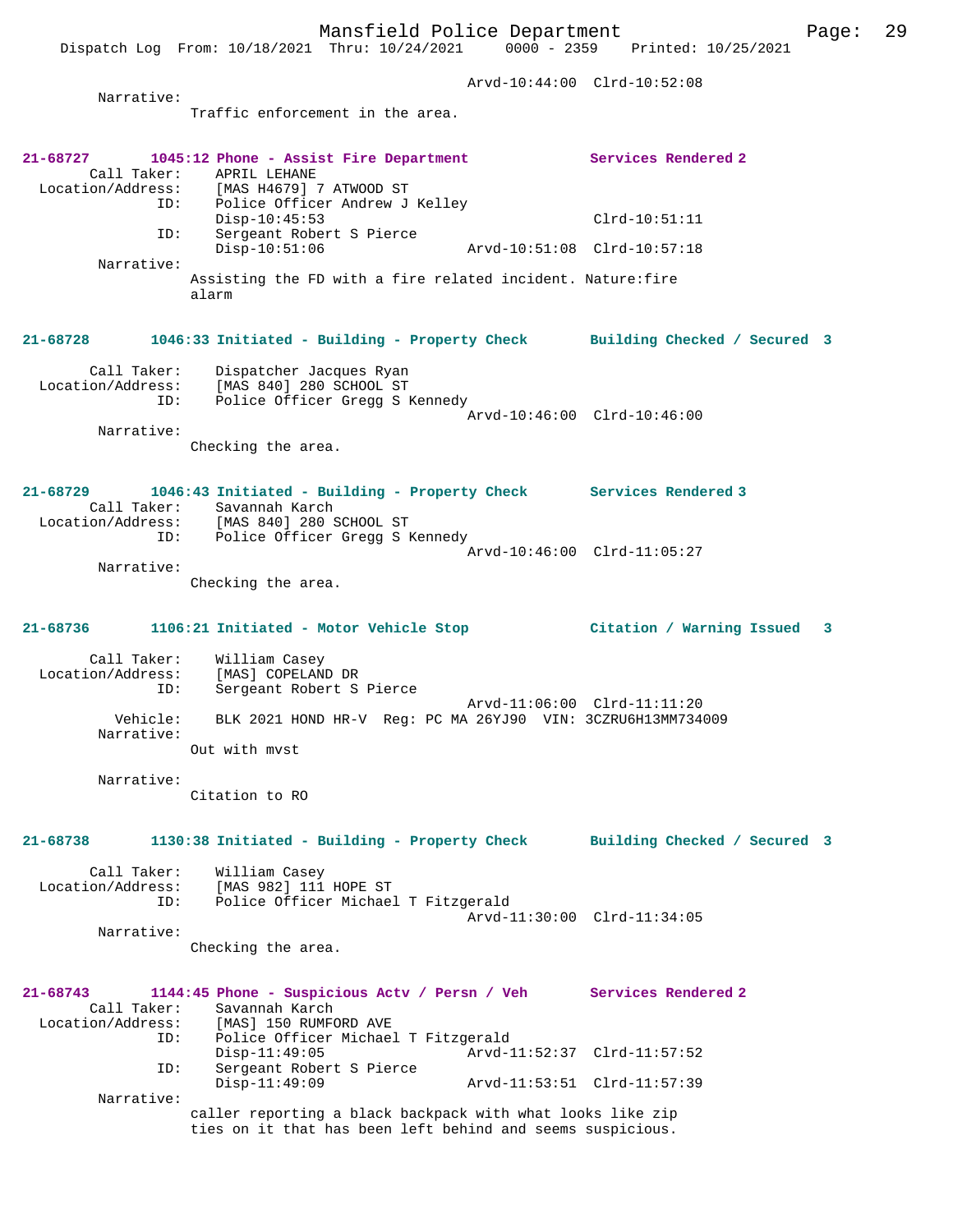Mansfield Police Department Page: 30 Dispatch Log From: 10/18/2021 Thru: 10/24/2021 when you enter the parkinglot of the mill house on the left near the speed limit 30 sign Narrative: Abandoned backpack with a few external hard drives. Has red tags on the zipper and M15 bringing bag back to the station **21-68745 1209:06 Initiated - Follow up Investigation Services Rendered 3**  Call Taker: William Casey<br>Location/Address: [MAS H6150] 2 ess: [MAS H6150] 21 ROCK ST<br>ID: Police Officer Andrew Police Officer Andrew J Kelley Arvd-12:09:00 Clrd-12:23:59 Narrative: Conducting a follow up in the area to a previously reported incident. **21-68748 1220:49 Phone - 911 Hang-ups & Verifications Unfounded/Unverifed 2** Call Taker: Dispatcher Alyson Vico Location/Address: [MAS 304B] 1 MANSFIELD AVE Apt. #A210<br>ID: Police Officer Andrew J Kellev Police Officer Andrew J Kelley<br>Disp-12:24:08 Disp-12:24:08 Arvd-12:28:11 Clrd-12:44:27 Narrative: Checking on a 911 hang up. Contact made?: Yes, stated it was a child Cellphone? (y/n): yes Uncertainty radius: 65 meters Narrative: M10 reports he tried knocking on the door several times. No answer and did not hear anyone in the apartment. Canvassed the area as well and no one flagged him down. **21-68749 1232 Initiated - Parking Violations Services Rendered 3**  Call Taker: Animal Control Steven Simonds Location/Address: [MAS] 322 NORTH MAIN ST @ 18 THOMAS ST ID: Animal Control Steven Simonds Arvd-12:33:13 Clrd-13:06:52 Narrative: checking area for parking violations **21-68751 1244:36 Phone - 911 Hang-ups & Verifications Services Rendered 2**  Call Taker: Savannah Karch<br>Location/Address: [MAS] 19 NORTHE [MAS] 19 NORTHRIDGE RD ID: Police Officer Andrew J Kelley<br>Disp-12:47:37 Disp-12:47:37 Arvd-12:54:29 Clrd-13:06:09 Narrative: Checking on a 911 hang up. Contact made?: yes, caller stated she was trying to turn her phone off and it activated 911. Cellphone? (y/n): Uncertainty radius: Narrative: M10 reports no answer at the door, knocked several times. Walked around the house as well and no signs of distress. **21-68757 1259:26 Walk-In - Assist Citizen - P S A Assisted Party 3**  Call Taker: Support Staff Matthew Todesco<br>ion/Address: [MAS H967] Location/Address: ID: Sergeant Robert S Pierce<br>Disp-13:04:54 Disp-13:04:54 Arvd-13:05:13 Clrd-15:32:10 Narrative: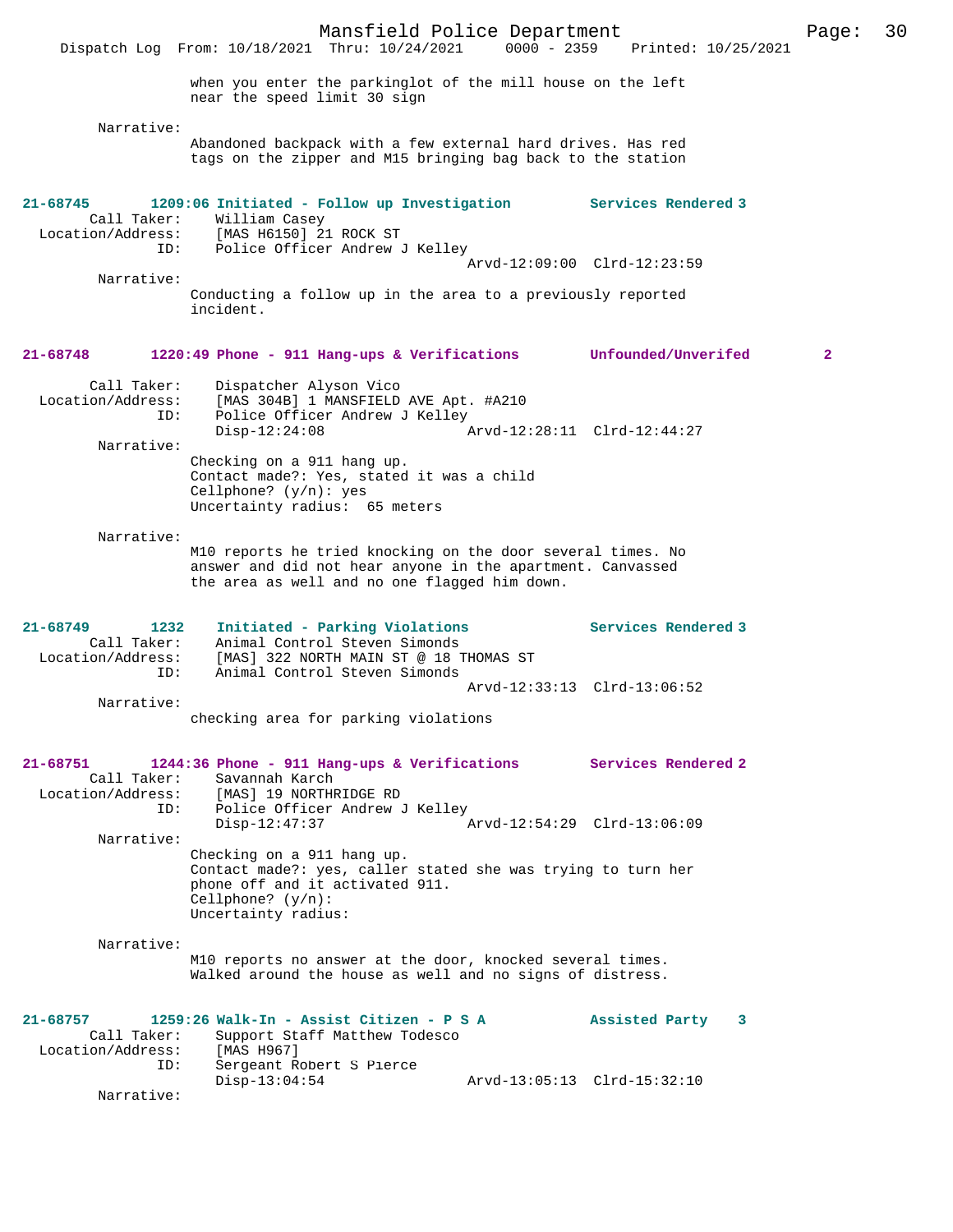```
21-68760 1311:41 Initiated - Building - Property Check Building Checked / Secured 3
       Call Taker: William Casey
 Location/Address: [MAS 1040] 10 RESERVOIR ST Apt. #ST
 ID: Police Officer Gregg S Kennedy
                                                 Arvd-13:11:00 Clrd-13:18:20
        Narrative: 
                 Checking the area.
21-68762 1328:44 Phone - Animal Complaints Services Rendered 3 
       Call Taker: Jarred Kohler
  Location/Address: [MAS H9925] 7 FOREST HEIGHTS DR
              ID: animal control Jeffrey S Collins
                                                 Disp-13:31:59 Arvd-13:44:51 Clrd-13:57:44
        Narrative: 
                  Caller believes there is a rabid coyote in the back yard of 
                  the clients house where he was working. Coyote was acting 
                  strange and overly rubbing its face.
        Narrative: 
                  Nothing found and ACO left his number with CP to have them 
                  contact him direct
21-68768 1400:25 Initiated - Community Policing Services Rendered 3 
       Call Taker: William Casey
 Location/Address: [MAS 77B] 12 CREEDEN ST
 ID: Police Officer Andrew J Kelley
                                                 Arvd-14:00:00 Clrd-14:54:39
        Narrative: 
                 Community policing
21-68774 1419:43 Phone - Animal Complaints Services Rendered 3 
 Call Taker: Savannah Karch<br>Location/Address: [MAS 255] 377 (
 Location/Address: [MAS 255] 377 CHAUNCY ST
 Vehicle: GRY 2022 HYUN 4D TUCSON Reg: PC NH 4828959 VIN: 5NMJECAEXNH030325
        Narrative: 
                  caller reporting a dog locked in a vehicle for a long period 
                  of time, grey hundai tuscon in the handicap lot
        Narrative: 
                  caller advised owner of the vehicle came out to the car 
                  while still on the phone
21-68811 1734 Initiated - Building - Property Check Building Checked / Secured 3
 Call Taker: Police Officer Andrew J Kelley
 Location/Address: [MAS 204] 26 OTIS ST
 ID: Police Officer Andrew J Kelley
                                                 Arvd-17:35:06 Clrd-17:35:52
        Narrative: 
                 Checking the area.
21-68820 1814 Initiated - Building - Property Check Services Rendered 3 
 Call Taker: Police Officer Andrew J Kelley
 Location/Address: [MAS 2] 60 FORBES BLVD
               ID: Police Officer Andrew J Kelley
                                                 Arvd-18:15:03 Clrd-18:18:49
        Narrative: 
                 Checking the area.
```
**21-68822 1818:55 Initiated - Motor Vehicle Stop Citation / Warning Issued 3**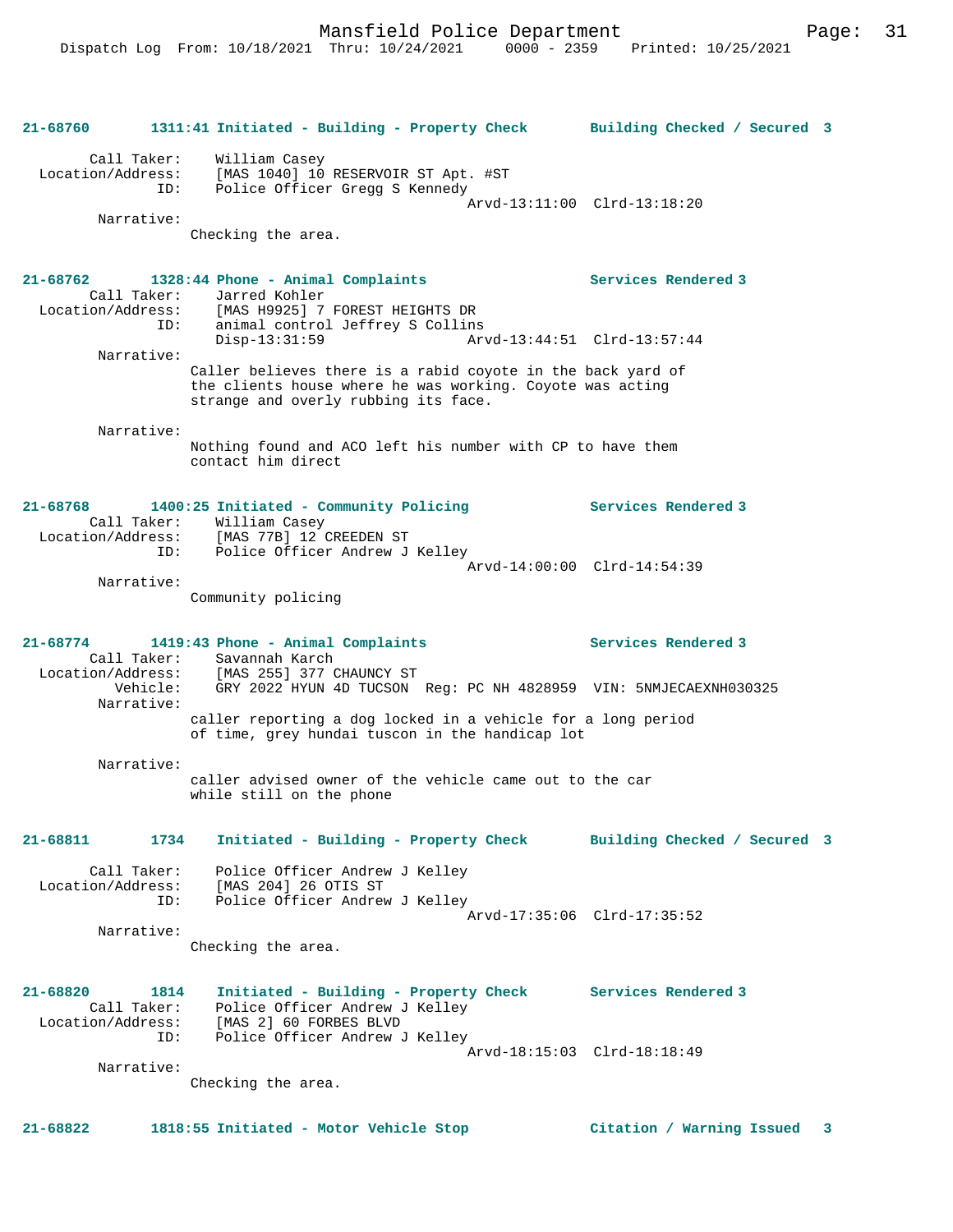Mansfield Police Department Page: 32 Dispatch Log From: 10/18/2021 Thru: 10/24/2021 0000 - 2359 Printed: 10/25/2021 Call Taker: William Casey<br>Location/Address: [MAS] 173 CHA [MAS] 173 CHAUNCY ST @ 12 PERKINS AVE ID: Police Officer Andrew J Kelley Arvd-18:18:00 Clrd-18:26:34 Vehicle: GRY 2019 TOYT CAMRY Reg: PC MA 5HB293 VIN: 4T1B11HK0KU709746 Narrative: Out with mvst Narrative: Citation to operator failure to stop **21-68828 1912:55 911 - 911 Hang-ups & Verifications Confirmed misdial/Accdntl Call** Call Taker: Nicole Boyer Location/Address: [MAS] 10 KARENS WAY ID: Police Officer Joshua S Ellender Disp-19:19:48 Clrd-19:20:45 ID: Police Officer Jay J Sparrow Disp-19:20:15 Arvd-19:27:37 Clrd-19:29:06 ID: Police Officer Joshua S Ellender Disp-19:26:01 Clrd-19:29:06 Narrative: Checking on a 911 hang up. Contact made?: No Cellphone? (y/n): Yes Uncertainty radius: 10 meters No answer on callback. Then name Emily was on the voicemail answering system. **21-68831 1934:20 Initiated - Building - Property Check Building Checked / Secured 3** Call Taker: Aaron Figueroa Location/Address: [MAS] MAYFLOWER DR ID: Police Officer Jay J Sparrow Arvd-19:34:00 Clrd-19:37:48 Narrative: Checking the area. **21-68833 1943:47 Initiated - Motor Vehicle Stop Citation / Warning Issued 3** Call Taker: Aaron Figueroa<br>Location/Address: [MAS] 79 NORTH Location/Address: [MAS] 79 NORTH MAIN ST @ 14 COURT ST ID: Police Officer Joshua S Ellender Arvd-19:43:00 Clrd-19:48:39 Vehicle: GRY 2012 TOYT CAMRY Reg: PAV MA MGUIRE VIN: 4T1BF1FK6CU151620 Narrative: M3 advised citation to RO for speeding **21-68837 2010:23 Initiated - Building - Property Check Building Checked / Secured 3** Call Taker: Aaron Figueroa Location/Address: [MAS 840] 280 SCHOOL ST ID: Police Officer Andrew J Kelley Arvd-20:10:00 Clrd-20:26:48 Narrative: Checking the area. **21-68840 2030:27 Initiated - Suspicious Actv / Persn / Veh Spoken To 2**  Call Taker: Aaron Figueroa<br>Location/Address: [MAS 834] 261 ( [MAS 834] 261 CHAUNCY ST ID: Police Officer William C Trudell

**2** 

Arvd-20:30:00 Clrd-20:36:53<br>TD: Sergeant John R Armstrong Sergeant John R Armstrong<br>Disp-20:31:06 Disp-20:31:06 Arvd-20:31:12 Clrd-20:37:36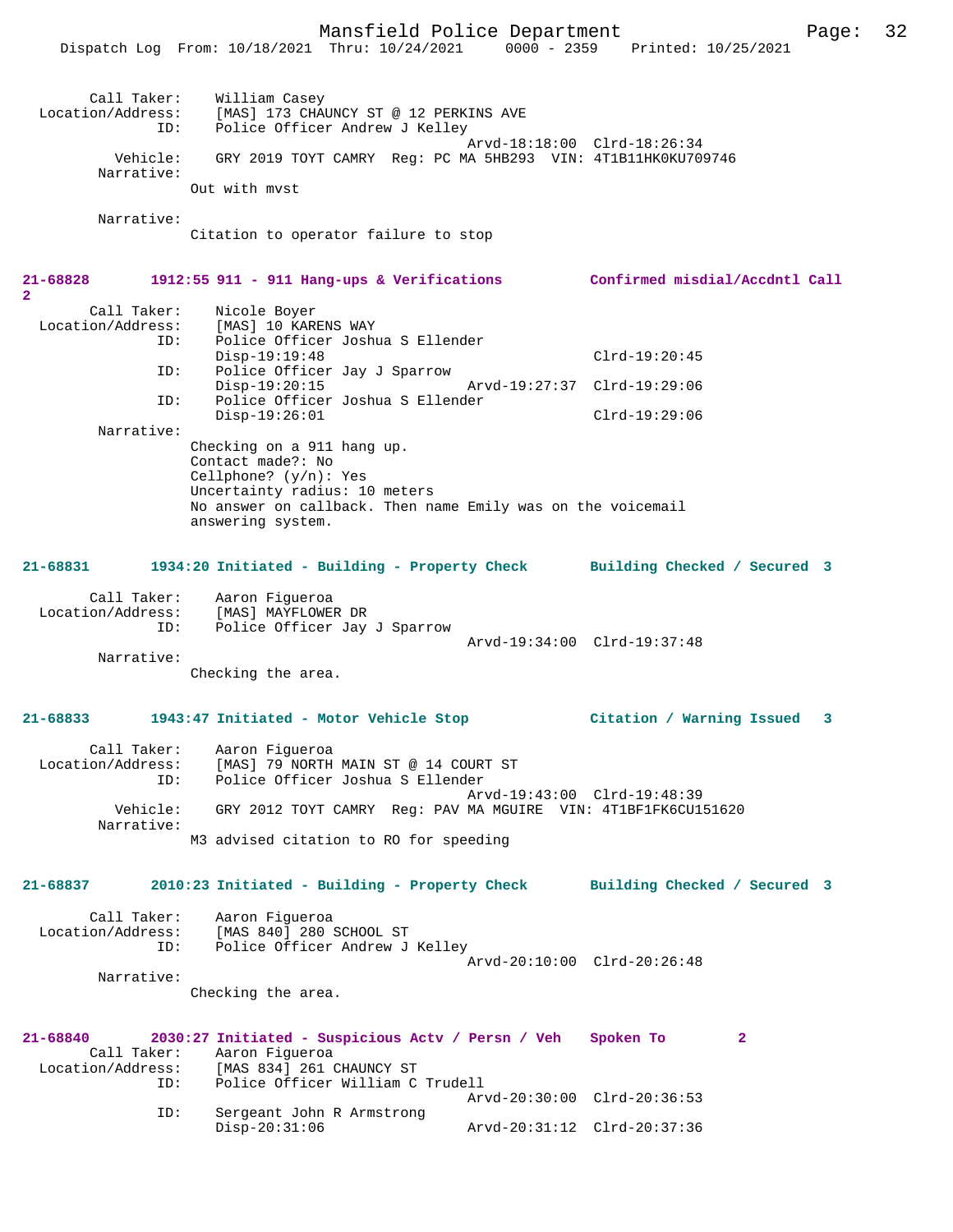Mansfield Police Department Page: 33 Dispatch Log From: 10/18/2021 Thru: 10/24/2021 Vehicle: GRY 2018 TOYT CAMRY Reg: PC MA 1HGG68 VIN: 4T1B11HK3JU071572 Narrative: M8 advsied off with a suspicious vehicle Narrative: M1 advised the female party is dealing with a medical issue. **21-68841 2038:27 Initiated - Building - Property Check Building Checked / Secured 3** Call Taker: Aaron Figueroa Location/Address: [MAS 281A] 1 CROCKER ST ID: Police Officer William C Trudell Arvd-20:38:00 Clrd-20:42:33 Narrative: Checking the area. **21-68849 2123:53 Initiated - Building - Property Check Building Checked / Secured 3** Call Taker: Aaron Figueroa Location/Address: [MAS 907E] 390 WEST ST ID: Police Officer Andrew J Kelley Arvd-21:23:00 Clrd-21:24:56 Narrative: Checking the area. **21-68857 2222:01 Initiated - Building - Property Check Building Checked / Secured 3** Call Taker: Aaron Figueroa Location/Address: [MAS 895] 175 FRUIT ST ID: Police Officer Jay J Sparrow Arvd-22:22:00 Clrd-22:28:58 Narrative: Checking the area. **21-68862 2243:51 Initiated - Building - Property Check Building Checked / Secured 3** Call Taker: Aaron Figueroa<br>Location/Address: [MAS H5858] 10 ess: [MAS H5858] 10 MYSTIC LN<br>ID: Police Officer Jay J Spar Police Officer Jay J Sparrow Arvd-22:43:00 Clrd-22:44:10 Narrative: Checking the area. **21-68865 2252:03 Initiated - Building - Property Check Building Checked / Secured 3** Call Taker: Aaron Figueroa Location/Address: [MAS 834] 261 CHAUNCY ST ID: Police Officer William C Trudell Arvd-22:52:00 Clrd-23:22:22 Narrative: Checking the area. **For Date: 10/22/2021 - Friday 21-68892 0148:48 Initiated - Building - Property Check Building Checked / Secured 3** Call Taker: Aaron Figueroa Location/Address: [MAS 281A] 1 CROCKER ST ID: Police Officer Mark O'Connor

Arvd-01:48:00 Clrd-01:56:37

Narrative:

Checking the area.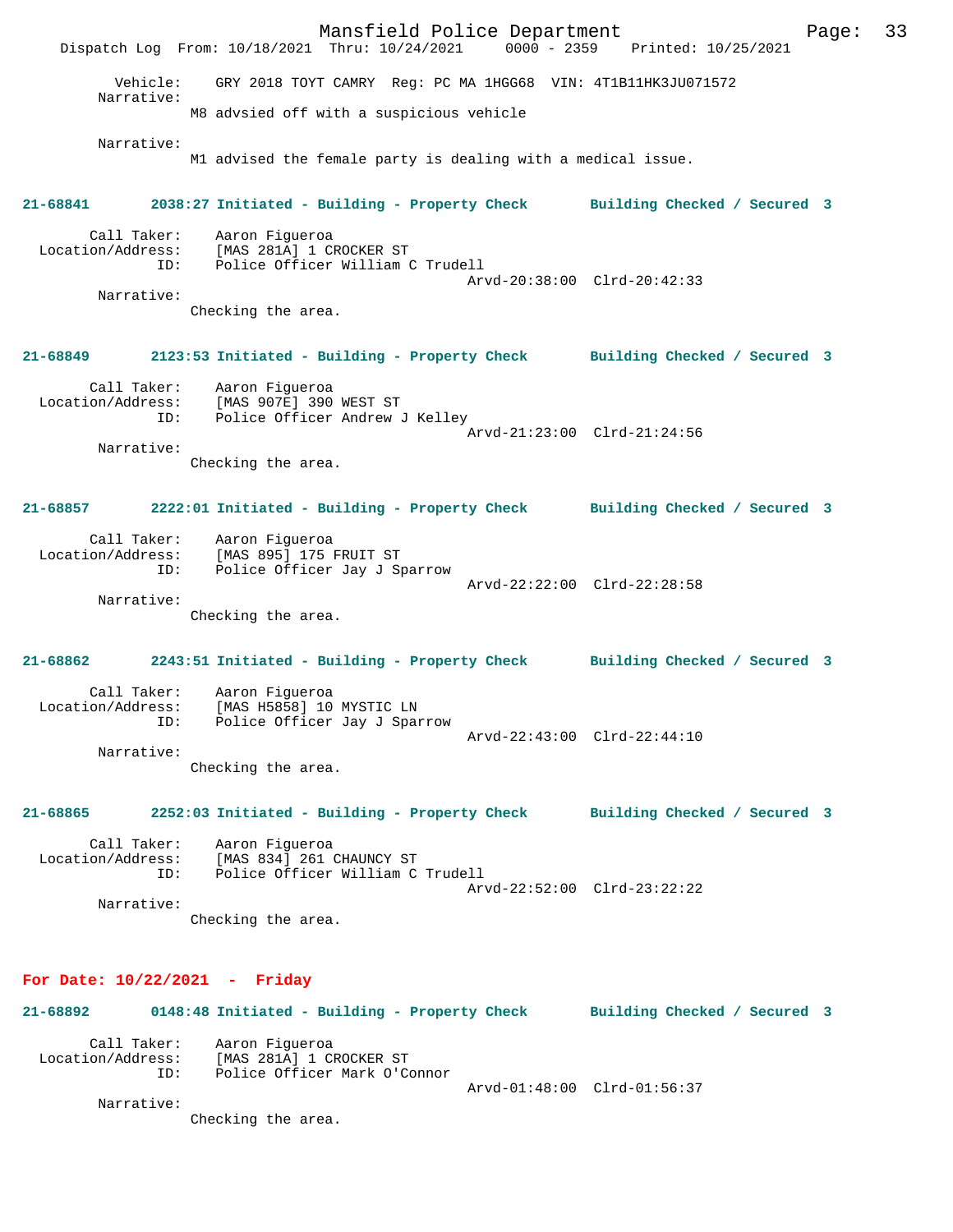**21-68895 0153:06 Initiated - Building - Property Check Building Checked / Secured 3** Call Taker: Aaron Figueroa Location/Address: [MAS] NORTH MAIN ST ID: Police Officer Derek M Stark Arvd-01:53:00 Clrd-02:03:07 Narrative: Checking the area. **21-68897 0156:44 Initiated - Building - Property Check Building Checked / Secured 3** Call Taker: Aaron Figueroa Location/Address: [MAS 834] 261 CHAUNCY ST ID: Police Officer Mark O'Connor Arvd-01:56:00 Clrd-02:04:54 Narrative: Checking the area. **21-68898 0203:20 Initiated - Building - Property Check Building Checked / Secured 3** Call Taker: Aaron Figueroa Location/Address: [MAS] RUMFORD AVE ID: Police Officer Derek M Stark Arvd-02:03:00 Clrd-02:21:46 Narrative: Checking the area. **21-68899 0205:00 Initiated - Suspicious Actv / Persn / Veh Spoken To 2**  Call Taker: Aaron Figueroa Location/Address: [MAS 195A] 254 CHAUNCY ST ID: Police Officer Mark O'Connor Arvd-02:05:00 Clrd-02:06:18 Vehicle: BLK 2012 ESCAPE Reg: PC RI DQ775 VIN: 1FMCU9D78CKB37866 Narrative: M8 off with a vehicle **21-68900 0208:23 Initiated - Building - Property Check Building Checked / Secured 3** Call Taker: Aaron Figueroa Location/Address: [MAS 2] 60 FORBES BLVD ID: Police Officer Mark O'Connor Arvd-02:08:00 Clrd-02:16:49 Narrative: Checking the area. **21-68902 0216:54 Initiated - Building - Property Check Building Checked / Secured 3** Call Taker: Aaron Figueroa<br>Location/Address: [MAS 4] 31 HAM Location<br>[MAS 4] 31 HAMPSHIRE ST ID: Police Officer Mark O'Connor Arvd-02:16:00 Clrd-02:22:39 Narrative: Checking the area. **21-68903 0222:12 Initiated - Suspicious Actv / Persn / Veh Building Checked / Secured 2** Call Taker: Aaron Figueroa<br>Location/Address: [MAS] 14 FULTOI  $[MAS]$  14 FULTON ST @ 26 N MAIN ST ID: Police Officer Derek M Stark Arvd-02:22:00 Clrd-02:54:34 ID: Sergeant John R Armstrong Disp-02:22:52 Arvd-02:32:12 Clrd-02:49:41

Narrative: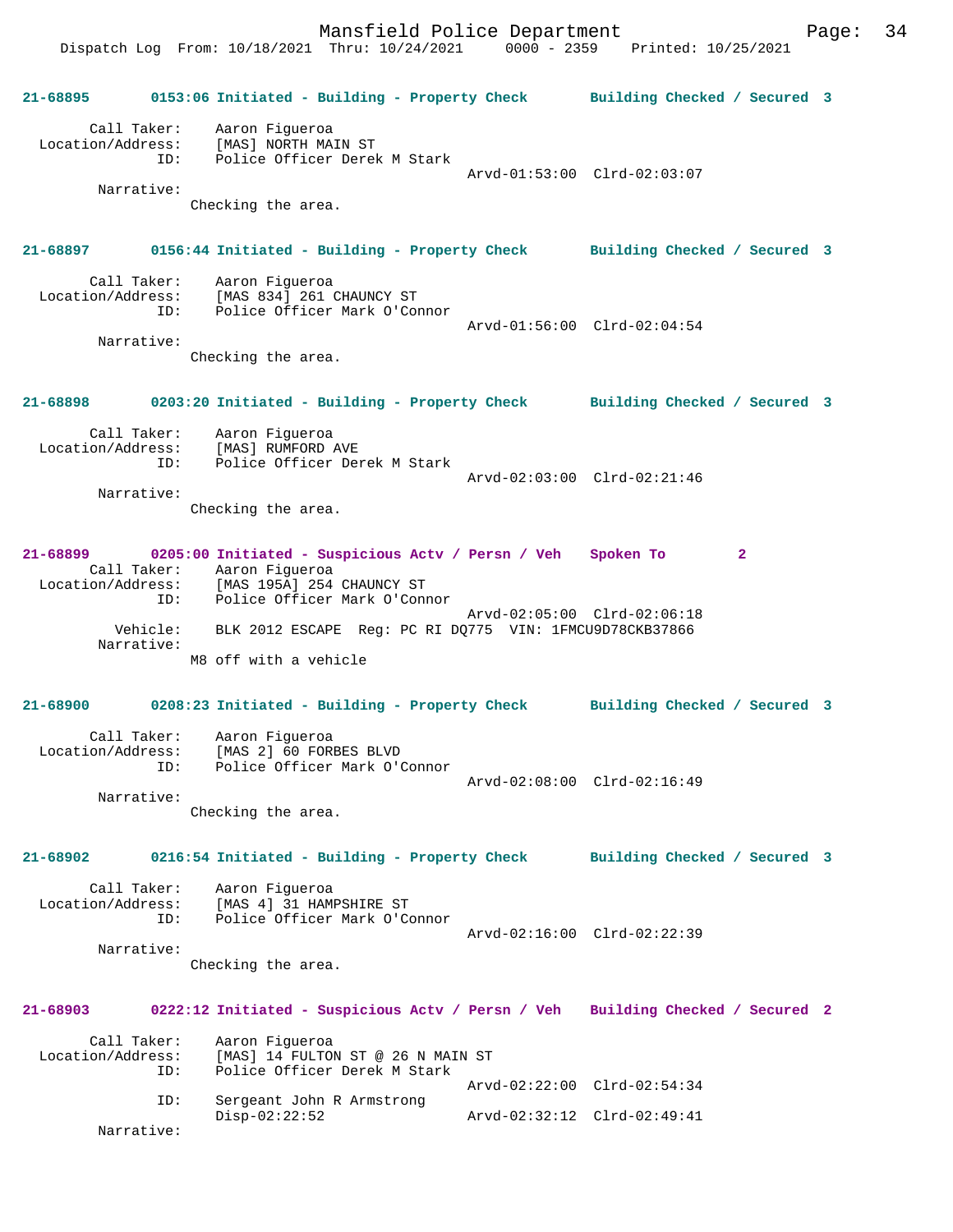|                                                                                     | Dispatch Log From: 10/18/2021 Thru: 10/24/2021                                                                                                    | Mansfield Police Department |  |                             | 0000 - 2359 Printed: 10/25/2021 | Page: | 35 |
|-------------------------------------------------------------------------------------|---------------------------------------------------------------------------------------------------------------------------------------------------|-----------------------------|--|-----------------------------|---------------------------------|-------|----|
|                                                                                     | M12 advised that he saw a party dressed in all black run as<br>he pulled near him. M12 advised the party took a left on<br>fulton from north main |                             |  |                             |                                 |       |    |
| Narrative:                                                                          | M12 advised he spoke to a male near Fultons Pond who stated<br>that he saw a person dressed in all black about 10 minutes<br>before               |                             |  |                             |                                 |       |    |
| 21-68908                                                                            | 0302:49 Initiated - Building - Property Check Building Checked / Secured 3                                                                        |                             |  |                             |                                 |       |    |
| Call Taker:<br>Location/Address:<br>ID:                                             | Aaron Figueroa<br>[MAS 982] 111 HOPE ST<br>Police Officer Derek M Stark                                                                           |                             |  |                             |                                 |       |    |
| Narrative:                                                                          | Checking the area.                                                                                                                                |                             |  | Arvd-03:02:00 Clrd-03:03:14 |                                 |       |    |
| 21-68911                                                                            | 0324:58 Initiated - Building - Property Check                                                                                                     |                             |  |                             | Building Checked / Secured 3    |       |    |
| Call Taker:<br>Location/Address:<br>ID:                                             | Aaron Figueroa<br>[MAS 1002] 250 EAST ST<br>Police Officer Derek M Stark                                                                          |                             |  | Arvd-03:24:00 Clrd-03:39:13 |                                 |       |    |
| Narrative:                                                                          | Checking the area.                                                                                                                                |                             |  |                             |                                 |       |    |
| 21-68912                                                                            | 0326:51 Initiated - Building - Property Check                                                                                                     |                             |  |                             | Building Checked / Secured 3    |       |    |
| Call Taker:<br>Location/Address:<br>ID:                                             | Aaron Figueroa<br>[MAS 1040] 10 RESERVOIR ST Apt. #ST<br>Police Officer Mark O'Connor                                                             |                             |  |                             |                                 |       |    |
| Narrative:                                                                          | Checking the area.                                                                                                                                |                             |  | Arvd-03:26:00 Clrd-03:32:18 |                                 |       |    |
| 21-68914                                                                            | 0347:05 Initiated - Building - Property Check                                                                                                     |                             |  |                             | Building Checked / Secured 3    |       |    |
| Location/Address:<br>ID:                                                            | Call Taker: Aaron Figueroa<br>[MAS] MYSTIC LN<br>Police Officer Derek M Stark                                                                     |                             |  | Arvd-03:47:00 Clrd-03:47:19 |                                 |       |    |
| Narrative:                                                                          | Checking the area.                                                                                                                                |                             |  |                             |                                 |       |    |
| 21-68916                                                                            | 0400:35 Initiated - Building - Property Check Building Checked / Secured 3                                                                        |                             |  |                             |                                 |       |    |
| Call Taker:<br>Location/Address:<br>ID:                                             | Aaron Figueroa<br>[MAS 840] 280 SCHOOL ST<br>Police Officer Mark O'Connor                                                                         |                             |  | Arvd-04:00:00 Clrd-04:15:57 |                                 |       |    |
| Narrative:                                                                          | Checking the area.                                                                                                                                |                             |  |                             |                                 |       |    |
| 21-68917 0409:56 Initiated - Building - Property Check Building Checked / Secured 3 |                                                                                                                                                   |                             |  |                             |                                 |       |    |
| Call Taker:<br>Location/Address:<br>ID:                                             | Aaron Figueroa<br>[MAS] MAYFLOWER DR<br>Police Officer Derek M Stark                                                                              |                             |  | Arvd-04:09:00 Clrd-04:13:44 |                                 |       |    |
| Narrative:                                                                          | Checking the area.                                                                                                                                |                             |  |                             |                                 |       |    |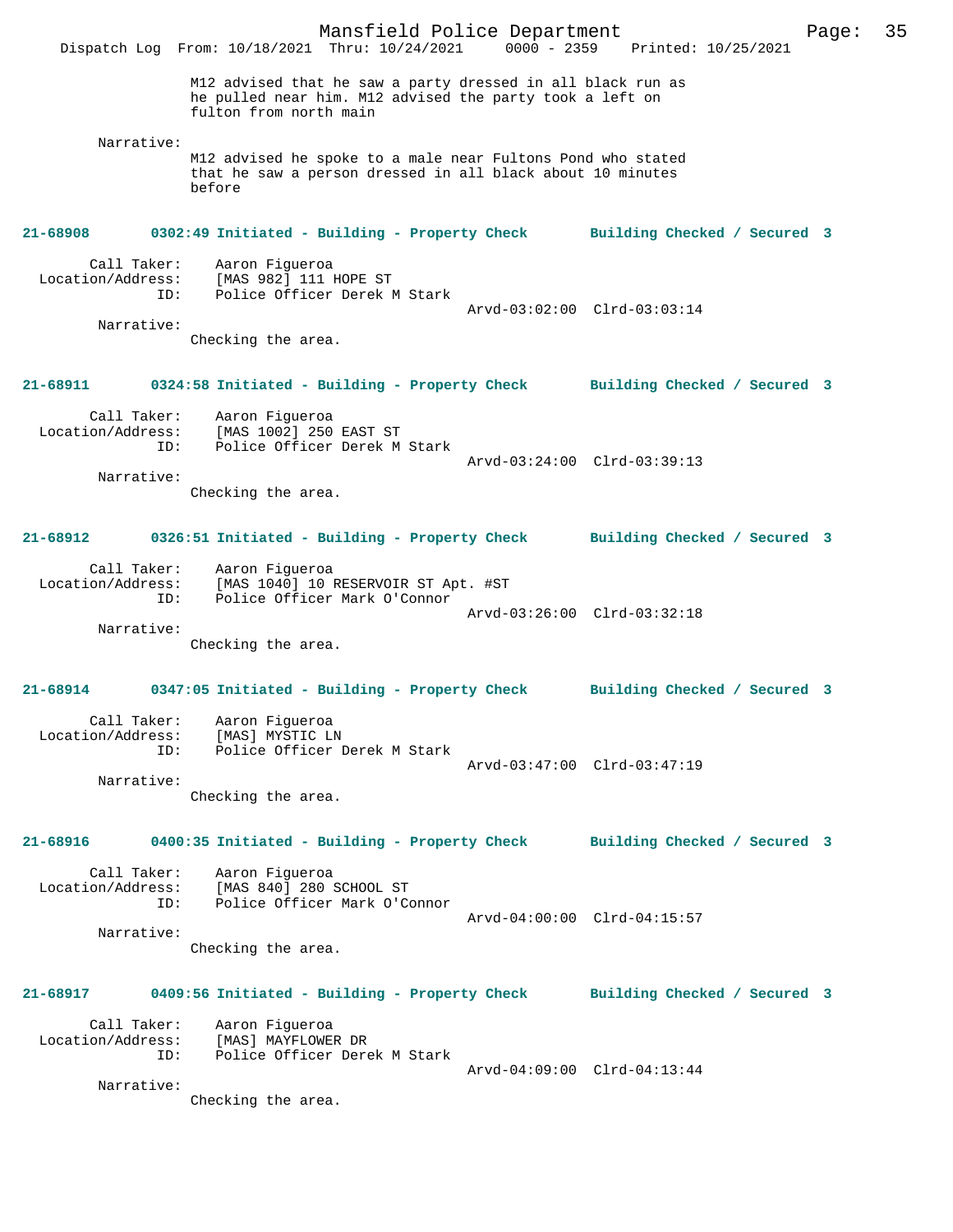Mansfield Police Department Page: 36 Dispatch Log From: 10/18/2021 Thru: 10/24/2021 **21-68923 0611:17 Initiated - Motor Veh Acc - Hit & Run Spoken To 1**  Call Taker: Aaron Figueroa Location/Address: [MAS 969B150] 333 SCHOOL ST Apt. #150 ID: Police Officer Mark O'Connor Arvd-06:11:00 Clrd-06:13:13 Vehicle: GRY 2010 VOLV S40 Reg: PC MA 2DHP26 VIN: YV1390MS2A2486342 Narrative: M8 advised hit and run involving a Penske box truck that fled the scene. Party is on his way to work but is attempting to contact PENSKE for any information. Adivsed to followup at the police station after work. **21-68927 0635:36 Initiated - Parking Violations Spoken To 3**  Call Taker: Aaron Figueroa<br>Location/Address: [MAS H5981] 36 [MAS H5981] 36 PARK ST ID: Police Officer Derek M Stark Arvd-06:35:00 Clrd-06:41:19 Vehicle: WHI 2020 CHEV COLORA Reg: PC MA 1AGP76 VIN: 1GCGTBEN6L1125539 Narrative: M12 off to speak with a party regarding a parking complaint from 15 park st Narrative: M12 spoke to the RO of the vehicle and advised them that it is not public parking **21-68936 0715:23 Initiated - Motor Vehicle Stop Citation / Warning Issued 3** Call Taker: Dispatcher Jacques Ryan Vicinity of: [MAS 992] 660 EAST ST<br>TD: [Dolice Officer Derek M Police Officer Derek M Stark Arvd-07:15:00 Clrd-07:22:14 Vehicle: BLK 2014 TOYT CAMRY Reg: PC MA 279WM2 VIN: 4T1BF1FK9EU782753 Narrative: MVST Narrative: Citation to the operator for speed **21-68939 0724:22 Initiated - Building - Property Check Building Checked / Secured 3** Call Taker: Dispatcher Jacques Ryan<br>Location/Address: [MAS H6454] 781 WARE ST Location (Address: [MAS H6454] 781 WARE ST<br>TD: Police Officer Derek M Police Officer Derek M Stark Arvd-07:24:00 Clrd-07:40:25 Narrative: Checking the area. Narrative: Motion activated Halloween decorations on property. **21-68940 0727 Initiated - Parking Violations Services Rendered 3**  Call Taker: Animal Control Steven Simonds Location/Address: [MAS] 389 NORTH MAIN ST @ 10 PRATT ST ID: Animal Control Steven Simonds Arvd-07:28:12 Clrd-07:51:59 Narrative: checking area for parking violations **21-68953 0824:41 Phone - 911 Hang-ups & Verifications Confirmed misdial/Accdntl Call 2**  Call Taker: Robert Stewart Location/Address: [MAS 1005B] 292 CHAUNCY ST Apt. #150 Detective Derek M McCune Disp-08:26:52 Arvd-08:34:12 Clrd-08:35:38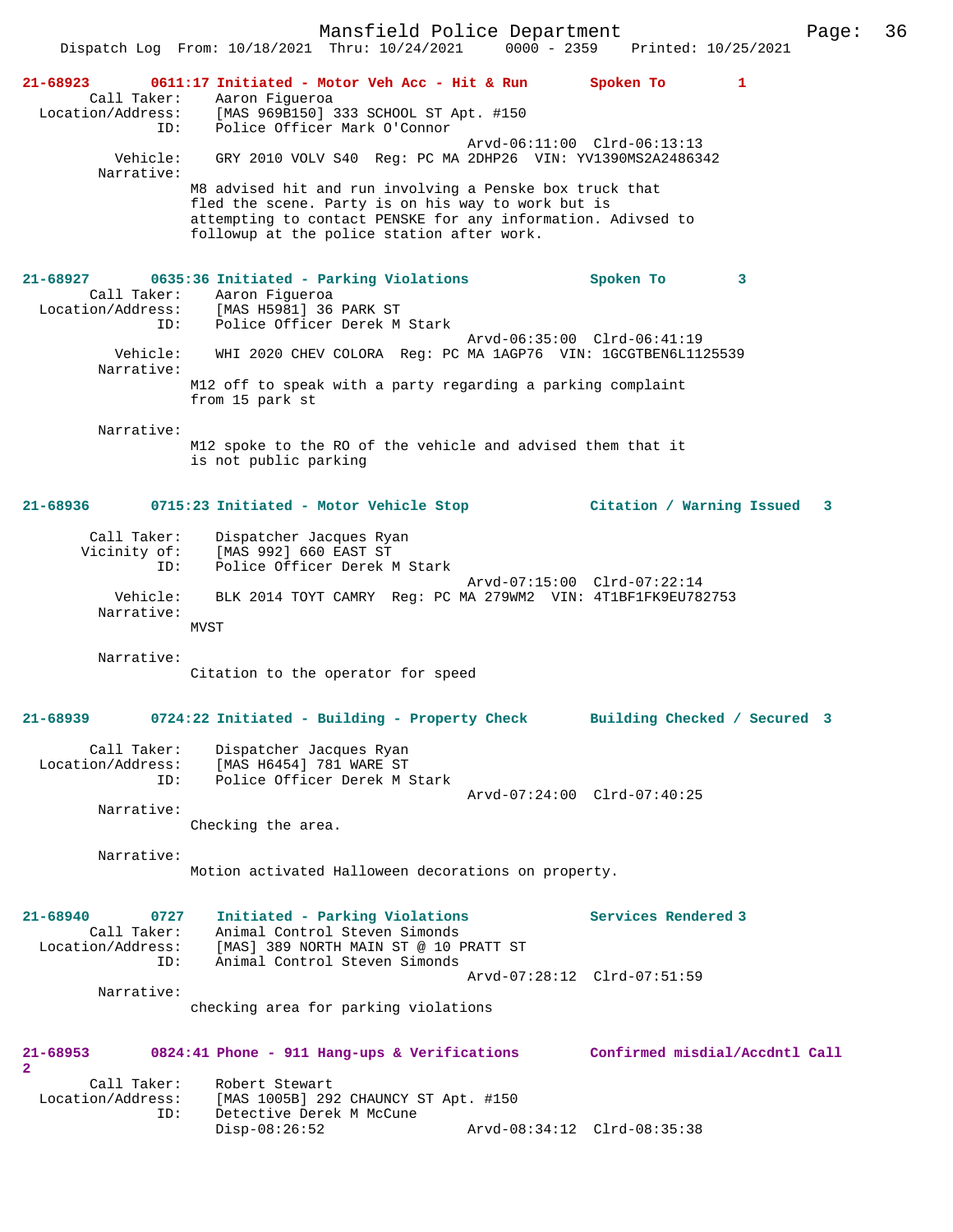|                                                                   | Mansfield Police Department<br>$0000 - 2359$<br>Dispatch Log From: 10/18/2021 Thru: 10/24/2021                                                                                                                                                  | Printed: 10/25/2021         | 37<br>Page:  |
|-------------------------------------------------------------------|-------------------------------------------------------------------------------------------------------------------------------------------------------------------------------------------------------------------------------------------------|-----------------------------|--------------|
| Narrative:                                                        | Checking on a 911 hang up.<br>Contact made?: yes, will mee officer out front<br>Cellphone? $(y/n)$ : yes<br>Uncertainty radius: 7                                                                                                               |                             |              |
| 21-68959                                                          | 0836:02 Phone - Assist Fire Department                                                                                                                                                                                                          | Referred to Other Agency    | $\mathbf{2}$ |
| Call Taker:<br>Location/Address:<br>ID:<br>Narrative:             | Dispatcher Jacques Ryan<br>[MAS] 68 SPRING ST<br>Detective Derek M McCune<br>$Disp-08:37:41$<br>Assisting the FD with a fire related incident. Nature:<br>masterbox                                                                             | Arvd-08:40:38 Clrd-08:44:10 |              |
| 21-68963<br>$\overline{a}$                                        | 0849:18 Phone - 911 Hang-ups & Verifications Confirmed misdial/Accdntl Call                                                                                                                                                                     |                             |              |
| Call Taker:<br>Location/Address:<br>ID:<br>Narrative:             | Robert Stewart<br>[MAS 946] 631 EAST ST Apt. #G103<br>Police Officer Michael T Fitzgerald<br>$Disp-08:51:20$<br>Checking on a 911 hang up.<br>Contact made?: yes, will make herself known<br>Cellphone? $(y/n)$ : yes<br>Uncertainty radius: 33 | Arvd-08:54:30 Clrd-09:09:40 |              |
| 21-68976                                                          | 0938:10 Initiated - Motor Vehicle Stop                                                                                                                                                                                                          | Citation / Warning Issued   | 3            |
| Call Taker:<br>Location/Address:<br>ID:<br>Vehicle:<br>Narrative: | Dispatcher Jacques Ryan<br>[MAS] 660 EAST ST @ 25 FRANKLIN ST<br>Police Officer Michael T Fitzgerald<br>BRO 2013 VOLK JETTA Req: PC MA 1XFC55 VIN: 3VWDP7AJ8DM373932<br><b>MVST</b>                                                             | Arvd-09:38:00 Clrd-09:41:57 |              |
| Narrative:                                                        | Citation to the Operator for failure to stop                                                                                                                                                                                                    |                             |              |
| 21-68978<br>0941<br>Call Taker:<br>Location/Address:<br>ID:       | Initiated - Parking Violations<br>Animal Control Steven Simonds<br>[MAS] 43 NORTH MAIN ST @ 13 PARK ST<br>Animal Control Steven Simonds                                                                                                         | Services Rendered 3         |              |
| Narrative:                                                        |                                                                                                                                                                                                                                                 | Arvd-09:48:08 Clrd-10:21:12 |              |

checking area for parking violations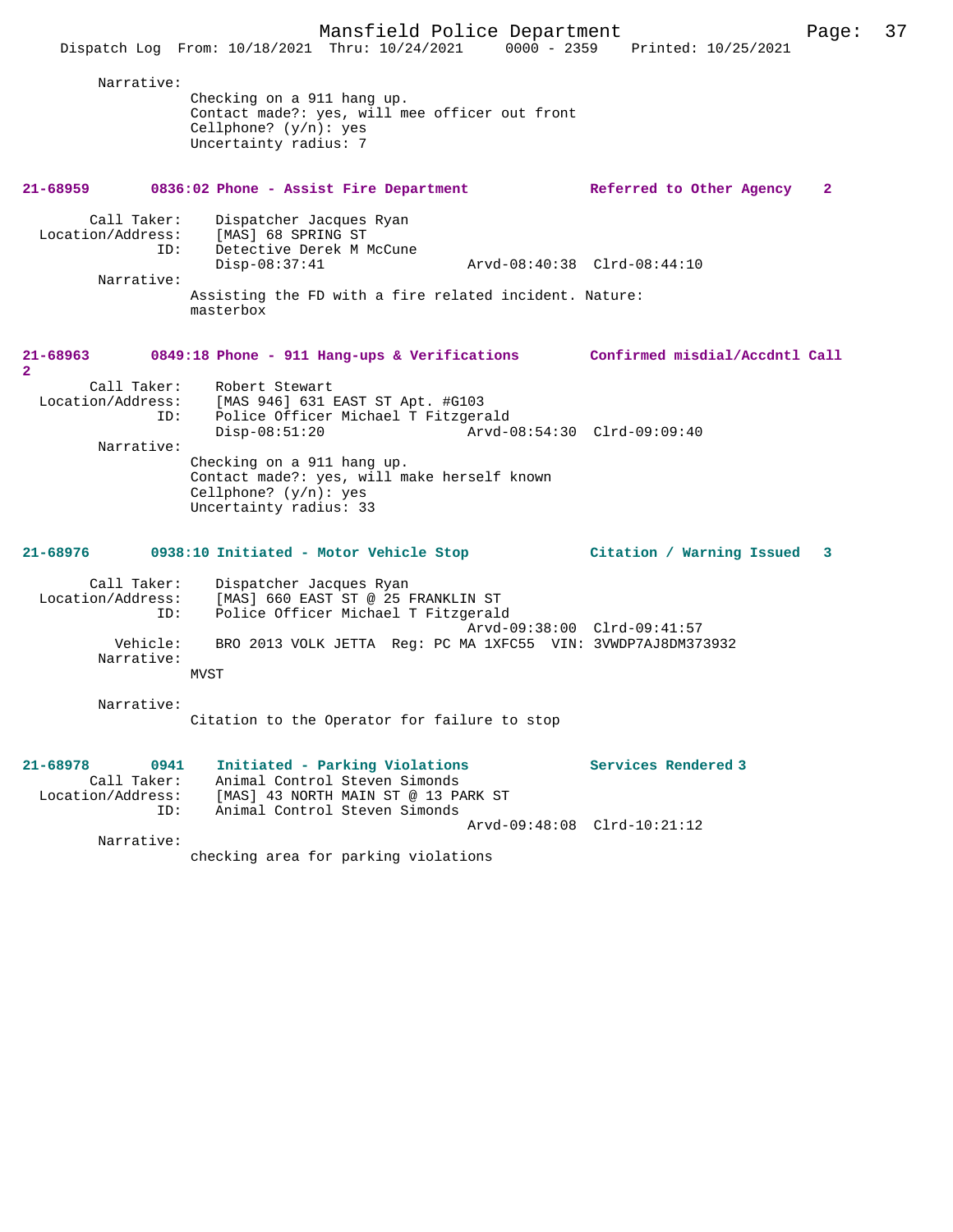|                                                          | 21-68991 1048:11 Initiated - School Officer Activity 1nvestigated - Report Taken 3                                                               |                             |
|----------------------------------------------------------|--------------------------------------------------------------------------------------------------------------------------------------------------|-----------------------------|
| Call Taker:<br>Location/Address:<br>ID:                  | Dispatcher Jacques Ryan<br>[MAS 330] 250 EAST ST<br>Detective Kenneth E Wright                                                                   |                             |
| Refer To Incident:                                       | $21$ MAS- $1160$ -OF                                                                                                                             | Arvd-10:48:00 Clrd-11:01:08 |
| 21-68995                                                 | 1100:02 Initiated - Motor Vehicle Stop (Citation / Warning Issued                                                                                | -3                          |
| Call Taker:<br>Location/Address:<br>ID:                  | Dispatcher Jacques Ryan<br>[MAS] 12 PERKINS AVE @ 173 CHAUNCY ST<br>Police Officer David W Kinahan                                               |                             |
| Vehicle:<br>Narrative:                                   | RED 2018 SUBA OUTBACK Reg: PC MA 3FKW74 VIN: 4S4BSACC7J3312357<br>MVST                                                                           | Arvd-11:00:00 Clrd-11:06:09 |
| Narrative:                                               | Citation to the operator for hands-free                                                                                                          |                             |
| $21 - 69003$<br>1144<br>Call Taker:<br>Location/Address: | Initiated - Parking Violations<br>Animal Control Steven Simonds<br>[MAS] 242 NORTH MAIN ST @ 16 OLD COLONY WAY                                   | Services Rendered 3         |
| ID:                                                      | Animal Control Steven Simonds                                                                                                                    | Arvd-11:44:38 Clrd-12:15:52 |
| Narrative:                                               | checking area for parking violations                                                                                                             |                             |
| Narrative:                                               | tagged MA9912XT on west church for overtime parking                                                                                              |                             |
| $21 - 69009$<br>ID:                                      | 1204:11 911 - Disabled Motor Vehicle<br>Call Taker: MATTHEW BOMES<br>Location/Address: [MAS] 491 MAPLE ST<br>Police Officer Michael T Fitzgerald | Gone on Arrival 3           |
| Narrative:                                               | $Disp-12:08:01$                                                                                                                                  |                             |
|                                                          | Reported DMV in the area. opposite side of national lumber<br>by the sharp bend                                                                  |                             |
| Narrative:                                               | M15 spoke with the RP and they stated the vehicle left                                                                                           |                             |
| 21-69010<br>Call Taker:<br>Location/Address:<br>ID:      | 1208:38 911 - Motor Veh Acc - No Injury<br>MATTHEW BOMES<br>[MAS] 100 RTE 140 SB @ 280 SCHOOL ST<br>Sergeant Robert S Pierce                     | Services Rendered 1         |
| ID:                                                      | $Disp-12:09:40$<br>Executive Lieutenant Francis W Archer JR<br>$Disp-12:10:15$                                                                   | Arvd-12:15:05 Clrd-12:17:28 |
| Vehicle:<br>Vehicle:<br>Narrative:                       | BRO 2005 BUIC LESABR Req: PC MA 791WN4 VIN: 1G4HR54KX5U234157<br>WHI 2019 VOLK JETTA Reg: PC MA 1ZXJ39 VIN: 3VWC57BU7KM107194                    |                             |
|                                                          | 2 car MVA no injuries                                                                                                                            |                             |
| Narrative:                                               | M1 to assist with paper exchange                                                                                                                 |                             |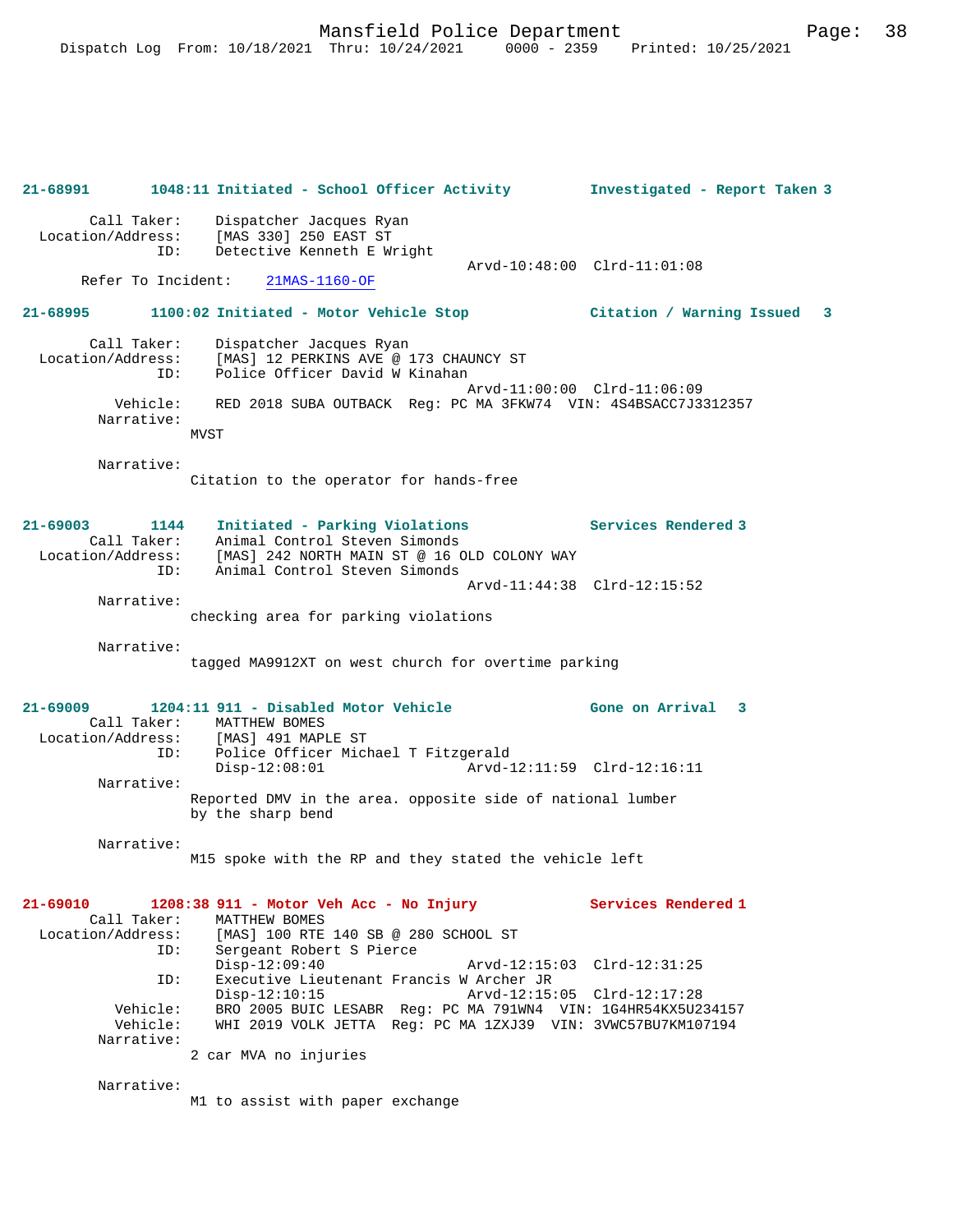Dispatch Log From: 10/18/2021 Thru: 10/24/2021 0000 - 2359 Printed: 10/25/2021 **21-69016 1234:37 911 - Suspicious Actv / Persn / Veh Unfounded/Unverifed 2** Call Taker: MATTHEW BOMES Vicinity of: [MAS 80A] 200 GILBERT ST ID: Sergeant Robert S Pierce<br>Disp-12:36:18 Disp-12:36:18 Arvd-12:37:16 Clrd-12:42:49 ID: Police Officer Gregg S Kennedy Disp-12:36:50 Clrd-12:42:49 Narrative: white male party wearing something gry jumping in front of vehicles in the roadway taking pictures of the cars Narrative: Unfounded, units checked the area with nothing showing **21-69017 1234:10 Walk-In - Assist Citizen - P S A Investigated - Report Taken 3** Call Taker: Support Staff Matthew Todesco Location/Address: [MAS 435] 15 BONNEY LN ID: Police Officer Michael T Fitzgerald -12:36:01<br>
21MAS-1161-OF<br>
22MAS-1161-OF Refer To Incident: **21-69026 1321:41 911 - 911 Hang-ups & Verifications Confirmed misdial/Accdntl Call 2**  Call Taker: MATTHEW BOMES Location/Address: [MAS] 57 POTASH RD<br>ID: Sergeant Robert S E Sergeant Robert S Pierce Disp-13:23:35 Clrd-13:29:52 ID: Police Officer Michael T Fitzgerald Disp-13:30:50 Arvd-13:34:37 Clrd-13:36:30 Narrative: Checking on a 911 hang up. Contact made?:y Cellphone? (y/n):y Uncertainty radius:72 meters spoke to Judy Baum she has abroken phone **21-69027 1328:55 Phone - Motor Veh Acc - No Injury Services Rendered 1**  Call Taker: Robert Stewart Location/Address: [MAS] 363 N MAIN ST @ 54 CHAUNCY ST ID: Sergeant Robert S Pierce Disp-13:30:10 Arvd-13:36:28 Clrd-13:44:55 Vehicle: WHI 2015 FORD F350 Reg: CO MA R84491 VIN: 1FTBF3B67FEC48963<br>Vehicle: Reg: RP MA 2350H Reg: RP MA 2350H Narrative: M1 assisting with a paper exchange Narrative: Minor damage, paper exchange only **21-69037 1420 Initiated - Parking Violations Services Rendered 3**  Call Taker: Animal Control Steven Simonds Location/Address: [MAS] 255 NORTH MAIN ST @ 8 COTTAGE ST ID: Animal Control Steven Simonds Arvd-14:21:02 Clrd-14:30:57 Narrative: checking area for parking violations **21-69043 1441:33 Initiated - School Officer Activity Services Rendered 3**  Call Taker: Dispatcher Jacques Ryan<br>Location/Address: [MAS H2846] 394 ELM ST ess: [MAS H2846] 394 ELM ST<br>ID: Detective Kenneth E Wri Detective Kenneth E Wright Arvd-14:41:00 Clrd-14:54:37 **21-69049 1453:45 Phone - Disturbance / Gathering Services Rendered 1** 

Mansfield Police Department Page: 39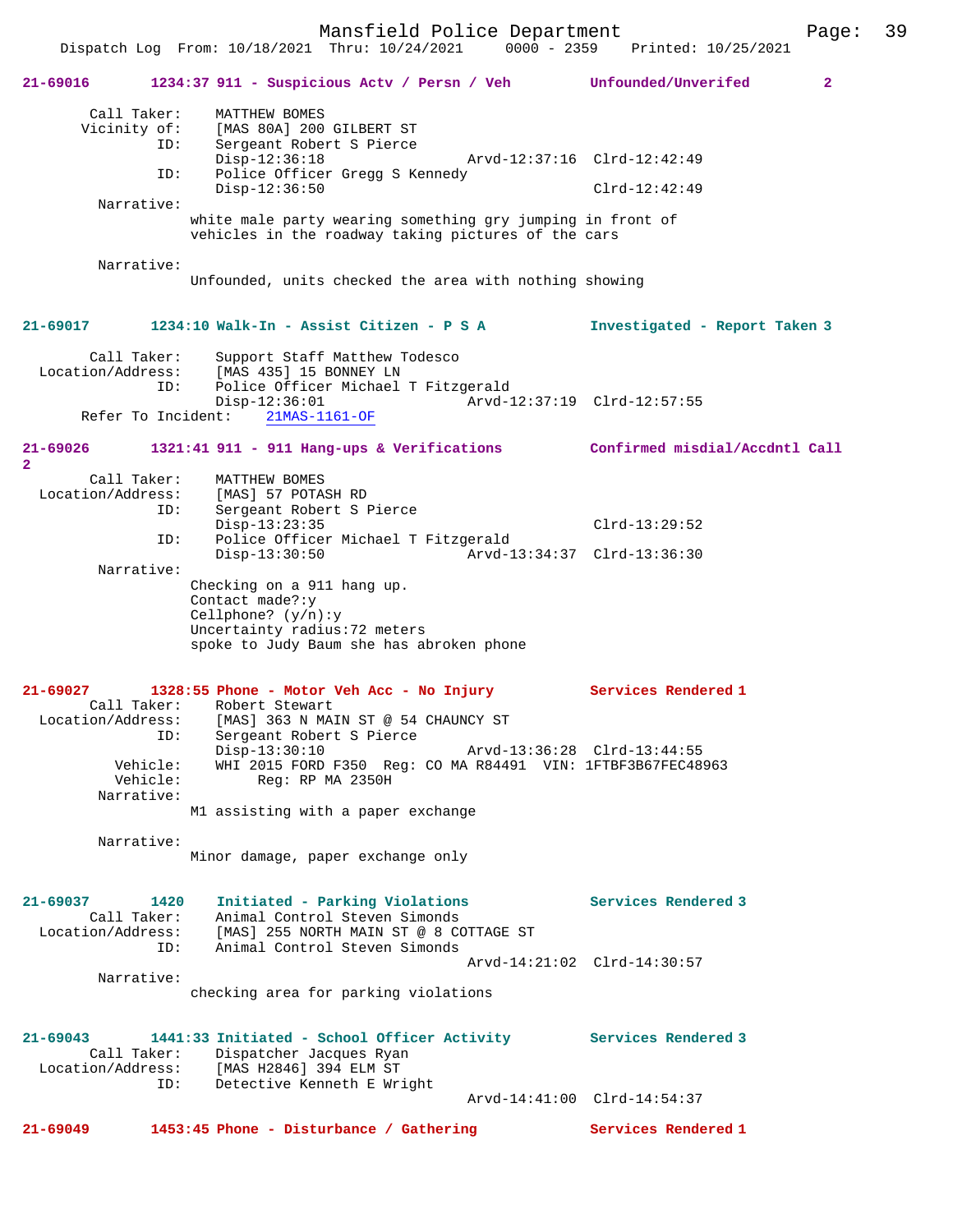Mansfield Police Department Form Page: 40 Dispatch Log From: 10/18/2021 Thru: 10/24/2021 0000 - 2359 Printed: 10/25/2021 Call Taker: Robert Stewart<br>Location/Address: [MAS 982] 111 B [MAS 982] 111 HOPE ST ID: Police Officer Gregg S Kennedy<br>Disp-14:54:59 Disp-14:54:59 <br>TD: Sergeant Robert S Pierce <br>Displacement Robert S Pierce Sergeant Robert S Pierce<br>Disp-14:55:12 Disp-14:55:12 Clrd-14:56:21 ID: Executive Lieutenant Francis W Archer JR Disp-14:55:42 Arvd-14:55:58 Clrd-15:11:47<br>TD: Detective Kenneth E Wright Detective Kenneth E Wright<br>Disp-14:55:50 Disp-14:55:50 Arvd-15:03:01 Clrd-15:11:47 Narrative: CAller reporting appx 5 kids on the roof of the snack shack. Narrative: ML1 reporting no kids on the roof of the building at this time. Narrative: MSR1 spoke with all parties **21-69073 1658:37 Phone - 911 Hang-ups & Verifications Confirmed misdial/Accdntl Call 2**  Call Taker: Savannah Karch Location/Address: [MAS 840D110A] 280 SCHOOL ST Apt. #D110<br>ID: Police Officer Joshua S Ellender Police Officer Joshua S Ellender Disp-17:00:55 Arvd-17:06:25 Clrd-17:06:27 Narrative: Checking on a 911 hang up. Contact made?: yes spoke with an ainsley states no emergency will be in a grey ford focus Cellphone? (y/n): Uncertainty radius: **21-69080 1717:23 Initiated - Motor Vehicle Stop Citation / Warning Issued 3** Call Taker: Dispatcher Jacques Ryan<br>.on/Address: [MAS] 792 WEST ST Location/Address: ID: Police Officer David J Pepicelli Arvd-17:17:00 Clrd-17:21:19<br>Vehicle: WHI 2009 LEXS UT GX470 Req: PC MA 84FC85 VIN: JTJBT20X590 Vehicle: WHI 2009 LEXS UT GX470 Reg: PC MA 84FC85 VIN: JTJBT20X590175279 **21-69083 1724:28 Initiated - Motor Vehicle Stop Citation / Warning Issued 3** Call Taker: Dispatcher Jacques Ryan Location/Address: [MAS H1263] 952 WEST ST ID: Police Officer David J Pepicelli Arvd-17:24:00 Clrd-17:42:04 Vehicle: GRY 2017 FORD F350 Reg: PC MA 9VW379 VIN: 1FT8X3B64HED47959 Narrative: mvst- citation issued to the RO for unregistered MV **21-69084 1726:56 Initiated - Follow up Investigation Services Rendered 3**  Call Taker: Dispatcher Jacques Ryan<br>Location/Address: [MAS 982] 111 HOPE ST ess: [MAS 982] 111 HOPE ST<br>ID: Police Officer Andrew Police Officer Andrew J Kelley Arvd-17:26:00 Clrd-18:09:24 Narrative: Conducting a follow up in the area to a previously reported incident. **21-69086 1744:56 Phone - Assist Fire Department Referred to Other Agency 2** Call Taker: Dispatcher Jacques Ryan Location/Address: [MAS H3341] 29 PLEASANT ST<br>Dice Officer David J Pep ID: Police Officer David J Pepicelli Arvd-17:49:58 Clrd-17:58:59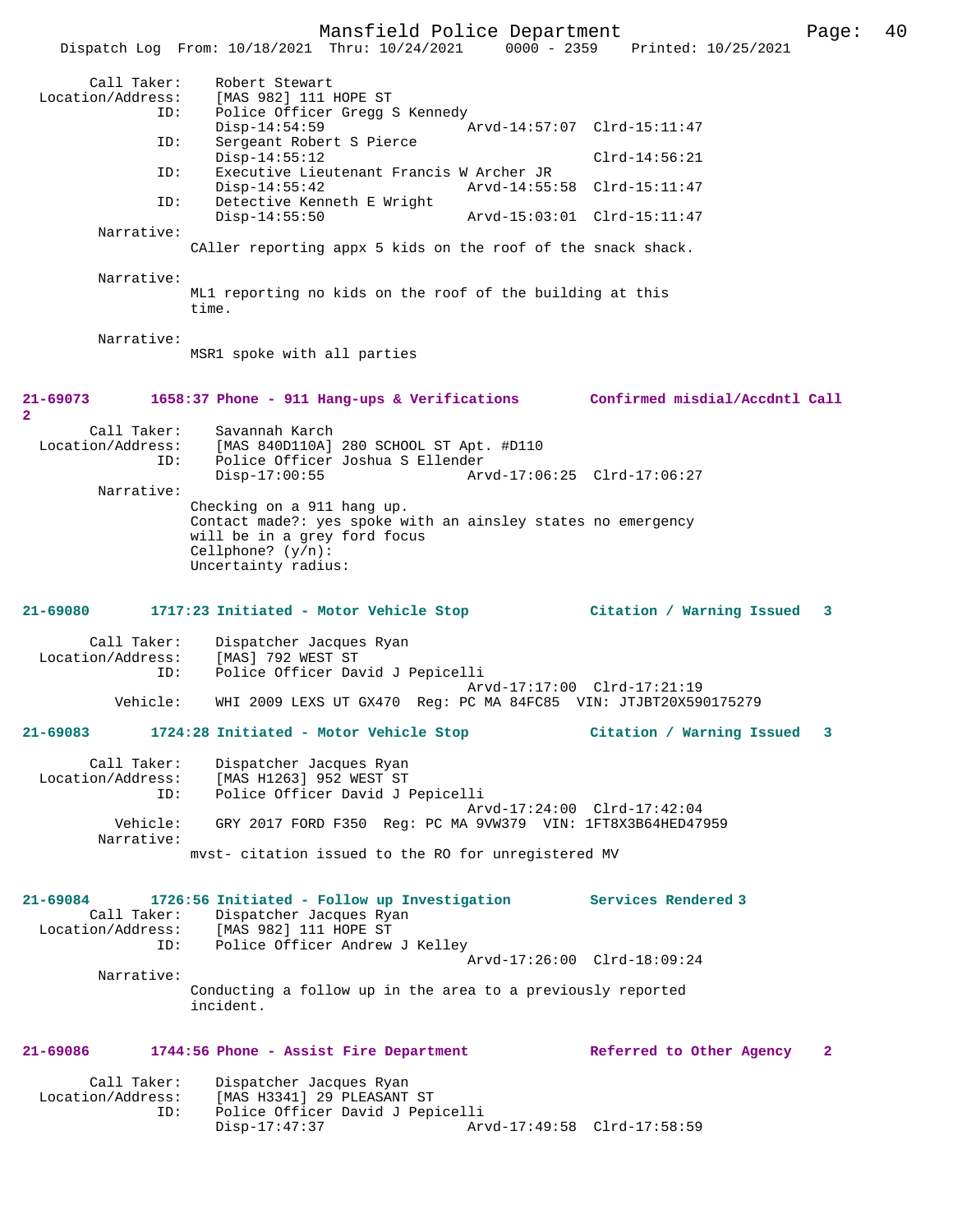Mansfield Police Department Page: 41 Dispatch Log From: 10/18/2021 Thru: 10/24/2021 0000 - 2359 Printed: 10/25/2021 Narrative: Assisting the FD with a fire related incident. Nature:fire alarm sounding **21-69092 1807:21 Initiated - Building - Property Check Building Checked / Secured 3** Call Taker: Dispatcher Jacques Ryan Location/Address: [MAS] MAYFLOWER DR ID: Police Officer David J Pepicelli Arvd-18:07:00 Clrd-18:11:01 Narrative: Checking the area. House check **21-69096 1827:51 Initiated - Building - Property Check Services Rendered 3**  Call Taker: Savannah Karch<br>Location/Address: [MAS 1002] 250 [MAS 1002] 250 EAST ST ID: Police Officer William C Trudell Arvd-18:27:00 Clrd-18:42:22 Narrative: Checking the area. **21-69098 1843:29 Initiated - Building - Property Check Building Checked / Secured 3** Call Taker: Emily Archer<br>Location/Address: [MAS] 280 SCI  $[MAS] 280$  SCHOOL ST ID: Police Officer Joshua S Ellender Arvd-18:43:00 Clrd-18:58:25 Narrative: Checking the area. **21-69111 1944:51 Phone - Message Delivery Services Rendered 3**  Call Taker: Nicole Boyer<br>Location/Address: [MAS] 128 ES [MAS] 128 ESSEX ST ID: Police Officer William C Trudell Disp-20:01:35 Arvd-20:09:20 Clrd-20:12:01 Narrative: There was a wallet found, and is at the Norton PD desk. Narrative: M8 states message delivered, they will contact Norton PD. **21-69113 1957:25 Initiated - Suspicious Actv / Persn / Veh Services Rendered 2**  Call Taker: Emily Archer Location/Address: [MAS] 358 FRUIT ST<br>TD: Police Officer Will Police Officer William C Trudell Arvd-19:57:00 Clrd-20:01:17 ID: Sergeant Jeffrey G Bombard Disp-19:58:42 Clrd-20:01:24 Narrative: Flashing light on the front stoop Narrative: M8 states no one is home, there is a dog inside, there is no alarm sounding, possibly electrical issue with the light. **21-69118 2019:54 Phone - Assist Other Agency Unfounded/Unverifed 3** Call Taker: Emily Archer Location/Address: [MAS] EASTMAN ST<br>ID: Police Officer W Police Officer William C Trudell<br>Disp-20:20:39 Ar Disp-20:20:39 Arvd-20:22:06 Clrd-20:24:55 Narrative: M8 advised of a call at the Easton Target of a girl who was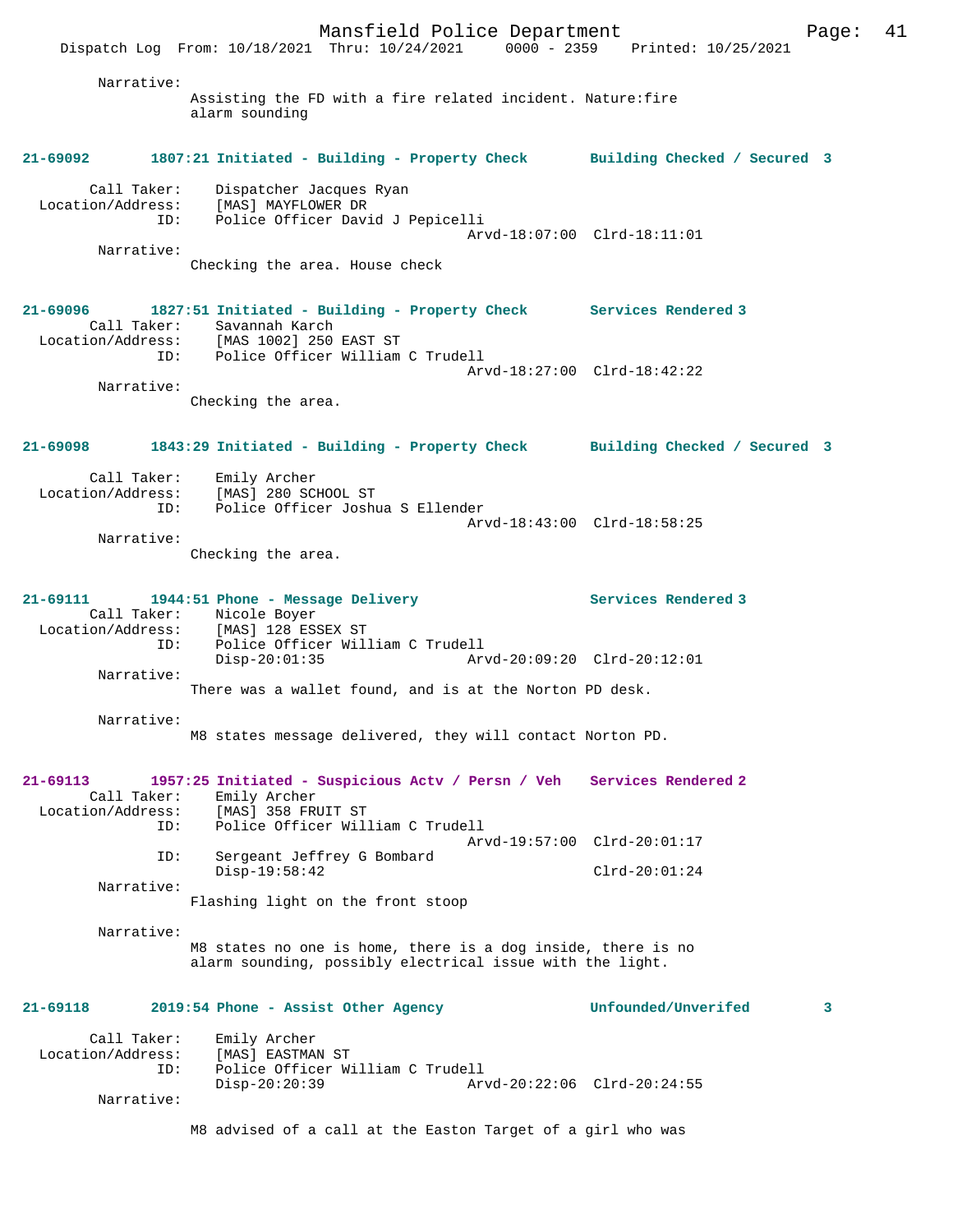Mansfield Police Department Page: 42 Dispatch Log From: 10/18/2021 Thru: 10/24/2021 heard screaming and got into a white Caddilac Suv. Calling party believes they took a right towards Mansfield. Narrative: M8 states he spoke to Easton PD, area search negative. **21-69121 2034:31 Phone - Well Being Check Services Rendered 3**  Call Taker: Nicole Boyer<br>Location/Address: [MAS] 8 SERED ess: [MAS] 8 SERENA ALLEN WAY<br>ID: Police Officer William C Police Officer William C Trudell Disp-20:36:08 Clrd-20:39:28<br>ID: Police Officer Andrew J Kelley Police Officer Andrew J Kelley Disp-20:36:19 Clrd-20:39:33 Narrative: CP hasn't heard from her in about 5-6 days. CP states she hasn't been doing well. Her voicemail on her home phone is filled up. Narrative: Narrative: Calling party was advised. **21-69125 2047:23 Initiated - Motor Vehicle Stop Citation / Warning Issued 3** Call Taker: Emily Archer<br>Vicinity of: [MAS] RTE 14 of: [MAS] RTE 140 SB<br>TD: Police Officer Da Police Officer David J Pepicelli Arvd-20:47:00 Clrd-20:50:22 ID: Police Officer Joshua S Ellender Disp-20:49:38 Arvd-20:49:40 Clrd-20:51:15 Vehicle: BLK 2021 HOND ACCORD Reg: PC MA 2HGE53 VIN: 1HGCV1F3XMA070726 Narrative: MVST Narrative: Citation issued for hands free violation and a red light violation at the intersection of 140SB and Chauncy Street. **21-69126 2049:03 Phone - Suspicious Actv / Persn / Veh Services Rendered 2**  Call Taker: Nicole Boyer<br>Location/Address: [MAS H4678]  $[MAS H4678] 438 WILLIAMS ST$  ID: Police Officer Joshua S Ellender Disp-20:51:22 Arvd-20:57:41 Clrd-21:09:33 Narrative: Last three days, cp can see a car that pulls in at 2000 for a bout 10-15 minutes. Has proof on video cameras from the house. Narrative: Vehicle is no longer in the area. It just stayed there for a few minutes and left. This has occurred multiple times the past few days. Narrative: M3 states the last three nights around 2007 the vehicle pulls in, two people are in the vehicle, they sit there for 15 minutes, they dont get out or leave anything. He will attempt to do a property check tomorrow. M3 states he is clear.

**21-69127 2052:21 Initiated - Building - Property Check Building Checked / Secured 3**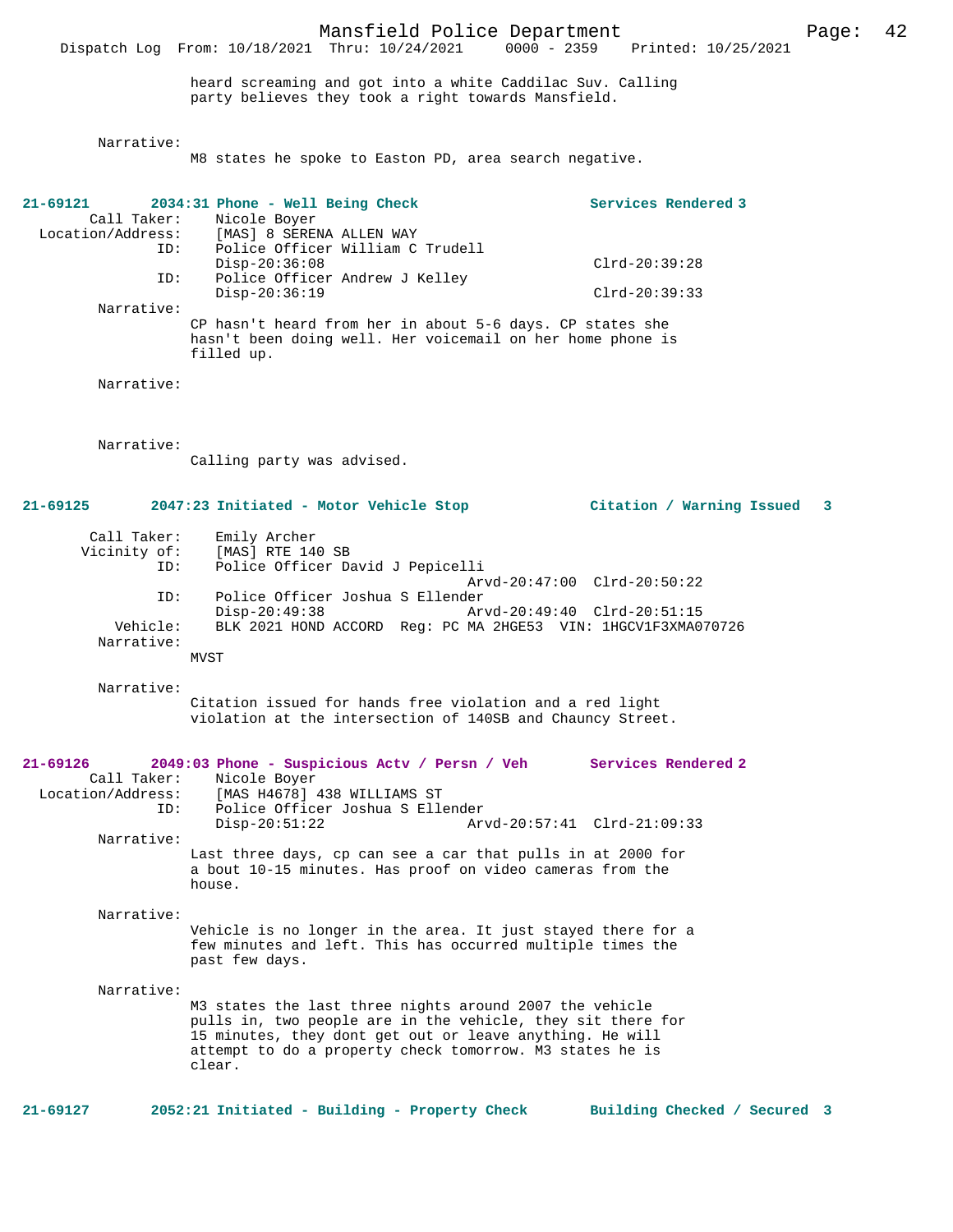Mansfield Police Department Form Page: 43 Dispatch Log From: 10/18/2021 Thru: 10/24/2021 0000 - 2359 Printed: 10/25/2021 Call Taker: Emily Archer Location/Address: [MAS 907E] 390 WEST ST ID: Police Officer David J Pepicelli Arvd-20:52:00 Clrd-21:03:15 Narrative: Checking the area. **21-69129 2111:00 Initiated - Motor Vehicle Stop Citation / Warning Issued 3** Call Taker: Emily Archer Location/Address: [MAS] 1551 WEST ST @ 526 WILLIAMS ST ID: Police Officer Joshua S Ellender Arvd-21:11:00 Clrd-21:16:13 Vehicle: WHI 2010 TOYT COROLL Reg: PC MA 3GFF51 VIN: 2T1BU4EE9AC399409 Narrative: MVST Narrative: Citation issued for speeding West at Williams. **21-69130 2117:26 Initiated - Building - Property Check Building Checked / Secured 3** Call Taker: Emily Archer Location/Address: [MAS 820C] 31 PLYMOUTH ST Detective Patrick J Pennie Arvd-21:17:00 Clrd-21:31:32 Narrative: Checking the area. **21-69131 2125:47 Initiated - Motor Vehicle Stop Citation / Warning Issued 3** Call Taker: Emily Archer Location/Address: [MAS] 605 WEST ST ID: Police Officer Joshua S Ellender Arvd-21:25:00 Clrd-21:31:04 ID: Police Officer David J Pepicelli Disp-21:30:17 Arvd-21:30:19 Clrd-21:31:05 Vehicle: WHI 2019 KIA CADENZA Reg: PC MA 1YJR94 VIN: KNALC4J17K5167185 Narrative: MVST Narrative: M3 states clear, citation issued for speeding on 140 near Norfolk and 575 West Street. **21-69133 2135:19 Initiated - Building - Property Check Building Checked / Secured 3** Call Taker: Emily Archer Location/Address: [MAS 4] 31 HAMPSHIRE ST ID: Police Officer Joshua S Ellender Arvd-21:35:00 Clrd-21:39:41 Narrative: Checking the area. **21-69135 2139:51 Initiated - Building - Property Check Building Checked / Secured 3** Call Taker: Emily Archer Location/Address: [MAS 2] 60 FORBES BLVD ID: Police Officer Joshua S Ellender Arvd-21:39:00 Clrd-21:49:33 Narrative: Checking the area. **21-69142 2226:13 Initiated - Building - Property Check Building Checked / Secured 3**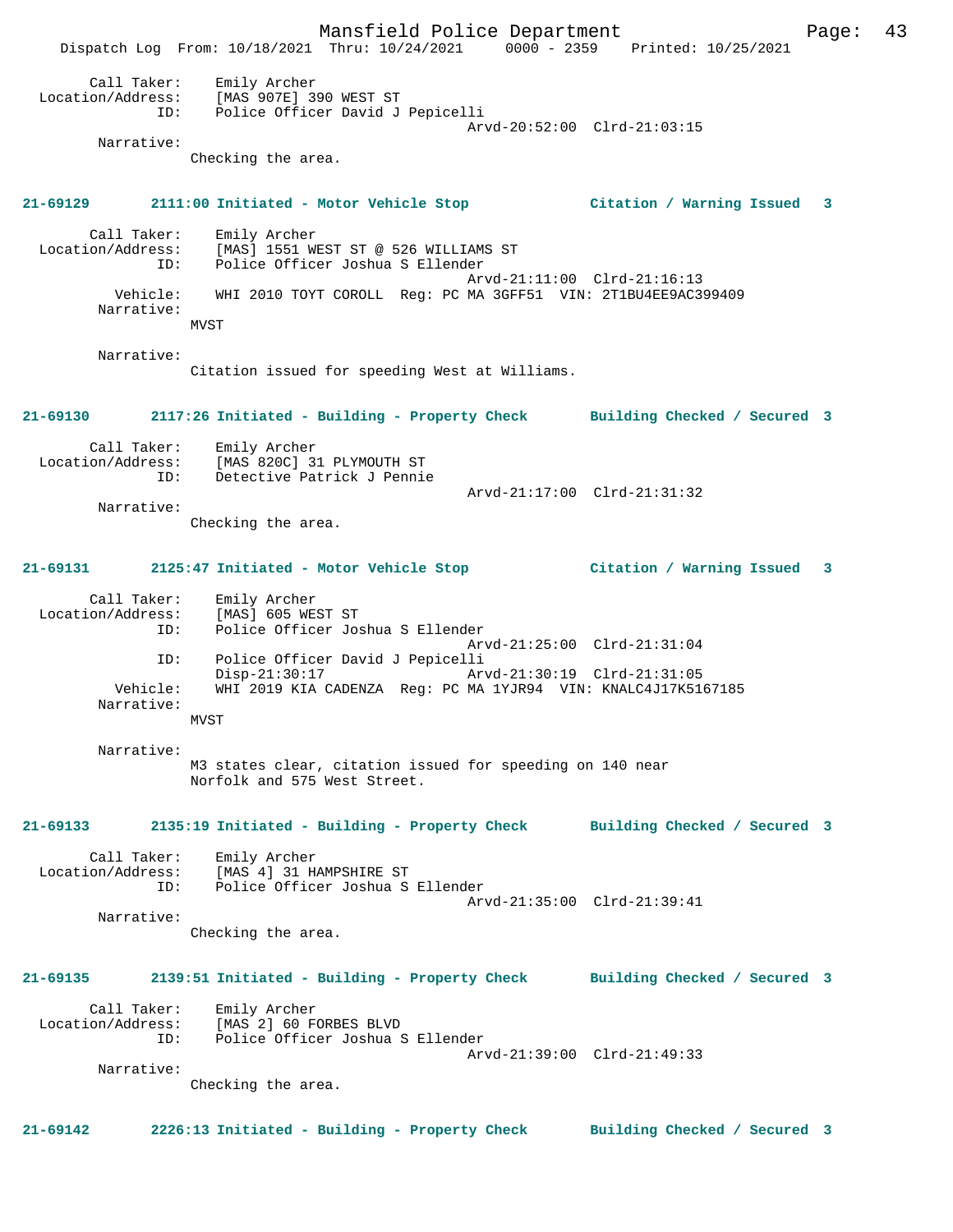|                                                       | Mansfield Police Department<br>Dispatch Log From: 10/18/2021 Thru: 10/24/2021                                                                                                                                                                                                                 |                                                            | 0000 - 2359 Printed: 10/25/2021 | Page: | 44 |
|-------------------------------------------------------|-----------------------------------------------------------------------------------------------------------------------------------------------------------------------------------------------------------------------------------------------------------------------------------------------|------------------------------------------------------------|---------------------------------|-------|----|
| Call Taker:<br>Location/Address:<br>ID:<br>Narrative: | Emily Archer<br>[MAS] 30 CHAUNCY ST<br>Police Officer Andrew J Kelley<br>Checking the area.                                                                                                                                                                                                   | Arvd-22:26:00 Clrd-22:32:02                                |                                 |       |    |
| 21-69143                                              | 2246:27 Initiated - Building - Property Check                                                                                                                                                                                                                                                 |                                                            | Building Checked / Secured 3    |       |    |
| Call Taker:<br>Location/Address:<br>ID:               | Emily Archer<br>[MAS 820C] 31 PLYMOUTH ST<br>Detective Patrick J Pennie                                                                                                                                                                                                                       |                                                            |                                 |       |    |
| Narrative:                                            | Checking the area.                                                                                                                                                                                                                                                                            | Arvd-22:46:00 Clrd-22:53:54                                |                                 |       |    |
| 21-69146<br>Call Taker:<br>Location/Address:          | 2251:10 Phone - Suspicious Actv / Persn / Veh Services Rendered 2<br>Emily Archer<br>[MAS] 33 CHURCH ST                                                                                                                                                                                       |                                                            |                                 |       |    |
| ID:<br>ID:<br>Vehicle:<br>Narrative:                  | Police Officer David J Pepicelli<br>$Disp-22:53:07$<br>Police Officer Andrew J Kelley<br>$Disp-22:53:22$<br>BLK 1999 GMC SONOMA Reg: PC MA 2BHV75 VIN: 1GTCT14X8X8515583<br>Caller reporting suspicious truck in the driveway. Calling                                                        | Arvd-22:58:47 Clrd-23:16:41<br>Arvd-22:55:05 Clrd-23:16:39 |                                 |       |    |
|                                                       | party does not recognize the vehicle. Calling party will<br>meet the officer outside.                                                                                                                                                                                                         |                                                            |                                 |       |    |
| Narrative:                                            | M10 states the vehicle is technically legally parked,<br>advised the landlord the process to get the vehicle towed,<br>and to notify the police department when it will be getting<br>towed. Seekonk PD will be sending an officer to the RO house<br>to see why the vehicle is parked there. |                                                            |                                 |       |    |
| Narrative:                                            | M10 states to cancel Seekonk, they have been advised.                                                                                                                                                                                                                                         |                                                            |                                 |       |    |
| Narrative:                                            | M10 states both units clear. Miscommunication between<br>landlord and tenants. It is the tenants daughter friends.                                                                                                                                                                            |                                                            |                                 |       |    |
| For Date: $10/23/2021$ - Saturday                     |                                                                                                                                                                                                                                                                                               |                                                            |                                 |       |    |
| 21-69176                                              | 0057:09 Initiated - Building - Property Check Building Checked / Secured 3                                                                                                                                                                                                                    |                                                            |                                 |       |    |
| Call Taker:<br>Location/Address:<br>ID:               | Emily Archer<br>[MAS] 30 CHAUNCY ST<br>Police Officer Christopher D Sorge                                                                                                                                                                                                                     | Arvd-00:57:00 Clrd-01:01:20                                |                                 |       |    |
| Narrative:                                            | Checking the area.                                                                                                                                                                                                                                                                            |                                                            |                                 |       |    |
| 21-69183                                              | 0112:32 Initiated - Building - Property Check                                                                                                                                                                                                                                                 |                                                            | Building Checked / Secured 3    |       |    |
| Call Taker:<br>ID:                                    | NICHOLAS GOYETTE<br>Location/Address: [MAS 411] 60 FORBES BLVD<br>Police Officer Mark O'Connor                                                                                                                                                                                                |                                                            |                                 |       |    |
| Narrative:                                            | Checking the area.                                                                                                                                                                                                                                                                            | Arvd-01:12:00 Clrd-01:17:12                                |                                 |       |    |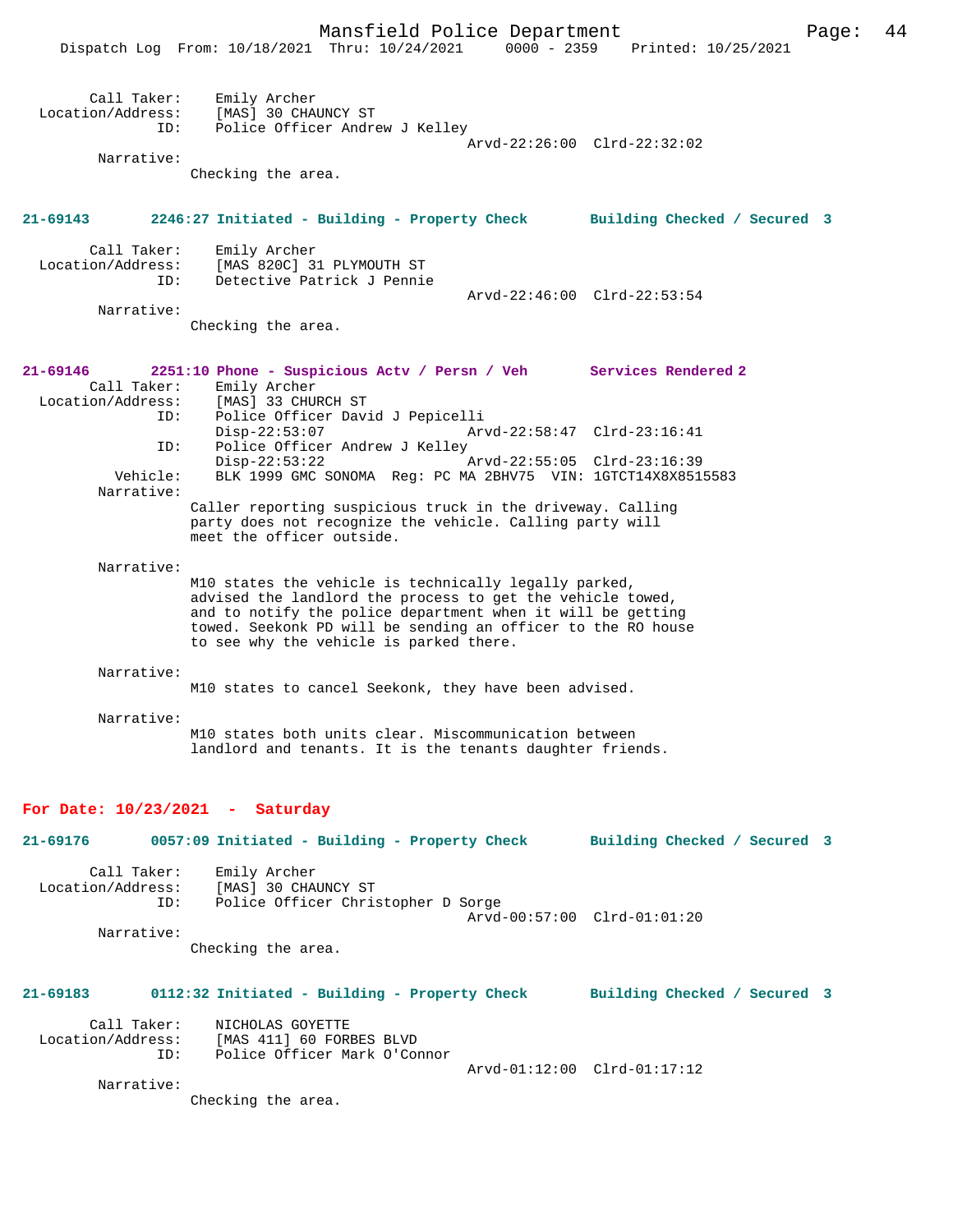Mansfield Police Department Fage: 45 Dispatch Log From: 10/18/2021 Thru: 10/24/2021 0000 - 2359 Printed: 10/25/2021 **21-69194 0134:42 Phone - Assist Fire Department Services Rendered 2**  Call Taker: Emily Archer Location/Address: [MAS H430] 11 KNIGHT WAY ID: Police Officer Mark O'Connor<br>Disp-01:35:57 Disp-01:35:57 Arvd-01:39:51 Clrd-01:54:40 Narrative: Assisting the FD with a fire related incident. Nature:co alarm no illness. Narrative: M8 states faulty detector,he is clear. **21-69199 0145:15 Initiated - Suspicious Actv / Persn / Veh Services Rendered 2**  Call Taker: Emily Archer Location/Address: [MAS 65] 30 CHAUNCY ST ID: Police Officer Derek M Stark Arvd-01:45:00 Clrd-01:56:56 Narrative: M12 off with a large group of juveniles. Narrative: M12 states he is clear. **21-69204 0201:09 Initiated - Building - Property Check Building Checked / Secured 3** Call Taker: Emily Archer<br>ion/Address: 1 Location/Address: [MAS 820C] 31 PLYMOUTH ST ID: Police Officer William C Trudell Arvd-02:01:00 Clrd-02:19:33 Narrative: Checking the area. **21-69206 0209:24 Initiated - Building - Property Check Building Checked / Secured 3** Call Taker: Emily Archer Location/Address: [MAS 992] 660 EAST ST ID: Police Officer Derek M Stark Arvd-02:09:00 Clrd-02:10:52 Narrative: Checking the area. **21-69207 0210:31 Initiated - Motor Vehicle Stop Citation / Warning Issued 3** Call Taker: Emily Archer Location/Address: [MAS H6701] 145 EAST ST ID: Police Officer Christopher D Sorge Arvd-02:10:00 Clrd-02:14:52 ID: Police Officer Derek M Stark Disp-02:11:00 Arvd-02:14:19 Clrd-02:14:54<br>Vehicle: GRY 2003 HOND CO CIVIC Req: PC MA 1ZLY45 VIN: 1HGEM229031 GRY 2003 HOND CO CIVIC Reg: PC MA 1ZLY45 VIN: 1HGEM22903L017855 Narrative: mvst Narrative: Citation issued for speeding on Hope Street. **21-69212 0220:36 Initiated - Building - Property Check Building Checked / Secured 3** Call Taker: Emily Archer Location/Address: [MAS 2] 60 FORBES BLVD ID: Police Officer Mark O'Connor Arvd-02:20:00 Clrd-02:27:54 Narrative: Checking the area.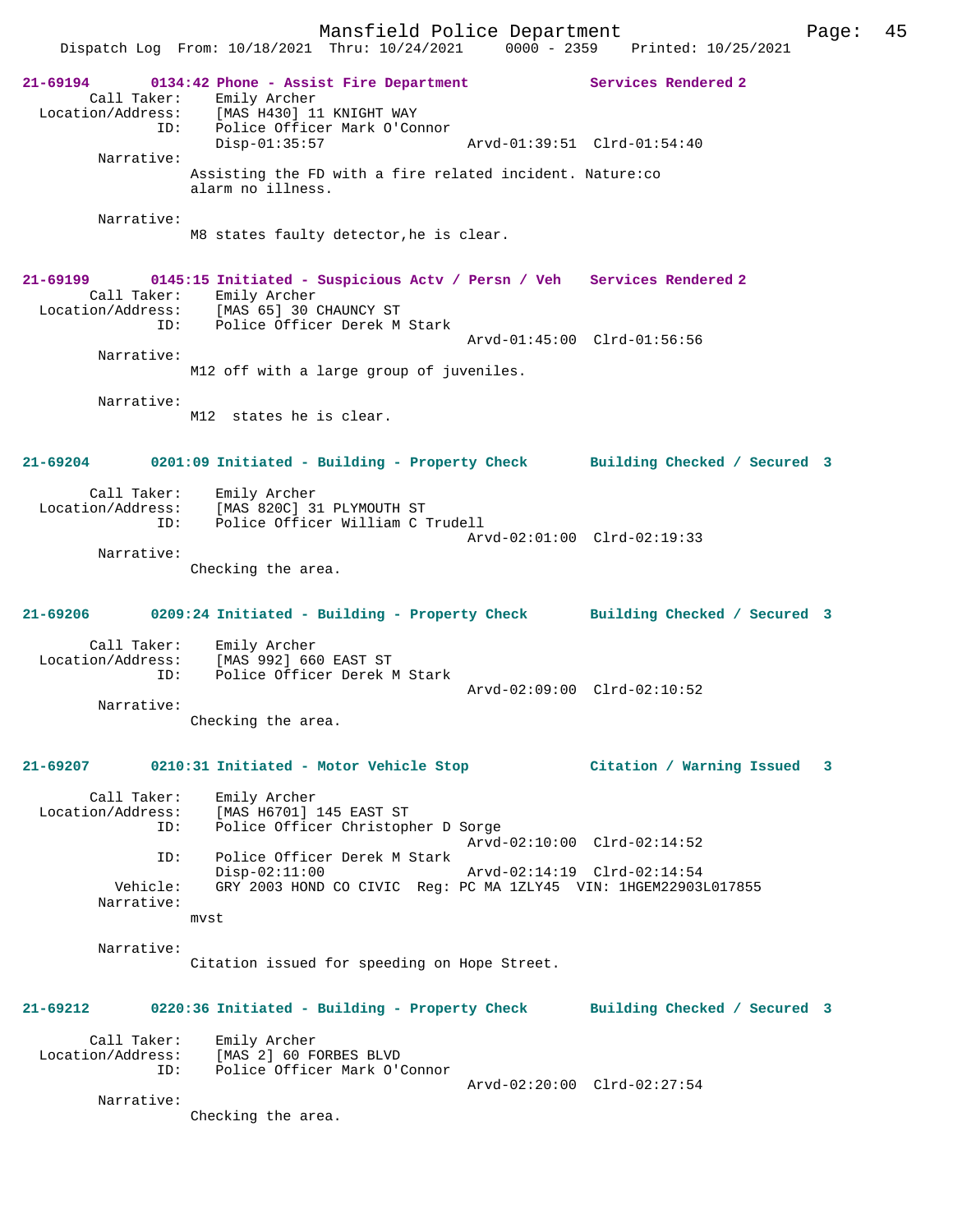Mansfield Police Department Page: 46

**21-69213 0221:07 Initiated - Building - Property Check Building Checked / Secured 3** Call Taker: Emily Archer Location: [MAS] FOXBORO HOTELS ID: Police Officer Christopher D Sorge Arvd-02:21:00 Clrd-02:33:02 Vehicle: WHI 2011 TOYT 4D CAMRY Reg: NY FFE8675 VIN: 4T4BF3EK0BR109395 Narrative: Checking the area. Narrative: M10 state checking on a vehicle at the Holiday Inn. Narrative: M10 states they are two people outside talking. **21-69217 0228:04 Initiated - Building - Property Check Building Checked / Secured 3** Call Taker: Stephen Martell Location/Address: [MAS 4] 31 HAMPSHIRE ST ID: Police Officer Mark O'Connor Arvd-02:28:00 Clrd-02:33:24 Narrative: Checking the area. **21-69220 0237:21 Initiated - Building - Property Check Building Checked / Secured 3** Call Taker: Emily Archer Location/Address: [MAS 1002] 250 EAST ST ID: Police Officer Derek M Stark Arvd-02:37:00 Clrd-02:46:13 Narrative: Checking the area. **21-69221 0238:45 Initiated - Building - Property Check Building Checked / Secured 3** Call Taker: Emily Archer<br>Location/Address: [MAS 1040] 10 Location (Address: [MAS 1040] 10 RESERVOIR ST Apt. #ST<br>ID: Police Officer Mark O'Connor Police Officer Mark O'Connor Arvd-02:38:00 Clrd-02:44:05 Narrative: Checking the area. **21-69225 0300:22 Initiated - Building - Property Check Building Checked / Secured 3** Call Taker: Emily Archer Location/Address: [MAS 840] 280 SCHOOL ST ID: Police Officer Mark O'Connor Arvd-03:00:00 Clrd-03:15:24 Narrative: Checking the area. **21-69226 0304:48 Initiated - Building - Property Check Building Checked / Secured 3** Call Taker: Emily Archer Location/Address: [MAS] MYSTIC LN ID: Police Officer Derek M Stark Arvd-03:04:00 Clrd-03:15:08 Narrative: Checking the area. **21-69227 0330:50 Phone - Suspicious Actv / Persn / Veh Services Rendered 2** 

Call Taker: Emily Archer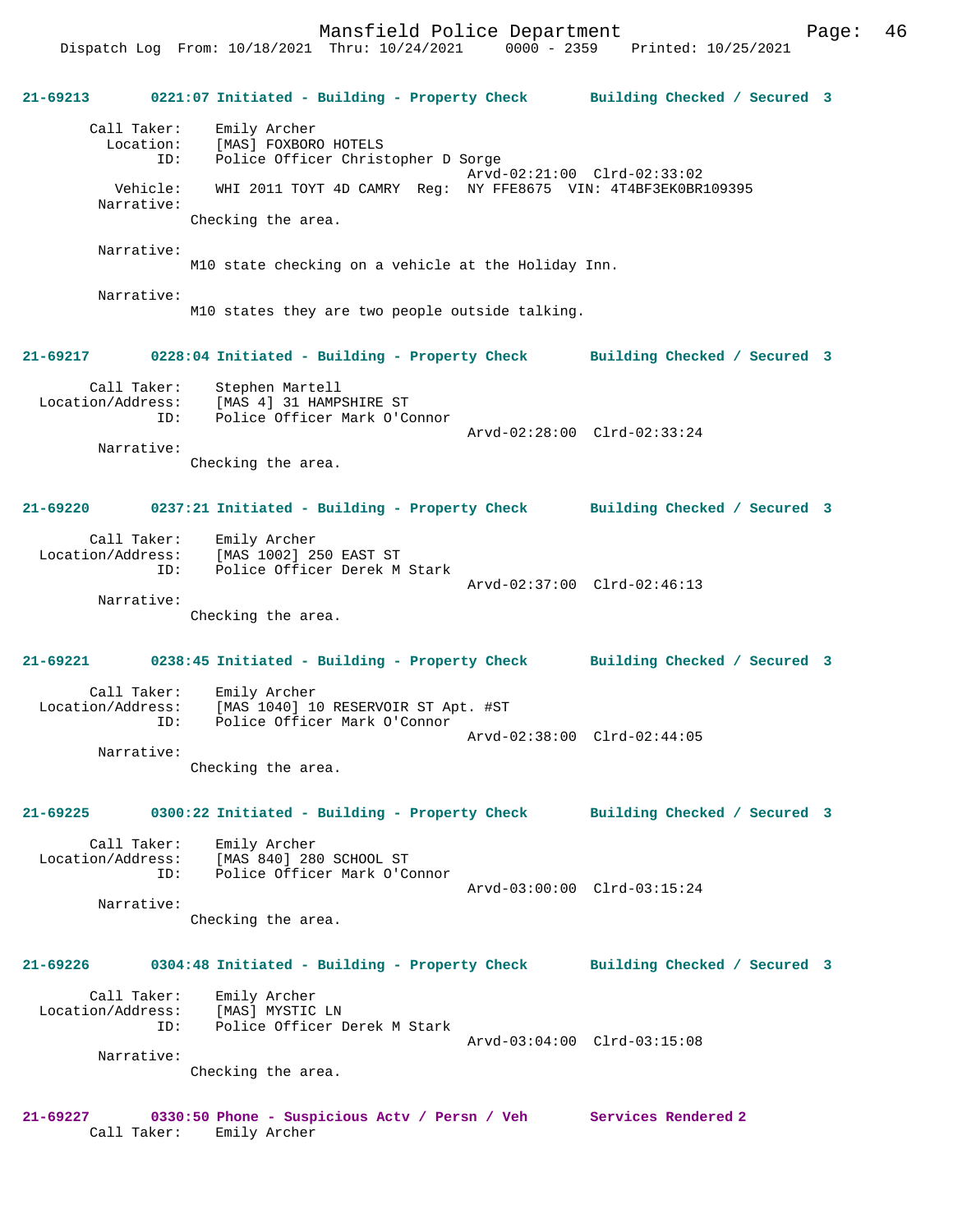Mansfield Police Department Page: 47 Dispatch Log From: 10/18/2021 Thru: 10/24/2021 0000 - 2359 Printed: 10/25/2021 Location/Address: [MAS 930] OAK ST ID: Police Officer Mark O'Connor Disp-03:31:17 Arvd-03:35:05 Clrd-03:44:21 ID: Police Officer Christopher D Sorge<br>Disp-03:31:22 Arvd- Disp-03:31:22 Arvd-03:35:06 Clrd-03:44:22 Vehicle: WHI 1999 CHEV PV E/1 Reg: PC AR ABB47W VIN: 1GBFG15R9X1152869 Narrative: M8 checking on a white van with no plate showing, requested second car, M10 en route. Narrative: M8 states both clear, RO stated he fell asleep prioer to establish camp site, wanted to sleep. Refer To Field Int: 21MAS-98-FI **21-69229 0349:54 Phone - Assist Citizen - P S A Spoken To 3**  Call Taker: Support Staff Heather A Sullivan<br>Location/Address: [MAS H622] 11 SMITH RD ess: [MAS H622] 11 SMITH RD<br>ID: Police Officer Derek M Police Officer Derek M Stark<br>Disp-03:52:49 Disp-03:52:49 Arvd-03:52:53 Clrd-03:52:57 Narrative: caller reporting her husband hasn't been seen since 11p 10/22 at the Cheng-Du. States her husband doesn't have a phone on him- concerned for his safety. Officer Stark spoke to the CP- he was located sleeping in the basement. **21-69231 0355:11 Initiated - Building - Property Check Building Checked / Secured 3** Call Taker: Emily Archer Location/Address: [MAS 907E] 390 WEST ST Police Officer Mark O'Connor Arvd-03:55:00 Clrd-04:02:29 Narrative: Checking the area. **21-69233 0420 Initiated - Building - Property Check Building Checked / Secured 3** Call Taker: Police Officer Derek M Stark Location/Address: [MAS] MAYFLOWER DR ID: Police Officer Derek M Stark Arvd-04:20:24 Clrd-04:20:30 Narrative: Checking the area. **21-69234 0421:14 Initiated - Motor Vehicle Stop Arrest(s) Made 3**  Call Taker: Emily Archer<br>Location/Address: [MAS 817] 10 [MAS 817] 10 COUNTY ST Apt. #1 ID: Police Officer Christopher D Sorge Arvd-04:21:00 Clrd-04:47:01 ID: Police Officer Derek M Stark Disp-04:21:35 Arvd-04:23:51 Clrd-04:48:11 Vehicle: GRY 2011 AUDI UT Q5 Reg: PC MA 1HWL23 VIN: WA1WKBFP6BA106299 Narrative: MVST, requests second car. Narrative: Central St en route, Narrative: Narrative: M10 states Central Street has the vehicle. Narrative: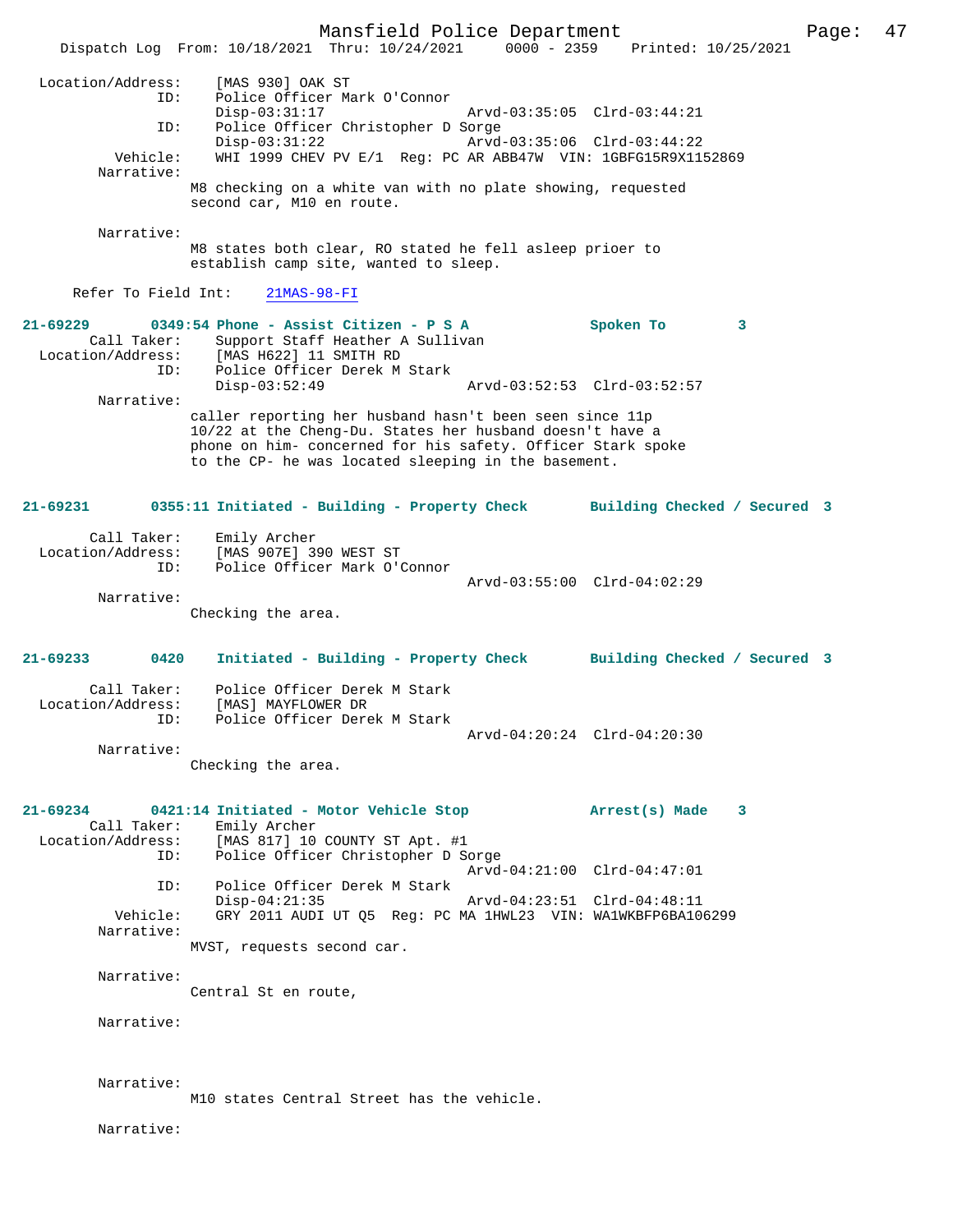Mansfield Police Department Page: 48 Dispatch Log From: 10/18/2021 Thru: 10/24/2021 M10 states citation issued for unlicensed operation, it was a private tow to the Lodge in Foxboro,Central Street has the vehicle. Narrative: See AR for further. Refer To Summons: 21MAS-410-AR Summons: FERNANDES, VANDERLEE G<br>Address: 38 VEGA AVE BROCKTON 38 VEGA AVE BROCKTON, MA<br>34 Age: Charges: UNLICENSED OPERATION OF MV **21-69236 0445:35 Phone - Assist Fire Department Services Rendered 2**  Call Taker: Emily Archer Location/Address: [MAS 9] 25 COBB ST Apt. #D104 ID: Police Officer Christopher D Sorge Disp-04:47:16 Clrd-04:48:17<br>ID: Police Officer Derek M Stark Police Officer Derek M Stark<br>Disp-04:48:24 Disp-04:48:24 Arvd-04:49:42 Clrd-04:58:01 Narrative: Assist the FD with a public assist Narrative: M12 states clear services rendered. **21-69240 0621:43 Initiated - Building - Property Check Building Checked / Secured 3** Call Taker: Emily Archer Location/Address: [MAS] 781 WARE ST ID: Police Officer Derek M Stark Arvd-06:21:00 Clrd-06:25:00 Narrative: Checking the area. **21-69244 0708:56 Phone - Assist Fire Department Services Rendered 2**  Call Taker: Jarred Kohler<br>Location/Address: [MAS] JAMESON Location/Address: [MAS] JAMESON CT ID: Police Officer Derek M Stark Disp-07:10:06 Arvd-07:17:01 Clrd-07:26:54 ID: Police Officer Derek M Stark Disp-07:27:05 Arvd-07:27:06 Clrd-07:50:37 Narrative: Assisting the FD with a fire related incident. Nature: Caller heard a loud bang and now has no power. Narrative: unable to locate anything awaiting the arrival of MELD Narrative: MELD on scene Narrative: power restored. **21-69255 0902:43 Initiated - Building - Property Check Building Checked / Secured 3** Call Taker: Jarred Kohler<br>Location/Address: [MAS] MAYFLOW [MAS] MAYFLOWER DR ID: Police Officer Joshua S Ellender Arvd-09:02:00 Clrd-09:06:30 Narrative: Checking the area. **21-69256 0907:18 Initiated - Building - Property Check Building Checked / Secured 3**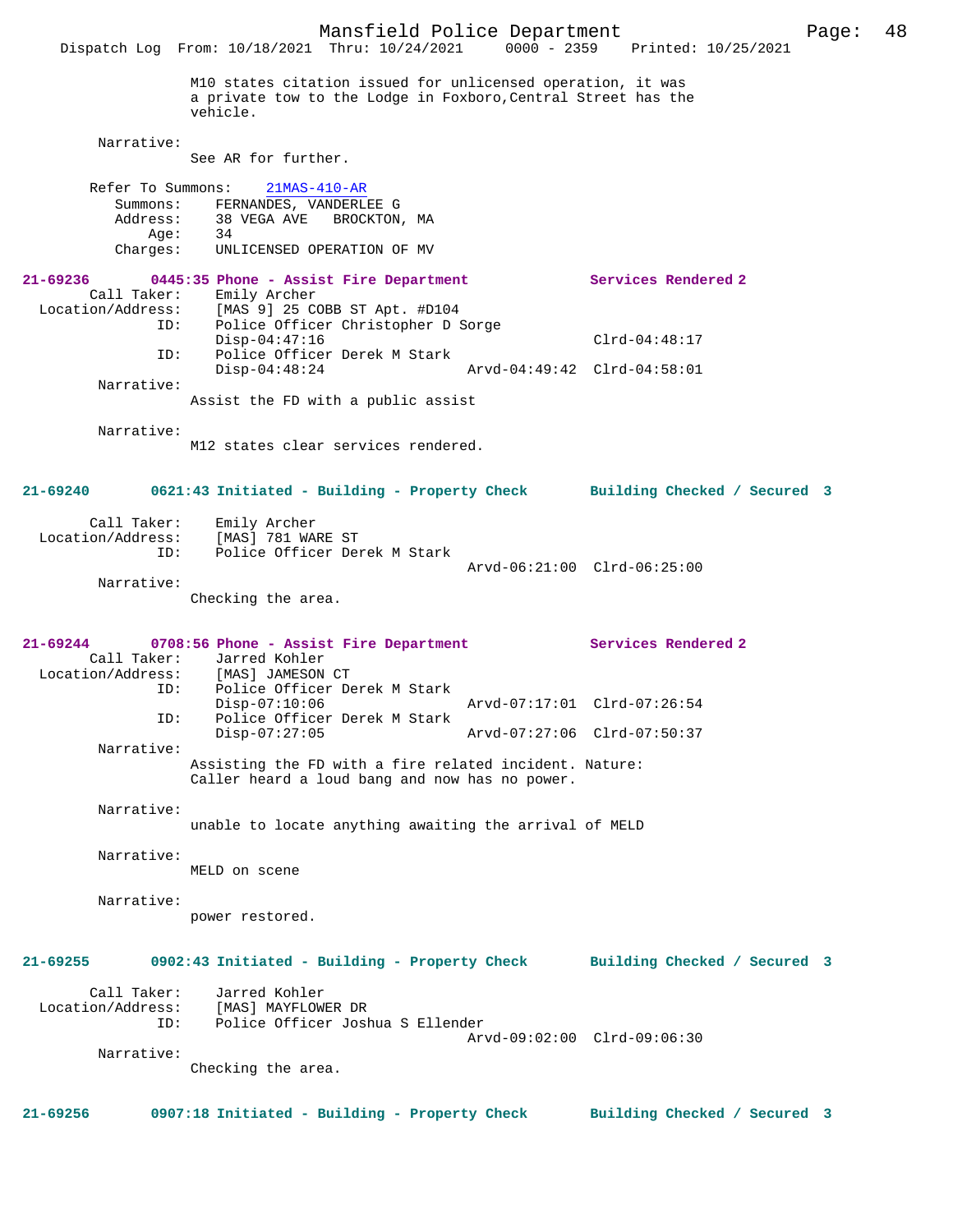Mansfield Police Department Fage: 49 Dispatch Log From: 10/18/2021 Thru: 10/24/2021 0000 - 2359 Printed: 10/25/2021 Call Taker: Jarred Kohler Location/Address: [MAS] MYSTIC LN ID: Police Officer Joshua S Ellender Arvd-09:07:00 Clrd-09:09:54 Narrative: Checking the area. **21-69258 0914:17 Initiated - Building - Property Check Building Checked / Secured 3** Call Taker: Jarred Kohler Location/Address: [MAS] WARE ST ID: Police Officer Joshua S Ellender Arvd-09:14:00 Clrd-09:17:40 Narrative: Checking the area. **21-69264 1000:14 Initiated - Community Policing Building Checked / Secured 3** Call Taker: Jarred Kohler Location/Address: [MAS 982] 111 HOPE ST ID: Police Officer Andrew J Kelley Arvd-10:00:00 Clrd-10:27:02 Narrative: out for community policing. **21-69267 1002:46 Initiated - Motor Vehicle Stop Citation / Warning Issued 3** Call Taker: Jarred Kohler Location/Address: [MAS H5503] 395 GILBERT ST ID: Police Officer David J Pepicelli Arvd-10:02:00 Clrd-10:07:25 Vehicle: WHI 2019 NISS UT PATHFINDER Reg: PC MA 3LPY41 VIN: 5N1DR2MM9KC626126 Narrative: out with mvst Narrative: citation to the OP for speed and failure to update address **21-69269 1019:14 Initiated - Building - Property Check Building Checked / Secured 3** Call Taker: Jarred Kohler Location/Address: [MAS 820C] 31 PLYMOUTH ST ID: Sergeant John R Armstrong Arvd-10:19:00 Clrd-10:29:44 Narrative: Checking the area. **21-69274 1106:03 Phone - Motor Veh Acc - No Injury Investigated - Report Taken 1** Call Taker: Dispatcher Alyson Vico<br>Vicinity of: [MAS] 500 EAST ST Vicinity of: [MAS] 500 EAST ST ID: Police Officer Andrew J Kelley Disp-11:08:02 Arvd-11:08:11 Clrd-11:35:05 Vehicle: GRN 2012 HOND UT CRV Reg: PC MA 145NV4 VIN: 2HKRM4H33CH601685 Towed: For: Accident By: Central Street Garage To: Central Street Garage<br>Vehicle: BRO 2006 TOYT CAMRY Reg: PC MA 8WJ826 VIN: 4T1BF30K86U635930<br>Towed: For: Accident By: Central Street Garage To: Central Street Garage Vehicle: BRO 2006 TOYT CAMRY Reg: PC MA 8WJ826 VIN: 4T1BF30K86U635930 Towed: For: Accident By: Central Street Garage To: Central Street Garage Narrative: FD onsited MVA Narrative: Central street En route. Narrative: Ofc Kelley reports 2 car MVA will need tow for both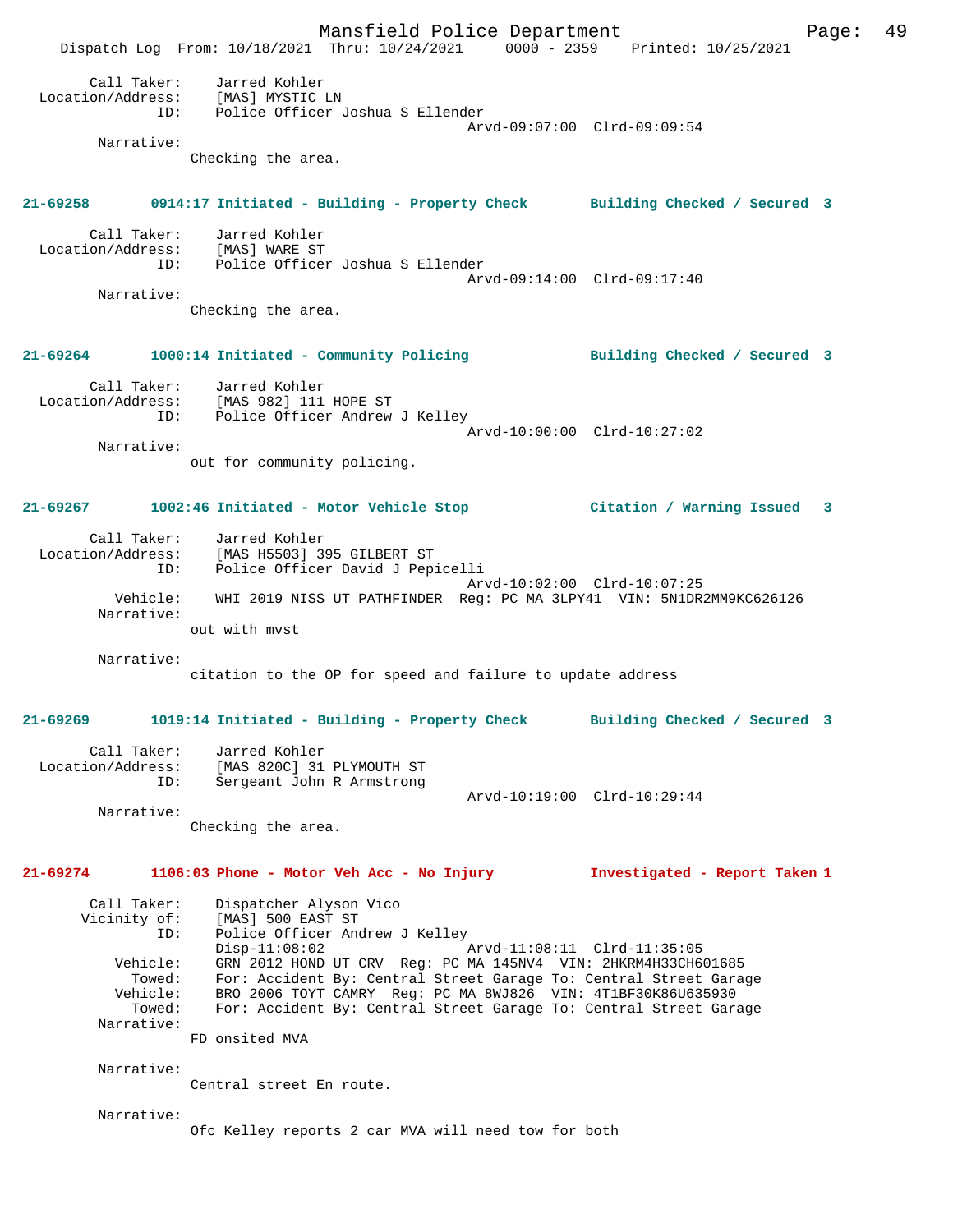Narrative: Central St en route Narrative: only need 1 tow Narrative: citation issued to on OP, vehicle towed. See AC for further Refer To Accident: 21MAS-311-AC **21-69281 1143:06 Phone - Trespassing / Unwanted Person Spoken To 1**  Call Taker: Dispatcher Jacques Ryan Location/Address: [MAS H3863] 105 THOMPSON ST<br>TD: Police Officer Gregg S Kenn Police Officer Gregg S Kennedy<br>Disp-11:53:32 Disp-11:53:32 Arvd-11:53:34 Clrd-12:44:58<br>Vehicle: BLK 2012 VOLK JETTA Req: PC MA 2PJR56 VIN: 3VWLP7AJ9CM46 BLK 2012 VOLK JETTA Reg: PC MA 2PJR56 VIN: 3VWLP7AJ9CM468672 Narrative: Caller is in California and their neighbor states that there is a car in their driveway that they do not recognize Narrative: Neighbor has a key to the home and if facing the home he is to the right Narrative: Ofc Kennedy will be following up with the homeowner Narrative: Ofc. Kennedy make contact with RO of vehicle, situation resolved **21-69282 1207:47 Phone - 911 Hang-ups & Verifications Confirmed misdial/Accdntl Call 2**  Call Taker: Dispatcher Jacques Ryan<br>Location/Address: [MAS H2751] 44 KING ARTI ess: [MAS H2751] 44 KING ARTHUR WAY<br>ID: Police Officer Andrew J Kellev Police Officer Andrew J Kelley<br>Disp-12:10:00 Arvd-12:26:37 Clrd-12:27:45 Narrative: Checking on a 911 hang up. Confirmed accidental by caller Contact made?:yes Cellphone? (y/n):yes Uncertainty radius:21 meters Narrative: M10 confirmed accidental **21-69287 1227:15 Initiated - Building - Property Check Building Checked / Secured 3** Call Taker: Jarred Kohler Location/Address: [MAS 820C] 31 PLYMOUTH ST Sergeant John R Armstrong Arvd-12:27:00 Clrd-12:41:35 Narrative: Checking the area. **21-69292 1246:05 Phone - Erratic Oper MV / Road Rage Unfounded/Unverifed 3** Call Taker: Dispatcher Jacques Ryan Location/Address: [MAS 992G] 660 EAST ST Apt. #8 Police Officer Andrew J Kelley<br>Disp-12:48:29 Disp-12:48:29 Arvd-12:49:56 Clrd-12:51:39 Narrative:

Headed toward center of town white honda accord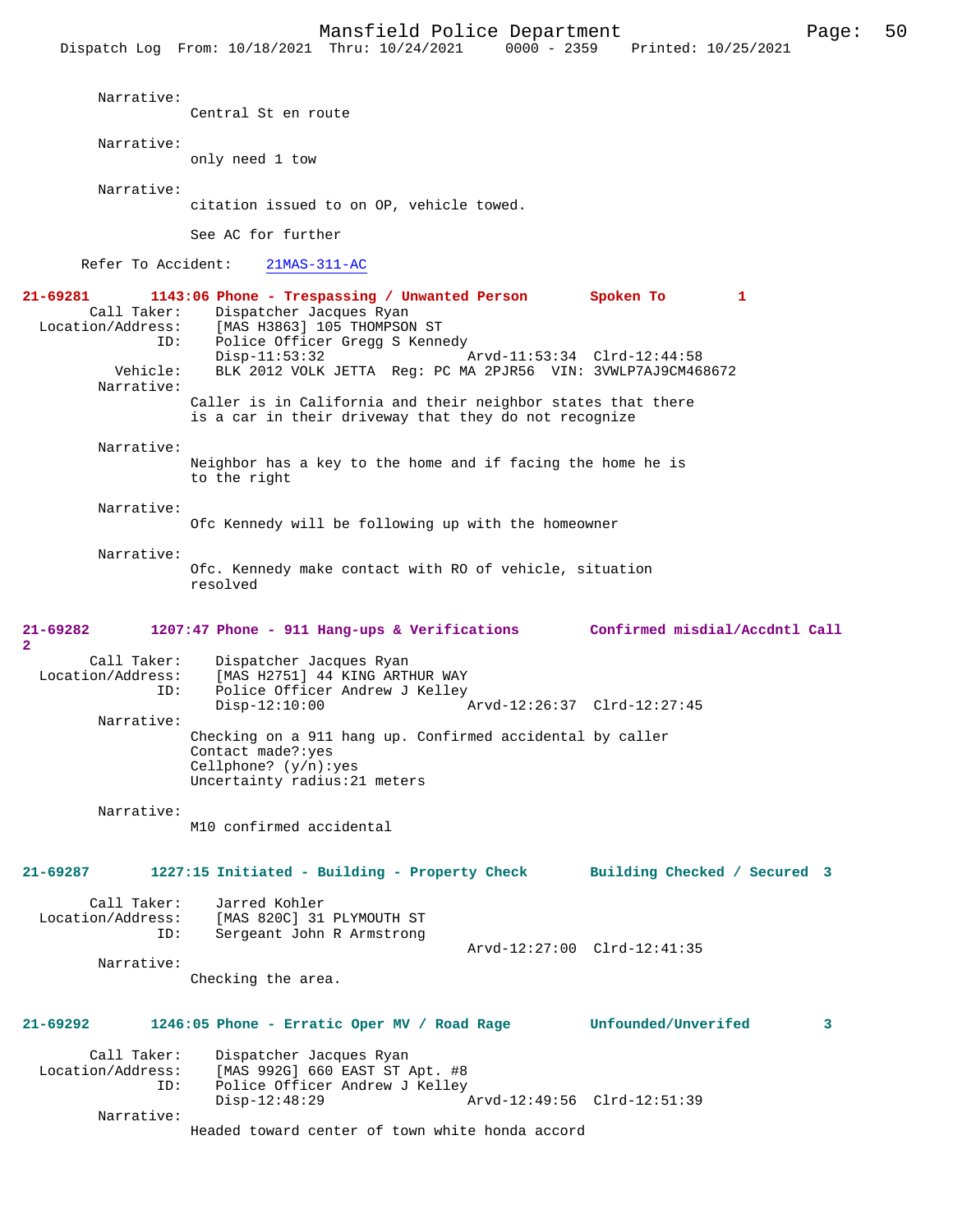Narrative: Csller no longer behind the vehicle Narrative: Area checked, unable to locate. **21-69300 1324:52 Walk-In - Suspicious Actv / Persn / Veh Gone on Arrival 2**  Call Taker: Support Staff Thomas Plunkett<br>Location/Address: [MAS 907A] 390 WEST ST Apt. #E ess: [MAS 907A] 390 WEST ST Apt. #B<br>ID: Police Officer Gregg S Kennedy Police Officer Gregg S Kennedy<br>Disp-13:31:33 Disp-13:31:33 Arvd-13:34:02 Clrd-13:57:14<br>ID: Police Officer Joshua S Ellender ID: Police Officer Joshua S Ellender Disp-13:38:56 Arvd-13:46:47 Clrd-13:57:16<br>Vehicle: 2020 GMC UT Reg: PC CA 8NNA132 VIN: 1GKS2HKJ4LR21970  $2020$  GMC UT Reg: PC CA 8NNA132 VIN: 1GKS2HKJ4LR219703 Vehicle: WHI 2021 JEEP COMMANDER Reg: PAS TX PKP5190 VIN: 1C4RJFBG0MC664966 Narrative: Walk in reporting suspicious vehicle they believe is trying to scam people into getting money. Narrative: nothing showing at the Erin center, officers checking mansfield crossing. Narrative: M14 checking the holiday inn for the vehicles Narrative: M3 checking Stop and Shop Narrative: all areas check negative. Refer To Field Int: 21MAS-99-FI **21-69312 1502:46 Initiated - Building - Property Check Building Checked / Secured 3** Call Taker: Jarred Kohler<br>Location/Address: [MAS 820C] 31 ess: [MAS 820C] 31 PLYMOUTH ST<br>ID: Sergeant John R Armstrong Sergeant John R Armstrong Arvd-15:02:00 Clrd-15:13:02 Narrative: Checking the area. **21-69324 1623:42 Phone - Well Being Check Spoken To 3**  Call Taker: Dispatcher Alyson Vico<br>Location/Address: [MAS] 8 HALL ST @ 600 : ess: [MAS] 8 HALL ST @ 600 SOUTH MAIN ST<br>ID: Police Officer David J Pepicelli .<br>Police Officer David J Pepicelli Disp-16:25:12 Arvd-16:29:46 Clrd-16:32:18<br>TD: Police Officer Andrew J Kellev Police Officer Andrew J Kelley<br>Disp-16:25:17 Disp-16:25:17 <br>Vehicle: RRO 2007 JEEP UT GRAND Reg: PC MA 1EPZ32 VIN: 1J8GR48K170 BRO 2007 JEEP UT GRAND Reg: PC MA 1EPZ32 VIN: 1J8GR48K17C519495 Narrative: Beige jeep cherokee. Very end of hall street. Narrative: party had just dropped off son and is returning home, checks okay. **21-69327 1636:56 Initiated - Building - Property Check Building Checked / Secured 3** Call Taker: Jarred Kohler<br>.on/Address: [MAS] MAYFLOWER DR Location/Address: ID: Police Officer Joshua S Ellender Arvd-16:36:00 Clrd-16:41:00 Narrative: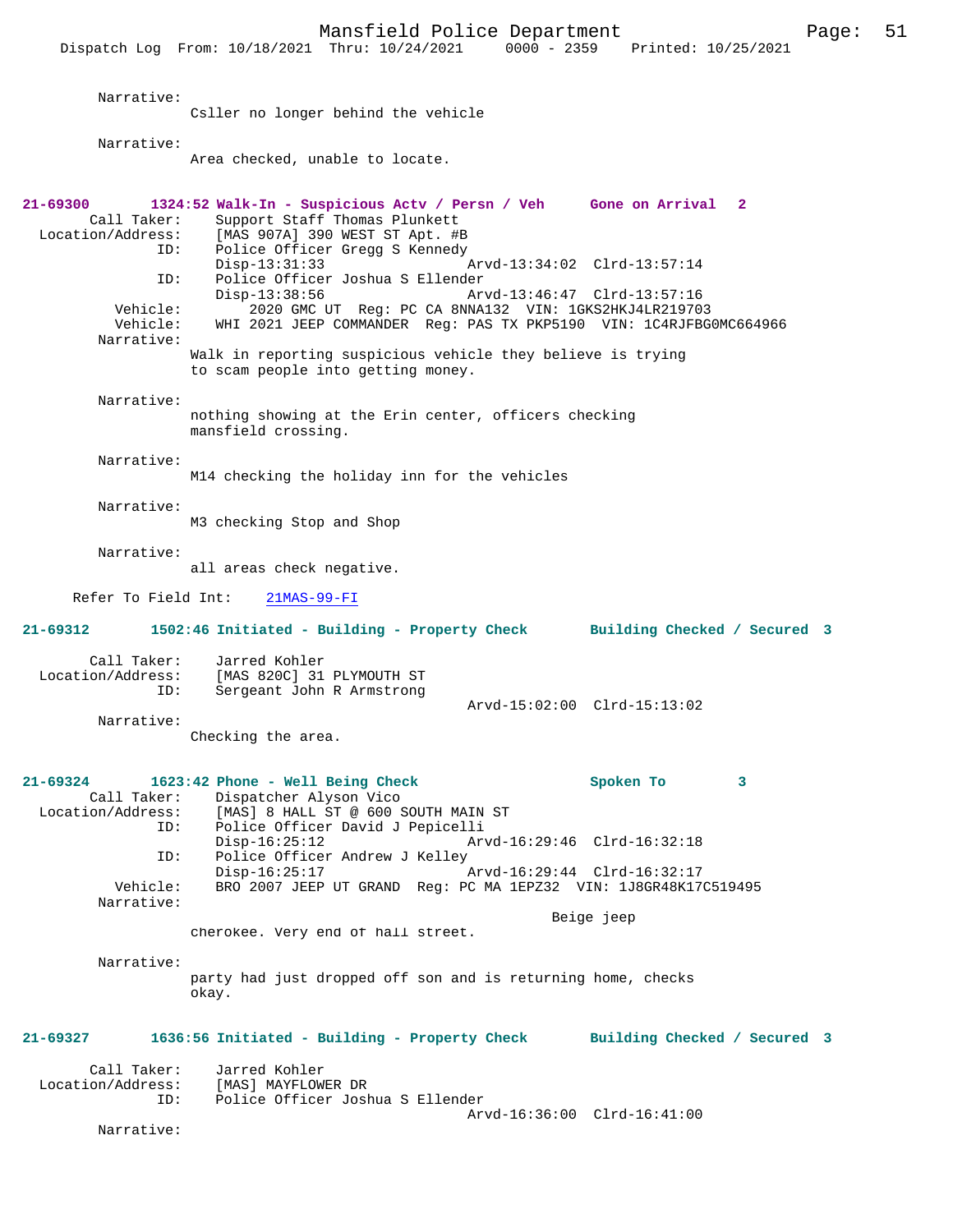Mansfield Police Department Fage: 52 Dispatch Log From: 10/18/2021 Thru: 10/24/2021 0000 - 2359 Printed: 10/25/2021 Checking the area. **21-69328 1641:06 Initiated - Building - Property Check Building Checked / Secured 3** Call Taker: Jarred Kohler Location/Address: [MAS] MYSTIC LN ID: Police Officer Joshua S Ellender Arvd-16:41:00 Clrd-16:43:45 Narrative: Checking the area. **21-69329 1647:14 Initiated - Building - Property Check Building Checked / Secured 3** Call Taker: Jarred Kohler Location/Address: [MAS] WARE ST ID: Police Officer Joshua S Ellender Arvd-16:47:00 Clrd-16:56:33 Narrative: Checking the area. **21-69330 1650:30 Initiated - Motor Vehicle Stop Citation / Warning Issued 3** Call Taker: Jarred Kohler Location/Address: [MAS] 504 ELM ST @ 4 CAMDEN LN Police Officer David J Pepicelli Arvd-16:50:00 Clrd-16:57:44 Vehicle: BLK 2012 JEEP 4D GRAND CHEROKEE Reg: PC MA 44672 VIN: 1C4RJFAG1CC208023 Narrative: out with mvst Narrative: citation issued to the RO for speed. **21-69334 1727:20 Initiated - Motor Vehicle Stop Citation / Warning Issued 3** Call Taker: Jarred Kohler Vicinity of: [MAS] 792 WEST ST ID: Police Officer David J Pepicelli Arvd-17:27:00 Clrd-17:31:57 Vehicle: WHI 2012 FORD FUSION Reg: PC MA 1YSP37 VIN: 3FAHP0HA3CR333296 Narrative: out with mvst **21-69340 1735:08 Initiated - Building - Property Check Building Checked / Secured 3** Call Taker: Jarred Kohler Location/Address: [MAS 820C] 31 PLYMOUTH ST ID: Police Officer David W Kinahan Arvd-17:35:00 Clrd-17:51:31 Narrative: Checking the area. **21-69338 1737:53 Phone - Assist Other Agency Transported to Hospital 3** Call Taker: Jarred Kohler<br>Location/Address: [NON] 3 KENDAI Location/Address: [NON] 3 KENDALL PARK ID: Police Officer Andrew J Kelley Disp-17:38:51 Arvd-17:42:52 Clrd-17:53:01 Narrative:

Narrative: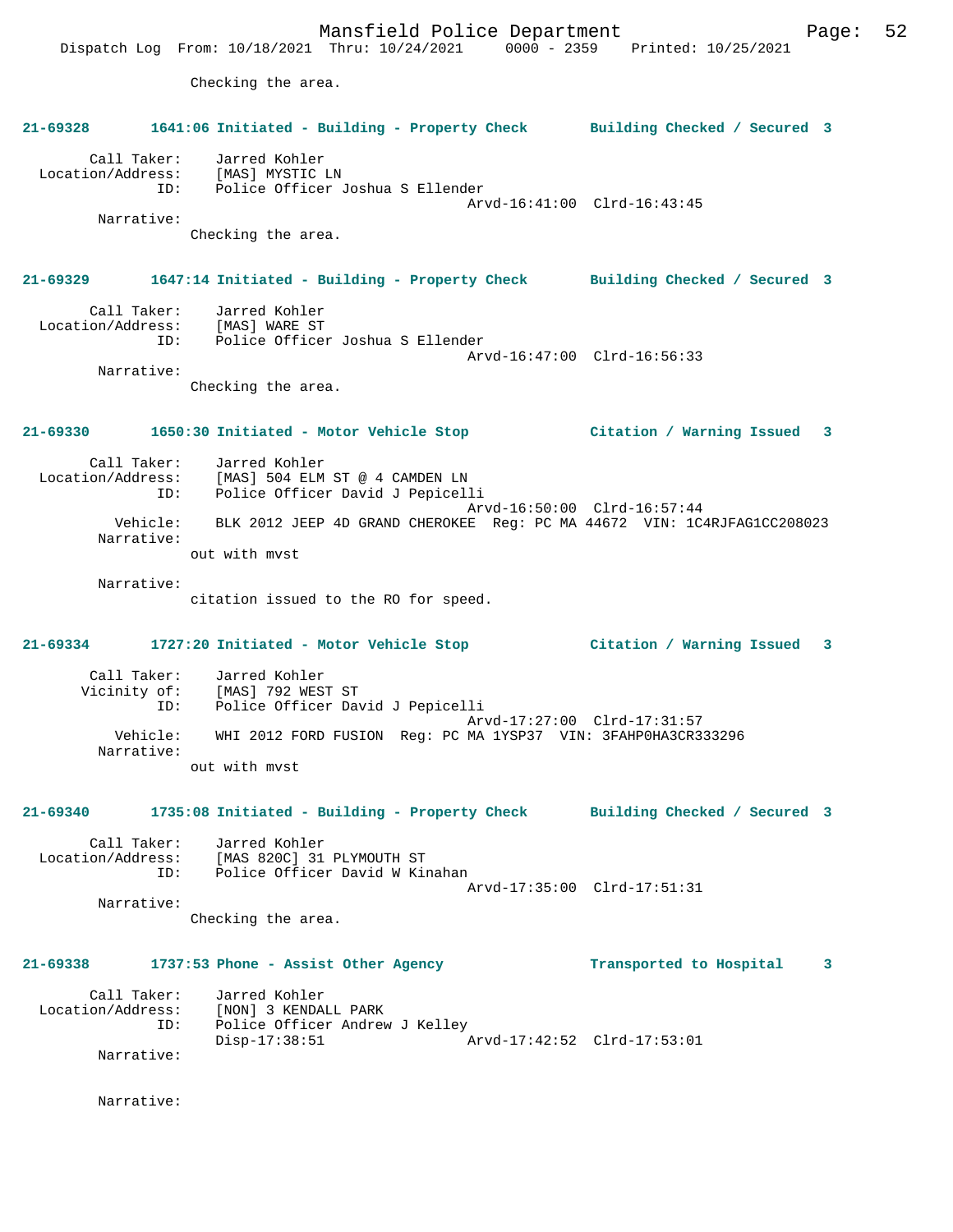Narrative:

| 21-69345                                                            | 1803:20 Phone - Lost / Found Property                                                                                                                                              | Unfounded/Unverifed                                        | 3 |
|---------------------------------------------------------------------|------------------------------------------------------------------------------------------------------------------------------------------------------------------------------------|------------------------------------------------------------|---|
| Call Taker:<br>Location/Address:<br>ID:<br>Narrative:<br>Narrative: | Dispatcher Jacques Ryan<br>[MAS] COPELAND DR<br>Police Officer Andrew J Kelley<br>$Disp-18:08:23$<br>NB side abandoned bike under the overpass                                     | Arvd-18:11:17 Clrd-18:13:53                                |   |
|                                                                     | m10 reporting no bike at the underpass                                                                                                                                             |                                                            |   |
| $21 - 69349$                                                        | 1819:25 Initiated - Motor Vehicle Stop                                                                                                                                             | Citation / Warning Issued                                  | 3 |
| Call Taker:<br>Location/Address:                                    | Jarred Kohler<br>[MAS] 377 NORTH MAIN ST @ 44 CROCKER ST<br>ID:<br>Police Officer David J Pepicelli                                                                                | Arvd-18:19:00 Clrd-18:26:45                                |   |
| Narrative:                                                          | Vehicle: RED 2020 KIA SPORTAGE Reg: PC MA 2BJK57 VIN: KNDPNCAC8L7658719<br>out with myst                                                                                           |                                                            |   |
|                                                                     |                                                                                                                                                                                    |                                                            |   |
| $21 - 69355$<br>ID:                                                 | 1855:44 Initiated - Building - Property Check Building Checked / Secured 3<br>Call Taker: Stephen Martell<br>Location/Address: [MAS] COPELAND DR<br>Police Officer Andrew J Kelley | Arvd-18:55:00 Clrd-19:09:09                                |   |
| Narrative:                                                          | Checking the area.                                                                                                                                                                 |                                                            |   |
| 21-69359<br>ID:                                                     | 1920:56 Initiated - Motor Vehicle Stop Marrest(s) Made<br>Call Taker: JEFFREY KEEFE<br>Vicinity of: [MAS] 314 COPELAND DR @ 298 CENTRAL ST<br>Police Officer Andrew J Kelley       | $\overline{\mathbf{3}}$                                    |   |
| ID:                                                                 | Sergeant Jeffrey G Bombard<br>$Disp-19:23:21$                                                                                                                                      | Arvd-19:20:00 Clrd-21:36:29<br>Arvd-19:23:24 Clrd-19:49:01 |   |
| ID:                                                                 | Police Officer Joshua S Ellender<br>$Disp-19:25:24$                                                                                                                                | Arvd-19:27:45 Clrd-19:46:50                                |   |
| ID:                                                                 | Police Officer David J Pepicelli<br>$Disp-19:33:32$                                                                                                                                | Arvd-19:47:25 Clrd-20:53:28                                |   |
| Vehicle:<br>Towed:<br>Narrative:                                    | BLK 2011 FORD F150 Reg: PC MA 6DV462 VIN: 1FTFW1ET7BFB27703<br>For: Arrest By: Central Street Garage To: Central Street Garage                                                     |                                                            |   |
|                                                                     | MV stop Central just after Copeland.                                                                                                                                               |                                                            |   |
| Narrative:                                                          |                                                                                                                                                                                    |                                                            |   |
| Narrative:                                                          |                                                                                                                                                                                    |                                                            |   |
| Narrative:                                                          | Central St en route                                                                                                                                                                |                                                            |   |
| Narrative:                                                          | transporting the male back to the station                                                                                                                                          |                                                            |   |
| Narrative:                                                          | tow on location                                                                                                                                                                    |                                                            |   |
| Narrative:                                                          |                                                                                                                                                                                    |                                                            |   |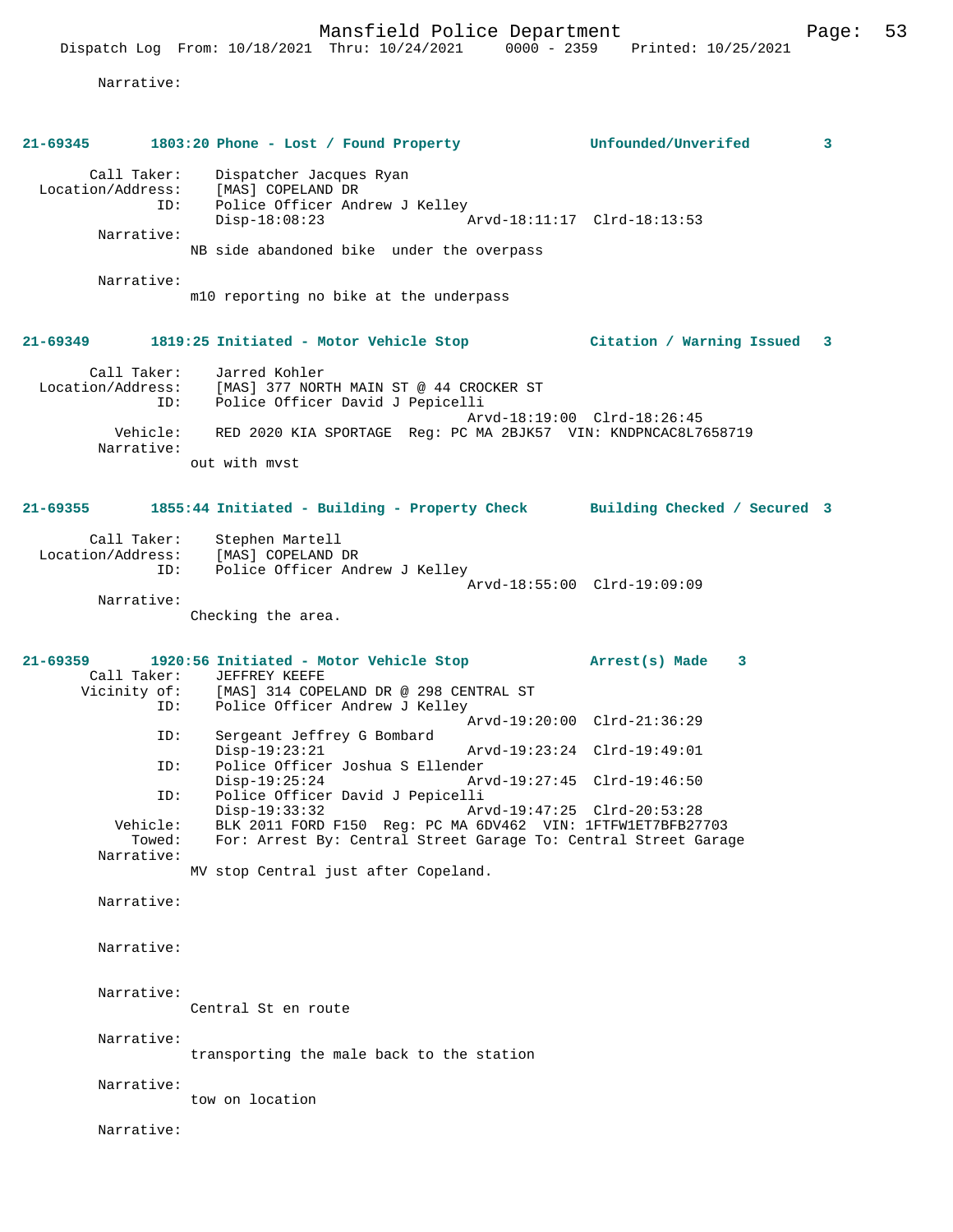Prisoner released

Location/Address: [MAS 4] 31 HAMPSHIRE ST

| Refer To Arrest:                 | $21MAS-411-AR$                                                               |                              |  |
|----------------------------------|------------------------------------------------------------------------------|------------------------------|--|
|                                  | Arrest: KENNEDY, CHRISTOPHER R                                               |                              |  |
|                                  | Address: 125 LEGGE ST BRIDGEWATER, MA                                        |                              |  |
| Aqe:                             | 32<br>OUI-LIQUOR OR .08%, 2ND OFFENSE                                        |                              |  |
| Charges:                         | NEGLIGENT OPERATION OF MOTOR VEHICLE                                         |                              |  |
|                                  | SPEEDING                                                                     |                              |  |
|                                  | STOP/YIELD, FAIL TO                                                          |                              |  |
|                                  |                                                                              |                              |  |
| 21-69369                         | 1946:52 Initiated - Follow up Investigation Services Rendered 3              |                              |  |
|                                  | Call Taker: Stephen Martell<br>Location/Address: [MAS H4678] 438 WILLIAMS ST |                              |  |
| ID:                              | Police Officer Joshua S Ellender                                             |                              |  |
|                                  |                                                                              | Arvd-19:46:00 Clrd-19:47:10  |  |
| ID:                              | Police Officer Joshua S Ellender                                             |                              |  |
|                                  | $Disp-19:47:16$                                                              | Arvd-19:53:28 Clrd-20:30:55  |  |
| Narrative:                       |                                                                              |                              |  |
|                                  | Conducting a follow up in the area to a previously reported<br>incident.     |                              |  |
|                                  |                                                                              |                              |  |
|                                  |                                                                              |                              |  |
| 21-69372                         | 2023:47 Initiated - Building - Property Check Building Checked / Secured 3   |                              |  |
|                                  |                                                                              |                              |  |
| Call Taker:                      | Stephen Martell                                                              |                              |  |
| Location/Address:<br>ID:         | [MAS 820C] 31 PLYMOUTH ST<br>Police Officer David W Kinahan                  |                              |  |
|                                  |                                                                              | Arvd-20:23:00 Clrd-20:33:49  |  |
| Narrative:                       |                                                                              |                              |  |
|                                  | Checking the area.                                                           |                              |  |
|                                  |                                                                              |                              |  |
|                                  |                                                                              |                              |  |
| 21-69376                         | 2043:47 Phone - Assist Fire Department                                       | Referred to Other Agency 2   |  |
|                                  |                                                                              |                              |  |
|                                  |                                                                              |                              |  |
| Call Taker:<br>Location/Address: | Stephen Martell<br>[MAS 979B1] 50 SUFFOLK RD                                 |                              |  |
| ID:                              | Police Officer Joshua S Ellender                                             |                              |  |
|                                  | $Disp-20:45:29$                                                              | Arvd-20:53:54 Clrd-20:54:00  |  |
| Narrative:                       |                                                                              |                              |  |
|                                  | Assisting the FD with a fire related incident. Nature:                       |                              |  |
|                                  | Masterbox activation at the Lacerta building.                                |                              |  |
|                                  |                                                                              |                              |  |
| 21-69382                         | 2135:07 Phone - Trespassing / Unwanted Person Services Rendered 1            |                              |  |
|                                  | Call Taker: George Burton                                                    |                              |  |
|                                  | Location/Address: [MAS 202] 16 OLD COLONY WAY                                |                              |  |
| ID:                              | Police Officer Joshua S Ellender                                             |                              |  |
| ID:                              | $Disp-21:35:51$<br>Sergeant Jeffrey G Bombard                                | Arvd-21:37:06 Clrd-22:15:56  |  |
|                                  | $Disp-21:35:59$                                                              | Arvd-21:38:38 Clrd-22:15:56  |  |
| ID:                              | Police Officer David J Pepicelli                                             |                              |  |
|                                  | $Disp-21:36:08$                                                              | $Clrd-21:41:58$              |  |
| ID:                              | Police Officer Andrew J Kelley                                               |                              |  |
| Narrative:                       | $Disp-21:36:40$                                                              | Arvd-21:38:40 Clrd-22:15:56  |  |
|                                  | CP reporting an unruly party in the bar                                      |                              |  |
|                                  |                                                                              |                              |  |
| Narrative:                       |                                                                              |                              |  |
|                                  | CP hung up before getting any info. Tried callback that went                 |                              |  |
|                                  | to VM                                                                        |                              |  |
| Narrative:                       |                                                                              |                              |  |
|                                  | male was picked up by a sober party.                                         |                              |  |
|                                  |                                                                              |                              |  |
|                                  |                                                                              |                              |  |
| 21-69384                         | 2156:52 Initiated - Building - Property Check                                | Building Checked / Secured 3 |  |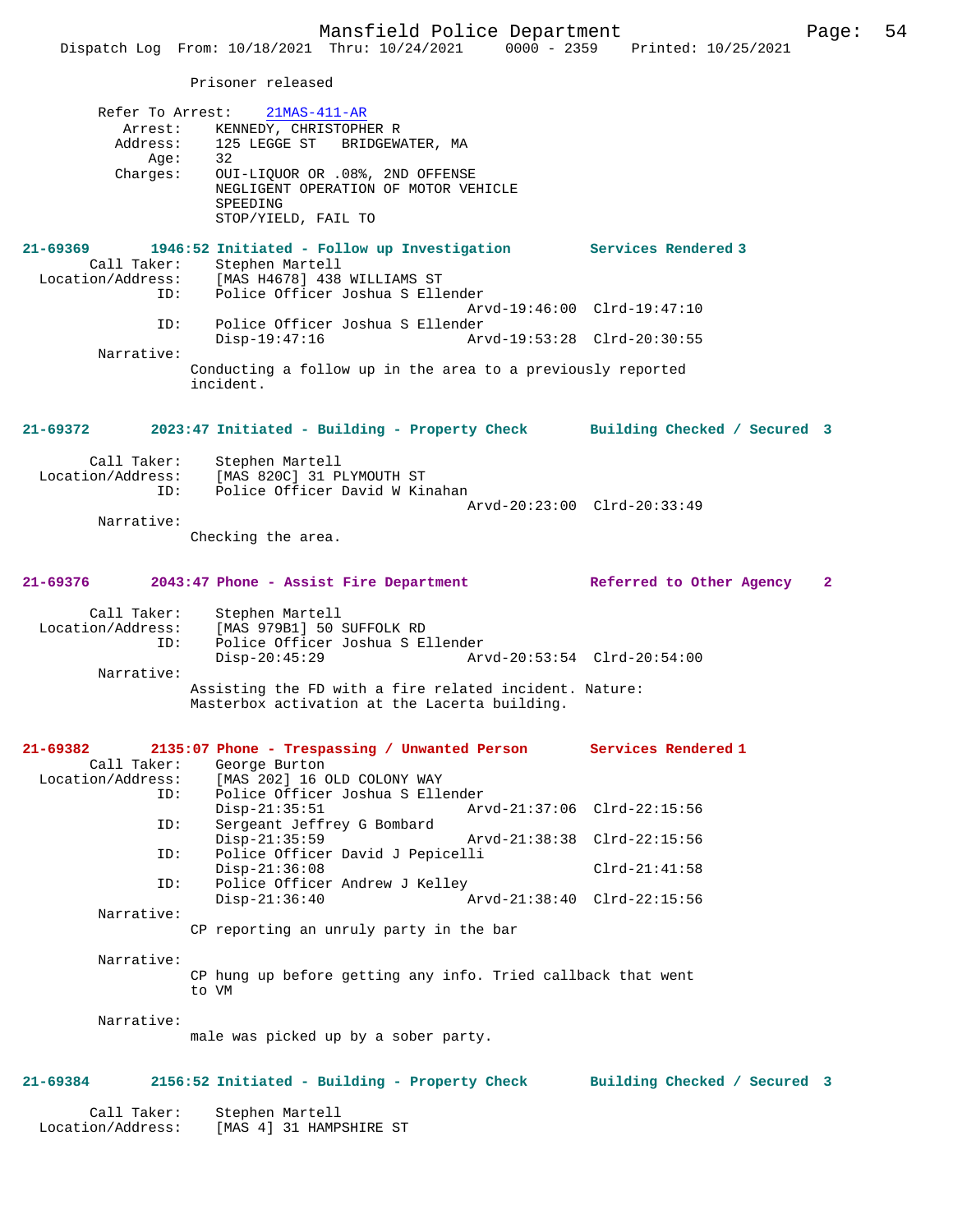|                                         | Mansfield Police Department<br>Dispatch Log From: 10/18/2021 Thru: 10/24/2021                                             | $0000 - 2359$               | Printed: 10/25/2021                      | 55<br>Page: |
|-----------------------------------------|---------------------------------------------------------------------------------------------------------------------------|-----------------------------|------------------------------------------|-------------|
| ID:                                     | Police Officer David J Pepicelli                                                                                          |                             |                                          |             |
| Narrative:                              |                                                                                                                           |                             | Arvd-21:56:00 Clrd-22:11:29              |             |
|                                         | Checking the area.                                                                                                        |                             |                                          |             |
| $21 - 69387$                            | 2257:54 Initiated - Building - Property Check Building Checked / Secured 3                                                |                             |                                          |             |
| Call Taker:<br>Location/Address:<br>ID: | Stephen Martell<br>[MAS 820C] 31 PLYMOUTH ST<br>Police Officer David W Kinahan                                            |                             |                                          |             |
|                                         |                                                                                                                           |                             | Arvd-22:57:00 Clrd-23:11:45              |             |
| Narrative:                              |                                                                                                                           |                             |                                          |             |
|                                         | Checking the area.                                                                                                        |                             |                                          |             |
| 21-69391                                | 2316:22 Phone - Suspicious Actv / Persn / Veh Gone on Arrival 2                                                           |                             |                                          |             |
| Call Taker:                             | NICHOLAS GOYETTE<br>Location/Address: [MAS H4648] 70 HIGH ST                                                              |                             |                                          |             |
| ID:<br>ID:                              | Police Officer David J Pepicelli<br>$Disp-23:18:32$<br>Police Officer Andrew J Kelley                                     |                             | Arvd-23:20:27 Clrd-23:22:12              |             |
| Vehicle:                                | $Disp-23:18:37$<br>WHI 2018 CHEV EQUINOX Req: PC MA 926MW3 VIN: 2GNAXSEV5J6322245                                         | Arvd-23:22:11 Clrd-23:22:12 |                                          |             |
| Narrative:                              | Caller reports a white chevy suv parked outside, no reason                                                                |                             |                                          |             |
|                                         | for it to be there. Male party exited with a box earlier,<br>unsure what he is doing.                                     |                             |                                          |             |
| Narrative:                              |                                                                                                                           |                             |                                          |             |
|                                         | checked the area, nothing showing for operator in the area.<br>MV comes back to address nearby.                           |                             |                                          |             |
| $21 - 69396$<br>Call Taker:             | 2356:37 Phone - Suspicious Actv / Persn / Veh Spoken To<br>George Burton                                                  |                             | $\mathbf{2}$                             |             |
| Location/Address:<br>ID:                | [MAS 1040] 10 RESERVOIR ST Apt. #ST<br>Police Officer Bryan Hurley                                                        |                             |                                          |             |
| ID:                                     | $Disp-23:57:54$<br>Police Officer Christopher D Sorge                                                                     |                             | Arvd-00:02:19 Clrd-10/24/2021 @ 00:14:38 |             |
| ID:                                     | $Disp-23:57:57$<br>Police Officer Derek M Stark                                                                           |                             | Arvd-00:02:11 Clrd-10/24/2021 @ 00:14:38 |             |
|                                         | $Disp-00:01:41$                                                                                                           |                             | Arvd-00:04:56 Clrd-10/24/2021 @ 00:14:38 |             |
| ID:                                     | Sergeant David Schepis<br>$Disp-00:01:59$                                                                                 |                             | $Clrd-10/24/2021 \ @ 00:14:38$           |             |
| Narrative:                              | CP reporting aprox 30 people outside of the hotel throwing<br>construction barrels and cones                              |                             |                                          |             |
| Narrative:                              |                                                                                                                           |                             |                                          |             |
|                                         | CP is no longer on scene                                                                                                  |                             |                                          |             |
| For Date: $10/24/2021$ - Sunday         |                                                                                                                           |                             |                                          |             |
| $21 - 69406$<br>Call Taker:             | 0056:15 Initiated - Motor Vehicle Stop<br>Stephen Martell                                                                 |                             | Services Rendered 3                      |             |
| Location/Address:<br>ID:                | [MAS] 30 CHAUNCY ST<br>Police Officer Christopher D Sorge                                                                 |                             | Arvd-00:56:00 Clrd-01:24:50              |             |
| ID:                                     | Police Officer Bryan Hurley<br>$Disp-01:02:29$                                                                            |                             | Arvd-01:08:56 Clrd-01:09:49              |             |
| Vehicle:<br>Narrative:                  | BLK 2017 NISS ROGUE Reg: PC MA 2WBX79 VIN: JN8AT2MV7HW026881                                                              |                             |                                          |             |
|                                         | MV stop                                                                                                                   |                             |                                          |             |
| Narrative:                              |                                                                                                                           |                             |                                          |             |
|                                         | Male party was the Designated driver from a party. Units are<br>reaching out to the parents. The operators mother will be |                             |                                          |             |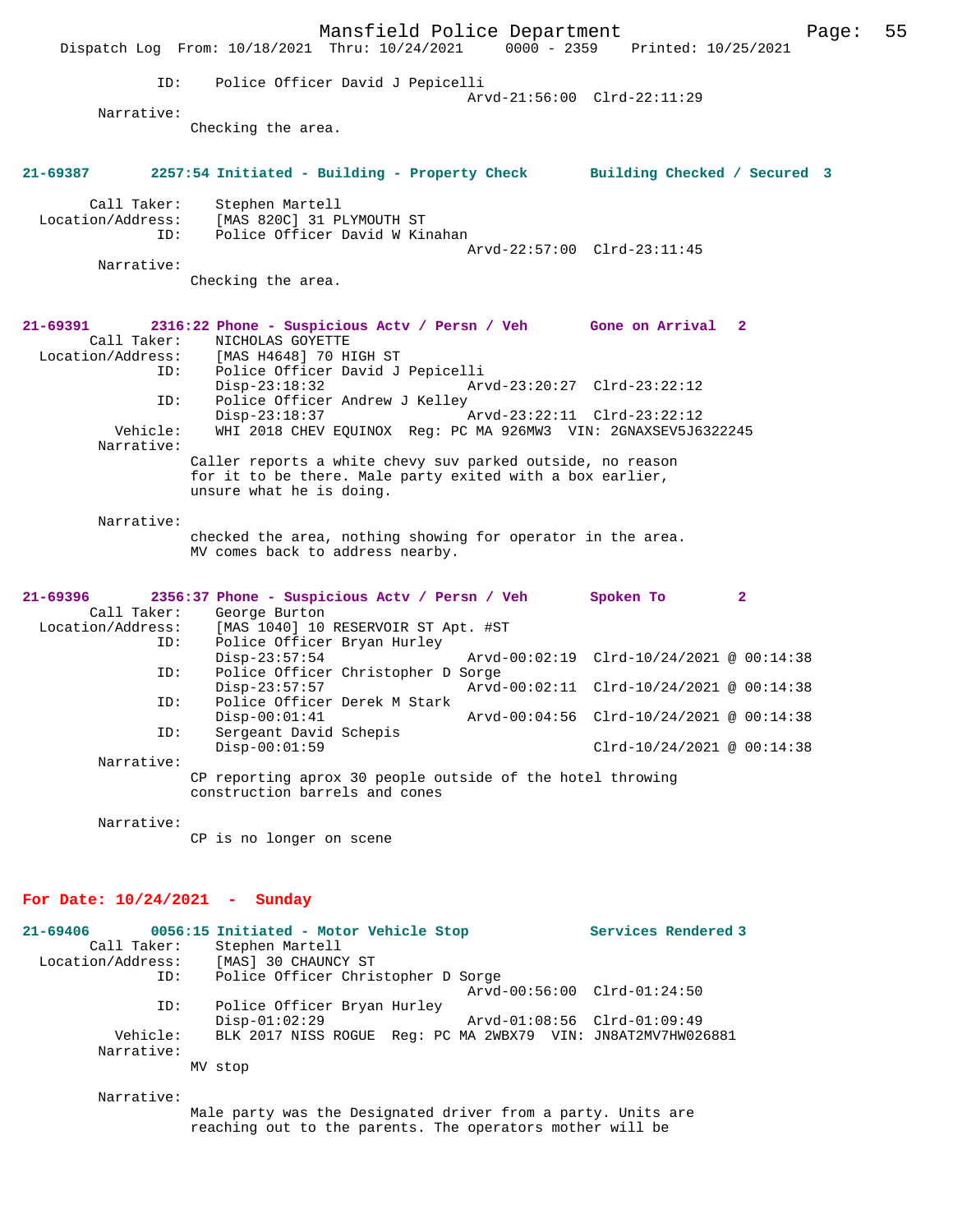Mansfield Police Department Page: 56 Dispatch Log From: 10/18/2021 Thru: 10/24/2021 meeting her son at Cumberland Farms for pick up. Narrative: standing by for one more parent to pick up thier child. Refer To Field Int: 21MAS-100-FI **21-69419 0107:32 Phone - Erratic Oper MV / Road Rage Gone on Arrival 3**  Call Taker: George Burton<br>Location/Address: [MAS] 235 CHA [MAS] 235 CHAUNCY ST @ 99 COPELAND DR ID: Sergeant David Schepis Disp-01:10:35 Arvd-01:20:17 Clrd-01:22:07<br>TD: Police Officer Bryan Hurley Police Officer Bryan Hurley Disp-01:11:04 Clrd-01:15:59<br>ID: Police Officer Derek M Stark Police Officer Derek M Stark Disp-01:11:08 Clrd-01:17:38 Narrative: CP reports she is behind a drunk driver. She would not give any reason why she though that except driver came out of a bar Narrative: CP states vehicle is black in color. Only description given. Caller is no loger behind vehicle that wentr straight on Commercial Street **21-69422 0116:03 Initiated - Motor Vehicle Stop Citation / Warning Issued 3** Call Taker: Stephen Martell<br>Location/Address: [MAS 1002] 250 1 [MAS 1002] 250 EAST ST ID: Police Officer Bryan Hurley Arvd-01:16:00 Clrd-01:26:22<br>TD: Police Officer Derek M Stark Police Officer Derek M Stark<br>Disp-01:18:09 Disp-01:18:09 Arvd-01:20:09 Clrd-01:26:22<br>Vehicle: BLU 2021 VOLV XC90 Reg: PC MA 3NCR64 VIN: YV4102PKXM1739 BLU 2021 VOLV XC90 Reg: PC MA 3NCR64 VIN: YV4102PKXM1739168 Narrative: MV stop **21-69430 0127:45 Initiated - Building - Property Check Building Checked / Secured 3** Call Taker: Stephen Martell Location/Address: [MAS] 163 RUMFORD AVE ID: Police Officer Derek M Stark Arvd-01:27:00 Clrd-01:30:32<br>Vehicle: GRY 2013 TOYT CAMRY Req: PC MA 3LG283 VIN: 4T1BF1FKXDU29 GRY 2013 TOYT CAMRY Reg: PC MA 3LG283 VIN: 4T1BF1FKXDU295348 Narrative: checking on a vehicle with an open trunk. Narrative: appears to be an oversight. **21-69437 0136:42 Initiated - Building - Property Check Building Checked / Secured 3** Call Taker: Stephen Martell Location/Address: [MAS 2] 60 FORBES BLVD Police Officer Bryan Hurley Arvd-01:36:00 Clrd-01:40:15 Narrative: Checking the area. **21-69438 0138:34 Initiated - Building - Property Check Building Checked / Secured 3** Call Taker: Stephen Martell Location/Address: [MAS 820C] 31 PLYMOUTH ST Sergeant Lawrence G Crosman Arvd-01:38:00 Clrd-01:39:28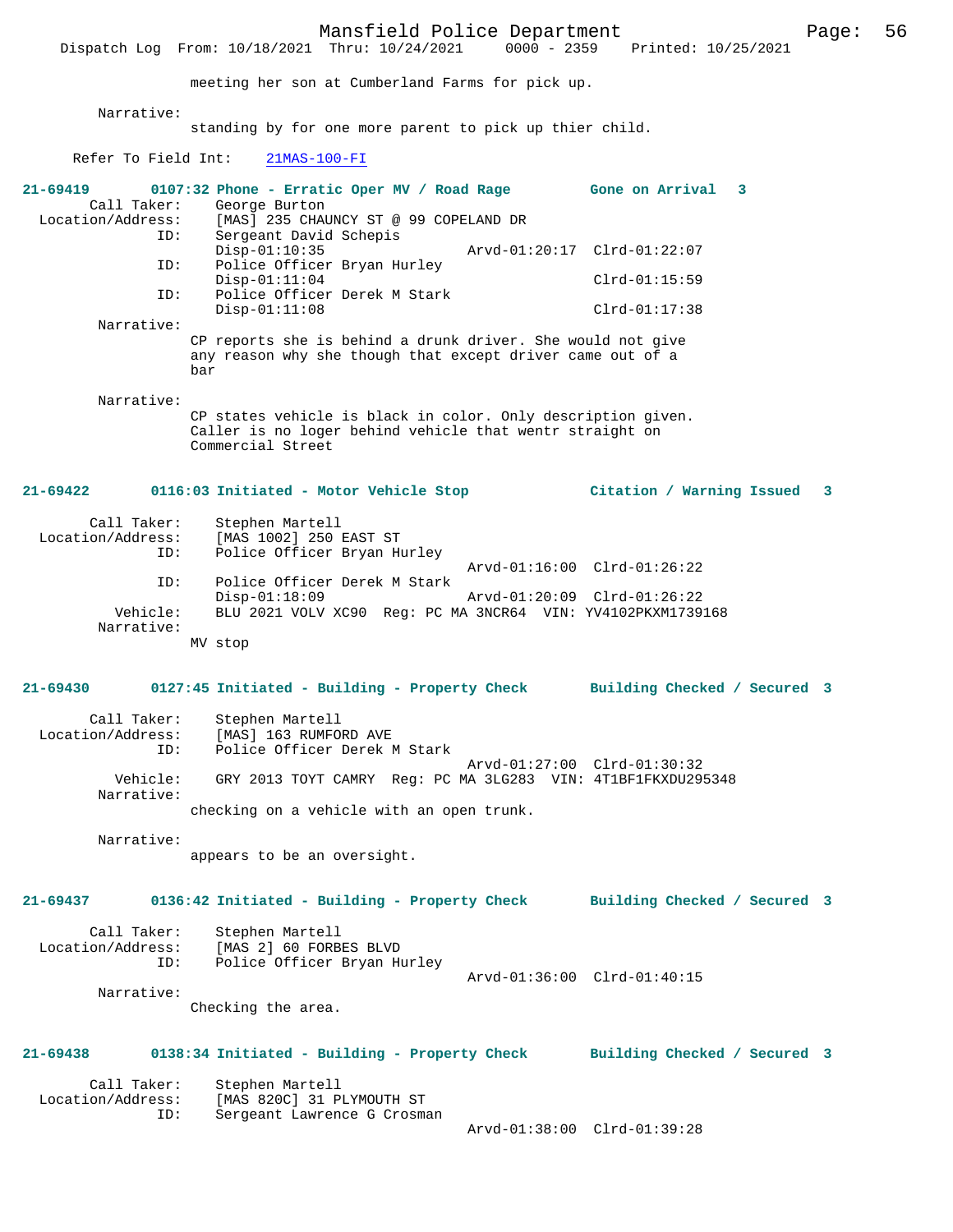Mansfield Police Department Page: 57 Dispatch Log From: 10/18/2021 Thru: 10/24/2021 0000 - 2359 Printed: 10/25/2021 Narrative: Checking the area. **21-69444 0144:44 Initiated - Building - Property Check Building Checked / Secured 3** Call Taker: Stephen Martell Location/Address: [MAS 840] 280 SCHOOL ST ID: Police Officer Bryan Hurley Arvd-01:44:00 Clrd-01:52:37 Narrative: Checking the area. **21-69448 0148:33 Initiated - Building - Property Check Building Checked / Secured 3** Call Taker: NICHOLAS GOYETTE Location/Address: [MAS 417] 9 FRANCIS AVE ID: Police Officer Derek M Stark Arvd-01:48:00 Clrd-02:02:21 Narrative: Checking the area. **21-69453 0153:05 Initiated - Message Delivery Services Rendered 3**  Call Taker: Stephen Martell<br>Location/Address: [MAS H3788] 15 I ess: [MAS H3788] 15 MARTHAS WAY<br>ID: Police Officer Christopher Police Officer Christopher D Sorge Arvd-01:53:00 Clrd-02:07:47 ID: Police Officer Bryan Hurley Disp-01:54:08 Arvd-01:56:48 Clrd-02:07:47 Narrative: Making a notification. **21-69460 0233:43 Initiated - Building - Property Check Building Checked / Secured 3** Call Taker: Stephen Martell Location/Address: [MAS 170] 255 HOPE ST ID: Police Officer Derek M Stark Arvd-02:33:00 Clrd-02:34:05 Narrative: Checking the area. **21-69461 0240:24 Initiated - Building - Property Check Building Checked / Secured 3** Call Taker: Stephen Martell Location/Address: [MAS 1002] 250 EAST ST ID: Police Officer Derek M Stark Arvd-02:40:00 Clrd-02:53:54 Narrative: Checking the area. **21-69462 0249:58 Initiated - Building - Property Check Building Checked / Secured 3** Call Taker: Stephen Martell Location/Address: [MAS 2] 60 FORBES BLVD ID: Police Officer Christopher D Sorge Arvd-02:49:00 Clrd-03:09:52 Narrative: Checking the area hotels **21-69463 0252:54 Initiated - Building - Property Check Building Checked / Secured 3** Call Taker: Stephen Martell Location/Address: [MAS 4] 31 HAMPSHIRE ST ID: Police Officer Bryan Hurley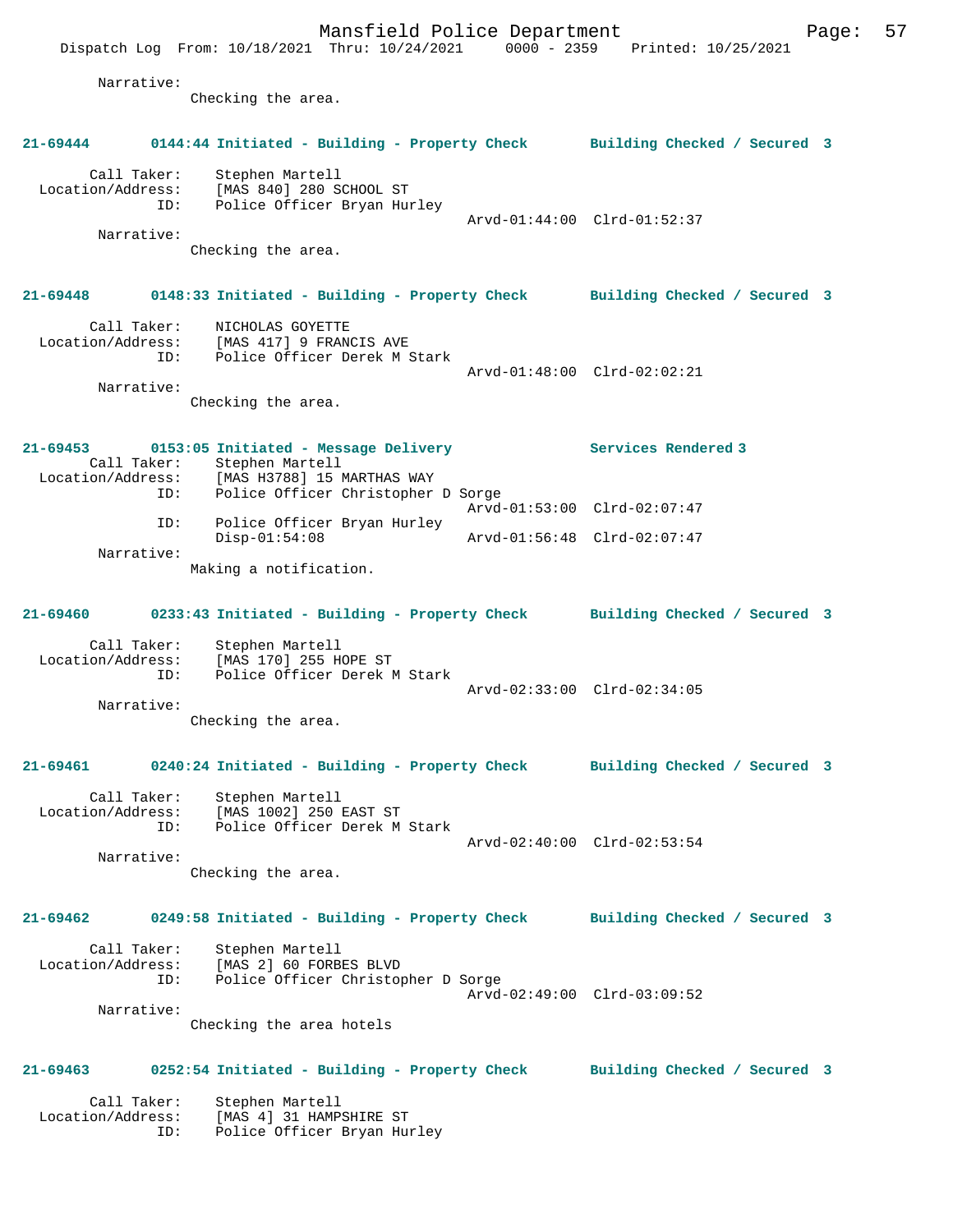Dispatch Log From: 10/18/2021 Thru: 10/24/2021 0000 - 2359 Printed: 10/25/2021

|                                         |                                                                                                                                                     | Arvd-02:52:00 Clrd-03:04:30                                |                              |  |
|-----------------------------------------|-----------------------------------------------------------------------------------------------------------------------------------------------------|------------------------------------------------------------|------------------------------|--|
| Narrative:                              | Checking the area.                                                                                                                                  |                                                            |                              |  |
|                                         | 21-69465          0315:26    Initiated - Motor Vehicle Stop                                                                                         |                                                            | Citation / Warning Issued 3  |  |
| Call Taker:                             | Stephen Martell<br>Location/Address: [MAS 240A] 189 CHAUNCY ST<br>ID: Police Officer Christophe<br>Police Officer Christopher D Sorge               |                                                            |                              |  |
| ID:<br>Vehicle:<br>Narrative:           | Police Officer Bryan Hurley<br>$Disp-03:16:47$<br>BLK 2012 MAZD 6 Reg: PAS MA VT26173 VIN: 1YVHZ8DH0C5M32533<br>MV stop                             | Arvd-03:15:00 Clrd-03:22:01<br>Arvd-03:16:49 Clrd-03:22:01 |                              |  |
| Narrative:                              | Citation to the RO for speed.                                                                                                                       |                                                            |                              |  |
|                                         | 21-69466 0353:13 Initiated - Assist Other Agency<br>Call Taker: Stephen Martell<br>Location/Address: [MAS] RTE 495 NB                               |                                                            | Services Rendered 3          |  |
| ID:                                     | Police Officer Christopher D Sorge                                                                                                                  | Arvd-03:53:00 Clrd-04:23:32                                |                              |  |
| Narrative:                              | Car vs deer. Standing by for state. Fd en route to scene.                                                                                           |                                                            |                              |  |
| 21-69467                                | 0356:02 Initiated - Building - Property Check Building Checked / Secured 3                                                                          |                                                            |                              |  |
| Call Taker:<br>Location/Address:<br>ID: | Stephen Martell<br>[MAS] MYSTIC LN<br>Police Officer Derek M Stark                                                                                  |                                                            |                              |  |
| Narrative:                              | Checking the area.                                                                                                                                  | Arvd-03:56:00 Clrd-04:16:39                                |                              |  |
|                                         | 21-69471 0425:45 Initiated - Building - Property Check Building Checked / Secured 3                                                                 |                                                            |                              |  |
| Call Taker:<br>ID:                      | Stephen Martell<br>Location/Address: [MAS] MAYFLOWER DR<br>Police Officer Derek M Stark                                                             |                                                            |                              |  |
| Narrative:                              | Checking the area.                                                                                                                                  | Arvd-04:25:00 Clrd-04:33:18                                |                              |  |
| 21-69473                                | 0501:17 Initiated - Building - Property Check                                                                                                       |                                                            | Building Checked / Secured 3 |  |
| Call Taker:<br>Location/Address:<br>ID: | Stephen Martell<br>[MAS 820C] 31 PLYMOUTH ST<br>Sergeant Lawrence G Crosman                                                                         |                                                            |                              |  |
|                                         |                                                                                                                                                     | Arvd-05:01:00 Clrd-05:55:23                                |                              |  |
| 21-69479<br>Call Taker:<br>ID:          | 0628:15 Initiated - Disabled Motor Vehicle<br>Stephen Martell<br>Location/Address: [MAS] COLUMBUS AVE @ SHAWMUT AVE<br>Police Officer Derek M Stark |                                                            | Services Rendered 3          |  |
| Vehicle:<br>Narrative:                  | GRY 2012 FORD UT ESCAPE Reg: PC MA 9KHY80 VIN: 1FMCU0EG7CKB51185                                                                                    | Arvd-06:28:00 Clrd-06:30:47                                |                              |  |
|                                         | checking on a vehicle reported by a passerby. Operator<br>checks ok.                                                                                |                                                            |                              |  |

**21-69481 0635:39 Initiated - Building - Property Check Building Checked / Secured 3**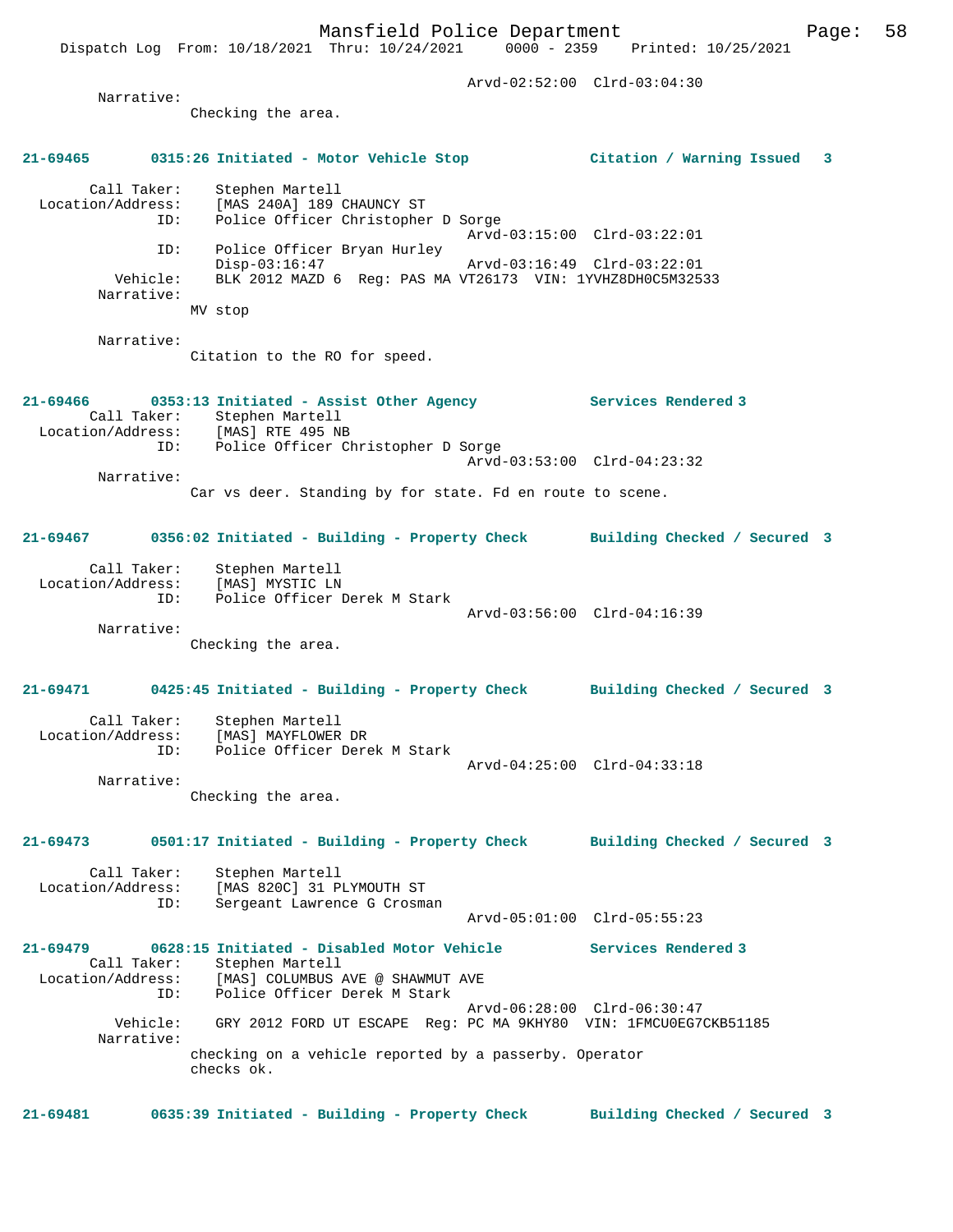Mansfield Police Department Page: 59 Dispatch Log From: 10/18/2021 Thru: 10/24/2021 0000 - 2359 Printed: 10/25/2021 Call Taker: Stephen Martell Location/Address: [MAS H6454] 781 WARE ST ID: Police Officer Derek M Stark Arvd-06:35:00 Clrd-06:44:03 Narrative: Checking the area. **21-69495 0922:26 Initiated - Building - Property Check Building Checked / Secured 3** Call Taker: Emily Archer<br>Location/Address: [MAS 820C] 3 ess: [MAS 820C] 31 PLYMOUTH ST<br>ID: Police Officer Joshua S E Police Officer Joshua S Ellender Arvd-09:22:00 Clrd-09:36:46 Narrative: Checking the area. **21-69503 0944:41 Phone - Parking Violations Unfounded/Unverifed 3** Call Taker: Savannah Karch<br>Location/Address: [MAS 425] 6 PAR Ress: [MAS 425] 6 PARK ROW:<br>ID: Police Officer David Police Officer David J Pepicelli Disp-09:46:40 Clrd-09:52:13<br>ID: Police Officer David J Pepicelli Police Officer David J Pepicelli Disp-10:04:44 Arvd-10:06:35 Clrd-10:06:37 Vehicle: Narrative: caller reporting a silver sienna halfway into the handicap spot which prohibited her from parking there. Narrative: M11 states there is no Sienna in the parking lot now, and no parking issues. **21-69505 0952:57 Initiated - Motor Vehicle Stop Citation / Warning Issued 3** Call Taker: Emily Archer<br>Location/Address: [MAS] 50 WEST ess: [MAS] 50 WEST ST<br>ID: Police Officer Da Police Officer David J Pepicelli Arvd-09:52:00 Clrd-10:04:37<br>TD: Police Officer David J Pepicelli ID: Police Officer David J Pepicelli Disp-10:06:46 Arvd-10:06:48 Clrd-10:23:10 Vehicle: BLU 2008 HOND CO CIVIC Reg: PAS MA RSN358 VIN: 2HGFG12658H516103 Narrative: Out with a vehicle with expired reg. Narrative: M11 states operator is going to rewnew road side. Narrative: M11 states operator is having trouble renewing her reg online, he is en route to Town Hall for a parking violation and will check back with this operator after. Narrative: Citation issued for driving an unregistered motor vehicle in the area of West St at Dean Street. **21-69508 1008:16 Initiated - Building - Property Check Building Checked / Secured 3** Call Taker: Emily Archer Location/Address: [MAS] MAYFLOWER DR<br>ID: Sergeant John R Arm Sergeant John R Armstrong Arvd-10:08:00 Clrd-10:10:56 Narrative: Checking the area.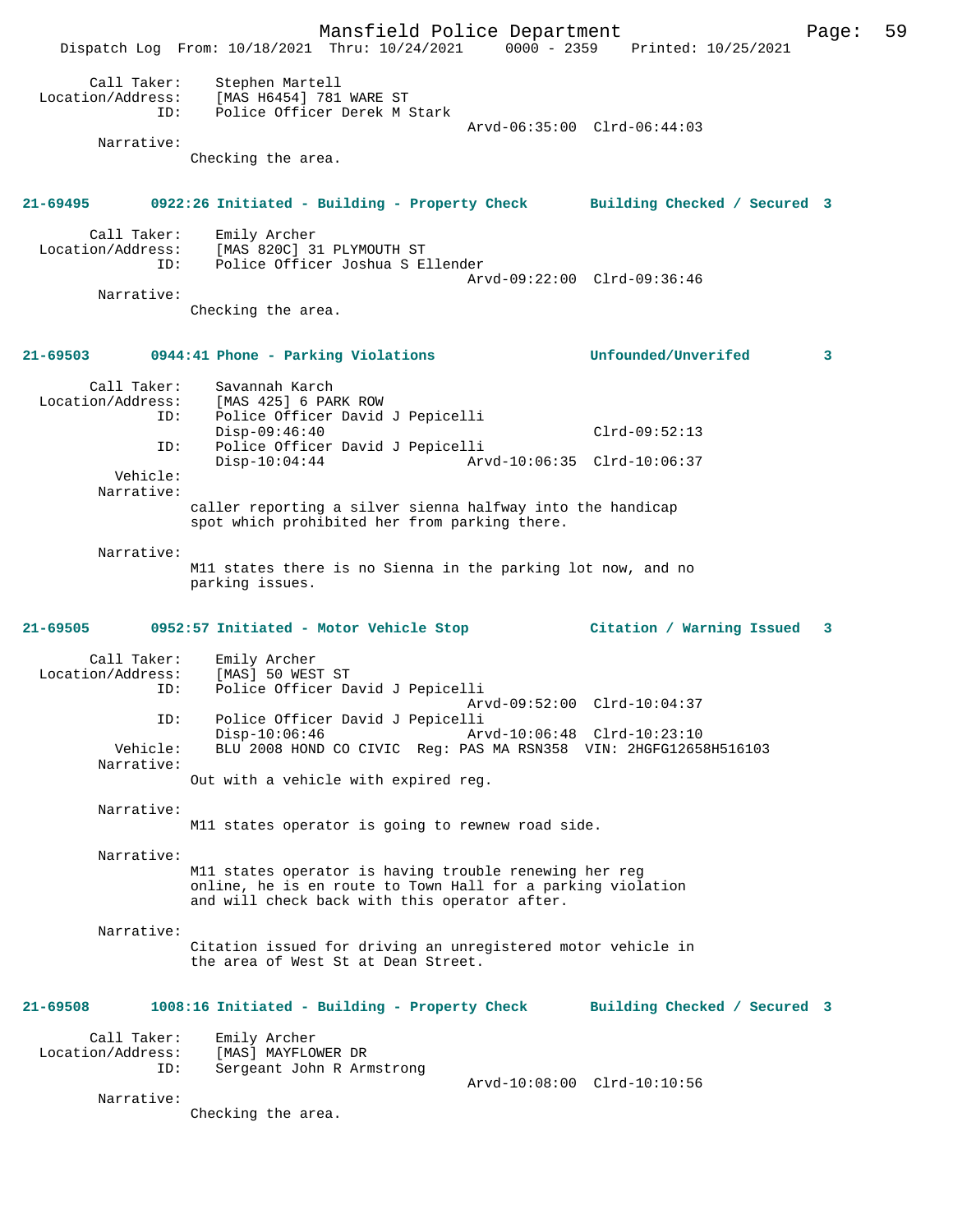Mansfield Police Department Page: 60

Dispatch Log From: 10/18/2021 Thru: 10/24/2021 0000 - 2359 Printed: 10/25/2021

**21-69512 1031:59 Initiated - Building - Property Check Building Checked / Secured 3** Call Taker: Emily Archer Location/Address: [MAS] WEST ST ID: Sergeant John R Armstrong Arvd-10:31:00 Clrd-10:36:45 Narrative: Checking the area for a house check. **21-69521 1103:07 Initiated - Building - Property Check Building Checked / Secured 3** Call Taker: Emily Archer Location/Address: [MAS 820C] 31 PLYMOUTH ST ID: Police Officer Joshua S Ellender Arvd-11:03:00 Clrd-11:18:25 Narrative: Checking the area. **21-69541 1145:08 Phone - Animal Complaints Services Rendered 3**  Call Taker: Kerri Bishop Location/Address: [MAS] MAPLE ST ID: Sergeant John R Armstrong Disp-11:49:17 Arvd-11:53:57 Clrd-11:58:21 Narrative: caller reports an injured raccoon in the area on the side of the road. states saw it an hour ago and then in the same area just now, it was moving slightly. between kelly ln and lewis rd on the right side heading towards Easton. Narrative: M8 states the racoon is now deceased and off to the side of the road. He is clear. **21-69565 1252:46 Phone - Assist Fire Department Services Rendered 2**  Call Taker: Emily Archer<br>Location/Address: [MAS 943] 9 I Location/Address: [MAS 943] 9 PRATT ST Apt. #4 ID: Police Officer David J Pepicelli Disp-12:54:13 Arvd-12:54:16 Clrd-13:00:12 Narrative: Assisting the FD with a fire related incident. Nature: alarm sounding, caller believes steam from a shower. Narrative: FD confirms steam from shower. **21-69572 1328:34 Initiated - Building - Property Check Services Rendered 3**  Call Taker: Emily Archer Location/Address: [MAS 820C] 31 PLYMOUTH ST ID: Police Officer Joshua S Ellender Arvd-13:28:00 Clrd-13:40:02 Narrative: Checking the area. **21-69584 1408:46 Phone - Assist Fire Department Services Rendered 2**  Call Taker: Emily Archer Location/Address: [MAS H1941] 6 ERICK RD Apt. #76 ID: Sergeant John R Armstrong Arvd-14:14:06 Clrd-14:22:04 Narrative: Assisting the FD with a fire related incident. Nature:smoke from cooking Narrative: M8 is clear, alarm reset.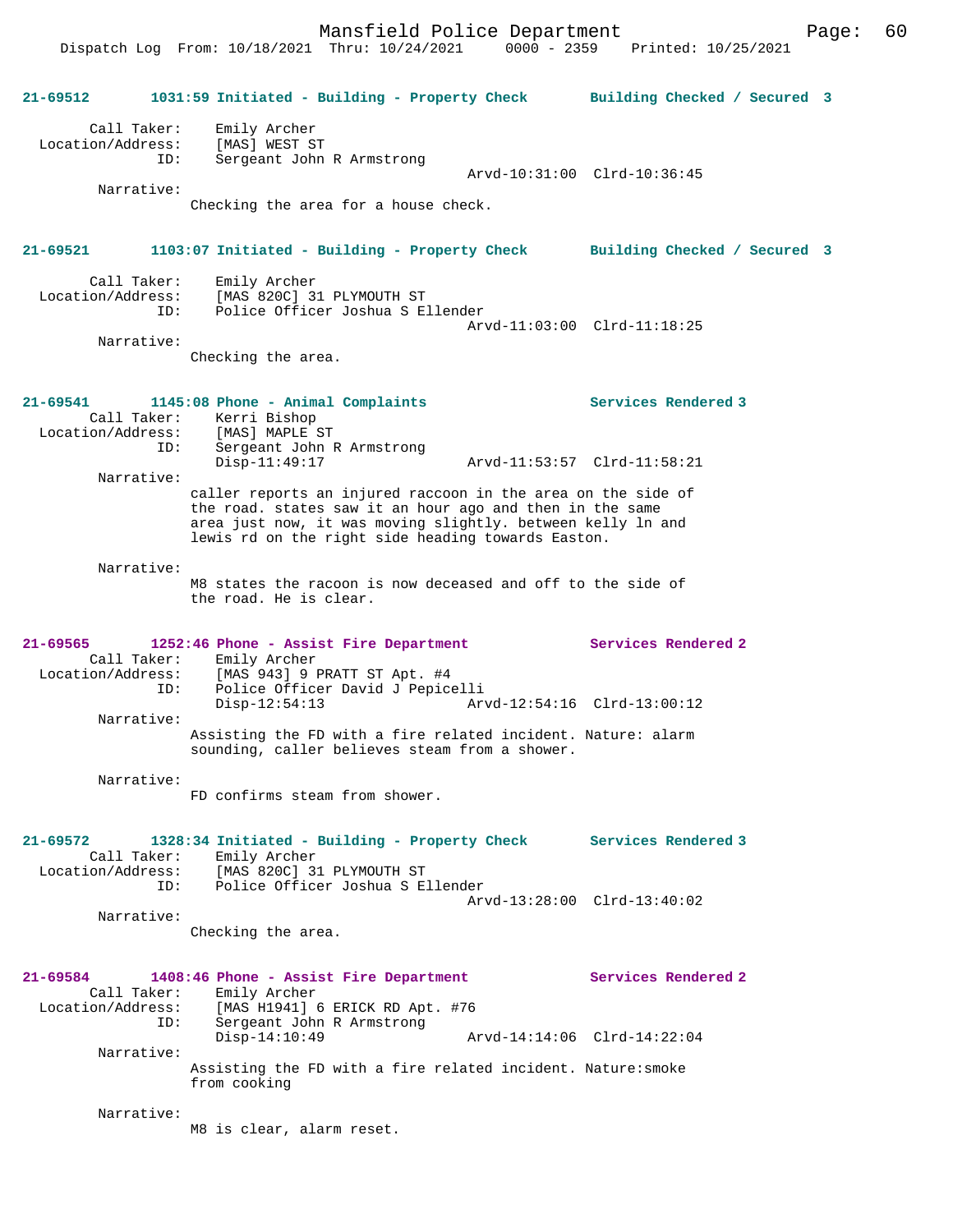Mansfield Police Department Page: 61

| 21-69588<br>$\mathbf{2}^{\circ}$ |                                         | 1420:52 Phone - 911 Hang-ups & Verifications Confirmed misdial/Accdntl Call                                                                  |                              |  |
|----------------------------------|-----------------------------------------|----------------------------------------------------------------------------------------------------------------------------------------------|------------------------------|--|
|                                  | Call Taker:<br>Location/Address:<br>ID: | Kerri Bishop<br>[MAS H2203] 4 ANGELINA LN<br>Sergeant John R Armstrong<br>$Disp-14:23:27$                                                    | Arvd-14:30:44 Clrd-14:33:25  |  |
|                                  | Narrative:                              |                                                                                                                                              |                              |  |
|                                  |                                         | Checking on a 911 hang up.<br>Contact made?: states accidental, was mowing the lawn,<br>Cellphone? $(y/n):y$<br>Uncertainty radius:15 meters |                              |  |
|                                  | Narrative:                              | M8 states accidental.                                                                                                                        |                              |  |
| 21-69591                         |                                         | 1438:40 Initiated - Motor Vehicle Stop                                                                                                       | Citation / Warning Issued 3  |  |
|                                  |                                         |                                                                                                                                              |                              |  |
|                                  | Call Taker:<br>Location/Address:<br>ID: | Emily Archer<br>[MAS] 28 SCHOOL ST @ 67 CORAL ST<br>Police Officer Michael N Fenore                                                          |                              |  |
|                                  | Vehicle:<br>Narrative:                  | BLU 2007 VOLK NEWBEE Req: PAV MA ALONZZ VIN: 3VWRG31C17M507314                                                                               | Arvd-14:38:00 Clrd-14:45:45  |  |
|                                  |                                         | MVST offense occured School St at 140.                                                                                                       |                              |  |
|                                  | Narrative:                              |                                                                                                                                              |                              |  |
|                                  |                                         | Citation issued for marked lanes.                                                                                                            |                              |  |
|                                  |                                         |                                                                                                                                              |                              |  |
| 21-69595                         |                                         | 1448:48 Phone - 911 Hang-ups & Verifications Services Rendered 2                                                                             |                              |  |
|                                  | Call Taker:<br>Location/Address:        | Savannah Karch<br>[MAS]                                                                                                                      |                              |  |
|                                  | ID:                                     | Sergeant John R Armstrong                                                                                                                    |                              |  |
|                                  | ID:                                     | $Disp-14:50:46$<br>Police Officer David J Pepicelli                                                                                          | Arvd-14:52:50 Clrd-15:19:23  |  |
|                                  |                                         | $Disp-14:50:49$                                                                                                                              | Arvd-14:52:42 Clrd-15:19:18  |  |
|                                  | Narrative:                              |                                                                                                                                              |                              |  |
|                                  |                                         |                                                                                                                                              |                              |  |
|                                  |                                         |                                                                                                                                              |                              |  |
|                                  |                                         |                                                                                                                                              |                              |  |
|                                  | Narrative:                              |                                                                                                                                              |                              |  |
|                                  |                                         |                                                                                                                                              |                              |  |
|                                  | Refer To Field Int:                     |                                                                                                                                              |                              |  |
| $21 - 69603$                     |                                         | 1511:39 Initiated - Building - Property Check                                                                                                | Building Checked / Secured 3 |  |
|                                  | Call Taker:                             | Emily Archer                                                                                                                                 |                              |  |
|                                  | ID:                                     | Location/Address: [MAS 820C] 31 PLYMOUTH ST<br>Police Officer Joshua S Ellender                                                              |                              |  |
|                                  |                                         |                                                                                                                                              | Arvd-15:11:00 Clrd-15:24:19  |  |
|                                  | Narrative:                              |                                                                                                                                              |                              |  |
|                                  |                                         | Checking the area.                                                                                                                           |                              |  |
|                                  |                                         |                                                                                                                                              |                              |  |
| $21 - 69613$                     | Call Taker:                             | 1537:18 Walk-In - Assist Citizen - P S A<br>Support Staff Heather A Sullivan                                                                 | Standby<br>3                 |  |
|                                  | Location/Address:                       | [MAS 305]                                                                                                                                    |                              |  |
|                                  | ID:                                     | Sergeant John R Armstrong<br>$Disp-15:41:11$                                                                                                 | Arvd-15:43:33 Clrd-15:52:20  |  |
|                                  | Narrative:                              |                                                                                                                                              |                              |  |
|                                  |                                         |                                                                                                                                              |                              |  |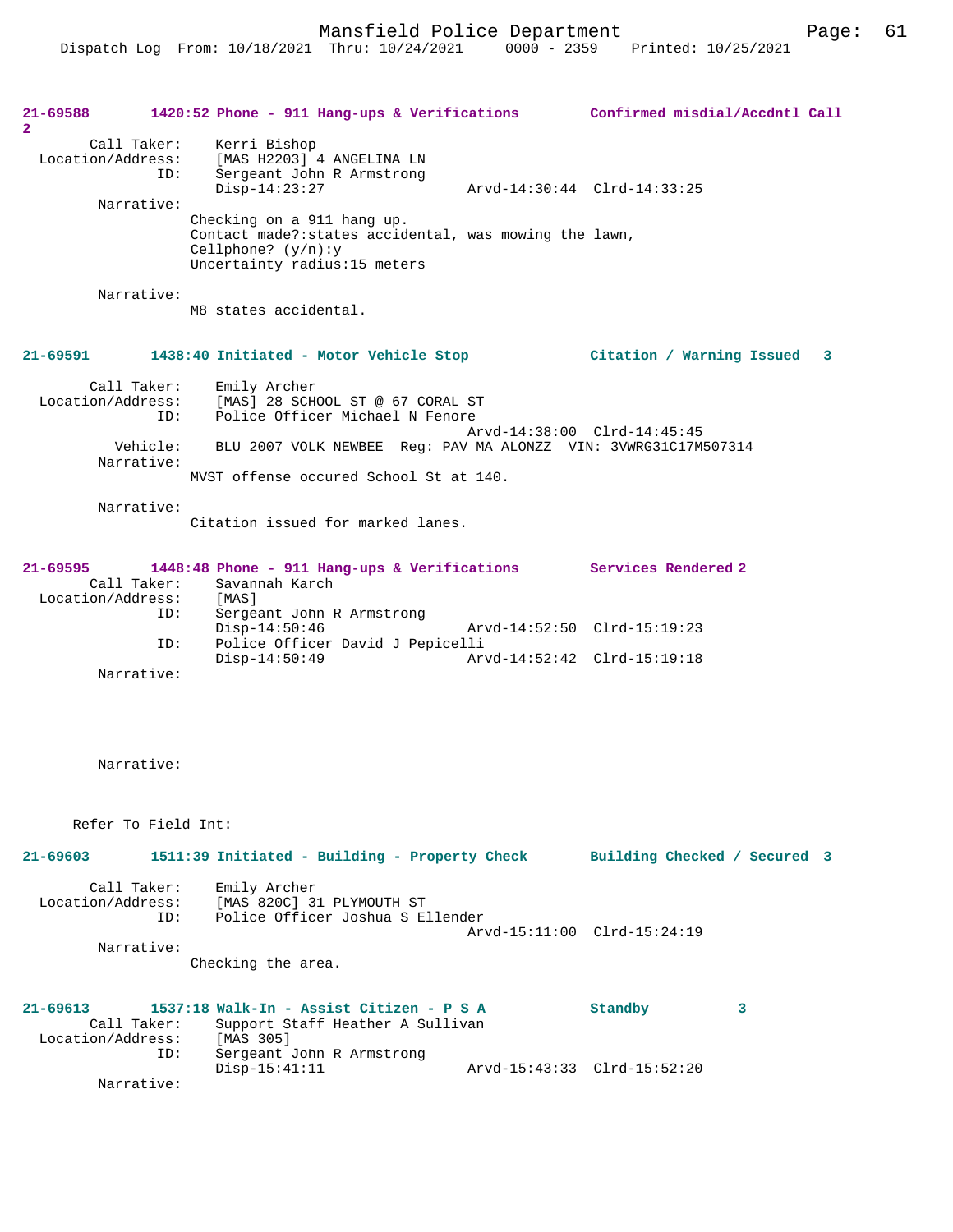Narrative:

| 21-69631          |                    | 1651:46 Initiated - Building - Property Check Building Checked / Secured 3                                          |                              |    |
|-------------------|--------------------|---------------------------------------------------------------------------------------------------------------------|------------------------------|----|
| Location/Address: | Call Taker:<br>ID: | Emily Archer<br>[MAS]<br>Police Officer Joshua S Ellender                                                           | Arvd-16:51:00 Clrd-16:55:30  |    |
|                   | Narrative:         |                                                                                                                     |                              |    |
| 21-69632          |                    | 1655:38 Initiated - Building - Property Check Building Checked / Secured 3                                          |                              |    |
|                   | Call Taker:        | Emily Archer<br>Location/Address: [MAS] MYSTIC LN<br>ID: Police Officer Joshua S Ellender                           |                              |    |
|                   | Narrative:         |                                                                                                                     | Arvd-16:55:00 Clrd-16:57:55  |    |
|                   |                    | Checking the area.                                                                                                  |                              |    |
| 21-69633          |                    | 1657:27 Initiated - Building - Property Check Building Checked / Secured 3                                          |                              |    |
|                   | Call Taker:        | Emily Archer<br>Location/Address: [MAS 820C] 31 PLYMOUTH ST                                                         |                              |    |
|                   | ID:                | Detective Patrick J Pennie                                                                                          | Arvd-16:57:00 Clrd-17:10:50  |    |
|                   | Narrative:         | Checking the area.                                                                                                  |                              |    |
| 21-69634          |                    | 1701:31 Initiated - Building - Property Check Building Checked / Secured 3                                          |                              |    |
|                   | Call Taker:<br>ID: | Emily Archer<br>Location/Address: [MAS] WARE ST<br>Police Officer Joshua S Ellender                                 |                              |    |
|                   | Narrative:         |                                                                                                                     | Arvd-17:01:00 Clrd-17:05:55  |    |
|                   |                    | Checking the area.                                                                                                  |                              |    |
| $21 - 69641$      |                    | 1742:54 Phone - Assist Fire Department<br>Call Taker: Emily Archer<br>Location/Address: [MAS H521] 3 HARVESTWOOD LN | Services Rendered 2          |    |
|                   | ID:                | Police Officer Jay J Sparrow<br>$Disp-17:44:43$                                                                     | Arvd-17:52:30 Clrd-17:52:33  |    |
|                   | Narrative:         | Assisting the FD with a fire related incident. Nature: fire<br>alarm                                                |                              |    |
|                   | Narrative:         |                                                                                                                     |                              |    |
|                   |                    | M5 clear                                                                                                            |                              |    |
| $21 - 69656$      |                    | 1847:31 Initiated - Building - Property Check                                                                       | Building Checked / Secured 3 |    |
| Location/Address: | Call Taker:<br>ID: | Aaron Fiqueroa<br>[MAS 820C] 31 PLYMOUTH ST<br>Detective Patrick J Pennie                                           |                              |    |
|                   |                    |                                                                                                                     | Arvd-18:47:00 Clrd-18:56:54  |    |
|                   | Narrative:         | Checking the area.                                                                                                  |                              |    |
| 21-69663          |                    | 1950:21 Phone - Motor Veh Acc - Hit & Run                                                                           | Unfounded/Unverifed          | 1. |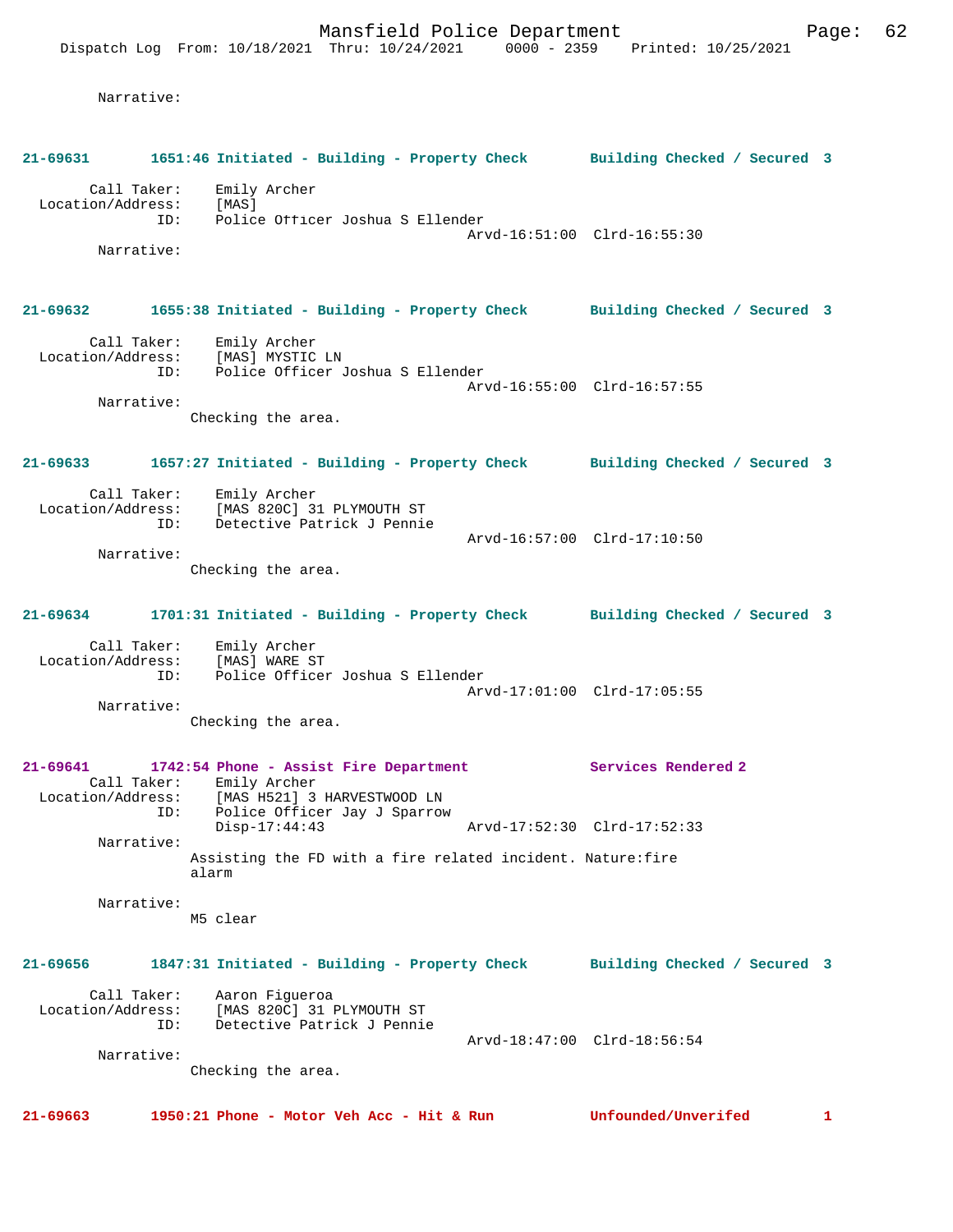| Page: | 63 |
|-------|----|
|-------|----|

|                   | Dispatch Log From: 10/18/2021 Thru: 10/24/2021 0000 - 2359                                                       | Mansfield Police Department     |                             | Printed: 10/25/2021 |
|-------------------|------------------------------------------------------------------------------------------------------------------|---------------------------------|-----------------------------|---------------------|
|                   |                                                                                                                  |                                 |                             |                     |
| Call Taker:       | Nicole Boyer                                                                                                     |                                 |                             |                     |
| Location/Address: | [MAS 202] 16 OLD COLONY WAY                                                                                      |                                 |                             |                     |
| ID:               | Officer David Lydon                                                                                              |                                 |                             |                     |
|                   | $Disp-19:56:37$                                                                                                  |                                 | $Clrd-20:02:36$             |                     |
| ID:               | Detective David D Kerr                                                                                           |                                 |                             |                     |
|                   | $Disp-20:03:31$                                                                                                  |                                 | Arvd-20:06:35 Clrd-20:12:40 |                     |
| ID:               |                                                                                                                  | Police Officer Michael N Fenore |                             |                     |
|                   | $Disp-20:05:34$                                                                                                  |                                 | Arvd-20:08:39 Clrd-20:12:28 |                     |
|                   |                                                                                                                  | Police Officer Nicole P Newport |                             |                     |
| Narrative:        |                                                                                                                  |                                 |                             |                     |
|                   | CP wants to be annonymous. Small white car hit the white                                                         |                                 |                             |                     |
|                   | SUV. CP states she saw the driver laugh with her friend                                                          |                                 |                             |                     |
|                   | about it and walked into the bar. Female party that was                                                          |                                 |                             |                     |
|                   | driving was "short and fat," wearing a dark, possibly<br>Patriots, hoody and sweatpants, the friend was a little |                                 |                             |                     |
|                   | taller and blonde, and had pink on.                                                                              |                                 |                             |                     |
|                   |                                                                                                                  |                                 |                             |                     |
| Narrative:        |                                                                                                                  |                                 |                             |                     |
|                   | Easton PD responding for M/A.                                                                                    |                                 |                             |                     |
|                   |                                                                                                                  |                                 |                             |                     |
| Narrative:        |                                                                                                                  |                                 |                             |                     |
|                   | M1 advised we can cancel E38                                                                                     |                                 |                             |                     |
|                   |                                                                                                                  |                                 |                             |                     |
| Narrative:        |                                                                                                                  |                                 |                             |                     |
|                   | M17 advised inscpected every white car and did not find any                                                      |                                 |                             |                     |
|                   | damage. Units are clear                                                                                          |                                 |                             |                     |
|                   |                                                                                                                  |                                 |                             |                     |
|                   |                                                                                                                  |                                 |                             |                     |
| $21 - 69665$      | 2001:49 Radio - Assist Other Agency                                                                              |                                 | Cancelled Enroute 3         |                     |
|                   | Call Taker: Michael Mezhberg                                                                                     |                                 |                             |                     |
| Location/Address: | [MAS 202]                                                                                                        |                                 |                             |                     |
| ID:               | Officer David Lydon                                                                                              |                                 |                             |                     |
|                   | $Disp-20:02:48$                                                                                                  |                                 | $Clrd-20:06:11$             |                     |

Narrative:

| $21 - 69667$                     | 2021:19 911 - Follow up Investigation              |                                                                                                                                                                                  | Unfounded/Unverifed | 3 |
|----------------------------------|----------------------------------------------------|----------------------------------------------------------------------------------------------------------------------------------------------------------------------------------|---------------------|---|
| Call Taker:<br>Location/Address: | Nicole Boyer<br>[MAS 202] 16 OLD COLONY WAY<br>ID: | Police Officer Michael N Fenore                                                                                                                                                  |                     |   |
|                                  | $Disp-20:23:19$                                    | Arvd-20:26:02 Clrd-20:26:04<br>Police Officer Nicole P Newport                                                                                                                   |                     |   |
| Narrative:                       |                                                    |                                                                                                                                                                                  |                     |   |
|                                  |                                                    | CP called back in about the parked vehicle that was hit. She<br>stated that she wanted to remain annonymous, but the<br>officers did not go to the correct vehicle that was hit. |                     |   |
| Narrative:                       |                                                    |                                                                                                                                                                                  |                     |   |
|                                  | respond.                                           | M17 advised he inspected the vehicles again and there is no<br>damage. If the calling party calls again they will not                                                            |                     |   |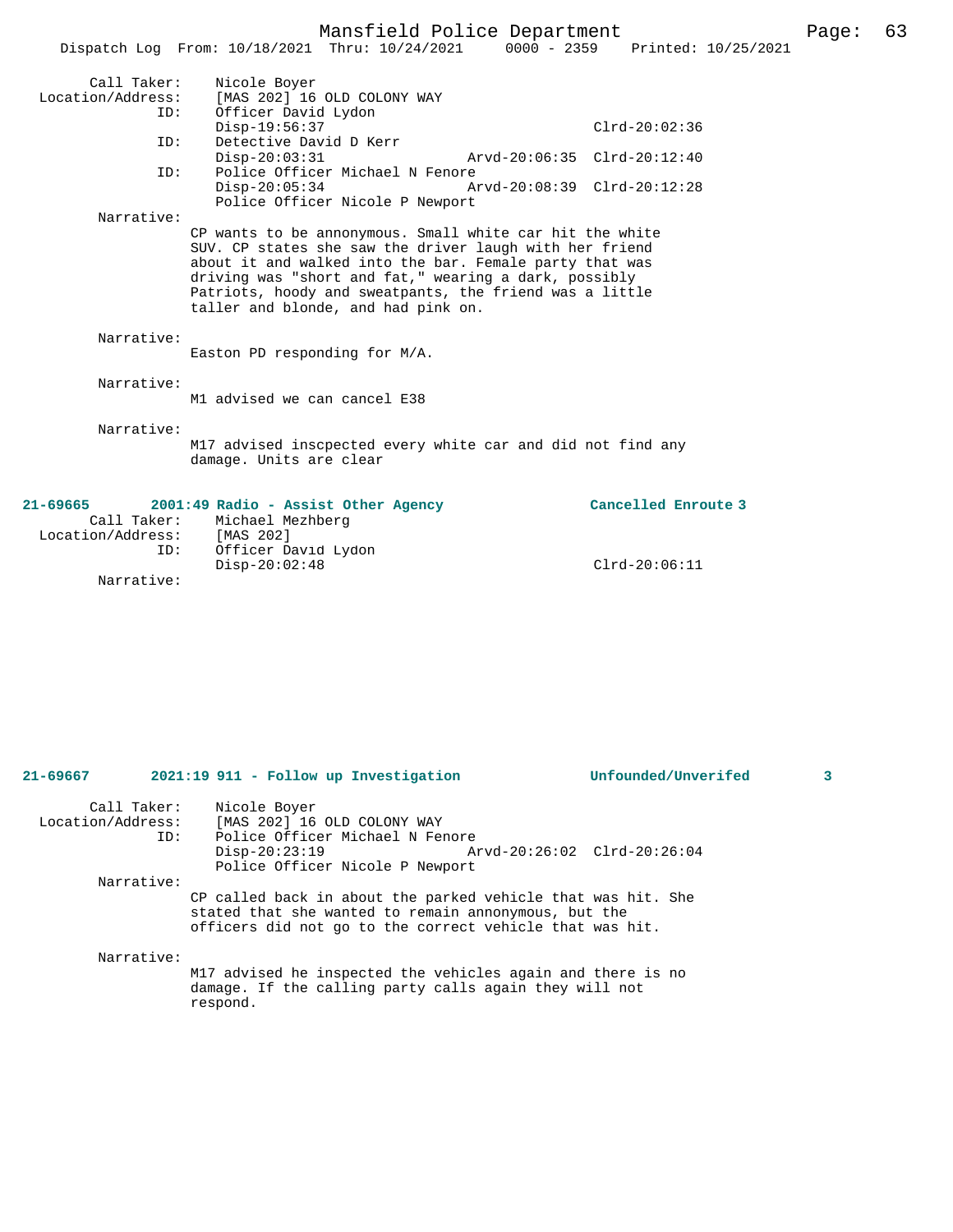## **For Date: 10/25/2021 - Monday**

| Call Number       | Time        | Call Reason                                                                | Action                       | Priority |  |
|-------------------|-------------|----------------------------------------------------------------------------|------------------------------|----------|--|
| 21-69707          |             |                                                                            | Building Checked / Secured 3 |          |  |
|                   |             | 0107:12 Initiated - Building - Property Check                              |                              |          |  |
|                   | Call Taker: | Aaron Figueroa                                                             |                              |          |  |
| Location/Address: |             | [MAS 907E] 390 WEST ST                                                     |                              |          |  |
|                   | ID:         | Police Officer Christopher D Sorge                                         |                              |          |  |
|                   | Narrative:  |                                                                            | Arvd-01:07:00 Clrd-01:13:06  |          |  |
|                   |             | Checking the area.                                                         |                              |          |  |
|                   |             |                                                                            |                              |          |  |
| $21 - 69711$      |             | 0113:11 Initiated - Building - Property Check Building Checked / Secured 3 |                              |          |  |
|                   |             |                                                                            |                              |          |  |
|                   | Call Taker: | Aaron Figueroa                                                             |                              |          |  |
| Location/Address: |             | $[MAS 834] 261 CHAUNCY ST\nPolina Offi-1 7$                                |                              |          |  |
|                   | ID:         | Police Officer Christopher D Sorge                                         | Arvd-01:13:00 Clrd-01:25:57  |          |  |
|                   | Narrative:  |                                                                            |                              |          |  |
|                   |             | Checking the area.                                                         |                              |          |  |
|                   |             |                                                                            |                              |          |  |
| $21 - 69713$      |             | 0114:22 Initiated - Building - Property Check Building Checked / Secured 3 |                              |          |  |
|                   |             |                                                                            |                              |          |  |
|                   |             | Call Taker: Aaron Figueroa                                                 |                              |          |  |
|                   | ID:         | Location/Address: [MAS 281A] 1 CROCKER ST<br>Police Officer Bryan Hurley   |                              |          |  |
|                   |             |                                                                            | Arvd-01:14:00 Clrd-01:21:10  |          |  |
|                   | Narrative:  |                                                                            |                              |          |  |
|                   |             | Checking the area.                                                         |                              |          |  |
|                   |             |                                                                            |                              |          |  |
| 21-69715          |             | 0118:55 Initiated - Building - Property Check Building Checked / Secured 3 |                              |          |  |
|                   |             | Call Taker: Aaron Figueroa                                                 |                              |          |  |
|                   |             | Location/Address: [MAS] COPELAND DR.                                       |                              |          |  |
|                   | ID:         | Police Officer Meghan Birnie                                               |                              |          |  |
|                   | Narrative:  |                                                                            | Arvd-01:18:00 Clrd-01:25:07  |          |  |
|                   |             | Checking the area.                                                         |                              |          |  |
|                   |             |                                                                            |                              |          |  |
| 21-69717          |             | 0121:13 Initiated - Building - Property Check                              | Building Checked / Secured 3 |          |  |
|                   |             |                                                                            |                              |          |  |
|                   | Call Taker: | Aaron Figueroa                                                             |                              |          |  |
| Location/Address: |             | [MAS 417] 9 FRANCIS AVE                                                    |                              |          |  |
|                   | ID:         | Police Officer Bryan Hurley                                                | Arvd-01:21:00 Clrd-01:31:30  |          |  |
|                   | Narrative:  |                                                                            |                              |          |  |
|                   |             | Checking the area.                                                         |                              |          |  |
|                   |             |                                                                            |                              |          |  |
| 21-69723          |             | 0131:42 Initiated - Building - Property Check                              | Building Checked / Secured 3 |          |  |
|                   | Call Taker: | Aaron Fiqueroa                                                             |                              |          |  |
|                   | Location:   | [MAS] AREA HOTELS                                                          |                              |          |  |
|                   | ID:         | Police Officer Christopher D Sorge                                         |                              |          |  |

 Arvd-01:31:00 Clrd-02:18:41 Narrative:

Checking the area.

## **21-69727 0138:59 Initiated - Disabled Motor Vehicle Spoken To 3**  Call Taker: Aaron Figueroa Location/Address: [MAS] FRANCIS AVE ID: Police Officer Bryan Hurley Arvd-01:38:00 Clrd-01:50:57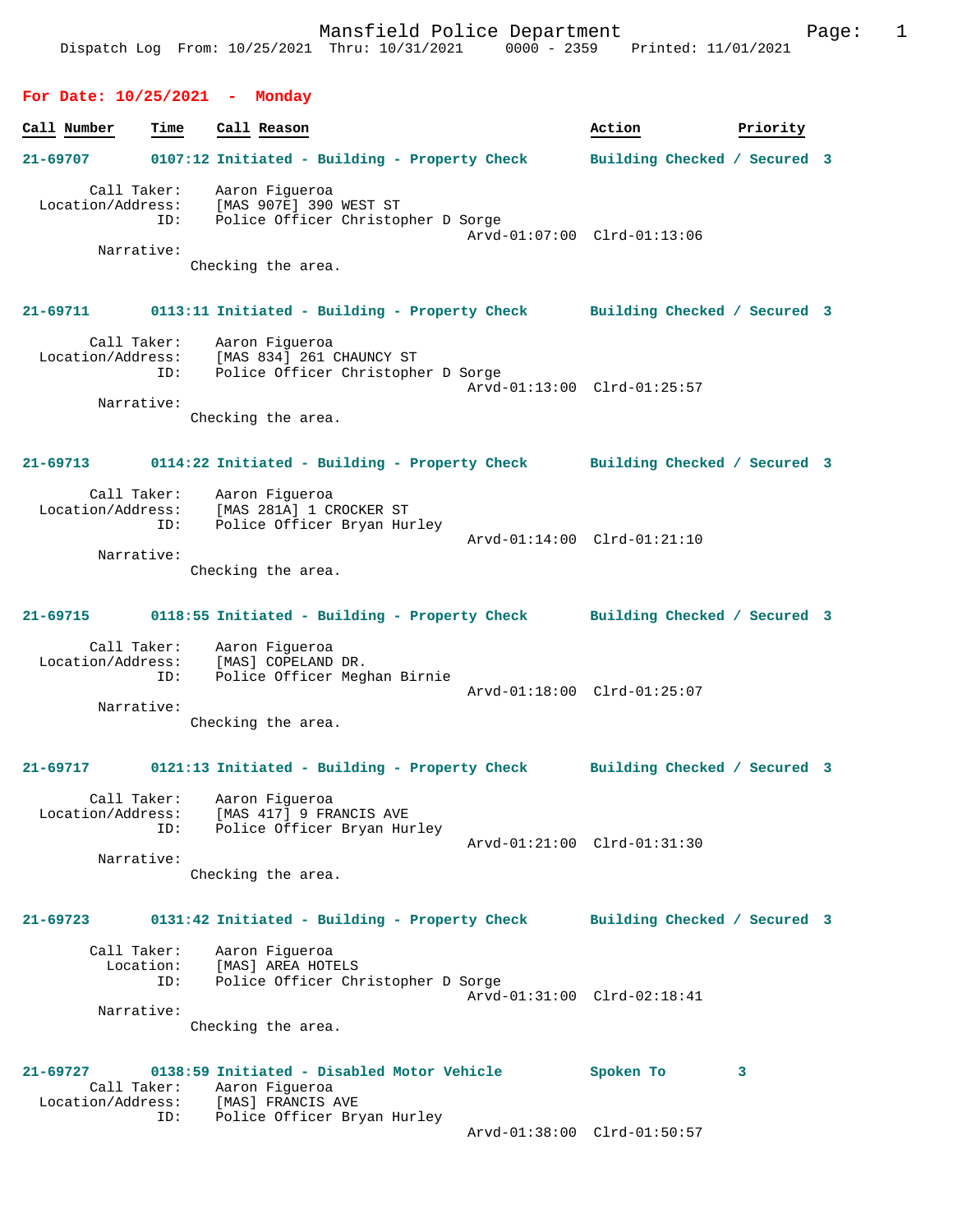Mansfield Police Department Page: 2 Dispatch Log From: 10/25/2021 Thru: 10/31/2021 0000 - 2359 Printed: 11/01/2021 ID: Police Officer Meghan Birnie Disp-01:42:31 Arvd-01:42:37 Clrd-01:47:47<br>Vehicle: BLU 2017 ROGUE Reg: PC RI OK801 VIN: 5N1AT2MV3HC746347 BLU 2017 ROGUE Reg: PC RI OK801 VIN: 5N1AT2MV3HC746347 Narrative: Reported DMV in the area. Narrative: M2 advsied he advised the owner of the reg status and the owner will handle it online **21-69729 0154:05 Initiated - Building - Property Check Building Checked / Secured 3** Call Taker: Aaron Figueroa Location/Address: [MAS] NORTH MAIN ST ID: Police Officer Meghan Birnie Arvd-01:54:00 Clrd-02:02:59 Narrative: Checking the area. **21-69731 0202:35 Initiated - Building - Property Check Building Checked / Secured 3** Call Taker: Aaron Figueroa Location/Address: [MAS] MAYFLOWER DR ID: Police Officer Bryan Hurley Arvd-02:02:00 Clrd-02:10:36 Narrative: Checking the area. **21-69733 0210:43 Initiated - Building - Property Check Services Rendered 3**  Call Taker: Aaron Figueroa Location/Address: [MAS] MYSTIC LN ID: Police Officer Bryan Hurley Arvd-02:10:00 Clrd-02:21:21 Narrative: Checking the area. **21-69741 0308:38 Initiated - Building - Property Check Services Rendered 3**  Call Taker: Aaron Figueroa Location/Address: [MAS 2] 60 FORBES BLVD ID: Police Officer Christopher D Sorge Arvd-03:08:00 Clrd-03:31:01 ID: Police Officer Meghan Birnie Disp-03:18:38 Arvd-03:20:07 Clrd-03:30:55 ID: Sergeant David Schepis<br>Disp-03:19:03 Disp-03:19:03 Arvd-03:19:06 Clrd-03:30:53 Vehicle: GRY 2007 NISS MAXIMA Reg: PC MA 1TPJ43 VIN: 1N4BA41E27C855272 Narrative: Checking the area. Narrative: M10 off with a vehicle in the parking lot. Narrative: M10 advised the female is with the male for the night **21-69742 0309:29 Initiated - Building - Property Check Building Checked / Secured 3** Call Taker: Aaron Figueroa Location/Address: [MAS 987A] 125 HIGH ST Apt. #1-4 ID: Police Officer Meghan Birnie Arvd-03:09:00 Clrd-03:18:03 Narrative: Checking the area.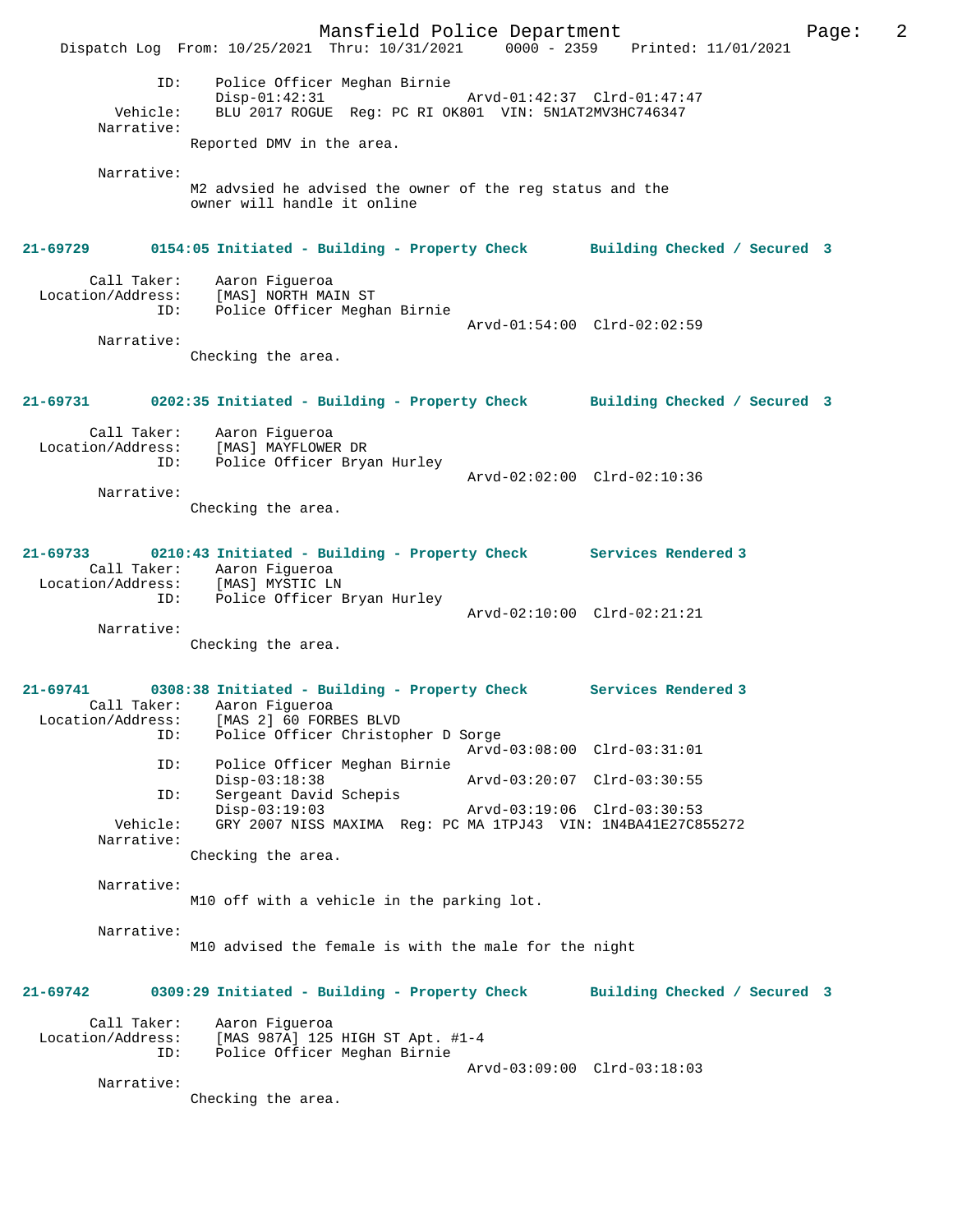Dispatch Log From: 10/25/2021 Thru: 10/31/2021 0000 - 2359 Printed: 11/01/2021 **21-69743 0311:55 Initiated - Building - Property Check Services Rendered 3**  Call Taker: Aaron Figueroa Location/Address: [MAS] WARE ST ID: Police Officer Bryan Hurley Arvd-03:11:00 Clrd-03:23:18 Narrative: Checking the area. **21-69744 0331:34 Initiated - Building - Property Check Building Checked / Secured 3** Call Taker: Aaron Figueroa Location/Address: [MAS 4] 31 HAMPSHIRE ST ID: Police Officer Christopher D Sorge Arvd-03:31:00 Clrd-03:34:33 Narrative: Checking the area. **21-69747 0550:36 911 - 911 Hang-ups & Verifications Confirmed misdial/Accdntl Call 2**  Call Taker: Nicole Boyer Location/Address: [MAS] 430 WEST ST ID: Police Officer Christopher D Sorge Disp-05:52:42 Arvd-06:00:48 Clrd-06:03:55 Narrative: Checking on a 911 hang up. Contact made?: Yes Cellphone? (y/n): Yes Uncertainty radius: Confirmed with caller Said he was half asleep and this was an accident. **21-69762 0728 Initiated - Speed Trailer/Signs Deployed Services Rendered 3**  Call Taker: Animal Control Steven Simonds Location/Address: [MAS] MILL ST ID: Animal Control Steven Simonds Arvd-07:29:23 Clrd-07:40:22 Narrative: changing batteries on speed signs **21-69765 0740 Initiated - Speed Trailer/Signs Deployed Services Rendered 3**  Call Taker: Animal Control Steven Simonds Location/Address: [MAS] FRANKLIN ST ID: Animal Control Steven Simonds Arvd-07:41:13 Clrd-07:56:32 Narrative: changing batteries on speed signs **21-69767 0757 Initiated - Parking Violations Services Rendered 3**  Call Taker: Animal Control Steven Simonds Location/Address: [MAS] 389 NORTH MAIN ST @ 10 PRATT ST ID: Animal Control Steven Simonds Arvd-07:58:30 Clrd-08:25:34 Narrative: checking area for parking violations **21-69783 0928:02 911 - 911 Hang-ups & Verifications Confirmed misdial/Accdntl Call 2**  Call Taker: Ryan O'Rourke Location/Address: [MAS H4400] 220 MILL ST ID: Police Officer David J Pepicelli Disp-09:29:54 Arvd-09:35:53 Clrd-09:37:57 Narrative: Checking on a 911 hang up. Contact made?: Y Cellphone? (y/n): Y

Mansfield Police Department Form Page: 3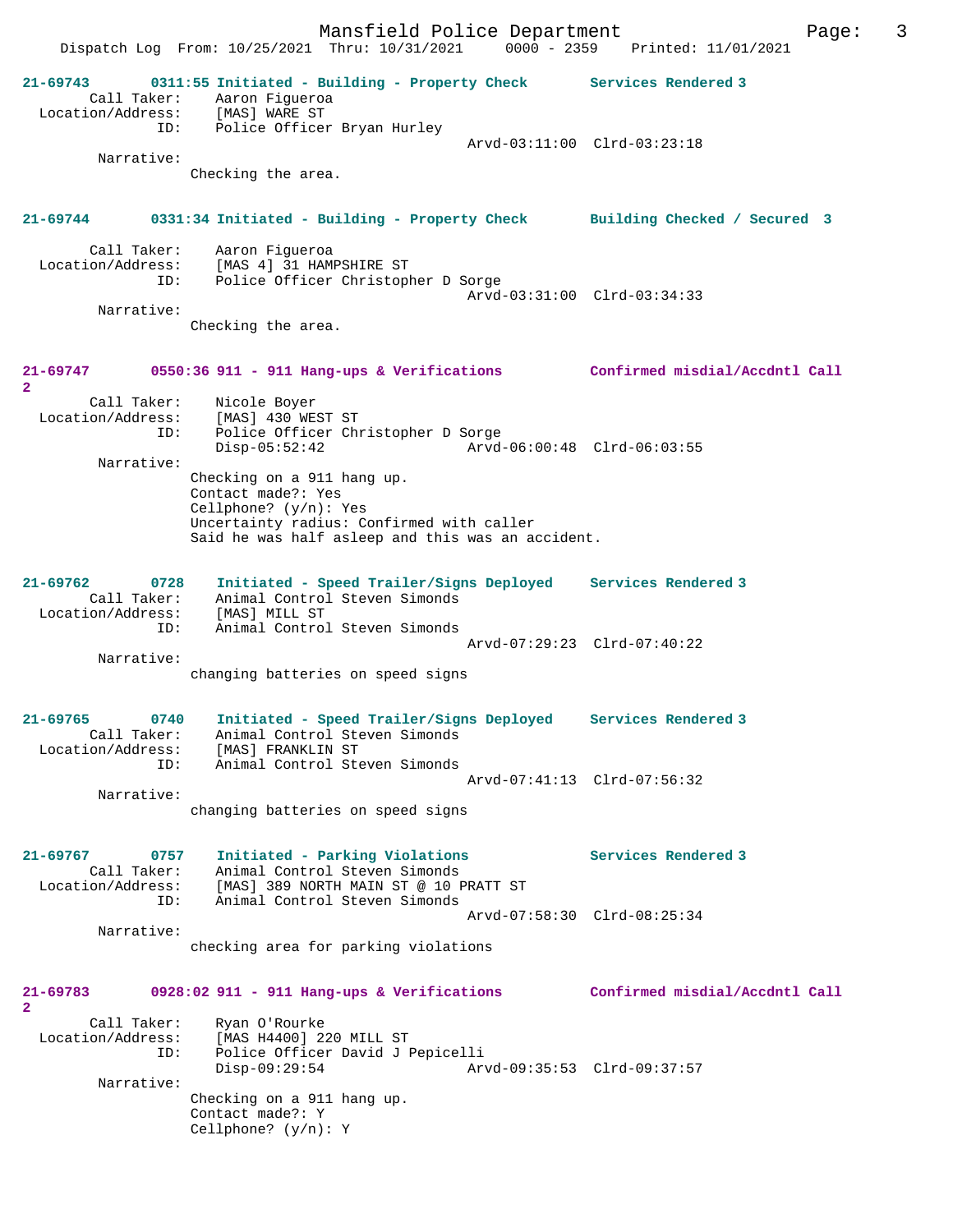Mansfield Police Department Page: 4 Dispatch Log From: 10/25/2021 Thru: 10/31/2021 0000 - 2359 Printed: 11/01/2021 Uncertainty radius: Spoke to caller, will make himself known. **21-69786 0949:41 Walk-In - Assist Citizen - P S A Services Rendered 3**  Call Taker: Support Staff Matthew Todesco Location/Address: [MAS] CABOT BLVD ID: Police Officer David W Kinahan<br>Disp-09:50:14 A Disp-09:50:14 Arvd-09:50:19 Clrd-10:41:23 Narrative: Ofc Kinahan is meeting with a contractor working in the area. **21-69791 1009 Initiated - Parking Violations Services Rendered 3**  Call Taker: Animal Control Steven Simonds Location/Address: [MAS] 43 NORTH MAIN ST @ 13 PARK ST ID: Animal Control Steven Simonds Arvd-10:09:47 Clrd-10:46:16 Narrative: checking area for parking violations **21-69799 1113:41 Walk-In - Vandalism Incident Report 3**  Call Taker: Support Staff Matthew Todesco Location/Address: [MAS H2945] 160 EAST ST ID: Sergeant Robert S Pierce Disp-11:15:16 Arvd-11:15:20 Clrd-11:20:23 Narrative: RP into the station to report vandalism to her home. Sgt Pierce into speak with the RP. Refer To Incident: 21MAS-1168-OF **21-69800 1115:22 Initiated - Building - Property Check Building Checked / Secured 3** Call Taker: Josesph Shebertes Location/Address: [MAS H5858] 10 MYSTIC LN<br>ID: Police Officer David J Pe Police Officer David J Pepicelli Arvd-11:15:00 Clrd-11:17:27 Narrative: Checking the area. **21-69803 1117:33 Initiated - Building - Property Check Building Checked / Secured 3** Call Taker: Josesph Shebertes Location/Address: [MAS] MAYFLOWER DR ID: Police Officer David J Pepicelli Arvd-11:17:00 Clrd-11:21:08 Narrative: Checking the area. **21-69804 1125:56 Phone - Disabled Motor Vehicle Services Rendered 3**  Call Taker: <br>
MICHOLAS GOYETTE<br>
Location/Address: [MAS] 31 SUFFOLK [MAS] 31 SUFFOLK RD ID: Police Officer Beau J Palanza Disp-11:29:05 Arvd-11:32:01 Clrd-14:00:51 Vehicle: WHI 2020 INTL MV607 Reg: CO MA W13873 VIN: 1HTEUMMLXLH116000 Narrative: caller reports a truck stuck on live tracks, directly accross from the parking lot. Tracks are alongside the woodline Narrative: Caller disconnected, cant callback tranfer call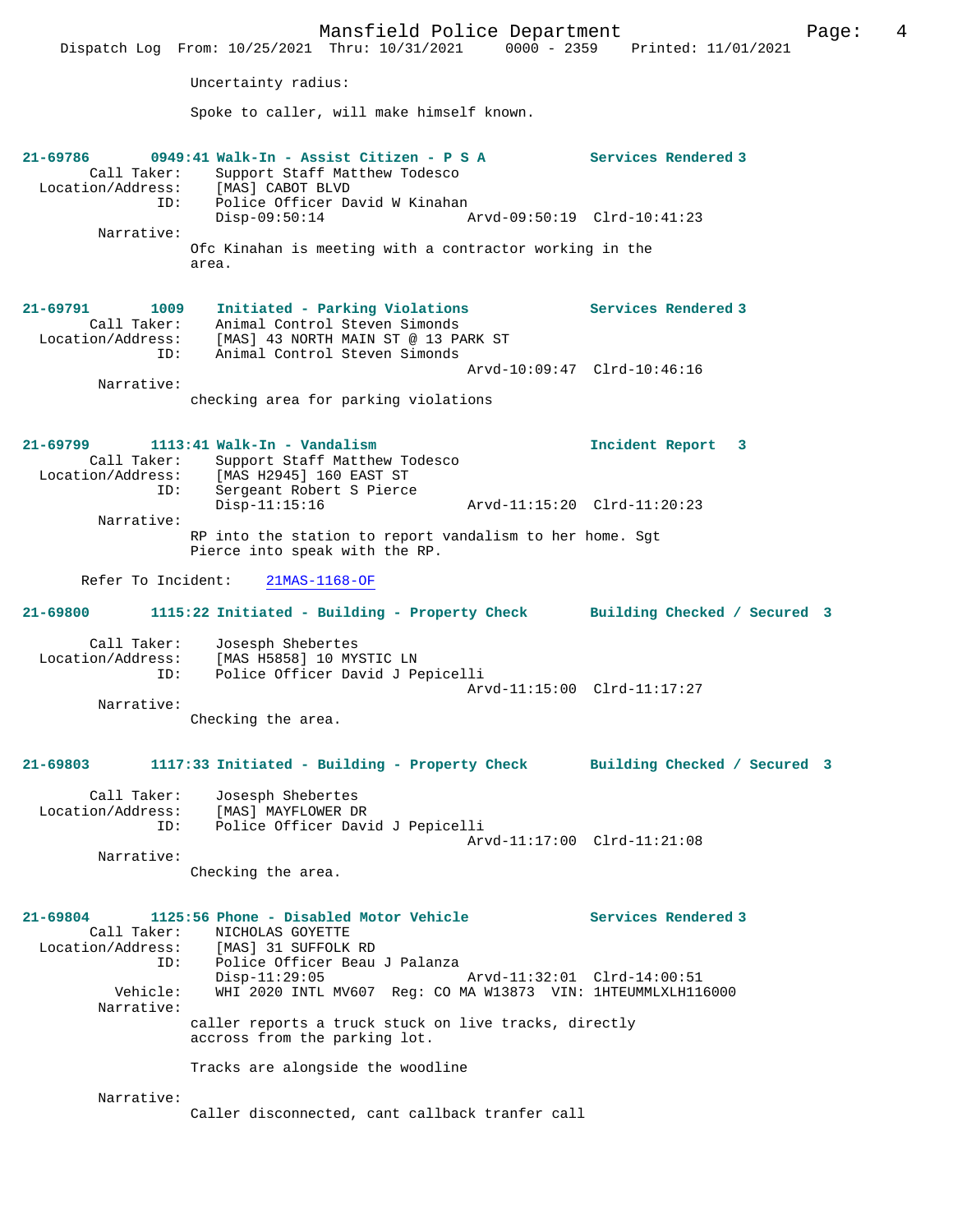|                                                       | Dispatch Log From: 10/25/2021 Thru: 10/31/2021                                                                                                                       | Mansfield Police Department |                             | 0000 - 2359 Printed: 11/01/2021 | 5<br>Page: |
|-------------------------------------------------------|----------------------------------------------------------------------------------------------------------------------------------------------------------------------|-----------------------------|-----------------------------|---------------------------------|------------|
| Narrative:                                            | Box truck stuck. CSX line. Tow is on the way.                                                                                                                        |                             |                             |                                 |            |
| Narrative:                                            | Mass Costal does not believe it is their track, states there<br>should be a blue sign with # to call                                                                 |                             |                             |                                 |            |
| Narrative:                                            | M8 reports tow should be on scene within an hour.                                                                                                                    |                             |                             |                                 |            |
| Narrative:                                            | M8 unable to find a number to call for the tracks, will be<br>standing by until tow arrives.                                                                         |                             |                             |                                 |            |
| Narrative:                                            | M8 requesting to contact Chris's towing due to the tow not<br>being able to arrive for another hour.                                                                 |                             |                             |                                 |            |
| Narrative:                                            | Chris's en route.                                                                                                                                                    |                             |                             |                                 |            |
| Narrative:                                            | Chris's on scene.                                                                                                                                                    |                             |                             |                                 |            |
| Narrative:                                            | M8 will be clr, vehicle was removed with no damage to the<br>truck or tracks. M7 will be following up.                                                               |                             |                             |                                 |            |
| 21-69806<br>$\overline{2}$                            | 1147:44 Phone - 911 Hang-ups & Verifications                                                                                                                         |                             |                             | Confirmed misdial/Accdntl Call  |            |
| Call Taker:<br>Location/Address:<br>ID:<br>Narrative: | NICHOLAS GOYETTE<br>[MAS H6368] 13 WALDOR DR<br>Police Officer David J Pepicelli<br>$Disp-11:49:24$                                                                  |                             | Arvd-11:52:52 Clrd-11:54:21 |                                 |            |
|                                                       | Checking on a 911 accidental, child playing with phone.<br>Caller advised to make self known should officer arrive<br>Contact made?: yes<br>Cellphone? $(y/n)$ : yes |                             |                             |                                 |            |
| $21 - 69807$<br>1153<br>Call Taker:<br>ID:            | Initiated - Parking Violations<br>Animal Control Steven Simonds<br>Location/Address: [MAS] 242 NORTH MAIN ST @ 16 OLD COLONY WAY<br>Animal Control Steven Simonds    |                             |                             | Services Rendered 3             |            |
| Narrative:                                            | checking area for parking violations                                                                                                                                 |                             | Arvd-11:53:34 Clrd-12:07:58 |                                 |            |
| 21-69829                                              | 1402:23 Initiated - Motor Vehicle Stop                                                                                                                               |                             |                             | Citation / Warning Issued       | 3          |
| Call Taker:<br>Location/Address:<br>ID:               | Josesph Shebertes<br>[MAS] SCHOOL ST<br>Sergeant Robert S Pierce                                                                                                     |                             |                             |                                 |            |
| Vehicle:<br>Narrative:                                | WHI 2013 ST COOPER Reg: PC MA 6CM397 VIN: WMWZC5C52DWP34013<br><b>MVST</b>                                                                                           |                             | Arvd-14:02:00 Clrd-14:09:34 |                                 |            |
| Narrative:                                            | citation issued to the RO for unregistered vehicle. it will<br>be a DMV in the TGI Fridays parking lot.                                                              |                             |                             |                                 |            |
| $21 - 69830$                                          | 1403:32 Initiated - Building - Property Check                                                                                                                        |                             |                             | Building Checked / Secured 3    |            |
| Call Taker:                                           | Josesph Shebertes                                                                                                                                                    |                             |                             |                                 |            |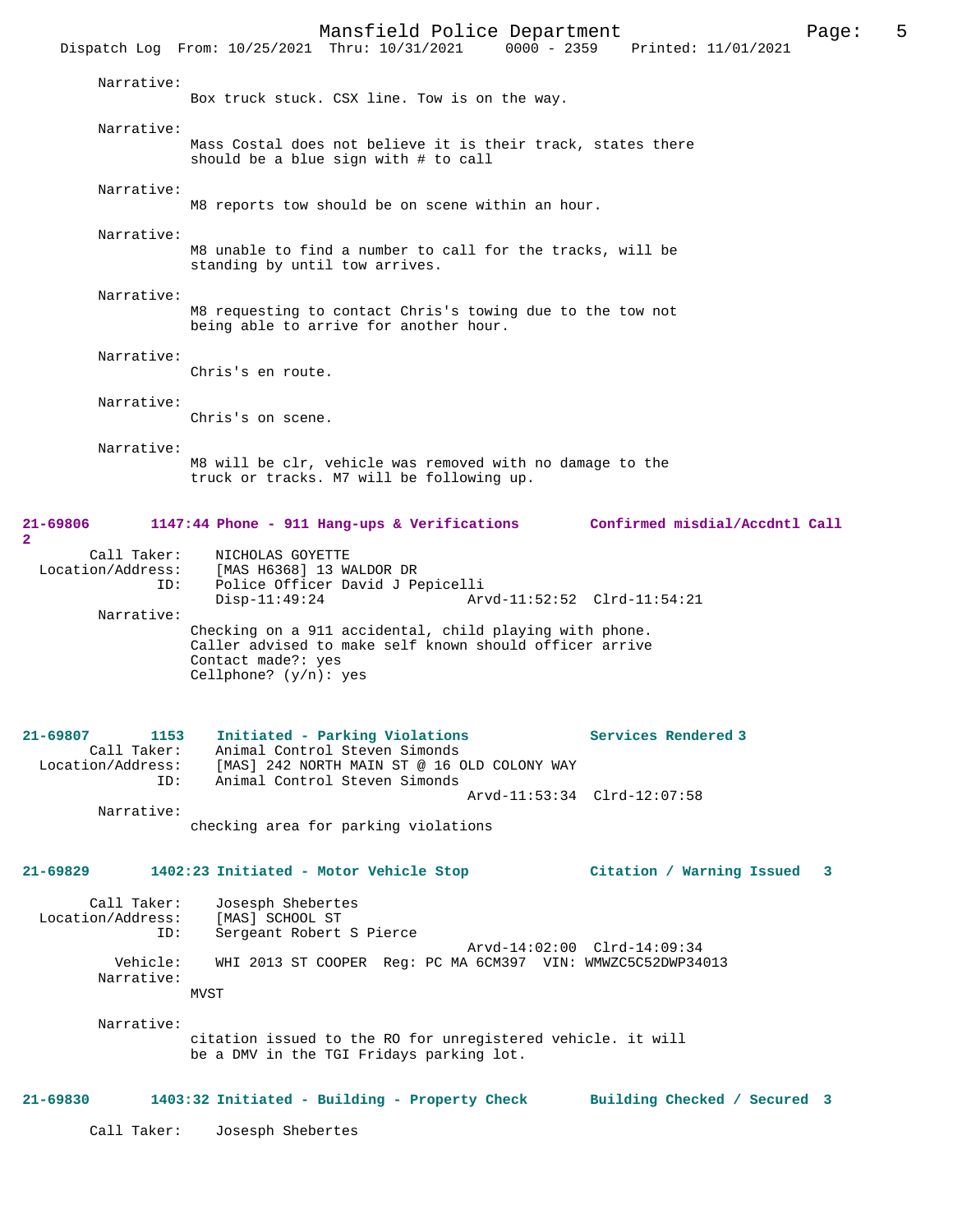Mansfield Police Department Page: 6 Dispatch Log From: 10/25/2021 Thru: 10/31/2021 0000 - 2359 Printed: 11/01/2021 Location/Address: [MAS 281A] 1 CROCKER ST ID: Detective Patrick J Pennie Arvd-14:03:00 Clrd-14:12:30 Narrative: Checking the area. **21-69844 1454:28 Phone - Missing Person Returned to Home / Family 1** Call Taker: Emily Archer Location/Address: [MAS] 31 KING ARTHUR WAY ID: Detective Kenneth E Wright Disp-14:57:11 Clrd-15:01:04 Detective Derek M McCune ID: Detective Derek M McCune<br>Disp-14:57:16 Clrd-15:01:04 Narrative: Caller reporting his 5 year old son didnt get dropped off today. Blue sweater, yellow wind breaker, blonde hair. Narrative: Older son got off the bus and the younger son did not get off the bus. The 5 year old was dropped off somewhere else per his wife that recieved a call from the school. Narrative: MSR1 reports child was located and reunited with the mother **21-69850 1524:10 Phone - Motor Veh Acc - Hit & Run Services Rendered 1**  Call Taker: NICHOLAS GOYETTE<br>Location/Address: [MAS H1385] 165 S [MAS H1385] 165 STEARNS AVE ID: Police Officer David J Pepicelli Disp-15:28:03 Arvd-15:33:11 Clrd-15:50:43<br>Vehicle: WHI 2014 ROGUE Reg: RI 1BH115 VIN: 5N1AT2MV2EC765080 WHI 2014 ROGUE Reg: RI 1BH115 VIN: 5N1AT2MV2EC765080 Narrative: Caller reports their mailbox was damaged by a vehicle. A neighbor witnessed this and left a note for them with the vehicles license plate, requesting an officer for a report. Narrative: M11 found the involved vehicle at the Judge Rotenburg Center, will be making contact. Narrative: RO of the vehicle was not on scene, Ofc Pepicelli left his card with one of the workers reporting he needs to speak to the RO. There appeared to be no damage on the vehicle. **21-69854 1537:43 Phone - Well Being Check Spoken To 3**  Call Taker: NICHOLAS GOYETTE Location/Address:<br>ID: [MAS H5885]<br>Police Officer Beau J Palanza<br>Disp-15:41:35 Disp-15:41:35 Arvd-15:49:54 Clrd-15:58:36 Detective Patrick J Pennie Disp-15:41:40 Arvd-15:49:54 Clrd-15:58:36<br>!Vehicle: GRY 2001 TOYT AVLNXL Reg: PC MA 1JKW42 VIN: 4T1BF28B11U1 GRY 2001 TOYT AVLNXL Reg: PC MA 1JKW42 VIN: 4T1BF28B11U158300 Narrative:

Narrative:

**21-69863 1643:21 911 - 911 Hang-ups & Verifications Confirmed misdial/Accdntl Call**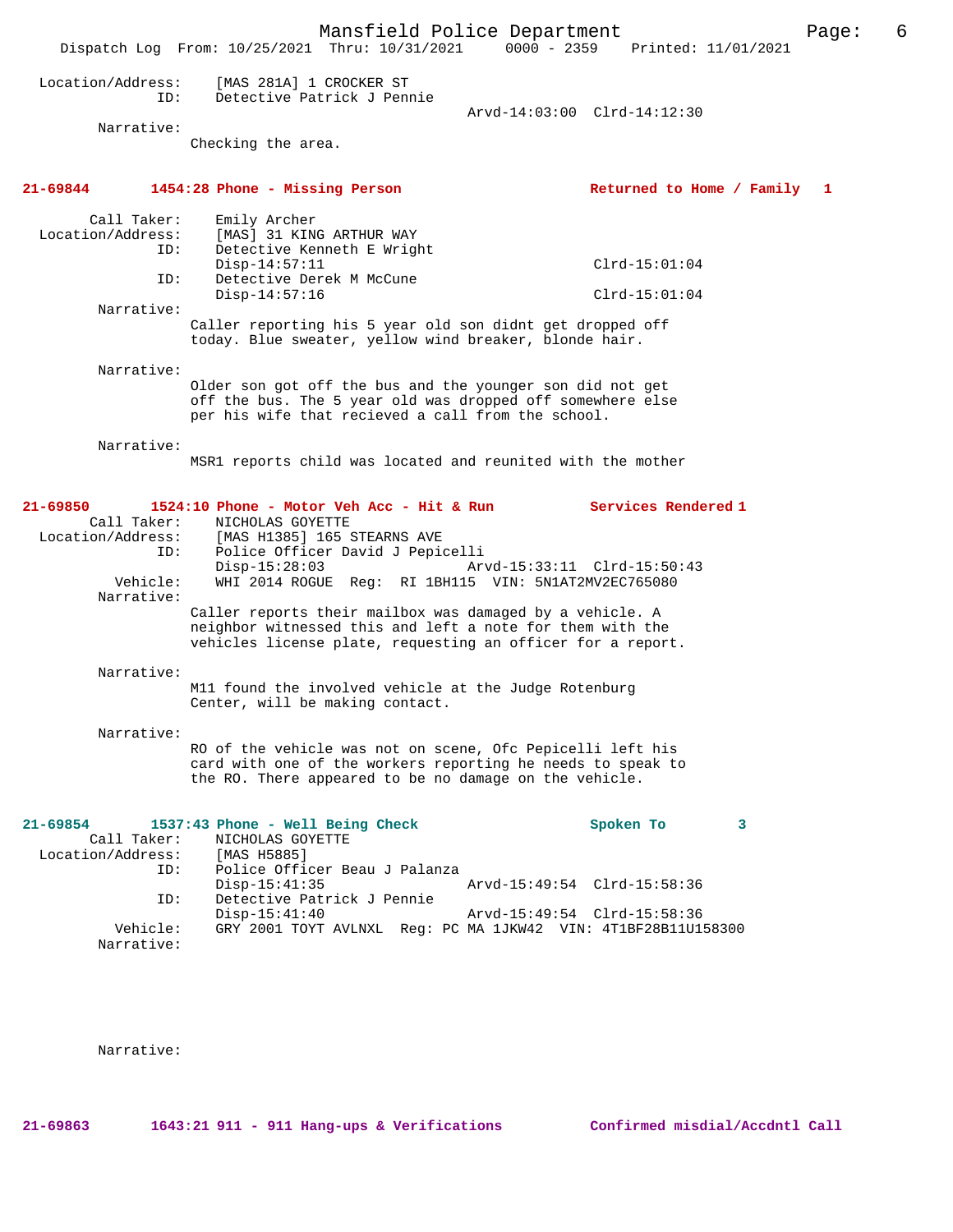|                                                                   | Dispatch Log From: 10/25/2021 Thru: 10/31/2021<br>$0000 - 2359$                                                                                                                                           | Printed: 11/01/2021                                |
|-------------------------------------------------------------------|-----------------------------------------------------------------------------------------------------------------------------------------------------------------------------------------------------------|----------------------------------------------------|
|                                                                   |                                                                                                                                                                                                           |                                                    |
| $\overline{a}$<br>Call Taker:<br>Location/Address:<br>ID:         | Ryan O'Rourke<br>[MAS H1536] 11 SOUTH ST<br>Police Officer William C Trudell<br>$Disp-16:45:13$                                                                                                           | Arvd-17:04:35 Clrd-17:06:53                        |
| Narrative:                                                        | Checking on a 911 hang up.<br>Contact made?: Y<br>Cellphone? $(y/n): N$<br>Uncertainty radius:                                                                                                            |                                                    |
|                                                                   | Caller stated they were trying to dial 711 then<br>disconnected.                                                                                                                                          |                                                    |
| 21-69871<br>Call Taker:<br>Location/Address:<br>ID:<br>Narrative: | 1714:11 Phone - 911 Hang-ups & Verifications<br>NICHOLAS GOYETTE<br>[MAS 927] 50 PLYMOUTH ST<br>Police Officer William C Trudell<br>$Disp-17:20:28$                                                       | Services Rendered 2<br>Arvd-17:24:04 Clrd-17:24:50 |
|                                                                   | Checking on a 911 hang up. Sounded like a soccer<br>coach/parent yelling for his players to hustle.                                                                                                       |                                                    |
|                                                                   | Mapping by border of larger field and smaller fields                                                                                                                                                      |                                                    |
|                                                                   | Contact made?: no                                                                                                                                                                                         |                                                    |
|                                                                   | Cellphone? $(y/n):$ yes - 8 meters                                                                                                                                                                        |                                                    |
| Narrative:                                                        | drove through, soccer practice is active, no signs of<br>distress and no one flagging M8 down. will be clear.                                                                                             |                                                    |
| $21 - 69873$<br>Call Taker:<br>Location/Address:<br>ID:           | 1715:33 Initiated - Follow up Investigation<br>Josesph Shebertes<br>[MAS 451B] 500 EAST ST<br>Police Officer David J Pepicelli                                                                            | Spoken To<br>3                                     |
| Narrative:                                                        |                                                                                                                                                                                                           | Arvd-17:15:00 Clrd-17:23:09                        |
|                                                                   | Conducting a follow up in the area to a previously reported<br>incident. Call 21-69850                                                                                                                    |                                                    |
| Narrative:                                                        |                                                                                                                                                                                                           |                                                    |
|                                                                   | spoke to the RO of the vehicle. Observed no damage to either<br>side mirrors on the vehicle. Rp was advised of Ofc.<br>Pepicelli's findings and declined any further police<br>intervention at this time. |                                                    |
| $21 - 69878$<br>Call Taker:<br>ID:                                | 1749:57 Phone - Assist Fire Department<br>Josesph Shebertes<br>Location/Address: [MAS H1462] 221 TREMONT ST<br>Police Officer William C Trudell<br>$Disp-17:51:03$                                        | Services Rendered 2<br>Arvd-17:58:39 Clrd-18:03:42 |
| Narrative:                                                        | Assisting the FD with a fire related incident. Nature: odor                                                                                                                                               |                                                    |
|                                                                   | of gas from the furnace                                                                                                                                                                                   |                                                    |
| 21-69882                                                          | 1809:46 Initiated - Building - Property Check                                                                                                                                                             | Building Checked / Secured 3                       |
| Call Taker:<br>ID:                                                | Josesph Shebertes<br>Location/Address: [MAS H5858] 10 MYSTIC LN<br>Police Officer David J Pepicelli                                                                                                       | Arvd-18:09:00 Clrd-18:10:02                        |
| Narrative:                                                        |                                                                                                                                                                                                           |                                                    |
|                                                                   | Checking the area.                                                                                                                                                                                        |                                                    |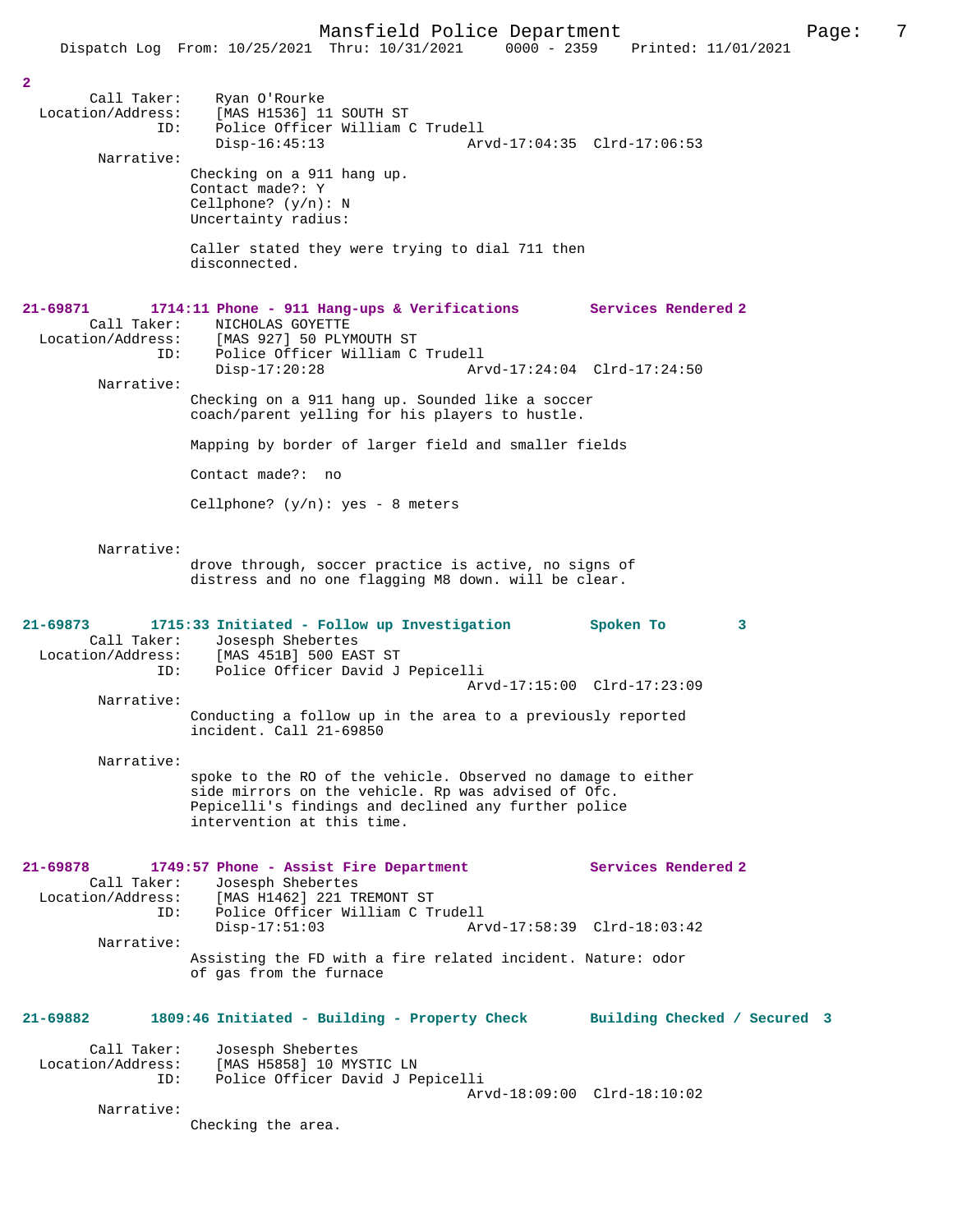**21-69883 1812:05 Initiated - Building - Property Check Building Checked / Secured 3** Call Taker: Josesph Shebertes Location/Address: [MAS] MAYFLOWER DR Police Officer David J Pepicelli Arvd-18:12:00 Clrd-18:15:51 Narrative: Checking the area. **21-69894 1907:20 Phone - 911 Hang-ups & Verifications Unfounded/Unverifed 2** Call Taker: Emily Archer<br>Location/Address: [MAS 12] 250 [MAS 12] 250 EAST ST ID: Police Officer Danielle C Titus Disp-19:11:53 Arvd-19:15:12 Clrd-19:19:12 Narrative: Checking on a 911 hang up. Contact made?:Y Cell phone? (y/n):N The MECC recieved a 911 accidental, upon call back caller was at the MHS soccer field. She did not feel comfortable providing her name. Narrative: M12 reports soccer game with a lot of people. No one appears to be in distress or waving her down **21-69898 1935:12 Phone - 911 Hang-ups & Verifications Confirmed misdial/Accdntl Call 2**  Call Taker: William Mouyos<br>Location/Address: [MAS H3375] 62 ess: [MAS H3375] 62 PRATT ST<br>ID: Police Officer Jav J Sp Police Officer Jay J Sparrow<br>Disp-19:46:07 Disp-19:46:07 Arvd-19:50:05 Clrd-19:53:12 Narrative: Checking on a 911 hang up. Contact made?:no Cellphone? (y/n) yes Uncertainty radius: 95 % 21 m Narrative: contact made, states toddler was playing with phone and there is no emergency Narrative: M13 confirmed accidental **21-69902 1953:03 Phone - Suspicious Actv / Persn / Veh Gone on Arrival 2**  Call Taker: William Mouyos Location: [MAS] JIMMY PUB<br>TD: Police Officer Police Officer Jay J Sparrow<br>Disp-19:54:52 Disp-19:54:52 Arvd-19:57:38 Clrd-20:00:43<br>ID: Police Officer William C Trudell Police Officer William C Trudell Disp-19:55:03 Arvd-20:00:33 Clrd-20:00:37 Vehicle: SIL 2014 RAV Reg: PC RI LO640 VIN: JTMRFREV5ED084279 Narrative: male party unsteady on feet yelling to himself got into passenger seat of ri LO640 female driver Narrative: MV left area towards flynn Narrative: gray toyota suv with RI tags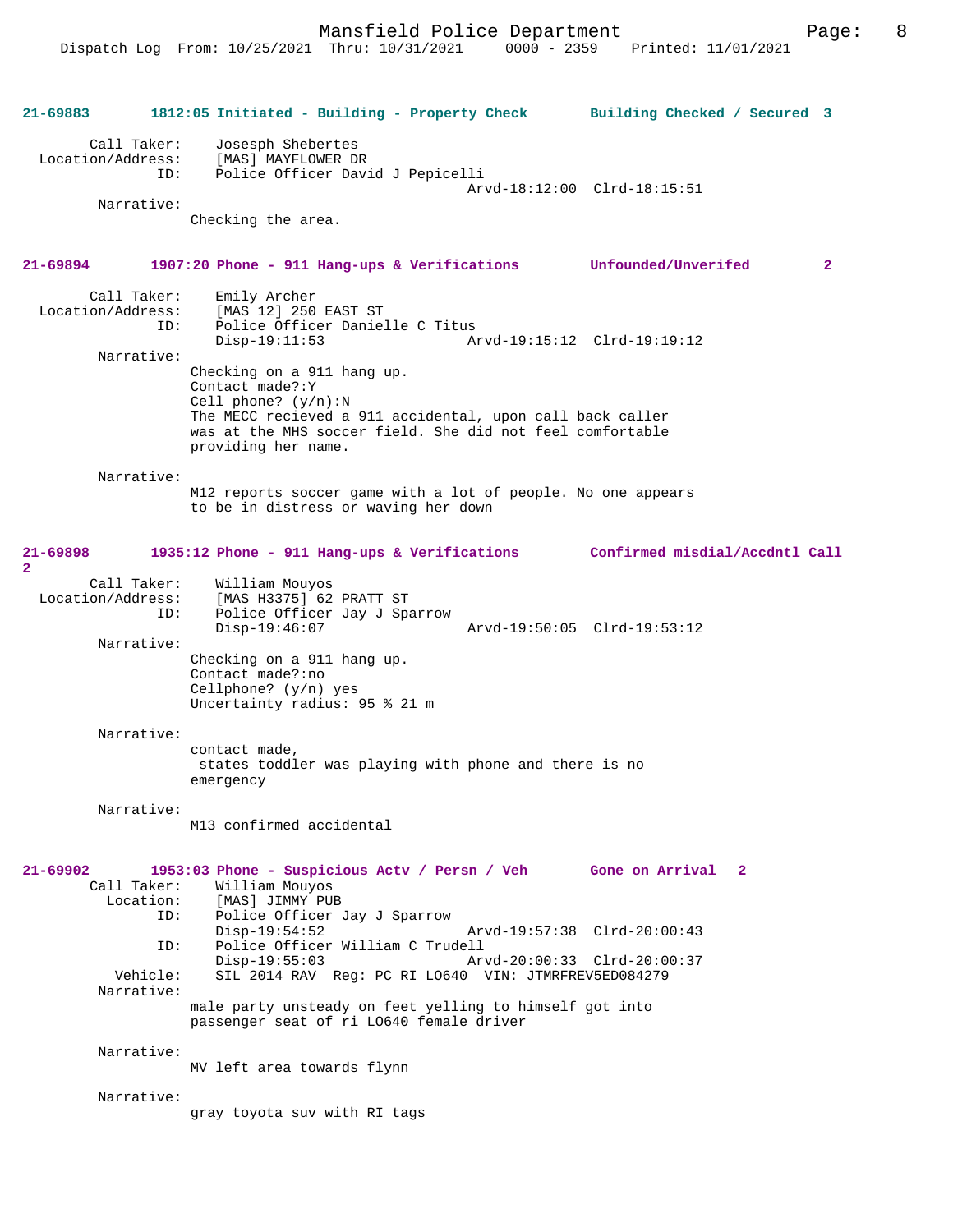Mansfield Police Department Fage: 9 Dispatch Log From: 10/25/2021 Thru: 10/31/2021 0000 - 2359 Printed: 11/01/2021 Narrative: M13 reports nothing showing, checking behind the pub Narrative: M13 reports area checks clear **21-69907 2025:58 Initiated - Building - Property Check Building Checked / Secured 3** Call Taker: Fournier Elin Location/Address: [MAS 281A] 1 CROCKER ST ID: Police Officer Danielle C Titus Arvd-20:25:00 Clrd-20:38:03 Narrative: Checking the area. **21-69908 2038:13 Initiated - Disabled Motor Vehicle Vehicle Towed 3**  Call Taker: Fournier Elin<br>Location/Address: [MAS 165] 91 C [MAS 165] 91 CHAUNCY ST ID: Police Officer Danielle C Titus Arvd-20:38:00 Clrd-21:15:40 Vehicle: WHI 2003 CHEV TK EXPRESS CUTAWAY G3500 Reg: CM CT 09CS38 VIN: 1GBHG31U431139004 Narrative: M12 reports she was flagged down to assist someone with a tow for a DMV Narrative: Central St enroute Narrative: M12 central st on scene **21-69910 2112:22 Initiated - Building - Property Check Building Checked / Secured 3** Call Taker: Fournier Elin Location/Address: [MAS 840] 280 SCHOOL ST ID: Police Officer Jay J Sparrow Arvd-21:12:00 Clrd-21:24:03 Narrative: Checking the area. **21-69911 2118:06 Initiated - Building - Property Check Building Checked / Secured 3** Call Taker: Fournier Elin Location/Address: [MAS 814] 50 WEST CHURCH ST ID: Police Officer Danielle C Titus Arvd-21:18:00 Clrd-21:22:16 Narrative: Checking the area. **21-69912 2124:09 Initiated - Building - Property Check Building Checked / Secured 3** Call Taker: Fournier Elin Location/Address: [MAS 1042] 321 SCHOOL ST ID: Police Officer Jay J Sparrow Arvd-21:24:00 Clrd-21:25:37 Narrative: Checking the area. **21-69915 2158:36 Initiated - Building - Property Check Building Checked / Secured 3** Call Taker: Fournier Elin<br>Location/Address: [MAS 1002] 250 ess: [MAS 1002] 250 EAST ST<br>ID: Police Officer David J Police Officer David J Pepicelli Arvd-21:58:00 Clrd-22:47:30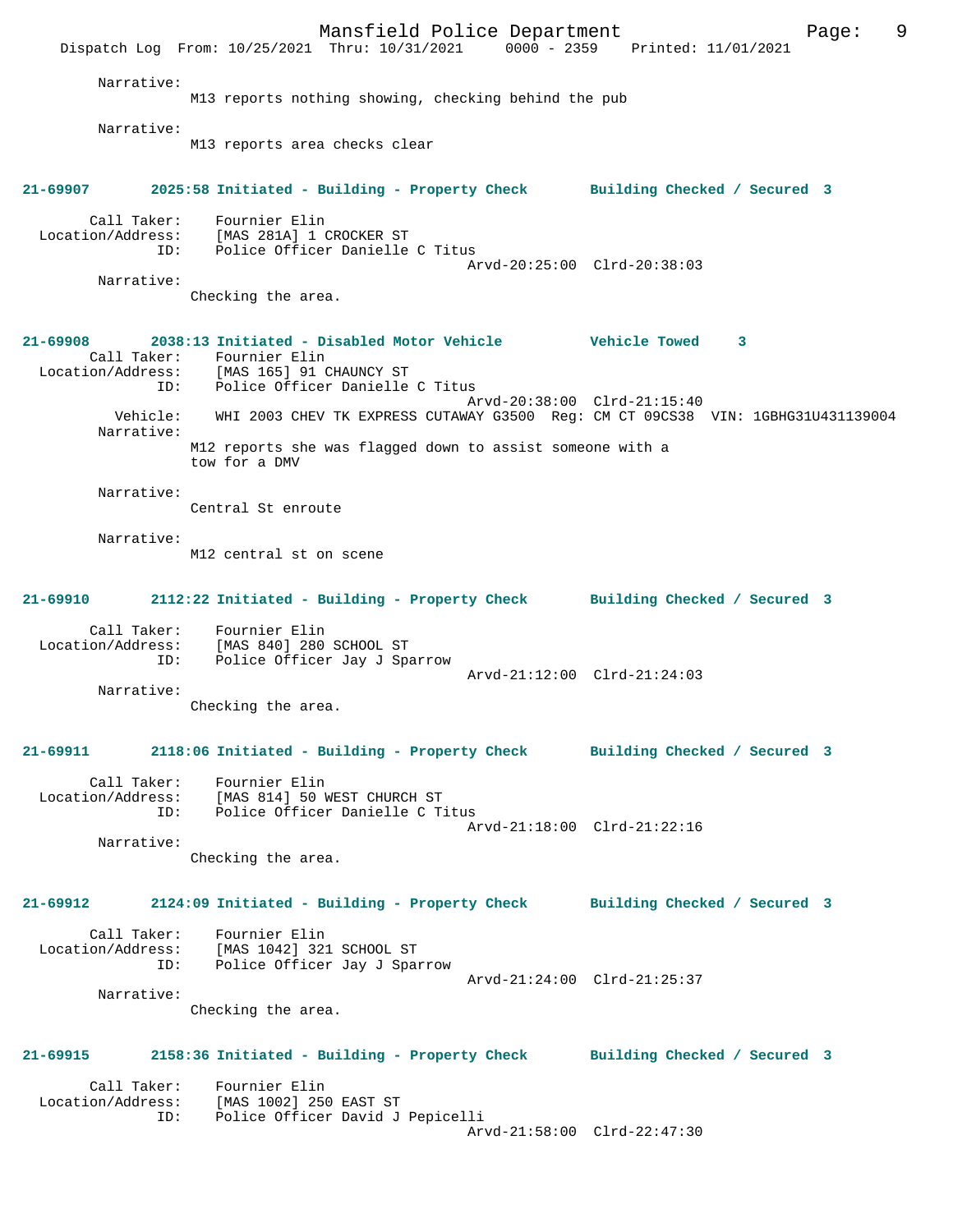Dispatch Log From: 10/25/2021 Thru: 10/31/2021 0000 - 2359 Printed: 11/01/2021 Narrative: Checking the area. **21-69916 2201:55 Initiated - Building - Property Check Building Checked / Secured 3** Call Taker: Fournier Elin Location/Address: [MAS 1015] 30 CHAUNCY ST ID: Police Officer Danielle C Titus Arvd-22:01:00 Clrd-22:04:50 Narrative: Checking the area. **21-69921 2244:27 Phone - 911 Hang-ups & Verifications Confirmed misdial/Accdntl Call 2**  Call Taker: William Mouyos<br>Location/Address: [MAS H2242] 11 [MAS H2242] 11 MORROW ST ID: Police Officer Danielle C Titus Disp-22:47:40 Arvd-22:53:13 Clrd-22:55:42 Narrative: Checking on a 911 hang up. Contact made?:yes Cellphone? (y/n): yes Uncertainty radius: spoke to caller stated accidental no issues tried to shut off alarm Narrative: M12 confirmed accidental **21-69923 2253:25 Initiated - Building - Property Check Building Checked / Secured 3** Call Taker: Fournier Elin Location/Address: [MAS 2] 60 FORBES BLVD ID: Police Officer Jay J Sparrow Arvd-22:53:00 Clrd-22:56:48 Narrative: Checking the area. **21-69924 2254:22 Initiated - Building - Property Check Building Checked / Secured 3** Call Taker: Fournier Elin Location/Address: [MAS 840] 280 SCHOOL ST<br>ID: Police Officer William C Police Officer William C Trudell Arvd-22:54:00 Clrd-23:00:08 Narrative: Checking the area. **For Date: 10/26/2021 - Tuesday 21-69951 0121:12 Initiated - Building - Property Check Building Checked / Secured 3** Call Taker: Fournier Elin Location/Address: [MAS 1002] 250 EAST ST Police Officer Meghan Birnie Arvd-01:21:00 Clrd-01:34:03 Narrative: Checking the area.

#### **21-69958 0134:17 Initiated - Building - Property Check Building Checked / Secured 3**

 Call Taker: Fournier Elin Location/Address: [MAS 982] 111 HOPE ST

Mansfield Police Department Fage: 10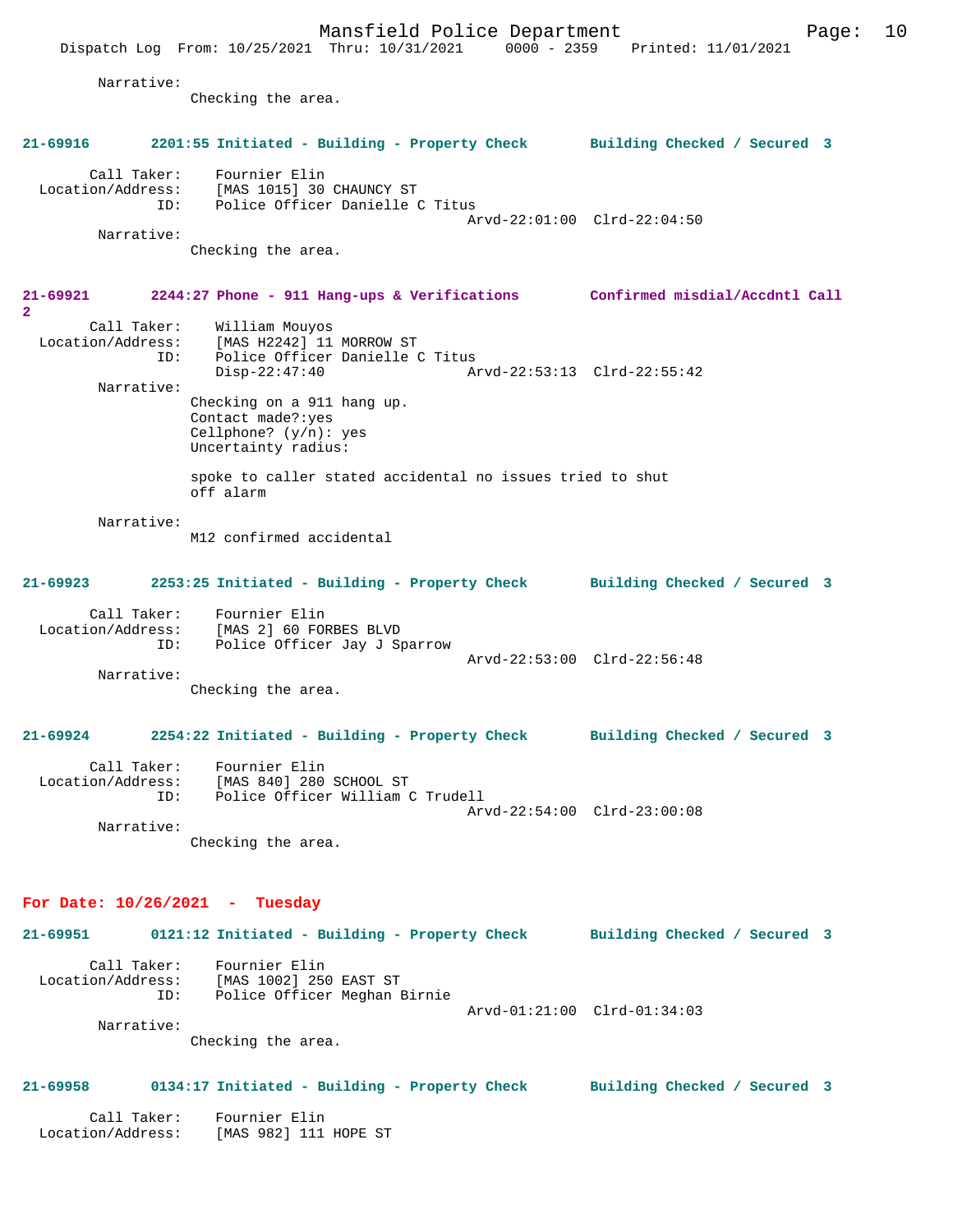Mansfield Police Department Page: 11 Dispatch Log From: 10/25/2021 Thru: 10/31/2021 ID: Police Officer Meghan Birnie Arvd-01:34:00 Clrd-01:51:33 Narrative: Checking the area. **21-69961 0139:24 Initiated - Building - Property Check Building Checked / Secured 3** Call Taker: Fournier Elin Location/Address: [MAS 2] 60 FORBES BLVD ID: Police Officer Bryan Hurley Arvd-01:39:00 Clrd-01:52:22 Narrative: Checking the area. **21-69967 0152:33 Initiated - Building - Property Check Building Checked / Secured 3** Call Taker: Fournier Elin Location/Address: [MAS 4] 31 HAMPSHIRE ST ID: Police Officer Bryan Hurley Arvd-01:52:00 Clrd-02:01:58 Narrative: Checking the area. **21-69972 0205:22 Initiated - Building - Property Check Building Checked / Secured 3** Call Taker: Fournier Elin Vicinity of: [MAS] MYSTIC LN ID: Police Officer Meghan Birnie Arvd-02:05:00 Clrd-02:08:33 Narrative: Checking the area. **21-69975 0207:51 Initiated - Building - Property Check Building Checked / Secured 3** Call Taker: Fournier Elin Vicinity of: [MAS] BALCOM ST<br>ID: Police Officer 1 Police Officer Bryan Hurley Arvd-02:07:00 Clrd-02:17:23 Narrative: Checking the area. **21-69985 0246:11 Initiated - Suspicious Actv / Persn / Veh Arrest(s) Made 2**  Call Taker: Fournier Elin<br>Location/Address: [MAS 255] 377 ess: [MAS 255] 377 CHAUNCY ST<br>ID: Police Officer Brvan Hurl Police Officer Bryan Hurley Arvd-02:46:00 Clrd-03:06:05<br>ID: Police Officer Christopher D Sorge Police Officer Christopher D Sorge<br>Disp-02:47:09 Arvd Disp-02:47:09 Arvd-02:47:11 Clrd-07:03:56<br>Th: Lieutenant Thomas R Connor Lieutenant Thomas R Connor Disp-03:03:30 Arvd-03:03:32 Clrd-03:34:26 Police Officer Bryan Hurley<br>Disp-03:06:11 Disp-03:06:11 Arvd-03:06:13 Clrd-07:15:52 ID: Police Officer Meghan Birnie Disp-03:13:16 Arvd-03:13:21 Clrd-05:16:53<br>Vehicle: RED 2021 NISS ALTIMA Req: PC MA 2EAR73 VIN: 1N4BL4CW0MN3 RED 2021 NISS ALTIMA Reg: PC MA 2EAR73 VIN: 1N4BL4CW0MN384738 Narrative: Out at stop and shop speaking with an individual Narrative: Male party is the reporting party of the Red Roof Inn incident Narrative: M2 has female party in custody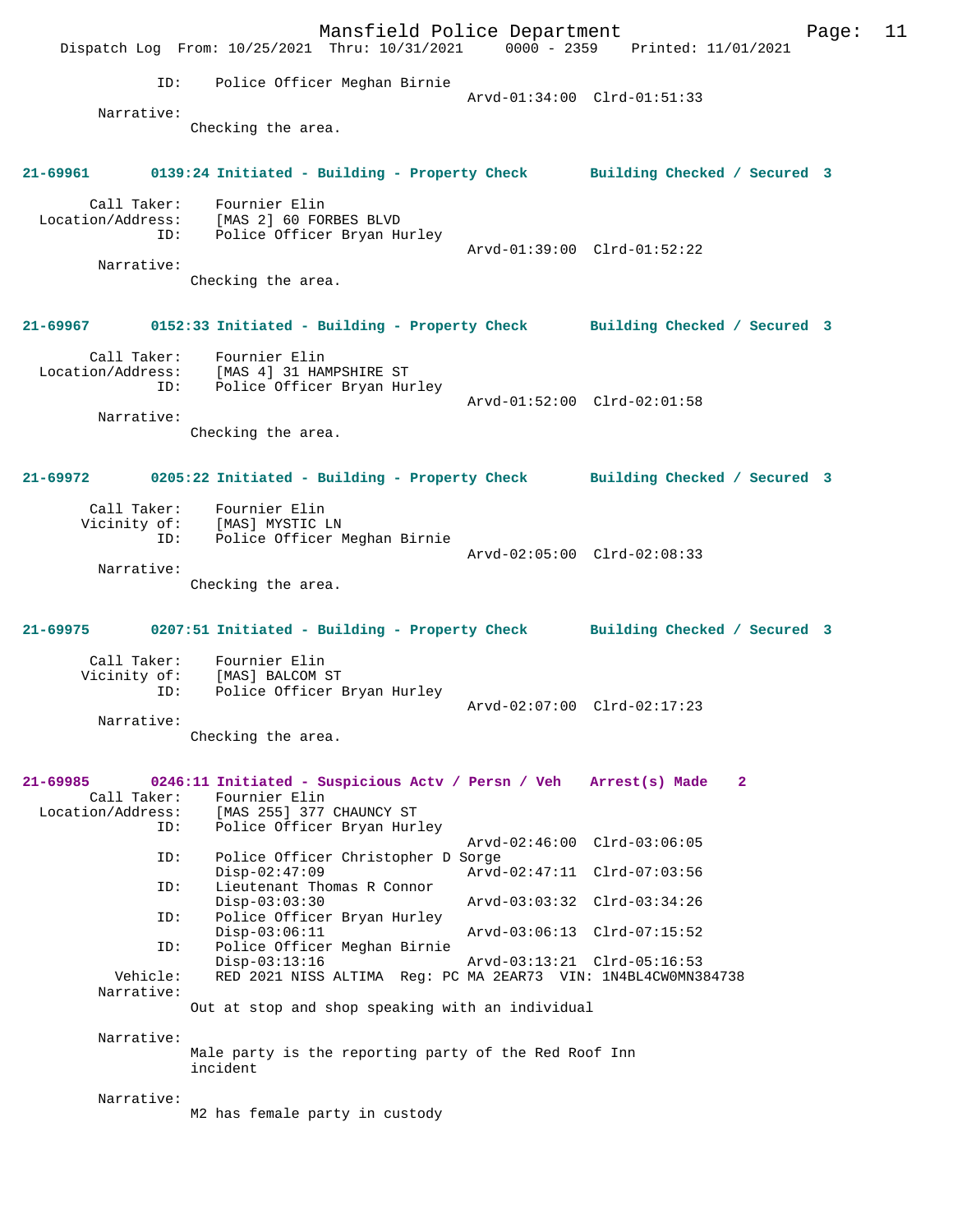Mansfield Police Department Page: 12 Dispatch Log From: 10/25/2021 Thru: 10/31/2021 Narrative: M8 reports the vehicle will be a DMV in the stop and shop parking lot for the night. Also reports "fresh" front end damage Narrative: M2 with one en route to station SM:34069 at 0307 Narrative: M8 reports units clear, warrant comes up and party has been advised. Narrative: Narrative: Prisoner has been released by the clerk Refer To Arrest: 21MAS-413-AR Arrest: HASBERRY, WANITA S<br>Address: 103 VERNON ST RO 103 VERNON ST ROCKLAND, MA<br>23  $Age:$  Charges: Warrant arrest DRUG, POSSESS CLASS B DEFAULT WARRANT **21-69986 0336:15 Initiated - Building - Property Check Building Checked / Secured 3** Call Taker: Fournier Elin<br>Location/Address: [MAS 1002] 250 ess: [MAS 1002] 250 EAST ST<br>ID: Lieutenant Thomas R Cor Lieutenant Thomas R Connor Arvd-03:36:00 Clrd-03:43:50 Narrative: Checking the area. **21-69987 0355:10 Initiated - Suspicious Actv / Persn / Veh Spoken To 2**  Call Taker: TARA LAKO<br>Vicinity of: [MAS] FAI of: [MAS] FAIRFIELD PARK<br>ID: Lieutenant Thomas R ( Lieutenant Thomas R Connor Arvd-03:55:00 Clrd-03:56:42 Narrative: RP reports he is checking on a female in her pajamas Narrative: RP reports a light skin black female who states she enjoys the rain and is in no need in assistance. **21-70001 0701:52 Phone - Suspicious Actv / Persn / Veh Unfounded/Unverifed 2** Call Taker: Emily Archer Location/Address: [MAS 969B110] 333 SCHOOL ST Apt. #110<br>ID: Police Officer Christopher D Sorge Police Officer Christopher D Sorge<br>Disp-07:04:02 Arvd Disp-07:04:02 Arvd-07:10:52 Clrd-07:16:38<br>TD: Police Officer Meghan Birnie Police Officer Meghan Birnie<br>Disp-07:04:08 Disp-07:04:08 Arvd-07:10:51 Clrd-07:16:36 Narrative: Male came out of the woods asking asking for gas. Wearing jeans, black sweat shirt, white male. Male went back to woods by dumpster. Narrative: M10 states area search negative. Male might have came from the 495/ School Street area. Requesting MSP to be notified. Narrative: MSP notified.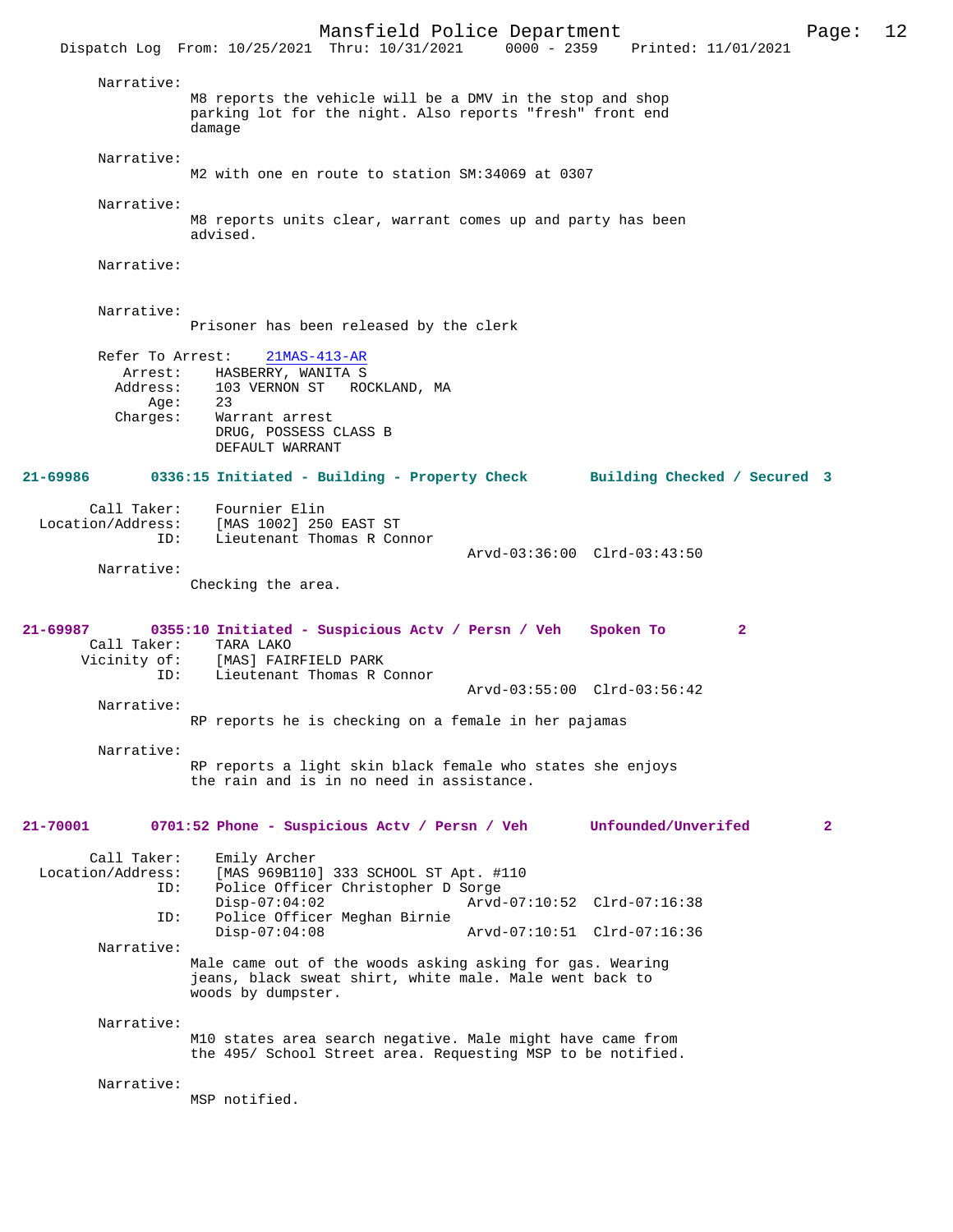Dispatch Log From: 10/25/2021 Thru: 10/31/2021 0000 - 2359

**21-70003 0724:02 Phone - Assist Fire Department Referred to Other Agency 2** Call Taker: Dispatcher Alyson Vico Location/Address: [MAS 820C] 31 PLYMOUTH ST ID: Lieutenant Thomas R Connor Disp-07:25:26 Arvd-07:31:08 Clrd-07:42:07<br>ID: Police Officer Bryan Hurley Police Officer Bryan Hurley<br>Disp-07:25:33 Disp-07:25:33 Arvd-07:31:07 Clrd-07:42:05 Narrative: Assisting the FD with a fire related incident. Nature: Caller reporting a fork lift hit a gas line. Building is being evacuated. Narrative: Eversource notified. Narrative: 5 minute ETA per eversource. Narrative: Eversource on scene. **21-70005 0735 Initiated - Speed Trailer/Signs Deployed Services Rendered 3**  Call Taker: Animal Control Steven Simonds Location/Address: [MAS] MILL ST ID: Animal Control Steven Simonds Arvd-07:36:39 Clrd-07:44:50 Narrative: changing batteries on speed sign **21-70006 0745 Initiated - Speed Trailer/Signs Deployed Services Rendered 3**  Call Taker: Animal Control Steven Simonds Location/Address: [MAS] WEST ST ID: Animal Control Steven Simonds Arvd-07:45:12 Clrd-07:56:32 Narrative: changing batteries on speed signs **21-70007 0808 Initiated - Parking Violations Services Rendered 3**  Call Taker: Animal Control Steven Simonds Location/Address: [MAS] 43 NORTH MAIN ST @ 13 PARK ST ID: Animal Control Steven Simonds Arvd-08:08:52 Clrd-08:51:51 Narrative: checking area for parking violations **21-70018 0905:28 Phone - 911 Hang-ups & Verifications Confirmed misdial/Accdntl Call 2**  Call Taker: Jennifer Napolitano<br>Location/Address: [MAS 941A] 287 CHAUD [MAS 941A] 287 CHAUNCY ST Apt. #B201 ID: Police Officer Gregg S Kennedy<br>Disp-09:08:15 Disp-09:08:15 Arvd-09:16:41 Clrd-09:17:37 Narrative: Checking on a 911 hang up. Contact made?: Yes. Stated accidental Cellphone? (y/n):Y Uncertainty radius: 65 meters **21-70020 0919:59 Initiated - Disabled Motor Vehicle Services Rendered 3**  Call Taker: Dispatcher Alyson Vico<br>Vicinity of: [MAS U3] COPELAND DR of: [MAS U3] COPELAND DR<br>ID: Police Officer Gread Police Officer Gregg S Kennedy Arvd-09:19:00 Clrd-09:23:22 BRO 2004 LEXS UT RX Reg: PC MA 32K580 VIN: JTJHA31U940023699 Narrative: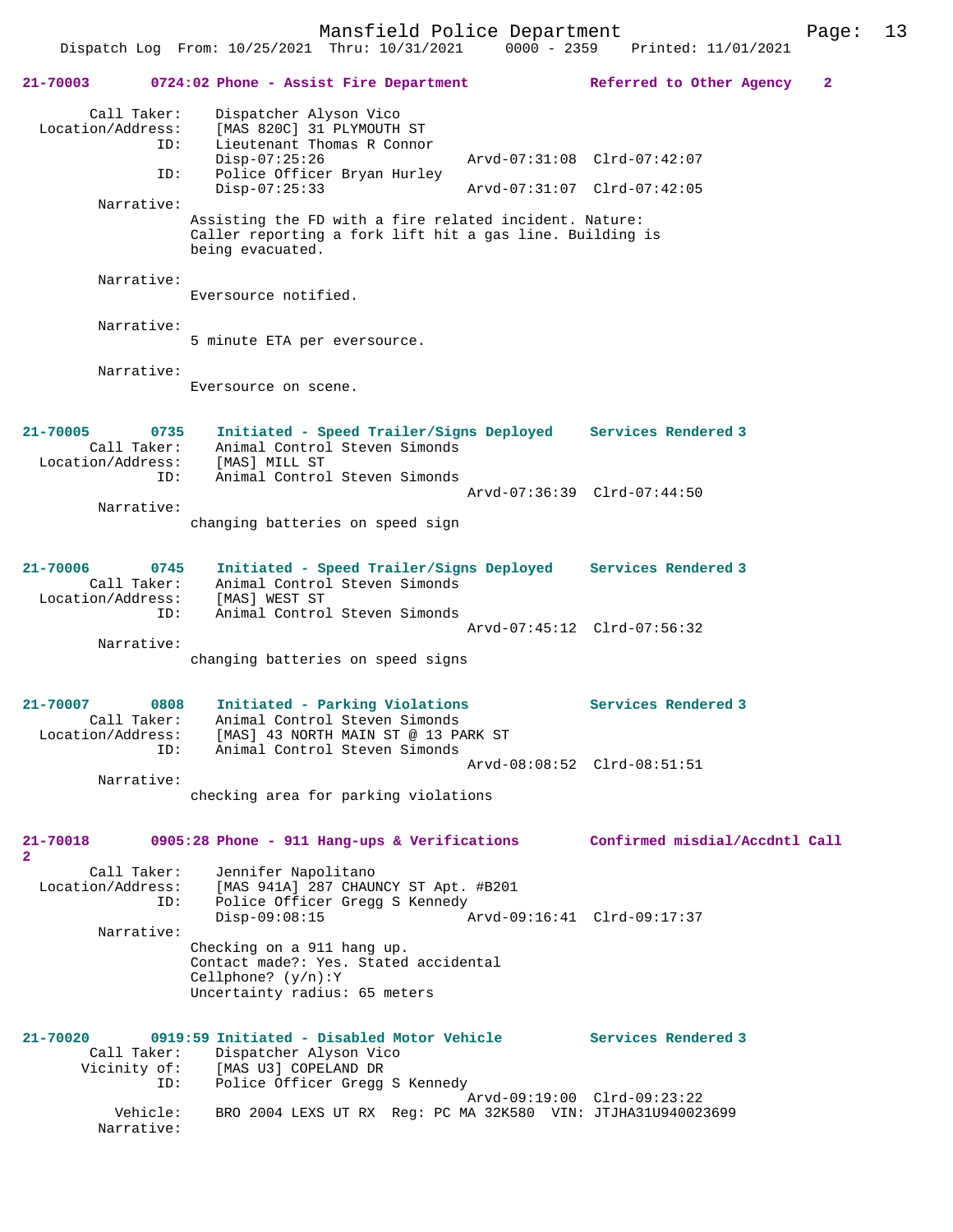Mansfield Police Department Page: 14 Dispatch Log From: 10/25/2021 Thru: 10/31/2021 0000 - 2359 M14 onsited a DMV. Narrative: Triple A tow is en route, MV is in the breakdown lane. **21-70027 1040:12 Phone - 911 Hang-ups & Verifications Confirmed misdial/Accdntl Call 2**  Call Taker: Jennifer Napolitano<br>Location/Address: [MAS 417] 9 FRANCIS ---<br>ess: [MAS 417] 9 FRANCIS AVE Apt. #GYM<br> ID: Police Officer Beau J Palanza Police Officer Beau J Palanza<br>Disp-10:42:00 Disp-10:42:00 Arvd-10:48:17 Clrd-10:49:40 Narrative: Checking on a 911 hang up. Contact made?: Yes. Stated accidental Cellphone? (y/n): no Uncertainty radius: **21-70031 1104:04 Phone - Suspicious Actv / Persn / Veh Spoken To 2**  Call Taker: Jennifer Napolitano Location/Address: [MAS H4878] 301 WEST ST Police Officer Gregg S Kennedy<br>Disp-11:06:35 Arvd-11:10:00 Clrd-11:27:01 Narrative: Daughter was approached this morning by a stranger in a vehicle while she was waiting for the bus. Narrative: Daughter goes to Qualters. Narrative: CP has been spoken to and advised. See FI for further. Refer To Field Int: 21MAS-102-FI **21-70034 1112 Initiated - Parking Violations Services Rendered 3**  Animal Control Steven Simonds Location/Address: [MAS] 389 NORTH MAIN ST @ 10 PRATT ST Animal Control Steven Simonds Arvd-11:13:00 Clrd-12:02:05 Narrative: checking area for parking violations Narrative: tagged MA CHF950 and MA 2SDR39 on cottage for overtime parking Narrative: tagged TX MWS0988 on samoset for overtime parking Narrative: tagged 1ZWT65 on crocker street for wrong direction **21-70036 1118:07 Phone - Assist Other Agency Services Rendered 3**  Call Taker: Josesph Shebertes<br>Vicinity of: [MAS] 450 CHAUNCY [MAS] 450 CHAUNCY ST ID: Police Officer David W Kinahan<br>Disp-11:21:37 Disp-11:21:37 Arvd-11:30:45 Clrd-12:12:52 Narrative: HWY dept requesting a crusier for traffic while they remove a tree. Narrative: Tree has been removed. **21-70046 1204:59 Initiated - Building - Property Check Building Checked / Secured 3**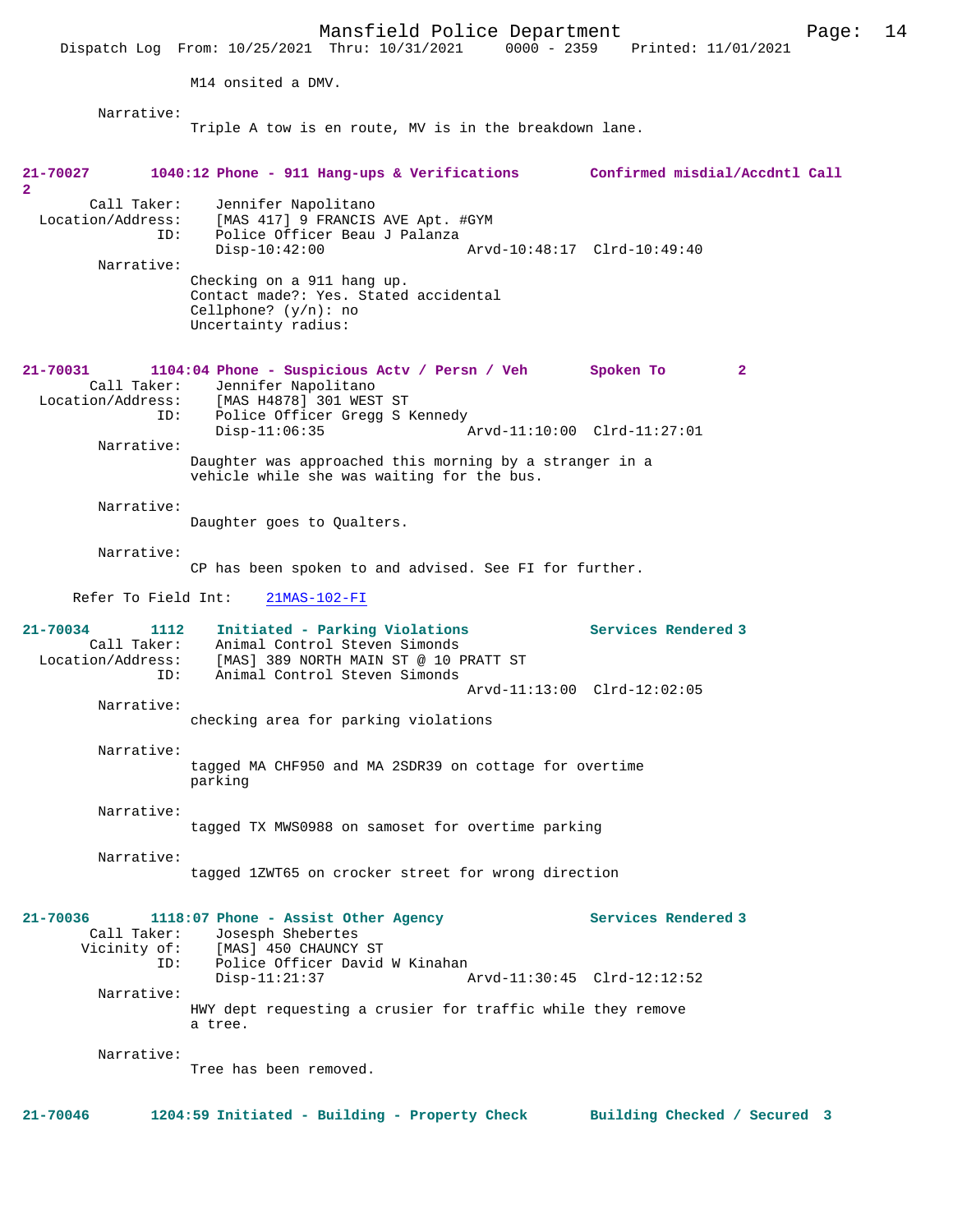Mansfield Police Department Page: 15 Dispatch Log From: 10/25/2021 Thru: 10/31/2021 0000 - 2359 Printed: 11/01/2021 Call Taker: Dispatcher Alyson Vico Location/Address: [MAS 840] 280 SCHOOL ST ID: Police Officer Gregg S Kennedy Arvd-12:04:00 Clrd-12:23:20 Narrative: Traffic enforcement in the area. **21-70049 1232:45 Phone - Assist Fire Department Services Rendered 2**  Call Taker: Emily Archer<br>Location/Address: [MAS 332] 240 ess: [MAS 332] 240 EAST ST<br>ID: Detective Kenneth E Wr Detective Kenneth E Wright<br>Disp-12:33:25 Disp-12:33:25 Arvd-12:35:56 Clrd-12:55:44<br>ID: Lieutenant Thomas R Connor Lieutenant Thomas R Connor Disp-12:33:32 Arvd-12:37:42 Clrd-13:19:07 ID: Detective Sgt Donald MacLean Disp-12:34:34 Arvd-12:34:38 Clrd-13:19:04<br>ID: Sergeant Robert S Pierce Sergeant Robert S Pierce<br>Disp-12:36:55 Disp-12:36:55 Arvd-12:36:57 Clrd-12:49:23 Narrative: Officers have a report of strong odor of smoke between closet 202-203. Alarm sounding. Narrative: MS1 reports the principle pulled the alarm. Narrative: MS1 reports building has been evacuated, all students have been accounted for. Narrative: Kids are being sent over to the Robinson as a precaution. Narrative: FD has given the OK for kids to go back inside the school. **21-70056 1259 Initiated - Parking Violations Services Rendered 3**  Call Taker: Animal Control Steven Simonds<br>ion (idducts) [Micl 242 NORWI MILL OF 2.16.6 Location/Address: [MAS] 242 NORTH MAIN ST @ 16 OLD COLONY WAY ID: Animal Control Steven Simonds Arvd-13:04:28 Clrd-13:21:05 Narrative: checking area for parking violations **21-70058 1314:33 Phone - Suspicious Actv / Persn / Veh Spoken To 2**  Call Taker: Emily Archer Location/Address: [MAS H1618] 399 GILBERT ST ID: Police Officer Gregg S Kennedy Disp-13:20:48 Arvd-13:27:13 Clrd-13:32:57 Narrative: Caller reporting two different couples came a week apart and have been going down the stairs to the train tracks. Narrative: Issue occurred 2 days ago. **21-70062 1340:13 Phone - Assist Other Agency Services Rendered 3**  Call Taker: Support Staff Matthew Todesco Location/Address: [MAS] 1 OLD COLONY WAY ID: Detective Patrick J Pennie Disp-13:41:48 Arvd-13:56:31 Clrd-14:11:27 Narrative: Det Pennie is checking the area for Lowel Police for MA/PC 3LLB21 Narrative: Information has been passed along to Lowell PD.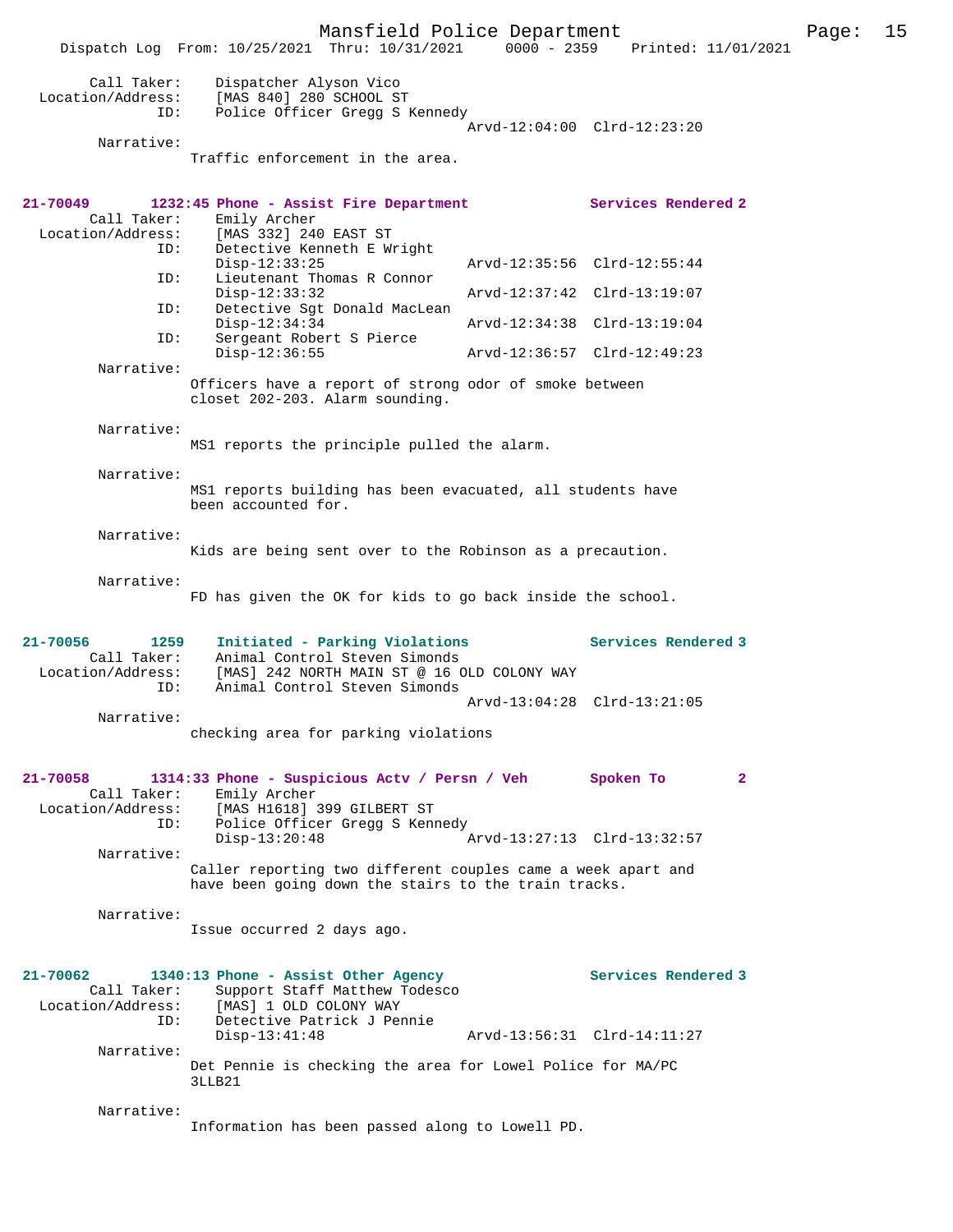| 21-70071<br>Call Taker:<br>Location/Address:<br>ID: | 1420:12 Phone - Missing Person<br>Dispatcher Alyson Vico<br>[MAS 417B] 3 FRANCIS AVE Apt. #15<br>Police Officer Beau J Palanza                            | Services Rendered 1                            |
|-----------------------------------------------------|-----------------------------------------------------------------------------------------------------------------------------------------------------------|------------------------------------------------|
| Narrative:                                          | $Disp-14:22:00$                                                                                                                                           | $Clrd-14:24:32$                                |
|                                                     | Detective Wright reporting a 12 YOF did not get off the bus.<br>Black female aprox 5 feet tall. Last seen wearing a white<br>long sleeve shirt and jeans. |                                                |
| Narrative:                                          | Detective Wright reports child has been located, she missed<br>the bus and walked home.                                                                   |                                                |
| 21-70083                                            | 1546:45 Phone - Well Being Check                                                                                                                          | Spoken To<br>3                                 |
| Call Taker:<br>Location/Address:<br>ID:             | Jennifer Napolitano<br>[MAS 840I100] 280 SCHOOL ST Apt. #I100<br>Police Officer Gregg S Kennedy                                                           |                                                |
| ID:                                                 | $Disp-15:48:30$<br>Sergeant Robert S Pierce<br>$Disp-15:48:37$                                                                                            | $Clrd-15:50:10$<br>Arvd-15:55:08 Clrd-16:13:20 |
| ID:                                                 | Police Officer Beau J Palanza<br>$Disp-15:48:44$                                                                                                          | Arvd-15:55:09 Clrd-16:13:23                    |
| ID:                                                 | Police Officer Gregg S Kennedy<br>$Disp-15:56:25$                                                                                                         | Arvd-15:56:27 Clrd-15:59:24                    |
| Vehicle:<br>Narrative:                              | BLK 2012 GMC ACADIA Reg: PC MA 5JD261 VIN: 1GKKVRED3CJ412121                                                                                              |                                                |
|                                                     | Intoxicated female inside the store and wants her removed.                                                                                                |                                                |
| Narrative:                                          | Navy northface sweashirt Ugg boots and gray pants. With<br>another female and small child. Slurring her words and<br>stumbling into things.               |                                                |
| Narrative:                                          | Still inside the store.                                                                                                                                   |                                                |
| Narrative:                                          | In the middle store on the left near kids section.                                                                                                        |                                                |
| Narrative:                                          | Right side of the store near adults stuff                                                                                                                 |                                                |
| Narrative:                                          | closer to the front of the store on the right side                                                                                                        |                                                |
| Narrative:                                          | M1 reports involved acadia from a previous hit & run earlier<br>is on scene.                                                                              |                                                |
| Narrative:                                          | M1 reports involved parties are denying operating the<br>involved MV.                                                                                     |                                                |
| Narrative:                                          | M1 also reports one of the invovled parties is intoxicated,<br>the other is completely sober and will be operating the MV<br>and driving home.            |                                                |
| 21-70097<br>Call Taker:<br>Location/Address:<br>ID: | 1719:09 Walk-In - Neighbor Dispute<br>Support Staff Matthew Gately<br>[MAS H1133] 647 NORTH MAIN ST<br>Police Officer Jay J Sparrow<br>$Disp-17:23:28$    | Spoken To<br>3<br>Arvd-17:29:16 Clrd-17:39:41  |
| Narrative:                                          | Walk in would like to speak with an officer regarding his                                                                                                 |                                                |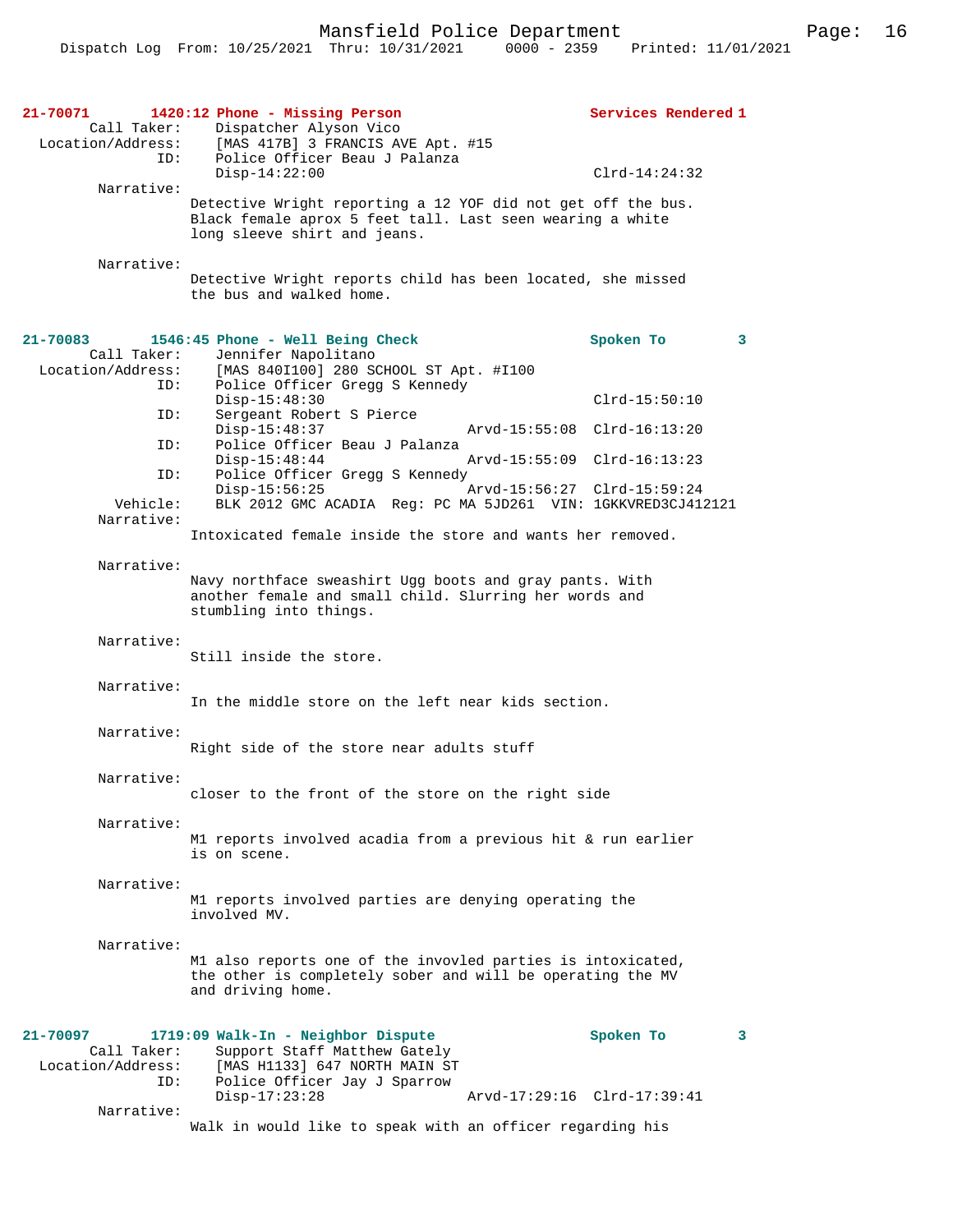Mansfield Police Department Page: 17 Dispatch Log From: 10/25/2021 Thru: 10/31/2021 upstairs neighbor. Narrative: Ofc. Sparrow spoke with the party, he was advised. **21-70107 1809:31 Phone - Road Hazards Services Rendered 3**  Call Taker: Jennifer Napolitano<br>Location/Address: [MAS H1118] 175 OAK [MAS H1118] 175 OAK ST ID: Police Officer William C Trudell Arvd-18:26:21 Clrd-18:30:56 Narrative: Caller reports a sign was left by her house by Eversource and she's afraid its going to become a projectile in the high winds. Narrative: Sign has been moved. **21-70111 1832:24 Phone - Assist Fire Department Referred to Other Agency 2** Call Taker: Dispatcher Alyson Vico<br>Vicinity of: [MAS] 275 ELM TER of: [MAS] 275 ELM TER<br>ID: Police Officer Wil Police Officer William C Trudell Disp-18:34:11 Arvd-18:34:31 Clrd-18:53:45<br>TD: Police Officer Jav J Sparrow Police Officer Jay J Sparrow Disp-18:34:15 Arvd-18:35:15 Clrd-18:53:47 Narrative: Assisting the FD with a fire related incident. Nature: Blown transformer, lines down across the track. Narrative: M11 reports there has been a train stopped on the Copeland Drive overpass for about 20-30 min. Narrative: Train stop has been notified. Narrative: M8 reports there is a tree down across the tracks and wires for amtrack. Between poles 201-5 and 201-6. Train stop notified. Appox 1500 feet before the country store. Narrative: train stopped on tracks with lights on hazard **21-70114 1849:13 Initiated - Building - Property Check Building Checked / Secured 3** Call Taker: William Mouyos<br>Location/Address: [MAS H1695] 34 ess: [MAS H1695] 34 MAYFLOWER DR<br>ID: Police Officer Danielle C T Police Officer Danielle C Titus Arvd-18:49:00 Clrd-18:54:36 Narrative: Checking the area. **21-70116 1855:04 Initiated - Building - Property Check Building Checked / Secured 3** Call Taker: William Mouyos<br>Location/Address: [MAS H5858] 10 ess: [MAS H5858] 10 MYSTIC LN<br>ID: Police Officer Danielle ( Police Officer Danielle C Titus Arvd-18:55:00 Clrd-18:56:58 Narrative: Checking the area.

**21-70117 1859:13 Phone - 911 Hang-ups & Verifications Confirmed misdial/Accdntl Call**

**2**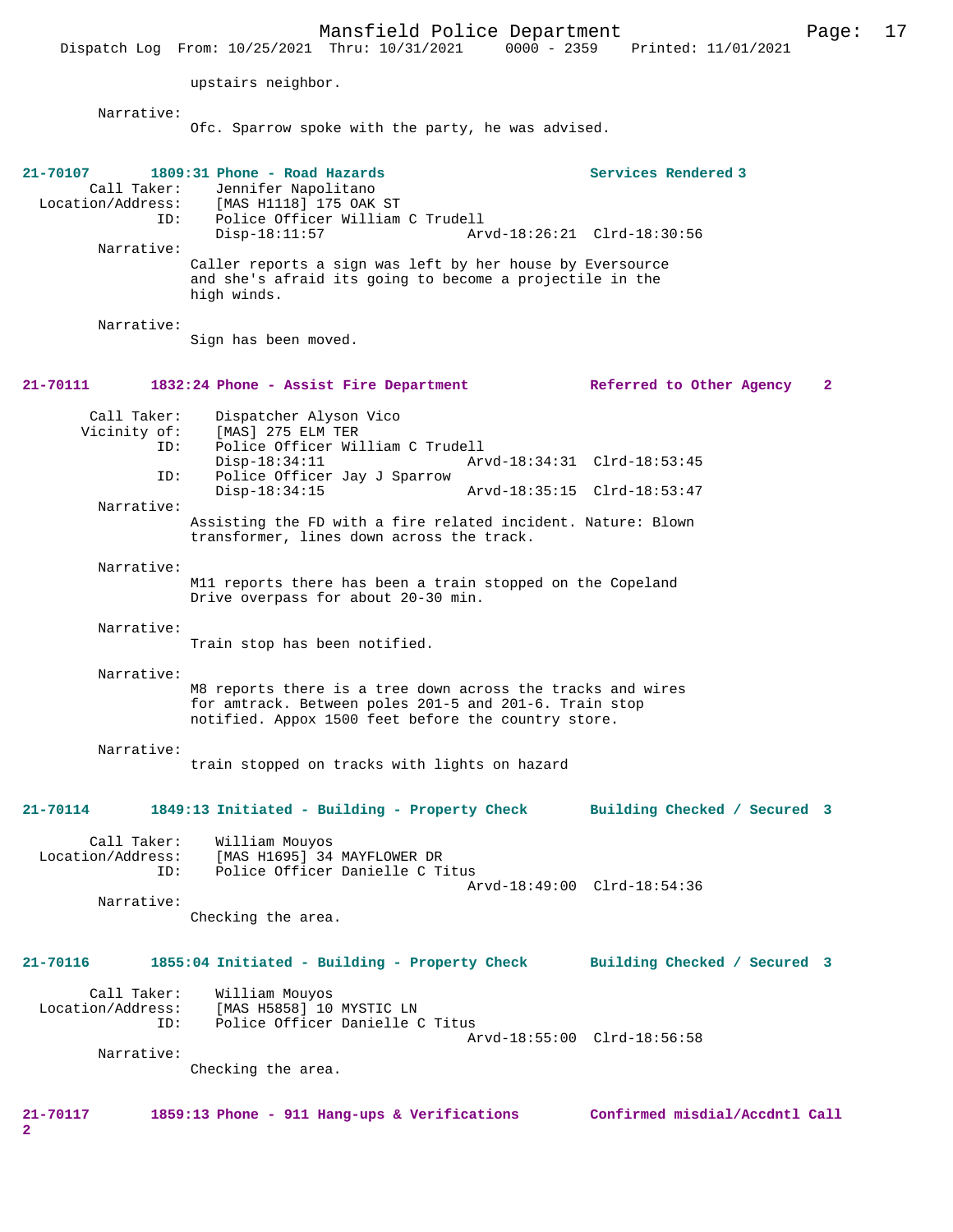Mansfield Police Department Page: 18 Dispatch Log From: 10/25/2021 Thru: 10/31/2021 Call Taker: Jennifer Napolitano Location/Address: [MAS] 24 MAVERICK DR<br>ID: Police Officer Willi .<br>Police Officer William C Trudell Disp-19:01:59 Clrd-19:03:02 ID: Police Officer Jay J Sparrow Disp-19:02:55 Arvd-19:11:03 Clrd-19:13:43 Narrative: Checking on a 911 hang up. Contact made?: n Cellphone? (y/n): y Uncertainty radius: 9 meters **21-70121 1925:44 Phone - Suspicious Actv / Persn / Veh Cancelled Enroute 2**  Call Taker: Jennifer Napolitano<br>Location/Address: [MAS 1019] 792 WEST ess: [MAS 1019] 792 WEST ST Apt. #C206<br>ID: Police Officer Jay J Sparrow Police Officer Jay J Sparrow Disp-19:28:23 Clrd-19:32:41 Narrative: Caller reporting that someone is parked behind her truck. White truck parties sitting in the vehicle. Narrative: Truck left the area. Narrative: RP called back and said vehicle has left area **21-70131 2017:25 Initiated - Building - Property Check Building Checked / Secured 3** Call Taker: William Mouyos<br>Location/Address: [MAS] 4 ERICK I لاحد المستحدة المستحدة<br>Exs: [MAS] 4 ERICK RD @ 15 BONNEY LN<br>LD: Police Officer Danielle C Titus Police Officer Danielle C Titus Arvd-20:17:00 Clrd-20:22:17 Narrative: Checking the area. **21-70133 2017:59 911 - Road Hazards Removed Hazard 3**  Call Taker: Nicole Boyer<br>Vicinity of: [MAS 992] 660 [MAS 992] 660 EAST ST ID: Police Officer Danielle C Titus Disp-20:22:17 Arvd-20:25:32 Clrd-20:28:04 Narrative: By the Mansfield Vet, at the intersection, on 106 East, at the white line there is a small man hole cover, or sewer cover, a big piece of metal. CP hit this but has no damage to their vehicle. CP kept driving. Narrative: water main cover, put back into place **21-70153 2220:57 Phone - Road Hazards Removed Hazard 3**  Call Taker: Jennifer Napolitano<br>Location/Address: [MAS H3084] 18 CARPE ess: [MAS H3084] 18 CARPENTER AVE<br>ID: Police Officer Jay J Sparrow Police Officer Jay J Sparrow<br>Disp-22:23:50 Disp-22:23:50 Arvd-22:27:19 Clrd-22:31:07 ID: Police Officer William C Trudell Disp-22:24:31 Arvd-22:27:10 Clrd-22:31:05 Narrative: Tree limb down in the road. Blocking part of the road **21-70155 2234:16 Initiated - Building - Property Check Building Checked / Secured 3** Call Taker: William Mouyos Location/Address: [MAS] HIGH ST

Police Officer Jay J Sparrow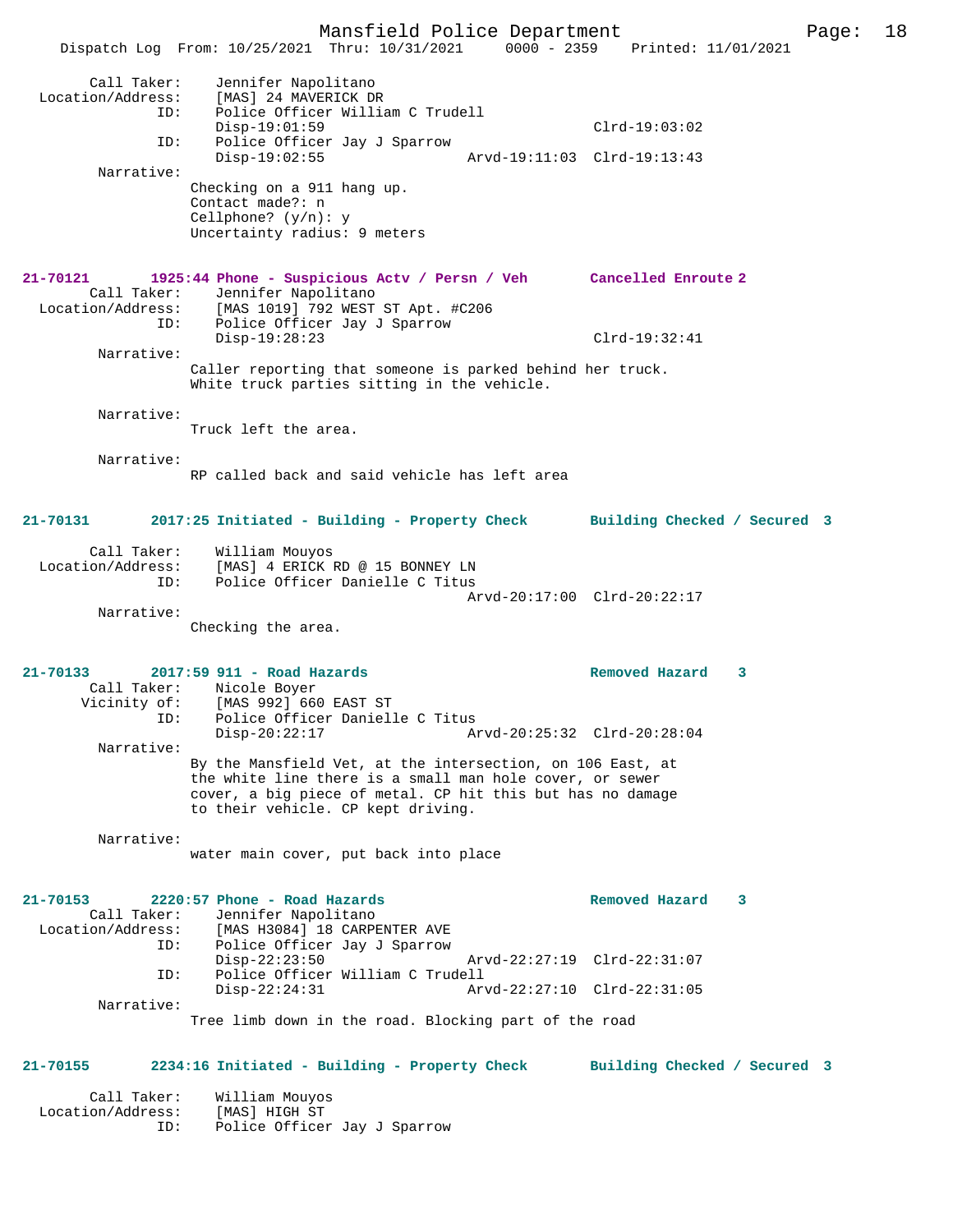Arvd-22:34:00 Clrd-22:38:09 Narrative: Checking the area. **21-70156 2234:34 Initiated - Building - Property Check Building Checked / Secured 3** Call Taker: William Mouyos Location/Address: [MAS 840] 280 SCHOOL ST ID: Police Officer William C Trudell Arvd-22:34:00 Clrd-22:44:04 Narrative: Checking the area. **For Date: 10/27/2021 - Wednesday 21-70170 0006:59 911 - Road Hazards Removed Hazard 3**  Call Taker: Nicole Boyer Location/Address: [MAS] 38 BROWN AVE @ 285 PLAIN ST<br>ID: Police Officer Derek M Stark Police Officer Derek M Stark<br>Disp-00:08:04 Disp-00:08:04 Arvd-00:21:13 Clrd-01:43:16 Narrative: Tree is down in the area Narrative: CP attempted to move the tree out of the way but was not able to move it. CP stated they may need a chainsaw for removal. Narrative: HWY to be advised Narrative: DPW on location. Narrative: M12 clear, tree removed and roadway is clear **21-70177 0032:35 Phone - Assist Fire Department Referred to Other Agency 2** Call Taker: William Mouyos Location/Address: [MAS 858] 245 OAKLAND ST ID: Police Officer Mark O'Connor<br>Disp-00:33:39 Disp-00:33:39 Arvd-00:39:19 Clrd-00:52:17 Narrative: Assisting the FD with a fire related incident. Nature: pull station fire alarm **21-70200 0151:52 Initiated - Road Hazards Removed Hazard 3**  Call Taker: William Mouyos<br>Location/Address: [MAS] 515 GILB Location/Address: [MAS] 515 GILBERT ST ID: Police Officer Derek M Stark Arvd-01:51:00 Clrd-01:54:10 Narrative: m12 removing large branch **21-70203 0201:28 Initiated - Building - Property Check Building Checked / Secured 3** Call Taker: William Mouyos<br>Location/Address: [MAS 417] 9 FR ess: [MAS 417] 9 FRANCIS AVE<br>ID: Police Officer Mark O'C Police Officer Mark O'Connor Arvd-02:01:00 Clrd-02:11:28 Narrative: Checking the area.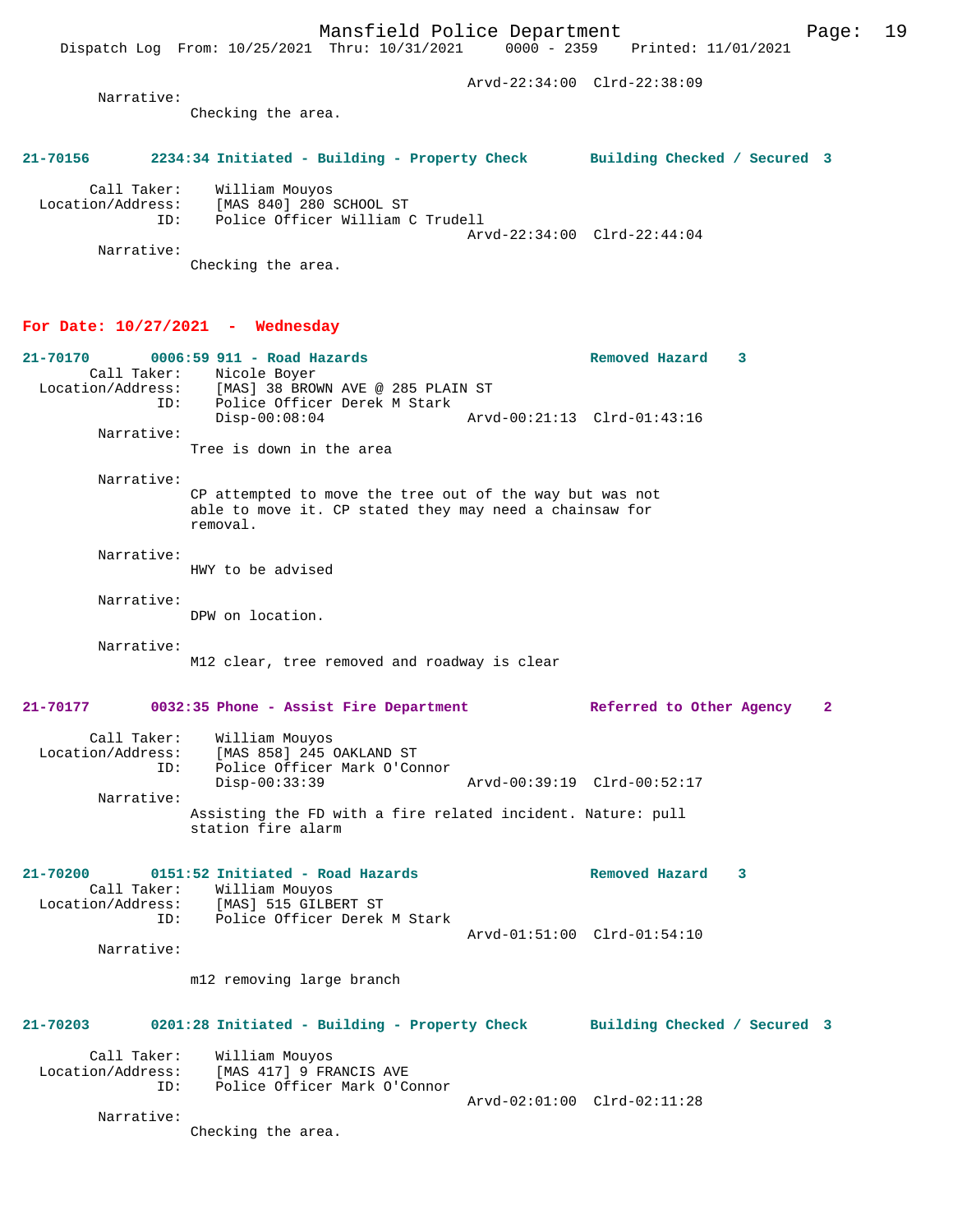Mansfield Police Department Form Page: 20

 Location/Address: [MAS 982] 111 HOPE ST ID: Police Officer Meghan Birnie Arvd-02:05:00 Clrd-02:09:17 Narrative:

Checking the area.

### **21-70205 0207:58 Initiated - Building - Property Check Building Checked / Secured 3**

| Call Taker:       | William Mouyos                                             |
|-------------------|------------------------------------------------------------|
| Location/Address: | [MAS 834] 261 CHAUNCY ST                                   |
| ID:               | Police Officer Bryan Hurley                                |
| Vehicle:          | Arvd-02:07:00 Clrd-02:12:31                                |
| Narrative:        | SIL 2010 4D YARIS Reg: PC ME 5382XN VIN: JTDKT4K38A5320234 |
|                   | Checking the area.                                         |

Narrative:

MV parked in front of Walgreens operator checks ok waiting for someone

#### **21-70206 0208:40 Initiated - Road Hazards Removed Hazard 3**  Call Taker: William Mouyos Location/Address: [MAS 227] 330 OTIS ST ID: Police Officer Derek M Stark Arvd-02:08:00 Clrd-02:13:44 Narrative:

clearing tree debris

Narrative:

DPW advised direct via M12

## **21-70208 0215:55 Initiated - Building - Property Check Building Checked / Secured 3**

| Call Taker:<br>Location/Address:<br>ID: | William Mouyos<br>[MAS] N MAIN ST<br>Police Officer Bryan Hurley | Arvd-02:15:00 Clrd-02:21:19 |  |
|-----------------------------------------|------------------------------------------------------------------|-----------------------------|--|
| Narrative:                              |                                                                  |                             |  |

Checking the area.

#### **21-70209 0216:41 Initiated - Road Hazards Removed Hazard 3**  Call Taker: William Mouyos Location/Address: [MAS 80A] 200 GILBERT ST

 ID: Police Officer Derek M Stark Arvd-02:16:00 Clrd-02:18:56 Narrative: tree dbris moved roadside DPW to be advised

## **21-70210 0217:37 Initiated - Building - Property Check Building Checked / Secured 3**

 Call Taker: William Mouyos Location/Address: [MAS] MYSTIC LN ID: Police Officer Mark O'Connor Arvd-02:17:00 Clrd-02:21:36 Narrative:

Checking the area.

**21-70212 0219:06 Initiated - Road Hazards Removed Hazard 3**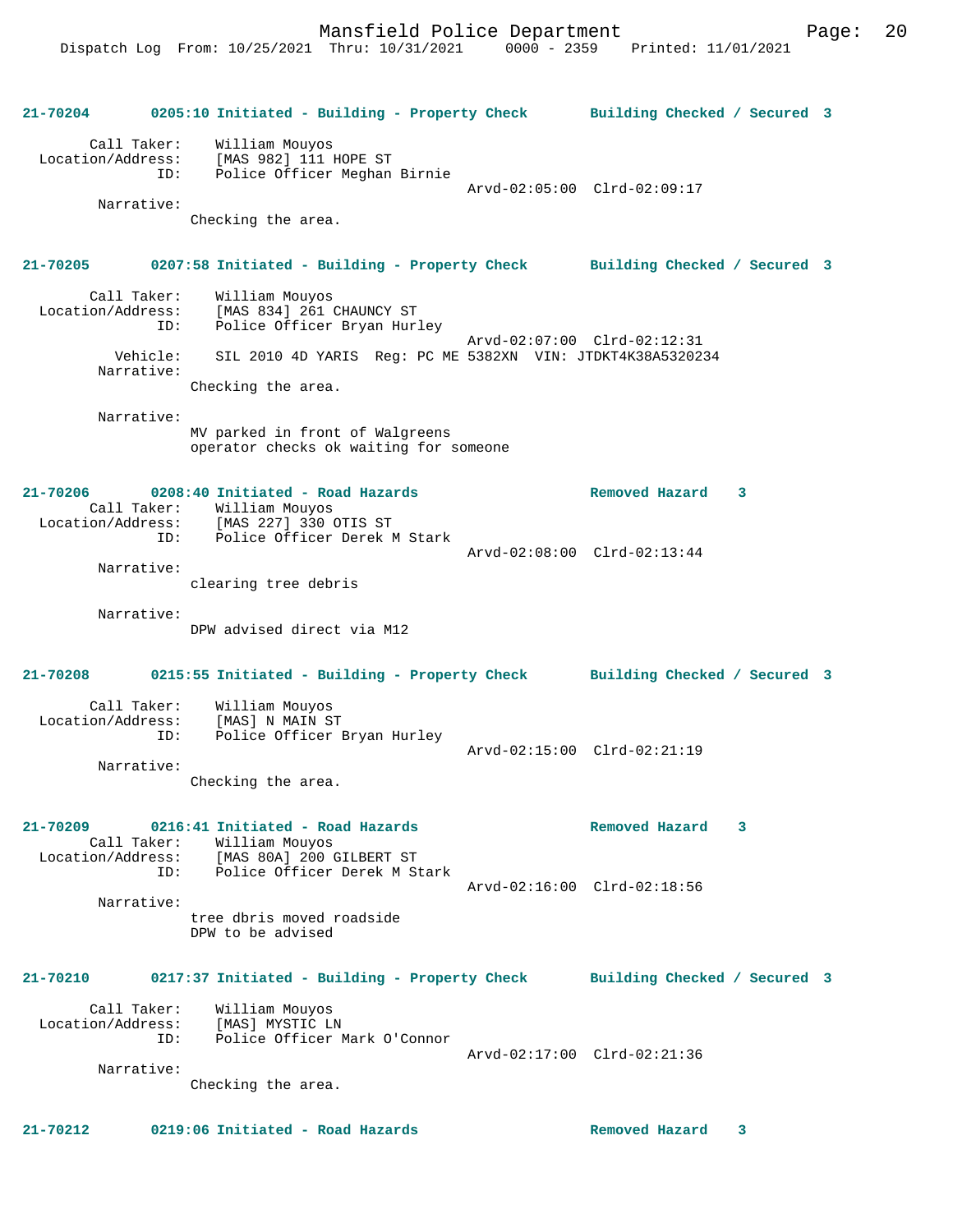Mansfield Police Department Page: 21 Dispatch Log From: 10/25/2021 Thru: 10/31/2021 0000 - 2359 Printed: 11/01/2021 Call Taker: William Mouyos Location/Address: [MAS H587] 185 BALCOM ST ID: Police Officer Derek M Stark Arvd-02:19:00 Clrd-02:25:38 Narrative: moving tree debris **21-70214 0226:04 Initiated - Road Hazards Removed Hazard 3**  Call Taker: William Mouyos Location/Address: [MAS] 2 JAMESON CT @ 380 MILL ST ID: Police Officer Mark O'Connor Arvd-02:26:00 Clrd-02:39:18 Narrative: removing tree debris **21-70218 0239:26 Initiated - Building - Property Check Building Checked / Secured 3** Call Taker: William Mouyos Location/Address: [MAS 1002] 250 EAST ST ID: Police Officer Mark O'Connor Arvd-02:39:00 Clrd-02:46:25 Narrative: Checking the area. **21-70219 0239:54 Initiated - Road Hazards Building Checked / Secured 3** Call Taker: William Mouyos Location/Address: [MAS] COBB ST ID: Police Officer Bryan Hurley Arvd-02:39:00 Clrd-02:44:43 **21-70221 0255:53 Initiated - Road Hazards Referred to Other Agency 3** Call Taker: William Mouyos Location/Address: [MAS H6002] 11 PATTYS RD ID: Police Officer Mark O'Connor Arvd-02:55:00 Clrd-02:56:50 Narrative: tree across driveway and sidewalk Narrative: DPW advised **21-70222 0257:10 Initiated - Building - Property Check Building Checked / Secured 3** Call Taker: William Mouyos Location: [MAS] AREA HOTELS ID: Police Officer Derek M Stark Arvd-02:57:00 Clrd-03:05:12 Narrative: Checking the area. **21-70223 0300:07 Initiated - Road Hazards Referred to Other Agency 3** Call Taker: William Mouyos Location/Address: [MAS H3666] 3 DONALD ALLEN DR ID: Police Officer Mark O'Connor Arvd-03:00:00 Clrd-03:01:16 Narrative: tree in roadway blocking sidewalk **21-70225 0308:28 Phone - Assist Citizen - P S A Services Rendered 3**  Call Taker: Michael Mezhberg Location/Address: [MAS H4822] 153 STEARNS AVE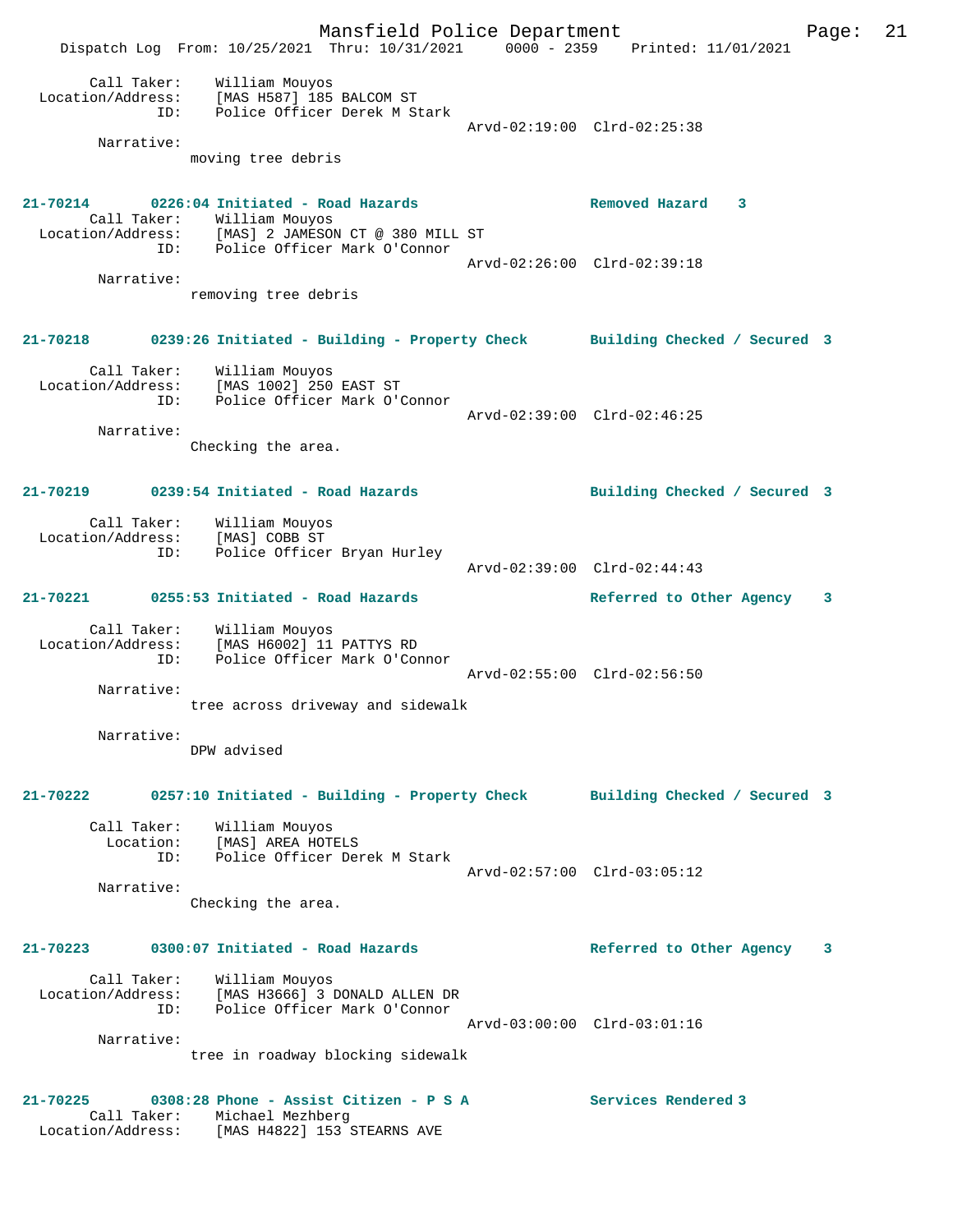Mansfield Police Department Page: 22 Dispatch Log From: 10/25/2021 Thru: 10/31/2021 ID: Police Officer Mark O'Connor Disp-03:11:56 Arvd-03:14:16 Clrd-08:44:23<br>TD: Police Officer Meghan Birnie Police Officer Meghan Birnie<br>Disp-03:13:07 Disp-03:13:07 Arvd-03:14:15 Clrd-05:26:03<br>TD: Police Officer Meghan Birnie Police Officer Meghan Birnie<br>Disp-08:44:10 Disp-08:44:10 Arvd-08:44:13 Clrd-09:18:42 ID: Police Officer Mark O'Connor Disp-09:12:11 Arvd-09:12:13 Clrd-13:27:00<br>ID: Police Officer Gregg S Kennedy Police Officer Gregg S Kennedy Disp-11:56:49 Arvd-11:57:15 Clrd-13:27:05 Narrative: Report of a power outage. Narrative: tree on wires in area dpw and MELD to be advised Narrative: DPW waiting for MELD to clear scene Narrative: Road open. **21-70229 0319:31 Initiated - Building - Property Check Building Checked / Secured 3** Call Taker: William Mouyos<br>Location/Address: [MAS] COPELAND [MAS] COPELAND DR. ID: Police Officer Bryan Hurley Arvd-03:19:00 Clrd-03:40:04 Narrative: Checking the area. **21-70241 0400:52 Phone - Assist Fire Department Services Rendered 2**  Call Taker: William Mouyos<br>Location/Address: [MAS H142] 821 [MAS H142] 821 MAPLE ST ID: Police Officer Bryan Hurley Disp-04:02:11 Arvd-04:08:13 Clrd-10:33:02 ID: Police Officer Derek M Stark Disp-04:19:34 Arvd-04:53:26 Clrd-08:29:01 ID: Police Officer Michael T Fitzgerald Arvd-06:38:00 Clrd-06:40:37<br>ID: Police Officer Derek M Stark Police Officer Derek M Stark Disp-08:29:11 Arvd-08:29:15 Clrd-10:32:53 Narrative: Assisting the FD with a fire related incident. Nature: transformer fire flames in street and woods Narrative: M3 trees wires down fire in roadway Narrative: MELD on scene Narrative: tree with wires meld dpw **21-70245 0426:33 Phone - Road Hazards Removed Hazard 3**  Call Taker: Fournier Elin<br>Location/Address: [MAS] 355 OTIS [MAS] 355 OTIS ST @ 315 GILBERT ST ID: Sergeant David Schepis Arvd-04:41:36 Clrd-04:49:52 Narrative: CP reports tree down blocking the roadway. No wires involved Narrative: M1 advised to contact HWY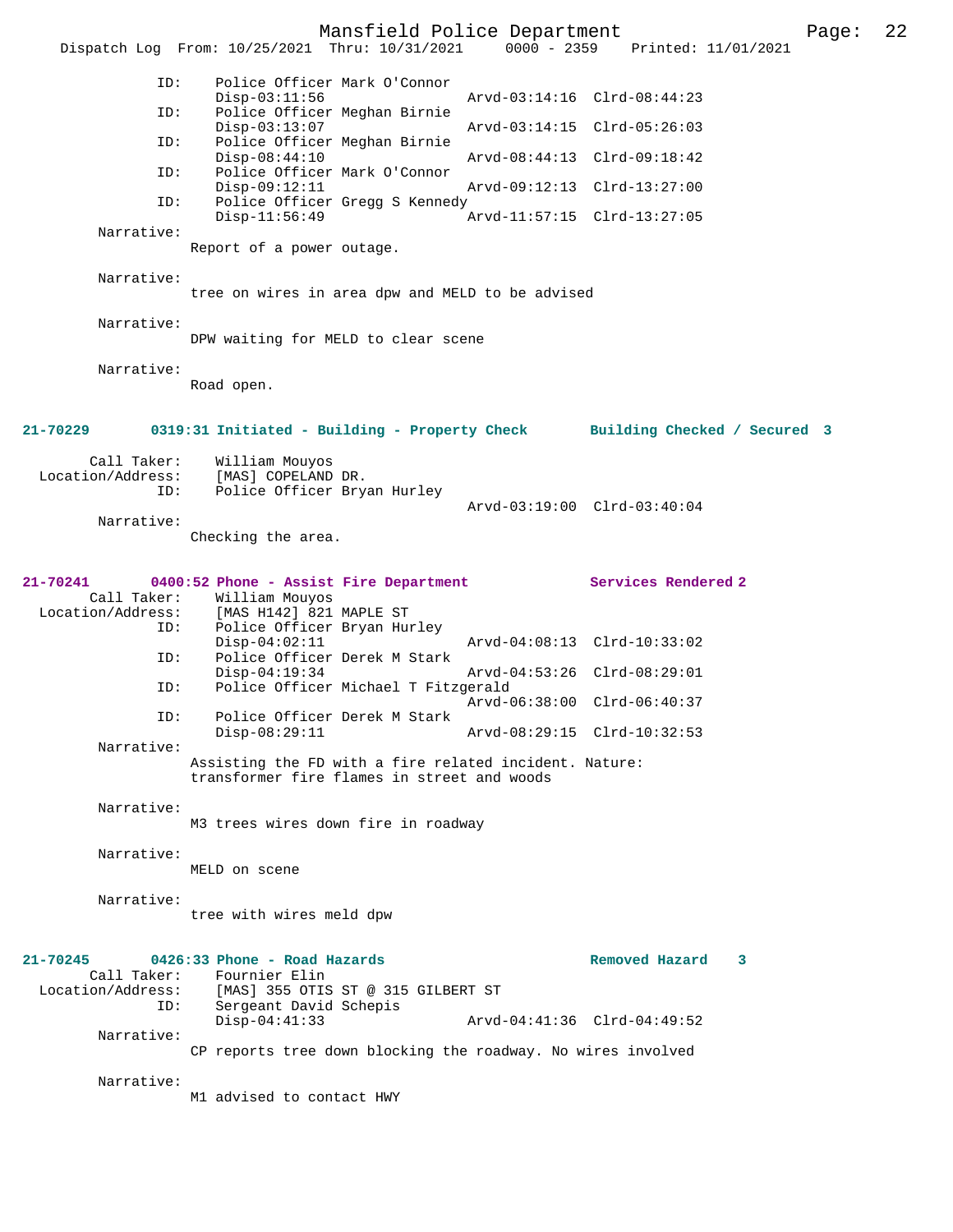|                   | Dispatch Log From: 10/25/2021 Thru: 10/31/2021 | $0000 - 2359$ | Printed: 11/01/2021            |   |
|-------------------|------------------------------------------------|---------------|--------------------------------|---|
| 21-70251<br>3     | 0440:17 Phone - Assist Other Agency            |               | Confirmed misdial/Accdntl Call |   |
| Call Taker:       | William Mouyos                                 |               |                                |   |
| Location/Address: | [MAS 333] 245 EAST ST                          |               |                                |   |
| ID:               | Patrolman John P WorrallJ                      |               |                                |   |
|                   | $Disp-04:41:22$                                |               | Arvd-04:57:20 Clrd-04:57:27    |   |
| ID:               | Patrolman Michael F Booher                     |               |                                |   |
| Narrative:        | $Disp-04:44:38$                                |               | Arvd-04:57:19 Clrd-04:57:24    |   |
|                   | Mansfield PD request assist with alarm         |               |                                |   |
|                   |                                                |               |                                |   |
| Narrative:        |                                                |               |                                |   |
|                   | rep on scene to reset                          |               |                                |   |
|                   |                                                |               |                                |   |
| $21 - 70264$      | 0502:12 Phone - Road Hazards                   |               | Services Rendered 3            |   |
| Call Taker:       | William Mouyos                                 |               |                                |   |
| Location/Address: | [MAS H3241] 68 RUMFORD AVE                     |               |                                |   |
| ID:               | Sergeant David Schepis                         |               |                                |   |
|                   | $Disp-05:04:22$                                |               | Arvd-05:06:26 Clrd-07:21:20    |   |
| ID:               | Police Officer Gregg S Kennedy                 |               |                                |   |
| Narrative:        | $Disp-05:07:44$                                |               | Arvd-05:20:32 Clrd-07:20:03    |   |
|                   |                                                |               |                                |   |
|                   | tree in roadway                                |               |                                |   |
| $21 - 70270$      | 0523:26 Phone - Road Hazards                   |               | Services Rendered 3            |   |
| Call Taker:       | William Mouyos                                 |               |                                |   |
| Location/Address: | [MAS H5823] MILL ST                            |               |                                |   |
| ID:               | Police Officer Meghan Birnie                   |               |                                |   |
|                   | $Disp-05:26:12$                                |               | $Clrd-05:36:45$                |   |
| ID:               | Police Officer Meghan Birnie                   |               |                                |   |
|                   | $Disp-05:36:57$                                |               | Arvd-05:47:01 Clrd-08:01:54    |   |
| ID:               | Police Officer Gregg S Kennedy                 |               |                                |   |
|                   | $Disp-07:20:03$                                |               | Arvd-07:30:13 Clrd-07:38:25    |   |
| Narrative:        | tree across roadway                            |               |                                |   |
|                   |                                                |               |                                |   |
| Narrative:        |                                                |               |                                |   |
|                   | grid on scene                                  |               |                                |   |
| $21 - 70280$      | 0542:29 Phone - Road Hazards                   |               |                                |   |
|                   |                                                |               | Referred to Other Agency       | 3 |
| Call Taker:       | William Mouyos                                 |               |                                |   |
| Location/Address: | [MAS] RICHARDSON AVE                           |               |                                |   |
| Narrative:        |                                                |               |                                |   |
|                   | TREE IN ROADWAY                                |               |                                |   |
| Narrative:        |                                                |               |                                |   |
|                   | DPW TO BE NOTIFIED                             |               |                                |   |
|                   |                                                |               |                                |   |
| 21-70288          | 0551:23 Phone - Road Hazards                   |               | Services Rendered 3            |   |
| Call Taker:       | PATRICK FEENEY                                 |               |                                |   |
|                   | Location/Address: [MAS] FRANKLIN ST            |               |                                |   |
| ID:               | Support Staff Philip D Seaward                 |               |                                |   |
|                   | $Disp-06:19:30$                                |               | Arvd-06:19:37 Clrd-07:42:30    |   |
| Narrative:        |                                                |               |                                |   |
|                   | Tree down across the road.                     |               |                                |   |
| Narrative:        |                                                |               |                                |   |
|                   | report of two trees down blocking the road     |               |                                |   |
|                   |                                                |               |                                |   |
| $21 - 70290$      | 0552:23 911 - Road Hazards                     |               | Services Rendered 3            |   |
|                   | Call Taker: PATRICK FEENEY                     |               |                                |   |
| Narrative:        | Location/Address: [MAS H1041] 19 COLUMBUS AVE  |               |                                |   |

tree limb on the wires.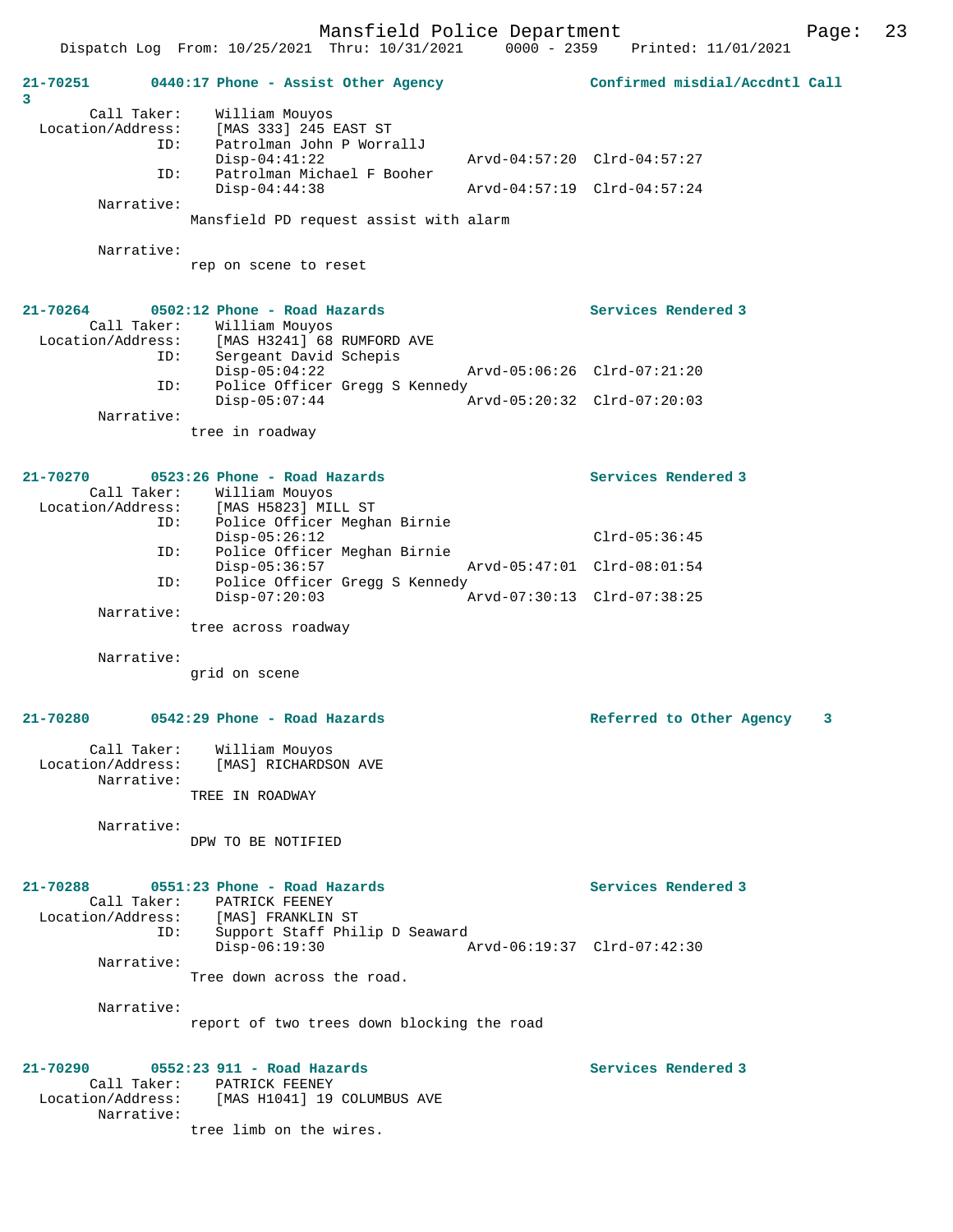Dispatch Log From: 10/25/2021 Thru: 10/31/2021 0000 - 2359 Printed: 11/01/2021 Narrative: wires are sagging. Narrative: meld notified **21-70291 0553:36 Phone - Assist Fire Department Referred to Other Agency 2** Call Taker: William Mouyos Location/Address: [MAS H6277] 11 SUMMER ST ID: Police Officer David W Kinahan Disp-06:44:22 Clrd-06:44:28 Narrative: Assisting the FD with a fire related incident. Nature: tree down with wires **21-70293 0556:36 911 - Road Hazards Services Rendered 3**  Call Taker: CARLY MORIARTY Location/Address: [MAS H812] 173 WEST ST Narrative: wire and tree down in the roadway Narrative: Meld was notified **21-70314 0619:39 Phone - Road Hazards Referred to Other Agency 3** Call Taker: PATRICK FEENEY Location/Address: [MAS] 2 POTASH RD @ 276 FRANKLIN ST Narrative: Tree down no reported wires. Narrative: DPW TO BE NOTIFIED **21-70315 0620:42 911 - Road Hazards Referred to Other Agency 3** Call Taker: CARLY MORIARTY Location/Address: [MAS H1784] 30 MAYFLOWER DR Narrative: tree blocking the road-no electrical hazard Narrative: DPW TO BE NOTIFIED **21-70316 0623:11 Phone - Road Hazards Referred to Other Agency 3** Call Taker: William Mouyos Location/Address: [MAS H379] 19 PILGRIM RD Narrative: tree across roadway Narrative: DPW TO BE NOTIFIED **21-70330 0640:40 Initiated - Road Hazards Services Rendered 3**  Call Taker: William Mouyos Location/Address: [MAS H5769] 542 MAPLE ST ID: Police Officer Michael T Fitzgerald Arvd-06:40:00 Clrd-08:22:33 Narrative: tree down with wires need meld and dpw

Mansfield Police Department Form Page: 24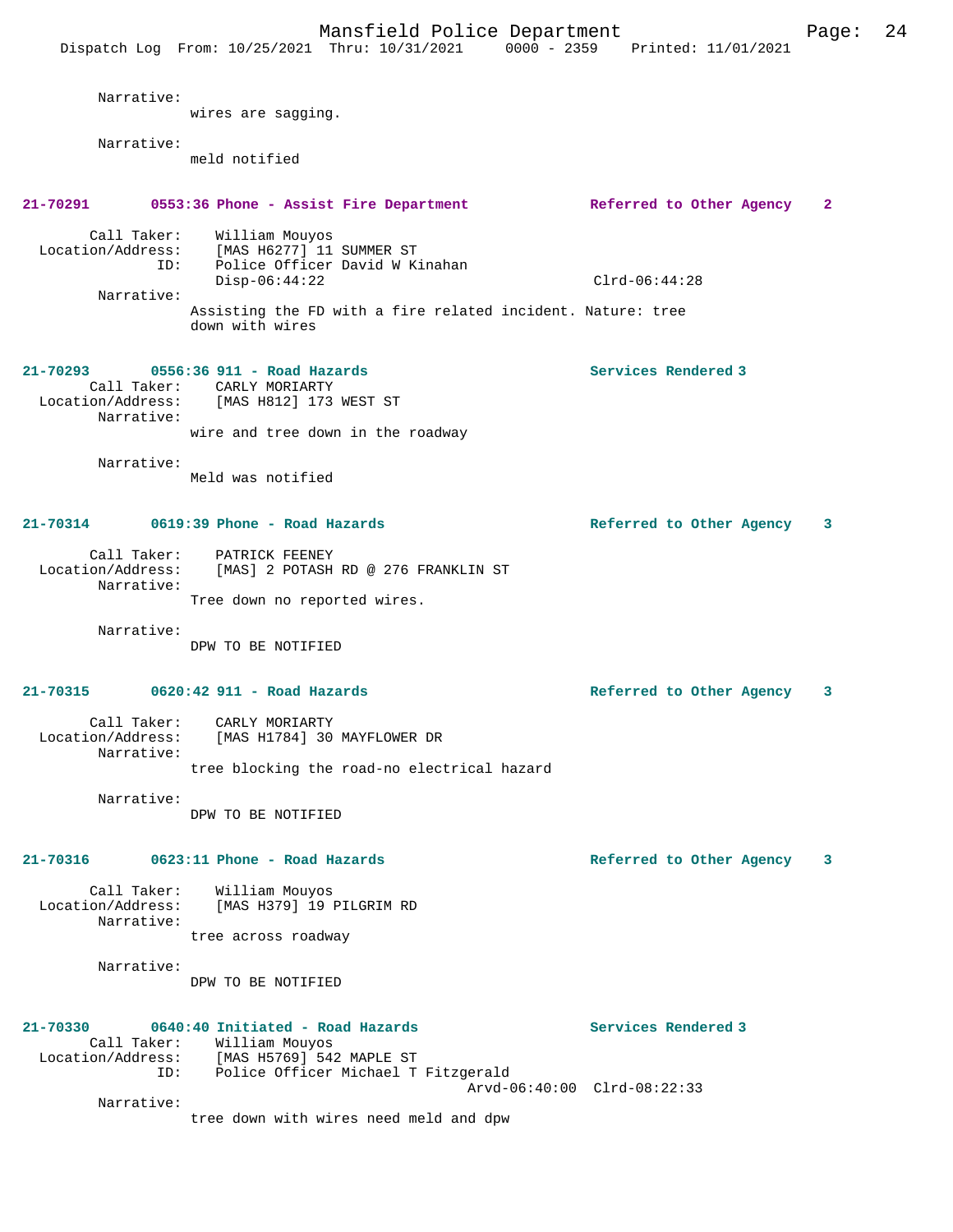Narrative:

both notified

# **21-70333 0642:53 Phone - Assist Fire Department Services Rendered 2**<br>Call Taker: William Mouyos<br>Location/Address: [MAS H1041] 19 COLUMBUS AVE Call Taker: William Mouyos Location/Address: [MAS H1041] 19 COLUMBUS AVE ID: Police Officer David W Kinahan Disp-06:44:37 Arvd-06:49:01 Clrd-06:49:06 Narrative: Assisting the FD with a fire related incident. Nature: road closure **21-70334 0643:44 Phone - Road Hazards Services Rendered 3**  Call Taker: Fournier Elin Location/Address: [MAS] 428 SOUTH MAIN ST ID: Police Officer David W Kinahan<br>Disp-06:55:42 A Disp-06:55:42 Arvd-06:55:45 Clrd-07:33:58 Narrative: CALLER REPORTS LOW HANGING WIRE IN THE AREA OF 428 Narrative: M13 out with M7. **21-70342 0658:48 Phone - Road Hazards Referred to Other Agency 3** Call Taker: Jennifer Napolitano Location/Address: [MAS H2266] 159 YORK RD Narrative: 2 trees down across the road. No wires involved Narrative: DPW TO BE NOTIFIED **21-70343 0658:54 Phone - Road Hazards Referred to Other Agency 3** Call Taker: PATRICK FEENEY Location/Address: [MAS] KING ARTHUR WAY Narrative: Report of a tree down across the entrance to the street, no wires. Narrative: DPW TO BE NOTIFIED **21-70358 0721:30 Initiated - Road Hazards Services Rendered 3**  Call Taker: Ryan O'Rourke Location/Address: [MAS] 85 HALL ST ID: Sergeant David Schepis Arvd-07:21:00 Clrd-07:36:09 Narrative: tree down on wire. **21-70363 0723 Initiated - Parking Violations Services Rendered 3**  Call Taker: Animal Control Steven Simonds Location/Address: [MAS] 242 NORTH MAIN ST @ 16 OLD COLONY WAY ID: Animal Control Steven Simonds Arvd-07:26:10 Clrd-08:04:44 Narrative: checking area for parking violations **21-70362 0725:35 Phone - Road Hazards Services Rendered 3**

 Call Taker: Jennifer Napolitano Location/Address: [MAS] 148 CENTRAL ST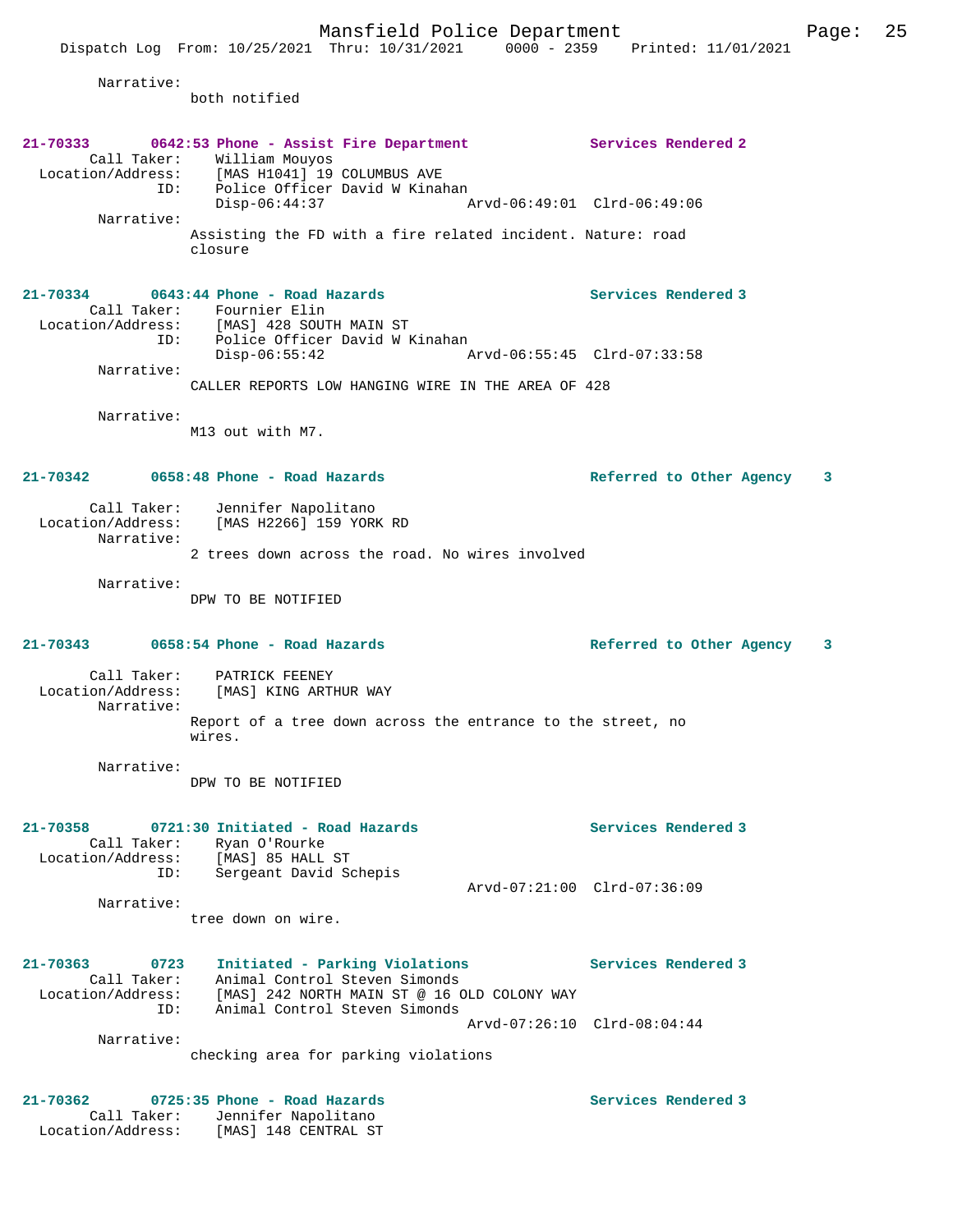Dispatch Log From: 10/25/2021 Thru: 10/31/2021 0000 - 2359 Printed: 11/01/2021

Narrative:

Wires down no arcing

| 21-70367<br>Call Taker:<br>ID:                             | 0733:31 Initiated - Assist Fire Department Services Rendered 2<br>Ryan O'Rourke<br>Location/Address: [MAS] 485 MAPLE ST<br>Detective Derek M McCune      | Arvd-07:33:00 Clrd-09:06:40 |
|------------------------------------------------------------|----------------------------------------------------------------------------------------------------------------------------------------------------------|-----------------------------|
| ID:                                                        | Support Staff Philip D Seaward<br>$Disp-07:47:03$<br>Arvd-08:15:14 Clrd-09:28:48                                                                         |                             |
| Narrative:                                                 | Assisting the FD with a fire related incident. Nature: Trees<br>down.                                                                                    |                             |
|                                                            | $21 - 70368$ 0733:34 Phone - Road Hazards                                                                                                                | Referred to Other Agency 3  |
| Call Taker:<br>Location/Address:<br>Narrative:             | Josesph Shebertes<br>[MAS] 363 NORTH MAIN ST @ 54 CHAUNCY ST                                                                                             |                             |
|                                                            | MELD reporting lights at the intersection not working.                                                                                                   |                             |
|                                                            | $21-70369$ 0734:49 Initiated - Road Hazards                                                                                                              | Referred to Other Agency 3  |
| ID:<br>Narrative:                                          | Call Taker: Ryan O'Rourke<br>Location/Address: [MAS H138] 32 LANTERN LN<br>Police Officer David W Kinahan                                                | Arvd-07:34:00 Clrd-08:44:32 |
|                                                            | wires down.                                                                                                                                              |                             |
| 21-70374                                                   | 0738:30 Initiated - Road Hazards<br>Call Taker: Ryan O'Rourke<br>Location/Address: [MAS] 363 NORTH MAIN ST @ 54 CHAUNCY ST<br>ID: Sergeant David Schepis | Services Rendered 3         |
| Narrative:                                                 |                                                                                                                                                          | Arvd-07:38:00 Clrd-07:57:22 |
|                                                            | MELD rpts traffic lights out.                                                                                                                            |                             |
|                                                            | 21-70391 0818:12 Phone - Road Hazards                                                                                                                    | Referred to Other Agency 3  |
| Call Taker:<br>Location/Address:<br>Narrative:             | Josesph Shebertes<br>[MAS] 30 COBBLER RD                                                                                                                 |                             |
|                                                            | caller reporting tree down blocking the roadway. no wires.<br>DPW to be notified.                                                                        |                             |
| 21-70399<br>Call Taker:<br>Location/Address:<br>Narrative: | 0830:51 Radio - Road Hazards<br>Ryan O'Rourke<br>[MAS H5509] 523 GILBERT ST<br>tree on power lines, road is passable.                                    | Services Rendered 3         |
| Narrative:                                                 | Fd to check, Meld notified                                                                                                                               |                             |
| 21-70403                                                   | 0839:32 Radio - Road Hazards                                                                                                                             | Referred to Other Agency 3  |
| Call Taker:<br>Location/Address:<br>Narrative:             | Ryan O'Rourke<br>[MAS] MYSTIC LN                                                                                                                         |                             |
|                                                            | tree across roadway.                                                                                                                                     |                             |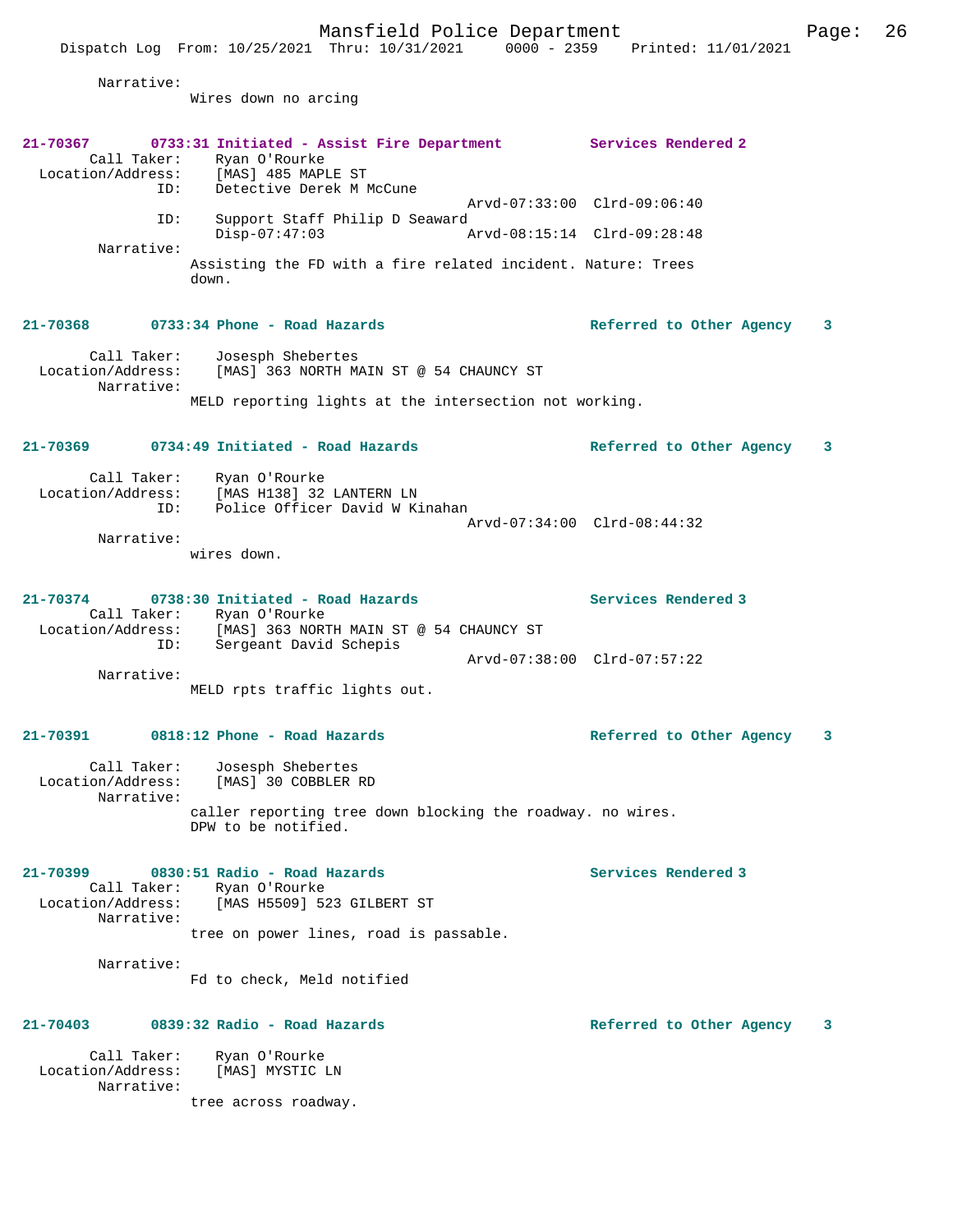Mansfield Police Department Page: 27 Dispatch Log From: 10/25/2021 Thru: 10/31/2021 **21-70404 0840:28 Radio - Road Hazards Referred to Other Agency 3** Call Taker: Ryan O'Rourke Location/Address: [MAS H425] 23 PILGRIM RD Narrative: tree in roadway. **21-70405 0844:46 Radio - Road Hazards Referred to Other Agency 3** Call Taker: Ryan O'Rourke Location/Address: [MAS H1385] 165 STEARNS AVE Narrative: tree limb in roadway. **21-70407 0845:37 Radio - Road Hazards Referred to Other Agency 3** Call Taker: PATRICK FEENEY Location/Address: [MAS] 40 LANCASHIRE DR @ 190 YORK RD Narrative: Report of tree downs across the road. Narrative: DPW TO BE NOTIFIED Narrative: DPW has it on their list. **21-70420 0903:17 Phone - Road Hazards Services Rendered 3**  Call Taker: Robert Stewart Vicinity of: [MAS] 51 DEAN ST ID: Police Officer Andrew J Kelley Disp-09:07:17 Clrd-09:07:53 ID: Executive Lieutenant Francis W Archer JR Disp-09:07:44 Arvd-09:10:19 Clrd-09:11:39 ID: Police Officer Andrew J Kelley Disp-09:10:13 Arvd-09:10:17 Clrd-09:19:11 ID: Police Officer Andrew J Kelley Disp-09:19:36 Clrd-09:19:44 Narrative: TREE/WIRES DOWN. PULLED FROM THE HOUSE Narrative: M10 requests MELD ntfd. Narrative: MELD notified and on scene. **21-70422 0908:09 Phone - Road Hazards Referred to Other Agency 3** Call Taker: PATRICK FEENEY Location/Address: [MAS] WARE ST Narrative: Report of a tree that is leaning, not down yet. No wires involved. DPW notified. **21-70426 0912:50 Radio - Road Hazards Referred to Other Agency 3** Call Taker: Ryan O'Rourke Location/Address: [MAS] 9 CENTRAL ST Narrative: top of tree down. no electrical hazard.

**21-70428 0918:23 Radio - Road Hazards Referred to Other Agency 3**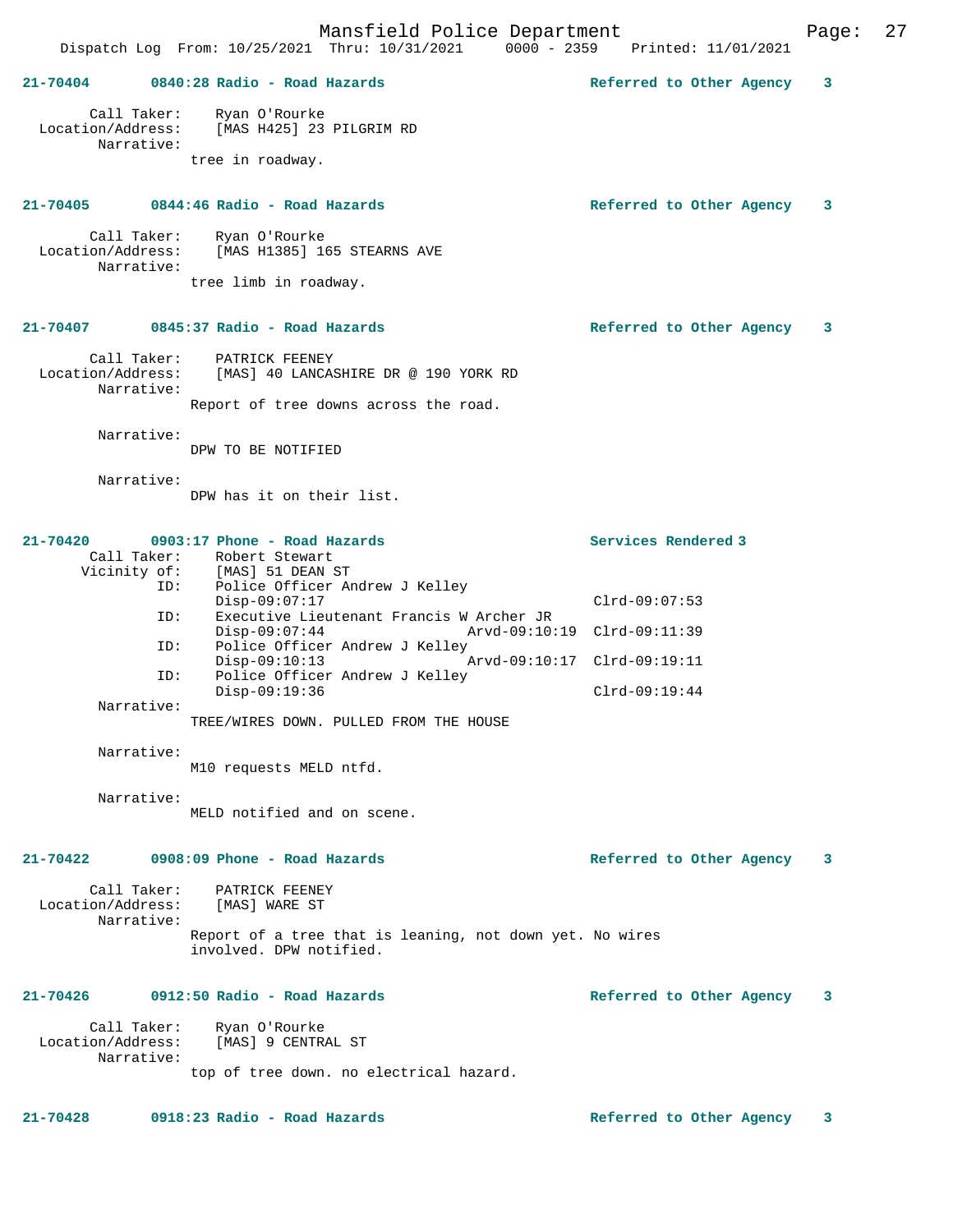Mansfield Police Department Page: 28 Dispatch Log From: 10/25/2021 Thru: 10/31/2021 0000 - 2359 Printed: 11/01/2021 Call Taker: Ryan O'Rourke Location/Address: [MAS] MAYFLOWER DR ID: Police Officer Andrew J Kelley Disp-09:19:11 Clrd-09:19:36 Narrative: rpt of tree down in road. Narrative: no electrical hazard. Narrative: Highway ntfd. **21-70430 0925:11 Initiated - Road Hazards Services Rendered 3**  Call Taker: Ryan O'Rourke Location/Address: [MAS] EASTMAN ST ID: Police Officer Meghan Birnie Arvd-09:25:00 Clrd-09:27:50 ID: Police Officer Andrew J Kelley Disp-09:25:32 Arvd-09:25:35 Clrd-09:27:53 Narrative: out with tree in road. **21-70437 0941:15 Initiated - Road Hazards Services Rendered 3**  Call Taker: Ryan O'Rourke<br>Vicinity of: [MAS] 54 CHAUI [MAS] 54 CHAUNCY ST @ 363 NORTH MAIN ST ID: Detective Derek M McCune Arvd-09:41:00 Clrd-11:05:58 ID: Police Officer Michael T Fitzgerald Disp-09:46:00 Arvd-09:46:02 Clrd-11:04:39<br>ID: Police Officer Andrew J Kelley Police Officer Andrew J Kelley<br>Disp-09:50:40 Disp-09:50:40 Arvd-10:12:53 Clrd-11:04:42 ID: Police Officer David W Kinahan Disp-10:51:48 Arvd-10:52:11 Clrd-11:04:45 Narrative: road flooding under overpass. **21-70439 0947:20 Phone - Road Hazards Referred to Other Agency 3** Call Taker: William Casey Location/Address: [MAS] COBBLER RD Narrative: Cp reporting tree blocking the road **21-70446 1006:35 Initiated - Road Hazards Services Rendered 3**  Call Taker: Ryan O'Rourke Location/Address: [MAS] 130 STEARNS AVE<br>TD: Detective Kenneth E. Wr Detective Kenneth E Wright Arvd-10:06:00 Clrd-11:04:54<br>TD: Police Officer Gregg S Kennedy Police Officer Gregg S Kennedy<br>Disp-10:07:08 Arvd-10:12:10 Clrd-11:04:51 ID: Detective Kenneth E Wright Disp-11:05:40 Arvd-11:05:45 Clrd-15:09:46 Narrative: out for traffic control. **21-70450 1012:21 Initiated - Motor Veh Acc - No Injury Services Rendered 1**  Call Taker: Ryan O'Rourke<br>Location/Address: [MAS] 44 MILL Location/Address: [MAS] 44 MILL ST @ 5 EPHRIAM DR ID: Sergeant Robert S Pierce Arvd-10:12:00 Clrd-10:24:59 Narrative:

minor mva involving DPW.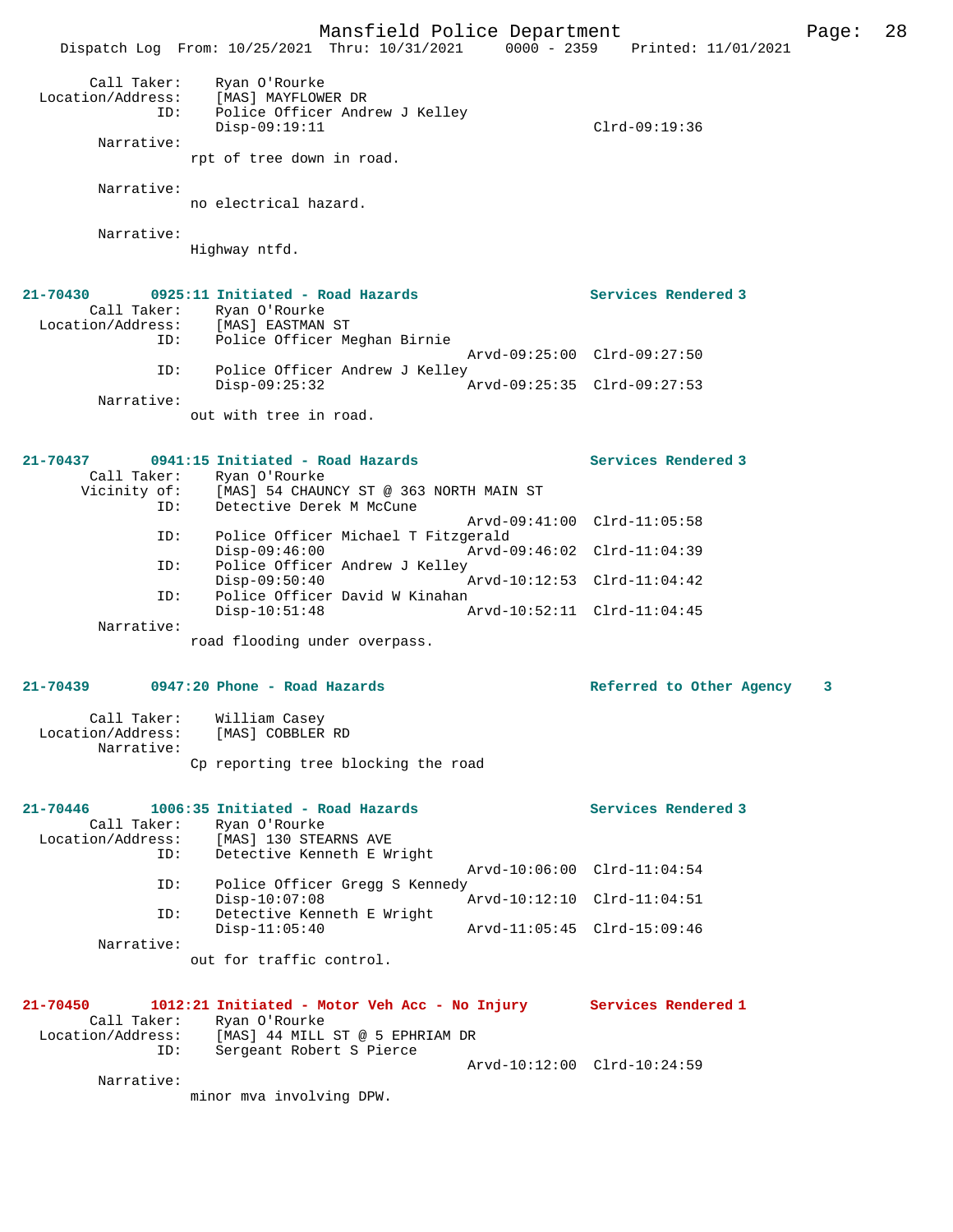| 21-70462                      |                                  | 1048:45 911 - Assist Fire Department                                                                                                                      | Referred to Other Agency                           | 2 |
|-------------------------------|----------------------------------|-----------------------------------------------------------------------------------------------------------------------------------------------------------|----------------------------------------------------|---|
| Location/Address:             | Call Taker:<br>ID:<br>Narrative: | Ryan O'Rourke<br>[MAS 417G]<br>Sergeant Robert S Pierce<br>$Disp-10:51:35$                                                                                | Arvd-10:53:25 Clrd-11:06:21                        |   |
| 21-70471                      |                                  | 1122:04 Phone - Road Hazards<br>Call Taker: Robert Stewart<br>Location/Address: [MAS] 720 WARE ST @ 9 ERIN DR<br>ID: Police Officer Andrew J Kelley       | Services Rendered 3<br>Arvd-11:31:00 Clrd-13:21:44 |   |
|                               | Narrative:                       | Disp-11:23:43<br>tree on pole/wire                                                                                                                        |                                                    |   |
| 21-70473<br>Location/Address: | 1127<br>Call Taker:<br>ID:       | Initiated - Parking Violations<br>Animal Control Steven Simonds<br>[MAS] 255 NORTH MAIN ST @ 8 COTTAGE ST<br>Animal Control Steven Simonds                | Services Rendered 3                                |   |
|                               | Narrative:                       |                                                                                                                                                           | Arvd-11:28:38 Clrd-11:50:57                        |   |
|                               | Narrative:                       | checking area for parking violations<br>tagged Ontario plate CSPE773 and MA CHF950 on cottage for<br>overtime parking                                     |                                                    |   |
| 21-70481                      | ID:                              | 1152:13 Phone - Road Hazards<br>Call Taker: Robert Stewart<br>Vicinity of: [MAS] 328 ELM ST<br>Lieutenant Thomas R Connor<br>$Disp-11:57:08$              | Services Rendered 3<br>Arvd-12:03:47 Clrd-12:03:57 |   |
|                               | Narrative:                       | Low hanging wire. Verizon was on scene reporting that it is<br>a comcast wire. Comcast being notified.                                                    |                                                    |   |
| 21-70485                      | 1259<br>Call Taker:<br>ID:       | Initiated - Parking Violations<br>Animal Control Steven Simonds<br>Location/Address: [MAS] 43 NORTH MAIN ST @ 13 PARK ST<br>Animal Control Steven Simonds | <b>Services Rendered 3</b>                         |   |
|                               | Narrative:                       | checking area for parking violations                                                                                                                      | Arvd-12:59:35 Clrd-13:39:05                        |   |
|                               | Narrative:                       | tagged MA 7JG447 on old colony way for overtime parking                                                                                                   |                                                    |   |
|                               | Narrative:                       | tagged MA 1NYK92 and 2FEV43 on south main for restrictive<br>parking                                                                                      |                                                    |   |
|                               | Narrative:                       | tagged MA 326JK1 on cottage for restrictive parking                                                                                                       |                                                    |   |
|                               | Narrative:                       | tagged MA 8RX369 on main for restrictive parking                                                                                                          |                                                    |   |
| 21-70489<br>Location/Address: | Call Taker:                      | 1311:29 Phone - Traffic / Roadway Complaint<br>Robert Stewart<br>[MAS 305] 64 COPELAND DR                                                                 | Services Rendered 2                                |   |

ID: Sergeant Robert S Pierce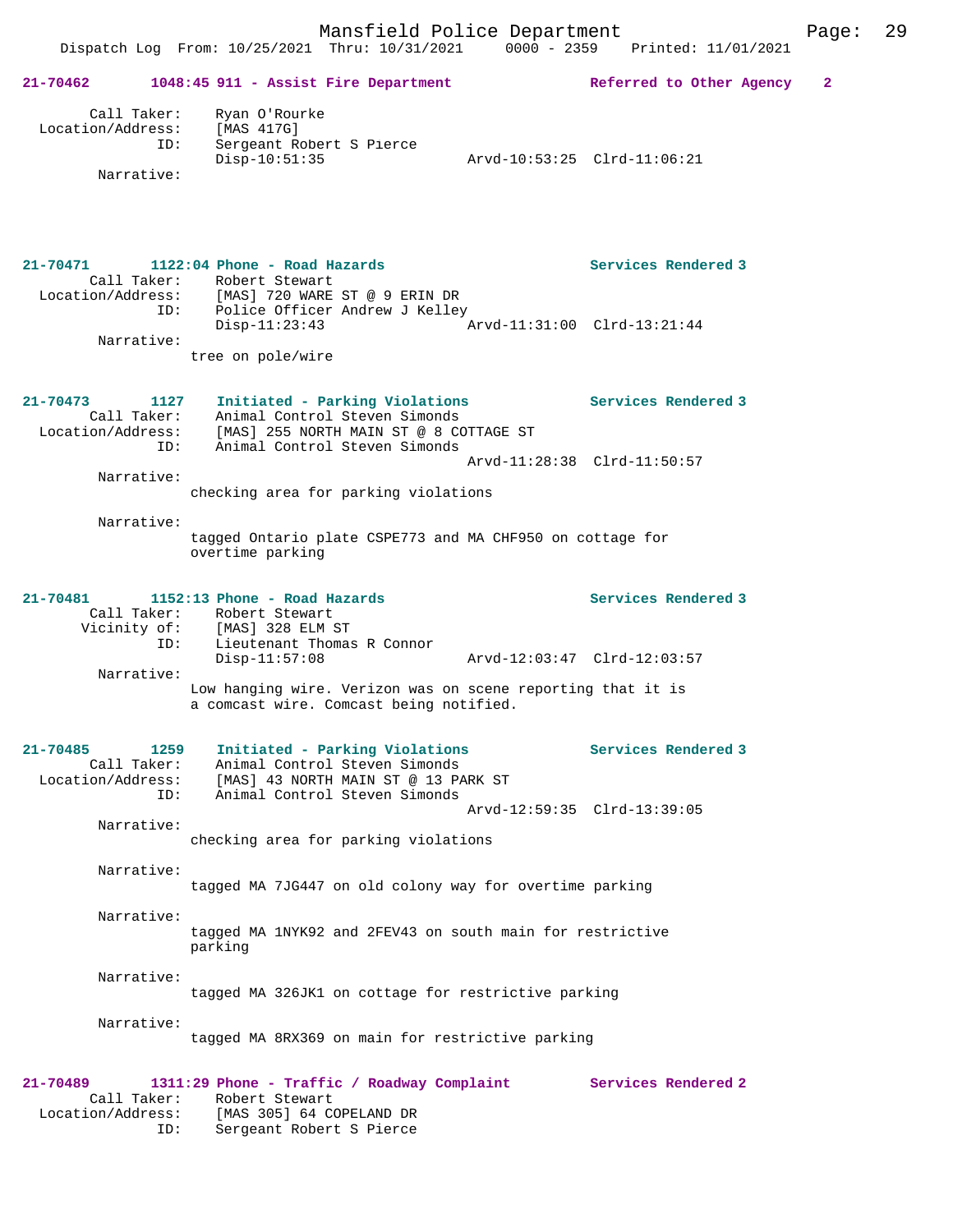Mansfield Police Department Page: 30 Dispatch Log From: 10/25/2021 Thru: 10/31/2021 Disp-13:12:39 Arvd-13:19:19 Clrd-13:19:32 ID: Police Officer David W Kinahan<br>Disp-13:16:30 Disp-13:16:30 Arvd-13:16:32 Clrd-13:19:34 Narrative: Caller reporting heavy traffic in the area. Possibly overflow from the drive through. Narrative: couple vehicles moved off to the side. **21-70493 1322:19 Radio - Assist Other Agency Unfounded/Unverifed 3** Call Taker: Ryan O'Rourke<br>Location/Address: [MAS] SOUTH MA Location/Address: [MAS] SOUTH MAIN ST ID: Sergeant Robert S Pierce Disp-13:24:50 Clrd-13:34:31 Narrative: 911 caller reports that a female party in a Red Jeep Wrangler with skeleton on the back of the spare tire stole a cone from outside of the bldg and took off towards Mansfield. Ct Plate on the vehicle. Narrative: Unalbe to locate vehicle. **21-70494 1334:01 Phone - 911 Hang-ups & Verifications Confirmed misdial/Accdntl Call 2**  Call Taker: William Casey Location/Address: [MAS] 665 EAST ST Apt. #LEFT<br>ID: Police Officer Michael T Fitz Police Officer Michael T Fitzgerald<br>Disp-13:36:05 Arvd- Disp-13:36:05 Arvd-13:42:02 Clrd-13:46:42 Narrative: Checking on a 911 hang up. Contact made?:yes Cellphone? (y/n):yes Uncertainty radius: **21-70513 1509:56 Initiated - School Officer Activity Investigated - Report Taken 3** Call Taker: Ryan O'Rourke Location/Address: [MAS 12] 250 EAST ST<br>ID: Detective Kenneth E I Detective Kenneth E Wright Arvd-15:09:00 Clrd-17:34:37<br>21MAS-1173-OF Refer To Incident: **21-70528 1622:25 911 - Assist Fire Department Referred to Other Agency 2** Call Taker: Ryan O'Rourke<br>Location/Address: [MAS 220] 93 ess: [MAS 220] 93 COPELAND DR<br>ID: Police Officer William C Police Officer William C Trudell Disp-16:23:30 Arvd-16:34:15 Clrd-16:35:16 Narrative: Assisting the FD with a fire related incident. Nature: wire down. Narrative: light dept on scene. wire off road. **21-70541 1711:22 Initiated - Building - Property Check Building Checked / Secured 3** Call Taker: Ryan O'Rourke<br>.on/Address: [MAS] MAYFLOWER DR Location/Address:<br>ID: Police Officer Jay J Sparrow Arvd-17:11:00 Clrd-17:15:26 Narrative: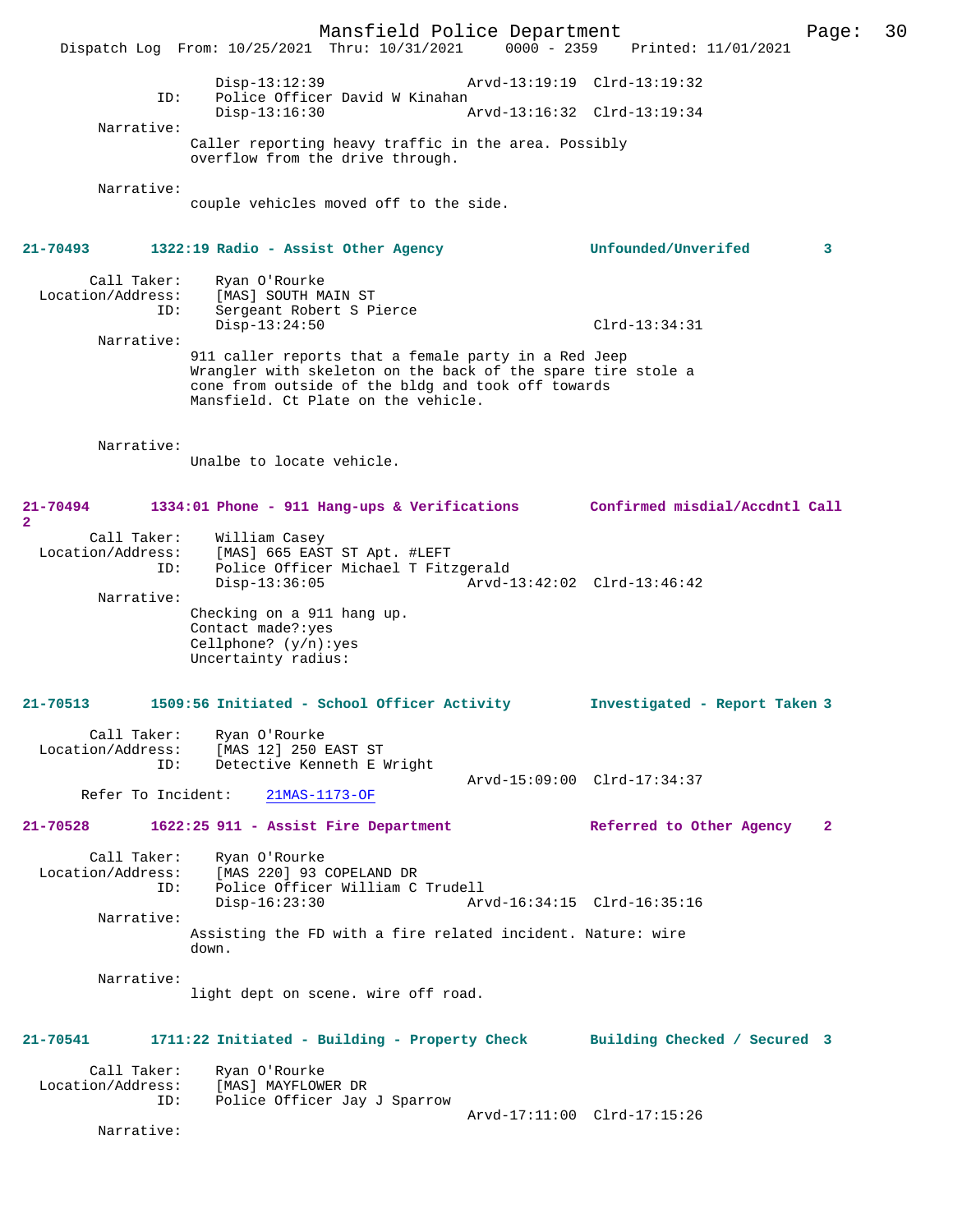Checking the area.

| 21-70542                                         | 1715:37 Initiated - Building - Property Check Referred to Other Agency                                                                                                                                                                  | 3                                                          |
|--------------------------------------------------|-----------------------------------------------------------------------------------------------------------------------------------------------------------------------------------------------------------------------------------------|------------------------------------------------------------|
|                                                  | Call Taker: Ryan O'Rourke<br>Vicinity of: [MAS] BALCOM ST<br>ID: Police Officer Andrew J Kelley                                                                                                                                         | Arvd-17:15:00 Clrd-17:27:31                                |
| Narrative:                                       | Checking the area.                                                                                                                                                                                                                      |                                                            |
| Narrative:                                       | Wires removed from roadway, MELD to handle.                                                                                                                                                                                             |                                                            |
| $21 - 70547$                                     | 1739:38 Initiated - Building - Property Check Building Checked / Secured 3                                                                                                                                                              |                                                            |
| Call Taker:<br>Location/Address:<br>ID:          | Ryan O'Rourke<br>[MAS 1019] 792 WEST ST<br>Police Officer Andrew J Kelley                                                                                                                                                               | Arvd-17:39:00 Clrd-17:51:53                                |
| Narrative:                                       | Checking the area.                                                                                                                                                                                                                      |                                                            |
| 21-70549                                         | 1752:55 Alarm - Assist Fire Department<br>Call Taker: Ryan O'Rourke<br>Location/Address: [MAS 840I140C] 280 SCHOOL ST Apt. #I140<br>ID: Police Officer Andrew J Kelley                                                                  | Services Rendered 2                                        |
| Narrative:                                       | $Disp-17:54:01$                                                                                                                                                                                                                         | Arvd-17:57:18 Clrd-18:08:17                                |
|                                                  | Assisting the FD with a fire related incident. Nature: Fire<br>Alarm activation.                                                                                                                                                        |                                                            |
| 21-70551                                         | 1806:12 Phone - Disabled Motor Vehicle<br>Call Taker: William Casey<br>Location/Address: [MAS] 170 SCHOOL ST @ 100 RTE 140 NB                                                                                                           | Gone on Arrival 3                                          |
| ID:<br>ID:                                       | Police Officer William C Trudell<br>$Disp-18:08:06$<br>Police Officer Andrew J Kelley                                                                                                                                                   | $Clrd-18:12:16$                                            |
| Narrative:                                       | $Disp-18:08:35$                                                                                                                                                                                                                         | Arvd-18:10:26 Clrd-18:12:17                                |
|                                                  | Reported DMV in the area. 2 car in the center median                                                                                                                                                                                    |                                                            |
| 21-70562<br>Location/Address:<br>ID:<br>Vehicle: | 1840:55 Phone - Erratic Oper MV / Road Rage Gone on Arrival 3<br>Call Taker:     Ryan O'Rourke<br>[MAS] STEARNS AVE<br>Police Officer Jay J Sparrow<br>$Disp-18:44:58$<br>GRY 2013 TOYT AVALON Req: PC MA 92S820 VIN: 4T1BK1EB0DU049891 | Arvd-18:47:13 Clrd-18:55:29                                |
| Narrative:                                       | caller rpts erratic operator pulled out in front of him,<br>vehicle was driving slowly and swerving. caller stated he<br>brake checked him. last seen on stearns ave.                                                                   |                                                            |
| Narrative:                                       | Area checks negative                                                                                                                                                                                                                    |                                                            |
| 21-70564                                         | 1901:42 Phone - Well Being Check                                                                                                                                                                                                        | Transported to Hospital<br>3                               |
| Call Taker:<br>Location/Address:<br>ID:<br>ID:   | JEFFREY KEEFE<br>[MAS H401]<br>Police Officer Andrew J Kelley<br>$Disp-19:07:19$<br>Police Officer Jay J Sparrow<br>$Disp-19:07:24$                                                                                                     | Arvd-19:11:52 Clrd-21:02:29<br>Arvd-19:15:36 Clrd-19:43:07 |
|                                                  |                                                                                                                                                                                                                                         |                                                            |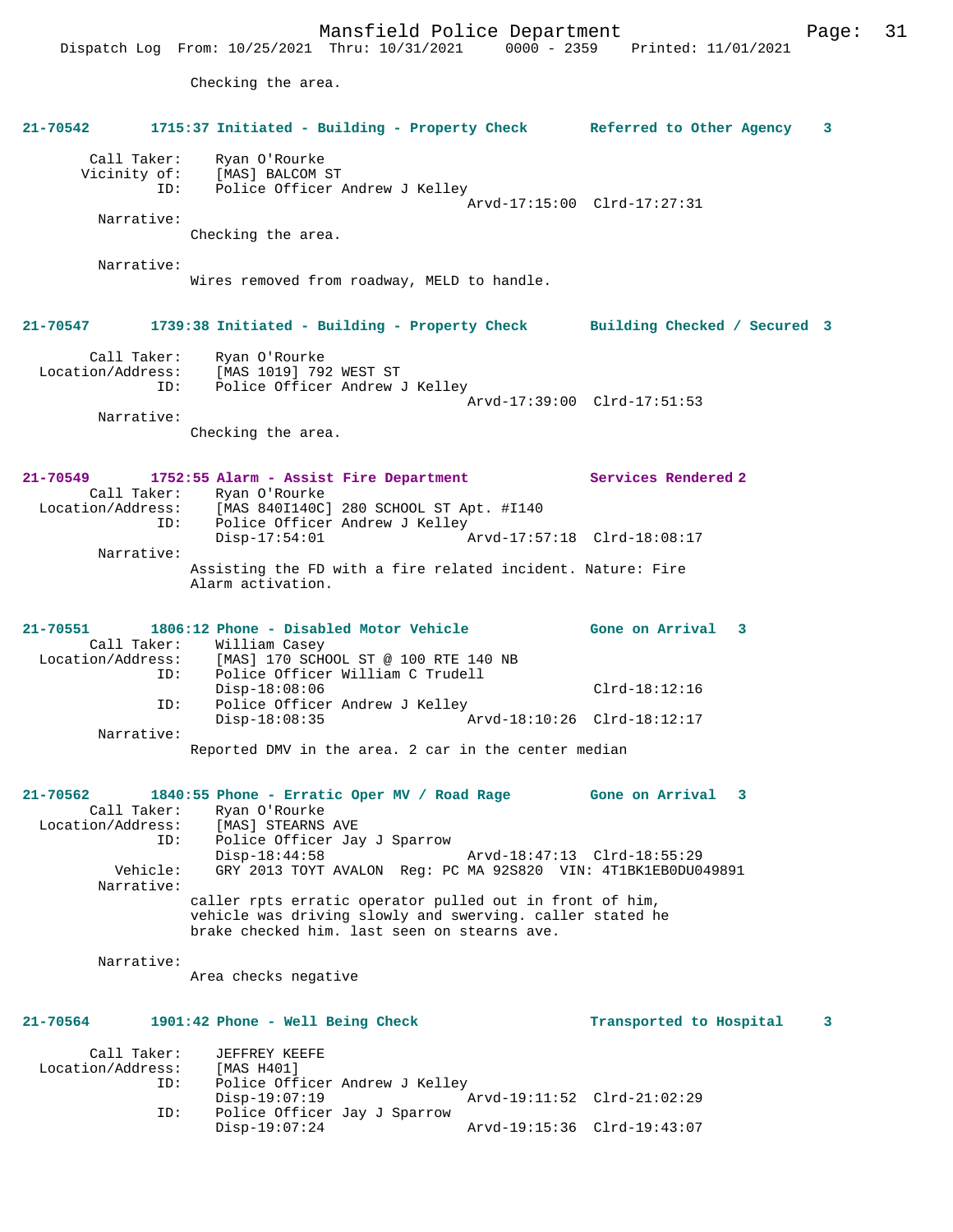Mansfield Police Department Page: 32 Dispatch Log From: 10/25/2021 Thru: 10/31/2021 Vehicle: BLK 2022 VOLK UT TAOS Reg: PC MA 2TPF64 VIN: 3VV1X7B25NM004249 Vehicle: WHI 2011 HYUN SONATA Reg: PC MA 8PX250 VIN: 5NPEC4AC7BH172819 Narrative: Narrative: Narrative: Narrative: Narrative: Narrative: Refer To Incident: 21MAS-1174-OF **21-70574 1942:19 911 - Motor Veh Acc - Hit & Run Gone on Arrival 1**  Call Taker: JEFFREY KEEFE Vicinity of: [MAS H3442] 28 FULTON ST @ 31 RUMFORD AVE ID: Police Officer William C Trudell Police Officer William C Trudell<br>Disp-19:46:22 Ary Disp-19:46:22 Arvd-19:47:58 Clrd-19:49:16 Narrative: Cp reporting a hit and run where both vehicles left the area. No reported injuries. Both vehilces are no longer on scene. Check the area for any accident. Narrative:

> Amazon Driver reported the incident and has also since left the area.

Narrative:

No description given.

| $21 - 70602$ |            | 2340:13 Initiated - Assist Citizen - P S A             |  |  | Assisted Party              |  |
|--------------|------------|--------------------------------------------------------|--|--|-----------------------------|--|
| Call Taker:  |            | Nicole Boyer                                           |  |  |                             |  |
| Vicinity of: |            | [MAS] RUMFORD AVE                                      |  |  |                             |  |
|              | ID:        | Sergeant John R Armstrong                              |  |  |                             |  |
|              |            |                                                        |  |  | Arvd-23:40:00 Clrd-23:40:53 |  |
|              | Narrative: |                                                        |  |  |                             |  |
|              |            | Out with a female party with a lock out. FD requested. |  |  |                             |  |

#### **For Date: 10/28/2021 - Thursday**

**21-70618 0100:27 Phone - Motor Veh Acc - No Injury Services Rendered 1**  Call Taker: TARA LAKO Location/Address: [MAS] 100 RTE 140 SB @ 280 SCHOOL ST<br>ID: Police Officer Mark O'Connor Police Officer Mark O'Connor<br>Disp-01:04:46 Disp-01:04:46 Arvd-01:06:48 Clrd-01:41:46 Vehicle: BLK 2006 ACUR 32TL Reg: PC MA 2NXC79 VIN: 19UUA66256A056501 Narrative: RP reports he just struck a deer, no injuries reported, unknown if deer is still in the area Narrative: See AC for further. Narrative:

M8 to follow operator back to residence to make sure he makes it back home safely.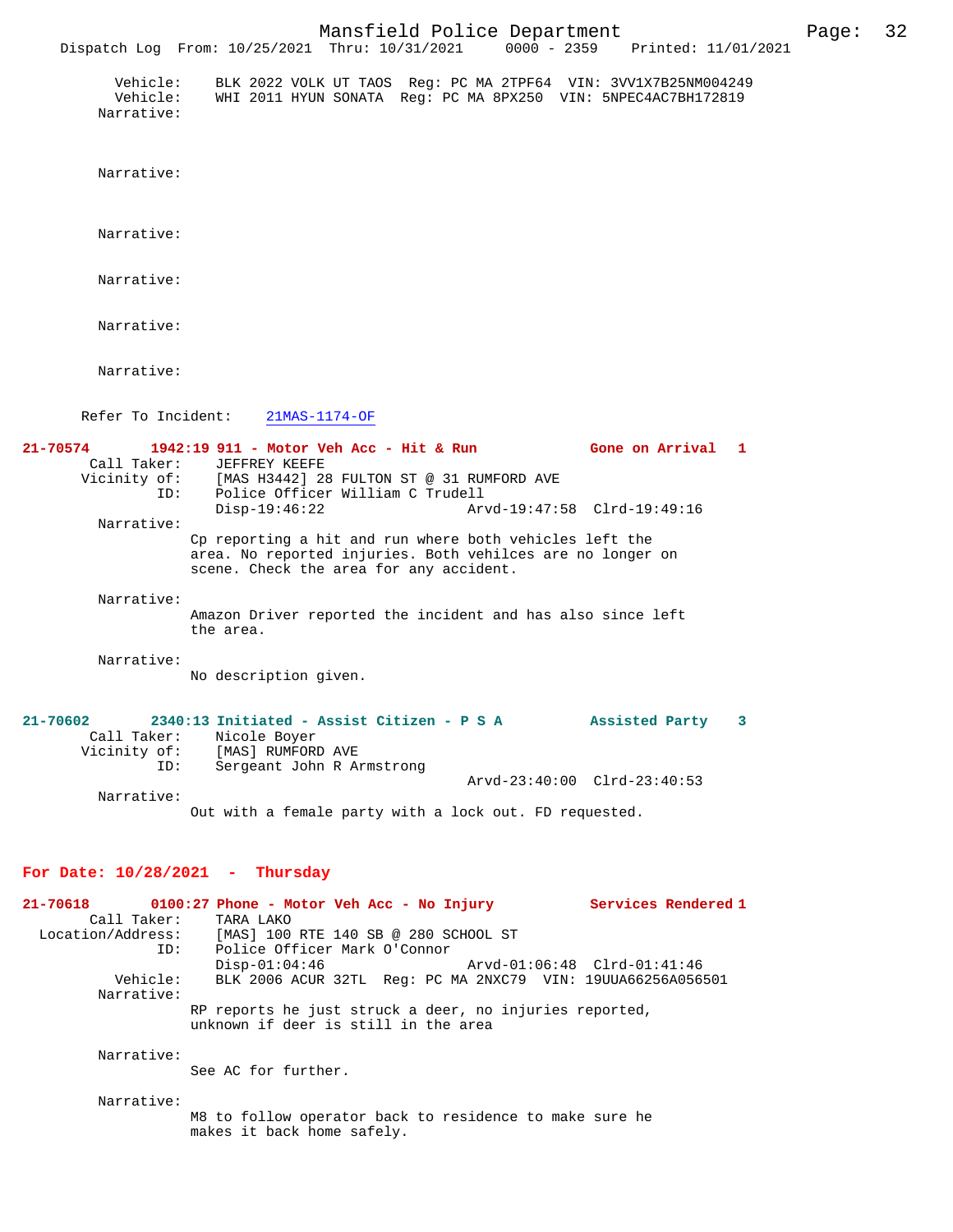Dispatch Log From: 10/25/2021 Thru: 10/31/2021 0000 - 2359 Printed: 11/01/2021 Narrative: Animal is not impeding traffic. Narrative: Ofc O'Connor reports the operator made it back safely to his residence, will be returning to town Narrative: Deer has been moved to the side of the median, and no longer in the way. Refer To Accident: 21MAS-315-AC **21-70617 0102:41 Phone - Assist Fire Department Services Rendered 2**  Call Taker: Nicole Boyer Location/Address: [MAS 903] 41 NORTH MAIN ST ID: Police Officer Derek M Stark<br>Disp-01:03:49 Arvd-01:11:37 Clrd-01:24:23 Narrative: Assisting the FD with a fire related incident. Nature: fire alarm activated **21-70620 0124:38 Initiated - Building - Property Check Building Checked / Secured 3** Call Taker: Nicole Boyer Vicinity of: [MAS] NORTH MAIN ST<br>ID: Police Officer Derek Police Officer Derek M Stark Arvd-01:24:00 Clrd-01:31:17 Narrative: Checking the area. **21-70622 0128:21 Initiated - Building - Property Check Building Checked / Secured 3** Call Taker: TARA LAKO Location/Address: [MAS 1002] 250 EAST ST ID: Police Officer Meghan Birnie Arvd-01:28:00 Clrd-01:36:36 Narrative: Checking the area. **21-70624 0136:20 Initiated - Building - Property Check Building Checked / Secured 3** Call Taker: Nicole Boyer Vicinity of: [MAS 1015] 30 CHAUNCY ST ID: Police Officer Derek M Stark Arvd-01:36:00 Clrd-01:39:27 Narrative: Checking the area. **21-70628 0151:20 Initiated - Building - Property Check Building Checked / Secured 3** Call Taker: Nicole Boyer Location/Address: [MAS 170] 255 HOPE ST ID: Police Officer Meghan Birnie Arvd-01:51:00 Clrd-02:06:00 Narrative: Checking the area. **21-70634 0222:46 Initiated - Building - Property Check Building Checked / Secured 3** Call Taker: Nicole Boyer<br>Vicinity of: [MAS 2] 60 F [MAS 2] 60 FORBES BLVD ID: Police Officer Mark O'Connor Arvd-02:22:00 Clrd-03:00:04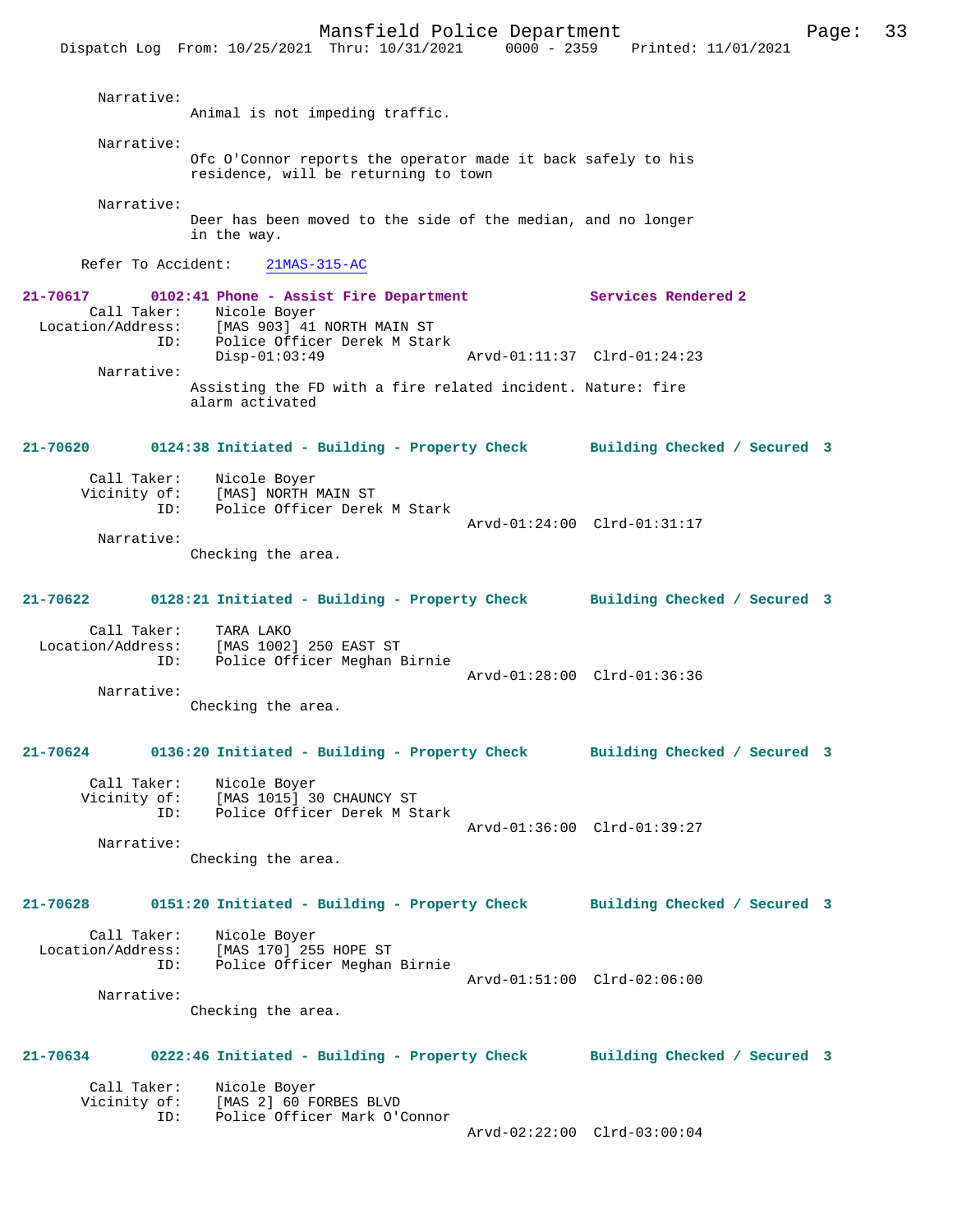Mansfield Police Department Fage: 34 Dispatch Log From: 10/25/2021 Thru: 10/31/2021 0000 - 2359 Printed: 11/01/2021 Narrative: Checking the area. **21-70635 0223:33 Initiated - Building - Property Check Building Checked / Secured 3** Call Taker: Nicole Boyer Vicinity of: [MAS 139] 265 FRUIT ST ID: Police Officer Meghan Birnie Arvd-02:23:00 Clrd-02:33:25 Narrative: Checking the area. **21-70636 0228:27 Initiated - Building - Property Check Building Checked / Secured 3** Call Taker: Nicole Boyer Vicinity of: [MAS 281A] 1 CROCKER ST ID: Police Officer Derek M Stark Arvd-02:28:00 Clrd-02:39:26 Narrative: Checking the area. **21-70637 0239:35 Initiated - Building - Property Check Building Checked / Secured 3** Call Taker: Nicole Boyer<br>Vicinity of: [MAS 834] 26 of: [MAS 834] 261 CHAUNCY ST<br>ID: Police Officer Derek M St Police Officer Derek M Stark Arvd-02:39:00 Clrd-03:00:45 Narrative: Checking the area. **21-70638 0324:16 Initiated - Building - Property Check Building Checked / Secured 3** Call Taker: Nicole Boyer Vicinity of: [MAS] MYSTIC LN ID: Police Officer Meghan Birnie Arvd-03:24:00 Clrd-03:27:56 Narrative: Checking the area. **21-70639 0348:54 Initiated - Building - Property Check Building Checked / Secured 3** Call Taker: Nicole Boyer Vicinity of: [MAS 840] 280 SCHOOL ST ID: Police Officer Mark O'Connor Arvd-03:48:00 Clrd-03:57:36 Narrative: Checking the area. **21-70644 0620:47 Initiated - Building - Property Check Building Checked / Secured 3** Call Taker: Nicole Boyer Location/Address: [MAS] MAYFLOWER DR ID: Police Officer Meghan Birnie Arvd-06:20:00 Clrd-06:24:46 Narrative: Checking the area. **21-70646 0633:22 Initiated - Building - Property Check Building Checked / Secured 3** Call Taker: TARA LAKO<br>.on/Address: [MAS] BALCOM ST Location/Address:<br>ID: Police Officer Mark O'Connor Arvd-06:33:00 Clrd-06:46:16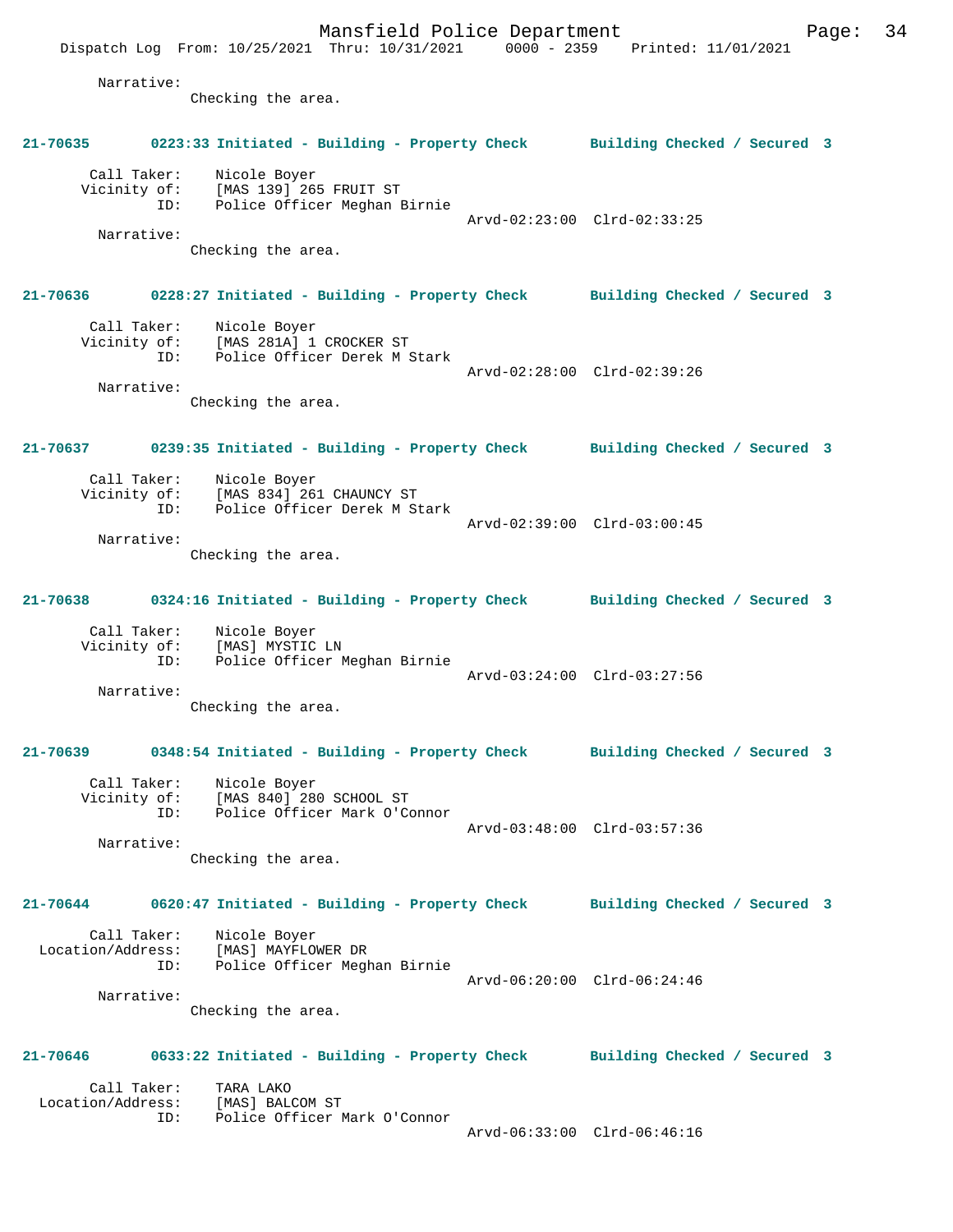|                                              | Dispatch Log From: 10/25/2021 Thru: 10/31/2021 0000 - 2359 Printed: 11/01/2021                                                                           |                             |                              |  |
|----------------------------------------------|----------------------------------------------------------------------------------------------------------------------------------------------------------|-----------------------------|------------------------------|--|
| Narrative:                                   | Checking the area.                                                                                                                                       |                             |                              |  |
| Location/Address:<br>ID:                     | 21-70671 0850:45 Phone - Assist Fire Department 5ervices Rendered 2<br>Call Taker: Ryan O'Rourke<br>[MAS] MILL ST<br>Police Officer Michael T Fitzgerald |                             |                              |  |
|                                              | $Disp-08:51:41$                                                                                                                                          |                             | Arvd-09:05:10 Clrd-09:11:55  |  |
| Narrative:                                   | Assisting the FD with a fire related incident. Nature:<br>possible tree down with wires in it.                                                           |                             |                              |  |
|                                              | 21-70676 0906:05 Initiated - Building - Property Check Building Checked / Secured 3                                                                      |                             |                              |  |
| ID:                                          | Call Taker: Ryan O'Rourke<br>Location/Address: [MAS 907E] 390 WEST ST<br>Police Officer Gregg S Kennedy                                                  |                             | Arvd-09:06:00 Clrd-09:14:59  |  |
| Narrative:                                   | Checking the area.                                                                                                                                       |                             |                              |  |
|                                              | 21-70679 0929:21 Initiated - Building - Property Check Building Checked / Secured 3                                                                      |                             |                              |  |
|                                              | Call Taker: Ryan O'Rourke<br>Location/Address: [MAS 840] 280 SCHOOL ST<br>ID: Police Officer Gregg S Kennedy                                             |                             | Arvd-09:29:00 Clrd-09:45:01  |  |
| Narrative:                                   | Checking the area.                                                                                                                                       |                             |                              |  |
| 21-70681                                     | 0934:46 Initiated - Building - Property Check Services Rendered 3<br>Call Taker: Ryan O'Rourke<br>Location/Address: [MAS 418] 21 FRANCIS AVE             |                             |                              |  |
| Narrative:                                   | ID: Police Officer Michael T Fitzgerald                                                                                                                  |                             | Arvd-09:34:00 Clrd-09:47:07  |  |
|                                              | Checking the area.                                                                                                                                       |                             |                              |  |
| 21-70689                                     | 1003:15 Initiated - Building - Property Check                                                                                                            |                             | Building Checked / Secured 3 |  |
| Call Taker:                                  | Ryan O'Rourke<br>Vicinity of: [MAS] 4 ERICK RD @ 15 BONNEY LN<br>ID: Police Officer Michael T Fitzger<br>Police Officer Michael T Fitzgerald             |                             | Arvd-10:03:00 Clrd-10:08:17  |  |
| Narrative:                                   | Checking the area.                                                                                                                                       |                             |                              |  |
| 21-70692<br>Call Taker:<br>Location/Address: | 1034:35 Phone - Well Being Check<br>Savannah Karch<br>[MAS]                                                                                              |                             | Services Rendered 3          |  |
| ID:<br>Narrative:                            | Detective Patrick J Pennie<br>$Disp-10:40:53$                                                                                                            | Arvd-10:46:42 Clrd-10:53:50 |                              |  |

Narrative:

Narrative: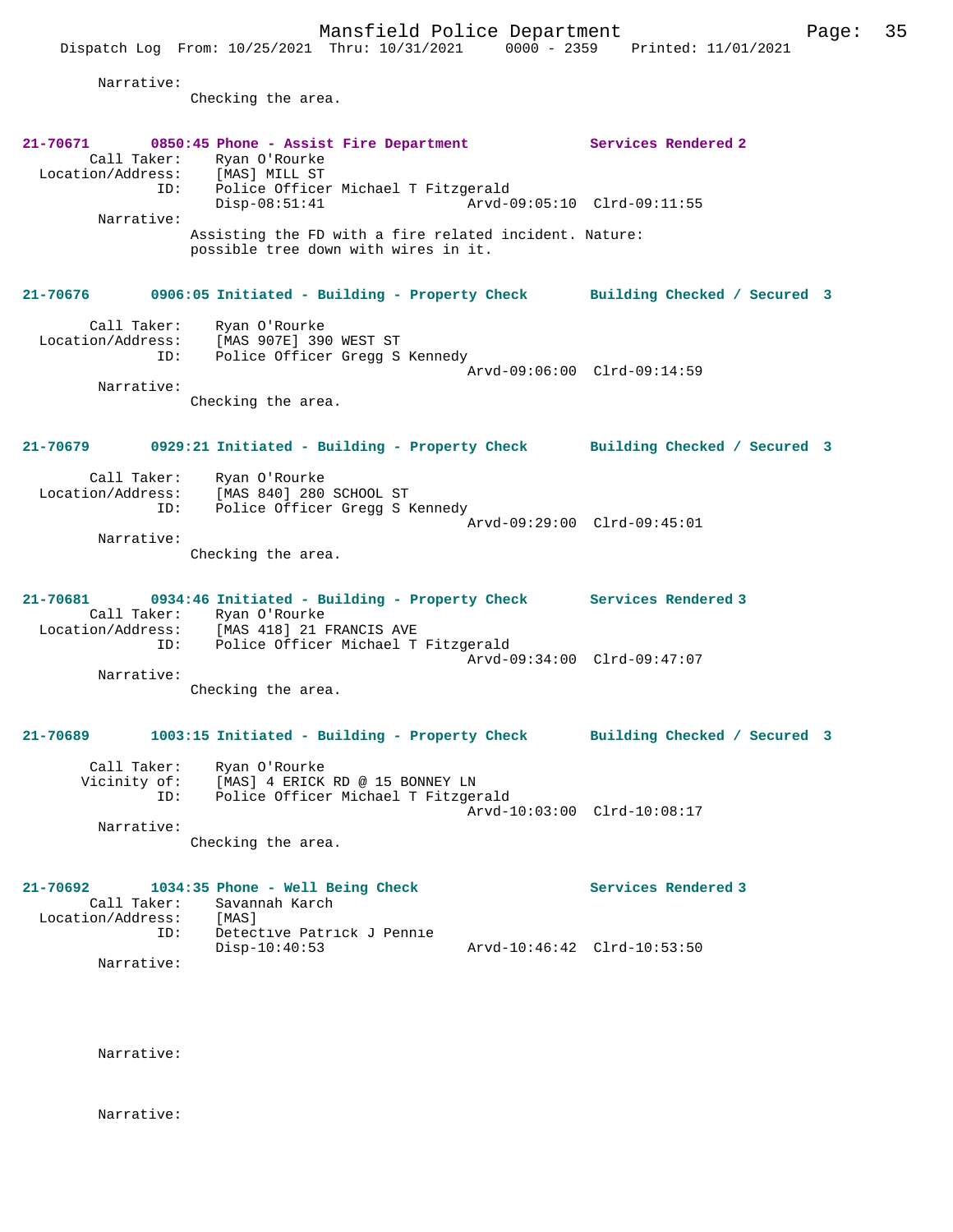| 21-70695<br>$\mathbf{2}$                     |          | 1102:20 Phone - 911 Hang-ups & Verifications                                                                                                      |                             | Confirmed misdial/Accdntl Call |   |   |
|----------------------------------------------|----------|---------------------------------------------------------------------------------------------------------------------------------------------------|-----------------------------|--------------------------------|---|---|
| Call Taker:<br>Location/Address:             | ID:      | Dispatcher Jacques Ryan<br>[MAS H3983] 10 LAWNDALE RD<br>Police Officer Michael T Fitzgerald<br>$Disp-11:04:45$                                   |                             | Arvd-11:08:07 Clrd-11:10:30    |   |   |
| Narrative:                                   |          | Checking on a 911 hang up. Caller states it was an<br>accidental.<br>Contact made?: yes<br>Cellphone? $(y/n):yes$<br>Uncertainty radius:15 meters |                             |                                |   |   |
| $21 - 70693$                                 |          | 1103:04 Initiated - Building - Property Check Building Checked / Secured 3                                                                        |                             |                                |   |   |
| Call Taker:<br>Location/Address:             | ID:      | Ryan O'Rourke<br>[MAS 1002] 250 EAST ST<br>Police Officer Michael T Fitzgerald                                                                    | Arvd-11:03:00 Clrd-11:04:45 |                                |   |   |
|                                              | ID:      | Police Officer Michael T Fitzgerald<br>$Disp-11:10:30$                                                                                            |                             | $Clrd-11:10:52$                |   |   |
| Narrative:                                   |          | Checking the area.                                                                                                                                |                             |                                |   |   |
| 21-70696<br>Call Taker:<br>Location/Address: |          | 1105:22 Walk-In - Fraud or Identity Theft<br>Support Staff Matthew Todesco<br>[MAS H3211] 188 CENTRAL ST                                          |                             | Spoken To                      | 1 |   |
|                                              | ID:      | Detective Patrick J Pennie<br>$Disp-11:07:33$                                                                                                     |                             | $Clrd-11:10:31$                |   |   |
| Narrative:                                   | ID:      | Sergeant Robert S Pierce<br>$Disp-11:10:09$                                                                                                       | Arvd-11:10:12 Clrd-11:24:57 |                                |   |   |
|                                              |          | RP into report someone opened a credit card in his name. Sgt<br>Pierce into speak with the RP.                                                    |                             |                                |   |   |
| Narrative:                                   |          | Incident occured in Wrentham, party was advised to file with<br>Wrentham PD.                                                                      |                             |                                |   |   |
| $21 - 70703$                                 |          | 1156:32 Initiated - Motor Vehicle Stop                                                                                                            |                             | Citation / Warning Issued      |   | 3 |
| Call Taker:                                  | ID:      | Ryan O'Rourke<br>Vicinity of: [MAS 1002] 250 EAST ST<br>Police Officer Michael T Fitzgerald                                                       | Arvd-11:56:00 Clrd-11:59:29 |                                |   |   |
| Narrative:                                   | Vehicle: | GRY 2018 TESL MODELX Req: PAS MA EV8317 VIN: 5YJXCBE28JF102418<br>mv stop.                                                                        |                             |                                |   |   |
| Narrative:                                   |          | citation issued to the RO.                                                                                                                        |                             |                                |   |   |
| $21 - 70704$                                 |          | 1202:29 Initiated - Motor Vehicle Stop                                                                                                            |                             | Citation / Warning Issued 3    |   |   |
| Call Taker:                                  | ID:      | Ryan O'Rourke<br>Vicinity of: [MAS 1002] 250 EAST ST<br>Police Officer Michael T Fitzgerald                                                       |                             |                                |   |   |
| Narrative:                                   | Vehicle: | BLK 2018 HOND ACCORD Req: PAR MA 196G VIN: 1HGCV2F54JA015644<br>mv stop.                                                                          | Arvd-12:02:00 Clrd-12:05:41 |                                |   |   |
| Narrative:                                   |          |                                                                                                                                                   |                             |                                |   |   |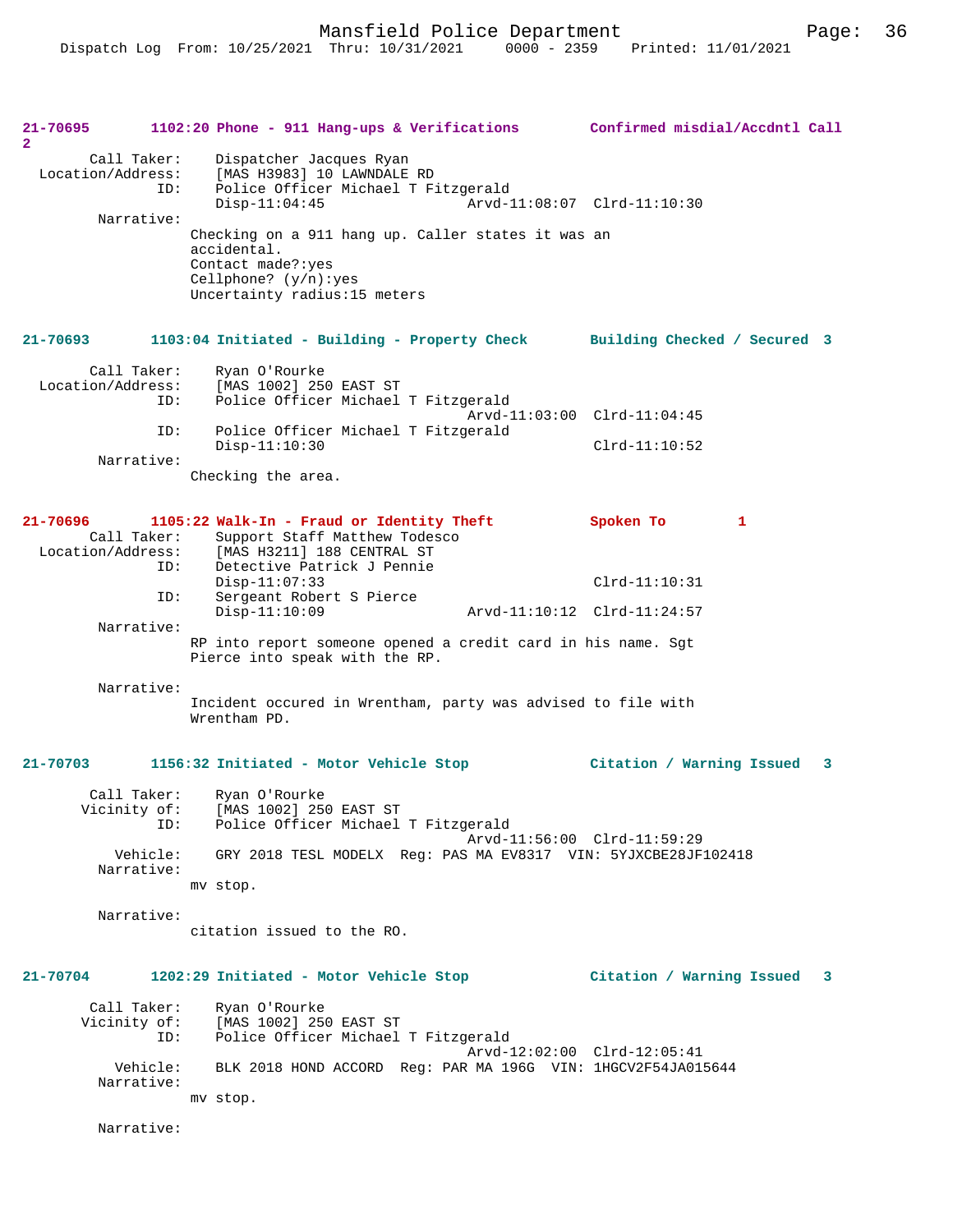Dispatch Log From: 10/25/2021 Thru: 10/31/2021 0000 - 2359 Printed: 11/01/2021

citation issued to RO for speed. **21-70706 1223:37 Initiated - Motor Vehicle Stop Citation / Warning Issued 3** Call Taker: Ryan O'Rourke Location/Address: [MAS] 300 EAST ST @ 2 WARE ST<br>TD: Police Officer Michael T Fitzo Police Officer Michael T Fitzgerald Arvd-12:23:00 Clrd-12:25:58 Vehicle: GRY 2019 NISS UT PATHFI Reg: PC MA 1PMS74 VIN: 5N1DR2MM1KC610292 Narrative: mv stop. Narrative: Citation issued for failure to inspect and speed. **21-70718 1301:04 Initiated - Follow up Investigation Investigated - No Report 3** Call Taker: Ryan O'Rourke Location/Address: [MAS 43] 137 MILL ST ID: Police Officer Nicole P Newport Arvd-13:01:00 Clrd-13:04:53 Police Officer Christopher D Sorge Narrative: Conducting a follow up in the area to a previously reported incident. **21-70720 1318:15 Initiated - Follow up Investigation Services Rendered 3**  Call Taker: Ryan O'Rourke<br>ion/Address: [MAS] Location/Address: ID: Police Officer Nicole P Newport Arvd-13:18:00 Clrd-13:37:32 Police Officer Christopher D Sorge Narrative: Conducting a follow up in the area to a previously reported incident. Refer To Summons: 21MAS-414-AR Summons: DOYLE, GREGORY JOSEPH Address: 6 BRISTOL ST Apt. #3B MANSFIELD, MA Age: 71 Charges: SEX OFFENDER FAIL TO REGISTER **21-70722 1332:22 Initiated - Disabled Motor Vehicle Services Rendered 3**  Call Taker: Ryan O'Rourke Location/Address: [MAS 451B] 500 EAST ST Sergeant Robert S Pierce Arvd-13:32:00 Clrd-13:37:06 ID: Sergeant Robert S Pierce Disp-13:37:28 Arvd-13:37:30 Clrd-13:53:12<br>Vehicle: RED 2013 FORD FOCUS Reg: PC MA 6YPD70 VIN: 1FADP3K23DL229 RED 2013 FORD FOCUS Reg: PC MA 6YPD70 VIN: 1FADP3K23DL229828 Narrative: Reported DMV in the area. Narrative: vehicle ran out of gas, boyfriend enroute. **21-70724 1335:49 Walk-In - Fraud or Identity Theft Investigated - Report Taken 1** Call Taker: Support Staff Matthew Todesco<br>Location/Address: [MAS 921] 277 NORTH MAIN ST ess: [MAS 921] 277 NORTH MAIN ST<br>ID: Detective Patrick J Pennie Detective Patrick J Pennie<br>Disp-13:37:47 Disp-13:37:47 Arvd-14:02:30 Clrd-14:04:12 Narrative: RP into report check fraud, Ofc Pennie into speak with the RP.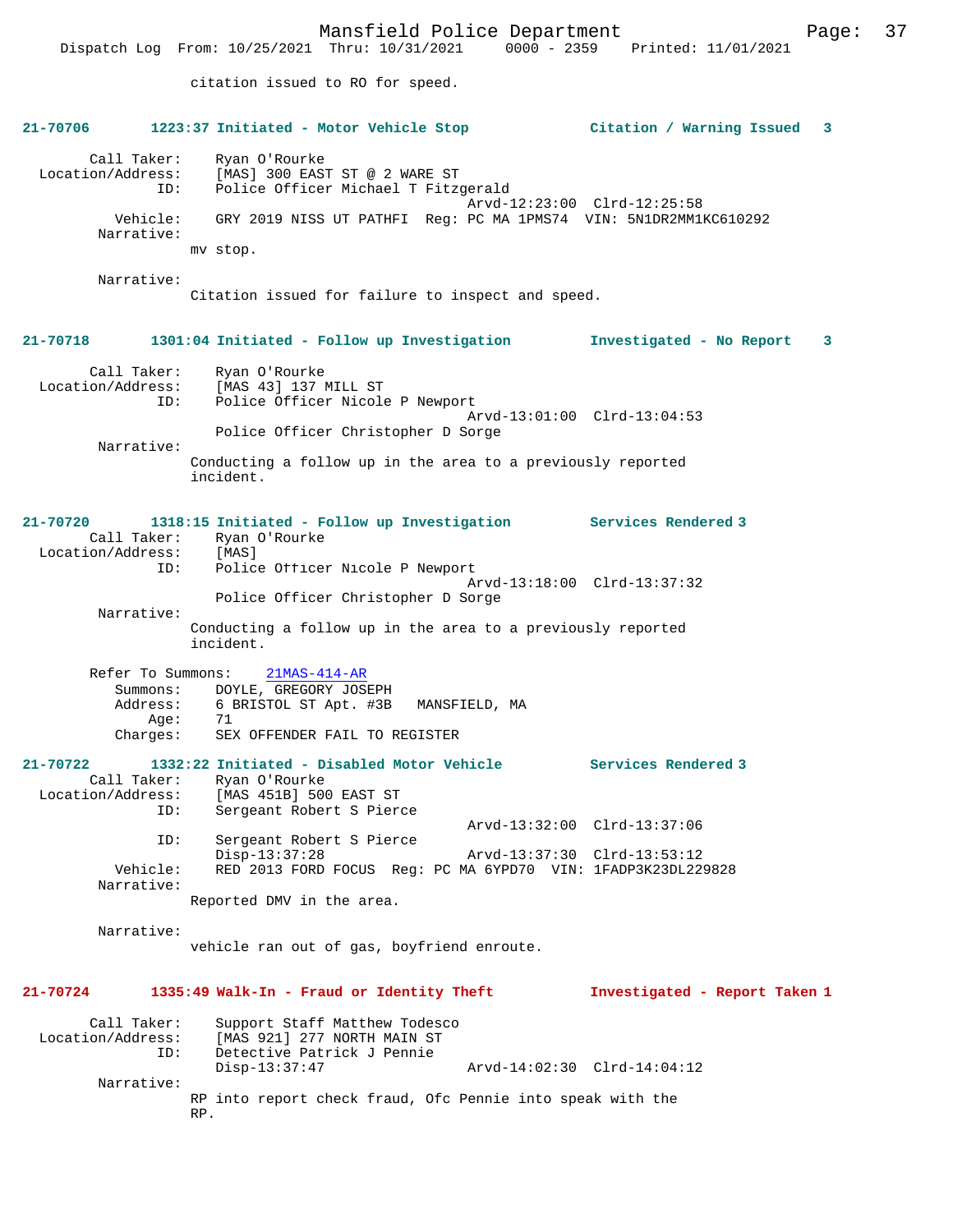Mansfield Police Department Fage: 38

Refer To Incident: 21MAS-1178-OF

| 21-70725                                     | 1337:42 Initiated - Follow up Investigation Services Rendered 3<br>Call Taker: Ryan O'Rourke<br>Location/Address: [MAS 293] 2 CHAUNCY ST<br>ID: Police Officer Nicole I |                                |
|----------------------------------------------|-------------------------------------------------------------------------------------------------------------------------------------------------------------------------|--------------------------------|
| ID:                                          | Police Officer Nicole P Newport<br>Police Officer Christopher D Sorge                                                                                                   | Arvd-13:37:00 Clrd-13:37:55    |
| Narrative:                                   | Conducting a follow up in the area to a previously reported<br>incident.                                                                                                |                                |
| 21-70726<br>3                                | 1341:42 Initiated - Follow up Investigation                                                                                                                             | Investigated - No Action Req.  |
| ID:                                          | Call Taker: Ryan O'Rourke<br>Location/Address: [MAS H9980] 89 DEAN ST<br>Police Officer Nicole P Newport                                                                |                                |
| Narrative:                                   | Police Officer Christopher D Sorge                                                                                                                                      | Arvd-13:41:00 Clrd-13:57:17    |
|                                              | Conducting a follow up in the area to a previously reported<br>incident.                                                                                                |                                |
| 21-70731                                     | 1357:26 Initiated - Follow up Investigation                                                                                                                             | Investigated - No Report<br>3  |
| Call Taker:<br>Location/Address:<br>ID:      | Ryan O'Rourke<br>[MAS 191] 71 MAPLE ST<br>Police Officer Nicole P Newport                                                                                               |                                |
| Narrative:                                   | Police Officer Christopher D Sorge                                                                                                                                      | Arvd-13:57:00 Clrd-14:12:03    |
|                                              | Conducting a follow up in the area to a previously reported<br>incident.                                                                                                |                                |
|                                              |                                                                                                                                                                         |                                |
| 21-70735<br>3                                | 1412:11 Initiated - Follow up Investigation                                                                                                                             | Investigated - No Action Req.  |
| Call Taker:<br>Location/Address:<br>ID:      | Ryan O'Rourke<br>[MAS H1101] 18 BELLA VISTA AVE<br>Police Officer Nicole P Newport                                                                                      |                                |
| Narrative:                                   | Police Officer Christopher D Sorge                                                                                                                                      | Arvd-14:12:00 Clrd-14:24:36    |
|                                              | Conducting a follow up in the area to a previously reported<br>incident.                                                                                                |                                |
| 21-70746<br>$\mathbf{2}$                     | 1540:37 Phone - 911 Hang-ups & Verifications                                                                                                                            | Confirmed misdial/Accdntl Call |
| Call Taker:<br>Location/Address:<br>ID:      | Dispatcher Jacques Ryan<br>[MAS H4202] 4 BROOKSIDE RD<br>Detective Patrick J Pennie<br>$Disp-15:44:13$                                                                  | Arvd-15:53:27 Clrd-15:56:48    |
| Narrative:                                   | Checking on a 911 hang up. No answer on callback.<br>Contact made?:no<br>Cellphone? $(y/n):yes$<br>Uncertainty radius:5 meters                                          |                                |
| 21-70747<br>Call Taker:<br>Location/Address: | 1541:51 Initiated - School Officer Activity<br>Ryan O'Rourke<br>[MAS] 748 NORTH MAIN ST                                                                                 | Spoken To<br>3                 |
| ID:<br>Narrative:                            | Detective Kenneth E Wright                                                                                                                                              | Arvd-15:41:00 Clrd-15:57:30    |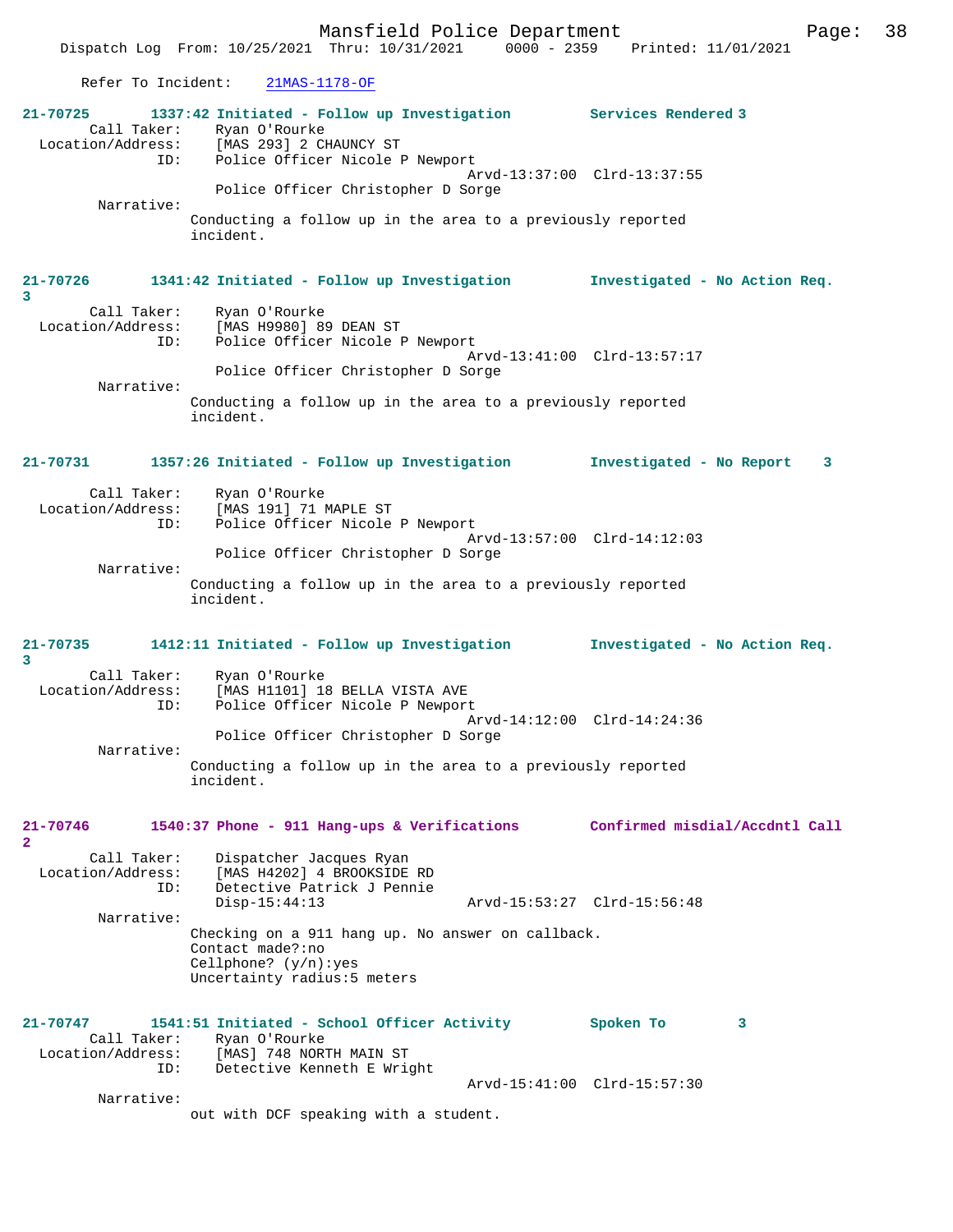Mansfield Police Department Fage: 39

Dispatch Log From: 10/25/2021 Thru: 10/31/2021 0000 - 2359 Printed: 11/01/2021

| 21-70749<br>ID:<br>Narrative:                                          | 1557:44 Initiated - Community Policing<br>Call Taker: Ryan O'Rourke<br>Vicinity of: [MAS 417] 9 FRANCIS AVE<br>Detective Kenneth E Wright<br>out for the halloween parade.                                                                                                                                  | Services Rendered 3<br>Arvd-15:57:00 Clrd-16:35:24 |                |
|------------------------------------------------------------------------|-------------------------------------------------------------------------------------------------------------------------------------------------------------------------------------------------------------------------------------------------------------------------------------------------------------|----------------------------------------------------|----------------|
| 21-70750                                                               | 1557:10 Phone - Suspicious Actv / Persn / Veh Unfounded/Unverifed                                                                                                                                                                                                                                           |                                                    | $\overline{2}$ |
| Call Taker:<br>Location/Address:<br>ID:<br>Vehicle:<br>Narrative:      | Dispatcher Jacques Ryan<br>[MAS 243] 500 SCHOOL ST<br>Police Officer Joshua S Ellender<br>$Disp-16:14:59$<br>Arvd-16:15:02 Clrd-16:19:49<br>BLU 2000 BUIC LESABR Req: PC MA 4VA750 VIN: 1G4HP54K3Y4168464                                                                                                   |                                                    |                |
|                                                                        | Caller reports a car in the lot of their business that is<br>currently vacant                                                                                                                                                                                                                               |                                                    |                |
| Narrative:                                                             | Caller can only provide that it was a white vehicle                                                                                                                                                                                                                                                         |                                                    |                |
| Narrative:                                                             | vehicle unoccupied.                                                                                                                                                                                                                                                                                         |                                                    |                |
| 21-70751<br>Call Taker:<br>Location/Address:<br>ID:<br>ID:<br>Vehicle: | 1604:22 Phone - Erratic Oper MV / Road Rage<br>Dispatcher Jacques Ryan<br>[MAS] NORTH MAIN ST<br>Police Officer Andrew J Kelley<br>$Disp-16:05:59$<br>Police Officer David J Pepicelli<br>$Disp-16:10:50$<br>Arvd-16:14:15 Clrd-16:23:41<br>GRY 2014 KIA VA SEDONA Reg: PC MA 33WL91 VIN: KNDMG4C71E6540040 | Spoken To<br>3<br>Arvd-16:09:46 Clrd-16:23:44      |                |
| Narrative:                                                             | kia suv grey                                                                                                                                                                                                                                                                                                |                                                    |                |
| Narrative:                                                             | Vehicle pulled into ginos and cumberland farms                                                                                                                                                                                                                                                              |                                                    |                |
| Narrative:                                                             | Continued driving through that road                                                                                                                                                                                                                                                                         |                                                    |                |
| Narrative:                                                             | Caller driving with head phones and almost hit a telephone<br>pole                                                                                                                                                                                                                                          |                                                    |                |
| Narrative:                                                             | M10 speaking with individual, stated he sneezed. Operator<br>advised.                                                                                                                                                                                                                                       |                                                    |                |
| 21-70762                                                               | 1643:01 Phone - Erratic Oper MV / Road Rage                                                                                                                                                                                                                                                                 | Referred to Other Agency                           | 3              |
| Call Taker:<br>Location/Address:<br>ID:<br>Narrative:                  | Dispatcher Jacques Ryan<br>[MAS] 100 RTE 140 NB @ 170 SCHOOL ST<br>Police Officer Andrew J Kelley<br>$Disp-16:44:31$                                                                                                                                                                                        | $Clrd-16:47:20$                                    |                |
| Narrative:                                                             | 140 nb just past school street                                                                                                                                                                                                                                                                              |                                                    |                |
|                                                                        | Caller states he was ran off of the roadway and is now<br>following the vehicle                                                                                                                                                                                                                             |                                                    |                |
| Narrative:                                                             | Driver just ran a red light headed into foxborough                                                                                                                                                                                                                                                          |                                                    |                |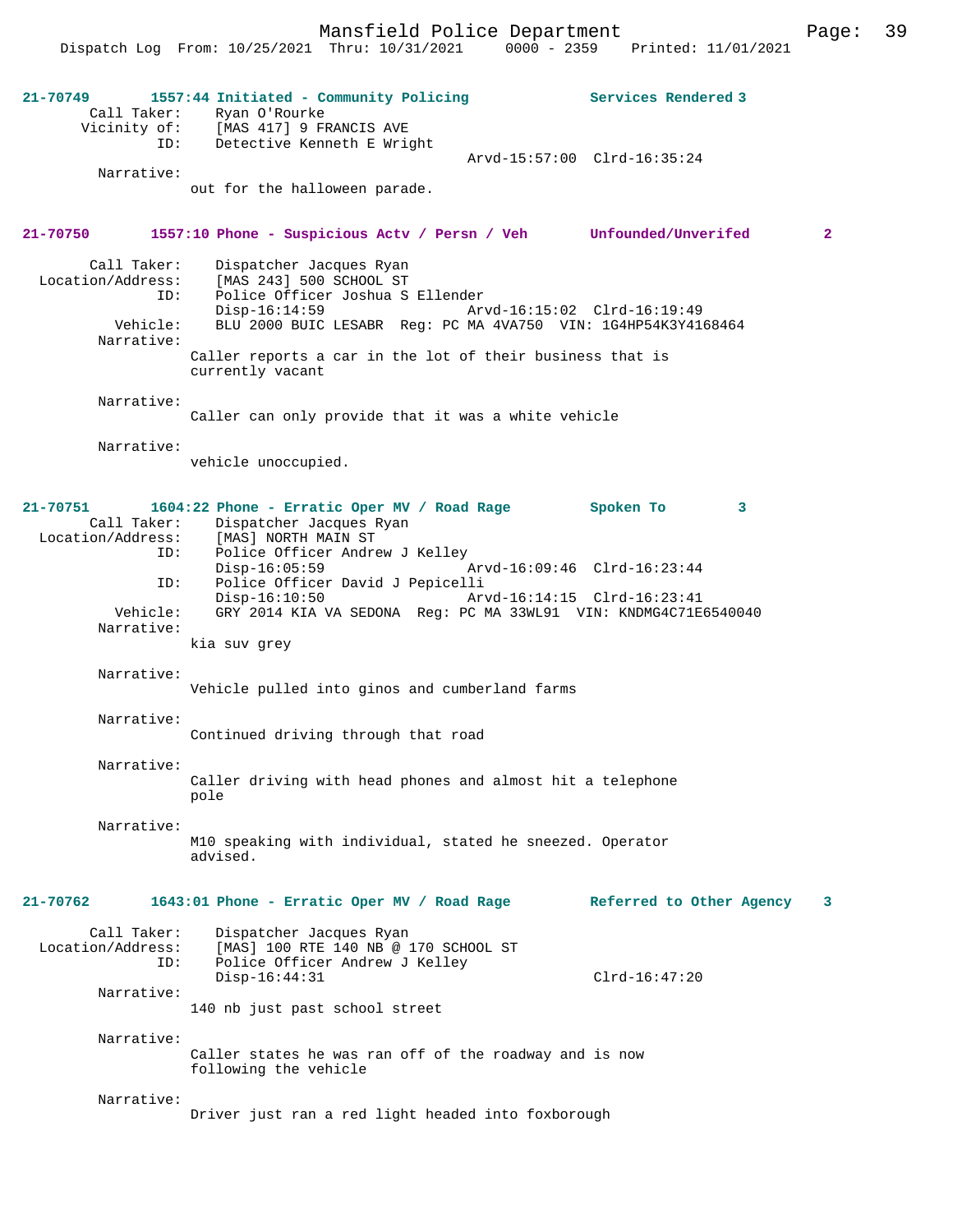Mansfield Police Department Form Page: 40 Dispatch Log From: 10/25/2021 Thru: 10/31/2021 0000 - 2359 Printed: 11/01/2021 Narrative: Forbes Blvd at a red light Narrative: Just passed forbes and swerving back and fourth and continuing on commercial NB Narrative: Just passed walnut **21-70765 1653:14 Initiated - Motor Vehicle Stop Citation / Warning Issued 3** Call Taker: Ryan O'Rourke<br>Location/Address: [MAS] 400 RTE Example 28 Address: [MAS] 400 RTE 140 NB @ 287 CHAUNCY ST<br>Lip: Police Officer Andrew J Kelley Police Officer Andrew J Kelley Arvd-16:53:00 Clrd-16:57:54 Vehicle: GRY 2011 ACUR MDX4X4 Reg: PC MA 3RR185 VIN: 2HNYD2H25BH521247 Narrative: mv stop. Narrative: Citation to the RO for failure to stop. **21-70772 1723:19 Initiated - Motor Vehicle Stop Citation / Warning Issued 3** Call Taker: Ryan O'Rourke<br>Location/Address: [MAS] 200 CHA [MAS] 200 CHAUNCY ST @ 234 CENTRAL ST ID: Police Officer Andrew J Kelley Arvd-17:23:00 Clrd-17:27:30 Vehicle: RED 2014 NISS PATHFI Reg: PC MA 5EZ655 VIN: 5N1AR2MM2EC656897 Narrative: mv stop. Narrative: citation issued for failure to stop at a red light. **21-70775 1737:46 Initiated - Building - Property Check Building Checked / Secured 3** Call Taker: Ryan O'Rourke<br>Location/Address: [MAS H5858] 10 [MAS H5858] 10 MYSTIC LN ID: Police Officer David J Pepicelli Arvd-17:37:00 Clrd-17:38:00 Narrative: Checking the area. **21-70783 1811:36 Initiated - Building - Property Check Building Checked / Secured 3** Call Taker: Ryan O'Rourke<br>Location/Address: [MAS 840] 280 Location/Address: [MAS 840] 280 SCHOOL ST ID: Police Officer Joshua S Ellender Arvd-18:11:00 Clrd-18:29:06 Narrative: Checking the area. **21-70785 1823:04 Phone - 911 Hang-ups & Verifications Confirmed misdial/Accdntl Call 2**  Call Taker: Dispatcher Jacques Ryan Location/Address: [MAS H2942] 11 TIMBERLINE DR ID: Police Officer Joshua S Ellender Disp-18:29:16 Arvd-18:35:55 Clrd-18:57:25 Narrative: Checking on a 911 hang up. Confirmed accidental, caller will meet officer at the front door. Contact made?:yes Cellphone? (y/n):yes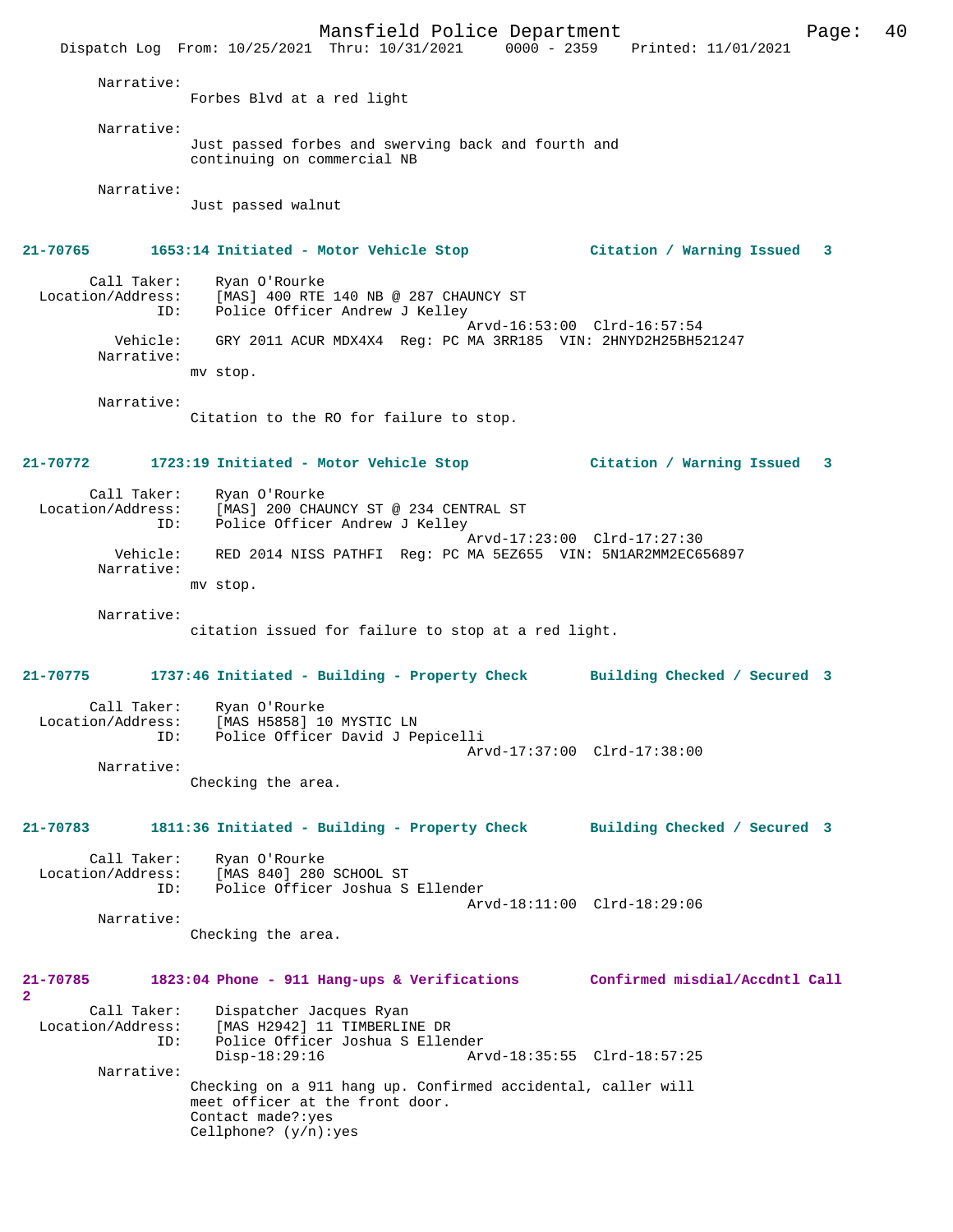**21-70793 1915:29 Initiated - Building - Property Check Building Checked / Secured 3** Call Taker: Nicole Boyer Vicinity of: [MAS] MAYFLOWER DR ID: Police Officer David J Pepicelli Arvd-19:15:00 Clrd-19:21:50 Narrative: Checking the area. **21-70799 2044:39 911 - Assist Citizen - P S A Services Rendered 3**  Call Taker: Nicole Boyer<br>ion/Address: [MAS 407P] 00 Location/Address: [MAS 407B] 90 NORFOLK ST ID: Police Officer Joshua S Ellender<br>Disp-20:48:19 Arv Disp-20:48:19 Arvd-20:55:47 Clrd-21:09:21 Narrative: CP is locked inside of the gate in his car. One of the guys locked him in accidentally and left. **21-70802 2126:41 Initiated - Building - Property Check Citation / Warning Issued 3** Call Taker: JEFFREY KEEFE Vicinity of: [MAS] COPELAND DR<br>ID: Police Officer And Police Officer Andrew J Kelley Arvd-21:26:00 Clrd-21:34:11<br>Vehicle: GRN 2006 FORD ST FREEST Reg: PC MA 5AH535 VIN: 1FMDK06176 GRN 2006 FORD ST FREEST Reg: PC MA 5AH535 VIN: 1FMDK06176GA39594 Narrative: Checking the area. Narrative: Out at SChool at Spring with MA 5AH535 Citation issued for failure to lead and no licence in possesion. **21-70804 2129:46 Initiated - Building - Property Check Building Checked / Secured 3** Call Taker: JEFFREY KEEFE Vicinity of: [MAS 2] 60 FORBES BLVD ID: Police Officer Joshua S Ellender

Uncertainty radius:61 meters

 Arvd-21:29:00 Clrd-21:34:33 Narrative: Checking the area.

**21-70805 2134:39 Initiated - Building - Property Check Services Rendered 3**  Call Taker: JEFFREY KEEFE<br>Vicinity of: [MAS 4] 31 HA of: [MAS 4] 31 HAMPSHIRE ST<br>ID: Police Officer Joshua S Police Officer Joshua S Ellender Arvd-21:34:00 Clrd-21:48:06 Narrative:

Checking the area.

**21-70806 2144:46 911 - 911 Hang-ups & Verifications Services Rendered 2**  Call Taker: Nicole Boyer<br>Location/Address: [MAS] 12 BONI Location/Address: [MAS] 12 BONNEY LN Apt. #4 ID: Police Officer Andrew J Kelley Disp-21:47:49 Arvd-21:56:23 Clrd-21:59:00 Narrative: Checking on a 911 hang up. Contact made?: Yes Cellphone? (y/n): Yes Uncertainty radius: Confirmed with caller

**21-70810 2209:45 Initiated - Building - Property Check Services Rendered 3**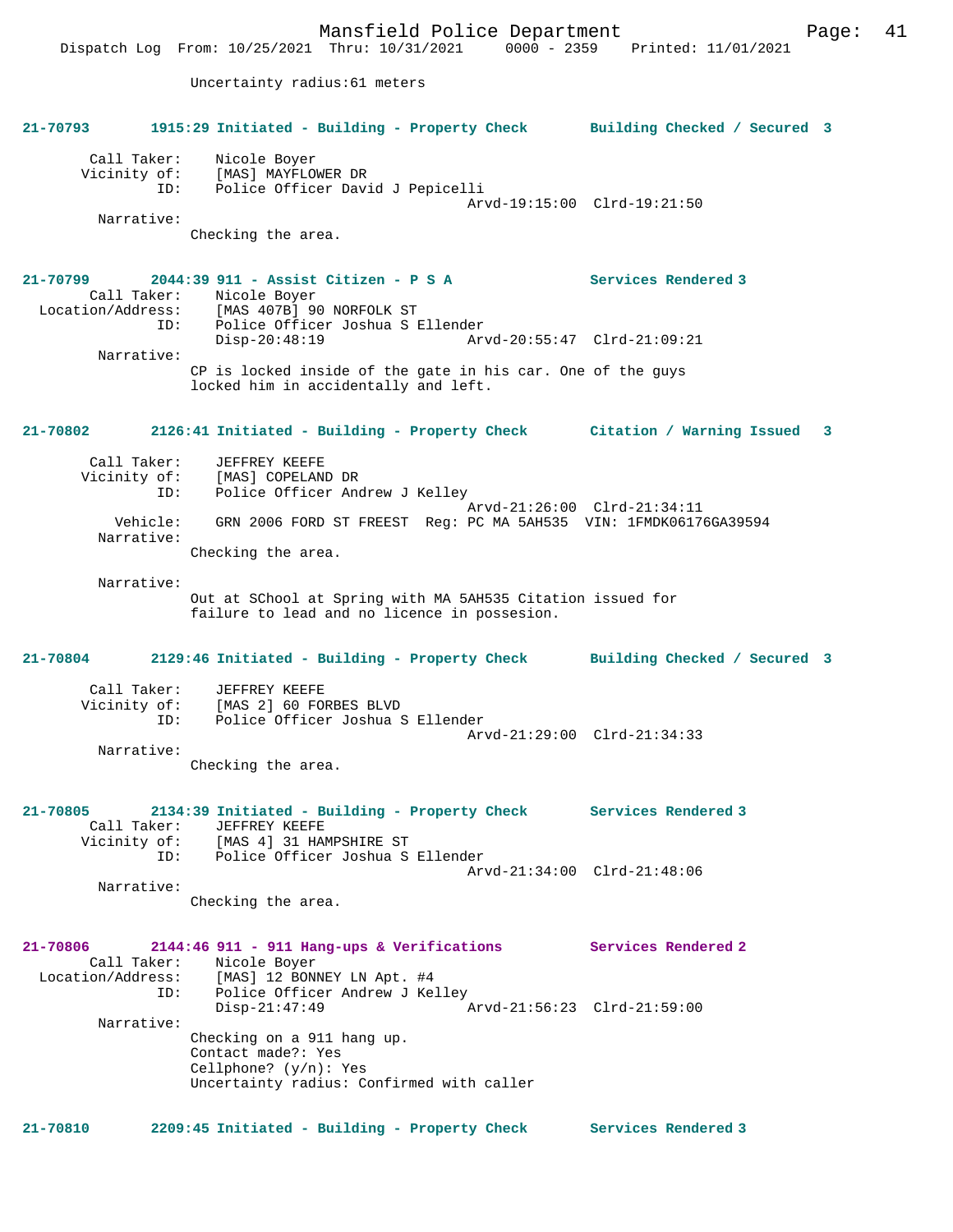Mansfield Police Department Page: 42 Dispatch Log From: 10/25/2021 Thru: 10/31/2021 0000 - 2359 Printed: 11/01/2021 Call Taker: JEFFREY KEEFE Vicinity of: [MAS 834] 261 CHAUNCY ST ID: Police Officer Andrew J Kelley Arvd-22:09:00 Clrd-22:10:03 Narrative: Checking the area. **21-70812 2246 Initiated - Building - Property Check Building Checked / Secured 3** Call Taker: Police Officer Andrew J Kelley Location/Address: [MAS 195A] 254 CHAUNCY ST ID: Police Officer Andrew J Kelley Arvd-22:46:41 Clrd-22:46:53 Narrative: Checking the area.

#### **For Date: 10/29/2021 - Friday**

| 21-70854 |              | 0138:51 Initiated - Building - Property Check |  |                             | Services Rendered 3 |
|----------|--------------|-----------------------------------------------|--|-----------------------------|---------------------|
|          | Call Taker:  | JEFFREY KEEFE                                 |  |                             |                     |
|          | Vicinity of: | [MAS] NORTH MAIN ST                           |  |                             |                     |
|          | TD:          | Police Officer Derek M Stark                  |  |                             |                     |
|          |              |                                               |  | Arvd-01:38:00 Clrd-01:55:11 |                     |
|          | Narrative:   |                                               |  |                             |                     |
|          |              | Checking the area.                            |  |                             |                     |

#### **21-70855 0142:23 Initiated - Building - Property Check Services Rendered 3**  Call Taker: JEFFREY KEEFE Vicinity of: [MAS 281A] 1 CROCKER ST ID: Police Officer Mark O'Connor Arvd-01:42:00 Clrd-01:53:46 Narrative:

Checking the area.

**21-70859 0153:54 Initiated - Building - Property Check Services Rendered 3**  Call Taker: JEFFREY KEEFE<br>Vicinity of: [MAS 219] 12 0 [MAS 219] 12 GILES PL ID: Police Officer Mark O'Connor Arvd-01:53:00 Clrd-01:58:54 Narrative:

Checking the area.

## **21-70860 0155:55 Initiated - Building - Property Check Building Checked / Secured 3**

 Call Taker: JEFFREY KEEFE Vicinity of: [MAS] 1 OLD COLONY WAY<br>ID: Police Officer Derek M Police Officer Derek M Stark Arvd-01:55:00 Clrd-01:58:56

Narrative:

Checking the rumford ave area.

Narrative:

M12 went to check on male party sitting in MA-3JBH91. Male abruptly exited and entered complex (1 Old Colony Way) when M12 was turning around. .

**21-70862 0219:33 Initiated - Building - Property Check Services Rendered 3**  Call Taker: JEFFREY KEEFE<br>Vicinity of: [MAS 170] 255 HOPE ST Vicinity of: [MAS 170] 255 HOPE ST ID: Police Officer Derek M Stark Arvd-02:19:00 Clrd-02:20:12

Narrative: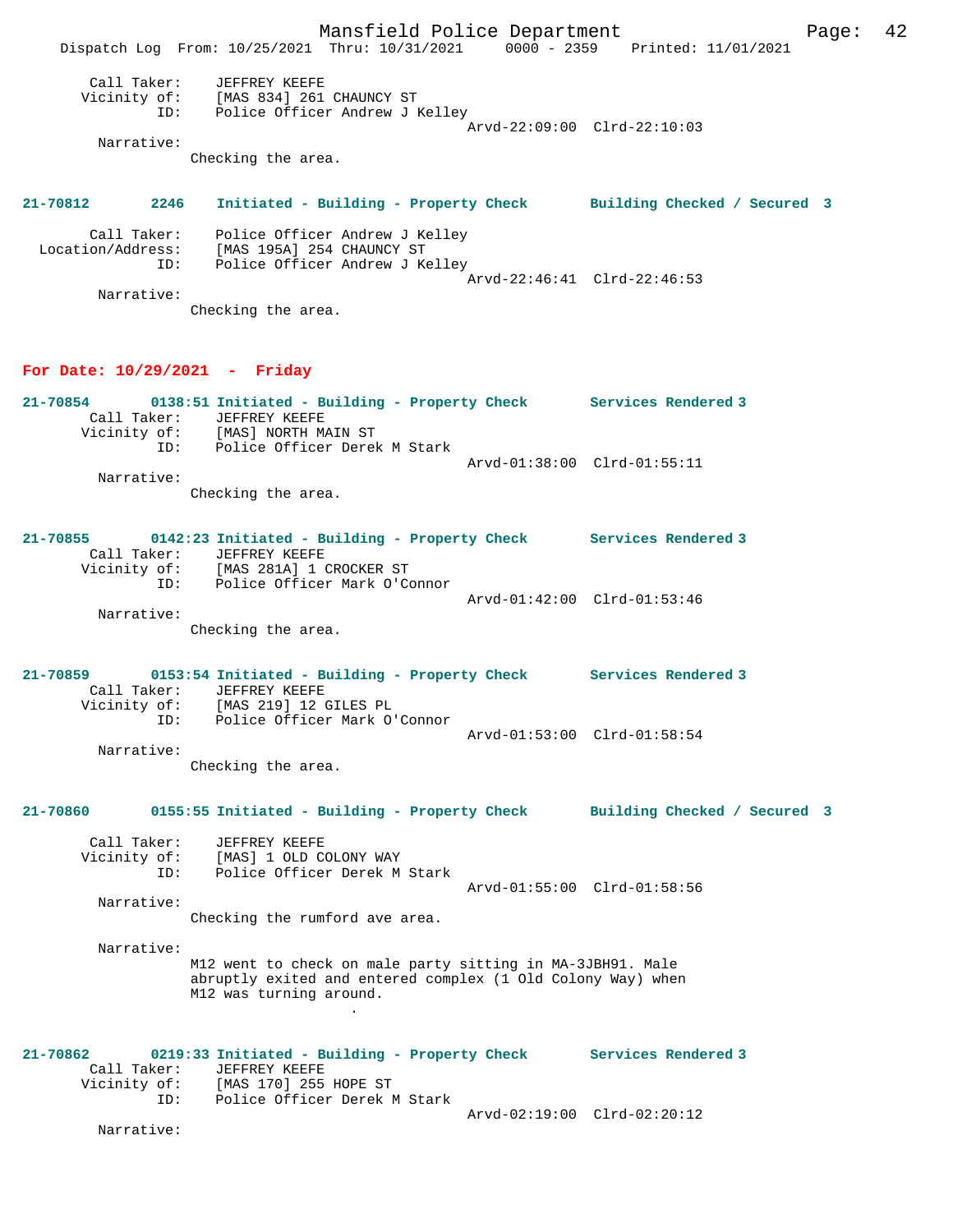Checking the area.

# **21-70874 0230:27 Radio - Building - Property Check Building Checked / Secured 3** Call Taker: JEFFREY KEEFE Location: [MAS] HOTEL CHECKS ID: Police Officer Mark O'Connor Disp-02:30:47 Arvd-02:30:54 Clrd-03:17:56 Narrative: Checking the area. **21-70867 0241:59 Initiated - Building - Property Check Services Rendered 3**  Call Taker: JEFFREY KEEFE Vicinity of: [MAS 1002] 250 EAST ST ID: Police Officer Derek M Stark Arvd-02:41:00 Clrd-03:10:19 Narrative: Checking the area. **21-70872 0308 Initiated - Road Hazards Building Checked / Secured 3** Call Taker: Police Officer Derek M Stark Location/Address: [MAS H10] 11 BIRCH BARK LN ID: Police Officer Derek M Stark Arvd-03:10:43 Clrd-03:11:11 Narrative: Tree fell partially into the roadway. Road is still passable. Cable wire did break. DPW to be advised. **21-70875 0323:16 Initiated - Building - Property Check Services Rendered 3**  Call Taker: JEFFREY KEEFE Location/Address: [MAS 840] 280 SCHOOL ST ID: Police Officer Mark O'Connor Arvd-03:23:00 Clrd-03:45:10 Narrative: Checking the area. **21-70876 0328:28 Initiated - Building - Property Check Building Checked / Secured 3** Call Taker: JEFFREY KEEFE Vicinity of: [MAS] MYSTIC LN ID: Police Officer Derek M Stark Arvd-03:28:00 Clrd-03:38:11 Narrative: Checking the area. **21-70878 0438:36 Initiated - Building - Property Check Building Checked / Secured 3** Call Taker: JEFFREY KEEFE Vicinity of: [MAS] MAYFLOWER DR ID: Police Officer Derek M Stark Arvd-04:38:00 Clrd-04:49:56 Narrative: Checking the area. **21-70896 0721:49 Phone - Assist Other Agency Services Rendered 3**  Call Taker: Josesph Shebertes<br>: Location/Address: [MAS] 170 SCHOOL : [MAS] 170 SCHOOL ST @ 100 RTE 140 NB ID: Police Officer Mark O'Connor Disp-07:26:15 Arvd-07:27:51 Clrd-07:39:48 Narrative: Mass DOT, requesting an officer to assist for a couple mins to replace an object in the roadway.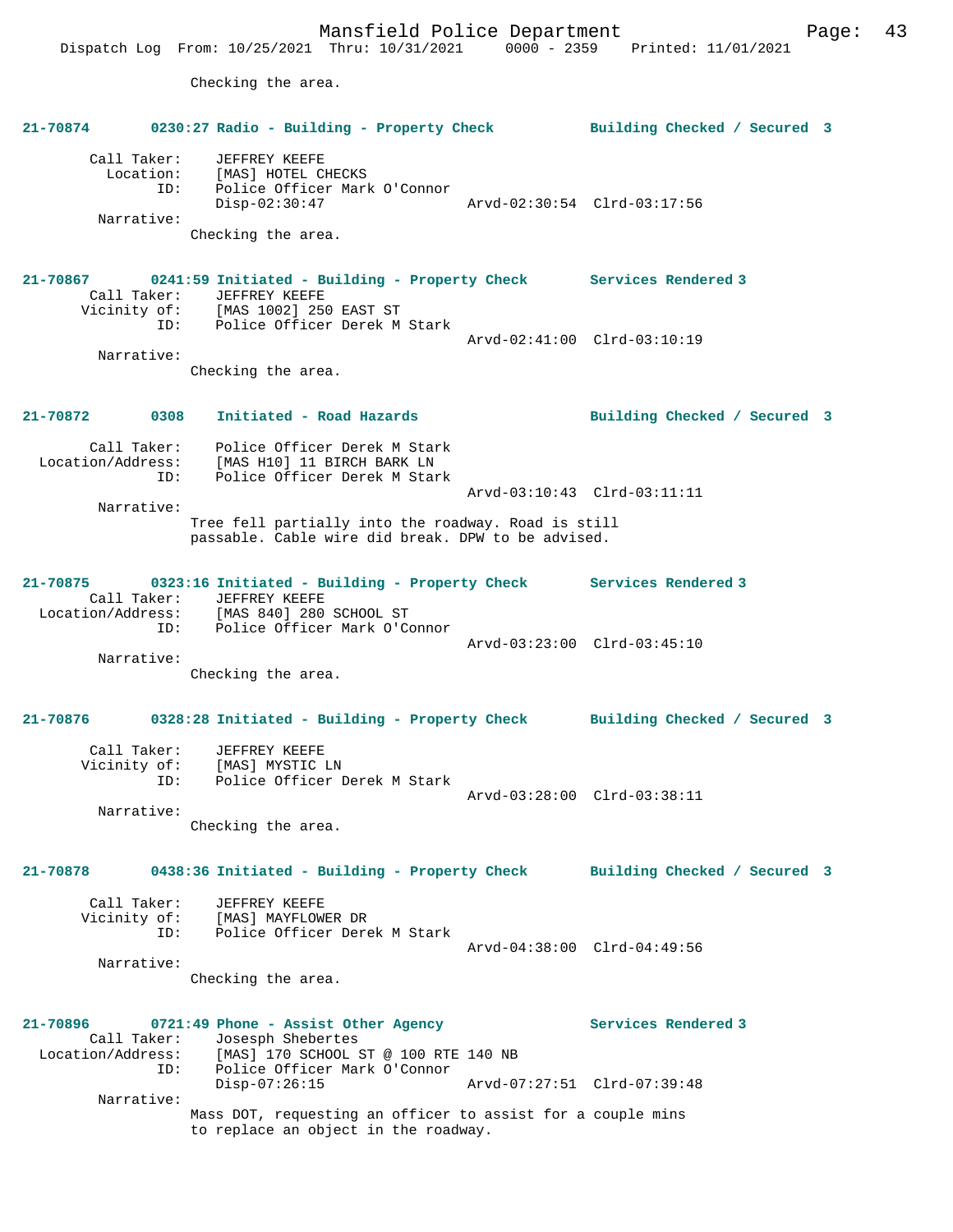Mansfield Police Department Page: 44

**21-70902 0746:44 Phone - Suspicious Actv / Persn / Veh Spoken To 2**  Call Taker: Jennifer Napolitano<br>Location/Address: [MAS 65] 30 CHAUNCY [MAS 65] 30 CHAUNCY ST ID: Sergeant John R Armstrong Disp-07:49:08 Arvd-07:57:41 Clrd-08:15:17 Vehicle: BLU 2020 KIA UT SPORTA Reg: PC MA 9AL894 VIN: KNDPMCACXL7826735 Vehicle: WHI 2019 FORD F550 Reg: CO MA V37885 VIN: 1FDUF5HYXKEF85050 Narrative: Male party in a Village green landscaping truck green and white screaming at the caller and flipping her off. Narrative: Truck left drove towards train station. It was one of the passengers. Narrative: M1 reports he has spoken with the CP. Will be reaching out to the landscaping company. **21-70911 0856:56 Phone - Assist Fire Department Referred to Other Agency 2** Call Taker: Dispatcher Alyson Vico Location/Address: [MAS 840I140C] 280 SCHOOL ST Apt. #I140<br>ID: Police Officer Beau J Palanza Police Officer Beau J Palanza<br>Disp-08:58:14 Disp-08:58:14 Arvd-09:06:12 Clrd-09:08:20 Narrative: Assisting the FD with a fire related incident. Nature: Fire alarm sounding. No smoke and fire. **21-70937 1129:36 Initiated - Building - Property Check Building Checked / Secured 3** Call Taker: Dispatcher Alyson Vico Location/Address: [MAS 281A] 1 CROCKER ST ID: Detective Patrick J Pennie Arvd-11:29:00 Clrd-11:31:18 Narrative: Checking the area. **21-70940 1145:46 Initiated - Building - Property Check Building Checked / Secured 3** Call Taker: Dispatcher Alyson Vico Location/Address: [MAS H2112] 359 BALCOM ST ID: Police Officer Beau J Palanza Arvd-11:45:00 Clrd-11:51:26 Narrative: Checking the area. **21-70947 1233:50 Phone - Motor Veh Acc - No Injury Services Rendered 1**  Call Taker: APRIL LEHANE<br>Location/Address: [MAS 840D120] [MAS 840D120] 280 SCHOOL ST Apt. #D120 ID: Police Officer Beau J Palanza Disp-12:35:27 Arvd-12:40:08 Clrd-12:53:33<br>Vehicle: GRY 2007 FORD UT EXPLOR Reg: PC MA 3781ED VIN: 1FMEU73E8 Vehicle: GRY 2007 FORD UT EXPLOR Reg: PC MA 3781ED VIN: 1FMEU73E87UA89924 BLK 2019 JEEP GRAND CHEROKEE Reg: PAS RI KG692 VIN: 1C4RJFAGXKC808649 Narrative: RP is reporting another driver backed into her in the lot Narrative: Damage is under \$1,000, paperwork has been exchanged. **21-70958 1350:14 Phone - Assist Fire Department Referred to Other Agency 2**

Call Taker: Dispatcher Alyson Vico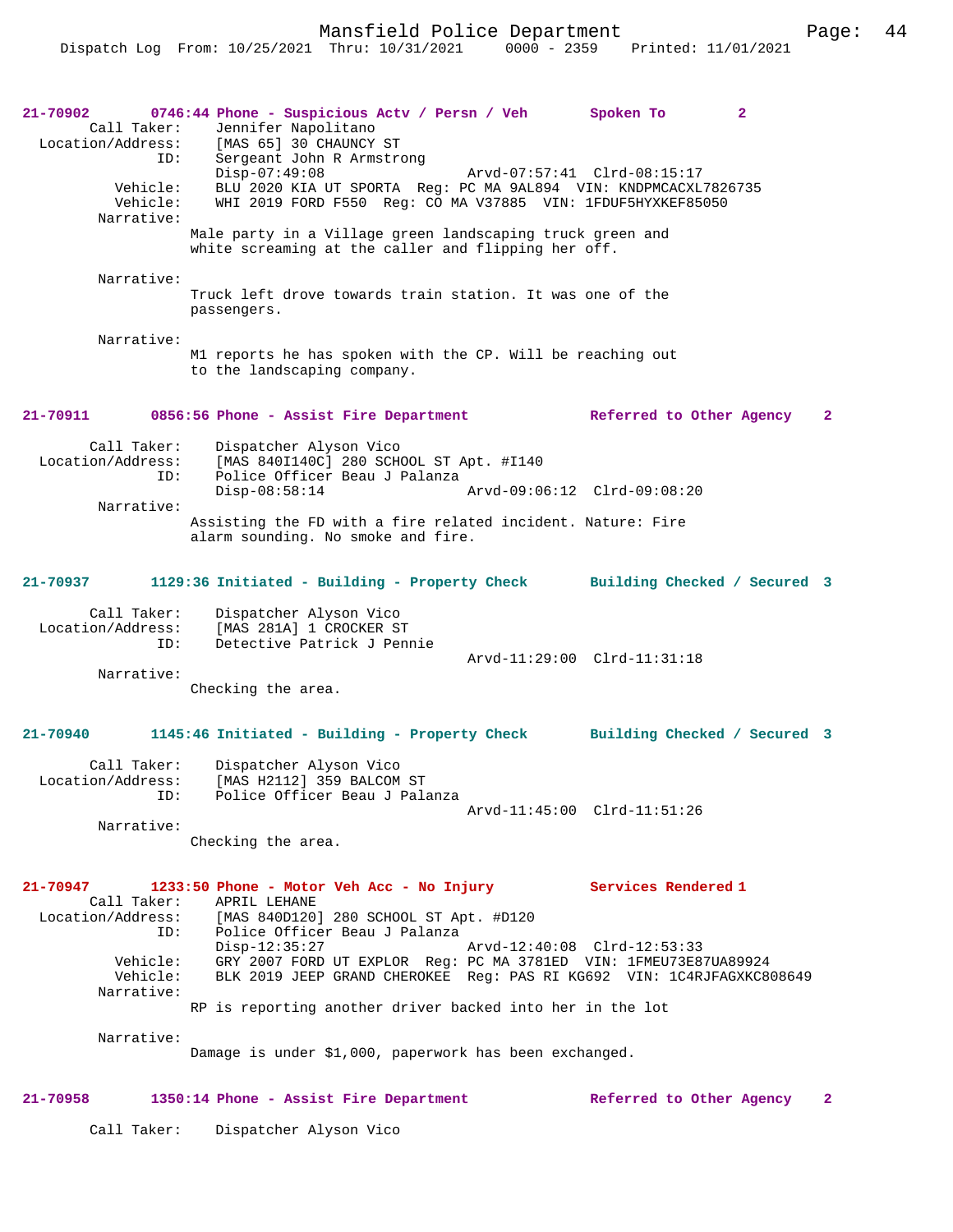Mansfield Police Department Page: 45 Dispatch Log From: 10/25/2021 Thru: 10/31/2021 0000 - 2359 Location/Address: [MAS H4200] 107 SAMOSET AVE ID: Police Officer Beau J Palanza Disp-13:52:10 Arvd-13:55:28 Clrd-14:07:15<br>ID: Sergeant Brian P Thibault Sergeant Brian P Thibault Disp-13:58:38 Clrd-13:58:41 Narrative: Assisting the FD with a fire related incident. Nature: possible gas leak Narrative: M11 reports he worked the detail in that area last week and there is a minor leak there, gas company should be aware. **21-70962 1357:35 Phone - Assist Fire Department Services Rendered 2**  Call Taker: Dispatcher Alyson Vico<br>ion/Address: [MAS] 16 ERICK RD Location/Address:<br>ID: Sergeant Brian P Thibault Disp-13:58:47 Clrd-14:00:24<br>ID: Police Officer Gregg S Kennedy Police Officer Gregg S Kennedy<br>Disp-13:59:58 A Arvd-14:02:17 Clrd-14:12:34 Narrative: Assisting the FD with a fire related incident. Nature: automatic fire alarm. **21-70965 1404:43 Phone - 911 Hang-ups & Verifications Confirmed misdial/Accdntl Call 2**  Call Taker: Jennifer Napolitano<br>Location/Address: [MAS 849A140A] 287 9 [MAS 849A140A] 287 SCHOOL ST Apt. #A140 ID: Police Officer Beau J Palanza Disp-14:07:58 Arvd-14:15:01 Clrd-14:16:36 Narrative: Checking on a 911 hang up. Contact made?: Yes blk Jetta. dialed by mistake Cellphone? (y/n): yes Uncertainty radius: 7 meters **21-70982 1533:23 Phone - Erratic Oper MV / Road Rage Gone on Arrival 3**  Call Taker: Jennifer Napolitano<br>Location/Address: [MAS 917A1] 260 CHAD [MAS 917A1] 260 CHAUNCY ST Apt. #1 ID: Police Officer Beau J Palanza Disp-15:36:20 Arvd-15:38:06 Clrd-15:41:00<br>ID: Sergeant Brian P Thibault Sergeant Brian P Thibault<br>Disp-15:36:43 Disp-15:36:43 Arvd-15:37:26 Clrd-15:40:59<br>Vehicle: RED 2007 FORD FIVE Reg: PC MA 3LPV99 VIN: 1FAHP28107G118 RED 2007 FORD FIVE Reg: PC MA 3LPV99 VIN: 1FAHP28107G118628 Narrative: Erratic operator turned towards the post office. Narrative: Driving all over the road ran a red light and ran over the median. Narrative: M1 standing by in the area for the MV. Narrative: M1 checked Giles place, CVS, and Walgreens. Nothing showing. Narrative: Nothing showing in the area of the intersection. **21-70987 1637:04 Phone - Neighbor Dispute Cancelled Enroute 3**  Call Taker: Jennifer Napolitano<br>Location/Address: [MAS H5217A] 36 SOU [MAS H5217A] 36 SOUTH MAIN ST ID: Police Officer Joshua S Ellender Disp-16:45:22 Clrd-16:51:25 Narrative: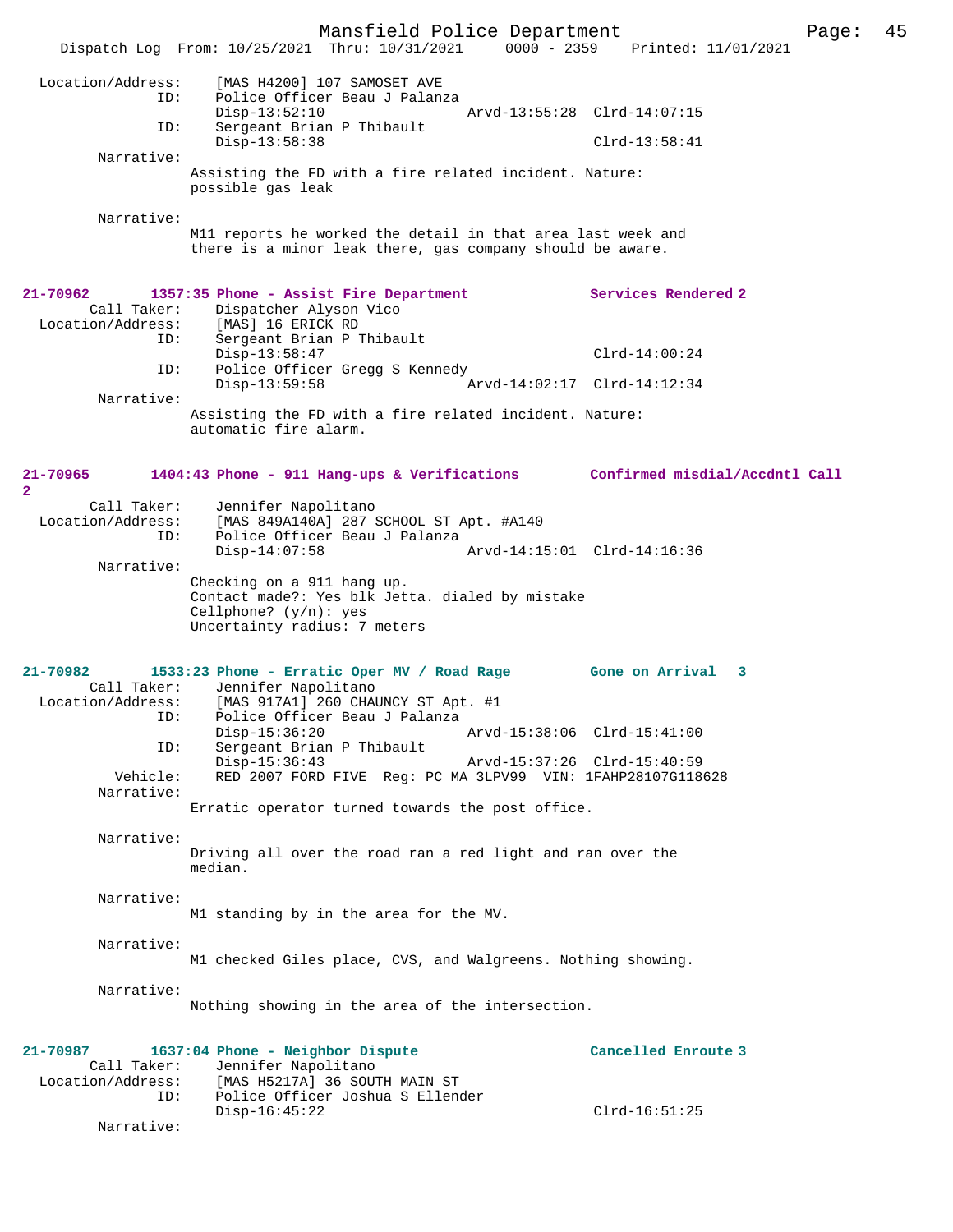Mansfield Police Department Page: 46 Dispatch Log From: 10/25/2021 Thru: 10/31/2021 0000 - 2359 Printed: 11/01/2021 Tenant complaining about another tenant parking his vehicle in her spot. Narrative: CP reports problem has been resolved. M3 reports he will be clear. **21-71004 1734 Initiated - Building - Property Check Building Checked / Secured 3** Call Taker: Police Officer Michael T Fitzgerald Location/Address: [MAS 820C] 31 PLYMOUTH ST ID: Police Officer Michael T Fitzgerald Arvd-17:43:22 Clrd-17:51:36 Narrative: Checking the area. **21-71014 1823:10 Initiated - Motor Vehicle Stop Citation / Warning Issued 3** Call Taker: Dispatcher Jacques Ryan Location/Address: [MAS] SOUTH MAIN ST ID: Police Officer Joshua S Ellender Arvd-18:23:00 Clrd-18:30:58 Vehicle: WHI 2015 SUBA LEGACY Reg: PC MA 2AWC11 VIN: 4S3BNAL62F3066962 Narrative: MVST Narrative: Citation for failure to Red Light violation **21-71015 1828:34 Initiated - Motor Vehicle Stop Citation / Warning Issued 3** Call Taker: Dispatcher Jacques Ryan Location/Address: [MAS] 145 SCHOOL ST @ 231 SPRING ST ID: Police Officer David J Pepicelli Arvd-18:28:00 Clrd-18:29:47 Vehicle: BLK 2016 ACUR MDX Reg: PC MA 1APN85 VIN: 5FRYD4H46GB010368 Narrative: mvst Narrative: citation for failure to yield **21-71019 1848:15 Initiated - Motor Vehicle Stop Citation / Warning Issued 3** Call Taker: Aaron Figueroa Location/Address: [MAS] 12 PERKINS AVE @ 173 CHAUNCY ST ID: Police Officer Joshua S Ellender Arvd-18:48:00 Clrd-18:52:00 Vehicle: GRN 2004 6 Reg: PC RI FT453 VIN: 1YVFP80C145N23562 Narrative: Citation to operator for red light violation at Chauncy and Copeland **21-71024 1907:15 Initiated - Building - Property Check Services Rendered 3**  Call Taker: JEFFREY KEEFE Vicinity of: [MAS 139] 265 FRUIT ST ID: Police Officer Andrew J Kelley Arvd-19:07:00 Clrd-19:08:51 Narrative: Checking the area. **21-71032 1935 Initiated - Building - Property Check Building Checked / Secured 3** Call Taker: Police Officer Michael T Fitzgerald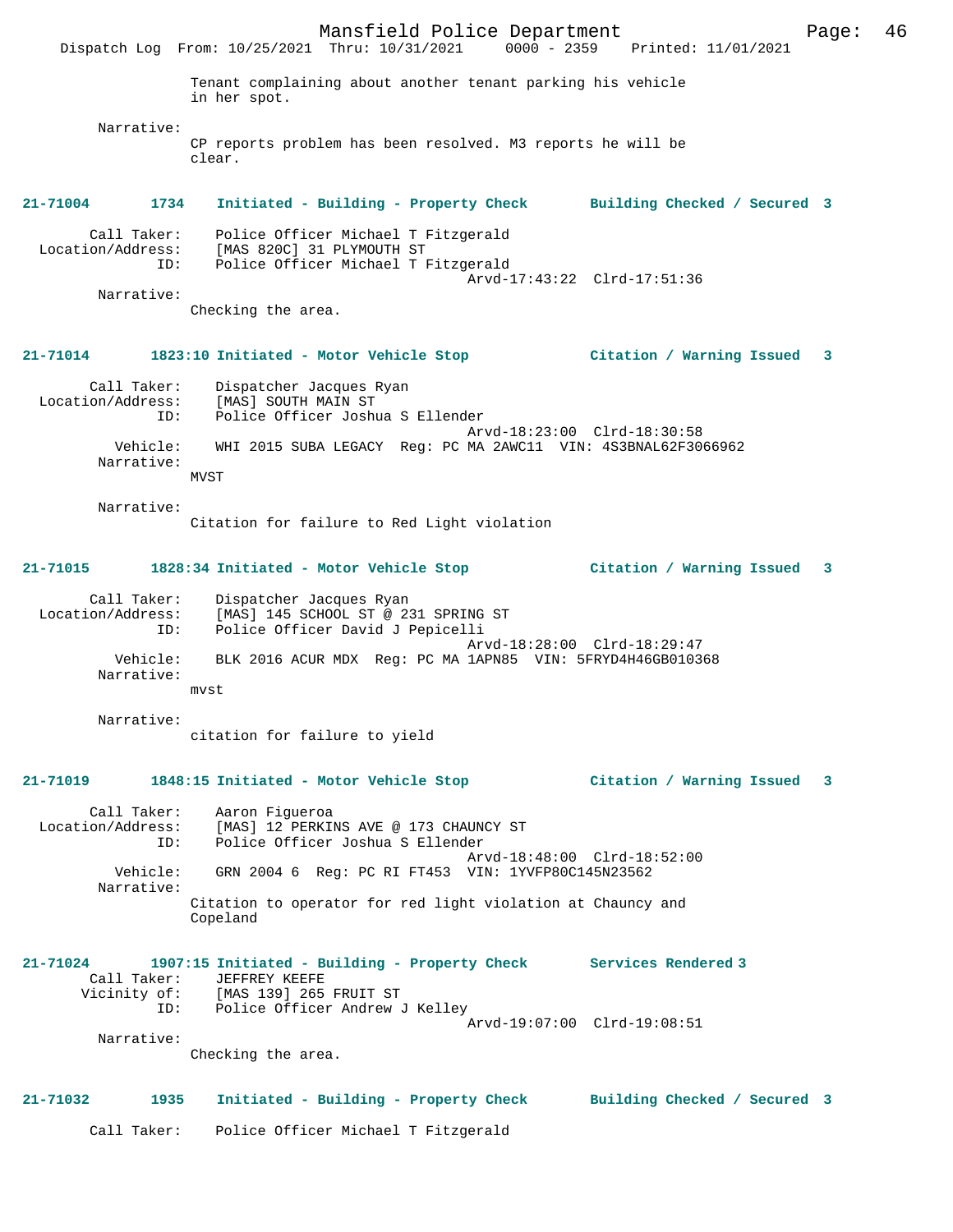Mansfield Police Department Page: 47 Dispatch Log From: 10/25/2021 Thru: 10/31/2021 Location/Address: [MAS 820C] 31 PLYMOUTH ST ID: Police Officer Michael T Fitzgerald Arvd-19:36:32 Clrd-19:44:16 Narrative: Checking the area. **21-71040 2020:21 Phone - 911 Hang-ups & Verifications Confirmed misdial/Accdntl Call 2**  Call Taker: Jennifer Napolitano<br>Location/Address: [MAS 253A] 330 PRAT ess: [MAS 253A] 330 PRATT ST Apt. #B<br>ID: Police Officer Andrew J Kelley Police Officer Andrew J Kelley<br>Disp-20:25:29 Disp-20:25:29 Arvd-20:29:37 Clrd-20:32:36<br>ID: Police Officer Joshua S Ellender Police Officer Joshua S Ellender Disp-20:29:54 Arvd-20:29:59 Clrd-20:32:25 Narrative: Checking on a 911 hang up. Contact made?: No answer times 2 Cellphone? (y/n): y Uncertainty radius: 16 meters Narrative: M10 advised there is a halloween party going on **21-71054 2134 Initiated - Building - Property Check Building Checked / Secured 3** Call Taker: Police Officer Michael T Fitzgerald Location/Address: [MAS 820C] 31 PLYMOUTH ST Police Officer Michael T Fitzgerald Arvd-21:35:17 Clrd-21:45:52 Narrative: Checking the area. **21-71060 2204:05 Phone - Erratic Oper MV / Road Rage Arrest(s) Made 3**  Call Taker: Jennifer Napolitano Location/Address: [MAS] RTE 140 SB<br>ID: Police Officer Jo Police Officer Joshua S Ellender<br>Disp-22:06:10 Arv Disp-22:06:10 <br>D: Police Officer Andrew J Kelley<br>D: Police Officer Andrew J Kelley ID: Police Officer Andrew J Kelley Arvd-22:10:50 Clrd-22:54:25 ID: Sergeant Jeffrey G Bombard<br>Disp-22:12:47 Disp-22:12:47 Arvd-22:12:53 Clrd-22:52:38 Vehicle: GRY 2011 HOND ACCORD Reg: PC MA 23ND44 VIN: 1HGCP3F89BA012072 Towed: For: Arrest By: Central Street Garage To: Central Street Garage GRY 2018 JEEP UT WRANGL Reg: PC MA 1HTL81 VIN: 1C4BJWDGXJL887414 Narrative: Caller reports an erratic operator coming off of the highway, nearly into Mansfield all over the road continuing straight at Forbes. Narrative: Passed 106 coming up on West St Narrative: Stopping in the middle of 140 at Home Depot Narrative: M3 advised car was not stopping at 22 mph, has now stopped just past 140 and school st Narrative: M1 advised one under arrest, wrecker needed, school and 140 just south of school Narrative: Central St en route Narrative: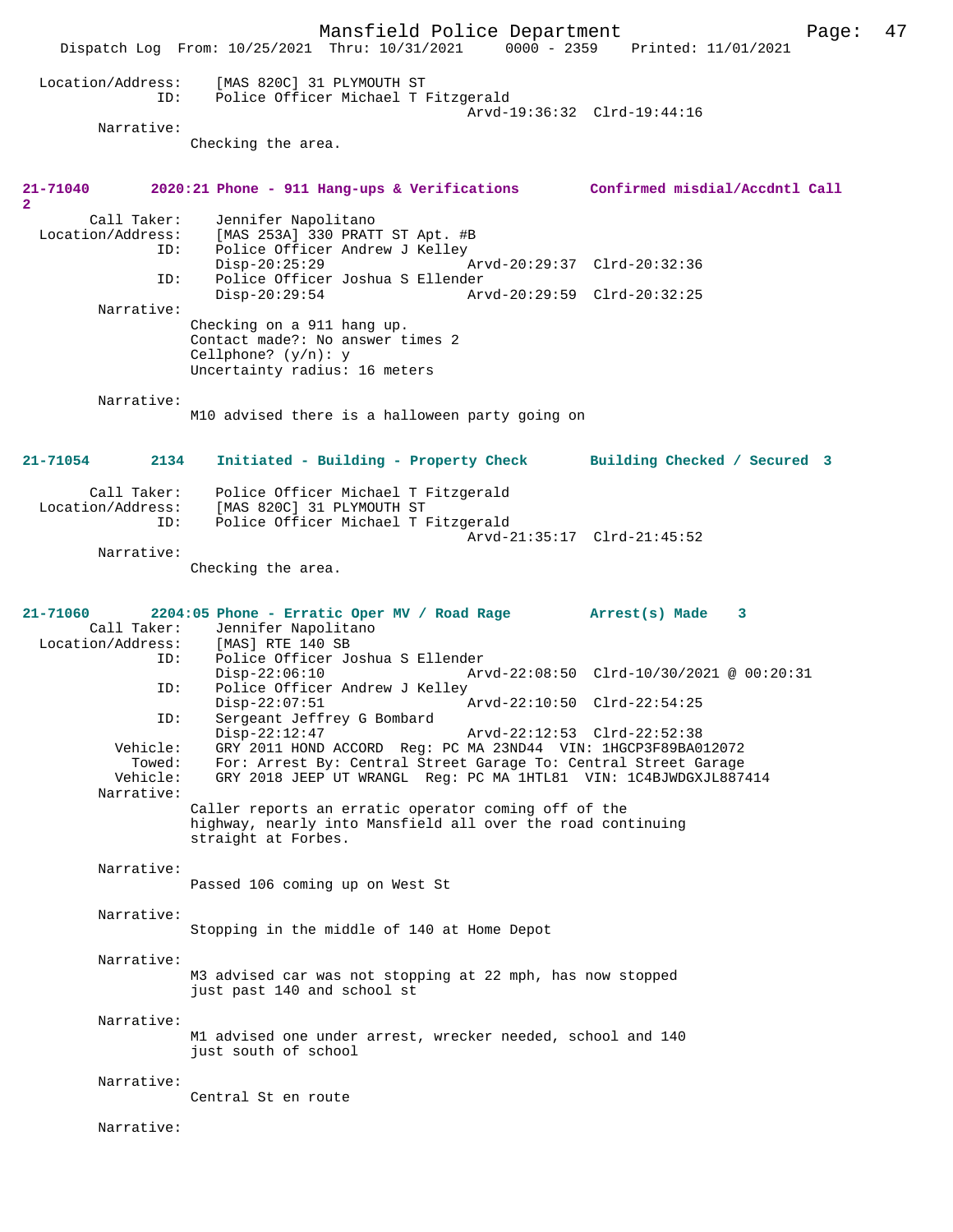Mansfield Police Department Page: 48 Dispatch Log From: 10/25/2021 Thru: 10/31/2021 M10 advised calling party is providing a witness statement Narrative: M1 advised wrecker is on scene Narrative: M3 advised enroute to station 1 under arrest, SM 44377 Narrative: EM 44382 Narrative: Clerk Pini states prisoner can be released on personal recognizance and will be in at 6am per Ofc. Ellender. Refer To Arrest: 21MAS-416-AR Arrest: LAKOTA, PAUL PETER<br>Address: 14 STEBER WAY REL 14 STEBER WAY REHOBOTH, MA Age: 27<br>Charges: 0U OUI-LIQUOR OR .08%, 2ND OFFENSE NEGLIGENT OPERATION OF MOTOR VEHICLE ALCOHOL IN MV, POSSESS OPEN CONTAINER OF MARKED LANES VIOLATION **21-71061 2215:00 Initiated - Animal Complaints Spoken To 3**  Call Taker: Aaron Figueroa<br>Location/Address: [MAS 451B] 500 [MAS 451B] 500 EAST ST ID: Police Officer David J Pepicelli Arvd-22:15:00 Clrd-22:20:03<br>Vehicle: BLK 2014 JEEP WRANGL Reg: PC MA 143ENN VIN: 1C4BJWEG8EL1 BLK 2014 JEEP WRANGL Reg: PC MA 143ENN VIN: 1C4BJWEG8EL110623 Narrative: M11 off with a walkin regarding a party who hit a deer Narrative: M11 advised minmal damage to vehicle **21-71067 2309:45 911 - 911 Hang-ups & Verifications Confirmed misdial/Accdntl Call 2**  Call Taker: Dispatcher Judge Katrina<br>Location/Address: [MAS H746] 968 MAPLE ST ess: [MAS H746] 968 MAPLE ST<br>ID: Detective David D Kerr Detective David D Kerr<br>Disp-23:13:26 Disp-23:13:26 Arvd-23:16:00 Clrd-23:17:15 Narrative: Checking on a 911 hang up. Called back and resident states she hit the button in error and hung up. Contact made?: yes Cellphone? (y/n): yes Uncertainty radius: **21-71070 2334 Initiated - Building - Property Check Building Checked / Secured 3** Call Taker: Police Officer Michael T Fitzgerald Location/Address: [MAS 820C] 31 PLYMOUTH ST<br>ID: Police Officer Michael T I Police Officer Michael T Fitzgerald Arvd-23:34:34 Clrd-23:40:25 Narrative: Checking the area. **For Date: 10/30/2021 - Saturday 21-71076 0017:57 Phone - Suspicious Actv / Persn / Veh Building Checked / Secured 2** Call Taker: JEFFREY KEEFE<br>Location/Address: [MAS H4841] 1

Disp-00:28:01 Clrd-00:34:55

[MAS H4841] 114 FRANKLIN ST ID: Police Officer Mark O'Connor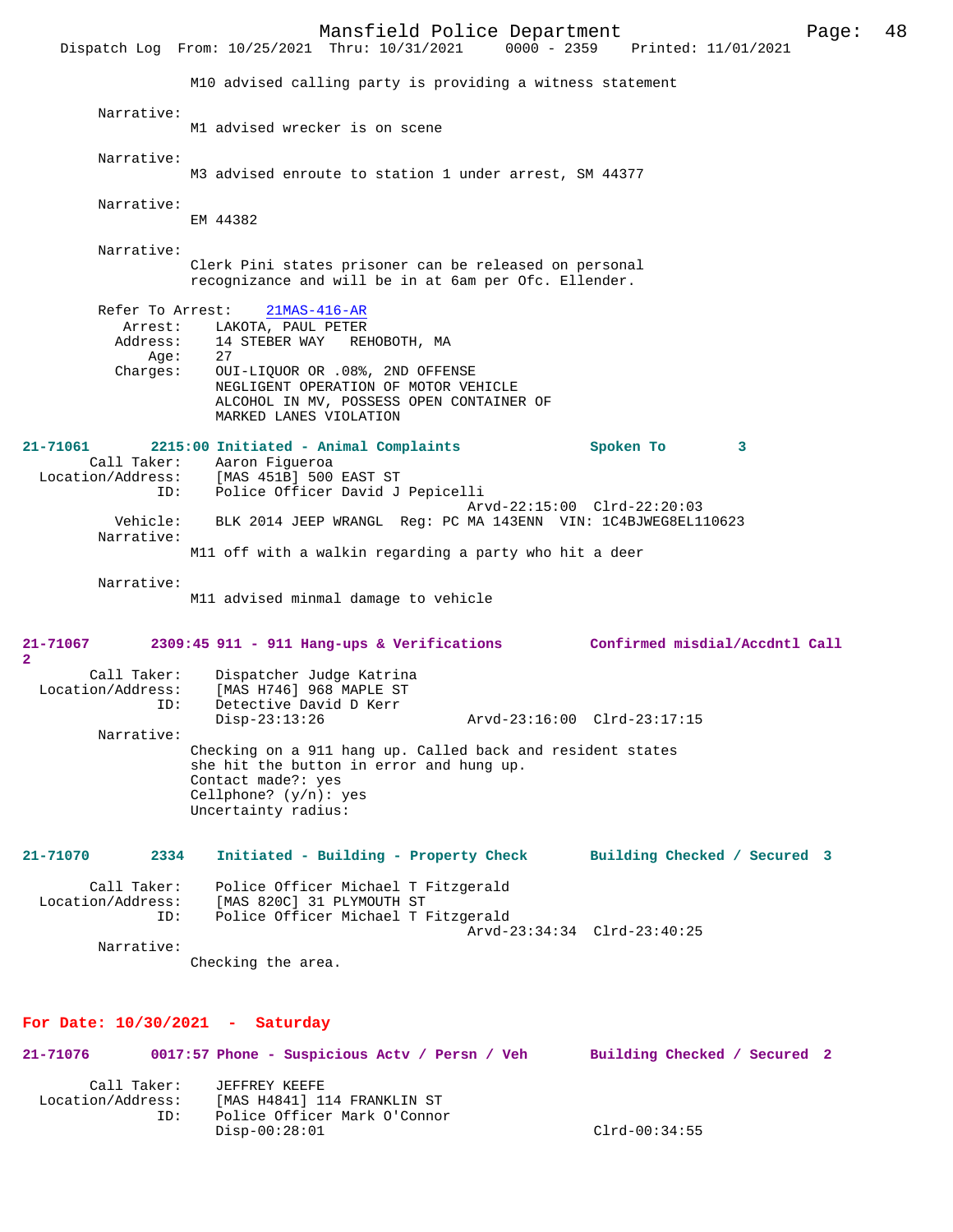|                                              | Mansfield Police Department<br>Dispatch Log From: 10/25/2021 Thru: 10/31/2021 0000 - 2359 Printed: 11/01/2021                                                                                                                                                                                |                              | Page: | 49 |
|----------------------------------------------|----------------------------------------------------------------------------------------------------------------------------------------------------------------------------------------------------------------------------------------------------------------------------------------------|------------------------------|-------|----|
| ID:<br>Vehicle:<br>Narrative:                | Police Officer Mark O'Connor<br>$Disp-00:40:40$<br>WHI 2018 FORD EXPLOR Req: PC MA 1WYW95 VIN: 1FM5K8D83JGA38664                                                                                                                                                                             | Arvd-00:46:25 Clrd-00:55:28  |       |    |
|                                              | CP reported that he had received a call from an anonymous<br>line stating they were comming to his house and then the<br>line dropped. Party is not home at this time is in Rochester<br>MA and was advised to contact them for the report. Cp<br>requested patrols in the area if possible. |                              |       |    |
| Narrative:                                   | M8 advised everything is all set, only 1 vehicle in the<br>driveway                                                                                                                                                                                                                          |                              |       |    |
| 21-71080<br>Call Taker:<br>Location/Address: | 0031:04 911 - Disturbance / Gathering<br>Dispatcher Judge Katrina<br>[MAS 202] 16 OLD COLONY WAY                                                                                                                                                                                             | Services Rendered 1          |       |    |
| ID:                                          | Police Officer Derek M Stark<br>$Disp-00:32:03$                                                                                                                                                                                                                                              | Arvd-00:35:02 Clrd-00:45:57  |       |    |
| ID:                                          | Police Officer Bryan Hurley<br>$Disp-00:32:07$                                                                                                                                                                                                                                               | Arvd-00:34:44 Clrd-00:40:38  |       |    |
| ID:                                          | Police Officer Mark O'Connor                                                                                                                                                                                                                                                                 |                              |       |    |
| Vehicle:                                     | $Disp-00:34:55$<br>WHI 2014 FORD PK F150 Req: PC MA 8NK950 VIN: 1FTFW1EF8EFA21985                                                                                                                                                                                                            | Arvd-00:35:00 Clrd-00:40:40  |       |    |
| Narrative:                                   | Recd a 911 call for a fight/disturbance outside the                                                                                                                                                                                                                                          |                              |       |    |
|                                              | business. She states that she could hear people yelling at<br>each other to the point that it woke her up.                                                                                                                                                                                   |                              |       |    |
| Narrative:                                   | She states that it was going on for approx 10 mins but seems<br>to have possibly de-escalated.                                                                                                                                                                                               |                              |       |    |
| Narrative:                                   | M12 advised no verbal or physical altercation going on                                                                                                                                                                                                                                       |                              |       |    |
| Narrative:                                   | M2 advised M12 is waiting for a party to get a ride                                                                                                                                                                                                                                          |                              |       |    |
| Narrative:                                   | M12 advised as the party was waiting he smashed his own rear<br>window out as AAA gave him a 3 hours estimated time. The<br>party is on his way home                                                                                                                                         |                              |       |    |
| Narrative:                                   | Owner of vehicle chose to smash out rear passenger window<br>with brick to gain entry into the truck and jump it. Party<br>stated that he was given a 3-4 hour wait time for AAA.                                                                                                            |                              |       |    |
| 21-71082                                     | 0033:32 Initiated - Building - Property Check                                                                                                                                                                                                                                                | Building Checked / Secured 3 |       |    |
| Call Taker:<br>Location/Address:<br>ID:      | Sergeant Jeffrey G Bombard<br>[MAS 820C] 31 PLYMOUTH ST<br>Sergeant Jeffrey G Bombard                                                                                                                                                                                                        |                              |       |    |
| Narrative:                                   | Checking the area.                                                                                                                                                                                                                                                                           | Arvd-00:33:00 Clrd-00:40:40  |       |    |
| 21-71098                                     | 0058:47 Initiated - Building - Property Check                                                                                                                                                                                                                                                | Building Checked / Secured 3 |       |    |
| Call Taker:<br>Location/Address:<br>ID:      | Aaron Figueroa<br>[MAS] NORTH MAIN ST<br>Police Officer Derek M Stark                                                                                                                                                                                                                        |                              |       |    |
| Narrative:                                   |                                                                                                                                                                                                                                                                                              | Arvd-00:58:00 Clrd-01:02:07  |       |    |
|                                              | Checking the area.                                                                                                                                                                                                                                                                           |                              |       |    |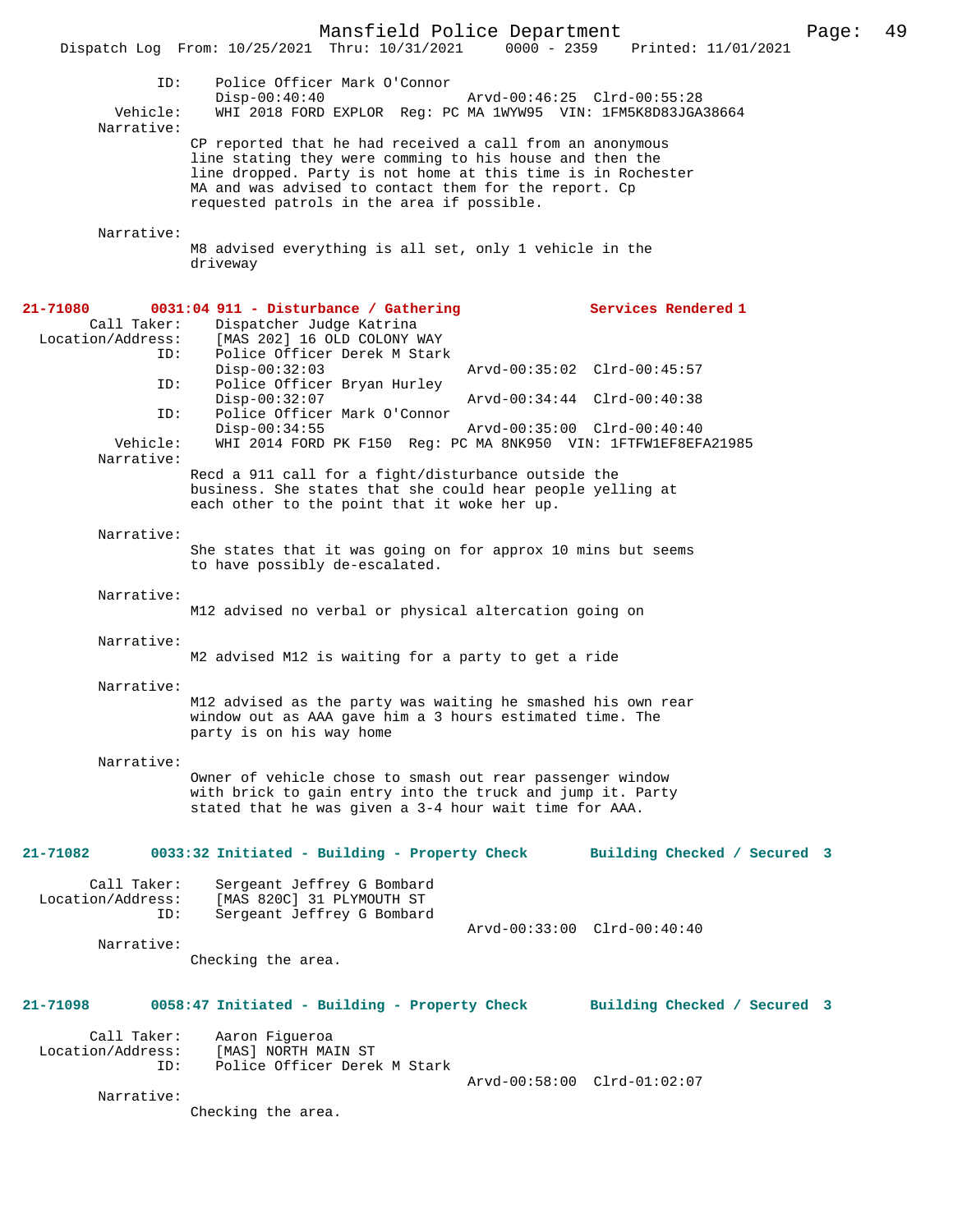Mansfield Police Department Fage: 50

Dispatch Log From: 10/25/2021 Thru: 10/31/2021 0000 - 2359 Printed: 11/01/2021

| $21 - 71104$<br>ID:<br>ID:<br>Vehicle:<br>Vehicle:<br>Narrative:<br>Narrative: | 0105:41 Initiated - Suspicious Actv / Persn / Veh Services Rendered 2<br>Call Taker: Aaron Fiqueroa<br>Location/Address: [MAS 982] 111 HOPE ST<br>Police Officer Mark O'Connor<br>Police Officer Bryan Hurley<br>$Disp-01:06:22$<br>BLK 2008 LEXS UT RX350 Reg: PC MA 2EST17 VIN: 2T2HK31U48C074776<br>RED 1995 FORD F250 Req: PC MA 1AVV26 VIN: 1FTHX26F6SKB73342<br>off with two suspicious vehicles<br>M8 advsied nothing wrong on scene, both parties were at the<br>skate park earlier and are now hanging out | Arvd-01:05:00 Clrd-01:08:04<br>Arvd-01:06:24 Clrd-01:08:00 |  |
|--------------------------------------------------------------------------------|---------------------------------------------------------------------------------------------------------------------------------------------------------------------------------------------------------------------------------------------------------------------------------------------------------------------------------------------------------------------------------------------------------------------------------------------------------------------------------------------------------------------|------------------------------------------------------------|--|
| 21-71114                                                                       | 0121:14 Initiated - Building - Property Check                                                                                                                                                                                                                                                                                                                                                                                                                                                                       | Building Checked / Secured 3                               |  |
| Call Taker:<br>Location/Address:<br>ID:<br>Narrative:                          | Aaron Fiqueroa<br>[MAS 2] 60 FORBES BLVD<br>Police Officer Bryan Hurley<br>Checking the area.                                                                                                                                                                                                                                                                                                                                                                                                                       | Arvd-01:21:00 Clrd-01:31:09                                |  |
|                                                                                |                                                                                                                                                                                                                                                                                                                                                                                                                                                                                                                     |                                                            |  |
| 21-71121                                                                       | 0130:08 Initiated - Building - Property Check                                                                                                                                                                                                                                                                                                                                                                                                                                                                       | Building Checked / Secured 3                               |  |
| Call Taker:<br>Location/Address:<br>ID:<br>Narrative:                          | Aaron Figueroa<br>[MAS] MYSTIC LN<br>Police Officer Mark O'Connor<br>Checking the area.                                                                                                                                                                                                                                                                                                                                                                                                                             | Arvd-01:30:00 Clrd-01:35:21                                |  |
| 21-71125                                                                       | 0140:05 Initiated - Motor Vehicle Stop                                                                                                                                                                                                                                                                                                                                                                                                                                                                              | 3<br>Summons                                               |  |
| ID:                                                                            | Call Taker: Aaron Figueroa<br>Location/Address: [MAS H6126] 300 PRATT ST<br>Police Officer Mark O'Connor                                                                                                                                                                                                                                                                                                                                                                                                            | Arvd-01:40:00 Clrd-01:52:43                                |  |
| ID:                                                                            | Police Officer Bryan Hurley<br>$Disp-01:40:32$                                                                                                                                                                                                                                                                                                                                                                                                                                                                      | Arvd-01:40:34 Clrd-01:52:21                                |  |
| ID:<br>Vehicle:                                                                | Sergeant John R Armstrong<br>$Disp-01:41:53$<br>BLK 1998 CHEV UT SUBURB Reg: PC MA 9MM383 VIN: 1GNFK16R9WJ304664                                                                                                                                                                                                                                                                                                                                                                                                    | Arvd-01:41:57 Clrd-01:51:58                                |  |
| Narrative:                                                                     | M8 advised attempted to stop vehicle that kept going at 400<br>pratt, now headed west on pratt with speeds at 30 mph now                                                                                                                                                                                                                                                                                                                                                                                            |                                                            |  |
| Narrative:                                                                     | M1 advised they will be terminating stop soon                                                                                                                                                                                                                                                                                                                                                                                                                                                                       |                                                            |  |
| Narrative:                                                                     | M2 advised driver is RO                                                                                                                                                                                                                                                                                                                                                                                                                                                                                             |                                                            |  |
| Narrative:                                                                     | M8 advsied chase discontinued                                                                                                                                                                                                                                                                                                                                                                                                                                                                                       |                                                            |  |
| Narrative:                                                                     | M2 advised vehicle is driving towards him after turning<br>around                                                                                                                                                                                                                                                                                                                                                                                                                                                   |                                                            |  |
| Narrative:                                                                     | M1 advised the vehicle is now back in Foxborough                                                                                                                                                                                                                                                                                                                                                                                                                                                                    |                                                            |  |
| Refer To Incident:<br>Refer To Arrest:                                         | $21MAS-1188-OF$<br>21MAS-418-AR                                                                                                                                                                                                                                                                                                                                                                                                                                                                                     |                                                            |  |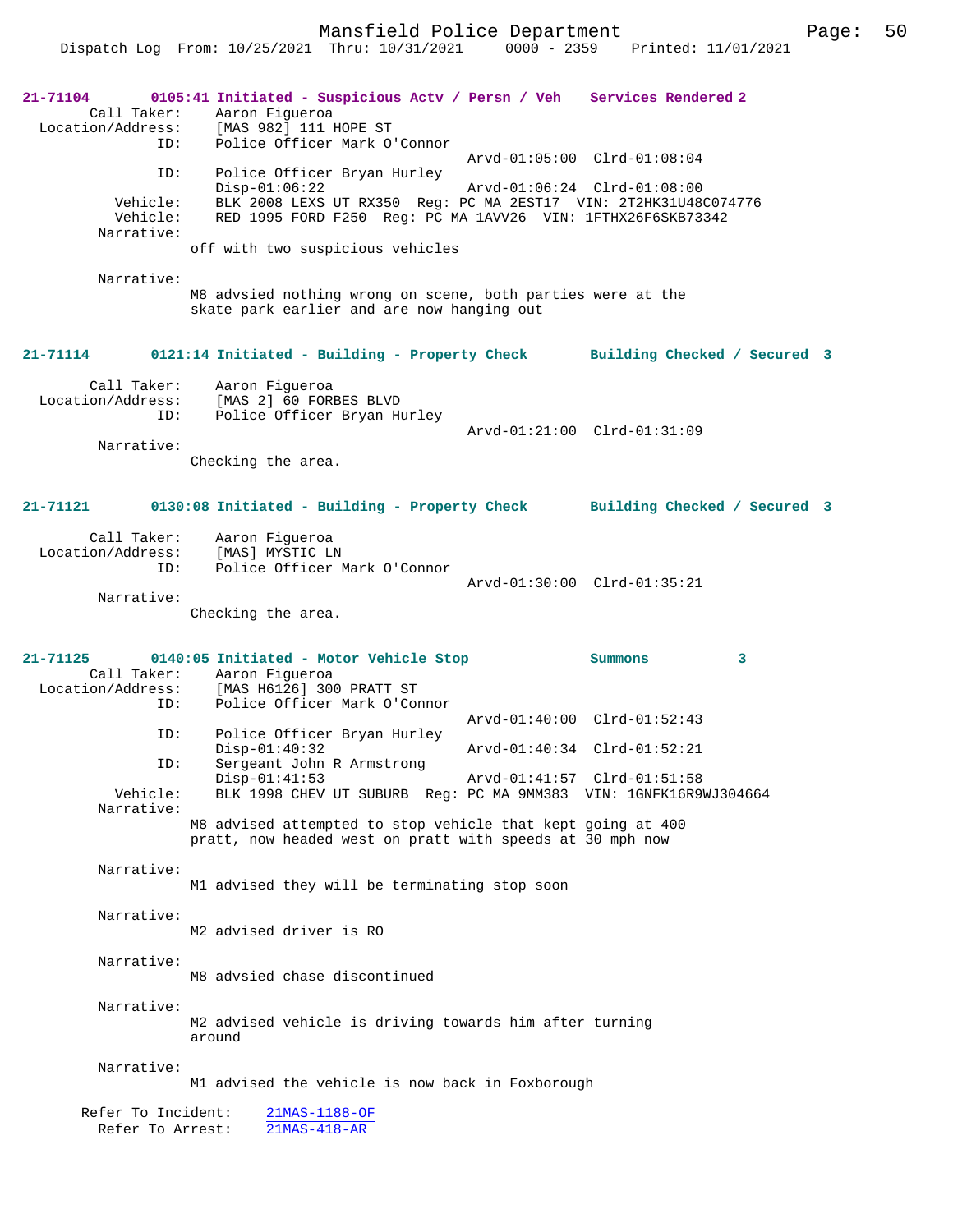Mansfield Police Department Form Page: 51 Dispatch Log From: 10/25/2021 Thru: 10/31/2021 0000 - 2359 Printed: 11/01/2021

**21-71146 0231:12 Initiated - Building - Property Check Building Checked / Secured 3**

 Call Taker: Sergeant Jeffrey G Bombard Location/Address: [MAS 820C] 31 PLYMOUTH ST ID: Sergeant Jeffrey G Bombard

Narrative:

Arvd-02:31:00 Clrd-03:01:48

Checking the area.

#### **21-71152 0430:34 Initiated - Building - Property Check Building Checked / Secured 3**

| Call Taker:<br>Location/Address:<br>ID: | Sergeant Jeffrey G Bombard<br>[MAS 820C] 31 PLYMOUTH ST<br>Sergeant Jeffrey G Bombard |                             |  |
|-----------------------------------------|---------------------------------------------------------------------------------------|-----------------------------|--|
| Narrative:                              |                                                                                       | Arvd-04:30:00 Clrd-04:37:41 |  |
|                                         | Checking the area.                                                                    |                             |  |

**21-71153 0434:39 Initiated - Building - Property Check Building Checked / Secured 3**

| Call Taker:<br>Location/Address:<br>TD: | Aaron Fiqueroa<br>[MAS 1002] 250 EAST ST<br>Police Officer Derek M Stark |                             |  |
|-----------------------------------------|--------------------------------------------------------------------------|-----------------------------|--|
| Narrative:                              |                                                                          | Arvd-04:34:00 Clrd-04:46:39 |  |
|                                         | Checking the area.                                                       |                             |  |

#### **21-71154 0452:11 Initiated - Building - Property Check Building Checked / Secured 3**

| Call Taker:       | Aaron Fiqueroa               |                             |  |
|-------------------|------------------------------|-----------------------------|--|
| Location/Address: | [MAS 840] 280 SCHOOL ST      |                             |  |
| TD:               | Police Officer Derek M Stark |                             |  |
|                   |                              | Arvd-04:52:00 Clrd-05:03:14 |  |
| Narrative:        |                              |                             |  |

Checking the area.

# **21-71156 0526:20 Initiated - Building - Property Check Building Checked / Secured 3** Call Taker: Aaron Figueroa

| Call Taker:       | Aaron Fiqueroa                      |  |
|-------------------|-------------------------------------|--|
| Location/Address: | [MAS 1040] 10 RESERVOIR ST Apt. #ST |  |
| TD:               | Police Officer Derek M Stark        |  |
|                   | Arvd-05:26:00 Clrd-05:36:01         |  |
|                   |                                     |  |

Narrative:

Checking the area.

#### **21-71158 0536:06 Initiated - Building - Property Check Building Checked / Secured 3**

 Call Taker: Aaron Figueroa Location/Address: [MAS 4] 31 HAMPSHIRE ST<br>ID: Police Officer Derek M S Police Officer Derek M Stark Arvd-05:36:00 Clrd-05:48:48

Narrative:

Checking the area.

### **21-71159 0548:54 Initiated - Building - Property Check Building Checked / Secured 3**

| Call Taker:       | Aaron Fiqueroa               |                             |  |
|-------------------|------------------------------|-----------------------------|--|
| Location/Address: | [MAS 2] 60 FORBES BLVD       |                             |  |
| TD:               | Police Officer Derek M Stark |                             |  |
|                   |                              | Arvd-05:48:00 Clrd-05:56:11 |  |

Narrative:

Checking the area.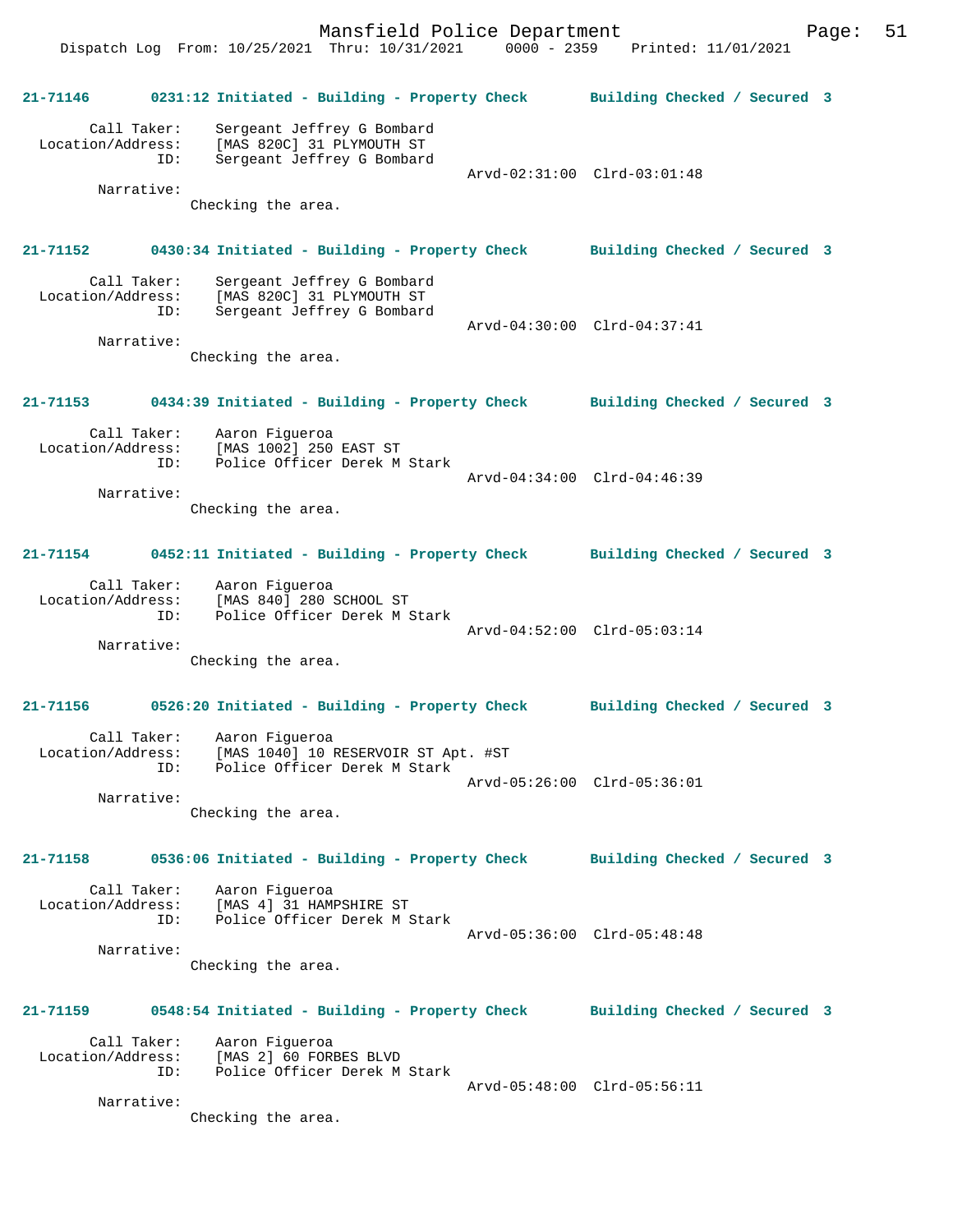Arvd-14:12:00 Clrd-14:13:50

**21-71161 0631:58 Initiated - Building - Property Check Building Checked / Secured 3** Call Taker: Sergeant Jeffrey G Bombard Location/Address: [MAS 820C] 31 PLYMOUTH ST ID: Sergeant Jeffrey G Bombard Arvd-06:31:00 Clrd-06:39:19 Narrative: Checking the area. **21-71171 0900:52 Initiated - Building - Property Check Building Checked / Secured 3** Call Taker: Emily Archer Location/Address: [MAS 820C] 31 PLYMOUTH ST<br>ID: Police Officer Derek M Sta Police Officer Derek M Stark Arvd-09:00:00 Clrd-09:08:44 Narrative: Checking the area. **21-71184 1107:16 Initiated - Building - Property Check Building Checked / Secured 3** Call Taker: Jarred Kohler Location/Address: [MAS 1002] 250 EAST ST ID: Police Officer Beau J Palanza Arvd-11:07:00 Clrd-11:22:17 Narrative: Checking the area. **21-71185 1107:48 Initiated - Building - Property Check Building Checked / Secured 3** Call Taker: Jarred Kohler Location/Address: [MAS 820C] 31 PLYMOUTH ST ID: Police Officer Derek M Stark Arvd-11:07:00 Clrd-11:15:19 Narrative: Checking the area. **21-71188 1122:41 Phone - Suspicious Actv / Persn / Veh Spoken To 2**  Call Taker: William Casey Location/Address: [MAS] 358 CENTRAL ST ID: Police Officer Beau J Palanza Disp-11:29:30 Arvd-11:34:05 Clrd-12:12:34<br>Vehicle: RED 2008 VOLV UT XC90 Req: PAV MA THAUL, VIN: YV4CT8520814 RED 2008 VOLV UT XC90 Reg: PAV MA IHAUL VIN: YV4CT852081483893 Narrative: cp reports a vehicle was sitting outside of her residence taking picture of both sides of the home. When Cp went to confront the vehicle car took off. Refer To Field Int: 21MAS-103-FI **21-71207 1301:51 Initiated - Building - Property Check Building Checked / Secured 3** Call Taker: Jarred Kohler Location/Address: [MAS 820C] 31 PLYMOUTH ST ID: Police Officer Derek M Stark Arvd-13:01:00 Clrd-13:08:11 Narrative: Checking the area. **21-71217 1412:41 Initiated - Suspicious Actv / Persn / Veh Spoken To 2**  Call Taker: Jarred Kohler<br>Location/Address: [MAS 820C] 31 ess: [MAS 820C] 31 PLYMOUTH ST<br>ID: Police Officer Derek M St Police Officer Derek M Stark

Vehicle: WHI 2019 1500 Reg: PC MA 1DRC99 VIN: 1C6SRFHT0KN648466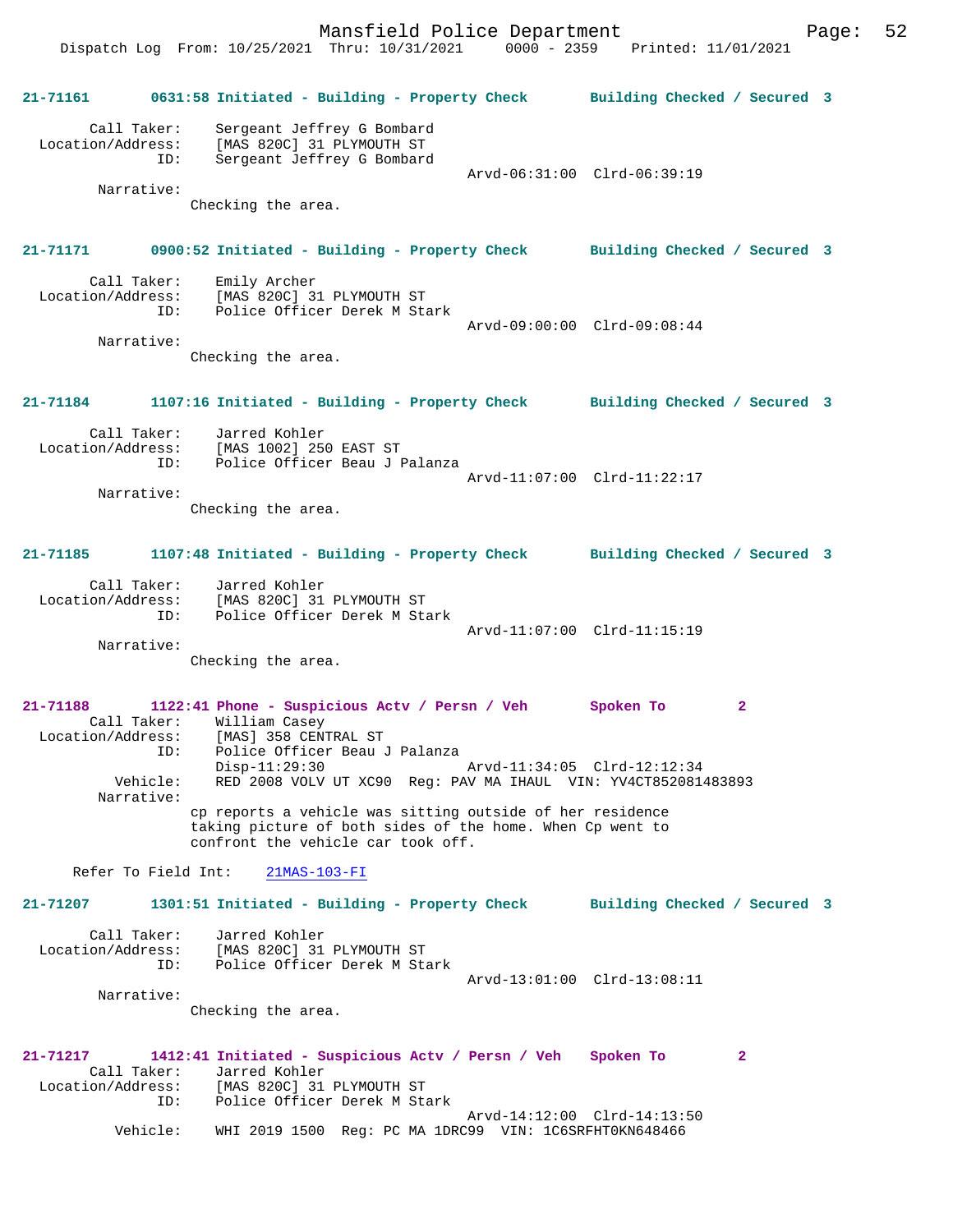Mansfield Police Department Fage: 53 Dispatch Log From: 10/25/2021 Thru: 10/31/2021 0000 - 2359 Printed: 11/01/2021 Narrative: checking on a vehicle Narrative: party just driving around to help an infant sleep, sent on their way **21-71220 1443:25 Initiated - Building - Property Check Services Rendered 3**  Call Taker: JEFFREY KEEFE Location/Address: [MAS] 4 ERICK RD @ 15 BONNEY LN ID: Police Officer Beau J Palanza Arvd-14:43:00 Clrd-14:55:14 Narrative: Checking the area. **21-71223 1451:46 Phone - Disabled Motor Vehicle Unfounded/Unverifed 3** Call Taker: William Casey<br>Location/Address: [MAS 1017] RT Location (Address: [MAS 1017] RTE 140 SB<br>Lin: Police Officer David Police Officer David J Pepicelli<br>Disp-14:54:49 Ar Arvd-14:59:24 Clrd-14:59:30 Narrative: Reported DMV in the area. cp reports abandoned vehicle **21-71225 1511:37 Initiated - Building - Property Check Services Rendered 3**  Call Taker: JEFFREY KEEFE<br>Vicinity of: [MAS 417] 9 FI [MAS 417] 9 FRANCIS AVE ID: Police Officer Beau J Palanza Arvd-15:11:00 Clrd-15:22:53 Narrative: Checking the area. **21-71230 1635:20 Phone - 911 Hang-ups & Verifications Confirmed misdial/Accdntl Call 2**  Call Taker: JEFFREY KEEFE<br>Location/Address: [MAS] 428 SOU ess: [MAS] 428 SOUTH MAIN ST<br>ID: Police Officer David J F Police Officer David J Pepicelli<br>Disp-16:37:41 Arv Disp-16:37:41 Arvd-16:47:10 Clrd-16:50:08 Narrative: Checking on a 911 hang up. Contact made?: Yes Cellphone? (y/n): Yes Uncertainty radius: Confirmed with caller. Stated her kids were playing with the phone. **21-71246 1805 Initiated - Building - Property Check Building Checked / Secured 3** Call Taker: Police Officer Michael T Fitzgerald Location/Address: [MAS 820C] 31 PLYMOUTH ST ID: Police Officer Michael T Fitzgerald Arvd-18:05:43 Clrd-18:11:45 Narrative: Checking the area. **21-71249 1846:15 Phone - Suspicious Actv / Persn / Veh Investigated - No Report 2** Call Taker: Savannah Karch<br>Location/Address: [MAS] 160 GILBI [MAS] 160 GILBERT ST Apt. #R ID: Police Officer David J Pepicelli Disp-18:47:38 Arvd-18:54:55 Clrd-19:02:00<br>TD: Police Officer Danielle C Titus Police Officer Danielle C Titus Disp-18:48:06 Arvd-18:54:58 Clrd-19:02:00<br>ID: Police Officer Jav J Sparrow Police Officer Jay J Sparrow Disp-18:48:21 Arvd-18:56:49 Clrd-19:02:00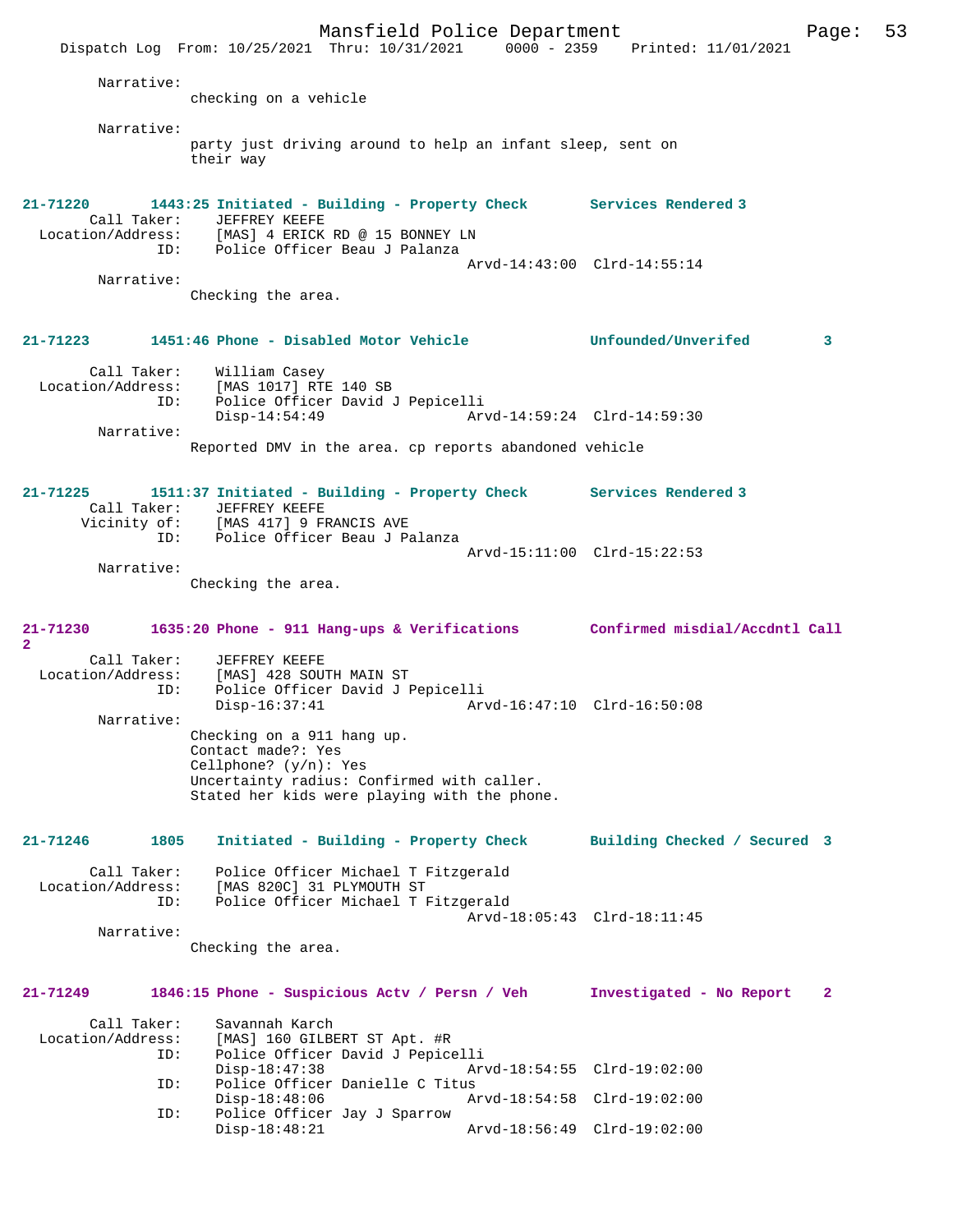Mansfield Police Department Page: 54 Dispatch Log From: 10/25/2021 Thru: 10/31/2021 0000 - 2359 Printed: 11/01/2021 Narrative: caller reporting that they thought they heard an intruder in the house Narrative: secondary party stating that she believes she saw someone come up to the door but no description Narrative: boyfriend is now searching the property he has his license to carry and is armed with said weapon Narrative: The sister was in the home and the owners weren't aware. Another resident came home early, and that's who they saw at the door. **21-71262 2011 Initiated - Building - Property Check Building Checked / Secured 3** Call Taker: Police Officer Michael T Fitzgerald Location/Address: [MAS 820C] 31 PLYMOUTH ST ID: Police Officer Michael T Fitzgerald Arvd-20:11:54 Clrd-20:17:13 Narrative: Checking the area. **21-71265 2028:47 Initiated - Building - Property Check Building Checked / Secured 3** Call Taker: Nicole Boyer Vicinity of: [MAS 4] 31 HAMPSHIRE ST ID: Police Officer Danielle C Titus Arvd-20:28:00 Clrd-20:41:03 Narrative: Checking the area. **21-71270 2101:16 Initiated - Building - Property Check Building Checked / Secured 3** Call Taker: Nicole Boyer<br>Vicinity of: [MAS 2] 60 F [MAS 2] 60 FORBES BLVD ID: Police Officer Danielle C Titus Arvd-21:01:00 Clrd-21:06:41 Narrative: Checking the area. **21-71273 2135:49 Initiated - Building - Property Check Building Checked / Secured 3** Call Taker: Nicole Boyer Vicinity of: [MAS 840] 280 SCHOOL ST ID: Police Officer Danielle C Titus Arvd-21:35:00 Clrd-21:46:02 Narrative: Checking the area. **21-71277 2150:00 Initiated - Building - Property Check Building Checked / Secured 3** Call Taker: Nicole Boyer<br>Vicinity of: [MAS 907E] 3 of: [MAS 907E] 390 WEST ST<br>ID: Police Officer Jav J St Police Officer Jay J Sparrow Arvd-21:50:00 Clrd-21:57:33 Narrative: Checking the area. **21-71282 2203 Initiated - Building - Property Check Building Checked / Secured 3**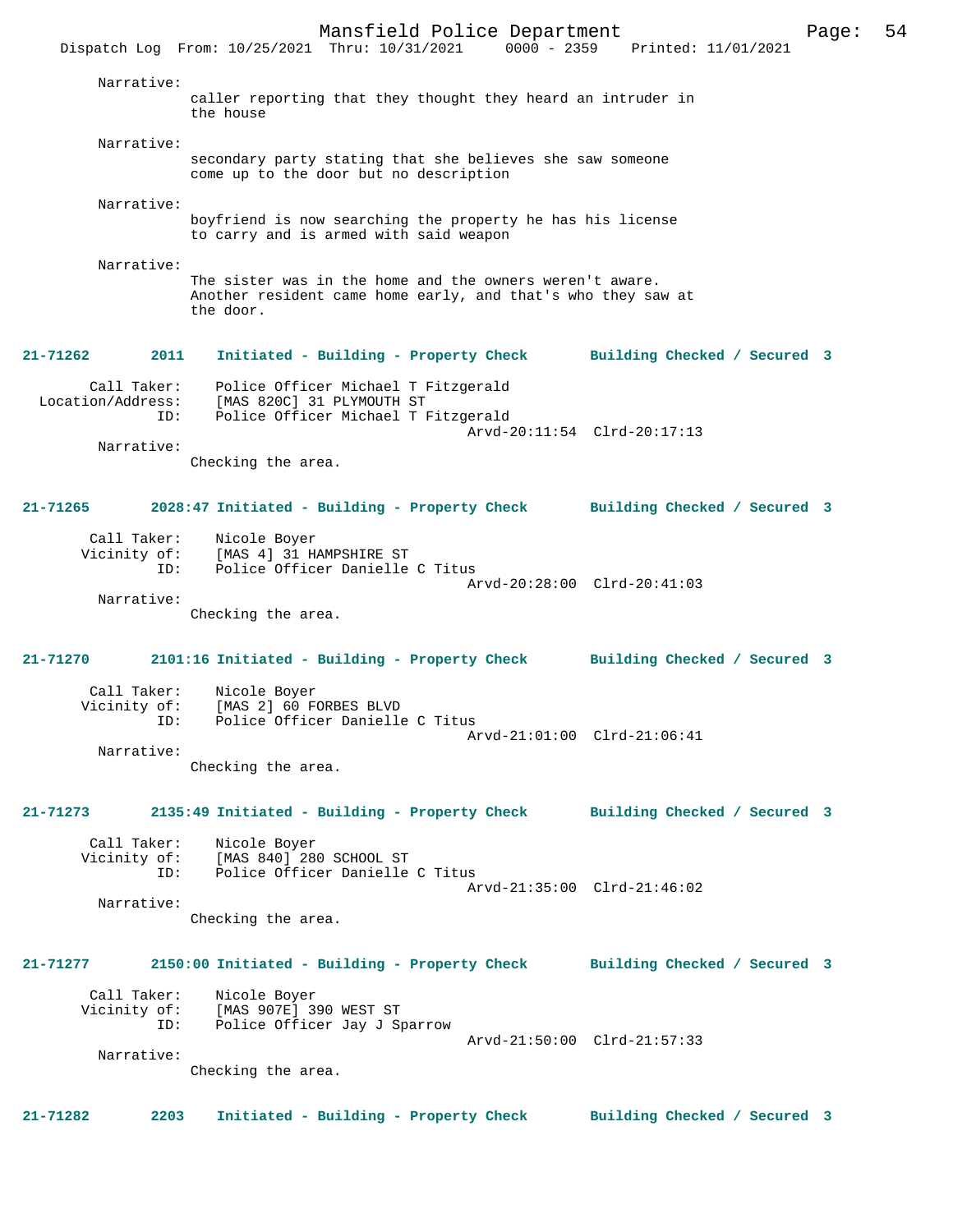Mansfield Police Department Page: 55 Dispatch Log From: 10/25/2021 Thru: 10/31/2021 0000 - 2359 Printed: 11/01/2021 Call Taker: Police Officer Michael T Fitzgerald Location/Address: [MAS 820C] 31 PLYMOUTH ST ID: Police Officer Michael T Fitzgerald Arvd-22:04:14 Clrd-22:12:59 Narrative: Checking the area. **21-71284 2216:03 Initiated - Building - Property Check Building Checked / Secured 3** Call Taker: Nicole Boyer<br>Vicinity of: [MAS 12] 250 of: [MAS 12] 250 EAST ST<br>ID: Police Officer Jav J Police Officer Jay J Sparrow Arvd-22:16:00 Clrd-22:28:51 Narrative: Checking the area. **21-71286 2222:25 Initiated - Building - Property Check Building Checked / Secured 3** Call Taker: Nicole Boyer<br>Vicinity of: [MAS 944C100  $[MAS 944C100] 905 SOUTH MAIN ST Apt. #100$ OI: IMAS STILLOUS SOUTH MARK SERVICE OF THE REAL PROPERTY OF THE REAL PROPERTY OF THE REAL PROPERTY OF THE REAL PROPERTY OF THE REAL PROPERTY OF THE REAL PROPERTY OF THE REAL PROPERTY OF THE REAL PROPERTY OF THE REAL PROPE Arvd-22:22:00 Clrd-22:30:16 Narrative: Checking the area. **21-71293 2303 Initiated - Building - Property Check Building Checked / Secured 3** Call Taker: Police Officer Michael T Fitzgerald Location/Address: [MAS 820C] 31 PLYMOUTH ST ID: Police Officer Michael T Fitzgerald Arvd-23:04:02 Clrd-23:10:02 Narrative: Checking the area. **21-71301 2333:09 Initiated - Assist Other Agency Investigated - No Report 3** Call Taker: Nicole Boyer<br>Vicinity of: [MAS 4] 31 H [MAS 4] 31 HAMPSHIRE ST ID: Police Officer Danielle C Titus Arvd-23:33:00 Clrd-23:40:29 ID: Police Officer Jay J Sparrow Disp-23:33:36 Clrd-23:40:29 Narrative: Braintree PD Narrative: M12 spoke with the front desk. No one registered under the name Braintree's looking for. And Mansfield Holiday Inn hasn't had any disturbances. **For Date: 10/31/2021 - Sunday 21-71304 0007:02 Initiated - Building - Property Check Building Checked / Secured 3** Call Taker: Nicole Boyer<br>Vicinity of: [MAS 820C] 3 Vicinity of: [MAS 820C] 31 PLYMOUTH ST ID: Officer Raymond E Maigret Arvd-00:07:00 Clrd-00:12:34 Narrative: Checking the area.

**21-71319 0036:53 Initiated - Assist Other Agency Services Rendered 3**  Call Taker: Nicole Boyer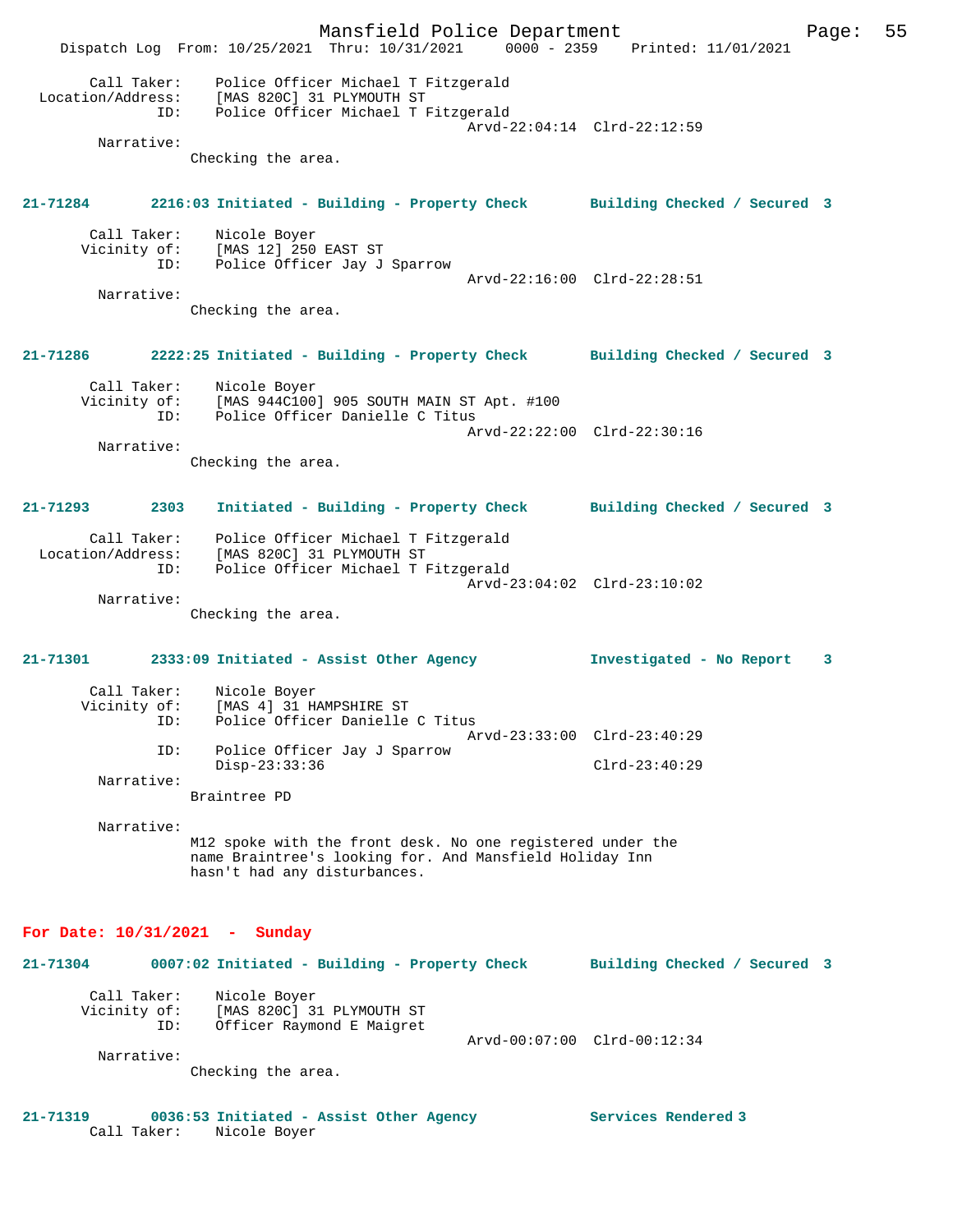Mansfield Police Department Page: 56 Dispatch Log From: 10/25/2021 Thru: 10/31/2021 0000 - 2359 Printed: 11/01/2021 Location: [MAS] COMMERCIAL AND FISHER ST ID: Police Officer Beau J Palanza Arvd-00:36:00 Clrd-01:24:41 Narrative: Cruiser to move to this area to assist. **21-71321 0039:56 Initiated - Assist Other Agency Building Checked / Secured 3** Call Taker: Nicole Boyer Vicinity of: [MAS] ATWOOD ST ID: Police Officer Bryan Hurley Arvd-00:39:00 Clrd-00:44:31 Narrative: Checking the area for Foxboro. **21-71323 0044:38 Initiated - Building - Property Check Building Checked / Secured 3** Call Taker: Nicole Boyer Vicinity of: [MAS] COPELAND DR ID: Police Officer Bryan Hurley Arvd-00:44:00 Clrd-00:51:33 Narrative: Checking the area. **21-71328 0051:41 Initiated - Assist Other Agency Spoken To 3**  Call Taker: Nicole Boyer Vicinity of: [FOX 838] 2 FOXBOROUGH BLVD ID: Police Officer Bryan Hurley Arvd-00:51:00 Clrd-01:12:05 Narrative: After party for a wedding. Everything checks. **21-71337 0124:50 Initiated - Building - Property Check Building Checked / Secured 3** Call Taker: Nicole Boyer Vicinity of: [MAS 2] 60 FORBES BLVD<br>ID: Police Officer Beau J I Police Officer Beau J Palanza Arvd-01:24:00 Clrd-01:39:12<br>Vehicle: GRN 1997 PONT FIREBIRD Req: PC MA 3DNK14 VIN: 2G2FS22K1V. GRN 1997 PONT FIREBIRD Reg: PC MA 3DNK14 VIN: 2G2FS22K1V2229392 Narrative: Checking the area. Narrative: Plates removed from 3DNK14 for revoked status. **21-71339 0129:28 Initiated - Building - Property Check Building Checked / Secured 3** Call Taker: Nicole Boyer Vicinity of: [MAS 1015] 30 CHAUNCY ST ID: Police Officer Meghan Birnie Arvd-01:29:00 Clrd-01:32:42 Narrative: Checking the area. **21-71340 0145:07 Initiated - Building - Property Check Building Checked / Secured 3** Call Taker: Nicole Boyer Vicinity of: [MAS] 175 LAWNDALE RD @ 6 TANYA DR ID: Police Officer Bryan Hurley Arvd-01:45:00 Clrd-01:53:09 Narrative: Checking the area. Narrative: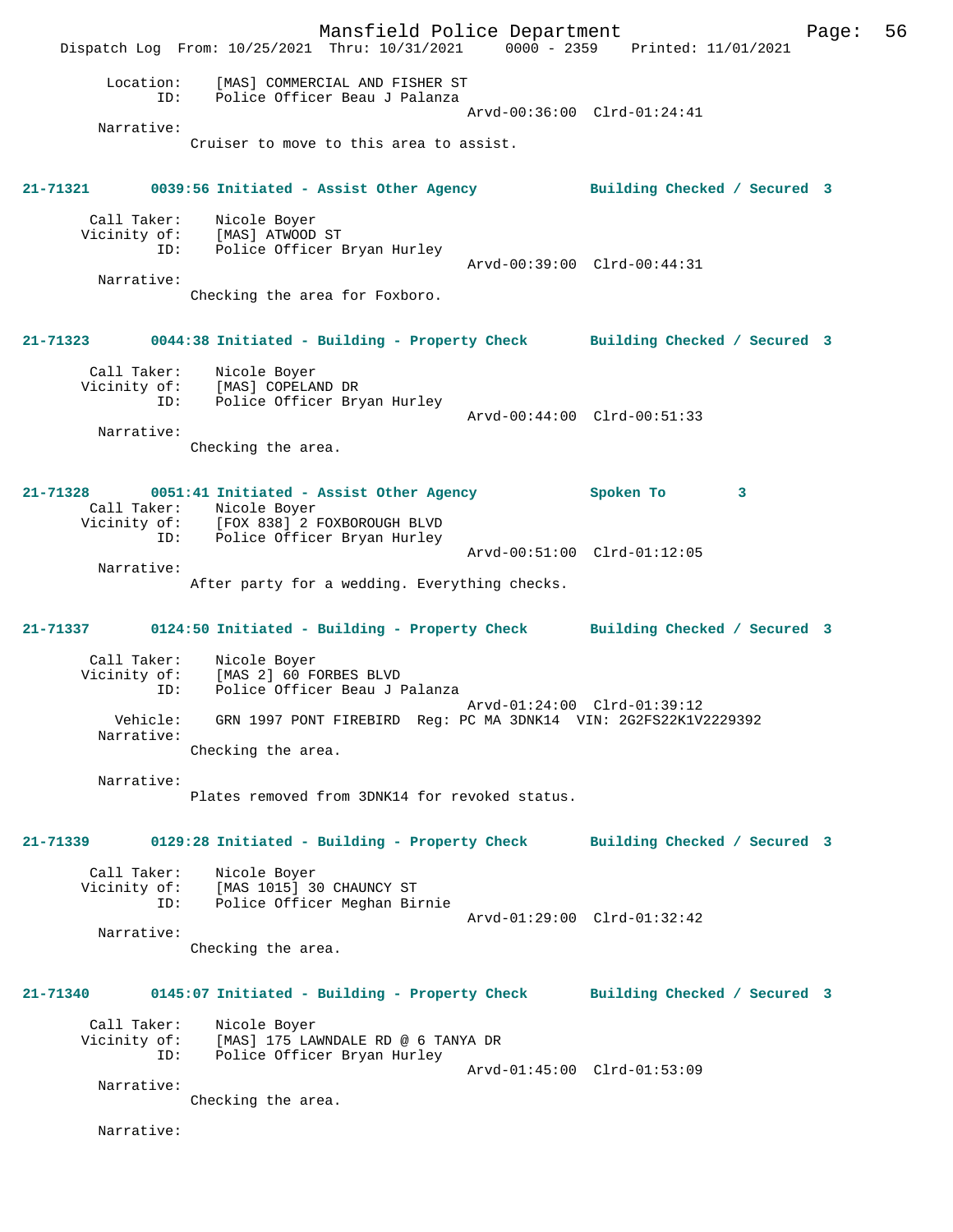81 Lawndale mailbox is hit by something, but still standing. 51 Lawndale, mailbox is on the ground. **21-71341 0145:39 Initiated - Building - Property Check Building Checked / Secured 3**

Call Taker: Nicole Boyer<br>Vicinity of: [MAS] NORTH I Vicinity of: [MAS] NORTH MAIN ST ID: Police Officer Meghan Birnie Arvd-01:45:00 Clrd-01:56:04 Narrative:

Checking the area.

Dispatch Log From: 10/25/2021 Thru: 10/31/2021

#### **21-71342 0159:59 Initiated - Building - Property Check Building Checked / Secured 3**

| Call Taker:  | Nicole Boyer                                                 |
|--------------|--------------------------------------------------------------|
| Vicinity of: | [MAS 992] 660 EAST ST                                        |
| ID:          | Police Officer Bryan Hurley                                  |
|              | Arvd-01:59:00 Clrd-02:10:25                                  |
| Vehicle:     | RED 2005 HOND PILOT Req: PC MA 6TZM60 VIN: 2HKYF18485H515076 |
| Narrative:   |                                                              |
|              | Checking the area.                                           |
|              |                                                              |

Narrative:

M2 reports the front passenger side tire on the vehicle is destroyed, it appears to be driven on when it was flat.

Narrative:

Vehicle 6TZM60 front passenger tire destroyed, on rim, looks to be driven on a flat.

#### **21-71343 0207:28 Initiated - Building - Property Check Building Checked / Secured 3**

| Call Taker:  | Nicole Boyer                  |  |
|--------------|-------------------------------|--|
| Vicinity of: | [MAS 4] 31 HAMPSHIRE ST       |  |
| TD:          | Police Officer Beau J Palanza |  |
|              | Arvd-02:07:00 Clrd-02:13:43   |  |
| Narrative:   |                               |  |

Checking the area.

# **21-71346 0216:42 Initiated - Building - Property Check Building Checked / Secured 3**

Arvd-02:16:00 Clrd-02:17:01

| Call Taker:  | Nicole Boyer              |
|--------------|---------------------------|
| Vicinity of: | [MAS 820C] 31 PLYMOUTH ST |
| TD:          | Officer Raymond E Maigret |

Narrative:

Checking the area.

# **21-71347 0217:12 Initiated - Building - Property Check Building Checked / Secured 3**

| Call Taker:<br>Vicinity of: | Nicole Boyer<br>[MAS] MYSTIC LN |                             |
|-----------------------------|---------------------------------|-----------------------------|
| ID:                         | Police Officer Bryan Hurley     |                             |
|                             |                                 | Arvd-02:17:00 Clrd-02:17:28 |
| Narrative:                  |                                 |                             |

Checking the area.

# **21-71348 0225:45 Initiated - Building - Property Check Building Checked / Secured 3**

Call Taker: Stephen Martell<br>Location/Address: [MAS 1040] 10 R ess: [MAS 1040] 10 RESERVOIR ST Apt. #ST<br>ID: Police Officer Beau J Palanza Police Officer Beau J Palanza Arvd-02:25:00 Clrd-02:35:25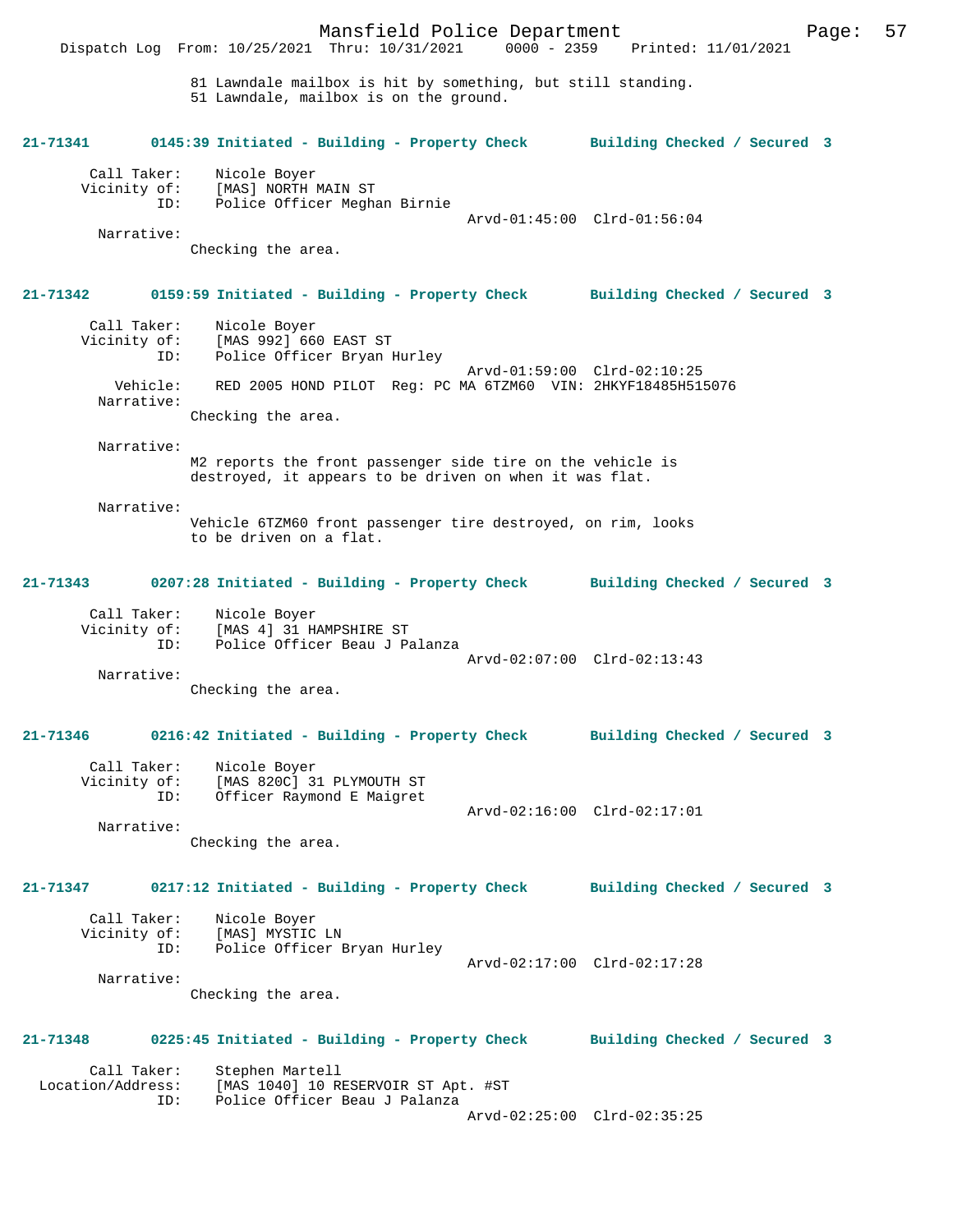Mansfield Police Department Page: 58 Dispatch Log From: 10/25/2021 Thru: 10/31/2021 **21-71351 0232:34 Initiated - Building - Property Check Building Checked / Secured 3** Call Taker: Nicole Boyer<br>Vicinity of: [MAS] COPELA of: [MAS] COPELAND DR<br>ID: Police Officer Meo Police Officer Meghan Birnie Arvd-02:32:00 Clrd-02:46:23 ID: Police Officer Meghan Birnie Arvd-02:32:00 Clrd-02:32:00 Narrative: Checking the area. Narrative: Checking the area. **21-71353 0243:03 Initiated - Building - Property Check Building Checked / Secured 3** Call Taker: Nicole Boyer Vicinity of: [MAS 417] 9 FRANCIS AVE ID: Police Officer Bryan Hurley Arvd-02:43:00 Clrd-02:49:23 Narrative: Checking the area. **21-71369 0405:01 Initiated - Building - Property Check Building Checked / Secured 3** Call Taker: Nicole Boyer<br>Vicinity of: [MAS 820C] 31 [MAS 820C] 31 PLYMOUTH ST ID: Officer Raymond E Maigret Arvd-04:05:00 Clrd-04:15:39 Narrative: Checking the area. **21-71379 0539:38 Initiated - Building - Property Check Building Checked / Secured 3** Call Taker: Nicole Boyer Location/Address: [MAS 840] 280 SCHOOL ST ID: Police Officer Beau J Palanza Arvd-05:39:00 Clrd-05:58:25 Narrative: Checking the area. **21-71381 0607:21 Initiated - Building - Property Check Building Checked / Secured 3** Call Taker: Nicole Boyer<br>Vicinity of: [MAS 820C] 3 of: [MAS 820C] 31 PLYMOUTH ST<br>ID: Officer Raymond E Maigret Officer Raymond E Maigret Arvd-06:07:00 Clrd-06:19:48 Narrative: Checking the area. **21-71383 0619:46 Phone - Suspicious Actv / Persn / Veh Investigated - No Report 2** Call Taker: Stephen Martell<br>Location/Address: [MAS H1764] 7 V [MAS H1764] 7 VILLAGE RD ID: Police Officer Beau J Palanza Disp-06:22:55 Arvd-06:27:33 Clrd-06:29:56<br>TD: Police Officer Meghan Birnie Police Officer Meghan Birnie Arvd-06:27:54 Clrd-06:29:56 Vehicle: GRY 2017 CHEV MALIBU Reg: PC MA 997XGD VIN: 1G1ZB5ST1HF251164 Narrative: Rp stated male party was walking around her home and neighbors with a flashlight.

Narrative:

before disconnecting, RP stated the person was the parks and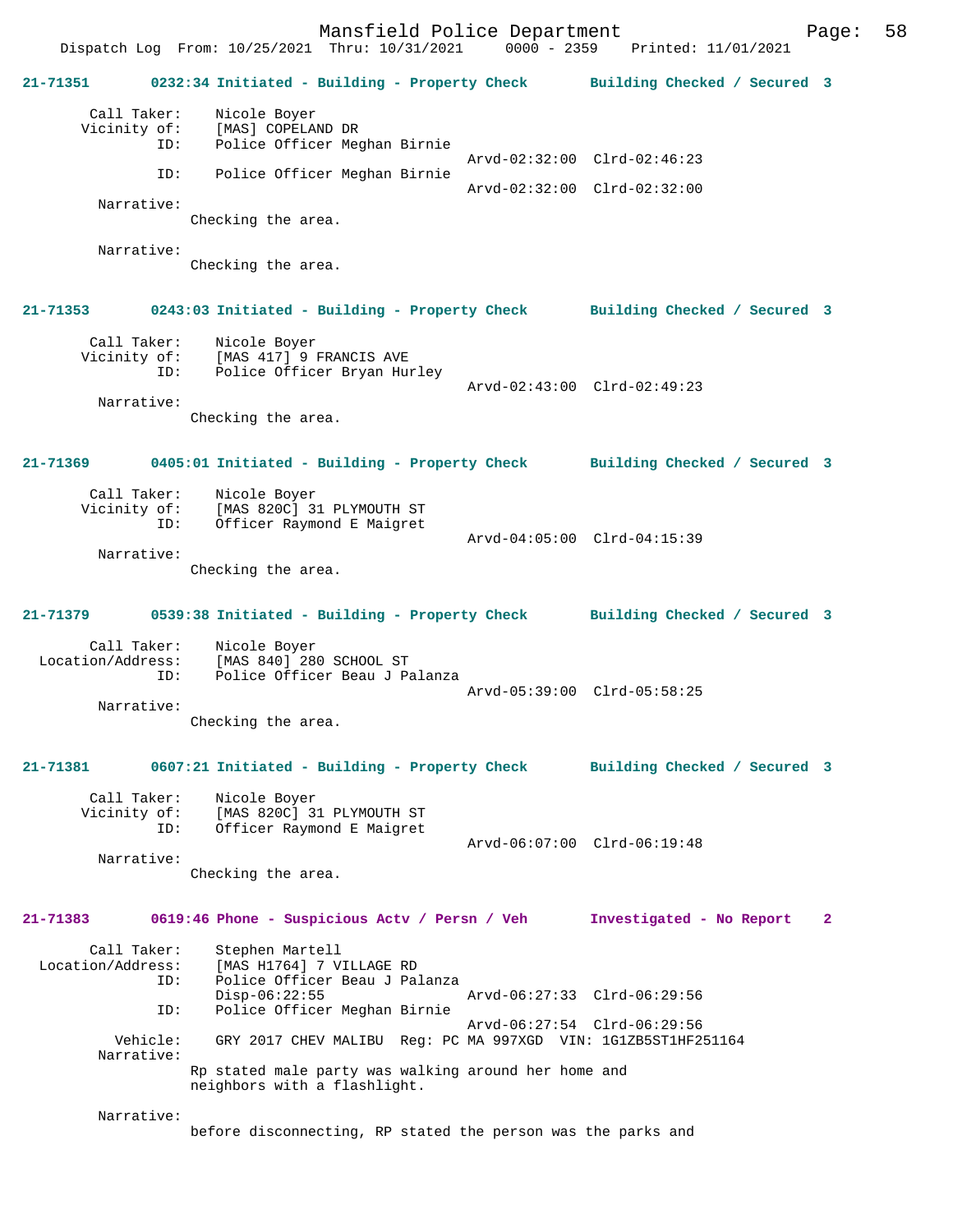Mansfield Police Department Page: 59 Dispatch Log From: 10/25/2021 Thru: 10/31/2021 Rec vehicle. Narrative: Mary from Parks and Rec, setting up for the Night Hunt. **21-71396 0834:25 Phone - Assist Fire Department Services Rendered 2**  Call Taker: Savannah Karch Location/Address: [MAS] 1150 WEST ST ID: Detective Patrick J Pennie Disp-08:34:55 Arvd-08:47:27 Clrd-08:53:27 Narrative: Assisting the FD with a fire related incident. Nature: wires down **21-71399 0901:49 Phone - Vandalism Spoken To 3**  Call Taker: Dispatcher Jacques Ryan Location/Address: [MAS H4486] 226 EAST ST Police Officer Beau J Palanza<br>Disp-09:04:31 Arvd-09:11:13 Clrd-09:16:24 Narrative: CP reporting glass that has been smashed on her driveway. She reports that this is the second time that this incident has occurred. Narrative: M12 spoke with calling party, appears to be only one glass bottle and a similar incident happened earlier, will follow up. Refer To Field Int: 21MAS-104-FI **21-71406 0934:52 Initiated - Building - Property Check Building Checked / Secured 3** Call Taker: Savannah Karch Location/Address: [MAS 820C] 31 PLYMOUTH ST Police Officer David J Pepicelli Arvd-09:34:00 Clrd-09:46:23 Narrative: Checking the area. **21-71417 1006:42 Initiated - Motor Vehicle Stop Citation / Warning Issued 3** Call Taker: Savannah Karch<br>Location/Address: [MAS] 215 NORTH Location/Address: [MAS] 215 NORTH MAIN ST @ 15 CHURCH ST ID: Police Officer Joshua S Ellender Arvd-10:06:00 Clrd-10:11:23 Vehicle: BLK 2017 TOYT UT HIGHLANDER Reg: PC MA 8ZX890 VIN: 5TDJZRFH4HS397104 Narrative: motor vehicle stop Narrative: citation issued to the registered owner for speed **21-71419 1028:43 Initiated - Motor Vehicle Stop Citation / Warning Issued 3** Call Taker: Savannah Karch<br>Vicinity of: [MAS 160] 80 NO of: [MAS 160] 80 NORTH MAIN ST<br>ID: Police Officer Joshua S El Police Officer Joshua S Ellender

Arvd-10:28:00 Clrd-10:32:41<br>Vehicle: ONG 2018 JEEP WRANGL Reg: PC MA 1SB473 VIN: 1C4HJXEG3JW2 ONG 2018 JEEP WRANGL Reg: PC MA 1SB473 VIN: 1C4HJXEG3JW281532 Narrative: motor vehicle stop in the area

 Narrative: citation issued to the registered owner for crosswalk violation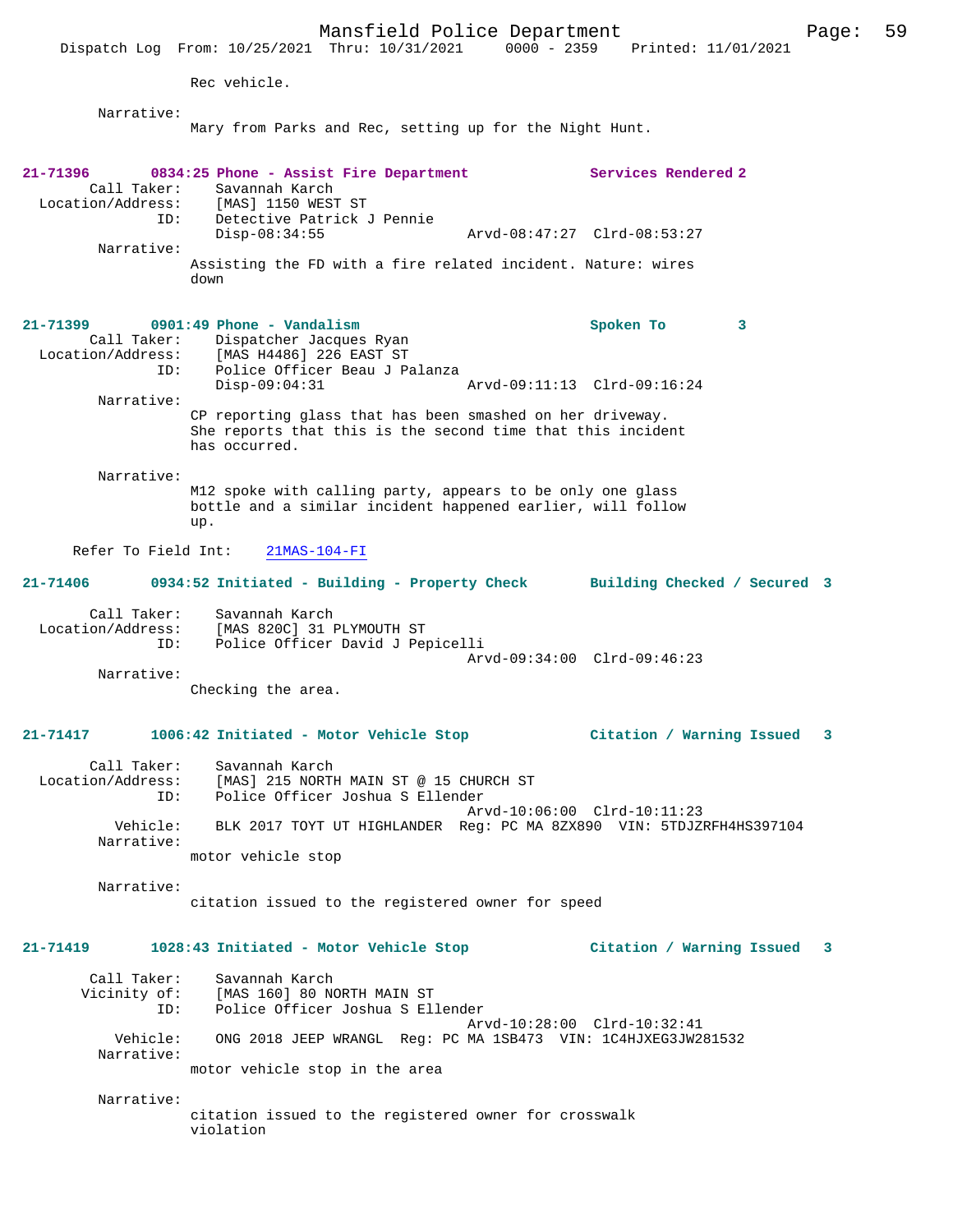Mansfield Police Department Form Page: 60

**21-71420 1034:04 Initiated - Building - Property Check Building Checked / Secured 3** Call Taker: Savannah Karch Location/Address: [MAS 820C] 31 PLYMOUTH ST Police Officer David J Pepicelli Arvd-10:34:00 Clrd-10:35:32 Narrative: Dave and Morrow on location taking possesion of truck 427 trailor 5395 **21-71426 1111:00 Other - Animal Complaints Services Rendered 3**  Call Taker: Support Staff Heather A Sullivan Location/Address: [MAS H5149A] 135 COURT ST ID: Police Officer Joshua S Ellender Arvd-11:17:16 Clrd-11:31:36 Narrative: caller reporting they found a stray dog. dog is in the back yard. CP stated they had to leave the residence before speaking with an officer. Narrative: Animal shelter advised Narrative: M3 enroute to the shelter. old greyish in color possible schnauzer with red bandana and 20lbs Narrative: owner of the dog called the front desk. Ofc. Pennie to meet CP at the animal shetler. **21-71427 1116:26 Initiated - Building - Property Check Building Checked / Secured 3** Call Taker: Savannah Karch Location/Address: [MAS 820C] 31 PLYMOUTH ST Police Officer David J Pepicelli Arvd-11:16:00 Clrd-11:29:18 Narrative: Checking the area. **21-71434 1140:51 Initiated - Building - Property Check Building Checked / Secured 3** Call Taker: Jarred Kohler Location/Address: [MAS 1002] 250 EAST ST ID: Police Officer Beau J Palanza Arvd-11:40:00 Clrd-11:53:21 Narrative: Checking the area. **21-71451 1307:31 Initiated - Follow up Investigation Services Rendered 3**  Call Taker: Savannah Karch<br>Location/Address: [MAS 895] 175 I ess: [MAS 895] 175 FRUIT ST<br>TD: Detective Patrick J Per Detective Patrick J Pennie Arvd-13:07:00 Clrd-13:15:19 Narrative: M8 off at the animal shelter releasing the dog found from earlier incident **21-71460 1351:02 Initiated - Building - Property Check Building Checked / Secured 3** Call Taker: Savannah Karch Location/Address: [MAS 820C] 31 PLYMOUTH ST ID: Police Officer David J Pepicelli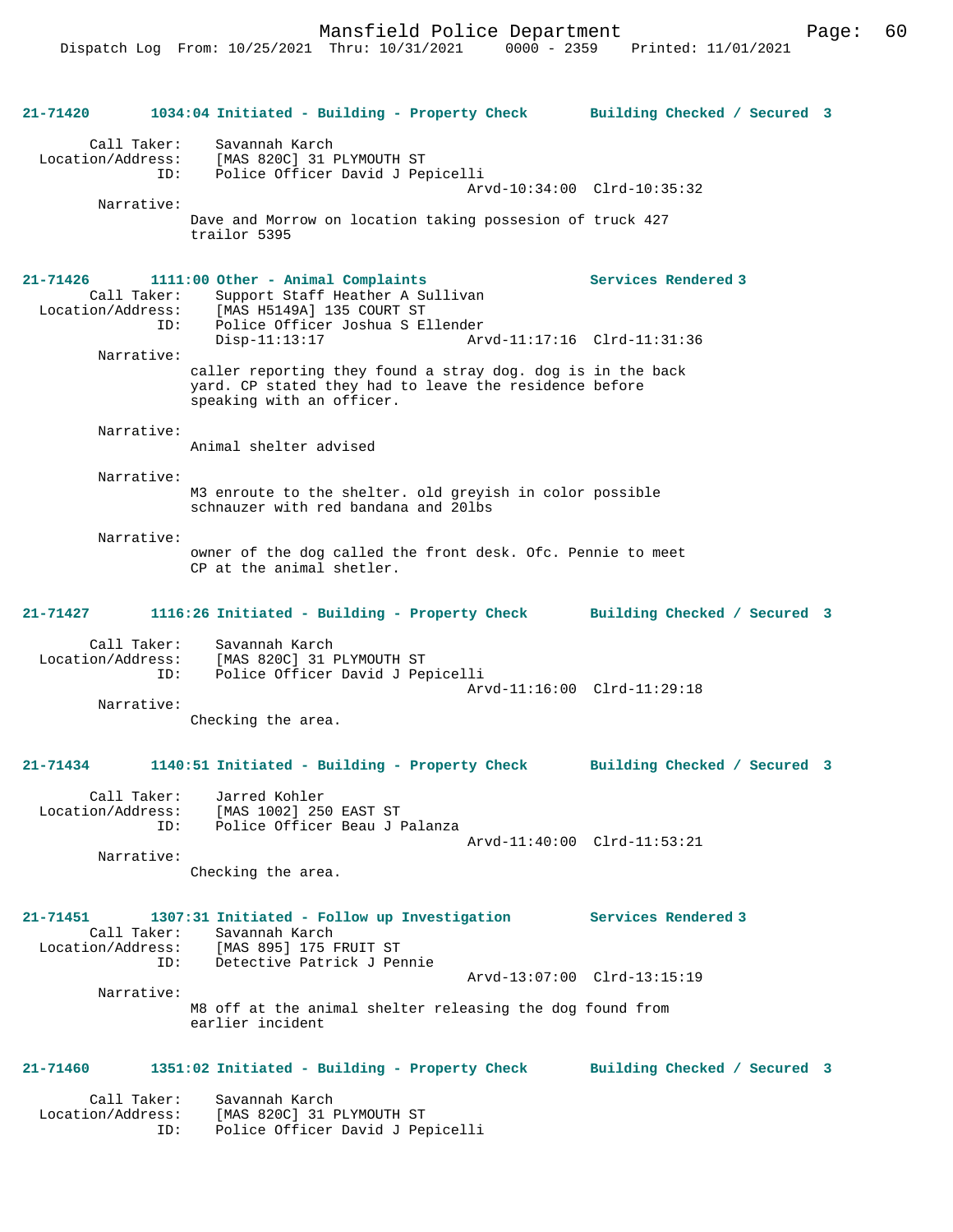Mansfield Police Department Page: 61 Dispatch Log From: 10/25/2021 Thru: 10/31/2021 Arvd-13:51:00 Clrd-13:51:00 ID: Police Officer David J Pepicelli Disp-13:57:08 Arvd-13:57:12 Clrd-14:03:40 Narrative: Checking the area. **21-71461 1351:55 Initiated - Motor Vehicle Stop Citation / Warning Issued 3** Call Taker: Savannah Karch<br>Location/Address: [MAS] 234 CENTE Location/Address: [MAS] 234 CENTRAL ST @ 200 CHAUNCY ST ID: Sergeant Jeffrey G Bombard Disp-13:52:13 Arvd-13:52:17 Clrd-13:57:35<br>ID: Police Officer Joshua S Ellender Police Officer Joshua S Ellender Disp-13:56:49 Arvd-13:56:52 Clrd-13:57:33<br>Vehicle: GRY 2008 NISS CO 350Z Reg: PC MA 9YM186 VIN: JN1BZ34D88M Vehicle: GRY 2008 NISS CO 350Z Reg: PC MA 9YM186 VIN: JN1BZ34D88M702331 Narrative: motor vehicle stop in the area. Narrative: citation issued to the RO for speed **21-71476 1442:29 Phone - Suspicious Actv / Persn / Veh Spoken To 2**  Call Taker: Emily Archer Location/Address: [MAS] 377 CHAUNCY ST<br>TD: Police Officer Joshua Police Officer Joshua S Ellender Disp-14:46:06 Arvd-14:49:33 Clrd-14:53:33<br>ID: Sergeant Jeffrey G Bombard Sergeant Jeffrey G Bombard<br>Disp-14:49:28 Arvd-14:49:32 Clrd-14:53:39 Narrative: Caller reporting a male is heavy set and smoking weed in the parking lot. Narrative: Pharmacy side near the pile of wood. Wearing a red sweat shirt and black pants. Narrative: M1 spoke with male party in question, he was advised, currently waiting for a ride. **21-71484 1521:58 Initiated - Building - Property Check Building Checked / Secured 3** Call Taker: Savannah Karch Location/Address: [MAS 820C] 31 PLYMOUTH ST ID: Police Officer David J Pepicelli Arvd-15:21:00 Clrd-15:37:46 Narrative: Checking the area. **21-71490 1720:59 Initiated - Building - Property Check Building Checked / Secured 3** Call Taker: Savannah Karch Location/Address: [MAS 820C] 31 PLYMOUTH ST ID: Police Officer Bryan Hurley Arvd-17:20:00 Clrd-17:32:14<br>Vehicle: WHI 2018 TOYT CAMRY Req: PC MA 1GWY99 VIN: 4T1B61HK3JU02 WHI 2018 TOYT CAMRY Reg: PC MA 1GWY99 VIN: 4T1B61HK3JU029999 Narrative: Checking the area. **21-71493 1747:50 Initiated - Motor Vehicle Stop Arrest(s) Made 3**  Call Taker: Savannah Karch Location/Address: [MAS] 287 CHAUNCY ST @ 400 RTE 140 NB Police Officer William C Trudell Arvd-17:47:00 Clrd-23:56:20<br>ID: Police Officer Danielle C Titus Police Officer Danielle C Titus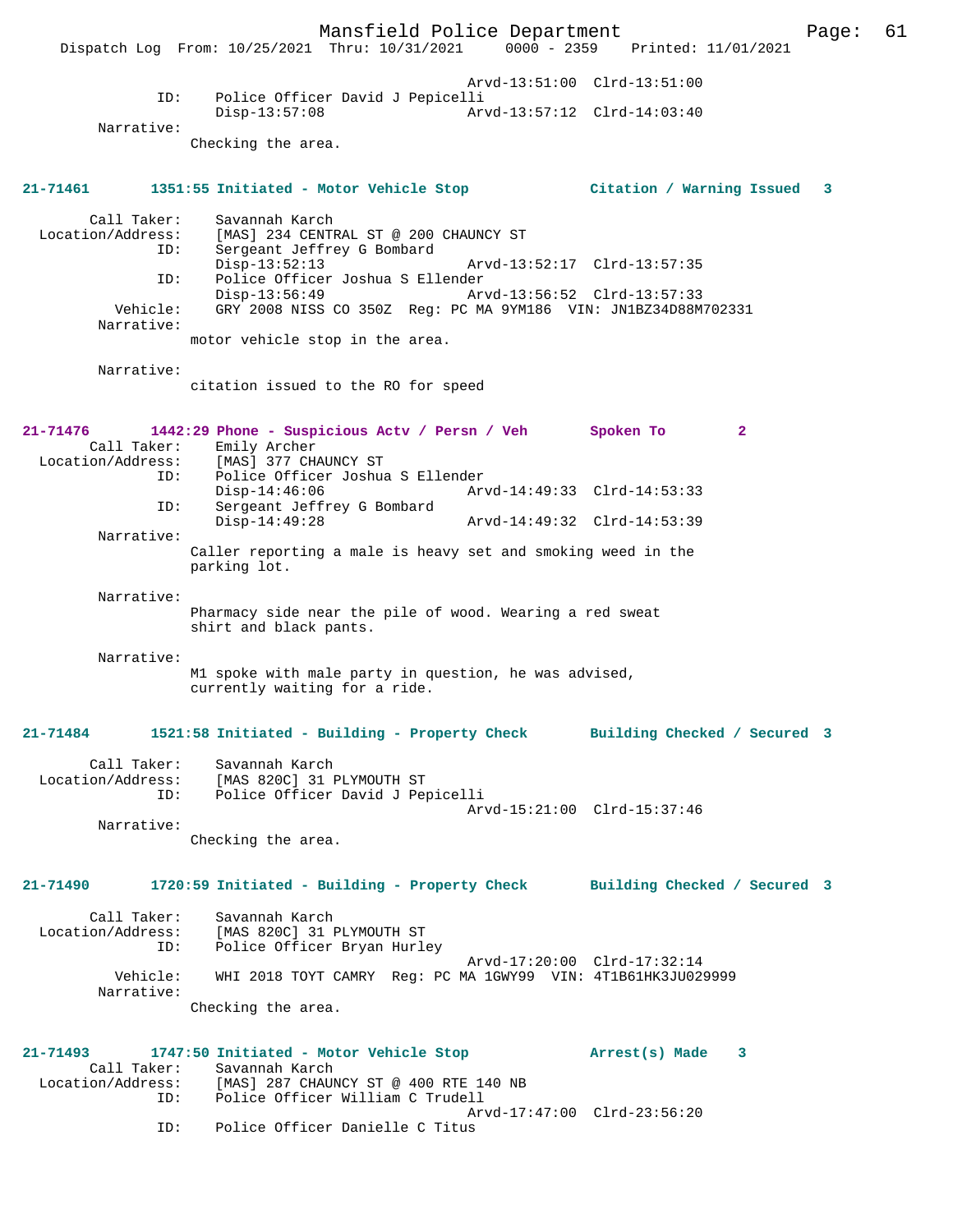Mansfield Police Department Page: 62 Dispatch Log From: 10/25/2021 Thru: 10/31/2021 Disp-17:49:00 Arvd-17:51:24 Clrd-18:20:15 ID: Police Officer Jay J Sparrow Disp-17:50:03 Arvd-17:51:27 Clrd-18:03:19<br>TD: Police Officer David J Pepicelli ID: Police Officer David J Pepicelli Disp-17:53:12 Arvd-17:53:14 Clrd-17:55:31 Vehicle: GRY 2012 HOND ACCORD Reg: PC MA 9NW782 VIN: 1HGCP2F69CA027116 Vehicle: BRO 2004 SUBA ST FOREST Reg: PC MA 6306BC VIN: JF1SG65644H722654 Narrative: M8 in persuit of a vehicle who ran 2 red lights, turning down chauncy Narrative: M8 off with vehicle chauncy @140 Narrative: Central St en route Narrative: M8 has one in custody Narrative: M8 en route to the station with one male Narrative: M12 standing by for Central Street tow Narrative: Central street on scene Narrative: 177236AB 177237AB 177239AB Narrative: Cell #5 Narrative: Ofc. Pepicelli picked up a sandwhich from Stefanos for the prisoner. The prisoner was fed at 20:26 hrs. Refer To Arrest: 21MAS-420-AR Arrest: VENTURELLI, ERIC R<br>Address: 27 LANE AVE EAST 27 LANE AVE EAST WEYMOUTH, MA<br>34 Age:<br>:Charges LICENSE SUSPENDED FOR OUI, OPER MV WITH STOP FOR POLICE, FAIL NEGLIGENT OPERATION OF MOTOR VEHICLE SPEEDING UNINSURED MOTOR VEHICLE UNREGISTERED MOTOR VEHICLE STOP/YIELD, FAIL TO STOP/YIELD, FAIL TO NUMBER PLATE VIOLATION TO CONCEAL ID **21-71498 1807:43 Phone - Well Being Check Transported to Hospital 3** Call Taker: Dispatcher Jacques Ryan<br>.on/Address: [MAS 304B] Location/Address:<br>ID: Police Officer Danielle C Titus<br>Disp-18:40:56 A Disp-18:40:56 Arvd-18:45:14 Clrd-19:53:16<br>ID: Police Officer Jav J Sparrow Police Officer Jay J Sparrow Disp-18:45:07 Arvd-18:45:12 Clrd-19:53:16 Narrative:

Narrative: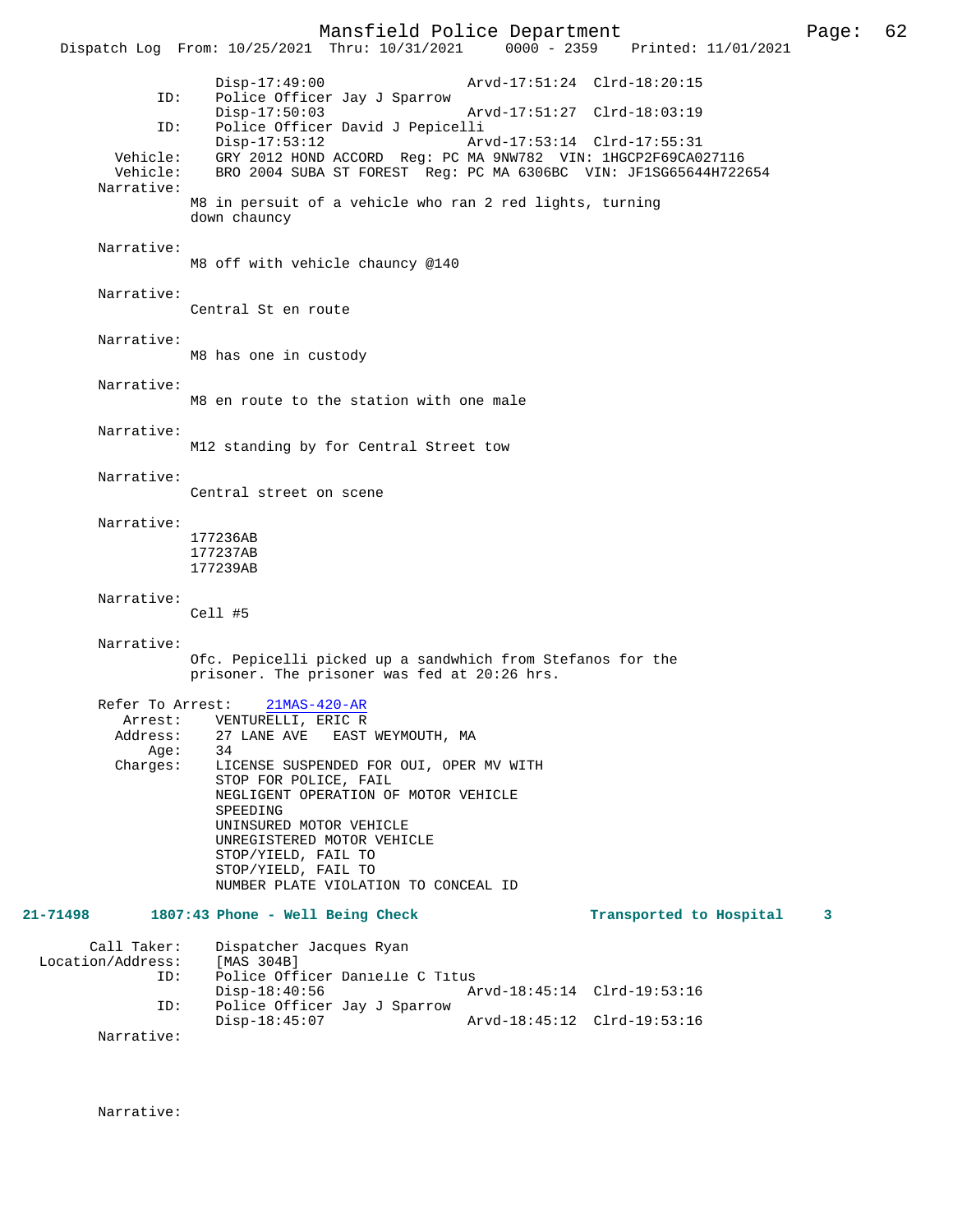Narrative: Narrative: Narrative: Narrative: Narrative: Narrative: Narrative: Refer To Incident: 21MAS-1192-OF **21-71497 1809:38 Initiated - Building - Property Check Building Checked / Secured 3** Call Taker: Savannah Karch Location/Address: [MAS 820C] ID: Police Officer Bryan Hurley Arvd-18:09:00 Clrd-18:10:26 Narrative: **21-71514 1921:13 Initiated - Building - Property Check Building Checked / Secured 3** Call Taker: Stephen Martell Location/Address: [MAS 820C] 31 PLYMOUTH ST ID: Police Officer Bryan Hurley Arvd-19:21:00 Clrd-19:31:01 Narrative: Checking the area. **21-71529 2001:17 Phone - Assist Fire Department Cancelled Enroute 2**  Call Taker: Stephen Martell<br>Location/Address: [MAS H2022] 113 [MAS H2022] 113 SAMOSET AVE Narrative: Assisting the FD with a fire related incident. Nature: Strong odor of natural gas OUTSIDE. Narrative: OIC advised, units tied up with booking. Call defered. **21-71530 2005:07 Phone - Erratic Oper MV / Road Rage Gone on Arrival 3**  Call Taker: Stephen Martell Location/Address: [MAS] EAST ST ID: Police Officer Jay J Sparrow Disp-20:05:47 Arvd-20:17:53 Clrd-20:17:58 ID: Officer Christopher Aker Disp-20:15:07 Clrd-20:15:16

black honda accord took left on east st by high school.

Narrative: